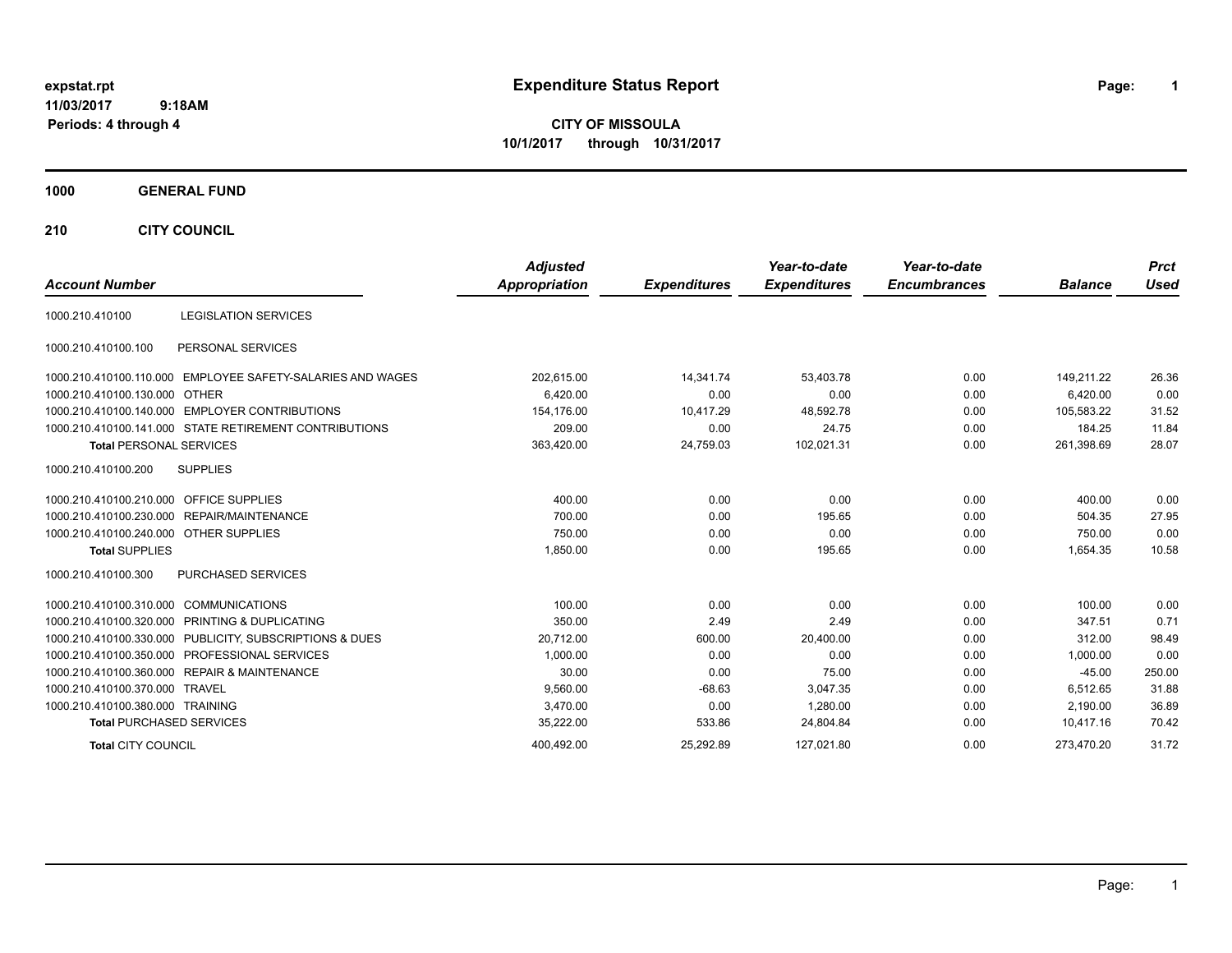**2**

**CITY OF MISSOULA 10/1/2017 through 10/31/2017**

**1000 GENERAL FUND**

**220 MAYOR**

| <b>Account Number</b>                   |                                                         | <b>Adjusted</b><br><b>Appropriation</b> | <b>Expenditures</b> | Year-to-date<br><b>Expenditures</b> | Year-to-date<br><b>Encumbrances</b> | <b>Balance</b> | <b>Prct</b><br><b>Used</b> |
|-----------------------------------------|---------------------------------------------------------|-----------------------------------------|---------------------|-------------------------------------|-------------------------------------|----------------|----------------------------|
| 1000.220.410210                         | <b>ADMINISTRATION</b>                                   |                                         |                     |                                     |                                     |                |                            |
| 1000.220.410210.100                     | PERSONAL SERVICES                                       |                                         |                     |                                     |                                     |                |                            |
|                                         | 1000.220.410210.110.000 SALARIES AND WAGES              | 319,013.00                              | 25,025.97           | 93,711.93                           | 0.00                                | 225,301.07     | 29.38                      |
| 1000.220.410210.120.000 OVERTIME        |                                                         | 490.00                                  | 0.00                | 0.00                                | 0.00                                | 490.00         | 0.00                       |
| 1000.220.410210.130.000 OTHER           |                                                         | 7,644.00                                | 0.00                | 0.00                                | 0.00                                | 7,644.00       | 0.00                       |
|                                         | 1000.220.410210.140.000 EMPLOYER CONTRIBUTIONS          | 99,557.00                               | 7,842.49            | 33,182.33                           | 0.00                                | 66.374.67      | 33.33                      |
|                                         | 1000.220.410210.141.000 STATE RETIREMENT CONTRIBUTIONS  | 326.00                                  | 0.00                | 53.63                               | 0.00                                | 272.37         | 16.45                      |
| <b>Total PERSONAL SERVICES</b>          |                                                         | 427,030.00                              | 32,868.46           | 126,947.89                          | 0.00                                | 300,082.11     | 29.73                      |
| 1000.220.410210.200                     | <b>SUPPLIES</b>                                         |                                         |                     |                                     |                                     |                |                            |
| 1000.220.410210.210.000 OFFICE SUPPLIES |                                                         | 1,004.00                                | 11.99               | 196.07                              | 0.00                                | 807.93         | 19.53                      |
|                                         | 1000.220.410210.220.000 OPERATING SUPPLIES              | 1,120.00                                | 0.00                | 0.00                                | 0.00                                | 1,120.00       | 0.00                       |
|                                         | 1000.220.410210.230.000 REPAIR/MAINTENANCE              | 100.00                                  | 0.00                | 0.00                                | 0.00                                | 100.00         | 0.00                       |
| 1000.220.410210.231.000 GASOLINE        |                                                         | 108.00                                  | 0.00                | 0.00                                | 0.00                                | 108.00         | 0.00                       |
| <b>Total SUPPLIES</b>                   |                                                         | 2,332.00                                | 11.99               | 196.07                              | 0.00                                | 2,135.93       | 8.41                       |
| 1000.220.410210.300                     | <b>PURCHASED SERVICES</b>                               |                                         |                     |                                     |                                     |                |                            |
| 1000.220.410210.310.000 COMMUNICATIONS  |                                                         | 890.00                                  | 0.00                | 20.66                               | 0.00                                | 869.34         | 2.32                       |
|                                         | 1000.220.410210.320.000 PRINTING & DUPLICATING          | 956.00                                  | 0.00                | 0.00                                | 0.00                                | 956.00         | 0.00                       |
|                                         | 1000.220.410210.330.000 PUBLICITY, SUBSCRIPTIONS & DUES | 8,635.00                                | 792.00              | 7,366.40                            | 0.00                                | 1,268.60       | 85.31                      |
|                                         | 1000.220.410210.344.000 TELEPHONE SERVICE               | 4,124.00                                | 407.23              | 606.42                              | 0.00                                | 3,517.58       | 14.70                      |
|                                         | 1000.220.410210.350.000 PROFESSIONAL SERVICES           | 2,072.00                                | 0.00                | 0.00                                | 0.00                                | 2,072.00       | 0.00                       |
|                                         | 1000.220.410210.360.000 REPAIR & MAINTENANCE            | 605.00                                  | 17.21               | 150.57                              | 0.00                                | 454.43         | 24.89                      |
| 1000.220.410210.370.000 TRAVEL          |                                                         | 2,508.00                                | 243.69              | 243.69                              | 0.00                                | 2,264.31       | 9.72                       |
| 1000.220.410210.380.000 TRAINING        |                                                         | 1,900.00                                | 0.00                | 0.00                                | 0.00                                | 1,900.00       | 0.00                       |
|                                         | 1000.220.410210.390.000 OTHER PURCHASED SERVICES        | 1,050.00                                | 0.00                | 0.00                                | 0.00                                | 1,050.00       | 0.00                       |
| <b>Total PURCHASED SERVICES</b>         |                                                         | 22,740.00                               | 1,460.13            | 8,387.74                            | 0.00                                | 14,352.26      | 36.89                      |
| <b>Total ADMINISTRATION</b>             |                                                         | 452,102.00                              | 34,340.58           | 135,531.70                          | 0.00                                | 316,570.30     | 29.98                      |
| 1000000110005                           | <b>DUDLIO DEL ATIONO</b>                                |                                         |                     |                                     |                                     |                |                            |

1000.220.410225 PUBLIC RELATIONS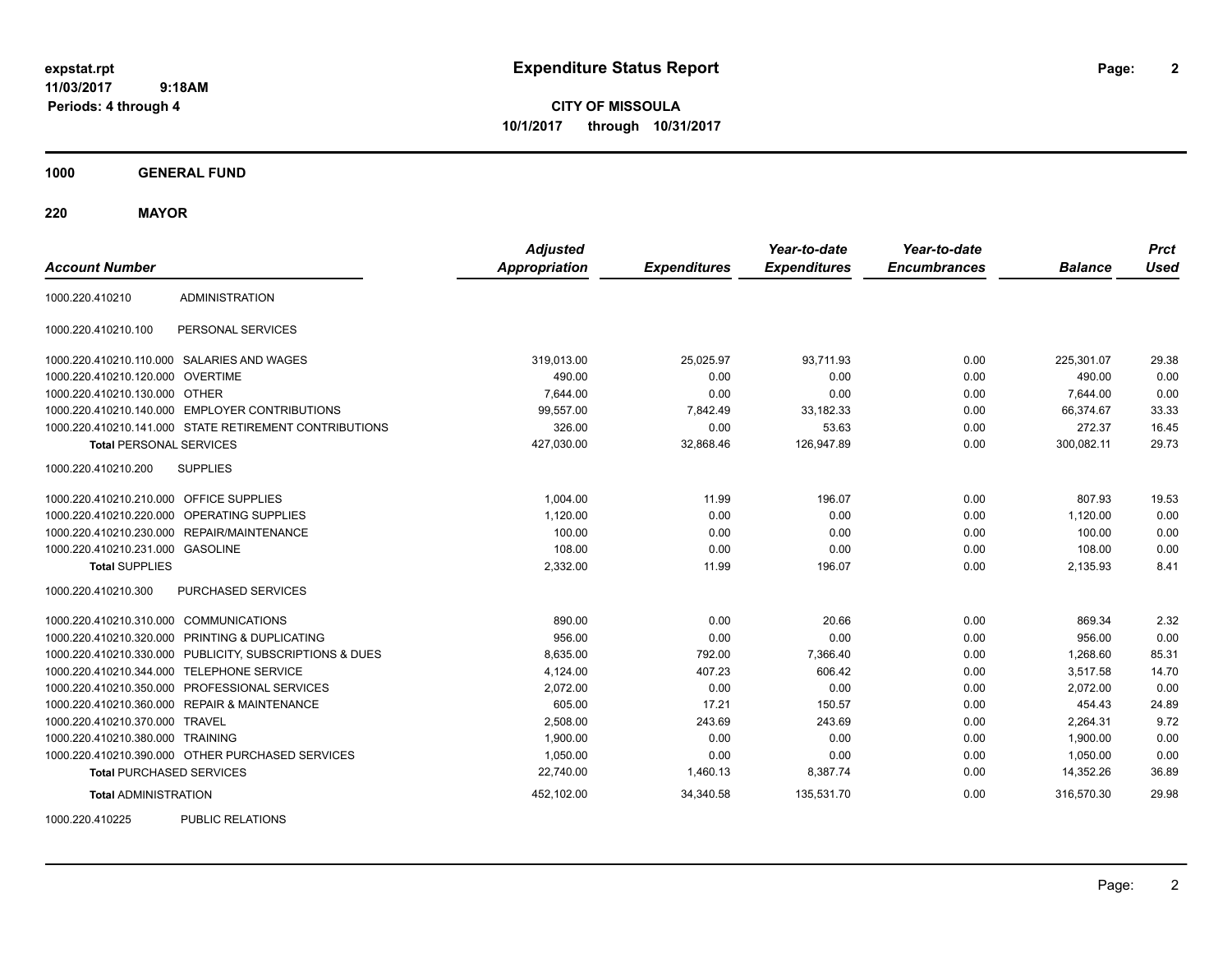**3**

**CITY OF MISSOULA 10/1/2017 through 10/31/2017**

**1000 GENERAL FUND**

**220 MAYOR**

| <b>Account Number</b>                                   | <b>Adjusted</b><br><b>Appropriation</b> | <b>Expenditures</b> | Year-to-date<br><b>Expenditures</b> | Year-to-date<br><b>Encumbrances</b> | <b>Balance</b> | <b>Prct</b><br><b>Used</b> |
|---------------------------------------------------------|-----------------------------------------|---------------------|-------------------------------------|-------------------------------------|----------------|----------------------------|
| PERSONAL SERVICES<br>1000.220.410225.100                |                                         |                     |                                     |                                     |                |                            |
| 1000.220.410225.110.000 SALARIES AND WAGES              | 6,511.00                                | 510.74              | 1,912.50                            | 0.00                                | 4,598.50       | 29.37                      |
| 1000.220.410225.120.000 OVERTIME                        | 10.00                                   | 0.00                | 0.00                                | 0.00                                | 10.00          | 0.00                       |
| 1000.220.410225.130.000 OTHER                           | 156.00                                  | 0.00                | 0.00                                | 0.00                                | 156.00         | 0.00                       |
| 1000.220.410225.140.000 EMPLOYER CONTRIBUTIONS          | 2,033.00                                | 160.11              | 676.78                              | 0.00                                | 1,356.22       | 33.29                      |
| 1000.220.410225.141.000 STATE RETIREMENT CONTRIBUTIONS  | 7.00                                    | 0.00                | 0.00                                | 0.00                                | 7.00           | 0.00                       |
| <b>Total PERSONAL SERVICES</b>                          | 8,717.00                                | 670.85              | 2,589.28                            | 0.00                                | 6,127.72       | 29.70                      |
| 1000.220.410225.200<br><b>SUPPLIES</b>                  |                                         |                     |                                     |                                     |                |                            |
| 1000.220.410225.240.000 OTHER SUPPLIES                  | 400.00                                  | 0.00                | 0.00                                | 0.00                                | 400.00         | 0.00                       |
| <b>Total SUPPLIES</b>                                   | 400.00                                  | 0.00                | 0.00                                | 0.00                                | 400.00         | 0.00                       |
| 1000.220.410225.300<br>PURCHASED SERVICES               |                                         |                     |                                     |                                     |                |                            |
| 1000.220.410225.330.000 PUBLICITY, SUBSCRIPTIONS & DUES | 1,982.00                                | 85.00               | 1,025.58                            | 0.00                                | 956.42         | 51.74                      |
| 1000.220.410225.390.000 OTHER PURCHASED SERVICES        | 200.00                                  | 0.00                | 0.00                                | 0.00                                | 200.00         | 0.00                       |
| <b>Total PURCHASED SERVICES</b>                         | 2,182.00                                | 85.00               | 1,025.58                            | 0.00                                | 1,156.42       | 47.00                      |
| <b>Total PUBLIC RELATIONS</b>                           | 11.299.00                               | 755.85              | 3.614.86                            | 0.00                                | 7.684.14       | 31.99                      |
| <b>ADMINISTRATION</b><br>1000.220.410250                |                                         |                     |                                     |                                     |                |                            |
| PERSONAL SERVICES<br>1000.220.410250.100                |                                         |                     |                                     |                                     |                |                            |
| 1000.220.410250.110.000 SALARIES AND WAGES              | 78,905.00                               | 6,043.10            | 22,661.63                           | 0.00                                | 56,243.37      | 28.72                      |
| 1000.220.410250.140.000 EMPLOYER CONTRIBUTIONS          | 23,238.00                               | 1,846.02            | 7,878.71                            | 0.00                                | 15,359.29      | 33.90                      |
| 1000.220.410250.141.000 STATE RETIREMENT CONTRIBUTIONS  | 79.00                                   | 0.00                | 0.00                                | 0.00                                | 79.00          | 0.00                       |
| <b>Total PERSONAL SERVICES</b>                          | 102,222.00                              | 7,889.12            | 30,540.34                           | 0.00                                | 71,681.66      | 29.88                      |
| PURCHASED SERVICES<br>1000.220.410250.300               |                                         |                     |                                     |                                     |                |                            |
| 1000.220.410250.320.000 PRINTING & DUPLICATING          | 2,100.00                                | 0.00                | 0.00                                | 0.00                                | 2,100.00       | 0.00                       |
| 1000.220.410250.344.000 TELEPHONE SERVICE               | 1,952.00                                | 235.23              | 351.12                              | 0.00                                | 1,600.88       | 17.99                      |
| 1000.220.410250.350.000 PROFESSIONAL SERVICES           | 1,235.00                                | 0.00                | 0.00                                | 0.00                                | 1,235.00       | 0.00                       |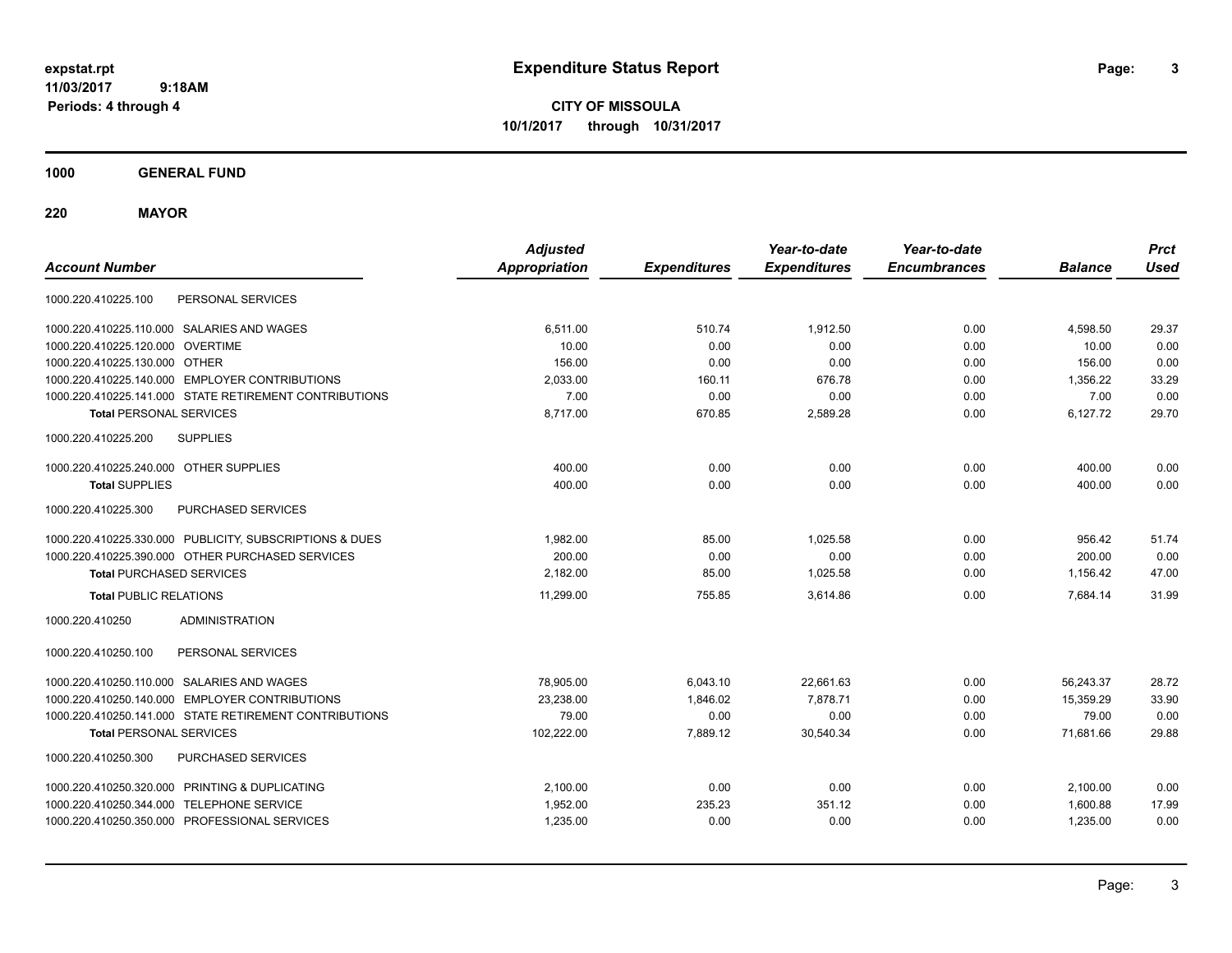**CITY OF MISSOULA 10/1/2017 through 10/31/2017**

**1000 GENERAL FUND**

# **220 MAYOR**

|                                  | <b>Adjusted</b> |                     |                     | Year-to-date        |                | Prct  |
|----------------------------------|-----------------|---------------------|---------------------|---------------------|----------------|-------|
| <b>Account Number</b>            | Appropriation   | <b>Expenditures</b> | <b>Expenditures</b> | <b>Encumbrances</b> | <b>Balance</b> | Used  |
| 1000.220.410250.380.000 TRAINING | 420.00          | 0.00                | 0.00                | 0.00                | 420.00         | 0.00  |
| <b>Total PURCHASED SERVICES</b>  | 5,707.00        | 235.23              | 351.12              | 0.00                | 5.355.88       | 6.15  |
| <b>Total ADMINISTRATION</b>      | 107,929.00      | 8.124.35            | 30,891.46           | 0.00                | 77.037.54      | 28.62 |
| <b>Total MAYOR</b>               | 571,330.00      | 43,220.78           | 170,038.02          | 0.00                | 401,291.98     | 29.76 |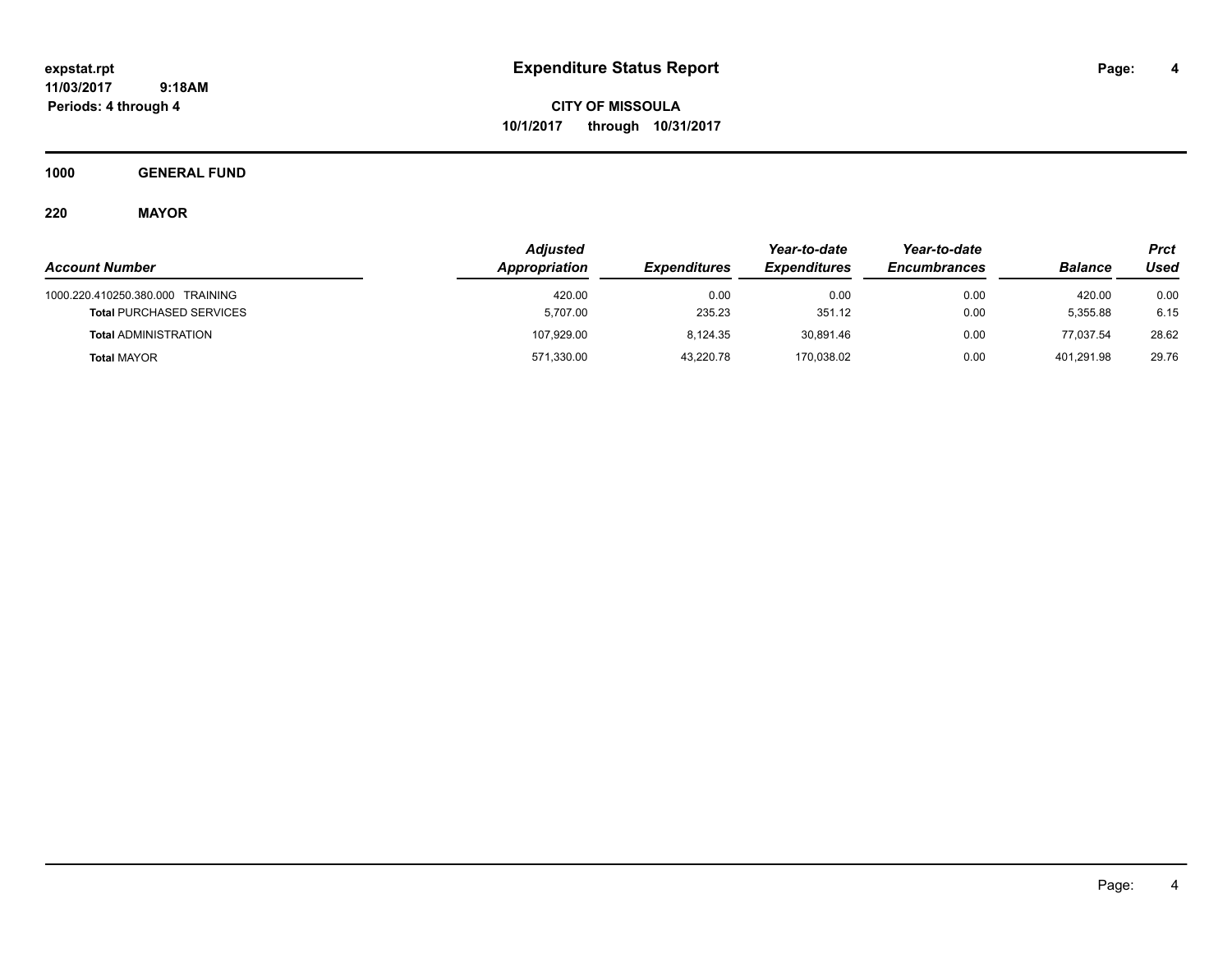**CITY OF MISSOULA 10/1/2017 through 10/31/2017**

**1000 GENERAL FUND**

## **221 HUMAN RESOURCES**

| <b>Account Number</b>                   |                                                         | <b>Adjusted</b><br><b>Appropriation</b> | <b>Expenditures</b> | Year-to-date<br><b>Expenditures</b> | Year-to-date<br><b>Encumbrances</b> | <b>Balance</b> | <b>Prct</b><br><b>Used</b> |
|-----------------------------------------|---------------------------------------------------------|-----------------------------------------|---------------------|-------------------------------------|-------------------------------------|----------------|----------------------------|
|                                         |                                                         |                                         |                     |                                     |                                     |                |                            |
| 1000.221.410810                         | <b>ADMINISTRATION</b>                                   |                                         |                     |                                     |                                     |                |                            |
| 1000.221.410810.100                     | PERSONAL SERVICES                                       |                                         |                     |                                     |                                     |                |                            |
|                                         | 1000.221.410810.110.000 SALARIES AND WAGES              | 99.017.00                               | 6,951.14            | 26.675.10                           | 0.00                                | 72,341.90      | 26.94                      |
| 1000.221.410810.140.000                 | <b>EMPLOYER CONTRIBUTIONS</b>                           | 35.193.00                               | 2.577.07            | 11.321.47                           | 0.00                                | 23.871.53      | 32.17                      |
|                                         | 1000.221.410810.141.000 STATE RETIREMENT CONTRIBUTIONS  | 99.00                                   | 0.00                | 28.55                               | 0.00                                | 70.45          | 28.84                      |
| <b>Total PERSONAL SERVICES</b>          |                                                         | 134,309.00                              | 9,528.21            | 38,025.12                           | 0.00                                | 96,283.88      | 28.31                      |
| 1000.221.410810.200                     | <b>SUPPLIES</b>                                         |                                         |                     |                                     |                                     |                |                            |
| 1000.221.410810.210.000 OFFICE SUPPLIES |                                                         | 1,000.00                                | 39.99               | 870.68                              | 0.00                                | 129.32         | 87.07                      |
| <b>Total SUPPLIES</b>                   |                                                         | 1,000.00                                | 39.99               | 870.68                              | 0.00                                | 129.32         | 87.07                      |
| 1000.221.410810.300                     | PURCHASED SERVICES                                      |                                         |                     |                                     |                                     |                |                            |
| 1000.221.410810.310.000 COMMUNICATIONS  |                                                         | 450.00                                  | 0.00                | 56.19                               | 0.00                                | 393.81         | 12.49                      |
|                                         | 1000.221.410810.320.000 PRINTING & DUPLICATING          | 417.00                                  | 310.44              | 310.44                              | 0.00                                | 106.56         | 74.45                      |
|                                         | 1000.221.410810.330.000 PUBLICITY, SUBSCRIPTIONS & DUES | 750.00                                  | 109.00              | 109.00                              | 0.00                                | 641.00         | 14.53                      |
|                                         | 1000.221.410810.344.000 TELEPHONE SERVICE               | 45.00                                   | 22.25               | 24.92                               | 0.00                                | 20.08          | 55.38                      |
|                                         | 1000.221.410810.360.000 REPAIR & MAINTENANCE            | 1,260.00                                | 0.00                | 16.25                               | 0.00                                | 1,243.75       | 1.29                       |
| 1000.221.410810.370.000                 | TRAVEL                                                  | 995.00                                  | 0.00                | 0.00                                | 0.00                                | 995.00         | 0.00                       |
| 1000.221.410810.380.000 TRAINING        |                                                         | 1,225.00                                | 0.00                | 0.00                                | 0.00                                | 1,225.00       | 0.00                       |
| <b>Total PURCHASED SERVICES</b>         |                                                         | 5,142.00                                | 441.69              | 516.80                              | 0.00                                | 4,625.20       | 10.05                      |
| <b>Total ADMINISTRATION</b>             |                                                         | 140,451.00                              | 10,009.89           | 39.412.60                           | 0.00                                | 101.038.40     | 28.06                      |
| 1000.221.410820                         | <b>TRAINING</b>                                         |                                         |                     |                                     |                                     |                |                            |
| 1000.221.410820.100                     | PERSONAL SERVICES                                       |                                         |                     |                                     |                                     |                |                            |
|                                         | 1000.221.410820.110.000 SALARIES AND WAGES              | 4,984.00                                | 190.15              | 713.04                              | 0.00                                | 4,270.96       | 14.31                      |
|                                         | 1000.221.410820.140.000 EMPLOYER CONTRIBUTIONS          | 1.835.00                                | 73.04               | 321.63                              | 0.00                                | 1.513.37       | 17.53                      |
|                                         | 1000.221.410820.141.000 STATE RETIREMENT CONTRIBUTIONS  | 5.00                                    | 0.00                | 0.00                                | 0.00                                | 5.00           | 0.00                       |
| <b>Total PERSONAL SERVICES</b>          |                                                         | 6,824.00                                | 263.19              | 1,034.67                            | 0.00                                | 5,789.33       | 15.16                      |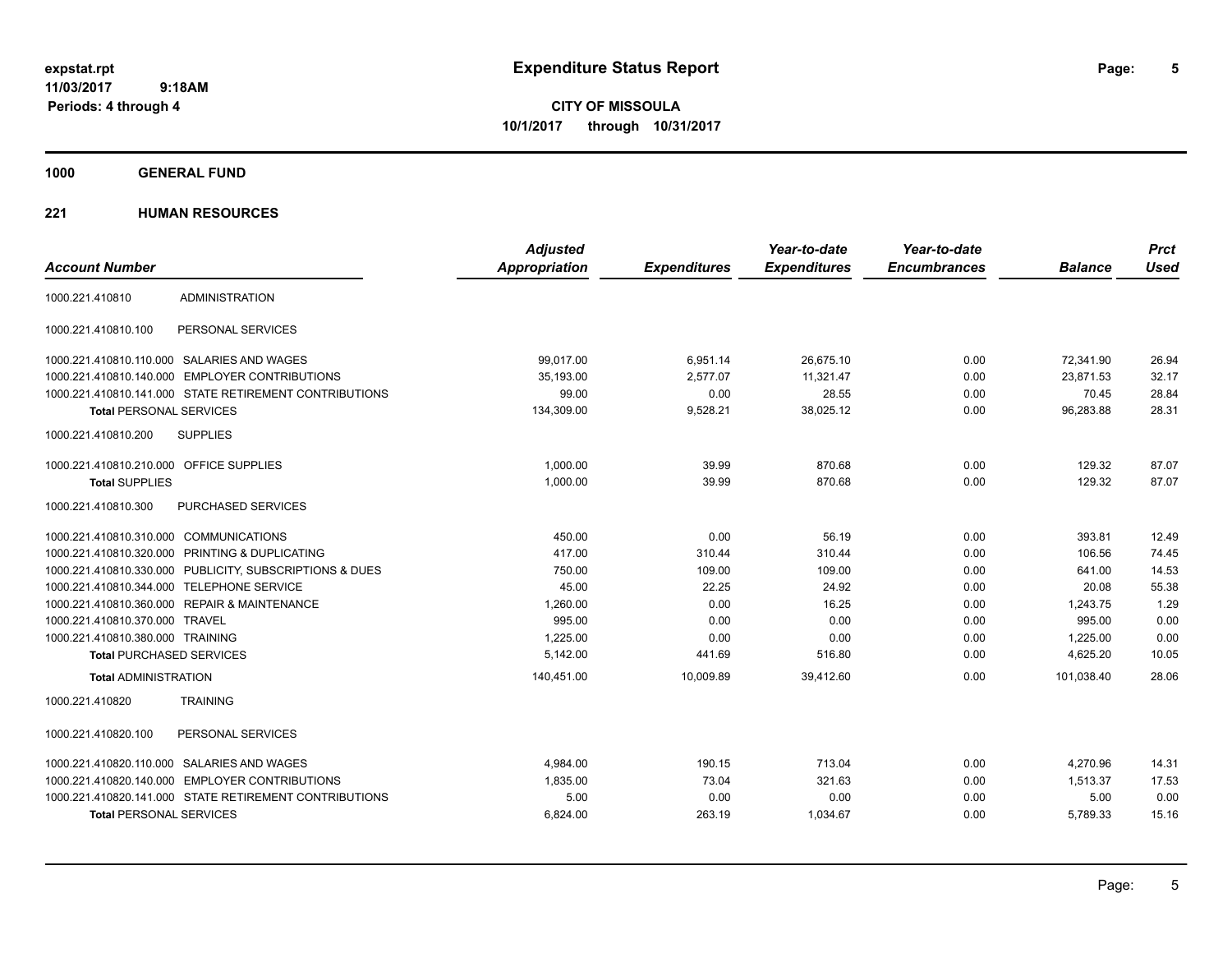**CITY OF MISSOULA 10/1/2017 through 10/31/2017**

## **1000 GENERAL FUND**

## **221 HUMAN RESOURCES**

|                                                         | <b>Adjusted</b>      |                     | Year-to-date        | Year-to-date        |                | <b>Prct</b> |
|---------------------------------------------------------|----------------------|---------------------|---------------------|---------------------|----------------|-------------|
| <b>Account Number</b>                                   | <b>Appropriation</b> | <b>Expenditures</b> | <b>Expenditures</b> | <b>Encumbrances</b> | <b>Balance</b> | <b>Used</b> |
| <b>SUPPLIES</b><br>1000.221.410820.200                  |                      |                     |                     |                     |                |             |
| 1000.221.410820.210.000 OFFICE SUPPLIES                 | 405.00               | 0.00                | 0.00                | 0.00                | 405.00         | 0.00        |
| <b>Total SUPPLIES</b>                                   | 405.00               | 0.00                | 0.00                | 0.00                | 405.00         | 0.00        |
| PURCHASED SERVICES<br>1000.221.410820.300               |                      |                     |                     |                     |                |             |
| 1000.221.410820.320.000 PRINTING & DUPLICATING          | 500.00               | 0.00                | 0.00                | 0.00                | 500.00         | 0.00        |
| 1000.221.410820.330.000 PUBLICITY, SUBSCRIPTIONS & DUES | 26.00                | 0.00                | 0.00                | 0.00                | 26.00          | 0.00        |
| 1000.221.410820.344.000 TELEPHONE SERVICE               | 34.00                | 0.00                | 0.00                | 0.00                | 34.00          | 0.00        |
| 1000.221.410820.350.000 PROFESSIONAL SERVICES           | 2,000.00             | 0.00                | 1,750.00            | 0.00                | 250.00         | 87.50       |
| 1000.221.410820.360.000 REPAIR & MAINTENANCE            | 1,556.00             | 0.00                | 48.80               | 0.00                | 1.507.20       | 3.14        |
| 1000.221.410820.370.000 TRAVEL                          | 600.00               | 0.00                | 131.02              | 0.00                | 468.98         | 21.84       |
| 1000.221.410820.380.000 TRAINING                        | 1,250.00             | 0.00                | 151.00              | 0.00                | 1,099.00       | 12.08       |
| <b>Total PURCHASED SERVICES</b>                         | 5,966.00             | 0.00                | 2,080.82            | 0.00                | 3,885.18       | 34.88       |
| <b>Total TRAINING</b>                                   | 13,195.00            | 263.19              | 3,115.49            | 0.00                | 10.079.51      | 23.61       |
| <b>RISK MANAGEMENT</b><br>1000.221.410835               |                      |                     |                     |                     |                |             |
| 1000.221.410835.100<br>PERSONAL SERVICES                |                      |                     |                     |                     |                |             |
| 1000.221.410835.110.000 SALARIES AND WAGES              | 48,393.00            | 0.00                | 0.00                | 0.00                | 48,393.00      | 0.00        |
| 1000.221.410835.140.000 EMPLOYER CONTRIBUTIONS          | 18,104.00            | 0.00                | 0.00                | 0.00                | 18,104.00      | 0.00        |
| 1000.221.410835.141.000 STATE RETIREMENT CONTRIBUTIONS  | 48.00                | 0.00                | 0.00                | 0.00                | 48.00          | 0.00        |
| <b>Total PERSONAL SERVICES</b>                          | 66,545.00            | 0.00                | 0.00                | 0.00                | 66,545.00      | 0.00        |
| 1000.221.410835.200<br><b>SUPPLIES</b>                  |                      |                     |                     |                     |                |             |
| 1000.221.410835.210.000 OFFICE SUPPLIES                 | 200.00               | 0.00                | 0.00                | 0.00                | 200.00         | 0.00        |
| 1000.221.410835.220.000 OPERATING SUPPLIES              | 300.00               | 0.00                | 0.00                | 0.00                | 300.00         | 0.00        |
| 1000.221.410835.231.000 GASOLINE                        | 172.00               | 0.00                | 0.00                | 0.00                | 172.00         | 0.00        |
| <b>Total SUPPLIES</b>                                   | 672.00               | 0.00                | 0.00                | 0.00                | 672.00         | 0.00        |
| 1000.221.410835.300<br>PURCHASED SERVICES               |                      |                     |                     |                     |                |             |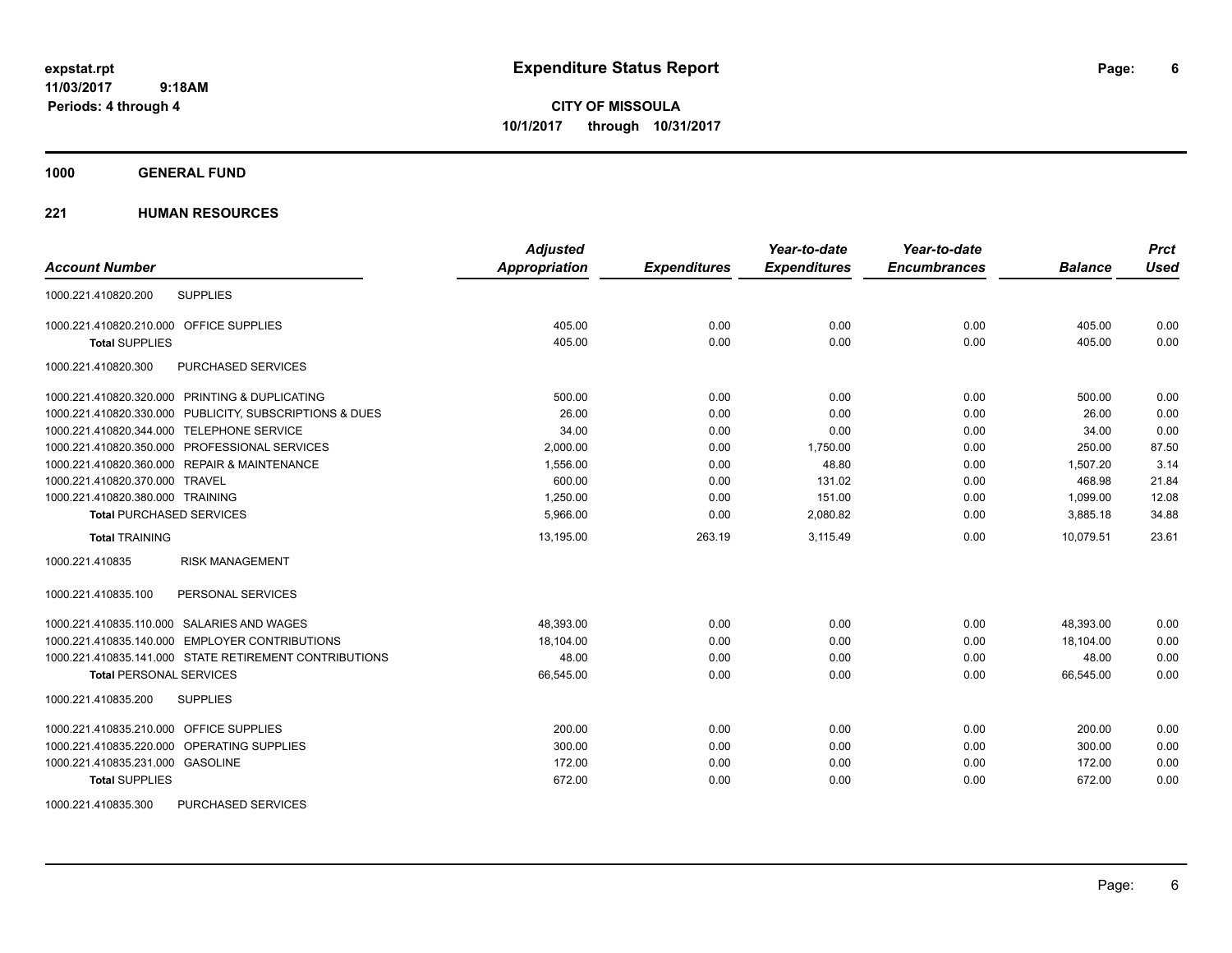**CITY OF MISSOULA 10/1/2017 through 10/31/2017**

**1000 GENERAL FUND**

## **221 HUMAN RESOURCES**

| <b>Account Number</b>                                   | <b>Adjusted</b><br><b>Appropriation</b> | <b>Expenditures</b> | Year-to-date<br><b>Expenditures</b> | Year-to-date<br><b>Encumbrances</b> | <b>Balance</b> | <b>Prct</b><br><b>Used</b> |
|---------------------------------------------------------|-----------------------------------------|---------------------|-------------------------------------|-------------------------------------|----------------|----------------------------|
| 1000.221.410835.310.000 COMMUNICATIONS                  | 100.00                                  | 0.00                | 0.00                                | 0.00                                | 100.00         | 0.00                       |
| 1000.221.410835.320.000 PRINTING & DUPLICATING          | 100.00                                  | 0.00                | 0.00                                | 0.00                                | 100.00         | 0.00                       |
| 1000.221.410835.330.000 PUBLICITY, SUBSCRIPTIONS & DUES | 150.00                                  | 0.00                | 0.00                                | 0.00                                | 150.00         | 0.00                       |
| 1000.221.410835.344.000 TELEPHONE SERVICE               | 145.00                                  | 0.00                | 0.00                                | 0.00                                | 145.00         | 0.00                       |
| <b>Total PURCHASED SERVICES</b>                         | 495.00                                  | 0.00                | 0.00                                | 0.00                                | 495.00         | 0.00                       |
| <b>Total RISK MANAGEMENT</b>                            | 67,712.00                               | 0.00                | 0.00                                | 0.00                                | 67.712.00      | 0.00                       |
| <b>LABOR RELATIONS</b><br>1000.221.410840               |                                         |                     |                                     |                                     |                |                            |
| 1000.221.410840.100<br>PERSONAL SERVICES                |                                         |                     |                                     |                                     |                |                            |
| 1000.221.410840.110.000 SALARIES AND WAGES              | 45,172.00                               | 3.267.88            | 12,248.06                           | 0.00                                | 32,923.94      | 27.11                      |
| 1000.221.410840.140.000 EMPLOYER CONTRIBUTIONS          | 18,918.00                               | 1,428.25            | 6,359.69                            | 0.00                                | 12,558.31      | 33.62                      |
| 1000.221.410840.141.000 STATE RETIREMENT CONTRIBUTIONS  | 45.00                                   | 0.00                | 0.00                                | 0.00                                | 45.00          | 0.00                       |
| <b>Total PERSONAL SERVICES</b>                          | 64,135.00                               | 4,696.13            | 18,607.75                           | 0.00                                | 45,527.25      | 29.01                      |
| 1000.221.410840.200<br><b>SUPPLIES</b>                  |                                         |                     |                                     |                                     |                |                            |
| 1000.221.410840.210.000 OFFICE SUPPLIES                 | 950.00                                  | 0.00                | 0.00                                | 0.00                                | 950.00         | 0.00                       |
| <b>Total SUPPLIES</b>                                   | 950.00                                  | 0.00                | 0.00                                | 0.00                                | 950.00         | 0.00                       |
| 1000.221.410840.300<br>PURCHASED SERVICES               |                                         |                     |                                     |                                     |                |                            |
| 1000.221.410840.320.000 PRINTING & DUPLICATING          | 350.00                                  | 0.00                | 0.00                                | 0.00                                | 350.00         | 0.00                       |
| 1000.221.410840.330.000 PUBLICITY, SUBSCRIPTIONS & DUES | 450.00                                  | 0.00                | 0.00                                | 0.00                                | 450.00         | 0.00                       |
| 1000.221.410840.344.000 TELEPHONE SERVICE               | 24.00                                   | 0.00                | 0.00                                | 0.00                                | 24.00          | 0.00                       |
| 1000.221.410840.360.000 REPAIR & MAINTENANCE            | 526.00                                  | 0.00                | 0.00                                | 0.00                                | 526.00         | 0.00                       |
| 1000.221.410840.370.000 TRAVEL                          | 815.00                                  | 0.00                | 0.00                                | 0.00                                | 815.00         | 0.00                       |
| 1000.221.410840.380.000 TRAINING                        | 300.00                                  | 0.00                | 0.00                                | 0.00                                | 300.00         | 0.00                       |
| <b>Total PURCHASED SERVICES</b>                         | 2,465.00                                | 0.00                | 0.00                                | 0.00                                | 2,465.00       | 0.00                       |
| <b>Total LABOR RELATIONS</b>                            | 67,550.00                               | 4,696.13            | 18,607.75                           | 0.00                                | 48.942.25      | 27.55                      |
| <b>EEO COMPLIANCE</b><br>1000.221.410850                |                                         |                     |                                     |                                     |                |                            |

1000.221.410850.100 PERSONAL SERVICES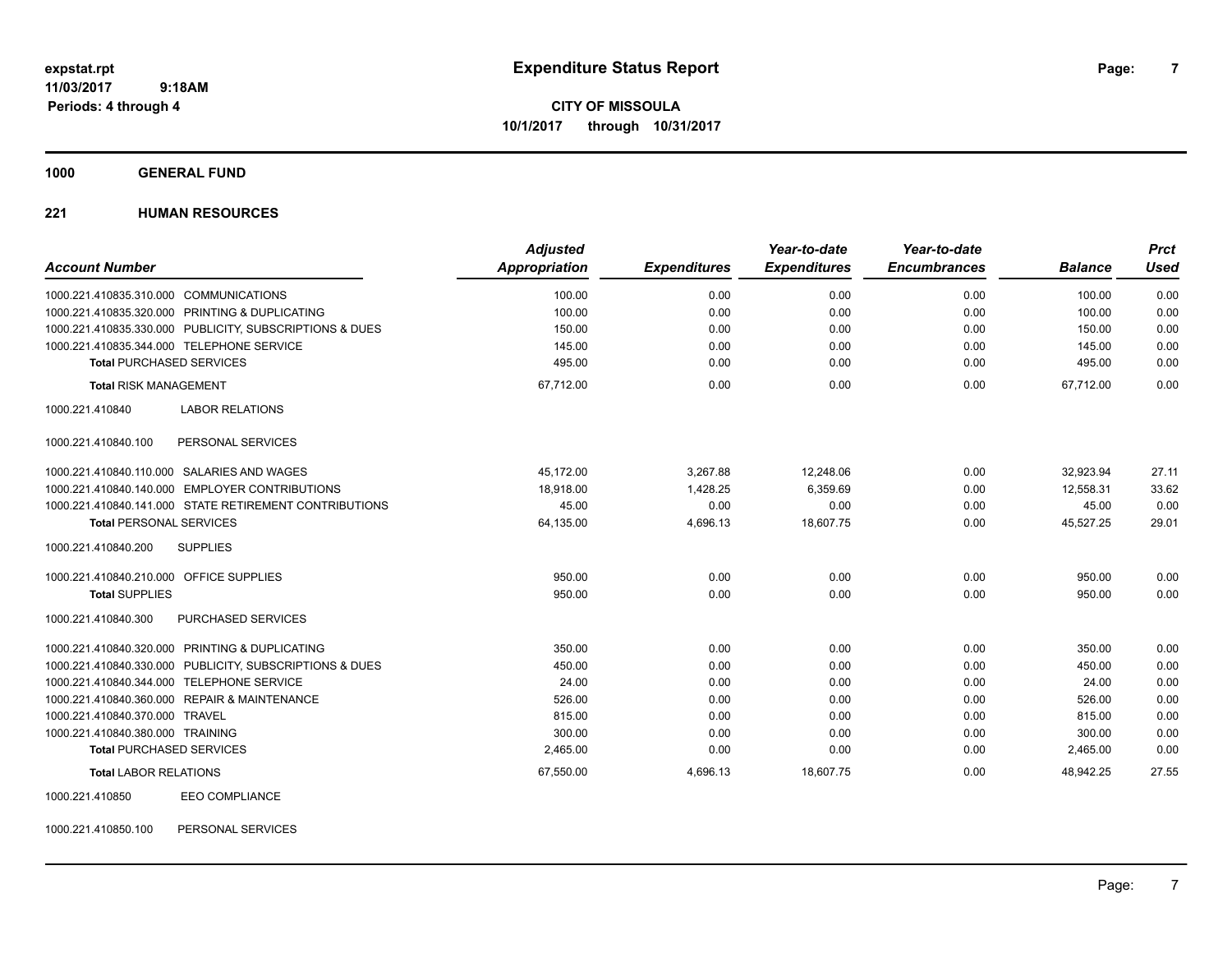**CITY OF MISSOULA 10/1/2017 through 10/31/2017**

## **1000 GENERAL FUND**

## **221 HUMAN RESOURCES**

|                                                        | <b>Adjusted</b>      |                     | Year-to-date        | Year-to-date        |                | <b>Prct</b> |
|--------------------------------------------------------|----------------------|---------------------|---------------------|---------------------|----------------|-------------|
| <b>Account Number</b>                                  | <b>Appropriation</b> | <b>Expenditures</b> | <b>Expenditures</b> | <b>Encumbrances</b> | <b>Balance</b> | <b>Used</b> |
| 1000.221.410850.110.000 SALARIES AND WAGES             | 40,039.00            | 3,114.21            | 11,964.84           | 0.00                | 28,074.16      | 29.88       |
| 1000.221.410850.140.000 EMPLOYER CONTRIBUTIONS         | 14.110.00            | 1,149.93            | 5.039.00            | 0.00                | 9.071.00       | 35.71       |
| 1000.221.410850.141.000 STATE RETIREMENT CONTRIBUTIONS | 40.00                | 0.00                | 0.00                | 0.00                | 40.00          | 0.00        |
| <b>Total PERSONAL SERVICES</b>                         | 54,189.00            | 4,264.14            | 17,003.84           | 0.00                | 37,185.16      | 31.38       |
| <b>SUPPLIES</b><br>1000.221.410850.200                 |                      |                     |                     |                     |                |             |
| <b>Total SUPPLIES</b>                                  | 0.00                 | 0.00                | 0.00                | 0.00                | 0.00           | 0.00        |
| 1000.221.410850.300<br>PURCHASED SERVICES              |                      |                     |                     |                     |                |             |
| 1000.221.410850.350.000 PROFESSIONAL SERVICES          | 9.000.00             | 0.00                | 0.00                | 0.00                | 9,000.00       | 0.00        |
| <b>Total PURCHASED SERVICES</b>                        | 9,000.00             | 0.00                | 0.00                | 0.00                | 9,000.00       | 0.00        |
| 1000.221.410850.900<br><b>CAPITAL OUTLAY</b>           |                      |                     |                     |                     |                |             |
| <b>Total CAPITAL OUTLAY</b>                            | 0.00                 | 0.00                | 0.00                | 0.00                | 0.00           | 0.00        |
| <b>Total EEO COMPLIANCE</b>                            | 63,189.00            | 4,264.14            | 17,003.84           | 0.00                | 46,185.16      | 26.91       |
| <b>EMPLOYEE BENEFITS</b><br>1000.221.410860            |                      |                     |                     |                     |                |             |
| 1000.221.410860.100<br>PERSONAL SERVICES               |                      |                     |                     |                     |                |             |
| 1000.221.410860.110.000 SALARIES AND WAGES             | 27,081.00            | 2,619.78            | 10,110.75           | 0.00                | 16,970.25      | 37.34       |
| 1000.221.410860.140.000 EMPLOYER CONTRIBUTIONS         | 9,340.00             | 959.69              | 4,201.33            | 0.00                | 5,138.67       | 44.98       |
| 1000.221.410860.141.000 STATE RETIREMENT CONTRIBUTIONS | 27.00                | 0.00                | 0.00                | 0.00                | 27.00          | 0.00        |
| <b>Total PERSONAL SERVICES</b>                         | 36,448.00            | 3,579.47            | 14,312.08           | 0.00                | 22,135.92      | 39.27       |
| 1000.221.410860.200<br><b>SUPPLIES</b>                 |                      |                     |                     |                     |                |             |
| 1000.221.410860.210.000 OFFICE SUPPLIES                | 760.00               | 25.00               | 54.25               | 0.00                | 705.75         | 7.14        |
| <b>Total SUPPLIES</b>                                  | 760.00               | 25.00               | 54.25               | 0.00                | 705.75         | 7.14        |
| 1000.221.410860.300<br>PURCHASED SERVICES              |                      |                     |                     |                     |                |             |
| 1000.221.410860.320.000 PRINTING & DUPLICATING         | 365.00               | 0.00                | 0.00                | 0.00                | 365.00         | 0.00        |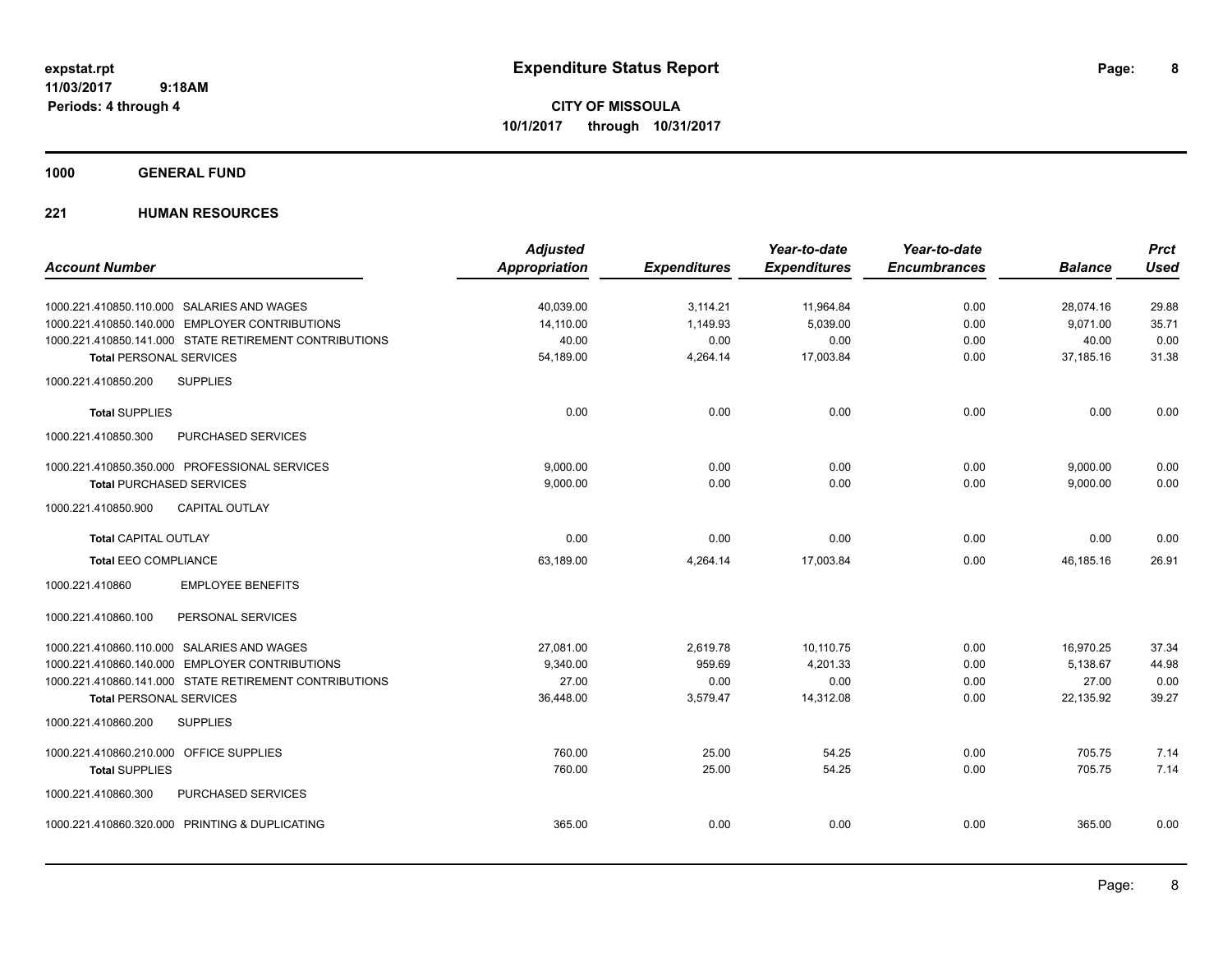**CITY OF MISSOULA 10/1/2017 through 10/31/2017**

**1000 GENERAL FUND**

## **221 HUMAN RESOURCES**

|                                                         | <b>Adjusted</b> |                            | Year-to-date        | Year-to-date        |                | <b>Prct</b> |
|---------------------------------------------------------|-----------------|----------------------------|---------------------|---------------------|----------------|-------------|
| <b>Account Number</b>                                   | Appropriation   | <i><b>Expenditures</b></i> | <b>Expenditures</b> | <b>Encumbrances</b> | <b>Balance</b> | Used        |
| 1000.221.410860.330.000 PUBLICITY, SUBSCRIPTIONS & DUES | 865.00          | 0.00                       | 0.00                | 0.00                | 865.00         | 0.00        |
| 1000.221.410860.344.000 TELEPHONE SERVICE               | 87.00           | 0.00                       | 0.00                | 0.00                | 87.00          | 0.00        |
| 1000.221.410860.360.000 REPAIR & MAINTENANCE            | 650.00          | 0.00                       | 0.00                | 0.00                | 650.00         | 0.00        |
| 1000.221.410860.370.000 TRAVEL                          | 678.00          | 18.00                      | 120.00              | 0.00                | 558.00         | 17.70       |
| 1000.221.410860.380.000 TRAINING                        | 275.00          | 388.00                     | 387.64              | 0.00                | -112.64        | 140.96      |
| 1000.221.410860.390.000 OTHER PURCHASED SERVICES        | 17.490.00       | 4.288.48                   | 8.457.62            | 0.00                | 9.032.38       | 48.36       |
| <b>Total PURCHASED SERVICES</b>                         | 20.410.00       | 4.694.48                   | 8.965.26            | 0.00                | 11.444.74      | 43.93       |
| <b>Total EMPLOYEE BENEFITS</b>                          | 57.618.00       | 8.298.95                   | 23.331.59           | 0.00                | 34.286.41      | 40.49       |
| <b>Total HUMAN RESOURCES</b>                            | 409.715.00      | 27.532.30                  | 101.471.27          | 0.00                | 308.243.73     | 24.77       |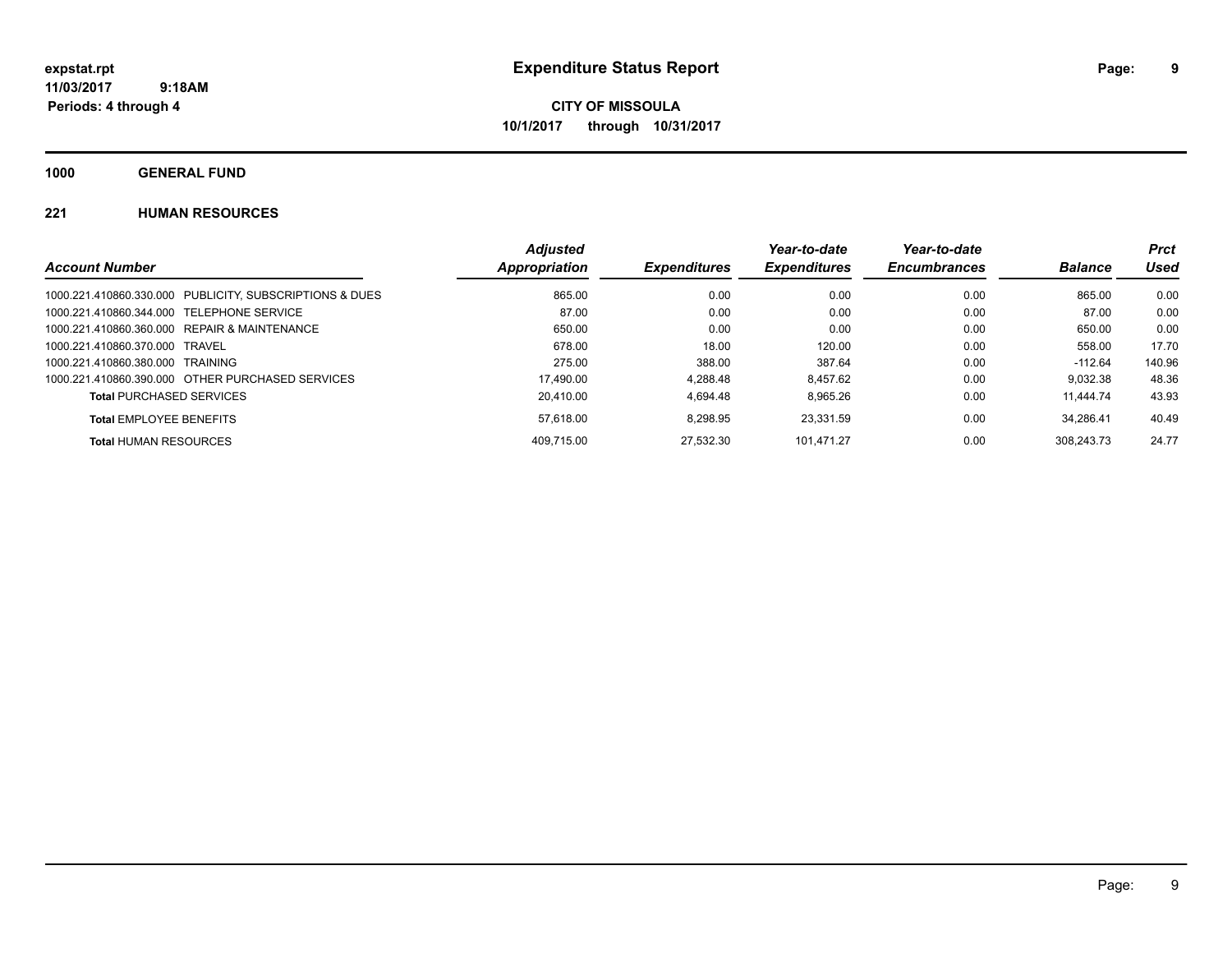**CITY OF MISSOULA 10/1/2017 through 10/31/2017**

**1000 GENERAL FUND**

| <b>Account Number</b>                                                                       | <b>Adjusted</b><br><b>Appropriation</b> | <b>Expenditures</b> | Year-to-date<br><b>Expenditures</b> | Year-to-date<br><b>Encumbrances</b> | <b>Balance</b>   | <b>Prct</b><br><b>Used</b> |
|---------------------------------------------------------------------------------------------|-----------------------------------------|---------------------|-------------------------------------|-------------------------------------|------------------|----------------------------|
| 1000.223.410101<br><b>NC-GRANT CREEK</b>                                                    |                                         |                     |                                     |                                     |                  |                            |
| 1000.223.410101.300<br>PURCHASED SERVICES                                                   |                                         |                     |                                     |                                     |                  |                            |
| 1000.223.410101.310.000 GRANT CREEK NC/COMMUNICATIONS<br><b>Total PURCHASED SERVICES</b>    | 328.00<br>328.00                        | 0.00<br>0.00        | 0.00<br>0.00                        | 0.00<br>0.00                        | 328.00<br>328.00 | 0.00<br>0.00               |
| 1000.223.410101.700<br><b>GRANTS &amp; CONTRIBUTIONS</b>                                    |                                         |                     |                                     |                                     |                  |                            |
| 1000.223.410101.700.000 GRANTS & CONTRIBUTIONS<br><b>Total GRANTS &amp; CONTRIBUTIONS</b>   | 800.00<br>800.00                        | 0.00<br>0.00        | 0.00<br>0.00                        | 0.00<br>0.00                        | 800.00<br>800.00 | 0.00<br>0.00               |
| <b>Total NC-GRANT CREEK</b>                                                                 | 1.128.00                                | 0.00                | 0.00                                | 0.00                                | 1,128.00         | 0.00                       |
| NC-UPPER RATTLESNAKE<br>1000.223.410102                                                     |                                         |                     |                                     |                                     |                  |                            |
| PURCHASED SERVICES<br>1000.223.410102.300                                                   |                                         |                     |                                     |                                     |                  |                            |
| 1000.223.410102.310.000 UPPER RATTLESNAKE/COMMUNICATIONS<br><b>Total PURCHASED SERVICES</b> | 753.00<br>753.00                        | 0.00<br>0.00        | 0.00<br>0.00                        | 0.00<br>0.00                        | 753.00<br>753.00 | 0.00<br>0.00               |
| <b>GRANTS &amp; CONTRIBUTIONS</b><br>1000.223.410102.700                                    |                                         |                     |                                     |                                     |                  |                            |
| 1000.223.410102.700.000 GRANTS & CONTRIBUTIONS<br><b>Total GRANTS &amp; CONTRIBUTIONS</b>   | 800.00<br>800.00                        | 0.00<br>0.00        | 0.00<br>0.00                        | 0.00<br>0.00                        | 800.00<br>800.00 | 0.00<br>0.00               |
| Total NC-UPPER RATTLESNAKE                                                                  | 1,553.00                                | 0.00                | 0.00                                | 0.00                                | 1,553.00         | 0.00                       |
| 1000.223.410103<br><b>NC-LOWER RATTLESNAKE</b>                                              |                                         |                     |                                     |                                     |                  |                            |
| PURCHASED SERVICES<br>1000.223.410103.300                                                   |                                         |                     |                                     |                                     |                  |                            |
| 1000.223.410103.310.000 COMMUNICATIONS<br>Total PURCHASED SERVICES                          | 413.00<br>413.00                        | 0.00<br>0.00        | 0.00<br>0.00                        | 0.00<br>0.00                        | 413.00<br>413.00 | 0.00<br>0.00               |
| <b>GRANTS &amp; CONTRIBUTIONS</b><br>1000.223.410103.700                                    |                                         |                     |                                     |                                     |                  |                            |
| 1000.223.410103.700.000 GRANTS & CONTRIBUTIONS                                              | 800.00                                  | 0.00                | 0.00                                | 0.00                                | 800.00           | 0.00                       |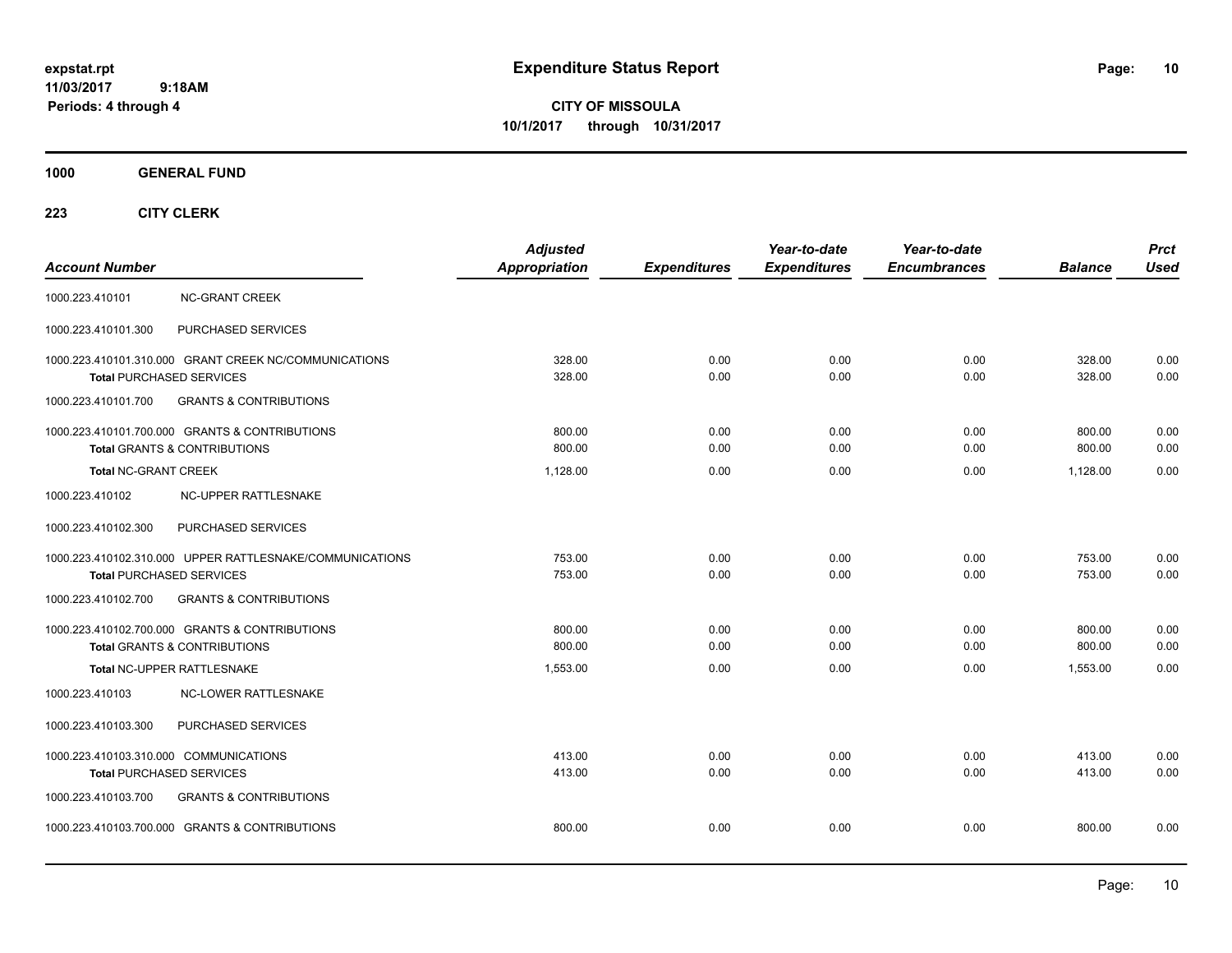**CITY OF MISSOULA 10/1/2017 through 10/31/2017**

**1000 GENERAL FUND**

| <b>Account Number</b>                  |                                                | <b>Adjusted</b><br>Appropriation | <b>Expenditures</b> | Year-to-date<br><b>Expenditures</b> | Year-to-date<br><b>Encumbrances</b> | <b>Balance</b> | <b>Prct</b><br><b>Used</b> |
|----------------------------------------|------------------------------------------------|----------------------------------|---------------------|-------------------------------------|-------------------------------------|----------------|----------------------------|
|                                        | <b>Total GRANTS &amp; CONTRIBUTIONS</b>        | 800.00                           | 0.00                | 0.00                                | 0.00                                | 800.00         | 0.00                       |
|                                        | Total NC-LOWER RATTLESNAKE                     | 1,213.00                         | 0.00                | 0.00                                | 0.00                                | 1,213.00       | 0.00                       |
| 1000.223.410104                        | NC-NORTHSIDE                                   |                                  |                     |                                     |                                     |                |                            |
| 1000.223.410104.300                    | PURCHASED SERVICES                             |                                  |                     |                                     |                                     |                |                            |
| 1000.223.410104.310.000 COMMUNICATIONS |                                                | 627.00                           | 50.00               | 613.69                              | 0.00                                | 13.31          | 97.88                      |
| <b>Total PURCHASED SERVICES</b>        |                                                | 627.00                           | 50.00               | 613.69                              | 0.00                                | 13.31          | 97.88                      |
| 1000.223.410104.700                    | <b>GRANTS &amp; CONTRIBUTIONS</b>              |                                  |                     |                                     |                                     |                |                            |
|                                        | 1000.223.410104.700.000 GRANTS & CONTRIBUTIONS | 800.00                           | 16.10               | 184.16                              | 0.00                                | 615.84         | 23.02                      |
|                                        | <b>Total GRANTS &amp; CONTRIBUTIONS</b>        | 800.00                           | 16.10               | 184.16                              | 0.00                                | 615.84         | 23.02                      |
| <b>Total NC-NORTHSIDE</b>              |                                                | 1,427.00                         | 66.10               | 797.85                              | 0.00                                | 629.15         | 55.91                      |
| 1000.223.410105                        | NC-WESTSIDE                                    |                                  |                     |                                     |                                     |                |                            |
| 1000.223.410105.300                    | PURCHASED SERVICES                             |                                  |                     |                                     |                                     |                |                            |
| 1000.223.410105.310.000 COMMUNICATIONS |                                                | 1,183.00                         | 50.00               | 613.70                              | 0.00                                | 569.30         | 51.88                      |
| <b>Total PURCHASED SERVICES</b>        |                                                | 1,183.00                         | 50.00               | 613.70                              | 0.00                                | 569.30         | 51.88                      |
| 1000.223.410105.700                    | <b>GRANTS &amp; CONTRIBUTIONS</b>              |                                  |                     |                                     |                                     |                |                            |
|                                        | 1000.223.410105.700.000 GRANTS & CONTRIBUTIONS | 800.00                           | 16.10               | 184.17                              | 0.00                                | 615.83         | 23.02                      |
|                                        | <b>Total GRANTS &amp; CONTRIBUTIONS</b>        | 800.00                           | 16.10               | 184.17                              | 0.00                                | 615.83         | 23.02                      |
| <b>Total NC-WESTSIDE</b>               |                                                | 1,983.00                         | 66.10               | 797.87                              | 0.00                                | 1,185.13       | 40.24                      |
| 1000.223.410106                        | NC-HEART OF MISSOULA                           |                                  |                     |                                     |                                     |                |                            |
| 1000.223.410106.300                    | PURCHASED SERVICES                             |                                  |                     |                                     |                                     |                |                            |
| 1000.223.410106.310.000 COMMUNICATIONS |                                                | 637.00                           | 0.00                | 292.62                              | 0.00                                | 344.38         | 45.94                      |
| <b>Total PURCHASED SERVICES</b>        |                                                | 637.00                           | 0.00                | 292.62                              | 0.00                                | 344.38         | 45.94                      |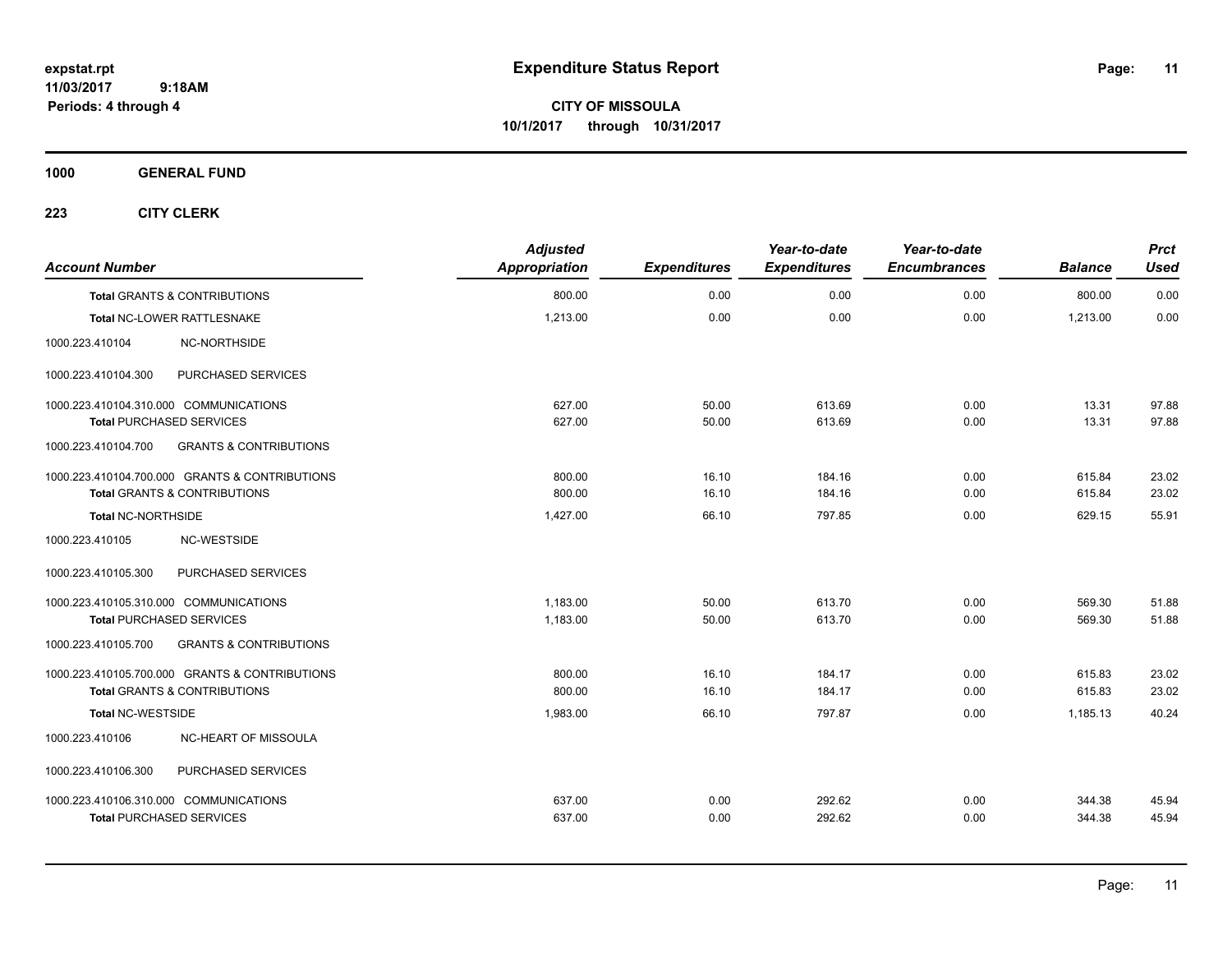**CITY OF MISSOULA 10/1/2017 through 10/31/2017**

**1000 GENERAL FUND**

**223 CITY CLERK**

| <b>Account Number</b>                                                                     | <b>Adjusted</b><br><b>Appropriation</b> | <b>Expenditures</b> | Year-to-date<br><b>Expenditures</b> | Year-to-date<br><b>Encumbrances</b> | <b>Balance</b>   | <b>Prct</b><br><b>Used</b> |
|-------------------------------------------------------------------------------------------|-----------------------------------------|---------------------|-------------------------------------|-------------------------------------|------------------|----------------------------|
| 1000.223.410106.700<br><b>GRANTS &amp; CONTRIBUTIONS</b>                                  |                                         |                     |                                     |                                     |                  |                            |
| 1000.223.410106.700.000 GRANTS & CONTRIBUTIONS<br><b>Total GRANTS &amp; CONTRIBUTIONS</b> | 800.00<br>800.00                        | 17.60<br>17.60      | 212.93<br>212.93                    | 0.00<br>0.00                        | 587.07<br>587.07 | 26.62<br>26.62             |
|                                                                                           |                                         |                     |                                     |                                     |                  |                            |
| Total NC-HEART OF MISSOULA                                                                | 1,437.00                                | 17.60               | 505.55                              | 0.00                                | 931.45           | 35.18                      |
| 1000.223.410107<br>NC-UNIVERSITY DISTRICT                                                 |                                         |                     |                                     |                                     |                  |                            |
| PURCHASED SERVICES<br>1000.223.410107.300                                                 |                                         |                     |                                     |                                     |                  |                            |
| 1000.223.410107.310.000 COMMUNICATIONS                                                    | 1,683.00                                | 610.45              | 610.45                              | 0.00                                | 1,072.55         | 36.27                      |
| <b>Total PURCHASED SERVICES</b>                                                           | 1,683.00                                | 610.45              | 610.45                              | 0.00                                | 1,072.55         | 36.27                      |
| 1000.223.410107.700<br><b>GRANTS &amp; CONTRIBUTIONS</b>                                  |                                         |                     |                                     |                                     |                  |                            |
| 1000.223.410107.700.000 GRANTS & CONTRIBUTIONS                                            | 800.00                                  | 200.01              | 200.01                              | 0.00                                | 599.99           | 25.00                      |
| <b>Total GRANTS &amp; CONTRIBUTIONS</b>                                                   | 800.00                                  | 200.01              | 200.01                              | 0.00                                | 599.99           | 25.00                      |
| <b>Total NC-UNIVERSITY DISTRICT</b>                                                       | 2,483.00                                | 810.46              | 810.46                              | 0.00                                | 1,672.54         | 32.64                      |
| NC-RIVERFRONT<br>1000.223.410108                                                          |                                         |                     |                                     |                                     |                  |                            |
| PURCHASED SERVICES<br>1000.223.410108.300                                                 |                                         |                     |                                     |                                     |                  |                            |
| 1000.223.410108.310.000 COMMUNICATIONS                                                    | 588.00                                  | 0.00                | 369.17                              | 0.00                                | 218.83           | 62.78                      |
| <b>Total PURCHASED SERVICES</b>                                                           | 588.00                                  | 0.00                | 369.17                              | 0.00                                | 218.83           | 62.78                      |
| <b>GRANTS &amp; CONTRIBUTIONS</b><br>1000.223.410108.700                                  |                                         |                     |                                     |                                     |                  |                            |
| 1000.223.410108.700.000 GRANTS & CONTRIBUTIONS                                            | 800.00                                  | 222.90              | 222.90                              | 0.00                                | 577.10           | 27.86                      |
| <b>Total GRANTS &amp; CONTRIBUTIONS</b>                                                   | 800.00                                  | 222.90              | 222.90                              | 0.00                                | 577.10           | 27.86                      |
| <b>Total NC-RIVERFRONT</b>                                                                | 1,388.00                                | 222.90              | 592.07                              | 0.00                                | 795.93           | 42.66                      |
| <b>NC-EMMA DICKENSON &amp; ORCHARD HOMES</b><br>1000.223.410109                           |                                         |                     |                                     |                                     |                  |                            |

1000.223.410109.300 PURCHASED SERVICES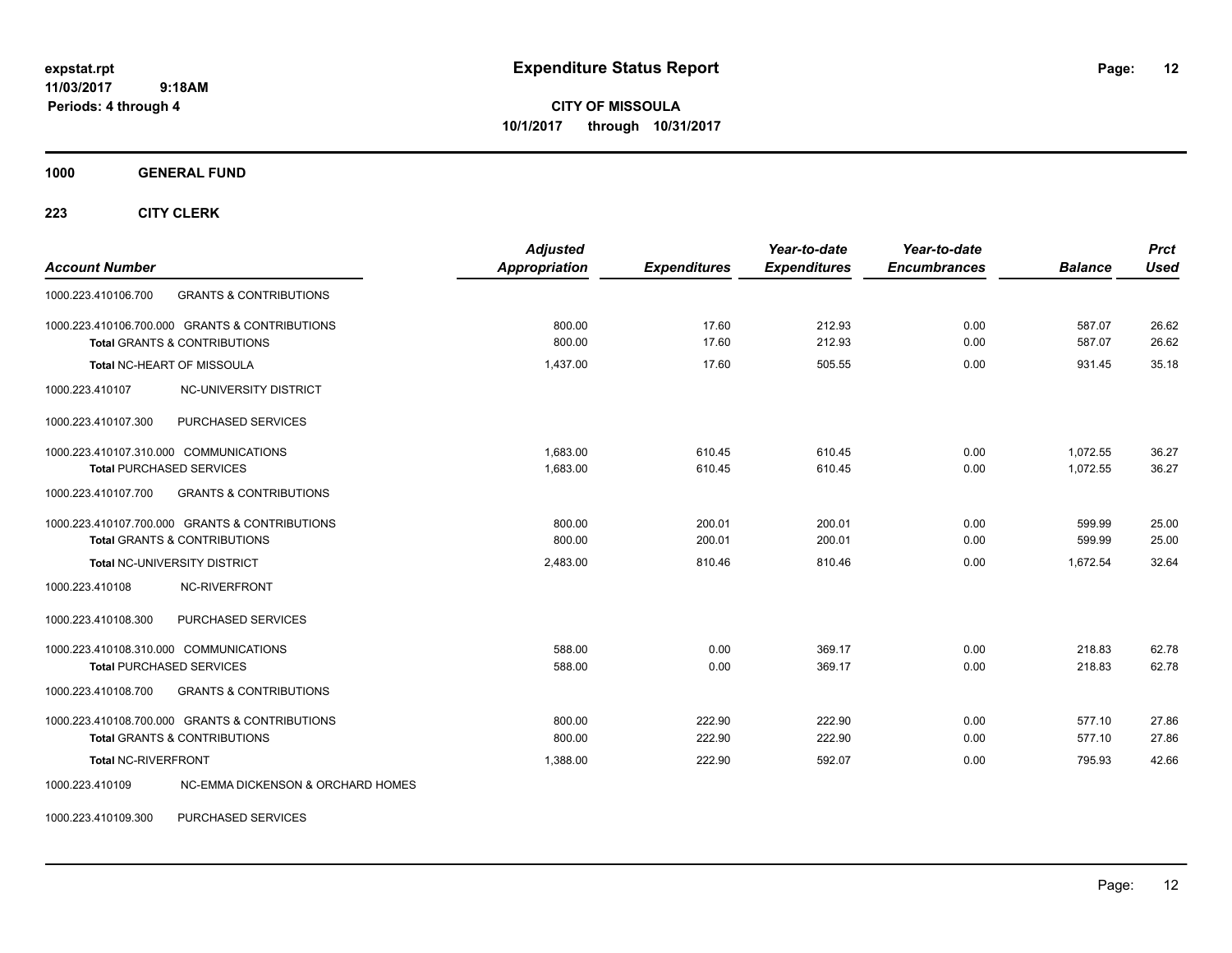**CITY OF MISSOULA 10/1/2017 through 10/31/2017**

**1000 GENERAL FUND**

| <b>Account Number</b>                                     | <b>Adjusted</b><br><b>Appropriation</b> | <b>Expenditures</b> | Year-to-date<br><b>Expenditures</b> | Year-to-date<br><b>Encumbrances</b> | <b>Balance</b> | <b>Prct</b><br><b>Used</b> |
|-----------------------------------------------------------|-----------------------------------------|---------------------|-------------------------------------|-------------------------------------|----------------|----------------------------|
| 1000.223.410109.310.000 COMMUNICATIONS                    | 723.00                                  | 0.00                | 551.64                              | 0.00                                | 171.36         | 76.30                      |
| <b>Total PURCHASED SERVICES</b>                           | 723.00                                  | 0.00                | 551.64                              | 0.00                                | 171.36         | 76.30                      |
| <b>GRANTS &amp; CONTRIBUTIONS</b><br>1000.223.410109.700  |                                         |                     |                                     |                                     |                |                            |
| 1000.223.410109.700.000 GRANTS & CONTRIBUTIONS            | 800.00                                  | 48.63               | 136.23                              | 0.00                                | 663.77         | 17.03                      |
| <b>Total GRANTS &amp; CONTRIBUTIONS</b>                   | 800.00                                  | 48.63               | 136.23                              | 0.00                                | 663.77         | 17.03                      |
| <b>Total NC-EMMA DICKENSON &amp; ORCHARD HOMES</b>        | 1,523.00                                | 48.63               | 687.87                              | 0.00                                | 835.13         | 45.17                      |
| 1000.223.410110<br><b>NC-FRANKLIN TO FORT</b>             |                                         |                     |                                     |                                     |                |                            |
| 1000.223.410110.300<br>PURCHASED SERVICES                 |                                         |                     |                                     |                                     |                |                            |
| 1000.223.410110.310.000 COMMUNICATIONS                    | 1.735.00                                | 0.00                | 1.005.33                            | 0.00                                | 729.67         | 57.94                      |
| <b>Total PURCHASED SERVICES</b>                           | 1.735.00                                | 0.00                | 1.005.33                            | 0.00                                | 729.67         | 57.94                      |
| 1000.223.410110.700<br><b>GRANTS &amp; CONTRIBUTIONS</b>  |                                         |                     |                                     |                                     |                |                            |
| 1000.223.410110.700.000 GRANTS & CONTRIBUTIONS            | 800.00                                  | 72.41               | 399.92                              | 0.00                                | 400.08         | 49.99                      |
| <b>Total GRANTS &amp; CONTRIBUTIONS</b>                   | 800.00                                  | 72.41               | 399.92                              | 0.00                                | 400.08         | 49.99                      |
| Total NC-FRANKLIN TO FORT                                 | 2,535.00                                | 72.41               | 1,405.25                            | 0.00                                | 1,129.75       | 55.43                      |
| 1000.223.410111<br><b>NC-ROSE PARK</b>                    |                                         |                     |                                     |                                     |                |                            |
| PURCHASED SERVICES<br>1000.223.410111.300                 |                                         |                     |                                     |                                     |                |                            |
| 1000.223.410111.310.000 COMMUNICATIONS                    | 1,081.00                                | 620.62              | 620.62                              | 0.00                                | 460.38         | 57.41                      |
| <b>Total PURCHASED SERVICES</b>                           | 1,081.00                                | 620.62              | 620.62                              | 0.00                                | 460.38         | 57.41                      |
| 1000.223.410111.700<br><b>GRANTS &amp; CONTRIBUTIONS</b>  |                                         |                     |                                     |                                     |                |                            |
| 1000.223.410111.700.000 GRANTS & CONTRIBUTIONS            | 800.00                                  | 423.14              | 423.14                              | 0.00                                | 376.86         | 52.89                      |
| <b>Total GRANTS &amp; CONTRIBUTIONS</b>                   | 800.00                                  | 423.14              | 423.14                              | 0.00                                | 376.86         | 52.89                      |
| <b>Total NC-ROSE PARK</b>                                 | 1,881.00                                | 1,043.76            | 1,043.76                            | 0.00                                | 837.24         | 55.49                      |
| 1000.223.410112<br><b>NC-FARVIEWS &amp; PATTEE CANYON</b> |                                         |                     |                                     |                                     |                |                            |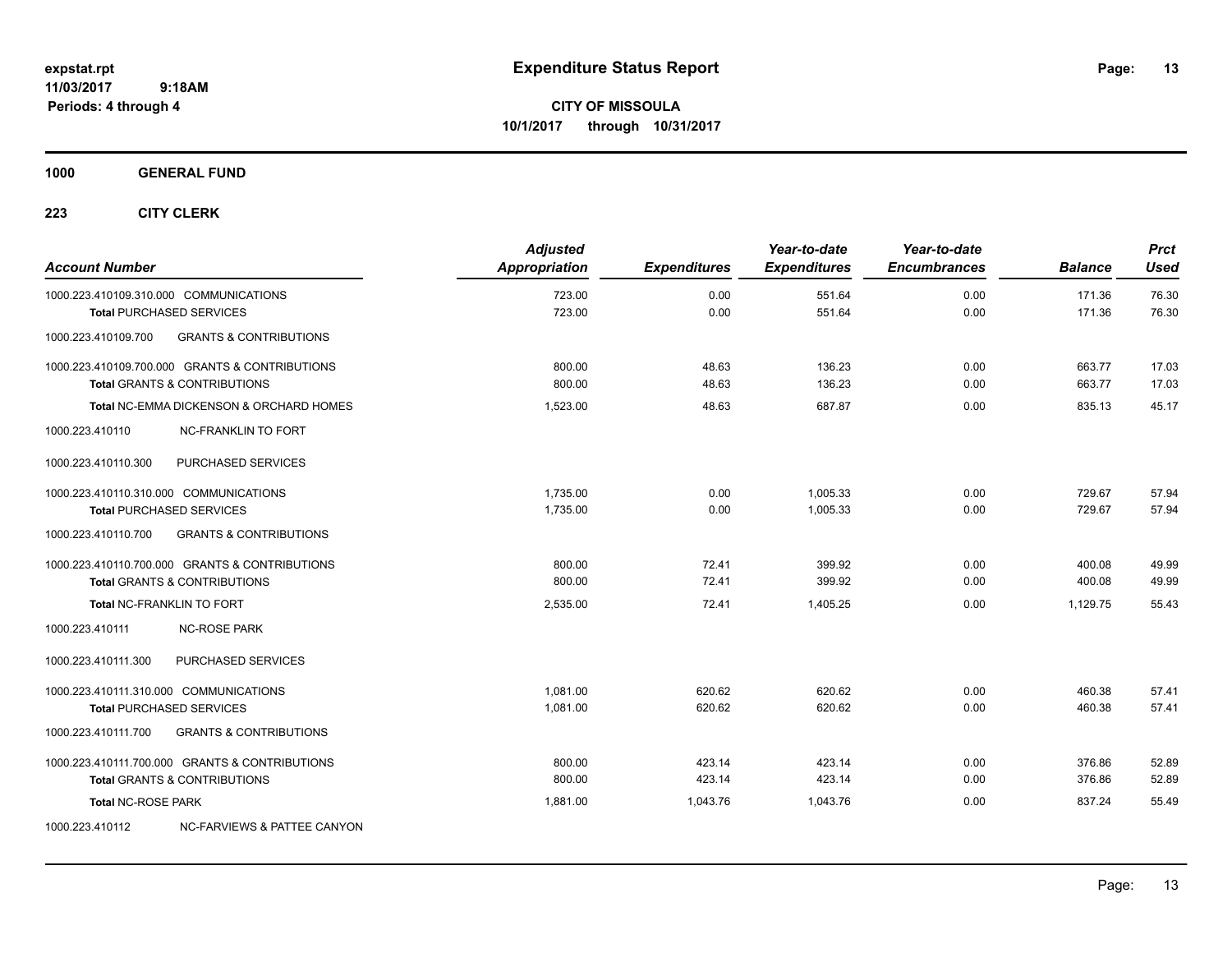**CITY OF MISSOULA 10/1/2017 through 10/31/2017**

## **1000 GENERAL FUND**

|                                                          | <b>Adjusted</b> |                     | Year-to-date        | Year-to-date        |                | <b>Prct</b> |
|----------------------------------------------------------|-----------------|---------------------|---------------------|---------------------|----------------|-------------|
| <b>Account Number</b>                                    | Appropriation   | <b>Expenditures</b> | <b>Expenditures</b> | <b>Encumbrances</b> | <b>Balance</b> | <b>Used</b> |
| PURCHASED SERVICES<br>1000.223.410112.300                |                 |                     |                     |                     |                |             |
| 1000.223.410112.310.000 COMMUNICATIONS                   | 716.00          | 0.00                | 419.03              | 0.00                | 296.97         | 58.52       |
| <b>Total PURCHASED SERVICES</b>                          | 716.00          | 0.00                | 419.03              | 0.00                | 296.97         | 58.52       |
| <b>GRANTS &amp; CONTRIBUTIONS</b><br>1000.223.410112.700 |                 |                     |                     |                     |                |             |
| 1000.223.410112.700.000 GRANTS & CONTRIBUTIONS           | 800.00          | 0.00                | 366.21              | 0.00                | 433.79         | 45.78       |
| <b>Total GRANTS &amp; CONTRIBUTIONS</b>                  | 800.00          | 0.00                | 366.21              | 0.00                | 433.79         | 45.78       |
| Total NC-FARVIEWS & PATTEE CANYON                        | 1,516.00        | 0.00                | 785.24              | 0.00                | 730.76         | 51.80       |
| <b>NC-SOUTHGATE &amp; TRIANGLE</b><br>1000.223.410113    |                 |                     |                     |                     |                |             |
| 1000.223.410113.300<br>PURCHASED SERVICES                |                 |                     |                     |                     |                |             |
| 1000.223.410113.310.000 COMMUNICATIONS                   | 625.00          | 0.00                | 0.00                | 0.00                | 625.00         | 0.00        |
| <b>Total PURCHASED SERVICES</b>                          | 625.00          | 0.00                | 0.00                | 0.00                | 625.00         | 0.00        |
| 1000.223.410113.700<br><b>GRANTS &amp; CONTRIBUTIONS</b> |                 |                     |                     |                     |                |             |
| 1000.223.410113.700.000 GRANTS & CONTRIBUTIONS           | 800.00          | 241.86              | 241.86              | 0.00                | 558.14         | 30.23       |
| <b>Total GRANTS &amp; CONTRIBUTIONS</b>                  | 800.00          | 241.86              | 241.86              | 0.00                | 558.14         | 30.23       |
| <b>Total NC-SOUTHGATE &amp; TRIANGLE</b>                 | 1,425.00        | 241.86              | 241.86              | 0.00                | 1,183.14       | 16.97       |
| 1000.223.410114<br><b>NC-LEWIS &amp; CLARK</b>           |                 |                     |                     |                     |                |             |
| PURCHASED SERVICES<br>1000.223.410114.300                |                 |                     |                     |                     |                |             |
| 1000.223.410114.310.000 COMMUNICATIONS                   | 669.00          | 0.00                | 538.16              | 0.00                | 130.84         | 80.44       |
| Total PURCHASED SERVICES                                 | 669.00          | 0.00                | 538.16              | 0.00                | 130.84         | 80.44       |
| <b>GRANTS &amp; CONTRIBUTIONS</b><br>1000.223.410114.700 |                 |                     |                     |                     |                |             |
| 1000.223.410114.700.000 GRANTS & CONTRIBUTIONS           | 800.00          | 17.23               | 225.60              | 0.00                | 574.40         | 28.20       |
| <b>Total GRANTS &amp; CONTRIBUTIONS</b>                  | 800.00          | 17.23               | 225.60              | 0.00                | 574.40         | 28.20       |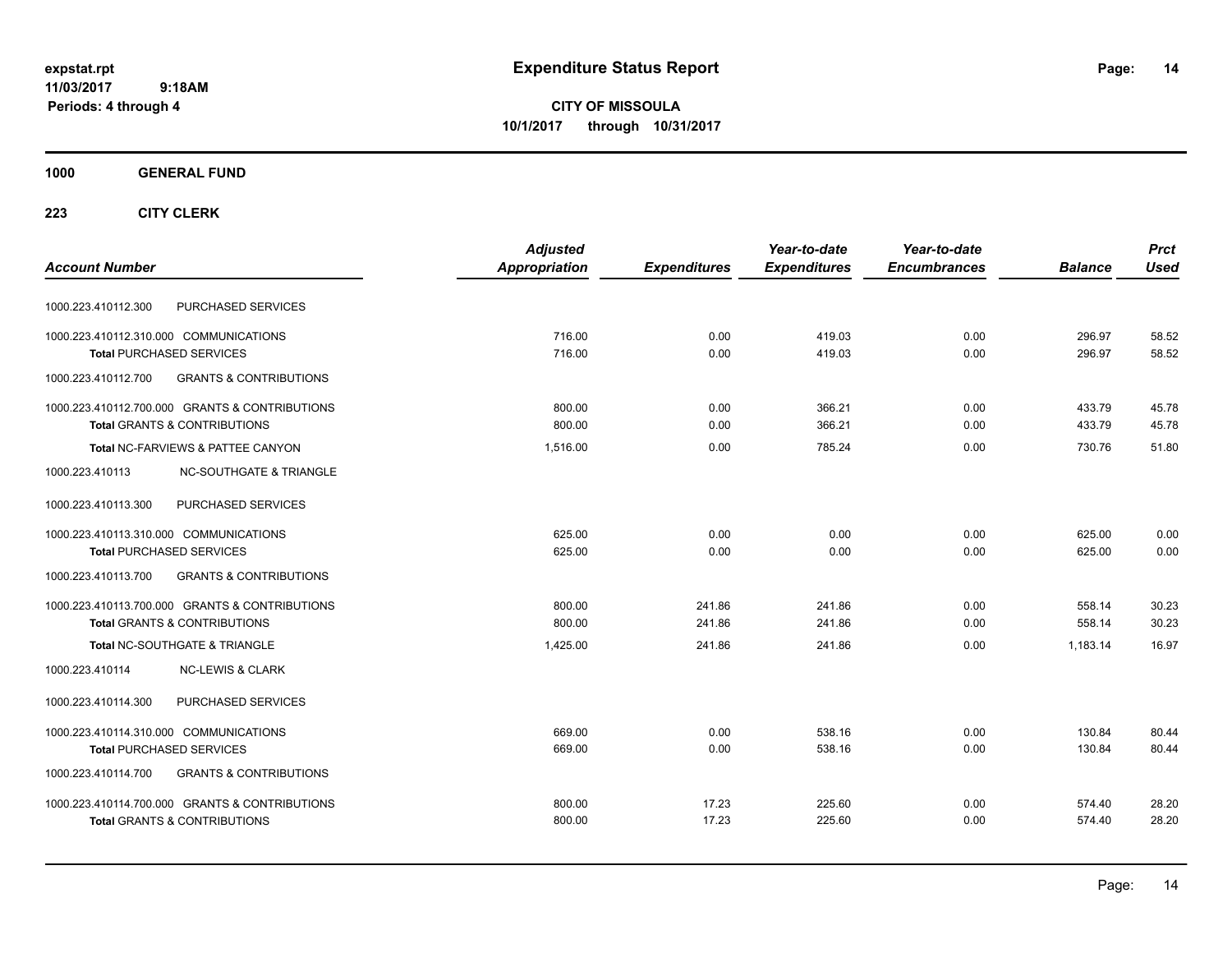**CITY OF MISSOULA 10/1/2017 through 10/31/2017**

## **1000 GENERAL FUND**

| <b>Account Number</b>                  |                                                | <b>Adjusted</b><br><b>Appropriation</b> | <b>Expenditures</b> | Year-to-date<br><b>Expenditures</b> | Year-to-date<br><b>Encumbrances</b> | <b>Balance</b> | <b>Prct</b><br><b>Used</b> |
|----------------------------------------|------------------------------------------------|-----------------------------------------|---------------------|-------------------------------------|-------------------------------------|----------------|----------------------------|
| Total NC-LEWIS & CLARK                 |                                                | 1,469.00                                | 17.23               | 763.76                              | 0.00                                | 705.24         | 51.99                      |
| 1000.223.410115                        | NC-S 39TH                                      |                                         |                     |                                     |                                     |                |                            |
| 1000.223.410115.300                    | PURCHASED SERVICES                             |                                         |                     |                                     |                                     |                |                            |
|                                        | 1000.223.410115.310.000 COMMUNICATIONS         | 548.00                                  | 0.00                | 0.00                                | 0.00                                | 548.00         | 0.00                       |
|                                        | <b>Total PURCHASED SERVICES</b>                | 548.00                                  | 0.00                | 0.00                                | 0.00                                | 548.00         | 0.00                       |
| 1000.223.410115.700                    | <b>GRANTS &amp; CONTRIBUTIONS</b>              |                                         |                     |                                     |                                     |                |                            |
|                                        | 1000.223.410115.700.000 GRANTS & CONTRIBUTIONS | 800.00                                  | 21.88               | 21.88                               | 0.00                                | 778.12         | 2.74                       |
|                                        | <b>Total GRANTS &amp; CONTRIBUTIONS</b>        | 800.00                                  | 21.88               | 21.88                               | 0.00                                | 778.12         | 2.74                       |
| Total NC-S 39TH                        |                                                | 1,348.00                                | 21.88               | 21.88                               | 0.00                                | 1,326.12       | 1.62                       |
| 1000.223.410116                        | NC-MOOSE CAN GULLY                             |                                         |                     |                                     |                                     |                |                            |
| 1000.223.410116.300                    | PURCHASED SERVICES                             |                                         |                     |                                     |                                     |                |                            |
| 1000.223.410116.310.000 COMMUNICATIONS |                                                | 983.00                                  | 0.00                | 0.00                                | 0.00                                | 983.00         | 0.00                       |
|                                        | <b>Total PURCHASED SERVICES</b>                | 983.00                                  | 0.00                | 0.00                                | 0.00                                | 983.00         | 0.00                       |
| 1000.223.410116.700                    | <b>GRANTS &amp; CONTRIBUTIONS</b>              |                                         |                     |                                     |                                     |                |                            |
|                                        | 1000.223.410116.700.000 GRANTS & CONTRIBUTIONS | 800.00                                  | 7.97                | 7.97                                | 0.00                                | 792.03         | 1.00                       |
|                                        | <b>Total GRANTS &amp; CONTRIBUTIONS</b>        | 800.00                                  | 7.97                | 7.97                                | 0.00                                | 792.03         | 1.00                       |
|                                        | Total NC-MOOSE CAN GULLY                       | 1,783.00                                | 7.97                | 7.97                                | 0.00                                | 1,775.03       | 0.45                       |
| 1000.223.410117                        | <b>NC-MILLER CREEK</b>                         |                                         |                     |                                     |                                     |                |                            |
| 1000.223.410117.300                    | PURCHASED SERVICES                             |                                         |                     |                                     |                                     |                |                            |
|                                        | 1000.223.410117.310.000 COMMUNICATIONS         | 704.00                                  | 0.00                | 787.00                              | 0.00                                | $-83.00$       | 111.79                     |
|                                        | <b>Total PURCHASED SERVICES</b>                | 704.00                                  | 0.00                | 787.00                              | 0.00                                | $-83.00$       | 111.79                     |
| 1000.223.410117.700                    | <b>GRANTS &amp; CONTRIBUTIONS</b>              |                                         |                     |                                     |                                     |                |                            |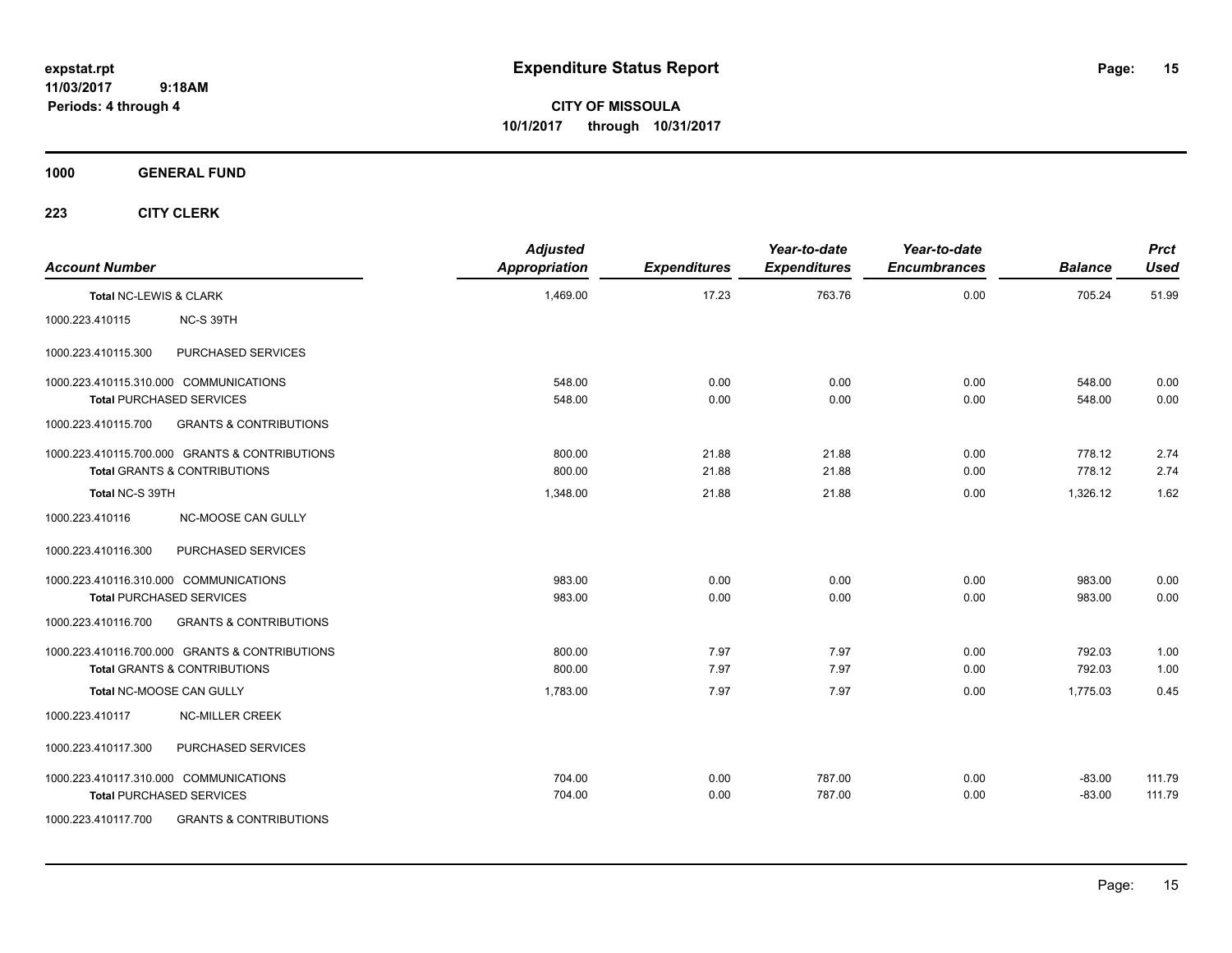**CITY OF MISSOULA 10/1/2017 through 10/31/2017**

**1000 GENERAL FUND**

| <b>Account Number</b>                                                                                 | <b>Adjusted</b><br><b>Appropriation</b> | <b>Expenditures</b> | Year-to-date<br><b>Expenditures</b> | Year-to-date<br><b>Encumbrances</b> | <b>Balance</b>     | <b>Prct</b><br><b>Used</b> |
|-------------------------------------------------------------------------------------------------------|-----------------------------------------|---------------------|-------------------------------------|-------------------------------------|--------------------|----------------------------|
| 1000.223.410117.700.000 GRANTS & CONTRIBUTIONS<br><b>Total GRANTS &amp; CONTRIBUTIONS</b>             | 800.00<br>800.00                        | 27.00<br>27.00      | 727.24<br>727.24                    | 0.00<br>0.00                        | 72.76<br>72.76     | 90.91<br>90.91             |
| <b>Total NC-MILLER CREEK</b>                                                                          | 1,504.00                                | 27.00               | 1,514.24                            | 0.00                                | $-10.24$           | 100.68                     |
| 1000.223.410118<br>MULLAN ROAD NC                                                                     |                                         |                     |                                     |                                     |                    |                            |
| 1000.223.410118.300<br>PURCHASED SERVICES                                                             |                                         |                     |                                     |                                     |                    |                            |
| 1000.223.410118.310.000 COMMUNICATIONS<br><b>Total PURCHASED SERVICES</b>                             | 724.00<br>724.00                        | 733.86<br>733.86    | 733.86<br>733.86                    | 0.00<br>0.00                        | $-9.86$<br>$-9.86$ | 101.36<br>101.36           |
| <b>GRANTS &amp; CONTRIBUTIONS</b><br>1000.223.410118.700                                              |                                         |                     |                                     |                                     |                    |                            |
| 1000.223.410118.700.000 GRANTS & CONTRIBUTIONS<br><b>Total GRANTS &amp; CONTRIBUTIONS</b>             | 800.00<br>800.00                        | 166.32<br>166.32    | 166.32<br>166.32                    | 0.00<br>0.00                        | 633.68<br>633.68   | 20.79<br>20.79             |
| <b>Total MULLAN ROAD NC</b>                                                                           | 1,524.00                                | 900.18              | 900.18                              | 0.00                                | 623.82             | 59.07                      |
| <b>EAST MISSOULA NC</b><br>1000.223.410119                                                            |                                         |                     |                                     |                                     |                    |                            |
| PURCHASED SERVICES<br>1000.223.410119.300                                                             |                                         |                     |                                     |                                     |                    |                            |
| 1000.223.410119.310.000 COMMUNICATIONS<br><b>Total PURCHASED SERVICES</b>                             | 12.00<br>12.00                          | 0.00<br>0.00        | 0.00<br>0.00                        | 0.00<br>0.00                        | 12.00<br>12.00     | 0.00<br>0.00               |
| <b>GRANTS &amp; CONTRIBUTIONS</b><br>1000.223.410119.700                                              |                                         |                     |                                     |                                     |                    |                            |
| 1000.223.410119.700.000 EAST MISSOULA NEIGHBORHOOD COUNCIL<br><b>Total GRANTS &amp; CONTRIBUTIONS</b> | 800.00<br>800.00                        | 0.00<br>0.00        | 0.00<br>0.00                        | 0.00<br>0.00                        | 800.00<br>800.00   | 0.00<br>0.00               |
| <b>Total EAST MISSOULA NC</b>                                                                         | 812.00                                  | 0.00                | 0.00                                | 0.00                                | 812.00             | 0.00                       |
| <b>COMMUNITY FORUM/NC LIAISON</b><br>1000.223.410120                                                  |                                         |                     |                                     |                                     |                    |                            |
| PERSONAL SERVICES<br>1000.223.410120.100                                                              |                                         |                     |                                     |                                     |                    |                            |
| <b>Total PERSONAL SERVICES</b>                                                                        | 0.00                                    | 0.00                | 0.00                                | 0.00                                | 0.00               | 0.00                       |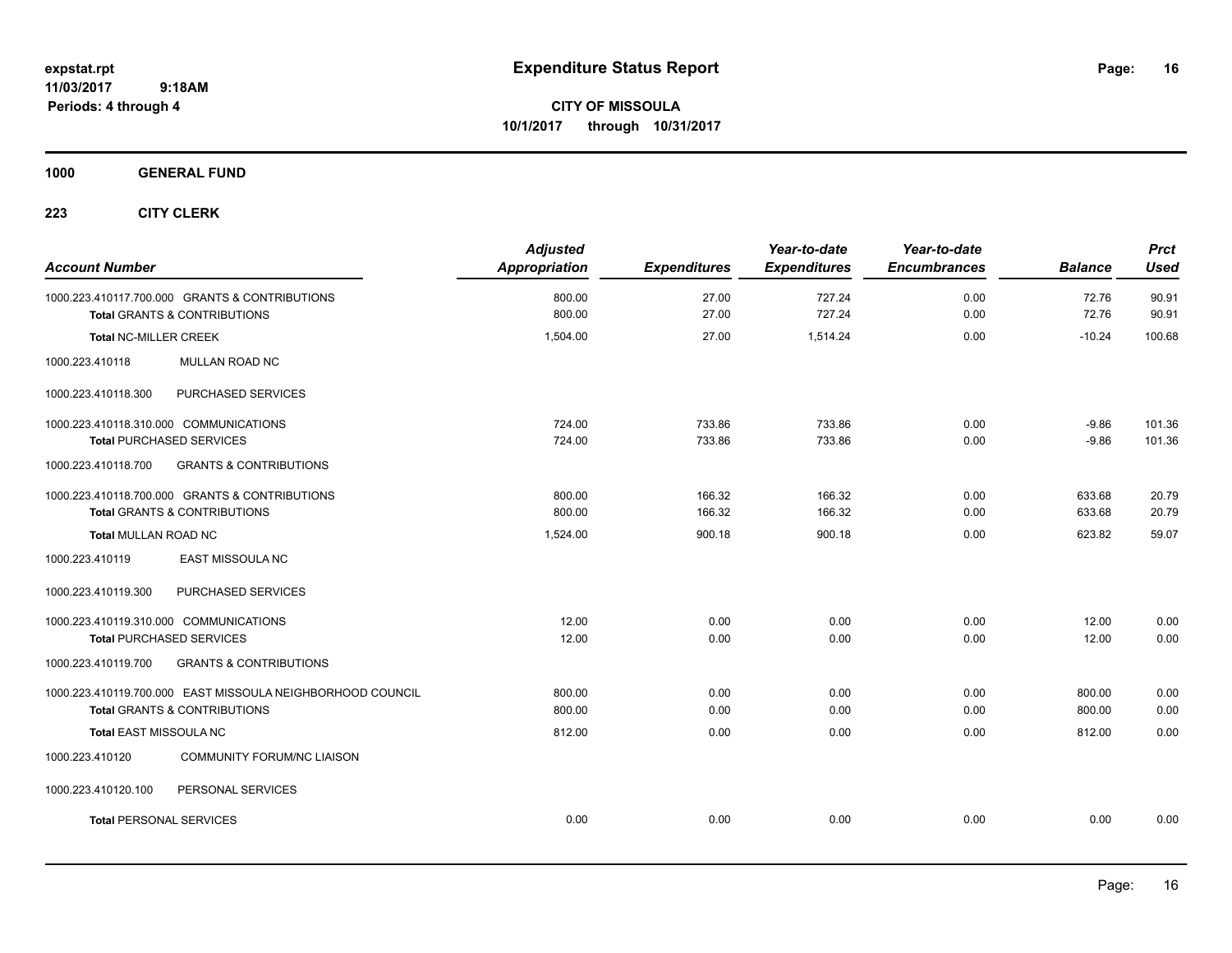**CITY OF MISSOULA 10/1/2017 through 10/31/2017**

**1000 GENERAL FUND**

| <b>Account Number</b>                                      | <b>Adjusted</b><br>Appropriation | <b>Expenditures</b> | Year-to-date<br><b>Expenditures</b> | Year-to-date<br><b>Encumbrances</b> | <b>Balance</b> | <b>Prct</b><br><b>Used</b> |
|------------------------------------------------------------|----------------------------------|---------------------|-------------------------------------|-------------------------------------|----------------|----------------------------|
| PURCHASED SERVICES<br>1000.223.410120.300                  |                                  |                     |                                     |                                     |                |                            |
| 1000.223.410120.320.000 PRINTING & DUPLICATING             | 500.00                           | 0.00                | 0.00                                | 0.00                                | 500.00         | 0.00                       |
| <b>Total PURCHASED SERVICES</b>                            | 500.00                           | 0.00                | 0.00                                | 0.00                                | 500.00         | 0.00                       |
| <b>GRANTS &amp; CONTRIBUTIONS</b><br>1000.223.410120.700   |                                  |                     |                                     |                                     |                |                            |
| 1000.223.410120.700.000 GRANTS & CONTRIBUTIONS             | 1.700.00                         | 0.00                | 384.72                              | 0.00                                | 1.315.28       | 22.63                      |
| 1000.223.410120.700.799 GRANTS & CONTRIBUTIONS             | 0.00                             | 0.00                | 133.92                              | 0.00                                | $-133.92$      | 0.00                       |
| <b>Total GRANTS &amp; CONTRIBUTIONS</b>                    | 1,700.00                         | 0.00                | 518.64                              | 0.00                                | 1,181.36       | 30.51                      |
| <b>Total COMMUNITY FORUM/NC LIAISON</b>                    | 2,200.00                         | 0.00                | 518.64                              | 0.00                                | 1.681.36       | 23.57                      |
| 1000.223.410121<br>NEIGHBORHOOD PROJECT                    |                                  |                     |                                     |                                     |                |                            |
| <b>GRANTS &amp; CONTRIBUTIONS</b><br>1000.223.410121.700   |                                  |                     |                                     |                                     |                |                            |
| 1000.223.410121.700.000 NEIGHBORHOOD PROJECT               | 21.000.00                        | 153.27              | 153.27                              | 0.00                                | 20.846.73      | 0.73                       |
| 1000.223.410121.700.810 NEIGHBORHOOD AMBASSADOR LAWN SIGNS | 0.00                             | 0.00                | 1,750.00                            | 0.00                                | $-1,750.00$    | 0.00                       |
| 1000.223.410121.700.817 FY WMVC / GRANTS & CONTRIBUTIONS   | 0.00                             | 0.00                | 1,500.00                            | 0.00                                | $-1,500.00$    | 0.00                       |
| 1000.223.410121.700.826 EVELYN BORG JOHNSON PARK           | 0.00                             | 0.00                | 250.42                              | 0.00                                | $-250.42$      | 0.00                       |
| Total NEIGHBORHOOD PROJECT                                 | 21,000.00                        | 153.27              | 3,653.69                            | 0.00                                | 17,346.31      | 17.40                      |
| 1000.223.410122<br>ORCHARD HOMES NEIGHBORHOOD COUNCIL      |                                  |                     |                                     |                                     |                |                            |
| PURCHASED SERVICES<br>1000.223.410122.300                  |                                  |                     |                                     |                                     |                |                            |
| 1000.223.410122.310.000 COMMUNICATIONS                     | 242.00                           | 0.00                | 0.00                                | 0.00                                | 242.00         | 0.00                       |
| <b>Total PURCHASED SERVICES</b>                            | 242.00                           | 0.00                | 0.00                                | 0.00                                | 242.00         | 0.00                       |
| 1000.223.410122.700<br><b>GRANTS &amp; CONTRIBUTIONS</b>   |                                  |                     |                                     |                                     |                |                            |
| 1000.223.410122.700.000 ORCHARD HOMES NEIGHBORHOOD COUNCIL | 800.00                           | 0.00                | 0.00                                | 0.00                                | 800.00         | 0.00                       |
| <b>Total GRANTS &amp; CONTRIBUTIONS</b>                    | 800.00                           | 0.00                | 0.00                                | 0.00                                | 800.00         | 0.00                       |
| Total ORCHARD HOMES NEIGHBORHOOD COUNCIL                   | 1,042.00                         | 0.00                | 0.00                                | 0.00                                | 1.042.00       | 0.00                       |
| NEIGHBORHOOD OFFICE<br>1000.223.410125                     |                                  |                     |                                     |                                     |                |                            |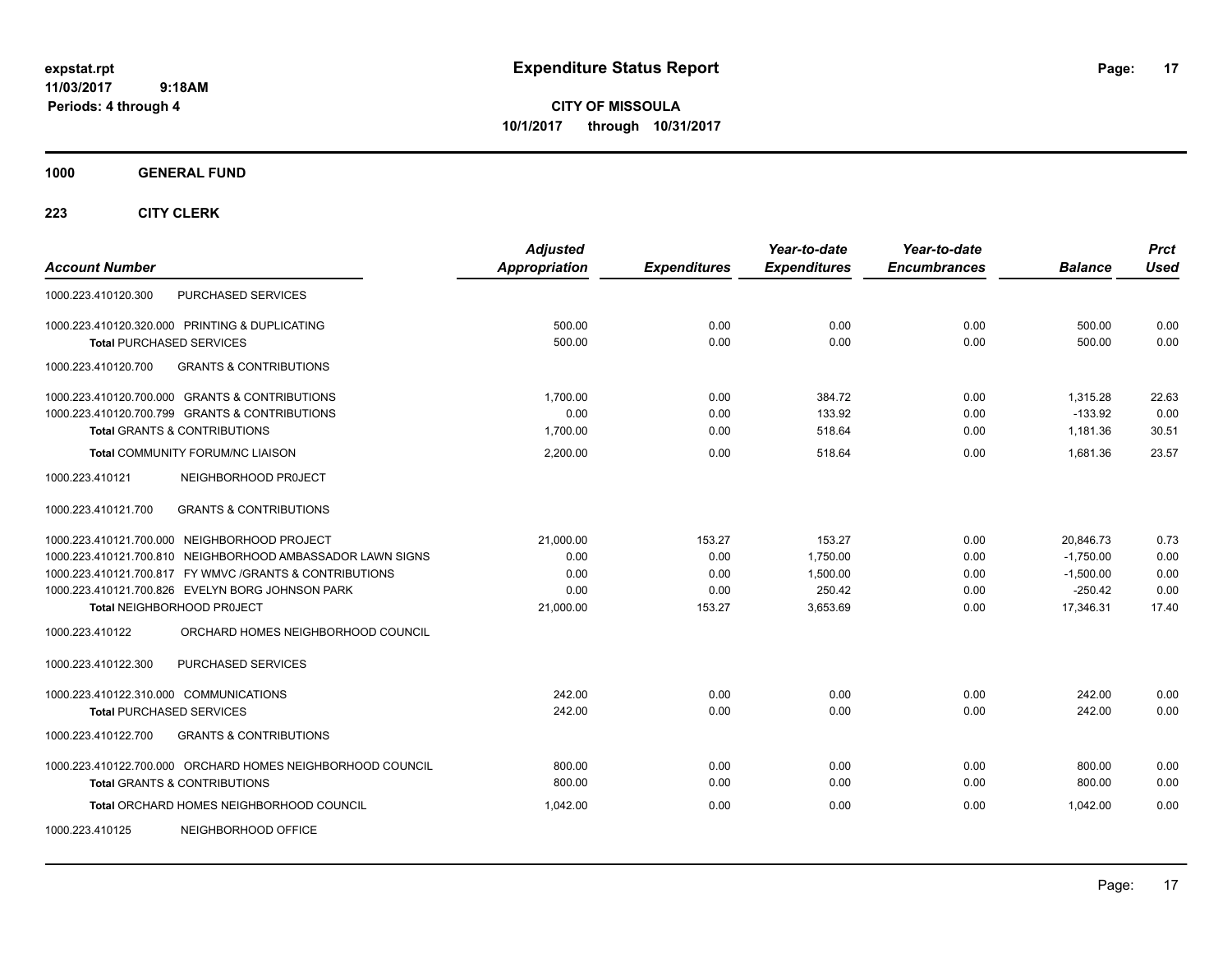**CITY OF MISSOULA 10/1/2017 through 10/31/2017**

## **1000 GENERAL FUND**

|                                         |                                                        | <b>Adjusted</b> |                     | Year-to-date        | Year-to-date        |                | <b>Prct</b> |
|-----------------------------------------|--------------------------------------------------------|-----------------|---------------------|---------------------|---------------------|----------------|-------------|
| <b>Account Number</b>                   |                                                        | Appropriation   | <b>Expenditures</b> | <b>Expenditures</b> | <b>Encumbrances</b> | <b>Balance</b> | Used        |
| 1000.223.410125.100                     | PERSONAL SERVICES                                      |                 |                     |                     |                     |                |             |
|                                         | 1000.223.410125.110.000 SALARIES AND WAGES             | 87,603.00       | 6,695.96            | 25,109.80           | 0.00                | 62,493.20      | 28.66       |
|                                         | 1000.223.410125.140.000 EMPLOYER CONTRIBUTIONS         | 34.966.00       | 2.797.52            | 12.404.80           | 0.00                | 22.561.20      | 35.48       |
|                                         | 1000.223.410125.141.000 STATE RETIREMENT CONTRIBUTIONS | 88.00           | 0.00                | 0.00                | 0.00                | 88.00          | 0.00        |
| <b>Total PERSONAL SERVICES</b>          |                                                        | 122,657.00      | 9,493.48            | 37,514.60           | 0.00                | 85,142.40      | 30.58       |
| 1000.223.410125.200                     | <b>SUPPLIES</b>                                        |                 |                     |                     |                     |                |             |
| 1000.223.410125.210.000 OFFICE SUPPLIES |                                                        | 210.00          | 6.05                | 214.09              | 0.00                | $-4.09$        | 101.95      |
|                                         | 1000.223.410125.220.000 OPERATING SUPPLIES             | 150.00          | 15.00               | 49.30               | 0.00                | 100.70         | 32.87       |
| 1000.223.410125.231.000 GASOLINE        |                                                        | 100.00          | 45.00               | 45.00               | 0.00                | 55.00          | 45.00       |
| 1000.223.410125.240.000 OTHER SUPPLIES  |                                                        | 65.00           | 0.00                | 0.00                | 0.00                | 65.00          | 0.00        |
| <b>Total SUPPLIES</b>                   |                                                        | 525.00          | 66.05               | 308.39              | 0.00                | 216.61         | 58.74       |
| 1000.223.410125.300                     | PURCHASED SERVICES                                     |                 |                     |                     |                     |                |             |
| 1000.223.410125.310.000 COMMUNICATIONS  |                                                        | 135.00          | 0.00                | 9.17                | 0.00                | 125.83         | 6.79        |
| 1000.223.410125.320.000                 | <b>PRINTING &amp; DUPLICATING</b>                      | 100.00          | 0.00                | 0.00                | 0.00                | 100.00         | 0.00        |
| 1000.223.410125.330.000                 | PUBLICITY, SUBSCRIPTIONS & DUES                        | 200.00          | 0.00                | 0.00                | 0.00                | 200.00         | 0.00        |
| 1000.223.410125.344.000                 | <b>TELEPHONE SERVICE</b>                               | 100.00          | 0.00                | 0.00                | 0.00                | 100.00         | 0.00        |
| 1000.223.410125.350.000                 | PROFESSIONAL SERVICES                                  | 3,000.00        | 46.84               | 46.84               | 0.00                | 2,953.16       | 1.56        |
|                                         | 1000.223.410125.360.000 REPAIR & MAINTENANCE           | 350.00          | 0.00                | 0.00                | 0.00                | 350.00         | 0.00        |
| 1000.223.410125.370.000 TRAVEL          |                                                        | 1,460.00        | 0.00                | 0.00                | 0.00                | 1,460.00       | 0.00        |
| 1000.223.410125.380.000 TRAINING        |                                                        | 1,550.00        | 0.00                | 0.00                | 0.00                | 1,550.00       | 0.00        |
| <b>Total PURCHASED SERVICES</b>         |                                                        | 6,895.00        | 46.84               | 56.01               | 0.00                | 6,838.99       | 0.81        |
| 1000.223.410125.900                     | <b>CAPITAL OUTLAY</b>                                  |                 |                     |                     |                     |                |             |
| <b>Total CAPITAL OUTLAY</b>             |                                                        | 0.00            | 0.00                | 0.00                | 0.00                | 0.00           | 0.00        |
| <b>Total NEIGHBORHOOD OFFICE</b>        |                                                        | 130,077.00      | 9,606.37            | 37,879.00           | 0.00                | 92,198.00      | 29.12       |
| 1000.223.410600                         | <b>ELECTIONS</b>                                       |                 |                     |                     |                     |                |             |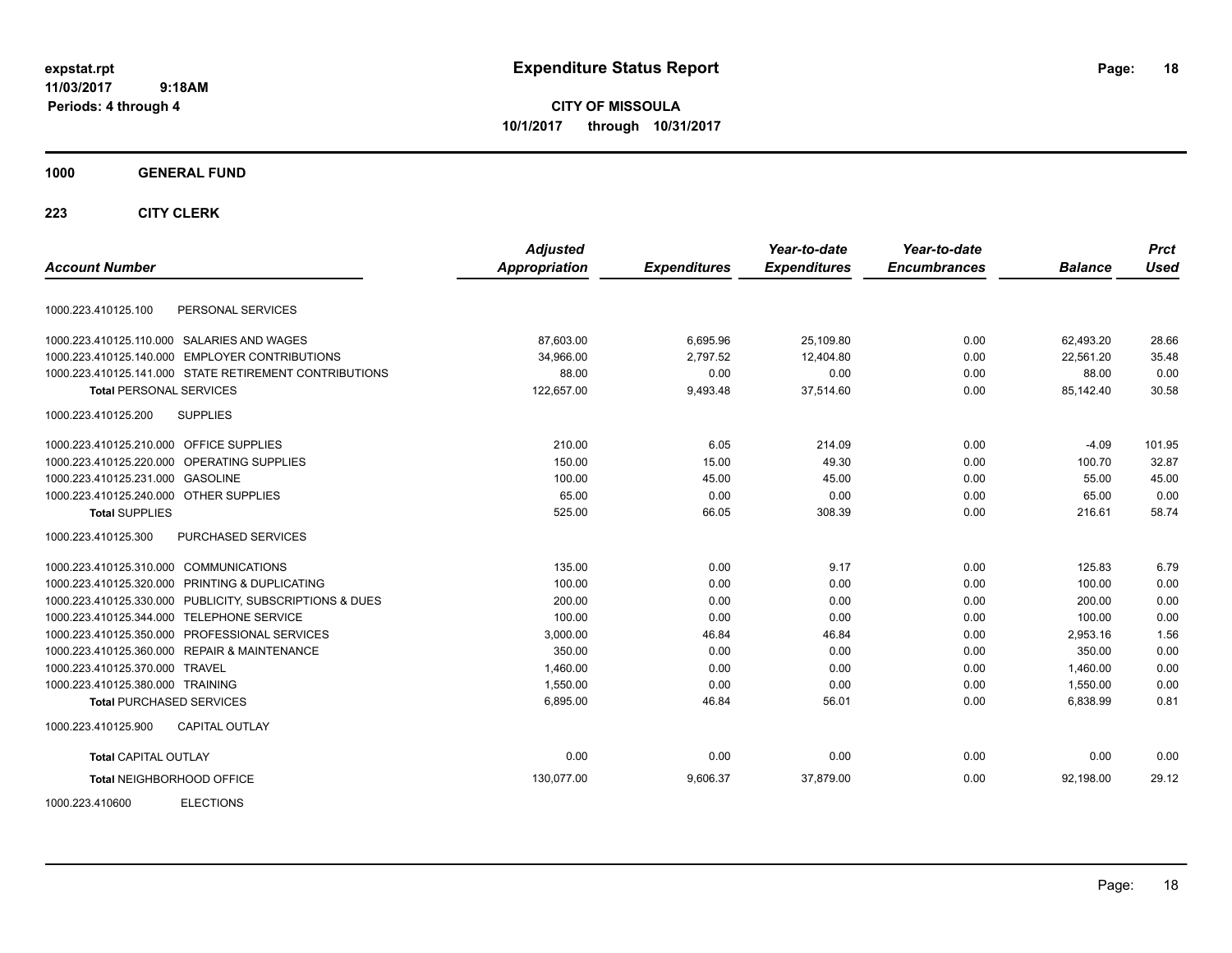**CITY OF MISSOULA 10/1/2017 through 10/31/2017**

**1000 GENERAL FUND**

| <b>Account Number</b>                                                                                                                          |                                                                                                                                                            | <b>Adjusted</b><br><b>Appropriation</b>               | <b>Expenditures</b>                         | Year-to-date<br><b>Expenditures</b>            | Year-to-date<br><b>Encumbrances</b>  | <b>Balance</b>                                        | <b>Prct</b><br><b>Used</b>               |
|------------------------------------------------------------------------------------------------------------------------------------------------|------------------------------------------------------------------------------------------------------------------------------------------------------------|-------------------------------------------------------|---------------------------------------------|------------------------------------------------|--------------------------------------|-------------------------------------------------------|------------------------------------------|
| 1000.223.410600.300                                                                                                                            | PURCHASED SERVICES                                                                                                                                         |                                                       |                                             |                                                |                                      |                                                       |                                          |
| <b>Total ELECTIONS</b>                                                                                                                         | 1000.223.410600.350.000 PROFESSIONAL SERVICES                                                                                                              | 95,800.00<br>95,800.00                                | 0.00<br>0.00                                | 0.00<br>0.00                                   | 0.00<br>0.00                         | 95,800.00<br>95,800.00                                | 0.00<br>0.00                             |
| 1000.223.410900                                                                                                                                | <b>RECORDS ADMINISTRATION</b>                                                                                                                              |                                                       |                                             |                                                |                                      |                                                       |                                          |
| 1000.223.410900.100                                                                                                                            | PERSONAL SERVICES                                                                                                                                          |                                                       |                                             |                                                |                                      |                                                       |                                          |
|                                                                                                                                                | 1000.223.410900.141.000 STATE RETIREMENT CONTRIBUTIONS<br><b>Total RECORDS ADMINISTRATION</b>                                                              | 0.00<br>0.00                                          | 0.00<br>0.00                                | 32.21<br>32.21                                 | 0.00<br>0.00                         | $-32.21$<br>$-32.21$                                  | 0.00<br>0.00                             |
| 1000.223.410910<br>1000.223.410910.100                                                                                                         | <b>ADMINISTRATION</b><br>PERSONAL SERVICES                                                                                                                 |                                                       |                                             |                                                |                                      |                                                       |                                          |
| <b>Total PERSONAL SERVICES</b>                                                                                                                 | 1000.223.410910.110.000 SALARIES AND WAGES<br>1000.223.410910.140.000 EMPLOYER CONTRIBUTIONS<br>1000.223.410910.141.000 STATE RETIREMENT CONTRIBUTIONS     | 158,038.00<br>60.021.00<br>158.00<br>218,217.00       | 12,099.31<br>4,795.48<br>0.00<br>16,894.79  | 45,397.12<br>20.870.95<br>0.00<br>66.268.07    | 0.00<br>0.00<br>0.00<br>0.00         | 112,640.88<br>39.150.05<br>158.00<br>151,948.93       | 28.73<br>34.77<br>0.00<br>30.37          |
| 1000.223.410910.200                                                                                                                            | <b>SUPPLIES</b>                                                                                                                                            |                                                       |                                             |                                                |                                      |                                                       |                                          |
| 1000.223.410910.210.000 OFFICE SUPPLIES<br>1000.223.410910.231.000 GASOLINE<br>1000.223.410910.240.000 OTHER SUPPLIES<br><b>Total SUPPLIES</b> | 1000.223.410910.220.000 OPERATING SUPPLIES                                                                                                                 | 2,500.00<br>100.00<br>150.00<br>160.00<br>2,910.00    | 79.19<br>17.29<br>0.00<br>0.00<br>96.48     | 476.87<br>17.29<br>0.00<br>86.90<br>581.06     | 0.00<br>0.00<br>0.00<br>0.00<br>0.00 | 2,023.13<br>82.71<br>150.00<br>73.10<br>2,328.94      | 19.07<br>17.29<br>0.00<br>54.31<br>19.97 |
| 1000.223.410910.300                                                                                                                            | PURCHASED SERVICES                                                                                                                                         |                                                       |                                             |                                                |                                      |                                                       |                                          |
| 1000.223.410910.310.000 COMMUNICATIONS<br>1000.223.410910.344.000 TELEPHONE SERVICE                                                            | 1000.223.410910.320.000 PRINTING & DUPLICATING<br>1000.223.410910.330.000 PUBLICITY, SUBSCRIPTIONS & DUES<br>1000.223.410910.350.000 PROFESSIONAL SERVICES | 4,634.00<br>100.00<br>1,725.00<br>100.00<br>17,300.00 | 5,288.85<br>0.00<br>79.00<br>3.79<br>387.75 | 6.804.92<br>0.00<br>791.48<br>7.84<br>1,815.26 | 0.00<br>0.00<br>0.00<br>0.00<br>0.00 | $-2,170.92$<br>100.00<br>933.52<br>92.16<br>15,484.74 | 146.85<br>0.00<br>45.88<br>7.84<br>10.49 |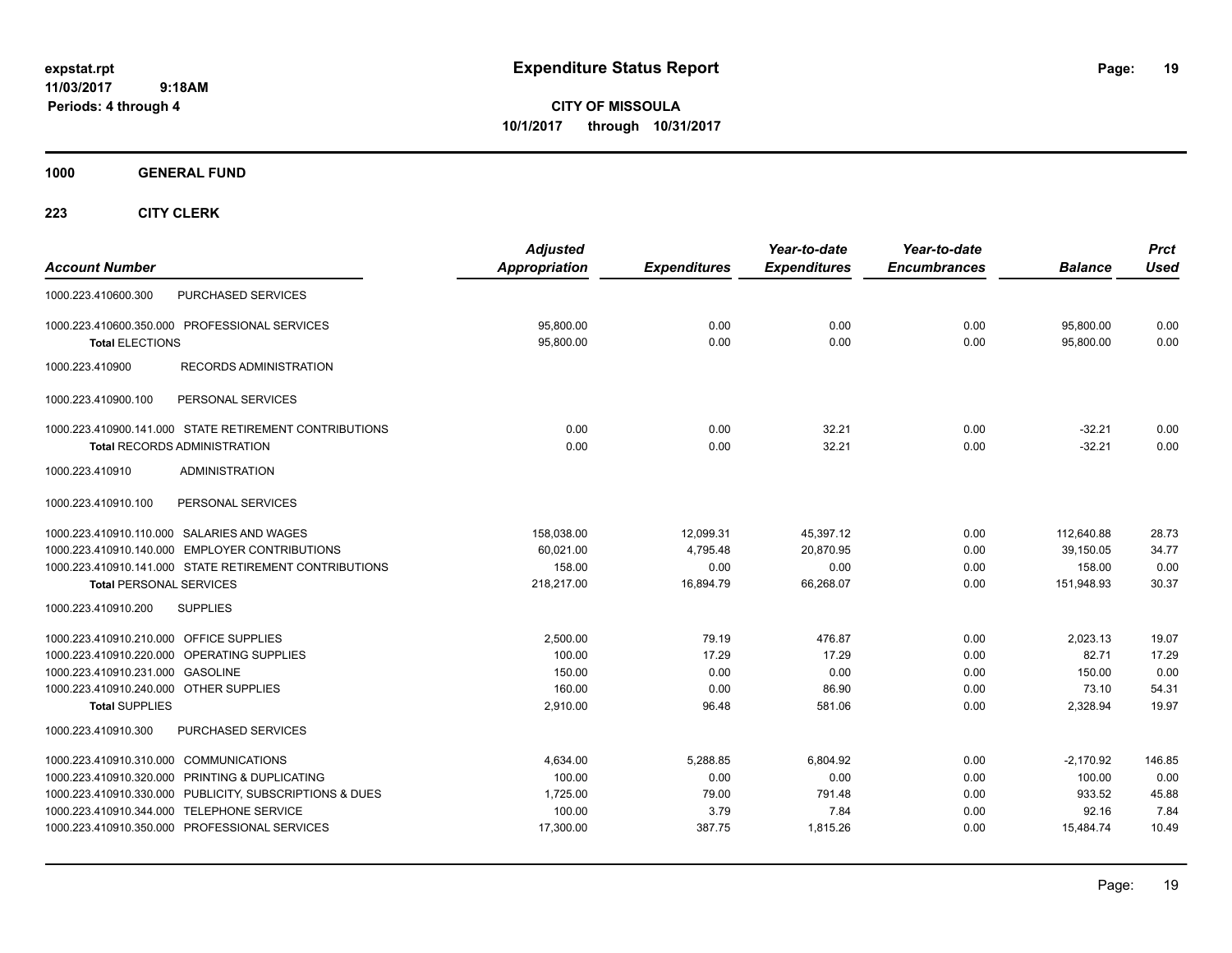**CITY OF MISSOULA 10/1/2017 through 10/31/2017**

**1000 GENERAL FUND**

| <b>Account Number</b>            |                                                  | <b>Adjusted</b><br><b>Appropriation</b> | <b>Expenditures</b> | Year-to-date<br><b>Expenditures</b> | Year-to-date<br><b>Encumbrances</b> | <b>Balance</b> | <b>Prct</b><br><b>Used</b> |
|----------------------------------|--------------------------------------------------|-----------------------------------------|---------------------|-------------------------------------|-------------------------------------|----------------|----------------------------|
|                                  | 1000.223.410910.360.000 REPAIR & MAINTENANCE     | 1,100.00                                | 60.54               | 327.65                              | 0.00                                | 772.35         | 29.79                      |
| 1000.223.410910.370.000 TRAVEL   |                                                  | 3,690.00                                | 0.00                | 0.00                                | 0.00                                | 3,690.00       | 0.00                       |
| 1000.223.410910.380.000 TRAINING |                                                  | 3,070.00                                | 0.00                | 160.00                              | 0.00                                | 2,910.00       | 5.21                       |
|                                  | 1000.223.410910.390.000 OTHER PURCHASED SERVICES | 3,500.00                                | 0.00                | 543.00                              | 0.00                                | 2,957.00       | 15.51                      |
|                                  | <b>Total PURCHASED SERVICES</b>                  | 35,219.00                               | 5,819.93            | 10,450.15                           | 0.00                                | 24,768.85      | 29.67                      |
| 1000.223.410910.500              | <b>FIXED CHARGES</b>                             |                                         |                     |                                     |                                     |                |                            |
| <b>Total FIXED CHARGES</b>       |                                                  | 0.00                                    | 0.00                | 0.00                                | 0.00                                | 0.00           | 0.00                       |
| 1000.223.410910.800              | OTHER OBJECTS                                    |                                         |                     |                                     |                                     |                |                            |
| <b>Total OTHER OBJECTS</b>       |                                                  | 0.00                                    | 0.00                | 0.00                                | 0.00                                | 0.00           | 0.00                       |
| 1000.223.410910.900              | <b>CAPITAL OUTLAY</b>                            |                                         |                     |                                     |                                     |                |                            |
| <b>Total CAPITAL OUTLAY</b>      |                                                  | 0.00                                    | 0.00                | 0.00                                | 0.00                                | 0.00           | 0.00                       |
| <b>Total ADMINISTRATION</b>      |                                                  | 256,346.00                              | 22,811.20           | 77,299.28                           | 0.00                                | 179,046.72     | 30.15                      |
| 1000.223.411802                  | <b>VOLUNTEER MISSOULA</b>                        |                                         |                     |                                     |                                     |                |                            |
| 1000.223.411802.700              | <b>GRANTS &amp; CONTRIBUTIONS</b>                |                                         |                     |                                     |                                     |                |                            |
|                                  | 1000.223.411802.700.000 GRANTS & CONTRIBUTIONS   | 10,000.00                               | 0.00                | 0.00                                | 0.00                                | 10,000.00      | 0.00                       |
|                                  | Total VOLUNTEER MISSOULA                         | 10,000.00                               | 0.00                | 0.00                                | 0.00                                | 10,000.00      | 0.00                       |
| 1000.223.411854                  | NEIGHBORHOOD AMBASSADOR                          |                                         |                     |                                     |                                     |                |                            |
| 1000.223.411854.700              | <b>GRANTS &amp; CONTRIBUTIONS</b>                |                                         |                     |                                     |                                     |                |                            |
|                                  | 1000.223.411854.700.000 GRANTS & CONTRIBUTIONS   | 10,000.00                               | 0.00                | 0.00                                | 0.00                                | 10,000.00      | 0.00                       |
|                                  | Total NEIGHBORHOOD AMBASSADOR                    | 10,000.00                               | 0.00                | 0.00                                | 0.00                                | 10,000.00      | 0.00                       |
| 1000.223.460451                  | *** Title Not Found ***                          |                                         |                     |                                     |                                     |                |                            |
| 1000.223.460451.700              | <b>GRANTS &amp; CONTRIBUTIONS</b>                |                                         |                     |                                     |                                     |                |                            |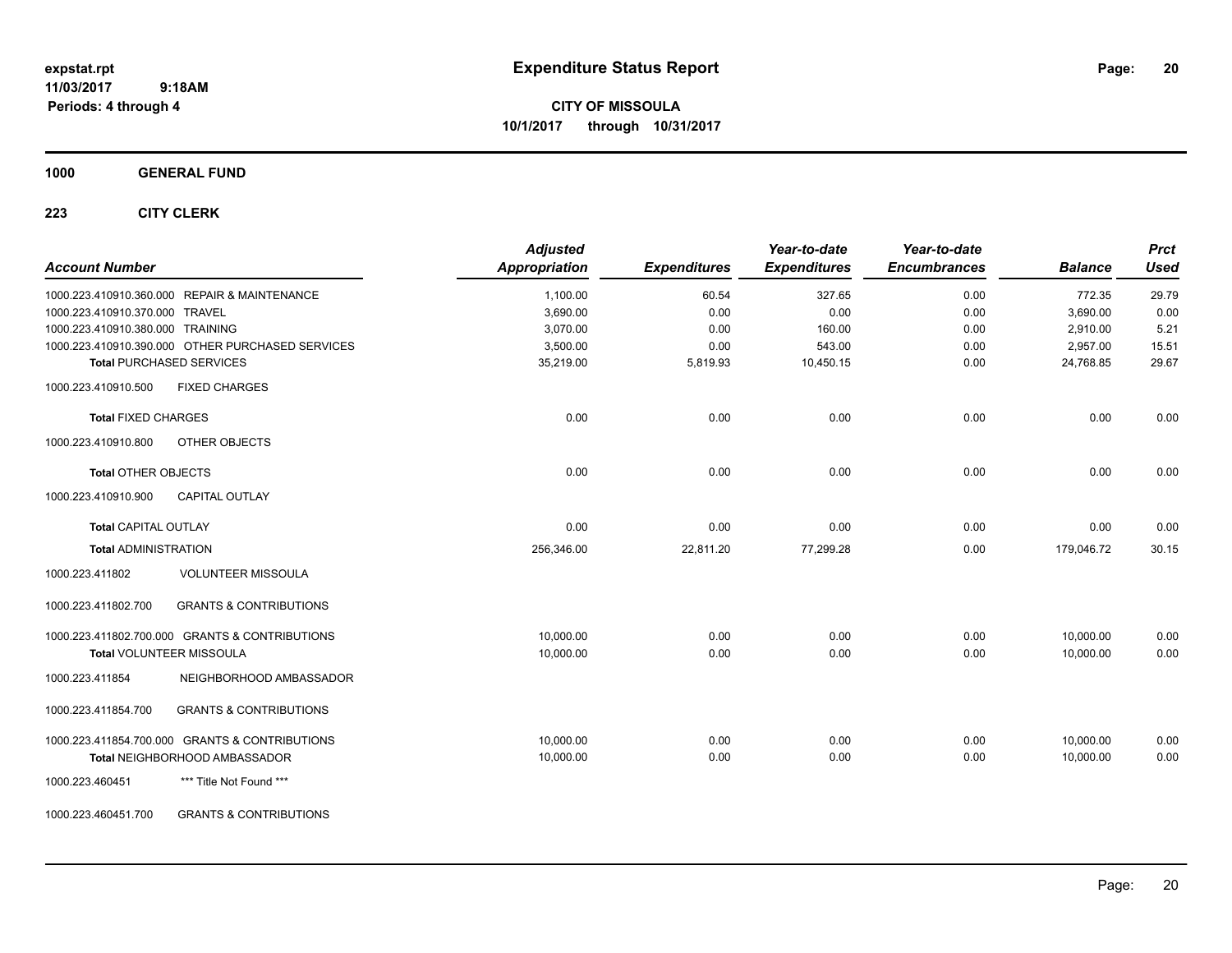**CITY OF MISSOULA 10/1/2017 through 10/31/2017**

**1000 GENERAL FUND**

| <b>Account Number</b>                           | Adjusted<br>Appropriation | <b>Expenditures</b> | Year-to-date<br><b>Expenditures</b> | Year-to-date<br><b>Encumbrances</b> | <b>Balance</b> | Prct<br>Used |
|-------------------------------------------------|---------------------------|---------------------|-------------------------------------|-------------------------------------|----------------|--------------|
| 1000.223.460451.700.000 CITY BAND CONTRIBUTIONS | 5.880.00                  | 5.880.00            | 5.880.00                            | 0.00                                | 0.00           | 100.00       |
| <b>Total *** Title Not Found ***</b>            | 5,880.00                  | 5,880.00            | 5.880.00                            | 0.00                                | 0.00           | 100.00       |
| <b>Total CITY CLERK</b>                         | 562,277.00                | 42,014.92           | 136,138.63                          | 0.00                                | 426,138.37     | 24.21        |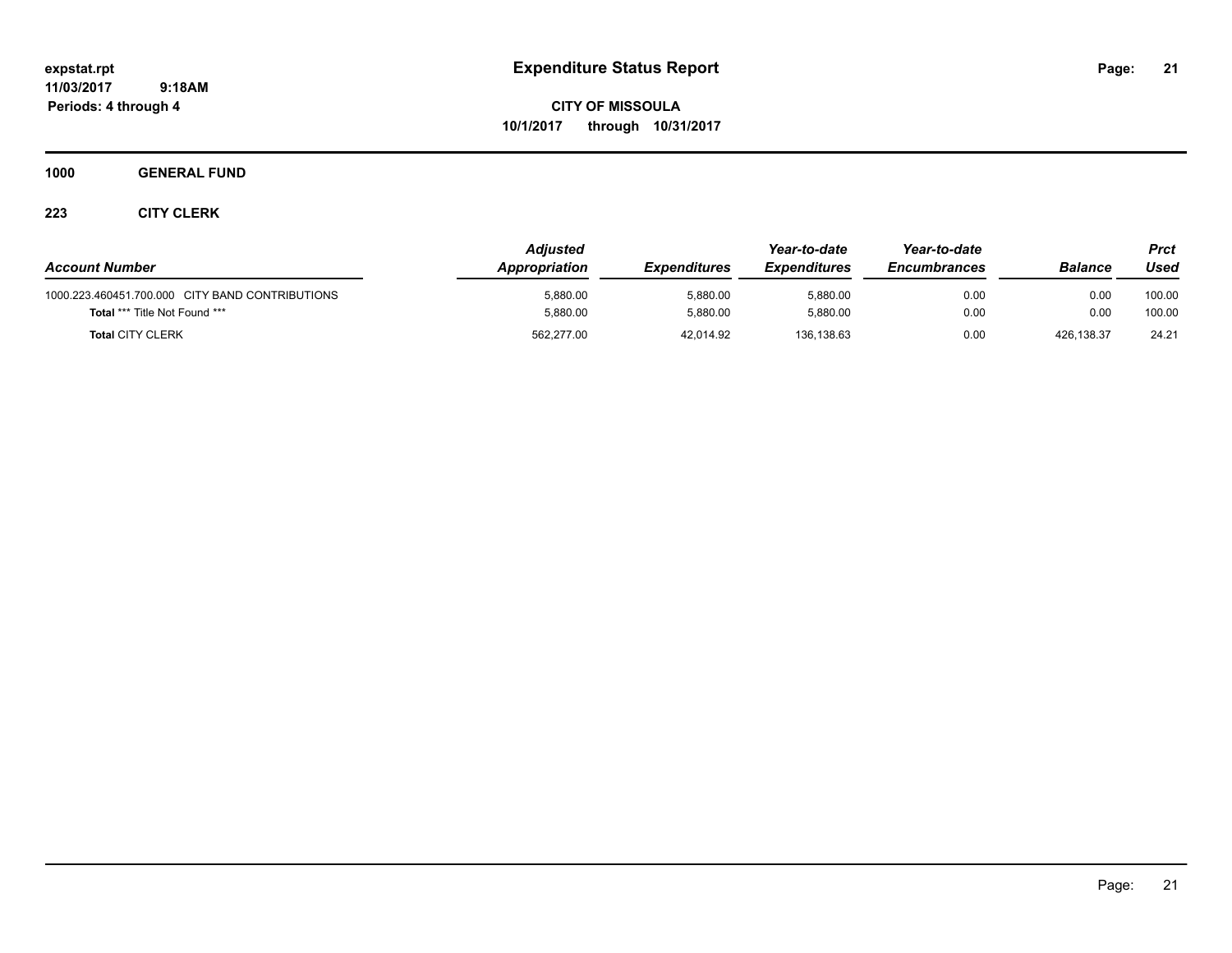**CITY OF MISSOULA 10/1/2017 through 10/31/2017**

**1000 GENERAL FUND**

## **224 INFORMATION SERVICES**

|                                                            | <b>Adjusted</b>      |                     | Year-to-date        | Year-to-date        |                | <b>Prct</b> |
|------------------------------------------------------------|----------------------|---------------------|---------------------|---------------------|----------------|-------------|
| <b>Account Number</b>                                      | <b>Appropriation</b> | <b>Expenditures</b> | <b>Expenditures</b> | <b>Encumbrances</b> | <b>Balance</b> | <b>Used</b> |
| <b>INFORMATION TECHNOLOGIES</b><br>1000.224.410580         |                      |                     |                     |                     |                |             |
| 1000.224.410580.100<br>PERSONAL SERVICES                   |                      |                     |                     |                     |                |             |
| 1000.224.410580.110.000 SALARIES AND WAGES                 | 338,140.00           | 26,139.42           | 97,570.98           | 0.00                | 240,569.02     | 28.86       |
| 1000.224.410580.120.000 OVERTIME                           | 0.00                 | 0.00                | 571.51              | 0.00                | $-571.51$      | 0.00        |
| 1000.224.410580.130.000 OTHER                              | 5,400.00             | 0.00                | 0.00                | 0.00                | 5,400.00       | 0.00        |
| 1000.224.410580.140.000 EMPLOYER CONTRIBUTIONS             | 121,484.00           | 9,591.10            | 38,566.00           | 0.00                | 82,918.00      | 31.75       |
| 1000.224.410580.141.000 STATE RETIREMENT CONTRIBUTIONS     | 342.00               | 0.00                | 54.32               | 0.00                | 287.68         | 15.88       |
| <b>Total PERSONAL SERVICES</b>                             | 465,366.00           | 35,730.52           | 136,762.81          | 0.00                | 328,603.19     | 29.39       |
| 1000.224.410580.200<br><b>SUPPLIES</b>                     |                      |                     |                     |                     |                |             |
| 1000.224.410580.210.000 OFFICE SUPPLIES                    | 1,735.00             | 44.86               | 709.08              | 0.00                | 1,025.92       | 40.87       |
| 1000.224.410580.220.000 OPERATING SUPPLIES                 | 12,525.00            | 171.95              | 797.94              | 0.00                | 11,727.06      | 6.37        |
| 1000.224.410580.230.000 REPAIR/MAINTENANCE                 | 3,000.00             | 0.00                | 42.92               | 0.00                | 2,957.08       | 1.43        |
| 1000.224.410580.231.000<br><b>GASOLINE</b>                 | 250.00               | 20.85               | 56.12               | 0.00                | 193.88         | 22.45       |
| 1000.224.410580.240.000 OTHER SUPPLIES                     | 1,900.00             | 115.35              | 115.35              | 0.00                | 1,784.65       | 6.07        |
| <b>Total SUPPLIES</b>                                      | 19,410.00            | 353.01              | 1,721.41            | 0.00                | 17,688.59      | 8.87        |
| 1000.224.410580.300<br><b>PURCHASED SERVICES</b>           |                      |                     |                     |                     |                |             |
| 1000.224.410580.310.000 COMMUNICATIONS                     | 156.00               | 0.00                | 76.65               | 0.00                | 79.35          | 49.13       |
| 1000.224.410580.320.000 PRINTING & DUPLICATING             | 350.00               | 0.00                | 0.00                | 0.00                | 350.00         | 0.00        |
| 1000.224.410580.344.000 TELEPHONE SERVICE                  | 159,860.00           | 18,876.92           | 52,293.81           | 0.00                | 107,566.19     | 32.71       |
| 1000.224.410580.350.000 PROFESSIONAL SERVICES              | 4.000.00             | 0.00                | 0.00                | 0.00                | 4.000.00       | 0.00        |
| <b>REPAIR &amp; MAINTENANCE</b><br>1000.224.410580.360.000 | 245,000.00           | 153,974.36          | 209,598.67          | 0.00                | 35,401.33      | 85.55       |
| 1000.224.410580.370.000<br><b>TRAVEL</b>                   | 6.809.00             | 1,434.60            | 4,639.70            | 0.00                | 2,169.30       | 68.14       |
| 1000.224.410580.380.000 TRAINING                           | 11,981.00            | 0.00                | 6,475.00            | 0.00                | 5,506.00       | 54.04       |
| 1000.224.410580.390.000 OTHER PURCHASED SERVICES           | 2,150.00             | 0.00                | 0.00                | 0.00                | 2,150.00       | 0.00        |
| <b>Total PURCHASED SERVICES</b>                            | 430,306.00           | 174,285.88          | 273,083.83          | 0.00                | 157,222.17     | 63.46       |
| 1000.224.410580.500<br><b>FIXED CHARGES</b>                |                      |                     |                     |                     |                |             |
| <b>Total FIXED CHARGES</b>                                 | 0.00                 | 0.00                | 0.00                | 0.00                | 0.00           | 0.00        |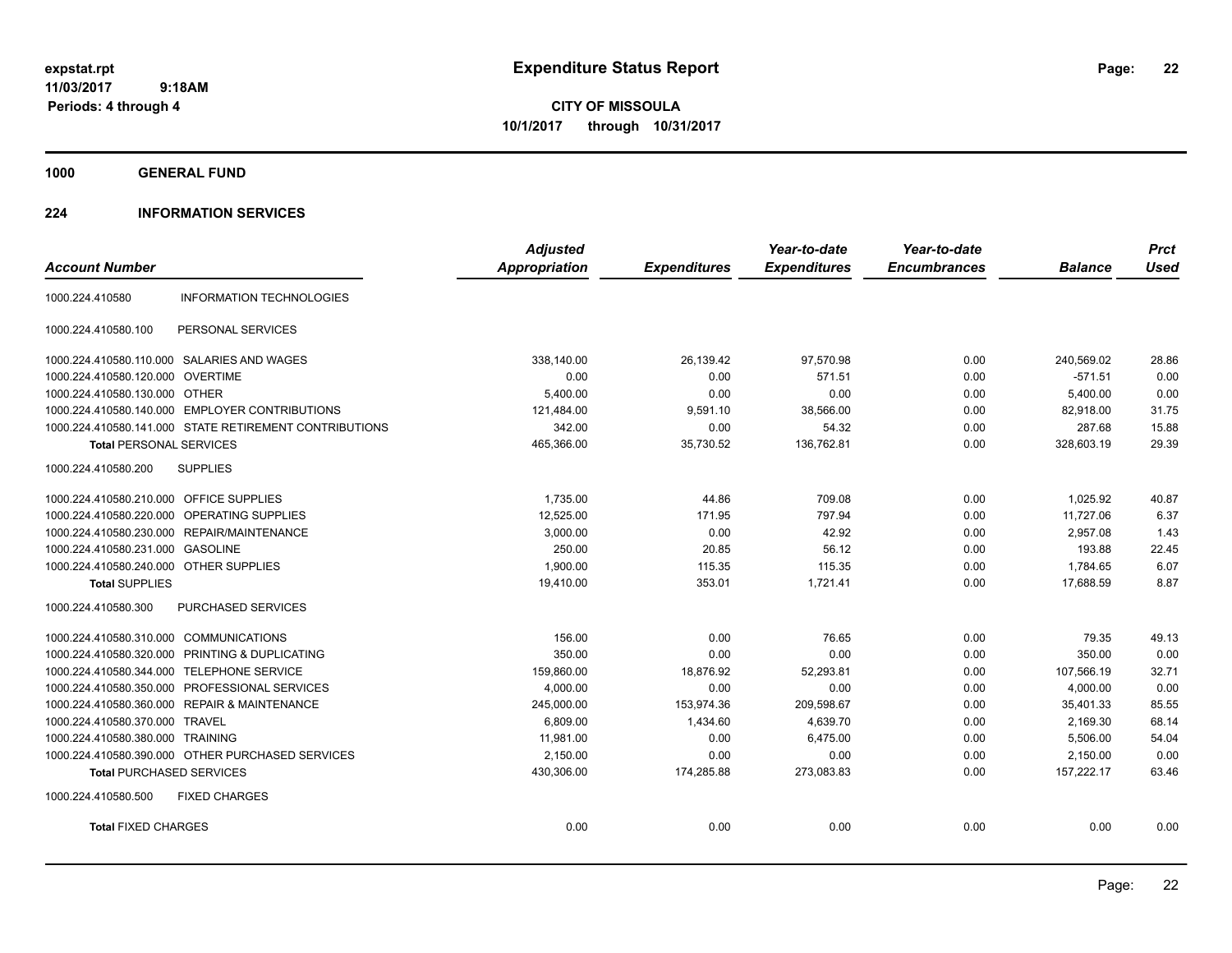**CITY OF MISSOULA 10/1/2017 through 10/31/2017**

**1000 GENERAL FUND**

## **224 INFORMATION SERVICES**

|                                                            | <b>Adjusted</b>      |                     | Year-to-date        | Year-to-date        |                | <b>Prct</b> |
|------------------------------------------------------------|----------------------|---------------------|---------------------|---------------------|----------------|-------------|
| <b>Account Number</b>                                      | <b>Appropriation</b> | <b>Expenditures</b> | <b>Expenditures</b> | <b>Encumbrances</b> | <b>Balance</b> | <b>Used</b> |
| <b>CAPITAL OUTLAY</b><br>1000.224.410580.900               |                      |                     |                     |                     |                |             |
| <b>Total CAPITAL OUTLAY</b>                                | 0.00                 | 0.00                | 0.00                | 0.00                | 0.00           | 0.00        |
| <b>Total INFORMATION TECHNOLOGIES</b>                      | 915,082.00           | 210,369.41          | 411,568.05          | 0.00                | 503,513.95     | 44.98       |
| GIS<br>1000.224.411060                                     |                      |                     |                     |                     |                |             |
| PERSONAL SERVICES<br>1000.224.411060.100                   |                      |                     |                     |                     |                |             |
| 1000.224.411060.110.000 SALARIES AND WAGES                 | 106,336.00           | 8,140.11            | 30,525.34           | 0.00                | 75.810.66      | 28.71       |
| 1000.224.411060.140.000 GIS-EMPLOYER CONTRIBUTIONS         | 40,661.00            | 3,224.85            | 14,041.90           | 0.00                | 26,619.10      | 34.53       |
| 1000.224.411060.141.000 STATE RETIREMENT CONTRIBUTIONS     | 107.00               | 0.00                | 0.00                | 0.00                | 107.00         | 0.00        |
| <b>Total PERSONAL SERVICES</b>                             | 147,104.00           | 11,364.96           | 44,567.24           | 0.00                | 102,536.76     | 30.30       |
| 1000.224.411060.200<br><b>SUPPLIES</b>                     |                      |                     |                     |                     |                |             |
| 1000.224.411060.210.000 OFFICE SUPPLIES                    | 3,500.00             | 0.00                | 47.60               | 0.00                | 3,452.40       | 1.36        |
| 1000.224.411060.220.000 OPERATING SUPPLIES                 | 684.00               | 0.00                | 0.00                | 0.00                | 684.00         | 0.00        |
| 1000.224.411060.230.000 REPAIR/MAINTENANCE                 | 2,140.00             | 0.00                | 0.00                | 0.00                | 2,140.00       | 0.00        |
| 1000.224.411060.231.000 GASOLINE                           | 500.00               | 20.85               | 20.85               | 0.00                | 479.15         | 4.17        |
| 1000.224.411060.240.000 OTHER SUPPLIES                     | 1,000.00             | 0.00                | 0.00                | 0.00                | 1,000.00       | 0.00        |
| <b>Total SUPPLIES</b>                                      | 7,824.00             | 20.85               | 68.45               | 0.00                | 7,755.55       | 0.87        |
| 1000.224.411060.300<br>PURCHASED SERVICES                  |                      |                     |                     |                     |                |             |
| 1000.224.411060.330.000 PUBLICITY, SUBSCRIPTIONS & DUES    | 500.00               | 0.00                | 0.00                | 0.00                | 500.00         | 0.00        |
| <b>TELEPHONE SERVICE</b><br>1000.224.411060.344.000        | 1.370.00             | 110.86              | 277.39              | 0.00                | 1.092.61       | 20.25       |
| PROFESSIONAL SERVICES<br>1000.224.411060.350.000           | 380.00               | 0.00                | 0.00                | 0.00                | 380.00         | 0.00        |
| 1000.224.411060.360.000<br><b>REPAIR &amp; MAINTENANCE</b> | 172,800.00           | 5,000.09            | 93,853.54           | 0.00                | 78,946.46      | 54.31       |
| <b>TRAVEL</b><br>1000.224.411060.370.000                   | 2,450.00             | 0.00                | 0.00                | 0.00                | 2,450.00       | 0.00        |
| 1000.224.411060.380.000 TRAINING                           | 2,425.00             | 0.00                | 0.00                | 0.00                | 2,425.00       | 0.00        |
| 1000.224.411060.390.000 OTHER PURCHASED SERVICES           | 1,550.00             | 0.00                | 0.00                | 0.00                | 1,550.00       | 0.00        |
| <b>Total PURCHASED SERVICES</b>                            | 181,475.00           | 5,110.95            | 94,130.93           | 0.00                | 87,344.07      | 51.87       |
| <b>Total GIS</b>                                           | 336,403.00           | 16,496.76           | 138,766.62          | 0.00                | 197,636.38     | 41.25       |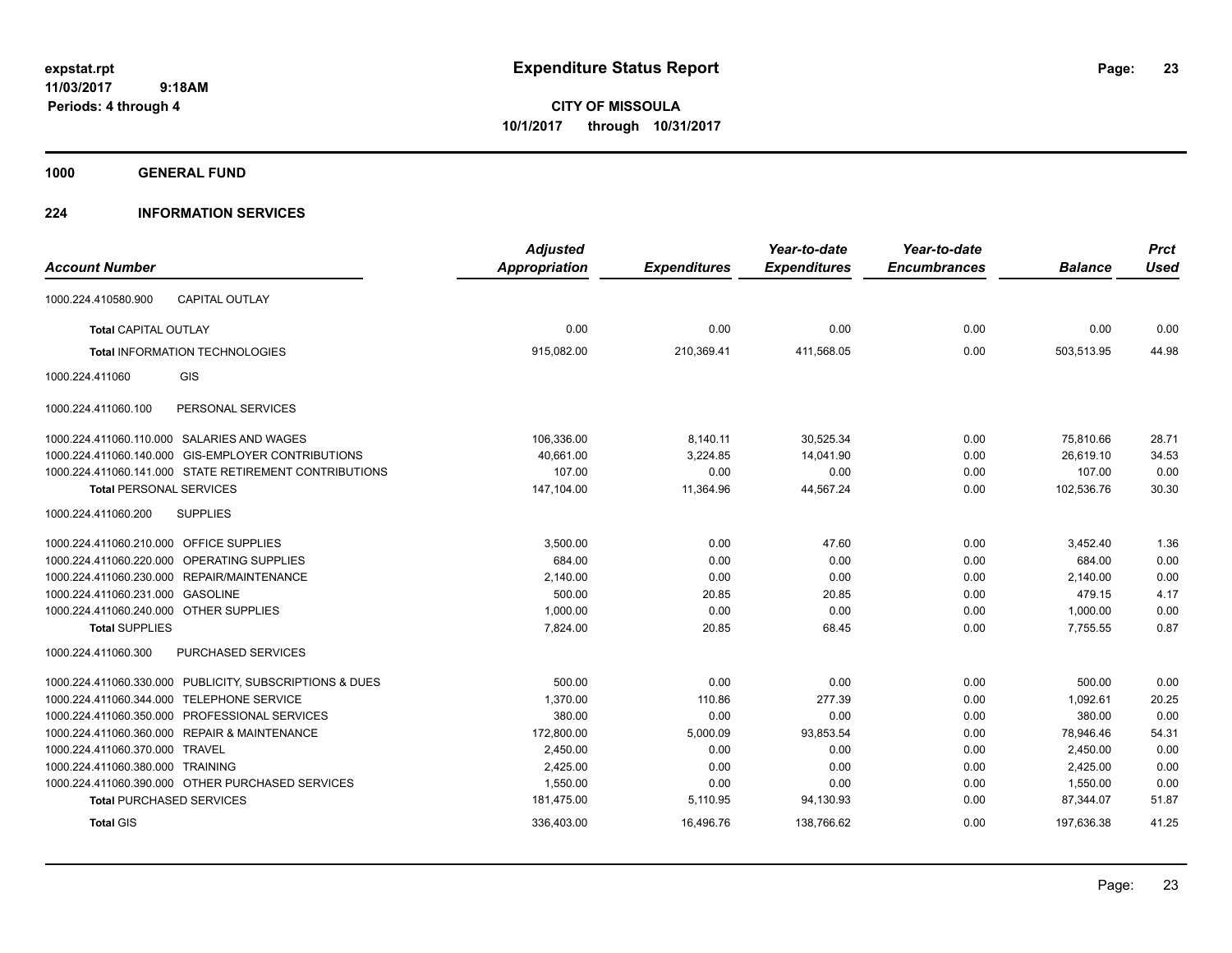**24**

**CITY OF MISSOULA 10/1/2017 through 10/31/2017**

| 1000                                               | <b>GENERAL FUND</b>                                    |                                         |                     |                                     |                                     |                        |                            |
|----------------------------------------------------|--------------------------------------------------------|-----------------------------------------|---------------------|-------------------------------------|-------------------------------------|------------------------|----------------------------|
|                                                    | <b>Total INFORMATION SERVICES</b>                      | 1,251,485.00                            | 226,866.17          | 550,334.67                          | 0.00                                | 701,150.33             | 43.97                      |
| 230                                                | <b>MUNICIPAL COURT</b>                                 |                                         |                     |                                     |                                     |                        |                            |
| <b>Account Number</b>                              |                                                        | <b>Adjusted</b><br><b>Appropriation</b> | <b>Expenditures</b> | Year-to-date<br><b>Expenditures</b> | Year-to-date<br><b>Encumbrances</b> | <b>Balance</b>         | <b>Prct</b><br><b>Used</b> |
| 1000.230.410360                                    | CITY/MUNICIPAL COURT                                   |                                         |                     |                                     |                                     |                        |                            |
| 1000.230.410360.100                                | PERSONAL SERVICES                                      |                                         |                     |                                     |                                     |                        |                            |
| 1000.230.410360.110.000<br>1000.230.410360.120.000 | SALARIES AND WAGES<br>OVERTIME                         | 836,369.00<br>10,000.00                 | 65,561.34<br>441.81 | 245,661.65<br>1,223.28              | 0.00<br>0.00                        | 590,707.35<br>8,776.72 | 29.37<br>12.23             |
|                                                    | 1000.230.410360.140.000 EMPLOYER CONTRIBUTIONS         | 330,734.00                              | 26,426.30           | 116,280.41                          | 0.00                                | 214,453.59             | 35.16                      |
|                                                    | 1000.230.410360.141.000 STATE RETIREMENT CONTRIBUTIONS | 847.00                                  | 0.00                | 111.25                              | 0.00                                | 735.75                 | 13.13                      |
| <b>Total PERSONAL SERVICES</b>                     |                                                        | 1,177,950.00                            | 92,429.45           | 363,276.59                          | 0.00                                | 814,673.41             | 30.84                      |
| 1000.230.410360.200                                | <b>SUPPLIES</b>                                        |                                         |                     |                                     |                                     |                        |                            |
| 1000.230.410360.210.000 OFFICE SUPPLIES            |                                                        | 4,756.00                                | 161.35              | 556.85                              | 0.00                                | 4,199.15               | 11.71                      |

| 1000.230.410360.220.000 OPERATING SUPPLIES              | 4,972.00   | 0.00     | 0.00      | 0.00 | 4,972.00    | 0.00  |
|---------------------------------------------------------|------------|----------|-----------|------|-------------|-------|
| 1000.230.410360.240.000 OTHER SUPPLIES                  | 4,090.00   | 2,615.40 | 2,683.71  | 0.00 | 1,406.29    | 65.62 |
| <b>Total SUPPLIES</b>                                   | 13,818.00  | 2,776.75 | 3,240.56  | 0.00 | 10,577.44   | 23.45 |
| PURCHASED SERVICES<br>1000.230.410360.300               |            |          |           |      |             |       |
| 1000.230.410360.310.000 COMMUNICATIONS                  | 11,500.00  | 0.00     | 5,384.18  | 0.00 | 6,115.82    | 46.82 |
| 1000.230.410360.320.000 PRINTING & DUPLICATING          | 1,187.00   | 0.00     | 0.00      | 0.00 | 1,187.00    | 0.00  |
| 1000.230.410360.330.000 PUBLICITY, SUBSCRIPTIONS & DUES | 10,196.00  | 778.00   | 3,395.00  | 0.00 | 6,801.00    | 33.30 |
| 1000.230.410360.344.000 TELEPHONE SERVICE               | 1,584.00   | 210.24   | 370.81    | 0.00 | 1,213.19    | 23.41 |
| 1000.230.410360.350.000 PROFESSIONAL SERVICES           | 194,822.00 | 0.00     | 1,051.20  | 0.00 | 193,770.80  | 0.54  |
| 1000.230.410360.350.004 PROFESSIONAL SERVICES           | 0.00       | 899.70   | 1,027.98  | 0.00 | $-1,027.98$ | 0.00  |
| 1000.230.410360.350.005 PROFESSIONAL SERVICES           | 0.00       | 846.67   | 4,045.23  | 0.00 | $-4,045.23$ | 0.00  |
| 1000.230.410360.350.006 PROFESSIONAL SERVICES           | 0.00       | 571.00   | 1,387.00  | 0.00 | $-1,387.00$ | 0.00  |
| 1000.230.410360.360.000 REPAIR & MAINTENANCE            | 23,367.00  | 0.00     | 233.75    | 0.00 | 23,133.25   | 1.00  |
| 1000.230.410360.370.000 TRAVEL                          | 5,174.00   | 0.00     | 0.00      | 0.00 | 5,174.00    | 0.00  |
| 1000.230.410360.380.000 TRAINING                        | 9,000.00   | 0.00     | 2,748.25  | 0.00 | 6,251.75    | 30.54 |
| 1000.230.410360.390.000 OTHER PURCHASED SERVICES        | 6,263.00   | 473.54   | 665.76    | 0.00 | 5,597.24    | 10.63 |
| <b>Total PURCHASED SERVICES</b>                         | 263,093.00 | 3,779.15 | 20,309.16 | 0.00 | 242,783.84  | 7.72  |
|                                                         |            |          |           |      |             |       |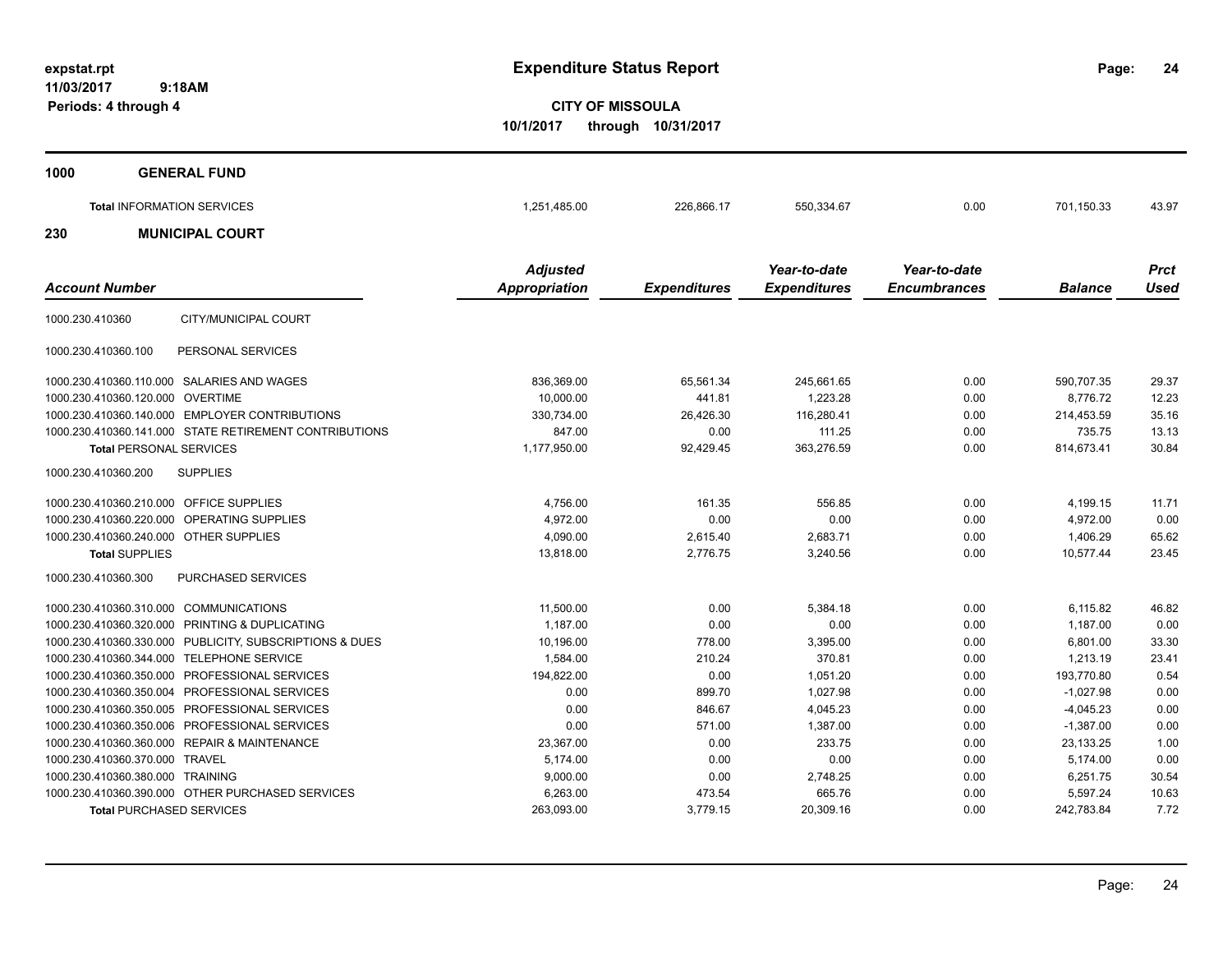**CITY OF MISSOULA 10/1/2017 through 10/31/2017**

**1000 GENERAL FUND**

**230 MUNICIPAL COURT**

| <b>Account Number</b>             |                                                  | <b>Adjusted</b><br>Appropriation | <b>Expenditures</b> | Year-to-date<br><b>Expenditures</b> | Year-to-date<br><b>Encumbrances</b> | <b>Balance</b> | <b>Prct</b><br><b>Used</b> |
|-----------------------------------|--------------------------------------------------|----------------------------------|---------------------|-------------------------------------|-------------------------------------|----------------|----------------------------|
|                                   |                                                  |                                  |                     |                                     |                                     |                |                            |
| 1000.230.410360.500               | <b>FIXED CHARGES</b>                             |                                  |                     |                                     |                                     |                |                            |
| <b>Total FIXED CHARGES</b>        |                                                  | 0.00                             | 0.00                | 0.00                                | 0.00                                | 0.00           | 0.00                       |
| 1000.230.410360.600               | <b>DEBT SERVICE</b>                              |                                  |                     |                                     |                                     |                |                            |
| 1000.230.410360.610.000 PRINCIPAL |                                                  | 27,333.00                        | 0.00                | 0.00                                | 0.00                                | 27,333.00      | 0.00                       |
| <b>Total DEBT SERVICE</b>         |                                                  | 27,333.00                        | 0.00                | 0.00                                | 0.00                                | 27,333.00      | 0.00                       |
| 1000.230.410360.700               | <b>GRANTS &amp; CONTRIBUTIONS</b>                |                                  |                     |                                     |                                     |                |                            |
|                                   | <b>Total GRANTS &amp; CONTRIBUTIONS</b>          | 0.00                             | 0.00                | 0.00                                | 0.00                                | 0.00           | 0.00                       |
| 1000.230.410360.800               | OTHER OBJECTS                                    |                                  |                     |                                     |                                     |                |                            |
|                                   | 1000.230.410360.820.000 TRANSFERS TO OTHER FUNDS | 2,500.00                         | 0.00                | 0.00                                | 0.00                                | 2,500.00       | 0.00                       |
| <b>Total OTHER OBJECTS</b>        |                                                  | 2,500.00                         | 0.00                | 0.00                                | 0.00                                | 2,500.00       | 0.00                       |
| 1000.230.410360.900               | <b>CAPITAL OUTLAY</b>                            |                                  |                     |                                     |                                     |                |                            |
| <b>Total CAPITAL OUTLAY</b>       |                                                  | 0.00                             | 0.00                | 0.00                                | 0.00                                | 0.00           | 0.00                       |
|                                   | Total CITY/MUNICIPAL COURT                       | 1,484,694.00                     | 98,985.35           | 386,826.31                          | 0.00                                | 1,097,867.69   | 26.05                      |
| 1000.230.411853                   | <b>MCS</b>                                       |                                  |                     |                                     |                                     |                |                            |
| 1000.230.411853.300               | PURCHASED SERVICES                               |                                  |                     |                                     |                                     |                |                            |
|                                   | <b>Total PURCHASED SERVICES</b>                  | 0.00                             | 0.00                | 0.00                                | 0.00                                | 0.00           | 0.00                       |
| 1000.230.411853.700               | <b>GRANTS &amp; CONTRIBUTIONS</b>                |                                  |                     |                                     |                                     |                |                            |
|                                   | 1000.230.411853.700.000 GRANTS & CONTRIBUTIONS   | 78,932.00                        | 0.00                | 0.00                                | 0.00                                | 78,932.00      | 0.00                       |
| <b>Total MCS</b>                  |                                                  | 78,932.00                        | 0.00                | 0.00                                | 0.00                                | 78,932.00      | 0.00                       |
| 1000.230.419000                   | GENERAL GOV'T ONETIME EXPENDITURES               |                                  |                     |                                     |                                     |                |                            |
| 1000.230.419000.100               | PERSONAL SERVICES                                |                                  |                     |                                     |                                     |                |                            |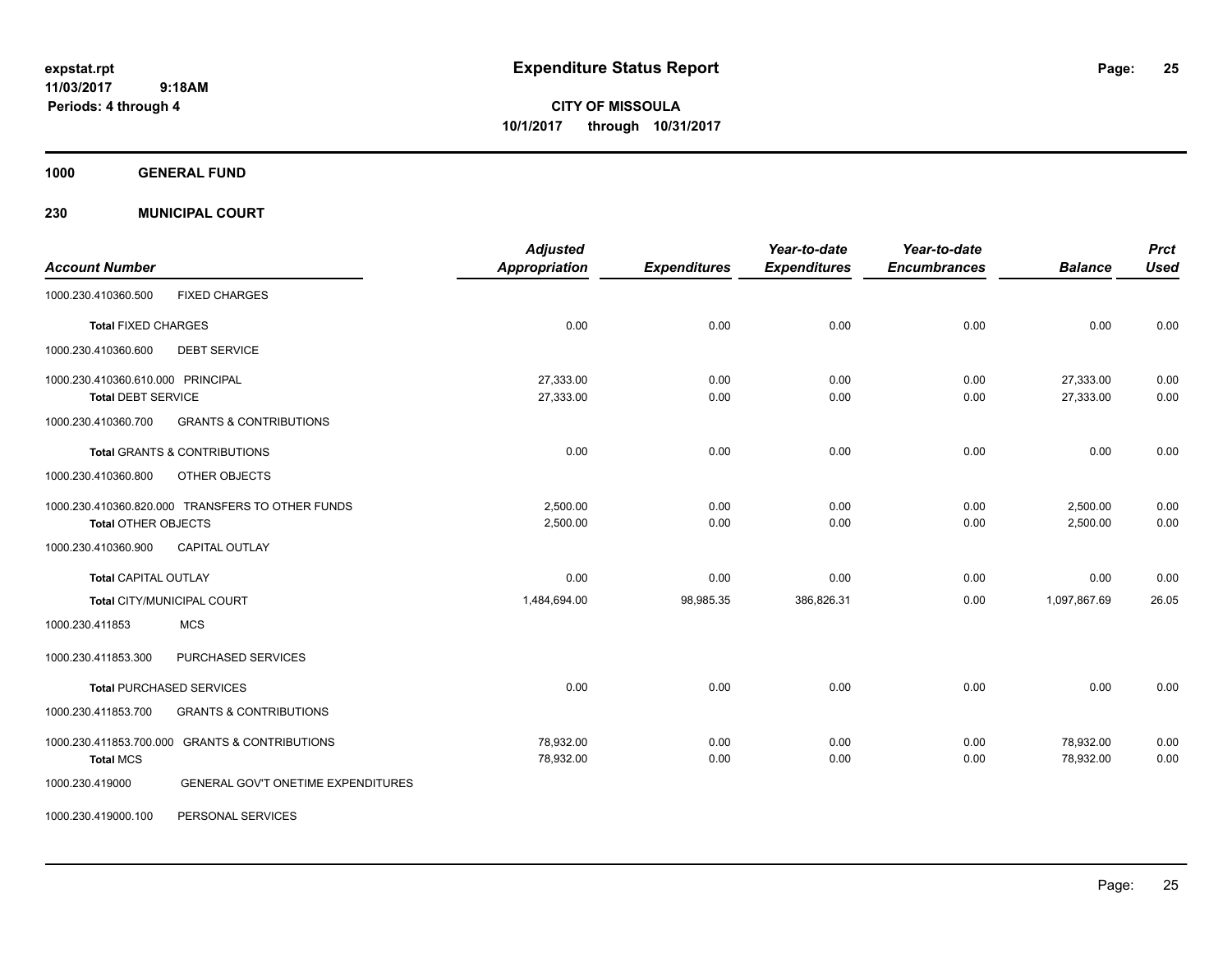**CITY OF MISSOULA 10/1/2017 through 10/31/2017**

**1000 GENERAL FUND**

## **230 MUNICIPAL COURT**

| <b>Account Number</b>                                | <b>Adjusted</b><br>Appropriation | <b>Expenditures</b> | Year-to-date<br><b>Expenditures</b> | Year-to-date<br><b>Encumbrances</b> | <b>Balance</b> | <b>Prct</b><br><b>Used</b> |
|------------------------------------------------------|----------------------------------|---------------------|-------------------------------------|-------------------------------------|----------------|----------------------------|
| 1000.230.419000.120.000<br>OVERTIME                  | 20,503.00                        | 0.00                | 0.00                                | 0.00                                | 20,503.00      | 0.00                       |
| <b>Total PERSONAL SERVICES</b>                       | 20,503.00                        | 0.00                | 0.00                                | 0.00                                | 20,503.00      | 0.00                       |
| <b>SUPPLIES</b><br>1000.230.419000.200               |                                  |                     |                                     |                                     |                |                            |
| <b>OPERATING SUPPLIES</b><br>1000.230.419000.220.000 | 4,604.00                         | 0.00                | 0.00                                | 0.00                                | 4,604.00       | 0.00                       |
| <b>Total SUPPLIES</b>                                | 4,604.00                         | 0.00                | 0.00                                | 0.00                                | 4,604.00       | 0.00                       |
| 1000.230.419000.300<br><b>PURCHASED SERVICES</b>     |                                  |                     |                                     |                                     |                |                            |
| 1000.230.419000.350.000 PROFESSIONAL SERVICES        | 12,000.00                        | 0.00                | 0.00                                | 0.00                                | 12,000.00      | 0.00                       |
| 1000.230.419000.360.000 REPAIR & MAINTENANCE         | 11,306.00                        | 0.00                | 0.00                                | 0.00                                | 11,306.00      | 0.00                       |
| <b>Total PURCHASED SERVICES</b>                      | 23,306.00                        | 0.00                | 0.00                                | 0.00                                | 23,306.00      | 0.00                       |
| <b>Total GENERAL GOV'T ONETIME EXPENDITURES</b>      | 48,413.00                        | 0.00                | 0.00                                | 0.00                                | 48,413.00      | 0.00                       |
| <b>Total MUNICIPAL COURT</b>                         | 1,612,039.00                     | 98,985.35           | 386,826.31                          | 0.00                                | 1,225,212.69   | 24.00                      |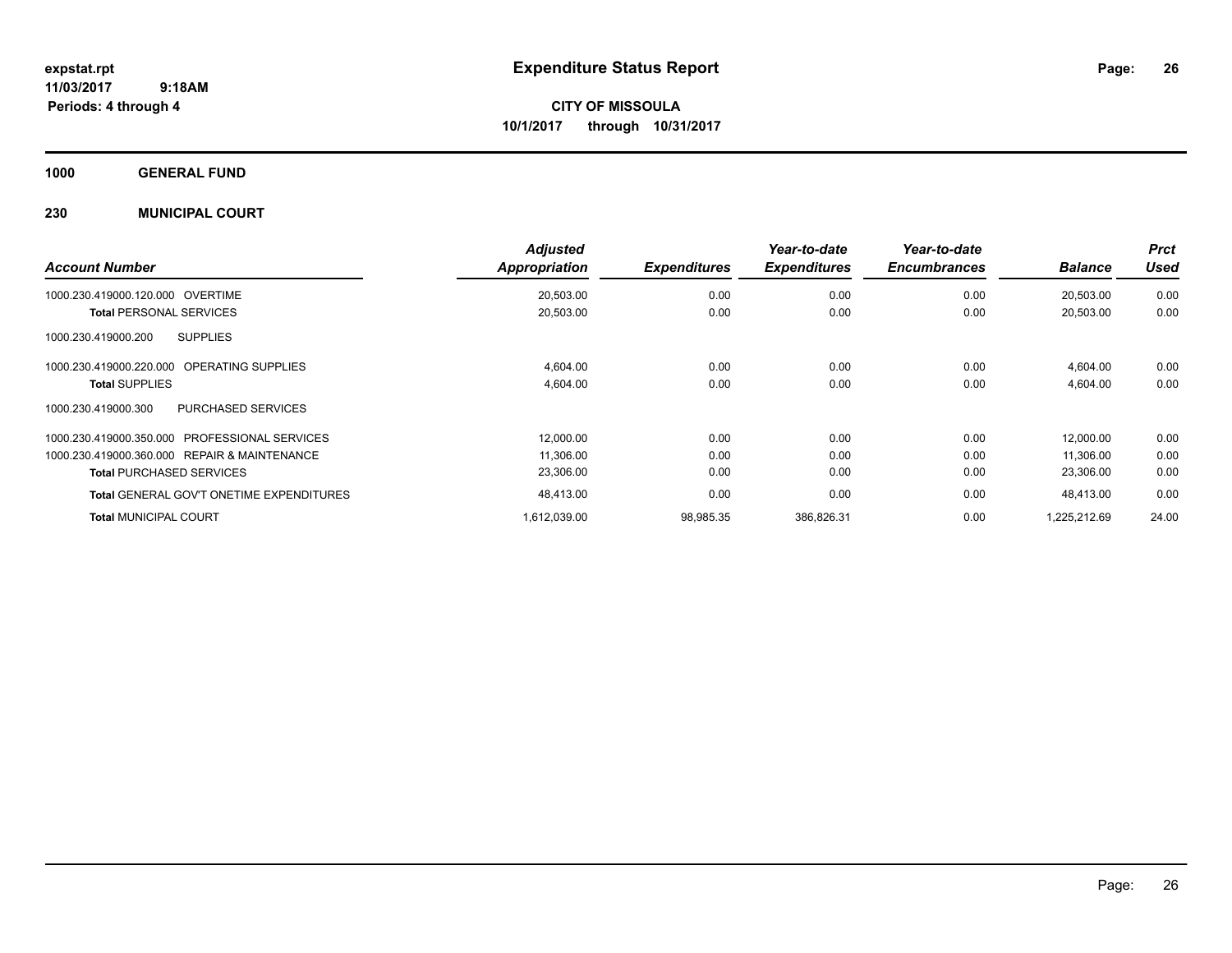**CITY OF MISSOULA 10/1/2017 through 10/31/2017**

**1000 GENERAL FUND**

| <b>Account Number</b>                                  | <b>Adjusted</b><br><b>Appropriation</b> | <b>Expenditures</b> | Year-to-date<br><b>Expenditures</b> | Year-to-date<br><b>Encumbrances</b> | <b>Balance</b> | <b>Prct</b><br><b>Used</b> |
|--------------------------------------------------------|-----------------------------------------|---------------------|-------------------------------------|-------------------------------------|----------------|----------------------------|
| 1000.240.410520<br><b>BUDGETING</b>                    |                                         |                     |                                     |                                     |                |                            |
| PERSONAL SERVICES<br>1000.240.410520.100               |                                         |                     |                                     |                                     |                |                            |
| 1000.240.410520.110.000 SALARIES AND WAGES             | 87.429.00                               | 6,673.41            | 24,457.53                           | 0.00                                | 62.971.47      | 27.97                      |
| 1000.240.410520.140.000 EMPLOYER CONTRIBUTIONS         | 29.761.00                               | 2,303.11            | 9,355.50                            | 0.00                                | 20,405.50      | 31.44                      |
| 1000.240.410520.141.000 STATE RETIREMENT CONTRIBUTIONS | 88.00                                   | 0.00                | 0.00                                | 0.00                                | 88.00          | 0.00                       |
| <b>Total PERSONAL SERVICES</b>                         | 117,278.00                              | 8,976.52            | 33,813.03                           | 0.00                                | 83,464.97      | 28.83                      |
| <b>SUPPLIES</b><br>1000.240.410520.200                 |                                         |                     |                                     |                                     |                |                            |
| <b>Total SUPPLIES</b>                                  | 0.00                                    | 0.00                | 0.00                                | 0.00                                | 0.00           | 0.00                       |
| 1000.240.410520.300<br>PURCHASED SERVICES              |                                         |                     |                                     |                                     |                |                            |
| 1000.240.410520.320.000 PRINTING & DUPLICATING         | 0.00                                    | 133.64              | 149.04                              | 0.00                                | $-149.04$      | 0.00                       |
| 1000.240.410520.350.000 PROFESSIONAL SERVICES          | 9,289.00                                | 0.00                | 0.00                                | 0.00                                | 9,289.00       | 0.00                       |
| <b>Total PURCHASED SERVICES</b>                        | 9,289.00                                | 133.64              | 149.04                              | 0.00                                | 9,139.96       | 1.60                       |
| <b>Total BUDGETING</b>                                 | 126,567.00                              | 9,110.16            | 33,962.07                           | 0.00                                | 92,604.93      | 26.83                      |
| <b>TREASURY</b><br>1000.240.410540                     |                                         |                     |                                     |                                     |                |                            |
| PERSONAL SERVICES<br>1000.240.410540.100               |                                         |                     |                                     |                                     |                |                            |
| 1000.240.410540.110.000 SALARIES AND WAGES             | 427.671.00                              | 14.294.33           | 55.989.32                           | 0.00                                | 371.681.68     | 13.09                      |
| 1000.240.410540.120.000 OVERTIME                       | 1,000.00                                | 0.00                | 0.00                                | 0.00                                | 1,000.00       | 0.00                       |
| 1000.240.410540.140.000 EMPLOYER CONTRIBUTIONS         | 169.953.00                              | 5,891.46            | 26,237.31                           | 0.00                                | 143.715.69     | 15.44                      |
| 1000.240.410540.141.000 STATE RETIREMENT CONTRIBUTIONS | 433.00                                  | 0.00                | 0.00                                | 0.00                                | 433.00         | 0.00                       |
| <b>Total PERSONAL SERVICES</b>                         | 599,057.00                              | 20,185.79           | 82,226.63                           | 0.00                                | 516,830.37     | 13.73                      |
| 1000.240.410540.200<br><b>SUPPLIES</b>                 |                                         |                     |                                     |                                     |                |                            |
| 1000.240.410540.210.000 OFFICE SUPPLIES                | 3,353.00                                | 85.86               | 373.24                              | 0.00                                | 2,979.76       | 11.13                      |
| 1000.240.410540.220.000 OPERATING SUPPLIES             | 1,886.00                                | $-23.80$            | 462.72                              | 0.00                                | 1,423.28       | 24.53                      |
| 1000.240.410540.230.000 REPAIR/MAINTENANCE             | 50.00                                   | 0.00                | 0.00                                | 0.00                                | 50.00          | 0.00                       |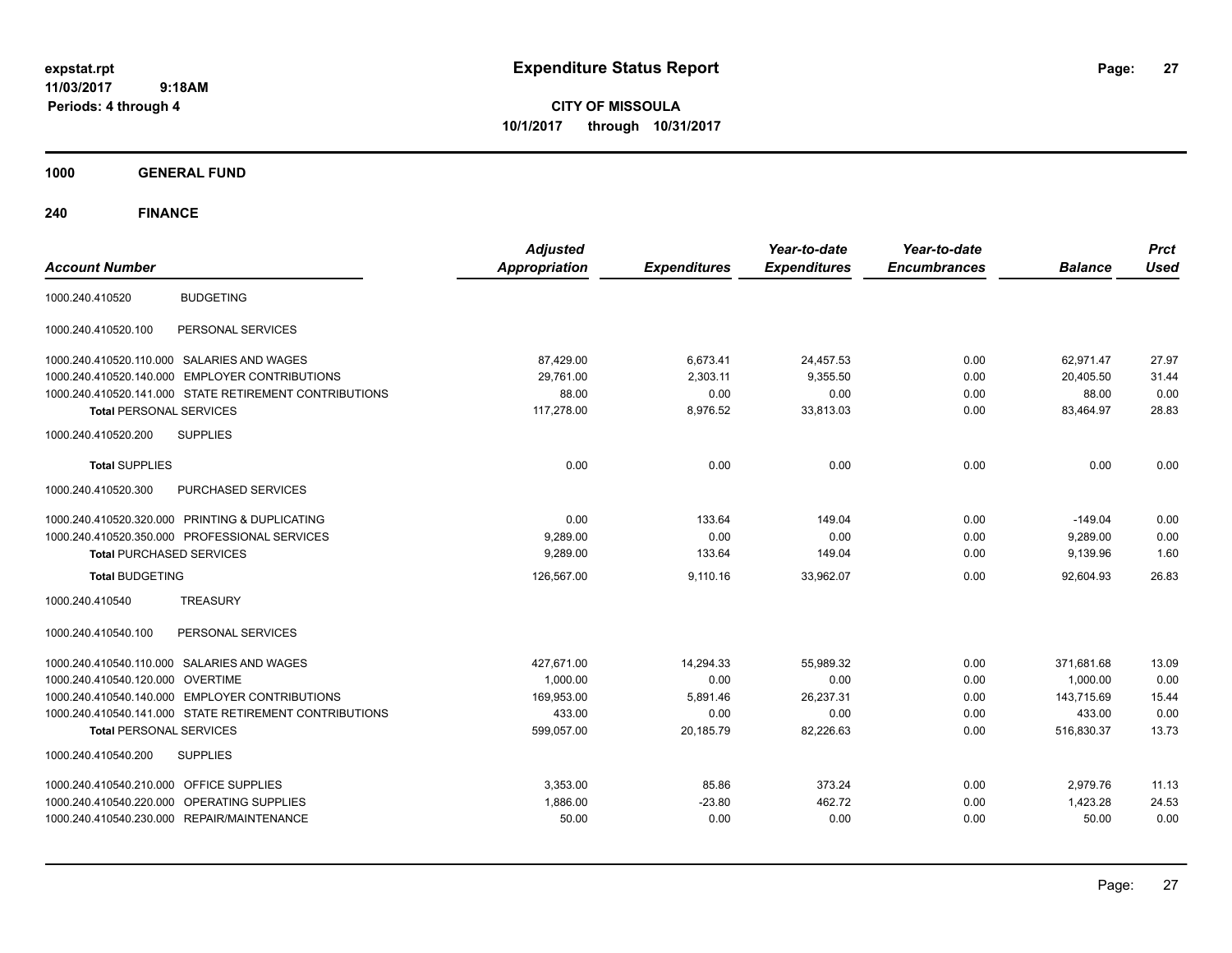**CITY OF MISSOULA 10/1/2017 through 10/31/2017**

## **1000 GENERAL FUND**

| <b>Account Number</b>                                   | <b>Adjusted</b><br>Appropriation | <b>Expenditures</b> | Year-to-date<br><b>Expenditures</b> | Year-to-date<br><b>Encumbrances</b> | <b>Balance</b> | <b>Prct</b><br><b>Used</b> |
|---------------------------------------------------------|----------------------------------|---------------------|-------------------------------------|-------------------------------------|----------------|----------------------------|
| 1000.240.410540.231.000 GASOLINE                        | 92.00                            | 0.00                | 0.00                                | 0.00                                | 92.00          | 0.00                       |
| <b>Total SUPPLIES</b>                                   | 5,381.00                         | 62.06               | 835.96                              | 0.00                                | 4,545.04       | 15.54                      |
| PURCHASED SERVICES<br>1000.240.410540.300               |                                  |                     |                                     |                                     |                |                            |
| 1000.240.410540.310.000 COMMUNICATIONS                  | 38,375.00                        | 0.00                | 1,343.92                            | 0.00                                | 37,031.08      | 3.50                       |
| 1000.240.410540.320.000 PRINTING & DUPLICATING          | 4,209.00                         | 0.00                | 0.00                                | 0.00                                | 4,209.00       | 0.00                       |
| 1000.240.410540.330.000 PUBLICITY, SUBSCRIPTIONS & DUES | 3,400.00                         | 4.80                | 14.40                               | 0.00                                | 3,385.60       | 0.42                       |
| 1000.240.410540.344.000<br><b>TELEPHONE SERVICE</b>     | 300.00                           | 0.00                | 0.00                                | 0.00                                | 300.00         | 0.00                       |
| 1000.240.410540.350.000 PROFESSIONAL SERVICES           | 82,226.00                        | 300.00              | 900.00                              | 0.00                                | 81,326.00      | 1.09                       |
| 1000.240.410540.360.000 REPAIR & MAINTENANCE            | 66,324.00                        | 0.00                | 0.00                                | 0.00                                | 66,324.00      | 0.00                       |
| 1000.240.410540.370.000 TRAVEL                          | 3,520.00                         | 0.00                | 0.00                                | 0.00                                | 3,520.00       | 0.00                       |
| 1000.240.410540.380.000 TRAINING                        | 3,805.00                         | 0.70                | 0.70                                | 0.00                                | 3,804.30       | 0.02                       |
| <b>Total PURCHASED SERVICES</b>                         | 202,159.00                       | 305.50              | 2,259.02                            | 0.00                                | 199,899.98     | 1.12                       |
| 1000.240.410540.500<br><b>FIXED CHARGES</b>             |                                  |                     |                                     |                                     |                |                            |
| 1000.240.410540.500.000 FIXED CHARGES                   | 500.00                           | 0.00                | 0.00                                | 0.00                                | 500.00         | 0.00                       |
| <b>Total FIXED CHARGES</b>                              | 500.00                           | 0.00                | 0.00                                | 0.00                                | 500.00         | 0.00                       |
| <b>CAPITAL OUTLAY</b><br>1000.240.410540.900            |                                  |                     |                                     |                                     |                |                            |
| <b>Total CAPITAL OUTLAY</b>                             | 0.00                             | 0.00                | 0.00                                | 0.00                                | 0.00           | 0.00                       |
| <b>Total TREASURY</b>                                   | 807,097.00                       | 20,553.35           | 85,321.61                           | 0.00                                | 721,775.39     | 10.57                      |
| *** Title Not Found ***<br>1000.240.410541              |                                  |                     |                                     |                                     |                |                            |
| 1000.240.410541.100<br>PERSONAL SERVICES                |                                  |                     |                                     |                                     |                |                            |
| Total *** Title Not Found ***                           | 0.00                             | 0.00                | 0.00                                | 0.00                                | 0.00           | 0.00                       |
| <b>ACCOUNTING</b><br>1000.240.410550                    |                                  |                     |                                     |                                     |                |                            |
| 1000.240.410550.100<br>PERSONAL SERVICES                |                                  |                     |                                     |                                     |                |                            |
| 1000.240.410550.110.000<br>SALARIES AND WAGES           | 175,930.00                       | 29,217.87           | 116,233.30                          | 0.00                                | 59,696.70      | 66.07                      |
|                                                         |                                  |                     |                                     |                                     |                |                            |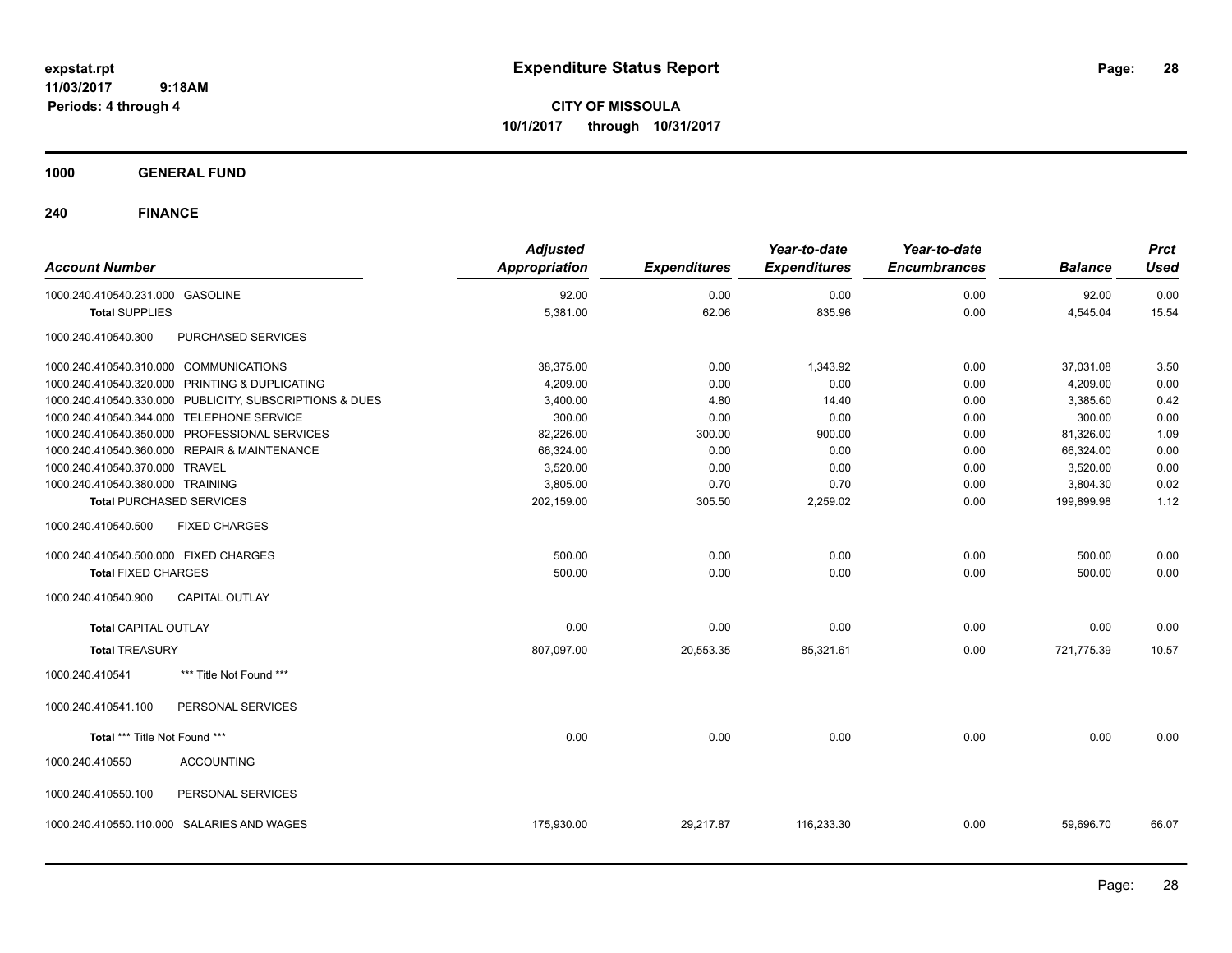**CITY OF MISSOULA 10/1/2017 through 10/31/2017**

**1000 GENERAL FUND**

| <b>Account Number</b>                      |                                                         | <b>Adjusted</b><br><b>Appropriation</b> | <b>Expenditures</b> | Year-to-date<br><b>Expenditures</b> | Year-to-date<br><b>Encumbrances</b> | <b>Balance</b> | <b>Prct</b><br>Used |
|--------------------------------------------|---------------------------------------------------------|-----------------------------------------|---------------------|-------------------------------------|-------------------------------------|----------------|---------------------|
|                                            | 1000.240.410550.140.000 EMPLOYER CONTRIBUTIONS          | 68,084.00                               | 11,635.13           | 53,277.57                           | 0.00                                | 14,806.43      | 78.25               |
|                                            | 1000.240.410550.141.000 STATE RETIREMENT CONTRIBUTIONS  | 175.00                                  | 0.00                | 99.85                               | 0.00                                | 75.15          | 57.06               |
| <b>Total PERSONAL SERVICES</b>             |                                                         | 244,189.00                              | 40,853.00           | 169,610.72                          | 0.00                                | 74,578.28      | 69.46               |
| 1000.240.410550.200                        | <b>SUPPLIES</b>                                         |                                         |                     |                                     |                                     |                |                     |
| 1000.240.410550.210.000 OFFICE SUPPLIES    |                                                         | 2,412.00                                | 128.76              | 581.84                              | 0.00                                | 1,830.16       | 24.12               |
| 1000.240.410550.220.000 OPERATING SUPPLIES |                                                         | 1,157.00                                | $-35.72$            | 694.07                              | 0.00                                | 462.93         | 59.99               |
| <b>Total SUPPLIES</b>                      |                                                         | 3,569.00                                | 93.04               | 1,275.91                            | 0.00                                | 2,293.09       | 35.75               |
| 1000.240.410550.300                        | <b>PURCHASED SERVICES</b>                               |                                         |                     |                                     |                                     |                |                     |
| 1000.240.410550.310.000 COMMUNICATIONS     |                                                         | 5,518.00                                | 0.00                | 17,831.27                           | 0.00                                | $-12,313.27$   | 323.15              |
|                                            | 1000.240.410550.320.000 PRINTING & DUPLICATING          | 1.271.00                                | 0.00                | 620.95                              | 0.00                                | 650.05         | 48.86               |
|                                            | 1000.240.410550.330.000 PUBLICITY, SUBSCRIPTIONS & DUES | 10.00                                   | 7.20                | 65.60                               | 0.00                                | $-55.60$       | 656.00              |
| 1000.240.410550.344.000 TELEPHONE SERVICE  |                                                         | 25.00                                   | 20.23               | 32.39                               | 0.00                                | $-7.39$        | 129.56              |
|                                            | 1000.240.410550.350.000 PROFESSIONAL SERVICES           | 11,911.00                               | 22,021.34           | 26,216.34                           | 0.00                                | $-14,305.34$   | 220.10              |
|                                            | 1000.240.410550.360.000 REPAIR & MAINTENANCE            | 100.00                                  | 0.00                | 0.00                                | 0.00                                | 100.00         | 0.00                |
| 1000.240.410550.370.000 TRAVEL             |                                                         | 4,125.00                                | 0.00                | 160.00                              | 0.00                                | 3,965.00       | 3.88                |
| 1000.240.410550.380.000 TRAINING           |                                                         | 2,000.00                                | 1.05                | 200.05                              | 0.00                                | 1,799.95       | 10.00               |
| <b>Total PURCHASED SERVICES</b>            |                                                         | 24,960.00                               | 22,049.82           | 45,126.60                           | 0.00                                | $-20,166.60$   | 180.80              |
| 1000.240.410550.500                        | <b>FIXED CHARGES</b>                                    |                                         |                     |                                     |                                     |                |                     |
| <b>Total FIXED CHARGES</b>                 |                                                         | 0.00                                    | 0.00                | 0.00                                | 0.00                                | 0.00           | 0.00                |
| 1000.240.410550.900                        | <b>CAPITAL OUTLAY</b>                                   |                                         |                     |                                     |                                     |                |                     |
| <b>Total CAPITAL OUTLAY</b>                |                                                         | 0.00                                    | 0.00                | 0.00                                | 0.00                                | 0.00           | 0.00                |
| <b>Total ACCOUNTING</b>                    |                                                         | 272,718.00                              | 62,995.86           | 216,013.23                          | 0.00                                | 56,704.77      | 79.21               |
| 1000.240.410552                            | <b>FINANCIAL REPORTING</b>                              |                                         |                     |                                     |                                     |                |                     |
| 1000.240.410552.100                        | PERSONAL SERVICES                                       |                                         |                     |                                     |                                     |                |                     |
| 1000.240.410552.110.000                    | SALARIES AND WAGES                                      | 44,524.00                               | 3,395.43            | 16,973.62                           | 0.00                                | 27,550.38      | 38.12               |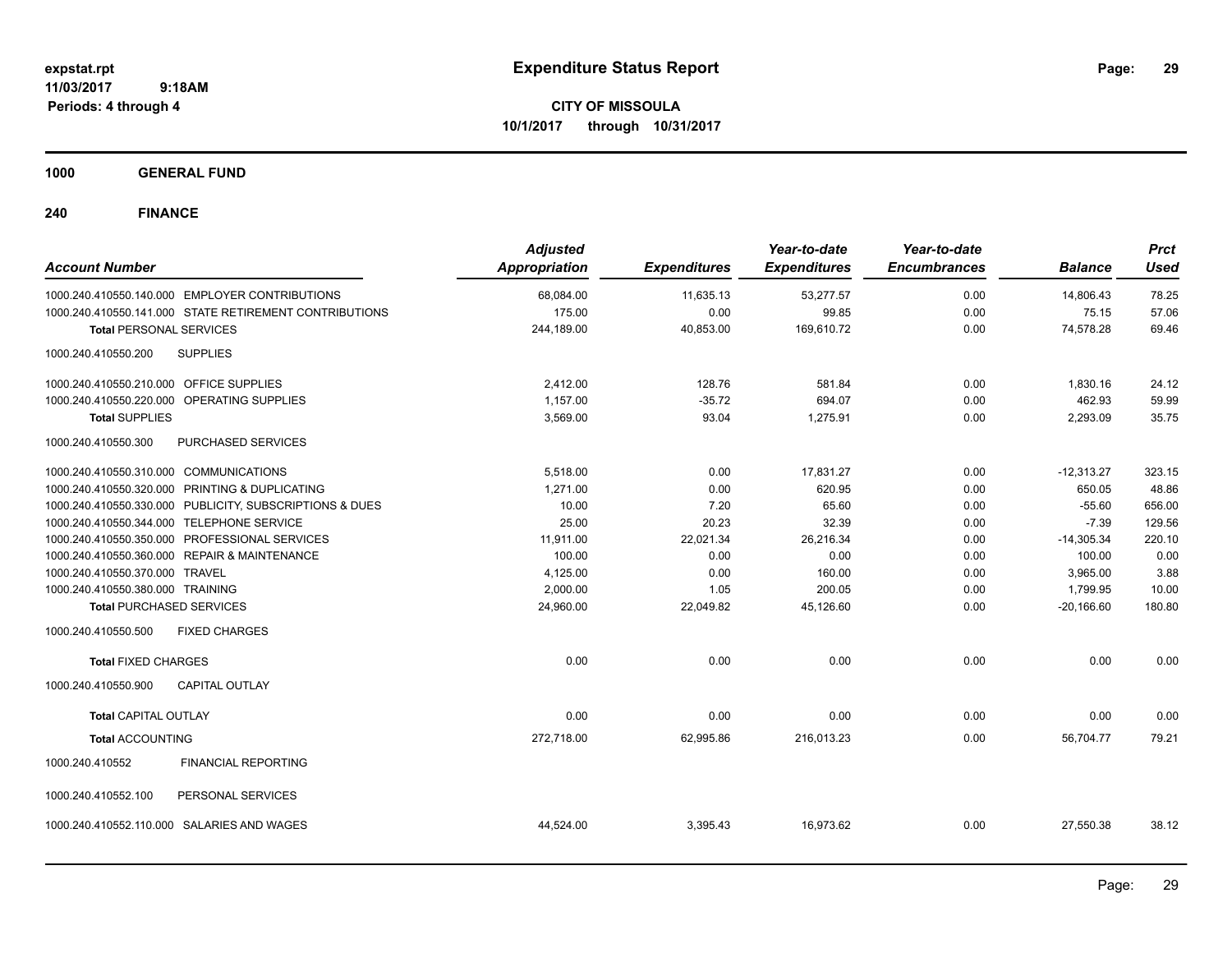**CITY OF MISSOULA 10/1/2017 through 10/31/2017**

**1000 GENERAL FUND**

| <b>Account Number</b>                                    | <b>Adjusted</b><br>Appropriation | <b>Expenditures</b> | Year-to-date<br><b>Expenditures</b> | Year-to-date<br><b>Encumbrances</b> | <b>Balance</b> | <b>Prct</b><br><b>Used</b> |
|----------------------------------------------------------|----------------------------------|---------------------|-------------------------------------|-------------------------------------|----------------|----------------------------|
| <b>EMPLOYER CONTRIBUTIONS</b><br>1000.240.410552.140.000 | 15,075.00                        | 1,161.22            | 6,602.12                            | 0.00                                | 8,472.88       | 43.80                      |
| 1000.240.410552.141.000 STATE RETIREMENT CONTRIBUTIONS   | 45.00                            | 0.00                | 0.00                                | 0.00                                | 45.00          | 0.00                       |
| <b>Total PERSONAL SERVICES</b>                           | 59,644.00                        | 4,556.65            | 23,575.74                           | 0.00                                | 36,068.26      | 39.53                      |
| <b>SUPPLIES</b><br>1000.240.410552.200                   |                                  |                     |                                     |                                     |                |                            |
| <b>Total SUPPLIES</b>                                    | 0.00                             | 0.00                | 0.00                                | 0.00                                | 0.00           | 0.00                       |
| PURCHASED SERVICES<br>1000.240.410552.300                |                                  |                     |                                     |                                     |                |                            |
| <b>PROFESSIONAL SERVICES</b><br>1000.240.410552.350.000  | 10,530.00                        | 0.00                | 0.00                                | 0.00                                | 10,530.00      | 0.00                       |
| 1000.240.410552.370.000<br><b>TRAVEL</b>                 | 600.00                           | 0.00                | 0.00                                | 0.00                                | 600.00         | 0.00                       |
| 1000.240.410552.380.000<br>TRAINING                      | 1,525.00                         | 0.00                | 0.00                                | 0.00                                | 1,525.00       | 0.00                       |
| <b>Total PURCHASED SERVICES</b>                          | 12,655.00                        | 0.00                | 0.00                                | 0.00                                | 12,655.00      | 0.00                       |
| 1000.240.410552.900<br><b>CAPITAL OUTLAY</b>             |                                  |                     |                                     |                                     |                |                            |
| <b>Total CAPITAL OUTLAY</b>                              | 0.00                             | 0.00                | 0.00                                | 0.00                                | 0.00           | 0.00                       |
| <b>Total FINANCIAL REPORTING</b>                         | 72,299.00                        | 4,556.65            | 23,575.74                           | 0.00                                | 48,723.26      | 32.61                      |
| <b>Total FINANCE</b>                                     | 1,278,681.00                     | 97,216.02           | 358,872.65                          | 0.00                                | 919,808.35     | 28.07                      |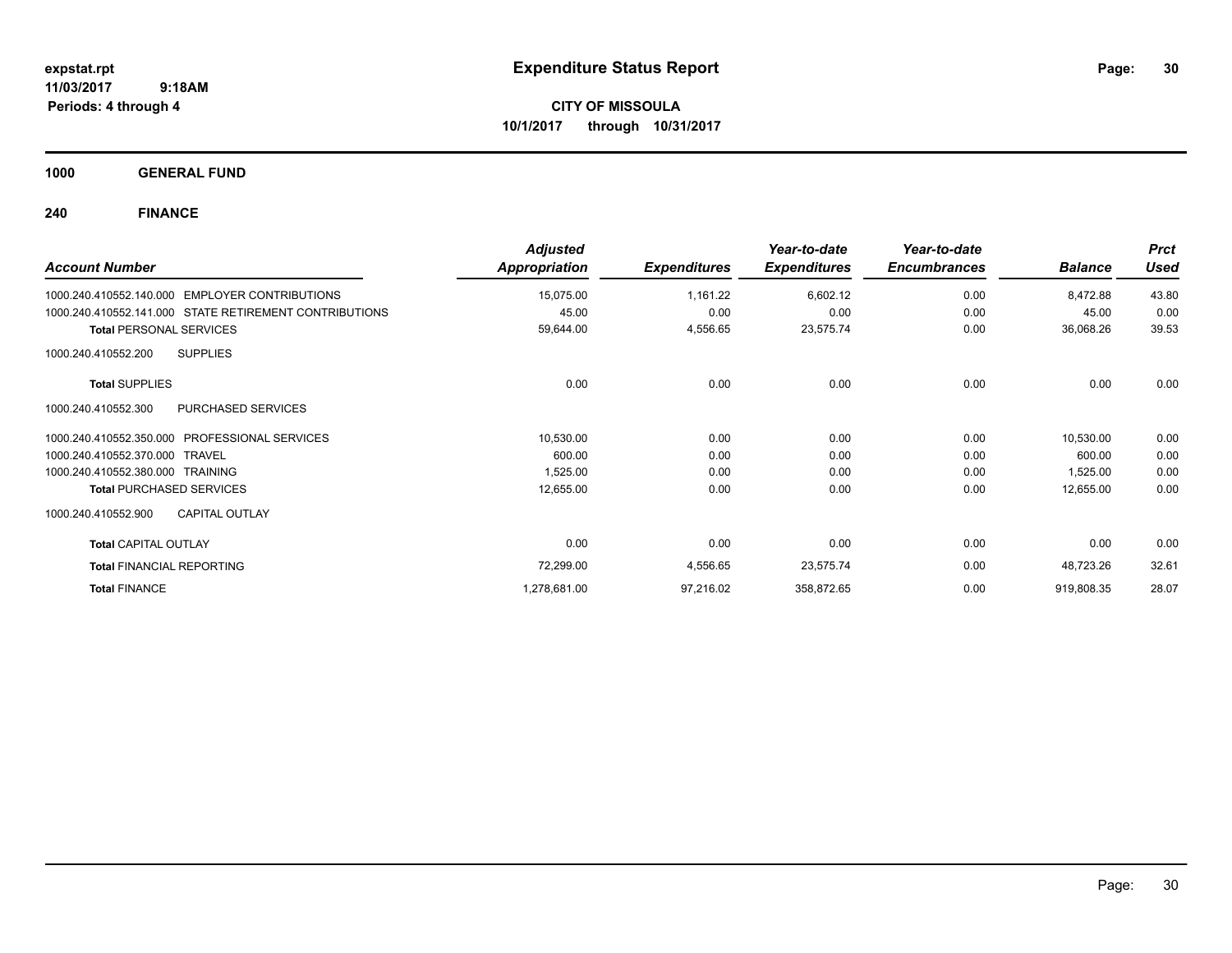**CITY OF MISSOULA 10/1/2017 through 10/31/2017**

**1000 GENERAL FUND**

## **245 CENTRALIZED SERVICES**

| <b>Account Number</b>                   |                                                         | <b>Adjusted</b><br><b>Appropriation</b> | <b>Expenditures</b> | Year-to-date<br><b>Expenditures</b> | Year-to-date<br><b>Encumbrances</b> | <b>Balance</b> | <b>Prct</b><br><b>Used</b> |
|-----------------------------------------|---------------------------------------------------------|-----------------------------------------|---------------------|-------------------------------------|-------------------------------------|----------------|----------------------------|
|                                         |                                                         |                                         |                     |                                     |                                     |                |                            |
| 1000.245.410810                         | <b>ADMINISTRATION</b>                                   |                                         |                     |                                     |                                     |                |                            |
| 1000.245.410810.100                     | PERSONAL SERVICES                                       |                                         |                     |                                     |                                     |                |                            |
| 1000.245.410810.110.000                 | CENTRALIZED SERVICES/SALARIES AND WAGES                 | 127,277.00                              | 9,747.73            | 36,553.94                           | 0.00                                | 90,723.06      | 28.72                      |
|                                         | 1000.245.410810.140.000 EMPLOYER CONTRIBUTIONS          | 36,037.00                               | 2,804.64            | 11,473.77                           | 0.00                                | 24,563.23      | 31.84                      |
|                                         | 1000.245.410810.141.000 STATE RETIREMENT CONTRIBUTIONS  | 127.00                                  | 0.00                | 23.64                               | 0.00                                | 103.36         | 18.61                      |
| <b>Total PERSONAL SERVICES</b>          |                                                         | 163,441.00                              | 12,552.37           | 48,051.35                           | 0.00                                | 115,389.65     | 29.40                      |
| 1000.245.410810.200                     | <b>SUPPLIES</b>                                         |                                         |                     |                                     |                                     |                |                            |
| 1000.245.410810.210.000 OFFICE SUPPLIES |                                                         | 500.00                                  | 0.00                | 0.00                                | 0.00                                | 500.00         | 0.00                       |
|                                         | 1000.245.410810.220.000 OPERATING SUPPLIES              | 350.00                                  | 0.00                | 0.00                                | 0.00                                | 350.00         | 0.00                       |
| 1000.245.410810.231.000 GASOLINE        |                                                         | 175.00                                  | 0.00                | 0.00                                | 0.00                                | 175.00         | 0.00                       |
| <b>Total SUPPLIES</b>                   |                                                         | 1,025.00                                | 0.00                | 0.00                                | 0.00                                | 1,025.00       | 0.00                       |
| 1000.245.410810.300                     | PURCHASED SERVICES                                      |                                         |                     |                                     |                                     |                |                            |
| 1000.245.410810.310.000                 | <b>COMMUNICATIONS</b>                                   | 100.00                                  | 0.00                | 0.00                                | 0.00                                | 100.00         | 0.00                       |
|                                         | 1000.245.410810.320.000 PRINTING & DUPLICATING          | 200.00                                  | 0.00                | 31.06                               | 0.00                                | 168.94         | 15.53                      |
|                                         | 1000.245.410810.330.000 PUBLICITY, SUBSCRIPTIONS & DUES | 200.00                                  | 0.00                | 0.00                                | 0.00                                | 200.00         | 0.00                       |
| 1000.245.410810.344.000                 | <b>TELEPHONE SERVICE</b>                                | 500.00                                  | 20.94               | 31.55                               | 0.00                                | 468.45         | 6.31                       |
|                                         | 1000.245.410810.350.000 PROFESSIONAL SERVICES           | 20,000.00                               | 0.00                | 0.00                                | 0.00                                | 20.000.00      | 0.00                       |
| 1000.245.410810.370.000                 | <b>TRAVEL</b>                                           | 1,000.00                                | 0.00                | 0.00                                | 0.00                                | 1.000.00       | 0.00                       |
| 1000.245.410810.380.000 TRAINING        |                                                         | 1,500.00                                | 0.00                | 0.00                                | 0.00                                | 1,500.00       | 0.00                       |
| <b>Total PURCHASED SERVICES</b>         |                                                         | 23,500.00                               | 20.94               | 62.61                               | 0.00                                | 23,437.39      | 0.27                       |
| 1000.245.410810.700                     | <b>GRANTS &amp; CONTRIBUTIONS</b>                       |                                         |                     |                                     |                                     |                |                            |
|                                         | <b>Total GRANTS &amp; CONTRIBUTIONS</b>                 | 0.00                                    | 0.00                | 0.00                                | 0.00                                | 0.00           | 0.00                       |
| <b>Total ADMINISTRATION</b>             |                                                         | 187,966.00                              | 12,573.31           | 48,113.96                           | 0.00                                | 139,852.04     | 25.60                      |
| 1000.245.410835                         | <b>RISK MANAGEMENT</b>                                  |                                         |                     |                                     |                                     |                |                            |

1000.245.410835.100 PERSONAL SERVICES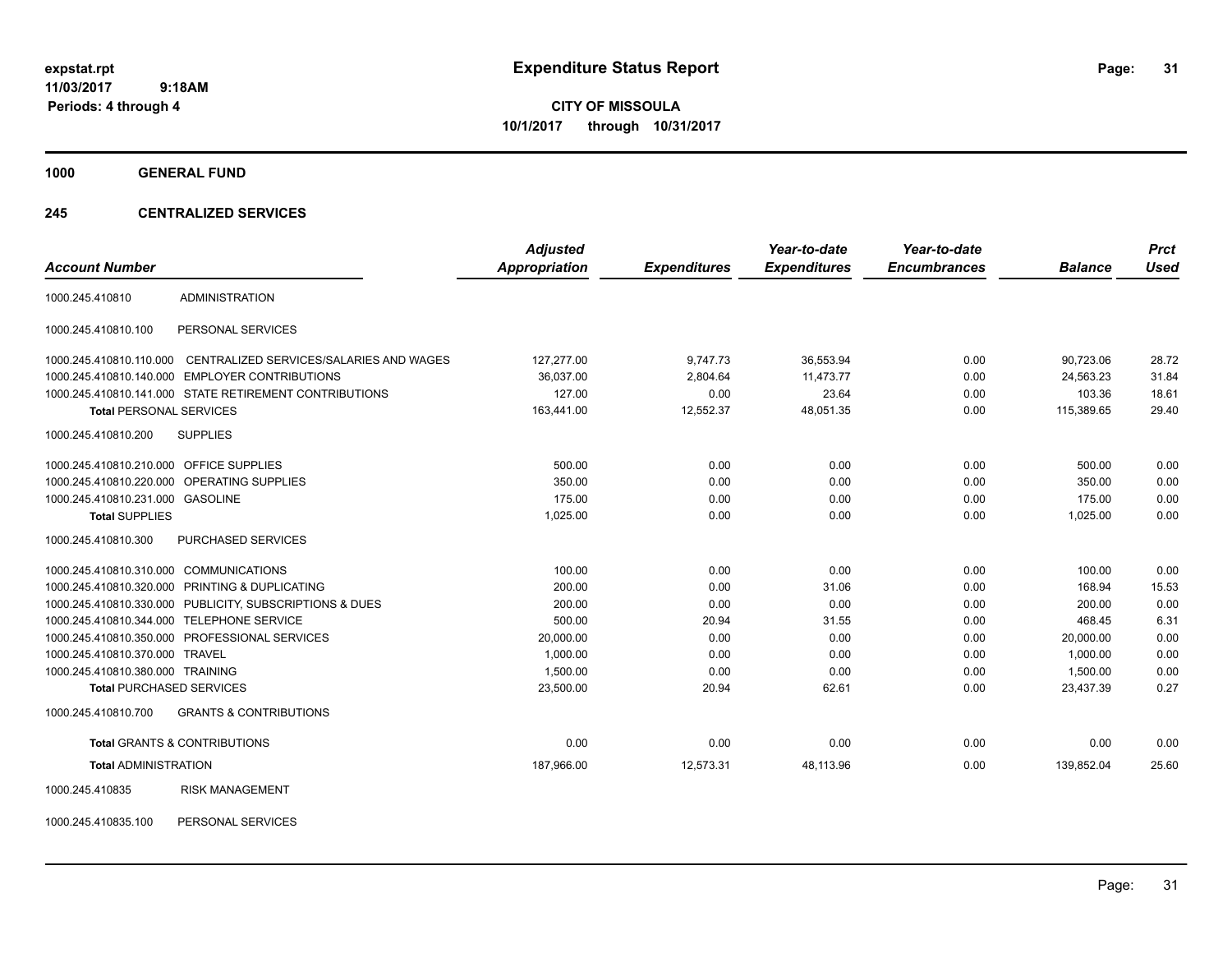**CITY OF MISSOULA 10/1/2017 through 10/31/2017**

**1000 GENERAL FUND**

## **245 CENTRALIZED SERVICES**

| <b>Account Number</b>                   |                                                               | <b>Adjusted</b><br><b>Appropriation</b> | <b>Expenditures</b> | Year-to-date<br><b>Expenditures</b> | Year-to-date<br><b>Encumbrances</b> | <b>Balance</b> | <b>Prct</b><br><b>Used</b> |
|-----------------------------------------|---------------------------------------------------------------|-----------------------------------------|---------------------|-------------------------------------|-------------------------------------|----------------|----------------------------|
| <b>Total PERSONAL SERVICES</b>          |                                                               | 0.00                                    | 0.00                | 0.00                                | 0.00                                | 0.00           | 0.00                       |
| 1000.245.410835.200                     | <b>SUPPLIES</b>                                               |                                         |                     |                                     |                                     |                |                            |
| <b>Total SUPPLIES</b>                   |                                                               | 0.00                                    | 0.00                | 0.00                                | 0.00                                | 0.00           | 0.00                       |
| 1000.245.410835.300                     | <b>PURCHASED SERVICES</b>                                     |                                         |                     |                                     |                                     |                |                            |
| <b>Total RISK MANAGEMENT</b>            |                                                               | 0.00                                    | 0.00                | 0.00                                | 0.00                                | 0.00           | 0.00                       |
| 1000.245.411231                         | <b>ENERGY CONSERVATION</b>                                    |                                         |                     |                                     |                                     |                |                            |
| 1000.245.411231.100                     | PERSONAL SERVICES                                             |                                         |                     |                                     |                                     |                |                            |
|                                         | 1000.245.411231.110.000 ENERGY COORDINATOR/SALARIES AND WAGES | 53,999.00                               | 4,131.96            | 15,494.87                           | 0.00                                | 38,504.13      | 28.69                      |
|                                         | 1000.245.411231.140.000 EMPLOYER CONTRIBUTIONS                | 22,132.00                               | 1,733.68            | 7,458.57                            | 0.00                                | 14,673.43      | 33.70                      |
|                                         | 1000.245.411231.141.000 STATE RETIREMENT CONTRIBUTIONS        | 54.00                                   | 0.00                | 0.00                                | 0.00                                | 54.00          | 0.00                       |
| <b>Total PERSONAL SERVICES</b>          |                                                               | 76,185.00                               | 5,865.64            | 22,953.44                           | 0.00                                | 53,231.56      | 30.13                      |
| 1000.245.411231.200                     | <b>SUPPLIES</b>                                               |                                         |                     |                                     |                                     |                |                            |
| 1000.245.411231.210.000 OFFICE SUPPLIES |                                                               | 500.00                                  | 0.00                | 0.00                                | 0.00                                | 500.00         | 0.00                       |
|                                         | 1000.245.411231.220.000 OPERATING SUPPLIES                    | 350.00                                  | 0.00                | 133.92                              | 0.00                                | 216.08         | 38.26                      |
| 1000.245.411231.231.000 GASOLINE        |                                                               | 175.00                                  | 0.00                | 0.00                                | 0.00                                | 175.00         | 0.00                       |
| <b>Total SUPPLIES</b>                   |                                                               | 1,025.00                                | 0.00                | 133.92                              | 0.00                                | 891.08         | 13.07                      |
| 1000.245.411231.300                     | <b>PURCHASED SERVICES</b>                                     |                                         |                     |                                     |                                     |                |                            |
| 1000.245.411231.310.000 COMMUNICATIONS  |                                                               | 200.00                                  | 0.00                | 0.00                                | 0.00                                | 200.00         | 0.00                       |
|                                         | 1000.245.411231.320.000 PRINTING & DUPLICATING                | 250.00                                  | 41.43               | 54.64                               | 0.00                                | 195.36         | 21.86                      |
|                                         | 1000.245.411231.330.000 PUBLICITY, SUBSCRIPTIONS & DUES       | 200.00                                  | 0.00                | 0.00                                | 0.00                                | 200.00         | 0.00                       |
|                                         | 1000.245.411231.344.000 TELEPHONE SERVICE                     | 200.00                                  | 0.00                | 0.00                                | 0.00                                | 200.00         | 0.00                       |
|                                         | 1000.245.411231.350.000 PROFESSIONAL SERVICES                 | 31,500.00                               | 0.00                | 0.00                                | 0.00                                | 31,500.00      | 0.00                       |
| 1000.245.411231.370.000 TRAVEL          |                                                               | 1,000.00                                | 0.00                | 651.06                              | 0.00                                | 348.94         | 65.11                      |
| 1000.245.411231.380.000 TRAINING        |                                                               | 1,500.00                                | 0.00                | 0.00                                | 0.00                                | 1,500.00       | 0.00                       |
| <b>Total PURCHASED SERVICES</b>         |                                                               | 34,850.00                               | 41.43               | 705.70                              | 0.00                                | 34,144.30      | 2.02                       |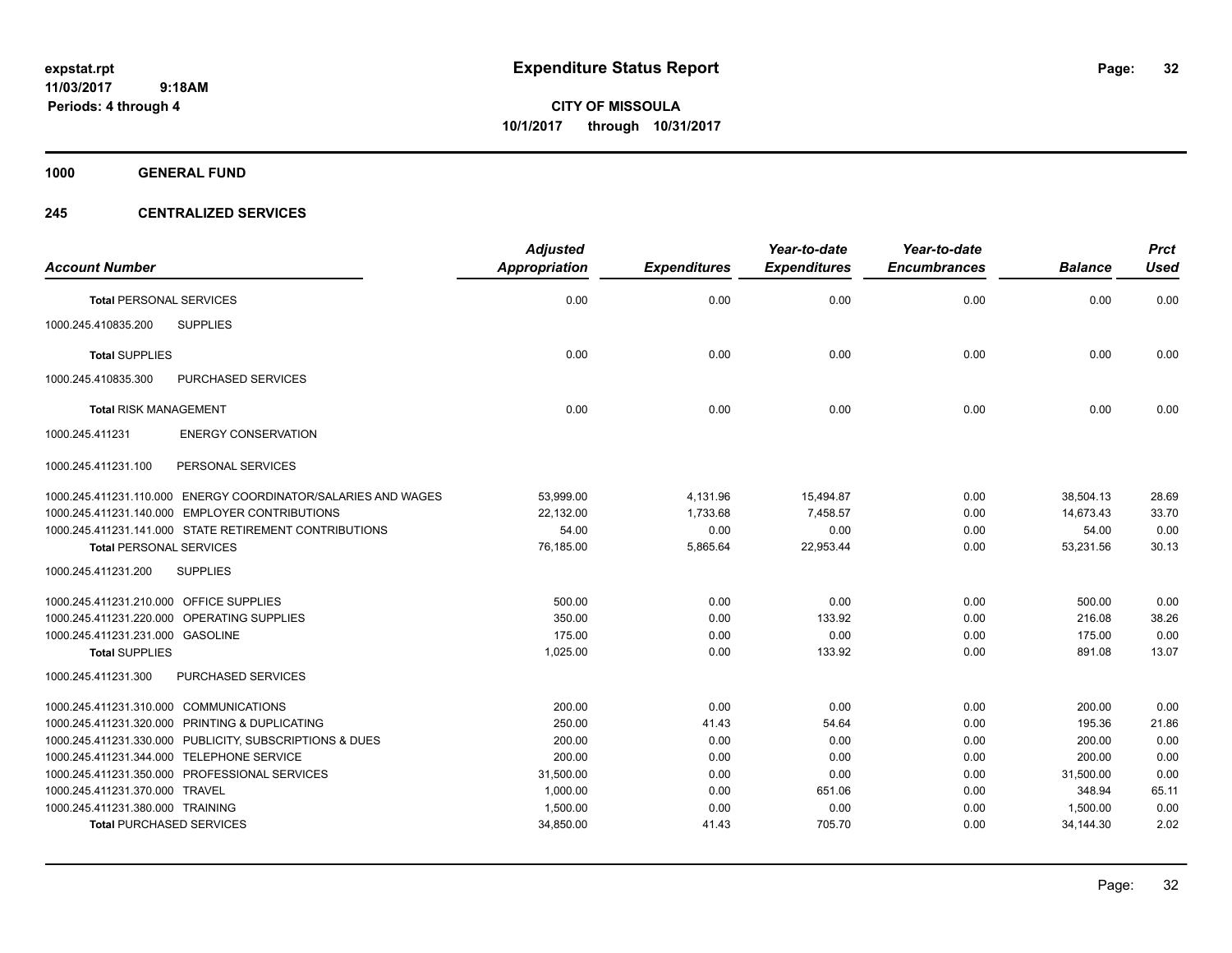**CITY OF MISSOULA 10/1/2017 through 10/31/2017**

**1000 GENERAL FUND**

## **245 CENTRALIZED SERVICES**

| <b>Account Number</b>                       | <b>Adjusted</b><br>Appropriation | <b>Expenditures</b> | Year-to-date<br><b>Expenditures</b> | Year-to-date<br><b>Encumbrances</b> | <b>Balance</b> | <b>Prct</b><br>Used |
|---------------------------------------------|----------------------------------|---------------------|-------------------------------------|-------------------------------------|----------------|---------------------|
| <b>FIXED CHARGES</b><br>1000.245.411231.500 |                                  |                     |                                     |                                     |                |                     |
| <b>Total FIXED CHARGES</b>                  | 0.00                             | 0.00                | 0.00                                | 0.00                                | 0.00           | 0.00                |
| <b>Total ENERGY CONSERVATION</b>            | 112,060.00                       | 5.907.07            | 23,793.06                           | 0.00                                | 88.266.94      | 21.23               |
| <b>Total CENTRALIZED SERVICES</b>           | 300,026.00                       | 18,480.38           | 71,907.02                           | 0.00                                | 228.118.98     | 23.97               |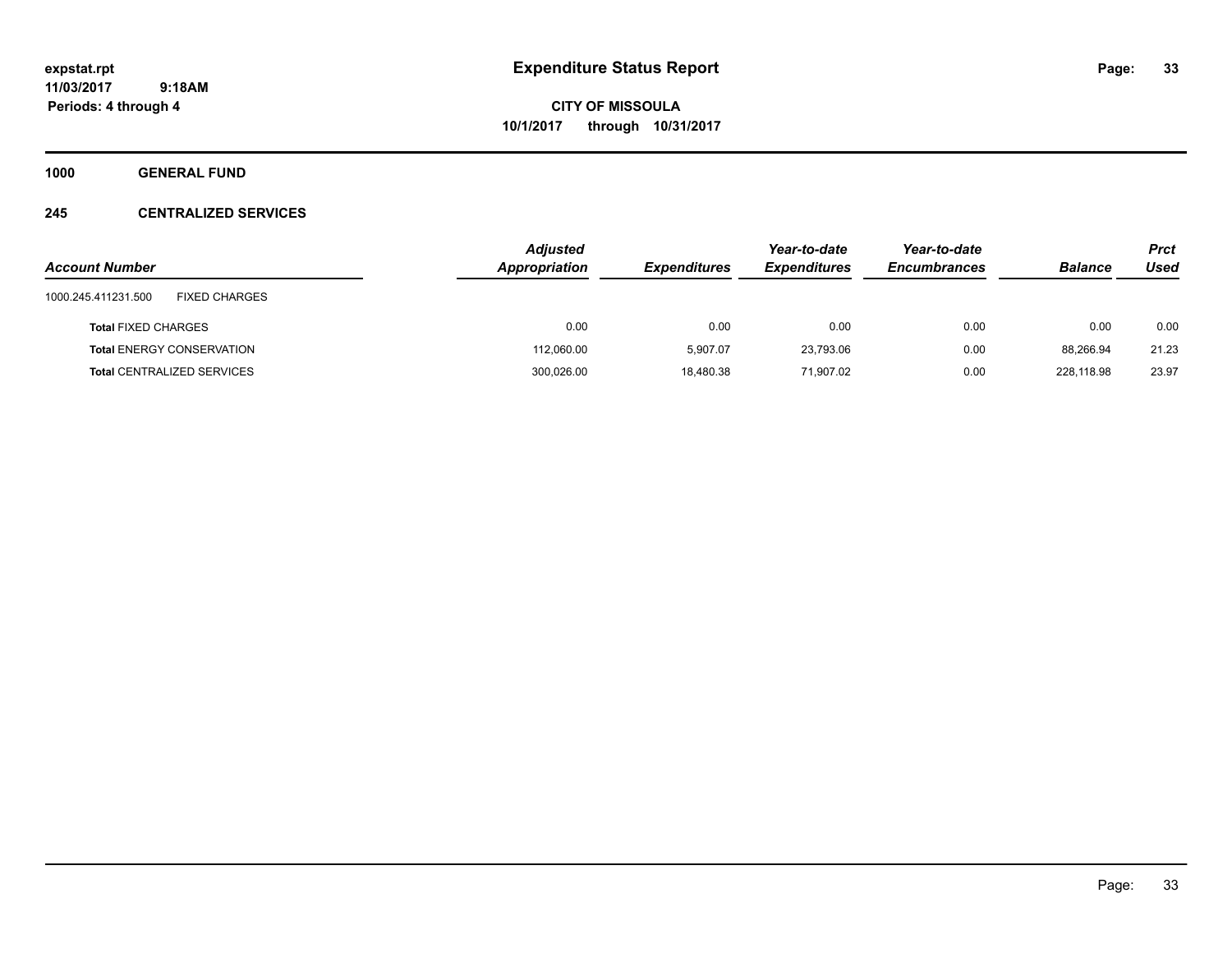**CITY OF MISSOULA 10/1/2017 through 10/31/2017**

**1000 GENERAL FUND**

## **246 FACILITY MAINTENANCE DEPARTMENT**

|                                          |                                                   | <b>Adjusted</b>      |                     | Year-to-date        | Year-to-date        |                | <b>Prct</b> |
|------------------------------------------|---------------------------------------------------|----------------------|---------------------|---------------------|---------------------|----------------|-------------|
| <b>Account Number</b>                    |                                                   | <b>Appropriation</b> | <b>Expenditures</b> | <b>Expenditures</b> | <b>Encumbrances</b> | <b>Balance</b> | <b>Used</b> |
| 1000.246.411810                          | <b>FACILITY MAINTENANCE</b>                       |                      |                     |                     |                     |                |             |
| 1000.246.411810.100                      | PERSONAL SERVICES                                 |                      |                     |                     |                     |                |             |
|                                          | 1000.246.411810.110.000 SALARIES AND WAGES        | 107,836.00           | 30.20               | 113.25              | 0.00                | 107,722.75     | 0.11        |
| 1000.246.411810.130.000 OTHER            |                                                   | 9,230.00             | 0.00                | 0.00                | 0.00                | 9,230.00       | 0.00        |
|                                          | 1000.246.411810.140.000 EMPLOYER CONTRIBUTIONS    | 46,543.00            | 836.72              | 3,305.21            | 0.00                | 43,237.79      | 7.10        |
| 1000.246.411810.150.000 STATE RETIREMENT |                                                   | 119.00               | 0.00                | 0.00                | 0.00                | 119.00         | 0.00        |
| <b>Total PERSONAL SERVICES</b>           |                                                   | 163,728.00           | 866.92              | 3,418.46            | 0.00                | 160,309.54     | 2.09        |
| 1000.246.411810.200                      | <b>SUPPLIES</b>                                   |                      |                     |                     |                     |                |             |
|                                          | 1000.246.411810.220.000 OPERATING SUPPLIES        | 450.00               | 0.00                | 166.34              | 0.00                | 283.66         | 36.96       |
| 1000.246.411810.231.000                  | <b>GASOLINE</b>                                   | 170.00               | 334.93              | 464.71              | 0.00                | $-294.71$      | 273.36      |
| 1000.246.411810.240.000 OTHER SUPPLIES   |                                                   | 6,070.00             | 0.00                | 0.00                | 0.00                | 6,070.00       | 0.00        |
| <b>Total SUPPLIES</b>                    |                                                   | 6,690.00             | 334.93              | 631.05              | 0.00                | 6,058.95       | 9.43        |
| 1000.246.411810.300                      | PURCHASED SERVICES                                |                      |                     |                     |                     |                |             |
| 1000.246.411810.340.000                  | <b>SEWER</b>                                      | 786.00               | 0.00                | 0.00                | 0.00                | 786.00         | 0.00        |
|                                          | 1000.246.411810.341.000 ELECTRICITY & NATURAL GAS | 29,440.00            | 151.09              | 294.81              | 0.00                | 29,145.19      | 1.00        |
| 1000.246.411810.343.000 WATER CHARGES    |                                                   | 957.00               | 0.00                | 0.00                | 0.00                | 957.00         | 0.00        |
| 1000.246.411810.344.000                  | <b>TELEPHONE SERVICE</b>                          | 1,295.00             | 59.25               | 118.40              | 0.00                | 1,176.60       | 9.14        |
| 1000.246.411810.350.000                  | PROFESSIONAL SERVICES                             | 2,720.00             | 0.00                | 0.00                | 0.00                | 2,720.00       | 0.00        |
| 1000.246.411810.360.000                  | <b>REPAIR &amp; MAINTENANCE</b>                   | 23,521.00            | 0.00                | 0.00                | 0.00                | 23,521.00      | 0.00        |
| 1000.246.411810.370.000 TRAVEL           |                                                   | 150.00               | 0.00                | 0.00                | 0.00                | 150.00         | 0.00        |
| <b>Total PURCHASED SERVICES</b>          |                                                   | 58,869.00            | 210.34              | 413.21              | 0.00                | 58,455.79      | 0.70        |
|                                          | <b>Total FACILITY MAINTENANCE</b>                 | 229,287.00           | 1,412.19            | 4,462.72            | 0.00                | 224,824.28     | 1.95        |
| 1000.246.430220                          | <b>FACILITY</b>                                   |                      |                     |                     |                     |                |             |
| 1000.246.430220.200                      | <b>SUPPLIES</b>                                   |                      |                     |                     |                     |                |             |
|                                          | 1000.246.430220.230.000 REPAIR/MAINTENANCE        | 3,863.00             | 0.00                | 0.00                | 0.00                | 3,863.00       | 0.00        |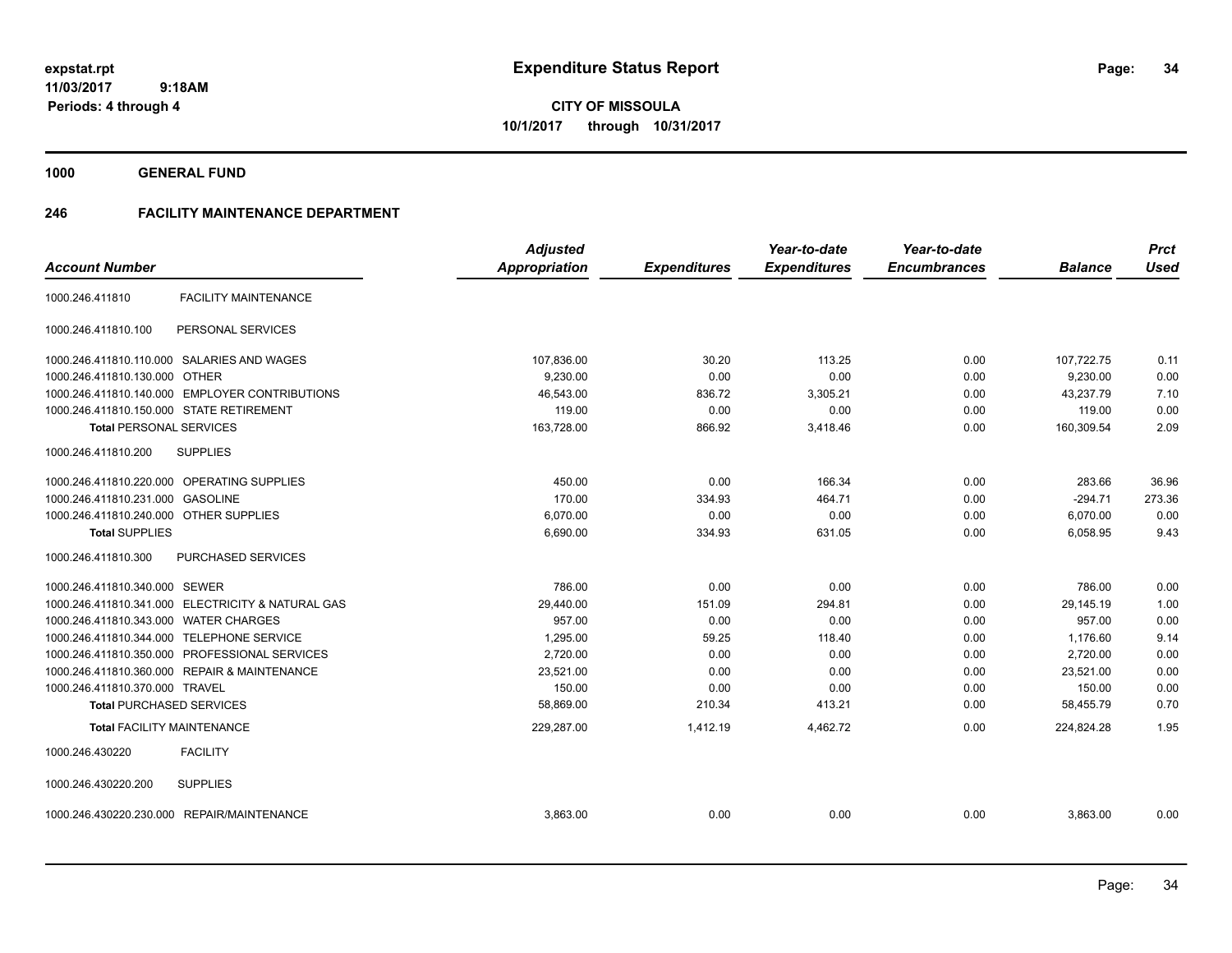**CITY OF MISSOULA 10/1/2017 through 10/31/2017**

**1000 GENERAL FUND**

## **246 FACILITY MAINTENANCE DEPARTMENT**

| <b>Account Number</b>                                | <b>Adjusted</b><br><b>Appropriation</b> | <b>Expenditures</b> | Year-to-date<br><b>Expenditures</b> | Year-to-date<br><b>Encumbrances</b> | <b>Balance</b> | <b>Prct</b><br><b>Used</b> |
|------------------------------------------------------|-----------------------------------------|---------------------|-------------------------------------|-------------------------------------|----------------|----------------------------|
| 1000.246.430220.231.000 GASOLINE                     | 0.00                                    | 0.00                | 443.85                              | 0.00                                | $-443.85$      | 0.00                       |
| 1000.246.430220.240.000 OTHER SUPPLIES               | 2.340.00                                | 26.90               | 219.01                              | 0.00                                | 2,120.99       | 9.36                       |
| <b>Total SUPPLIES</b>                                | 6,203.00                                | 26.90               | 662.86                              | 0.00                                | 5,540.14       | 10.69                      |
| 1000.246.430220.300<br><b>PURCHASED SERVICES</b>     |                                         |                     |                                     |                                     |                |                            |
| 1000.246.430220.340.000 SEWER                        | 1.301.00                                | 0.00                | 803.67                              | 0.00                                | 497.33         | 61.77                      |
| 1000.246.430220.341.000 ELECTRICITY & NATURAL GAS    | 99,745.00                               | 13,065.77           | 39,053.73                           | 0.00                                | 60.691.27      | 39.15                      |
| 1000.246.430220.343.000 WATER CHARGES                | 7.677.00                                | 465.78              | 1,353.29                            | 0.00                                | 6,323.71       | 17.63                      |
| 1000.246.430220.345.000 GARBAGE                      | 10,543.00                               | 575.74              | 1.949.02                            | 0.00                                | 8,593.98       | 18.49                      |
| 1000.246.430220.360.000 REPAIR & MAINTENANCE         | 131,498.00                              | 16,379.67           | 49,307.38                           | 0.00                                | 82,190.62      | 37.50                      |
| <b>Total PURCHASED SERVICES</b>                      | 250,764.00                              | 30,486.96           | 92,467.09                           | 0.00                                | 158,296.91     | 36.87                      |
| <b>Total FACILITY</b>                                | 256,967.00                              | 30,513.86           | 93,129.95                           | 0.00                                | 163,837.05     | 36.24                      |
| <b>VEHICLE FACILITY</b><br>1000.246.431350           |                                         |                     |                                     |                                     |                |                            |
| <b>SUPPLIES</b><br>1000.246.431350.200               |                                         |                     |                                     |                                     |                |                            |
| 1000.246.431350.220.000<br><b>OPERATING SUPPLIES</b> | 6,692.00                                | 206.98              | 302.38                              | 0.00                                | 6,389.62       | 4.52                       |
| <b>Total SUPPLIES</b>                                | 6,692.00                                | 206.98              | 302.38                              | 0.00                                | 6,389.62       | 4.52                       |
| 1000.246.431350.300<br>PURCHASED SERVICES            |                                         |                     |                                     |                                     |                |                            |
| 1000.246.431350.340.000 SEWER                        | 786.00                                  | 0.00                | 177.12                              | 0.00                                | 608.88         | 22.53                      |
| 1000.246.431350.341.000 ELECTRICITY & NATURAL GAS    | 109,981.00                              | 2,486.20            | 8,110.75                            | 0.00                                | 101,870.25     | 7.37                       |
| 1000.246.431350.343.000 WATER CHARGES                | 3,722.00                                | 105.57              | 322.45                              | 0.00                                | 3,399.55       | 8.66                       |
| 1000.246.431350.345.000 GARBAGE                      | 4,358.00                                | 688.85              | 1,305.15                            | 0.00                                | 3,052.85       | 29.95                      |
| 1000.246.431350.360.000 REPAIR & MAINTENANCE         | 29,659.00                               | 1,145.02            | 6,484.16                            | 0.00                                | 23.174.84      | 21.86                      |
| <b>Total PURCHASED SERVICES</b>                      | 148,506.00                              | 4,425.64            | 16,399.63                           | 0.00                                | 132,106.37     | 11.04                      |
| <b>Total VEHICLE FACILITY</b>                        | 155,198.00                              | 4,632.62            | 16,702.01                           | 0.00                                | 138,495.99     | 10.76                      |
| <b>ART MUSEUM</b><br>1000.246.460452                 |                                         |                     |                                     |                                     |                |                            |

1000.246.460452.700 GRANTS & CONTRIBUTIONS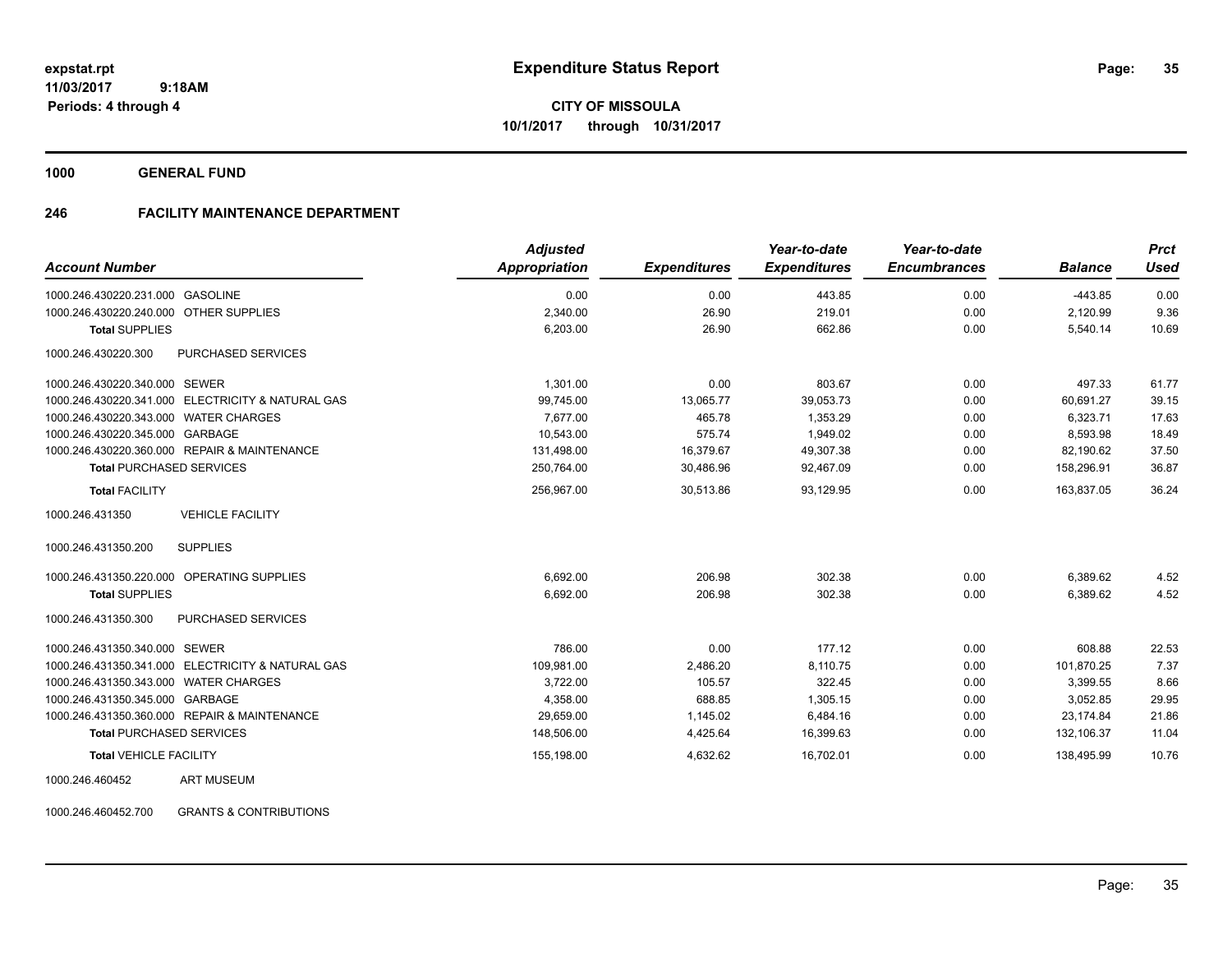**CITY OF MISSOULA 10/1/2017 through 10/31/2017**

**1000 GENERAL FUND**

## **246 FACILITY MAINTENANCE DEPARTMENT**

| <b>Account Number</b>                          | <b>Adiusted</b><br>Appropriation | <b>Expenditures</b> | Year-to-date<br><b>Expenditures</b> | Year-to-date<br><b>Encumbrances</b> | <b>Balance</b> | <b>Prct</b><br>Used |
|------------------------------------------------|----------------------------------|---------------------|-------------------------------------|-------------------------------------|----------------|---------------------|
|                                                |                                  |                     |                                     |                                     |                |                     |
| 1000.246.460452.700.000 GRANTS & CONTRIBUTIONS | 45,862.00                        | 2.412.24            | 10,720.32                           | 0.00                                | 35.141.68      | 23.38               |
| <b>Total ART MUSEUM</b>                        | 45.862.00                        | 2.412.24            | 10.720.32                           | 0.00                                | 35.141.68      | 23.38               |
| <b>Total FACILITY MAINTENANCE DEPARTMENT</b>   | 687,314.00                       | 38.970.91           | 125.015.00                          | 0.00                                | 562.299.00     | 18.19               |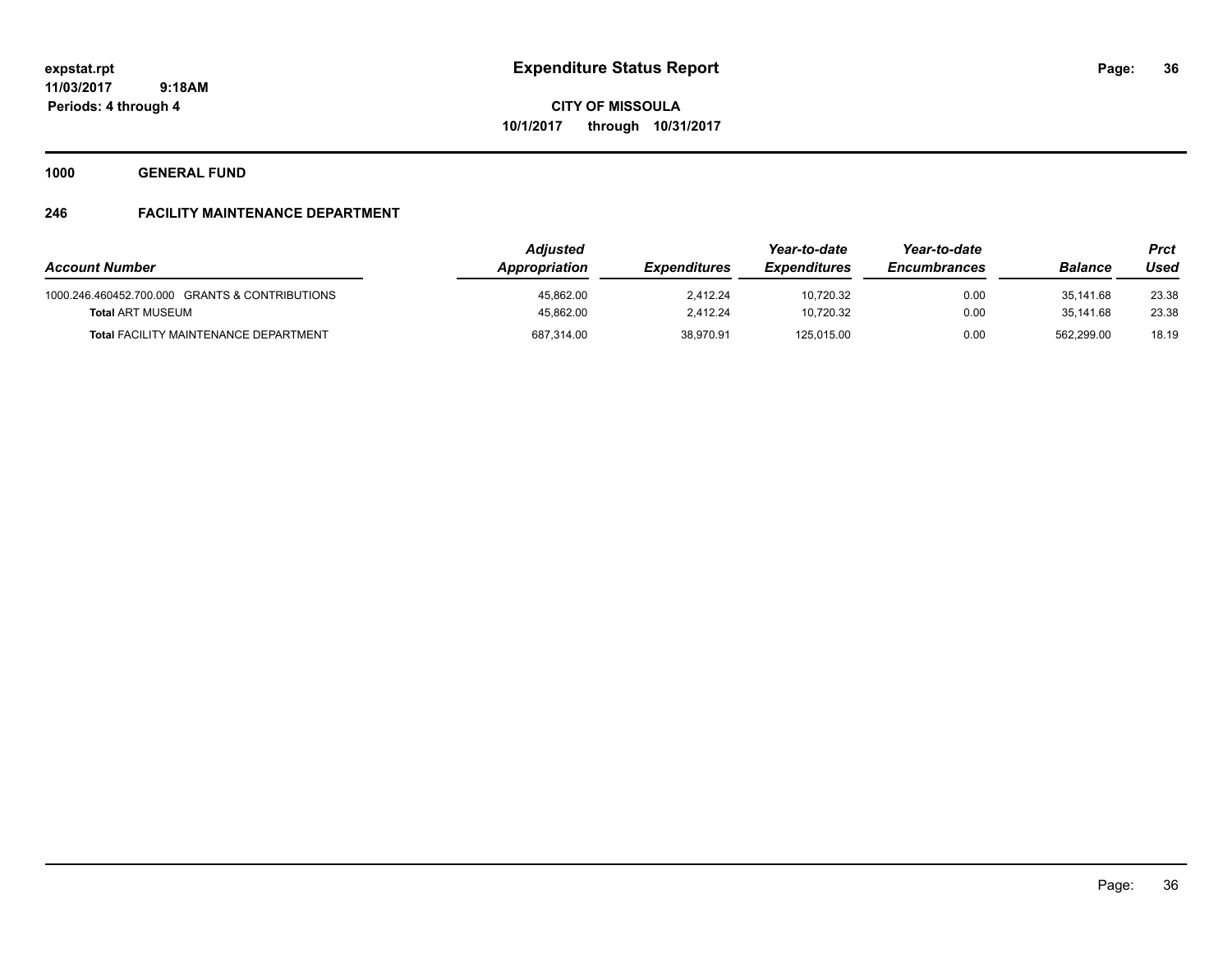**CITY OF MISSOULA 10/1/2017 through 10/31/2017**

**1000 GENERAL FUND**

|                                         |                                                              | <b>Adjusted</b> |                     | Year-to-date        | Year-to-date        |                | <b>Prct</b> |
|-----------------------------------------|--------------------------------------------------------------|-----------------|---------------------|---------------------|---------------------|----------------|-------------|
| <b>Account Number</b>                   |                                                              | Appropriation   | <b>Expenditures</b> | <b>Expenditures</b> | <b>Encumbrances</b> | <b>Balance</b> | <b>Used</b> |
| 1000.250.411000                         | *** Title Not Found ***                                      |                 |                     |                     |                     |                |             |
| 1000.250.411000.700                     | <b>GRANTS &amp; CONTRIBUTIONS</b>                            |                 |                     |                     |                     |                |             |
|                                         | 1000.250.411000.700.000 MISSOULA RAVALI TMA                  | 10,780.00       | 0.00                | 0.00                | 0.00                | 10.780.00      | 0.00        |
| Total *** Title Not Found ***           |                                                              | 10,780.00       | 0.00                | 0.00                | 0.00                | 10,780.00      | 0.00        |
| 1000.250.411010                         | <b>ADMINISTRATION</b>                                        |                 |                     |                     |                     |                |             |
| 1000.250.411010.100                     | PERSONAL SERVICES                                            |                 |                     |                     |                     |                |             |
|                                         | 1000.250.411010.110.000 ADMIN/SALARIES AND WAGES             | 129,484.00      | 15,053.79           | 60,061.48           | 0.00                | 69,422.52      | 46.39       |
|                                         | 1000.250.411010.140.000 ADMIN/EMPLOYER CONTRIBUTIONS         | 19,546.00       | 6,721.39            | 30,102.15           | 0.00                | $-10,556.15$   | 154.01      |
|                                         | 1000.250.411010.141.000 ADMIN-STATE RETIREMENT CONTRIBUTIONS | 51.00           | 0.00                | 102.48              | 0.00                | $-51.48$       | 200.94      |
| <b>Total PERSONAL SERVICES</b>          |                                                              | 149,081.00      | 21,775.18           | 90,266.11           | 0.00                | 58,814.89      | 60.55       |
| 1000.250.411010.200                     | <b>SUPPLIES</b>                                              |                 |                     |                     |                     |                |             |
| 1000.250.411010.210.000 OFFICE SUPPLIES |                                                              | 8,000.00        | 779.53              | 1,342.72            | 0.00                | 6,657.28       | 16.78       |
| 1000.250.411010.220.000                 | ADMIN-OPERATING SUPPLIES                                     | 181.00          | 156.00              | 156.00              | 0.00                | 25.00          | 86.19       |
| 1000.250.411010.230.000                 | REPAIR/MAINTENANCE                                           | 100.00          | 0.00                | 0.00                | 0.00                | 100.00         | 0.00        |
| 1000.250.411010.231.000 GASOLINE        |                                                              | 66.00           | 0.00                | 0.00                | 0.00                | 66.00          | 0.00        |
| <b>Total SUPPLIES</b>                   |                                                              | 8,347.00        | 935.53              | 1,498.72            | 0.00                | 6,848.28       | 17.96       |
| 1000.250.411010.300                     | PURCHASED SERVICES                                           |                 |                     |                     |                     |                |             |
| 1000.250.411010.310.000                 | <b>COMMUNICATIONS</b>                                        | 378.00          | 0.00                | 0.00                | 0.00                | 378.00         | 0.00        |
| 1000.250.411010.310.351                 | <b>COMMUNICATIONS</b>                                        | 0.00            | 0.00                | 0.62                | 0.00                | $-0.62$        | 0.00        |
| 1000.250.411010.320.000                 | PRINTING & DUPLICATING                                       | 1,500.00        | 77.47               | 103.74              | 0.00                | 1,396.26       | 6.92        |
| 1000.250.411010.330.000                 | PUBLICITY, SUBSCRIPTIONS & DUES                              | 1,500.00        | 0.00                | 0.00                | 0.00                | 1,500.00       | 0.00        |
| 1000.250.411010.344.000                 | <b>TELEPHONE SERVICE</b>                                     | 700.00          | 105.58              | 158.52              | 0.00                | 541.48         | 22.65       |
| 1000.250.411010.350.000                 | PROFESSIONAL SERVICES                                        | 52,000.00       | 20,007.63           | 25,507.63           | 0.00                | 26,492.37      | 49.05       |
| 1000.250.411010.360.000                 | <b>REPAIR &amp; MAINTENANCE</b>                              | 650.00          | 0.00                | 0.00                | 0.00                | 650.00         | 0.00        |
| 1000.250.411010.370.000                 | <b>TRAVEL</b>                                                | 1,500.00        | 466.60              | 466.60              | 0.00                | 1,033.40       | 31.11       |
| 1000.250.411010.380.000 TRAINING        |                                                              | 2,500.00        | 0.00                | 0.00                | 0.00                | 2,500.00       | 0.00        |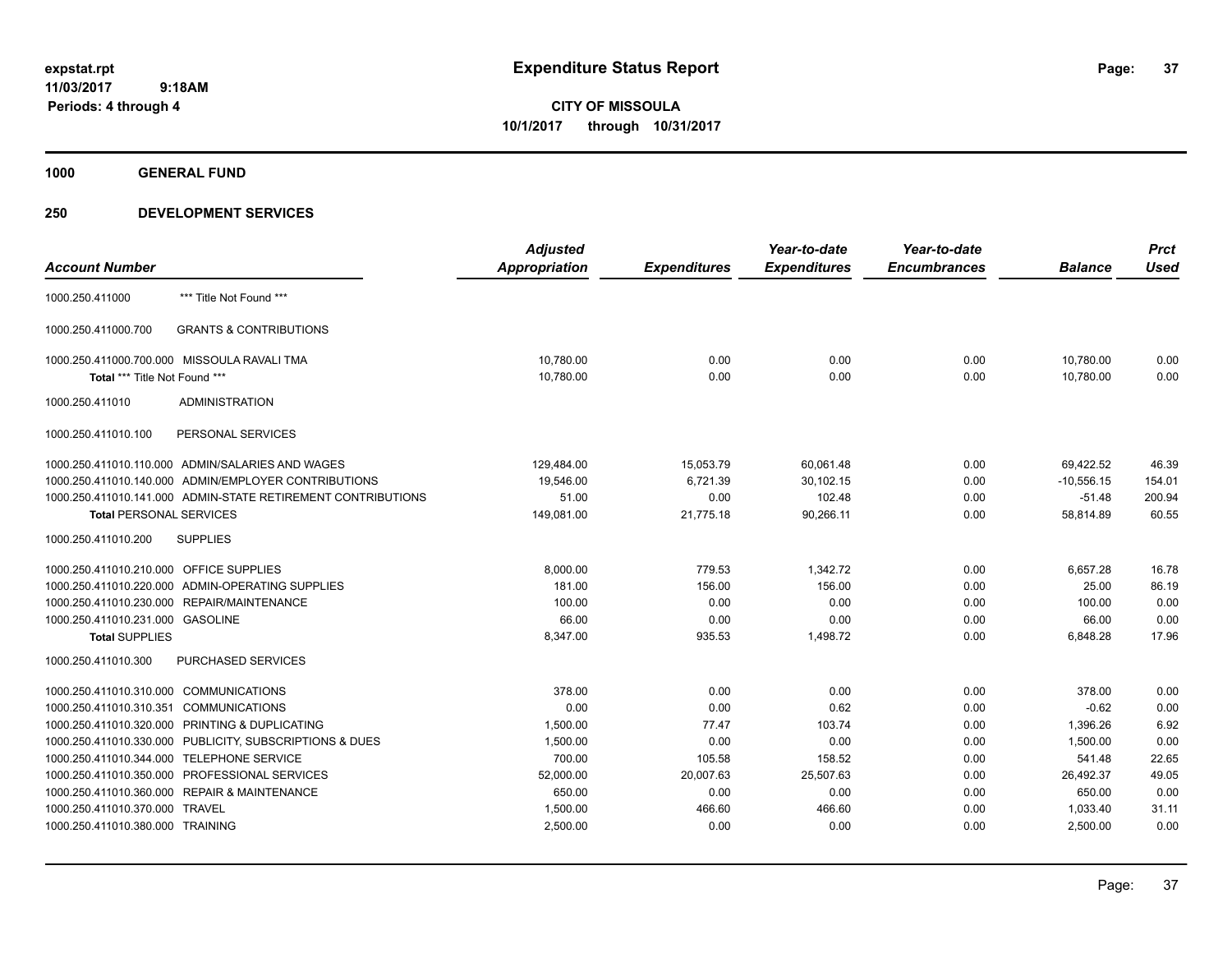**CITY OF MISSOULA 10/1/2017 through 10/31/2017**

**1000 GENERAL FUND**

| <b>Account Number</b>                    |                                                                | <b>Adjusted</b><br><b>Appropriation</b> | <b>Expenditures</b> | Year-to-date<br><b>Expenditures</b> | Year-to-date<br><b>Encumbrances</b> | <b>Balance</b> | <b>Prct</b><br><b>Used</b> |
|------------------------------------------|----------------------------------------------------------------|-----------------------------------------|---------------------|-------------------------------------|-------------------------------------|----------------|----------------------------|
| <b>Total PURCHASED SERVICES</b>          |                                                                | 60.728.00                               | 20,657.28           | 26,237.11                           | 0.00                                | 34,490.89      | 43.20                      |
| <b>Total ADMINISTRATION</b>              |                                                                | 218.156.00                              | 43,367.99           | 118.001.94                          | 0.00                                | 100.154.06     | 54.09                      |
| 1000.250.411030                          | <b>GRANTS &amp; COMMUNITY PROGRAM CONTRIBUTIONS</b>            |                                         |                     |                                     |                                     |                |                            |
| 1000.250.411030.300                      | <b>PURCHASED SERVICES</b>                                      |                                         |                     |                                     |                                     |                |                            |
| 1000.250.411030.390.000 GCP CONTRIBUTION |                                                                | 0.00                                    | 5,714.15            | 5,714.15                            | 0.00                                | $-5,714.15$    | 0.00                       |
|                                          | <b>Total GRANTS &amp; COMMUNITY PROGRAM CONTRIBUTIONS</b>      | 0.00                                    | 5,714.15            | 5,714.15                            | 0.00                                | $-5,714.15$    | 0.00                       |
| 1000.250.411031                          | PLANNING SUBSIDY                                               |                                         |                     |                                     |                                     |                |                            |
| 1000.250.411031.800                      | OTHER OBJECTS                                                  |                                         |                     |                                     |                                     |                |                            |
| 1000.250.411031.820.000 PLANNING SUBSIDY |                                                                | 57,155.00                               | 0.00                | 0.00                                | 0.00                                | 57,155.00      | 0.00                       |
| <b>Total PLANNING SUBSIDY</b>            |                                                                | 57.155.00                               | 0.00                | 0.00                                | 0.00                                | 57.155.00      | 0.00                       |
| 1000.250.411050                          | DEVELOPMENT & PERMIT REVIEWS                                   |                                         |                     |                                     |                                     |                |                            |
| 1000.250.411050.100                      | PERSONAL SERVICES                                              |                                         |                     |                                     |                                     |                |                            |
|                                          | 1000.250.411050.110.000 DEV & PERMIT REVIEW/SALARIES AND WAGES | 740.542.00                              | 61,773.98           | 236,943.99                          | 0.00                                | 503,598.01     | 32.00                      |
|                                          | 1000.250.411050.140.000 EMPLOYER CONTRIBUTIONS                 | 274,998.00                              | 22,203.36           | 103,225.32                          | 0.00                                | 171,772.68     | 37.54                      |
|                                          | 1000.250.411050.141.000 STATE RETIREMENT CONTRIBUTIONS         | 709.00                                  | 0.00                | 0.00                                | 0.00                                | 709.00         | 0.00                       |
| <b>Total PERSONAL SERVICES</b>           |                                                                | 1,016,249.00                            | 83,977.34           | 340,169.31                          | 0.00                                | 676,079.69     | 33.47                      |
| 1000.250.411050.200                      | <b>SUPPLIES</b>                                                |                                         |                     |                                     |                                     |                |                            |
|                                          | 1000.250.411050.210.000 DEV & PERMIT REVIEW-OFFICE SUPPLIES    | 5,098.00                                | 683.61              | 1.605.63                            | 0.00                                | 3,492.37       | 31.50                      |
|                                          | 1000.250.411050.220.000 OPERATING SUPPLIES                     | 950.00                                  | 419.97              | 473.85                              | 0.00                                | 476.15         | 49.88                      |
|                                          | 1000.250.411050.230.000 REPAIR/MAINTENANCE                     | 1,600.00                                | 0.00                | 0.00                                | 0.00                                | 1,600.00       | 0.00                       |
|                                          | 1000.250.411050.231.000 DEV & PERMIT REVIEW-GASOLINE           | 4,842.00                                | 272.97              | 468.10                              | 0.00                                | 4,373.90       | 9.67                       |
| 1000.250.411050.240.000 OTHER SUPPLIES   |                                                                | 505.00                                  | 0.00                | 0.00                                | 0.00                                | 505.00         | 0.00                       |
| <b>Total SUPPLIES</b>                    |                                                                | 12,995.00                               | 1,376.55            | 2,547.58                            | 0.00                                | 10,447.42      | 19.60                      |
| 1000.250.411050.300                      | <b>PURCHASED SERVICES</b>                                      |                                         |                     |                                     |                                     |                |                            |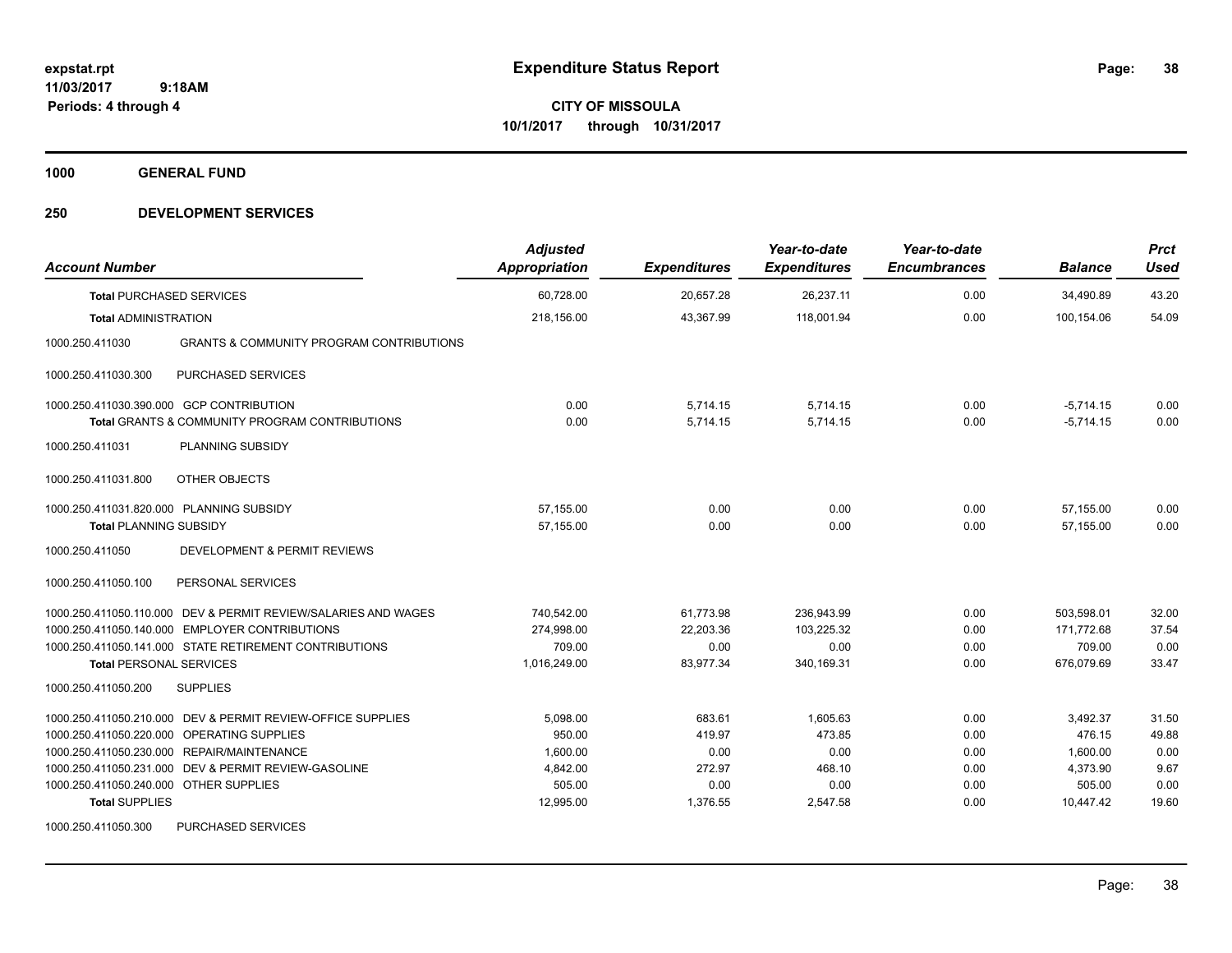**CITY OF MISSOULA 10/1/2017 through 10/31/2017**

**1000 GENERAL FUND**

| <b>Account Number</b>                   |                                                         | <b>Adjusted</b><br><b>Appropriation</b> | <b>Expenditures</b> | Year-to-date<br><b>Expenditures</b> | Year-to-date<br><b>Encumbrances</b> | <b>Balance</b> | <b>Prct</b><br><b>Used</b> |
|-----------------------------------------|---------------------------------------------------------|-----------------------------------------|---------------------|-------------------------------------|-------------------------------------|----------------|----------------------------|
|                                         |                                                         |                                         |                     |                                     |                                     |                |                            |
| 1000.250.411050.310.000 COMMUNICATIONS  |                                                         | 8,080.00                                | 29.63               | 29.63                               | 0.00                                | 8,050.37       | 0.37                       |
| 1000.250.411050.310.351 COMMUNICATIONS  |                                                         | 0.00                                    | 0.00                | 1,275.65                            | 0.00                                | $-1,275.65$    | 0.00                       |
|                                         | 1000.250.411050.320.000 PRINTING & DUPLICATING          | 5,189.00                                | 143.30              | 184.00                              | 0.00                                | 5,005.00       | 3.55                       |
|                                         | 1000.250.411050.330.000 PUBLICITY, SUBSCRIPTIONS & DUES | 4,980.00                                | 11,302.92           | 12,109.59                           | 0.00                                | $-7,129.59$    | 243.16                     |
|                                         | 1000.250.411050.344.000 TELEPHONE SERVICE               | 6,370.00                                | 1,048.32            | 1,560.96                            | 0.00                                | 4,809.04       | 24.50                      |
| 1000.250.411050.350.000                 | PROFESSIONAL SERVICES                                   | 24,406.00                               | 377.00              | 841.00                              | 0.00                                | 23.565.00      | 3.45                       |
| 1000.250.411050.360.000                 | <b>REPAIR &amp; MAINTENANCE</b>                         | 13,152.00                               | 0.00                | 145.00                              | 0.00                                | 13,007.00      | 1.10                       |
| 1000.250.411050.370.000                 | DEV & PERMIT REVIEW-TRAVEL                              | 9,873.00                                | 947.97              | 947.97                              | 0.00                                | 8,925.03       | 9.60                       |
| 1000.250.411050.380.000 TRAINING        |                                                         | 8,339.00                                | 530.00              | 825.00                              | 0.00                                | 7,514.00       | 9.89                       |
|                                         | 1000.250.411050.390.000 OTHER PURCHASED SERVICES        | 400.00                                  | 0.00                | 0.00                                | 0.00                                | 400.00         | 0.00                       |
| <b>Total PURCHASED SERVICES</b>         |                                                         | 80,789.00                               | 14,379.14           | 17,918.80                           | 0.00                                | 62,870.20      | 22.18                      |
|                                         | <b>Total DEVELOPMENT &amp; PERMIT REVIEWS</b>           | 1,110,033.00                            | 99,733.03           | 360,635.69                          | 0.00                                | 749,397.31     | 32.49                      |
| 1000.250.411071                         | MOUNTAIN LINE SUBSIDY                                   |                                         |                     |                                     |                                     |                |                            |
| 1000.250.411071.700                     | <b>GRANTS &amp; CONTRIBUTIONS</b>                       |                                         |                     |                                     |                                     |                |                            |
|                                         | 1000.250.411071.700.000 GRANTS & CONTRIBUTIONS          | 100,000.00                              | 0.00                | 0.00                                | 0.00                                | 100,000.00     | 0.00                       |
| Total MOUNTAIN LINE SUBSIDY             |                                                         | 100,000.00                              | 0.00                | 0.00                                | 0.00                                | 100,000.00     | 0.00                       |
| 1000.250.411080                         | <b>MIM MDT</b>                                          |                                         |                     |                                     |                                     |                |                            |
| 1000.250.411080.800                     | OTHER OBJECTS                                           |                                         |                     |                                     |                                     |                |                            |
|                                         | 1000.250.411080.820.000 MIM & BIKE PED SUBSIDY          | 91,986.00                               | 0.00                | 0.00                                | 0.00                                | 91,986.00      | 0.00                       |
| <b>Total MIM MDT</b>                    |                                                         | 91,986.00                               | 0.00                | 0.00                                | 0.00                                | 91.986.00      | 0.00                       |
| 1000.250.419000                         | <b>GENERAL GOV'T ONETIME EXPENDITURES</b>               |                                         |                     |                                     |                                     |                |                            |
| 1000.250.419000.200                     | <b>SUPPLIES</b>                                         |                                         |                     |                                     |                                     |                |                            |
| 1000.250.419000.210.000 OFFICE SUPPLIES |                                                         | 2,663.00                                | 0.00                | 0.00                                | 0.00                                | 2.663.00       | 0.00                       |
|                                         | 1000.250.419000.220.000 OPERATING SUPPLIES              | 500.00                                  | 0.00                | 0.00                                | 0.00                                | 500.00         | 0.00                       |
| <b>Total SUPPLIES</b>                   |                                                         | 3,163.00                                | 0.00                | 0.00                                | 0.00                                | 3,163.00       | 0.00                       |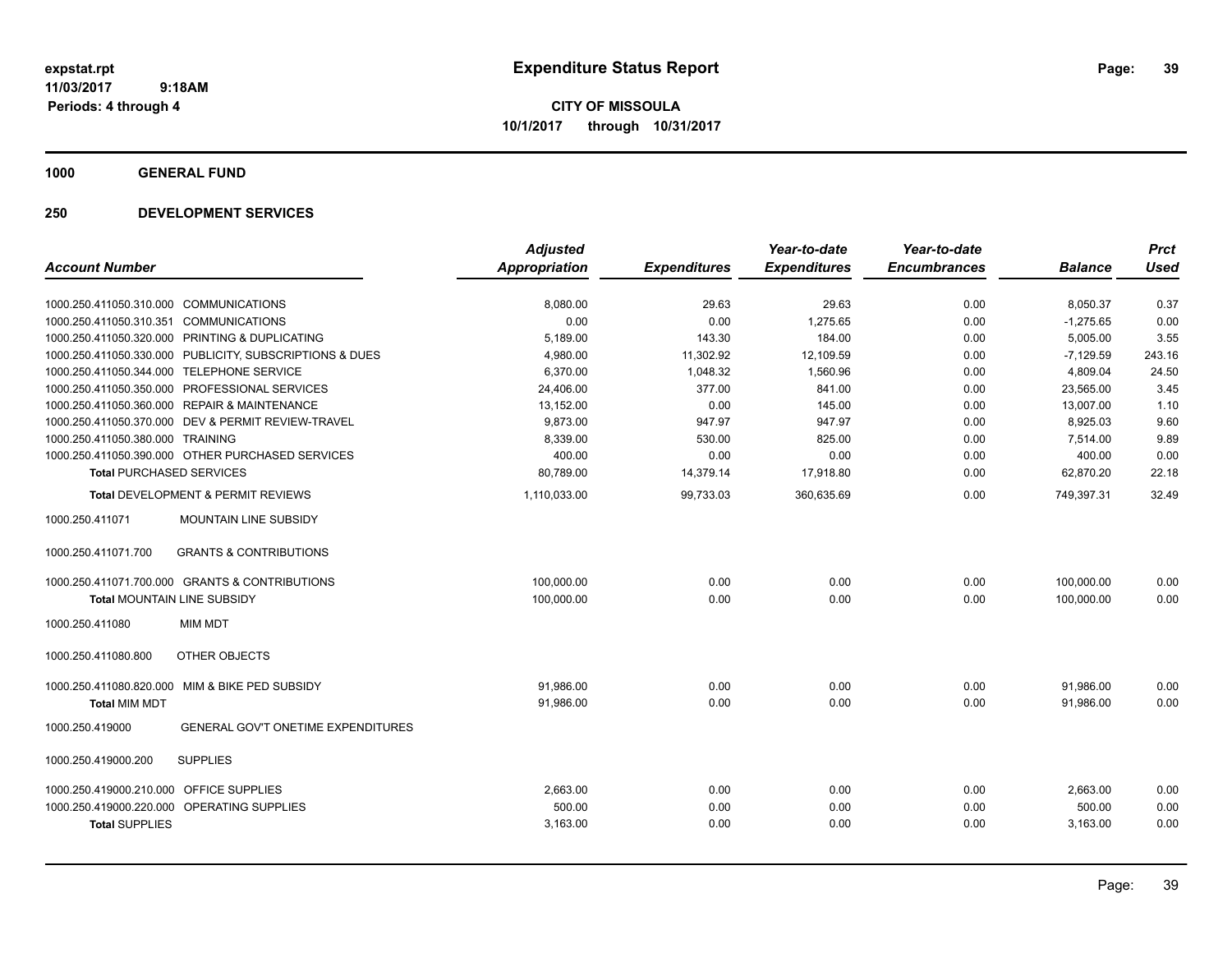**CITY OF MISSOULA 10/1/2017 through 10/31/2017**

**1000 GENERAL FUND**

|                                                            | <b>Adjusted</b>      |                     | Year-to-date        | Year-to-date        |                | <b>Prct</b> |
|------------------------------------------------------------|----------------------|---------------------|---------------------|---------------------|----------------|-------------|
| <b>Account Number</b>                                      | <b>Appropriation</b> | <b>Expenditures</b> | <b>Expenditures</b> | <b>Encumbrances</b> | <b>Balance</b> | <b>Used</b> |
| PURCHASED SERVICES<br>1000.250.419000.300                  |                      |                     |                     |                     |                |             |
| 1000.250.419000.344.000 TELEPHONE SERVICE                  | 750.00               | 0.00                | 0.00                | 0.00                | 750.00         | 0.00        |
| <b>Total PURCHASED SERVICES</b>                            | 750.00               | 0.00                | 0.00                | 0.00                | 750.00         | 0.00        |
| Total GENERAL GOV'T ONETIME EXPENDITURES                   | 3,913.00             | 0.00                | 0.00                | 0.00                | 3.913.00       | 0.00        |
| 1000.250.431400<br><b>ENGINEERING</b>                      |                      |                     |                     |                     |                |             |
| 1000.250.431400.100<br>PERSONAL SERVICES                   |                      |                     |                     |                     |                |             |
| 1000.250.431400.110.000 ENGINEERING/SALARIES AND WAGES     | 516,243.00           | 37,204.55           | 185,021.10          | 0.00                | 331,221.90     | 35.84       |
| 1000.250.431400.120.000 OVERTIME                           | 4,276.00             | 0.00                | 0.00                | 0.00                | 4,276.00       | 0.00        |
| 1000.250.431400.140.000 EMPLOYER CONTRIBUTIONS             | 196,680.00           | 13,190.09           | 64,444.33           | 0.00                | 132,235.67     | 32.77       |
| 1000.250.431400.141.000 STATE RETIREMENT CONTRIBUTIONS     | 530.00               | 0.00                | 0.00                | 0.00                | 530.00         | 0.00        |
| <b>Total PERSONAL SERVICES</b>                             | 717,729.00           | 50,394.64           | 249,465.43          | 0.00                | 468,263.57     | 34.76       |
| 1000.250.431400.200<br><b>SUPPLIES</b>                     |                      |                     |                     |                     |                |             |
| 1000.250.431400.210.000 ENGINEERING-OFFICE SUPPLIES        | 2,100.00             | 36.80               | 1,080.88            | 0.00                | 1,019.12       | 51.47       |
| 1000.250.431400.220.000 OPERATING SUPPLIES                 | 625.00               | 35.40               | 120.12              | 0.00                | 504.88         | 19.22       |
| 1000.250.431400.230.000 REPAIR/MAINTENANCE                 | 2,150.00             | 183.93              | 559.00              | 0.00                | 1,591.00       | 26.00       |
| 1000.250.431400.231.000 ENGINEERING-GASOLINE               | 7,991.00             | 461.40              | 1.047.47            | 0.00                | 6.943.53       | 13.11       |
| 1000.250.431400.240.000 OTHER SUPPLIES                     | 650.00               | 0.00                | 26.58               | 0.00                | 623.42         | 4.09        |
| <b>Total SUPPLIES</b>                                      | 13,516.00            | 717.53              | 2,834.05            | 0.00                | 10.681.95      | 20.97       |
| PURCHASED SERVICES<br>1000.250.431400.300                  |                      |                     |                     |                     |                |             |
| 1000.250.431400.310.000 COMMUNICATIONS                     | 3,395.00             | 41.48               | 52.79               | 0.00                | 3,342.21       | 1.55        |
| 1000.250.431400.310.351<br><b>COMMUNICATIONS</b>           | 0.00                 | 0.00                | 61.91               | 0.00                | $-61.91$       | 0.00        |
| PRINTING & DUPLICATING<br>1000.250.431400.320.000          | 1,770.00             | 124.31              | 214.57              | 0.00                | 1,555.43       | 12.12       |
| PUBLICITY, SUBSCRIPTIONS & DUES<br>1000.250.431400.330.000 | 5,025.00             | 10,082.00           | 10,082.00           | 0.00                | $-5,057.00$    | 200.64      |
| <b>TELEPHONE SERVICE</b><br>1000.250.431400.344.000        | 6,965.00             | 789.62              | 1,014.04            | 0.00                | 5,950.96       | 14.56       |
| 1000.250.431400.350.000 PROFESSIONAL SERVICES              | 75,000.00            | 3,450.75            | 15,815.51           | 0.00                | 59,184.49      | 21.09       |
| 1000.250.431400.360.000 ENGINEERING-REPAIR & MAINTENANCE   | 11,557.00            | 2,834.00            | 2,834.00            | 0.00                | 8,723.00       | 24.52       |
| 1000.250.431400.370.000 ENGINEERING-TRAVEL                 | 3,350.00             | 0.00                | 0.00                | 0.00                | 3,350.00       | 0.00        |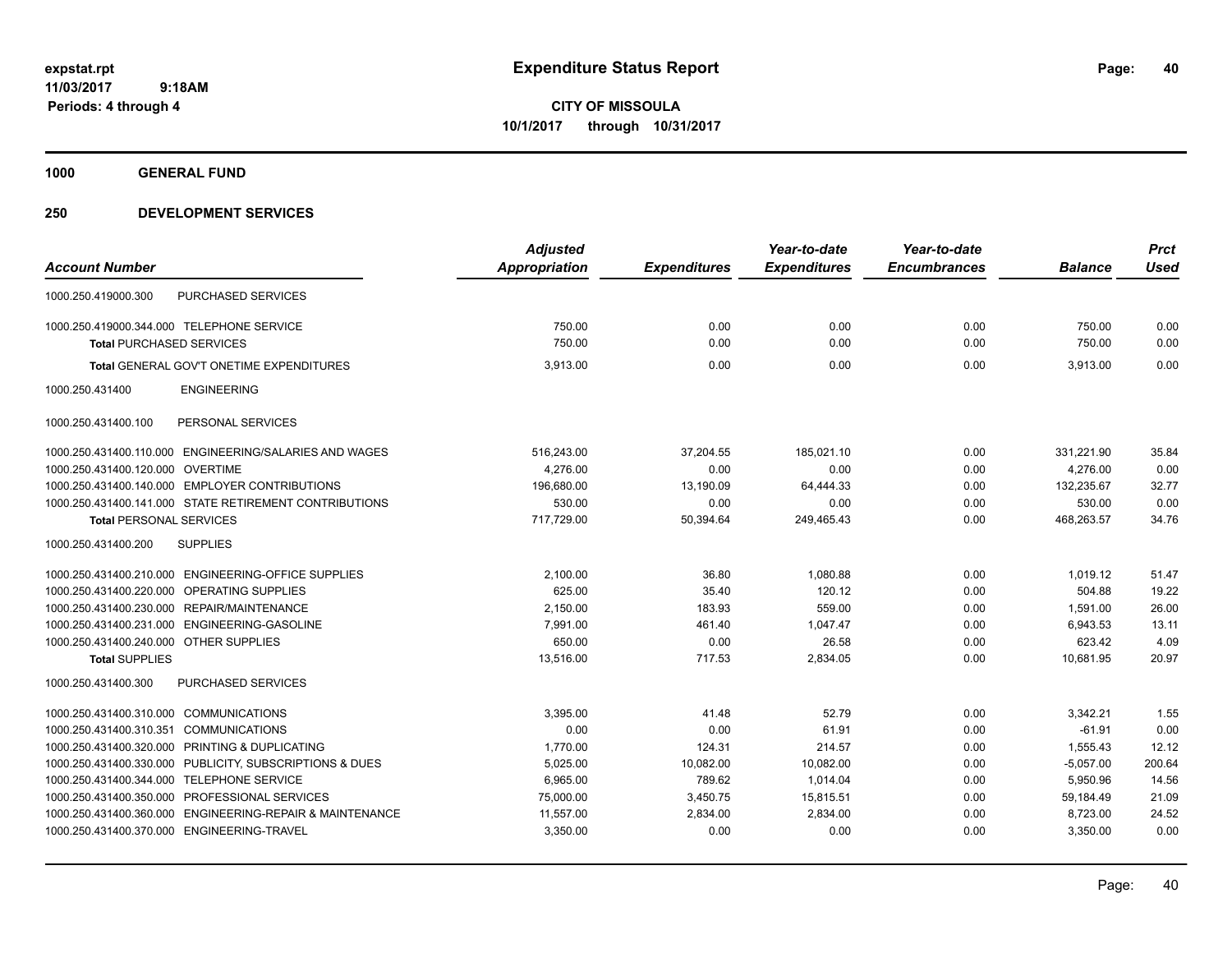**CITY OF MISSOULA 10/1/2017 through 10/31/2017**

**1000 GENERAL FUND**

| <b>Account Number</b>                                 | <b>Adjusted</b><br>Appropriation | <b>Expenditures</b> | Year-to-date<br><b>Expenditures</b> | Year-to-date<br><b>Encumbrances</b> | <b>Balance</b> | <b>Prct</b><br><b>Used</b> |
|-------------------------------------------------------|----------------------------------|---------------------|-------------------------------------|-------------------------------------|----------------|----------------------------|
| 1000.250.431400.380.000 TRAINING                      | 3,600.00                         | 0.00                | 1,750.00                            | 0.00                                | 1,850.00       | 48.61                      |
| 1000.250.431400.390.000 OTHER PURCHASED SERVICES      | 550.00                           | 0.00                | 0.00                                | 0.00                                | 550.00         | 0.00                       |
| <b>Total PURCHASED SERVICES</b>                       | 111,212.00                       | 17,322.16           | 31,824.82                           | 0.00                                | 79,387.18      | 28.62                      |
| CAPITAL OUTLAY<br>1000.250.431400.900                 |                                  |                     |                                     |                                     |                |                            |
| <b>Total CAPITAL OUTLAY</b>                           | 0.00                             | 0.00                | 0.00                                | 0.00                                | 0.00           | 0.00                       |
| <b>Total ENGINEERING</b>                              | 842,457.00                       | 68,434.33           | 284,124.30                          | 0.00                                | 558,332.70     | 33.73                      |
| 1000.250.439000<br>PUBLIC WORKS ONETIME EXPENSES      |                                  |                     |                                     |                                     |                |                            |
| <b>SUPPLIES</b><br>1000.250.439000.200                |                                  |                     |                                     |                                     |                |                            |
| 1000.250.439000.210.000 OFFICE SUPPLIES               | 2.663.00                         | 0.00                | 0.00                                | 0.00                                | 2,663.00       | 0.00                       |
| 1000.250.439000.220.000 OPERATING SUPPLIES            | 500.00                           | 0.00                | 0.00                                | 0.00                                | 500.00         | 0.00                       |
| <b>Total SUPPLIES</b>                                 | 3,163.00                         | 0.00                | 0.00                                | 0.00                                | 3,163.00       | 0.00                       |
| 1000.250.439000.300<br>PURCHASED SERVICES             |                                  |                     |                                     |                                     |                |                            |
| 1000.250.439000.344.000 TELEPHONE SERVICE             | 750.00                           | 0.00                | 0.00                                | 0.00                                | 750.00         | 0.00                       |
| <b>Total PURCHASED SERVICES</b>                       | 750.00                           | 0.00                | 0.00                                | 0.00                                | 750.00         | 0.00                       |
| Total PUBLIC WORKS ONETIME EXPENSES                   | 3,913.00                         | 0.00                | 0.00                                | 0.00                                | 3.913.00       | 0.00                       |
| <b>HISTORIC PRESERVATION</b><br>1000.250.460460       |                                  |                     |                                     |                                     |                |                            |
| OTHER OBJECTS<br>1000.250.460460.800                  |                                  |                     |                                     |                                     |                |                            |
| 1000.250.460460.820.000 HISTORIC PRESERVATION SUBSIDY | 64,834.00                        | 0.00                | 0.00                                | 0.00                                | 64,834.00      | 0.00                       |
| <b>Total HISTORIC PRESERVATION</b>                    | 64,834.00                        | 0.00                | 0.00                                | 0.00                                | 64,834.00      | 0.00                       |
| <b>MERCHANT SERVICES</b><br>1000.250.510110           |                                  |                     |                                     |                                     |                |                            |
| 1000.250.510110.500<br><b>FIXED CHARGES</b>           |                                  |                     |                                     |                                     |                |                            |
| <b>Total MERCHANT SERVICES</b>                        | 0.00                             | 0.00                | 0.00                                | 0.00                                | 0.00           | 0.00                       |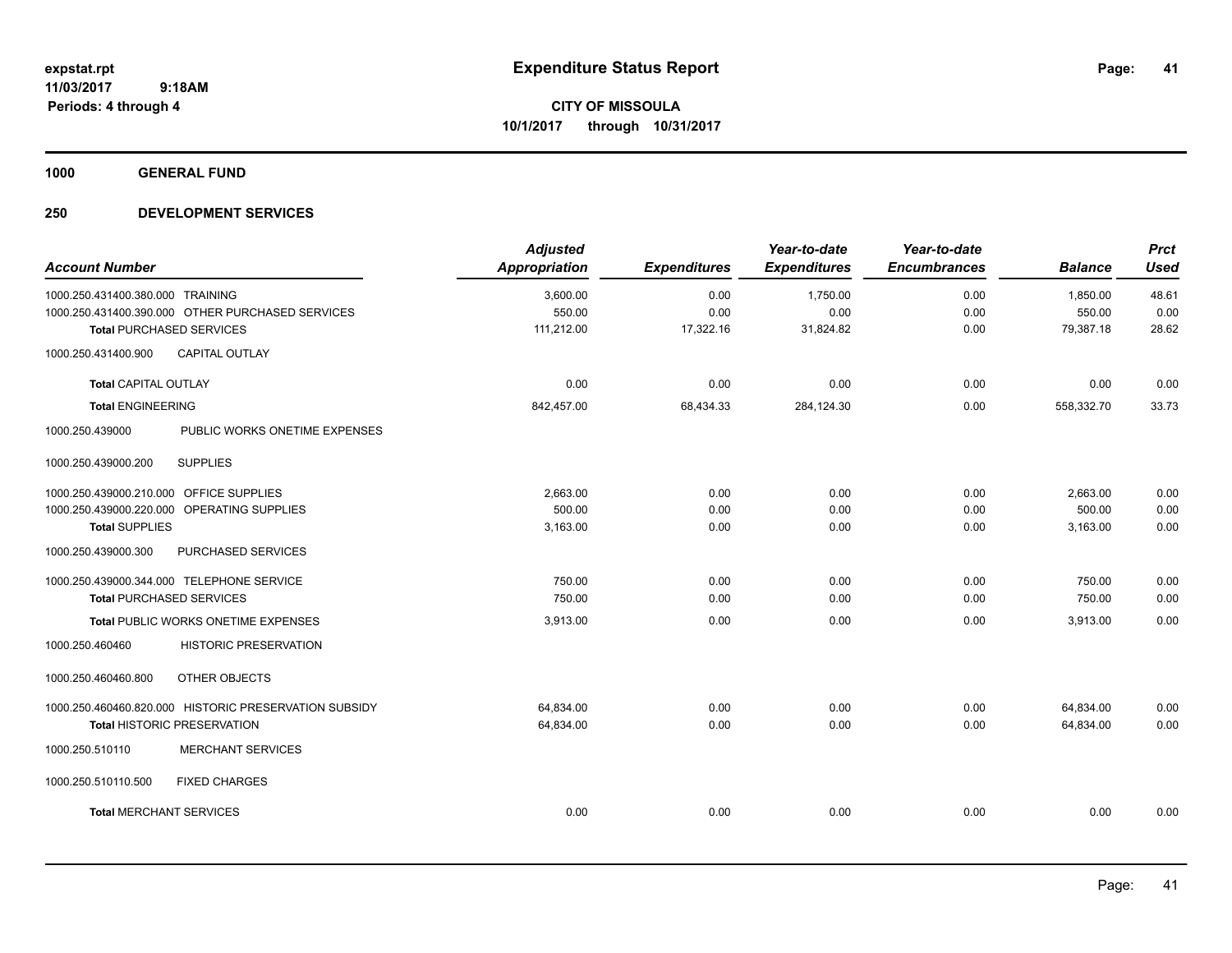**42**

**CITY OF MISSOULA 10/1/2017 through 10/31/2017**

| 1000 | <b>GENERAL FUND</b>                        |              |            |            |      |              |       |
|------|--------------------------------------------|--------------|------------|------------|------|--------------|-------|
|      | <b>Total DEVELOPMENT SERVICES</b>          | 2,503,227.00 | 217,249.50 | 768,476.08 | 0.00 | 1,734,750.92 | 30.70 |
| 255  | <b>HOUSING &amp; COMMUNITY DEVELOPMENT</b> |              |            |            |      |              |       |

| <b>Account Number</b>           |                                                                                                        | <b>Adjusted</b><br><b>Appropriation</b> | <b>Expenditures</b>            | Year-to-date<br><b>Expenditures</b> | Year-to-date<br><b>Encumbrances</b> | <b>Balance</b>                          | <b>Prct</b><br><b>Used</b> |
|---------------------------------|--------------------------------------------------------------------------------------------------------|-----------------------------------------|--------------------------------|-------------------------------------|-------------------------------------|-----------------------------------------|----------------------------|
| 1000.255.411850                 | <b>ECONOMIC DEVELOPMENT</b>                                                                            |                                         |                                |                                     |                                     |                                         |                            |
| 1000.255.411850.700             | <b>GRANTS &amp; CONTRIBUTIONS</b>                                                                      |                                         |                                |                                     |                                     |                                         |                            |
|                                 | 1000.255.411850.700.000 ECONOMIC PARTNERSHIP CONTRIBUTION<br><b>Total ECONOMIC DEVELOPMENT</b>         | 100.000.00<br>100,000.00                | 0.00<br>0.00                   | 100.000.00<br>100,000.00            | 0.00<br>0.00                        | 0.00<br>0.00                            | 100.00<br>100.00           |
| 1000.255.440191                 | PARTNERSHIP HEALTH                                                                                     |                                         |                                |                                     |                                     |                                         |                            |
| 1000.255.440191.700             | <b>GRANTS &amp; CONTRIBUTIONS</b>                                                                      |                                         |                                |                                     |                                     |                                         |                            |
| <b>Total PARTNERSHIP HEALTH</b> | 1000.255.440191.700.000 PARTNERSHIP HEALTH CONTRIBUTION                                                | 42,532.00<br>42,532.00                  | 0.00<br>0.00                   | 0.00<br>0.00                        | 0.00<br>0.00                        | 42,532.00<br>42,532.00                  | 0.00<br>0.00               |
| 1000.255.450131                 | <b>GENERAL ASSISTANCE</b>                                                                              |                                         |                                |                                     |                                     |                                         |                            |
| 1000.255.450131.100             | PERSONAL SERVICES                                                                                      |                                         |                                |                                     |                                     |                                         |                            |
| <b>Total PERSONAL SERVICES</b>  | 1000.255.450131.110.000 SALARIES AND WAGES<br>1000.255.450131.140.000 EMPLOYER CONTRIBUTIONS           | 0.00<br>0.00<br>0.00                    | 1.888.65<br>319.74<br>2,208.39 | 1.888.65<br>319.74<br>2,208.39      | 0.00<br>0.00<br>0.00                | $-1.888.65$<br>$-319.74$<br>$-2,208.39$ | 0.00<br>0.00<br>0.00       |
| 1000.255.450131.700             | <b>GRANTS &amp; CONTRIBUTIONS</b>                                                                      |                                         |                                |                                     |                                     |                                         |                            |
|                                 | 1000.255.450131.700.000 REACHING HOME - 10 YR PLAN END HOMLESS<br>Total GRANTS & CONTRIBUTIONS         | 35.000.00<br>35,000.00                  | 0.00<br>0.00                   | 0.00<br>0.00                        | 0.00<br>0.00                        | 35.000.00<br>35.000.00                  | 0.00<br>0.00               |
| <b>Total GENERAL ASSISTANCE</b> |                                                                                                        | 35,000.00                               | 2,208.39                       | 2,208.39                            | 0.00                                | 32.791.61                               | 6.31                       |
| 1000.255.460300                 | OTHER COMMUNITY EVENTS                                                                                 |                                         |                                |                                     |                                     |                                         |                            |
| 1000.255.460300.700             | <b>GRANTS &amp; CONTRIBUTIONS</b>                                                                      |                                         |                                |                                     |                                     |                                         |                            |
|                                 | 1000.255.460300.700.000 CULTURAL COUNCIL/GRANTS & CONTRIBUTIONS<br><b>Total OTHER COMMUNITY EVENTS</b> | 116,000.00<br>116,000.00                | 0.00<br>0.00                   | 58,000.00<br>58,000.00              | 0.00<br>0.00                        | 58,000.00<br>58,000.00                  | 50.00<br>50.00             |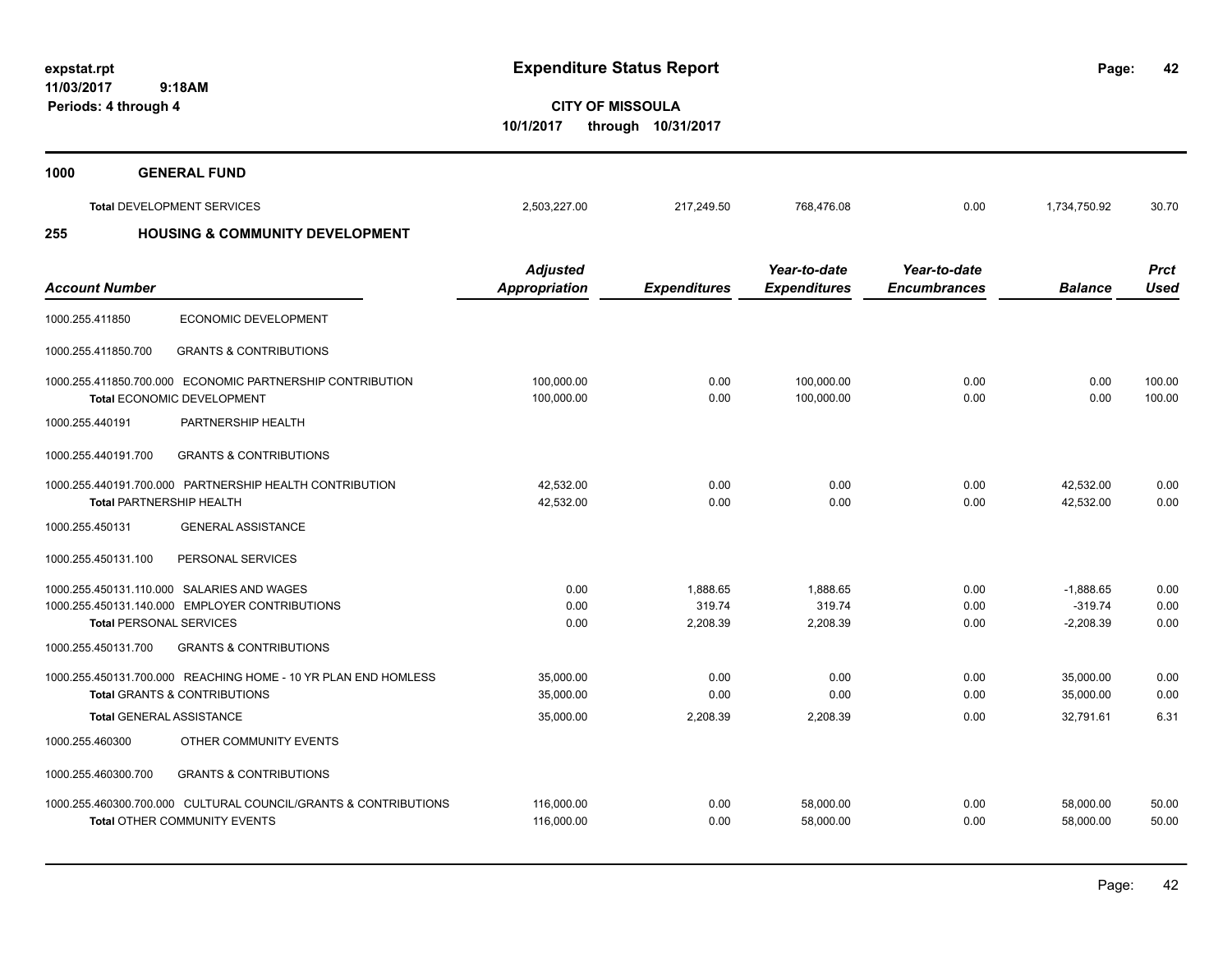**CITY OF MISSOULA 10/1/2017 through 10/31/2017**

**1000 GENERAL FUND**

# **255 HOUSING & COMMUNITY DEVELOPMENT**

|                                        |                                                         | <b>Adjusted</b> |                     | Year-to-date        | Year-to-date        |                | <b>Prct</b> |
|----------------------------------------|---------------------------------------------------------|-----------------|---------------------|---------------------|---------------------|----------------|-------------|
| <b>Account Number</b>                  |                                                         | Appropriation   | <b>Expenditures</b> | <b>Expenditures</b> | <b>Encumbrances</b> | <b>Balance</b> | <b>Used</b> |
| 1000.255.460453                        | <b>BANDS</b>                                            |                 |                     |                     |                     |                |             |
| 1000.255.460453.700                    | <b>GRANTS &amp; CONTRIBUTIONS</b>                       |                 |                     |                     |                     |                |             |
|                                        | 1000.255.460453.700.000 INTL CHORAL FESTIVAL            | 12,000.00       | 6,000.00            | 6,000.00            | 0.00                | 6,000.00       | 50.00       |
| <b>Total BANDS</b>                     |                                                         | 12,000.00       | 6,000.00            | 6,000.00            | 0.00                | 6,000.00       | 50.00       |
| 1000.255.470210                        | <b>ADMINISTRATION</b>                                   |                 |                     |                     |                     |                |             |
| 1000.255.470210.100                    | PERSONAL SERVICES                                       |                 |                     |                     |                     |                |             |
|                                        | 1000.255.470210.110.000 SALARIES AND WAGES              | 243,115.00      | 13,741.13           | 49,689.51           | 0.00                | 193,425.49     | 20.44       |
|                                        | 1000.255.470210.140.000 EMPLOYER CONTRIBUTIONS          | 81,229.00       | 4,748.26            | 19,584.77           | 0.00                | 61,644.23      | 24.11       |
|                                        | 1000.255.470210.141.000 STATE RETIREMENT CONTRIBUTIONS  | 243.00          | 0.00                | 21.65               | 0.00                | 221.35         | 8.91        |
| <b>Total PERSONAL SERVICES</b>         |                                                         | 324,587.00      | 18,489.39           | 69,295.93           | 0.00                | 255,291.07     | 21.35       |
| 1000.255.470210.200                    | <b>SUPPLIES</b>                                         |                 |                     |                     |                     |                |             |
| 1000.255.470210.210.000                | <b>OFFICE SUPPLIES</b>                                  | 10.466.00       | 1.034.78            | 5,584.89            | 0.00                | 4,881.11       | 53.36       |
|                                        | 1000.255.470210.220.000 OPERATING SUPPLIES              | 200.00          | 0.00                | 0.00                | 0.00                | 200.00         | 0.00        |
| <b>Total SUPPLIES</b>                  |                                                         | 10,666.00       | 1,034.78            | 5,584.89            | 0.00                | 5,081.11       | 52.36       |
| 1000.255.470210.300                    | PURCHASED SERVICES                                      |                 |                     |                     |                     |                |             |
| 1000.255.470210.310.000 COMMUNICATIONS |                                                         | 320.00          | 0.00                | 0.00                | 0.00                | 320.00         | 0.00        |
|                                        | 1000.255.470210.320.000 PRINTING & DUPLICATING          | 4,535.00        | 0.00                | 0.00                | 0.00                | 4,535.00       | 0.00        |
|                                        | 1000.255.470210.330.000 PUBLICITY, SUBSCRIPTIONS & DUES | 1,700.00        | 243.92              | 243.92              | 0.00                | 1,456.08       | 14.35       |
|                                        | 1000.255.470210.344.000 TELEPHONE SERVICE               | 2,150.00        | 18.85               | 224.66              | 0.00                | 1,925.34       | 10.45       |
|                                        | 1000.255.470210.350.000 PROFESSIONAL SERVICES           | 8.075.00        | 2,291.00            | 2,291.00            | 0.00                | 5,784.00       | 28.37       |
|                                        | 1000.255.470210.360.000 REPAIR & MAINTENANCE            | 2,350.00        | 0.00                | 971.25              | 0.00                | 1,378.75       | 41.33       |
| 1000.255.470210.370.000 TRAVEL         |                                                         | 8,077.00        | 0.00                | 192.00              | 0.00                | 7,885.00       | 2.38        |
| 1000.255.470210.380.000 TRAINING       |                                                         | 2,500.00        | 0.00                | 0.00                | 0.00                | 2,500.00       | 0.00        |
|                                        | 1000.255.470210.390.000 OTHER PURCHASED SERVICES        | 2.822.00        | 0.00                | 4,620.00            | 0.00                | $-1,798.00$    | 163.71      |
| <b>Total PURCHASED SERVICES</b>        |                                                         | 32,529.00       | 2,553.77            | 8,542.83            | 0.00                | 23.986.17      | 26.26       |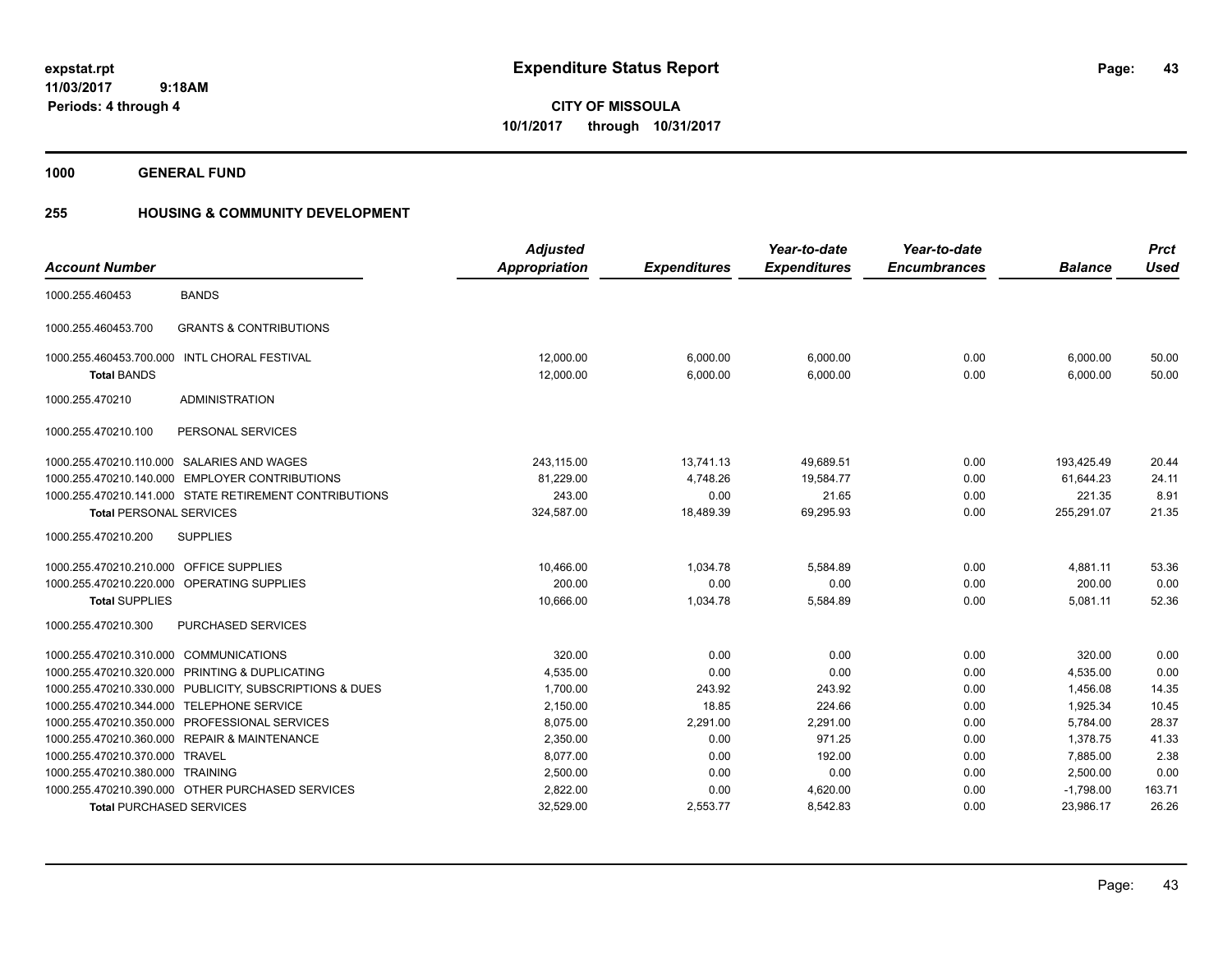**CITY OF MISSOULA 10/1/2017 through 10/31/2017**

**1000 GENERAL FUND**

# **255 HOUSING & COMMUNITY DEVELOPMENT**

|                                                          | <b>Adjusted</b>      |                     | Year-to-date        | Year-to-date        |                | <b>Prct</b> |
|----------------------------------------------------------|----------------------|---------------------|---------------------|---------------------|----------------|-------------|
| <b>Account Number</b>                                    | <b>Appropriation</b> | <b>Expenditures</b> | <b>Expenditures</b> | <b>Encumbrances</b> | <b>Balance</b> | <b>Used</b> |
| 1000.255.470210.500<br><b>FIXED CHARGES</b>              |                      |                     |                     |                     |                |             |
| 1000.255.470210.500.000 FIXED CHARGES                    | 0.00                 | 5,225.00            | 21,750.00           | 0.00                | $-21,750.00$   | 0.00        |
| 1000.255.470210.530.000 EQUIPMENT RENTAL                 | 46,000.00            | 0.00                | 0.00                | 0.00                | 46.000.00      | 0.00        |
| <b>Total FIXED CHARGES</b>                               | 46,000.00            | 5,225.00            | 21,750.00           | 0.00                | 24,250.00      | 47.28       |
| <b>GRANTS &amp; CONTRIBUTIONS</b><br>1000.255.470210.700 |                      |                     |                     |                     |                |             |
| <b>Total GRANTS &amp; CONTRIBUTIONS</b>                  | 0.00                 | 0.00                | 0.00                | 0.00                | 0.00           | 0.00        |
| 1000.255.470210.900<br><b>CAPITAL OUTLAY</b>             |                      |                     |                     |                     |                |             |
| 1000.255.470210.940.000 MACHINERY & EQUIPMENT            | 4,000.00             | 0.00                | 0.00                | 0.00                | 4,000.00       | 0.00        |
| <b>Total CAPITAL OUTLAY</b>                              | 4,000.00             | 0.00                | 0.00                | 0.00                | 4,000.00       | 0.00        |
| <b>Total ADMINISTRATION</b>                              | 417,782.00           | 27,302.94           | 105,173.65          | 0.00                | 312.608.35     | 25.17       |
| <b>Total HOUSING &amp; COMMUNITY DEVELOPMENT</b>         | 723,314.00           | 35,511.33           | 271,382.04          | 0.00                | 451,931.96     | 37.52       |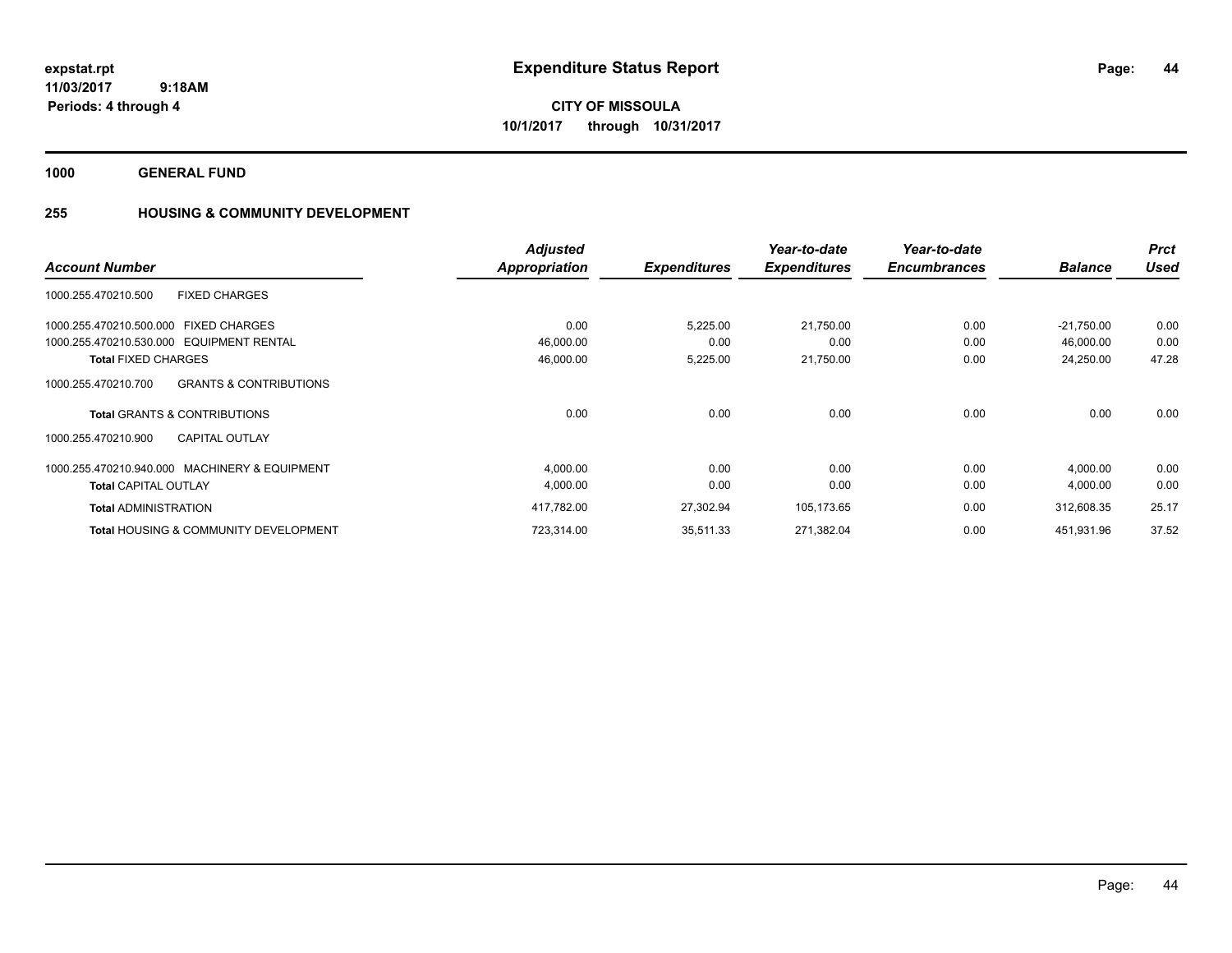**CITY OF MISSOULA 10/1/2017 through 10/31/2017**

**1000 GENERAL FUND**

| <b>Account Number</b>                                       |                                                                                                                                            | <b>Adjusted</b><br><b>Appropriation</b>       | <b>Expenditures</b>                      | Year-to-date<br><b>Expenditures</b>          | Year-to-date<br><b>Encumbrances</b> | <b>Balance</b>                                  | <b>Prct</b><br><b>Used</b>        |
|-------------------------------------------------------------|--------------------------------------------------------------------------------------------------------------------------------------------|-----------------------------------------------|------------------------------------------|----------------------------------------------|-------------------------------------|-------------------------------------------------|-----------------------------------|
| 1000.270.410360                                             | ALTERNATIVE DISPUTE RESOLUTION                                                                                                             |                                               |                                          |                                              |                                     |                                                 |                                   |
| 1000.270.410360.700                                         | <b>GRANTS &amp; CONTRIBUTIONS</b>                                                                                                          |                                               |                                          |                                              |                                     |                                                 |                                   |
|                                                             | 1000.270.410360.700.000 ALTERNATIVE DISPUTE RESOLUTION<br><b>Total ALTERNATIVE DISPUTE RESOLUTION</b>                                      | 7,200.00<br>7.200.00                          | 0.00<br>0.00                             | 0.00<br>0.00                                 | 0.00<br>0.00                        | 7,200.00<br>7.200.00                            | 0.00<br>0.00                      |
| 1000.270.410371                                             | SEXUAL ASSUALT PREVENTION CAMPAIGN                                                                                                         |                                               |                                          |                                              |                                     |                                                 |                                   |
| 1000.270.410371.700                                         | <b>GRANTS &amp; CONTRIBUTIONS</b>                                                                                                          |                                               |                                          |                                              |                                     |                                                 |                                   |
|                                                             | 1000.270.410371.700.000 SEXUAL ASSUAL PREVENTION CAMPAIGN<br><b>Total SEXUAL ASSUALT PREVENTION CAMPAIGN</b>                               | 160.618.00<br>160.618.00                      | 0.00<br>0.00                             | 40.154.50<br>40.154.50                       | 0.00<br>0.00                        | 120.463.50<br>120.463.50                        | 25.00<br>25.00                    |
| 1000.270.411115                                             | <b>VICTIM SERVICES</b>                                                                                                                     |                                               |                                          |                                              |                                     |                                                 |                                   |
| 1000.270.411115.100                                         | PERSONAL SERVICES                                                                                                                          |                                               |                                          |                                              |                                     |                                                 |                                   |
| 1000.270.411115.140.000<br><b>Total PERSONAL SERVICES</b>   | 1000.270.411115.110.000 SALARIES AND WAGES<br><b>EMPLOYER CONTRIBUTIONS</b><br>1000.270.411115.141.000 STATE RETIREMENT CONTRIBUTIONS      | 73.826.00<br>27.399.00<br>77.00<br>101,302.00 | 3.463.13<br>1.424.18<br>0.00<br>4,887.31 | 12.966.07<br>5,504.14<br>134.34<br>18,604.55 | 0.00<br>0.00<br>0.00<br>0.00        | 60.859.93<br>21,894.86<br>$-57.34$<br>82,697.45 | 17.56<br>20.09<br>174.47<br>18.37 |
| 1000.270.411115.300                                         | PURCHASED SERVICES                                                                                                                         |                                               |                                          |                                              |                                     |                                                 |                                   |
| 1000.270.411115.370.000 TRAVEL                              | 1000.270.411115.330.000 PUBLICITY, SUBSCRIPTIONS & DUES<br>1000.270.411115.360.000 REPAIR & MAINTENANCE<br><b>Total PURCHASED SERVICES</b> | 0.00<br>483.00<br>0.00<br>483.00              | 243.92<br>0.00<br>0.00<br>243.92         | 243.92<br>0.00<br>16.02<br>259.94            | 0.00<br>0.00<br>0.00<br>0.00        | $-243.92$<br>483.00<br>$-16.02$<br>223.06       | 0.00<br>0.00<br>0.00<br>53.82     |
| 1000.270.411115.900                                         | <b>CAPITAL OUTLAY</b>                                                                                                                      |                                               |                                          |                                              |                                     |                                                 |                                   |
| <b>Total CAPITAL OUTLAY</b><br><b>Total VICTIM SERVICES</b> | 1000.270.411115.940.000 MACHINERY & EQUIPMENT                                                                                              | 4,289.00<br>4.289.00<br>106,074.00            | 998.86<br>998.86<br>6,130.09             | 998.86<br>998.86<br>19,863.35                | 0.00<br>0.00<br>0.00                | 3,290.14<br>3.290.14<br>86,210.65               | 23.29<br>23.29<br>18.73           |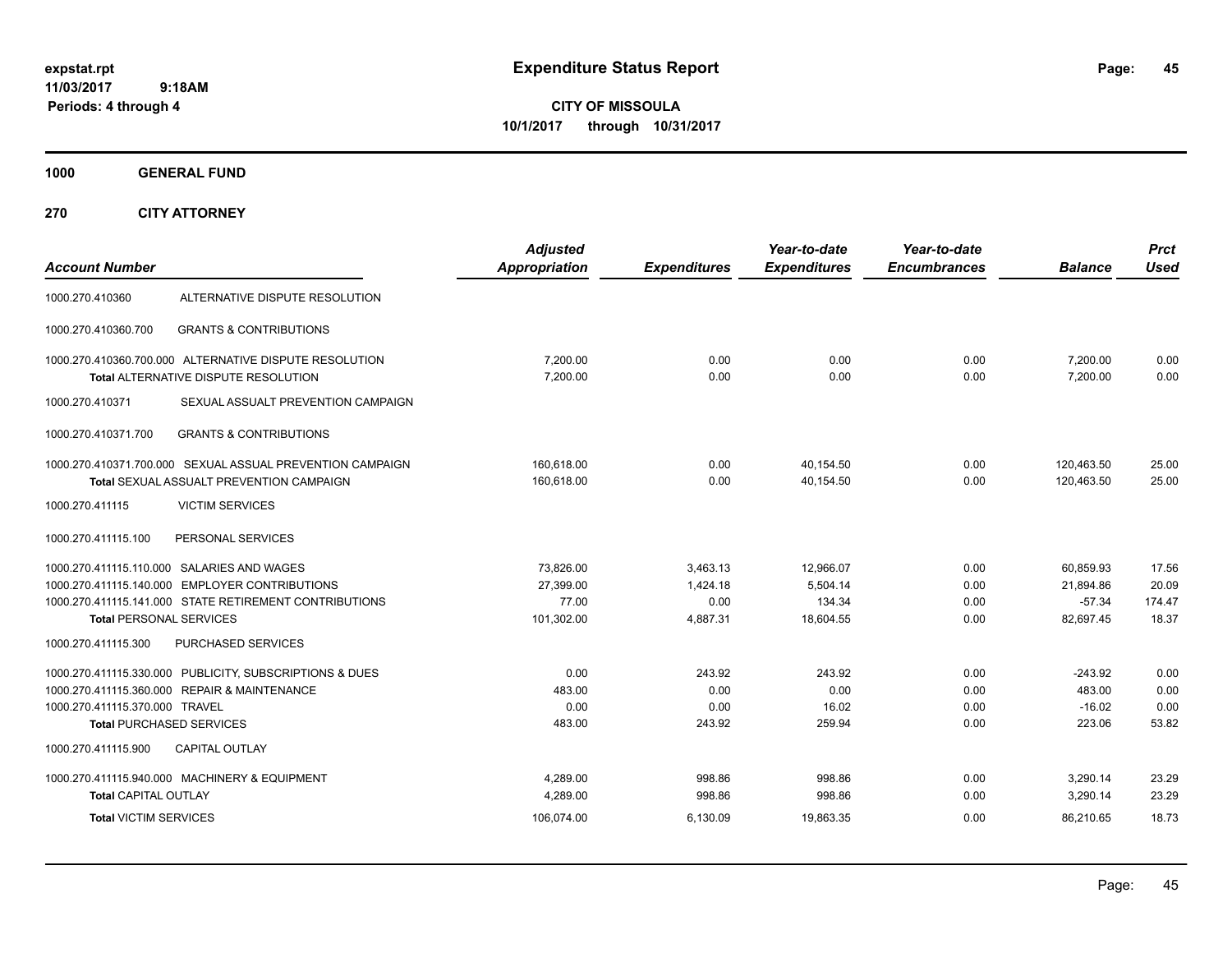**CITY OF MISSOULA 10/1/2017 through 10/31/2017**

**1000 GENERAL FUND**

| <b>Account Number</b>                   |                                                         | <b>Adjusted</b><br><b>Appropriation</b> | <b>Expenditures</b> | Year-to-date<br><b>Expenditures</b> | Year-to-date<br><b>Encumbrances</b> | <b>Balance</b> | <b>Prct</b><br><b>Used</b> |
|-----------------------------------------|---------------------------------------------------------|-----------------------------------------|---------------------|-------------------------------------|-------------------------------------|----------------|----------------------------|
| 1000.270.411120                         | ADMINISTRATION & CIVIL LAW                              |                                         |                     |                                     |                                     |                |                            |
| 1000.270.411120.100                     | PERSONAL SERVICES                                       |                                         |                     |                                     |                                     |                |                            |
|                                         | 1000.270.411120.110.000 SALARIES AND WAGES              | 276,543.00                              | 40,521.40           | 153,338.31                          | 0.00                                | 123,204.69     | 55.45                      |
| 1000.270.411120.120.000                 | <b>OVERTIME</b>                                         | 4,000.00                                | 450.19              | 1,294.47                            | 0.00                                | 2,705.53       | 32.36                      |
|                                         | 1000.270.411120.140.000 EMPLOYER CONTRIBUTIONS          | 88,067.00                               | 12,843.45           | 54,895.41                           | 0.00                                | 33,171.59      | 62.33                      |
|                                         | 1000.270.411120.141.000 STATE RETIREMENT CONTRIBUTIONS  | 289.00                                  | 0.00                | 0.00                                | 0.00                                | 289.00         | 0.00                       |
| <b>Total PERSONAL SERVICES</b>          |                                                         | 368,899.00                              | 53,815.04           | 209,528.19                          | 0.00                                | 159,370.81     | 56.80                      |
| 1000.270.411120.200                     | <b>SUPPLIES</b>                                         |                                         |                     |                                     |                                     |                |                            |
| 1000.270.411120.210.000 OFFICE SUPPLIES |                                                         | 2.959.00                                | 404.90              | 1.529.93                            | 0.00                                | 1,429.07       | 51.70                      |
|                                         | 1000.270.411120.220.000 OPERATING SUPPLIES              | 550.00                                  | 345.26              | 345.26                              | 0.00                                | 204.74         | 62.77                      |
| 1000.270.411120.231.000 GASOLINE        |                                                         | 163.00                                  | 0.00                | 27.22                               | 0.00                                | 135.78         | 16.70                      |
| <b>Total SUPPLIES</b>                   |                                                         | 3,672.00                                | 750.16              | 1,902.41                            | 0.00                                | 1,769.59       | 51.81                      |
| 1000.270.411120.300                     | PURCHASED SERVICES                                      |                                         |                     |                                     |                                     |                |                            |
| 1000.270.411120.310.000 COMMUNICATIONS  |                                                         | 500.00                                  | 0.00                | 0.00                                | 0.00                                | 500.00         | 0.00                       |
|                                         | 1000.270.411120.320.000 PRINTING & DUPLICATING          | 275.00                                  | 0.00                | 139.80                              | 0.00                                | 135.20         | 50.84                      |
|                                         | 1000.270.411120.330.000 PUBLICITY, SUBSCRIPTIONS & DUES | 7.605.00                                | 12.00               | 3,765.00                            | 0.00                                | 3,840.00       | 49.51                      |
|                                         | 1000.270.411120.344.000 TELEPHONE SERVICE               | 132.00                                  | 33.81               | 52.02                               | 0.00                                | 79.98          | 39.41                      |
|                                         | 1000.270.411120.350.000 PROFESSIONAL SERVICES           | 900.00                                  | 0.00                | 1,161.30                            | 0.00                                | $-261.30$      | 129.03                     |
|                                         | 1000.270.411120.360.000 REPAIR & MAINTENANCE            | 1,258.00                                | 52.61               | 156.00                              | 0.00                                | 1,102.00       | 12.40                      |
| 1000.270.411120.370.000 TRAVEL          |                                                         | 2,200.00                                | 1,732.95            | 2,405.43                            | 0.00                                | $-205.43$      | 109.34                     |
| 1000.270.411120.380.000 TRAINING        |                                                         | 3,511.00                                | 0.00                | 450.00                              | 0.00                                | 3,061.00       | 12.82                      |
| <b>Total PURCHASED SERVICES</b>         |                                                         | 16,381.00                               | 1,831.37            | 8,129.55                            | 0.00                                | 8,251.45       | 49.63                      |
| 1000.270.411120.800                     | OTHER OBJECTS                                           |                                         |                     |                                     |                                     |                |                            |
| <b>Total OTHER OBJECTS</b>              |                                                         | 0.00                                    | 0.00                | 0.00                                | 0.00                                | 0.00           | 0.00                       |
| 1000.270.411120.900                     | <b>CAPITAL OUTLAY</b>                                   |                                         |                     |                                     |                                     |                |                            |
| <b>Total CAPITAL OUTLAY</b>             |                                                         | 0.00                                    | 0.00                | 0.00                                | 0.00                                | 0.00           | 0.00                       |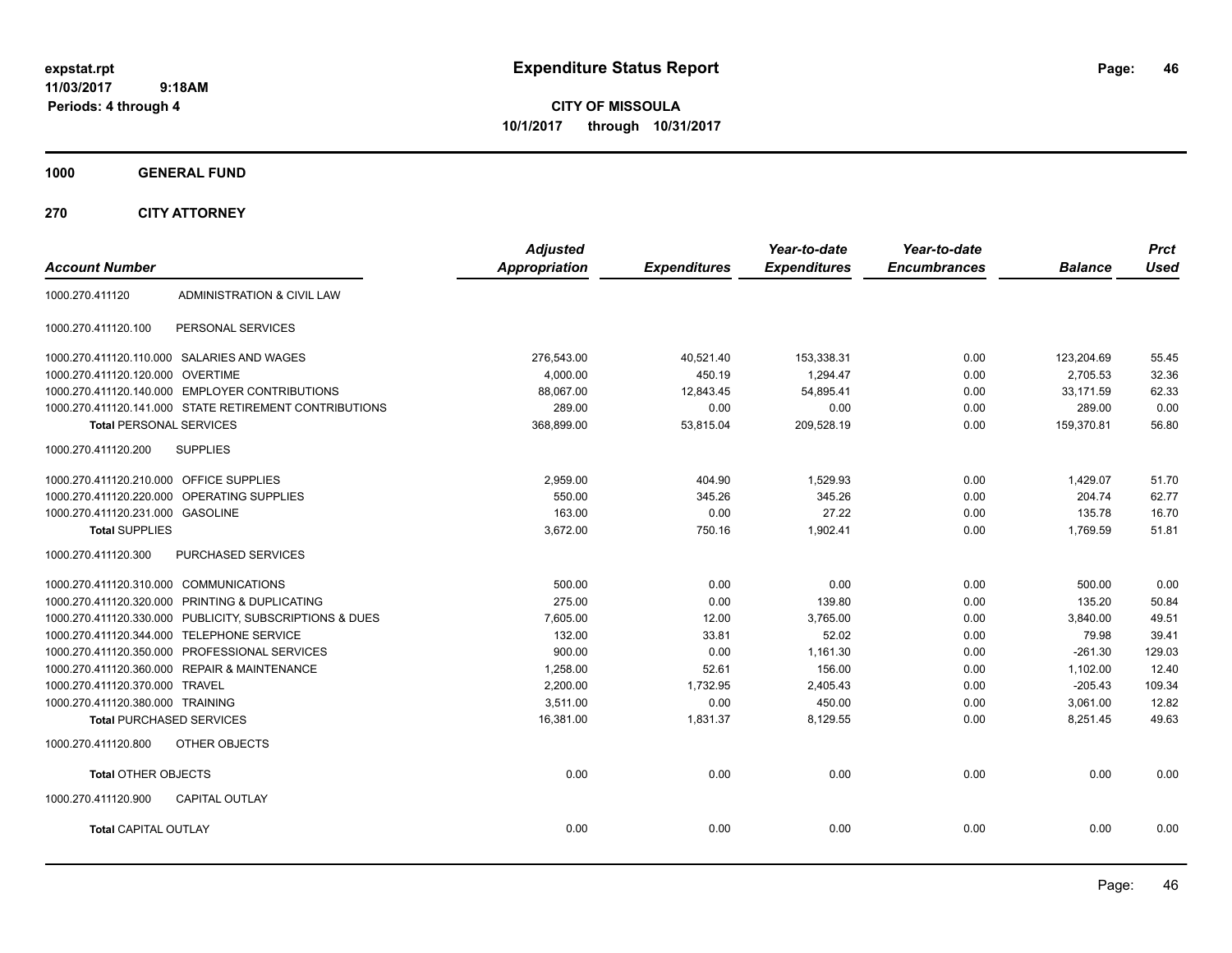**CITY OF MISSOULA 10/1/2017 through 10/31/2017**

**1000 GENERAL FUND**

| <b>Account Number</b>                                   | <b>Adjusted</b><br>Appropriation | <b>Expenditures</b> | Year-to-date<br><b>Expenditures</b> | Year-to-date<br><b>Encumbrances</b> | <b>Balance</b> | <b>Prct</b><br><b>Used</b> |
|---------------------------------------------------------|----------------------------------|---------------------|-------------------------------------|-------------------------------------|----------------|----------------------------|
| <b>Total ADMINISTRATION &amp; CIVIL LAW</b>             | 388,952.00                       | 56,396.57           | 219,560.15                          | 0.00                                | 169.391.85     | 56.45                      |
| <b>CRIMINAL LAW</b><br>1000.270.411125                  |                                  |                     |                                     |                                     |                |                            |
| PERSONAL SERVICES<br>1000.270.411125.100                |                                  |                     |                                     |                                     |                |                            |
| 1000.270.411125.110.000 SALARIES AND WAGES              | 693,190.00                       | 32,941.02           | 123,987.37                          | 0.00                                | 569.202.63     | 17.89                      |
| 1000.270.411125.120.000 OVERTIME                        | 1.000.00                         | 50.02               | 143.82                              | 0.00                                | 856.18         | 14.38                      |
| 1000.270.411125.140.000 EMPLOYER CONTRIBUTIONS          | 237,947.00                       | 12,443.67           | 55,373.56                           | 0.00                                | 182,573.44     | 23.27                      |
| 1000.270.411125.141.000 STATE RETIREMENT CONTRIBUTIONS  | 683.00                           | 0.00                | 0.00                                | 0.00                                | 683.00         | 0.00                       |
| <b>Total PERSONAL SERVICES</b>                          | 932,820.00                       | 45,434.71           | 179,504.75                          | 0.00                                | 753,315.25     | 19.24                      |
| <b>SUPPLIES</b><br>1000.270.411125.200                  |                                  |                     |                                     |                                     |                |                            |
| 1000.270.411125.210.000 OFFICE SUPPLIES                 | 3,159.00                         | 53.19               | 147.70                              | 0.00                                | 3,011.30       | 4.68                       |
| 1000.270.411125.220.000<br>OPERATING SUPPLIES           | 700.00                           | 345.26              | 345.26                              | 0.00                                | 354.74         | 49.32                      |
| 1000.270.411125.231.000 GASOLINE                        | 100.00                           | 0.00                | 0.00                                | 0.00                                | 100.00         | 0.00                       |
| <b>Total SUPPLIES</b>                                   | 3,959.00                         | 398.45              | 492.96                              | 0.00                                | 3,466.04       | 12.45                      |
| 1000.270.411125.300<br><b>PURCHASED SERVICES</b>        |                                  |                     |                                     |                                     |                |                            |
| 1000.270.411125.310.000 COMMUNICATIONS                  | 850.00                           | 0.00                | 191.89                              | 0.00                                | 658.11         | 22.58                      |
| 1000.270.411125.320.000 PRINTING & DUPLICATING          | 275.00                           | 0.00                | 0.00                                | 0.00                                | 275.00         | 0.00                       |
| 1000.270.411125.330.000 PUBLICITY, SUBSCRIPTIONS & DUES | 5,395.00                         | 0.00                | 0.00                                | 0.00                                | 5,395.00       | 0.00                       |
| 1000.270.411125.344.000 TELEPHONE SERVICE               | 132.00                           | 0.00                | 0.00                                | 0.00                                | 132.00         | 0.00                       |
| 1000.270.411125.350.000 PROFESSIONAL SERVICES           | 2,350.00                         | 53.60               | 153.86                              | 0.00                                | 2,196.14       | 6.55                       |
| 1000.270.411125.360.000 REPAIR & MAINTENANCE            | 18.189.00                        | 0.00                | 18,877.00                           | 0.00                                | $-688.00$      | 103.78                     |
| 1000.270.411125.370.000 TRAVEL                          | 3,800.00                         | 0.00                | 2.024.65                            | 0.00                                | 1.775.35       | 53.28                      |
| 1000.270.411125.380.000 TRAINING                        | 5.489.00                         | 0.00                | 310.00                              | 0.00                                | 5.179.00       | 5.65                       |
| <b>Total PURCHASED SERVICES</b>                         | 36,480.00                        | 53.60               | 21,557.40                           | 0.00                                | 14,922.60      | 59.09                      |
| 1000.270.411125.500<br><b>FIXED CHARGES</b>             |                                  |                     |                                     |                                     |                |                            |
| <b>Total FIXED CHARGES</b>                              | 0.00                             | 0.00                | 0.00                                | 0.00                                | 0.00           | 0.00                       |
| 1000.270.411125.900<br><b>CAPITAL OUTLAY</b>            |                                  |                     |                                     |                                     |                |                            |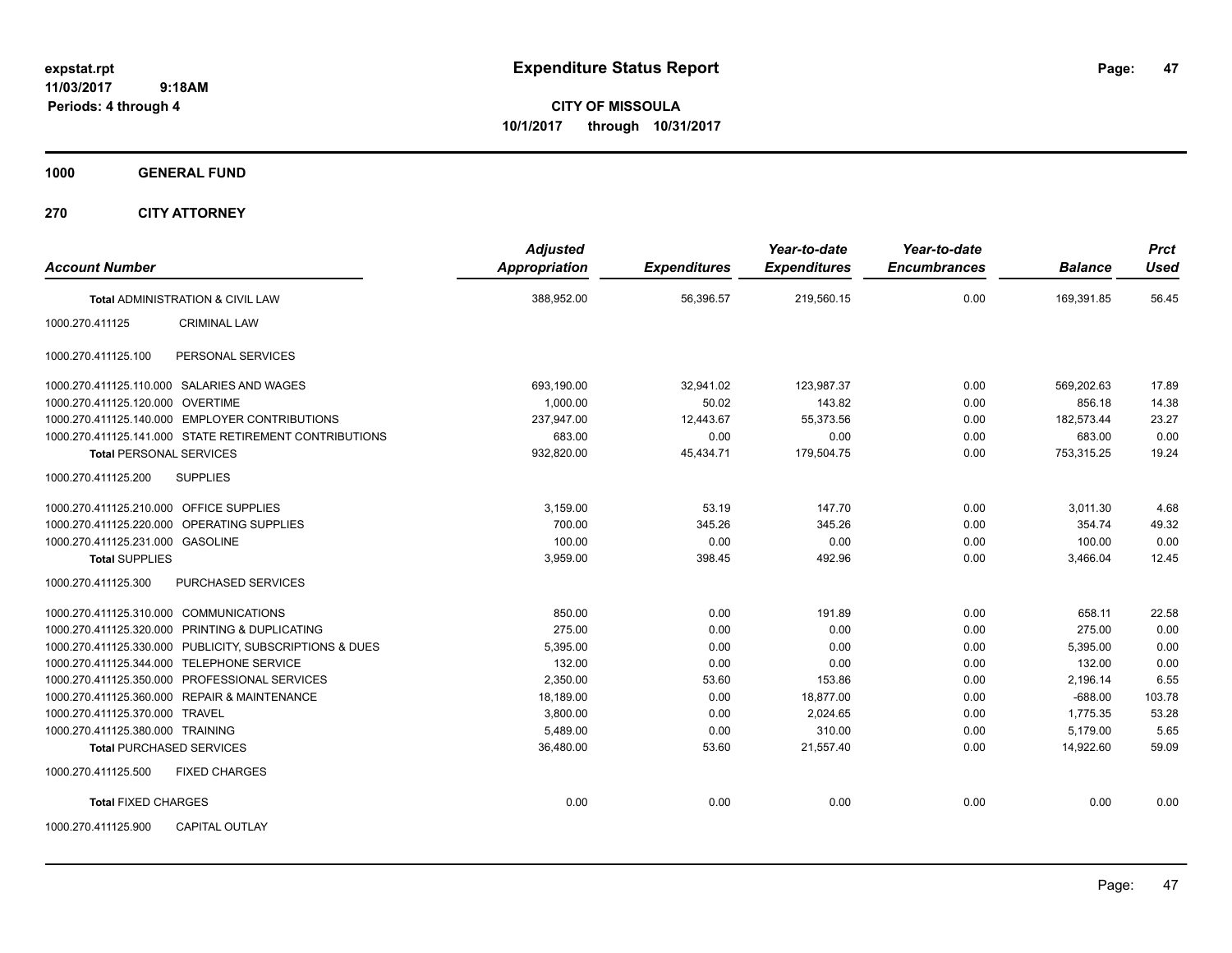**CITY OF MISSOULA 10/1/2017 through 10/31/2017**

**1000 GENERAL FUND**

|                             | <b>Adjusted</b> |                     |                     | Year-to-date        |                | <b>Prct</b> |
|-----------------------------|-----------------|---------------------|---------------------|---------------------|----------------|-------------|
| <b>Account Number</b>       | Appropriation   | <b>Expenditures</b> | <b>Expenditures</b> | <b>Encumbrances</b> | <b>Balance</b> | Used        |
| <b>Total CAPITAL OUTLAY</b> | 0.00            | 0.00                | 0.00                | 0.00                | 0.00           | 0.00        |
| <b>Total CRIMINAL LAW</b>   | 973,259.00      | 45.886.76           | 201.555.11          | 0.00                | 771.703.89     | 20.71       |
| <b>Total CITY ATTORNEY</b>  | 1,636,103.00    | 108.413.42          | 481,133.11          | 0.00                | 1.154.969.89   | 29.41       |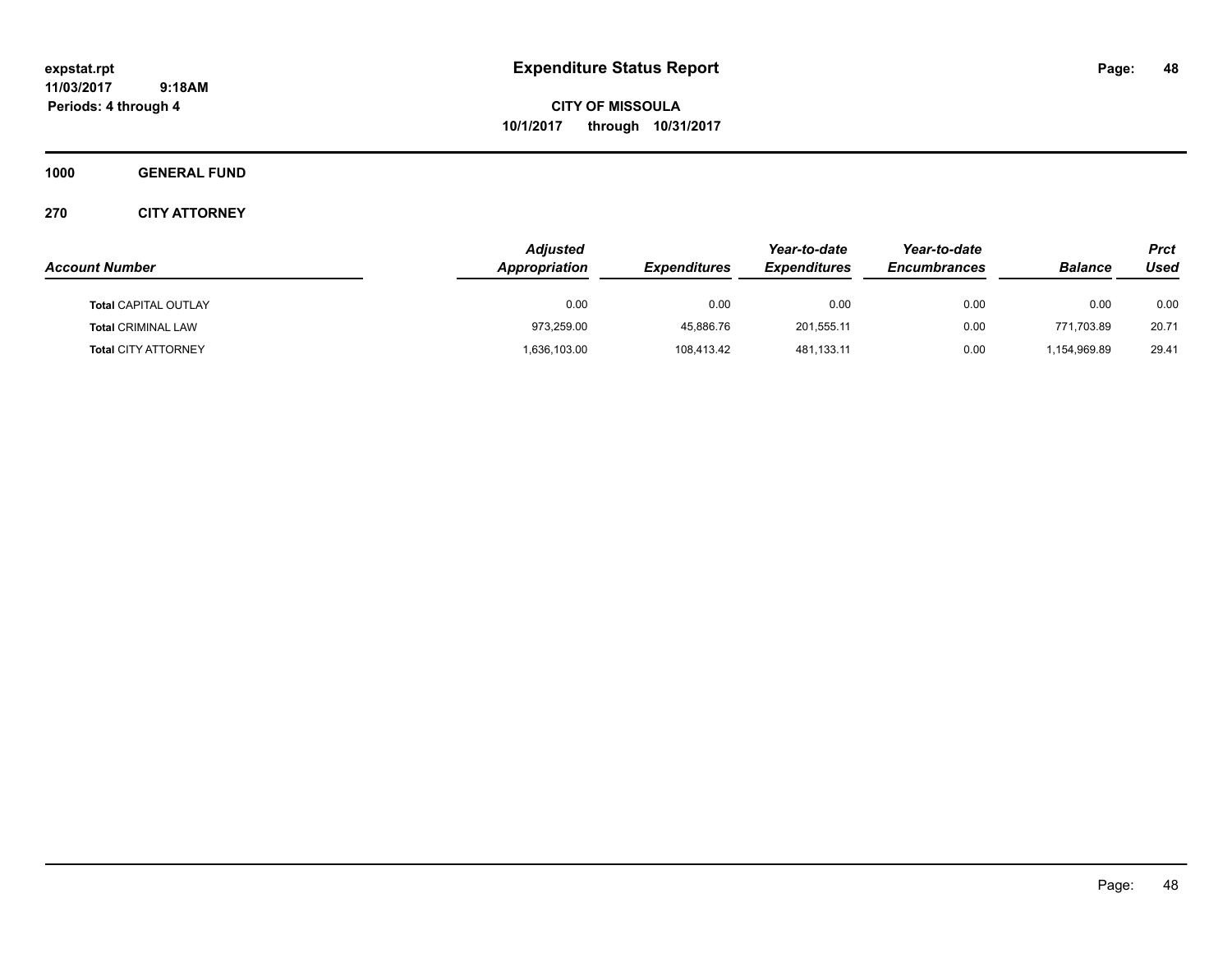**CITY OF MISSOULA 10/1/2017 through 10/31/2017**

**1000 GENERAL FUND**

|                                         |                                                        | <b>Adjusted</b>      |                     | Year-to-date        | Year-to-date        |                | <b>Prct</b> |
|-----------------------------------------|--------------------------------------------------------|----------------------|---------------------|---------------------|---------------------|----------------|-------------|
| <b>Account Number</b>                   |                                                        | <b>Appropriation</b> | <b>Expenditures</b> | <b>Expenditures</b> | <b>Encumbrances</b> | <b>Balance</b> | Used        |
| 1000.280.230270                         | *** Title Not Found ***                                |                      |                     |                     |                     |                |             |
| 1000.280.230270.100                     | PERSONAL SERVICES                                      |                      |                     |                     |                     |                |             |
| Total *** Title Not Found ***           |                                                        | 0.00                 | 0.00                | 0.00                | 0.00                | 0.00           | 0.00        |
| 1000.280.430100                         | PUBLIC WORKS ADMINISTRATION                            |                      |                     |                     |                     |                |             |
| 1000.280.430100.100                     | PERSONAL SERVICES                                      |                      |                     |                     |                     |                |             |
|                                         | 1000.280.430100.110.000 SALARIES AND WAGES             | 123,570.00           | 9,464.42            | 36,369.59           | 0.00                | 87,200.41      | 29.43       |
| 1000.280.430100.130.000                 | <b>OTHER</b>                                           | 2,330.00             | 0.00                | 0.00                | 0.00                | 2,330.00       | 0.00        |
| 1000.280.430100.140.000                 | <b>EMPLOYER CONTRIBUTIONS</b>                          | 35,455.00            | 2,756.18            | 11,490.43           | 0.00                | 23,964.57      | 32.41       |
|                                         | 1000.280.430100.141.000 STATE RETIREMENT CONTRIBUTIONS | 126.00               | 0.00                | 77.65               | 0.00                | 48.35          | 61.63       |
| <b>Total PERSONAL SERVICES</b>          |                                                        | 161,481.00           | 12,220.60           | 47,937.67           | 0.00                | 113,543.33     | 29.69       |
| 1000.280.430100.200                     | <b>SUPPLIES</b>                                        |                      |                     |                     |                     |                |             |
| 1000.280.430100.210.000 OFFICE SUPPLIES |                                                        | 450.00               | 0.00                | 0.00                | 0.00                | 450.00         | 0.00        |
| 1000.280.430100.230.000                 | <b>REPAIR/MAINTENANCE</b>                              | 50.00                | 0.00                | 0.00                | 0.00                | 50.00          | 0.00        |
| 1000.280.430100.231.000 GASOLINE        |                                                        | 249.00               | 0.00                | 0.00                | 0.00                | 249.00         | 0.00        |
| <b>Total SUPPLIES</b>                   |                                                        | 749.00               | 0.00                | 0.00                | 0.00                | 749.00         | 0.00        |
| 1000.280.430100.300                     | PURCHASED SERVICES                                     |                      |                     |                     |                     |                |             |
| 1000.280.430100.310.000                 | <b>COMMUNICATIONS</b>                                  | 300.00               | 0.00                | 21.61               | 0.00                | 278.39         | 7.20        |
| 1000.280.430100.320.000                 | PRINTING & DUPLICATING                                 | 200.00               | 24.48               | 43.49               | 0.00                | 156.51         | 21.75       |
| 1000.280.430100.330.000                 | PUBLICITY, SUBSCRIPTIONS & DUES                        | 920.00               | 0.00                | 21.00               | 0.00                | 899.00         | 2.28        |
| 1000.280.430100.344.000                 | <b>TELEPHONE SERVICE</b>                               | 783.00               | 142.40              | 245.87              | 0.00                | 537.13         | 31.40       |
| 1000.280.430100.344.391                 | <b>TELEPHONE SERVICE</b>                               | 0.00                 | 7.50                | 12.79               | 0.00                | $-12.79$       | 0.00        |
| 1000.280.430100.344.395                 | <b>TELEPHONE SERVICE</b>                               | 0.00                 | 0.00                | 60.34               | 0.00                | $-60.34$       | 0.00        |
| 1000.280.430100.360.000                 | <b>REPAIR &amp; MAINTENANCE</b>                        | 100.00               | 0.00                | 0.00                | 0.00                | 100.00         | 0.00        |
| 1000.280.430100.370.000                 | <b>TRAVEL</b>                                          | 700.00               | 68.00               | 68.00               | 0.00                | 632.00         | 9.71        |
| 1000.280.430100.380.000 TRAINING        |                                                        | 800.00               | 0.00                | 154.79              | 0.00                | 645.21         | 19.35       |
| <b>Total PURCHASED SERVICES</b>         |                                                        | 3,803.00             | 242.38              | 627.89              | 0.00                | 3,175.11       | 16.51       |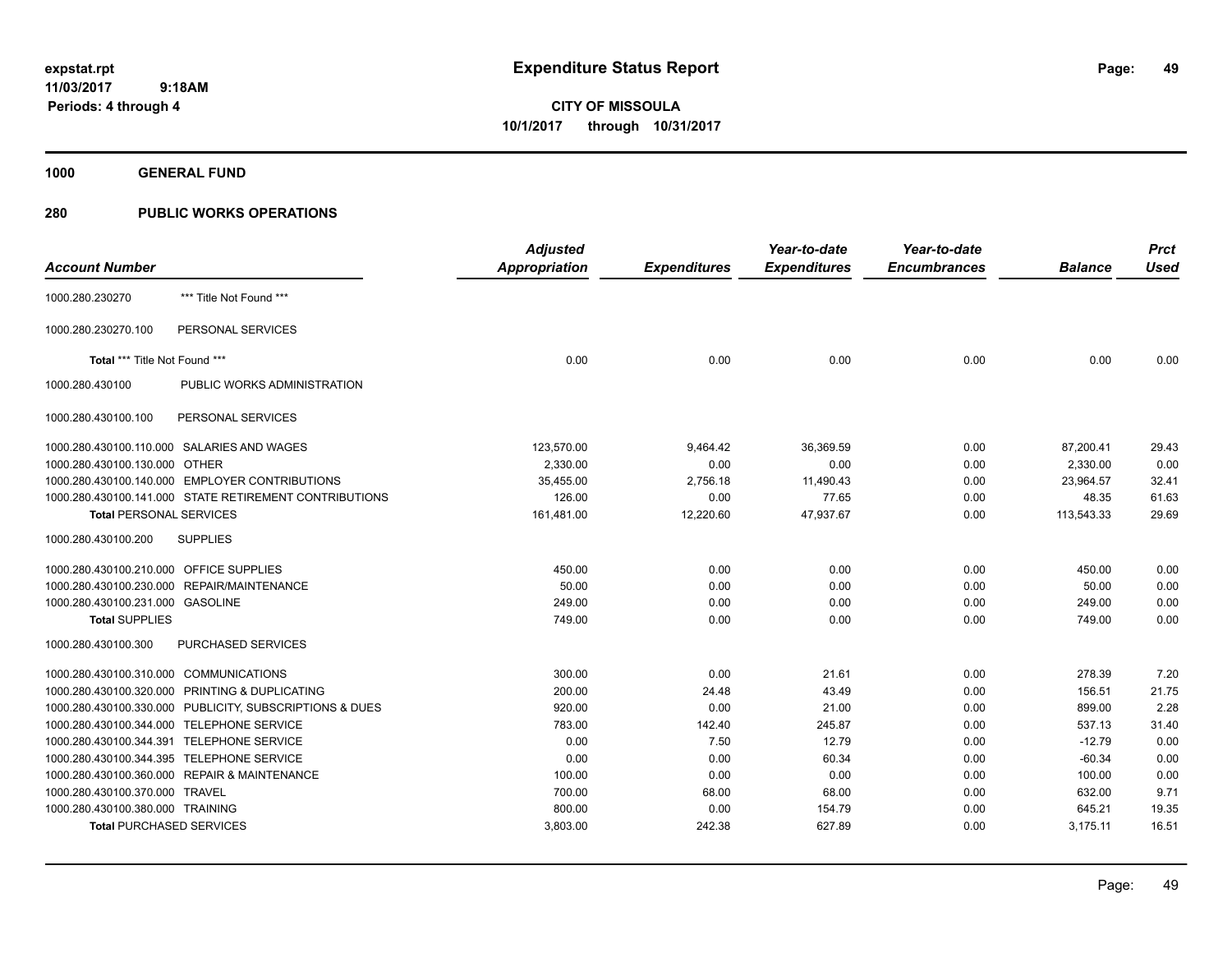**CITY OF MISSOULA 10/1/2017 through 10/31/2017**

**1000 GENERAL FUND**

|                                  |                                                        | <b>Adjusted</b>      |                     | Year-to-date        | Year-to-date        |                | <b>Prct</b> |
|----------------------------------|--------------------------------------------------------|----------------------|---------------------|---------------------|---------------------|----------------|-------------|
| <b>Account Number</b>            |                                                        | <b>Appropriation</b> | <b>Expenditures</b> | <b>Expenditures</b> | <b>Encumbrances</b> | <b>Balance</b> | <b>Used</b> |
| 1000.280.430100.500              | <b>FIXED CHARGES</b>                                   |                      |                     |                     |                     |                |             |
| <b>Total FIXED CHARGES</b>       |                                                        | 0.00                 | 0.00                | 0.00                | 0.00                | 0.00           | 0.00        |
| 1000.280.430100.800              | OTHER OBJECTS                                          |                      |                     |                     |                     |                |             |
| <b>Total OTHER OBJECTS</b>       |                                                        | 0.00                 | 0.00                | 0.00                | 0.00                | 0.00           | 0.00        |
|                                  | <b>Total PUBLIC WORKS ADMINISTRATION</b>               | 166,033.00           | 12,462.98           | 48,565.56           | 0.00                | 117,467.44     | 29.25       |
| 1000.280.430250                  | REIMBURSABLE SERVICES                                  |                      |                     |                     |                     |                |             |
| 1000.280.430250.200              | <b>SUPPLIES</b>                                        |                      |                     |                     |                     |                |             |
|                                  | 1000.280.430250.230.000 REPAIR/MAINTENANCE             | 10.000.00            | 0.00                | 2,541.08            | 0.00                | 7,458.92       | 25.41       |
| <b>Total SUPPLIES</b>            |                                                        | 10,000.00            | 0.00                | 2,541.08            | 0.00                | 7,458.92       | 25.41       |
| 1000.280.430250.300              | PURCHASED SERVICES                                     |                      |                     |                     |                     |                |             |
|                                  | 1000.280.430250.360.000 REPAIR & MAINTENANCE           | 10,000.00            | 0.00                | 22.00               | 0.00                | 9,978.00       | 0.22        |
|                                  | 1000.280.430250.360.300 REPAIR & MAINTENANCE           | 0.00                 | 0.00                | 27.26               | 0.00                | $-27.26$       | 0.00        |
|                                  | <b>Total PURCHASED SERVICES</b>                        | 10,000.00            | 0.00                | 49.26               | 0.00                | 9,950.74       | 0.49        |
|                                  | <b>Total REIMBURSABLE SERVICES</b>                     | 20,000.00            | 0.00                | 2,590.34            | 0.00                | 17,409.66      | 12.95       |
| 1000.280.430263                  | <b>STREET LIGHTING</b>                                 |                      |                     |                     |                     |                |             |
| 1000.280.430263.100              | PERSONAL SERVICES                                      |                      |                     |                     |                     |                |             |
|                                  | 1000.280.430263.110.000 SALARIES AND WAGES             | 107.601.00           | 266.73              | 999.94              | 0.00                | 106.601.06     | 0.93        |
| 1000.280.430263.120.000 OVERTIME |                                                        | 583.00               | 0.00                | 0.00                | 0.00                | 583.00         | 0.00        |
|                                  | 1000.280.430263.140.000 EMPLOYER CONTRIBUTIONS         | 55,438.00            | 106.43              | 456.22              | 0.00                | 54,981.78      | 0.82        |
|                                  | 1000.280.430263.141.000 STATE RETIREMENT CONTRIBUTIONS | 104.00               | 0.00                | 0.00                | 0.00                | 104.00         | 0.00        |
| <b>Total PERSONAL SERVICES</b>   |                                                        | 163,726.00           | 373.16              | 1,456.16            | 0.00                | 162,269.84     | 0.89        |
| 1000.280.430263.300              | PURCHASED SERVICES                                     |                      |                     |                     |                     |                |             |
|                                  | 1000.280.430263.341.000 ELECTRICITY & NATURAL GAS      | 130,557.00           | 23,001.32           | 33,548.57           | 0.00                | 97,008.43      | 25.70       |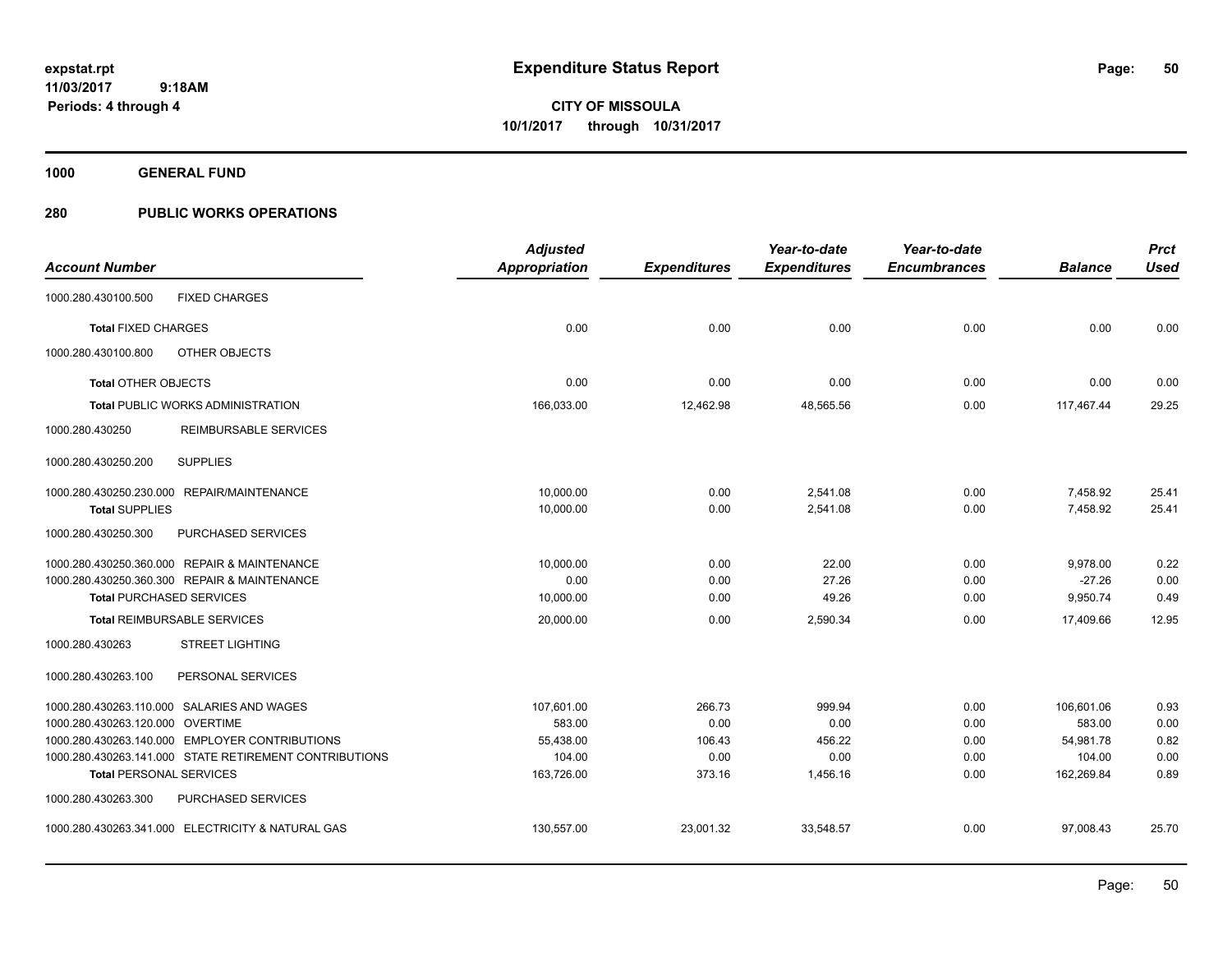**Periods: 4 through 4**

**CITY OF MISSOULA 10/1/2017 through 10/31/2017**

**1000 GENERAL FUND**

| <b>Account Number</b>                   |                                                          | <b>Adjusted</b><br><b>Appropriation</b> | <b>Expenditures</b> | Year-to-date<br><b>Expenditures</b> | Year-to-date<br><b>Encumbrances</b> | <b>Balance</b> | <b>Prct</b><br><b>Used</b> |
|-----------------------------------------|----------------------------------------------------------|-----------------------------------------|---------------------|-------------------------------------|-------------------------------------|----------------|----------------------------|
| <b>Total PURCHASED SERVICES</b>         |                                                          | 130,557.00                              | 23,001.32           | 33,548.57                           | 0.00                                | 97,008.43      | 25.70                      |
| <b>Total STREET LIGHTING</b>            |                                                          | 294,283.00                              | 23,374.48           | 35,004.73                           | 0.00                                | 259,278.27     | 11.89                      |
| 1000.280.430264                         | <b>TRAFFIC SIGNAL MAINTENANCE</b>                        |                                         |                     |                                     |                                     |                |                            |
| 1000.280.430264.100                     | PERSONAL SERVICES                                        |                                         |                     |                                     |                                     |                |                            |
|                                         | 1000.280.430264.110.000 SALARIES AND WAGES               | 91,363.00                               | 6,001.94            | 22,501.09                           | 0.00                                | 68,861.91      | 24.63                      |
| 1000.280.430264.120.000 OVERTIME        |                                                          | 496.00                                  | 0.00                | 0.00                                | 0.00                                | 496.00         | 0.00                       |
|                                         | 1000.280.430264.140.000 EMPLOYER CONTRIBUTIONS           | 47.077.00                               | 2,396.40            | 10,268.55                           | 0.00                                | 36.808.45      | 21.81                      |
|                                         | 1000.280.430264.141.000 STATE RETIREMENT CONTRIBUTIONS   | 94.00                                   | 0.00                | 0.00                                | 0.00                                | 94.00          | 0.00                       |
| <b>Total PERSONAL SERVICES</b>          |                                                          | 139,030.00                              | 8,398.34            | 32,769.64                           | 0.00                                | 106,260.36     | 23.57                      |
| 1000.280.430264.200                     | <b>SUPPLIES</b>                                          |                                         |                     |                                     |                                     |                |                            |
| 1000.280.430264.210.000 OFFICE SUPPLIES |                                                          | 350.00                                  | 0.00                | 0.00                                | 0.00                                | 350.00         | 0.00                       |
| 1000.280.430264.220.000                 | OPERATING SUPPLIES                                       | 235.00                                  | 0.00                | 0.00                                | 0.00                                | 235.00         | 0.00                       |
|                                         | 1000.280.430264.220.311 OPERATING SUPPLIES               | 0.00                                    | 262.42              | 262.42                              | 0.00                                | $-262.42$      | 0.00                       |
|                                         | 1000.280.430264.230.000 REPAIR/MAINTENANCE               | 1,060.00                                | 0.00                | 0.00                                | 0.00                                | 1,060.00       | 0.00                       |
|                                         | 1000.280.430264.230.321 REPAIR/MAINTENANCE~VEHICLE PARTS | 0.00                                    | 0.00                | 175.77                              | 0.00                                | $-175.77$      | 0.00                       |
| 1000.280.430264.231.000                 | <b>GASOLINE</b>                                          | 2,799.00                                | 0.00                | 187.69                              | 0.00                                | 2,611.31       | 6.71                       |
| 1000.280.430264.240.000 OTHER SUPPLIES  |                                                          | 9.880.00                                | 2,795.40            | 11,751.82                           | 0.00                                | $-1,871.82$    | 118.95                     |
| <b>Total SUPPLIES</b>                   |                                                          | 14,324.00                               | 3,057.82            | 12,377.70                           | 0.00                                | 1,946.30       | 86.41                      |
| 1000.280.430264.300                     | <b>PURCHASED SERVICES</b>                                |                                         |                     |                                     |                                     |                |                            |
|                                         | 1000.280.430264.341.000 ELECTRICITY & NATURAL GAS        | 16,120.00                               | 1,450.75            | 2,218.43                            | 0.00                                | 13.901.57      | 13.76                      |
|                                         | 1000.280.430264.350.000 PROFESSIONAL SERVICES            | 200.00                                  | 0.00                | 323.39                              | 0.00                                | $-123.39$      | 161.70                     |
|                                         | 1000.280.430264.360.000 REPAIR & MAINTENANCE             | 1,100.00                                | 9.25                | 9.25                                | 0.00                                | 1,090.75       | 0.84                       |
| 1000.280.430264.370.000 TRAVEL          |                                                          | 150.00                                  | 0.00                | 0.00                                | 0.00                                | 150.00         | 0.00                       |
| 1000.280.430264.380.000 TRAINING        |                                                          | 450.00                                  | 0.00                | 0.00                                | 0.00                                | 450.00         | 0.00                       |
| <b>Total PURCHASED SERVICES</b>         |                                                          | 18,020.00                               | 1,460.00            | 2,551.07                            | 0.00                                | 15,468.93      | 14.16                      |
|                                         | Total TRAFFIC SIGNAL MAINTENANCE                         | 171,374.00                              | 12,916.16           | 47,698.41                           | 0.00                                | 123,675.59     | 27.83                      |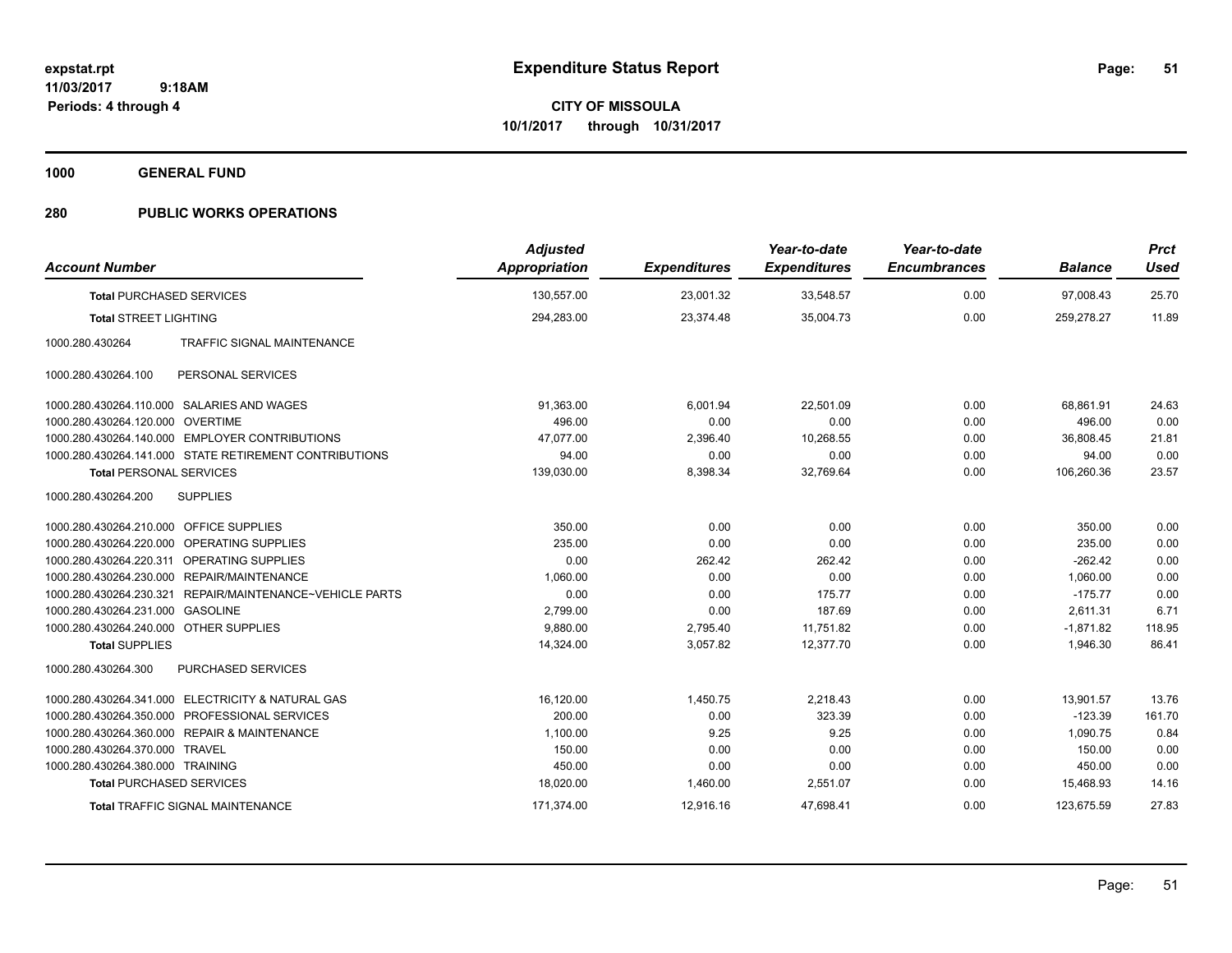**CITY OF MISSOULA 10/1/2017 through 10/31/2017**

**1000 GENERAL FUND**

|                                         |                                                           | <b>Adjusted</b>      |                     | Year-to-date        | Year-to-date        |                | <b>Prct</b> |
|-----------------------------------------|-----------------------------------------------------------|----------------------|---------------------|---------------------|---------------------|----------------|-------------|
| <b>Account Number</b>                   |                                                           | <b>Appropriation</b> | <b>Expenditures</b> | <b>Expenditures</b> | <b>Encumbrances</b> | <b>Balance</b> | <b>Used</b> |
| 1000.280.430265                         | <b>SIGNING &amp; STRIPING</b>                             |                      |                     |                     |                     |                |             |
| 1000.280.430265.100                     | PERSONAL SERVICES                                         |                      |                     |                     |                     |                |             |
|                                         | 1000.280.430265.110.000 SALARIES AND WAGES                | 4,063.00             | 18,554.81           | 65,366.81           | 0.00                | $-61,303.81$   | 1,608.83    |
| 1000.280.430265.120.000 OVERTIME        |                                                           | 22.00                | 0.00                | 0.00                | 0.00                | 22.00          | 0.00        |
| 1000.280.430265.130.000 OTHER           |                                                           | 0.00                 | 60.00               | 240.00              | 0.00                | $-240.00$      | 0.00        |
|                                         | 1000.280.430265.140.000 EMPLOYER CONTRIBUTIONS            | 2,093.00             | 10,505.01           | 41,428.31           | 0.00                | $-39,335.31$   | 1,979.37    |
|                                         | 1000.280.430265.141.000 STATE RETIREMENT CONTRIBUTIONS    | 4.00                 | 0.00                | 0.00                | 0.00                | 4.00           | 0.00        |
| <b>Total PERSONAL SERVICES</b>          |                                                           | 6,182.00             | 29,119.82           | 107,035.12          | 0.00                | $-100,853.12$  | 1,731.40    |
| 1000.280.430265.200                     | <b>SUPPLIES</b>                                           |                      |                     |                     |                     |                |             |
| 1000.280.430265.210.000 OFFICE SUPPLIES |                                                           | 350.00               | 0.00                | 150.19              | 0.00                | 199.81         | 42.91       |
|                                         | 1000.280.430265.220.000 OPERATING SUPPLIES                | 1,700.00             | 444.59              | 444.59              | 0.00                | 1.255.41       | 26.15       |
|                                         | 1000.280.430265.220.311 OPERATING SUPPLIES~CLOTHING ALLOW | 0.00                 | 0.00                | 91.50               | 0.00                | $-91.50$       | 0.00        |
|                                         | 1000.280.430265.230.000 REPAIR/MAINTENANCE                | 40,700.00            | 0.00                | 90.00               | 0.00                | 40,610.00      | 0.22        |
| 1000.280.430265.231.000                 | <b>GASOLINE</b>                                           | 3,739.00             | 475.68              | 475.68              | 0.00                | 3,263.32       | 12.72       |
| 1000.280.430265.240.000 OTHER SUPPLIES  |                                                           | 21,210.00            | 574.23              | 862.24              | 0.00                | 20,347.76      | 4.07        |
| <b>Total SUPPLIES</b>                   |                                                           | 67,699.00            | 1,494.50            | 2,114.20            | 0.00                | 65,584.80      | 3.12        |
| 1000.280.430265.300                     | PURCHASED SERVICES                                        |                      |                     |                     |                     |                |             |
|                                         | 1000.280.430265.344.000 TELEPHONE SERVICE                 | 558.00               | 0.00                | 0.09                | 0.00                | 557.91         | 0.02        |
|                                         | 1000.280.430265.344.399 TELEPHONE SERVICE                 | 0.00                 | 134.97              | 202.38              | 0.00                | $-202.38$      | 0.00        |
| 1000.280.430265.345.000 GARBAGE         |                                                           | 489.00               | 15.60               | 62.40               | 0.00                | 426.60         | 12.76       |
|                                         | 1000.280.430265.350.000 PROFESSIONAL SERVICES             | 457.00               | 0.00                | 0.00                | 0.00                | 457.00         | 0.00        |
|                                         | 1000.280.430265.360.000 REPAIR & MAINTENANCE              | 1,700.00             | 23.22               | 58.90               | 0.00                | 1,641.10       | 3.46        |
| 1000.280.430265.370.000 TRAVEL          |                                                           | 700.00               | 0.00                | 0.00                | 0.00                | 700.00         | 0.00        |
| 1000.280.430265.380.000 TRAINING        |                                                           | 950.00               | 0.00                | 0.00                | 0.00                | 950.00         | 0.00        |
| <b>Total PURCHASED SERVICES</b>         |                                                           | 4,854.00             | 173.79              | 323.77              | 0.00                | 4,530.23       | 6.67        |
| 1000.280.430265.900                     | <b>CAPITAL OUTLAY</b>                                     |                      |                     |                     |                     |                |             |
| <b>Total CAPITAL OUTLAY</b>             |                                                           | 0.00                 | 0.00                | 0.00                | 0.00                | 0.00           | 0.00        |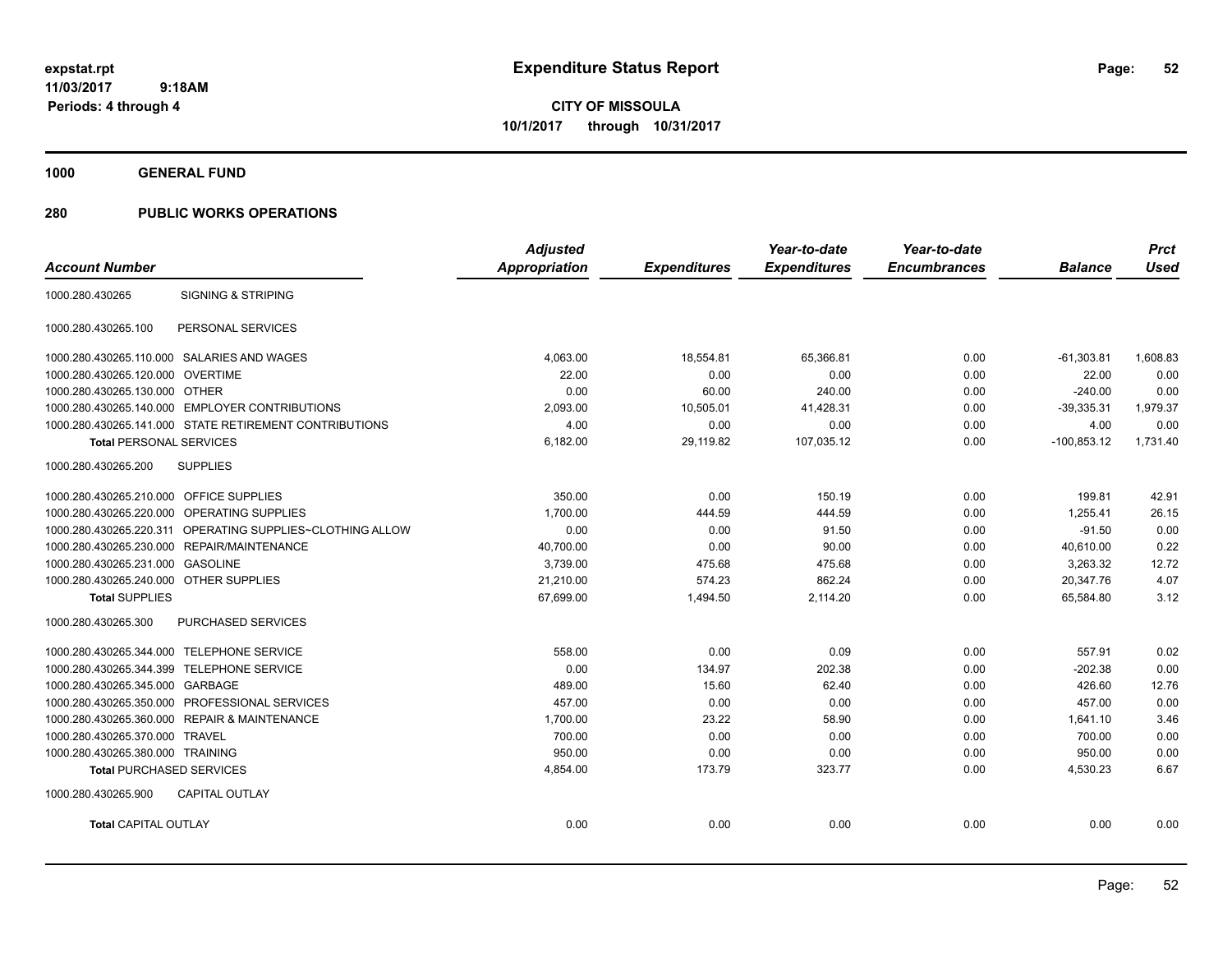**CITY OF MISSOULA 10/1/2017 through 10/31/2017**

**1000 GENERAL FUND**

| <b>Account Number</b>                                           | <b>Adjusted</b><br><b>Appropriation</b> | <b>Expenditures</b> | Year-to-date<br><b>Expenditures</b> | Year-to-date<br><b>Encumbrances</b> | <b>Balance</b> | <b>Prct</b><br>Used |
|-----------------------------------------------------------------|-----------------------------------------|---------------------|-------------------------------------|-------------------------------------|----------------|---------------------|
| <b>Total SIGNING &amp; STRIPING</b>                             | 78,735.00                               | 30,788.11           | 109,473.09                          | 0.00                                | $-30,738.09$   | 139.04              |
| <b>COMMUNICATIONS</b><br>1000.280.430270                        |                                         |                     |                                     |                                     |                |                     |
| PERSONAL SERVICES<br>1000.280.430270.100                        |                                         |                     |                                     |                                     |                |                     |
| SALARIES AND WAGES<br>1000.280.430270.110.000                   | 180.331.00                              | 7.068.87            | 26.493.90                           | 0.00                                | 153.837.10     | 14.69               |
| 1000.280.430270.120.000 OVERTIME                                | 2.568.00                                | 0.00                | 0.00                                | 0.00                                | 2.568.00       | 0.00                |
| 1000.280.430270.140.000<br><b>EMPLOYER CONTRIBUTIONS</b>        | 99,365.00                               | 2,822.29            | 12,093.73                           | 0.00                                | 87.271.27      | 12.17               |
| 1000.280.430270.141.000 STATE RETIREMENT CONTRIBUTIONS          | 184.00                                  | 0.00                | 0.00                                | 0.00                                | 184.00         | 0.00                |
| <b>Total PERSONAL SERVICES</b>                                  | 282,448.00                              | 9,891.16            | 38,587.63                           | 0.00                                | 243,860.37     | 13.66               |
| 1000.280.430270.200<br><b>SUPPLIES</b>                          |                                         |                     |                                     |                                     |                |                     |
| REPAIR/MAINTENANCE<br>1000.280.430270.230.000                   | 8,050.00                                | 212.34              | 3.131.88                            | 0.00                                | 4,918.12       | 38.91               |
| 1000.280.430270.231.000 GASOLINE                                | 2.493.00                                | 400.52              | 400.52                              | 0.00                                | 2.092.48       | 16.07               |
| <b>Total SUPPLIES</b>                                           | 10,543.00                               | 612.86              | 3,532.40                            | 0.00                                | 7,010.60       | 33.50               |
| 1000.280.430270.300<br>PURCHASED SERVICES                       |                                         |                     |                                     |                                     |                |                     |
| PUBLICITY, SUBSCRIPTIONS & DUES<br>1000.280.430270.330.000      | 180.00                                  | 0.00                | 0.00                                | 0.00                                | 180.00         | 0.00                |
| <b>ELECTRICITY &amp; NATURAL GAS</b><br>1000.280.430270.341.000 | 2,722.00                                | 546.08              | 647.71                              | 0.00                                | 2,074.29       | 23.80               |
| <b>TELEPHONE SERVICE</b><br>1000.280.430270.344.000             | 513.00                                  | 9.59                | 117.07                              | 0.00                                | 395.93         | 22.82               |
| 1000.280.430270.344.400<br><b>TELEPHONE SERVICE</b>             | 0.00                                    | 214.26              | 214.26                              | 0.00                                | $-214.26$      | 0.00                |
| 1000.280.430270.350.000<br><b>PROFESSIONAL SERVICES</b>         | 100.00                                  | 0.00                | 0.00                                | 0.00                                | 100.00         | 0.00                |
| 1000.280.430270.360.000 REPAIR & MAINTENANCE                    | 3,000.00                                | 385.36              | 1,066.69                            | 0.00                                | 1,933.31       | 35.56               |
| <b>Total PURCHASED SERVICES</b>                                 | 6,515.00                                | 1,155.29            | 2,045.73                            | 0.00                                | 4,469.27       | 31.40               |
| <b>Total COMMUNICATIONS</b>                                     | 299,506.00                              | 11,659.31           | 44,165.76                           | 0.00                                | 255,340.24     | 14.75               |
| <b>Total PUBLIC WORKS OPERATIONS</b>                            | 1,029,931.00                            | 91,201.04           | 287,497.89                          | 0.00                                | 742,433.11     | 27.91               |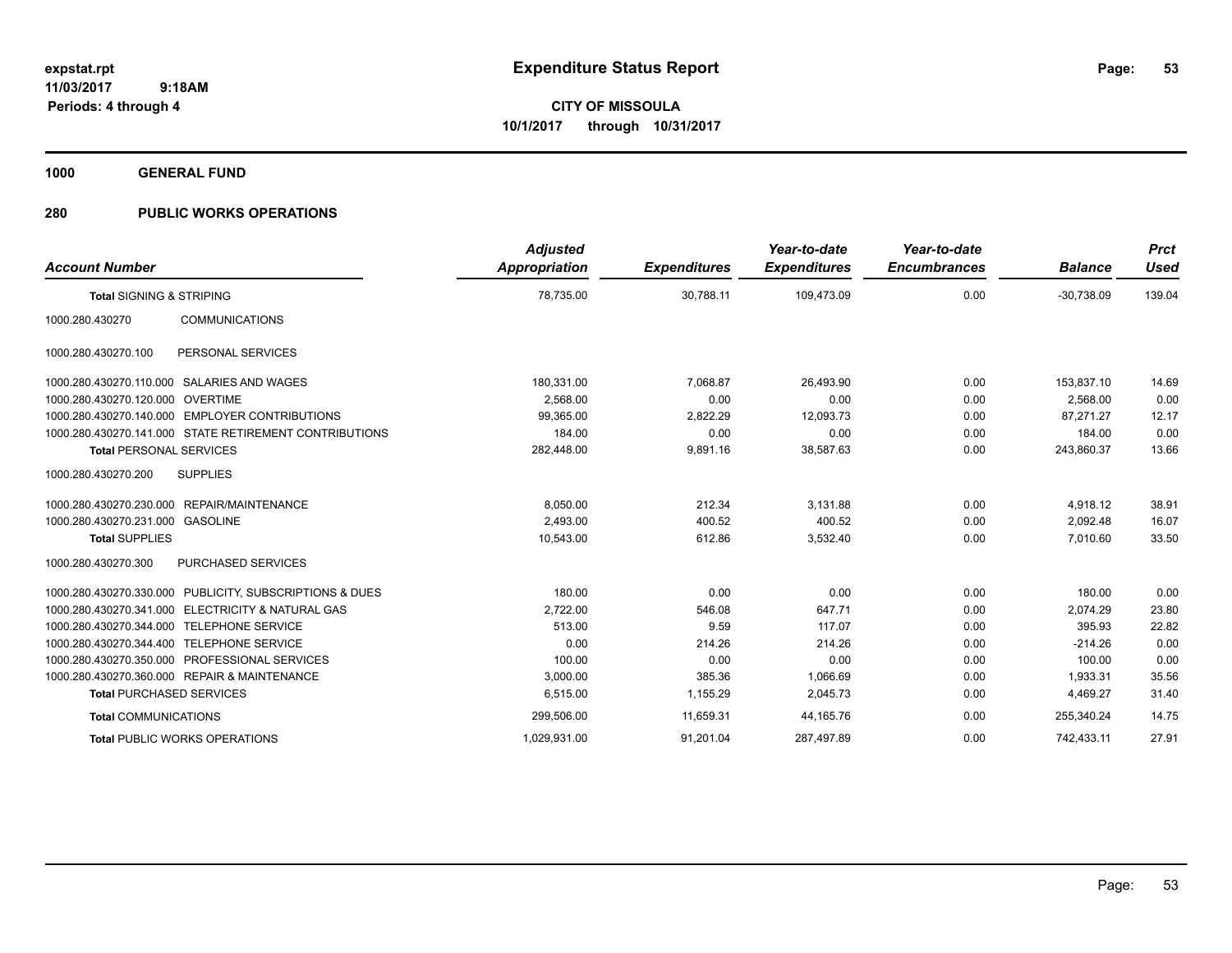**CITY OF MISSOULA 10/1/2017 through 10/31/2017**

**1000 GENERAL FUND**

| <b>Account Number</b>                   |                                                         | <b>Adjusted</b><br>Appropriation | <b>Expenditures</b> | Year-to-date<br><b>Expenditures</b> | Year-to-date<br><b>Encumbrances</b> | <b>Balance</b> | <b>Prct</b><br><b>Used</b> |
|-----------------------------------------|---------------------------------------------------------|----------------------------------|---------------------|-------------------------------------|-------------------------------------|----------------|----------------------------|
| 1000.290.420110                         | <b>ADMINISTRATION</b>                                   |                                  |                     |                                     |                                     |                |                            |
| 1000.290.420110.100                     | PERSONAL SERVICES                                       |                                  |                     |                                     |                                     |                |                            |
|                                         | 1000.290.420110.110.000 SALARIES AND WAGES              | 773,545.00                       | 57.008.35           | 213.201.81                          | 0.00                                | 560,343.19     | 27.56                      |
| 1000.290.420110.115.000                 | SALARIES/HEALTH INSURANCE BENEFIT                       | 0.00                             | 3,840.00            | 14,400.00                           | 0.00                                | $-14,400.00$   | 0.00                       |
| 1000.290.420110.120.000 OVERTIME        |                                                         | 9,247.00                         | 453.34              | 1,933.57                            | 0.00                                | 7,313.43       | 20.91                      |
|                                         | 1000.290.420110.121.000 OUTSIDE HIRE OVERTIME           | 75,000.00                        | 10,548.82           | 81,311.96                           | 0.00                                | $-6,311.96$    | 108.42                     |
|                                         | 1000.290.420110.123.000 CELL PHONE OVERTIME             | 60.690.00                        | 0.00                | 719.93                              | 0.00                                | 59.970.07      | 1.19                       |
| 1000.290.420110.130.000 OTHER           |                                                         | 4,830.00                         | 0.00                | 3,500.00                            | 0.00                                | 1.330.00       | 72.46                      |
|                                         | 1000.290.420110.133.000 EDUCATION COMPENSATION          | 0.00                             | 50.00               | 187.50                              | 0.00                                | $-187.50$      | 0.00                       |
|                                         | 1000.290.420110.140.000 EMPLOYER CONTRIBUTIONS          | 283,397.00                       | 16,473.34           | 74,313.85                           | 0.00                                | 209,083.15     | 26.22                      |
|                                         | 1000.290.420110.141.000 STATE RETIREMENT CONTRIBUTIONS  | 179,048.00                       | 0.00                | 13,548.85                           | 0.00                                | 165,499.15     | 7.57                       |
| <b>Total PERSONAL SERVICES</b>          |                                                         | 1.385.757.00                     | 88.373.85           | 403.117.47                          | 0.00                                | 982.639.53     | 29.09                      |
| 1000.290.420110.200                     | <b>SUPPLIES</b>                                         |                                  |                     |                                     |                                     |                |                            |
| 1000.290.420110.210.000 OFFICE SUPPLIES |                                                         | 11.650.00                        | 237.96              | 2,312.15                            | 0.00                                | 9.337.85       | 19.85                      |
|                                         | 1000.290.420110.220.000 OPERATING SUPPLIES              | 29,887.00                        | 506.82              | 3,236.48                            | 0.00                                | 26,650.52      | 10.83                      |
|                                         | 1000.290.420110.230.000 REPAIR/MAINTENANCE              | 900.00                           | 31.54               | 47.22                               | 0.00                                | 852.78         | 5.25                       |
| 1000.290.420110.231.000 GASOLINE        |                                                         | 3,515.00                         | 876.32              | 1,220.20                            | 0.00                                | 2,294.80       | 34.71                      |
| <b>Total SUPPLIES</b>                   |                                                         | 45.952.00                        | 1.652.64            | 6,816.05                            | 0.00                                | 39.135.95      | 14.83                      |
| 1000.290.420110.300                     | <b>PURCHASED SERVICES</b>                               |                                  |                     |                                     |                                     |                |                            |
| 1000.290.420110.310.000                 | COMMUNICATIONS                                          | 4,712.00                         | 374.44              | 967.43                              | 0.00                                | 3,744.57       | 20.53                      |
| 1000.290.420110.320.000                 | PRINTING & DUPLICATING                                  | 500.00                           | 95.52               | 229.77                              | 0.00                                | 270.23         | 45.95                      |
|                                         | 1000.290.420110.330.000 PUBLICITY, SUBSCRIPTIONS & DUES | 12,538.00                        | 367.00              | 9,210.39                            | 0.00                                | 3,327.61       | 73.46                      |
| 1000.290.420110.344.000                 | <b>TELEPHONE SERVICE</b>                                | 48,092.00                        | 4,241.22            | 11,953.36                           | 0.00                                | 36.138.64      | 24.86                      |
|                                         | 1000.290.420110.350.000 PROFESSIONAL SERVICES           | 7.920.00                         | 1.062.50            | 3,660.60                            | 0.00                                | 4,259.40       | 46.22                      |
|                                         | 1000.290.420110.360.000 REPAIR & MAINTENANCE            | 94,195.00                        | 0.00                | 16,832.45                           | 0.00                                | 77,362.55      | 17.87                      |
|                                         | 1000.290.420110.392.000 DONATIONS AND SALES             | 0.00                             | 1,853.13            | 3,220.38                            | 0.00                                | $-3,220.38$    | 0.00                       |
| <b>Total PURCHASED SERVICES</b>         |                                                         | 167,957.00                       | 7,993.81            | 46,074.38                           | 0.00                                | 121,882.62     | 27.43                      |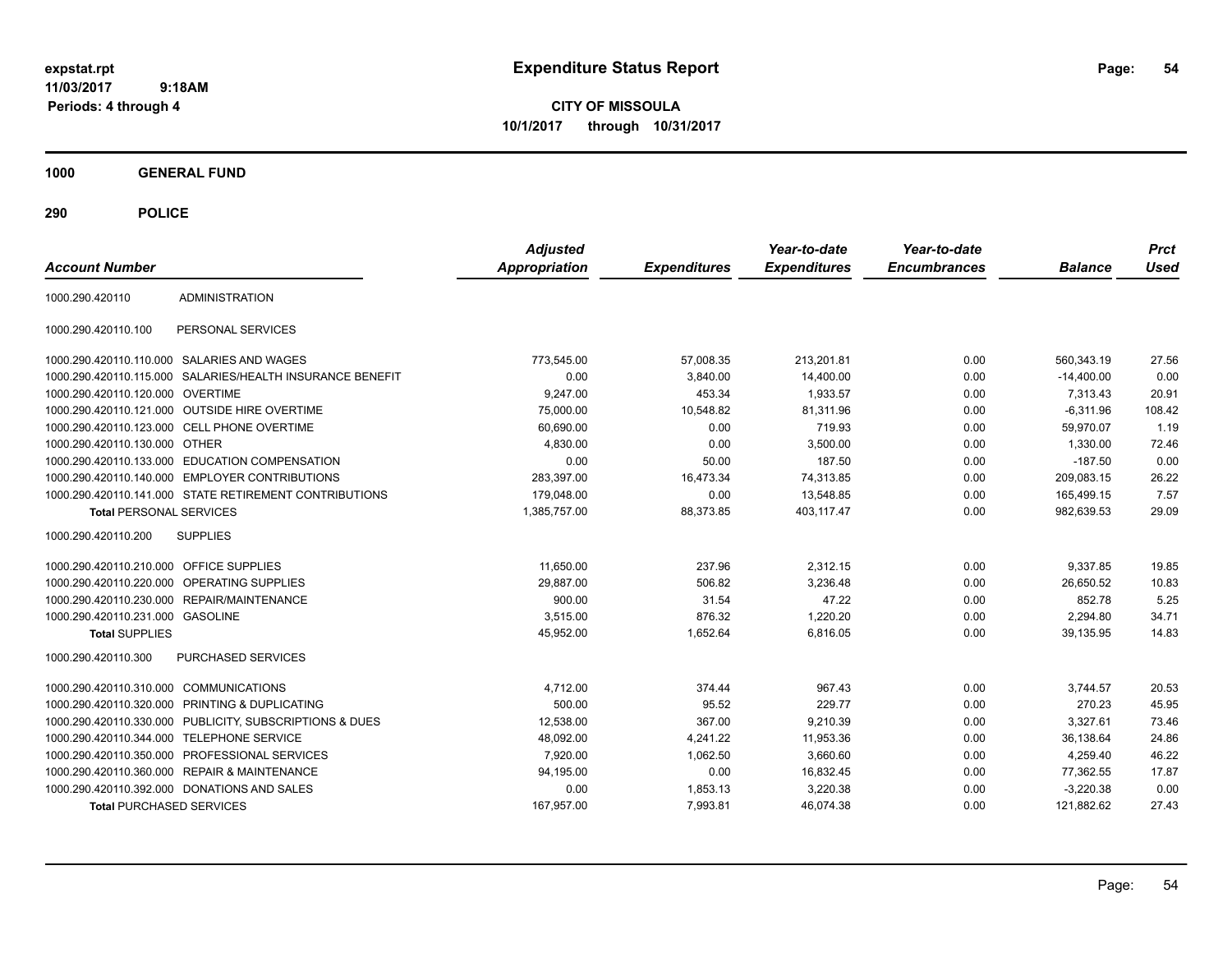**CITY OF MISSOULA 10/1/2017 through 10/31/2017**

**1000 GENERAL FUND**

| <b>Account Number</b>                                            | <b>Adjusted</b><br><b>Appropriation</b> | <b>Expenditures</b> | Year-to-date<br><b>Expenditures</b> | Year-to-date<br><b>Encumbrances</b> | <b>Balance</b> | <b>Prct</b><br><b>Used</b> |
|------------------------------------------------------------------|-----------------------------------------|---------------------|-------------------------------------|-------------------------------------|----------------|----------------------------|
| <b>FIXED CHARGES</b><br>1000.290.420110.500                      |                                         |                     |                                     |                                     |                |                            |
| 1000.290.420110.500.000 FIXED CHARGES                            | 650.00                                  | 5,904.97            | 29,524.85                           | 0.00                                | $-28,874.85$   | 4,542.28                   |
| 1000.290.420110.530.000 EQUIPMENT RENTAL                         | 71,214.00                               | 0.00                | 0.00                                | 0.00                                | 71,214.00      | 0.00                       |
| <b>Total FIXED CHARGES</b>                                       | 71,864.00                               | 5,904.97            | 29,524.85                           | 0.00                                | 42,339.15      | 41.08                      |
| <b>GRANTS &amp; CONTRIBUTIONS</b><br>1000.290.420110.700         |                                         |                     |                                     |                                     |                |                            |
| 1000.290.420110.700.000 GRANTS & CONTRIBUTIONS                   | 4,000.00                                | 0.00                | 0.00                                | 0.00                                | 4,000.00       | 0.00                       |
| <b>Total GRANTS &amp; CONTRIBUTIONS</b>                          | 4.000.00                                | 0.00                | 0.00                                | 0.00                                | 4.000.00       | 0.00                       |
| 1000.290.420110.800<br><b>OTHER OBJECTS</b>                      |                                         |                     |                                     |                                     |                |                            |
| 1000.290.420110.820.000 TRANSFERS TO LAW ENFORCEMENT BLOCK GRANT | 6,000.00                                | 0.00                | 0.00                                | 0.00                                | 6,000.00       | 0.00                       |
| <b>Total OTHER OBJECTS</b>                                       | 6,000.00                                | 0.00                | 0.00                                | 0.00                                | 6,000.00       | 0.00                       |
| 1000.290.420110.900<br><b>CAPITAL OUTLAY</b>                     |                                         |                     |                                     |                                     |                |                            |
| 1000.290.420110.940.000 MACHINERY & EQUIPMENT                    | 40,950.00                               | 642.53              | 6,080.05                            | 0.00                                | 34,869.95      | 14.85                      |
| <b>Total CAPITAL OUTLAY</b>                                      | 40,950.00                               | 642.53              | 6,080.05                            | 0.00                                | 34,869.95      | 14.85                      |
| <b>Total ADMINISTRATION</b>                                      | 1,722,480.00                            | 104,567.80          | 491.612.80                          | 0.00                                | 1.230.867.20   | 28.54                      |
| PERSONNEL TRAINING<br>1000.290.420130                            |                                         |                     |                                     |                                     |                |                            |
| 1000.290.420130.100<br>PERSONAL SERVICES                         |                                         |                     |                                     |                                     |                |                            |
| 1000.290.420130.110.000 SALARIES AND WAGES                       | 71,402.00                               | 5,535.83            | 20,764.62                           | 0.00                                | 50,637.38      | 29.08                      |
| 1000.290.420130.115.000 SALARIES/HEALTH INSURANCE BENEFIT        | 0.00                                    | 768.00              | 2,880.00                            | 0.00                                | $-2,880.00$    | 0.00                       |
| 1000.290.420130.120.000 OVERTIME                                 | 1,168.00                                | 0.00                | 0.00                                | 0.00                                | 1,168.00       | 0.00                       |
| 1000.290.420130.130.000 OTHER                                    | 690.00                                  | 0.00                | 700.00                              | 0.00                                | $-10.00$       | 101.45                     |
| 1000.290.420130.133.000 EDUCATION COMPENSATION                   | 0.00                                    | 20.00               | 75.00                               | 0.00                                | $-75.00$       | 0.00                       |
| 1000.290.420130.140.000 EMPLOYER CONTRIBUTIONS                   | 27,313.00                               | 1,405.11            | 5,345.34                            | 0.00                                | 21,967.66      | 19.57                      |
| 1000.290.420130.141.000 STATE RETIREMENT CONTRIBUTIONS           | 23,677.00                               | 0.00                | 1,853.64                            | 0.00                                | 21,823.36      | 7.83                       |
| <b>Total PERSONAL SERVICES</b>                                   | 124,250.00                              | 7,728.94            | 31,618.60                           | 0.00                                | 92,631.40      | 25.45                      |
| <b>SUPPLIES</b><br>1000.290.420130.200                           |                                         |                     |                                     |                                     |                |                            |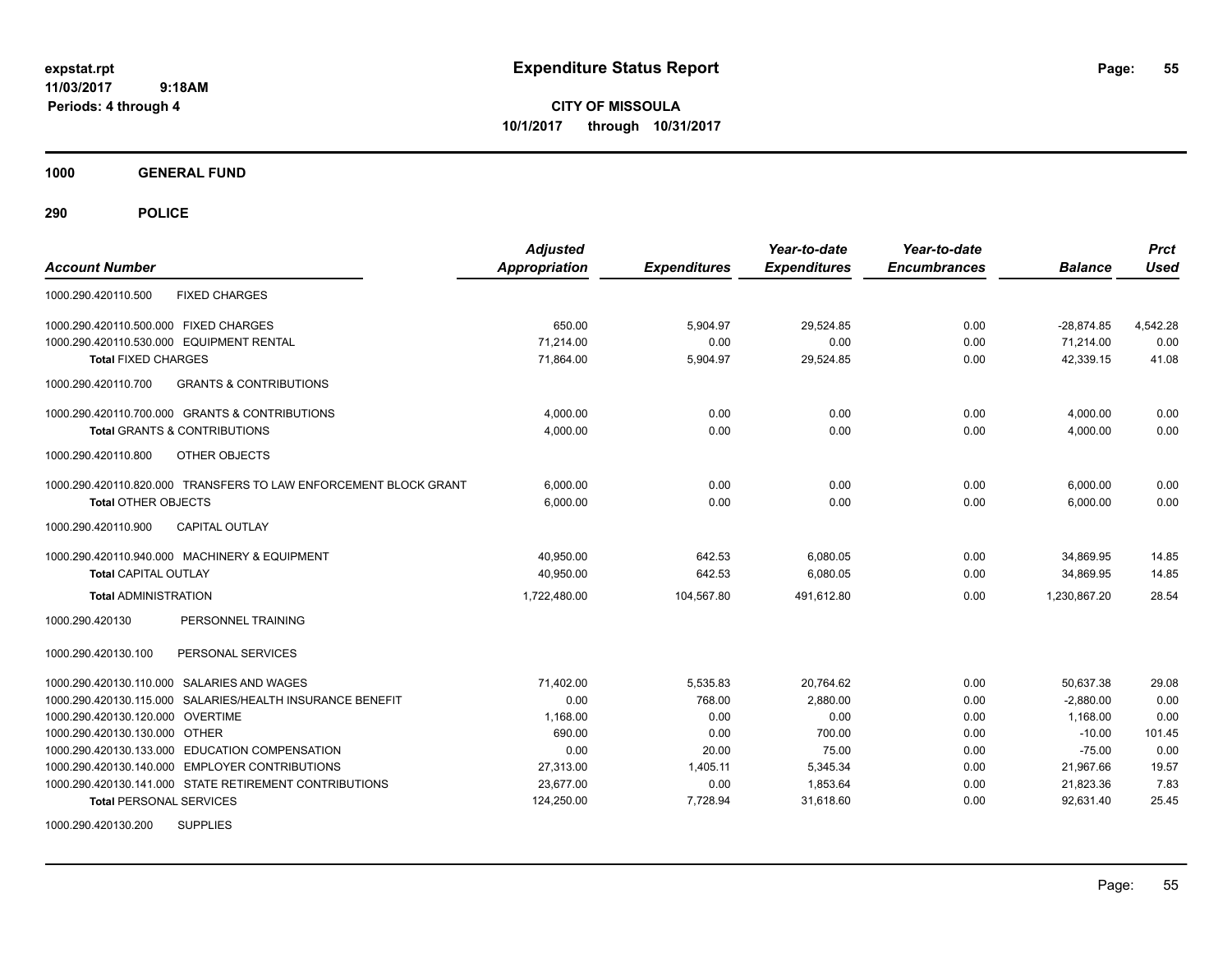**CITY OF MISSOULA 10/1/2017 through 10/31/2017**

**1000 GENERAL FUND**

| <b>Account Number</b>                                     | <b>Adjusted</b><br><b>Appropriation</b> | <b>Expenditures</b> | Year-to-date<br><b>Expenditures</b> | Year-to-date<br><b>Encumbrances</b> | <b>Balance</b> | <b>Prct</b><br><b>Used</b> |
|-----------------------------------------------------------|-----------------------------------------|---------------------|-------------------------------------|-------------------------------------|----------------|----------------------------|
| 1000.290.420130.210.000 OFFICE SUPPLIES                   | 200.00                                  | 0.00                | 0.00                                | 0.00                                | 200.00         | 0.00                       |
| 1000.290.420130.220.000 OPERATING SUPPLIES                | 28,485.00                               | 221.57              | 7,809.94                            | 0.00                                | 20,675.06      | 27.42                      |
| <b>Total SUPPLIES</b>                                     | 28,685.00                               | 221.57              | 7,809.94                            | 0.00                                | 20,875.06      | 27.23                      |
| 1000.290.420130.300<br>PURCHASED SERVICES                 |                                         |                     |                                     |                                     |                |                            |
| 1000.290.420130.320.000 PRINTING & DUPLICATING            | 350.00                                  | 0.00                | 0.00                                | 0.00                                | 350.00         | 0.00                       |
| 1000.290.420130.360.000 REPAIR & MAINTENANCE              | 100.00                                  | 0.00                | 0.00                                | 0.00                                | 100.00         | 0.00                       |
| 1000.290.420130.370.000 TRAVEL                            | 29,500.00                               | 2,000.90            | 13,387.62                           | 0.00                                | 16,112.38      | 45.38                      |
| 1000.290.420130.380.000 TRAINING                          | 37,150.00                               | 920.00              | 14,396.79                           | 0.00                                | 22,753.21      | 38.75                      |
| 1000.290.420130.390.000 OTHER PURCHASED SERVICES          | 25,000.00                               | 2.00                | 1,369.34                            | 0.00                                | 23,630.66      | 5.48                       |
| 1000.290.420130.390.031 MISC TRAINING/TRAVEL EXPENSES     | 0.00                                    | 0.00                | 10.719.00                           | 0.00                                | $-10.719.00$   | 0.00                       |
| <b>Total PURCHASED SERVICES</b>                           | 92,100.00                               | 2,922.90            | 39,872.75                           | 0.00                                | 52,227.25      | 43.29                      |
| <b>Total PERSONNEL TRAINING</b>                           | 245,035.00                              | 10,873.41           | 79,301.29                           | 0.00                                | 165,733.71     | 32.36                      |
| <b>CRIMINAL INVESTIGATION</b><br>1000.290.420141          |                                         |                     |                                     |                                     |                |                            |
| PERSONAL SERVICES<br>1000.290.420141.100                  |                                         |                     |                                     |                                     |                |                            |
| 1000.290.420141.110.000 SALARIES AND WAGES                | 1,383,192.00                            | 93,471.17           | 349,867.05                          | 0.00                                | 1,033,324.95   | 25.29                      |
| 1000.290.420141.115.000 SALARIES/HEALTH INSURANCE BENEFIT | 0.00                                    | 11,520.00           | 43,200.00                           | 0.00                                | $-43,200.00$   | 0.00                       |
| 1000.290.420141.120.000 OVERTIME                          | 50,612.00                               | 3,023.66            | 30.718.25                           | 0.00                                | 19,893.75      | 60.69                      |
| 1000.290.420141.122.000 COURT OVERTIME                    | 4,133.00                                | 0.00                | 0.00                                | 0.00                                | 4,133.00       | 0.00                       |
| 1000.290.420141.130.000 OTHER                             | 10.350.00                               | 0.00                | 10,500.00                           | 0.00                                | $-150.00$      | 101.45                     |
| 1000.290.420141.133.000 EDUCATION COMPENSATION            | 0.00                                    | 260.00              | 975.00                              | 0.00                                | $-975.00$      | 0.00                       |
| 1000.290.420141.140.000 EMPLOYER CONTRIBUTIONS            | 520,274.00                              | 24,275.57           | 95,485.58                           | 0.00                                | 424,788.42     | 18.35                      |
| 1000.290.420141.141.000 STATE RETIREMENT CONTRIBUTIONS    | 427,680.00                              | 0.00                | 29,023.33                           | 0.00                                | 398.656.67     | 6.79                       |
| <b>Total PERSONAL SERVICES</b>                            | 2,396,241.00                            | 132,550.40          | 559,769.21                          | 0.00                                | 1,836,471.79   | 23.36                      |
| <b>SUPPLIES</b><br>1000.290.420141.200                    |                                         |                     |                                     |                                     |                |                            |
| 1000.290.420141.210.000 OFFICE SUPPLIES                   | 2,500.00                                | 13.49               | 503.85                              | 0.00                                | 1,996.15       | 20.15                      |
| 1000.290.420141.220.000 OPERATING SUPPLIES                | 3,500.00                                | 62.21               | 62.21                               | 0.00                                | 3,437.79       | 1.78                       |
| 1000.290.420141.230.000 REPAIR/MAINTENANCE                | 3,900.00                                | 59.54               | 936.63                              | 0.00                                | 2,963.37       | 24.02                      |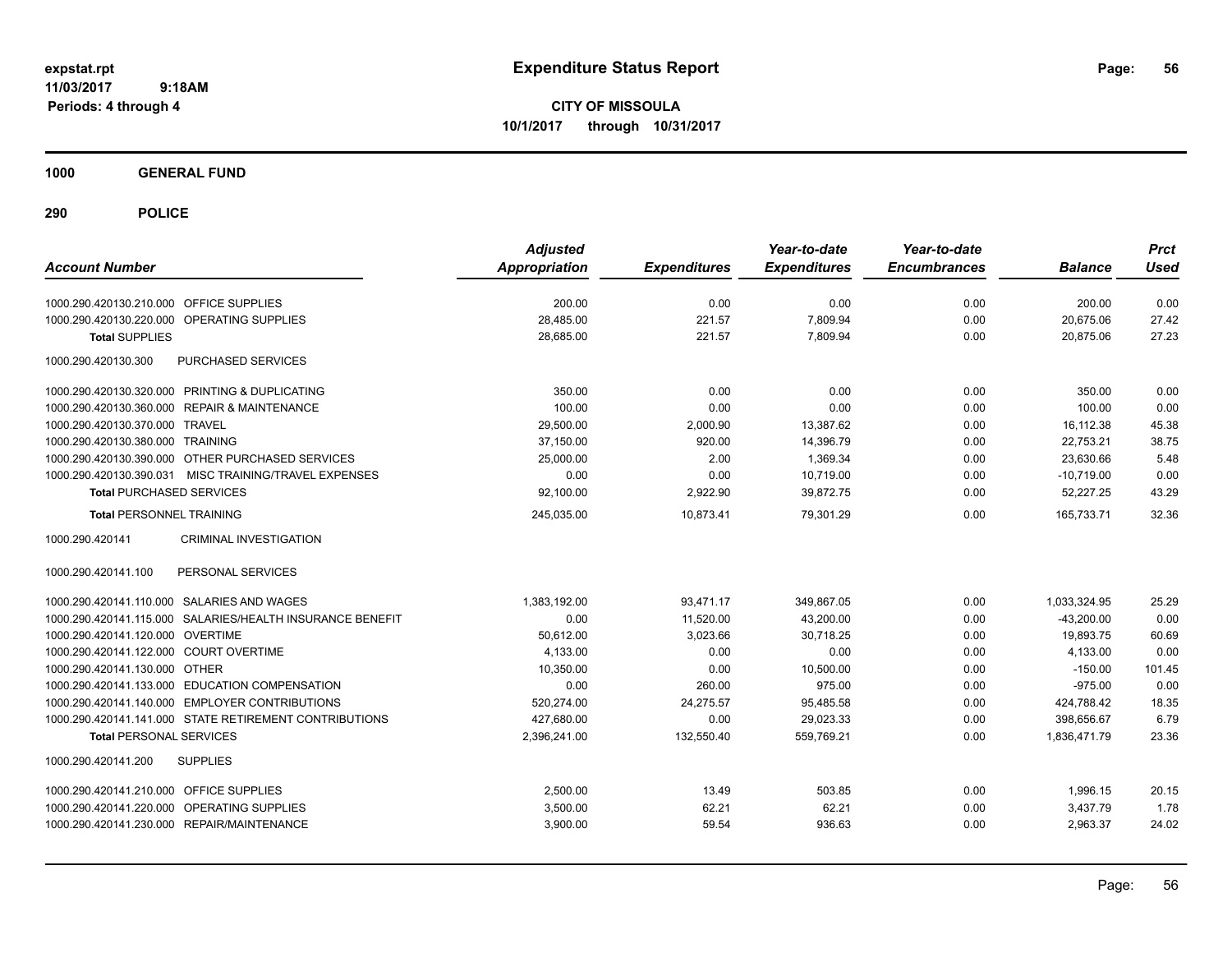**CITY OF MISSOULA 10/1/2017 through 10/31/2017**

**1000 GENERAL FUND**

| <b>Account Number</b>                                     | <b>Adjusted</b><br>Appropriation | <b>Expenditures</b> | Year-to-date<br><b>Expenditures</b> | Year-to-date<br><b>Encumbrances</b> | <b>Balance</b> | <b>Prct</b><br><b>Used</b> |
|-----------------------------------------------------------|----------------------------------|---------------------|-------------------------------------|-------------------------------------|----------------|----------------------------|
| 1000.290.420141.231.000 GASOLINE                          | 7,744.00                         | 1,852.77            | 2,776.33                            | 0.00                                | 4,967.67       | 35.85                      |
| <b>Total SUPPLIES</b>                                     | 17,644.00                        | 1,988.01            | 4,279.02                            | 0.00                                | 13,364.98      | 24.25                      |
| PURCHASED SERVICES<br>1000.290.420141.300                 |                                  |                     |                                     |                                     |                |                            |
| 1000.290.420141.310.000 COMMUNICATIONS                    | 200.00                           | 0.00                | 31.66                               | 0.00                                | 168.34         | 15.83                      |
| 1000.290.420141.320.000 PRINTING & DUPLICATING            | 1,300.00                         | 131.32              | 131.32                              | 0.00                                | 1,168.68       | 10.10                      |
| 1000.290.420141.350.000 PROFESSIONAL SERVICES             | 2,500.00                         | 305.08              | 1.618.91                            | 0.00                                | 881.09         | 64.76                      |
| 1000.290.420141.360.000 REPAIR & MAINTENANCE              | 1,500.00                         | 0.00                | 229.00                              | 0.00                                | 1,271.00       | 15.27                      |
| <b>Total PURCHASED SERVICES</b>                           | 5,500.00                         | 436.40              | 2.010.89                            | 0.00                                | 3,489.11       | 36.56                      |
| <b>CAPITAL OUTLAY</b><br>1000.290.420141.900              |                                  |                     |                                     |                                     |                |                            |
| <b>Total CAPITAL OUTLAY</b>                               | 0.00                             | 0.00                | 0.00                                | 0.00                                | 0.00           | 0.00                       |
| <b>Total CRIMINAL INVESTIGATION</b>                       | 2,419,385.00                     | 134,974.81          | 566,059.12                          | 0.00                                | 1,853,325.88   | 23.40                      |
| <b>NARCOTICS</b><br>1000.290.420142                       |                                  |                     |                                     |                                     |                |                            |
| PERSONAL SERVICES<br>1000.290.420142.100                  |                                  |                     |                                     |                                     |                |                            |
| 1000.290.420142.110.000 SALARIES AND WAGES                | 236.928.00                       | 23,120.69           | 86,484.23                           | 0.00                                | 150.443.77     | 36.50                      |
| 1000.290.420142.115.000 SALARIES/HEALTH INSURANCE BENEFIT | 0.00                             | 3,072.00            | 11,520.00                           | 0.00                                | $-11,520.00$   | 0.00                       |
| 1000.290.420142.120.000 OVERTIME                          | 5,061.00                         | 599.55              | 3,624.86                            | 0.00                                | 1,436.14       | 71.62                      |
| 1000.290.420142.122.000 COURT OVERTIME                    | 925.00                           | 0.00                | 0.00                                | 0.00                                | 925.00         | 0.00                       |
| 1000.290.420142.130.000 OTHER                             | 2,760.00                         | 0.00                | 2,800.00                            | 0.00                                | $-40.00$       | 101.45                     |
| 1000.290.420142.140.000 EMPLOYER CONTRIBUTIONS            | 86,985.00                        | 5,727.04            | 21,671.41                           | 0.00                                | 65,313.59      | 24.91                      |
| 1000.290.420142.141.000 STATE RETIREMENT CONTRIBUTIONS    | 77,706.00                        | 0.00                | 7,682.03                            | 0.00                                | 70,023.97      | 9.89                       |
| <b>Total PERSONAL SERVICES</b>                            | 410,365.00                       | 32,519.28           | 133,782.53                          | 0.00                                | 276,582.47     | 32.60                      |
| <b>SUPPLIES</b><br>1000.290.420142.200                    |                                  |                     |                                     |                                     |                |                            |
| 1000.290.420142.210.000 OFFICE SUPPLIES                   | 100.00                           | 0.00                | 0.00                                | 0.00                                | 100.00         | 0.00                       |
| 1000.290.420142.220.000 OPERATING SUPPLIES                | 200.00                           | 0.00                | 1,220.40                            | 0.00                                | $-1,020.40$    | 610.20                     |
| 1000.290.420142.230.000 REPAIR/MAINTENANCE                | 700.00                           | 0.00                | 114.02                              | 0.00                                | 585.98         | 16.29                      |
| 1000.290.420142.231.000 GASOLINE                          | 2,674.00                         | 484.83              | 536.96                              | 0.00                                | 2,137.04       | 20.08                      |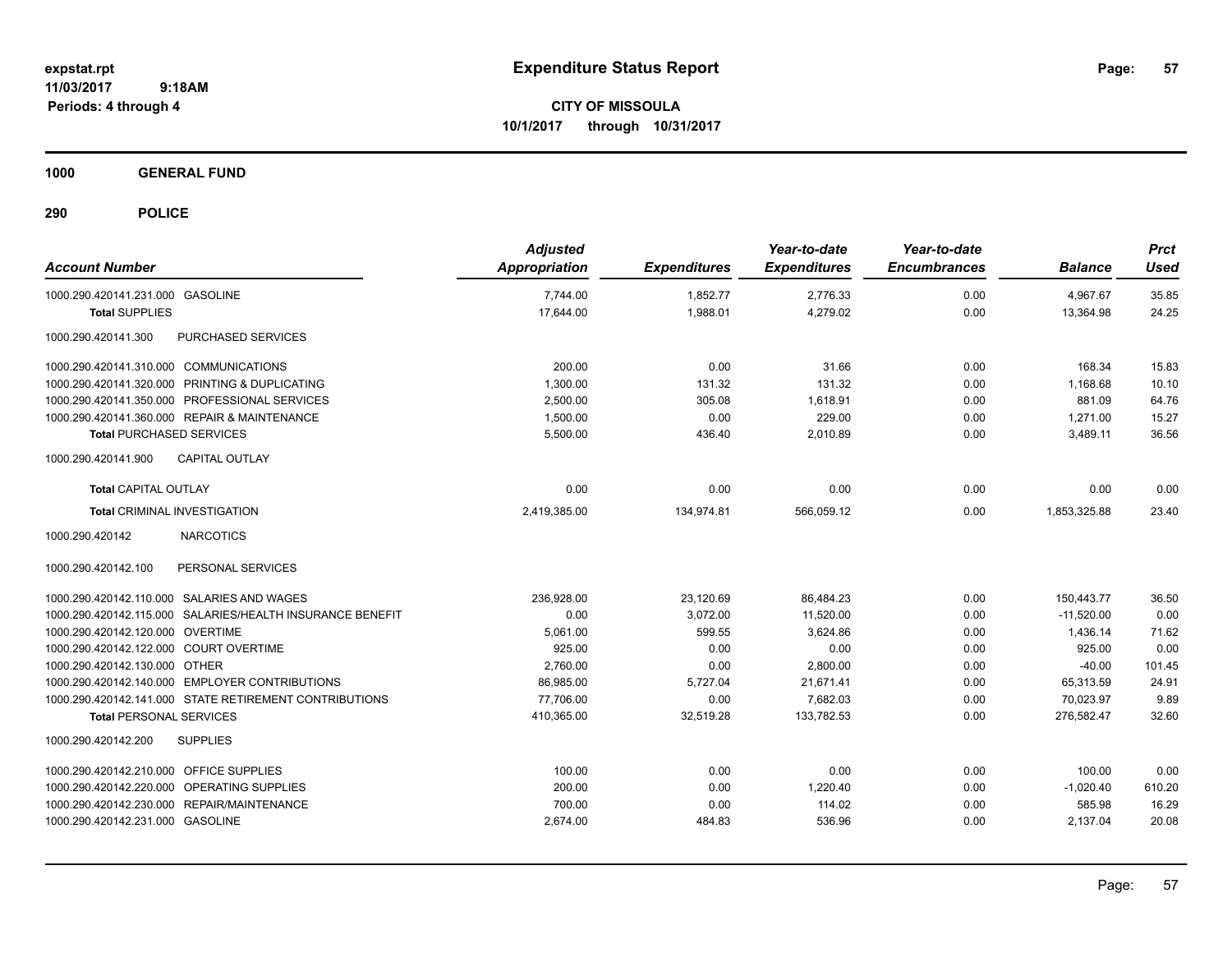**CITY OF MISSOULA 10/1/2017 through 10/31/2017**

**1000 GENERAL FUND**

**290 POLICE**

| <b>Account Number</b>                                      | <b>Adjusted</b><br><b>Appropriation</b> | <b>Expenditures</b> | Year-to-date<br><b>Expenditures</b> | Year-to-date<br><b>Encumbrances</b> | <b>Balance</b> | <b>Prct</b><br><b>Used</b> |
|------------------------------------------------------------|-----------------------------------------|---------------------|-------------------------------------|-------------------------------------|----------------|----------------------------|
| <b>Total SUPPLIES</b>                                      | 3,674.00                                | 484.83              | 1,871.38                            | 0.00                                | 1,802.62       | 50.94                      |
| 1000.290.420142.300<br>PURCHASED SERVICES                  |                                         |                     |                                     |                                     |                |                            |
| 1000.290.420142.320.000 PRINTING & DUPLICATING             | 100.00                                  | 0.00                | 0.00                                | 0.00                                | 100.00         | 0.00                       |
| 1000.290.420142.350.000 PROFESSIONAL SERVICES              | 300.00                                  | 0.00                | 0.00                                | 0.00                                | 300.00         | 0.00                       |
| 1000.290.420142.360.000 REPAIR & MAINTENANCE               | 300.00                                  | 0.00                | 0.00                                | 0.00                                | 300.00         | 0.00                       |
| <b>Total PURCHASED SERVICES</b>                            | 700.00                                  | 0.00                | 0.00                                | 0.00                                | 700.00         | 0.00                       |
| <b>Total NARCOTICS</b>                                     | 414,739.00                              | 33,004.11           | 135,653.91                          | 0.00                                | 279,085.09     | 32.71                      |
| 1000.290.420143<br>REIMBURSABLE SERVICES/COMPLIANCE CHECKS |                                         |                     |                                     |                                     |                |                            |
| 1000.290.420143.100<br>PERSONAL SERVICES                   |                                         |                     |                                     |                                     |                |                            |
| <b>Total PERSONAL SERVICES</b>                             | 0.00                                    | 0.00                | 0.00                                | 0.00                                | 0.00           | 0.00                       |
| PURCHASED SERVICES<br>1000.290.420143.300                  |                                         |                     |                                     |                                     |                |                            |
| Total REIMBURSABLE SERVICES/COMPLIANCE CHECKS              | 0.00                                    | 0.00                | 0.00                                | 0.00                                | 0.00           | 0.00                       |
| TRAFFIC POLICING-UNIFORM<br>1000.290.420150                |                                         |                     |                                     |                                     |                |                            |
| 1000.290.420150.100<br>PERSONAL SERVICES                   |                                         |                     |                                     |                                     |                |                            |
| 1000.290.420150.110.000 SALARIES AND WAGES                 | 4,367,706.00                            | 337.256.54          | 1,247,694.22                        | 0.00                                | 3,120,011.78   | 28.57                      |
| 1000.290.420150.115.000 SALARIES/HEALTH INSURANCE BENEFIT  | 0.00                                    | 48.384.00           | 180.096.00                          | 0.00                                | $-180.096.00$  | 0.00                       |
| 1000.290.420150.120.000 OVERTIME                           | 168,267.00                              | 5,691.09            | 47,378.57                           | 0.00                                | 120,888.43     | 28.16                      |
| 1000.290.420150.122.000 COURT OVERTIME                     | 13,999.00                               | 4,864.57            | 15,412.30                           | 0.00                                | $-1,413.30$    | 110.10                     |
| 1000.290.420150.130.000 OTHER                              | 44.850.00                               | 0.00                | 41.510.96                           | 0.00                                | 3.339.04       | 92.56                      |
| 1000.290.420150.133.000 EDUCATION COMPENSATION             | 0.00                                    | 950.00              | 3,537.50                            | 0.00                                | $-3,537.50$    | 0.00                       |
| 1000.290.420150.140.000 EMPLOYER CONTRIBUTIONS             | 1,700,883.00                            | 84,325.81           | 319,628.39                          | 0.00                                | 1,381,254.61   | 18.79                      |
| 1000.290.420150.141.000 STATE RETIREMENT CONTRIBUTIONS     | 1,453,324.00                            | 0.00                | 110.170.14                          | 0.00                                | 1,343,153.86   | 7.58                       |
| <b>Total PERSONAL SERVICES</b>                             | 7,749,029.00                            | 481,472.01          | 1,965,428.08                        | 0.00                                | 5,783,600.92   | 25.36                      |

1000.290.420150.200 SUPPLIES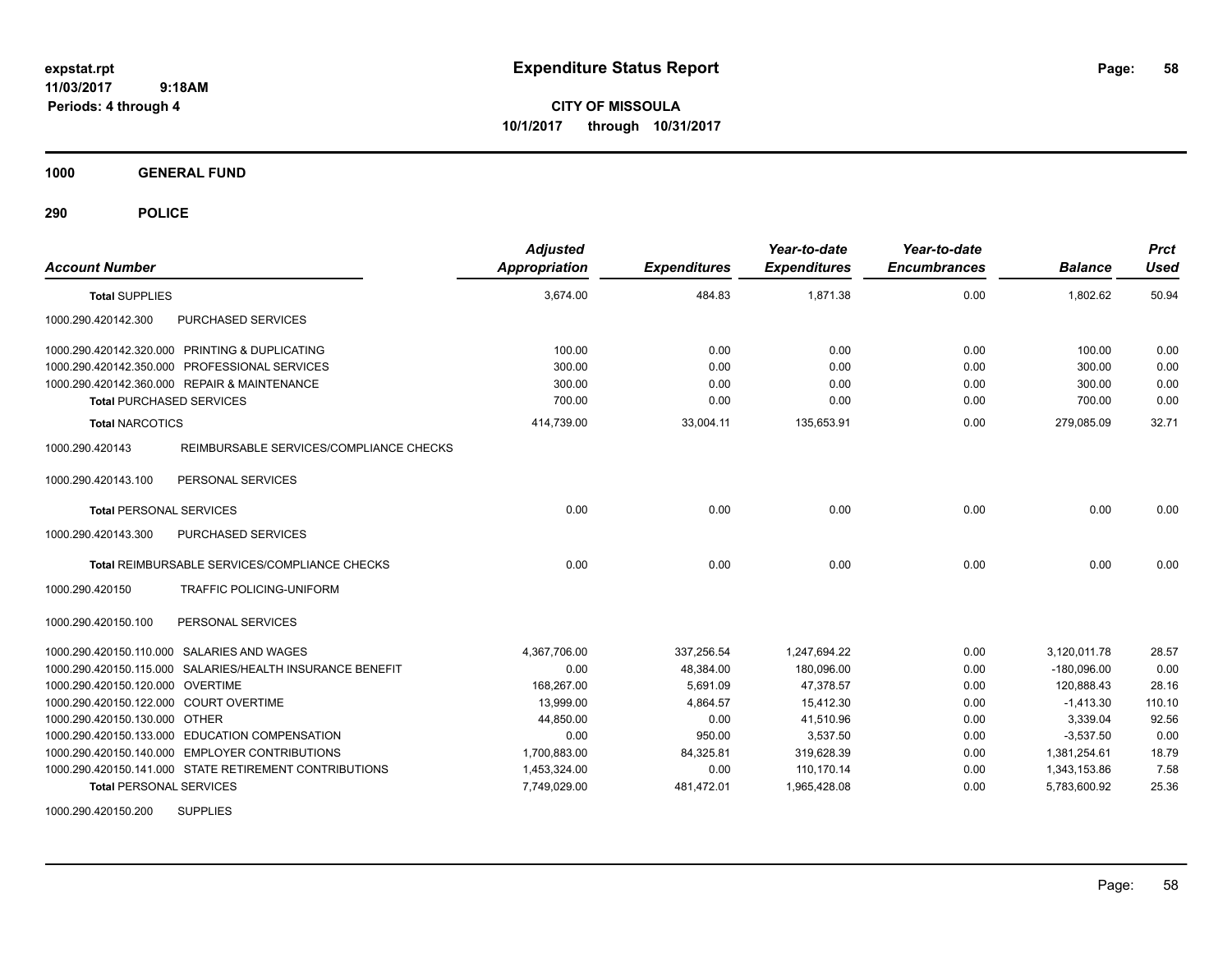**CITY OF MISSOULA 10/1/2017 through 10/31/2017**

**1000 GENERAL FUND**

**290 POLICE**

| <b>Account Number</b>                                     | <b>Adjusted</b><br><b>Appropriation</b> | <b>Expenditures</b> | Year-to-date<br><b>Expenditures</b> | Year-to-date<br><b>Encumbrances</b> | <b>Balance</b> | <b>Prct</b><br><b>Used</b> |
|-----------------------------------------------------------|-----------------------------------------|---------------------|-------------------------------------|-------------------------------------|----------------|----------------------------|
| 1000.290.420150.210.000 OFFICE SUPPLIES                   | 2,494.00                                | 36.37               | 123.91                              | 0.00                                | 2,370.09       | 4.97                       |
| 1000.290.420150.220.000 OPERATING SUPPLIES                | 9,384.00                                | 857.68              | 1,396.78                            | 0.00                                | 7.987.22       | 14.88                      |
| 1000.290.420150.230.000 REPAIR/MAINTENANCE                | 35,784.00                               | 3,100.84            | 10,618.29                           | 0.00                                | 25.165.71      | 29.67                      |
| 1000.290.420150.231.000 GASOLINE                          | 145,486.00                              | 24,089.58           | 35,366.12                           | 0.00                                | 110,119.88     | 24.31                      |
| <b>Total SUPPLIES</b>                                     | 193,148.00                              | 28,084.47           | 47,505.10                           | 0.00                                | 145,642.90     | 24.60                      |
| <b>PURCHASED SERVICES</b><br>1000.290.420150.300          |                                         |                     |                                     |                                     |                |                            |
| 1000.290.420150.320.000 PRINTING & DUPLICATING            | 6,209.00                                | 836.40              | 836.40                              | 0.00                                | 5,372.60       | 13.47                      |
| 1000.290.420150.344.000 TELEPHONE SERVICE                 | 680.00                                  | 0.00                | 0.00                                | 0.00                                | 680.00         | 0.00                       |
| 1000.290.420150.350.000 PROFESSIONAL SERVICES             | 4,425.00                                | 45.00               | 192.50                              | 0.00                                | 4,232.50       | 4.35                       |
| 1000.290.420150.360.000 REPAIR & MAINTENANCE              | 15.130.00                               | 9,808.38            | 12.468.87                           | 0.00                                | 2,661.13       | 82.41                      |
| <b>Total PURCHASED SERVICES</b>                           | 26,444.00                               | 10.689.78           | 13.497.77                           | 0.00                                | 12.946.23      | 51.04                      |
| CAPITAL OUTLAY<br>1000.290.420150.900                     |                                         |                     |                                     |                                     |                |                            |
| <b>Total CAPITAL OUTLAY</b>                               | 0.00                                    | 0.00                | 0.00                                | 0.00                                | 0.00           | 0.00                       |
| <b>Total TRAFFIC POLICING-UNIFORM</b>                     | 7.968.621.00                            | 520,246.26          | 2.026.430.95                        | 0.00                                | 5,942,190.05   | 25.43                      |
| 1000.290.420151<br><b>ACCIDENT INVESTIGATION</b>          |                                         |                     |                                     |                                     |                |                            |
| PERSONAL SERVICES<br>1000.290.420151.100                  |                                         |                     |                                     |                                     |                |                            |
| 1000.290.420151.110.000 SALARIES AND WAGES                | 615,020.00                              | 36,450.45           | 138.679.36                          | 0.00                                | 476,340.64     | 22.55                      |
| 1000.290.420151.115.000 SALARIES/HEALTH INSURANCE BENEFIT | 0.00                                    | 3.840.00            | 14.400.00                           | 0.00                                | $-14.400.00$   | 0.00                       |
| 1000.290.420151.120.000 OVERTIME                          | 14,599.00                               | 347.07              | 2.403.01                            | 0.00                                | 12.195.99      | 16.46                      |
| 1000.290.420151.122.000 COURT OVERTIME                    | 1,742.00                                | 0.00                | 0.00                                | 0.00                                | 1,742.00       | 0.00                       |
| 1000.290.420151.130.000 OTHER                             | 3,450.00                                | 0.00                | 3,500.00                            | 0.00                                | $-50.00$       | 101.45                     |
| 1000.290.420151.133.000 EDUCATION COMPENSATION            | 0.00                                    | 40.00               | 150.00                              | 0.00                                | $-150.00$      | 0.00                       |
| 1000.290.420151.140.000 EMPLOYER CONTRIBUTIONS            | 247,009.00                              | 10,438.19           | 44,342.69                           | 0.00                                | 202,666.31     | 17.95                      |
| 1000.290.420151.141.000 STATE RETIREMENT CONTRIBUTIONS    | 162.958.00                              | 0.00                | 10,334.11                           | 0.00                                | 152.623.89     | 6.34                       |
| <b>Total PERSONAL SERVICES</b>                            | 1,044,778.00                            | 51,115.71           | 213,809.17                          | 0.00                                | 830,968.83     | 20.46                      |

1000.290.420151.200 SUPPLIES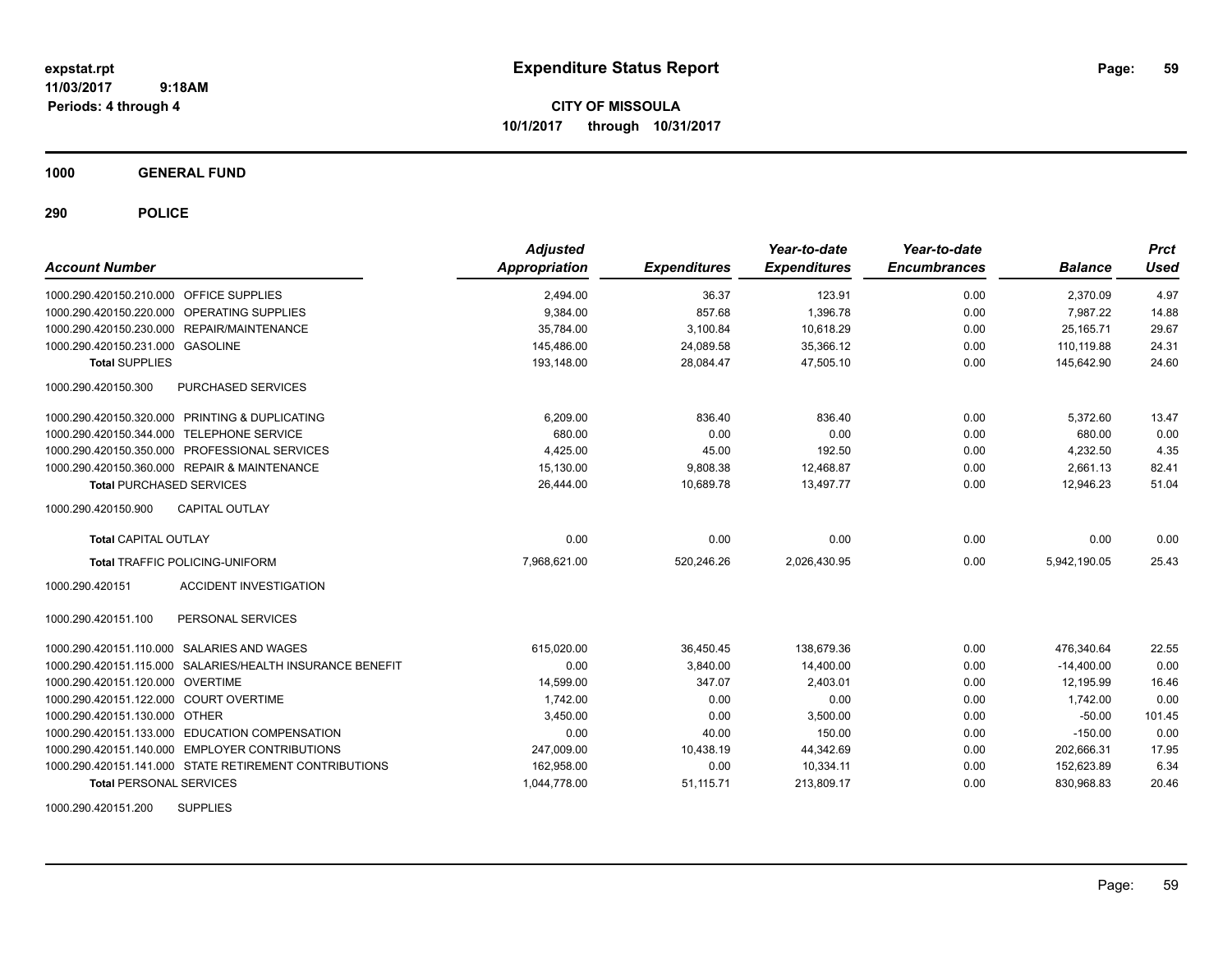**CITY OF MISSOULA 10/1/2017 through 10/31/2017**

**1000 GENERAL FUND**

| <b>Account Number</b>                                     | <b>Adjusted</b><br>Appropriation | <b>Expenditures</b> | Year-to-date<br><b>Expenditures</b> | Year-to-date<br><b>Encumbrances</b> | <b>Balance</b> | <b>Prct</b><br>Used |
|-----------------------------------------------------------|----------------------------------|---------------------|-------------------------------------|-------------------------------------|----------------|---------------------|
| 1000.290.420151.210.000 OFFICE SUPPLIES                   | 200.00                           | 0.00                | 0.00                                | 0.00                                | 200.00         | 0.00                |
| 1000.290.420151.220.000 OPERATING SUPPLIES                | 2,966.00                         | 430.60              | 888.80                              | 0.00                                | 2,077.20       | 29.97               |
| 1000.290.420151.230.000 REPAIR/MAINTENANCE                | 4.151.00                         | 599.97              | 2,178.01                            | 0.00                                | 1.972.99       | 52.47               |
| 1000.290.420151.231.000 GASOLINE                          | 13,423.00                        | 3,746.19            | 5,155.65                            | 0.00                                | 8,267.35       | 38.41               |
| <b>Total SUPPLIES</b>                                     | 20,740.00                        | 4,776.76            | 8,222.46                            | 0.00                                | 12,517.54      | 39.65               |
| 1000.290.420151.300<br>PURCHASED SERVICES                 |                                  |                     |                                     |                                     |                |                     |
| 1000.290.420151.320.000 PRINTING & DUPLICATING            | 207.00                           | 0.00                | 0.00                                | 0.00                                | 207.00         | 0.00                |
| 1000.290.420151.350.000 PROFESSIONAL SERVICES             | 300.00                           | 15.00               | 220.00                              | 0.00                                | 80.00          | 73.33               |
| 1000.290.420151.360.000 REPAIR & MAINTENANCE              | 12.615.00                        | 3,207.20            | 6,316.39                            | 0.00                                | 6,298.61       | 50.07               |
| <b>Total PURCHASED SERVICES</b>                           | 13,122.00                        | 3,222.20            | 6,536.39                            | 0.00                                | 6,585.61       | 49.81               |
| <b>CAPITAL OUTLAY</b><br>1000.290.420151.900              |                                  |                     |                                     |                                     |                |                     |
| <b>Total CAPITAL OUTLAY</b>                               | 0.00                             | 0.00                | 0.00                                | 0.00                                | 0.00           | 0.00                |
| <b>Total ACCIDENT INVESTIGATION</b>                       | 1,078,640.00                     | 59,114.67           | 228,568.02                          | 0.00                                | 850,071.98     | 21.19               |
| <b>PLANS UNIT</b><br>1000.290.420152                      |                                  |                     |                                     |                                     |                |                     |
| 1000.290.420152.100<br>PERSONAL SERVICES                  |                                  |                     |                                     |                                     |                |                     |
| 1000.290.420152.110.000 SALARIES AND WAGES                | 231,000.00                       | 15,353.82           | 64,081.62                           | 0.00                                | 166,918.38     | 27.74               |
| 1000.290.420152.115.000 SALARIES/HEALTH INSURANCE BENEFIT | 0.00                             | 1,536.00            | 7.872.00                            | 0.00                                | $-7.872.00$    | 0.00                |
| 1000.290.420152.120.000 OVERTIME                          | 2,920.00                         | 236.82              | 372.15                              | 0.00                                | 2,547.85       | 12.74               |
| 1000.290.420152.122.000 COURT OVERTIME                    | 753.00                           | 0.00                | 0.00                                | 0.00                                | 753.00         | 0.00                |
| 1000.290.420152.130.000 OTHER                             | 2.070.00                         | 0.00                | 2,100.00                            | 0.00                                | $-30.00$       | 101.45              |
| 1000.290.420152.133.000 EDUCATION COMPENSATION            | 0.00                             | 20.00               | 75.00                               | 0.00                                | $-75.00$       | 0.00                |
| 1000.290.420152.140.000 EMPLOYER CONTRIBUTIONS            | 85,505.00                        | 3,381.31            | 15,484.65                           | 0.00                                | 70,020.35      | 18.11               |
| 1000.290.420152.141.000 STATE RETIREMENT CONTRIBUTIONS    | 75.966.00                        | 0.00                | 5,882.60                            | 0.00                                | 70.083.40      | 7.74                |
| <b>Total PERSONAL SERVICES</b>                            | 398,214.00                       | 20,527.95           | 95.868.02                           | 0.00                                | 302.345.98     | 24.07               |
| 1000.290.420152.200<br><b>SUPPLIES</b>                    |                                  |                     |                                     |                                     |                |                     |
| 1000.290.420152.210.000 OFFICE SUPPLIES                   | 200.00                           | 5.99                | 5.99                                | 0.00                                | 194.01         | 3.00                |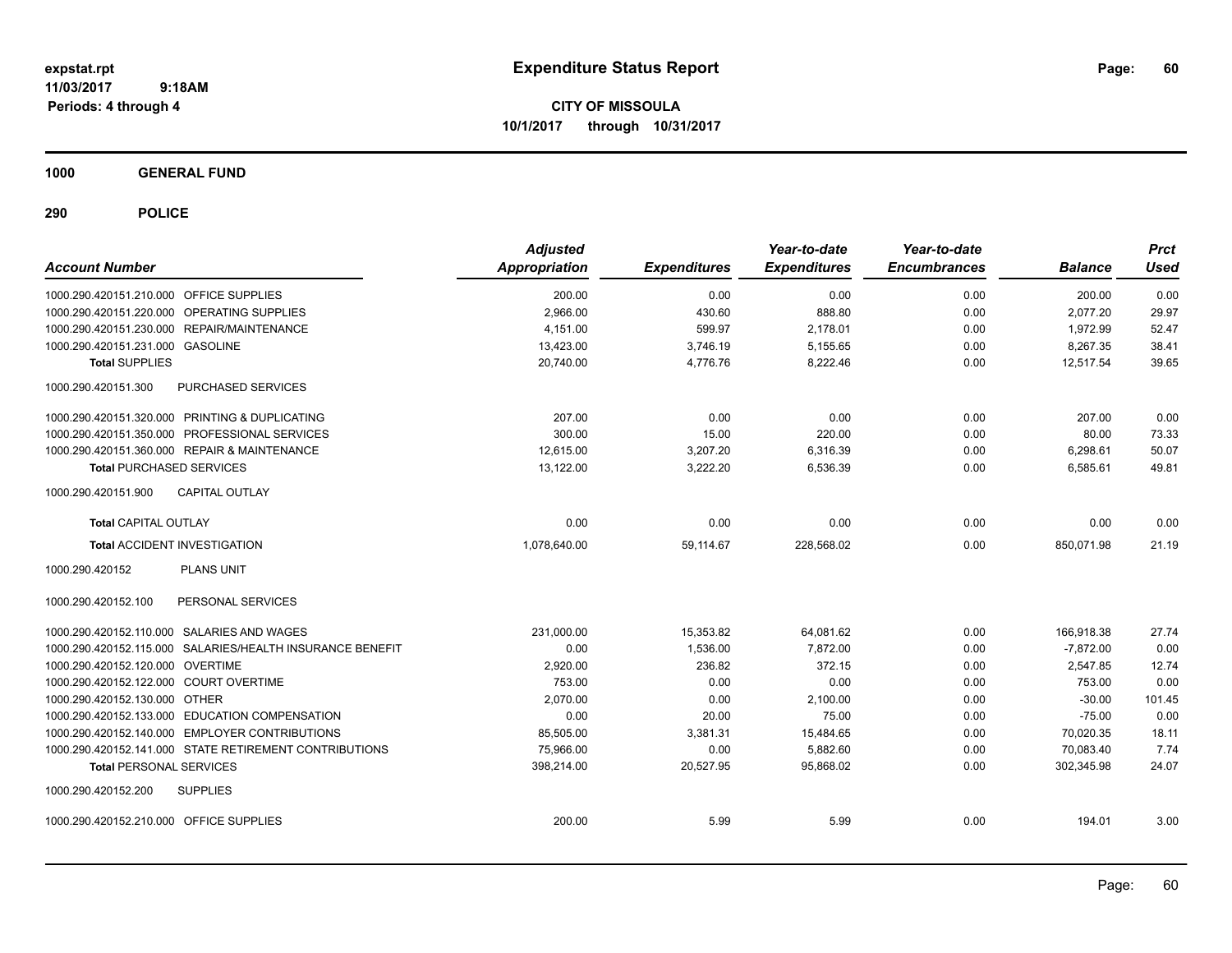**CITY OF MISSOULA 10/1/2017 through 10/31/2017**

**1000 GENERAL FUND**

**290 POLICE**

| <b>Account Number</b>                                     | <b>Adjusted</b><br>Appropriation | <b>Expenditures</b> | Year-to-date<br><b>Expenditures</b> | Year-to-date<br><b>Encumbrances</b> | <b>Balance</b> | <b>Prct</b><br><b>Used</b> |
|-----------------------------------------------------------|----------------------------------|---------------------|-------------------------------------|-------------------------------------|----------------|----------------------------|
| 1000.290.420152.220.000 OPERATING SUPPLIES                | 2,000.00                         | 0.00                | 0.00                                | 0.00                                | 2,000.00       | 0.00                       |
| <b>Total SUPPLIES</b>                                     | 2,200.00                         | 5.99                | 5.99                                | 0.00                                | 2,194.01       | 0.27                       |
| PURCHASED SERVICES<br>1000.290.420152.300                 |                                  |                     |                                     |                                     |                |                            |
| 1000.290.420152.320.000 PRINTING & DUPLICATING            | 200.00                           | 0.00                | 0.00                                | 0.00                                | 200.00         | 0.00                       |
| 1000.290.420152.350.000 PROFESSIONAL SERVICES             | 150.00                           | 0.00                | 0.00                                | 0.00                                | 150.00         | 0.00                       |
| 1000.290.420152.360.000 REPAIR & MAINTENANCE              | 500.00                           | 0.00                | 0.00                                | 0.00                                | 500.00         | 0.00                       |
| <b>Total PURCHASED SERVICES</b>                           | 850.00                           | 0.00                | 0.00                                | 0.00                                | 850.00         | 0.00                       |
| <b>Total PLANS UNIT</b>                                   | 401,264.00                       | 20,533.94           | 95,874.01                           | 0.00                                | 305,389.99     | 23.89                      |
| <b>COMMUNITY RESOURCE</b><br>1000.290.420153              |                                  |                     |                                     |                                     |                |                            |
| 1000.290.420153.100<br>PERSONAL SERVICES                  |                                  |                     |                                     |                                     |                |                            |
| 1000.290.420153.110.000 CRO/SALARIES AND WAGES            | 638,550.00                       | 47.349.07           | 171,541.05                          | 0.00                                | 467.008.95     | 26.86                      |
| 1000.290.420153.115.000 SALARIES/HEALTH INSURANCE BENEFIT | 0.00                             | 5.376.00            | 20.160.00                           | 0.00                                | $-20.160.00$   | 0.00                       |
| 1000.290.420153.120.000 OVERTIME                          | 4,913.00                         | 890.89              | 3,884.39                            | 0.00                                | 1,028.61       | 79.06                      |
| 1000.290.420153.122.000 COURT OVERTIME                    | 1,813.00                         | 0.00                | 0.00                                | 0.00                                | 1,813.00       | 0.00                       |
| 1000.290.420153.130.000 OTHER                             | 4,140.00                         | 0.00                | 4,900.00                            | 0.00                                | $-760.00$      | 118.36                     |
| 1000.290.420153.133.000 EDUCATION COMPENSATION            | 0.00                             | 50.00               | 187.50                              | 0.00                                | $-187.50$      | 0.00                       |
| 1000.290.420153.140.000 EMPLOYER CONTRIBUTIONS            | 261,821.00                       | 12,458.13           | 49,170.94                           | 0.00                                | 212,650.06     | 18.78                      |
| 1000.290.420153.141.000 STATE RETIREMENT CONTRIBUTIONS    | 168,493.00                       | 0.00                | 14,406.72                           | 0.00                                | 154.086.28     | 8.55                       |
| <b>Total PERSONAL SERVICES</b>                            | 1,079,730.00                     | 66,124.09           | 264,250.60                          | 0.00                                | 815.479.40     | 24.47                      |
| 1000.290.420153.200<br><b>SUPPLIES</b>                    |                                  |                     |                                     |                                     |                |                            |
| 1000.290.420153.210.000 OFFICE SUPPLIES                   | 1.940.00                         | 0.00                | 0.00                                | 0.00                                | 1.940.00       | 0.00                       |
| 1000.290.420153.220.000 OPERATING SUPPLIES                | 4,300.00                         | 449.75              | 489.75                              | 0.00                                | 3.810.25       | 11.39                      |
| 1000.290.420153.230.000 REPAIR/MAINTENANCE                | 4,600.00                         | 22.00               | 350.93                              | 0.00                                | 4.249.07       | 7.63                       |
| 1000.290.420153.231.000 GASOLINE                          | 12,359.00                        | 398.47              | 494.58                              | 0.00                                | 11,864.42      | 4.00                       |
| <b>Total SUPPLIES</b>                                     | 23,199.00                        | 870.22              | 1,335.26                            | 0.00                                | 21,863.74      | 5.76                       |

1000.290.420153.300 PURCHASED SERVICES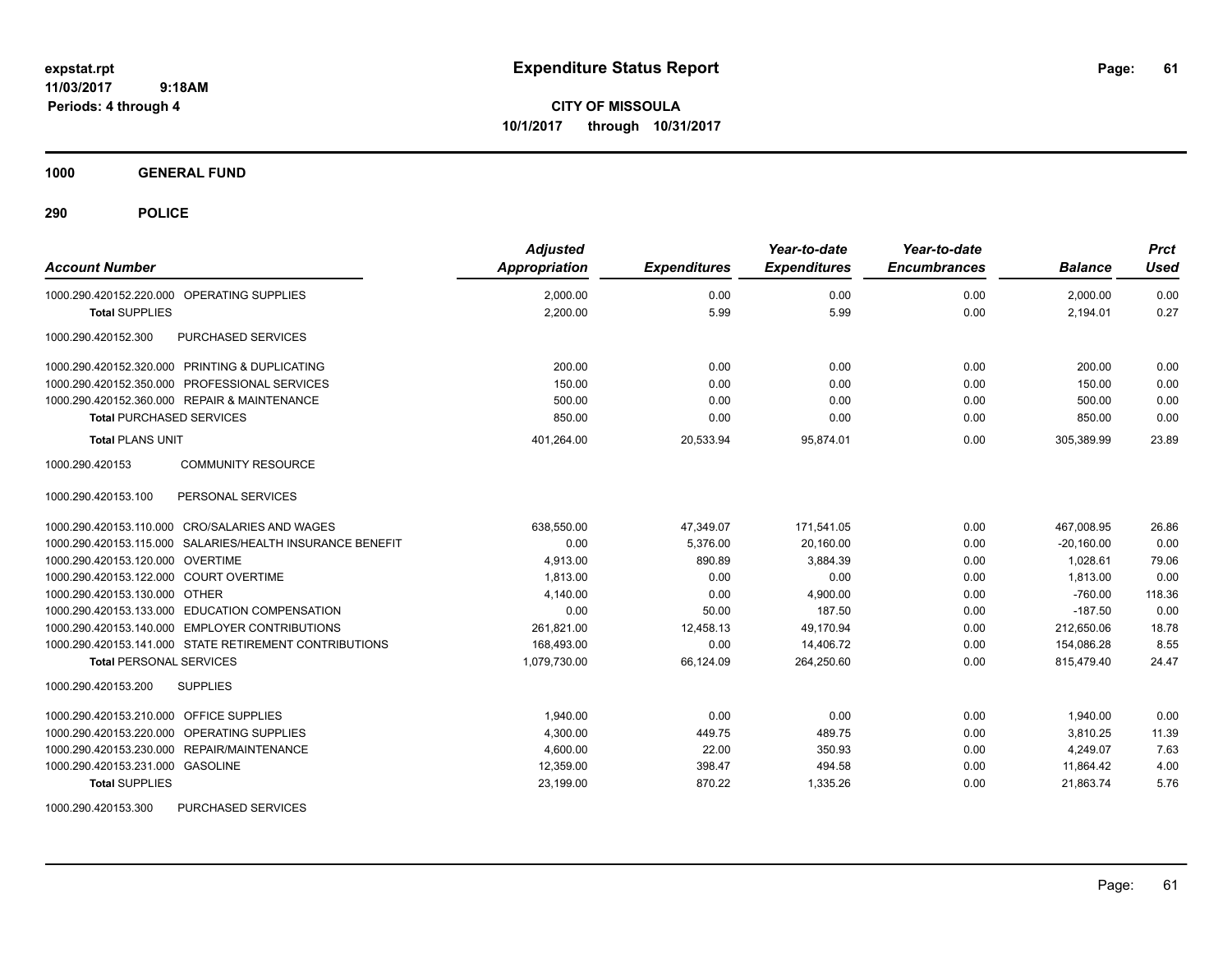**CITY OF MISSOULA 10/1/2017 through 10/31/2017**

**1000 GENERAL FUND**

| <b>Account Number</b>                   |                                                         | <b>Adjusted</b><br>Appropriation | <b>Expenditures</b> | Year-to-date<br><b>Expenditures</b> | Year-to-date<br><b>Encumbrances</b> | <b>Balance</b> | <b>Prct</b><br><b>Used</b> |
|-----------------------------------------|---------------------------------------------------------|----------------------------------|---------------------|-------------------------------------|-------------------------------------|----------------|----------------------------|
|                                         | 1000.290.420153.320.000 PRINTING & DUPLICATING          | 580.00                           | 0.00                | 0.00                                | 0.00                                | 580.00         | 0.00                       |
|                                         | 1000.290.420153.360.000 REPAIR & MAINTENANCE            | 500.00                           | 10.00               | 197.99                              | 0.00                                | 302.01         | 39.60                      |
|                                         | <b>Total PURCHASED SERVICES</b>                         | 1,080.00                         | 10.00               | 197.99                              | 0.00                                | 882.01         | 18.33                      |
| 1000.290.420153.900                     | <b>CAPITAL OUTLAY</b>                                   |                                  |                     |                                     |                                     |                |                            |
| <b>Total CAPITAL OUTLAY</b>             |                                                         | 0.00                             | 0.00                | 0.00                                | 0.00                                | 0.00           | 0.00                       |
|                                         | <b>Total COMMUNITY RESOURCE</b>                         | 1,104,009.00                     | 67,004.31           | 265,783.85                          | 0.00                                | 838,225.15     | 24.07                      |
| 1000.290.420154                         | ABANDONED VEHICLE PROGRAM                               |                                  |                     |                                     |                                     |                |                            |
| 1000.290.420154.100                     | PERSONAL SERVICES                                       |                                  |                     |                                     |                                     |                |                            |
|                                         | 1000.290.420154.110.000 SALARIES AND WAGES              | 39,345.00                        | 3,020.99            | 11,328.66                           | 0.00                                | 28,016.34      | 28.79                      |
| 1000.290.420154.120.000 OVERTIME        |                                                         | 973.00                           | 0.00                | 0.00                                | 0.00                                | 973.00         | 0.00                       |
|                                         | 1000.290.420154.140.000 EMPLOYER CONTRIBUTIONS          | 17,169.00                        | 1,366.68            | 6,081.93                            | 0.00                                | 11,087.07      | 35.42                      |
|                                         | 1000.290.420154.141.000 STATE RETIREMENT CONTRIBUTIONS  | 39.00                            | 0.00                | 0.00                                | 0.00                                | 39.00          | 0.00                       |
| <b>Total PERSONAL SERVICES</b>          |                                                         | 57,526.00                        | 4,387.67            | 17,410.59                           | 0.00                                | 40,115.41      | 30.27                      |
| 1000.290.420154.200                     | <b>SUPPLIES</b>                                         |                                  |                     |                                     |                                     |                |                            |
| 1000.290.420154.210.000 OFFICE SUPPLIES |                                                         | 240.00                           | 5.01                | 5.01                                | 0.00                                | 234.99         | 2.09                       |
|                                         | 1000.290.420154.220.000 OPERATING SUPPLIES              | 400.00                           | 71.40               | 71.40                               | 0.00                                | 328.60         | 17.85                      |
| <b>Total SUPPLIES</b>                   |                                                         | 640.00                           | 76.41               | 76.41                               | 0.00                                | 563.59         | 11.94                      |
| 1000.290.420154.300                     | PURCHASED SERVICES                                      |                                  |                     |                                     |                                     |                |                            |
| 1000.290.420154.310.000 COMMUNICATIONS  |                                                         | 2,484.00                         | 274.76              | 497.80                              | 0.00                                | 1,986.20       | 20.04                      |
|                                         | 1000.290.420154.320.000 PRINTING & DUPLICATING          | 768.00                           | 0.00                | 0.00                                | 0.00                                | 768.00         | 0.00                       |
|                                         | 1000.290.420154.330.000 PUBLICITY, SUBSCRIPTIONS & DUES | 2,400.00                         | 0.00                | 0.00                                | 0.00                                | 2,400.00       | 0.00                       |
|                                         | 1000.290.420154.350.000 PROFESSIONAL SERVICES           | 12,429.00                        | 18.00               | 22.50                               | 0.00                                | 12,406.50      | 0.18                       |
|                                         | 1000.290.420154.350.011 PROFESSIONAL SERVICES           | 0.00                             | 325.00              | 890.00                              | 0.00                                | $-890.00$      | 0.00                       |
|                                         | 1000.290.420154.350.012 PROFESSIONAL SERVICES           | 0.00                             | 500.00              | 1,500.00                            | 0.00                                | $-1,500.00$    | 0.00                       |
|                                         | <b>Total PURCHASED SERVICES</b>                         | 18,081.00                        | 1,117.76            | 2,910.30                            | 0.00                                | 15,170.70      | 16.10                      |
|                                         | <b>Total ABANDONED VEHICLE PROGRAM</b>                  | 76,247.00                        | 5,581.84            | 20,397.30                           | 0.00                                | 55,849.70      | 26.75                      |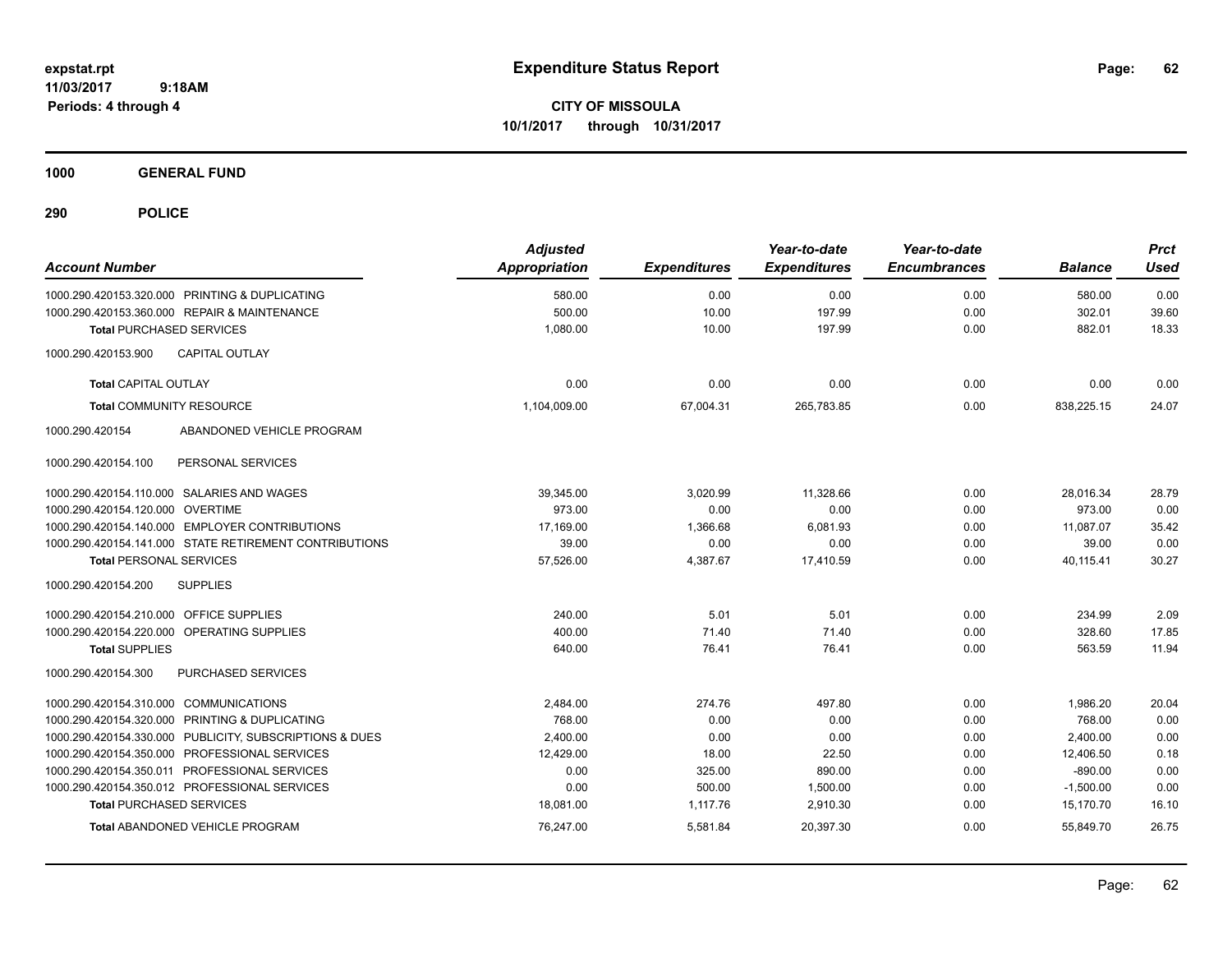**CITY OF MISSOULA 10/1/2017 through 10/31/2017**

**1000 GENERAL FUND**

**290 POLICE**

|                                        |                                                        | <b>Adjusted</b> |                     | Year-to-date        | Year-to-date        |                | <b>Prct</b> |
|----------------------------------------|--------------------------------------------------------|-----------------|---------------------|---------------------|---------------------|----------------|-------------|
| <b>Account Number</b>                  |                                                        | Appropriation   | <b>Expenditures</b> | <b>Expenditures</b> | <b>Encumbrances</b> | <b>Balance</b> | <b>Used</b> |
| 1000.290.420160                        | <b>COMMUNICATIONS</b>                                  |                 |                     |                     |                     |                |             |
| 1000.290.420160.100                    | PERSONAL SERVICES                                      |                 |                     |                     |                     |                |             |
|                                        | 1000.290.420160.110.000 SALARIES AND WAGES             | 230,496.00      | 18,244.83           | 65.769.65           | 0.00                | 164,726.35     | 28.53       |
| 1000.290.420160.120.000 OVERTIME       |                                                        | 9.733.00        | 267.55              | 800.38              | 0.00                | 8,932.62       | 8.22        |
|                                        | 1000.290.420160.140.000 EMPLOYER CONTRIBUTIONS         | 92.177.00       | 6,318.25            | 26,690.43           | 0.00                | 65.486.57      | 28.96       |
|                                        | 1000.290.420160.141.000 STATE RETIREMENT CONTRIBUTIONS | 230.00          | 0.00                | 0.00                | 0.00                | 230.00         | 0.00        |
| <b>Total PERSONAL SERVICES</b>         |                                                        | 332.636.00      | 24,830.63           | 93.260.46           | 0.00                | 239,375.54     | 28.04       |
| 1000.290.420160.200                    | <b>SUPPLIES</b>                                        |                 |                     |                     |                     |                |             |
| 1000.290.420160.210.000                | <b>OFFICE SUPPLIES</b>                                 | 400.00          | 0.00                | 54.28               | 0.00                | 345.72         | 13.57       |
|                                        | 1000.290.420160.220.000 OPERATING SUPPLIES             | 800.00          | 674.00              | 704.97              | 0.00                | 95.03          | 88.12       |
| <b>Total SUPPLIES</b>                  |                                                        | 1,200.00        | 674.00              | 759.25              | 0.00                | 440.75         | 63.27       |
| 1000.290.420160.300                    | PURCHASED SERVICES                                     |                 |                     |                     |                     |                |             |
| 1000.290.420160.310.000 COMMUNICATIONS |                                                        | 14,200.00       | 0.00                | 16,263.38           | 0.00                | $-2,063.38$    | 114.53      |
|                                        | 1000.290.420160.320.000 PRINTING & DUPLICATING         | 150.00          | 0.00                | 0.00                | 0.00                | 150.00         | 0.00        |
| <b>Total PURCHASED SERVICES</b>        |                                                        | 14,350.00       | 0.00                | 16.263.38           | 0.00                | $-1,913.38$    | 113.33      |
| <b>Total COMMUNICATIONS</b>            |                                                        | 348.186.00      | 25,504.63           | 110,283.09          | 0.00                | 237,902.91     | 31.67       |
| 1000.290.420170                        | <b>RECORDS</b>                                         |                 |                     |                     |                     |                |             |
| 1000.290.420170.100                    | PERSONAL SERVICES                                      |                 |                     |                     |                     |                |             |
|                                        | 1000.290.420170.110.000 SALARIES AND WAGES             | 148,259.00      | 14,352.51           | 53.818.54           | 0.00                | 94,440.46      | 36.30       |
| 1000.290.420170.120.000 OVERTIME       |                                                        | 779.00          | 18.69               | 63.67               | 0.00                | 715.33         | 8.17        |
|                                        | 1000.290.420170.140.000 EMPLOYER CONTRIBUTIONS         | 66,838.00       | 6,684.67            | 29,851.01           | 0.00                | 36,986.99      | 44.66       |
|                                        | 1000.290.420170.141.000 STATE RETIREMENT CONTRIBUTIONS | 148.00          | 0.00                | 0.00                | 0.00                | 148.00         | 0.00        |
| <b>Total PERSONAL SERVICES</b>         |                                                        | 216,024.00      | 21,055.87           | 83,733.22           | 0.00                | 132,290.78     | 38.76       |

1000.290.420170.200 SUPPLIES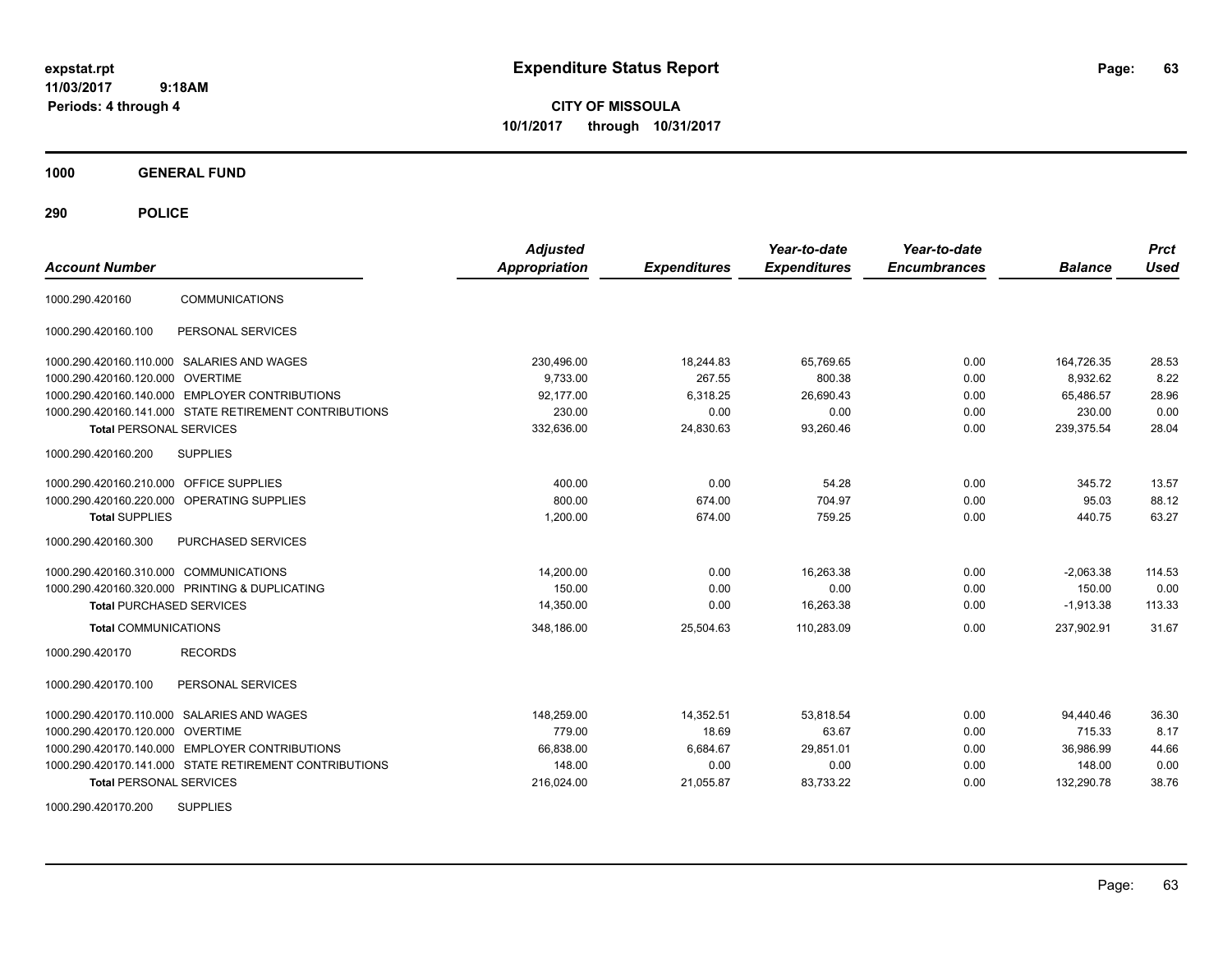**CITY OF MISSOULA 10/1/2017 through 10/31/2017**

**1000 GENERAL FUND**

**290 POLICE**

| <b>Account Number</b>                                  | <b>Adjusted</b><br><b>Appropriation</b> | <b>Expenditures</b> | Year-to-date<br><b>Expenditures</b> | Year-to-date<br><b>Encumbrances</b> | <b>Balance</b> | <b>Prct</b><br><b>Used</b> |
|--------------------------------------------------------|-----------------------------------------|---------------------|-------------------------------------|-------------------------------------|----------------|----------------------------|
| 1000.290.420170.210.000 OFFICE SUPPLIES                | 800.00                                  | 23.89               | 43.40                               | 0.00                                | 756.60         | 5.43                       |
| 1000.290.420170.220.000 OPERATING SUPPLIES             | 850.00                                  | 0.00                | 0.00                                | 0.00                                | 850.00         | 0.00                       |
| <b>Total SUPPLIES</b>                                  | 1,650.00                                | 23.89               | 43.40                               | 0.00                                | 1,606.60       | 2.63                       |
| 1000.290.420170.300<br>PURCHASED SERVICES              |                                         |                     |                                     |                                     |                |                            |
| <b>Total PURCHASED SERVICES</b>                        | 0.00                                    | 0.00                | 0.00                                | 0.00                                | 0.00           | 0.00                       |
| <b>FIXED CHARGES</b><br>1000.290.420170.500            |                                         |                     |                                     |                                     |                |                            |
| <b>Total FIXED CHARGES</b>                             | 0.00                                    | 0.00                | 0.00                                | 0.00                                | 0.00           | 0.00                       |
| <b>CAPITAL OUTLAY</b><br>1000.290.420170.900           |                                         |                     |                                     |                                     |                |                            |
| <b>Total CAPITAL OUTLAY</b>                            | 0.00                                    | 0.00                | 0.00                                | 0.00                                | 0.00           | 0.00                       |
| <b>Total RECORDS</b>                                   | 217,674.00                              | 21,079.76           | 83,776.62                           | 0.00                                | 133,897.38     | 38.49                      |
| <b>EVIDENCE</b><br>1000.290.420182                     |                                         |                     |                                     |                                     |                |                            |
| PERSONAL SERVICES<br>1000.290.420182.100               |                                         |                     |                                     |                                     |                |                            |
| 1000.290.420182.110.000 SALARIES AND WAGES             | 119,255.00                              | 9,162.48            | 34,369.43                           | 0.00                                | 84,885.57      | 28.82                      |
| 1000.290.420182.120.000 OVERTIME                       | 2.433.00                                | 185.06              | 1,093.82                            | 0.00                                | 1,339.18       | 44.96                      |
| 1000.290.420182.140.000 EMPLOYER CONTRIBUTIONS         | 51,688.00                               | 4,041.83            | 18,097.05                           | 0.00                                | 33,590.95      | 35.01                      |
| 1000.290.420182.141.000 STATE RETIREMENT CONTRIBUTIONS | 120.00                                  | 0.00                | 0.00                                | 0.00                                | 120.00         | 0.00                       |
| <b>Total PERSONAL SERVICES</b>                         | 173,496.00                              | 13,389.37           | 53,560.30                           | 0.00                                | 119,935.70     | 30.87                      |
| <b>SUPPLIES</b><br>1000.290.420182.200                 |                                         |                     |                                     |                                     |                |                            |
| 1000.290.420182.210.000 OFFICE SUPPLIES                | 800.00                                  | 0.00                | 119.40                              | 0.00                                | 680.60         | 14.93                      |
| 1000.290.420182.220.000 OPERATING SUPPLIES             | 5,800.00                                | 641.30              | 5,215.08                            | 0.00                                | 584.92         | 89.92                      |
| 1000.290.420182.230.000 REPAIR/MAINTENANCE             | 500.00                                  | 0.00                | 0.00                                | 0.00                                | 500.00         | 0.00                       |
| 1000.290.420182.231.000 GASOLINE                       | 479.00                                  | 238.46              | 404.02                              | 0.00                                | 74.98          | 84.35                      |
| <b>Total SUPPLIES</b>                                  | 7,579.00                                | 879.76              | 5,738.50                            | 0.00                                | 1,840.50       | 75.72                      |
| 1000.000.100100.000 PUBOULOFB OFBUJOEQ                 |                                         |                     |                                     |                                     |                |                            |

1000.290.420182.300 PURCHASED SERVICES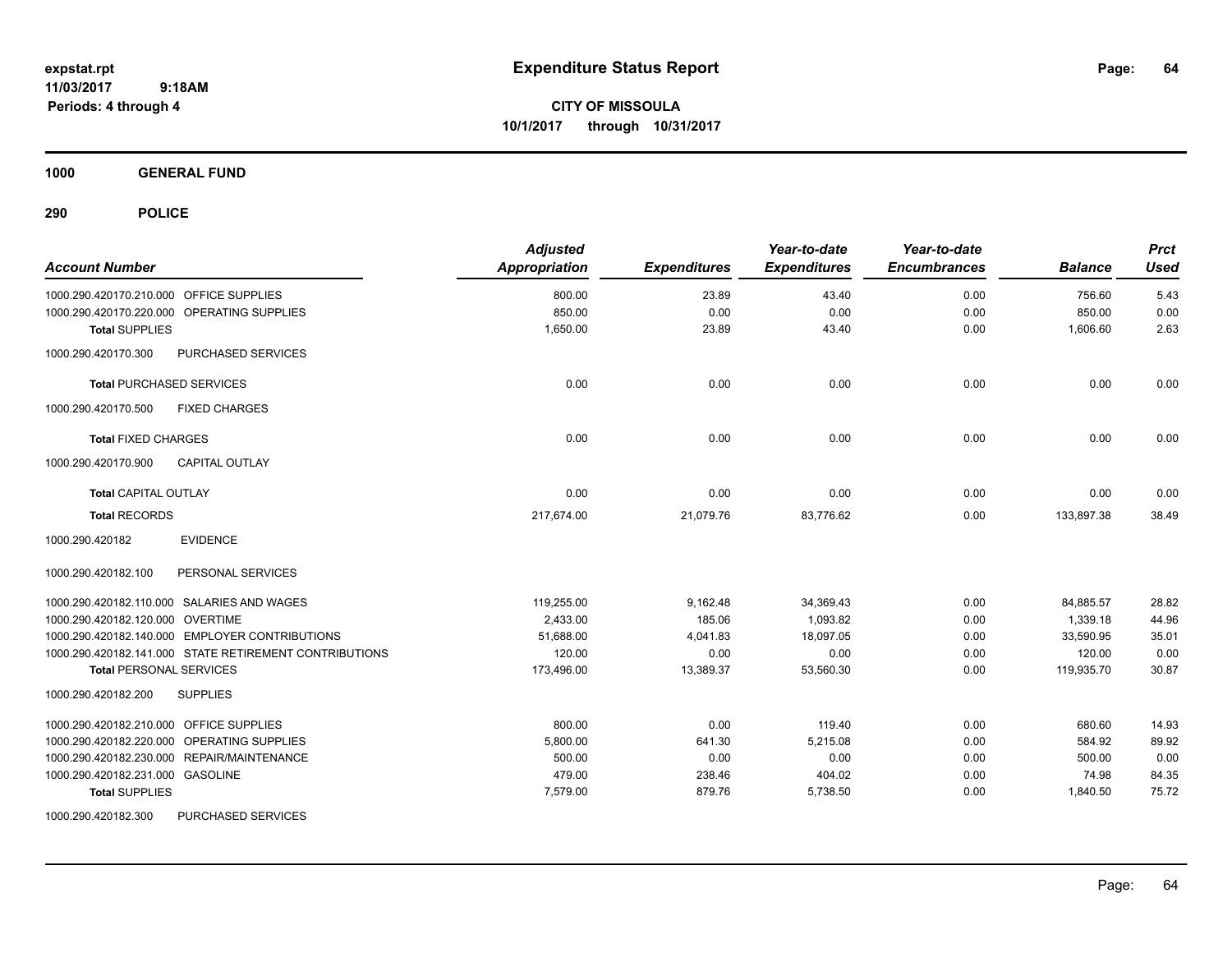**CITY OF MISSOULA 10/1/2017 through 10/31/2017**

**1000 GENERAL FUND**

| <b>Account Number</b>                          | <b>Adjusted</b><br><b>Appropriation</b> | <b>Expenditures</b> | Year-to-date<br><b>Expenditures</b> | Year-to-date<br><b>Encumbrances</b> | <b>Balance</b> | <b>Prct</b><br><b>Used</b> |
|------------------------------------------------|-----------------------------------------|---------------------|-------------------------------------|-------------------------------------|----------------|----------------------------|
| 1000.290.420182.310.000 COMMUNICATIONS         | 300.00                                  | 0.00                | 0.00                                | 0.00                                | 300.00         | 0.00                       |
| 1000.290.420182.320.000 PRINTING & DUPLICATING | 1,000.00                                | 0.00                | 0.00                                | 0.00                                | 1,000.00       | 0.00                       |
| 1000.290.420182.350.000 PROFESSIONAL SERVICES  | 42,956.00                               | 3,735.00            | 9,666.53                            | 0.00                                | 33,289.47      | 22.50                      |
| 1000.290.420182.360.000 REPAIR & MAINTENANCE   | 150.00                                  | 0.00                | 0.00                                | 0.00                                | 150.00         | 0.00                       |
| <b>Total PURCHASED SERVICES</b>                | 44,406.00                               | 3,735.00            | 9,666.53                            | 0.00                                | 34,739.47      | 21.77                      |
| 1000.290.420182.500<br><b>FIXED CHARGES</b>    |                                         |                     |                                     |                                     |                |                            |
| <b>Total FIXED CHARGES</b>                     | 0.00                                    | 0.00                | 0.00                                | 0.00                                | 0.00           | 0.00                       |
| <b>Total EVIDENCE</b>                          | 225,481.00                              | 18,004.13           | 68,965.33                           | 0.00                                | 156,515.67     | 30.59                      |
| 1000.290.420185<br><b>SPECIAL TEAMS</b>        |                                         |                     |                                     |                                     |                |                            |
| 1000.290.420185.100<br>PERSONAL SERVICES       |                                         |                     |                                     |                                     |                |                            |
| <b>Total PERSONAL SERVICES</b>                 | 0.00                                    | 0.00                | 0.00                                | 0.00                                | 0.00           | 0.00                       |
| 1000.290.420185.200<br><b>SUPPLIES</b>         |                                         |                     |                                     |                                     |                |                            |
| 1000.290.420185.220.000 OPERATING SUPPLIES     | 11,885.00                               | 529.55              | 1,255.24                            | 0.00                                | 10,629.76      | 10.56                      |
| 1000.290.420185.230.000 REPAIR/MAINTENANCE     | 200.00                                  | 485.81              | 485.81                              | 0.00                                | $-285.81$      | 242.91                     |
| 1000.290.420185.231.000 GASOLINE               | 239.00                                  | 48.85               | 79.73                               | 0.00                                | 159.27         | 33.36                      |
| <b>Total SUPPLIES</b>                          | 12,324.00                               | 1,064.21            | 1,820.78                            | 0.00                                | 10,503.22      | 14.77                      |
| PURCHASED SERVICES<br>1000.290.420185.300      |                                         |                     |                                     |                                     |                |                            |
| 1000.290.420185.350.000 PROFESSIONAL SERVICES  | 175.00                                  | 0.00                | 0.00                                | 0.00                                | 175.00         | 0.00                       |
| 1000.290.420185.360.000 REPAIR & MAINTENANCE   | 350.00                                  | 63.99               | 63.99                               | 0.00                                | 286.01         | 18.28                      |
| <b>Total PURCHASED SERVICES</b>                | 525.00                                  | 63.99               | 63.99                               | 0.00                                | 461.01         | 12.19                      |
| <b>Total SPECIAL TEAMS</b>                     | 12,849.00                               | 1,128.20            | 1,884.77                            | 0.00                                | 10,964.23      | 14.67                      |
| 1000.290.420256<br>*** Title Not Found ***     |                                         |                     |                                     |                                     |                |                            |
| 1000.290.420256.100<br>PERSONAL SERVICES       |                                         |                     |                                     |                                     |                |                            |
| Total *** Title Not Found ***                  | 0.00                                    | 0.00                | 0.00                                | 0.00                                | 0.00           | 0.00                       |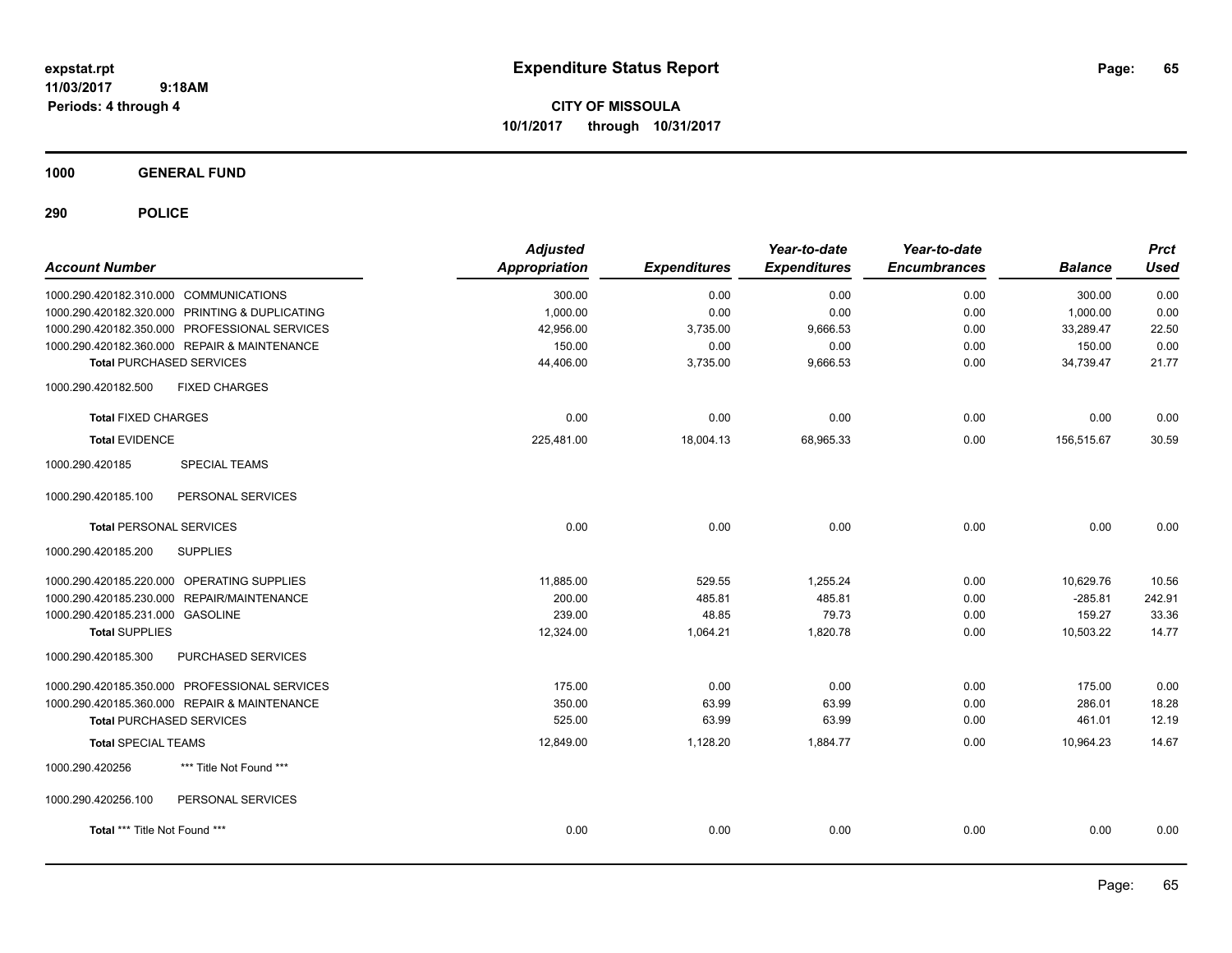**CITY OF MISSOULA 10/1/2017 through 10/31/2017**

**1000 GENERAL FUND**

| <b>Account Number</b> | <b>Adiusted</b><br><b>Appropriation</b> | Expenditures | Year-to-date<br><b>Expenditures</b> | Year-to-date<br><b>Encumbrances</b> | Balance       | Prct<br>Used |
|-----------------------|-----------------------------------------|--------------|-------------------------------------|-------------------------------------|---------------|--------------|
| <b>Total POLICE</b>   | 16,234,610.00                           | 1.021.617.87 | 4,174,591.06                        | 0.00                                | 12,060,018.94 | 25.71        |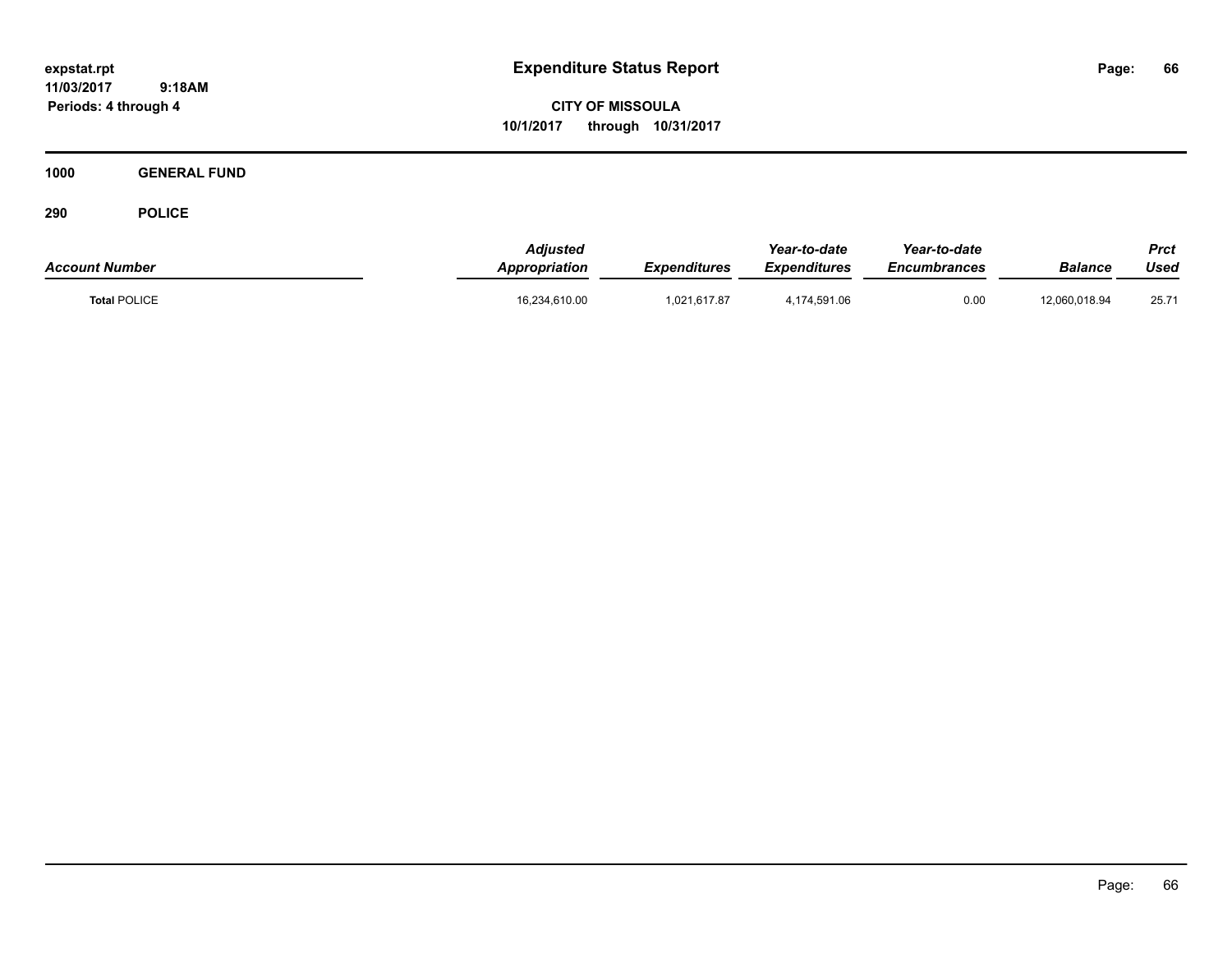**CITY OF MISSOULA 10/1/2017 through 10/31/2017**

**1000 GENERAL FUND**

| <b>Account Number</b>                   |                                                        | <b>Adjusted</b><br><b>Appropriation</b> | <b>Expenditures</b> | Year-to-date<br><b>Expenditures</b> | Year-to-date<br><b>Encumbrances</b> | <b>Balance</b> | <b>Prct</b><br><b>Used</b> |
|-----------------------------------------|--------------------------------------------------------|-----------------------------------------|---------------------|-------------------------------------|-------------------------------------|----------------|----------------------------|
| 1000.300.420410                         | <b>ADMINISTRATION</b>                                  |                                         |                     |                                     |                                     |                |                            |
| 1000.300.420410.100                     | PERSONAL SERVICES                                      |                                         |                     |                                     |                                     |                |                            |
|                                         | 1000.300.420410.110.000 SALARIES AND WAGES             | 480,593.00                              | 36,755.27           | 139,057.41                          | 0.00                                | 341,535.59     | 28.93                      |
| 1000.300.420410.115.000                 | SALARIES/HEALTH INSURANCE BENEFIT                      | 27.648.00                               | 2,304.00            | 8.640.00                            | 0.00                                | 19.008.00      | 31.25                      |
| 1000.300.420410.140.000                 | <b>EMPLOYER CONTRIBUTIONS</b>                          | 130,890.00                              | 10,267.41           | 41,504.58                           | 0.00                                | 89,385.42      | 31.71                      |
|                                         | 1000.300.420410.141.000 STATE RETIREMENT CONTRIBUTIONS | 123,427.00                              | 0.00                | 9,682.96                            | 0.00                                | 113,744.04     | 7.85                       |
| <b>Total PERSONAL SERVICES</b>          |                                                        | 762,558.00                              | 49,326.68           | 198,884.95                          | 0.00                                | 563,673.05     | 26.08                      |
| 1000.300.420410.200                     | <b>SUPPLIES</b>                                        |                                         |                     |                                     |                                     |                |                            |
| 1000.300.420410.210.000 OFFICE SUPPLIES |                                                        | 8,471.00                                | 413.75              | 981.61                              | 0.00                                | 7,489.39       | 11.59                      |
|                                         | 1000.300.420410.220.000 OPERATING SUPPLIES             | 2,822.00                                | 108.15              | 293.11                              | 0.00                                | 2,528.89       | 10.39                      |
| 1000.300.420410.230.000                 | <b>REPAIR/MAINTENANCE</b>                              | 300.00                                  | 0.00                | 165.23                              | 0.00                                | 134.77         | 55.08                      |
| 1000.300.420410.240.000 OTHER SUPPLIES  |                                                        | 593.00                                  | 345.26              | 345.26                              | 0.00                                | 247.74         | 58.22                      |
| <b>Total SUPPLIES</b>                   |                                                        | 12,186.00                               | 867.16              | 1,785.21                            | 0.00                                | 10,400.79      | 14.65                      |
| 1000.300.420410.300                     | PURCHASED SERVICES                                     |                                         |                     |                                     |                                     |                |                            |
| 1000.300.420410.310.000 COMMUNICATIONS  |                                                        | 577.00                                  | 40.75               | 73.65                               | 0.00                                | 503.35         | 12.76                      |
| 1000.300.420410.320.000                 | PRINTING & DUPLICATING                                 | 240.00                                  | 5.00                | 10.00                               | 0.00                                | 230.00         | 4.17                       |
| 1000.300.420410.330.000                 | PUBLICITY, SUBSCRIPTIONS & DUES                        | 1,238.00                                | 0.00                | 0.00                                | 0.00                                | 1,238.00       | 0.00                       |
| 1000.300.420410.350.000                 | PROFESSIONAL SERVICES                                  | 192.00                                  | 0.00                | 192.00                              | 0.00                                | 0.00           | 100.00                     |
| 1000.300.420410.360.000                 | <b>REPAIR &amp; MAINTENANCE</b>                        | 18,186.00                               | 0.00                | 0.00                                | 0.00                                | 18,186.00      | 0.00                       |
| 1000.300.420410.370.000                 | <b>TRAVEL</b>                                          | 4.240.00                                | 0.00                | 0.00                                | 0.00                                | 4,240.00       | 0.00                       |
| 1000.300.420410.380.000 TRAINING        |                                                        | 1,054.00                                | 338.00              | 338.00                              | 0.00                                | 716.00         | 32.07                      |
| <b>Total PURCHASED SERVICES</b>         |                                                        | 25,727.00                               | 383.75              | 613.65                              | 0.00                                | 25,113.35      | 2.39                       |
| 1000.300.420410.700                     | <b>GRANTS &amp; CONTRIBUTIONS</b>                      |                                         |                     |                                     |                                     |                |                            |
|                                         | 1000.300.420410.700.000 GRANTS & CONTRIBUTIONS         | 2,700.00                                | 0.00                | 2,700.00                            | 0.00                                | 0.00           | 100.00                     |
|                                         | <b>Total GRANTS &amp; CONTRIBUTIONS</b>                | 2,700.00                                | 0.00                | 2,700.00                            | 0.00                                | 0.00           | 100.00                     |
| 1000.300.420410.800                     | OTHER OBJECTS                                          |                                         |                     |                                     |                                     |                |                            |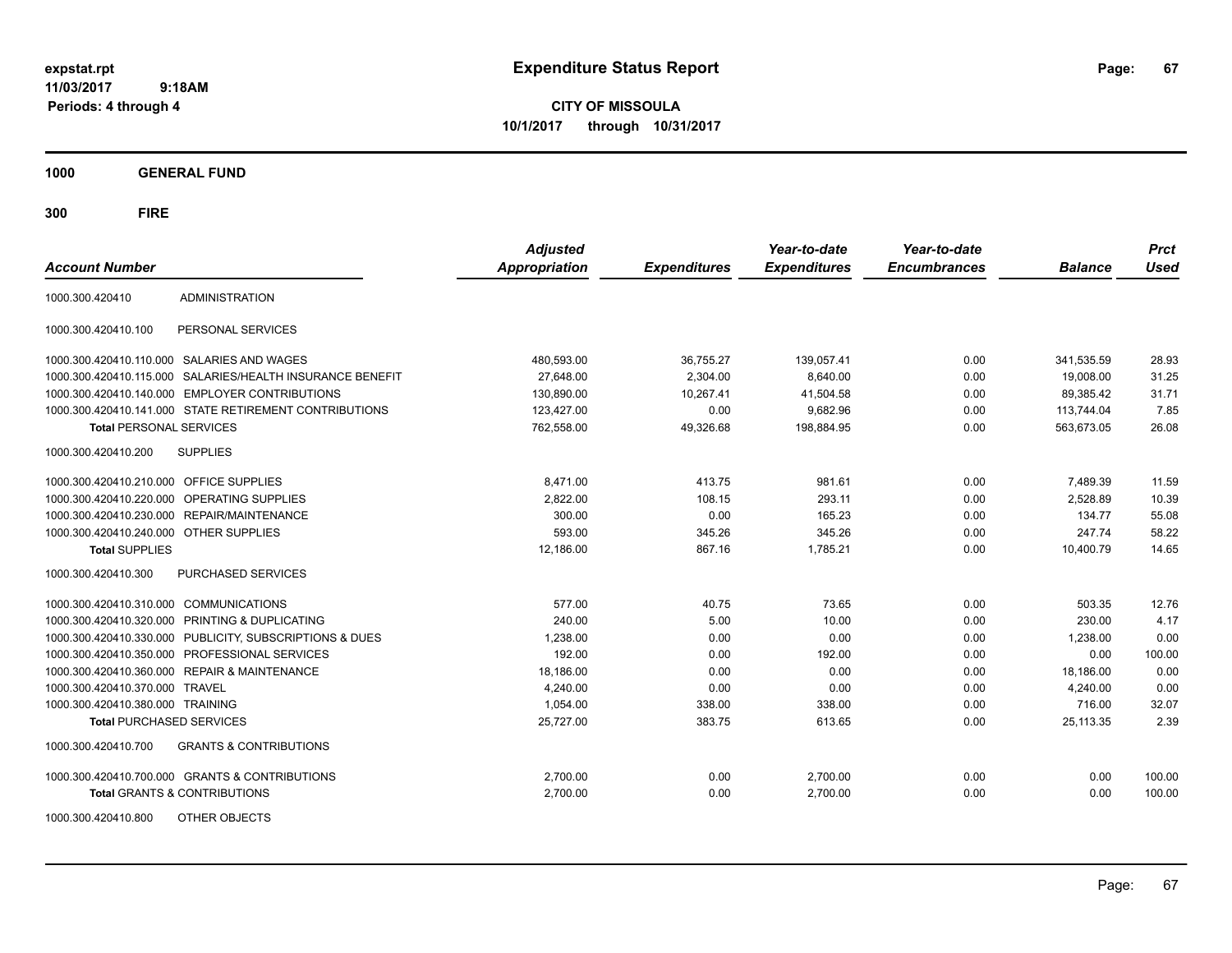**CITY OF MISSOULA 10/1/2017 through 10/31/2017**

**1000 GENERAL FUND**

| <b>Account Number</b>                             | <b>Adjusted</b><br><b>Appropriation</b> | <b>Expenditures</b> | Year-to-date<br><b>Expenditures</b> | Year-to-date<br><b>Encumbrances</b> | <b>Balance</b> | <b>Prct</b><br><b>Used</b> |
|---------------------------------------------------|-----------------------------------------|---------------------|-------------------------------------|-------------------------------------|----------------|----------------------------|
| <b>Total OTHER OBJECTS</b>                        | 0.00                                    | 0.00                | 0.00                                | 0.00                                | 0.00           | 0.00                       |
| <b>Total ADMINISTRATION</b>                       | 803,171.00                              | 50,577.59           | 203,983.81                          | 0.00                                | 599,187.19     | 25.40                      |
| <b>FACILITY</b><br>1000.300.420420                |                                         |                     |                                     |                                     |                |                            |
| PERSONAL SERVICES<br>1000.300.420420.100          |                                         |                     |                                     |                                     |                |                            |
| <b>Total PERSONAL SERVICES</b>                    | 0.00                                    | 0.00                | 0.00                                | 0.00                                | 0.00           | 0.00                       |
| 1000.300.420420.200<br><b>SUPPLIES</b>            |                                         |                     |                                     |                                     |                |                            |
| 1000.300.420420.210.000 OFFICE SUPPLIES           | 7.245.00                                | 0.00                | 269.98                              | 0.00                                | 6,975.02       | 3.73                       |
| 1000.300.420420.220.000 OPERATING SUPPLIES        | 6,448.00                                | 2,283.10            | 2,309.05                            | 0.00                                | 4,138.95       | 35.81                      |
| 1000.300.420420.230.000 REPAIR/MAINTENANCE        | 14,000.00                               | 341.26              | 813.45                              | 0.00                                | 13,186.55      | 5.81                       |
| <b>Total SUPPLIES</b>                             | 27,693.00                               | 2,624.36            | 3,392.48                            | 0.00                                | 24,300.52      | 12.25                      |
| 1000.300.420420.300<br>PURCHASED SERVICES         |                                         |                     |                                     |                                     |                |                            |
| 1000.300.420420.340.000 SEWER                     | 1,465.00                                | 0.00                | 589.56                              | 0.00                                | 875.44         | 40.24                      |
| 1000.300.420420.341.000 ELECTRICITY & NATURAL GAS | 76,723.00                               | 4,907.98            | 15,153.49                           | 0.00                                | 61,569.51      | 19.75                      |
| 1000.300.420420.343.000 WATER CHARGES             | 14,677.00                               | 2,556.00            | 5,682.77                            | 0.00                                | 8,994.23       | 38.72                      |
| 1000.300.420420.344.000 TELEPHONE SERVICE         | 20,088.00                               | 1,386.07            | 4,211.09                            | 0.00                                | 15,876.91      | 20.96                      |
| 1000.300.420420.345.000 GARBAGE                   | 5,850.00                                | 617.55              | 2,454.71                            | 0.00                                | 3,395.29       | 41.96                      |
| 1000.300.420420.360.000 REPAIR & MAINTENANCE      | 26,258.00                               | 8,058.30            | 22,681.95                           | 0.00                                | 3,576.05       | 86.38                      |
| <b>Total PURCHASED SERVICES</b>                   | 145,061.00                              | 17,525.90           | 50,773.57                           | 0.00                                | 94,287.43      | 35.00                      |
| 1000.300.420420.500<br><b>FIXED CHARGES</b>       |                                         |                     |                                     |                                     |                |                            |
| 1000.300.420420.500.000 FIXED CHARGES             | 308.00                                  | 0.00                | 0.00                                | 0.00                                | 308.00         | 0.00                       |
| <b>Total FIXED CHARGES</b>                        | 308.00                                  | 0.00                | 0.00                                | 0.00                                | 308.00         | 0.00                       |
| <b>Total FACILITY</b>                             | 173,062.00                              | 20,150.26           | 54,166.05                           | 0.00                                | 118,895.95     | 31.30                      |
| PERSONNEL TRAINING<br>1000.300.420430             |                                         |                     |                                     |                                     |                |                            |
| 1000.300.420430.100<br>PERSONAL SERVICES          |                                         |                     |                                     |                                     |                |                            |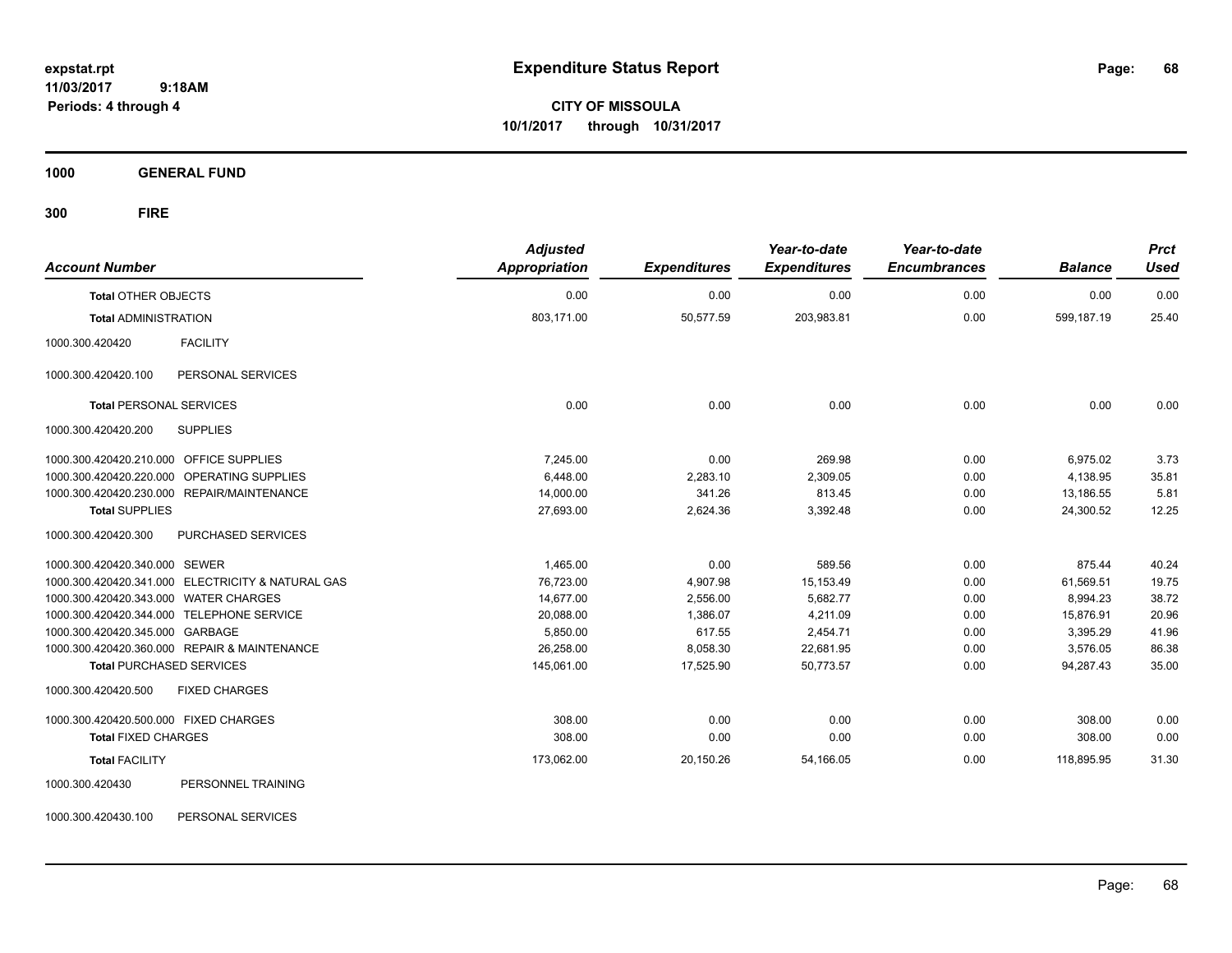**CITY OF MISSOULA 10/1/2017 through 10/31/2017**

**1000 GENERAL FUND**

| <b>Account Number</b>                                     | <b>Adjusted</b><br><b>Appropriation</b> | <b>Expenditures</b> | Year-to-date<br><b>Expenditures</b> | Year-to-date<br><b>Encumbrances</b> | <b>Balance</b> | <b>Prct</b><br><b>Used</b> |
|-----------------------------------------------------------|-----------------------------------------|---------------------|-------------------------------------|-------------------------------------|----------------|----------------------------|
| 1000.300.420430.110.000 SALARIES AND WAGES                | 93,637.00                               | 7.205.46            | 27,243.08                           | 0.00                                | 66,393.92      | 29.09                      |
| 1000.300.420430.115.000 SALARIES/HEALTH INSURANCE BENEFIT | 9.216.00                                | 768.00              | 3.072.00                            | 0.00                                | 6.144.00       | 33.33                      |
| 1000.300.420430.120.000 OVERTIME                          | 2,180.00                                | 0.00                | 0.00                                | 0.00                                | 2.180.00       | 0.00                       |
| 1000.300.420430.140.000 EMPLOYER CONTRIBUTIONS            | 21,427.00                               | 1,602.25            | 5,391.15                            | 0.00                                | 16.035.85      | 25.16                      |
| 1000.300.420430.141.000 STATE RETIREMENT CONTRIBUTIONS    | 33,540.00                               | 0.00                | 2,596.39                            | 0.00                                | 30.943.61      | 7.74                       |
| <b>Total PERSONAL SERVICES</b>                            | 160,000.00                              | 9,575.71            | 38,302.62                           | 0.00                                | 121,697.38     | 23.94                      |
| <b>SUPPLIES</b><br>1000.300.420430.200                    |                                         |                     |                                     |                                     |                |                            |
| 1000.300.420430.210.000 OFFICE SUPPLIES                   | 96.00                                   | 0.00                | 35.11                               | 0.00                                | 60.89          | 36.57                      |
| 1000.300.420430.220.000 OPERATING SUPPLIES                | 3,701.00                                | 67.42               | 130.73                              | 0.00                                | 3.570.27       | 3.53                       |
| 1000.300.420430.230.000 REPAIR/MAINTENANCE                | 320.00                                  | 18.60               | 18.60                               | 0.00                                | 301.40         | 5.81                       |
| <b>Total SUPPLIES</b>                                     | 4,117.00                                | 86.02               | 184.44                              | 0.00                                | 3,932.56       | 4.48                       |
| 1000.300.420430.300<br><b>PURCHASED SERVICES</b>          |                                         |                     |                                     |                                     |                |                            |
| 1000.300.420430.320.000 PRINTING & DUPLICATING            | 192.00                                  | 0.00                | 0.00                                | 0.00                                | 192.00         | 0.00                       |
| 1000.300.420430.330.000 PUBLICITY, SUBSCRIPTIONS & DUES   | 322.00                                  | 0.00                | 0.00                                | 0.00                                | 322.00         | 0.00                       |
| 1000.300.420430.370.000 TRAVEL                            | 1,148.00                                | 0.00                | 0.00                                | 0.00                                | 1,148.00       | 0.00                       |
| 1000.300.420430.380.000 TRAINING                          | 480.00                                  | 0.00                | 0.00                                | 0.00                                | 480.00         | 0.00                       |
| <b>Total PURCHASED SERVICES</b>                           | 2,142.00                                | 0.00                | 0.00                                | 0.00                                | 2,142.00       | 0.00                       |
| <b>Total PERSONNEL TRAINING</b>                           | 166,259.00                              | 9,661.73            | 38,487.06                           | 0.00                                | 127.771.94     | 23.15                      |
| <b>FIRE PREVENTION</b><br>1000.300.420440                 |                                         |                     |                                     |                                     |                |                            |
| 1000.300.420440.100<br>PERSONAL SERVICES                  |                                         |                     |                                     |                                     |                |                            |
| 1000.300.420440.110.000 SALARIES AND WAGES                | 435,545.00                              | 26,356.85           | 98,008.68                           | 0.00                                | 337,536.32     | 22.50                      |
| 1000.300.420440.115.000 SALARIES/HEALTH INSURANCE BENEFIT | 46,080.00                               | 3.072.00            | 12.288.00                           | 0.00                                | 33.792.00      | 26.67                      |
| 1000.300.420440.120.000 OVERTIME                          | 9.415.00                                | 179.36              | 1.427.20                            | 0.00                                | 7.987.80       | 15.16                      |
| 1000.300.420440.140.000 EMPLOYER CONTRIBUTIONS            | 100,514.00                              | 5,132.34            | 20,941.02                           | 0.00                                | 79,572.98      | 20.83                      |
| 1000.300.420440.141.000 STATE RETIREMENT CONTRIBUTIONS    | 157,057.00                              | 0.00                | 9,365.12                            | 0.00                                | 147,691.88     | 5.96                       |
| <b>Total PERSONAL SERVICES</b>                            | 748,611.00                              | 34,740.55           | 142,030.02                          | 0.00                                | 606,580.98     | 18.97                      |
| <b>SUPPLIES</b><br>1000.300.420440.200                    |                                         |                     |                                     |                                     |                |                            |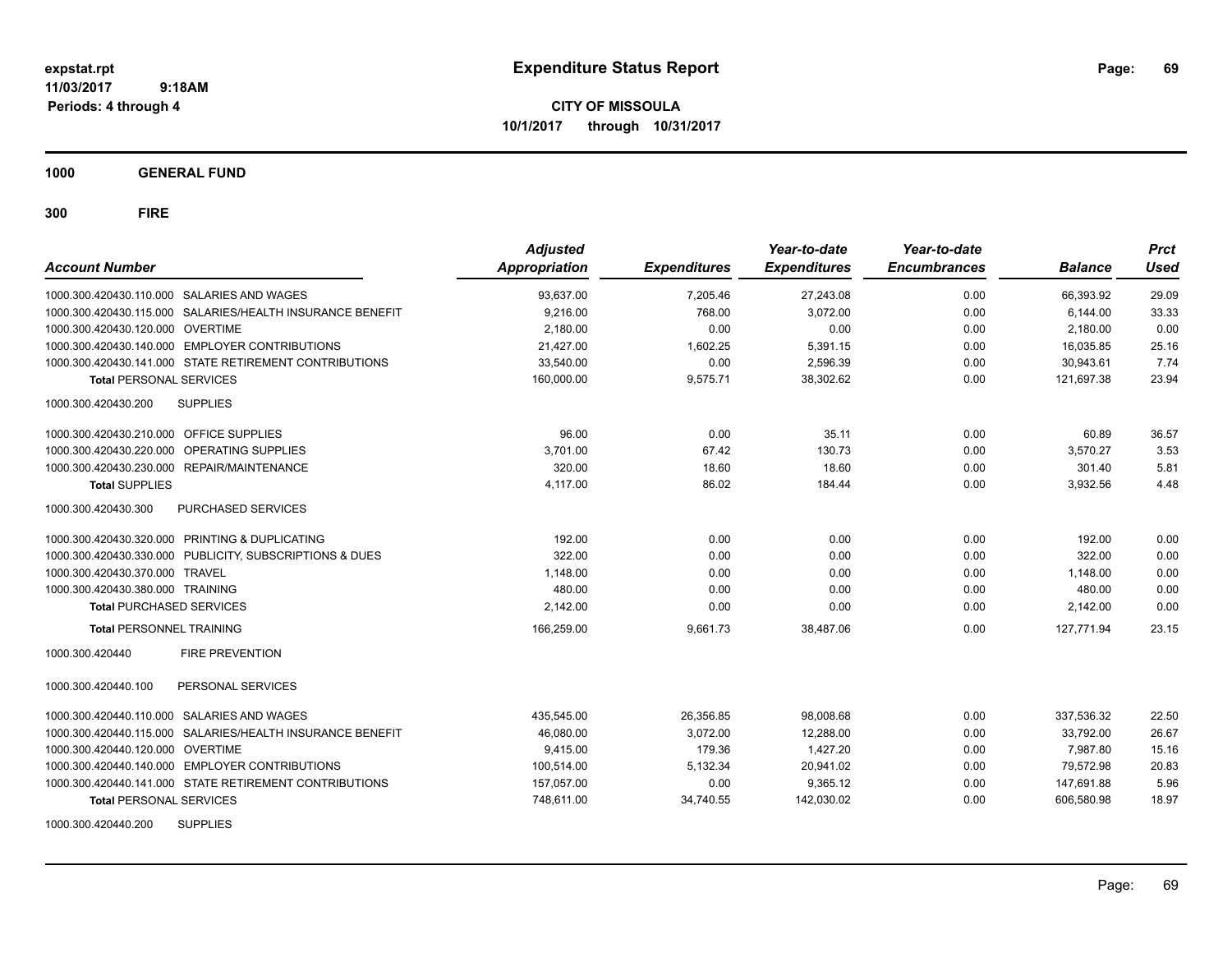**CITY OF MISSOULA 10/1/2017 through 10/31/2017**

**1000 GENERAL FUND**

| <b>Account Number</b>                   |                                                           | <b>Adjusted</b><br><b>Appropriation</b> | <b>Expenditures</b> | Year-to-date<br><b>Expenditures</b> | Year-to-date<br><b>Encumbrances</b> | <b>Balance</b> | <b>Prct</b><br><b>Used</b> |
|-----------------------------------------|-----------------------------------------------------------|-----------------------------------------|---------------------|-------------------------------------|-------------------------------------|----------------|----------------------------|
| 1000.300.420440.210.000 OFFICE SUPPLIES |                                                           | 144.00                                  | 28.69               | 28.69                               | 0.00                                | 115.31         | 19.92                      |
| 1000.300.420440.220.000                 | <b>OPERATING SUPPLIES</b>                                 | 4,956.00                                | 0.00                | 0.00                                | 0.00                                | 4,956.00       | 0.00                       |
| 1000.300.420440.230.000                 | REPAIR/MAINTENANCE                                        | 1,540.00                                | 0.00                | 77.52                               | 0.00                                | 1,462.48       | 5.03                       |
| <b>Total SUPPLIES</b>                   |                                                           | 6,640.00                                | 28.69               | 106.21                              | 0.00                                | 6,533.79       | 1.60                       |
| 1000.300.420440.300                     | PURCHASED SERVICES                                        |                                         |                     |                                     |                                     |                |                            |
|                                         | 1000.300.420440.320.000 PRINTING & DUPLICATING            | 192.00                                  | 92.38               | 92.38                               | 0.00                                | 99.62          | 48.11                      |
|                                         | 1000.300.420440.330.000 PUBLICITY, SUBSCRIPTIONS & DUES   | 4,916.00                                | 0.00                | 1,984.50                            | 0.00                                | 2,931.50       | 40.37                      |
| 1000.300.420440.370.000 TRAVEL          |                                                           | 5,448.00                                | 446.11              | 796.11                              | 0.00                                | 4,651.89       | 14.61                      |
| 1000.300.420440.380.000 TRAINING        |                                                           | 2,506.00                                | 0.00                | 0.00                                | 0.00                                | 2,506.00       | 0.00                       |
| <b>Total PURCHASED SERVICES</b>         |                                                           | 13,062.00                               | 538.49              | 2,872.99                            | 0.00                                | 10,189.01      | 22.00                      |
| <b>Total FIRE PREVENTION</b>            |                                                           | 768,313.00                              | 35,307.73           | 145,009.22                          | 0.00                                | 623,303.78     | 18.87                      |
| 1000.300.420450                         | <b>FIRE GRANTS</b>                                        |                                         |                     |                                     |                                     |                |                            |
| 1000.300.420450.300                     | PURCHASED SERVICES                                        |                                         |                     |                                     |                                     |                |                            |
| <b>Total FIRE GRANTS</b>                |                                                           | 0.00                                    | 0.00                | 0.00                                | 0.00                                | 0.00           | 0.00                       |
| 1000.300.420455                         | <b>EMS</b>                                                |                                         |                     |                                     |                                     |                |                            |
| 1000.300.420455.100                     | PERSONAL SERVICES                                         |                                         |                     |                                     |                                     |                |                            |
|                                         | 1000.300.420455.110.000 SALARIES AND WAGES                | 90,331.00                               | 6,948.06            | 25.706.33                           | 0.00                                | 64.624.67      | 28.46                      |
|                                         | 1000.300.420455.115.000 SALARIES/HEALTH INSURANCE BENEFIT | 9.216.00                                | 768.00              | 3.072.00                            | 0.00                                | 6.144.00       | 33.33                      |
| 1000.300.420455.120.000 OVERTIME        |                                                           | 2.141.00                                | 0.00                | 0.00                                | 0.00                                | 2.141.00       | 0.00                       |
|                                         | 1000.300.420455.140.000 EMPLOYER CONTRIBUTIONS            | 20,755.00                               | 1,153.26            | 4,684.43                            | 0.00                                | 16,070.57      | 22.57                      |
|                                         | 1000.300.420455.141.000 STATE RETIREMENT CONTRIBUTIONS    | 32,462.00                               | 0.00                | 2,509.61                            | 0.00                                | 29,952.39      | 7.73                       |
| <b>Total PERSONAL SERVICES</b>          |                                                           | 154,905.00                              | 8,869.32            | 35,972.37                           | 0.00                                | 118,932.63     | 23.22                      |
| 1000.300.420455.200                     | <b>SUPPLIES</b>                                           |                                         |                     |                                     |                                     |                |                            |
| 1000.300.420455.220.000                 | OPERATING SUPPLIES                                        | 18,581.00                               | 2,921.27            | 7,757.56                            | 0.00                                | 10,823.44      | 41.75                      |
|                                         | 1000.300.420455.230.000 REPAIR/MAINTENANCE                | 320.00                                  | 0.00                | 0.00                                | 0.00                                | 320.00         | 0.00                       |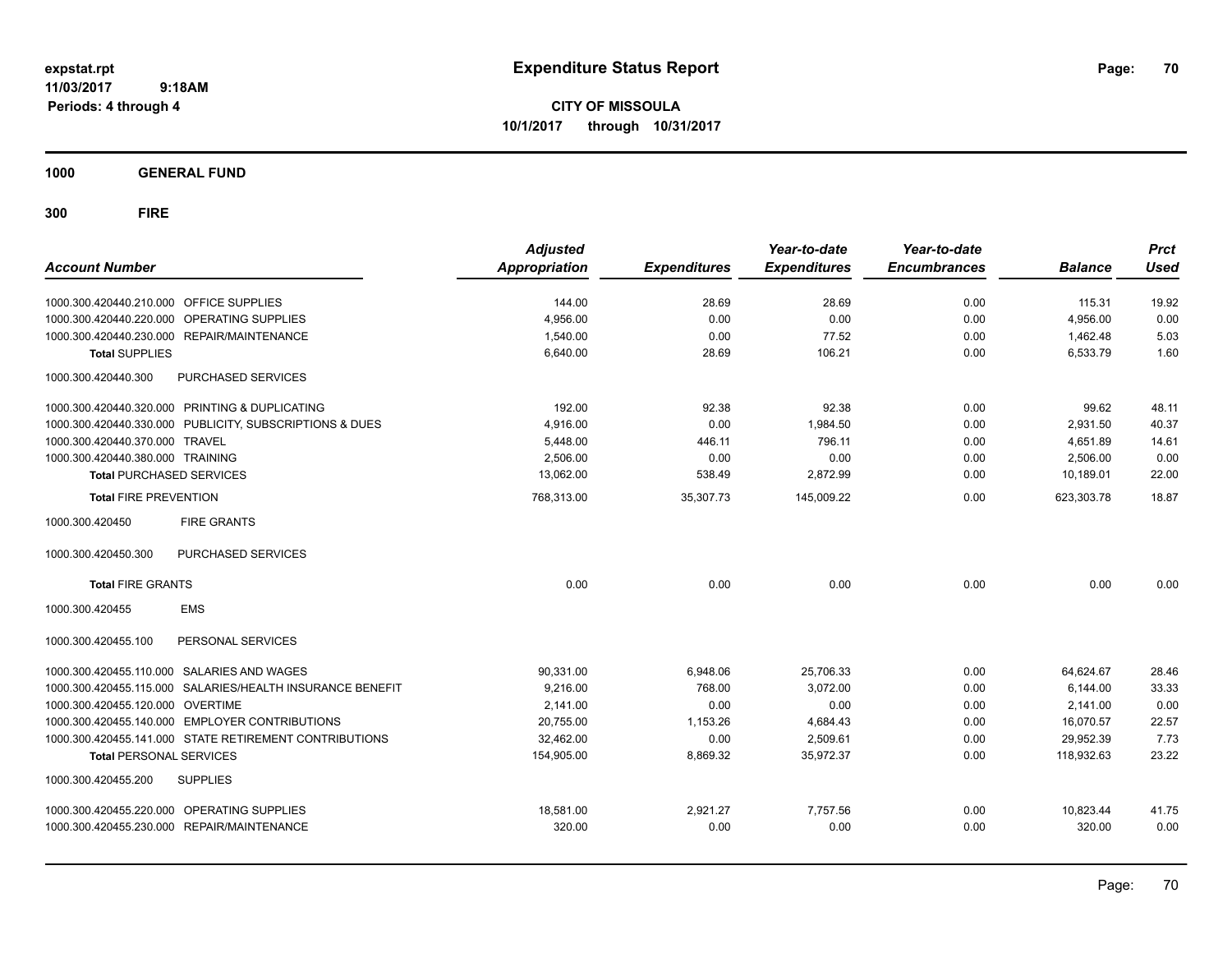**CITY OF MISSOULA 10/1/2017 through 10/31/2017**

**1000 GENERAL FUND**

| <b>Account Number</b>                                     | <b>Adjusted</b><br><b>Appropriation</b> | <b>Expenditures</b> | Year-to-date<br><b>Expenditures</b> | Year-to-date<br><b>Encumbrances</b> | <b>Balance</b> | <b>Prct</b><br><b>Used</b> |
|-----------------------------------------------------------|-----------------------------------------|---------------------|-------------------------------------|-------------------------------------|----------------|----------------------------|
| <b>Total SUPPLIES</b>                                     | 18,901.00                               | 2,921.27            | 7,757.56                            | 0.00                                | 11,143.44      | 41.04                      |
| 1000.300.420455.300<br>PURCHASED SERVICES                 |                                         |                     |                                     |                                     |                |                            |
| 1000.300.420455.330.000 PUBLICITY, SUBSCRIPTIONS & DUES   | 6,684.00                                | 0.00                | 0.00                                | 0.00                                | 6,684.00       | 0.00                       |
| 1000.300.420455.350.000 PROFESSIONAL SERVICES             | 5,000.00                                | 0.00                | 0.00                                | 0.00                                | 5,000.00       | 0.00                       |
| 1000.300.420455.360.000 REPAIR & MAINTENANCE              | 4,500.00                                | 2,217.40            | 2,217.40                            | 0.00                                | 2,282.60       | 49.28                      |
| 1000.300.420455.370.000 TRAVEL                            | 1,023.00                                | 0.00                | 0.00                                | 0.00                                | 1,023.00       | 0.00                       |
| 1000.300.420455.380.000 TRAINING                          | 1,920.00                                | 0.00                | 0.00                                | 0.00                                | 1,920.00       | 0.00                       |
| 1000.300.420455.390.000 OTHER PURCHASED SERVICES          | 10,080.00                               | 7.82                | 367.82                              | 0.00                                | 9,712.18       | 3.65                       |
| <b>Total PURCHASED SERVICES</b>                           | 29,207.00                               | 2,225.22            | 2,585.22                            | 0.00                                | 26,621.78      | 8.85                       |
| <b>Total EMS</b>                                          | 203,013.00                              | 14,015.81           | 46.315.15                           | 0.00                                | 156,697.85     | 22.81                      |
| 1000.300.420460<br><b>OPERATIONS</b>                      |                                         |                     |                                     |                                     |                |                            |
| 1000.300.420460.100<br>PERSONAL SERVICES                  |                                         |                     |                                     |                                     |                |                            |
| 1000.300.420460.110.000 SALARIES AND WAGES                | 5,827,176.00                            | 444,383.97          | 1,674,459.57                        | 0.00                                | 4,152,716.43   | 28.74                      |
| 1000.300.420460.115.000 SALARIES/HEALTH INSURANCE BENEFIT | 737,280.00                              | 59,136.00           | 236,610.00                          | 0.00                                | 500,670.00     | 32.09                      |
| 1000.300.420460.120.000 OVERTIME                          | 828,717.00                              | 172,142.92          | 660,990.14                          | 0.00                                | 167,726.86     | 79.76                      |
| 1000.300.420460.130.000 OTHER                             | 60,950.00                               | $-1,081.78$         | 60,044.28                           | 0.00                                | 905.72         | 98.51                      |
| 1000.300.420460.140.000 EMPLOYER CONTRIBUTIONS            | 1,426,312.00                            | 112,527.24          | 437,910.70                          | 0.00                                | 988,401.30     | 30.70                      |
| 1000.300.420460.141.000 STATE RETIREMENT CONTRIBUTIONS    | 2,131,446.00                            | 0.00                | 162,905.53                          | 0.00                                | 1,968,540.47   | 7.64                       |
| <b>Total PERSONAL SERVICES</b>                            | 11,011,881.00                           | 787,108.35          | 3,232,920.22                        | 0.00                                | 7,778,960.78   | 29.36                      |
| 1000.300.420460.200<br><b>SUPPLIES</b>                    |                                         |                     |                                     |                                     |                |                            |
| 1000.300.420460.220.000 OPERATING SUPPLIES                | 180,436.00                              | 9,642.97            | 27.078.68                           | 0.00                                | 153,357.32     | 15.01                      |
| 1000.300.420460.230.000 REPAIR/MAINTENANCE                | 41,420.00                               | 1,437.00            | 9,120.35                            | 0.00                                | 32,299.65      | 22.02                      |
| 1000.300.420460.231.000 GASOLINE                          | 61.827.00                               | 5,391.00            | 14.260.66                           | 0.00                                | 47,566.34      | 23.07                      |
| <b>Total SUPPLIES</b>                                     | 283,683.00                              | 16.470.97           | 50.459.69                           | 0.00                                | 233.223.31     | 17.79                      |
| PURCHASED SERVICES<br>1000.300.420460.300                 |                                         |                     |                                     |                                     |                |                            |
| 1000.300.420460.320.000 PRINTING & DUPLICATING            | 864.00                                  | 12.00               | 12.00                               | 0.00                                | 852.00         | 1.39                       |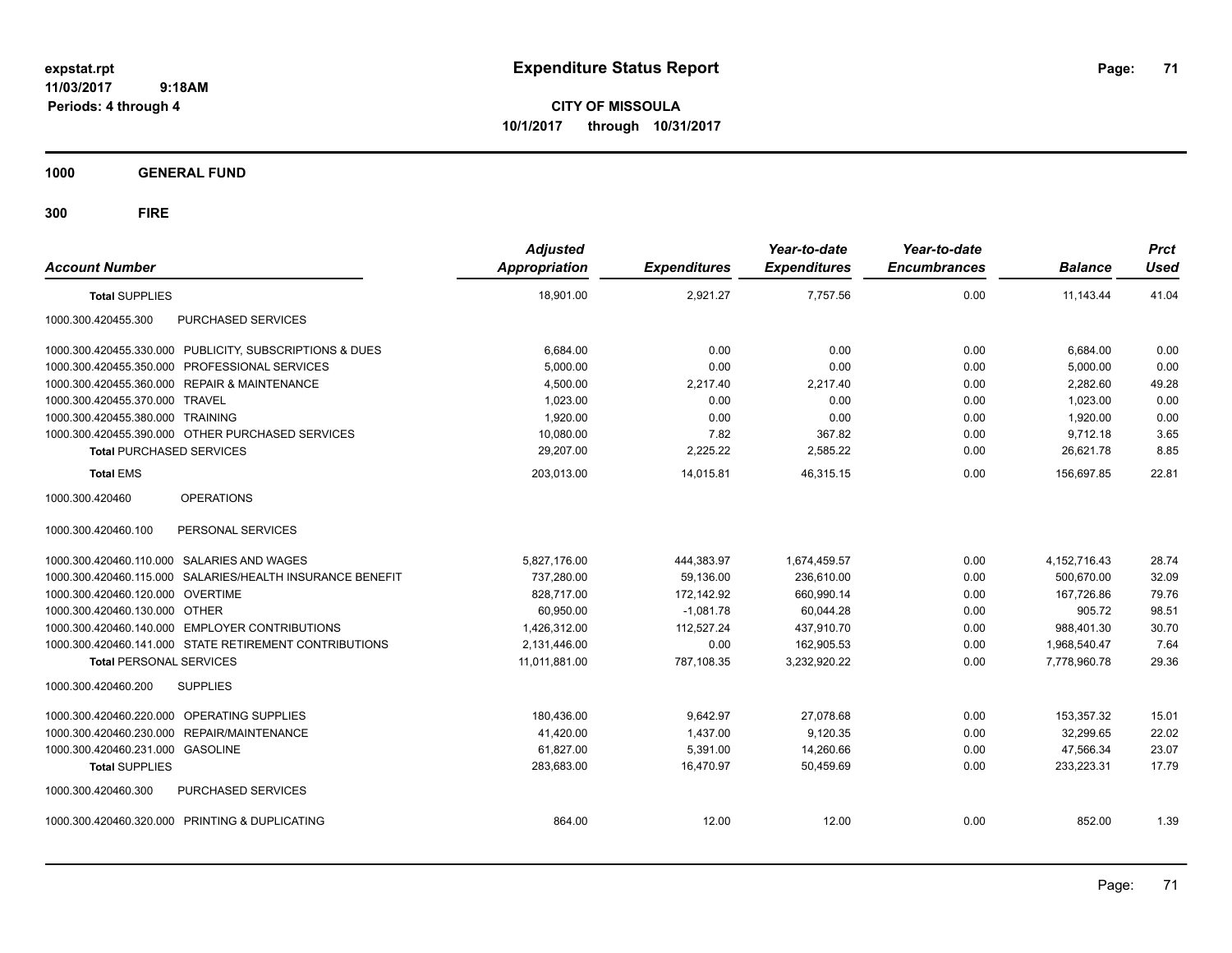**CITY OF MISSOULA 10/1/2017 through 10/31/2017**

**1000 GENERAL FUND**

| <b>Account Number</b>                                     |  | <b>Adjusted</b><br>Appropriation | <b>Expenditures</b> | Year-to-date<br><b>Expenditures</b> | Year-to-date<br><b>Encumbrances</b> | <b>Balance</b> | <b>Prct</b><br><b>Used</b> |
|-----------------------------------------------------------|--|----------------------------------|---------------------|-------------------------------------|-------------------------------------|----------------|----------------------------|
| 1000.300.420460.330.000 PUBLICITY, SUBSCRIPTIONS & DUES   |  | 312.00                           | 0.00                | 0.00                                | 0.00                                | 312.00         | 0.00                       |
| 1000.300.420460.350.000 PROFESSIONAL SERVICES             |  | 34,080.00                        | 0.00                | 0.00                                | 0.00                                | 34,080.00      | 0.00                       |
| 1000.300.420460.360.000 REPAIR & MAINTENANCE              |  | 22.400.00                        | 498.40              | 3.037.54                            | 0.00                                | 19.362.46      | 13.56                      |
| 1000.300.420460.370.000 TRAVEL                            |  | 6,158.00                         | 0.00                | 0.00                                | 0.00                                | 6,158.00       | 0.00                       |
| 1000.300.420460.380.000 TRAINING                          |  | 6,556.00                         | 16.01               | 16.01                               | 0.00                                | 6,539.99       | 0.24                       |
| 1000.300.420460.390.000 OTHER PURCHASED SERVICES          |  | 1,500.00                         | 0.00                | 0.00                                | 0.00                                | 1,500.00       | 0.00                       |
| <b>Total PURCHASED SERVICES</b>                           |  | 71.870.00                        | 526.41              | 3,065.55                            | 0.00                                | 68.804.45      | 4.27                       |
| 1000.300.420460.900<br><b>CAPITAL OUTLAY</b>              |  |                                  |                     |                                     |                                     |                |                            |
| 1000.300.420460.940.000 MACHINERY & EQUIPMENT             |  | 0.00                             | 0.00                | 10.47                               | 0.00                                | $-10.47$       | 0.00                       |
| <b>Total CAPITAL OUTLAY</b>                               |  | 0.00                             | 0.00                | 10.47                               | 0.00                                | $-10.47$       | 0.00                       |
| <b>Total OPERATIONS</b>                                   |  | 11,367,434.00                    | 804,105.73          | 3.286.455.93                        | 0.00                                | 8.080.978.07   | 28.91                      |
| <b>MAINTENANCE</b><br>1000.300.420490                     |  |                                  |                     |                                     |                                     |                |                            |
| 1000.300.420490.100<br>PERSONAL SERVICES                  |  |                                  |                     |                                     |                                     |                |                            |
| 1000.300.420490.110.000 SALARIES AND WAGES                |  | 168.562.00                       | 12.830.15           | 48.536.74                           | 0.00                                | 120.025.26     | 28.79                      |
| 1000.300.420490.115.000 SALARIES/HEALTH INSURANCE BENEFIT |  | 18,432.00                        | 1,536.00            | 6,144.00                            | 0.00                                | 12,288.00      | 33.33                      |
| 1000.300.420490.120.000 OVERTIME                          |  | 4.357.00                         | 0.00                | 1.038.96                            | 0.00                                | 3,318.04       | 23.85                      |
| 1000.300.420490.140.000 EMPLOYER CONTRIBUTIONS            |  | 39,057.00                        | 2,986.99            | 10.688.61                           | 0.00                                | 28.368.39      | 27.37                      |
| 1000.300.420490.141.000 STATE RETIREMENT CONTRIBUTIONS    |  | 60,978.00                        | 0.00                | 4,681.95                            | 0.00                                | 56,296.05      | 7.68                       |
| <b>Total PERSONAL SERVICES</b>                            |  | 291,386.00                       | 17,353.14           | 71,090.26                           | 0.00                                | 220,295.74     | 24.40                      |
| 1000.300.420490.200<br><b>SUPPLIES</b>                    |  |                                  |                     |                                     |                                     |                |                            |
| 1000.300.420490.210.000 OFFICE SUPPLIES                   |  | 48.00                            | 0.00                | 0.00                                | 0.00                                | 48.00          | 0.00                       |
| 1000.300.420490.230.000<br><b>REPAIR/MAINTENANCE</b>      |  | 3,600.00                         | 74.00               | 747.25                              | 0.00                                | 2,852.75       | 20.76                      |
| <b>Total SUPPLIES</b>                                     |  | 3,648.00                         | 74.00               | 747.25                              | 0.00                                | 2,900.75       | 20.48                      |
| 1000.300.420490.300<br>PURCHASED SERVICES                 |  |                                  |                     |                                     |                                     |                |                            |
| 1000.300.420490.330.000 PUBLICITY, SUBSCRIPTIONS & DUES   |  | 91.00                            | 0.00                | 0.00                                | 0.00                                | 91.00          | 0.00                       |
| 1000.300.420490.360.000 REPAIR & MAINTENANCE              |  | 1,700.00                         | 0.00                | 1.695.00                            | 0.00                                | 5.00           | 99.71                      |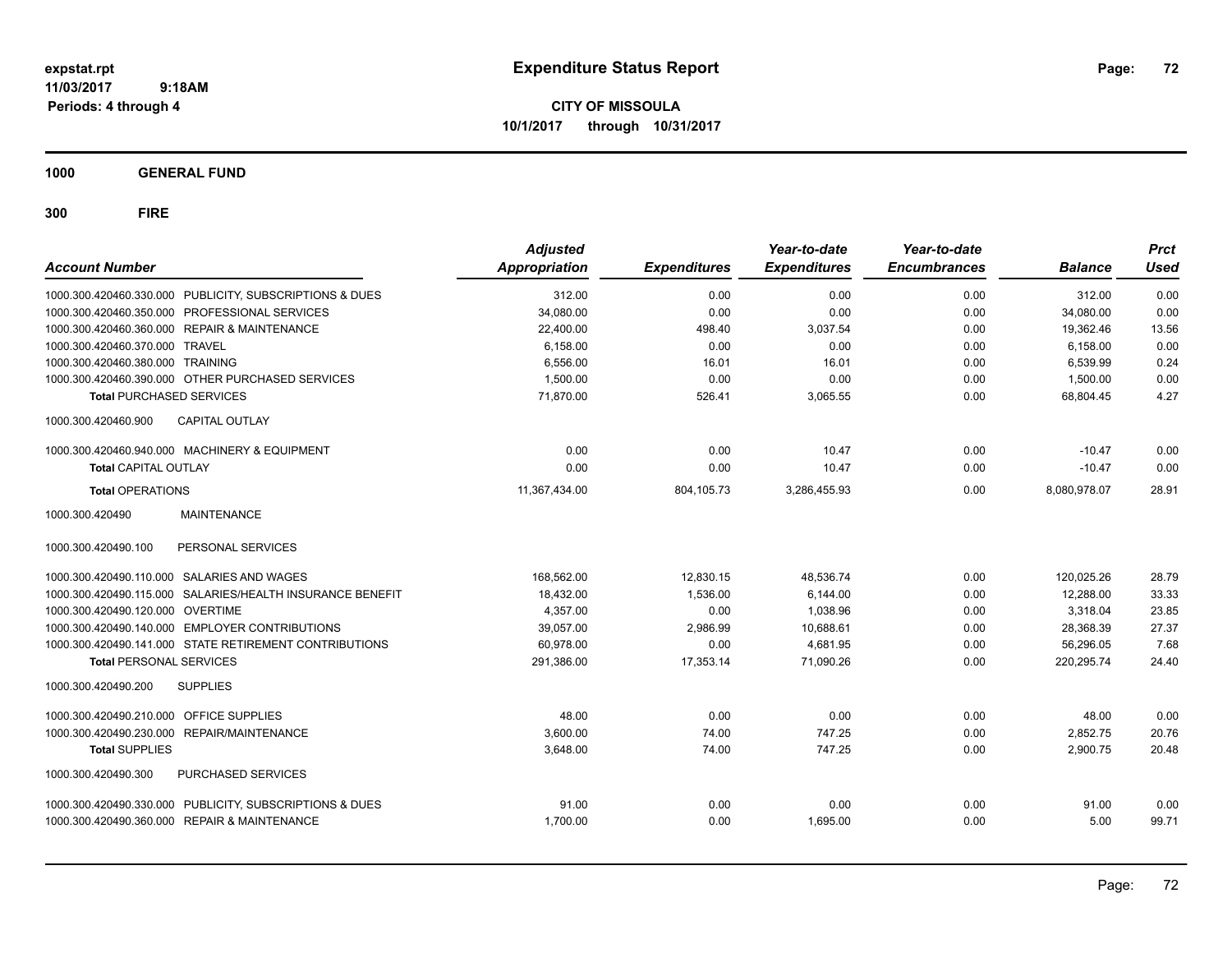**CITY OF MISSOULA 10/1/2017 through 10/31/2017**

**1000 GENERAL FUND**

**300 FIRE**

|                                                   | <b>Adjusted</b>      |                     | Year-to-date        | Year-to-date        |                | <b>Prct</b> |
|---------------------------------------------------|----------------------|---------------------|---------------------|---------------------|----------------|-------------|
| <b>Account Number</b>                             | <b>Appropriation</b> | <b>Expenditures</b> | <b>Expenditures</b> | <b>Encumbrances</b> | <b>Balance</b> | <b>Used</b> |
| 1000.300.420490.370.000 TRAVEL                    | 2,000.00             | 0.00                | 0.00                | 0.00                | 2,000.00       | 0.00        |
| 1000.300.420490.380.000 TRAINING                  | 1,500.00             | 140.00              | 140.00              | 0.00                | 1,360.00       | 9.33        |
| <b>Total PURCHASED SERVICES</b>                   | 5,291.00             | 140.00              | 1,835.00            | 0.00                | 3,456.00       | 34.68       |
| <b>Total MAINTENANCE</b>                          | 300,325.00           | 17,567.14           | 73,672.51           | 0.00                | 226,652.49     | 24.53       |
| PUBLIC SAFETY ONETIME EXPENSES<br>1000.300.429000 |                      |                     |                     |                     |                |             |
| 1000.300.429000.300<br>PURCHASED SERVICES         |                      |                     |                     |                     |                |             |
| 1000.300.429000.370.000 TRAVEL                    | 12.341.00            | 0.00                | 0.00                | 0.00                | 12.341.00      | 0.00        |
| 1000.300.429000.380.000 TRAINING                  | 9,780.00             | 9,780.00            | 9,780.00            | 0.00                | 0.00           | 100.00      |
| <b>Total PUBLIC SAFETY ONETIME EXPENSES</b>       | 22,121.00            | 9,780.00            | 9,780.00            | 0.00                | 12.341.00      | 44.21       |
| <b>Total FIRE</b>                                 | 13.803.698.00        | 961.165.99          | 3.857.869.73        | 0.00                | 9.945.828.27   | 27.95       |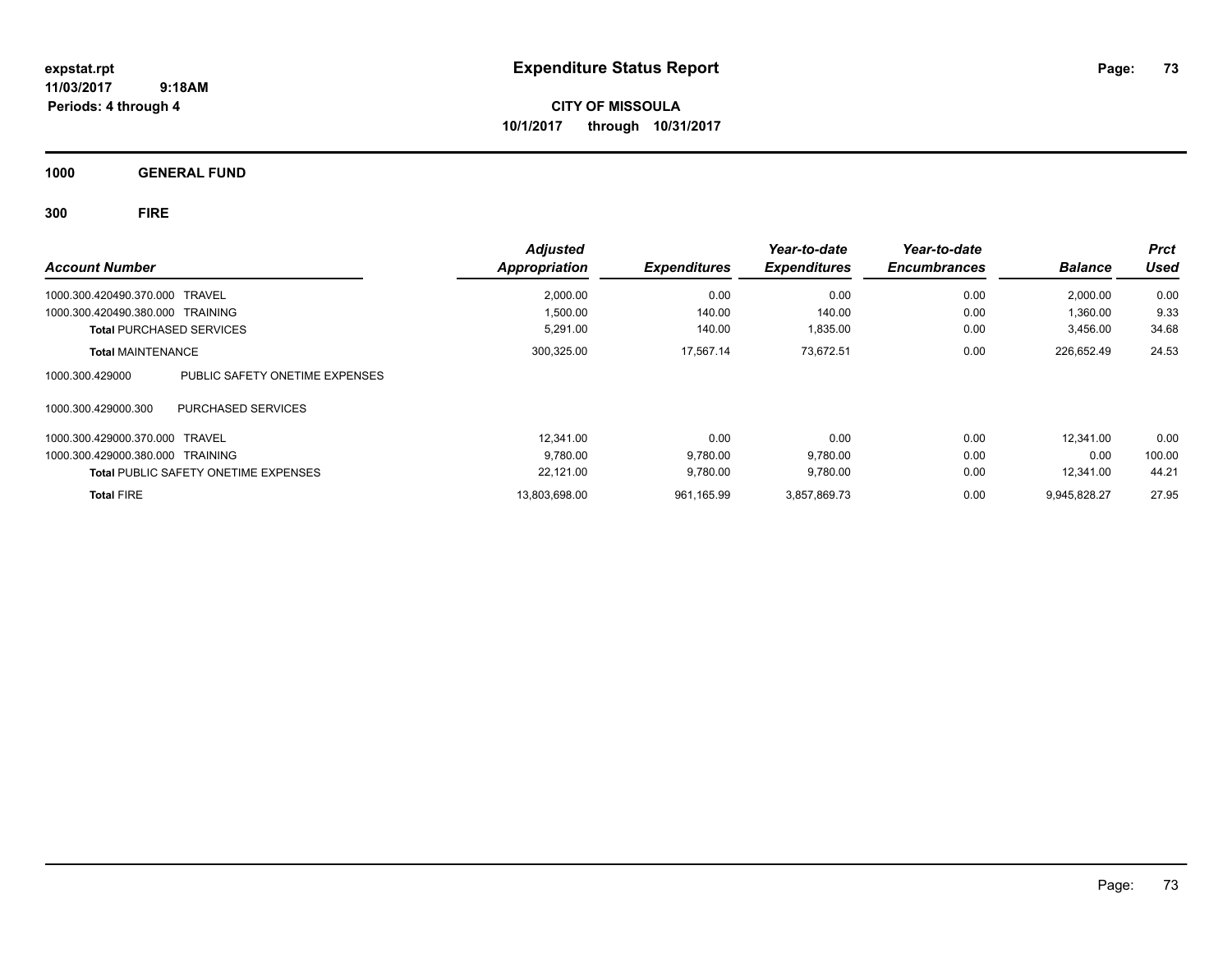**CITY OF MISSOULA 10/1/2017 through 10/31/2017**

**1000 GENERAL FUND**

|                                         |                                                        | <b>Adjusted</b> |                     | Year-to-date        | Year-to-date        |                | <b>Prct</b> |
|-----------------------------------------|--------------------------------------------------------|-----------------|---------------------|---------------------|---------------------|----------------|-------------|
| <b>Account Number</b>                   |                                                        | Appropriation   | <b>Expenditures</b> | <b>Expenditures</b> | <b>Encumbrances</b> | <b>Balance</b> | <b>Used</b> |
| 1000.320.420460                         | <b>OPERATIONS</b>                                      |                 |                     |                     |                     |                |             |
| 1000.320.420460.100                     | PERSONAL SERVICES                                      |                 |                     |                     |                     |                |             |
| <b>Total OPERATIONS</b>                 |                                                        | 0.00            | 0.00                | 0.00                | 0.00                | 0.00           | 0.00        |
| 1000.320.430210                         | <b>ADMINISTRATION</b>                                  |                 |                     |                     |                     |                |             |
| 1000.320.430210.100                     | PERSONAL SERVICES                                      |                 |                     |                     |                     |                |             |
|                                         | 1000.320.430210.110.000 SALARIES AND WAGES             | 108,161.00      | 8,143.89            | 31,868.95           | 0.00                | 76,292.05      | 29.46       |
| 1000.320.430210.120.000 OVERTIME        |                                                        | 0.00            | 12.87               | 30.23               | 0.00                | $-30.23$       | 0.00        |
| 1000.320.430210.130.000 OTHER           |                                                        | 0.00            | 38.58               | 158.77              | 0.00                | $-158.77$      | 0.00        |
|                                         | 1000.320.430210.140.000 EMPLOYER CONTRIBUTIONS         | 59,055.00       | 4,842.25            | 20,637.45           | 0.00                | 38,417.55      | 34.95       |
|                                         | 1000.320.430210.141.000 STATE RETIREMENT CONTRIBUTIONS | 100.00          | 0.00                | 195.37              | 0.00                | $-95.37$       | 195.37      |
| <b>Total PERSONAL SERVICES</b>          |                                                        | 167,316.00      | 13,037.59           | 52,890.77           | 0.00                | 114,425.23     | 31.61       |
| 1000.320.430210.200                     | <b>SUPPLIES</b>                                        |                 |                     |                     |                     |                |             |
| 1000.320.430210.210.000 OFFICE SUPPLIES |                                                        | 1,600.00        | 0.00                | 492.00              | 0.00                | 1,108.00       | 30.75       |
|                                         | 1000.320.430210.220.000 OPERATING SUPPLIES             | 8,440.00        | 1,044.64            | 3,546.73            | 0.00                | 4,893.27       | 42.02       |
| <b>Total SUPPLIES</b>                   |                                                        | 10,040.00       | 1,044.64            | 4,038.73            | 0.00                | 6,001.27       | 40.23       |
| 1000.320.430210.300                     | PURCHASED SERVICES                                     |                 |                     |                     |                     |                |             |
|                                         | 1000.320.430210.320.000 PRINTING & DUPLICATING         | 7,000.00        | 0.00                | 0.00                | 0.00                | 7,000.00       | 0.00        |
| 1000.320.430210.330.000                 | PUBLICITY, SUBSCRIPTIONS & DUES                        | 3,000.00        | 253.56              | 253.56              | 0.00                | 2,746.44       | 8.45        |
| 1000.320.430210.370.000                 | TRAVEL                                                 | 2,300.00        | 0.00                | 0.00                | 0.00                | 2,300.00       | 0.00        |
| 1000.320.430210.380.000 TRAINING        |                                                        | 1,500.00        | 0.00                | 0.00                | 0.00                | 1,500.00       | 0.00        |
|                                         | <b>Total PURCHASED SERVICES</b>                        | 13,800.00       | 253.56              | 253.56              | 0.00                | 13,546.44      | 1.84        |
| 1000.320.430210.900                     | CAPITAL OUTLAY                                         |                 |                     |                     |                     |                |             |
| <b>Total CAPITAL OUTLAY</b>             |                                                        | 0.00            | 0.00                | 0.00                | 0.00                | 0.00           | 0.00        |
| <b>Total ADMINISTRATION</b>             |                                                        | 191,156.00      | 14,335.79           | 57,183.06           | 0.00                | 133,972.94     | 29.91       |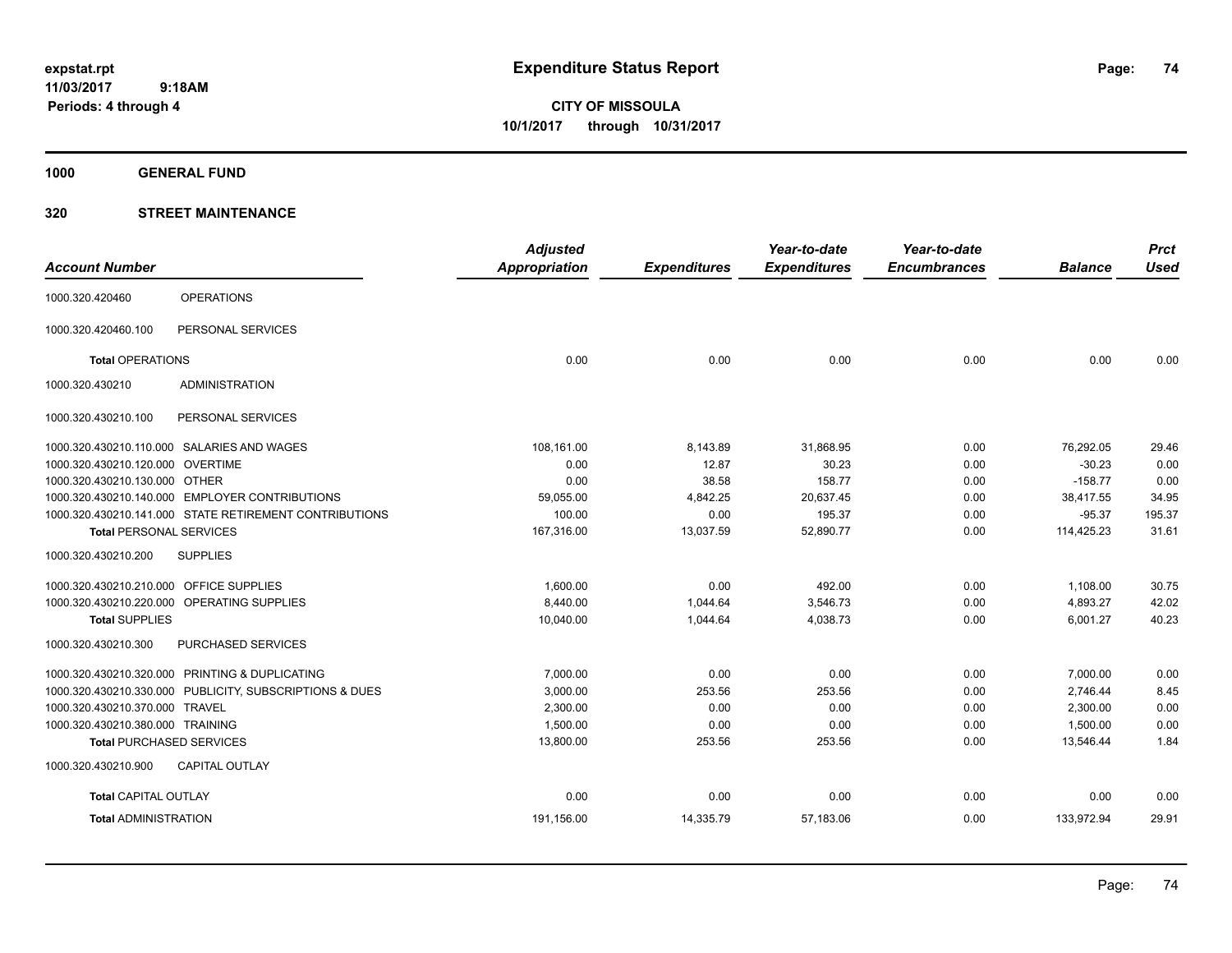**CITY OF MISSOULA 10/1/2017 through 10/31/2017**

**1000 GENERAL FUND**

|                                       |                                                        | <b>Adjusted</b>      |                     | Year-to-date        | Year-to-date        |                | <b>Prct</b> |
|---------------------------------------|--------------------------------------------------------|----------------------|---------------------|---------------------|---------------------|----------------|-------------|
| <b>Account Number</b>                 |                                                        | <b>Appropriation</b> | <b>Expenditures</b> | <b>Expenditures</b> | <b>Encumbrances</b> | <b>Balance</b> | <b>Used</b> |
| 1000.320.430220                       | <b>FACILITY</b>                                        |                      |                     |                     |                     |                |             |
| 1000.320.430220.100                   | PERSONAL SERVICES                                      |                      |                     |                     |                     |                |             |
|                                       | 1000.320.430220.110.000 SALARIES AND WAGES             | 49,027.00            | 3,747.81            | 14,666.11           | 0.00                | 34,360.89      | 29.91       |
| 1000.320.430220.120.000               | <b>OVERTIME</b>                                        | 0.00                 | 5.92                | 13.91               | 0.00                | $-13.91$       | 0.00        |
| 1000.320.430220.130.000 OTHER         |                                                        | 0.00                 | 17.69               | 72.80               | 0.00                | $-72.80$       | 0.00        |
|                                       | 1000.320.430220.140.000 EMPLOYER CONTRIBUTIONS         | 26,775.00            | 2,228.43            | 9,497.38            | 0.00                | 17,277.62      | 35.47       |
|                                       | 1000.320.430220.141.000 STATE RETIREMENT CONTRIBUTIONS | 55.00                | 0.00                | 0.00                | 0.00                | 55.00          | 0.00        |
| <b>Total PERSONAL SERVICES</b>        |                                                        | 75,857.00            | 5,999.85            | 24,250.20           | 0.00                | 51,606.80      | 31.97       |
| 1000.320.430220.200                   | <b>SUPPLIES</b>                                        |                      |                     |                     |                     |                |             |
|                                       | 1000.320.430220.220.000 OPERATING SUPPLIES             | 8,000.00             | 3,714.72            | 4,246.94            | 0.00                | 3,753.06       | 53.09       |
| <b>Total SUPPLIES</b>                 |                                                        | 8,000.00             | 3,714.72            | 4,246.94            | 0.00                | 3,753.06       | 53.09       |
| 1000.320.430220.300                   | PURCHASED SERVICES                                     |                      |                     |                     |                     |                |             |
| 1000.320.430220.343.000 WATER CHARGES |                                                        | 7,000.00             | 0.00                | 5,479.70            | 0.00                | 1,520.30       | 78.28       |
|                                       | 1000.320.430220.344.000 TELEPHONE SERVICE              | 1,821.00             | 353.49              | 522.14              | 0.00                | 1,298.86       | 28.67       |
|                                       | 1000.320.430220.350.000 PROFESSIONAL SERVICES          | 1,650.00             | 75.00               | 111.00              | 0.00                | 1,539.00       | 6.73        |
| <b>Total PURCHASED SERVICES</b>       |                                                        | 10,471.00            | 428.49              | 6,112.84            | 0.00                | 4,358.16       | 58.38       |
| 1000.320.430220.500                   | <b>FIXED CHARGES</b>                                   |                      |                     |                     |                     |                |             |
| 1000.320.430220.500.000 FIXED CHARGES |                                                        | 9,000.00             | 195.00              | 1,273.40            | 0.00                | 7,726.60       | 14.15       |
| <b>Total FIXED CHARGES</b>            |                                                        | 9,000.00             | 195.00              | 1,273.40            | 0.00                | 7.726.60       | 14.15       |
| <b>Total FACILITY</b>                 |                                                        | 103,328.00           | 10,338.06           | 35,883.38           | 0.00                | 67,444.62      | 34.73       |
| 1000.320.430221                       | CENTRALIZED MAINT, TOOLS & FENCE                       |                      |                     |                     |                     |                |             |
| 1000.320.430221.100                   | PERSONAL SERVICES                                      |                      |                     |                     |                     |                |             |
|                                       | Total CENTRALIZED MAINT, TOOLS & FENCE                 | 0.00                 | 0.00                | 0.00                | 0.00                | 0.00           | 0.00        |
| 1000.320.430230                       | <b>STREET RESTORATION</b>                              |                      |                     |                     |                     |                |             |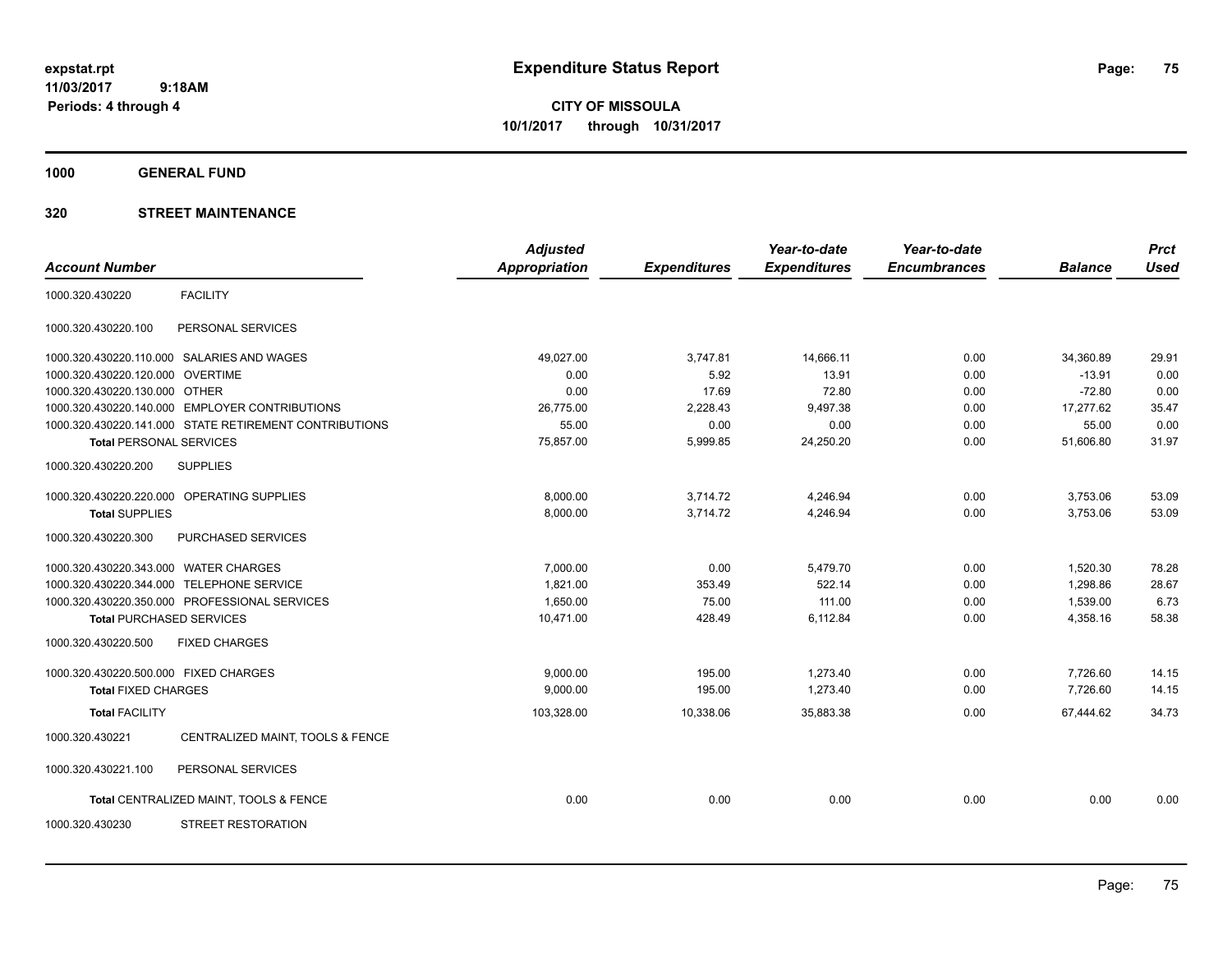**CITY OF MISSOULA 10/1/2017 through 10/31/2017**

**1000 GENERAL FUND**

|                                                        | <b>Adjusted</b>      |                     | Year-to-date        | Year-to-date        |                | <b>Prct</b> |
|--------------------------------------------------------|----------------------|---------------------|---------------------|---------------------|----------------|-------------|
| <b>Account Number</b>                                  | <b>Appropriation</b> | <b>Expenditures</b> | <b>Expenditures</b> | <b>Encumbrances</b> | <b>Balance</b> | <b>Used</b> |
| PERSONAL SERVICES<br>1000.320.430230.100               |                      |                     |                     |                     |                |             |
| 1000.320.430230.110.000 SALARIES AND WAGES             | 323.029.00           | 24,629.93           | 96.383.42           | 0.00                | 226.645.58     | 29.84       |
| 1000.320.430230.120.000<br><b>OVERTIME</b>             | 3,000.00             | 38.91               | 91.43               | 0.00                | 2,908.57       | 3.05        |
| 1000.320.430230.130.000 OTHER                          | 0.00                 | 116.48              | 479.39              | 0.00                | $-479.39$      | 0.00        |
| 1000.320.430230.140.000 EMPLOYER CONTRIBUTIONS         | 177,125.00           | 14,642.67           | 62,406.98           | 0.00                | 114,718.02     | 35.23       |
| 1000.320.430230.141.000 STATE RETIREMENT CONTRIBUTIONS | 329.00               | 0.00                | 0.00                | 0.00                | 329.00         | 0.00        |
| <b>Total PERSONAL SERVICES</b>                         | 503,483.00           | 39,427.99           | 159,361.22          | 0.00                | 344,121.78     | 31.65       |
| <b>SUPPLIES</b><br>1000.320.430230.200                 |                      |                     |                     |                     |                |             |
| 1000.320.430230.220.000 OPERATING SUPPLIES             | 1,599.00             | 0.00                | 0.00                | 0.00                | 1.599.00       | 0.00        |
| 1000.320.430230.230.000<br><b>REPAIR/MAINTENANCE</b>   | 25,009.00            | 0.00                | 102.72              | 0.00                | 24,906.28      | 0.41        |
| 1000.320.430230.231.000 GASOLINE                       | 74,487.00            | 28,543.64           | 40,869.79           | 0.00                | 33,617.21      | 54.87       |
| <b>Total SUPPLIES</b>                                  | 101,095.00           | 28,543.64           | 40,972.51           | 0.00                | 60,122.49      | 40.53       |
| 1000.320.430230.300<br>PURCHASED SERVICES              |                      |                     |                     |                     |                |             |
| 1000.320.430230.345.000 GARBAGE                        | 5,570.00             | 38.95               | 116.85              | 0.00                | 5,453.15       | 2.10        |
| 1000.320.430230.350.000<br>PROFESSIONAL SERVICES       | 1,000.00             | 0.00                | 0.00                | 0.00                | 1,000.00       | 0.00        |
| 1000.320.430230.360.000 REPAIR & MAINTENANCE           | 2,000.00             | 0.00                | 35.00               | 0.00                | 1,965.00       | 1.75        |
| <b>Total PURCHASED SERVICES</b>                        | 8,570.00             | 38.95               | 151.85              | 0.00                | 8,418.15       | 1.77        |
| 1000.320.430230.400<br><b>BUILDING MATERIALS</b>       |                      |                     |                     |                     |                |             |
| 1000.320.430230.400.000 BUILDING MATERIALS             | 17,598.00            | 1,477.00            | 1,477.00            | 0.00                | 16,121.00      | 8.39        |
| <b>Total BUILDING MATERIALS</b>                        | 17.598.00            | 1.477.00            | 1,477.00            | 0.00                | 16,121.00      | 8.39        |
| 1000.320.430230.500<br><b>FIXED CHARGES</b>            |                      |                     |                     |                     |                |             |
| 1000.320.430230.500.000 FIXED CHARGES                  | 5,500.00             | 0.00                | 2,470.00            | 0.00                | 3,030.00       | 44.91       |
| <b>Total FIXED CHARGES</b>                             | 5,500.00             | 0.00                | 2,470.00            | 0.00                | 3,030.00       | 44.91       |
| 1000.320.430230.900<br><b>CAPITAL OUTLAY</b>           |                      |                     |                     |                     |                |             |
| <b>Total CAPITAL OUTLAY</b>                            | 0.00                 | 0.00                | 0.00                | 0.00                | 0.00           | 0.00        |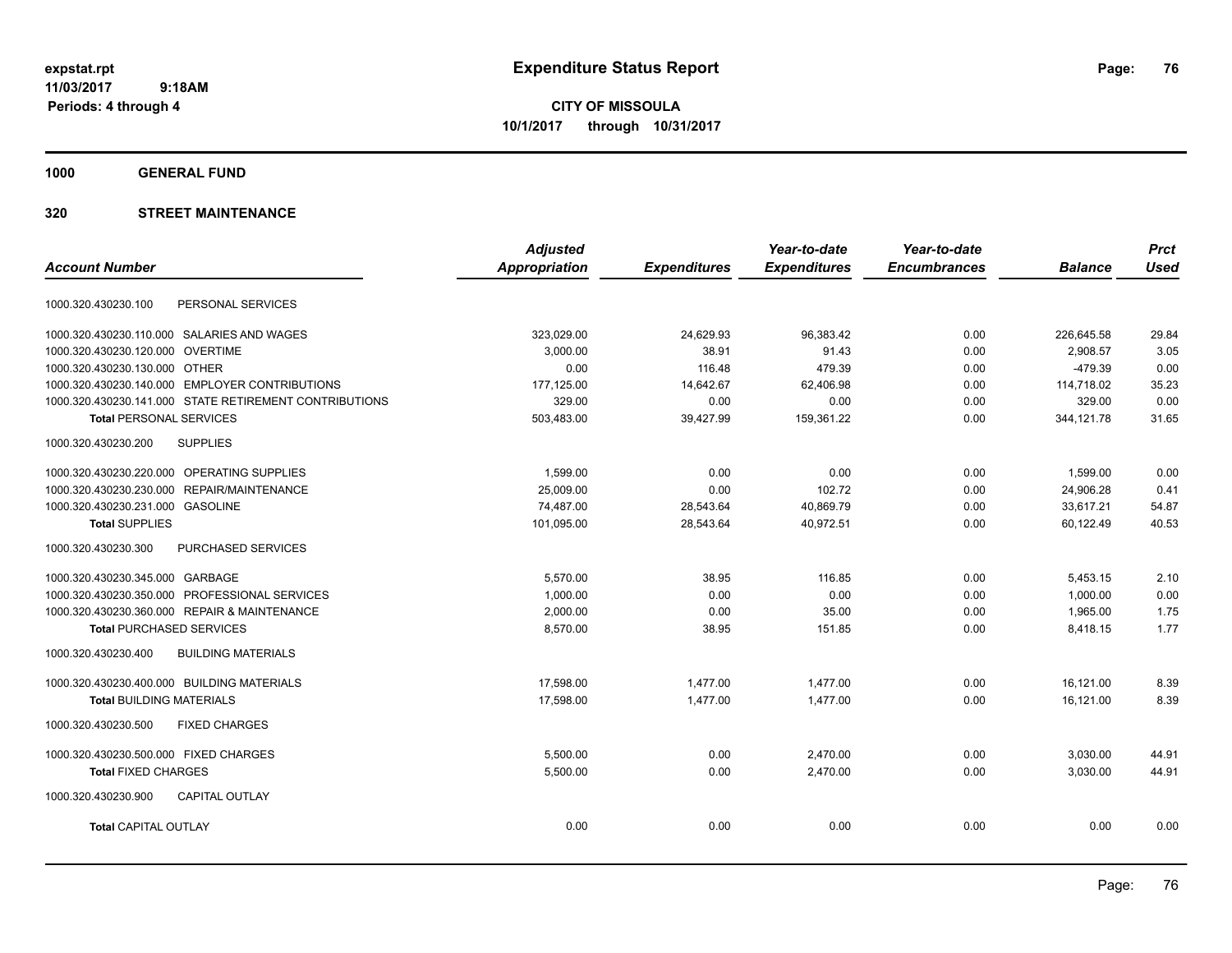**CITY OF MISSOULA 10/1/2017 through 10/31/2017**

**1000 GENERAL FUND**

|                                                        |                           | <b>Adjusted</b>      |                     | Year-to-date        | Year-to-date        |                | <b>Prct</b> |
|--------------------------------------------------------|---------------------------|----------------------|---------------------|---------------------|---------------------|----------------|-------------|
| <b>Account Number</b>                                  |                           | <b>Appropriation</b> | <b>Expenditures</b> | <b>Expenditures</b> | <b>Encumbrances</b> | <b>Balance</b> | <b>Used</b> |
| <b>Total STREET RESTORATION</b>                        |                           | 636,246.00           | 69,487.58           | 204,432.58          | 0.00                | 431,813.42     | 32.13       |
| 1000.320.430240                                        | STREET MAINTENANCE        |                      |                     |                     |                     |                |             |
| 1000.320.430240.100                                    | PERSONAL SERVICES         |                      |                     |                     |                     |                |             |
| 1000.320.430240.110.000 SALARIES AND WAGES             |                           | 438,400.00           | 33,433.48           | 130,834.17          | 0.00                | 307,565.83     | 29.84       |
| 1000.320.430240.120.000 OVERTIME                       |                           | 2,100.00             | 52.81               | 124.10              | 0.00                | 1,975.90       | 5.91        |
| 1000.320.430240.130.000 OTHER                          |                           | 3,000.00             | 158.09              | 650.59              | 0.00                | 2,349.41       | 21.69       |
| 1000.320.430240.140.000 EMPLOYER CONTRIBUTIONS         |                           | 240,382.00           | 19,876.25           | 84,871.10           | 0.00                | 155,510.90     | 35.31       |
| 1000.320.430240.141.000 STATE RETIREMENT CONTRIBUTIONS |                           | 446.00               | 0.00                | 0.00                | 0.00                | 446.00         | 0.00        |
| <b>Total PERSONAL SERVICES</b>                         |                           | 684,328.00           | 53,520.63           | 216,479.96          | 0.00                | 467,848.04     | 31.63       |
| <b>SUPPLIES</b><br>1000.320.430240.200                 |                           |                      |                     |                     |                     |                |             |
| 1000.320.430240.220.000 OPERATING SUPPLIES             |                           | 1.599.00             | 0.00                | 0.00                | 0.00                | 1,599.00       | 0.00        |
| 1000.320.430240.230.000 REPAIR/MAINTENANCE             |                           | 19,455.00            | 0.00                | 0.00                | 0.00                | 19,455.00      | 0.00        |
| 1000.320.430240.231.000 GASOLINE                       |                           | 14.132.00            | 275.09              | 788.04              | 0.00                | 13.343.96      | 5.58        |
| <b>Total SUPPLIES</b>                                  |                           | 35.186.00            | 275.09              | 788.04              | 0.00                | 34.397.96      | 2.24        |
| 1000.320.430240.300                                    | PURCHASED SERVICES        |                      |                     |                     |                     |                |             |
| 1000.320.430240.345.000 GARBAGE                        |                           | 2,228.00             | 0.00                | 0.00                | 0.00                | 2,228.00       | 0.00        |
| 1000.320.430240.350.000 PROFESSIONAL SERVICES          |                           | 2,000.00             | 0.00                | 0.00                | 0.00                | 2,000.00       | 0.00        |
| 1000.320.430240.360.000 REPAIR & MAINTENANCE           |                           | 0.00                 | 110.00              | 1,183.11            | 0.00                | $-1,183.11$    | 0.00        |
| <b>Total PURCHASED SERVICES</b>                        |                           | 4,228.00             | 110.00              | 1,183.11            | 0.00                | 3,044.89       | 27.98       |
| 1000.320.430240.400                                    | <b>BUILDING MATERIALS</b> |                      |                     |                     |                     |                |             |
| 1000.320.430240.400.000 BUILDING MATERIALS             |                           | 44,665.00            | 9,452.30            | 9,452.30            | 0.00                | 35,212.70      | 21.16       |
| <b>Total BUILDING MATERIALS</b>                        |                           | 44,665.00            | 9,452.30            | 9,452.30            | 0.00                | 35,212.70      | 21.16       |
| 1000.320.430240.500                                    | <b>FIXED CHARGES</b>      |                      |                     |                     |                     |                |             |
| 1000.320.430240.500.000 FIXED CHARGES                  |                           | 5,000.00             | 0.00                | 0.00                | 0.00                | 5,000.00       | 0.00        |
| <b>Total FIXED CHARGES</b>                             |                           | 5,000.00             | 0.00                | 0.00                | 0.00                | 5,000.00       | 0.00        |
|                                                        |                           |                      |                     |                     |                     |                |             |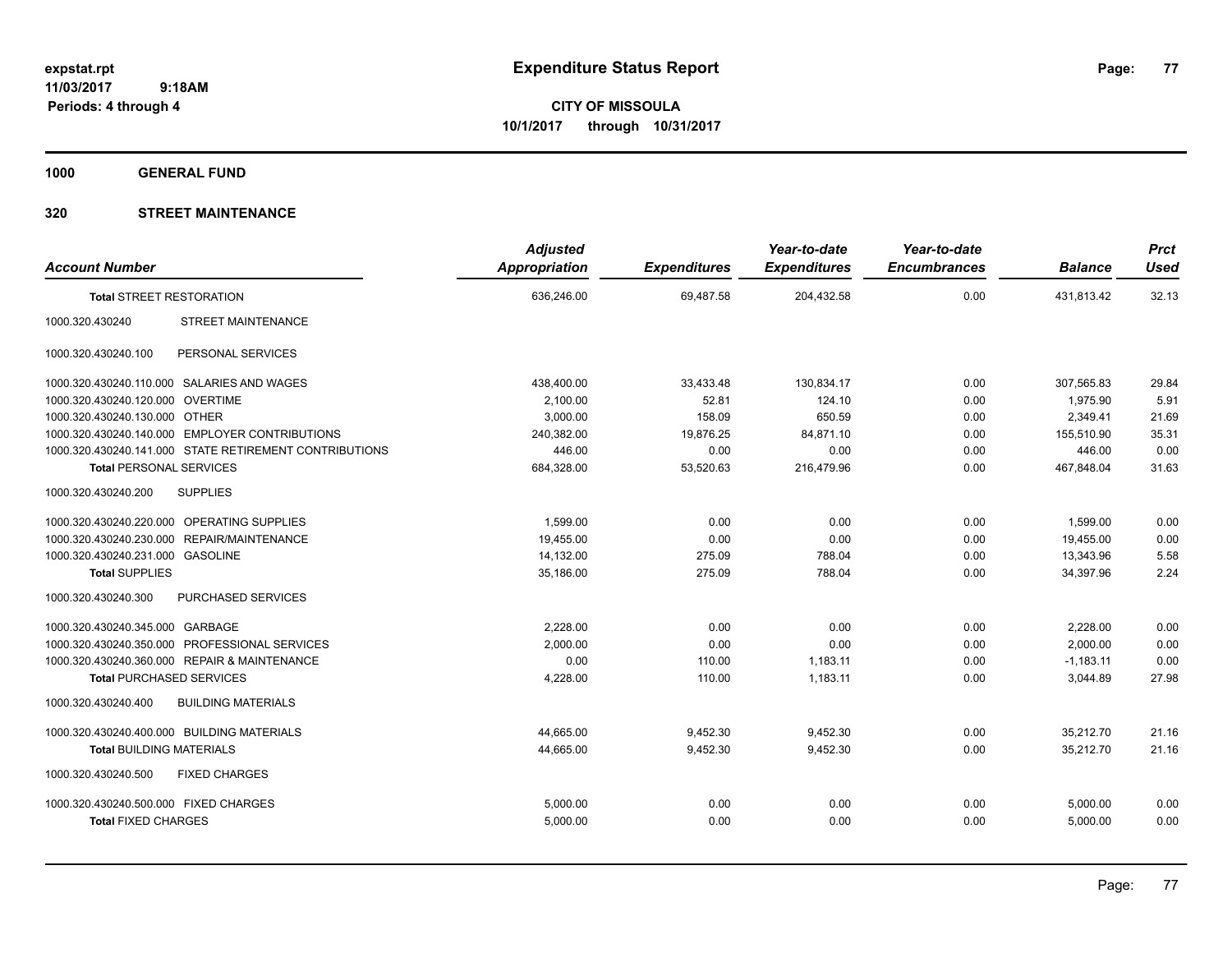**CITY OF MISSOULA 10/1/2017 through 10/31/2017**

**1000 GENERAL FUND**

|                                                        | <b>Adjusted</b> |                     | Year-to-date        | Year-to-date        |                | <b>Prct</b> |
|--------------------------------------------------------|-----------------|---------------------|---------------------|---------------------|----------------|-------------|
| <b>Account Number</b>                                  | Appropriation   | <b>Expenditures</b> | <b>Expenditures</b> | <b>Encumbrances</b> | <b>Balance</b> | <b>Used</b> |
| <b>CAPITAL OUTLAY</b><br>1000.320.430240.900           |                 |                     |                     |                     |                |             |
| <b>Total CAPITAL OUTLAY</b>                            | 0.00            | 0.00                | 0.00                | 0.00                | 0.00           | 0.00        |
| <b>Total STREET MAINTENANCE</b>                        | 773,407.00      | 63,358.02           | 227,903.41          | 0.00                | 545,503.59     | 29.47       |
| 1000.320.430251<br>ICE & SNOW REMOVAL                  |                 |                     |                     |                     |                |             |
| PERSONAL SERVICES<br>1000.320.430251.100               |                 |                     |                     |                     |                |             |
| 1000.320.430251.110.000 SALARIES AND WAGES             | 149,978.00      | 11,452.22           | 44,815.70           | 0.00                | 105,162.30     | 29.88       |
| 1000.320.430251.120.000 OVERTIME                       | 4,950.00        | 18.10               | 42.52               | 0.00                | 4,907.48       | 0.86        |
| 1000.320.430251.130.000 OTHER                          | 0.00            | 54.10               | 222.64              | 0.00                | $-222.64$      | 0.00        |
| 1000.320.430251.140.000 EMPLOYER CONTRIBUTIONS         | 83,110.00       | 6,806.52            | 29,011.83           | 0.00                | 54,098.17      | 34.91       |
| 1000.320.430251.141.000 STATE RETIREMENT CONTRIBUTIONS | 153.00          | 0.00                | 0.00                | 0.00                | 153.00         | 0.00        |
| <b>Total PERSONAL SERVICES</b>                         | 238,191.00      | 18,330.94           | 74,092.69           | 0.00                | 164,098.31     | 31.11       |
| 1000.320.430251.200<br><b>SUPPLIES</b>                 |                 |                     |                     |                     |                |             |
| 1000.320.430251.220.000 OPERATING SUPPLIES             | 148,548.00      | 0.00                | 0.00                | 0.00                | 148.548.00     | 0.00        |
| 1000.320.430251.230.000 REPAIR/MAINTENANCE             | 14,316.00       | 0.00                | 0.00                | 0.00                | 14,316.00      | 0.00        |
| 1000.320.430251.231.000 GASOLINE                       | 86,170.00       | 0.00                | 0.00                | 0.00                | 86,170.00      | 0.00        |
| <b>Total SUPPLIES</b>                                  | 249,034.00      | 0.00                | 0.00                | 0.00                | 249,034.00     | 0.00        |
| PURCHASED SERVICES<br>1000.320.430251.300              |                 |                     |                     |                     |                |             |
| 1000.320.430251.360.000 REPAIR & MAINTENANCE           | 5,000.00        | 0.00                | 0.00                | 0.00                | 5,000.00       | 0.00        |
| <b>Total PURCHASED SERVICES</b>                        | 5,000.00        | 0.00                | 0.00                | 0.00                | 5,000.00       | 0.00        |
| 1000.320.430251.500<br><b>FIXED CHARGES</b>            |                 |                     |                     |                     |                |             |
| 1000.320.430251.500.000 FIXED CHARGES                  | 2.000.00        | 0.00                | 0.00                | 0.00                | 2,000.00       | 0.00        |
| <b>Total FIXED CHARGES</b>                             | 2,000.00        | 0.00                | 0.00                | 0.00                | 2,000.00       | 0.00        |
| 1000.320.430251.900<br><b>CAPITAL OUTLAY</b>           |                 |                     |                     |                     |                |             |
| <b>Total CAPITAL OUTLAY</b>                            | 0.00            | 0.00                | 0.00                | 0.00                | 0.00           | 0.00        |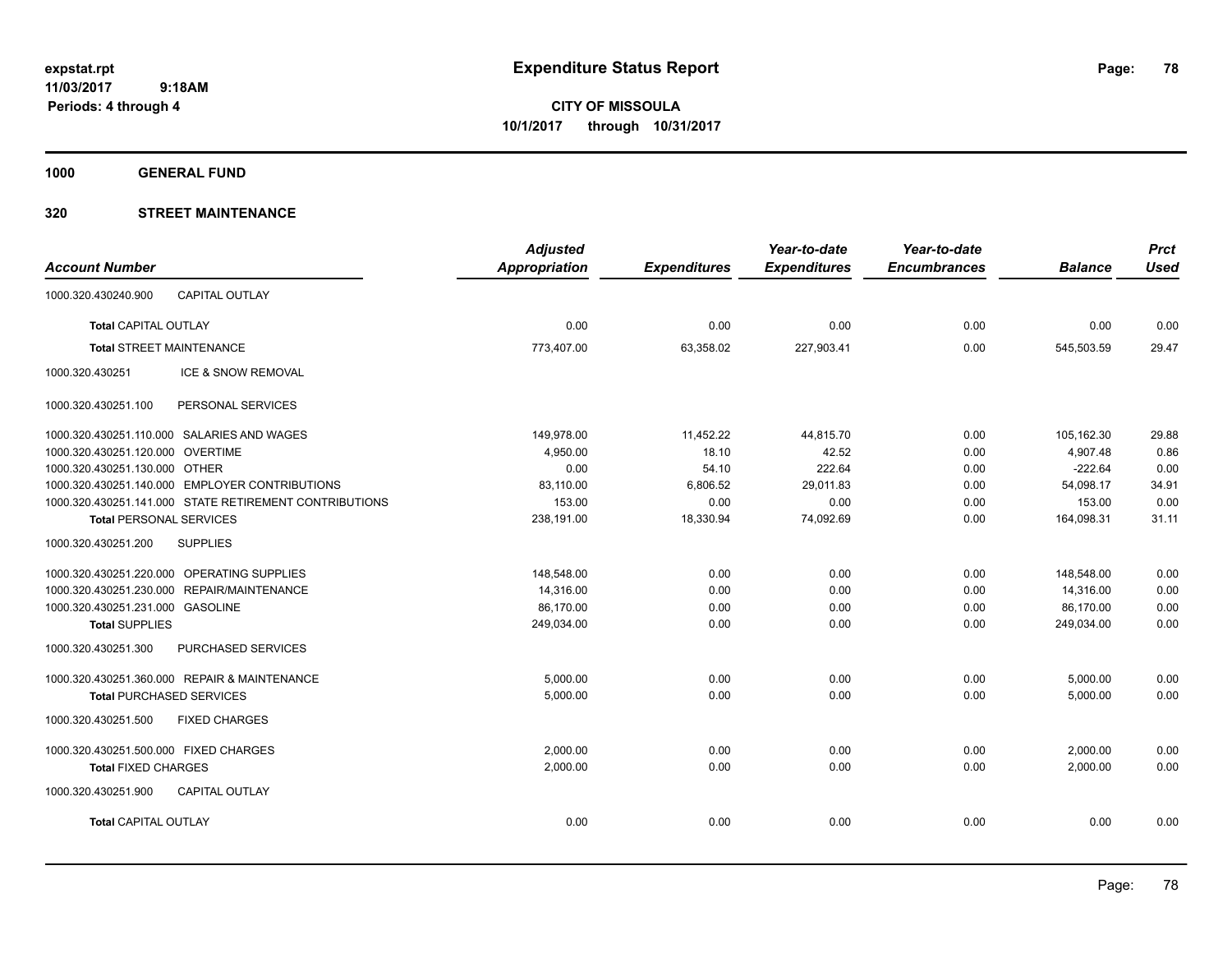**CITY OF MISSOULA 10/1/2017 through 10/31/2017**

**1000 GENERAL FUND**

| <b>Account Number</b>                                    | <b>Adjusted</b><br><b>Appropriation</b> | <b>Expenditures</b> | Year-to-date<br><b>Expenditures</b> | Year-to-date<br><b>Encumbrances</b> | <b>Balance</b> | <b>Prct</b><br><b>Used</b> |
|----------------------------------------------------------|-----------------------------------------|---------------------|-------------------------------------|-------------------------------------|----------------|----------------------------|
| Total ICE & SNOW REMOVAL                                 | 494,225.00                              | 18,330.94           | 74,092.69                           | 0.00                                | 420,132.31     | 14.99                      |
| 1000.320.430252<br><b>STREET CLEANING</b>                |                                         |                     |                                     |                                     |                |                            |
| PERSONAL SERVICES<br>1000.320.430252.100                 |                                         |                     |                                     |                                     |                |                            |
| 1000.320.430252.110.000 SALARIES AND WAGES               | 373,507.00                              | 28,498.34           | 111,521.87                          | 0.00                                | 261,985.13     | 29.86                      |
| 1000.320.430252.120.000 OVERTIME                         | 4,950.00                                | 45.02               | 105.78                              | 0.00                                | 4,844.22       | 2.14                       |
| 1000.320.430252.130.000 OTHER                            | 3,000.00                                | 135.06              | 555.81                              | 0.00                                | 2,444.19       | 18.53                      |
| 1000.320.430252.140.000 EMPLOYER CONTRIBUTIONS           | 205,646.00                              | 16,940.34           | 73,776.22                           | 0.00                                | 131,869.78     | 35.88                      |
| 1000.320.430252.141.000 STATE RETIREMENT CONTRIBUTIONS   | 382.00                                  | 0.00                | 0.00                                | 0.00                                | 382.00         | 0.00                       |
| <b>Total PERSONAL SERVICES</b>                           | 587,485.00                              | 45,618.76           | 185,959.68                          | 0.00                                | 401,525.32     | 31.65                      |
| 1000.320.430252.200<br><b>SUPPLIES</b>                   |                                         |                     |                                     |                                     |                |                            |
| 1000.320.430252.220.000 OPERATING SUPPLIES               | 2,132.00                                | 0.00                | 0.00                                | 0.00                                | 2,132.00       | 0.00                       |
| 1000.320.430252.230.000 REPAIR/MAINTENANCE               | 25,435.00                               | 11.76               | 11.76                               | 0.00                                | 25,423.24      | 0.05                       |
| 1000.320.430252.231.000 GASOLINE                         | 43,814.00                               | 0.00                | 0.00                                | 0.00                                | 43,814.00      | 0.00                       |
| <b>Total SUPPLIES</b>                                    | 71,381.00                               | 11.76               | 11.76                               | 0.00                                | 71,369.24      | 0.02                       |
| PURCHASED SERVICES<br>1000.320.430252.300                |                                         |                     |                                     |                                     |                |                            |
| 1000.320.430252.350.000 PROFESSIONAL SERVICES            | 500.00                                  | 0.00                | 0.00                                | 0.00                                | 500.00         | 0.00                       |
| 1000.320.430252.360.000 REPAIR & MAINTENANCE             | 14,000.00                               | 229.00              | 229.00                              | 0.00                                | 13,771.00      | 1.64                       |
| <b>Total PURCHASED SERVICES</b>                          | 14,500.00                               | 229.00              | 229.00                              | 0.00                                | 14,271.00      | 1.58                       |
| <b>BUILDING MATERIALS</b><br>1000.320.430252.400         |                                         |                     |                                     |                                     |                |                            |
| <b>Total BUILDING MATERIALS</b>                          | 0.00                                    | 0.00                | 0.00                                | 0.00                                | 0.00           | 0.00                       |
| <b>FIXED CHARGES</b><br>1000.320.430252.500              |                                         |                     |                                     |                                     |                |                            |
| 1000.320.430252.500.000 FIXED CHARGES                    | 9.000.00                                | 0.00                | 0.00                                | 0.00                                | 9,000.00       | 0.00                       |
| <b>Total FIXED CHARGES</b>                               | 9,000.00                                | 0.00                | 0.00                                | 0.00                                | 9,000.00       | 0.00                       |
| 1000.320.430252.700<br><b>GRANTS &amp; CONTRIBUTIONS</b> |                                         |                     |                                     |                                     |                |                            |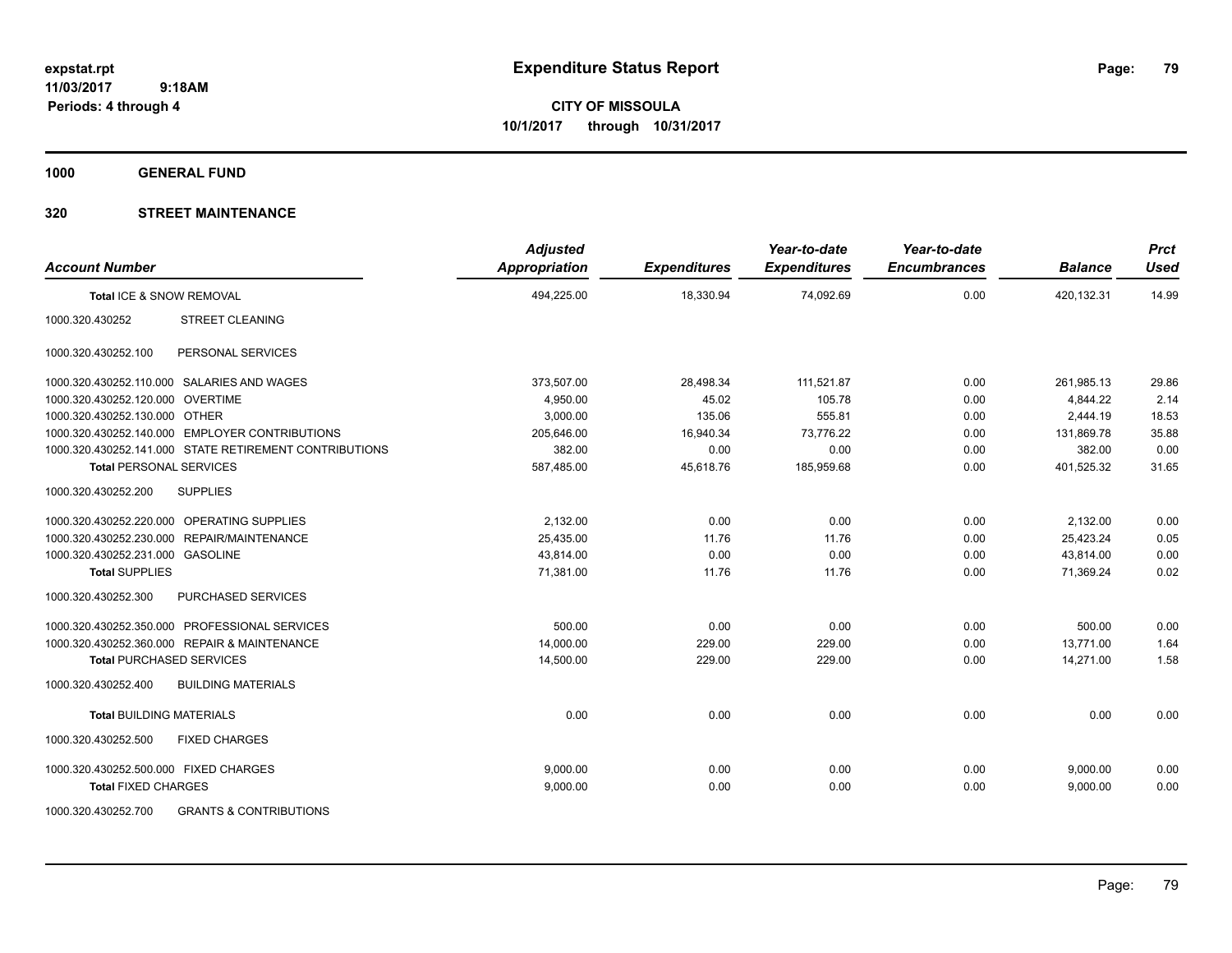**CITY OF MISSOULA 10/1/2017 through 10/31/2017**

**1000 GENERAL FUND**

| <b>Account Number</b>        |                                         | <b>Adjusted</b><br><b>Appropriation</b> | <b>Expenditures</b> | Year-to-date<br><b>Expenditures</b> | Year-to-date<br><b>Encumbrances</b> | <b>Balance</b> | <b>Prct</b><br><b>Used</b> |
|------------------------------|-----------------------------------------|-----------------------------------------|---------------------|-------------------------------------|-------------------------------------|----------------|----------------------------|
|                              | Total GRANTS & CONTRIBUTIONS            | 0.00                                    | 0.00                | 0.00                                | 0.00                                | 0.00           | 0.00                       |
| <b>Total STREET CLEANING</b> |                                         | 682,366.00                              | 45,859.52           | 186,200.44                          | 0.00                                | 496,165.56     | 27.29                      |
| 1000.320.430270              | COMMUNICATIONS MAINTENANCE              |                                         |                     |                                     |                                     |                |                            |
| 1000.320.430270.100          | PERSONAL SERVICES                       |                                         |                     |                                     |                                     |                |                            |
|                              | <b>Total PERSONAL SERVICES</b>          | 0.00                                    | 0.00                | 0.00                                | 0.00                                | 0.00           | 0.00                       |
| 1000.320.430270.200          | <b>SUPPLIES</b>                         |                                         |                     |                                     |                                     |                |                            |
| <b>Total SUPPLIES</b>        |                                         | 0.00                                    | 0.00                | 0.00                                | 0.00                                | 0.00           | 0.00                       |
| 1000.320.430270.900          | <b>CAPITAL OUTLAY</b>                   |                                         |                     |                                     |                                     |                |                            |
| 1000.320.430270.930.000      | <b>IMPROVEMENTS</b>                     | 104.814.00                              | 13,524.40           | 18,860.74                           | 0.00                                | 85,953.26      | 17.99                      |
|                              | <b>Total COMMUNICATIONS MAINTENANCE</b> | 104,814.00                              | 13,524.40           | 18,860.74                           | 0.00                                | 85,953.26      | 17.99                      |
| 1000.320.490504              | <b>DEBT SERVICE</b>                     |                                         |                     |                                     |                                     |                |                            |
| 1000.320.490504.600          | <b>DEBT SERVICE</b>                     |                                         |                     |                                     |                                     |                |                            |
| <b>Total DEBT SERVICE</b>    |                                         | 0.00                                    | 0.00                | 0.00                                | 0.00                                | 0.00           | 0.00                       |
|                              | <b>Total STREET MAINTENANCE</b>         | 2,985,542.00                            | 235,234.31          | 804,556.30                          | 0.00                                | 2,180,985.70   | 26.95                      |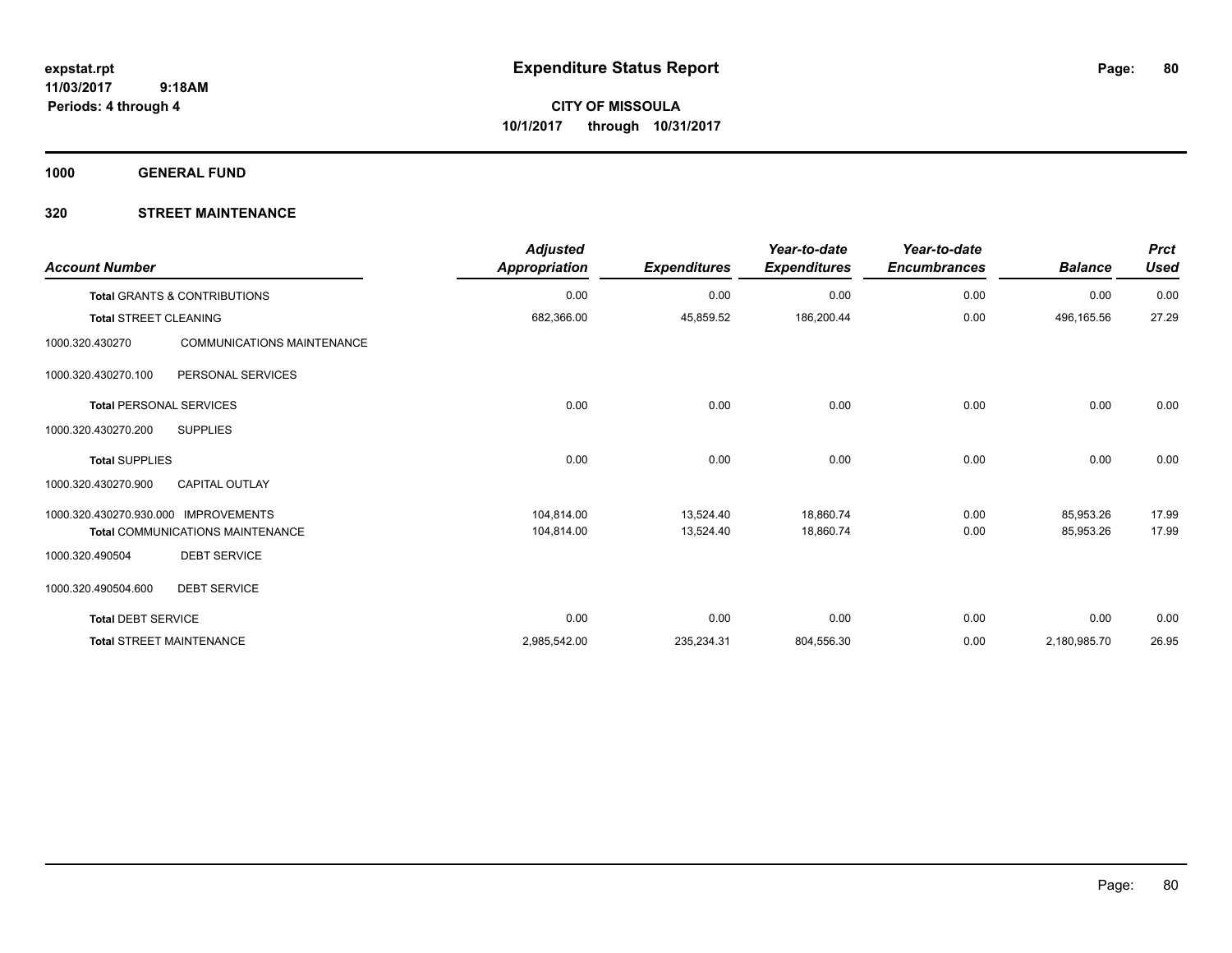**CITY OF MISSOULA 10/1/2017 through 10/31/2017**

**1000 GENERAL FUND**

# **321 FACIITIES MAINTENANCE**

|                                         |                                                         | <b>Adjusted</b> |                     | Year-to-date        | Year-to-date        |                | <b>Prct</b> |
|-----------------------------------------|---------------------------------------------------------|-----------------|---------------------|---------------------|---------------------|----------------|-------------|
| <b>Account Number</b>                   |                                                         | Appropriation   | <b>Expenditures</b> | <b>Expenditures</b> | <b>Encumbrances</b> | <b>Balance</b> | <b>Used</b> |
| 1000.321.411810                         | <b>FACILITY MAINTENANCE</b>                             |                 |                     |                     |                     |                |             |
| 1000.321.411810.100                     | PERSONAL SERVICES                                       |                 |                     |                     |                     |                |             |
|                                         | 1000.321.411810.110.000 SALARIES AND WAGES              | 0.00            | 7.741.12            | 28.906.51           | 0.00                | $-28.906.51$   | 0.00        |
| 1000.321.411810.120.000 OVERTIME        |                                                         | 0.00            | 1.38                | 7.72                | 0.00                | $-7.72$        | 0.00        |
| 1000.321.411810.130.000 OTHER           |                                                         | 0.00            | 9.80                | 39.20               | 0.00                | $-39.20$       | 0.00        |
|                                         | 1000.321.411810.140.000 EMPLOYER CONTRIBUTIONS          | 0.00            | 2,369.78            | 9,504.80            | 0.00                | $-9.504.80$    | 0.00        |
|                                         | <b>Total FACILITY MAINTENANCE</b>                       | 0.00            | 10,122.08           | 38,458.23           | 0.00                | $-38,458.23$   | 0.00        |
| 1000.321.431310                         | <b>ADMINISTRATION</b>                                   |                 |                     |                     |                     |                |             |
| 1000.321.431310.100                     | PERSONAL SERVICES                                       |                 |                     |                     |                     |                |             |
|                                         | 1000.321.431310.110.000 SALARIES AND WAGES              | 104,164.00      | 6,376.36            | 23,668.14           | 0.00                | 80,495.86      | 22.72       |
| 1000.321.431310.120.000 OVERTIME        |                                                         | 0.00            | 3.15                | 17.64               | 0.00                | $-17.64$       | 0.00        |
| 1000.321.431310.130.000 OTHER           |                                                         | 0.00            | 22.40               | 89.60               | 0.00                | $-89.60$       | 0.00        |
|                                         | 1000.321.431310.140.000 EMPLOYER CONTRIBUTIONS          | 43,605.00       | 2,898.72            | 12,191.24           | 0.00                | 31,413.76      | 27.96       |
|                                         | 1000.321.431310.141.000 STATE RETIREMENT CONTRIBUTIONS  | 104.00          | 0.00                | 0.00                | 0.00                | 104.00         | 0.00        |
| <b>Total PERSONAL SERVICES</b>          |                                                         | 147,873.00      | 9,300.63            | 35,966.62           | 0.00                | 111,906.38     | 24.32       |
| 1000.321.431310.200                     | <b>SUPPLIES</b>                                         |                 |                     |                     |                     |                |             |
| 1000.321.431310.210.000 OFFICE SUPPLIES |                                                         | 1,000.00        | 0.00                | 68.35               | 0.00                | 931.65         | 6.84        |
|                                         | 1000.321.431310.220.000 OPERATING SUPPLIES              | 150.00          | 0.00                | 0.00                | 0.00                | 150.00         | 0.00        |
| <b>Total SUPPLIES</b>                   |                                                         | 1,150.00        | 0.00                | 68.35               | 0.00                | 1,081.65       | 5.94        |
| 1000.321.431310.300                     | PURCHASED SERVICES                                      |                 |                     |                     |                     |                |             |
| 1000.321.431310.310.000 COMMUNICATIONS  |                                                         | 156.00          | 0.00                | 45.21               | 0.00                | 110.79         | 28.98       |
|                                         | 1000.321.431310.320.000 PRINTING & DUPLICATING          | 100.00          | 0.00                | 0.00                | 0.00                | 100.00         | 0.00        |
|                                         | 1000.321.431310.330.000 PUBLICITY, SUBSCRIPTIONS & DUES | 230.00          | 248.74              | 248.74              | 0.00                | $-18.74$       | 108.15      |
|                                         | 1000.321.431310.344.000 TELEPHONE SERVICE               | 1,295.00        | 69.25               | 266.95              | 0.00                | 1,028.05       | 20.61       |
| <b>Total PURCHASED SERVICES</b>         |                                                         | 1,781.00        | 317.99              | 560.90              | 0.00                | 1,220.10       | 31.49       |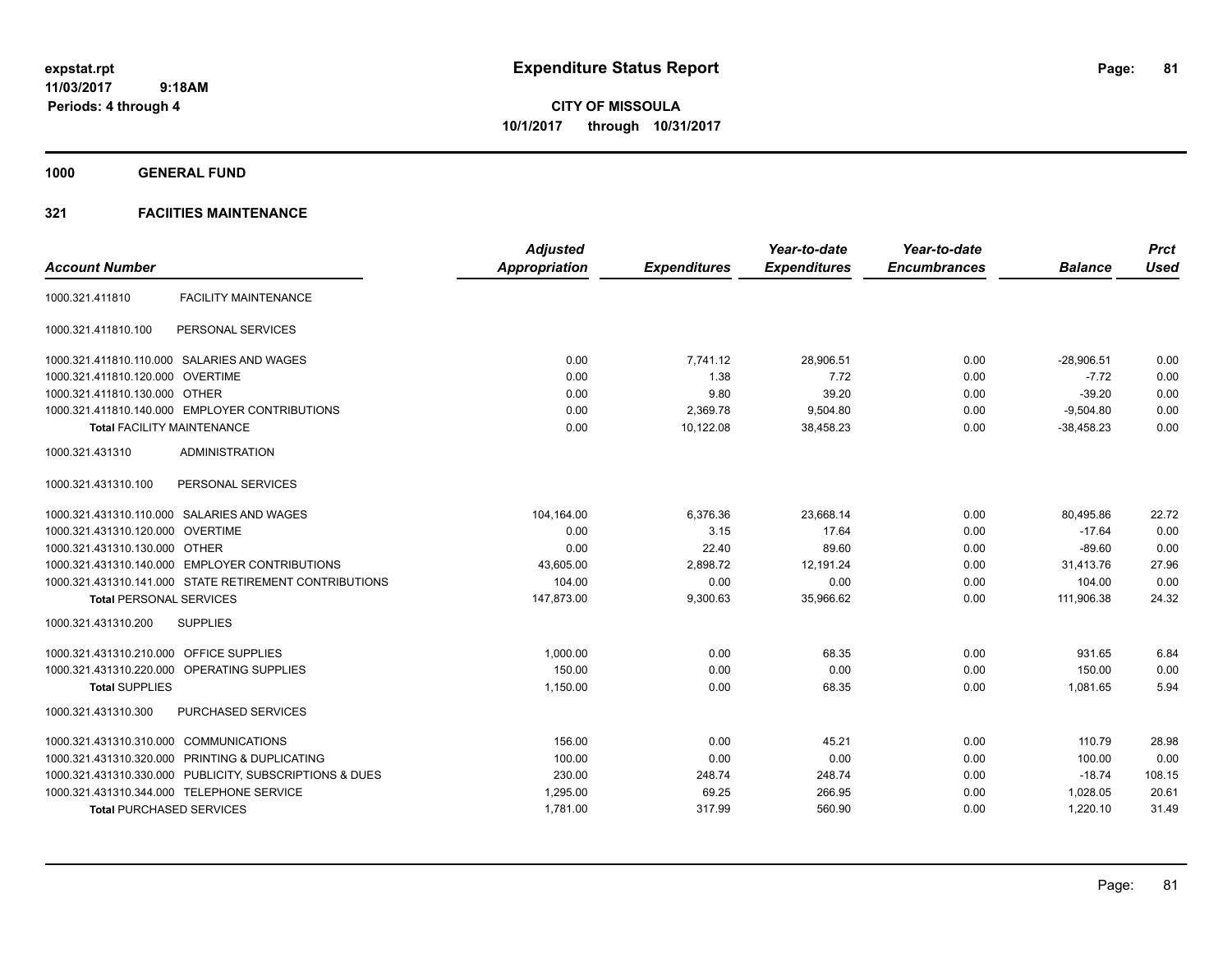**CITY OF MISSOULA 10/1/2017 through 10/31/2017**

**1000 GENERAL FUND**

# **321 FACIITIES MAINTENANCE**

|                                                        | <b>Adjusted</b> |                     | Year-to-date        | Year-to-date        |                | <b>Prct</b> |
|--------------------------------------------------------|-----------------|---------------------|---------------------|---------------------|----------------|-------------|
| <b>Account Number</b>                                  | Appropriation   | <b>Expenditures</b> | <b>Expenditures</b> | <b>Encumbrances</b> | <b>Balance</b> | <b>Used</b> |
| OTHER OBJECTS<br>1000.321.431310.800                   |                 |                     |                     |                     |                |             |
| <b>Total OTHER OBJECTS</b>                             | 0.00            | 0.00                | 0.00                | 0.00                | 0.00           | 0.00        |
| <b>Total ADMINISTRATION</b>                            | 150,804.00      | 9,618.62            | 36,595.87           | 0.00                | 114,208.13     | 24.27       |
| <b>EQUIPMENT MAINTENANCE</b><br>1000.321.431330        |                 |                     |                     |                     |                |             |
| PERSONAL SERVICES<br>1000.321.431330.100               |                 |                     |                     |                     |                |             |
| 1000.321.431330.110.000 SALARIES AND WAGES             | 404,642.00      | 30,685.92           | 113,902.59          | 0.00                | 290,739.41     | 28.15       |
| 1000.321.431330.120.000 OVERTIME                       | 2,000.00        | 15.15               | 84.85               | 0.00                | 1,915.15       | 4.24        |
| 1000.321.431330.130.000 OTHER                          | 168,960.00      | 107.80              | 431.20              | 0.00                | 168.528.80     | 0.26        |
| 1000.321.431330.140.000 EMPLOYER CONTRIBUTIONS         | 253,713.00      | 13,949.33           | 58,667.79           | 0.00                | 195,045.21     | 23.12       |
| 1000.321.431330.141.000 STATE RETIREMENT CONTRIBUTIONS | 575.00          | 0.00                | 74.64               | 0.00                | 500.36         | 12.98       |
| <b>Total PERSONAL SERVICES</b>                         | 829,890.00      | 44,758.20           | 173.161.07          | 0.00                | 656,728.93     | 20.87       |
| <b>SUPPLIES</b><br>1000.321.431330.200                 |                 |                     |                     |                     |                |             |
| 1000.321.431330.220.000 OPERATING SUPPLIES             | 35.600.00       | 1.141.17            | 7,306.98            | 0.00                | 28.293.02      | 20.53       |
| 1000.321.431330.230.000 REPAIR/MAINTENANCE             | 39,399.00       | 5,284.85            | 16,929.56           | 0.00                | 22,469.44      | 42.97       |
| 1000.321.431330.231.000 GASOLINE                       | 3,032.00        | 432.99              | 620.29              | 0.00                | 2.411.71       | 20.46       |
| 1000.321.431330.240.000 OTHER SUPPLIES                 | 2,600.00        | 0.00                | 0.00                | 0.00                | 2,600.00       | 0.00        |
| <b>Total SUPPLIES</b>                                  | 80,631.00       | 6,859.01            | 24,856.83           | 0.00                | 55,774.17      | 30.83       |
| 1000.321.431330.300<br>PURCHASED SERVICES              |                 |                     |                     |                     |                |             |
| 1000.321.431330.320.000 PRINTING & DUPLICATING         | 250.00          | 0.00                | 0.00                | 0.00                | 250.00         | 0.00        |
| 1000.321.431330.350.000 PROFESSIONAL SERVICES          | 11.924.00       | 1,044.00            | 2,544.00            | 0.00                | 9,380.00       | 21.34       |
| 1000.321.431330.360.000 REPAIR & MAINTENANCE           | 7.920.00        | 0.00                | 0.00                | 0.00                | 7.920.00       | 0.00        |
| 1000.321.431330.370.000 TRAVEL                         | 900.00          | 0.00                | 0.00                | 0.00                | 900.00         | 0.00        |
| 1000.321.431330.380.000 TRAINING                       | 850.00          | 0.00                | 0.00                | 0.00                | 850.00         | 0.00        |
| <b>Total PURCHASED SERVICES</b>                        | 21,844.00       | 1,044.00            | 2,544.00            | 0.00                | 19,300.00      | 11.65       |

1000.321.431330.900 CAPITAL OUTLAY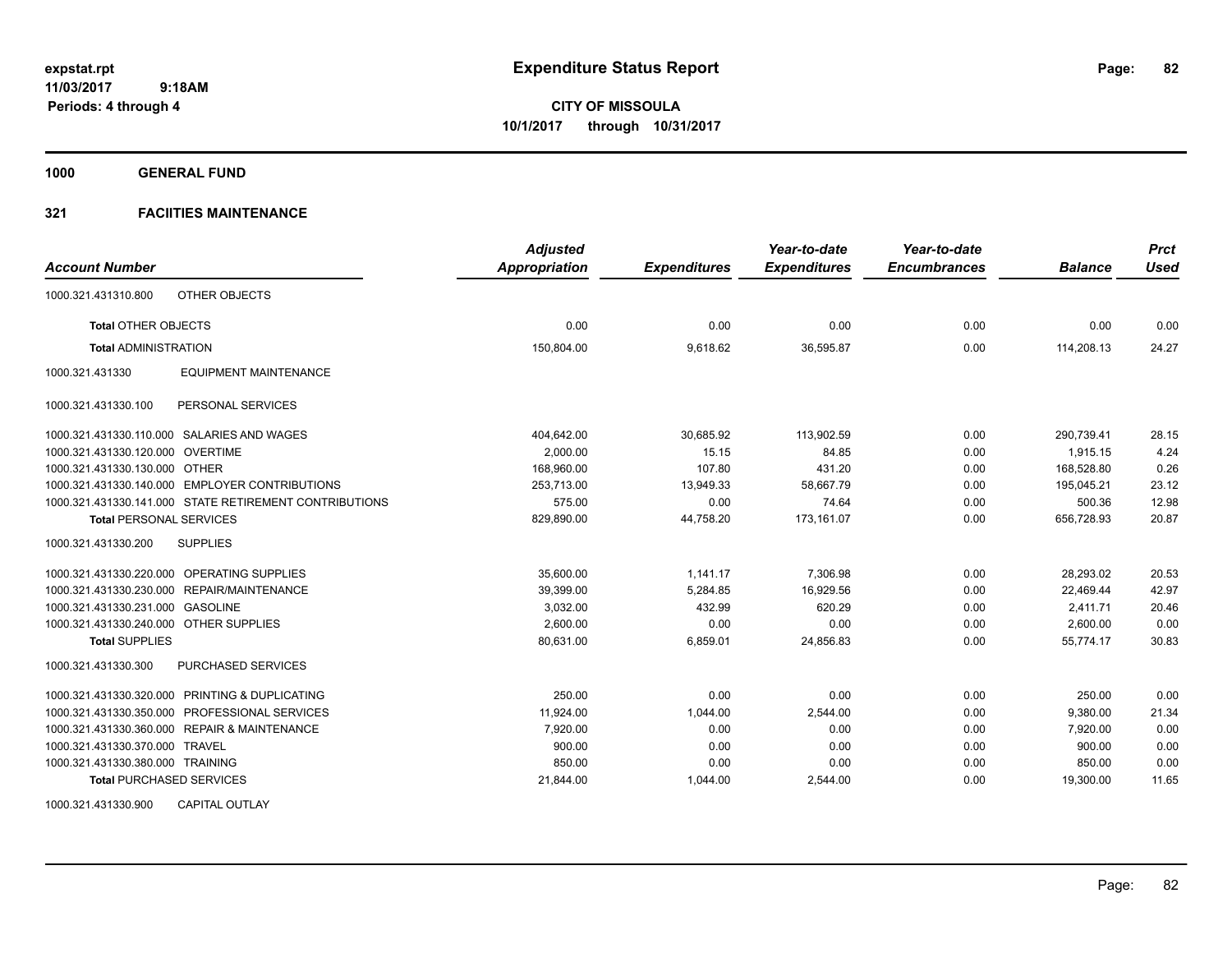**CITY OF MISSOULA 10/1/2017 through 10/31/2017**

**1000 GENERAL FUND**

# **321 FACIITIES MAINTENANCE**

| <b>Account Number</b>                                             | <b>Adjusted</b><br><b>Appropriation</b> | <i><b>Expenditures</b></i> | Year-to-date<br><i><b>Expenditures</b></i> | Year-to-date<br><b>Encumbrances</b> | <b>Balance</b> | Prct<br>Used |
|-------------------------------------------------------------------|-----------------------------------------|----------------------------|--------------------------------------------|-------------------------------------|----------------|--------------|
|                                                                   | 0.00                                    |                            |                                            |                                     | 0.00           | 0.00         |
| <b>Total CAPITAL OUTLAY</b><br><b>Total EQUIPMENT MAINTENANCE</b> | 932,365.00                              | 0.00<br>52.661.21          | 0.00<br>200.561.90                         | 0.00<br>0.00                        | 731.803.10     | 21.51        |
| <b>Total FACIITIES MAINTENANCE</b>                                | 083,169.00                              | 72.401.91                  | 275,616.00                                 | 0.00                                | 807.553.00     | 25.45        |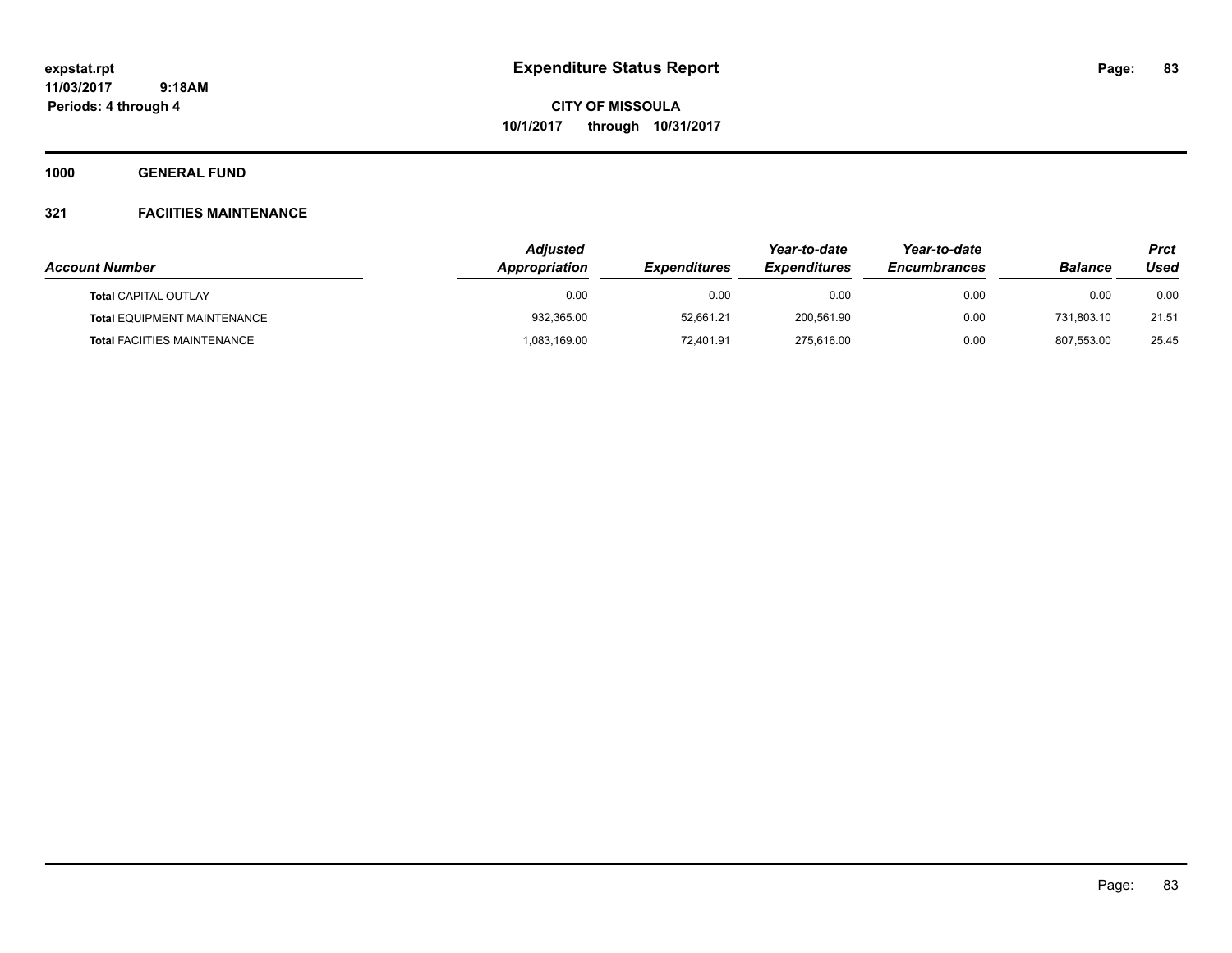**CITY OF MISSOULA 10/1/2017 through 10/31/2017**

**1000 GENERAL FUND**

| <b>Account Number</b>                   |                                                         | <b>Adjusted</b><br>Appropriation | <b>Expenditures</b> | Year-to-date<br><b>Expenditures</b> | Year-to-date<br><b>Encumbrances</b> | <b>Balance</b> | <b>Prct</b><br><b>Used</b> |
|-----------------------------------------|---------------------------------------------------------|----------------------------------|---------------------|-------------------------------------|-------------------------------------|----------------|----------------------------|
| 1000.340.430910                         | <b>ADMINISTRATION</b>                                   |                                  |                     |                                     |                                     |                |                            |
| 1000.340.430910.100                     | PERSONAL SERVICES                                       |                                  |                     |                                     |                                     |                |                            |
|                                         | 1000.340.430910.110.000 SALARIES AND WAGES              | 83,508.00                        | 9,823.24            | 30,469.24                           | 0.00                                | 53,038.76      | 36.49                      |
| 1000.340.430910.120.000 OVERTIME        |                                                         | 0.00                             | 358.59              | 388.05                              | 0.00                                | $-388.05$      | 0.00                       |
|                                         | 1000.340.430910.140.000 EMPLOYER CONTRIBUTIONS          | 31,468.00                        | 3,059.05            | 12,911.85                           | 0.00                                | 18,556.15      | 41.03                      |
|                                         | 1000.340.430910.141.000 STATE RETIREMENT CONTRIBUTIONS  | 85.00                            | 0.00                | 52.12                               | 0.00                                | 32.88          | 61.32                      |
| <b>Total PERSONAL SERVICES</b>          |                                                         | 115,061.00                       | 13,240.88           | 43,821.26                           | 0.00                                | 71,239.74      | 38.09                      |
| 1000.340.430910.200                     | <b>SUPPLIES</b>                                         |                                  |                     |                                     |                                     |                |                            |
| 1000.340.430910.210.000 OFFICE SUPPLIES |                                                         | 2,770.00                         | 122.19              | 293.41                              | 0.00                                | 2,476.59       | 10.59                      |
| <b>Total SUPPLIES</b>                   |                                                         | 2,770.00                         | 122.19              | 293.41                              | 0.00                                | 2,476.59       | 10.59                      |
| 1000.340.430910.300                     | PURCHASED SERVICES                                      |                                  |                     |                                     |                                     |                |                            |
| 1000.340.430910.310.000 COMMUNICATIONS  |                                                         | 2,015.00                         | 41.61               | 1,069.05                            | 0.00                                | 945.95         | 53.05                      |
|                                         | 1000.340.430910.320.000 PRINTING & DUPLICATING          | 775.00                           | 0.00                | 0.00                                | 0.00                                | 775.00         | 0.00                       |
|                                         | 1000.340.430910.330.000 PUBLICITY, SUBSCRIPTIONS & DUES | 813.00                           | 0.00                | 0.00                                | 0.00                                | 813.00         | 0.00                       |
|                                         | 1000.340.430910.344.000 TELEPHONE SERVICE               | 2,100.00                         | 65.23               | 189.06                              | 0.00                                | 1,910.94       | 9.00                       |
|                                         | 1000.340.430910.350.000 PROFESSIONAL SERVICES           | 600.00                           | 0.00                | 0.00                                | 0.00                                | 600.00         | 0.00                       |
|                                         | 1000.340.430910.360.000 REPAIR & MAINTENANCE            | 600.00                           | 92.54               | 579.18                              | 0.00                                | 20.82          | 96.53                      |
| 1000.340.430910.370.000 TRAVEL          |                                                         | 500.00                           | 0.00                | 0.00                                | 0.00                                | 500.00         | 0.00                       |
| 1000.340.430910.380.000 TRAINING        |                                                         | 1,006.00                         | 52.25               | 52.25                               | 0.00                                | 953.75         | 5.19                       |
| <b>Total PURCHASED SERVICES</b>         |                                                         | 8,409.00                         | 251.63              | 1,889.54                            | 0.00                                | 6,519.46       | 22.47                      |
| 1000.340.430910.800                     | OTHER OBJECTS                                           |                                  |                     |                                     |                                     |                |                            |
| Total OTHER OBJECTS                     |                                                         | 0.00                             | 0.00                | 0.00                                | 0.00                                | 0.00           | 0.00                       |
| 1000.340.430910.900                     | <b>CAPITAL OUTLAY</b>                                   |                                  |                     |                                     |                                     |                |                            |
| <b>Total CAPITAL OUTLAY</b>             |                                                         | 0.00                             | 0.00                | 0.00                                | 0.00                                | 0.00           | 0.00                       |
| <b>Total ADMINISTRATION</b>             |                                                         | 126,240.00                       | 13,614.70           | 46,004.21                           | 0.00                                | 80,235.79      | 36.44                      |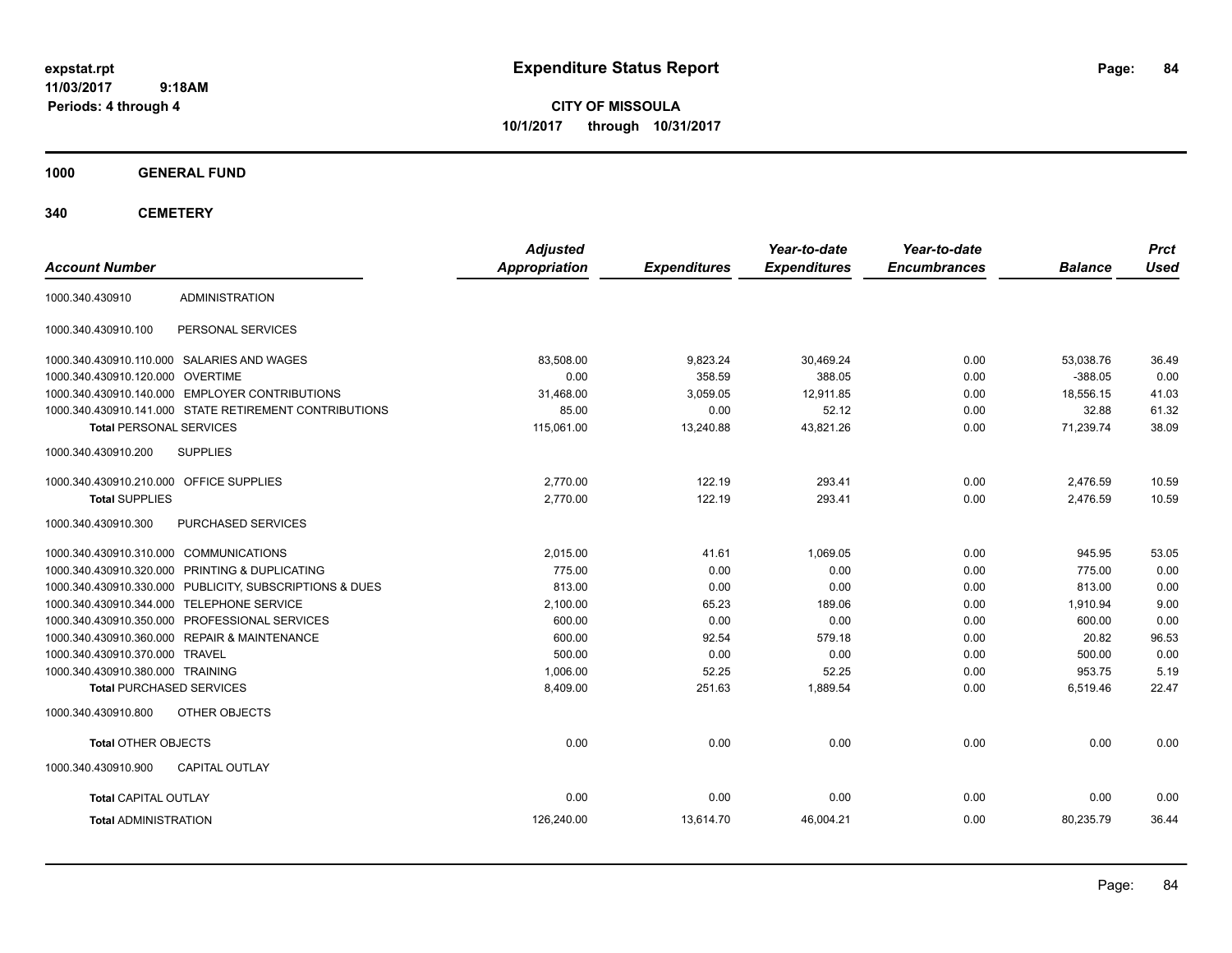**CITY OF MISSOULA 10/1/2017 through 10/31/2017**

**1000 GENERAL FUND**

| <b>Account Number</b>                 |                                                        | <b>Adjusted</b><br>Appropriation | <b>Expenditures</b> | Year-to-date<br><b>Expenditures</b> | Year-to-date<br><b>Encumbrances</b> | <b>Balance</b> | <b>Prct</b><br><b>Used</b> |
|---------------------------------------|--------------------------------------------------------|----------------------------------|---------------------|-------------------------------------|-------------------------------------|----------------|----------------------------|
| 1000.340.430920                       | <b>FACILITIES</b>                                      |                                  |                     |                                     |                                     |                |                            |
| 1000.340.430920.100                   | PERSONAL SERVICES                                      |                                  |                     |                                     |                                     |                |                            |
|                                       | 1000.340.430920.110.000 SALARIES AND WAGES             | 13.909.00                        | 941.37              | 3.299.02                            | 0.00                                | 10.609.98      | 23.72                      |
| 1000.340.430920.120.000 OVERTIME      |                                                        | 0.00                             | 44.27               | 78.33                               | 0.00                                | $-78.33$       | 0.00                       |
|                                       | 1000.340.430920.140.000 EMPLOYER CONTRIBUTIONS         | 5,990.00                         | 379.35              | 1,643.59                            | 0.00                                | 4,346.41       | 27.44                      |
|                                       | 1000.340.430920.141.000 STATE RETIREMENT CONTRIBUTIONS | 16.00                            | 0.00                | 0.00                                | 0.00                                | 16.00          | 0.00                       |
| <b>Total PERSONAL SERVICES</b>        |                                                        | 19,915.00                        | 1,364.99            | 5,020.94                            | 0.00                                | 14,894.06      | 25.21                      |
| 1000.340.430920.200                   | <b>SUPPLIES</b>                                        |                                  |                     |                                     |                                     |                |                            |
|                                       | 1000.340.430920.220.000 OPERATING SUPPLIES             | 2,050.00                         | 1,441.02            | 1,654.81                            | 0.00                                | 395.19         | 80.72                      |
|                                       | 1000.340.430920.230.000 REPAIR/MAINTENANCE             | 500.00                           | 0.00                | 0.00                                | 0.00                                | 500.00         | 0.00                       |
| <b>Total SUPPLIES</b>                 |                                                        | 2,550.00                         | 1,441.02            | 1,654.81                            | 0.00                                | 895.19         | 64.89                      |
| 1000.340.430920.300                   | PURCHASED SERVICES                                     |                                  |                     |                                     |                                     |                |                            |
|                                       | 1000.340.430920.341.000 ELECTRICITY & NATURAL GAS      | 11,127.00                        | 333.03              | 1,153.05                            | 0.00                                | 9,973.95       | 10.36                      |
| 1000.340.430920.343.000 WATER CHARGES |                                                        | 1,082.00                         | 67.15               | 191.87                              | 0.00                                | 890.13         | 17.73                      |
| 1000.340.430920.345.000 GARBAGE       |                                                        | 1,014.00                         | 83.60               | 334.40                              | 0.00                                | 679.60         | 32.98                      |
|                                       | 1000.340.430920.350.000 PROFESSIONAL SERVICES          | 400.00                           | 0.00                | 0.00                                | 0.00                                | 400.00         | 0.00                       |
|                                       | 1000.340.430920.360.000 REPAIR & MAINTENANCE           | 2.145.00                         | 0.00                | 0.00                                | 0.00                                | 2,145.00       | 0.00                       |
|                                       | <b>Total PURCHASED SERVICES</b>                        | 15,768.00                        | 483.78              | 1,679.32                            | 0.00                                | 14,088.68      | 10.65                      |
| 1000.340.430920.400                   | <b>BUILDING MATERIALS</b>                              |                                  |                     |                                     |                                     |                |                            |
| <b>Total BUILDING MATERIALS</b>       |                                                        | 0.00                             | 0.00                | 0.00                                | 0.00                                | 0.00           | 0.00                       |
| 1000.340.430920.900                   | <b>CAPITAL OUTLAY</b>                                  |                                  |                     |                                     |                                     |                |                            |
| <b>Total CAPITAL OUTLAY</b>           |                                                        | 0.00                             | 0.00                | 0.00                                | 0.00                                | 0.00           | 0.00                       |
| <b>Total FACILITIES</b>               |                                                        | 38,233.00                        | 3,289.79            | 8,355.07                            | 0.00                                | 29,877.93      | 21.85                      |
| 1000.340.430930                       | <b>GROUNDS MAINTENANCE</b>                             |                                  |                     |                                     |                                     |                |                            |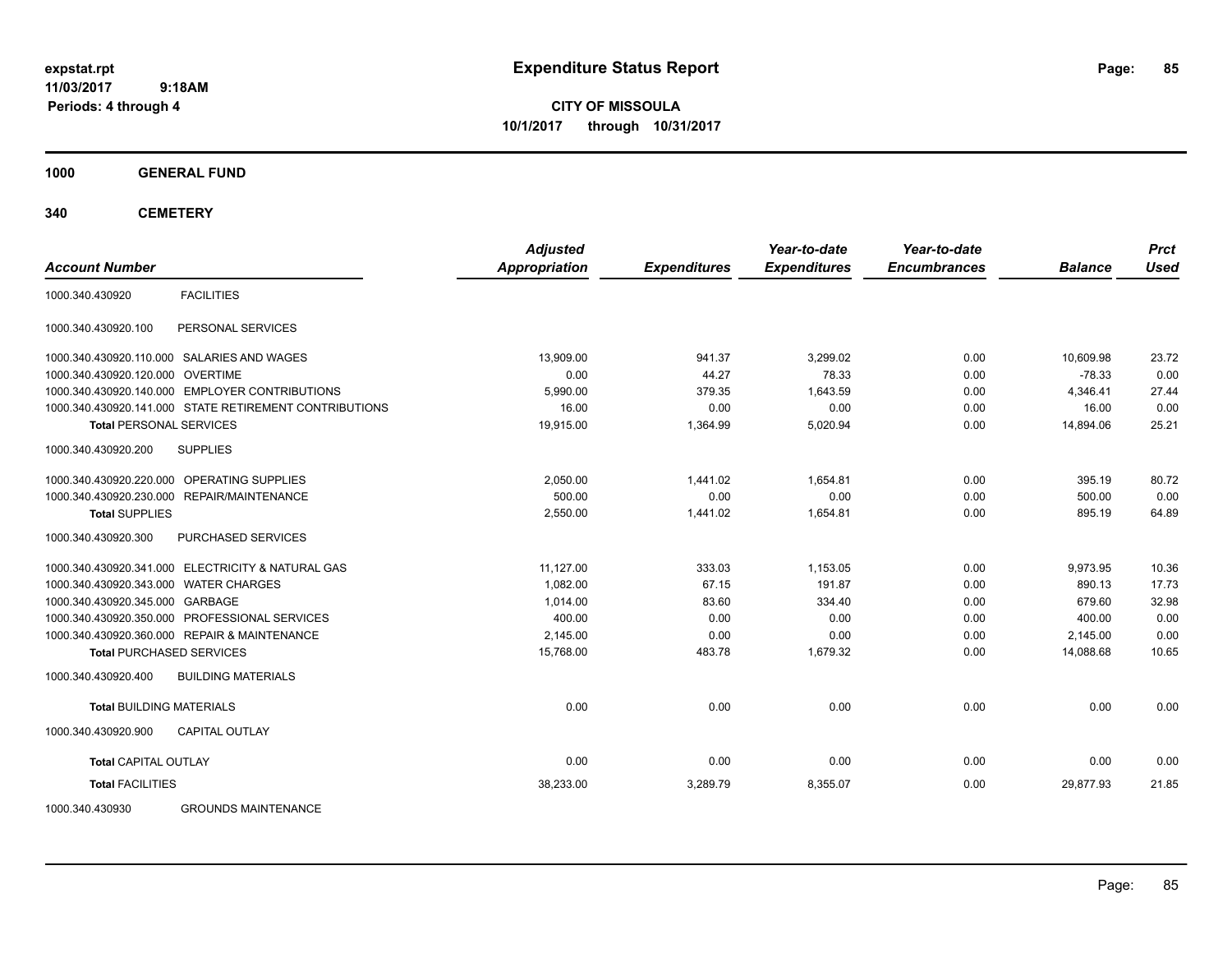**CITY OF MISSOULA 10/1/2017 through 10/31/2017**

**1000 GENERAL FUND**

| <b>Account Number</b>                                  | <b>Adjusted</b><br><b>Appropriation</b> | <b>Expenditures</b> | Year-to-date<br><b>Expenditures</b> | Year-to-date<br><b>Encumbrances</b> | <b>Balance</b> | <b>Prct</b><br><b>Used</b> |
|--------------------------------------------------------|-----------------------------------------|---------------------|-------------------------------------|-------------------------------------|----------------|----------------------------|
| PERSONAL SERVICES<br>1000.340.430930.100               |                                         |                     |                                     |                                     |                |                            |
| 1000.340.430930.110.000 SALARIES AND WAGES             | 193.170.00                              | 16.169.56           | 55.879.64                           | 0.00                                | 137.290.36     | 28.93                      |
| 1000.340.430930.120.000 OVERTIME                       | 1,500.00                                | 685.72              | 975.66                              | 0.00                                | 524.34         | 65.04                      |
| 1000.340.430930.140.000 EMPLOYER CONTRIBUTIONS         | 88,029.00                               | 6,464.99            | 28,591.59                           | 0.00                                | 59,437.41      | 32.48                      |
| 1000.340.430930.141.000 STATE RETIREMENT CONTRIBUTIONS | 188.00                                  | 0.00                | 0.00                                | 0.00                                | 188.00         | 0.00                       |
| <b>Total PERSONAL SERVICES</b>                         | 282,887.00                              | 23,320.27           | 85,446.89                           | 0.00                                | 197,440.11     | 30.21                      |
| <b>SUPPLIES</b><br>1000.340.430930.200                 |                                         |                     |                                     |                                     |                |                            |
| 1000.340.430930.220.000 OPERATING SUPPLIES             | 33.752.00                               | 462.03              | 10,026.25                           | 0.00                                | 23.725.75      | 29.71                      |
| 1000.340.430930.230.000 REPAIR/MAINTENANCE             | 19.620.00                               | 2,371.76            | 7.209.83                            | 0.00                                | 12.410.17      | 36.75                      |
| 1000.340.430930.231.000 GASOLINE                       | 14,398.00                               | 2,537.10            | 3,283.33                            | 0.00                                | 11,114.67      | 22.80                      |
| <b>Total SUPPLIES</b>                                  | 67,770.00                               | 5,370.89            | 20,519.41                           | 0.00                                | 47,250.59      | 30.28                      |
| 1000.340.430930.300<br>PURCHASED SERVICES              |                                         |                     |                                     |                                     |                |                            |
| 1000.340.430930.341.000 ELECTRICITY & NATURAL GAS      | 8,425.00                                | 1,415.00            | 5,175.72                            | 0.00                                | 3,249.28       | 61.43                      |
| 1000.340.430930.344.000 TELEPHONE SERVICE              | 300.00                                  | 45.45               | 136.35                              | 0.00                                | 163.65         | 45.45                      |
| 1000.340.430930.345.000 GARBAGE                        | 311.00                                  | 0.00                | 0.00                                | 0.00                                | 311.00         | 0.00                       |
| 1000.340.430930.360.000 REPAIR & MAINTENANCE           | 955.00                                  | 0.00                | 0.00                                | 0.00                                | 955.00         | 0.00                       |
| 1000.340.430930.380.000 TRAINING                       | 1.000.00                                | 0.00                | 0.00                                | 0.00                                | 1,000.00       | 0.00                       |
| 1000.340.430930.390.000 OTHER PURCHASED SERVICES       | 3,342.00                                | 249.75              | 632.60                              | 0.00                                | 2,709.40       | 18.93                      |
| <b>Total PURCHASED SERVICES</b>                        | 14,333.00                               | 1,710.20            | 5,944.67                            | 0.00                                | 8,388.33       | 41.48                      |
| 1000.340.430930.400<br><b>BUILDING MATERIALS</b>       |                                         |                     |                                     |                                     |                |                            |
| <b>Total BUILDING MATERIALS</b>                        | 0.00                                    | 0.00                | 0.00                                | 0.00                                | 0.00           | 0.00                       |
| 1000.340.430930.500<br><b>FIXED CHARGES</b>            |                                         |                     |                                     |                                     |                |                            |
| 1000.340.430930.530.000 EQUIPMENT RENTAL               | 500.00                                  | 72.50               | 417.78                              | 0.00                                | 82.22          | 83.56                      |
| <b>Total FIXED CHARGES</b>                             | 500.00                                  | 72.50               | 417.78                              | 0.00                                | 82.22          | 83.56                      |
| <b>CAPITAL OUTLAY</b><br>1000.340.430930.900           |                                         |                     |                                     |                                     |                |                            |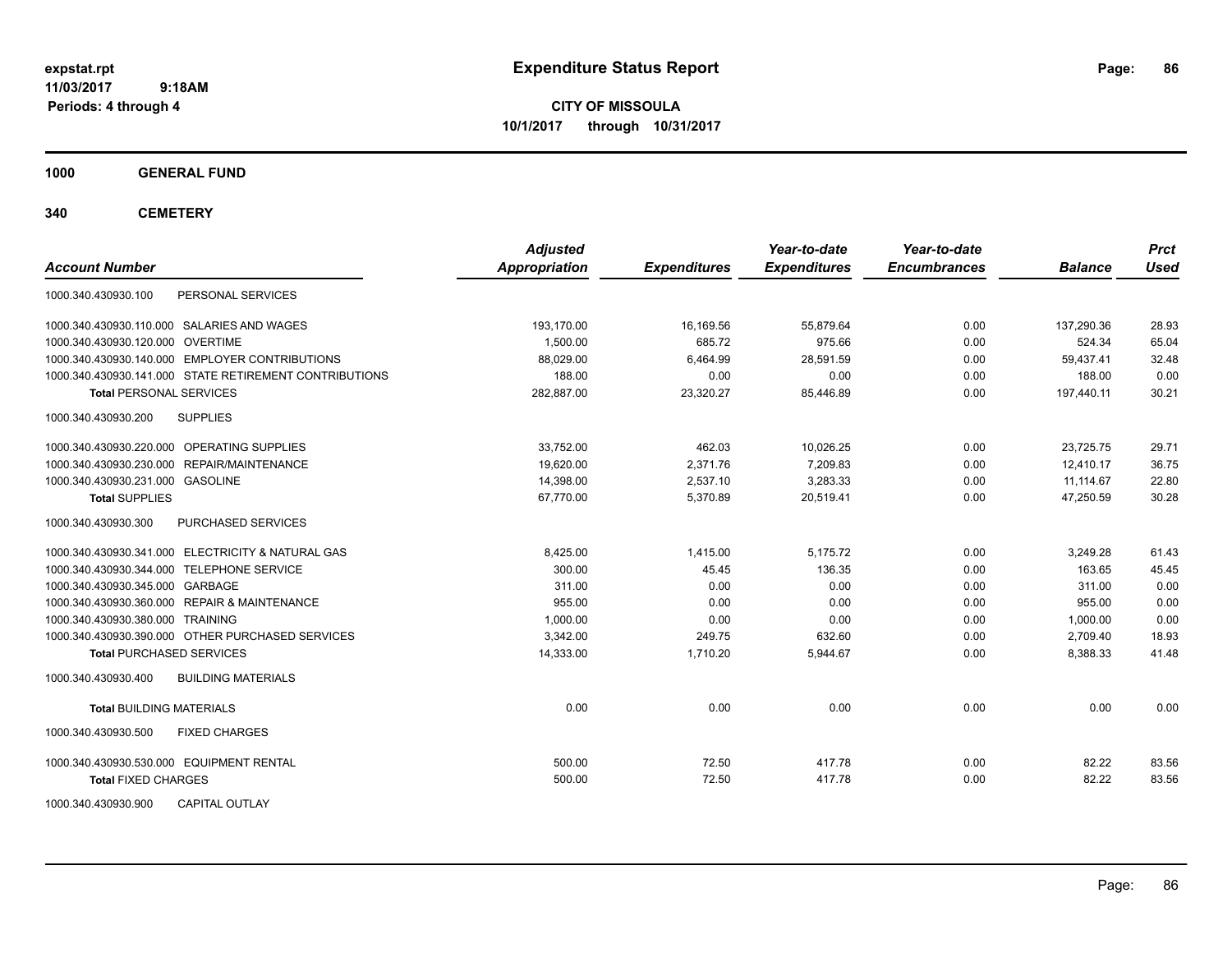**CITY OF MISSOULA 10/1/2017 through 10/31/2017**

**1000 GENERAL FUND**

| <b>Account Number</b>                                  | <b>Adjusted</b><br><b>Appropriation</b> | <b>Expenditures</b> | Year-to-date<br><b>Expenditures</b> | Year-to-date<br><b>Encumbrances</b> | <b>Balance</b> | <b>Prct</b><br><b>Used</b> |
|--------------------------------------------------------|-----------------------------------------|---------------------|-------------------------------------|-------------------------------------|----------------|----------------------------|
| <b>Total CAPITAL OUTLAY</b>                            | 0.00                                    | 0.00                | 0.00                                | 0.00                                | 0.00           | 0.00                       |
| <b>Total GROUNDS MAINTENANCE</b>                       | 365,490.00                              | 30,473.86           | 112,328.75                          | 0.00                                | 253,161.25     | 30.73                      |
| <b>BURIALS</b><br>1000.340.430940                      |                                         |                     |                                     |                                     |                |                            |
| 1000.340.430940.100<br>PERSONAL SERVICES               |                                         |                     |                                     |                                     |                |                            |
| 1000.340.430940.110.000 SALARIES AND WAGES             | 97,865.00                               | 6,621.49            | 24,668.60                           | 0.00                                | 73,196.40      | 25.21                      |
| 1000.340.430940.120.000 OVERTIME                       | 3,500.00                                | 302.82              | 473.45                              | 0.00                                | 3,026.55       | 13.53                      |
| 1000.340.430940.140.000 EMPLOYER CONTRIBUTIONS         | 44,382.00                               | 2,852.17            | 11.717.64                           | 0.00                                | 32,664.36      | 26.40                      |
| 1000.340.430940.141.000 STATE RETIREMENT CONTRIBUTIONS | 100.00                                  | 0.00                | 0.00                                | 0.00                                | 100.00         | 0.00                       |
| <b>Total PERSONAL SERVICES</b>                         | 145,847.00                              | 9,776.48            | 36,859.69                           | 0.00                                | 108,987.31     | 25.27                      |
| <b>SUPPLIES</b><br>1000.340.430940.200                 |                                         |                     |                                     |                                     |                |                            |
| 1000.340.430940.220.000 OPERATING SUPPLIES             | 1,500.00                                | 0.00                | 0.00                                | 0.00                                | 1,500.00       | 0.00                       |
| <b>Total SUPPLIES</b>                                  | 1,500.00                                | 0.00                | 0.00                                | 0.00                                | 1,500.00       | 0.00                       |
| PURCHASED SERVICES<br>1000.340.430940.300              |                                         |                     |                                     |                                     |                |                            |
| <b>Total PURCHASED SERVICES</b>                        | 0.00                                    | 0.00                | 0.00                                | 0.00                                | 0.00           | 0.00                       |
| 1000.340.430940.400<br><b>BUILDING MATERIALS</b>       |                                         |                     |                                     |                                     |                |                            |
| <b>Total BUILDING MATERIALS</b>                        | 0.00                                    | 0.00                | 0.00                                | 0.00                                | 0.00           | 0.00                       |
| 1000.340.430940.800<br>OTHER OBJECTS                   |                                         |                     |                                     |                                     |                |                            |
| 1000.340.430940.845.000 CONTINGENCY                    | 8,185.00                                | 0.00                | 2,692.00                            | 0.00                                | 5,493.00       | 32.89                      |
| <b>Total OTHER OBJECTS</b>                             | 8,185.00                                | 0.00                | 2,692.00                            | 0.00                                | 5,493.00       | 32.89                      |
| 1000.340.430940.900<br><b>CAPITAL OUTLAY</b>           |                                         |                     |                                     |                                     |                |                            |
| <b>Total CAPITAL OUTLAY</b>                            | 0.00                                    | 0.00                | 0.00                                | 0.00                                | 0.00           | 0.00                       |
| <b>Total BURIALS</b>                                   | 155,532.00                              | 9,776.48            | 39,551.69                           | 0.00                                | 115,980.31     | 25.43                      |
|                                                        |                                         |                     |                                     |                                     |                |                            |
| <b>Total CEMETERY</b>                                  | 685,495.00                              | 57,154.83           | 206,239.72                          | 0.00                                | 479,255.28     | 30.09                      |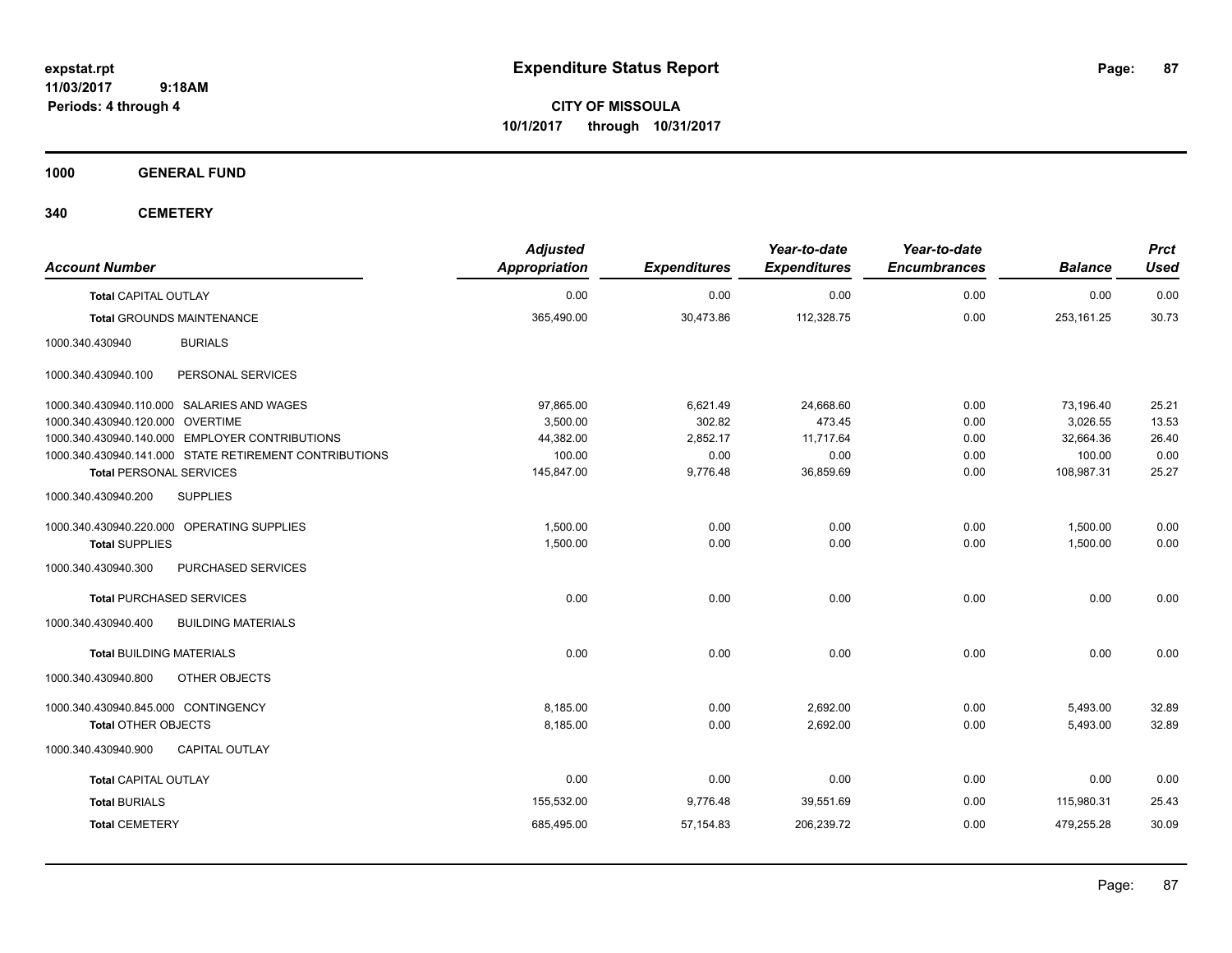**CITY OF MISSOULA 10/1/2017 through 10/31/2017**

**1000 GENERAL FUND**

|                                         |                                                         | <b>Adjusted</b>      |                     | Year-to-date        | Year-to-date        |                | <b>Prct</b> |
|-----------------------------------------|---------------------------------------------------------|----------------------|---------------------|---------------------|---------------------|----------------|-------------|
| <b>Account Number</b>                   |                                                         | <b>Appropriation</b> | <b>Expenditures</b> | <b>Expenditures</b> | <b>Encumbrances</b> | <b>Balance</b> | <b>Used</b> |
| 1000.370.460410                         | PARKS & RECREATION ADMINISTRATION                       |                      |                     |                     |                     |                |             |
| 1000.370.460410.100                     | PERSONAL SERVICES                                       |                      |                     |                     |                     |                |             |
|                                         | 1000.370.460410.110.000 SALARIES AND WAGES              | 279,367.00           | 36,810.17           | 100,351.63          | 0.00                | 179,015.37     | 35.92       |
| 1000.370.460410.120.000                 | <b>OVERTIME</b>                                         | 700.00               | 28.17               | 39.35               | 0.00                | 660.65         | 5.62        |
|                                         | 1000.370.460410.140.000 EMPLOYER CONTRIBUTIONS          | 88,769.00            | 9,458.01            | 34,904.65           | 0.00                | 53,864.35      | 39.32       |
|                                         | 1000.370.460410.141.000 STATE RETIREMENT CONTRIBUTIONS  | 281.00               | 0.00                | 390.94              | 0.00                | $-109.94$      | 139.12      |
| <b>Total PERSONAL SERVICES</b>          |                                                         | 369,117.00           | 46,296.35           | 135,686.57          | 0.00                | 233,430.43     | 36.76       |
| 1000.370.460410.200                     | <b>SUPPLIES</b>                                         |                      |                     |                     |                     |                |             |
| 1000.370.460410.210.000 OFFICE SUPPLIES |                                                         | 2,095.00             | 271.27              | 378.07              | 0.00                | 1,716.93       | 18.05       |
|                                         | 1000.370.460410.220.000 OPERATING SUPPLIES              | 1.500.00             | 354.39              | 541.76              | 0.00                | 958.24         | 36.12       |
| <b>Total SUPPLIES</b>                   |                                                         | 3,595.00             | 625.66              | 919.83              | 0.00                | 2,675.17       | 25.59       |
| 1000.370.460410.300                     | PURCHASED SERVICES                                      |                      |                     |                     |                     |                |             |
| 1000.370.460410.310.000 COMMUNICATIONS  |                                                         | 3,610.00             | 0.00                | 543.81              | 0.00                | 3,066.19       | 15.06       |
| 1000.370.460410.320.000                 | PRINTING & DUPLICATING                                  | 900.00               | 0.00                | 0.00                | 0.00                | 900.00         | 0.00        |
|                                         | 1000.370.460410.330.000 PUBLICITY, SUBSCRIPTIONS & DUES | 550.00               | 0.00                | 0.00                | 0.00                | 550.00         | 0.00        |
|                                         | 1000.370.460410.341.000 ELECTRICITY & NATURAL GAS       | 17,338.00            | 0.00                | 0.00                | 0.00                | 17,338.00      | 0.00        |
| 1000.370.460410.343.000                 | <b>WATER CHARGES</b>                                    | 3,396.00             | 0.00                | 0.00                | 0.00                | 3,396.00       | 0.00        |
| 1000.370.460410.344.000                 | <b>TELEPHONE SERVICE</b>                                | 1,319.00             | 192.88              | 226.61              | 0.00                | 1,092.39       | 17.18       |
| 1000.370.460410.350.000                 | <b>PROFESSIONAL SERVICES</b>                            | 18,725.00            | 1,482.75            | 5,082.35            | 0.00                | 13,642.65      | 27.14       |
|                                         | 1000.370.460410.360.000 REPAIR & MAINTENANCE            | 4,867.00             | 255.95              | 528.65              | 0.00                | 4,338.35       | 10.86       |
| 1000.370.460410.370.000                 | <b>TRAVEL</b>                                           | 350.00               | 478.27              | 478.27              | 0.00                | $-128.27$      | 136.65      |
| 1000.370.460410.380.000 TRAINING        |                                                         | 800.00               | 0.00                | 0.00                | 0.00                | 800.00         | 0.00        |
| <b>Total PURCHASED SERVICES</b>         |                                                         | 51,855.00            | 2,409.85            | 6,859.69            | 0.00                | 44,995.31      | 13.23       |
| 1000.370.460410.800                     | <b>OTHER OBJECTS</b>                                    |                      |                     |                     |                     |                |             |
|                                         | 1000.370.460410.820.000 TRANSFERS TO OTHER FUNDS        | 7,810.00             | 0.00                | 0.00                | 0.00                | 7,810.00       | 0.00        |
| <b>Total OTHER OBJECTS</b>              |                                                         | 7,810.00             | 0.00                | 0.00                | 0.00                | 7,810.00       | 0.00        |
|                                         | <b>Total PARKS &amp; RECREATION ADMINISTRATION</b>      | 432,377.00           | 49,331.86           | 143,466.09          | 0.00                | 288,910.91     | 33.18       |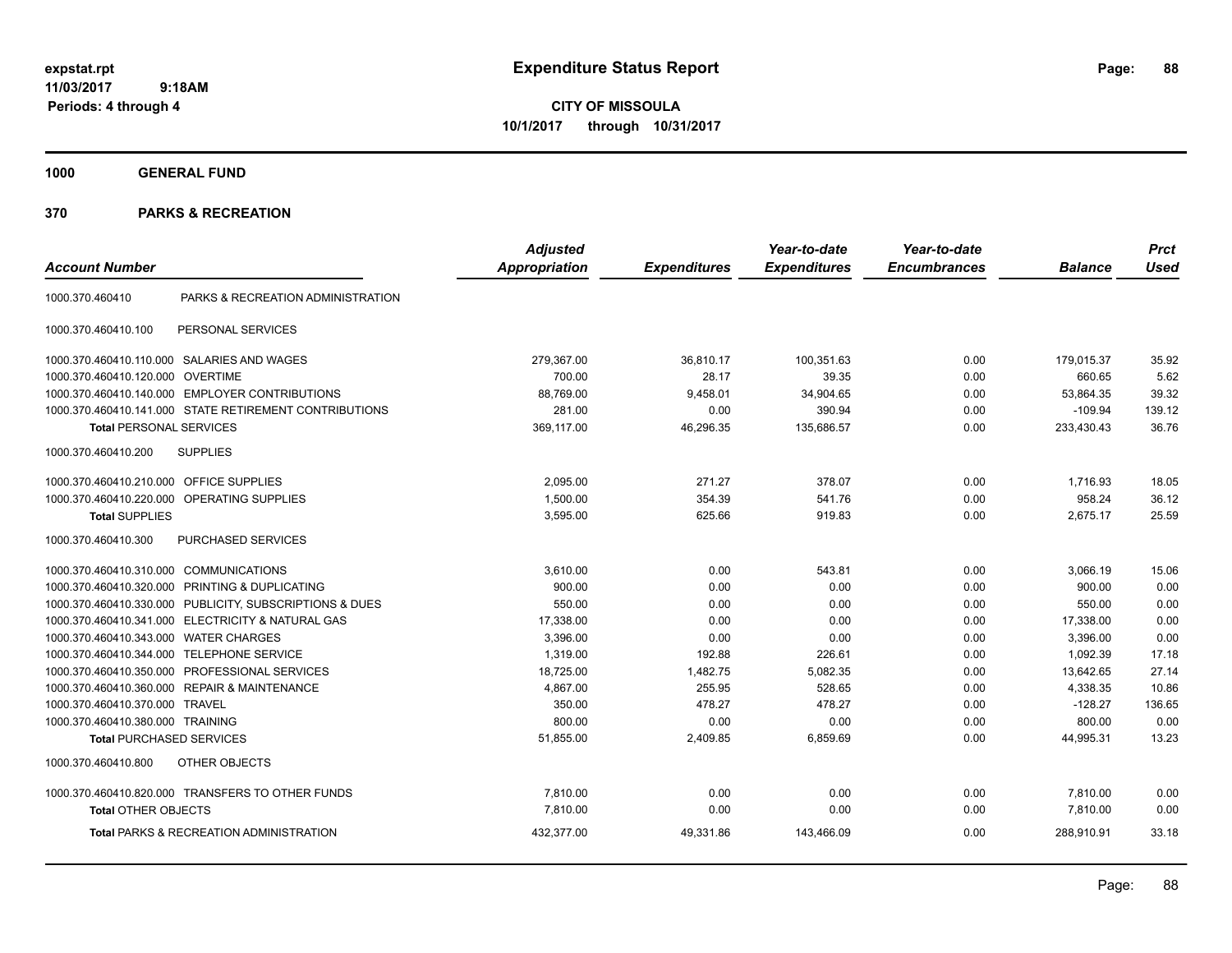**CITY OF MISSOULA 10/1/2017 through 10/31/2017**

**1000 GENERAL FUND**

| <b>Account Number</b>                   |                                                         | <b>Adjusted</b><br><b>Appropriation</b> | <b>Expenditures</b> | Year-to-date<br><b>Expenditures</b> | Year-to-date<br><b>Encumbrances</b> | <b>Balance</b> | <b>Prct</b><br><b>Used</b> |
|-----------------------------------------|---------------------------------------------------------|-----------------------------------------|---------------------|-------------------------------------|-------------------------------------|----------------|----------------------------|
| 1000.370.460411                         | <b>NMT ADMIN</b>                                        |                                         |                     |                                     |                                     |                |                            |
| 1000.370.460411.100                     | PERSONAL SERVICES                                       |                                         |                     |                                     |                                     |                |                            |
|                                         | 1000.370.460411.110.000 SALARIES AND WAGES              | 104,662.00                              | 4,299.81            | 16,124.23                           | 0.00                                | 88,537.77      | 15.41                      |
|                                         | 1000.370.460411.140.000 EMPLOYER CONTRIBUTIONS          | 37,534.00                               | 1,527.58            | 6,685.43                            | 0.00                                | 30,848.57      | 17.81                      |
|                                         | 1000.370.460411.141.000 STATE RETIREMENT CONTRIBUTIONS  | 104.00                                  | 0.00                | 0.00                                | 0.00                                | 104.00         | 0.00                       |
| <b>Total PERSONAL SERVICES</b>          |                                                         | 142,300.00                              | 5,827.39            | 22,809.66                           | 0.00                                | 119,490.34     | 16.03                      |
| 1000.370.460411.200                     | <b>SUPPLIES</b>                                         |                                         |                     |                                     |                                     |                |                            |
| 1000.370.460411.210.000 OFFICE SUPPLIES |                                                         | 400.00                                  | 32.43               | 238.66                              | 0.00                                | 161.34         | 59.67                      |
|                                         | 1000.370.460411.220.000 OPERATING SUPPLIES              | 950.00                                  | 0.00                | 300.41                              | 0.00                                | 649.59         | 31.62                      |
| <b>Total SUPPLIES</b>                   |                                                         | 1,350.00                                | 32.43               | 539.07                              | 0.00                                | 810.93         | 39.93                      |
| 1000.370.460411.300                     | <b>PURCHASED SERVICES</b>                               |                                         |                     |                                     |                                     |                |                            |
| 1000.370.460411.310.000 COMMUNICATIONS  |                                                         | 156.00                                  | 0.00                | 0.00                                | 0.00                                | 156.00         | 0.00                       |
|                                         | 1000.370.460411.320.000 PRINTING & DUPLICATING          | 500.00                                  | 0.00                | 0.00                                | 0.00                                | 500.00         | 0.00                       |
|                                         | 1000.370.460411.330.000 PUBLICITY, SUBSCRIPTIONS & DUES | 1,150.00                                | 0.00                | 0.00                                | 0.00                                | 1,150.00       | 0.00                       |
|                                         | 1000.370.460411.344.000 TELEPHONE SERVICE               | 1,495.00                                | 157.10              | 177.73                              | 0.00                                | 1,317.27       | 11.89                      |
|                                         | 1000.370.460411.350.000 PROFESSIONAL SERVICES           | 1,586.00                                | 0.00                | 59.69                               | 0.00                                | 1,526.31       | 3.76                       |
|                                         | 1000.370.460411.360.000 REPAIR & MAINTENANCE            | 2,846.00                                | 0.00                | 0.00                                | 0.00                                | 2,846.00       | 0.00                       |
| 1000.370.460411.370.000                 | <b>TRAVEL</b>                                           | 600.00                                  | 0.00                | 0.00                                | 0.00                                | 600.00         | 0.00                       |
| 1000.370.460411.380.000 TRAINING        |                                                         | 400.00                                  | 0.00                | 0.00                                | 0.00                                | 400.00         | 0.00                       |
|                                         | 1000.370.460411.390.000 OTHER PURCHASED SERVICES        | 8,634.00                                | 0.00                | 1,495.00                            | 0.00                                | 7,139.00       | 17.32                      |
| <b>Total PURCHASED SERVICES</b>         |                                                         | 17,367.00                               | 157.10              | 1,732.42                            | 0.00                                | 15,634.58      | 9.98                       |
| 1000.370.460411.700                     | <b>GRANTS &amp; CONTRIBUTIONS</b>                       |                                         |                     |                                     |                                     |                |                            |
|                                         | <b>Total GRANTS &amp; CONTRIBUTIONS</b>                 | 0.00                                    | 0.00                | 0.00                                | 0.00                                | 0.00           | 0.00                       |
| 1000.370.460411.800                     | OTHER OBJECTS                                           |                                         |                     |                                     |                                     |                |                            |
| <b>Total OTHER OBJECTS</b>              |                                                         | 0.00                                    | 0.00                | 0.00                                | 0.00                                | 0.00           | 0.00                       |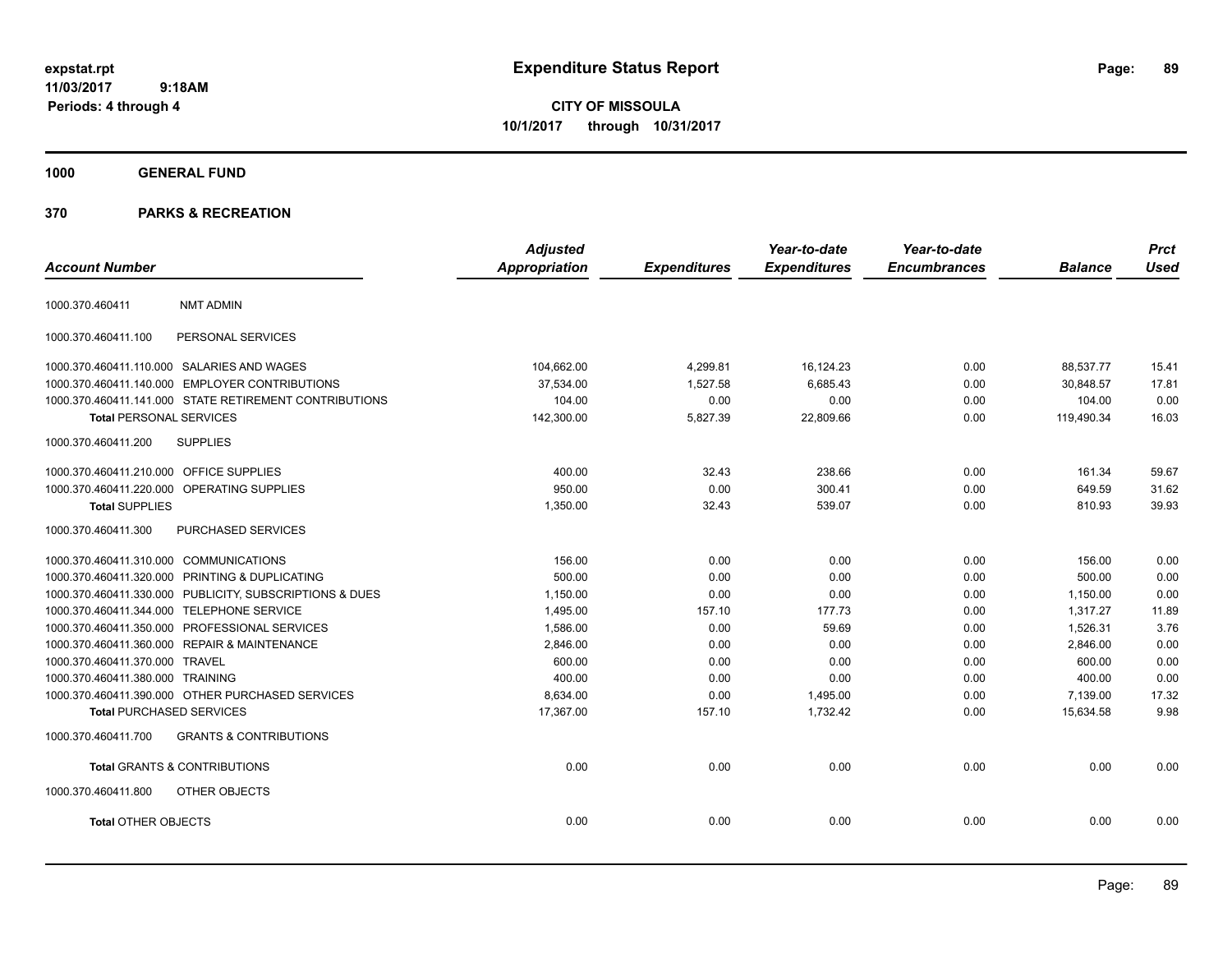**CITY OF MISSOULA 10/1/2017 through 10/31/2017**

**1000 GENERAL FUND**

| <b>Account Number</b>                   |                                                        | <b>Adjusted</b><br><b>Appropriation</b> | <b>Expenditures</b> | Year-to-date<br><b>Expenditures</b> | Year-to-date<br><b>Encumbrances</b> | <b>Balance</b> | <b>Prct</b><br><b>Used</b> |
|-----------------------------------------|--------------------------------------------------------|-----------------------------------------|---------------------|-------------------------------------|-------------------------------------|----------------|----------------------------|
| <b>Total NMT ADMIN</b>                  |                                                        | 161,017.00                              | 6,016.92            | 25,081.15                           | 0.00                                | 135,935.85     | 15.58                      |
| 1000.370.460413                         | <b>PARKS PROJECTS</b>                                  |                                         |                     |                                     |                                     |                |                            |
| 1000.370.460413.100                     | PERSONAL SERVICES                                      |                                         |                     |                                     |                                     |                |                            |
|                                         | 1000.370.460413.110.000 SALARIES AND WAGES             | 0.00                                    | 3,711.16            | 13,916.88                           | 0.00                                | $-13,916.88$   | 0.00                       |
|                                         | 1000.370.460413.140.000 EMPLOYER CONTRIBUTIONS         | 0.00                                    | 1.456.44            | 5,628.32                            | 0.00                                | $-5.628.32$    | 0.00                       |
| <b>Total PERSONAL SERVICES</b>          |                                                        | 0.00                                    | 5,167.60            | 19,545.20                           | 0.00                                | $-19,545.20$   | 0.00                       |
| 1000.370.460413.200                     | <b>SUPPLIES</b>                                        |                                         |                     |                                     |                                     |                |                            |
|                                         | 1000.370.460413.220.000 OPERATING SUPPLIES             | 0.00                                    | 0.00                | 29.00                               | 0.00                                | $-29.00$       | 0.00                       |
| <b>Total SUPPLIES</b>                   |                                                        | 0.00                                    | 0.00                | 29.00                               | 0.00                                | $-29.00$       | 0.00                       |
| 1000.370.460413.300                     | PURCHASED SERVICES                                     |                                         |                     |                                     |                                     |                |                            |
|                                         | 1000.370.460413.344.000 TELEPHONE SERVICE              | 0.00                                    | 0.00                | 53.51                               | 0.00                                | $-53.51$       | 0.00                       |
| <b>Total PURCHASED SERVICES</b>         |                                                        | 0.00                                    | 0.00                | 53.51                               | 0.00                                | $-53.51$       | 0.00                       |
| <b>Total PARKS PROJECTS</b>             |                                                        | 0.00                                    | 5,167.60            | 19,627.71                           | 0.00                                | $-19.627.71$   | 0.00                       |
| 1000.370.460431                         | <b>OPEN SPACE</b>                                      |                                         |                     |                                     |                                     |                |                            |
| 1000.370.460431.100                     | PERSONAL SERVICES                                      |                                         |                     |                                     |                                     |                |                            |
|                                         | 1000.370.460431.110.000 SALARIES AND WAGES             | 60,045.00                               | 4,595.58            | 17,233.41                           | 0.00                                | 42.811.59      | 28.70                      |
|                                         | 1000.370.460431.140.000 EMPLOYER CONTRIBUTIONS         | 20,065.00                               | 1,603.22            | 6,968.58                            | 0.00                                | 13,096.42      | 34.73                      |
|                                         | 1000.370.460431.141.000 STATE RETIREMENT CONTRIBUTIONS | 60.00                                   | 0.00                | 0.00                                | 0.00                                | 60.00          | 0.00                       |
| <b>Total PERSONAL SERVICES</b>          |                                                        | 80,170.00                               | 6,198.80            | 24,201.99                           | 0.00                                | 55,968.01      | 30.19                      |
| 1000.370.460431.200                     | <b>SUPPLIES</b>                                        |                                         |                     |                                     |                                     |                |                            |
| 1000.370.460431.210.000 OFFICE SUPPLIES |                                                        | 200.00                                  | 0.00                | 0.00                                | 0.00                                | 200.00         | 0.00                       |
|                                         | 1000.370.460431.220.000 OPERATING SUPPLIES             | 300.00                                  | 0.00                | 0.00                                | 0.00                                | 300.00         | 0.00                       |
| <b>Total SUPPLIES</b>                   |                                                        | 500.00                                  | 0.00                | 0.00                                | 0.00                                | 500.00         | 0.00                       |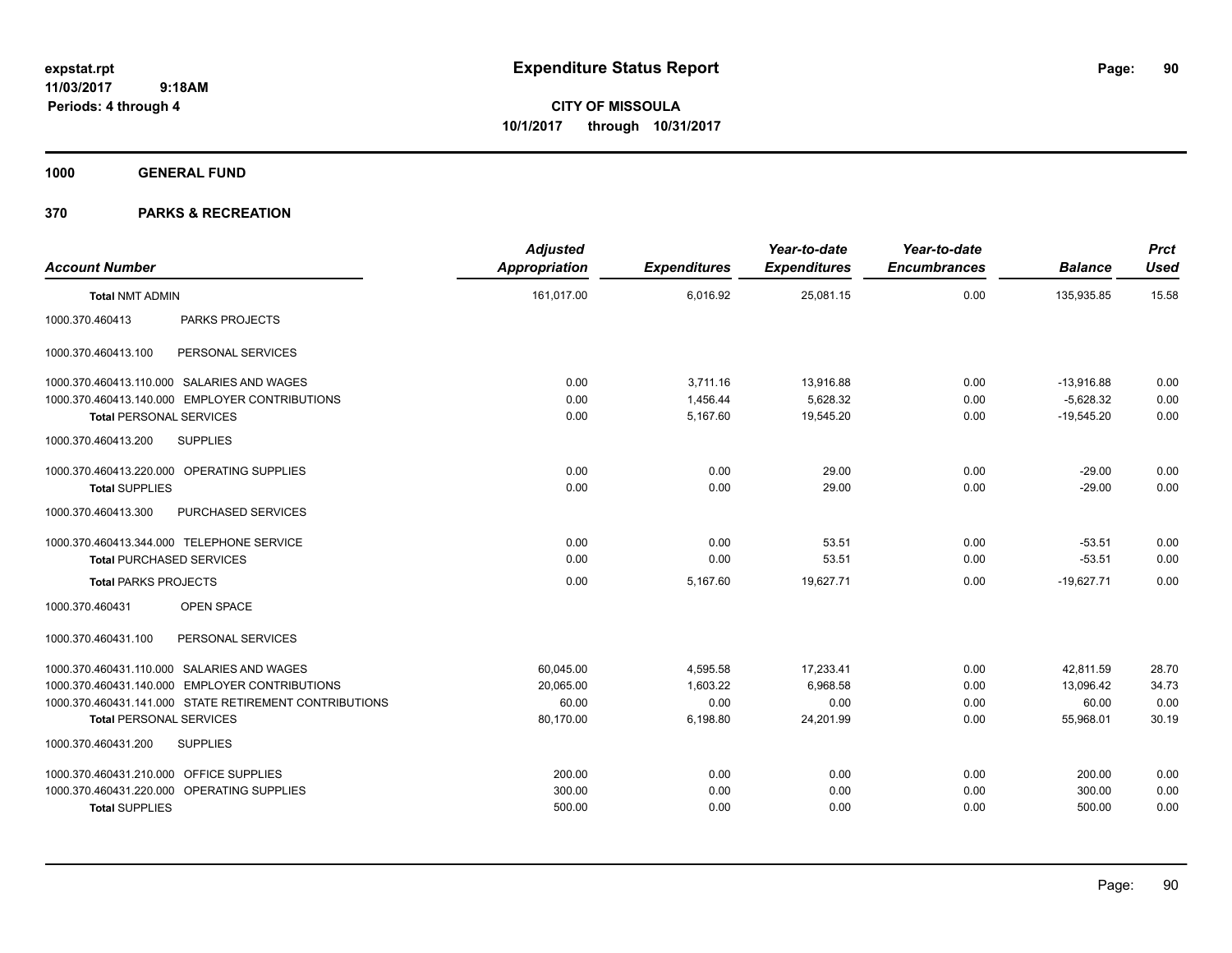**CITY OF MISSOULA 10/1/2017 through 10/31/2017**

**1000 GENERAL FUND**

| <b>Account Number</b>                                   | <b>Adjusted</b><br>Appropriation | <b>Expenditures</b> | Year-to-date<br><b>Expenditures</b> | Year-to-date<br><b>Encumbrances</b> | <b>Balance</b> | <b>Prct</b><br><b>Used</b> |
|---------------------------------------------------------|----------------------------------|---------------------|-------------------------------------|-------------------------------------|----------------|----------------------------|
| PURCHASED SERVICES<br>1000.370.460431.300               |                                  |                     |                                     |                                     |                |                            |
| 1000.370.460431.320.000 PRINTING & DUPLICATING          | 300.00                           | 0.00                | 0.00                                | 0.00                                | 300.00         | 0.00                       |
| 1000.370.460431.330.000 PUBLICITY, SUBSCRIPTIONS & DUES | 400.00                           | 0.00                | 0.00                                | 0.00                                | 400.00         | 0.00                       |
| 1000.370.460431.344.000 TELEPHONE SERVICE               | 425.00                           | 87.21               | 124.66                              | 0.00                                | 300.34         | 29.33                      |
| 1000.370.460431.350.000 PROFESSIONAL SERVICES           | 2,200.00                         | 0.00                | 0.00                                | 0.00                                | 2,200.00       | 0.00                       |
| 1000.370.460431.370.000 TRAVEL                          | 300.00                           | 0.00                | 0.00                                | 0.00                                | 300.00         | 0.00                       |
| 1000.370.460431.380.000 TRAINING                        | 200.00                           | 0.00                | 0.00                                | 0.00                                | 200.00         | 0.00                       |
| <b>Total PURCHASED SERVICES</b>                         | 3,825.00                         | 87.21               | 124.66                              | 0.00                                | 3,700.34       | 3.26                       |
| <b>CAPITAL OUTLAY</b><br>1000.370.460431.900            |                                  |                     |                                     |                                     |                |                            |
| 1000.370.460431.930.000 IMPROVEMENTS                    | 0.00                             | 459.00              | 459.00                              | 0.00                                | $-459.00$      | 0.00                       |
| <b>Total CAPITAL OUTLAY</b>                             | 0.00                             | 459.00              | 459.00                              | 0.00                                | $-459.00$      | 0.00                       |
| <b>Total OPEN SPACE</b>                                 | 84,495.00                        | 6,745.01            | 24,785.65                           | 0.00                                | 59,709.35      | 29.33                      |
| PARK ADMIN<br>1000.370.460432                           |                                  |                     |                                     |                                     |                |                            |
| 1000.370.460432.100<br>PERSONAL SERVICES                |                                  |                     |                                     |                                     |                |                            |
| 1000.370.460432.110.000 SALARIES AND WAGES              | 110,790.00                       | 11,660.88           | 36,263.73                           | 0.00                                | 74,526.27      | 32.73                      |
| 1000.370.460432.120.000 OVERTIME                        | 0.00                             | 0.00                | 2.53                                | 0.00                                | $-2.53$        | 0.00                       |
| 1000.370.460432.130.000 OTHER                           | 7,880.00                         | 0.00                | 0.00                                | 0.00                                | 7,880.00       | 0.00                       |
| 1000.370.460432.140.000 EMPLOYER CONTRIBUTIONS          | 49,603.00                        | 3,682.46            | 17,628.44                           | 0.00                                | 31,974.56      | 35.54                      |
| 1000.370.460432.141.000 STATE RETIREMENT CONTRIBUTIONS  | 119.00                           | 0.00                | 0.00                                | 0.00                                | 119.00         | 0.00                       |
| <b>Total PERSONAL SERVICES</b>                          | 168,392.00                       | 15,343.34           | 53,894.70                           | 0.00                                | 114,497.30     | 32.01                      |
| 1000.370.460432.200<br><b>SUPPLIES</b>                  |                                  |                     |                                     |                                     |                |                            |
| 1000.370.460432.210.000 OFFICE SUPPLIES                 | 1,520.00                         | 120.71              | 390.27                              | 0.00                                | 1,129.73       | 25.68                      |
| 1000.370.460432.220.000 OPERATING SUPPLIES              | 6,650.00                         | 3,606.14            | 5,279.72                            | 0.00                                | 1,370.28       | 79.39                      |
| <b>Total SUPPLIES</b>                                   | 8,170.00                         | 3,726.85            | 5,669.99                            | 0.00                                | 2,500.01       | 69.40                      |
| 1000.370.460432.300<br>PURCHASED SERVICES               |                                  |                     |                                     |                                     |                |                            |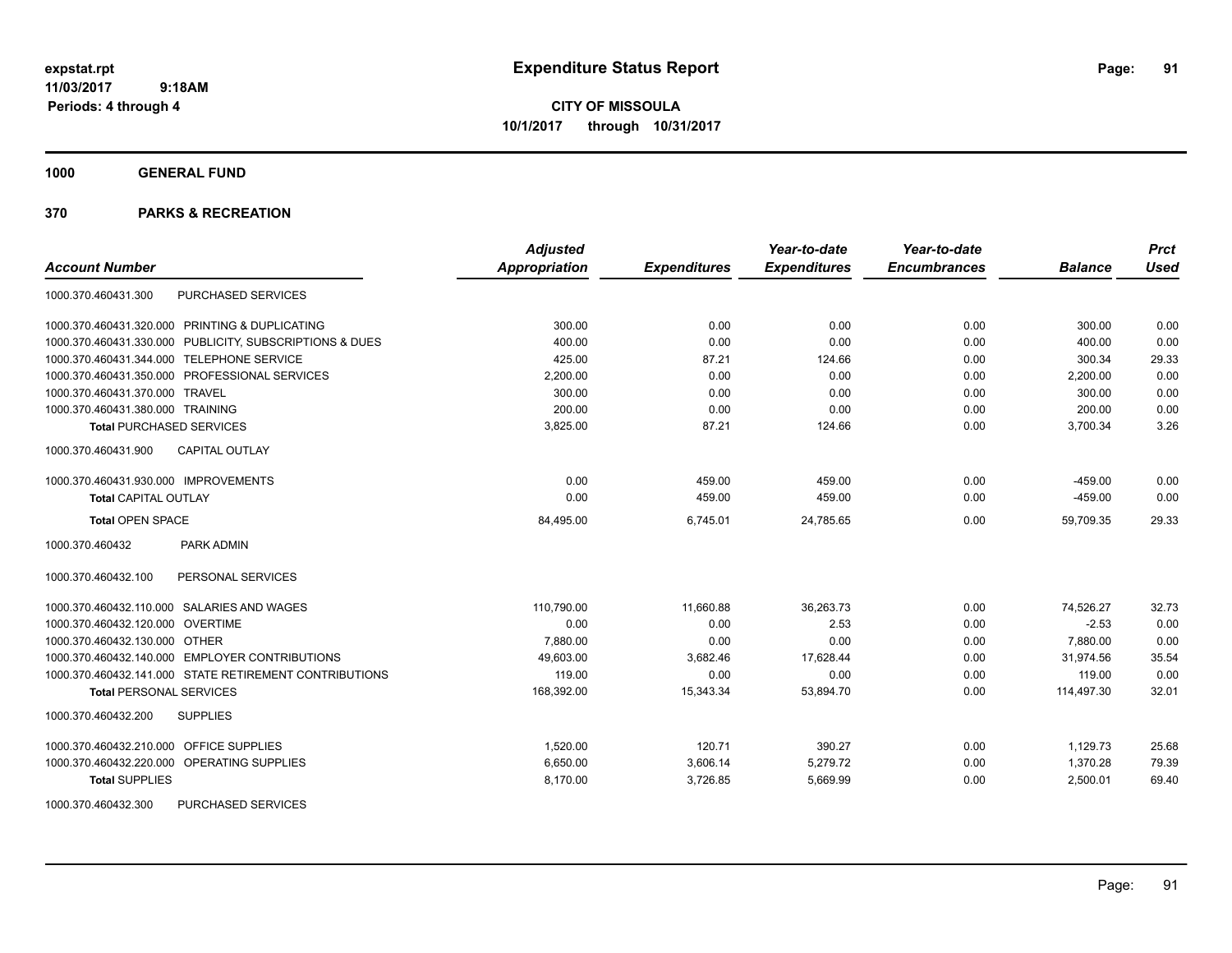**CITY OF MISSOULA 10/1/2017 through 10/31/2017**

**1000 GENERAL FUND**

|                                                         | <b>Adjusted</b>      |                     | Year-to-date        | Year-to-date        |                | <b>Prct</b> |
|---------------------------------------------------------|----------------------|---------------------|---------------------|---------------------|----------------|-------------|
| <b>Account Number</b>                                   | <b>Appropriation</b> | <b>Expenditures</b> | <b>Expenditures</b> | <b>Encumbrances</b> | <b>Balance</b> | <b>Used</b> |
| 1000.370.460432.310.000 COMMUNICATIONS                  | 104.00               | 0.00                | 0.00                | 0.00                | 104.00         | 0.00        |
| 1000.370.460432.320.000 PRINTING & DUPLICATING          | 150.00               | 0.00                | 0.00                | 0.00                | 150.00         | 0.00        |
| 1000.370.460432.330.000 PUBLICITY, SUBSCRIPTIONS & DUES | 500.00               | 0.00                | 0.00                | 0.00                | 500.00         | 0.00        |
| 1000.370.460432.340.000 SEWER                           | 2,263.00             | 0.00                | 1,194.34            | 0.00                | 1,068.66       | 52.78       |
| 1000.370.460432.344.000 TELEPHONE SERVICE               | 14,429.00            | 978.55              | 3,547.76            | 0.00                | 10,881.24      | 24.59       |
| 1000.370.460432.350.000 PROFESSIONAL SERVICES           | 20,112.00            | 0.00                | 2,438.55            | 0.00                | 17,673.45      | 12.12       |
| 1000.370.460432.390.000 OTHER PURCHASED SERVICES        | 2,345.00             | 0.00                | 0.00                | 0.00                | 2,345.00       | 0.00        |
| <b>Total PURCHASED SERVICES</b>                         | 39,903.00            | 978.55              | 7,180.65            | 0.00                | 32,722.35      | 18.00       |
| 1000.370.460432.900<br><b>CAPITAL OUTLAY</b>            |                      |                     |                     |                     |                |             |
| <b>Total CAPITAL OUTLAY</b>                             | 0.00                 | 0.00                | 0.00                | 0.00                | 0.00           | 0.00        |
| <b>Total PARK ADMIN</b>                                 | 216,465.00           | 20,048.74           | 66,745.34           | 0.00                | 149,719.66     | 30.83       |
| <b>GREENWAYS &amp; HORTICULTURE</b><br>1000.370.460434  |                      |                     |                     |                     |                |             |
| PERSONAL SERVICES<br>1000.370.460434.100                |                      |                     |                     |                     |                |             |
| 1000.370.460434.110.000 SALARIES AND WAGES              | 118,661.00           | 10,088.42           | 41,242.30           | 0.00                | 77,418.70      | 34.76       |
| 1000.370.460434.140.000 EMPLOYER CONTRIBUTIONS          | 44,196.00            | 3,934.95            | 18,158.47           | 0.00                | 26,037.53      | 41.09       |
| 1000.370.460434.141.000 STATE RETIREMENT CONTRIBUTIONS  | 110.00               | 0.00                | 0.00                | 0.00                | 110.00         | 0.00        |
| <b>Total PERSONAL SERVICES</b>                          | 162,967.00           | 14,023.37           | 59,400.77           | 0.00                | 103,566.23     | 36.45       |
| PURCHASED SERVICES<br>1000.370.460434.300               |                      |                     |                     |                     |                |             |
| <b>Total PURCHASED SERVICES</b>                         | 0.00                 | 0.00                | 0.00                | 0.00                | 0.00           | 0.00        |
| <b>Total GREENWAYS &amp; HORTICULTURE</b>               | 162.967.00           | 14,023.37           | 59,400.77           | 0.00                | 103.566.23     | 36.45       |
| 1000.370.460439<br><b>URBAN FORESTRY</b>                |                      |                     |                     |                     |                |             |
| 1000.370.460439.100<br>PERSONAL SERVICES                |                      |                     |                     |                     |                |             |
| 1000.370.460439.110.000 SALARIES AND WAGES              | 151,464.00           | 14,582.25           | 54,436.85           | 0.00                | 97.027.15      | 35.94       |
| 1000.370.460439.120.000 OVERTIME                        | 1,750.00             | 0.00                | 146.05              | 0.00                | 1,603.95       | 8.35        |
| 1000.370.460439.140.000 EMPLOYER CONTRIBUTIONS          | 61,945.00            | 6,311.59            | 27,173.64           | 0.00                | 34,771.36      | 43.87       |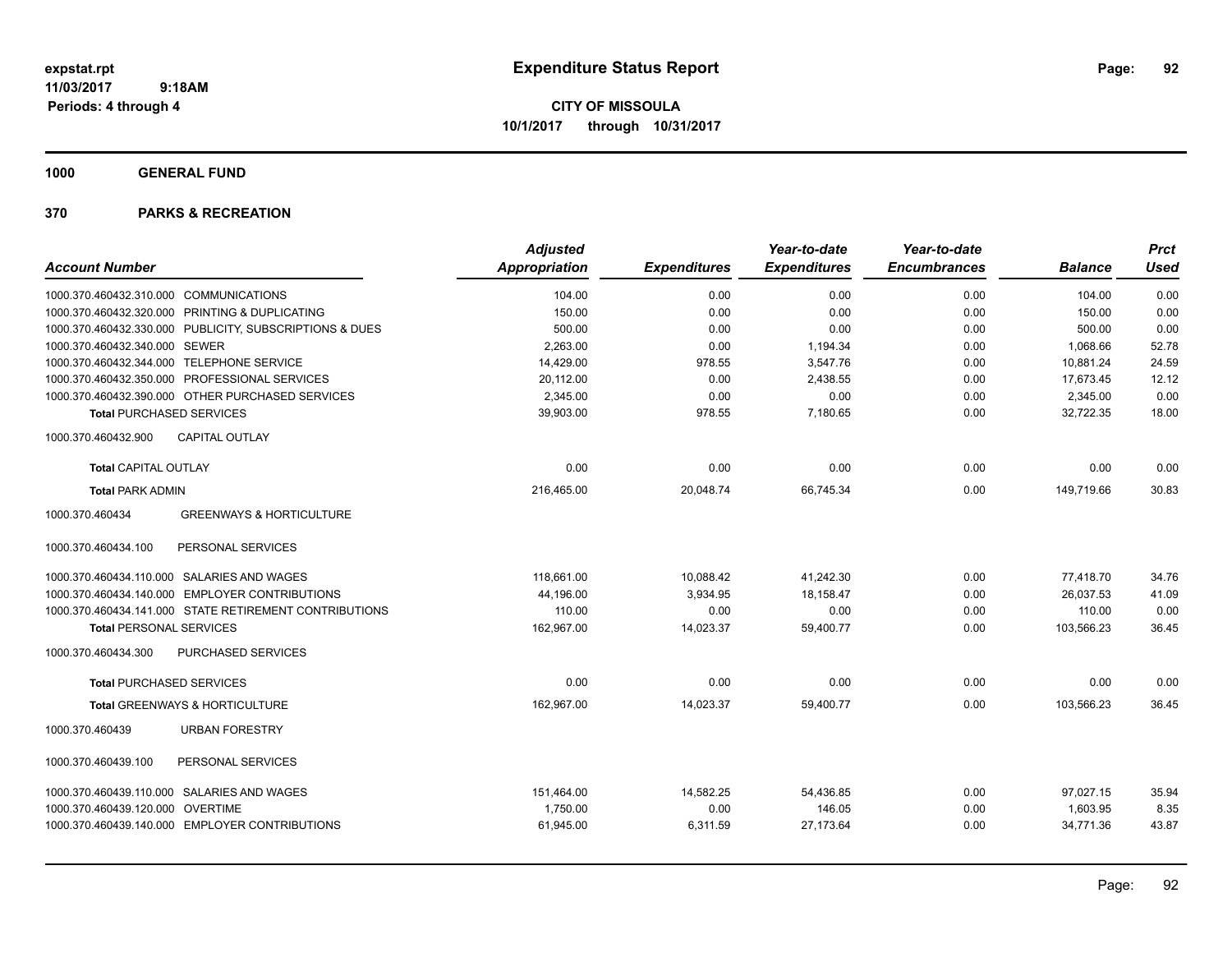**CITY OF MISSOULA 10/1/2017 through 10/31/2017**

**1000 GENERAL FUND**

| <b>Account Number</b>                                   | <b>Adjusted</b><br><b>Appropriation</b> | <b>Expenditures</b> | Year-to-date<br><b>Expenditures</b> | Year-to-date<br><b>Encumbrances</b> | <b>Balance</b> | <b>Prct</b><br><b>Used</b> |
|---------------------------------------------------------|-----------------------------------------|---------------------|-------------------------------------|-------------------------------------|----------------|----------------------------|
| 1000.370.460439.141.000 STATE RETIREMENT CONTRIBUTIONS  | 144.00                                  | 0.00                | 0.00                                | 0.00                                | 144.00         | 0.00                       |
| <b>Total PERSONAL SERVICES</b>                          | 215,303.00                              | 20,893.84           | 81,756.54                           | 0.00                                | 133,546.46     | 37.97                      |
| <b>SUPPLIES</b><br>1000.370.460439.200                  |                                         |                     |                                     |                                     |                |                            |
| 1000.370.460439.220.000 OPERATING SUPPLIES              | 2,132.00                                | 0.00                | 0.00                                | 0.00                                | 2,132.00       | 0.00                       |
| 1000.370.460439.230.000 REPAIR/MAINTENANCE              | 581.00                                  | 0.00                | 0.00                                | 0.00                                | 581.00         | 0.00                       |
| <b>Total SUPPLIES</b>                                   | 2,713.00                                | 0.00                | 0.00                                | 0.00                                | 2,713.00       | 0.00                       |
| 1000.370.460439.300<br>PURCHASED SERVICES               |                                         |                     |                                     |                                     |                |                            |
| 1000.370.460439.310.000 COMMUNICATIONS                  | 151.00                                  | 0.00                | 0.00                                | 0.00                                | 151.00         | 0.00                       |
| 1000.370.460439.320.000 PRINTING & DUPLICATING          | 100.00                                  | 242.72              | 242.72                              | 0.00                                | $-142.72$      | 242.72                     |
| 1000.370.460439.330.000 PUBLICITY, SUBSCRIPTIONS & DUES | 700.00                                  | 0.00                | 0.00                                | 0.00                                | 700.00         | 0.00                       |
| 1000.370.460439.350.000 PROFESSIONAL SERVICES           | 525.00                                  | 0.00                | 0.00                                | 0.00                                | 525.00         | 0.00                       |
| 1000.370.460439.360.000 REPAIR & MAINTENANCE            | 22,382.00                               | 0.00                | 0.00                                | 0.00                                | 22,382.00      | 0.00                       |
| <b>Total PURCHASED SERVICES</b>                         | 23,858.00                               | 242.72              | 242.72                              | 0.00                                | 23,615.28      | 1.02                       |
| <b>Total URBAN FORESTRY</b>                             | 241,874.00                              | 21,136.56           | 81,999.26                           | 0.00                                | 159,874.74     | 33.90                      |
| 1000.370.460441<br><b>RECREATION</b>                    |                                         |                     |                                     |                                     |                |                            |
| PERSONAL SERVICES<br>1000.370.460441.100                |                                         |                     |                                     |                                     |                |                            |
| 1000.370.460441.110.000 SALARIES AND WAGES              | 153,865.00                              | 11,368.45           | 42,478.95                           | 0.00                                | 111,386.05     | 27.61                      |
| 1000.370.460441.120.000 OVERTIME                        | 700.00                                  | 0.00                | 0.00                                | 0.00                                | 700.00         | 0.00                       |
| 1000.370.460441.130.000 OTHER                           | 4.880.00                                | 0.00                | 0.00                                | 0.00                                | 4.880.00       | 0.00                       |
| 1000.370.460441.140.000 EMPLOYER CONTRIBUTIONS          | 60.249.00                               | 4,436.34            | 19,481.38                           | 0.00                                | 40.767.62      | 32.33                      |
| 1000.370.460441.141.000 STATE RETIREMENT CONTRIBUTIONS  | 160.00                                  | 0.00                | 0.00                                | 0.00                                | 160.00         | 0.00                       |
| <b>Total PERSONAL SERVICES</b>                          | 219,854.00                              | 15,804.79           | 61,960.33                           | 0.00                                | 157,893.67     | 28.18                      |
| 1000.370.460441.200<br><b>SUPPLIES</b>                  |                                         |                     |                                     |                                     |                |                            |
| 1000.370.460441.210.000 OFFICE SUPPLIES                 | 300.00                                  | 0.00                | 52.84                               | 0.00                                | 247.16         | 17.61                      |
| 1000.370.460441.220.000 OPERATING SUPPLIES              | 0.00                                    | 102.00              | 315.37                              | 0.00                                | $-315.37$      | 0.00                       |
| <b>Total SUPPLIES</b>                                   | 300.00                                  | 102.00              | 368.21                              | 0.00                                | $-68.21$       | 122.74                     |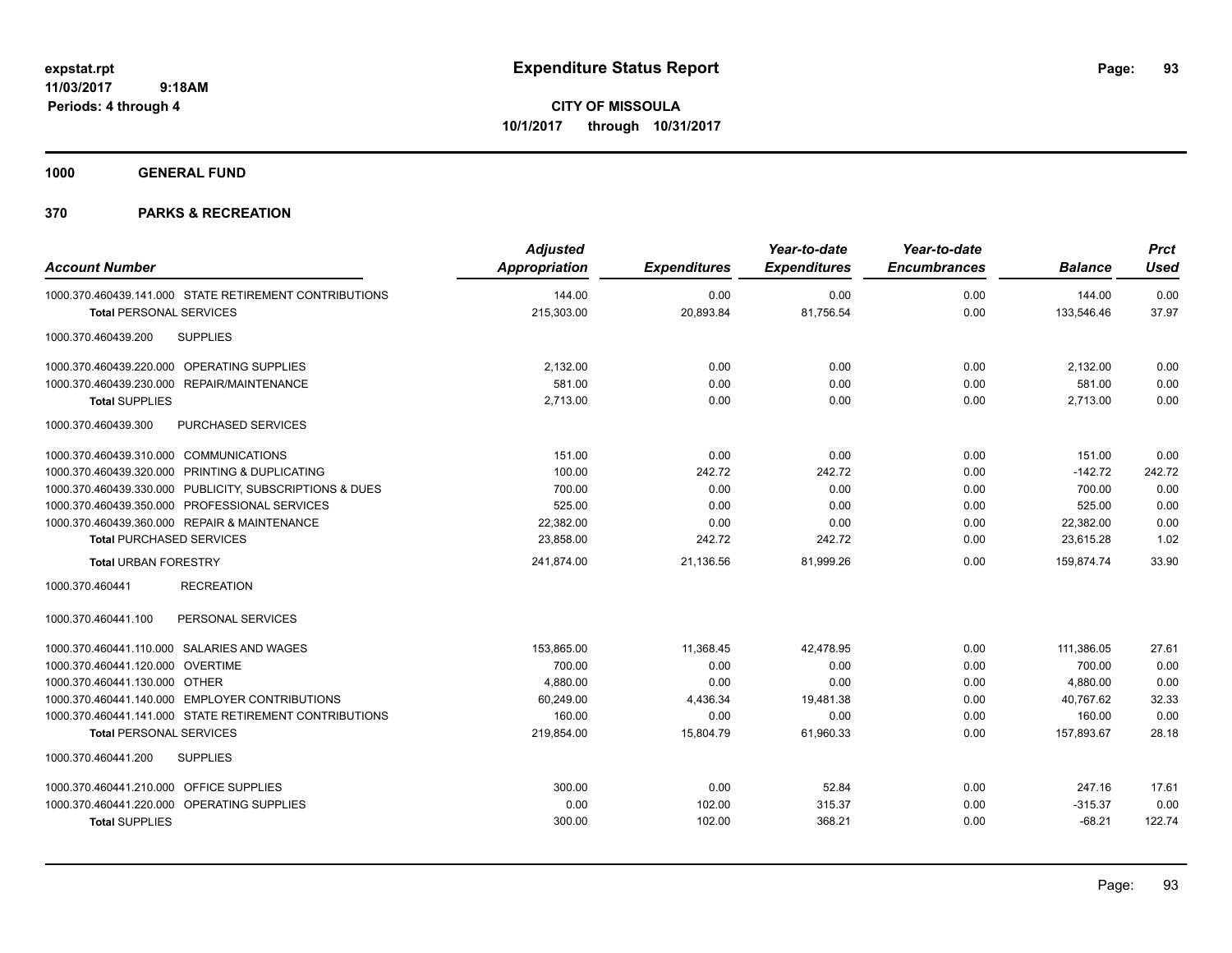**CITY OF MISSOULA 10/1/2017 through 10/31/2017**

**1000 GENERAL FUND**

| <b>Account Number</b>                                   | <b>Adjusted</b><br><b>Appropriation</b> | <b>Expenditures</b> | Year-to-date<br><b>Expenditures</b> | Year-to-date<br><b>Encumbrances</b> | <b>Balance</b> | <b>Prct</b><br><b>Used</b> |
|---------------------------------------------------------|-----------------------------------------|---------------------|-------------------------------------|-------------------------------------|----------------|----------------------------|
| <b>PURCHASED SERVICES</b><br>1000.370.460441.300        |                                         |                     |                                     |                                     |                |                            |
| 1000.370.460441.310.000 COMMUNICATIONS                  | 480.00                                  | 0.00                | 0.00                                | 0.00                                | 480.00         | 0.00                       |
| 1000.370.460441.320.000 PRINTING & DUPLICATING          | 2,150.00                                | 0.00                | 0.00                                | 0.00                                | 2,150.00       | 0.00                       |
| 1000.370.460441.330.000 PUBLICITY, SUBSCRIPTIONS & DUES | 1,490.00                                | 639.00              | 1,002.00                            | 0.00                                | 488.00         | 67.25                      |
| 1000.370.460441.344.000 TELEPHONE SERVICE               | 696.00                                  | 185.41              | 213.93                              | 0.00                                | 482.07         | 30.74                      |
| 1000.370.460441.345.000 GARBAGE                         | 482.00                                  | 0.00                | 0.00                                | 0.00                                | 482.00         | 0.00                       |
| 1000.370.460441.350.000 PROFESSIONAL SERVICES           | 1,360.00                                | 0.00                | 0.00                                | 0.00                                | 1,360.00       | 0.00                       |
| 1000.370.460441.360.000 REPAIR & MAINTENANCE            | 8,200.00                                | $-275.40$           | 7,207.35                            | 0.00                                | 992.65         | 87.89                      |
| 1000.370.460441.370.000 TRAVEL                          | 1,200.00                                | 576.70              | 576.70                              | 0.00                                | 623.30         | 48.06                      |
| 1000.370.460441.380.000 TRAINING                        | 900.00                                  | 0.00                | 435.00                              | 0.00                                | 465.00         | 48.33                      |
| <b>Total PURCHASED SERVICES</b>                         | 16,958.00                               | 1,125.71            | 9,434.98                            | 0.00                                | 7,523.02       | 55.64                      |
| 1000.370.460441.800<br>OTHER OBJECTS                    |                                         |                     |                                     |                                     |                |                            |
| 1000.370.460441.820.000 TRANSFERS TO OTHER FUNDS        | 10,000.00                               | 0.00                | 0.00                                | 0.00                                | 10,000.00      | 0.00                       |
| <b>Total OTHER OBJECTS</b>                              | 10,000.00                               | 0.00                | 0.00                                | 0.00                                | 10,000.00      | 0.00                       |
| <b>Total RECREATION</b>                                 | 247,112.00                              | 17,032.50           | 71,763.52                           | 0.00                                | 175,348.48     | 29.04                      |
| FT MISSOULA<br>1000.370.460455                          |                                         |                     |                                     |                                     |                |                            |
| <b>FIXED CHARGES</b><br>1000.370.460455.500             |                                         |                     |                                     |                                     |                |                            |
| 1000.370.460455.500.000 MUSIC RIGHTS/MUSICAL VENUES     | 1,300.00                                | 0.00                | 0.00                                | 0.00                                | 1,300.00       | 0.00                       |
| <b>Total FT MISSOULA</b>                                | 1,300.00                                | 0.00                | 0.00                                | 0.00                                | 1,300.00       | 0.00                       |
| 1000.370.460470<br><b>RECREATION MORE</b>               |                                         |                     |                                     |                                     |                |                            |
| 1000.370.460470.100<br>PERSONAL SERVICES                |                                         |                     |                                     |                                     |                |                            |
| 1000.370.460470.110.000 SALARIES AND WAGES              | 171.568.00                              | 16,539.28           | 94.242.12                           | 0.00                                | 77.325.88      | 54.93                      |
| 1000.370.460470.120.000 OVERTIME                        | 0.00                                    | 0.00                | 1,118.18                            | 0.00                                | $-1,118.18$    | 0.00                       |
| 1000.370.460470.140.000 EMPLOYER CONTRIBUTIONS          | 50,811.00                               | 4,726.21            | 24,509.62                           | 0.00                                | 26,301.38      | 48.24                      |
| 1000.370.460470.141.000 STATE RETIREMENT CONTRIBUTIONS  | 80.00                                   | 0.00                | 0.00                                | 0.00                                | 80.00          | 0.00                       |
| <b>Total PERSONAL SERVICES</b>                          | 222,459.00                              | 21,265.49           | 119,869.92                          | 0.00                                | 102,589.08     | 53.88                      |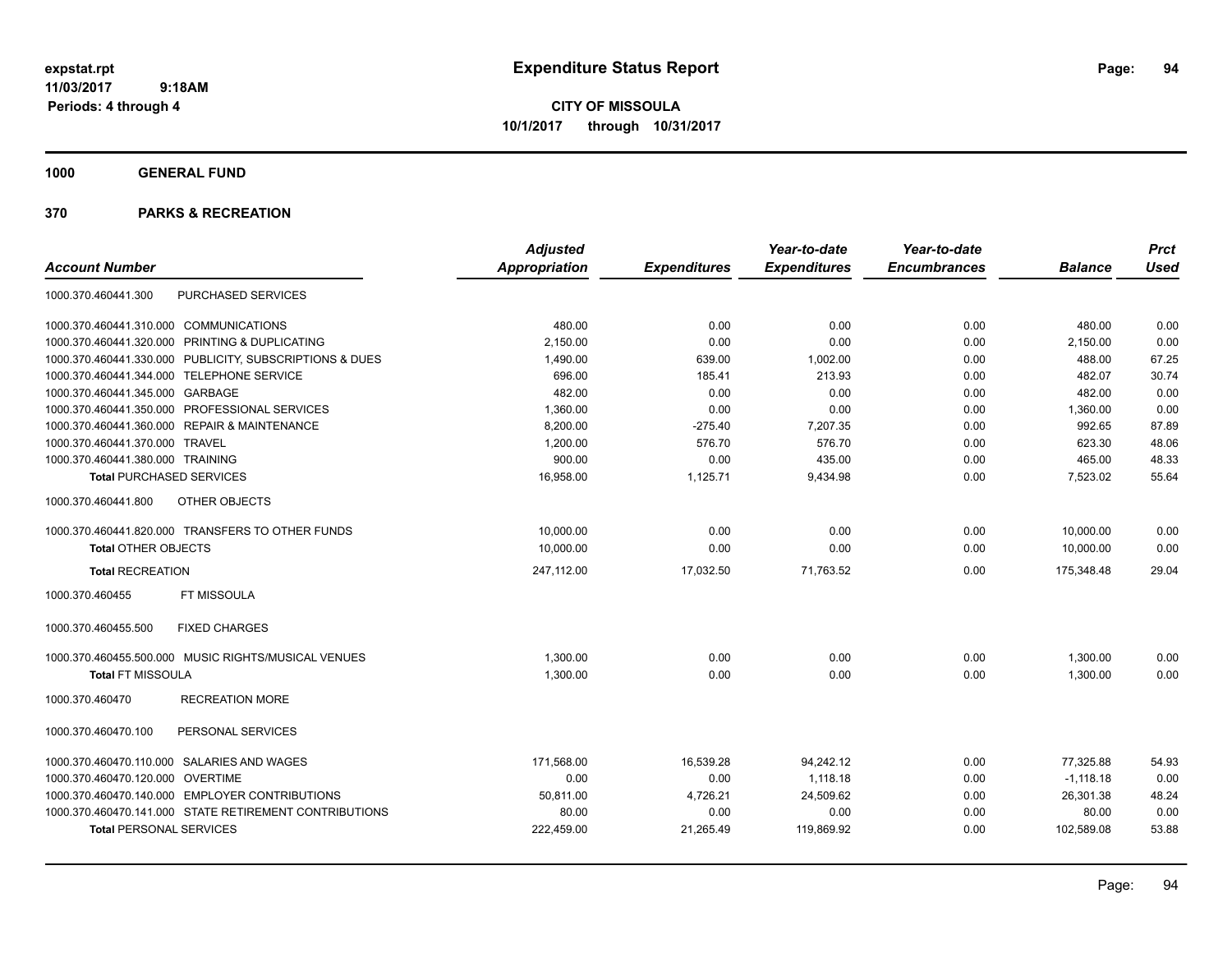**CITY OF MISSOULA 10/1/2017 through 10/31/2017**

**1000 GENERAL FUND**

| <b>Account Number</b>                                   | <b>Adjusted</b><br><b>Appropriation</b> | <b>Expenditures</b> | Year-to-date<br><b>Expenditures</b> | Year-to-date<br><b>Encumbrances</b> | <b>Balance</b> | <b>Prct</b><br><b>Used</b> |
|---------------------------------------------------------|-----------------------------------------|---------------------|-------------------------------------|-------------------------------------|----------------|----------------------------|
|                                                         |                                         |                     |                                     |                                     |                |                            |
| <b>SUPPLIES</b><br>1000.370.460470.200                  |                                         |                     |                                     |                                     |                |                            |
| 1000.370.460470.210.000 OFFICE SUPPLIES                 | 100.00                                  | 24.43               | 75.82                               | 0.00                                | 24.18          | 75.82                      |
| 1000.370.460470.220.000<br>OPERATING SUPPLIES           | 46,293.00                               | 3,039.44            | 7,049.29                            | 0.00                                | 39,243.71      | 15.23                      |
| <b>Total SUPPLIES</b>                                   | 46,393.00                               | 3,063.87            | 7.125.11                            | 0.00                                | 39.267.89      | 15.36                      |
| 1000.370.460470.300<br>PURCHASED SERVICES               |                                         |                     |                                     |                                     |                |                            |
| 1000.370.460470.320.000 PRINTING & DUPLICATING          | 1,200.00                                | 0.00                | 0.00                                | 0.00                                | 1,200.00       | 0.00                       |
| 1000.370.460470.330.000 PUBLICITY, SUBSCRIPTIONS & DUES | 780.00                                  | 0.00                | 0.00                                | 0.00                                | 780.00         | 0.00                       |
| 1000.370.460470.344.000 TELEPHONE SERVICE               | 428.00                                  | 87.47               | 100.50                              | 0.00                                | 327.50         | 23.48                      |
| 1000.370.460470.350.000 PROFESSIONAL SERVICES           | 5,000.00                                | 0.00                | 0.00                                | 0.00                                | 5,000.00       | 0.00                       |
| 1000.370.460470.360.000 REPAIR & MAINTENANCE            | 1,000.00                                | 0.00                | 999.00                              | 0.00                                | 1.00           | 99.90                      |
| 1000.370.460470.390.000 OTHER PURCHASED SERVICES        | 5,372.00                                | 5,896.37            | 16,173.59                           | 0.00                                | $-10,801.59$   | 301.07                     |
| <b>Total PURCHASED SERVICES</b>                         | 13,780.00                               | 5,983.84            | 17,273.09                           | 0.00                                | $-3,493.09$    | 125.35                     |
| <b>Total RECREATION MORE</b>                            | 282,632.00                              | 30,313.20           | 144,268.12                          | 0.00                                | 138,363.88     | 51.04                      |
| 1000.370.460471<br><b>RECREATION ADULTS</b>             |                                         |                     |                                     |                                     |                |                            |
| PERSONAL SERVICES<br>1000.370.460471.100                |                                         |                     |                                     |                                     |                |                            |
| 1000.370.460471.110.000 SALARIES AND WAGES              | 121,233.00                              | 7,159.70            | 31.871.13                           | 0.00                                | 89,361.87      | 26.29                      |
| 1000.370.460471.140.000 EMPLOYER CONTRIBUTIONS          | 35,669.00                               | 2,482.97            | 11.983.75                           | 0.00                                | 23.685.25      | 33.60                      |
| 1000.370.460471.141.000 STATE RETIREMENT CONTRIBUTIONS  | 58.00                                   | 0.00                | 0.00                                | 0.00                                | 58.00          | 0.00                       |
| <b>Total PERSONAL SERVICES</b>                          | 156,960.00                              | 9,642.67            | 43,854.88                           | 0.00                                | 113,105.12     | 27.94                      |
| 1000.370.460471.200<br><b>SUPPLIES</b>                  |                                         |                     |                                     |                                     |                |                            |
| 1000.370.460471.210.000 OFFICE SUPPLIES                 | 600.00                                  | 0.00                | 0.00                                | 0.00                                | 600.00         | 0.00                       |
| 1000.370.460471.210.147 OFFICE SUPPLIES                 | 0.00                                    | 0.00                | 128.90                              | 0.00                                | $-128.90$      | 0.00                       |
| 1000.370.460471.210.192 OFFICE SUPPLIES                 | 0.00                                    | 0.00                | 19.00                               | 0.00                                | $-19.00$       | 0.00                       |
| 1000.370.460471.220.000 OPERATING SUPPLIES              | 8,892.00                                | 0.00                | 0.00                                | 0.00                                | 8,892.00       | 0.00                       |
| 1000.370.460471.220.143 OPERATING SUPPLIES              | 0.00                                    | 58.44               | 58.44                               | 0.00                                | $-58.44$       | 0.00                       |
| 1000.370.460471.220.144 OPERATING SUPPLIES              | 0.00                                    | 0.00                | 217.87                              | 0.00                                | $-217.87$      | 0.00                       |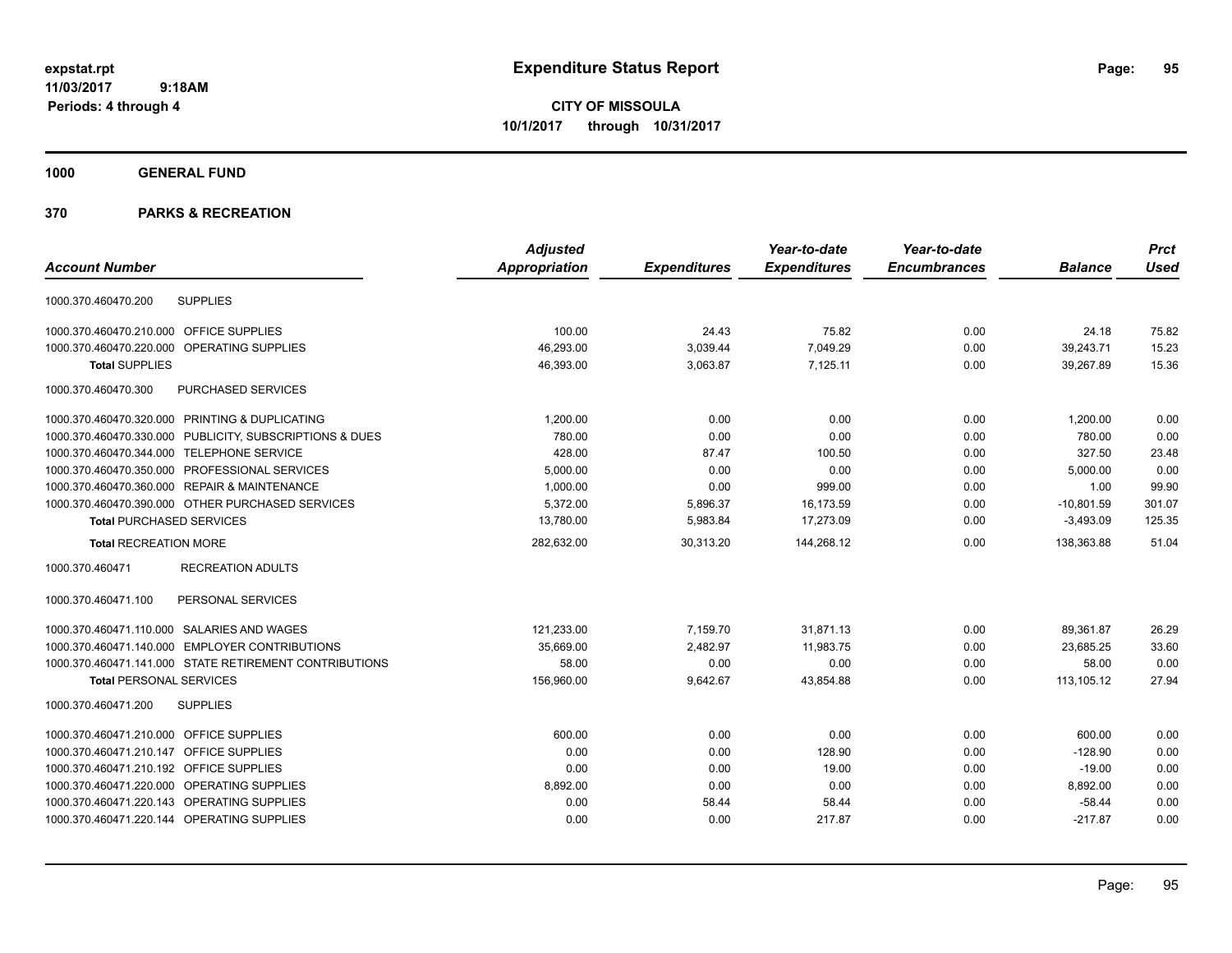**CITY OF MISSOULA 10/1/2017 through 10/31/2017**

**1000 GENERAL FUND**

| <b>Account Number</b>                                   | <b>Adjusted</b><br>Appropriation | <b>Expenditures</b> | Year-to-date<br><b>Expenditures</b> | Year-to-date<br><b>Encumbrances</b> | <b>Balance</b> | <b>Prct</b><br><b>Used</b> |
|---------------------------------------------------------|----------------------------------|---------------------|-------------------------------------|-------------------------------------|----------------|----------------------------|
| 1000.370.460471.220.147 OPERATING SUPPLIES              | 0.00                             | 413.68              | 2,529.01                            | 0.00                                | $-2,529.01$    | 0.00                       |
| <b>Total SUPPLIES</b>                                   | 9,492.00                         | 472.12              | 2,953.22                            | 0.00                                | 6,538.78       | 31.11                      |
| PURCHASED SERVICES<br>1000.370.460471.300               |                                  |                     |                                     |                                     |                |                            |
| 1000.370.460471.320.000 PRINTING & DUPLICATING          | 1,800.00                         | 0.00                | 44.95                               | 0.00                                | 1,755.05       | 2.50                       |
| 1000.370.460471.320.147 PRINTING & DUPLICATING          | 0.00                             | 0.00                | 85.00                               | 0.00                                | $-85.00$       | 0.00                       |
| 1000.370.460471.330.000 PUBLICITY, SUBSCRIPTIONS & DUES | 1,220.00                         | 0.00                | 0.00                                | 0.00                                | 1.220.00       | 0.00                       |
| 1000.370.460471.344.000 TELEPHONE SERVICE               | 567.00                           | 154.29              | 250.62                              | 0.00                                | 316.38         | 44.20                      |
| 1000.370.460471.350.000 PROFESSIONAL SERVICES           | 4,500.00                         | 0.00                | 0.00                                | 0.00                                | 4,500.00       | 0.00                       |
| 1000.370.460471.360.000 REPAIR & MAINTENANCE            | 1,000.00                         | 0.00                | 999.00                              | 0.00                                | 1.00           | 99.90                      |
| 1000.370.460471.390.000 OTHER PURCHASED SERVICES        | 9,000.00                         | 77.50               | 77.50                               | 0.00                                | 8,922.50       | 0.86                       |
| 1000.370.460471.390.144 OTHER PURCHASED SERVICES        | 0.00                             | 0.00                | 460.00                              | 0.00                                | $-460.00$      | 0.00                       |
| 1000.370.460471.390.147 OTHER PURCHASED SERVICES        | 0.00                             | 140.00              | 460.00                              | 0.00                                | $-460.00$      | 0.00                       |
| <b>Total PURCHASED SERVICES</b>                         | 18,087.00                        | 371.79              | 2,377.07                            | 0.00                                | 15,709.93      | 13.14                      |
| <b>Total RECREATION ADULTS</b>                          | 184,539.00                       | 10,486.58           | 49,185.17                           | 0.00                                | 135,353.83     | 26.65                      |
| 1000.370.460472<br><b>RECREATION YOUTH</b>              |                                  |                     |                                     |                                     |                |                            |
| PERSONAL SERVICES<br>1000.370.460472.100                |                                  |                     |                                     |                                     |                |                            |
| 1000.370.460472.110.000 SALARIES AND WAGES              | 125,608.00                       | 7,132.83            | 58,527.45                           | 0.00                                | 67,080.55      | 46.60                      |
| 1000.370.460472.120.000 OVERTIME                        | 0.00                             | 0.00                | 15.48                               | 0.00                                | $-15.48$       | 0.00                       |
| 1000.370.460472.140.000 EMPLOYER CONTRIBUTIONS          | 28,505.00                        | 2,051.92            | 13,502.31                           | 0.00                                | 15,002.69      | 47.37                      |
| 1000.370.460472.141.000 STATE RETIREMENT CONTRIBUTIONS  | 30.00                            | 0.00                | 0.00                                | 0.00                                | 30.00          | 0.00                       |
| <b>Total PERSONAL SERVICES</b>                          | 154,143.00                       | 9,184.75            | 72,045.24                           | 0.00                                | 82,097.76      | 46.74                      |
| 1000.370.460472.200<br><b>SUPPLIES</b>                  |                                  |                     |                                     |                                     |                |                            |
| 1000.370.460472.210.000 OFFICE SUPPLIES                 | 100.00                           | 0.00                | 0.00                                | 0.00                                | 100.00         | 0.00                       |
| 1000.370.460472.210.147 OFFICE SUPPLIES                 | 0.00                             | 0.00                | 181.45                              | 0.00                                | $-181.45$      | 0.00                       |
| 1000.370.460472.220.000 OPERATING SUPPLIES              | 16,006.00                        | 30.85               | 799.68                              | 0.00                                | 15,206.32      | 5.00                       |
| 1000.370.460472.220.190 OPERATING SUPPLIES              | 0.00                             | 0.00                | 1,802.66                            | 0.00                                | $-1,802.66$    | 0.00                       |
| 1000.370.460472.220.191 OPERATING SUPPLIES              | 0.00                             | 220.62              | 388.83                              | 0.00                                | $-388.83$      | 0.00                       |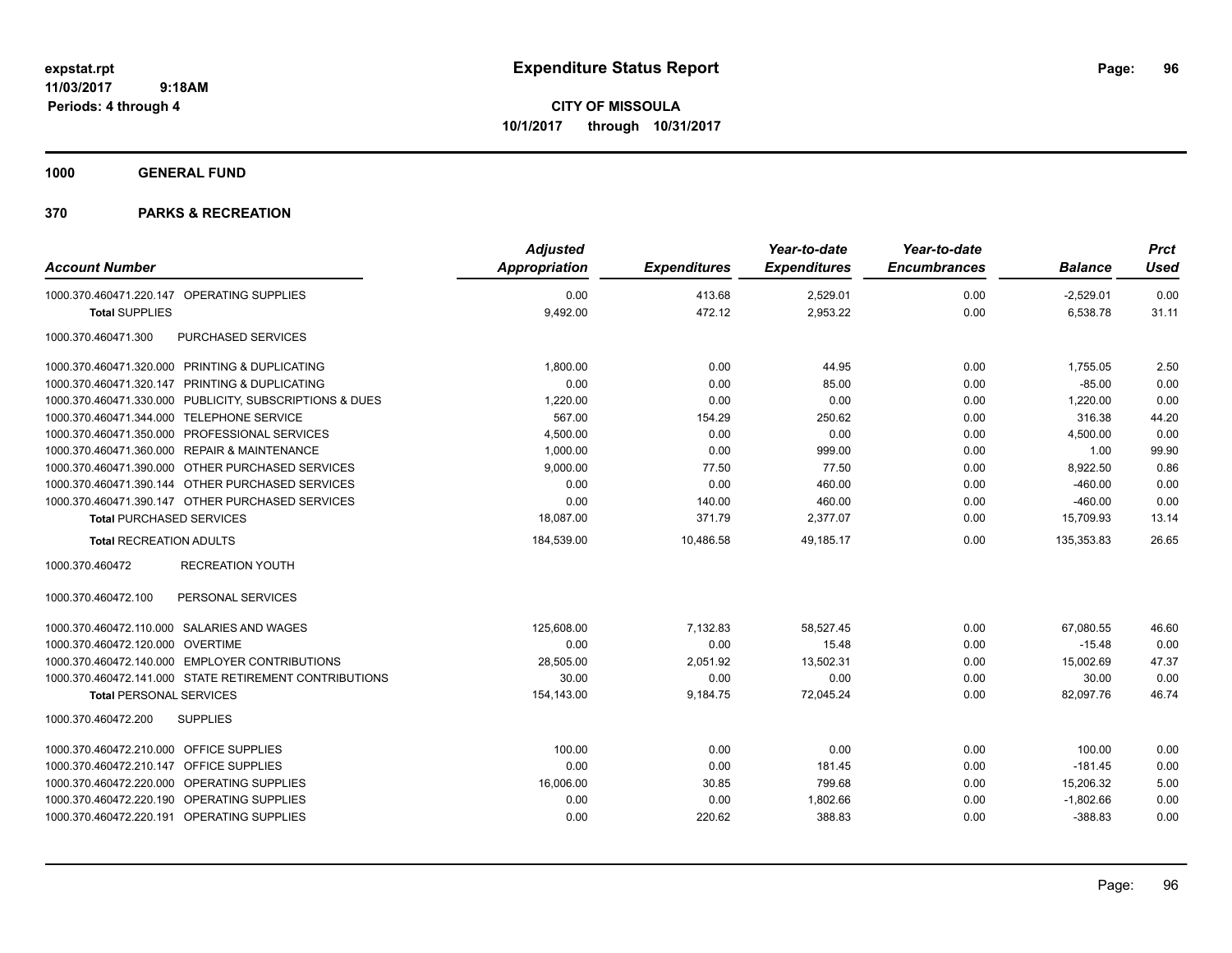**CITY OF MISSOULA 10/1/2017 through 10/31/2017**

**1000 GENERAL FUND**

| <b>Account Number</b>                                                                        |                                                         | <b>Adjusted</b><br><b>Appropriation</b> | <b>Expenditures</b> | Year-to-date<br><b>Expenditures</b> | Year-to-date<br><b>Encumbrances</b> | <b>Balance</b>       | <b>Prct</b><br><b>Used</b> |
|----------------------------------------------------------------------------------------------|---------------------------------------------------------|-----------------------------------------|---------------------|-------------------------------------|-------------------------------------|----------------------|----------------------------|
| 1000.370.460472.220.192 OPERATING SUPPLIES                                                   |                                                         | 0.00                                    | 393.80              | 696.50                              | 0.00                                | $-696.50$            | 0.00                       |
| <b>Total SUPPLIES</b>                                                                        |                                                         | 16,106.00                               | 645.27              | 3,869.12                            | 0.00                                | 12,236.88            | 24.02                      |
| 1000.370.460472.300                                                                          | PURCHASED SERVICES                                      |                                         |                     |                                     |                                     |                      |                            |
| 1000.370.460472.320.000 PRINTING & DUPLICATING                                               |                                                         | 1,300.00                                | 0.00                | 0.00                                | 0.00                                | 1,300.00             | 0.00                       |
|                                                                                              | 1000.370.460472.330.000 PUBLICITY, SUBSCRIPTIONS & DUES | 1,500.00                                | 122.00              | 122.00                              | 0.00                                | 1,378.00             | 8.13                       |
| 1000.370.460472.343.000 WATER CHARGES                                                        |                                                         | 601.00                                  | 0.00                | 0.00                                | 0.00                                | 601.00               | 0.00                       |
| 1000.370.460472.344.000 TELEPHONE SERVICE                                                    |                                                         | 662.00                                  | 87.23               | 99.68                               | 0.00                                | 562.32               | 15.06                      |
| 1000.370.460472.345.000 GARBAGE                                                              |                                                         | 0.00                                    | 0.00                | 129.20                              | 0.00                                | $-129.20$            | 0.00                       |
| 1000.370.460472.350.000 PROFESSIONAL SERVICES                                                |                                                         | 2,487.00                                | 15.45               | 15.45                               | 0.00                                | 2,471.55             | 0.62                       |
| 1000.370.460472.350.190 PROFESSIONAL SERVICES                                                |                                                         | 0.00                                    | 745.00              | 4,288.35                            | 0.00                                | $-4,288.35$          | 0.00                       |
| 1000.370.460472.390.000 OTHER PURCHASED SERVICES                                             |                                                         | 500.00                                  | 0.00                | 0.00                                | 0.00                                | 500.00               | 0.00                       |
| 1000.370.460472.390.147 OTHER PURCHASED SERVICES                                             |                                                         | 0.00                                    | 0.00                | 100.00                              | 0.00                                | $-100.00$            | 0.00                       |
| <b>Total PURCHASED SERVICES</b>                                                              |                                                         | 7,050.00                                | 969.68              | 4,754.68                            | 0.00                                | 2,295.32             | 67.44                      |
| <b>Total RECREATION YOUTH</b>                                                                |                                                         | 177,299.00                              | 10,799.70           | 80,669.04                           | 0.00                                | 96,629.96            | 45.50                      |
| 1000.370.460473                                                                              | <b>RECREATION SPECIAL EVENTS</b>                        |                                         |                     |                                     |                                     |                      |                            |
| 1000.370.460473.200                                                                          | <b>SUPPLIES</b>                                         |                                         |                     |                                     |                                     |                      |                            |
| 1000.370.460473.220.000                                                                      | OPERATING SUPPLIES                                      | 2,328.00                                | 116.96              | 265.17                              | 0.00                                | 2,062.83             | 11.39                      |
| <b>Total SUPPLIES</b>                                                                        |                                                         | 2,328.00                                | 116.96              | 265.17                              | 0.00                                | 2,062.83             | 11.39                      |
| 1000.370.460473.300                                                                          | PURCHASED SERVICES                                      |                                         |                     |                                     |                                     |                      |                            |
| <b>Total PURCHASED SERVICES</b>                                                              |                                                         | 0.00                                    | 0.00                | 0.00                                | 0.00                                | 0.00                 | 0.00                       |
| Total RECREATION SPECIAL EVENTS                                                              |                                                         | 2,328.00                                | 116.96              | 265.17                              | 0.00                                | 2.062.83             | 11.39                      |
| 1000.370.460474                                                                              | <b>SPRAY DECKS</b>                                      |                                         |                     |                                     |                                     |                      |                            |
| 1000.370.460474.100                                                                          | PERSONAL SERVICES                                       |                                         |                     |                                     |                                     |                      |                            |
| 1000.370.460474.110.000 SALARIES AND WAGES<br>1000.370.460474.140.000 EMPLOYER CONTRIBUTIONS |                                                         | 8.747.00<br>1,231.00                    | 0.00<br>0.00        | 0.00<br>0.00                        | 0.00<br>0.00                        | 8,747.00<br>1,231.00 | 0.00<br>0.00               |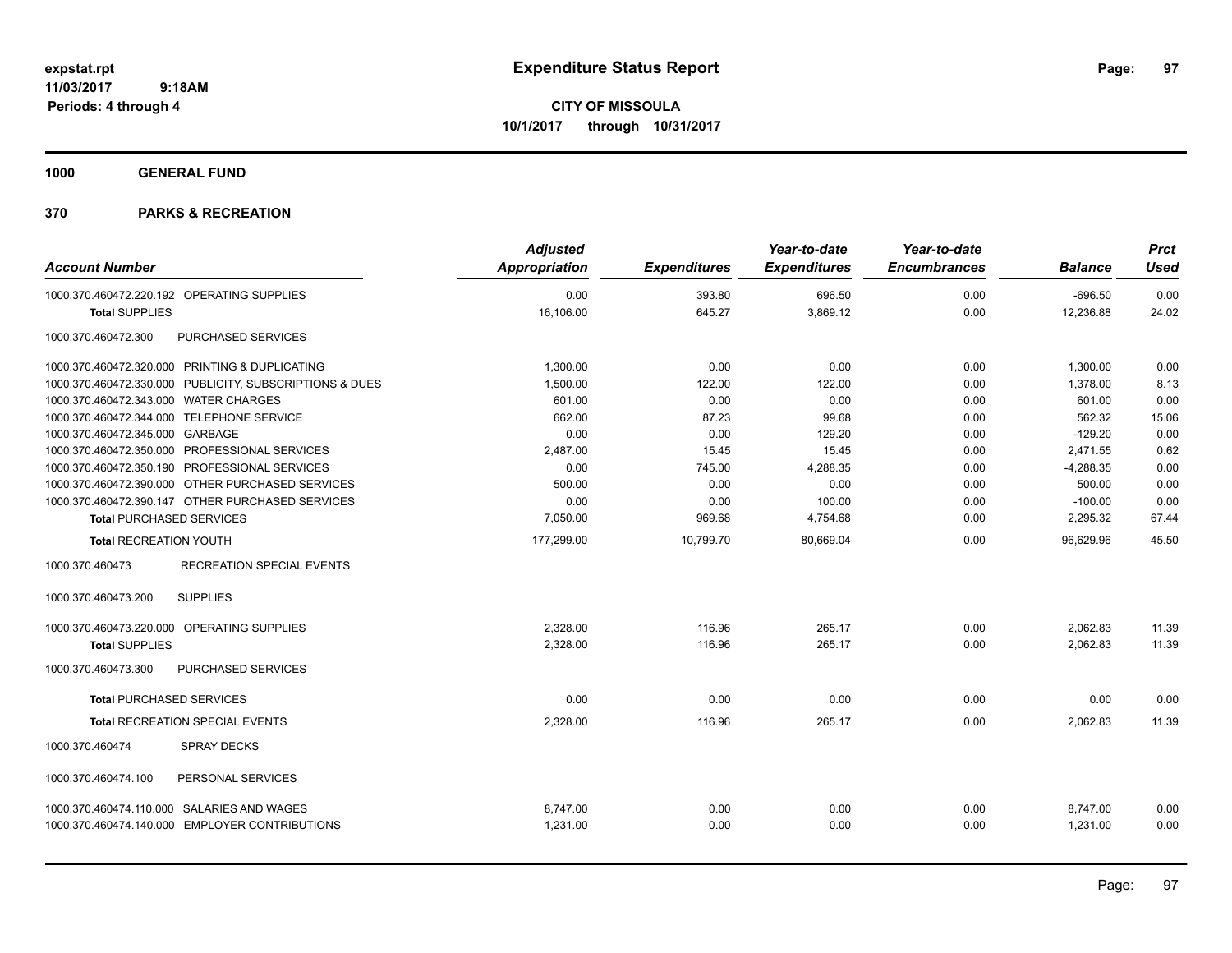**CITY OF MISSOULA 10/1/2017 through 10/31/2017**

**1000 GENERAL FUND**

|                                                         | <b>Adjusted</b>      |                     | Year-to-date        | Year-to-date        |                | <b>Prct</b> |
|---------------------------------------------------------|----------------------|---------------------|---------------------|---------------------|----------------|-------------|
| <b>Account Number</b>                                   | <b>Appropriation</b> | <b>Expenditures</b> | <b>Expenditures</b> | <b>Encumbrances</b> | <b>Balance</b> | <b>Used</b> |
| <b>Total PERSONAL SERVICES</b>                          | 9,978.00             | 0.00                | 0.00                | 0.00                | 9,978.00       | 0.00        |
| <b>SUPPLIES</b><br>1000.370.460474.200                  |                      |                     |                     |                     |                |             |
| 1000.370.460474.220.000 OPERATING SUPPLIES              | 1,535.00             | 0.00                | 0.00                | 0.00                | 1,535.00       | 0.00        |
| 1000.370.460474.230.000 REPAIR/MAINTENANCE              | 5.424.00             | 0.00                | 184.98              | 0.00                | 5,239.02       | 3.41        |
| <b>Total SUPPLIES</b>                                   | 6,959.00             | 0.00                | 184.98              | 0.00                | 6,774.02       | 2.66        |
| PURCHASED SERVICES<br>1000.370.460474.300               |                      |                     |                     |                     |                |             |
| 1000.370.460474.330.000 PUBLICITY, SUBSCRIPTIONS & DUES | 750.00               | 0.00                | 0.00                | 0.00                | 750.00         | 0.00        |
| 1000.370.460474.341.000 ELECTRICITY & NATURAL GAS       | 1,341.00             | 0.00                | 0.00                | 0.00                | 1,341.00       | 0.00        |
| 1000.370.460474.360.000 REPAIR & MAINTENANCE            | 2,050.00             | 0.00                | 100.00              | 0.00                | 1,950.00       | 4.88        |
| <b>Total PURCHASED SERVICES</b>                         | 4,141.00             | 0.00                | 100.00              | 0.00                | 4,041.00       | 2.41        |
| 1000.370.460474.900<br><b>CAPITAL OUTLAY</b>            |                      |                     |                     |                     |                |             |
| <b>Total CAPITAL OUTLAY</b>                             | 0.00                 | 0.00                | 0.00                | 0.00                | 0.00           | 0.00        |
| <b>Total SPRAY DECKS</b>                                | 21,078.00            | 0.00                | 284.98              | 0.00                | 20,793.02      | 1.35        |
| YOUTH DRUG<br>1000.370.460476                           |                      |                     |                     |                     |                |             |
| PERSONAL SERVICES<br>1000.370.460476.100                |                      |                     |                     |                     |                |             |
| 1000.370.460476.110.000 SALARIES AND WAGES              | 11.170.00            | 0.00                | 0.00                | 0.00                | 11,170.00      | 0.00        |
| 1000.370.460476.140.000 EMPLOYER CONTRIBUTIONS          | 1,572.00             | 0.00                | 0.00                | 0.00                | 1,572.00       | 0.00        |
| <b>Total PERSONAL SERVICES</b>                          | 12,742.00            | 0.00                | 0.00                | 0.00                | 12,742.00      | 0.00        |
| 1000.370.460476.200<br><b>SUPPLIES</b>                  |                      |                     |                     |                     |                |             |
| 1000.370.460476.210.000 OFFICE SUPPLIES                 | 150.00               | 0.00                | 0.00                | 0.00                | 150.00         | 0.00        |
| 1000.370.460476.220.000 OPERATING SUPPLIES              | 2,200.00             | 51.92               | 51.92               | 0.00                | 2,148.08       | 2.36        |
| <b>Total SUPPLIES</b>                                   | 2,350.00             | 51.92               | 51.92               | 0.00                | 2,298.08       | 2.21        |
| 1000.370.460476.300<br>PURCHASED SERVICES               |                      |                     |                     |                     |                |             |
| 1000.370.460476.320.000 PRINTING & DUPLICATING          | 250.00               | 0.00                | 0.00                | 0.00                | 250.00         | 0.00        |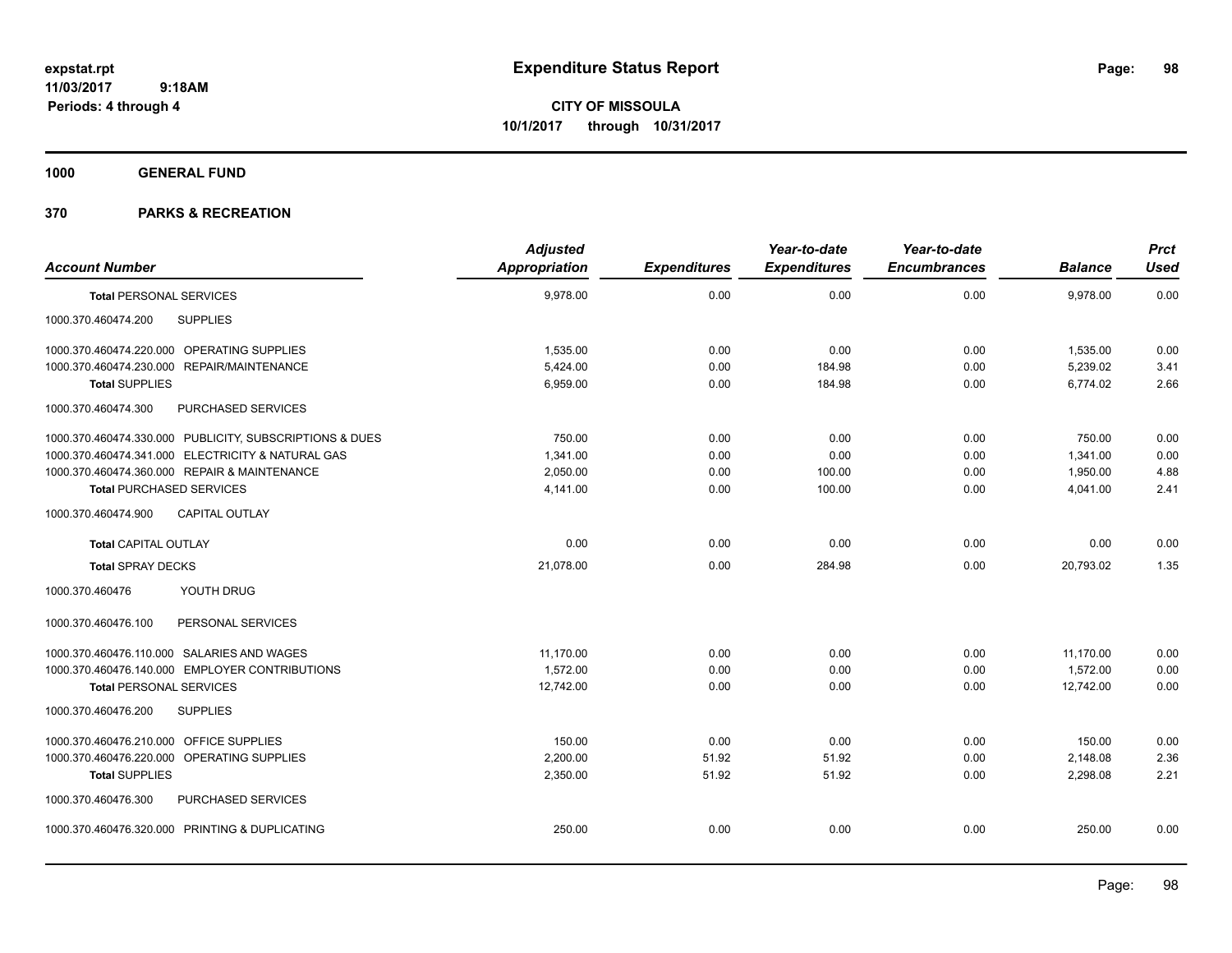**CITY OF MISSOULA 10/1/2017 through 10/31/2017**

**1000 GENERAL FUND**

| <b>Account Number</b>                                   | <b>Adjusted</b><br><b>Appropriation</b> | <b>Expenditures</b> | Year-to-date<br><b>Expenditures</b> | Year-to-date<br><b>Encumbrances</b> | <b>Balance</b> | <b>Prct</b><br><b>Used</b> |
|---------------------------------------------------------|-----------------------------------------|---------------------|-------------------------------------|-------------------------------------|----------------|----------------------------|
| 1000.370.460476.330.000 PUBLICITY, SUBSCRIPTIONS & DUES | 100.00                                  | 0.00                | 0.00                                | 0.00                                | 100.00         | 0.00                       |
| 1000.370.460476.350.000 PROFESSIONAL SERVICES           | 200.00                                  | 0.00                | 0.00                                | 0.00                                | 200.00         | 0.00                       |
| 1000.370.460476.360.000 REPAIR & MAINTENANCE            | 1,000.00                                | 0.00                | 999.00                              | 0.00                                | 1.00           | 99.90                      |
| <b>Total PURCHASED SERVICES</b>                         | 1,550.00                                | 0.00                | 999.00                              | 0.00                                | 551.00         | 64.45                      |
| <b>Total YOUTH DRUG</b>                                 | 16,642.00                               | 51.92               | 1,050.92                            | 0.00                                | 15.591.08      | 6.31                       |
| <b>GRILL VAN</b><br>1000.370.460477                     |                                         |                     |                                     |                                     |                |                            |
| <b>SUPPLIES</b><br>1000.370.460477.200                  |                                         |                     |                                     |                                     |                |                            |
| OPERATING SUPPLIES<br>1000.370.460477.220.000           | 12,754.00                               | 1,243.96            | 2,140.39                            | 0.00                                | 10,613.61      | 16.78                      |
| REPAIR/MAINTENANCE<br>1000.370.460477.230.000           | 29.102.00                               | 1.293.73            | 12.667.94                           | 0.00                                | 16,434.06      | 43.53                      |
| <b>Total SUPPLIES</b>                                   | 41,856.00                               | 2,537.69            | 14,808.33                           | 0.00                                | 27,047.67      | 35.38                      |
| 1000.370.460477.300<br>PURCHASED SERVICES               |                                         |                     |                                     |                                     |                |                            |
| 1000.370.460477.350.000 PROFESSIONAL SERVICES           | 900.00                                  | 0.00                | 0.00                                | 0.00                                | 900.00         | 0.00                       |
| 1000.370.460477.360.000 REPAIR & MAINTENANCE            | 5.228.00                                | 0.00                | 3,426.45                            | 0.00                                | 1.801.55       | 65.54                      |
| <b>Total PURCHASED SERVICES</b>                         | 6,128.00                                | 0.00                | 3,426.45                            | 0.00                                | 2,701.55       | 55.91                      |
| <b>Total GRILL VAN</b>                                  | 47,984.00                               | 2,537.69            | 18,234.78                           | 0.00                                | 29.749.22      | 38.00                      |
| 1000.370.460484<br><b>CONSERVATION LANDS MGMT</b>       |                                         |                     |                                     |                                     |                |                            |
| PERSONAL SERVICES<br>1000.370.460484.100                |                                         |                     |                                     |                                     |                |                            |
| 1000.370.460484.110.000 SALARIES AND WAGES              | 182.015.00                              | 14,314.48           | 58.419.11                           | 0.00                                | 123.595.89     | 32.10                      |
| 1000.370.460484.120.000 OVERTIME                        | 1,750.00                                | 1,101.94            | 1,101.94                            | 0.00                                | 648.06         | 62.97                      |
| 1000.370.460484.140.000 EMPLOYER CONTRIBUTIONS          | 68,047.00                               | 6,593.07            | 27.224.09                           | 0.00                                | 40,822.91      | 40.01                      |
| 1000.370.460484.141.000 STATE RETIREMENT CONTRIBUTIONS  | 166.00                                  | 0.00                | 0.00                                | 0.00                                | 166.00         | 0.00                       |
| <b>Total PERSONAL SERVICES</b>                          | 251,978.00                              | 22,009.49           | 86,745.14                           | 0.00                                | 165,232.86     | 34.43                      |
| <b>SUPPLIES</b><br>1000.370.460484.200                  |                                         |                     |                                     |                                     |                |                            |
| 1000.370.460484.220.000 OPERATING SUPPLIES              | 6,337.00                                | 1,542.66            | 1,542.66                            | 0.00                                | 4,794.34       | 24.34                      |
| 1000.370.460484.230.000 REPAIR/MAINTENANCE              | 10,364.00                               | 39.97               | 48.13                               | 0.00                                | 10,315.87      | 0.46                       |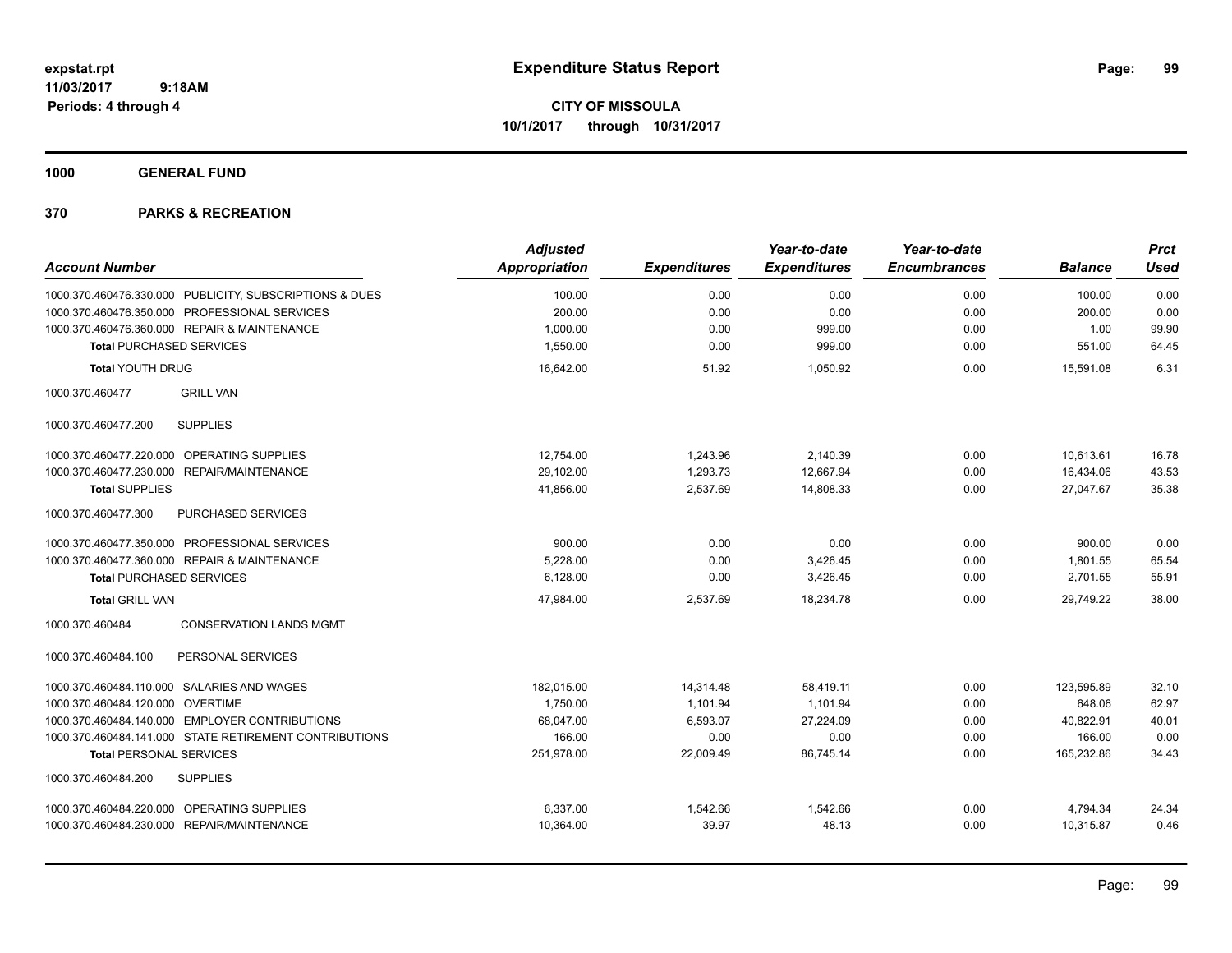**CITY OF MISSOULA 10/1/2017 through 10/31/2017**

**1000 GENERAL FUND**

| <b>Account Number</b>                            | <b>Adjusted</b><br><b>Appropriation</b> | <b>Expenditures</b> | Year-to-date<br><b>Expenditures</b> | Year-to-date<br><b>Encumbrances</b> | <b>Balance</b> | <b>Prct</b><br><b>Used</b> |
|--------------------------------------------------|-----------------------------------------|---------------------|-------------------------------------|-------------------------------------|----------------|----------------------------|
| <b>Total SUPPLIES</b>                            | 16,701.00                               | 1,582.63            | 1,590.79                            | 0.00                                | 15,110.21      | 9.53                       |
| 1000.370.460484.300<br>PURCHASED SERVICES        |                                         |                     |                                     |                                     |                |                            |
| 1000.370.460484.350.000 PROFESSIONAL SERVICES    | 6,228.00                                | 205.22              | 205.22                              | 0.00                                | 6,022.78       | 3.30                       |
| 1000.370.460484.360.000 REPAIR & MAINTENANCE     | 0.00                                    | 5.50                | 5.50                                | 0.00                                | $-5.50$        | 0.00                       |
| 1000.370.460484.390.000 OTHER PURCHASED SERVICES | 520.00                                  | 0.00                | 0.00                                | 0.00                                | 520.00         | 0.00                       |
| <b>Total PURCHASED SERVICES</b>                  | 6.748.00                                | 210.72              | 210.72                              | 0.00                                | 6,537.28       | 3.12                       |
| <b>Total CONSERVATION LANDS MGMT</b>             | 275,427.00                              | 23,802.84           | 88,546.65                           | 0.00                                | 186,880.35     | 32.15                      |
| 1000.370.460485<br><b>SAFETY &amp; TRAINING</b>  |                                         |                     |                                     |                                     |                |                            |
| <b>SUPPLIES</b><br>1000.370.460485.200           |                                         |                     |                                     |                                     |                |                            |
| 1000.370.460485.220.000 OPERATING SUPPLIES       | 5.980.00                                | 35.97               | 2,334.36                            | 0.00                                | 3,645.64       | 39.04                      |
| <b>Total SUPPLIES</b>                            | 5,980.00                                | 35.97               | 2,334.36                            | 0.00                                | 3,645.64       | 39.04                      |
| 1000.370.460485.300<br>PURCHASED SERVICES        |                                         |                     |                                     |                                     |                |                            |
| 1000.370.460485.310.000 COMMUNICATIONS           | 52.00                                   | 0.00                | 0.00                                | 0.00                                | 52.00          | 0.00                       |
| 1000.370.460485.320.000 PRINTING & DUPLICATING   | 50.00                                   | 0.00                | 50.60                               | 0.00                                | $-0.60$        | 101.20                     |
| 1000.370.460485.350.000 PROFESSIONAL SERVICES    | 0.00                                    | 0.00                | 118.72                              | 0.00                                | $-118.72$      | 0.00                       |
| 1000.370.460485.370.000 TRAVEL                   | 3,744.00                                | 0.00                | 606.75                              | 0.00                                | 3,137.25       | 16.21                      |
| 1000.370.460485.380.000 TRAINING                 | 2.936.00                                | 0.00                | 0.00                                | 0.00                                | 2,936.00       | 0.00                       |
| <b>Total PURCHASED SERVICES</b>                  | 6,782.00                                | 0.00                | 776.07                              | 0.00                                | 6,005.93       | 11.44                      |
| <b>Total SAFETY &amp; TRAINING</b>               | 12,762.00                               | 35.97               | 3,110.43                            | 0.00                                | 9,651.57       | 24.37                      |
| PARK MAINTENANCE CONTRACTS<br>1000.370.460500    |                                         |                     |                                     |                                     |                |                            |
| <b>SUPPLIES</b><br>1000.370.460500.200           |                                         |                     |                                     |                                     |                |                            |
| 1000.370.460500.220.000 OPERATING SUPPLIES       | 6,540.00                                | 0.00                | 0.00                                | 0.00                                | 6,540.00       | 0.00                       |
| 1000.370.460500.230.000 REPAIR/MAINTENANCE       | 3,939.00                                | 0.00                | 0.00                                | 0.00                                | 3,939.00       | 0.00                       |
| <b>Total SUPPLIES</b>                            | 10,479.00                               | 0.00                | 0.00                                | 0.00                                | 10,479.00      | 0.00                       |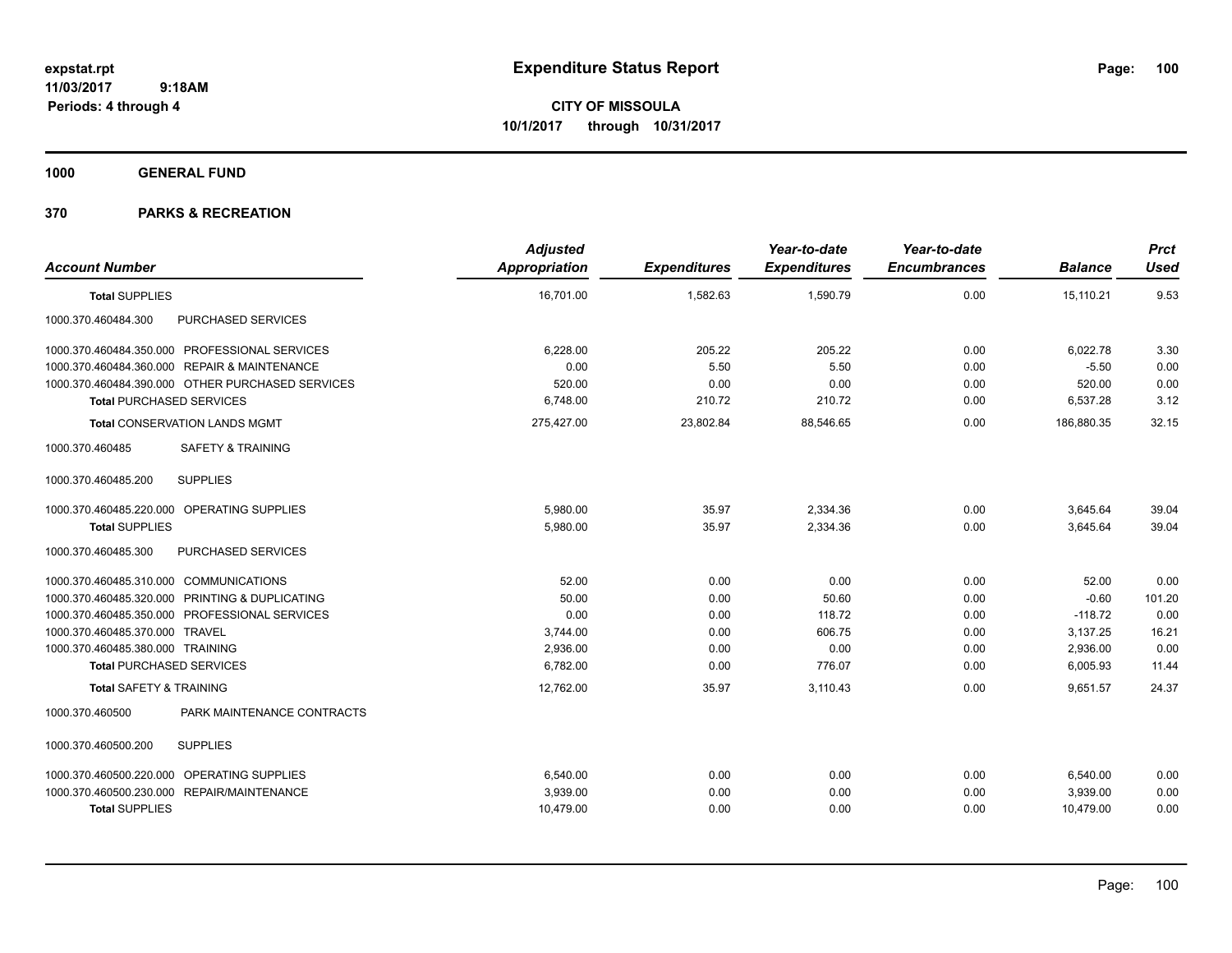**CITY OF MISSOULA 10/1/2017 through 10/31/2017**

**1000 GENERAL FUND**

| <b>Adjusted</b>      |                     | Year-to-date        | Year-to-date        |                | <b>Prct</b> |
|----------------------|---------------------|---------------------|---------------------|----------------|-------------|
| <b>Appropriation</b> | <b>Expenditures</b> | <b>Expenditures</b> | <b>Encumbrances</b> | <b>Balance</b> | <b>Used</b> |
|                      |                     |                     |                     |                |             |
| 0.00                 | 0.00                | 0.00                | 0.00                | 0.00           | 0.00        |
| 10,479.00            | 0.00                | 0.00                | 0.00                | 10.479.00      | 0.00        |
|                      |                     |                     |                     |                |             |
|                      |                     |                     |                     |                |             |
| 753,612.00           | 60,004.28           | 242,266.08          | 0.00                | 511,345.92     | 32.15       |
| 2,100.00             | 1,216.81            | 1,623.61            | 0.00                | 476.39         | 77.31       |
| 279,830.00           | 22,887.09           | 101,572.60          | 0.00                | 178,257.40     | 36.30       |
| 650.00               | 0.00                | 0.00                | 0.00                | 650.00         | 0.00        |
| 1,036,192.00         | 84,108.18           | 345,462.29          | 0.00                | 690,729.71     | 33.34       |
|                      |                     |                     |                     |                |             |
| 5,319.00             | 0.00                | 277.37              | 0.00                | 5,041.63       | 5.21        |
| 5.275.00             | 0.00                | 0.00                | 0.00                | 5,275.00       | 0.00        |
| 79,836.00            | 7,628.16            | 7,628.16            | 0.00                | 72,207.84      | 9.55        |
| 90,430.00            | 7,628.16            | 7,905.53            | 0.00                | 82,524.47      | 8.74        |
|                      |                     |                     |                     |                |             |
| 101,366.00           | 0.00                | 400.88              | 0.00                | 100,965.12     | 0.40        |
| 152,803.00           | 46,094.04           | 97,106.32           | 0.00                | 55,696.68      | 63.55       |
| 29,814.00            | 3,767.50            | 15,779.88           | 0.00                | 14,034.12      | 52.93       |
| 2,347.00             | 896.00              | 896.00              | 0.00                | 1,451.00       | 38.18       |
| 3,183.00             | 0.00                | 0.00                | 0.00                | 3,183.00       | 0.00        |
| 289,513.00           | 50,757.54           | 114,183.08          | 0.00                | 175,329.92     | 39.44       |
|                      |                     |                     |                     |                |             |
| 0.00                 | 0.00                | 0.00                | 0.00                | 0.00           | 0.00        |
| 1,416,135.00         | 142,493.88          | 467,550.90          | 0.00                | 948,584.10     | 33.02       |
|                      |                     |                     |                     |                |             |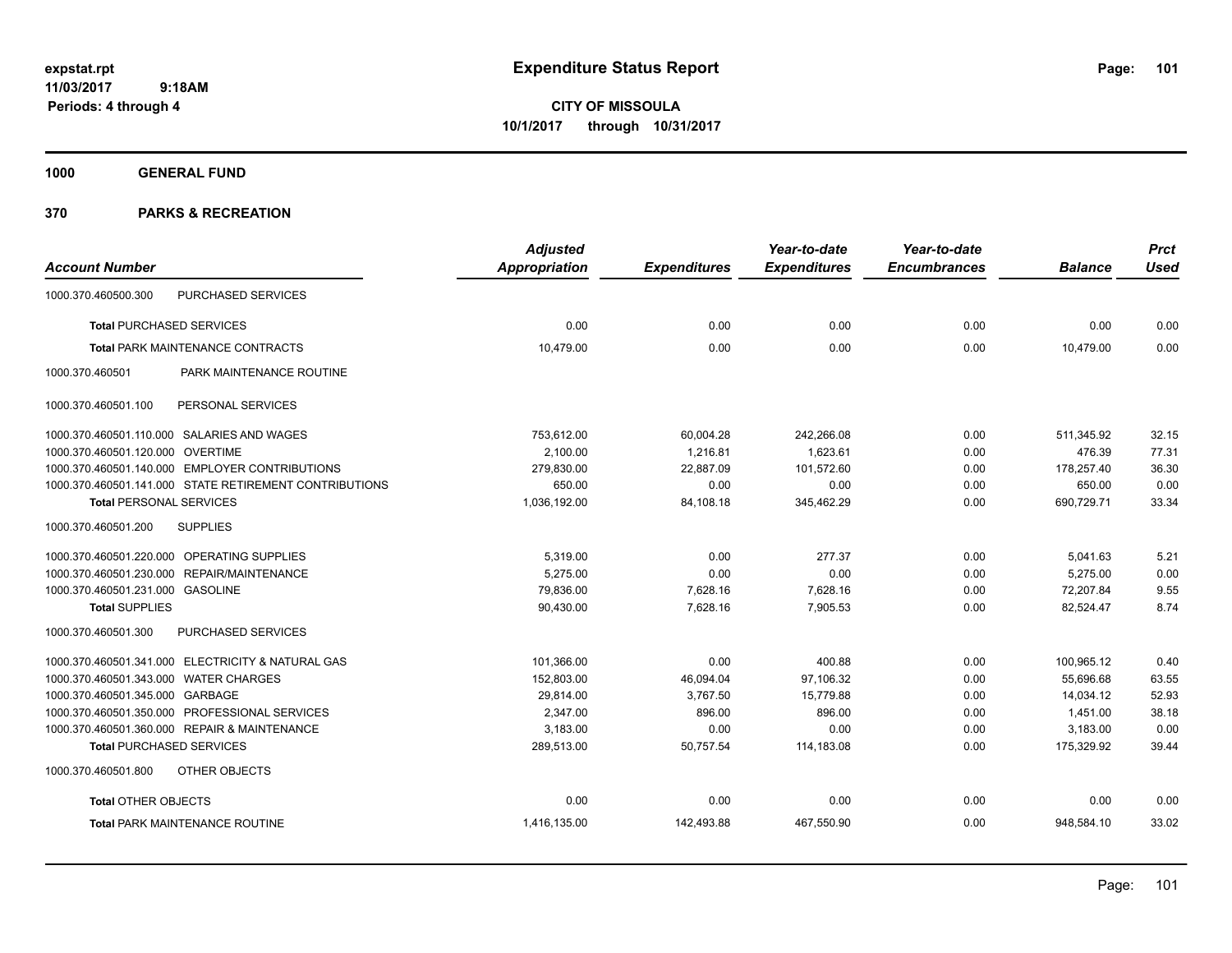**CITY OF MISSOULA 10/1/2017 through 10/31/2017**

**1000 GENERAL FUND**

|                                     |                                               | <b>Adjusted</b>      |                     | Year-to-date        | Year-to-date        |                | <b>Prct</b> |
|-------------------------------------|-----------------------------------------------|----------------------|---------------------|---------------------|---------------------|----------------|-------------|
| <b>Account Number</b>               |                                               | <b>Appropriation</b> | <b>Expenditures</b> | <b>Expenditures</b> | <b>Encumbrances</b> | <b>Balance</b> | <b>Used</b> |
| 1000.370.460502                     | <b>HICKORY FACILITY MAINTENANCE</b>           |                      |                     |                     |                     |                |             |
| 1000.370.460502.100                 | PERSONAL SERVICES                             |                      |                     |                     |                     |                |             |
| <b>Total PERSONAL SERVICES</b>      |                                               | 0.00                 | 0.00                | 0.00                | 0.00                | 0.00           | 0.00        |
| 1000.370.460502.200                 | <b>SUPPLIES</b>                               |                      |                     |                     |                     |                |             |
|                                     | 1000.370.460502.220.000 OPERATING SUPPLIES    | 3,200.00             | 0.00                | 401.89              | 0.00                | 2,798.11       | 12.56       |
|                                     | 1000.370.460502.230.000 REPAIR/MAINTENANCE    | 1,500.00             | 0.00                | 523.55              | 0.00                | 976.45         | 34.90       |
| <b>Total SUPPLIES</b>               |                                               | 4,700.00             | 0.00                | 925.44              | 0.00                | 3,774.56       | 19.69       |
| 1000.370.460502.300                 | PURCHASED SERVICES                            |                      |                     |                     |                     |                |             |
|                                     | 1000.370.460502.350.000 PROFESSIONAL SERVICES | 3,080.00             | 158.53              | 317.06              | 0.00                | 2,762.94       | 10.29       |
|                                     | 1000.370.460502.360.000 REPAIR & MAINTENANCE  | 6,000.00             | 1,062.97            | 3,153.50            | 0.00                | 2,846.50       | 52.56       |
|                                     | <b>Total PURCHASED SERVICES</b>               | 9,080.00             | 1,221.50            | 3,470.56            | 0.00                | 5,609.44       | 38.22       |
|                                     | <b>Total HICKORY FACILITY MAINTENANCE</b>     | 13,780.00            | 1,221.50            | 4,396.00            | 0.00                | 9,384.00       | 31.90       |
| 1000.370.460503                     | SPORTS FACILITIES MAINTENANCE                 |                      |                     |                     |                     |                |             |
| 1000.370.460503.100                 | PERSONAL SERVICES                             |                      |                     |                     |                     |                |             |
| <b>Total PERSONAL SERVICES</b>      |                                               | 0.00                 | 0.00                | 0.00                | 0.00                | 0.00           | 0.00        |
| 1000.370.460503.200                 | <b>SUPPLIES</b>                               |                      |                     |                     |                     |                |             |
| 1000.370.460503.220.000             | <b>OPERATING SUPPLIES</b>                     | 10.211.00            | 0.00                | 14,387.41           | 0.00                | $-4,176.41$    | 140.90      |
|                                     | 1000.370.460503.230.000 REPAIR/MAINTENANCE    | 12,464.00            | 0.00                | 0.00                | 0.00                | 12,464.00      | 0.00        |
| <b>Total SUPPLIES</b>               |                                               | 22,675.00            | 0.00                | 14,387.41           | 0.00                | 8,287.59       | 63.45       |
| 1000.370.460503.300                 | PURCHASED SERVICES                            |                      |                     |                     |                     |                |             |
|                                     | <b>Total PURCHASED SERVICES</b>               | 0.00                 | 0.00                | 0.00                | 0.00                | 0.00           | 0.00        |
|                                     | Total SPORTS FACILITIES MAINTENANCE           | 22,675.00            | 0.00                | 14,387.41           | 0.00                | 8,287.59       | 63.45       |
| <b>Total PARKS &amp; RECREATION</b> |                                               | 4,031,367.00         | 361,362.80          | 1,364,819.06        | 0.00                | 2,666,547.94   | 33.85       |
|                                     |                                               |                      |                     |                     |                     |                |             |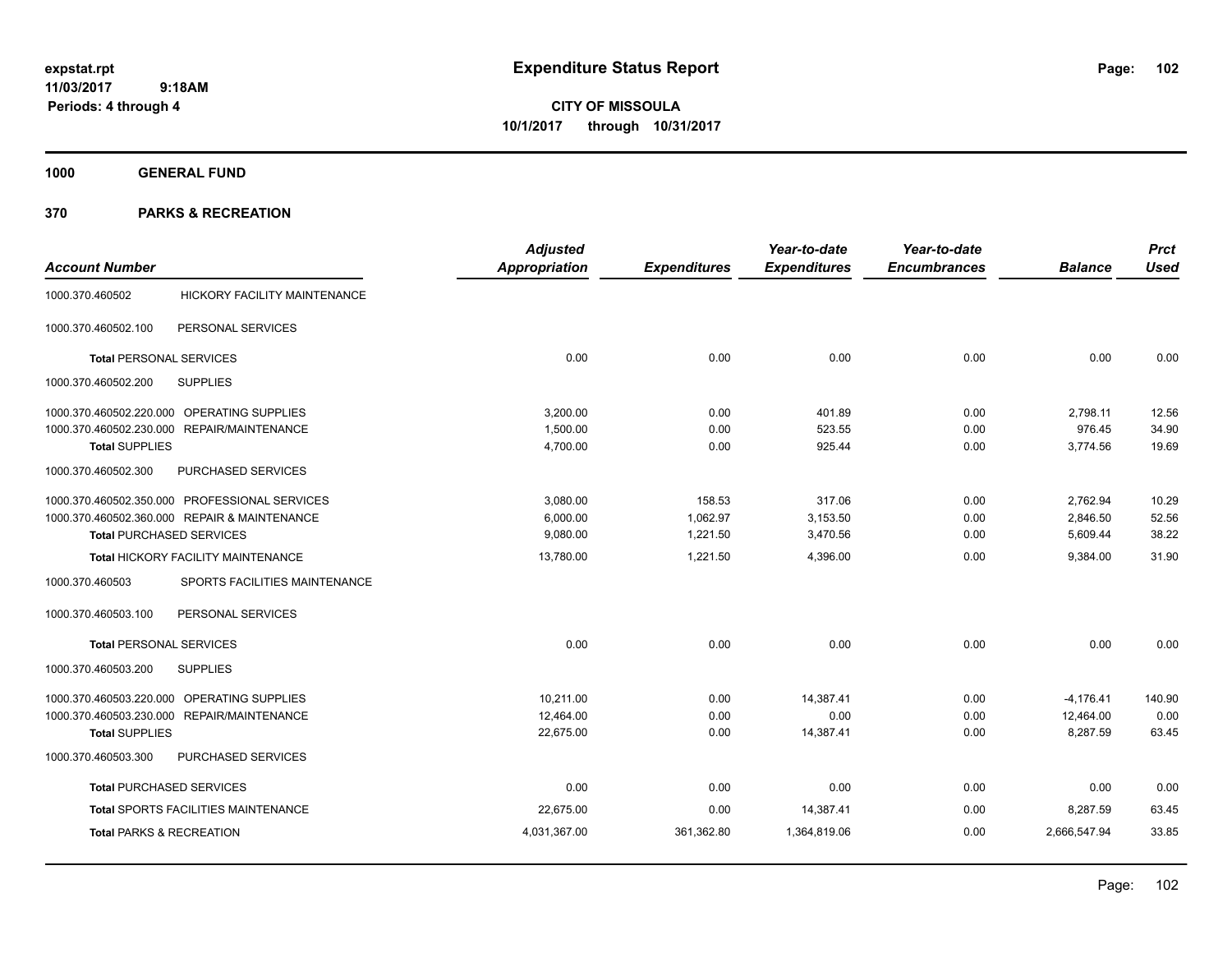**CITY OF MISSOULA 10/1/2017 through 10/31/2017**

**1000 GENERAL FUND**

| <b>Account Number</b>         |                                                                               | <b>Adjusted</b><br><b>Appropriation</b> | <b>Expenditures</b> | Year-to-date<br><b>Expenditures</b> | Year-to-date<br><b>Encumbrances</b> | <b>Balance</b>               | <b>Prct</b><br><b>Used</b> |
|-------------------------------|-------------------------------------------------------------------------------|-----------------------------------------|---------------------|-------------------------------------|-------------------------------------|------------------------------|----------------------------|
| 1000.390.410000               | <b>GENERAL GOVERNMENT</b>                                                     |                                         |                     |                                     |                                     |                              |                            |
| 1000.390.410000.200           | <b>SUPPLIES</b>                                                               |                                         |                     |                                     |                                     |                              |                            |
|                               | 1000.390.410000.220.000 OPERATING SUPPLIES<br><b>Total GENERAL GOVERNMENT</b> | 0.00<br>0.00                            | 0.00<br>0.00        | 87,242.00<br>87,242.00              | 0.00<br>0.00                        | $-87,242.00$<br>$-87,242.00$ | 0.00<br>0.00               |
| 1000.390.410123               | <b>LEGISLATIVE PROGRAM</b>                                                    |                                         |                     |                                     |                                     |                              |                            |
| 1000.390.410123.300           | PURCHASED SERVICES                                                            |                                         |                     |                                     |                                     |                              |                            |
|                               | <b>Total LEGISLATIVE PROGRAM</b>                                              | 0.00                                    | 0.00                | 0.00                                | 0.00                                | 0.00                         | 0.00                       |
| 1000.390.410551               | *** Title Not Found ***                                                       |                                         |                     |                                     |                                     |                              |                            |
| 1000.390.410551.100           | PERSONAL SERVICES                                                             |                                         |                     |                                     |                                     |                              |                            |
|                               | 1000.390.410551.140.000 EMPLOYER CONTRIBUTIONS                                | 0.00                                    | 371.64              | 628.95                              | 0.00                                | $-628.95$                    | 0.00                       |
| Total *** Title Not Found *** |                                                                               | 0.00                                    | 371.64              | 628.95                              | 0.00                                | $-628.95$                    | 0.00                       |
| 1000.390.410553               | RESERVE FOR SKILL COMP BASE PAY (SCBP)                                        |                                         |                     |                                     |                                     |                              |                            |
| 1000.390.410553.100           | PERSONAL SERVICES                                                             |                                         |                     |                                     |                                     |                              |                            |
|                               | 1000.390.410553.110.000 SALARIES AND WAGES                                    | $-52,490.00$                            | 0.00                | 0.00                                | 0.00                                | $-52,490.00$                 | 0.00                       |
|                               | 1000.390.410553.140.000 EMPLOYER CONTRIBUTIONS                                | $-9,363.00$                             | 0.00                | 0.00                                | 0.00                                | $-9,363.00$                  | 0.00                       |
|                               | Total RESERVE FOR SKILL COMP BASE PAY (SCBP)                                  | $-61,853.00$                            | 0.00                | 0.00                                | 0.00                                | $-61,853.00$                 | 0.00                       |
| 1000.390.410554               | RESERVE FOR SALARY INCREASE                                                   |                                         |                     |                                     |                                     |                              |                            |
| 1000.390.410554.100           | PERSONAL SERVICES                                                             |                                         |                     |                                     |                                     |                              |                            |
|                               | 1000.390.410554.110.000 SALARIES AND WAGES                                    | 86,601.00                               | 0.00                | 0.00                                | 0.00                                | 86,601.00                    | 0.00                       |
|                               | 1000.390.410554.140.000 EMPLOYER CONTRIBUTIONS                                | $-81,197.00$                            | 0.00                | 0.00                                | 0.00                                | $-81,197.00$                 | 0.00                       |
|                               | 1000.390.410554.141.000 STATE RETIREMENT CONTRIBUTIONS                        | 2,379.00                                | 0.00                | 0.00                                | 0.00                                | 2,379.00                     | 0.00                       |
|                               | <b>Total RESERVE FOR SALARY INCREASE</b>                                      | 7,783.00                                | 0.00                | 0.00                                | 0.00                                | 7,783.00                     | 0.00                       |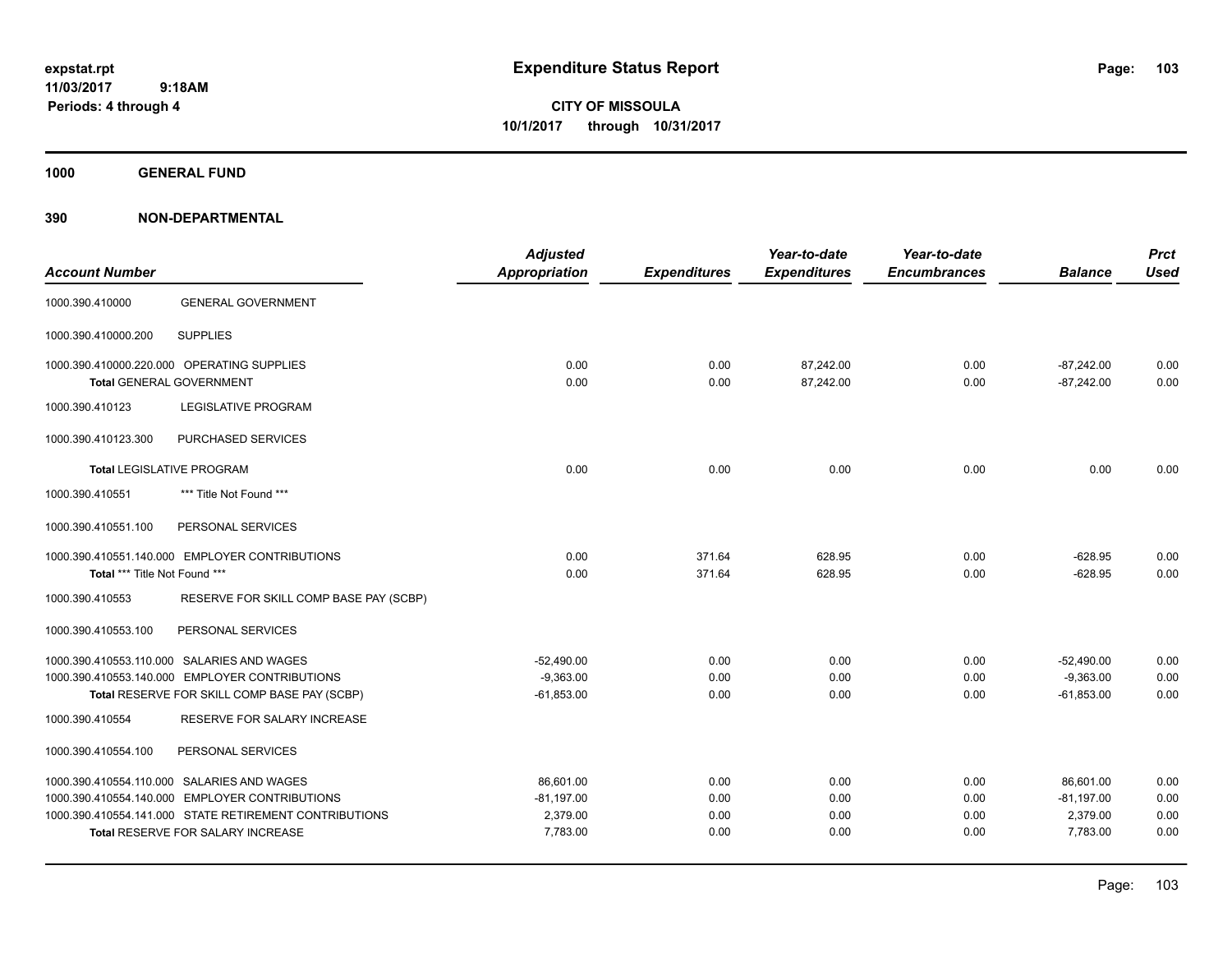**CITY OF MISSOULA 10/1/2017 through 10/31/2017**

**1000 GENERAL FUND**

| <b>Account Number</b>                                                   |                                                                                                      | <b>Adjusted</b><br>Appropriation | <b>Expenditures</b> | Year-to-date<br><b>Expenditures</b> | Year-to-date<br><b>Encumbrances</b> | <b>Balance</b>           | <b>Prct</b><br><b>Used</b> |
|-------------------------------------------------------------------------|------------------------------------------------------------------------------------------------------|----------------------------------|---------------------|-------------------------------------|-------------------------------------|--------------------------|----------------------------|
| 1000.390.410555                                                         | <b>TERMINATION PAY</b>                                                                               |                                  |                     |                                     |                                     |                          |                            |
| 1000.390.410555.100                                                     | PERSONAL SERVICES                                                                                    |                                  |                     |                                     |                                     |                          |                            |
| 1000.390.410555.120.000 TERMINATION PAY<br><b>Total TERMINATION PAY</b> |                                                                                                      | 25,000.00<br>25,000.00           | 0.00<br>0.00        | 0.00<br>0.00                        | 0.00<br>0.00                        | 25,000.00<br>25,000.00   | 0.00<br>0.00               |
| 1000.390.411810                                                         | <b>TERMINATION PAY</b>                                                                               |                                  |                     |                                     |                                     |                          |                            |
| 1000.390.411810.100                                                     | PERSONAL SERVICES                                                                                    |                                  |                     |                                     |                                     |                          |                            |
| <b>Total TERMINATION PAY</b>                                            |                                                                                                      | 0.00                             | 0.00                | 0.00                                | 0.00                                | 0.00                     | 0.00                       |
| 1000.390.411860                                                         | SPECIAL IMPROVEMENT ASSESSMENTS                                                                      |                                  |                     |                                     |                                     |                          |                            |
| 1000.390.411860.500                                                     | <b>FIXED CHARGES</b>                                                                                 |                                  |                     |                                     |                                     |                          |                            |
|                                                                         | 1000.390.411860.500.000 SID ASSESSMENTS-FIXED CHARGES<br>Total SPECIAL IMPROVEMENT ASSESSMENTS       | 116,000.00<br>116,000.00         | 0.00<br>0.00        | 0.00<br>0.00                        | 0.00<br>0.00                        | 116,000.00<br>116,000.00 | 0.00<br>0.00               |
| 1000.390.420183                                                         | CELL PHONE EDUCATION CAMPAIGN                                                                        |                                  |                     |                                     |                                     |                          |                            |
| 1000.390.420183.200                                                     | <b>SUPPLIES</b>                                                                                      |                                  |                     |                                     |                                     |                          |                            |
|                                                                         | Total CELL PHONE EDUCATION CAMPAIGN                                                                  | 0.00                             | 0.00                | 0.00                                | 0.00                                | 0.00                     | 0.00                       |
| 1000.390.420500                                                         | PROTECTIVE INSPECTIONS                                                                               |                                  |                     |                                     |                                     |                          |                            |
| 1000.390.420500.500                                                     | <b>FIXED CHARGES</b>                                                                                 |                                  |                     |                                     |                                     |                          |                            |
|                                                                         | 1000.390.420500.500.000 BLDG DEPT REIMB FOR GENERAL FUND TIME<br><b>Total PROTECTIVE INSPECTIONS</b> | 5,000.00<br>5,000.00             | 0.00<br>0.00        | 0.00<br>0.00                        | 0.00<br>0.00                        | 5,000.00<br>5,000.00     | 0.00<br>0.00               |
| 1000.390.440190                                                         | HEALTH DEPT CONTRIBUTIONS                                                                            |                                  |                     |                                     |                                     |                          |                            |
| 1000.390.440190.700                                                     | <b>GRANTS &amp; CONTRIBUTIONS</b>                                                                    |                                  |                     |                                     |                                     |                          |                            |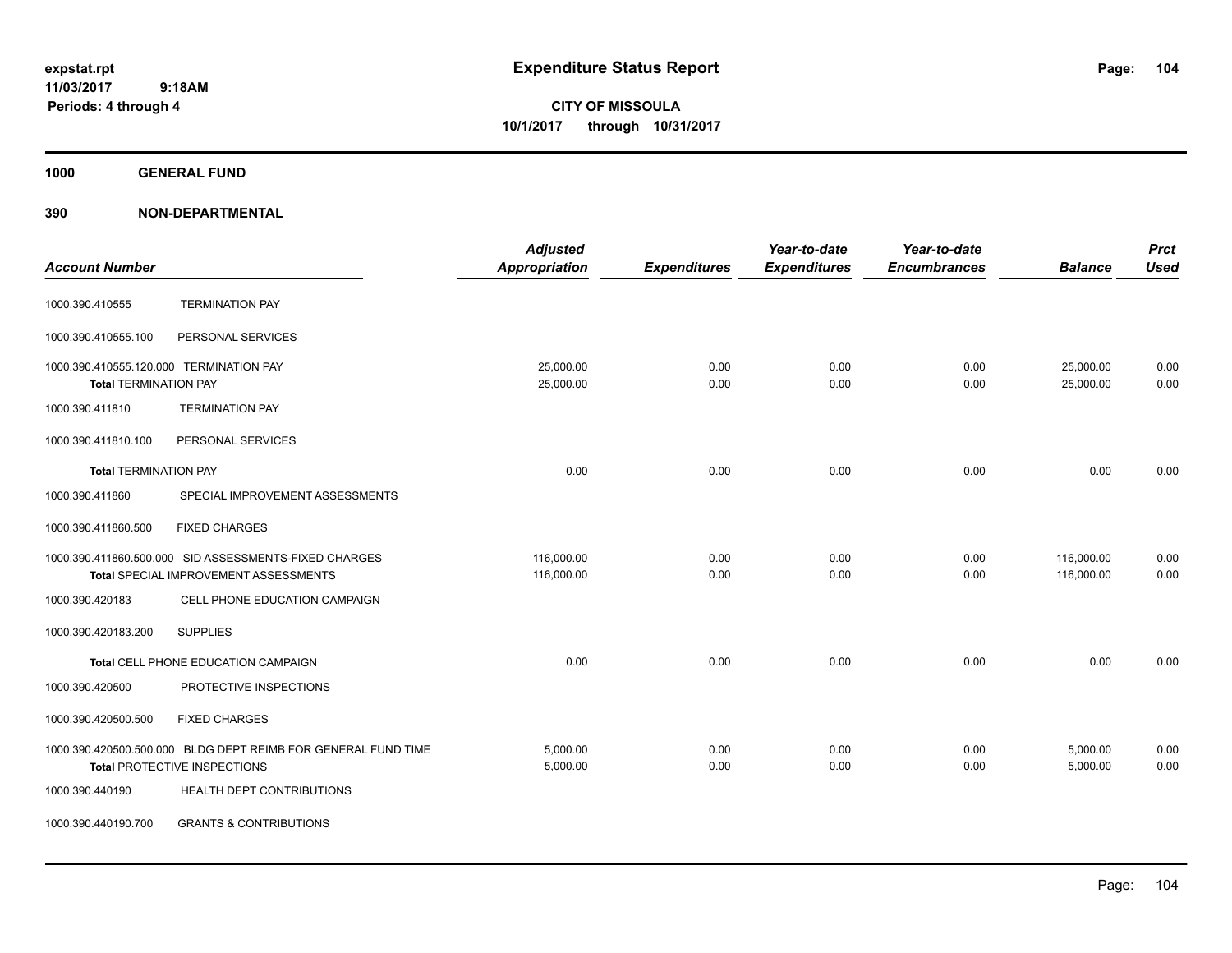**CITY OF MISSOULA 10/1/2017 through 10/31/2017**

**1000 GENERAL FUND**

| <b>Account Number</b>         |                                                                                             | <b>Adjusted</b><br><b>Appropriation</b> | <b>Expenditures</b> | Year-to-date<br><b>Expenditures</b> | Year-to-date<br><b>Encumbrances</b> | <b>Balance</b>               | <b>Prct</b><br><b>Used</b> |
|-------------------------------|---------------------------------------------------------------------------------------------|-----------------------------------------|---------------------|-------------------------------------|-------------------------------------|------------------------------|----------------------------|
|                               | 1000.390.440190.700.000 HEALTH DEPT CONTRIBUTIONS<br><b>Total HEALTH DEPT CONTRIBUTIONS</b> | 1,524,022.00<br>1,524,022.00            | 0.00<br>0.00        | 0.00<br>0.00                        | 0.00<br>0.00                        | 1,524,022.00<br>1,524,022.00 | 0.00<br>0.00               |
| 1000.390.440600               | ANIMAL CONTROL SERVICES                                                                     |                                         |                     |                                     |                                     |                              |                            |
| 1000.390.440600.700           | <b>GRANTS &amp; CONTRIBUTIONS</b>                                                           |                                         |                     |                                     |                                     |                              |                            |
|                               | 1000.390.440600.700.000 ANIMAL CONTROL TRANSFER<br>Total ANIMAL CONTROL SERVICES            | 367,247.00<br>367.247.00                | 0.00<br>0.00        | 0.00<br>0.00                        | 0.00<br>0.00                        | 367,247.00<br>367.247.00     | 0.00<br>0.00               |
| 1000.390.450000               | <b>AGING SERVICES</b>                                                                       |                                         |                     |                                     |                                     |                              |                            |
| 1000.390.450000.700           | <b>GRANTS &amp; CONTRIBUTIONS</b>                                                           |                                         |                     |                                     |                                     |                              |                            |
| <b>Total AGING SERVICES</b>   | 1000.390.450000.700.000 AGING SERVICES - GRANTS & CONTRIBUTIONS                             | 175,000.00<br>175,000.00                | 0.00<br>0.00        | 0.00<br>0.00                        | 0.00<br>0.00                        | 175,000.00<br>175,000.00     | 0.00<br>0.00               |
| 1000.390.460433               | <b>AQUATICS SUBSIDY</b>                                                                     |                                         |                     |                                     |                                     |                              |                            |
| 1000.390.460433.800           | OTHER OBJECTS                                                                               |                                         |                     |                                     |                                     |                              |                            |
| <b>Total AQUATICS SUBSIDY</b> | 1000.390.460433.820.000 AQUATICS SUBSIDY/TRANS TO OTHER FUNDS                               | 203,000.00<br>203,000.00                | 0.00<br>0.00        | 0.00<br>0.00                        | 0.00<br>0.00                        | 203,000.00<br>203,000.00     | 0.00<br>0.00               |
| 1000.390.460455               | <b>MUSIC RIGHTS</b>                                                                         |                                         |                     |                                     |                                     |                              |                            |
| 1000.390.460455.500           | <b>FIXED CHARGES</b>                                                                        |                                         |                     |                                     |                                     |                              |                            |
| <b>Total MUSIC RIGHTS</b>     | 1000.390.460455.500.000 MUSIC RIGHTS/MUSICAL VENUES                                         | 0.00<br>0.00                            | 0.00<br>0.00        | 685.50<br>685.50                    | 0.00<br>0.00                        | $-685.50$<br>$-685.50$       | 0.00<br>0.00               |
| 1000.390.470324               | <b>BIG SKY TRUST FUND SUPPORT</b>                                                           |                                         |                     |                                     |                                     |                              |                            |
| 1000.390.470324.700           | <b>GRANTS &amp; CONTRIBUTIONS</b>                                                           |                                         |                     |                                     |                                     |                              |                            |
|                               | Total BIG SKY TRUST FUND SUPPORT                                                            | 0.00                                    | 0.00                | 0.00                                | 0.00                                | 0.00                         | 0.00                       |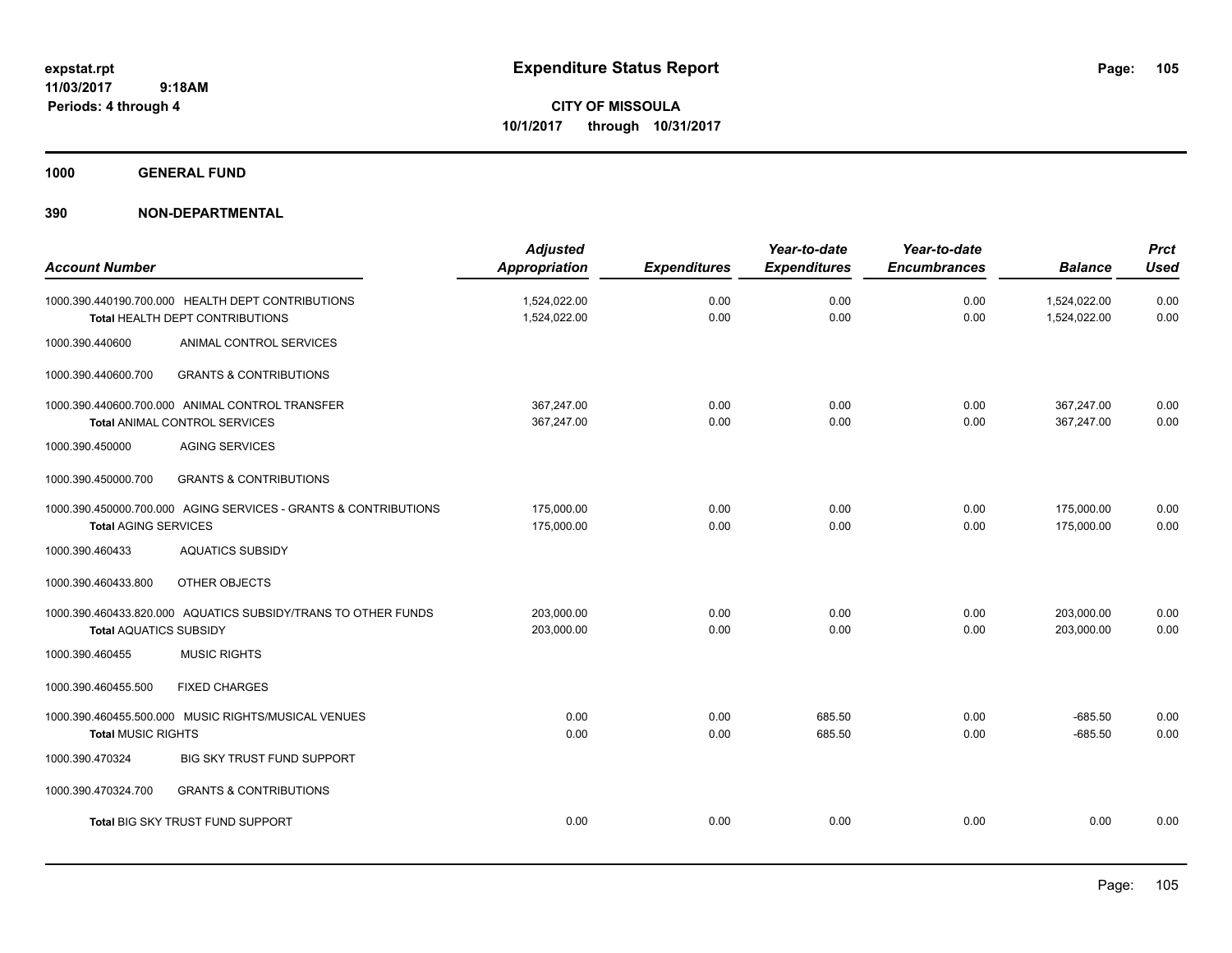**CITY OF MISSOULA 10/1/2017 through 10/31/2017**

**1000 GENERAL FUND**

| <b>Account Number</b>                    |                                                            | <b>Adjusted</b><br><b>Appropriation</b> | <b>Expenditures</b> | Year-to-date<br><b>Expenditures</b> | Year-to-date<br><b>Encumbrances</b> | <b>Balance</b> | <b>Prct</b><br><b>Used</b> |
|------------------------------------------|------------------------------------------------------------|-----------------------------------------|---------------------|-------------------------------------|-------------------------------------|----------------|----------------------------|
| 1000.390.480400                          | <b>REC/GREEN TAG PROGRAM</b>                               |                                         |                     |                                     |                                     |                |                            |
| 1000.390.480400.300                      | PURCHASED SERVICES                                         |                                         |                     |                                     |                                     |                |                            |
|                                          | Total REC/GREEN TAG PROGRAM                                | 0.00                                    | 0.00                | 0.00                                | 0.00                                | 0.00           | 0.00                       |
| 1000.390.490504                          | OPERATING EQUIPMENT DEBT SERVICE                           |                                         |                     |                                     |                                     |                |                            |
| 1000.390.490504.600                      | <b>DEBT SERVICE</b>                                        |                                         |                     |                                     |                                     |                |                            |
|                                          | 1000.390.490504.610.000 OPERATING EQUIP DEBT SVS-PRINCIPAL | 124,977.00                              | 0.00                | 36,494.84                           | 0.00                                | 88,482.16      | 29.20                      |
|                                          | 1000.390.490504.620.000 OPERATING EQUIP DEBT SVS-INTEREST  | 2,484.00                                | 0.00                | 529.01                              | 0.00                                | 1,954.99       | 21.30                      |
|                                          | Total OPERATING EQUIPMENT DEBT SERVICE                     | 127,461.00                              | 0.00                | 37,023.85                           | 0.00                                | 90,437.15      | 29.05                      |
| 1000.390.490505                          | ACCELA LOAN DEBT SERVICE                                   |                                         |                     |                                     |                                     |                |                            |
| 1000.390.490505.600                      | <b>DEBT SERVICE</b>                                        |                                         |                     |                                     |                                     |                |                            |
| 1000.390.490505.610.000 ACCELA/PRINCIPAL |                                                            | 95,501.00                               | 0.00                | 47,503.71                           | 0.00                                | 47,997.29      | 49.74                      |
|                                          | 1000.390.490505.620.000 INTEREST / SERVICE FEES            | 4,925.00                                | 0.00                | 2,709.30                            | 0.00                                | 2,215.70       | 55.01                      |
|                                          | Total ACCELA LOAN DEBT SERVICE                             | 100,426.00                              | 0.00                | 50,213.01                           | 0.00                                | 50,212.99      | 50.00                      |
| 1000.390.510110                          | <b>MERCHANT SERVICES</b>                                   |                                         |                     |                                     |                                     |                |                            |
| 1000.390.510110.500                      | <b>FIXED CHARGES</b>                                       |                                         |                     |                                     |                                     |                |                            |
| 1000.390.510110.500.000 FIXED CHARGES    |                                                            | 29,700.00                               | 0.00                | 0.00                                | 0.00                                | 29,700.00      | 0.00                       |
| <b>Total MERCHANT SERVICES</b>           |                                                            | 29,700.00                               | 0.00                | 0.00                                | 0.00                                | 29,700.00      | 0.00                       |
| 1000.390.510210                          | *** Title Not Found ***                                    |                                         |                     |                                     |                                     |                |                            |
| 1000.390.510210.200                      | <b>SUPPLIES</b>                                            |                                         |                     |                                     |                                     |                |                            |
| Total *** Title Not Found ***            |                                                            | 0.00                                    | 0.00                | 0.00                                | 0.00                                | 0.00           | 0.00                       |
| 1000.390.510250                          | <b>REIMBURSABLE LOSSES</b>                                 |                                         |                     |                                     |                                     |                |                            |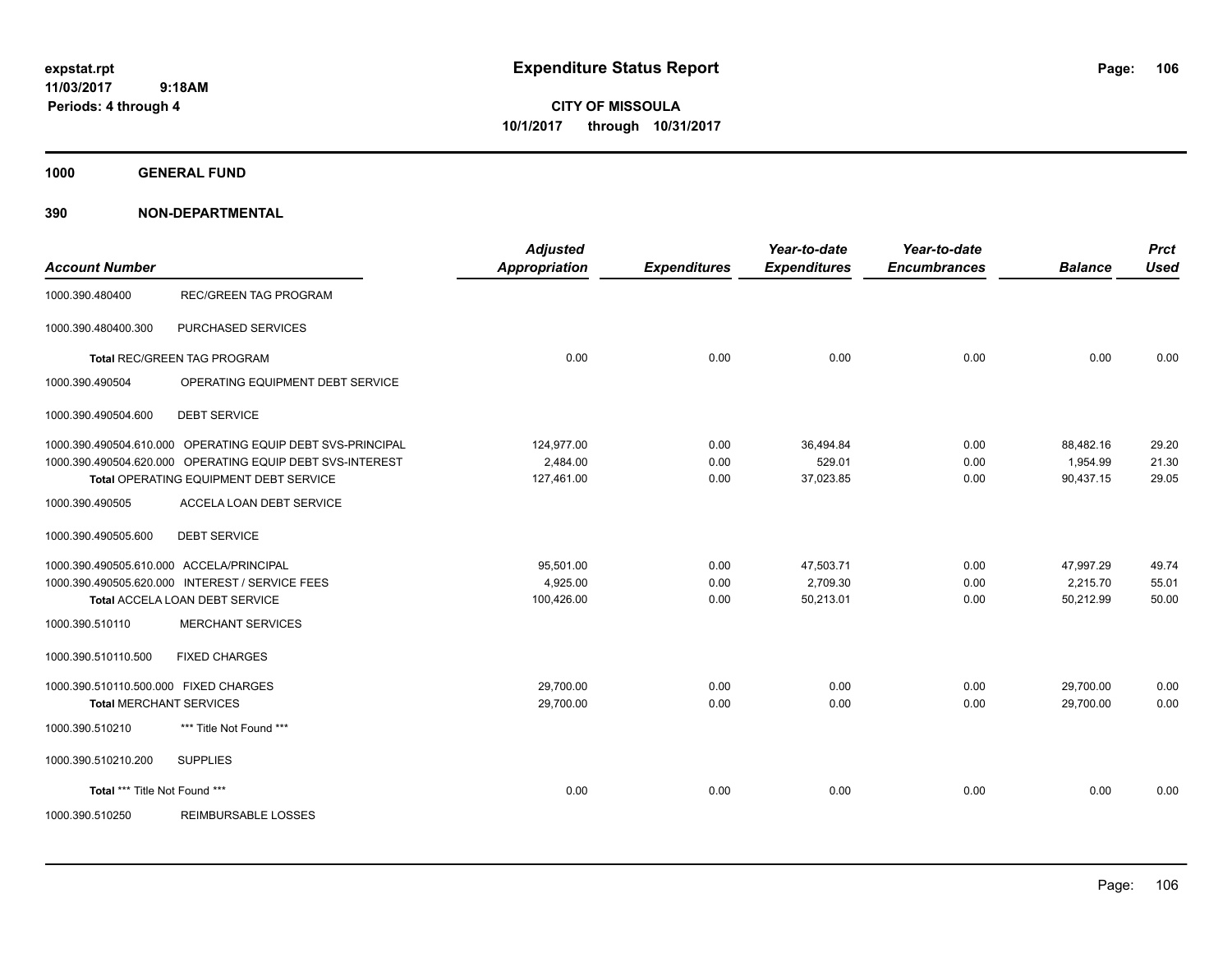**CITY OF MISSOULA 10/1/2017 through 10/31/2017**

**1000 GENERAL FUND**

| <b>Account Number</b>                                                                    | <b>Adjusted</b><br><b>Appropriation</b> | <b>Expenditures</b>          | Year-to-date<br><b>Expenditures</b> | Year-to-date<br><b>Encumbrances</b> | <b>Balance</b>         | <b>Prct</b><br><b>Used</b> |
|------------------------------------------------------------------------------------------|-----------------------------------------|------------------------------|-------------------------------------|-------------------------------------|------------------------|----------------------------|
| 1000.390.510250.200<br><b>SUPPLIES</b>                                                   |                                         |                              |                                     |                                     |                        |                            |
| 1000.390.510250.230.000 REIMBURSEABLE LOSSES-REPAIR/MAINTENANCE<br><b>Total SUPPLIES</b> | 50,000.00<br>50,000.00                  | $-10,978.70$<br>$-10,978.70$ | $-10,978.70$<br>$-10,978.70$        | 0.00<br>0.00                        | 60,978.70<br>60,978.70 | 21.96<br>0.00              |
| PURCHASED SERVICES<br>1000.390.510250.300                                                |                                         |                              |                                     |                                     |                        |                            |
| <b>Total PURCHASED SERVICES</b>                                                          | 0.00                                    | 0.00                         | 0.00                                | 0.00                                | 0.00                   | 0.00                       |
| <b>Total REIMBURSABLE LOSSES</b>                                                         | 50,000.00                               | $-10,978.70$                 | $-10,978.70$                        | 0.00                                | 60,978.70              | 0.00                       |
| CONTINGENCY<br>1000.390.510300                                                           |                                         |                              |                                     |                                     |                        |                            |
| PURCHASED SERVICES<br>1000.390.510300.300                                                |                                         |                              |                                     |                                     |                        |                            |
| 1000.390.510300.342.000 STORM WATER                                                      | 22.023.00                               | 0.00                         | 0.00                                | 0.00                                | 22,023.00              | 0.00                       |
| <b>Total PURCHASED SERVICES</b>                                                          | 22,023.00                               | 0.00                         | 0.00                                | 0.00                                | 22,023.00              | 0.00                       |
| 1000.390.510300.800<br>OTHER OBJECTS                                                     |                                         |                              |                                     |                                     |                        |                            |
| 1000.390.510300.845.000 CONTINGENCY                                                      | 82,225.00                               | 1,600.00                     | 16,600.00                           | 0.00                                | 65,625.00              | 20.19                      |
| <b>Total OTHER OBJECTS</b>                                                               | 82,225.00                               | 1,600.00                     | 16,600.00                           | 0.00                                | 65,625.00              | 20.19                      |
| <b>Total CONTINGENCY</b>                                                                 | 104,248.00                              | 1,600.00                     | 16,600.00                           | 0.00                                | 87,648.00              | 15.92                      |
| 1000.390.510301<br><b>EMERGENCY RESPONSE OVERTIME</b>                                    |                                         |                              |                                     |                                     |                        |                            |
| 1000.390.510301.800<br>OTHER OBJECTS                                                     |                                         |                              |                                     |                                     |                        |                            |
| 1000.390.510301.845.000 EMERGENCY RESPONSE                                               | 50,000.00                               | 0.00                         | 0.00                                | 0.00                                | 50,000.00              | 0.00                       |
| Total EMERGENCY RESPONSE OVERTIME                                                        | 50,000.00                               | 0.00                         | 0.00                                | 0.00                                | 50,000.00              | 0.00                       |
| 1000.390.510303<br><b>VEHICLE TRANSFERS</b>                                              |                                         |                              |                                     |                                     |                        |                            |
| <b>CAPITAL OUTLAY</b><br>1000.390.510303.900                                             |                                         |                              |                                     |                                     |                        |                            |
| <b>Total VEHICLE TRANSFERS</b>                                                           | 0.00                                    | 0.00                         | 0.00                                | 0.00                                | 0.00                   | 0.00                       |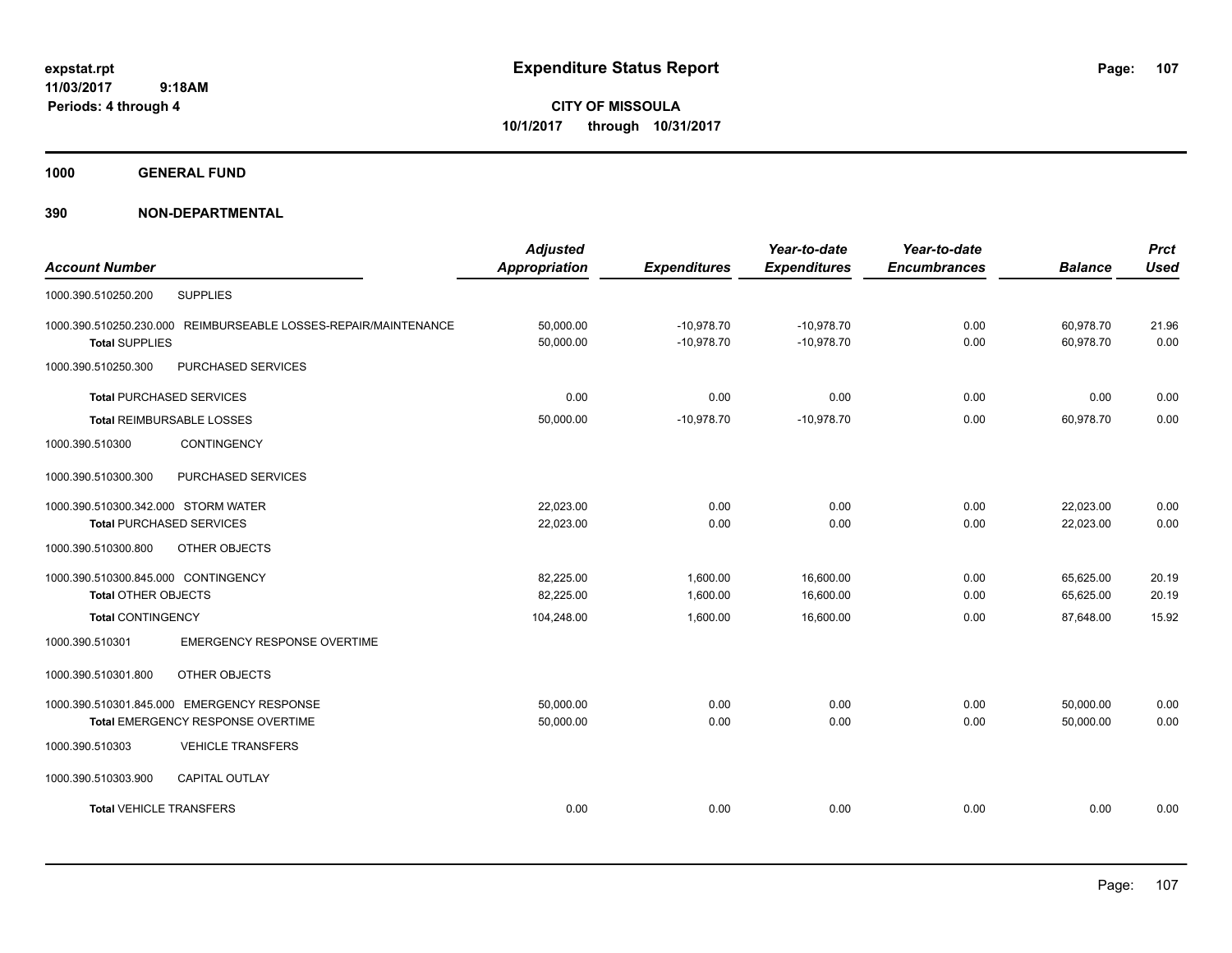**CITY OF MISSOULA 10/1/2017 through 10/31/2017**

**1000 GENERAL FUND**

| <b>Account Number</b>      |                                                        | <b>Adjusted</b><br><b>Appropriation</b> | <b>Expenditures</b> | Year-to-date<br><b>Expenditures</b> | Year-to-date<br><b>Encumbrances</b> | <b>Balance</b> | <b>Prct</b><br><b>Used</b> |
|----------------------------|--------------------------------------------------------|-----------------------------------------|---------------------|-------------------------------------|-------------------------------------|----------------|----------------------------|
| 1000.390.510304            | RESERVE-INSURANCE PREMIUM SAVINGS                      |                                         |                     |                                     |                                     |                |                            |
| 1000.390.510304.500        | <b>FIXED CHARGES</b>                                   |                                         |                     |                                     |                                     |                |                            |
|                            | Total RESERVE-INSURANCE PREMIUM SAVINGS                | 0.00                                    | 0.00                | 0.00                                | 0.00                                | 0.00           | 0.00                       |
| 1000.390.510305            | BASELINE CUTS/CONTINGENCY                              |                                         |                     |                                     |                                     |                |                            |
| 1000.390.510305.300        | PURCHASED SERVICES                                     |                                         |                     |                                     |                                     |                |                            |
|                            | 1000.390.510305.341.000 UTILIITES & GAS/DIESEL RESERVE | 0.00                                    | 912.50              | 912.50                              | 0.00                                | $-912.50$      | 0.00                       |
|                            | <b>Total PURCHASED SERVICES</b>                        | 0.00                                    | 912.50              | 912.50                              | 0.00                                | $-912.50$      | 0.00                       |
| 1000.390.510305.800        | OTHER OBJECTS                                          |                                         |                     |                                     |                                     |                |                            |
| <b>Total OTHER OBJECTS</b> |                                                        | 0.00                                    | 0.00                | 0.00                                | 0.00                                | 0.00           | 0.00                       |
|                            | Total BASELINE CUTS/CONTINGENCY                        | 0.00                                    | 912.50              | 912.50                              | 0.00                                | $-912.50$      | 0.00                       |
| 1000.390.510311            | <b>BASELINE CUTS</b>                                   |                                         |                     |                                     |                                     |                |                            |
| 1000.390.510311.800        | OTHER OBJECTS                                          |                                         |                     |                                     |                                     |                |                            |
| <b>Total BASELINE CUTS</b> |                                                        | 0.00                                    | 0.00                | 0.00                                | 0.00                                | 0.00           | 0.00                       |
| 1000.390.510330            | COMPREHENSIVE LIABILITY INSURANCE                      |                                         |                     |                                     |                                     |                |                            |
| 1000.390.510330.500        | <b>FIXED CHARGES</b>                                   |                                         |                     |                                     |                                     |                |                            |
|                            | 1000.390.510330.500.000 COMPREHENSIVE INSURANCE-FIXED  | 907,563.00                              | 28,767.29           | 600,392.25                          | 0.00                                | 307,170.75     | 66.15                      |
|                            | Total COMPREHENSIVE LIABILITY INSURANCE                | 907,563.00                              | 28,767.29           | 600,392.25                          | 0.00                                | 307,170.75     | 66.15                      |
| 1000.390.521000            | INTERFUND OPERATING TRANSFERS                          |                                         |                     |                                     |                                     |                |                            |
| 1000.390.521000.800        | OTHER OBJECTS                                          |                                         |                     |                                     |                                     |                |                            |
|                            | Total INTERFUND OPERATING TRANSFERS                    | 0.00                                    | 0.00                | 0.00                                | 0.00                                | 0.00           | 0.00                       |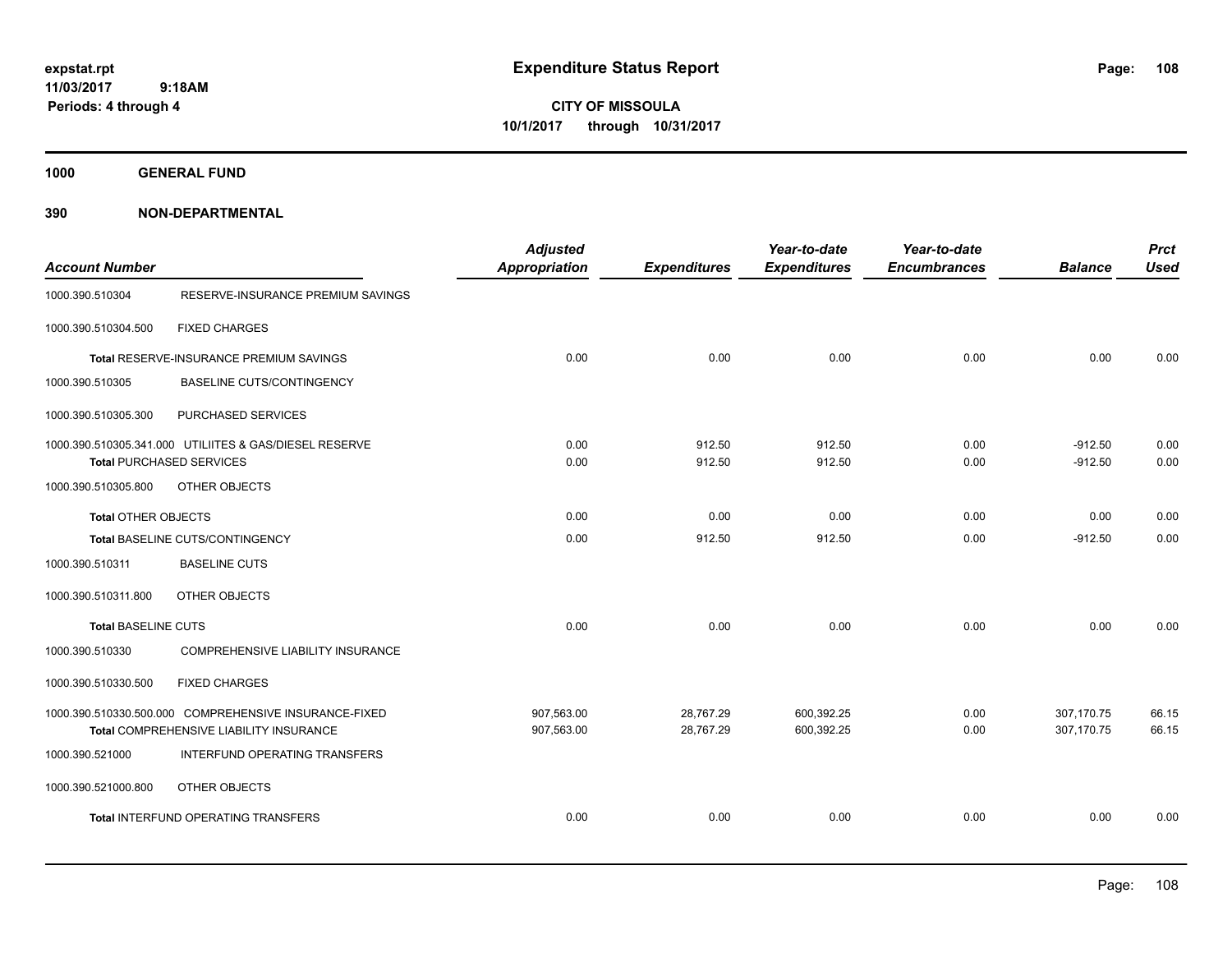**CITY OF MISSOULA 10/1/2017 through 10/31/2017**

**1000 GENERAL FUND**

| <b>Account Number</b>                            |                                                                                             | <b>Adjusted</b><br><b>Appropriation</b> | <b>Expenditures</b>    | Year-to-date<br><b>Expenditures</b> | Year-to-date<br><b>Encumbrances</b> | <b>Balance</b>               | <b>Prct</b><br><b>Used</b> |
|--------------------------------------------------|---------------------------------------------------------------------------------------------|-----------------------------------------|------------------------|-------------------------------------|-------------------------------------|------------------------------|----------------------------|
| 1000.390.521001                                  | <b>TRANSFER TO CIP</b>                                                                      |                                         |                        |                                     |                                     |                              |                            |
| 1000.390.521001.800                              | OTHER OBJECTS                                                                               |                                         |                        |                                     |                                     |                              |                            |
| 1000.390.521001.820.000<br>Total TRANSFER TO CIP | <b>TRANSFERS TO CIP</b>                                                                     | 1,401,503.00<br>1,401,503.00            | 0.00<br>0.00           | 0.00<br>0.00                        | 0.00<br>0.00                        | 1,401,503.00<br>1,401,503.00 | 0.00<br>0.00               |
| 1000.390.521006                                  | <b>HEALTH INSURANCE TRANSFER</b>                                                            |                                         |                        |                                     |                                     |                              |                            |
| 1000.390.521006.800                              | OTHER OBJECTS                                                                               |                                         |                        |                                     |                                     |                              |                            |
|                                                  | 1000.390.521006.820.000 HEALTH INSURANCE TRANSFER<br><b>Total HEALTH INSURANCE TRANSFER</b> | 442,000.00<br>442,000.00                | 43,380.59<br>43,380.59 | 179.369.18<br>179,369.18            | 0.00<br>0.00                        | 262,630.82<br>262,630.82     | 40.58<br>40.58             |
| <b>Total NON-DEPARTMENTAL</b>                    |                                                                                             | 5,574,100.00                            | 64,053.32              | 962,088.54                          | 0.00                                | 4,612,011.46                 | 17.26                      |
| <b>Total GENERAL FUND</b>                        |                                                                                             | 57,363,915.00                           | 3,843,946.04           | 15,481,894.90                       | 0.00                                | 41,882,020.10                | 26.99                      |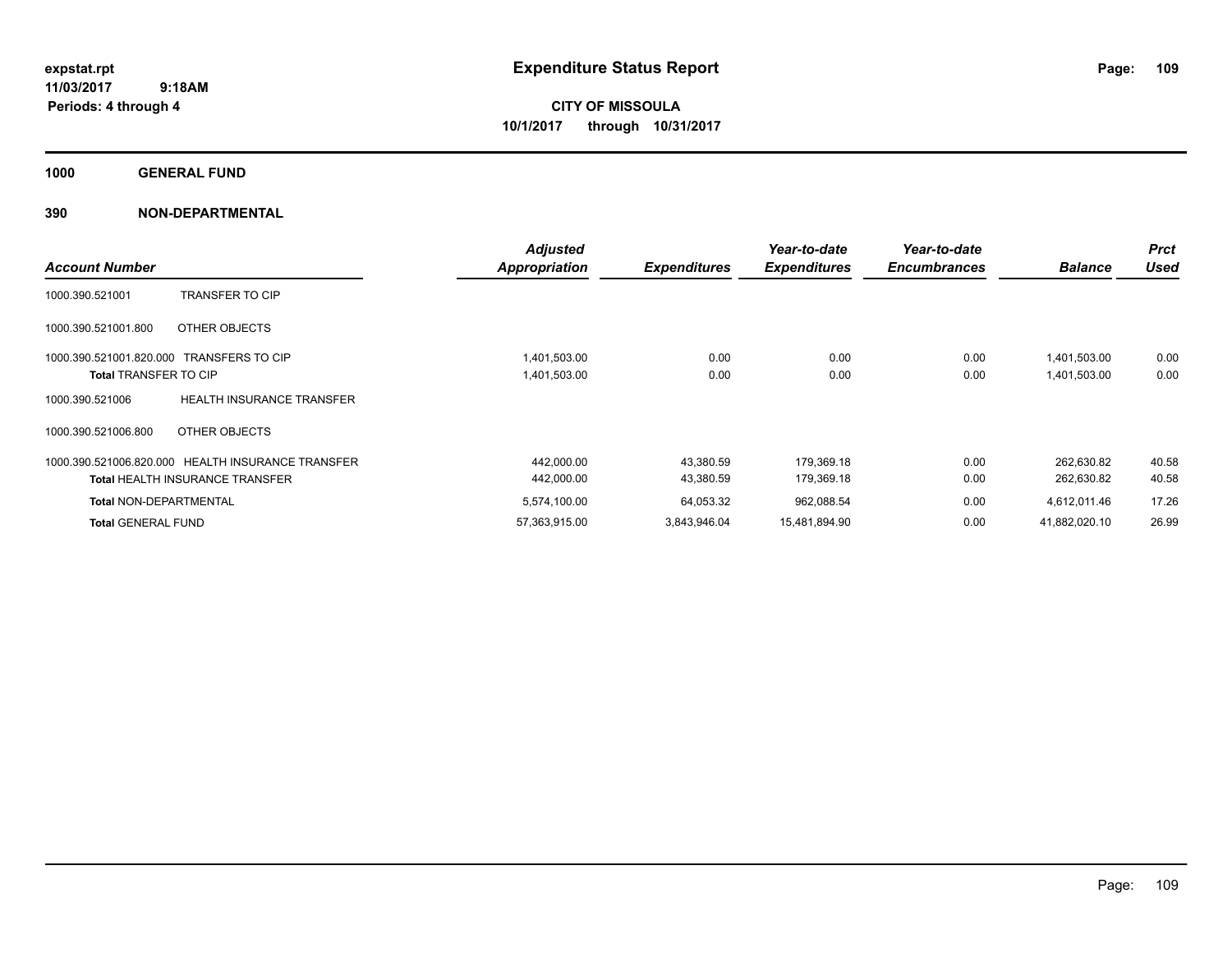**110**

**11/03/2017 9:18AM Periods: 4 through 4**

**CITY OF MISSOULA 10/1/2017 through 10/31/2017**

#### **1211 PARK ACQUISITION & DEVELOPMENT**

| <b>Account Number</b>                |                                                  | <b>Adjusted</b><br><b>Appropriation</b> | <b>Expenditures</b> | Year-to-date<br><b>Expenditures</b> | Year-to-date<br><b>Encumbrances</b> | <b>Balance</b> | <b>Prct</b><br><b>Used</b> |
|--------------------------------------|--------------------------------------------------|-----------------------------------------|---------------------|-------------------------------------|-------------------------------------|----------------|----------------------------|
| 1211.370.460433                      | <b>PARK AREAS</b>                                |                                         |                     |                                     |                                     |                |                            |
| 1211.370.460433.200                  | <b>SUPPLIES</b>                                  |                                         |                     |                                     |                                     |                |                            |
| <b>Total SUPPLIES</b>                |                                                  | 0.00                                    | 0.00                | 0.00                                | 0.00                                | 0.00           | 0.00                       |
| 1211.370.460433.300                  | <b>PURCHASED SERVICES</b>                        |                                         |                     |                                     |                                     |                |                            |
| <b>Total PARK AREAS</b>              |                                                  | 0.00                                    | 0.00                | 0.00                                | 0.00                                | 0.00           | 0.00                       |
| 1211.370.460510                      | PARK ACQUISITION & DEV                           |                                         |                     |                                     |                                     |                |                            |
| 1211.370.460510.200                  | <b>SUPPLIES</b>                                  |                                         |                     |                                     |                                     |                |                            |
|                                      | 1211.370.460510.220.000 OPERATING SUPPLIES       | 10,000.00                               | 0.00                | 0.00                                | 0.00                                | 10,000.00      | 0.00                       |
| <b>Total SUPPLIES</b>                |                                                  | 10,000.00                               | 0.00                | 0.00                                | 0.00                                | 10,000.00      | 0.00                       |
| 1211.370.460510.300                  | PURCHASED SERVICES                               |                                         |                     |                                     |                                     |                |                            |
|                                      | 1211.370.460510.350.000 PROFESSIONAL SERVICES    | 25,000.00                               | 0.00                | 0.00                                | 0.00                                | 25,000.00      | 0.00                       |
|                                      | 1211.370.460510.390.000 OTHER PURCHASED SERVICES | 10,000.00                               | 0.00                | 0.00                                | 0.00                                | 10,000.00      | 0.00                       |
|                                      | <b>Total PURCHASED SERVICES</b>                  | 35,000.00                               | 0.00                | 0.00                                | 0.00                                | 35.000.00      | 0.00                       |
| 1211.370.460510.800                  | <b>OTHER OBJECTS</b>                             |                                         |                     |                                     |                                     |                |                            |
|                                      | 1211.370.460510.820.000 TRANSFERS TO OTHER FUNDS | 0.00                                    | 0.00                | 19,560.00                           | 0.00                                | $-19,560.00$   | 0.00                       |
| <b>Total OTHER OBJECTS</b>           |                                                  | 0.00                                    | 0.00                | 19,560.00                           | 0.00                                | $-19,560.00$   | 0.00                       |
| 1211.370.460510.900                  | <b>CAPITAL OUTLAY</b>                            |                                         |                     |                                     |                                     |                |                            |
| 1211.370.460510.930.000 IMPROVEMENTS |                                                  | 200,309.00                              | 0.00                | 0.00                                | 0.00                                | 200,309.00     | 0.00                       |
|                                      | 1211.370.460510.940.000 MACHINERY & EQUIPMENT    | 29,650.00                               | 0.00                | 0.00                                | 0.00                                | 29,650.00      | 0.00                       |
| <b>Total CAPITAL OUTLAY</b>          |                                                  | 229,959.00                              | 0.00                | 0.00                                | 0.00                                | 229,959.00     | 0.00                       |
|                                      | Total PARK ACQUISITION & DEV                     | 274,959.00                              | 0.00                | 19,560.00                           | 0.00                                | 255,399.00     | 7.11                       |
| 1211.370.510110                      | <b>MERCHANT SERVICES</b>                         |                                         |                     |                                     |                                     |                |                            |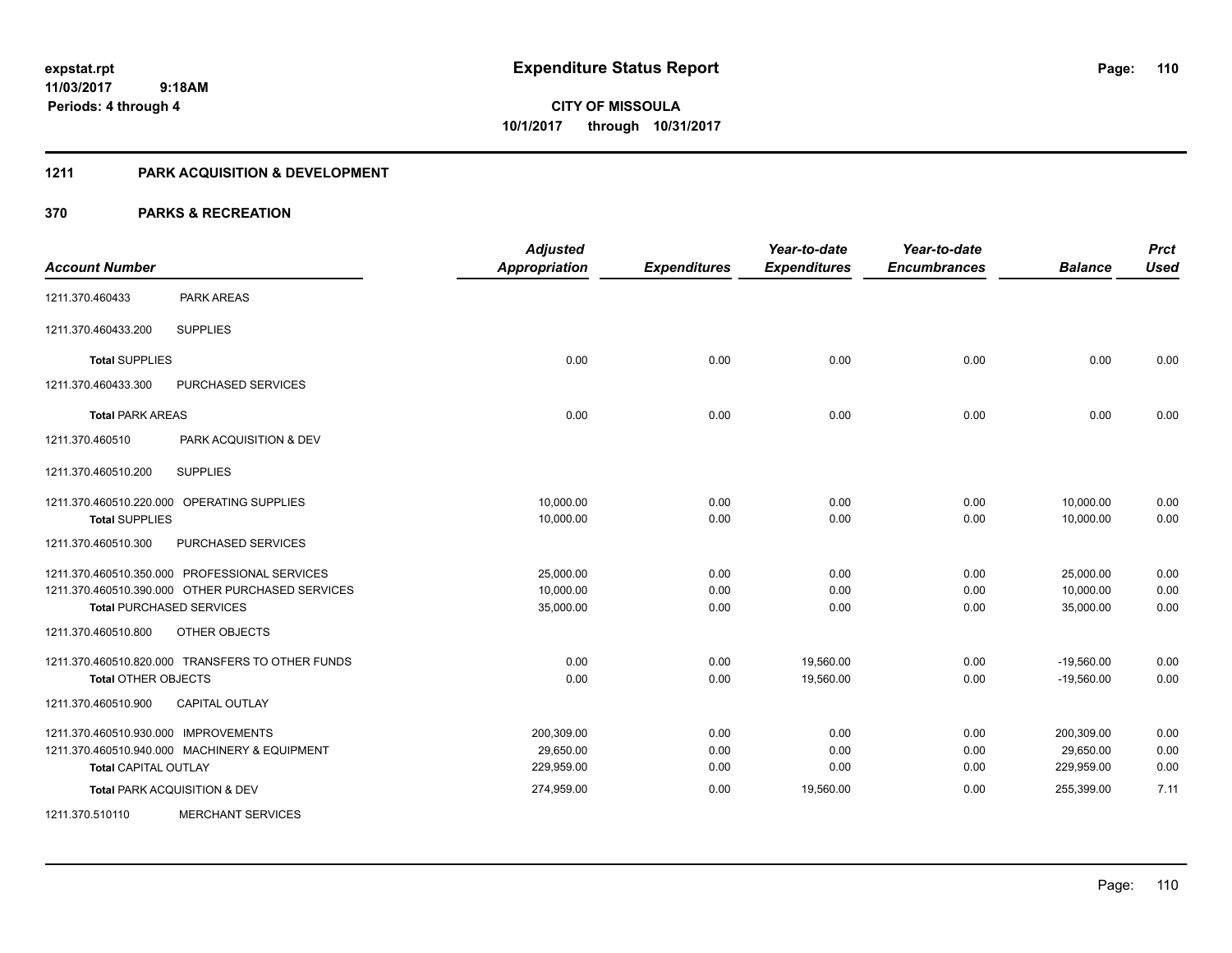#### **1211 PARK ACQUISITION & DEVELOPMENT**

| <b>Account Number</b>                           | <b>Adjusted</b><br>Appropriation | <b>Expenditures</b> | Year-to-date<br><b>Expenditures</b> | Year-to-date<br><b>Encumbrances</b> | <b>Balance</b> | <b>Prct</b><br>Used |
|-------------------------------------------------|----------------------------------|---------------------|-------------------------------------|-------------------------------------|----------------|---------------------|
| <b>FIXED CHARGES</b><br>1211.370.510110.500     |                                  |                     |                                     |                                     |                |                     |
| <b>Total MERCHANT SERVICES</b>                  | 0.00                             | 0.00                | 0.00                                | 0.00                                | 0.00           | 0.00                |
| <b>Total PARK ACQUISITION &amp; DEVELOPMENT</b> | 274,959.00                       | 0.00                | 19.560.00                           | 0.00                                | 255.399.00     | 7.11                |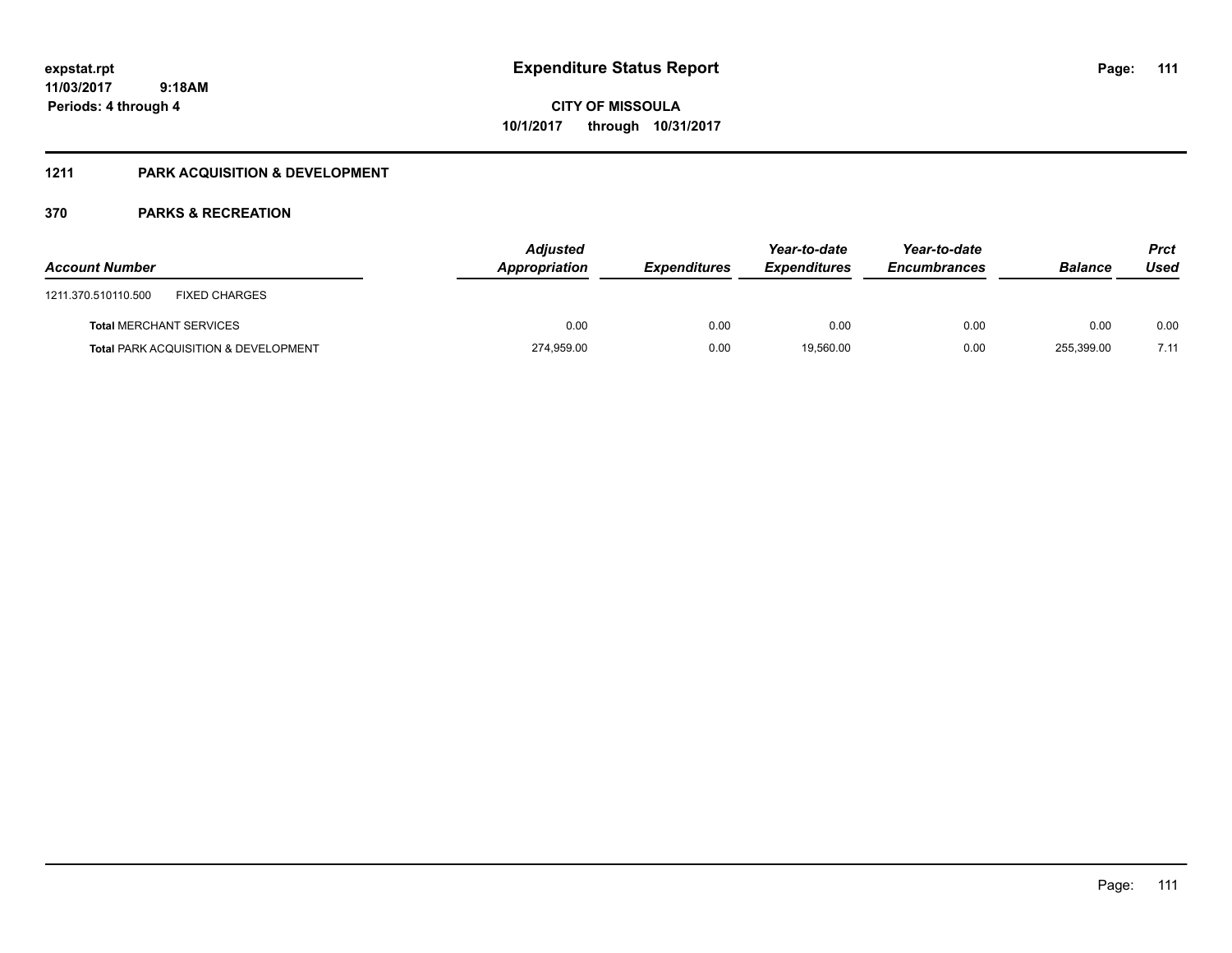#### **1212 PARK ENTERPRISE FUND**

|                         |                                                                                                                                      | <b>Adjusted</b>                     |                        | Year-to-date             | Year-to-date         |                                     | <b>Prct</b>          |
|-------------------------|--------------------------------------------------------------------------------------------------------------------------------------|-------------------------------------|------------------------|--------------------------|----------------------|-------------------------------------|----------------------|
| <b>Account Number</b>   |                                                                                                                                      | <b>Appropriation</b>                | <b>Expenditures</b>    | <b>Expenditures</b>      | <b>Encumbrances</b>  | <b>Balance</b>                      | <b>Used</b>          |
| 1212.370.460433         | <b>PARK AREAS</b>                                                                                                                    |                                     |                        |                          |                      |                                     |                      |
| 1212.370.460433.200     | <b>SUPPLIES</b>                                                                                                                      |                                     |                        |                          |                      |                                     |                      |
| <b>Total SUPPLIES</b>   |                                                                                                                                      | 0.00                                | 0.00                   | 0.00                     | 0.00                 | 0.00                                | 0.00                 |
| 1212.370.460433.300     | PURCHASED SERVICES                                                                                                                   |                                     |                        |                          |                      |                                     |                      |
| <b>Total PARK AREAS</b> |                                                                                                                                      | 0.00                                | 0.00                   | 0.00                     | 0.00                 | 0.00                                | 0.00                 |
| 1212.370.460443         | <b>TRAINING</b>                                                                                                                      |                                     |                        |                          |                      |                                     |                      |
| 1212.370.460443.200     | <b>SUPPLIES</b>                                                                                                                      |                                     |                        |                          |                      |                                     |                      |
| <b>Total TRAINING</b>   |                                                                                                                                      | 0.00                                | 0.00                   | 0.00                     | 0.00                 | 0.00                                | 0.00                 |
| 1212.370.460510         | PARK ACQUISITION & DEV                                                                                                               |                                     |                        |                          |                      |                                     |                      |
| 1212.370.460510.200     | <b>SUPPLIES</b>                                                                                                                      |                                     |                        |                          |                      |                                     |                      |
|                         | Total PARK ACQUISITION & DEV                                                                                                         | 0.00                                | 0.00                   | 0.00                     | 0.00                 | 0.00                                | 0.00                 |
| 1212.370.460511         | PARK ENTERPRISE                                                                                                                      |                                     |                        |                          |                      |                                     |                      |
| 1212.370.460511.200     | <b>SUPPLIES</b>                                                                                                                      |                                     |                        |                          |                      |                                     |                      |
| <b>Total SUPPLIES</b>   | 1212.370.460511.220.000 OPERATING SUPPLIES<br>1212.370.460511.230.000 REPAIR/MAINTENANCE                                             | 20,000.00<br>15,000.00<br>35,000.00 | 28.97<br>0.00<br>28.97 | 247.53<br>0.00<br>247.53 | 0.00<br>0.00<br>0.00 | 19,752.47<br>15,000.00<br>34,752.47 | 1.24<br>0.00<br>0.71 |
| 1212.370.460511.300     | PURCHASED SERVICES                                                                                                                   |                                     |                        |                          |                      |                                     |                      |
|                         | 1212.370.460511.350.000 PROFESSIONAL SERVICES<br>1212.370.460511.390.000 OTHER PURCHASED SERVICES<br><b>Total PURCHASED SERVICES</b> | 10,000.00<br>20,000.00<br>30,000.00 | 0.00<br>0.00<br>0.00   | 0.00<br>0.00<br>0.00     | 0.00<br>0.00<br>0.00 | 10,000.00<br>20,000.00<br>30,000.00 | 0.00<br>0.00<br>0.00 |
| 1212.370.460511.800     | OTHER OBJECTS                                                                                                                        |                                     |                        |                          |                      |                                     |                      |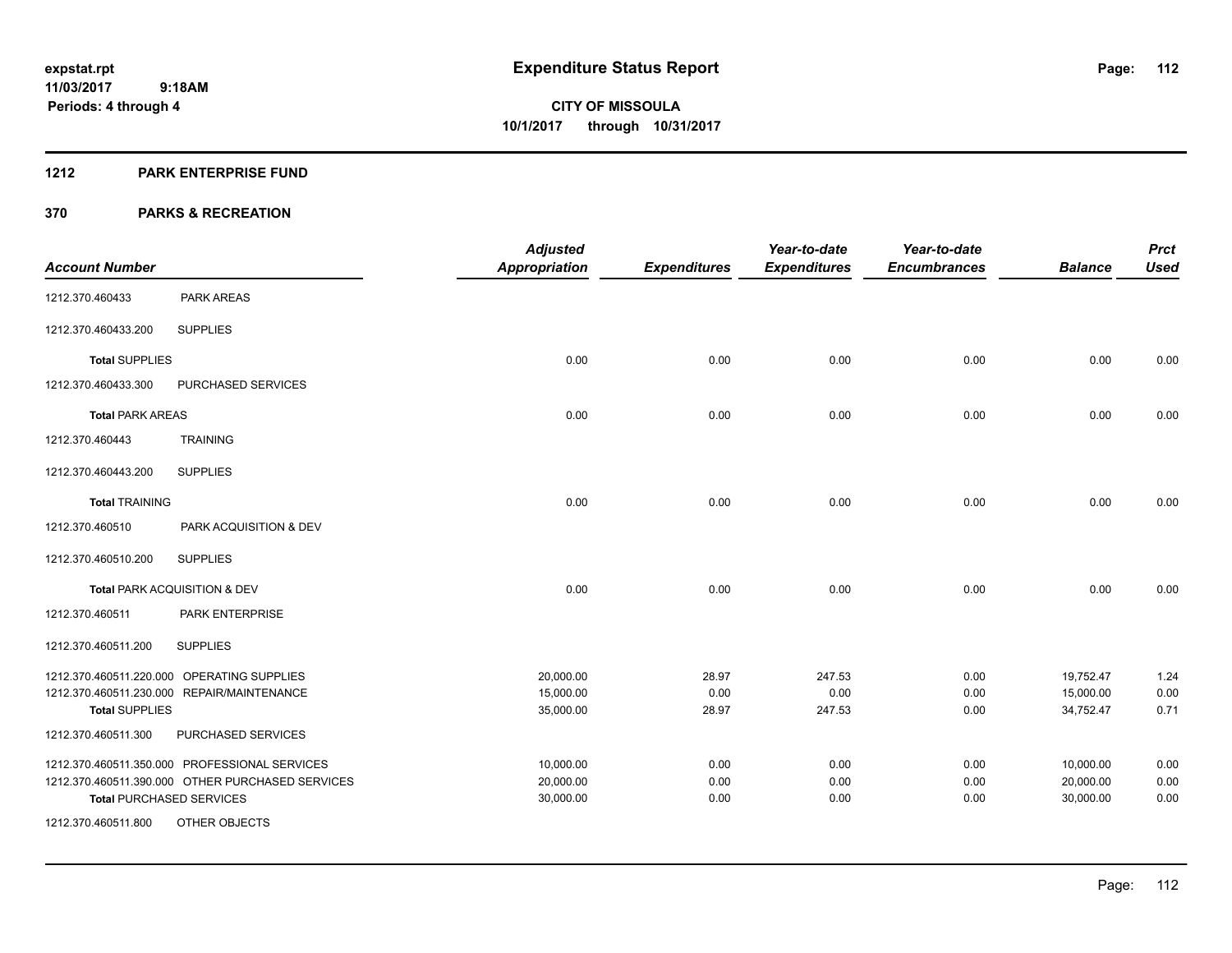#### **1212 PARK ENTERPRISE FUND**

|                                      |                                               | <b>Adjusted</b>      |                     | Year-to-date        | Year-to-date        |                | <b>Prct</b> |
|--------------------------------------|-----------------------------------------------|----------------------|---------------------|---------------------|---------------------|----------------|-------------|
| <b>Account Number</b>                |                                               | <b>Appropriation</b> | <b>Expenditures</b> | <b>Expenditures</b> | <b>Encumbrances</b> | <b>Balance</b> | <b>Used</b> |
| <b>Total OTHER OBJECTS</b>           |                                               | 0.00                 | 0.00                | 0.00                | 0.00                | 0.00           | 0.00        |
| 1212.370.460511.900                  | <b>CAPITAL OUTLAY</b>                         |                      |                     |                     |                     |                |             |
| 1212.370.460511.930.000 IMPROVEMENTS |                                               | 181,945.00           | 0.00                | 0.00                | 0.00                | 181.945.00     | 0.00        |
|                                      | 1212.370.460511.940.000 MACHINERY & EQUIPMENT | 85,415.00            | 0.00                | 0.00                | 0.00                | 85,415.00      | 0.00        |
| <b>Total CAPITAL OUTLAY</b>          |                                               | 267,360.00           | 0.00                | 0.00                | 0.00                | 267,360.00     | 0.00        |
| <b>Total PARK ENTERPRISE</b>         |                                               | 332,360.00           | 28.97               | 247.53              | 0.00                | 332,112.47     | 0.07        |
| 1212.370.510110                      | <b>MERCHANT SERVICES</b>                      |                      |                     |                     |                     |                |             |
| 1212.370.510110.500                  | <b>FIXED CHARGES</b>                          |                      |                     |                     |                     |                |             |
| <b>Total MERCHANT SERVICES</b>       |                                               | 0.00                 | 0.00                | 0.00                | 0.00                | 0.00           | 0.00        |
|                                      | <b>Total PARK ENTERPRISE FUND</b>             | 332,360.00           | 28.97               | 247.53              | 0.00                | 332,112.47     | 0.07        |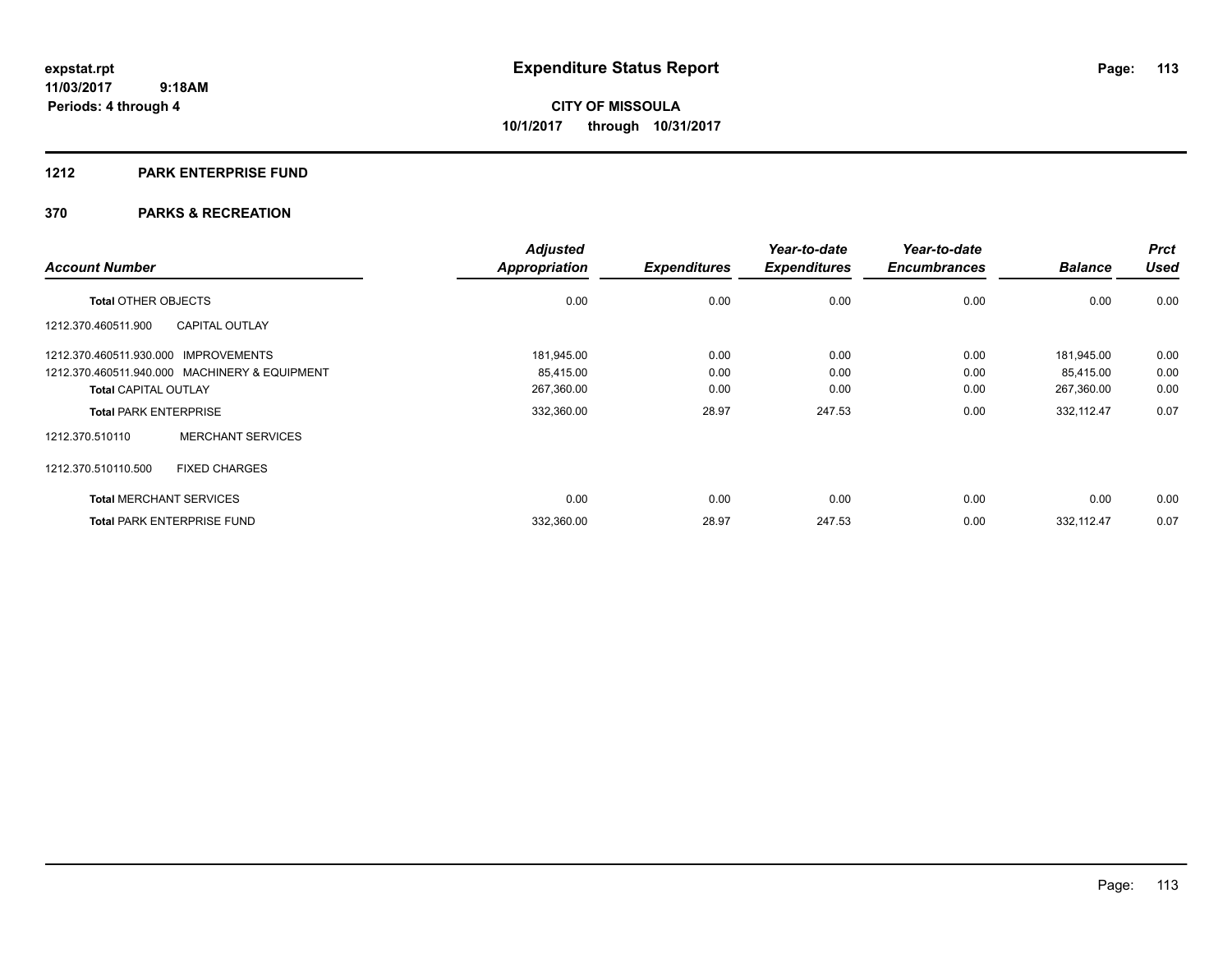## **1216 PARKS & REC TRAILS, DEV**

|                                |                                                         | <b>Adjusted</b>      |                     | Year-to-date        | Year-to-date        |                | <b>Prct</b> |
|--------------------------------|---------------------------------------------------------|----------------------|---------------------|---------------------|---------------------|----------------|-------------|
| <b>Account Number</b>          |                                                         | <b>Appropriation</b> | <b>Expenditures</b> | <b>Expenditures</b> | <b>Encumbrances</b> | <b>Balance</b> | <b>Used</b> |
| 1216.370.460411                | <b>NMT ADMIN</b>                                        |                      |                     |                     |                     |                |             |
| 1216.370.460411.900            | <b>CAPITAL OUTLAY</b>                                   |                      |                     |                     |                     |                |             |
| <b>Total NMT ADMIN</b>         |                                                         | 0.00                 | 0.00                | 0.00                | 0.00                | 0.00           | 0.00        |
| 1216.370.460433                | PARK AREAS                                              |                      |                     |                     |                     |                |             |
| 1216.370.460433.100            | PERSONAL SERVICES                                       |                      |                     |                     |                     |                |             |
| <b>Total PERSONAL SERVICES</b> |                                                         | 0.00                 | 0.00                | 0.00                | 0.00                | 0.00           | 0.00        |
| 1216.370.460433.200            | <b>SUPPLIES</b>                                         |                      |                     |                     |                     |                |             |
| <b>Total SUPPLIES</b>          |                                                         | 0.00                 | 0.00                | 0.00                | 0.00                | 0.00           | 0.00        |
| 1216.370.460433.300            | PURCHASED SERVICES                                      |                      |                     |                     |                     |                |             |
|                                | <b>Total PURCHASED SERVICES</b>                         | 0.00                 | 0.00                | 0.00                | 0.00                | 0.00           | 0.00        |
| 1216.370.460433.800            | OTHER OBJECTS                                           |                      |                     |                     |                     |                |             |
|                                | 1216.370.460433.820.000 TRANSFERS TO OTHER FUNDS        | 0.00                 | 0.00                | 51,136.55           | 0.00                | $-51,136.55$   | 0.00        |
| <b>Total PARK AREAS</b>        |                                                         | 0.00                 | 0.00                | 51,136.55           | 0.00                | $-51,136.55$   | 0.00        |
| 1216.370.460434                | <b>GREENWAYS &amp; HORTICULTURE</b>                     |                      |                     |                     |                     |                |             |
| 1216.370.460434.900            | CAPITAL OUTLAY                                          |                      |                     |                     |                     |                |             |
|                                | 1216.370.460434.930.000 RECREATION TRAILS PROGRAM GRANT | 50,000.00            | 0.00                | 0.00                | 0.00                | 50,000.00      | 0.00        |
|                                | Total GREENWAYS & HORTICULTURE                          | 50,000.00            | 0.00                | 0.00                | 0.00                | 50,000.00      | 0.00        |
| 1216.370.460439                | CLARK FORK RIVER ACCESS GRANT                           |                      |                     |                     |                     |                |             |
| 1216.370.460439.300            | PURCHASED SERVICES                                      |                      |                     |                     |                     |                |             |
|                                | 1216.370.460439.350.000 CLARK FORK RIVER ACCESS PROJECT | 67,450.00            | 0.00                | 0.00                | 0.00                | 67,450.00      | 0.00        |
|                                |                                                         |                      |                     |                     |                     |                |             |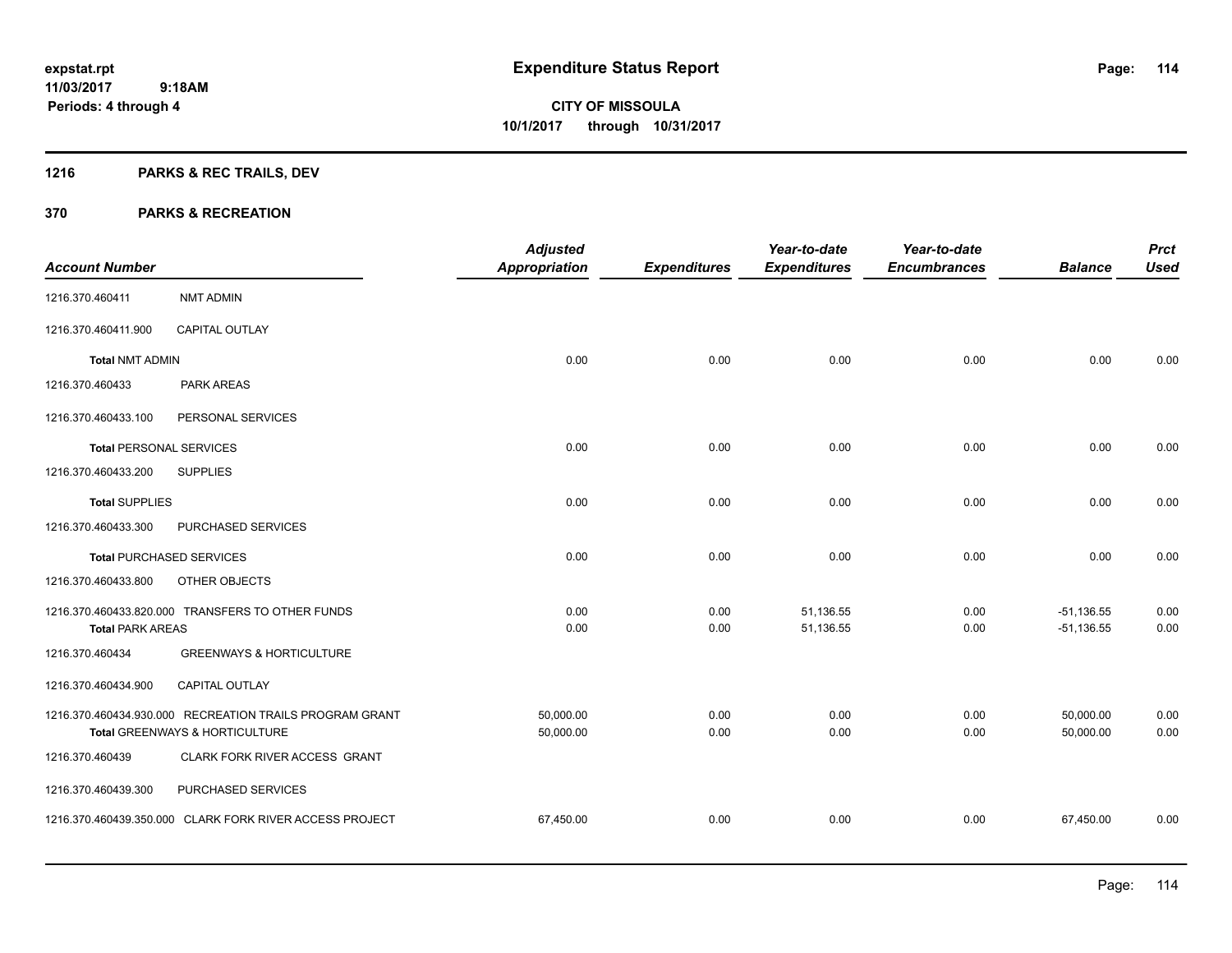## **1216 PARKS & REC TRAILS, DEV**

|                                 |                                                          | <b>Adjusted</b>      |                     | Year-to-date        | Year-to-date        |                | <b>Prct</b> |
|---------------------------------|----------------------------------------------------------|----------------------|---------------------|---------------------|---------------------|----------------|-------------|
| <b>Account Number</b>           |                                                          | <b>Appropriation</b> | <b>Expenditures</b> | <b>Expenditures</b> | <b>Encumbrances</b> | <b>Balance</b> | <b>Used</b> |
|                                 | Total CLARK FORK RIVER ACCESS GRANT                      | 67,450.00            | 0.00                | 0.00                | 0.00                | 67,450.00      | 0.00        |
| 1216.370.460470                 | <b>RECREATION MORE</b>                                   |                      |                     |                     |                     |                |             |
| 1216.370.460470.200             | <b>SUPPLIES</b>                                          |                      |                     |                     |                     |                |             |
|                                 | 1216.370.460470.220.000 MORE/OPERATING SUPPLIES          | 5,000.00             | 2,000.40            | 2,297.40            | 0.00                | 2,702.60       | 45.95       |
|                                 | 1216.370.460470.230.000 MORE/REPAI & MAINTENANCE         | 5,000.00             | 0.00                | 0.00                | 0.00                | 5,000.00       | 0.00        |
| <b>Total SUPPLIES</b>           |                                                          | 10,000.00            | 2,000.40            | 2,297.40            | 0.00                | 7,702.60       | 22.97       |
| 1216.370.460470.300             | PURCHASED SERVICES                                       |                      |                     |                     |                     |                |             |
|                                 | 1216.370.460470.350.000 MORE/PROFESSIONAL SERVICES       | 10,000.00            | 0.00                | 0.00                | 0.00                | 10,000.00      | 0.00        |
|                                 | 1216.370.460470.390.000 OTHER PURCHASED SERVICES         | 10,000.00            | 0.00                | 0.00                | 0.00                | 10,000.00      | 0.00        |
| <b>Total PURCHASED SERVICES</b> |                                                          | 20,000.00            | 0.00                | 0.00                | 0.00                | 20,000.00      | 0.00        |
| <b>Total RECREATION MORE</b>    |                                                          | 30,000.00            | 2,000.40            | 2,297.40            | 0.00                | 27,702.60      | 7.66        |
| 1216.370.460471                 | <b>RECREATION ADULTS</b>                                 |                      |                     |                     |                     |                |             |
| 1216.370.460471.200             | <b>SUPPLIES</b>                                          |                      |                     |                     |                     |                |             |
|                                 | 1216.370.460471.220.000 REC ADULT/OPERATING SUPPLIES     | 5,000.00             | 0.00                | 0.00                | 0.00                | 5,000.00       | 0.00        |
| <b>Total RECREATION ADULTS</b>  |                                                          | 5,000.00             | 0.00                | 0.00                | 0.00                | 5,000.00       | 0.00        |
| 1216.370.460472                 | <b>RECREATION YOUTH</b>                                  |                      |                     |                     |                     |                |             |
| 1216.370.460472.200             | <b>SUPPLIES</b>                                          |                      |                     |                     |                     |                |             |
|                                 | 1216.370.460472.220.000 REC YOUTH/OPERATING SUPPLIES     | 5,000.00             | 0.00                | 0.00                | 0.00                | 5,000.00       | 0.00        |
| <b>Total RECREATION YOUTH</b>   |                                                          | 5,000.00             | 0.00                | 0.00                | 0.00                | 5,000.00       | 0.00        |
| 1216.370.460473                 | <b>RECREATION SPECIAL EVENTS</b>                         |                      |                     |                     |                     |                |             |
| 1216.370.460473.700             | <b>GRANTS &amp; CONTRIBUTIONS</b>                        |                      |                     |                     |                     |                |             |
|                                 | 1216.370.460473.700.000 FMRP DONATION & SPONSORSHIP PROG | 100,000.00           | 0.00                | 0.00                | 0.00                | 100,000.00     | 0.00        |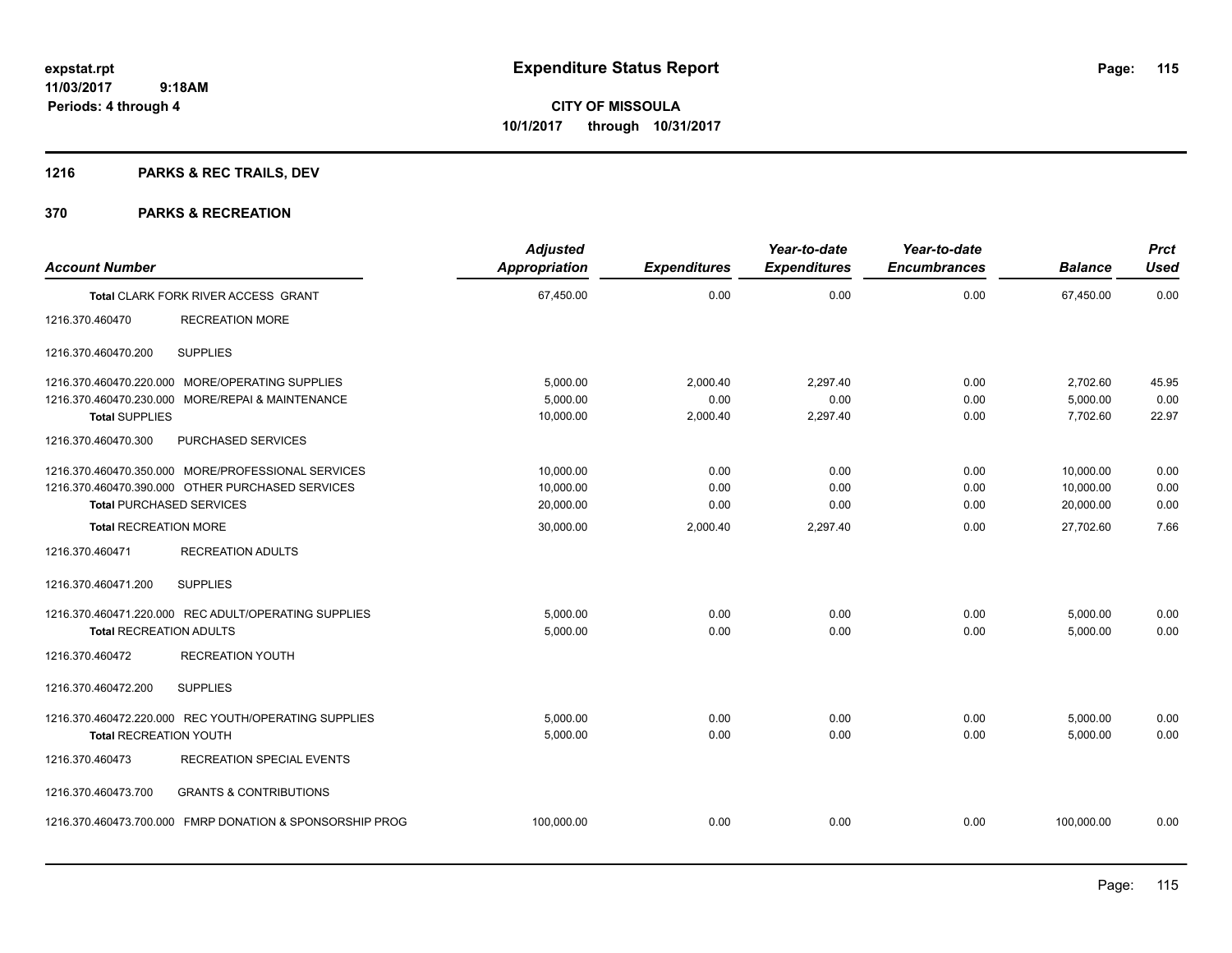**CITY OF MISSOULA 10/1/2017 through 10/31/2017**

## **1216 PARKS & REC TRAILS, DEV**

| <b>Account Number</b>                  |                                                               | <b>Adjusted</b><br><b>Appropriation</b> | <b>Expenditures</b> | Year-to-date<br><b>Expenditures</b> | Year-to-date<br><b>Encumbrances</b> | <b>Balance</b> | <b>Prct</b><br><b>Used</b> |
|----------------------------------------|---------------------------------------------------------------|-----------------------------------------|---------------------|-------------------------------------|-------------------------------------|----------------|----------------------------|
|                                        | <b>Total RECREATION SPECIAL EVENTS</b>                        | 100,000.00                              | 0.00                | 0.00                                | 0.00                                | 100,000.00     | 0.00                       |
| 1216.370.460507                        | <b>COMMUNITY TRAILS</b>                                       |                                         |                     |                                     |                                     |                |                            |
| 1216.370.460507.200                    | <b>SUPPLIES</b>                                               |                                         |                     |                                     |                                     |                |                            |
|                                        | 1216.370.460507.220.000 COMM TRAILS/OPERATING SUPPLIES        | 5,000.00                                | 0.00                | 0.00                                | 0.00                                | 5,000.00       | 0.00                       |
| 1216.370.460507.230.000                | COMM TRAILS/REPAIR/MAINTENANCE                                | 5,000.00                                | 0.00                | 0.00                                | 0.00                                | 5,000.00       | 0.00                       |
| 1216.370.460507.240.000 OTHER SUPPLIES |                                                               | 1,100.00                                | 0.00                | 0.00                                | 0.00                                | 1,100.00       | 0.00                       |
| <b>Total SUPPLIES</b>                  |                                                               | 11,100.00                               | 0.00                | 0.00                                | 0.00                                | 11,100.00      | 0.00                       |
| 1216.370.460507.300                    | <b>PURCHASED SERVICES</b>                                     |                                         |                     |                                     |                                     |                |                            |
|                                        | 1216.370.460507.350.000 COMM TRAILS/PROFESSIONAL SERVICES     | 10,000.00                               | 0.00                | 0.00                                | 0.00                                | 10,000.00      | 0.00                       |
|                                        | 1216.370.460507.360.000 COMM TRAILS/REPAIR & MAINTENANCE      | 10,000.00                               | 0.00                | 0.00                                | 0.00                                | 10,000.00      | 0.00                       |
|                                        | 1216.370.460507.390.000 COMM TRAILS/OTHER PURCHASED SERVICES  | 40,000.00                               | 0.00                | 0.00                                | 0.00                                | 40,000.00      | 0.00                       |
| <b>Total PURCHASED SERVICES</b>        |                                                               | 60,000.00                               | 0.00                | 0.00                                | 0.00                                | 60,000.00      | 0.00                       |
| 1216.370.460507.900                    | <b>CAPITAL OUTLAY</b>                                         |                                         |                     |                                     |                                     |                |                            |
|                                        | 1216.370.460507.930.000 COMM TRAILS/IMPROVEMENTS              | 50,000.00                               | 0.00                | 0.00                                | 0.00                                | 50,000.00      | 0.00                       |
| <b>Total CAPITAL OUTLAY</b>            |                                                               | 50,000.00                               | 0.00                | 0.00                                | 0.00                                | 50,000.00      | 0.00                       |
| <b>Total COMMUNITY TRAILS</b>          |                                                               | 121,100.00                              | 0.00                | 0.00                                | 0.00                                | 121,100.00     | 0.00                       |
| 1216.370.460508                        | <b>KIWANIS PARK</b>                                           |                                         |                     |                                     |                                     |                |                            |
| 1216.370.460508.900                    | <b>CAPITAL OUTLAY</b>                                         |                                         |                     |                                     |                                     |                |                            |
|                                        | 1216.370.460508.930.000 KIWANIS PARK IMPROVEMENTS             | 69,650.00                               | 0.00                | 0.00                                | 0.00                                | 69,650.00      | 0.00                       |
| <b>Total KIWANIS PARK</b>              |                                                               | 69,650.00                               | 0.00                | 0.00                                | 0.00                                | 69.650.00      | 0.00                       |
| 1216.370.460512                        | <b>PARK MEMORIALS</b>                                         |                                         |                     |                                     |                                     |                |                            |
| 1216.370.460512.200                    | <b>SUPPLIES</b>                                               |                                         |                     |                                     |                                     |                |                            |
|                                        | 1216.370.460512.220.000 SOUTH SIDE LIONS - OPERATING SUPPLIES | 0.00                                    | 1,984.37            | 3,986.27                            | 0.00                                | $-3,986.27$    | 0.00                       |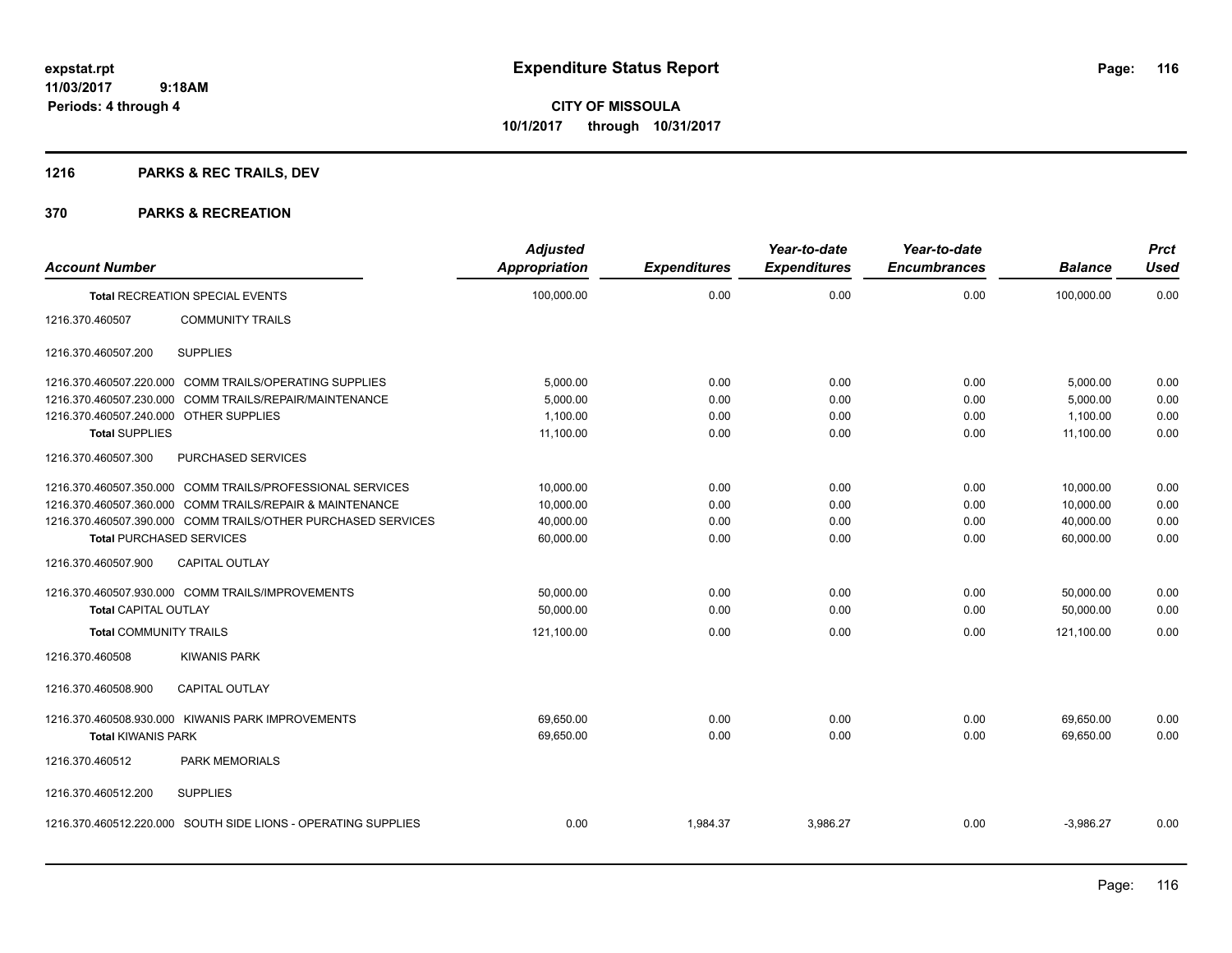## **1216 PARKS & REC TRAILS, DEV**

| <b>Account Number</b>                                       | <b>Adjusted</b><br>Appropriation | <b>Expenditures</b> | Year-to-date<br><b>Expenditures</b> | Year-to-date<br><b>Encumbrances</b> | <b>Balance</b> | <b>Prct</b><br><b>Used</b> |
|-------------------------------------------------------------|----------------------------------|---------------------|-------------------------------------|-------------------------------------|----------------|----------------------------|
| <b>Total SUPPLIES</b>                                       | 0.00                             | 1,984.37            | 3,986.27                            | 0.00                                | $-3,986.27$    | 0.00                       |
| 1216.370.460512.300<br>PURCHASED SERVICES                   |                                  |                     |                                     |                                     |                |                            |
| 1216.370.460512.360.000 PARK MEMORIALS-REPAIR & MAINTENANCE | 0.00                             | 0.00                | 588.50                              | 0.00                                | $-588.50$      | 0.00                       |
| <b>Total PURCHASED SERVICES</b>                             | 0.00                             | 0.00                | 588.50                              | 0.00                                | $-588.50$      | 0.00                       |
| 1216.370.460512.900<br><b>CAPITAL OUTLAY</b>                |                                  |                     |                                     |                                     |                |                            |
| 1216.370.460512.920.000 PARK MEMORIALS/BUILDINGS            | 100,000.00                       | 0.00                | 0.00                                | 0.00                                | 100,000.00     | 0.00                       |
| 1216.370.460512.930.000 PARK MEMORIALS/IMPROVEMENTS         | 50,000.00                        | 0.00                | 0.00                                | 0.00                                | 50,000.00      | 0.00                       |
| <b>Total CAPITAL OUTLAY</b>                                 | 150,000.00                       | 0.00                | 0.00                                | 0.00                                | 150,000.00     | 0.00                       |
| <b>Total PARK MEMORIALS</b>                                 | 150,000.00                       | 1,984.37            | 4,574.77                            | 0.00                                | 145,425.23     | 3.05                       |
| RECREATIONAL DONATIONS SPEC EVENTS<br>1216.370.460513       |                                  |                     |                                     |                                     |                |                            |
| <b>SUPPLIES</b><br>1216.370.460513.200                      |                                  |                     |                                     |                                     |                |                            |
| 1216.370.460513.220.000 REC DONATIONS/OPERATING SUPPLIES    | 20,000.00                        | 6,205.34            | 9,366.29                            | 0.00                                | 10,633.71      | 46.83                      |
| 1216.370.460513.220.089 REC DONATIONS/OPERATING SUPPLIES    | 0.00                             | 0.00                | 1,015.58                            | 0.00                                | $-1,015.58$    | 0.00                       |
| 1216.370.460513.230.000 REC DONATIONS-REPAIR/MAINTENANCE    | 5,000.00                         | 0.00                | 0.00                                | 0.00                                | 5.000.00       | 0.00                       |
| <b>Total SUPPLIES</b>                                       | 25,000.00                        | 6,205.34            | 10,381.87                           | 0.00                                | 14,618.13      | 41.53                      |
| 1216.370.460513.300<br><b>PURCHASED SERVICES</b>            |                                  |                     |                                     |                                     |                |                            |
| 1216.370.460513.350.000 REC DONATIONS/PROFESSIONAL SERVICES | 5,000.00                         | 0.00                | 0.00                                | 0.00                                | 5,000.00       | 0.00                       |
| 1216.370.460513.390.000 OTHER PURCHASED SERVICES            | 40.000.00                        | 0.00                | 0.00                                | 0.00                                | 40,000.00      | 0.00                       |
| <b>Total PURCHASED SERVICES</b>                             | 45,000.00                        | 0.00                | 0.00                                | 0.00                                | 45,000.00      | 0.00                       |
| Total RECREATIONAL DONATIONS SPEC EVENTS                    | 70,000.00                        | 6,205.34            | 10,381.87                           | 0.00                                | 59,618.13      | 14.83                      |
| 1216.370.460514<br><b>URBAN FORESTRY</b>                    |                                  |                     |                                     |                                     |                |                            |
| 1216.370.460514.100<br>PERSONAL SERVICES                    |                                  |                     |                                     |                                     |                |                            |
| <b>Total PERSONAL SERVICES</b>                              | 0.00                             | 0.00                | 0.00                                | 0.00                                | 0.00           | 0.00                       |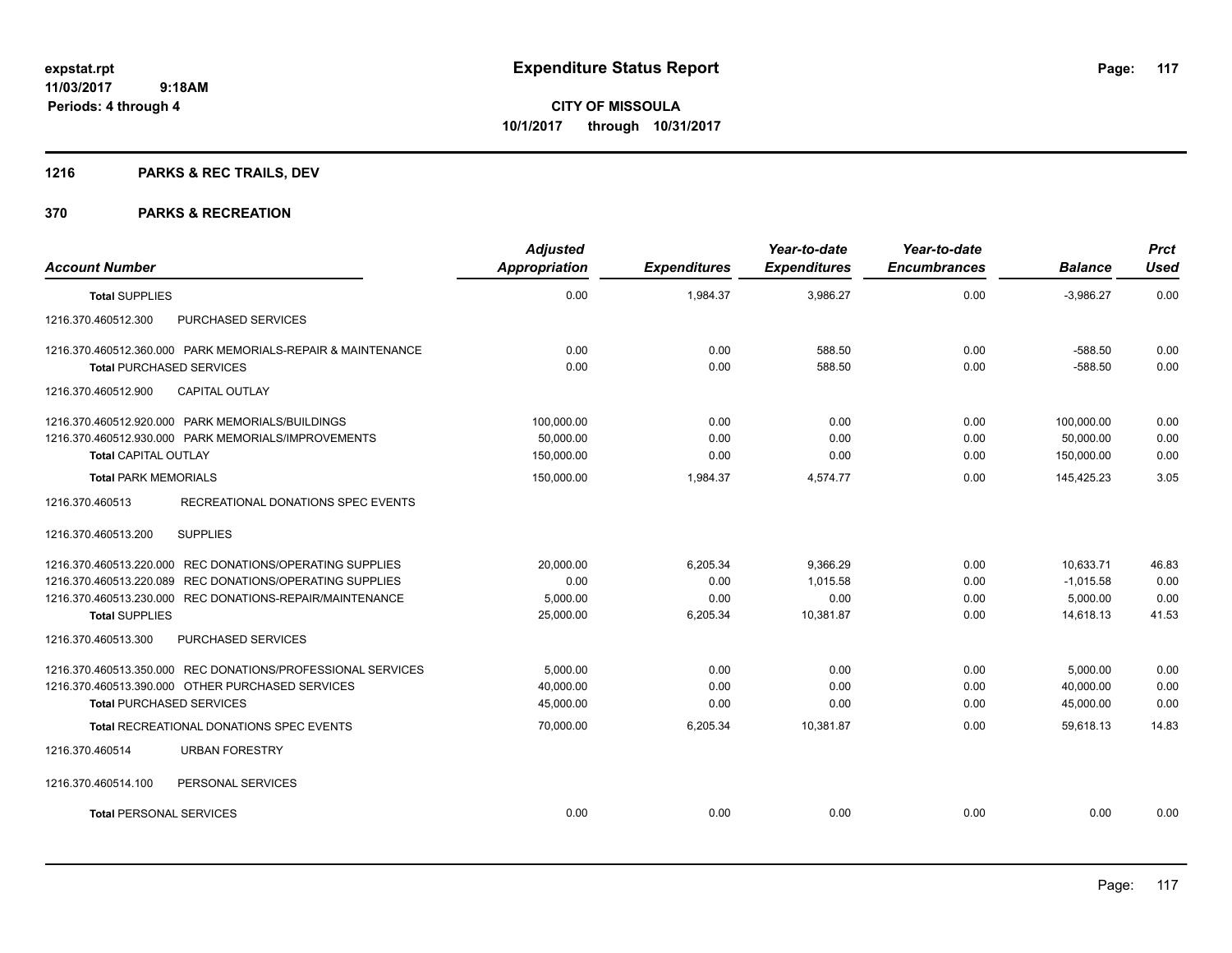## **1216 PARKS & REC TRAILS, DEV**

| <b>Account Number</b>                                        | <b>Adjusted</b><br><b>Appropriation</b> | <b>Expenditures</b> | Year-to-date<br><b>Expenditures</b> | Year-to-date<br><b>Encumbrances</b> | <b>Balance</b> | <b>Prct</b><br><b>Used</b> |
|--------------------------------------------------------------|-----------------------------------------|---------------------|-------------------------------------|-------------------------------------|----------------|----------------------------|
| <b>SUPPLIES</b><br>1216.370.460514.200                       |                                         |                     |                                     |                                     |                |                            |
| 1216.370.460514.220.000 URBAN FORESTRY/OPERATING SUPPLIES    | 10,000.00                               | 0.00                | 0.00                                | 0.00                                | 10,000.00      | 0.00                       |
| 1216.370.460514.230.000 URBAN FORESTRY-REPAIR/MAINTENANCE    | 5,000.00                                | 0.00                | 0.00                                | 0.00                                | 5,000.00       | 0.00                       |
| <b>Total SUPPLIES</b>                                        | 15,000.00                               | 0.00                | 0.00                                | 0.00                                | 15,000.00      | 0.00                       |
| PURCHASED SERVICES<br>1216.370.460514.300                    |                                         |                     |                                     |                                     |                |                            |
| 1216.370.460514.350.000 URBAN FORESTRY/PROFESSIONAL SERVICES | 40.000.00                               | 0.00                | 4,190.60                            | 0.00                                | 35,809.40      | 10.48                      |
| 1216.370.460514.390.000 OTHER PURCHASED SERVICES             | 0.00                                    | 0.00                | 473.28                              | 0.00                                | $-473.28$      | 0.00                       |
| <b>Total PURCHASED SERVICES</b>                              | 40,000.00                               | 0.00                | 4,663.88                            | 0.00                                | 35,336.12      | 11.66                      |
| CAPITAL OUTLAY<br>1216.370.460514.900                        |                                         |                     |                                     |                                     |                |                            |
| 1216.370.460514.930.000 IMPROVEMENTS                         | 20,000.00                               | 0.00                | 0.00                                | 0.00                                | 20,000.00      | 0.00                       |
| <b>Total CAPITAL OUTLAY</b>                                  | 20,000.00                               | 0.00                | 0.00                                | 0.00                                | 20,000.00      | 0.00                       |
| <b>Total URBAN FORESTRY</b>                                  | 75,000.00                               | 0.00                | 4,663.88                            | 0.00                                | 70,336.12      | 6.22                       |
| PARK REVOLVING<br>1216.370.460516                            |                                         |                     |                                     |                                     |                |                            |
| 1216.370.460516.800<br>OTHER OBJECTS                         |                                         |                     |                                     |                                     |                |                            |
| 1216.370.460516.845.000 CONTINGENCY                          | 25,000.00                               | 0.00                | 0.00                                | 0.00                                | 25,000.00      | 0.00                       |
| <b>Total PARK REVOLVING</b>                                  | 25,000.00                               | 0.00                | 0.00                                | 0.00                                | 25,000.00      | 0.00                       |
| OPEN SPACE PURCHASE & DONATIONS<br>1216.370.460517           |                                         |                     |                                     |                                     |                |                            |
| PURCHASED SERVICES<br>1216.370.460517.300                    |                                         |                     |                                     |                                     |                |                            |
| 1216.370.460517.390.000 OTHER PURCHASED SERVICES             | 10,000.00                               | 0.00                | 0.00                                | 0.00                                | 10,000.00      | 0.00                       |
| Total OPEN SPACE PURCHASE & DONATIONS                        | 10,000.00                               | 0.00                | 0.00                                | 0.00                                | 10.000.00      | 0.00                       |
| 1216.370.460521<br><b>CONSERVATION LANDS DONATIONS</b>       |                                         |                     |                                     |                                     |                |                            |
| PERSONAL SERVICES<br>1216.370.460521.100                     |                                         |                     |                                     |                                     |                |                            |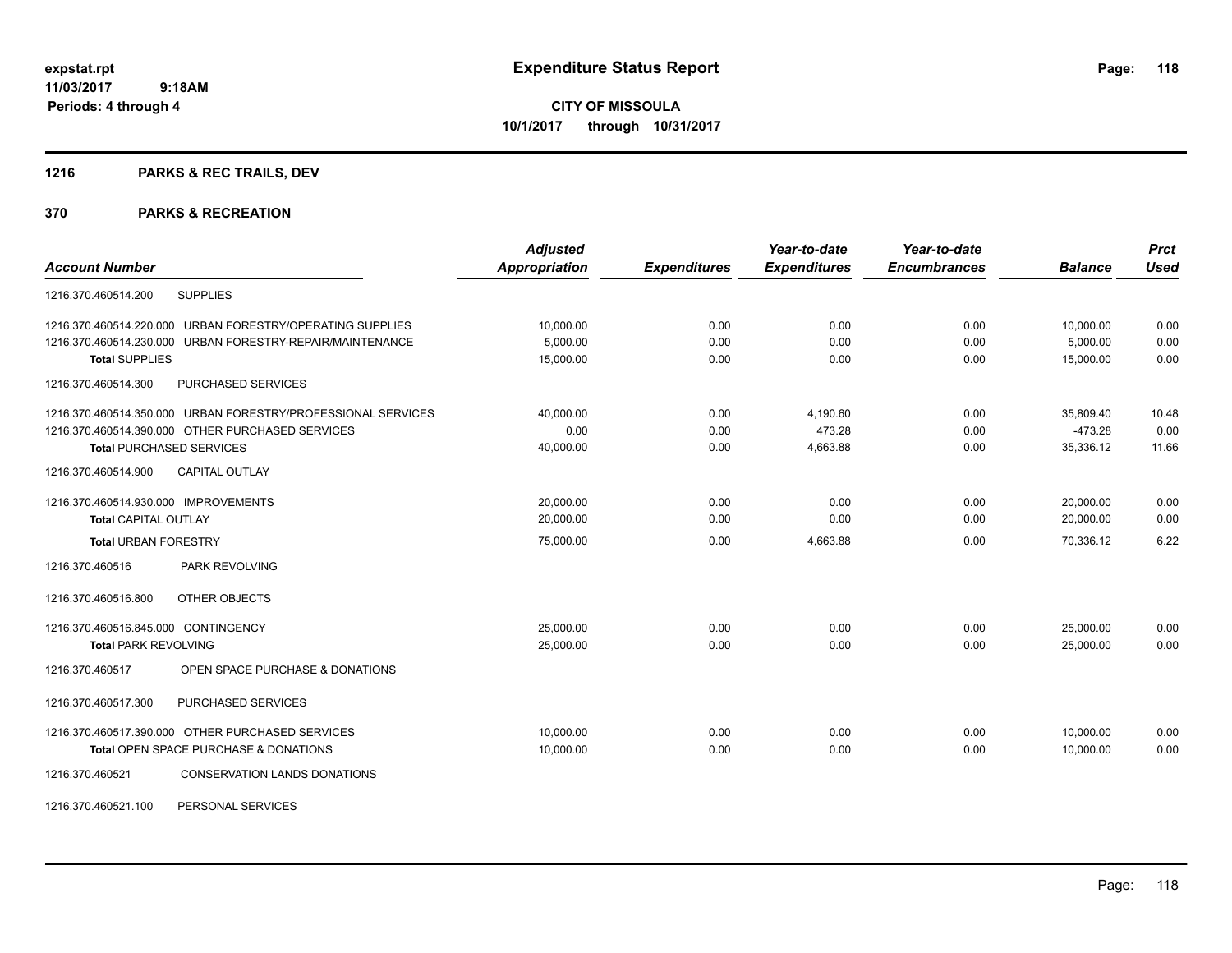## **1216 PARKS & REC TRAILS, DEV**

| <b>Account Number</b>                                           | <b>Adjusted</b><br><b>Appropriation</b> | <b>Expenditures</b> | Year-to-date<br><b>Expenditures</b> | Year-to-date<br><b>Encumbrances</b> | <b>Balance</b> | <b>Prct</b><br><b>Used</b> |
|-----------------------------------------------------------------|-----------------------------------------|---------------------|-------------------------------------|-------------------------------------|----------------|----------------------------|
| 1216.370.460521.110.000 CONSV LANDS MGMT GRANTS                 | 11,291.00                               | 0.00                | 0.00                                | 0.00                                | 11,291.00      | 0.00                       |
| 1216.370.460521.140.000 CONSERVATION LAND MGMT GRANT/EMP CONTRI | 1,909.00                                | 0.00                | 0.00                                | 0.00                                | 1,909.00       | 0.00                       |
| <b>Total PERSONAL SERVICES</b>                                  | 13,200.00                               | 0.00                | 0.00                                | 0.00                                | 13,200.00      | 0.00                       |
| 1216.370.460521.200<br><b>SUPPLIES</b>                          |                                         |                     |                                     |                                     |                |                            |
| 1216.370.460521.220.000 CONSVERVATION LANDS GRANT/OPER SUPPLIES | 10,000.00                               | 2,290.39            | 2,290.39                            | 0.00                                | 7,709.61       | 22.90                      |
| 1216.370.460521.230.000 CONSERVATION LANDS MGMT GRANT           | 5,000.00                                | 2,823.80            | 2,823.80                            | 0.00                                | 2,176.20       | 56.48                      |
| <b>Total SUPPLIES</b>                                           | 15,000.00                               | 5,114.19            | 5,114.19                            | 0.00                                | 9,885.81       | 34.09                      |
| 1216.370.460521.300<br>PURCHASED SERVICES                       |                                         |                     |                                     |                                     |                |                            |
| 1216.370.460521.350.000 CONSERVATION LANDS                      | 24,700.00                               | 0.00                | 0.00                                | 0.00                                | 24,700.00      | 0.00                       |
| 1216.370.460521.370.000 TRAVEL                                  | 150.00                                  | 0.00                | 0.00                                | 0.00                                | 150.00         | 0.00                       |
| 1216.370.460521.380.000 TRAINING                                | 150.00                                  | 0.00                | 0.00                                | 0.00                                | 150.00         | 0.00                       |
| <b>Total PURCHASED SERVICES</b>                                 | 25,000.00                               | 0.00                | 0.00                                | 0.00                                | 25,000.00      | 0.00                       |
| 1216.370.460521.900<br><b>CAPITAL OUTLAY</b>                    |                                         |                     |                                     |                                     |                |                            |
| 1216.370.460521.930.000 IMPROVEMENTS                            | 6.800.00                                | 0.00                | 0.00                                | 0.00                                | 6,800.00       | 0.00                       |
| <b>Total CAPITAL OUTLAY</b>                                     | 6,800.00                                | 0.00                | 0.00                                | 0.00                                | 6,800.00       | 0.00                       |
| <b>Total CONSERVATION LANDS DONATIONS</b>                       | 60,000.00                               | 5,114.19            | 5,114.19                            | 0.00                                | 54.885.81      | 8.52                       |
| 1216.370.460522<br>CONVERSATION LAND DONATIONS                  |                                         |                     |                                     |                                     |                |                            |
| 1216.370.460522.200<br><b>SUPPLIES</b>                          |                                         |                     |                                     |                                     |                |                            |
| 1216.370.460522.230.000 REPAIR/MAINTENANCE                      | 10,000.00                               | 0.00                | 0.00                                | 0.00                                | 10,000.00      | 0.00                       |
| <b>Total SUPPLIES</b>                                           | 10,000.00                               | 0.00                | 0.00                                | 0.00                                | 10,000.00      | 0.00                       |
| 1216.370.460522.900<br><b>CAPITAL OUTLAY</b>                    |                                         |                     |                                     |                                     |                |                            |
| 1216.370.460522.930.000 IMPROVEMENTS                            | 10,000.00                               | 0.00                | 0.00                                | 0.00                                | 10,000.00      | 0.00                       |
| <b>Total CAPITAL OUTLAY</b>                                     | 10,000.00                               | 0.00                | 0.00                                | 0.00                                | 10,000.00      | 0.00                       |
| <b>Total CONVERSATION LAND DONATIONS</b>                        | 20,000.00                               | 0.00                | 0.00                                | 0.00                                | 20,000.00      | 0.00                       |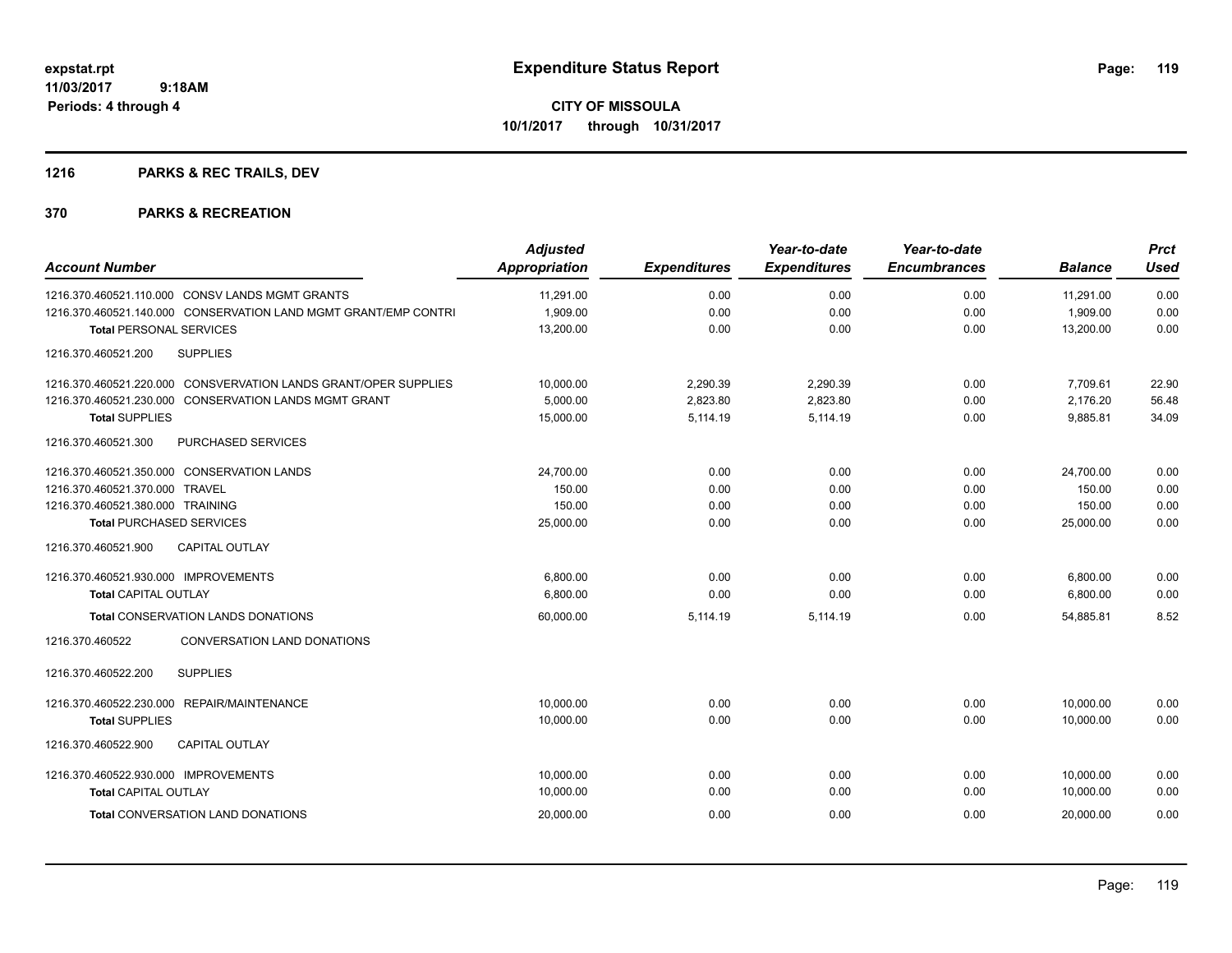## **1216 PARKS & REC TRAILS, DEV**

| <b>Account Number</b>          |                                          | <b>Adjusted</b><br><b>Appropriation</b> | <b>Expenditures</b> | Year-to-date<br><b>Expenditures</b> | Year-to-date<br><b>Encumbrances</b> | <b>Balance</b> | <b>Prct</b><br>Used |
|--------------------------------|------------------------------------------|-----------------------------------------|---------------------|-------------------------------------|-------------------------------------|----------------|---------------------|
| 1216.370.510110                | <b>MERCHANT SERVICES</b>                 |                                         |                     |                                     |                                     |                |                     |
| 1216.370.510110.500            | <b>FIXED CHARGES</b>                     |                                         |                     |                                     |                                     |                |                     |
| <b>Total MERCHANT SERVICES</b> |                                          | 0.00                                    | 0.00                | 0.00                                | 0.00                                | 0.00           | 0.00                |
|                                | <b>Total PARKS &amp; REC TRAILS, DEV</b> | 858,200.00                              | 15,304.30           | 78,168.66                           | 0.00                                | 780,031.34     | 9.11                |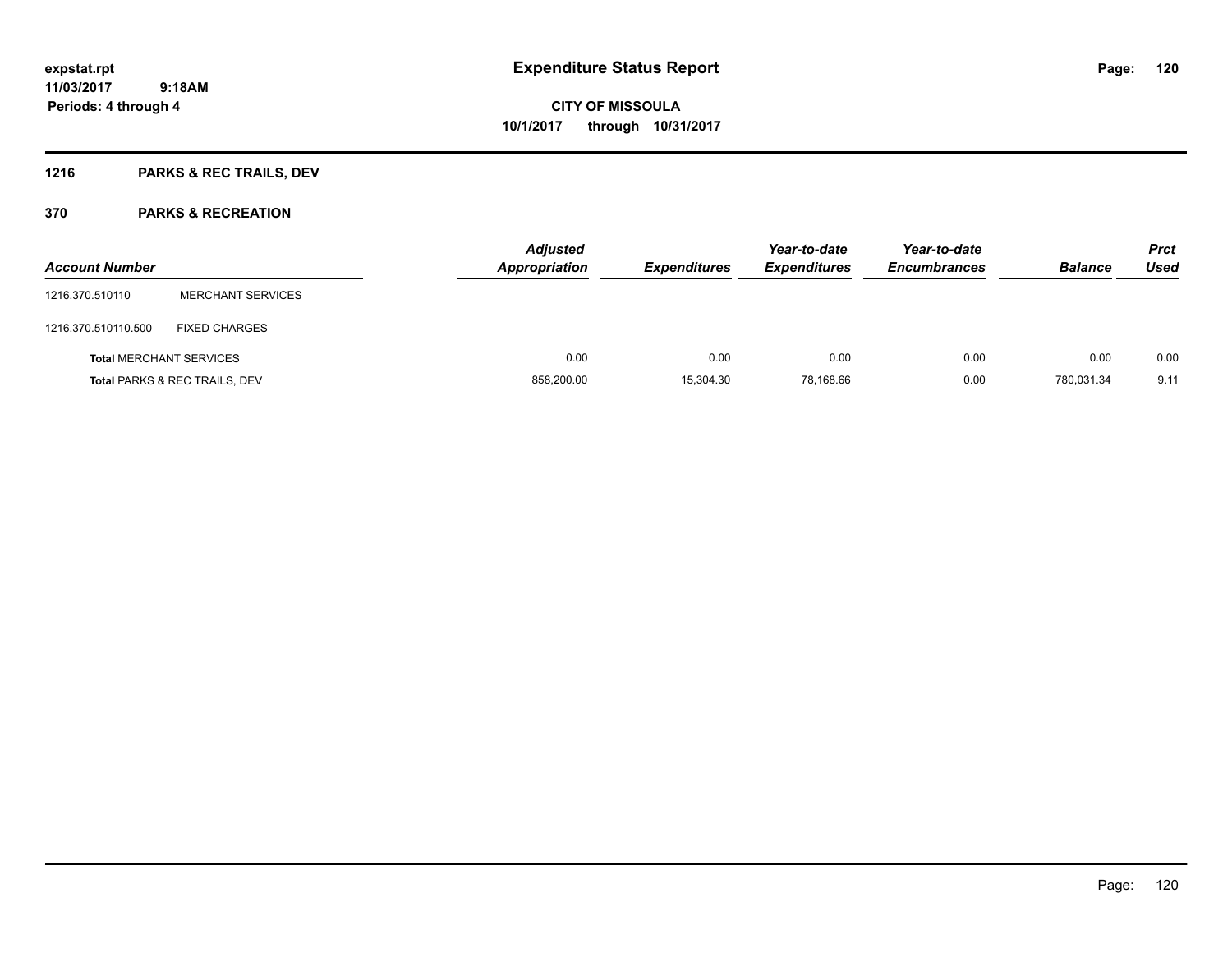#### **1217 PARKS CITY LIFE GYM LEASE**

#### **370 PARKS & RECREATION**

|                                                         | <b>Adjusted</b>      |                     | Year-to-date        | Year-to-date        |                | <b>Prct</b> |
|---------------------------------------------------------|----------------------|---------------------|---------------------|---------------------|----------------|-------------|
| <b>Account Number</b>                                   | <b>Appropriation</b> | <b>Expenditures</b> | <b>Expenditures</b> | <b>Encumbrances</b> | <b>Balance</b> | <b>Used</b> |
| 1217.370.460440<br>CITY LIFE GYM LEASE                  |                      |                     |                     |                     |                |             |
| PERSONAL SERVICES<br>1217.370.460440.100                |                      |                     |                     |                     |                |             |
| 1217.370.460440.110.000 SALARIES AND WAGES              | 16,000.00            | 0.00                | 0.00                | 0.00                | 16,000.00      | 0.00        |
| 1217.370.460440.140.000 EMPLOYER CONTRIBUTIONS          | 1.000.00             | 0.00                | 0.00                | 0.00                | 1.000.00       | 0.00        |
| <b>Total PERSONAL SERVICES</b>                          | 17,000.00            | 0.00                | 0.00                | 0.00                | 17,000.00      | 0.00        |
| <b>SUPPLIES</b><br>1217.370.460440.200                  |                      |                     |                     |                     |                |             |
| 1217.370.460440.220.000 OPERATING SUPPLIES              | 1,500.00             | 704.23              | 715.60              | 0.00                | 784.40         | 47.71       |
| 1217.370.460440.230.000 REPAIR/MAINTENANCE              | 1.000.00             | 0.00                | 1.032.00            | 0.00                | $-32.00$       | 103.20      |
| <b>Total SUPPLIES</b>                                   | 2,500.00             | 704.23              | 1,747.60            | 0.00                | 752.40         | 69.90       |
| 1217.370.460440.300<br><b>PURCHASED SERVICES</b>        |                      |                     |                     |                     |                |             |
| 1217.370.460440.320.000 PRINTING & DUPLICATING          | 1,000.00             | 0.00                | 0.00                | 0.00                | 1,000.00       | 0.00        |
| 1217.370.460440.330.000 PUBLICITY, SUBSCRIPTIONS & DUES | 1,000.00             | 0.00                | 0.00                | 0.00                | 1,000.00       | 0.00        |
| 1217.370.460440.360.000 REPAIR & MAINTENANCE            | 0.00                 | 0.00                | 1,002.00            | 0.00                | $-1,002.00$    | 0.00        |
| <b>Total PURCHASED SERVICES</b>                         | 2,000.00             | 0.00                | 1.002.00            | 0.00                | 998.00         | 50.10       |
| 1217.370.460440.500<br><b>FIXED CHARGES</b>             |                      |                     |                     |                     |                |             |
| 1217.370.460440.500.000 LEASE/FIXED CHARGES             | 24,000.00            | 4,400.00            | 11,000.00           | 0.00                | 13,000.00      | 45.83       |
| <b>Total FIXED CHARGES</b>                              | 24,000.00            | 4,400.00            | 11.000.00           | 0.00                | 13.000.00      | 45.83       |
| 1217.370.460440.900<br><b>CAPITAL OUTLAY</b>            |                      |                     |                     |                     |                |             |
| 1217.370.460440.930.000 IMPROVEMENTS                    | 5,000.00             | 0.00                | 0.00                | 0.00                | 5,000.00       | 0.00        |
| <b>Total CAPITAL OUTLAY</b>                             | 5,000.00             | 0.00                | 0.00                | 0.00                | 5,000.00       | 0.00        |
| Total CITY LIFE GYM LEASE                               | 50,500.00            | 5,104.23            | 13,749.60           | 0.00                | 36,750.40      | 27.23       |
| 1217.370.460471<br><b>RECREATION ADULTS</b>             |                      |                     |                     |                     |                |             |

1217.370.460471.200 SUPPLIES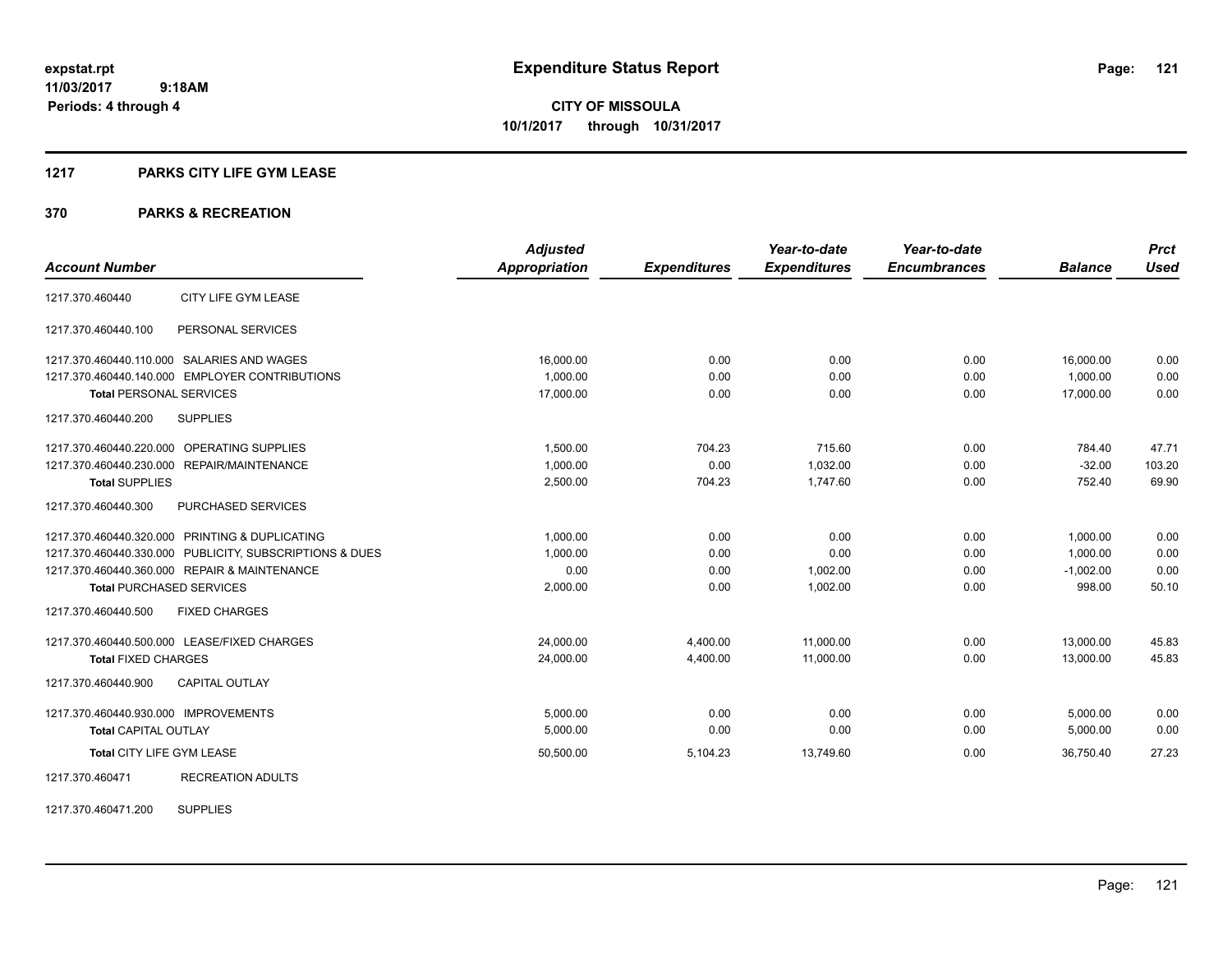### **1217 PARKS CITY LIFE GYM LEASE**

| <b>Account Number</b>          |                                        | <b>Adjusted</b><br>Appropriation | <b>Expenditures</b> | Year-to-date<br><b>Expenditures</b> | Year-to-date<br><b>Encumbrances</b> | <b>Balance</b> | <b>Prct</b><br><b>Used</b> |
|--------------------------------|----------------------------------------|----------------------------------|---------------------|-------------------------------------|-------------------------------------|----------------|----------------------------|
| <b>Total RECREATION ADULTS</b> |                                        | 0.00                             | 0.00                | 0.00                                | 0.00                                | 0.00           | 0.00                       |
| 1217.370.510110                | <b>MERCHANT SERVICES</b>               |                                  |                     |                                     |                                     |                |                            |
| 1217.370.510110.500            | <b>FIXED CHARGES</b>                   |                                  |                     |                                     |                                     |                |                            |
|                                | <b>Total MERCHANT SERVICES</b>         | 0.00                             | 0.00                | 0.00                                | 0.00                                | 0.00           | 0.00                       |
|                                | <b>Total PARKS CITY LIFE GYM LEASE</b> | 50,500.00                        | 5.104.23            | 13,749.60                           | 0.00                                | 36.750.40      | 27.23                      |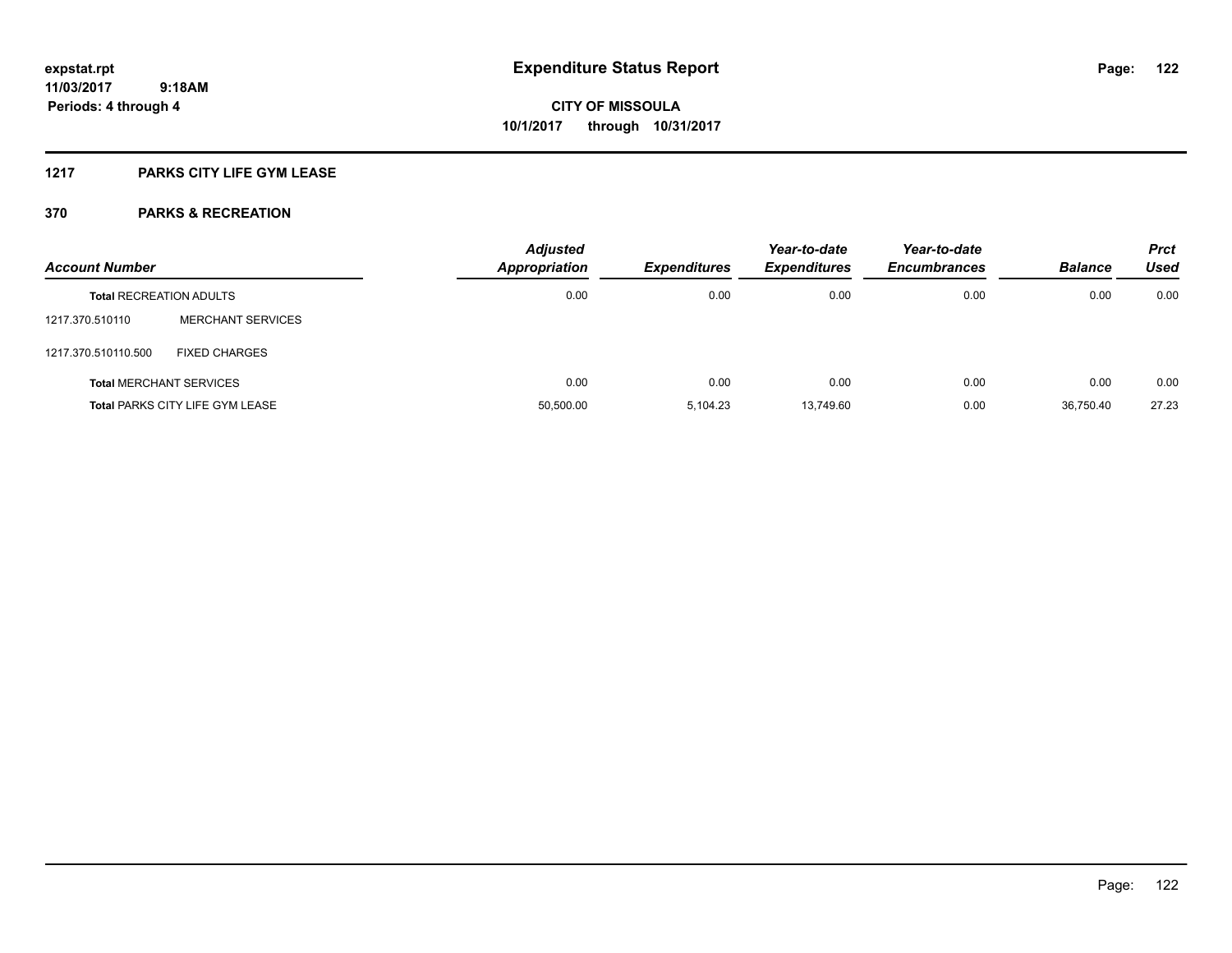### **1218 ALL ABILITIES PLAYGROUND**

| <b>Account Number</b>    |                                 | <b>Adjusted</b><br><b>Appropriation</b> | <b>Expenditures</b> | Year-to-date<br><b>Expenditures</b> | Year-to-date<br><b>Encumbrances</b> | <b>Balance</b> | <b>Prct</b><br><b>Used</b> |
|--------------------------|---------------------------------|-----------------------------------------|---------------------|-------------------------------------|-------------------------------------|----------------|----------------------------|
| 1218.370.460444          | <b>PLAYGROUNDS</b>              |                                         |                     |                                     |                                     |                |                            |
| 1218.370.460444.300      | PURCHASED SERVICES              |                                         |                     |                                     |                                     |                |                            |
|                          | <b>Total PURCHASED SERVICES</b> | 0.00                                    | 0.00                | 0.00                                | 0.00                                | 0.00           | 0.00                       |
| 1218.370.460444.900      | <b>CAPITAL OUTLAY</b>           |                                         |                     |                                     |                                     |                |                            |
| <b>Total PLAYGROUNDS</b> |                                 | 0.00                                    | 0.00                | 0.00                                | 0.00                                | 0.00           | 0.00                       |
| 1218.370.510110          | <b>MERCHANT SERVICES</b>        |                                         |                     |                                     |                                     |                |                            |
| 1218.370.510110.500      | <b>FIXED CHARGES</b>            |                                         |                     |                                     |                                     |                |                            |
|                          | <b>Total MERCHANT SERVICES</b>  | 0.00                                    | 0.00                | 0.00                                | 0.00                                | 0.00           | 0.00                       |
|                          | Total ALL ABILITIES PLAYGROUND  | 0.00                                    | 0.00                | 0.00                                | 0.00                                | 0.00           | 0.00                       |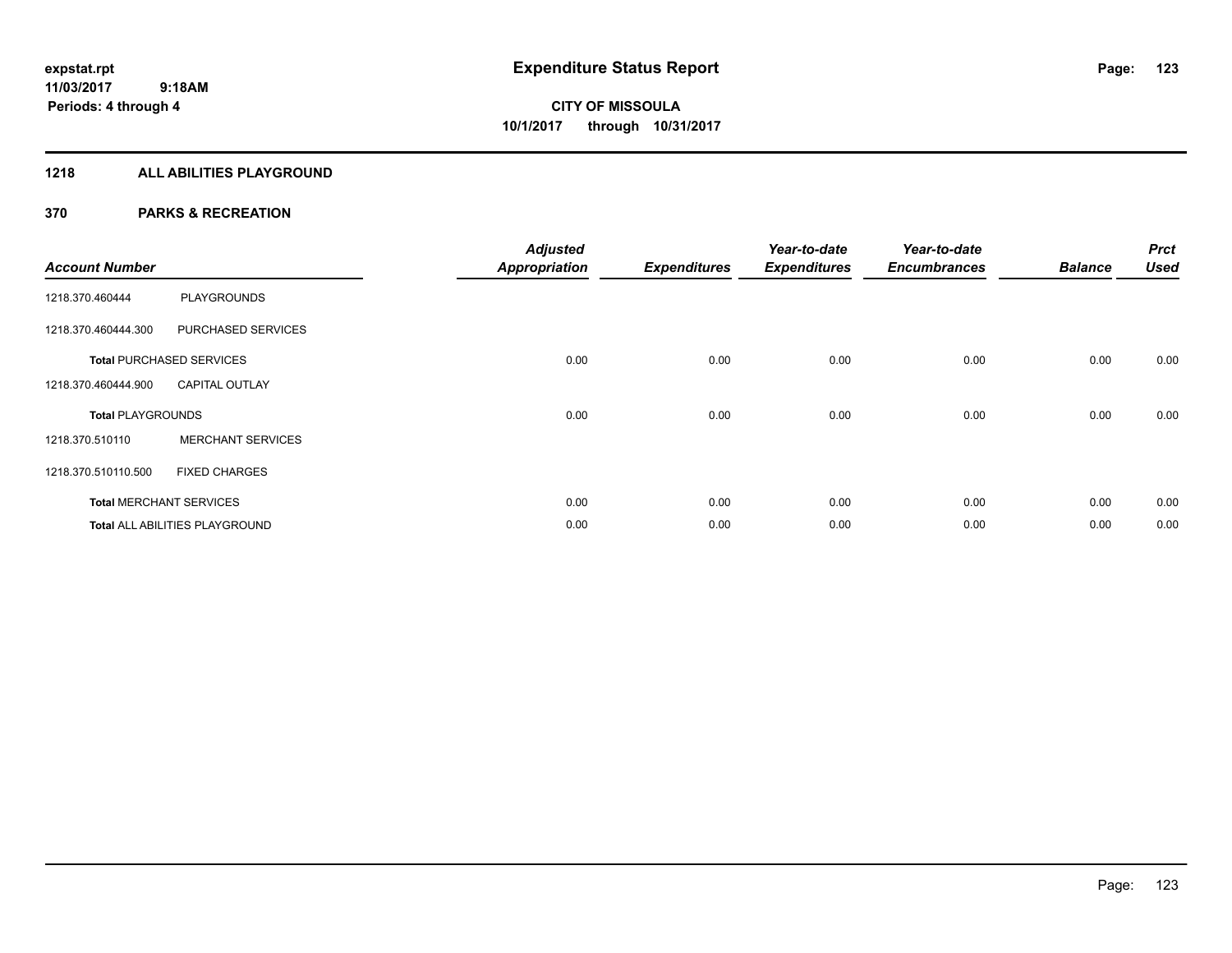#### **1219 FT MISSOULA REGIONAL PARK**

| <b>Account Number</b>                                                                                                                                                                    | <b>Adjusted</b><br>Appropriation            | <b>Expenditures</b>                      | Year-to-date<br><b>Expenditures</b>         | Year-to-date<br><b>Encumbrances</b> | <b>Balance</b>                                | <b>Prct</b><br><b>Used</b>      |
|------------------------------------------------------------------------------------------------------------------------------------------------------------------------------------------|---------------------------------------------|------------------------------------------|---------------------------------------------|-------------------------------------|-----------------------------------------------|---------------------------------|
| <b>CONSTRUCTION</b><br>1219.370.460401                                                                                                                                                   |                                             |                                          |                                             |                                     |                                               |                                 |
| PERSONAL SERVICES<br>1219.370.460401.100                                                                                                                                                 |                                             |                                          |                                             |                                     |                                               |                                 |
| 1219.370.460401.110.000 SALARIES AND WAGES<br>1219.370.460401.140.000 EMPLOYER CONTRIBUTIONS<br>1219.370.460401.141.000 STATE RETIREMENT CONTRIBUTIONS<br><b>Total PERSONAL SERVICES</b> | 21,232.00<br>11,432.00<br>0.00<br>32,664.00 | 3,922.00<br>1,158.68<br>0.00<br>5,080.68 | 14,176.17<br>5,257.02<br>34.18<br>19,467.37 | 0.00<br>0.00<br>0.00<br>0.00        | 7.055.83<br>6,174.98<br>$-34.18$<br>13,196.63 | 66.77<br>45.99<br>0.00<br>59.60 |
| 1219.370.460401.200<br><b>SUPPLIES</b>                                                                                                                                                   |                                             |                                          |                                             |                                     |                                               |                                 |
| 1219.370.460401.220.000 OPERATING SUPPLIES<br><b>Total SUPPLIES</b>                                                                                                                      | 20,000.00<br>20,000.00                      | 0.00<br>0.00                             | 0.00<br>0.00                                | 0.00<br>0.00                        | 20,000.00<br>20,000.00                        | 0.00<br>0.00                    |
| 1219.370.460401.300<br>PURCHASED SERVICES                                                                                                                                                |                                             |                                          |                                             |                                     |                                               |                                 |
| 1219.370.460401.344.000 TELEPHONE SERVICE<br><b>Total PURCHASED SERVICES</b>                                                                                                             | 400.00<br>400.00                            | 119.46<br>119.46                         | 172.97<br>172.97                            | 0.00<br>0.00                        | 227.03<br>227.03                              | 43.24<br>43.24                  |
| <b>CAPITAL OUTLAY</b><br>1219.370.460401.900                                                                                                                                             |                                             |                                          |                                             |                                     |                                               |                                 |
| 1219.370.460401.930.000 IMPROVEMENTS<br><b>Total CAPITAL OUTLAY</b>                                                                                                                      | 0.00<br>0.00                                | 3,171.50<br>3,171.50                     | 18,689.20<br>18,689.20                      | 0.00<br>0.00                        | $-18,689.20$<br>$-18,689.20$                  | 0.00<br>0.00                    |
| <b>Total CONSTRUCTION</b>                                                                                                                                                                | 53,064.00                                   | 8,371.64                                 | 38,329.54                                   | 0.00                                | 14.734.46                                     | 72.23                           |
| <b>RECREATION</b><br>1219.370.460441                                                                                                                                                     |                                             |                                          |                                             |                                     |                                               |                                 |
| PERSONAL SERVICES<br>1219.370.460441.100                                                                                                                                                 |                                             |                                          |                                             |                                     |                                               |                                 |
| 1219.370.460441.110.000 SALARIES AND WAGES<br>1219.370.460441.140.000 EMPLOYER CONTRIBUTIONS<br><b>Total PERSONAL SERVICES</b>                                                           | 171,028.00<br>59.112.00<br>230,140.00       | 6,823.88<br>3,494.09<br>10,317.97        | 25,820.69<br>13,535.01<br>39,355.70         | 0.00<br>0.00<br>0.00                | 145,207.31<br>45,576.99<br>190,784.30         | 15.10<br>22.90<br>17.10         |
| 1219.370.460441.200<br><b>SUPPLIES</b>                                                                                                                                                   |                                             |                                          |                                             |                                     |                                               |                                 |
| 1219.370.460441.220.000 OPERATING SUPPLIES                                                                                                                                               | 48,000.00                                   | 1,375.83                                 | 2,067.04                                    | 0.00                                | 45,932.96                                     | 4.31                            |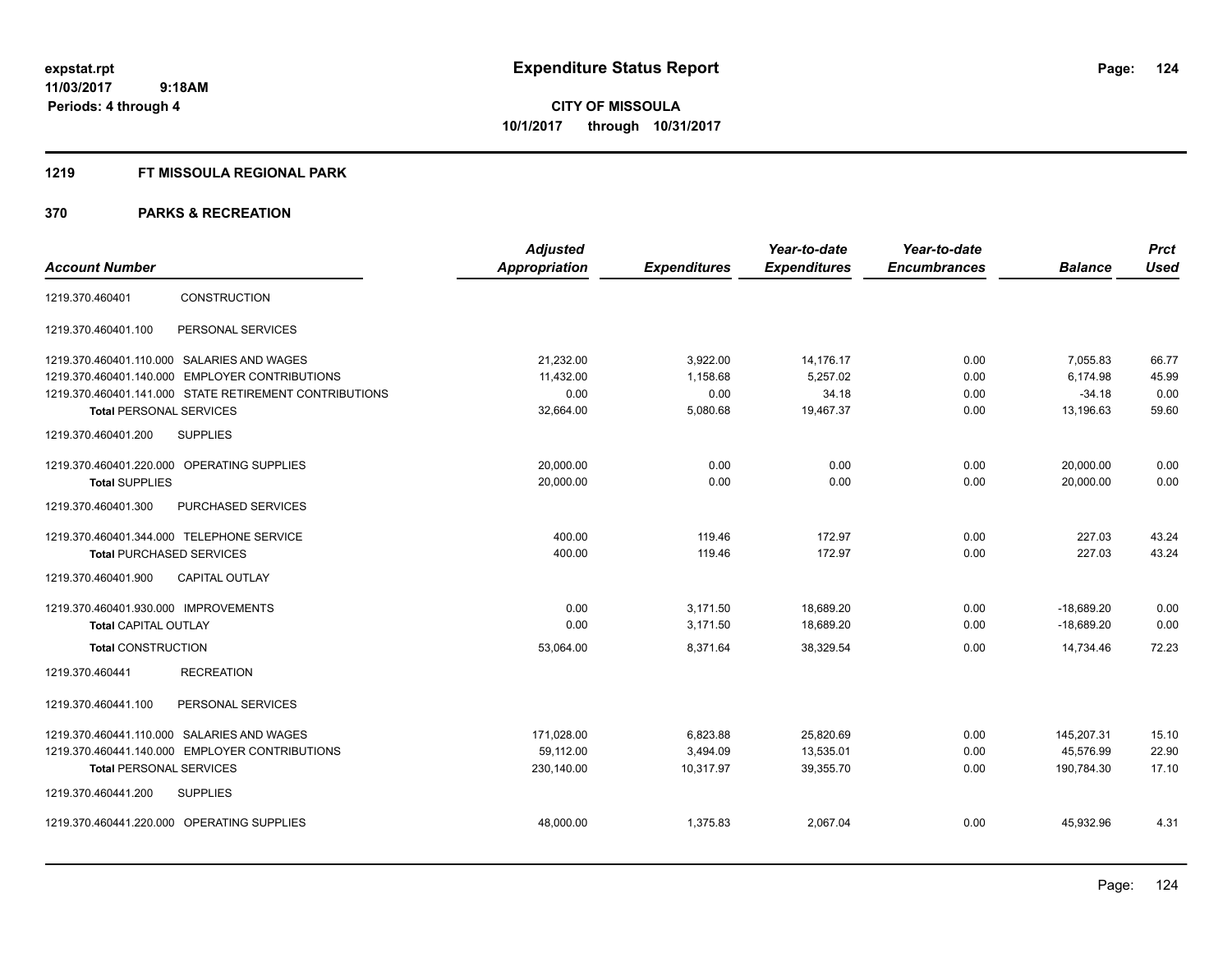#### **1219 FT MISSOULA REGIONAL PARK**

| <b>Account Number</b>                                   | <b>Adjusted</b><br>Appropriation | <b>Expenditures</b> | Year-to-date<br><b>Expenditures</b> | Year-to-date<br><b>Encumbrances</b> | <b>Balance</b> | <b>Prct</b><br><b>Used</b> |
|---------------------------------------------------------|----------------------------------|---------------------|-------------------------------------|-------------------------------------|----------------|----------------------------|
| 1219.370.460441.230.000 REPAIR/MAINTENANCE              | 2,500.00                         | 298.68              | 298.68                              | 0.00                                | 2.201.32       | 11.95                      |
| 1219.370.460441.240.000 OTHER SUPPLIES                  | 25,000.00                        | 0.00                | 0.00                                | 0.00                                | 25,000.00      | 0.00                       |
| 1219.370.460441.250.000 SUPPLIES FOR RESALE             | 1.000.00                         | 0.00                | 0.00                                | 0.00                                | 1.000.00       | 0.00                       |
| <b>Total SUPPLIES</b>                                   | 76,500.00                        | 1,674.51            | 2,365.72                            | 0.00                                | 74,134.28      | 3.09                       |
| 1219.370.460441.300<br><b>PURCHASED SERVICES</b>        |                                  |                     |                                     |                                     |                |                            |
| 1219.370.460441.310.000 COMMUNICATIONS                  | 2.000.00                         | 0.00                | 0.00                                | 0.00                                | 2,000.00       | 0.00                       |
| 1219.370.460441.320.000 PRINTING & DUPLICATING          | 5,750.00                         | 20.00               | 40.00                               | 0.00                                | 5,710.00       | 0.70                       |
| 1219.370.460441.330.000 PUBLICITY, SUBSCRIPTIONS & DUES | 10,000.00                        | 128.00              | 1,123.50                            | 0.00                                | 8,876.50       | 11.24                      |
| 1219.370.460441.340.000 SEWER                           | 1,000.00                         | 0.00                | 0.00                                | 0.00                                | 1.000.00       | 0.00                       |
| 1219.370.460441.341.000 ELECTRICITY & NATURAL GAS       | 10,000.00                        | 0.00                | 0.00                                | 0.00                                | 10,000.00      | 0.00                       |
| 1219.370.460441.343.000 WATER CHARGES                   | 1.350.00                         | 0.00                | 0.00                                | 0.00                                | 1.350.00       | 0.00                       |
| 1219.370.460441.344.000 TELEPHONE SERVICE               | 2,420.00                         | 69.24               | 152.71                              | 0.00                                | 2,267.29       | 6.31                       |
| 1219.370.460441.345.000 GARBAGE                         | 850.00                           | 55.60               | 527.70                              | 0.00                                | 322.30         | 62.08                      |
| 1219.370.460441.350.000 PROFESSIONAL SERVICES           | 1,500.00                         | 0.00                | 0.00                                | 0.00                                | 1,500.00       | 0.00                       |
| 1219.370.460441.360.000 REPAIR & MAINTENANCE            | 7,500.00                         | 0.00                | 5,000.00                            | 0.00                                | 2,500.00       | 66.67                      |
| 1219.370.460441.370.000 TRAVEL                          | 2,500.00                         | 0.00                | 0.00                                | 0.00                                | 2,500.00       | 0.00                       |
| 1219.370.460441.380.000 TRAINING                        | 2,500.00                         | 0.00                | 0.00                                | 0.00                                | 2,500.00       | 0.00                       |
| 1219.370.460441.390.000 OTHER PURCHASED SERVICES        | 5,790.00                         | 8,050.00            | 8,350.00                            | 0.00                                | $-2,560.00$    | 144.21                     |
| <b>Total PURCHASED SERVICES</b>                         | 53,160.00                        | 8,322.84            | 15,193.91                           | 0.00                                | 37,966.09      | 28.58                      |
| <b>FIXED CHARGES</b><br>1219.370.460441.500             |                                  |                     |                                     |                                     |                |                            |
| 1219.370.460441.500.000 FIXED CHARGES                   | 5,000.00                         | 0.00                | 0.00                                | 0.00                                | 5,000.00       | 0.00                       |
| <b>Total FIXED CHARGES</b>                              | 5,000.00                         | 0.00                | 0.00                                | 0.00                                | 5,000.00       | 0.00                       |
| 1219.370.460441.900<br><b>CAPITAL OUTLAY</b>            |                                  |                     |                                     |                                     |                |                            |
| 1219.370.460441.930.000 IMPROVEMENTS                    | 15,000.00                        | 0.00                | 0.00                                | 0.00                                | 15,000.00      | 0.00                       |
| <b>Total CAPITAL OUTLAY</b>                             | 15,000.00                        | 0.00                | 0.00                                | 0.00                                | 15,000.00      | 0.00                       |
| <b>Total RECREATION</b>                                 | 379,800.00                       | 20,315.32           | 56,915.33                           | 0.00                                | 322,884.67     | 14.99                      |
| <b>PLAYGROUNDS</b><br>1219.370.460444                   |                                  |                     |                                     |                                     |                |                            |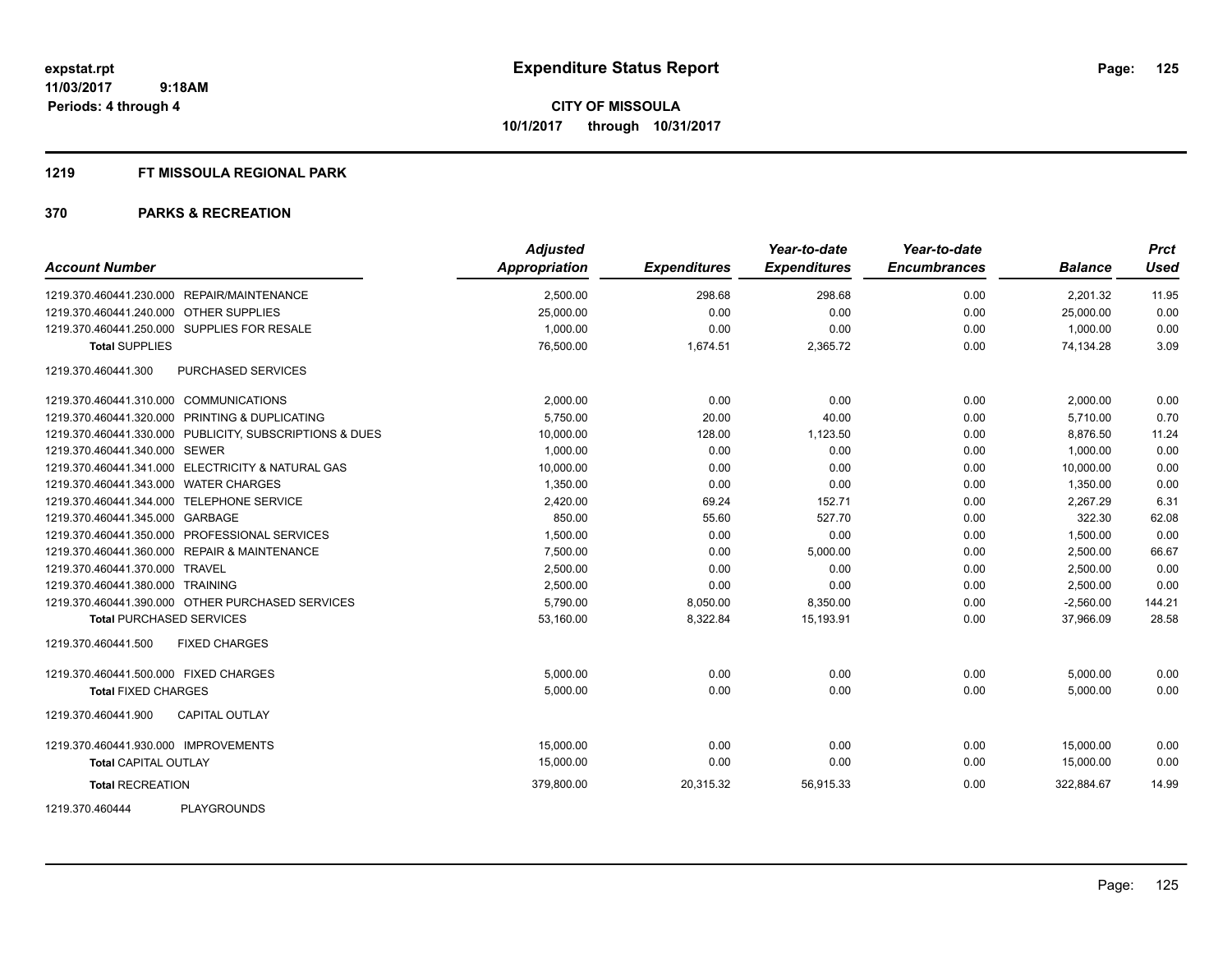#### **1219 FT MISSOULA REGIONAL PARK**

|                                                | <b>Adjusted</b> |                     | Year-to-date        | Year-to-date        |                | <b>Prct</b> |
|------------------------------------------------|-----------------|---------------------|---------------------|---------------------|----------------|-------------|
| <b>Account Number</b>                          | Appropriation   | <b>Expenditures</b> | <b>Expenditures</b> | <b>Encumbrances</b> | <b>Balance</b> | <b>Used</b> |
| <b>SUPPLIES</b><br>1219.370.460444.200         |                 |                     |                     |                     |                |             |
| 1219.370.460444.220.000 OPERATING SUPPLIES     | 0.00            | 0.00                | 77.24               | 0.00                | $-77.24$       | 0.00        |
| <b>Total SUPPLIES</b>                          | 0.00            | 0.00                | 77.24               | 0.00                | $-77.24$       | 0.00        |
| 1219.370.460444.300<br>PURCHASED SERVICES      |                 |                     |                     |                     |                |             |
| <b>Total PURCHASED SERVICES</b>                | 0.00            | 0.00                | 0.00                | 0.00                | 0.00           | 0.00        |
| 1219.370.460444.900<br><b>CAPITAL OUTLAY</b>   |                 |                     |                     |                     |                |             |
| <b>Total CAPITAL OUTLAY</b>                    | 0.00            | 0.00                | 0.00                | 0.00                | 0.00           | 0.00        |
| <b>Total PLAYGROUNDS</b>                       | 0.00            | 0.00                | 77.24               | 0.00                | $-77.24$       | 0.00        |
| <b>ART MUSEUM</b><br>1219.370.460452           |                 |                     |                     |                     |                |             |
| 1219.370.460452.300<br>PURCHASED SERVICES      |                 |                     |                     |                     |                |             |
| <b>Total ART MUSEUM</b>                        | 0.00            | 0.00                | 0.00                | 0.00                | 0.00           | 0.00        |
| 1219.370.460501<br>PARK MAINTENANCE ROUTINE    |                 |                     |                     |                     |                |             |
| 1219.370.460501.100<br>PERSONAL SERVICES       |                 |                     |                     |                     |                |             |
| 1219.370.460501.110.000 SALARIES AND WAGES     | 64,444.00       | 5,285.64            | 27,659.71           | 0.00                | 36,784.29      | 42.92       |
| 1219.370.460501.120.000 OVERTIME               | 2,000.00        | 0.00                | 298.48              | 0.00                | 1,701.52       | 14.92       |
| 1219.370.460501.140.000 EMPLOYER CONTRIBUTIONS | 31,389.00       | 2,024.10            | 8,302.89            | 0.00                | 23,086.11      | 26.45       |
| <b>Total PERSONAL SERVICES</b>                 | 97,833.00       | 7,309.74            | 36,261.08           | 0.00                | 61,571.92      | 37.06       |
| 1219.370.460501.200<br><b>SUPPLIES</b>         |                 |                     |                     |                     |                |             |
| 1219.370.460501.220.000 OPERATING SUPPLIES     | 128,300.00      | 11,211.52           | 16,667.56           | 0.00                | 111,632.44     | 12.99       |
| 1219.370.460501.230.000 REPAIR/MAINTENANCE     | 10,691.00       | 879.52              | 1,260.88            | 0.00                | 9,430.12       | 11.79       |
| 1219.370.460501.231.000 GASOLINE               | 12,055.00       | 266.03              | 549.36              | 0.00                | 11,505.64      | 4.56        |
| <b>Total SUPPLIES</b>                          | 151,046.00      | 12,357.07           | 18,477.80           | 0.00                | 132,568.20     | 12.23       |
| 1219.370.460501.300<br>PURCHASED SERVICES      |                 |                     |                     |                     |                |             |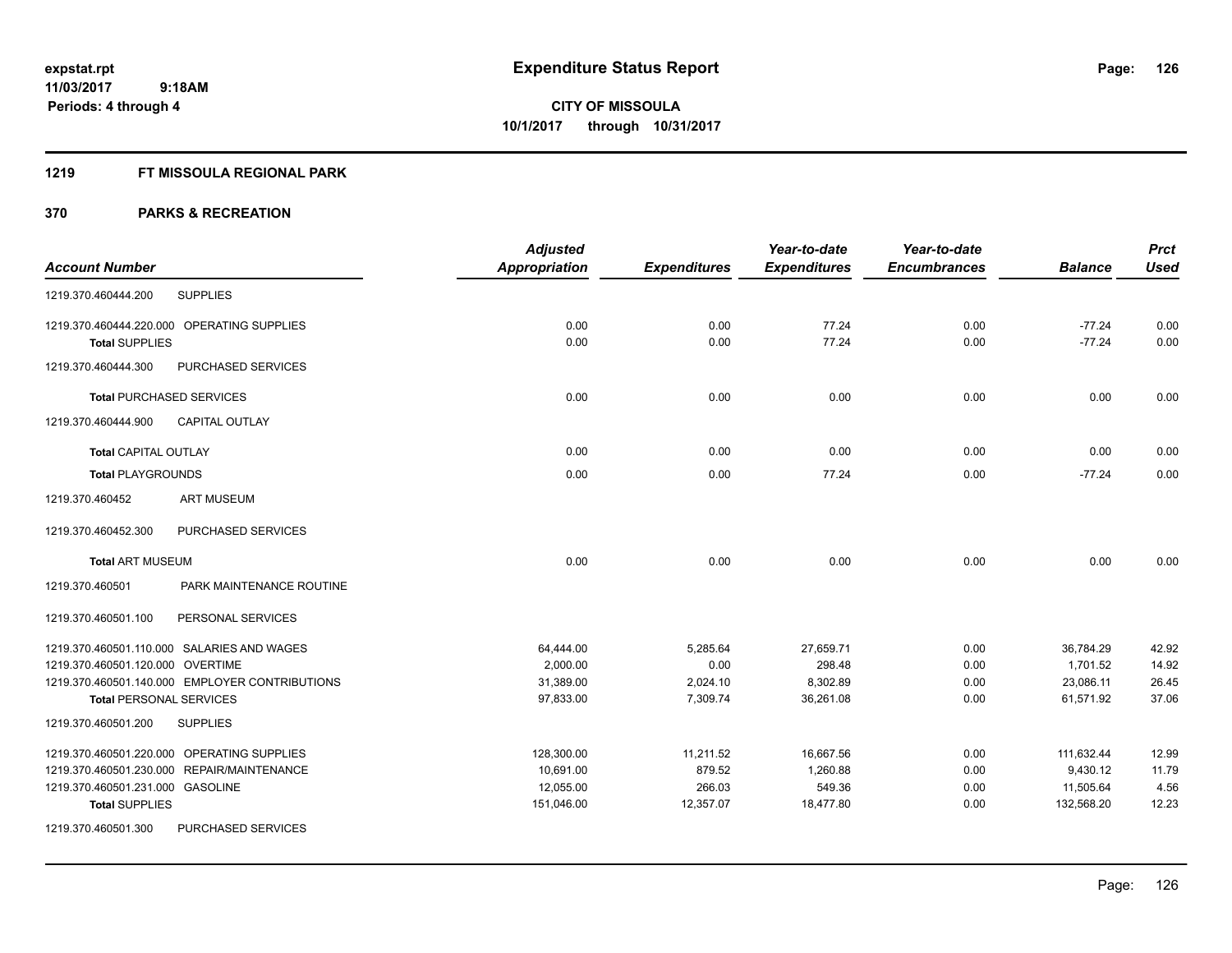#### **1219 FT MISSOULA REGIONAL PARK**

|                                 |                                                   | <b>Adjusted</b>      |                     | Year-to-date        | Year-to-date        |                | <b>Prct</b> |
|---------------------------------|---------------------------------------------------|----------------------|---------------------|---------------------|---------------------|----------------|-------------|
| <b>Account Number</b>           |                                                   | <b>Appropriation</b> | <b>Expenditures</b> | <b>Expenditures</b> | <b>Encumbrances</b> | <b>Balance</b> | <b>Used</b> |
|                                 | 1219.370.460501.341.000 ELECTRICITY & NATURAL GAS | 13,368.00            | 1,886.18            | 6,142.55            | 0.00                | 7,225.45       | 45.95       |
|                                 | 1219.370.460501.343.000 WATER CHARGES             | 2,531.00             | 98.46               | 326.05              | 0.00                | 2,204.95       | 12.88       |
|                                 | 1219.370.460501.344.000 TELEPHONE SERVICE         | 908.00               | 0.00                | 0.00                | 0.00                | 908.00         | 0.00        |
| 1219.370.460501.345.000 GARBAGE |                                                   | 6,660.00             | 875.16              | 3,767.06            | 0.00                | 2,892.94       | 56.56       |
|                                 | 1219.370.460501.350.000 PROFESSIONAL SERVICES     | 38,115.00            | 180.01              | 790.02              | 0.00                | 37,324.98      | 2.07        |
|                                 | 1219.370.460501.360.000 REPAIR & MAINTENANCE      | 0.00                 | 400.00              | 1,336.95            | 0.00                | $-1,336.95$    | 0.00        |
|                                 | <b>Total PURCHASED SERVICES</b>                   | 61,582.00            | 3,439.81            | 12,362.63           | 0.00                | 49,219.37      | 20.08       |
| 1219.370.460501.900             | <b>CAPITAL OUTLAY</b>                             |                      |                     |                     |                     |                |             |
|                                 | 1219.370.460501.940.000 MACHINERY & EQUIPMENT     | 26,400.00            | 0.00                | 0.00                | 0.00                | 26,400.00      | 0.00        |
| <b>Total CAPITAL OUTLAY</b>     |                                                   | 26,400.00            | 0.00                | 0.00                | 0.00                | 26,400.00      | 0.00        |
|                                 | <b>Total PARK MAINTENANCE ROUTINE</b>             | 336,861.00           | 23,106.62           | 67,101.51           | 0.00                | 269,759.49     | 19.92       |
| 1219.370.460520                 | *** Title Not Found ***                           |                      |                     |                     |                     |                |             |
| 1219.370.460520.100             | PERSONAL SERVICES                                 |                      |                     |                     |                     |                |             |
|                                 | <b>Total PERSONAL SERVICES</b>                    | 0.00                 | 0.00                | 0.00                | 0.00                | 0.00           | 0.00        |
| 1219.370.460520.200             | <b>SUPPLIES</b>                                   |                      |                     |                     |                     |                |             |
| <b>Total SUPPLIES</b>           |                                                   | 0.00                 | 0.00                | 0.00                | 0.00                | 0.00           | 0.00        |
| 1219.370.460520.300             | PURCHASED SERVICES                                |                      |                     |                     |                     |                |             |
|                                 | <b>Total PURCHASED SERVICES</b>                   | 0.00                 | 0.00                | 0.00                | 0.00                | 0.00           | 0.00        |
| 1219.370.460520.900             | CAPITAL OUTLAY                                    |                      |                     |                     |                     |                |             |
| Total *** Title Not Found ***   |                                                   | 0.00                 | 0.00                | 0.00                | 0.00                | 0.00           | 0.00        |
| 1219.370.510110                 | <b>MERCHANT SERVICES</b>                          |                      |                     |                     |                     |                |             |
| 1219.370.510110.500             | <b>FIXED CHARGES</b>                              |                      |                     |                     |                     |                |             |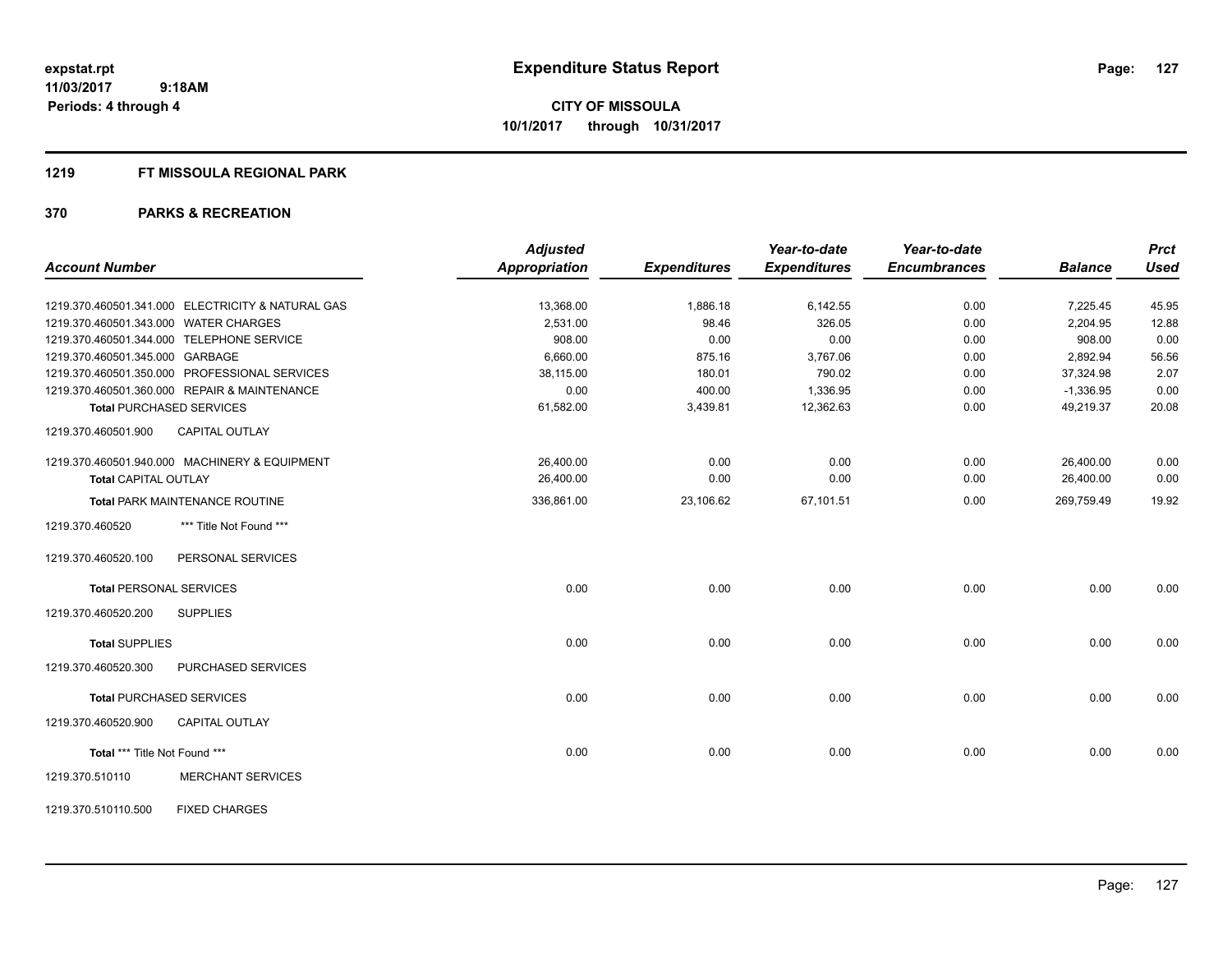### **1219 FT MISSOULA REGIONAL PARK**

| <b>Account Number</b>                  | <b>Adiusted</b><br><i><b>Appropriation</b></i> | <b>Expenditures</b> | Year-to-date<br><b>Expenditures</b> | Year-to-date<br><b>Encumbrances</b> | <b>Balance</b> | Prct<br>Used |
|----------------------------------------|------------------------------------------------|---------------------|-------------------------------------|-------------------------------------|----------------|--------------|
| <b>Total MERCHANT SERVICES</b>         | 0.00                                           | 0.00                | 0.00                                | 0.00                                | 0.00           | 0.00         |
| <b>Total FT MISSOULA REGIONAL PARK</b> | 769,725.00                                     | 51,793.58           | 162,423.62                          | 0.00                                | 607,301.38     | 21.10        |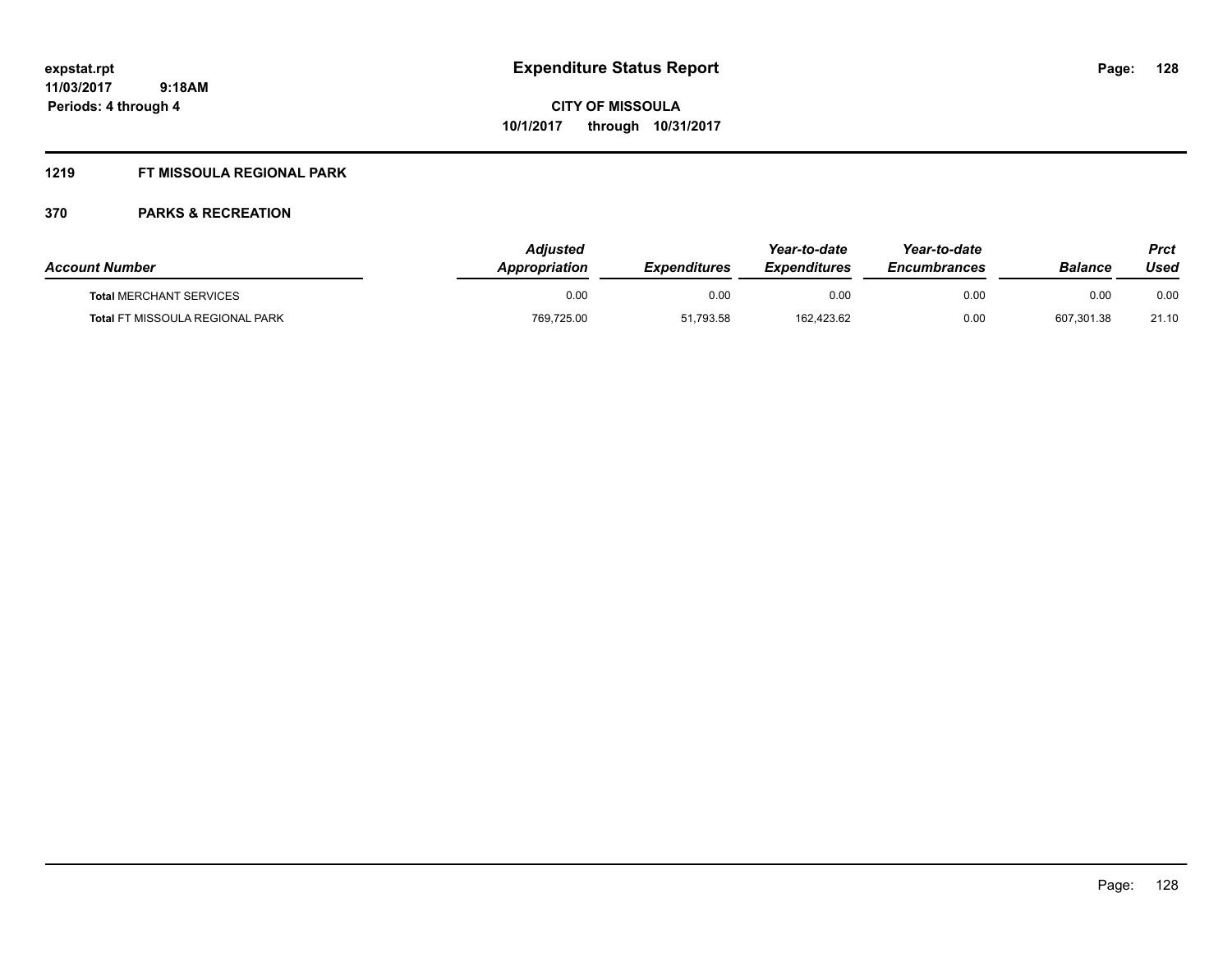**CITY OF MISSOULA 10/1/2017 through 10/31/2017**

#### **1241 CREMAIN WALL & CEMETERY DONATIONS FUND**

**340 CEMETERY**

| <b>Account Number</b>                                                  |                                                         | <b>Adjusted</b><br><b>Appropriation</b> | <b>Expenditures</b> | Year-to-date<br><b>Expenditures</b> | Year-to-date<br><b>Encumbrances</b> | <b>Balance</b>         | <b>Prct</b><br><b>Used</b> |
|------------------------------------------------------------------------|---------------------------------------------------------|-----------------------------------------|---------------------|-------------------------------------|-------------------------------------|------------------------|----------------------------|
| 1241.340.430920                                                        | <b>FACILITIES</b>                                       |                                         |                     |                                     |                                     |                        |                            |
| 1241.340.430920.900                                                    | <b>CAPITAL OUTLAY</b>                                   |                                         |                     |                                     |                                     |                        |                            |
| <b>Total FACILITIES</b>                                                |                                                         | 0.00                                    | 0.00                | 0.00                                | 0.00                                | 0.00                   | 0.00                       |
| 1241.340.430921                                                        | <b>CEMETERY MEMORIAL</b>                                |                                         |                     |                                     |                                     |                        |                            |
| 1241.340.430921.900                                                    | <b>CAPITAL OUTLAY</b>                                   |                                         |                     |                                     |                                     |                        |                            |
| 1241.340.430921.930.000 IMPROVEMENTS<br><b>Total CEMETERY MEMORIAL</b> |                                                         | 10,000.00<br>10,000.00                  | 0.00<br>0.00        | 0.00<br>0.00                        | 0.00<br>0.00                        | 10,000.00<br>10,000.00 | 0.00<br>0.00               |
| 1241.340.430930                                                        | <b>GROUNDS MAINTENANCE</b>                              |                                         |                     |                                     |                                     |                        |                            |
| 1241.340.430930.900                                                    | <b>CAPITAL OUTLAY</b>                                   |                                         |                     |                                     |                                     |                        |                            |
| 1241.340.430930.930.000                                                | <b>IMPROVEMENTS</b><br><b>Total GROUNDS MAINTENANCE</b> | 0.00<br>0.00                            | 0.00<br>0.00        | 183.00<br>183.00                    | 0.00<br>0.00                        | $-183.00$<br>$-183.00$ | 0.00<br>0.00               |
| 1241.340.510110                                                        | <b>MERCHANT SERVICES</b>                                |                                         |                     |                                     |                                     |                        |                            |
| 1241.340.510110.500                                                    | <b>FIXED CHARGES</b>                                    |                                         |                     |                                     |                                     |                        |                            |
| <b>Total MERCHANT SERVICES</b>                                         |                                                         | 0.00                                    | 0.00                | 0.00                                | 0.00                                | 0.00                   | 0.00                       |
|                                                                        | Total CREMAIN WALL & CEMETERY DONATIONS FUND            | 10,000.00                               | 0.00                | 183.00                              | 0.00                                | 9,817.00               | 1.83                       |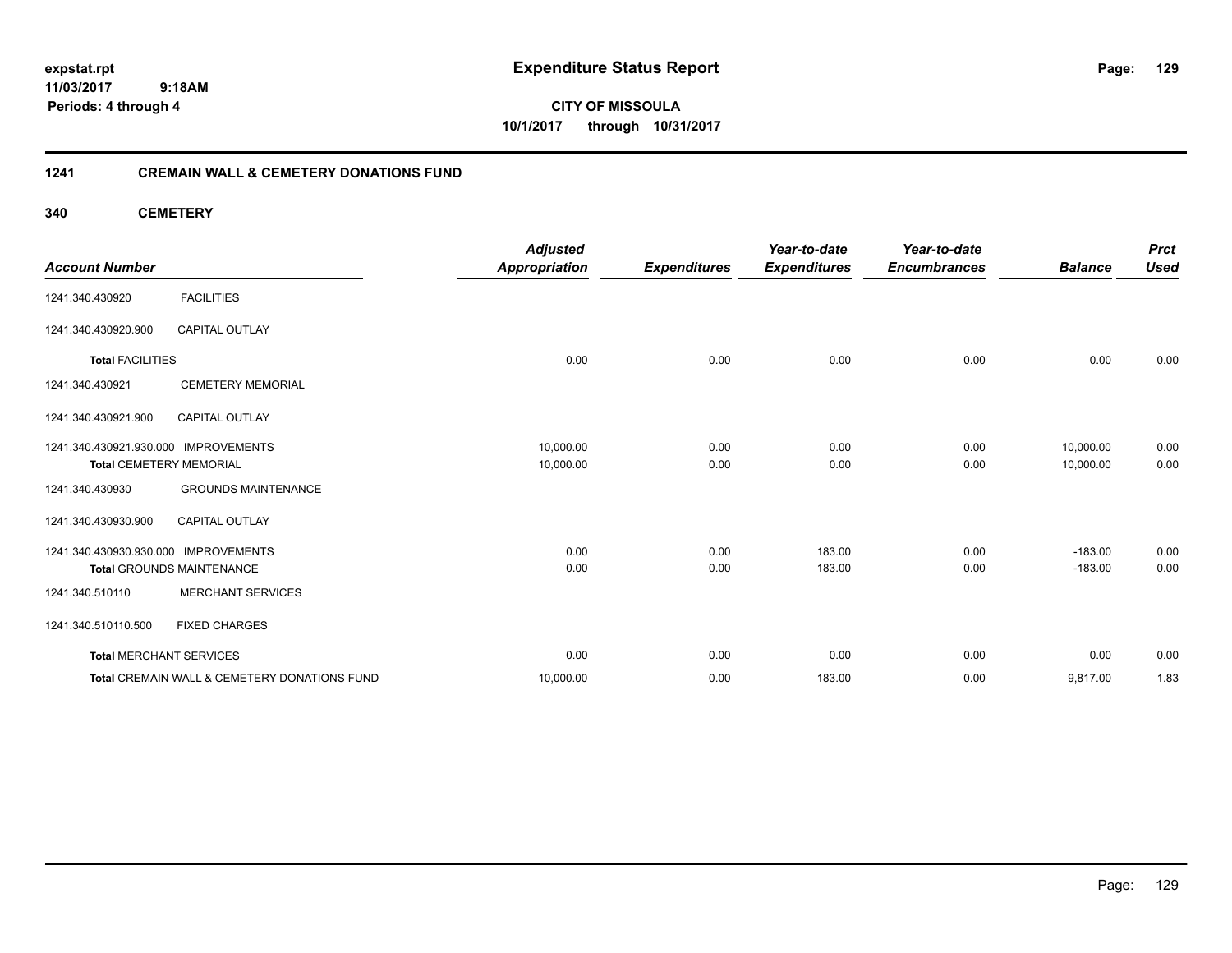**CITY OF MISSOULA 10/1/2017 through 10/31/2017**

#### **1242 CEMETERY CARE FUND**

#### **340 CEMETERY**

|                                      |                                               | <b>Adjusted</b>      |                     | Year-to-date        | Year-to-date        |                | <b>Prct</b> |
|--------------------------------------|-----------------------------------------------|----------------------|---------------------|---------------------|---------------------|----------------|-------------|
| <b>Account Number</b>                |                                               | <b>Appropriation</b> | <b>Expenditures</b> | <b>Expenditures</b> | <b>Encumbrances</b> | <b>Balance</b> | <b>Used</b> |
| 1242.340.430920                      | <b>FACILITIES</b>                             |                      |                     |                     |                     |                |             |
| 1242.340.430920.800                  | OTHER OBJECTS                                 |                      |                     |                     |                     |                |             |
| 1242.340.430920.845.000 CONTINGENCY  |                                               | 10,000.00            | 0.00                | 0.00                | 0.00                | 10,000.00      | 0.00        |
| <b>Total OTHER OBJECTS</b>           |                                               | 10,000.00            | 0.00                | 0.00                | 0.00                | 10,000.00      | 0.00        |
| 1242.340.430920.900                  | <b>CAPITAL OUTLAY</b>                         |                      |                     |                     |                     |                |             |
| 1242.340.430920.920.000 BUILDINGS    |                                               | 30,000.00            | 0.00                | 0.00                | 0.00                | 30,000.00      | 0.00        |
| <b>Total CAPITAL OUTLAY</b>          |                                               | 30,000.00            | 0.00                | 0.00                | 0.00                | 30,000.00      | 0.00        |
| <b>Total FACILITIES</b>              |                                               | 40,000.00            | 0.00                | 0.00                | 0.00                | 40,000.00      | 0.00        |
| 1242.340.430930                      | <b>GROUNDS MAINTENANCE</b>                    |                      |                     |                     |                     |                |             |
| 1242.340.430930.300                  | <b>PURCHASED SERVICES</b>                     |                      |                     |                     |                     |                |             |
|                                      | <b>Total PURCHASED SERVICES</b>               | 0.00                 | 0.00                | 0.00                | 0.00                | 0.00           | 0.00        |
| 1242.340.430930.900                  | <b>CAPITAL OUTLAY</b>                         |                      |                     |                     |                     |                |             |
| 1242.340.430930.930.000 IMPROVEMENTS |                                               | 20,000.00            | 2,202.76            | 5.909.64            | 0.00                | 14,090.36      | 29.55       |
|                                      | 1242.340.430930.940.000 MACHINERY & EQUIPMENT | 80,000.00            | 0.00                | 0.00                | 0.00                | 80.000.00      | 0.00        |
|                                      | <b>Total GROUNDS MAINTENANCE</b>              | 100,000.00           | 2,202.76            | 5,909.64            | 0.00                | 94,090.36      | 5.91        |
| 1242.340.510110                      | <b>MERCHANT SERVICES</b>                      |                      |                     |                     |                     |                |             |
| 1242.340.510110.500                  | <b>FIXED CHARGES</b>                          |                      |                     |                     |                     |                |             |
| <b>Total MERCHANT SERVICES</b>       |                                               | 0.00                 | 0.00                | 0.00                | 0.00                | 0.00           | 0.00        |
|                                      | <b>Total CEMETERY CARE FUND</b>               | 140,000.00           | 2,202.76            | 5,909.64            | 0.00                | 134,090.36     | 4.22        |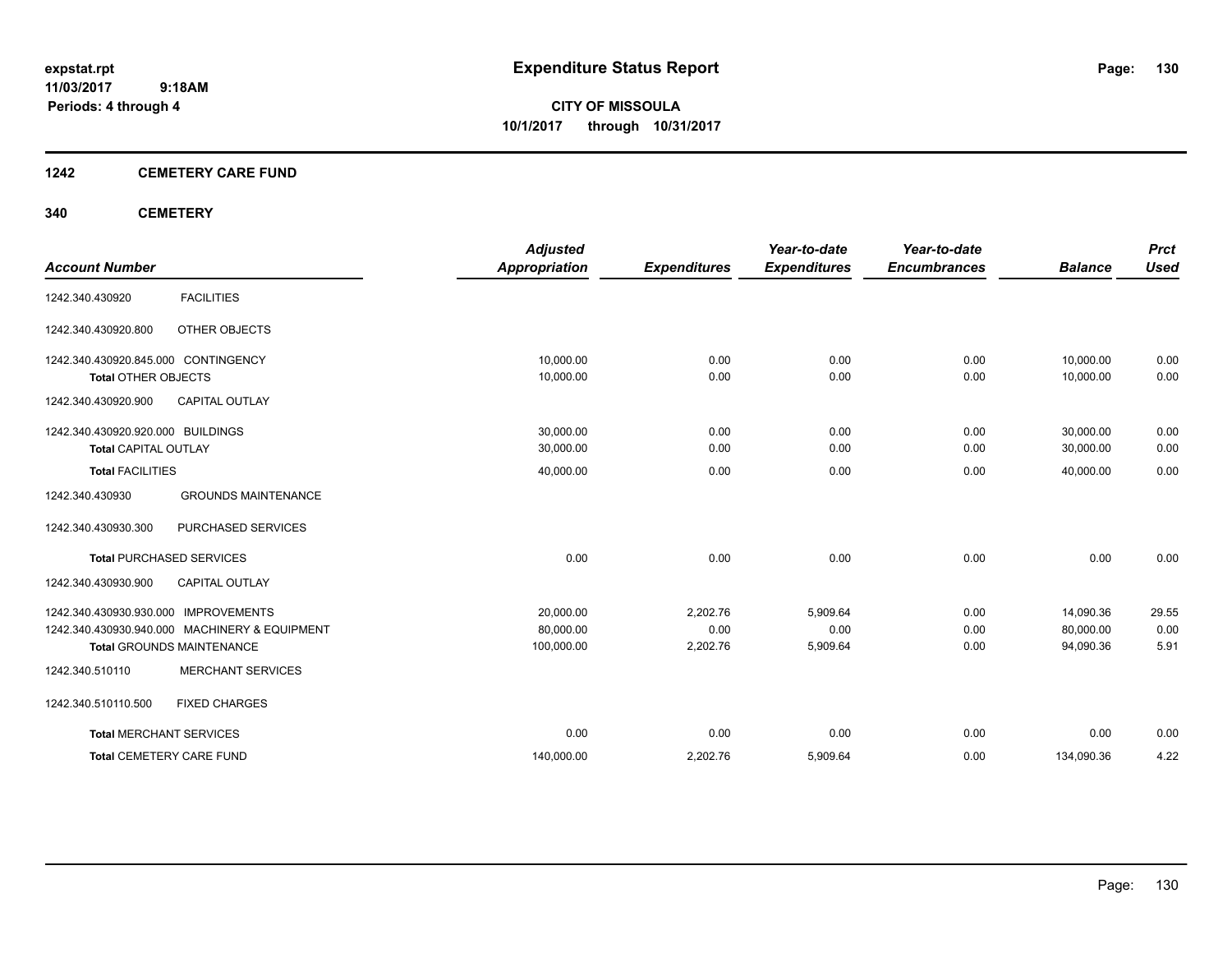### **1243 CEMETERY MEMORIAL FUND**

#### **340 CEMETERY**

| <b>Account Number</b>                |                                     | <b>Adjusted</b><br><b>Appropriation</b> | <b>Expenditures</b> | Year-to-date<br><b>Expenditures</b> | Year-to-date<br><b>Encumbrances</b> | <b>Balance</b> | <b>Prct</b><br><b>Used</b> |
|--------------------------------------|-------------------------------------|-----------------------------------------|---------------------|-------------------------------------|-------------------------------------|----------------|----------------------------|
|                                      |                                     |                                         |                     |                                     |                                     |                |                            |
| 1243.340.430921                      | <b>CEMETERY MEMORIAL</b>            |                                         |                     |                                     |                                     |                |                            |
| 1243.340.430921.900                  | <b>CAPITAL OUTLAY</b>               |                                         |                     |                                     |                                     |                |                            |
| <b>Total CEMETERY MEMORIAL</b>       |                                     | 0.00                                    | 0.00                | 0.00                                | 0.00                                | 0.00           | 0.00                       |
| 1243.340.430930                      | <b>GROUNDS MAINTENANCE</b>          |                                         |                     |                                     |                                     |                |                            |
| 1243.340.430930.900                  | <b>CAPITAL OUTLAY</b>               |                                         |                     |                                     |                                     |                |                            |
| 1243.340.430930.930.000 IMPROVEMENTS |                                     | 8,000.00                                | 0.00                | 193.70                              | 0.00                                | 7,806.30       | 2.42                       |
|                                      | <b>Total GROUNDS MAINTENANCE</b>    | 8,000.00                                | 0.00                | 193.70                              | 0.00                                | 7,806.30       | 2.42                       |
| 1243.340.510110                      | <b>MERCHANT SERVICES</b>            |                                         |                     |                                     |                                     |                |                            |
| 1243.340.510110.500                  | <b>FIXED CHARGES</b>                |                                         |                     |                                     |                                     |                |                            |
| <b>Total MERCHANT SERVICES</b>       |                                     | 0.00                                    | 0.00                | 0.00                                | 0.00                                | 0.00           | 0.00                       |
|                                      | <b>Total CEMETERY MEMORIAL FUND</b> | 8,000.00                                | 0.00                | 193.70                              | 0.00                                | 7,806.30       | 2.42                       |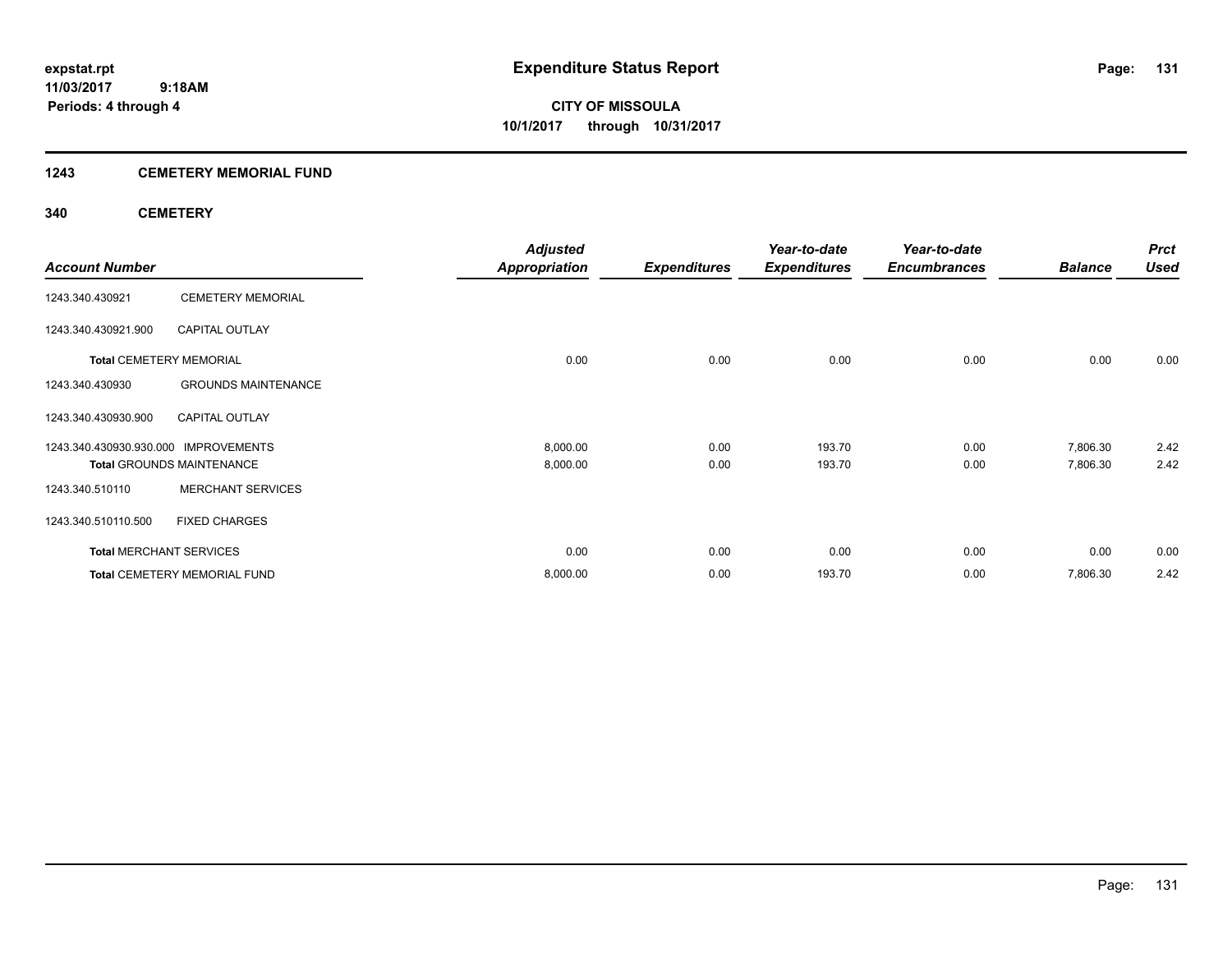**CITY OF MISSOULA 10/1/2017 through 10/31/2017**

#### **1265 TITLE 1 PROJECTS FUND**

## **240 FINANCE**

| <b>Account Number</b>         |                                                                                           | <b>Adjusted</b><br><b>Appropriation</b> | <b>Expenditures</b> | Year-to-date<br><b>Expenditures</b> | Year-to-date<br><b>Encumbrances</b> | <b>Balance</b>           | <b>Prct</b><br><b>Used</b> |
|-------------------------------|-------------------------------------------------------------------------------------------|-----------------------------------------|---------------------|-------------------------------------|-------------------------------------|--------------------------|----------------------------|
| 1265.240.411850               | ECONOMIC DEVELOPMENT                                                                      |                                         |                     |                                     |                                     |                          |                            |
| 1265.240.411850.500           | <b>FIXED CHARGES</b>                                                                      |                                         |                     |                                     |                                     |                          |                            |
| <b>Total FIXED CHARGES</b>    |                                                                                           | 0.00                                    | 0.00                | 0.00                                | 0.00                                | 0.00                     | 0.00                       |
| 1265.240.411850.700           | <b>GRANTS &amp; CONTRIBUTIONS</b>                                                         |                                         |                     |                                     |                                     |                          |                            |
|                               | 1265.240.411850.700.000 GRANTS & CONTRIBUTIONS<br><b>Total GRANTS &amp; CONTRIBUTIONS</b> | 146,924.00<br>146,924.00                | 0.00<br>0.00        | 0.00<br>0.00                        | 0.00<br>0.00                        | 146,924.00<br>146,924.00 | 0.00<br>0.00               |
| 1265.240.411850.800           | OTHER OBJECTS                                                                             |                                         |                     |                                     |                                     |                          |                            |
| <b>Total OTHER OBJECTS</b>    |                                                                                           | 0.00                                    | 0.00                | 0.00                                | 0.00                                | 0.00                     | 0.00                       |
|                               | Total ECONOMIC DEVELOPMENT                                                                | 146,924.00                              | 0.00                | 0.00                                | 0.00                                | 146,924.00               | 0.00                       |
| 1265.240.440150               | *** Title Not Found ***                                                                   |                                         |                     |                                     |                                     |                          |                            |
| 1265.240.440150.800           | OTHER OBJECTS                                                                             |                                         |                     |                                     |                                     |                          |                            |
| Total *** Title Not Found *** |                                                                                           | 0.00                                    | 0.00                | 0.00                                | 0.00                                | 0.00                     | 0.00                       |
| 1265.240.470343               | MISSOULA HOUSING CORPORATION                                                              |                                         |                     |                                     |                                     |                          |                            |
| 1265.240.470343.700           | <b>GRANTS &amp; CONTRIBUTIONS</b>                                                         |                                         |                     |                                     |                                     |                          |                            |
|                               | Total MISSOULA HOUSING CORPORATION                                                        | 0.00                                    | 0.00                | 0.00                                | 0.00                                | 0.00                     | 0.00                       |
| 1265.240.510110               | <b>MERCHANT SERVICES</b>                                                                  |                                         |                     |                                     |                                     |                          |                            |
| 1265.240.510110.500           | <b>FIXED CHARGES</b>                                                                      |                                         |                     |                                     |                                     |                          |                            |
|                               | <b>Total MERCHANT SERVICES</b>                                                            | 0.00                                    | 0.00                | 0.00                                | 0.00                                | 0.00                     | 0.00                       |
|                               | <b>Total TITLE 1 PROJECTS FUND</b>                                                        | 146,924.00                              | 0.00                | 0.00                                | 0.00                                | 146,924.00               | 0.00                       |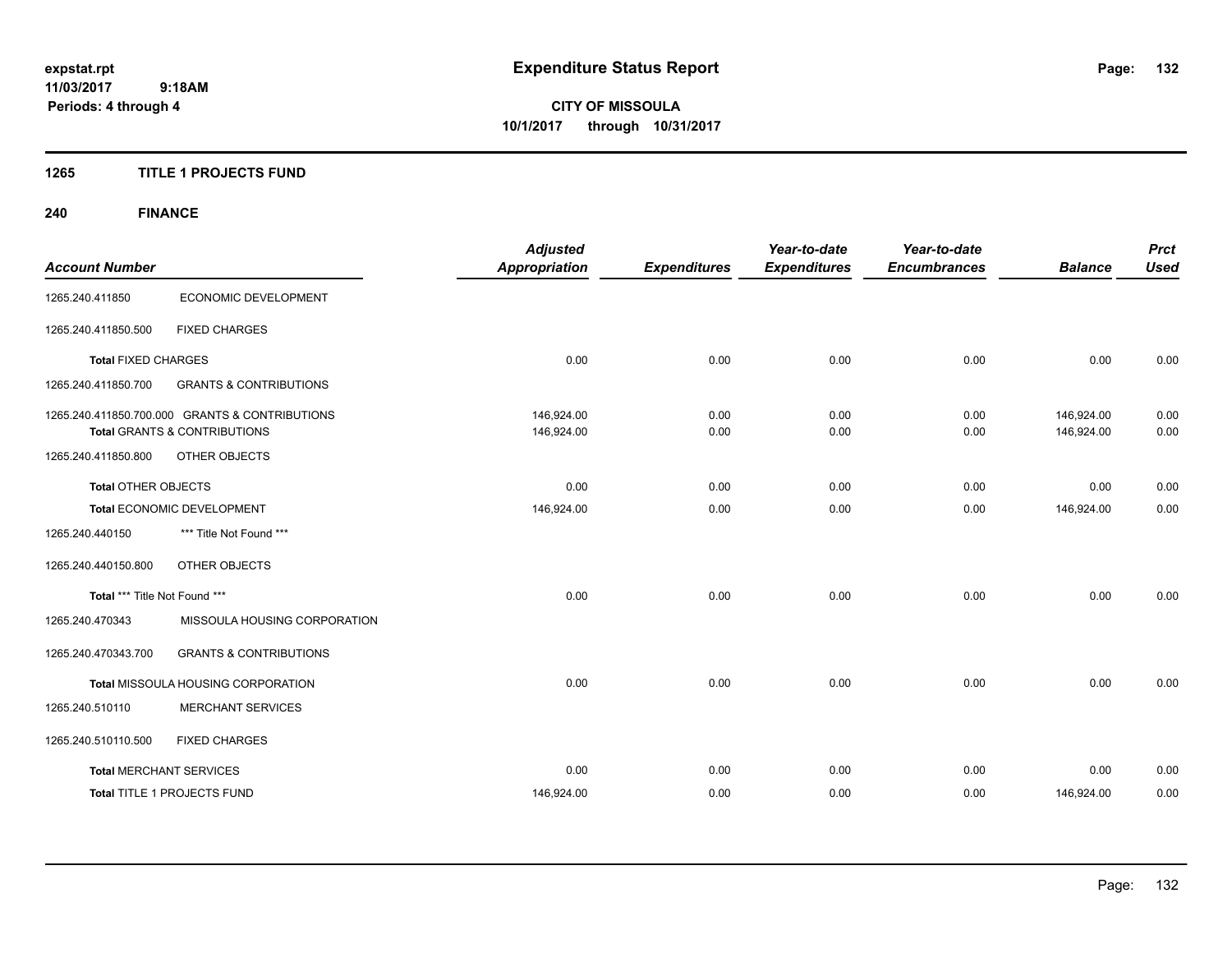**CITY OF MISSOULA 10/1/2017 through 10/31/2017**

#### **1396 PROGRAM INCOME REVOLVING LOAN PROGRAM**

|                                |                                             | <b>Adjusted</b> |                     | Year-to-date        | Year-to-date        |                | <b>Prct</b> |
|--------------------------------|---------------------------------------------|-----------------|---------------------|---------------------|---------------------|----------------|-------------|
| <b>Account Number</b>          |                                             | Appropriation   | <b>Expenditures</b> | <b>Expenditures</b> | <b>Encumbrances</b> | <b>Balance</b> | <b>Used</b> |
| 1396.390.470200                | <b>HOUSING REHAB</b>                        |                 |                     |                     |                     |                |             |
| 1396.390.470200.700            | <b>GRANTS &amp; CONTRIBUTIONS</b>           |                 |                     |                     |                     |                |             |
|                                | 1396.390.470200.700.000 RENTAL REHAB GRANTS | 62,439.00       | 0.00                | 0.00                | 0.00                | 62,439.00      | 0.00        |
| <b>Total HOUSING REHAB</b>     |                                             | 62,439.00       | 0.00                | 0.00                | 0.00                | 62,439.00      | 0.00        |
| 1396.390.470401                | <b>WORD GRANT</b>                           |                 |                     |                     |                     |                |             |
| 1396.390.470401.300            | PURCHASED SERVICES                          |                 |                     |                     |                     |                |             |
| <b>Total WORD GRANT</b>        |                                             | 0.00            | 0.00                | 0.00                | 0.00                | 0.00           | 0.00        |
| 1396.390.510110                | <b>MERCHANT SERVICES</b>                    |                 |                     |                     |                     |                |             |
| 1396.390.510110.500            | <b>FIXED CHARGES</b>                        |                 |                     |                     |                     |                |             |
| <b>Total MERCHANT SERVICES</b> |                                             | 0.00            | 0.00                | 0.00                | 0.00                | 0.00           | 0.00        |
|                                | Total PROGRAM INCOME REVOLVING LOAN PROGRAM | 62,439.00       | 0.00                | 0.00                | 0.00                | 62,439.00      | 0.00        |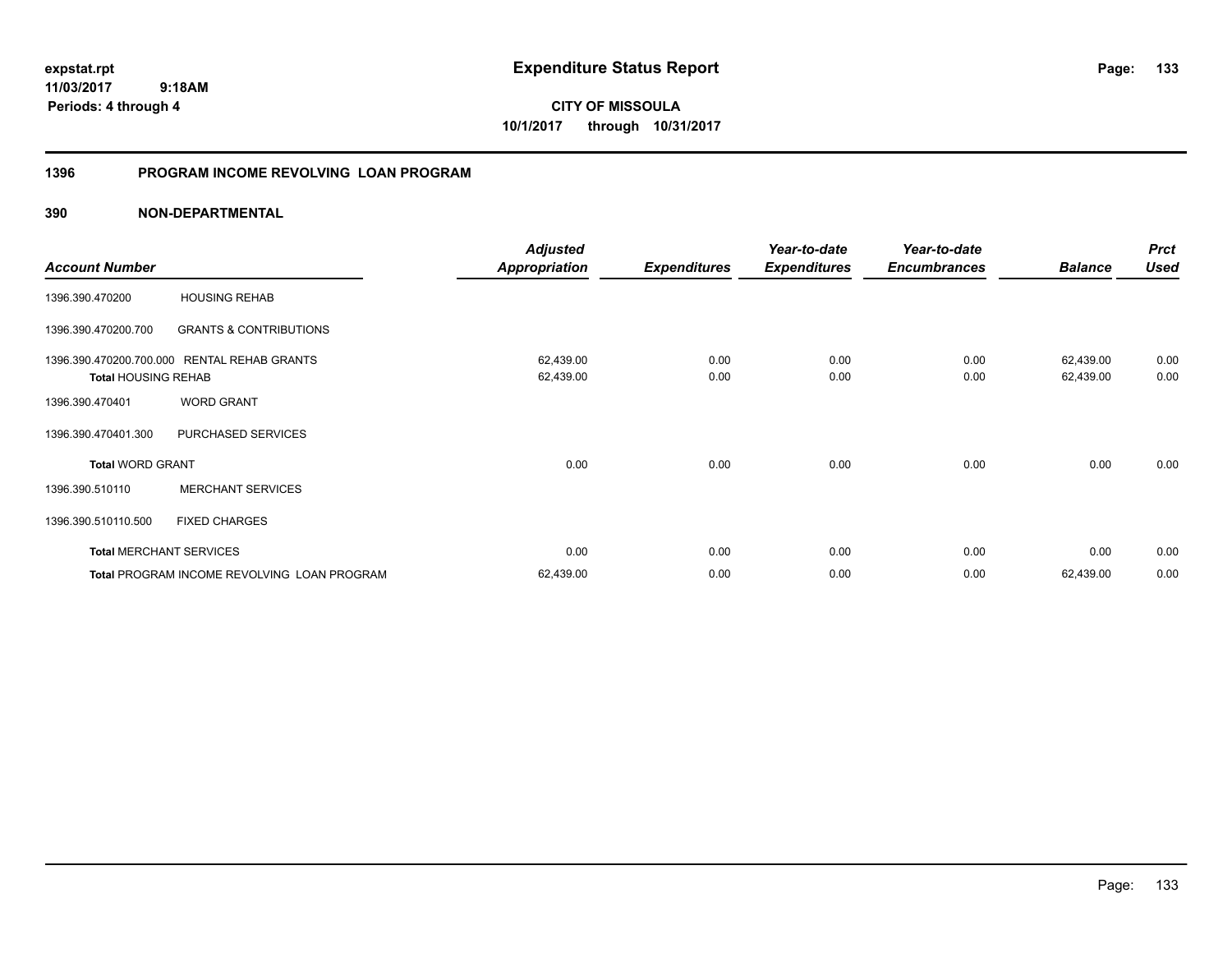#### **1397 STATE HOME PROGRAM INCOME**

|                                |                                                                | <b>Adjusted</b>      |                     | Year-to-date        | Year-to-date        |                | <b>Prct</b> |
|--------------------------------|----------------------------------------------------------------|----------------------|---------------------|---------------------|---------------------|----------------|-------------|
| <b>Account Number</b>          |                                                                | <b>Appropriation</b> | <b>Expenditures</b> | <b>Expenditures</b> | <b>Encumbrances</b> | <b>Balance</b> | <b>Used</b> |
| 1397.390.470200                | <b>HOUSING REHAB</b>                                           |                      |                     |                     |                     |                |             |
| 1397.390.470200.300            | PURCHASED SERVICES                                             |                      |                     |                     |                     |                |             |
|                                | 1397.390.470200.350.000 STATE HOME PROGRAM INCOME/CONTRACT SVS | 20,112.00            | 0.00                | 0.00                | 0.00                | 20,112.00      | 0.00        |
|                                | <b>Total PURCHASED SERVICES</b>                                | 20,112.00            | 0.00                | 0.00                | 0.00                | 20,112.00      | 0.00        |
| 1397.390.470200.700            | <b>GRANTS &amp; CONTRIBUTIONS</b>                              |                      |                     |                     |                     |                |             |
|                                | 1397.390.470200.700.000 GRANTS & CONTRIBUTIONS                 | 0.00                 | 0.00                | 25,396.96           | 0.00                | $-25,396.96$   | 0.00        |
|                                | <b>Total GRANTS &amp; CONTRIBUTIONS</b>                        | 0.00                 | 0.00                | 25,396.96           | 0.00                | $-25,396.96$   | 0.00        |
| <b>Total HOUSING REHAB</b>     |                                                                | 20,112.00            | 0.00                | 25,396.96           | 0.00                | $-5,284.96$    | 126.28      |
| 1397.390.510110                | <b>MERCHANT SERVICES</b>                                       |                      |                     |                     |                     |                |             |
| 1397.390.510110.500            | <b>FIXED CHARGES</b>                                           |                      |                     |                     |                     |                |             |
| <b>Total MERCHANT SERVICES</b> |                                                                | 0.00                 | 0.00                | 0.00                | 0.00                | 0.00           | 0.00        |
|                                | Total STATE HOME PROGRAM INCOME                                | 20,112.00            | 0.00                | 25,396.96           | 0.00                | $-5,284.96$    | 126.28      |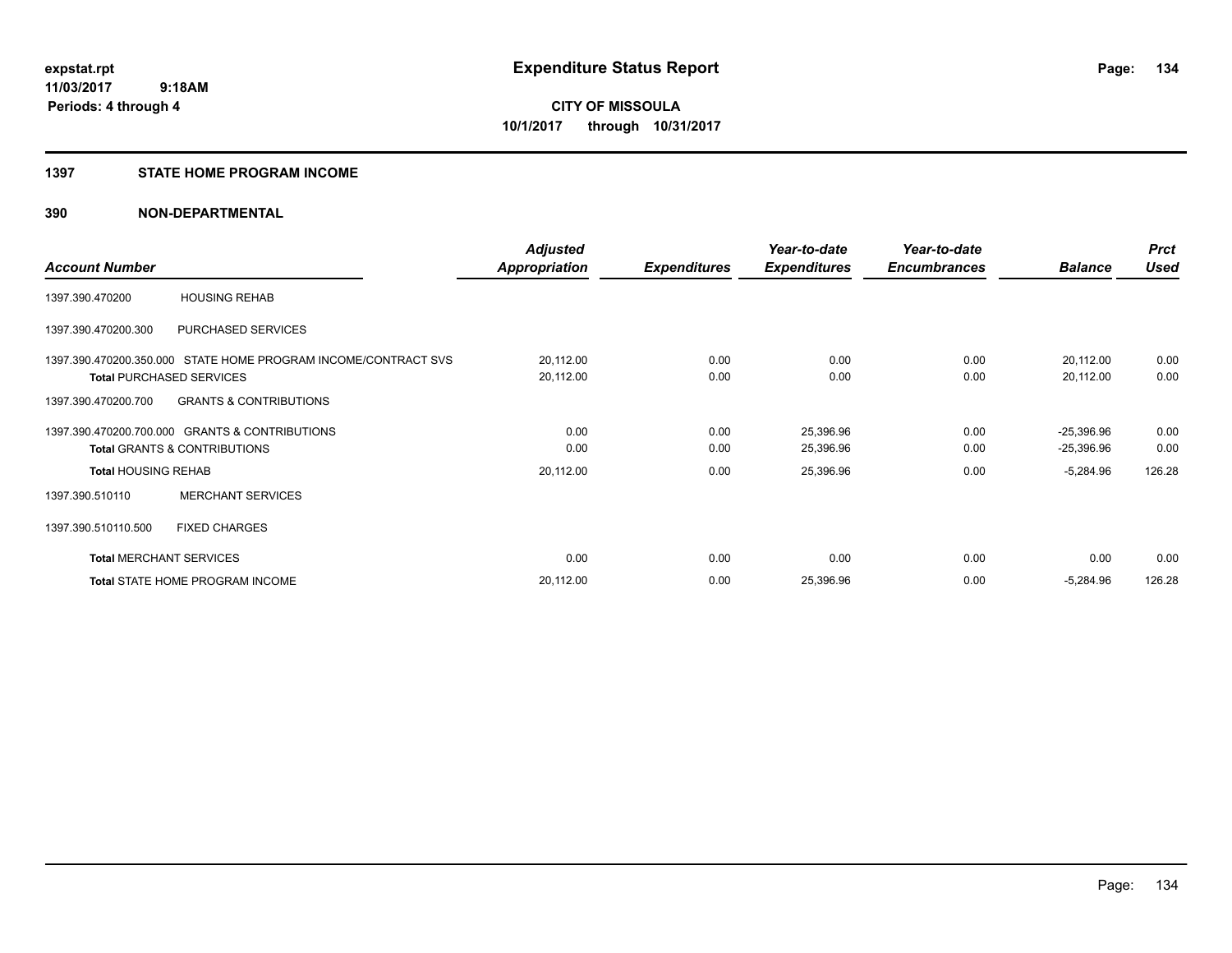**CITY OF MISSOULA 10/1/2017 through 10/31/2017**

**2250 PLANNING FUND**

| <b>Account Number</b>                                   | <b>Adjusted</b><br><b>Appropriation</b> | <b>Expenditures</b> | Year-to-date<br><b>Expenditures</b> | Year-to-date<br><b>Encumbrances</b> | <b>Balance</b> | <b>Prct</b><br><b>Used</b> |
|---------------------------------------------------------|-----------------------------------------|---------------------|-------------------------------------|-------------------------------------|----------------|----------------------------|
| 2250.250.410554<br><b>RESERVE FOR SALARY INCREASE</b>   |                                         |                     |                                     |                                     |                |                            |
| 2250.250.410554.100<br>PERSONAL SERVICES                |                                         |                     |                                     |                                     |                |                            |
| 2250.250.410554.110.000 SALARIES AND WAGES              | 7.054.00                                | 0.00                | 0.00                                | 0.00                                | 7,054.00       | 0.00                       |
| 2250.250.410554.140.000 EMPLOYER CONTRIBUTIONS          | 2,416.00                                | 0.00                | 0.00                                | 0.00                                | 2,416.00       | 0.00                       |
| <b>Total RESERVE FOR SALARY INCREASE</b>                | 9,470.00                                | 0.00                | 0.00                                | 0.00                                | 9,470.00       | 0.00                       |
| 2250.250.411030<br><b>PLANNING</b>                      |                                         |                     |                                     |                                     |                |                            |
| 2250.250.411030.100<br>PERSONAL SERVICES                |                                         |                     |                                     |                                     |                |                            |
| 2250.250.411030.110.000 SALARIES AND WAGES              | 264,192.00                              | 22.541.91           | 78.879.52                           | 0.00                                | 185.312.48     | 29.86                      |
| 2250.250.411030.140.000 EMPLOYER CONTRIBUTIONS          | 89,183.00                               | 8,930.61            | 34,273.29                           | 0.00                                | 54,909.71      | 38.43                      |
| 2250.250.411030.141.000 STATE RETIREMENT CONTRIBUTIONS  | 0.00                                    | 0.00                | 34.96                               | 0.00                                | $-34.96$       | 0.00                       |
| <b>Total PERSONAL SERVICES</b>                          | 353,375.00                              | 31,472.52           | 113,187.77                          | 0.00                                | 240, 187.23    | 32.03                      |
| <b>SUPPLIES</b><br>2250.250.411030.200                  |                                         |                     |                                     |                                     |                |                            |
| 2250.250.411030.210.000 OFFICE SUPPLIES                 | 2,100.00                                | 170.30              | 398.48                              | 0.00                                | 1,701.52       | 18.98                      |
| 2250.250.411030.220.000 OPERATING SUPPLIES              | 1,923.00                                | 873.60              | 873.60                              | 0.00                                | 1,049.40       | 45.43                      |
| 2250.250.411030.231.000 GASOLINE                        | 50.00                                   | 0.00                | 0.00                                | 0.00                                | 50.00          | 0.00                       |
| <b>Total SUPPLIES</b>                                   | 4,073.00                                | 1,043.90            | 1,272.08                            | 0.00                                | 2,800.92       | 31.23                      |
| 2250.250.411030.300<br><b>PURCHASED SERVICES</b>        |                                         |                     |                                     |                                     |                |                            |
| 2250.250.411030.310.000 COMMUNICATIONS                  | 900.00                                  | 164.18              | 164.18                              | 0.00                                | 735.82         | 18.24                      |
| 2250.250.411030.310.351 COMMUNICATIONS                  | 0.00                                    | 0.00                | 10.70                               | 0.00                                | $-10.70$       | 0.00                       |
| 2250.250.411030.320.000 PRINTING & DUPLICATING          | 2,000.00                                | 338.78              | 428.77                              | 0.00                                | 1,571.23       | 21.44                      |
| 2250.250.411030.330.000 PUBLICITY, SUBSCRIPTIONS & DUES | 6,060.00                                | 540.00              | 1,222.00                            | 0.00                                | 4,838.00       | 20.17                      |
| 2250.250.411030.344.000 TELEPHONE SERVICE               | 50.00                                   | 9.91                | 11.46                               | 0.00                                | 38.54          | 22.92                      |
| 2250.250.411030.350.000 PROFESSIONAL SERVICES           | 49,500.00                               | 20,000.00           | 20,250.00                           | 0.00                                | 29.250.00      | 40.91                      |
| 2250.250.411030.360.000 REPAIR & MAINTENANCE            | 2,077.00                                | 0.00                | 0.00                                | 0.00                                | 2,077.00       | 0.00                       |
| 2250.250.411030.370.000<br><b>TRAVEL</b>                | 5,000.00                                | 0.00                | 0.00                                | 0.00                                | 5,000.00       | 0.00                       |
| 2250.250.411030.380.000 TRAINING                        | 3,500.00                                | 0.00                | 0.00                                | 0.00                                | 3,500.00       | 0.00                       |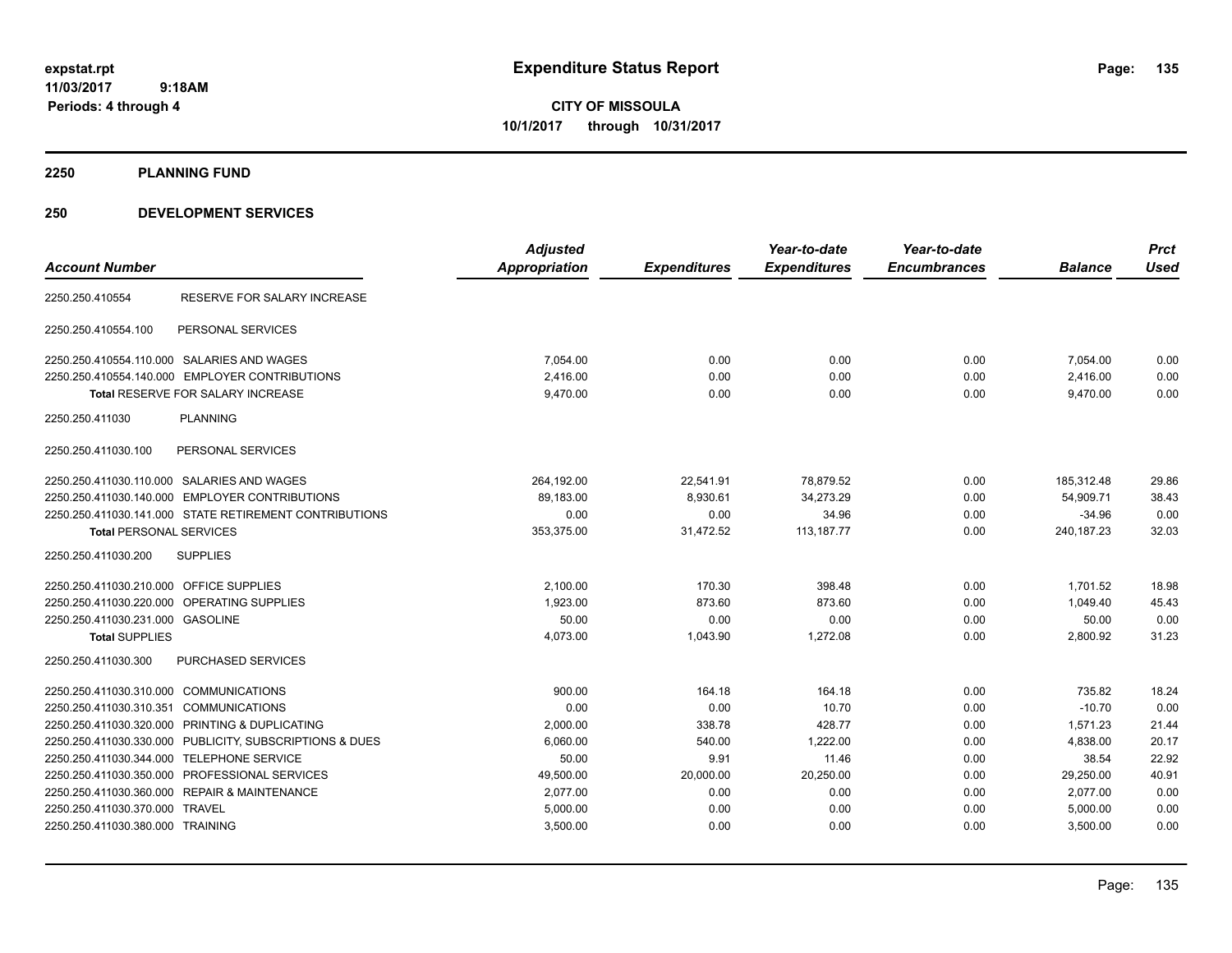**2250 PLANNING FUND**

| <b>Account Number</b>                             |                                                                                           | <b>Adjusted</b><br><b>Appropriation</b> | <b>Expenditures</b> | Year-to-date<br><b>Expenditures</b> | Year-to-date<br><b>Encumbrances</b> | <b>Balance</b>               | <b>Prct</b><br><b>Used</b> |
|---------------------------------------------------|-------------------------------------------------------------------------------------------|-----------------------------------------|---------------------|-------------------------------------|-------------------------------------|------------------------------|----------------------------|
|                                                   | 2250.250.411030.390.000 OTHER PURCHASED SERVICES<br><b>Total PURCHASED SERVICES</b>       | 1,600.00<br>70,687.00                   | 0.00<br>21,052.87   | 0.00<br>22,087.11                   | 0.00<br>0.00                        | 1,600.00<br>48,599.89        | 0.00<br>31.25              |
| 2250.250.411030.500                               | <b>FIXED CHARGES</b>                                                                      |                                         |                     |                                     |                                     |                              |                            |
| 2250.250.411030.500.000 FIXED CHARGES             |                                                                                           | 25,000.00                               | 0.00                | 0.00                                | 0.00                                | 25,000.00                    | 0.00                       |
| <b>Total FIXED CHARGES</b><br>2250.250.411030.700 | <b>GRANTS &amp; CONTRIBUTIONS</b>                                                         | 25,000.00                               | 0.00                | 0.00                                | 0.00                                | 25,000.00                    | 0.00                       |
|                                                   | 2250.250.411030.700.000 GRANTS & CONTRIBUTIONS<br><b>Total GRANTS &amp; CONTRIBUTIONS</b> | 0.00<br>0.00                            | 0.00<br>0.00        | 31,560.00<br>31,560.00              | 0.00<br>0.00                        | $-31,560.00$<br>$-31,560.00$ | 0.00<br>0.00               |
| 2250.250.411030.800                               | OTHER OBJECTS                                                                             |                                         |                     |                                     |                                     |                              |                            |
| <b>Total OTHER OBJECTS</b>                        |                                                                                           | 0.00                                    | 0.00                | 0.00                                | 0.00                                | 0.00                         | 0.00                       |
| <b>Total PLANNING</b>                             |                                                                                           | 453,135.00                              | 53,569.29           | 168,106.96                          | 0.00                                | 285,028.04                   | 37.10                      |
| 2250.250.411050                                   | DEVELOPMENT & PERMIT REVIEWS                                                              |                                         |                     |                                     |                                     |                              |                            |
| 2250.250.411050.200                               | <b>SUPPLIES</b>                                                                           |                                         |                     |                                     |                                     |                              |                            |
|                                                   | Total DEVELOPMENT & PERMIT REVIEWS                                                        | 0.00                                    | 0.00                | 0.00                                | 0.00                                | 0.00                         | 0.00                       |
| 2250.250.419000                                   | <b>GENERAL GOV'T ONETIME EXPENDITURES</b>                                                 |                                         |                     |                                     |                                     |                              |                            |
| 2250.250.419000.200                               | <b>SUPPLIES</b>                                                                           |                                         |                     |                                     |                                     |                              |                            |
| 2250.250.419000.210.000 OFFICE SUPPLIES           | Total GENERAL GOV'T ONETIME EXPENDITURES                                                  | 2,913.00<br>2,913.00                    | 0.00<br>0.00        | 0.00<br>0.00                        | 0.00<br>0.00                        | 2,913.00<br>2,913.00         | 0.00<br>0.00               |
| 2250.250.430255                                   | BIKE-PED PROGRAM & TRAILS                                                                 |                                         |                     |                                     |                                     |                              |                            |
| 2250.250.430255.300                               | PURCHASED SERVICES                                                                        |                                         |                     |                                     |                                     |                              |                            |
|                                                   | <b>Total BIKE-PED PROGRAM &amp; TRAILS</b>                                                | 0.00                                    | 0.00                | 0.00                                | 0.00                                | 0.00                         | 0.00                       |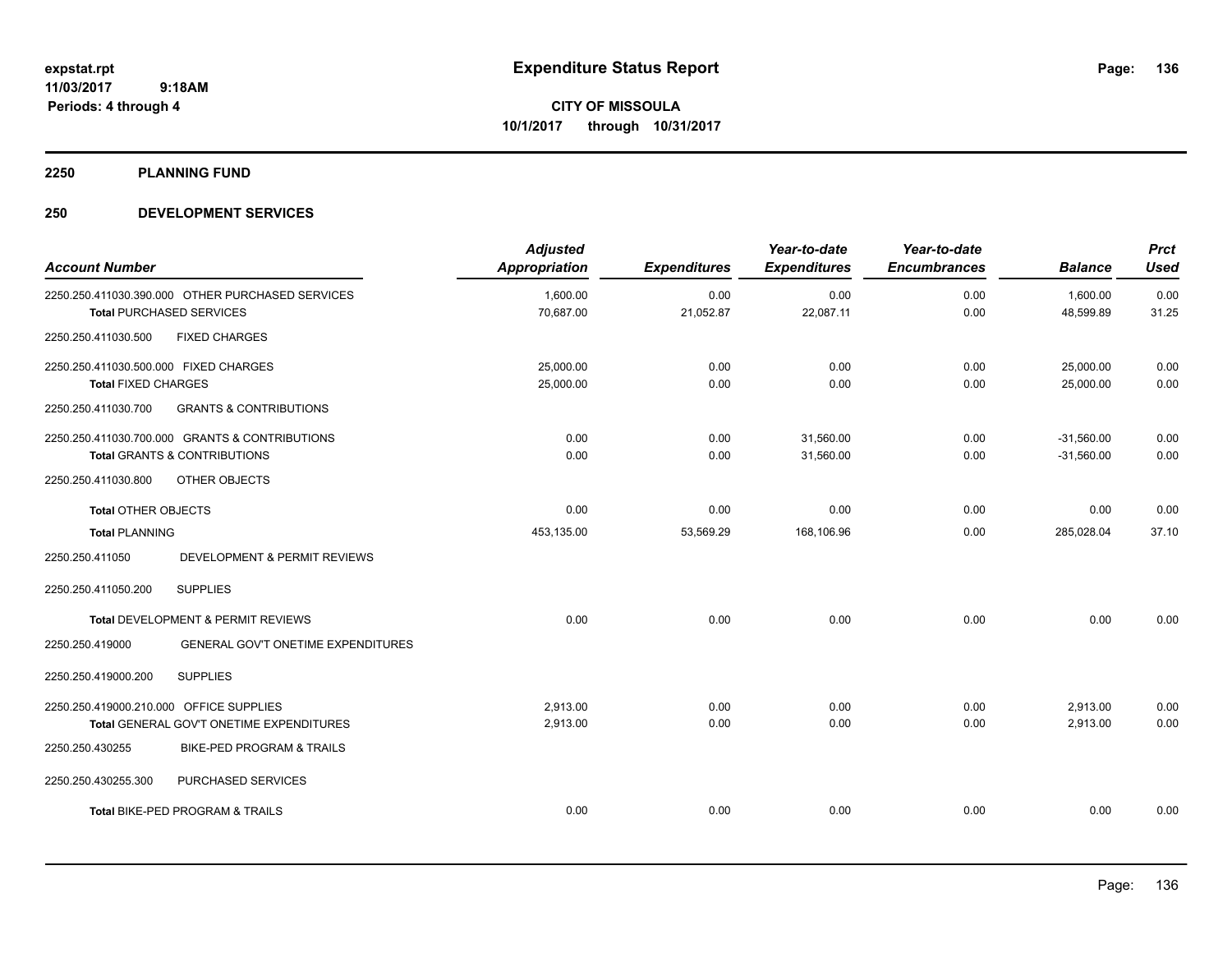**CITY OF MISSOULA 10/1/2017 through 10/31/2017**

**2250 PLANNING FUND**

|                                         |                                                         | <b>Adjusted</b>      |                     | Year-to-date        | Year-to-date        |                | <b>Prct</b> |
|-----------------------------------------|---------------------------------------------------------|----------------------|---------------------|---------------------|---------------------|----------------|-------------|
| <b>Account Number</b>                   |                                                         | <b>Appropriation</b> | <b>Expenditures</b> | <b>Expenditures</b> | <b>Encumbrances</b> | <b>Balance</b> | <b>Used</b> |
| 2250.250.460460                         | <b>HISTORIC PRESERVATION</b>                            |                      |                     |                     |                     |                |             |
| 2250.250.460460.100                     | PERSONAL SERVICES                                       |                      |                     |                     |                     |                |             |
|                                         | 2250.250.460460.110.000 SALARIES AND WAGES              | 50.079.00            | 0.00                | 0.00                | 0.00                | 50,079.00      | 0.00        |
|                                         | 2250.250.460460.140.000 EMPLOYER CONTRIBUTIONS          | 18.438.00            | 0.00                | 0.00                | 0.00                | 18.438.00      | 0.00        |
| <b>Total PERSONAL SERVICES</b>          |                                                         | 68,517.00            | 0.00                | 0.00                | 0.00                | 68,517.00      | 0.00        |
| 2250.250.460460.200                     | <b>SUPPLIES</b>                                         |                      |                     |                     |                     |                |             |
| 2250.250.460460.210.000 OFFICE SUPPLIES |                                                         | 727.00               | 0.00                | 0.00                | 0.00                | 727.00         | 0.00        |
|                                         | 2250.250.460460.220.000 OPERATING SUPPLIES              | 1.500.00             | 0.00                | 0.00                | 0.00                | 1.500.00       | 0.00        |
| 2250.250.460460.231.000 GASOLINE        |                                                         | 50.00                | 0.00                | 0.00                | 0.00                | 50.00          | 0.00        |
| <b>Total SUPPLIES</b>                   |                                                         | 2,277.00             | 0.00                | 0.00                | 0.00                | 2,277.00       | 0.00        |
| 2250.250.460460.300                     | PURCHASED SERVICES                                      |                      |                     |                     |                     |                |             |
| 2250.250.460460.310.000 COMMUNICATIONS  |                                                         | 300.00               | 0.00                | 0.00                | 0.00                | 300.00         | 0.00        |
|                                         | 2250.250.460460.320.000 PRINTING & DUPLICATING          | 1,000.00             | 46.30               | 61.29               | 0.00                | 938.71         | 6.13        |
|                                         | 2250.250.460460.330.000 PUBLICITY, SUBSCRIPTIONS & DUES | 1,500.00             | 0.00                | 0.00                | 0.00                | 1,500.00       | 0.00        |
|                                         | 2250.250.460460.344.000 TELEPHONE SERVICE               | 50.00                | 0.00                | 0.00                | 0.00                | 50.00          | 0.00        |
|                                         | 2250.250.460460.350.000 PROFESSIONAL SERVICES           | 1,500.00             | 0.00                | 0.00                | 0.00                | 1,500.00       | 0.00        |
| 2250.250.460460.370.000 TRAVEL          |                                                         | 500.00               | 0.00                | 308.22              | 0.00                | 191.78         | 61.64       |
| 2250.250.460460.380.000 TRAINING        |                                                         | 500.00               | 0.00                | 165.00              | 0.00                | 335.00         | 33.00       |
|                                         | <b>Total PURCHASED SERVICES</b>                         | 5,350.00             | 46.30               | 534.51              | 0.00                | 4,815.49       | 9.99        |
|                                         | <b>Total HISTORIC PRESERVATION</b>                      | 76,144.00            | 46.30               | 534.51              | 0.00                | 75,609.49      | 0.70        |
| 2250.250.510110                         | <b>MERCHANT SERVICES</b>                                |                      |                     |                     |                     |                |             |
| 2250.250.510110.500                     | <b>FIXED CHARGES</b>                                    |                      |                     |                     |                     |                |             |
| <b>Total MERCHANT SERVICES</b>          |                                                         | 0.00                 | 0.00                | 0.00                | 0.00                | 0.00           | 0.00        |
| 2250.250.510306                         | <b>SALARY RESERVE</b>                                   |                      |                     |                     |                     |                |             |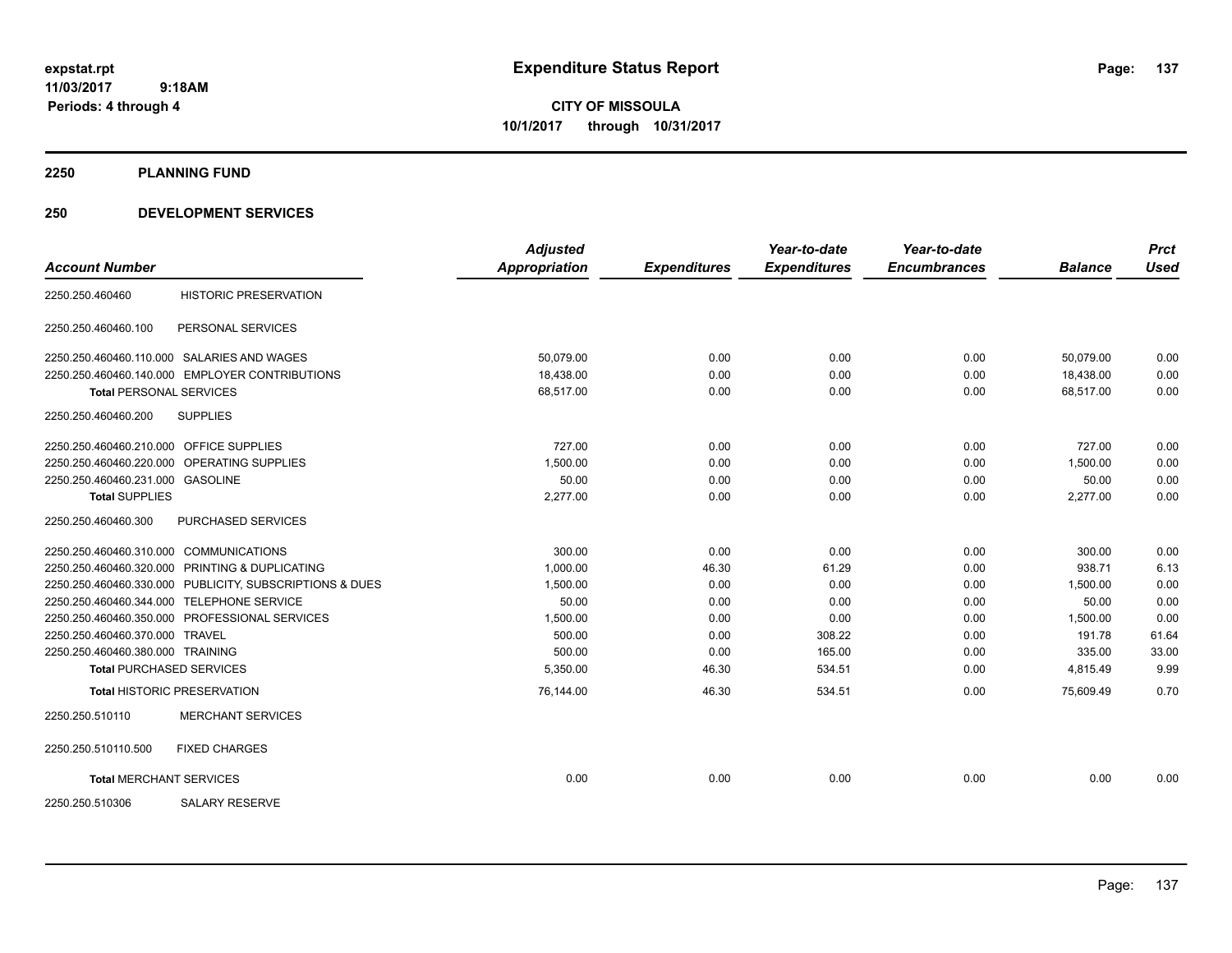**CITY OF MISSOULA 10/1/2017 through 10/31/2017**

**2250 PLANNING FUND**

| <b>Account Number</b>       |                                            | <b>Adjusted</b><br><b>Appropriation</b> | <b>Expenditures</b> | Year-to-date<br><b>Expenditures</b> | Year-to-date<br><b>Encumbrances</b> | <b>Balance</b> | <b>Prct</b><br><b>Used</b> |
|-----------------------------|--------------------------------------------|-----------------------------------------|---------------------|-------------------------------------|-------------------------------------|----------------|----------------------------|
| 2250.250.510306.100         | PERSONAL SERVICES                          |                                         |                     |                                     |                                     |                |                            |
| <b>Total SALARY RESERVE</b> |                                            | 0.00                                    | 0.00                | 0.00                                | 0.00                                | 0.00           | 0.00                       |
| 2250.250.521000             | INTERFUND OPERATING TRANSFERS              |                                         |                     |                                     |                                     |                |                            |
| 2250.250.521000.800         | OTHER OBJECTS                              |                                         |                     |                                     |                                     |                |                            |
|                             | <b>Total INTERFUND OPERATING TRANSFERS</b> | 0.00                                    | 0.00                | 0.00                                | 0.00                                | 0.00           | 0.00                       |
| <b>Total PLANNING FUND</b>  |                                            | 541,662.00                              | 53.615.59           | 168.641.47                          | 0.00                                | 373.020.53     | 31.13                      |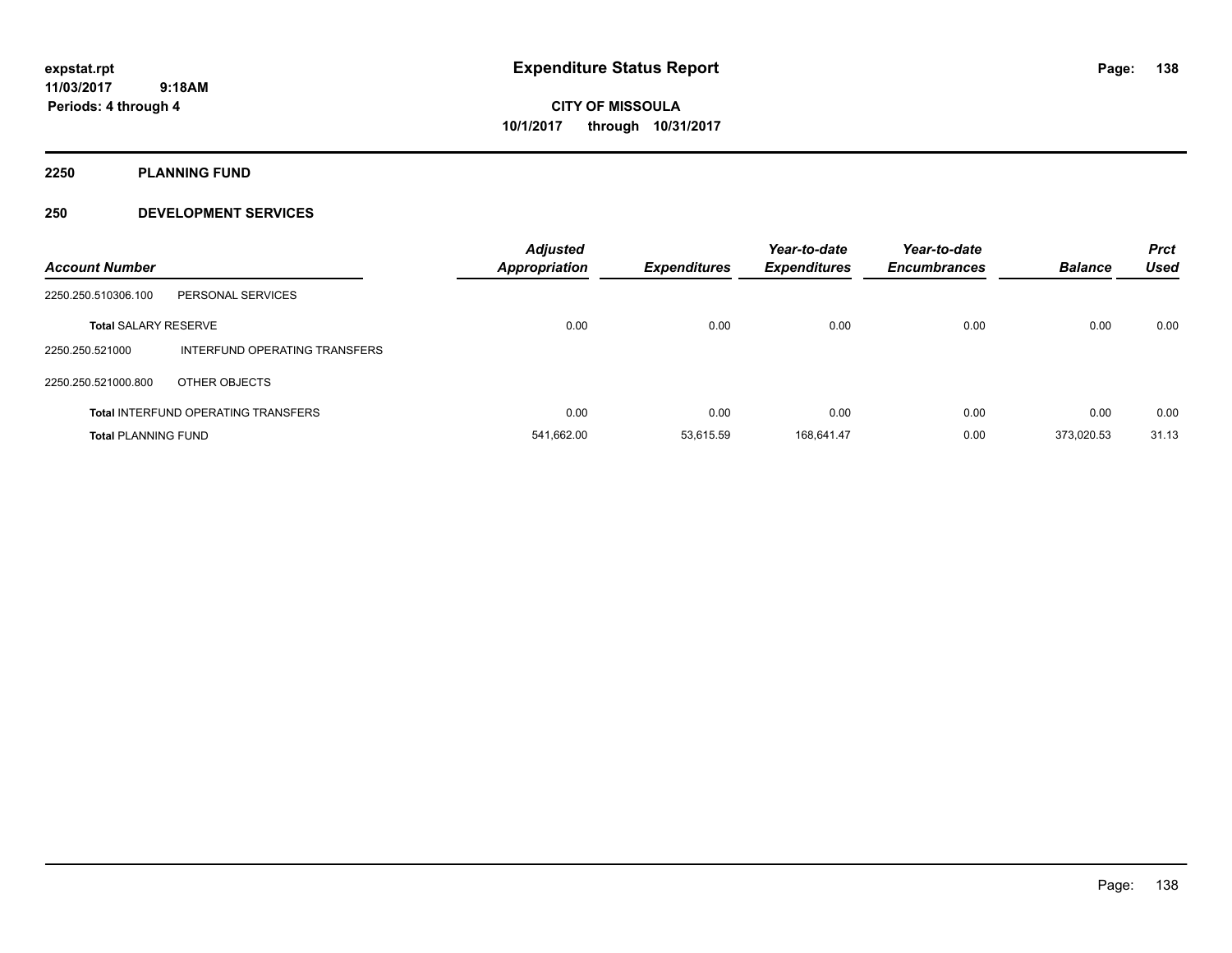**CITY OF MISSOULA 10/1/2017 through 10/31/2017**

#### **2310 PUBLIC SAFETY INFORMATION SYSTEMS**

#### **310 BUILDING INSPECTION**

| <b>Account Number</b>       |                                                | <b>Adjusted</b><br><b>Appropriation</b> | <b>Expenditures</b> | Year-to-date<br><b>Expenditures</b> | Year-to-date<br><b>Encumbrances</b> | <b>Balance</b> | <b>Prct</b><br><b>Used</b> |
|-----------------------------|------------------------------------------------|-----------------------------------------|---------------------|-------------------------------------|-------------------------------------|----------------|----------------------------|
| 2310.310.420510             | <b>ADMINISTRATION</b>                          |                                         |                     |                                     |                                     |                |                            |
| 2310.310.420510.200         | <b>SUPPLIES</b>                                |                                         |                     |                                     |                                     |                |                            |
| <b>Total SUPPLIES</b>       |                                                | 0.00                                    | 0.00                | 0.00                                | 0.00                                | 0.00           | 0.00                       |
| 2310.310.420510.800         | OTHER OBJECTS                                  |                                         |                     |                                     |                                     |                |                            |
| Total OTHER OBJECTS         |                                                | 0.00                                    | 0.00                | 0.00                                | 0.00                                | 0.00           | 0.00                       |
| 2310.310.420510.900         | <b>CAPITAL OUTLAY</b>                          |                                         |                     |                                     |                                     |                |                            |
| <b>Total ADMINISTRATION</b> |                                                | 0.00                                    | 0.00                | 0.00                                | 0.00                                | 0.00           | 0.00                       |
| 2310.310.510110             | <b>MERCHANT SERVICES</b>                       |                                         |                     |                                     |                                     |                |                            |
| 2310.310.510110.500         | <b>FIXED CHARGES</b>                           |                                         |                     |                                     |                                     |                |                            |
|                             | <b>Total PUBLIC SAFETY INFORMATION SYSTEMS</b> | 0.00                                    | 0.00                | 0.00                                | 0.00                                | 0.00           | 0.00                       |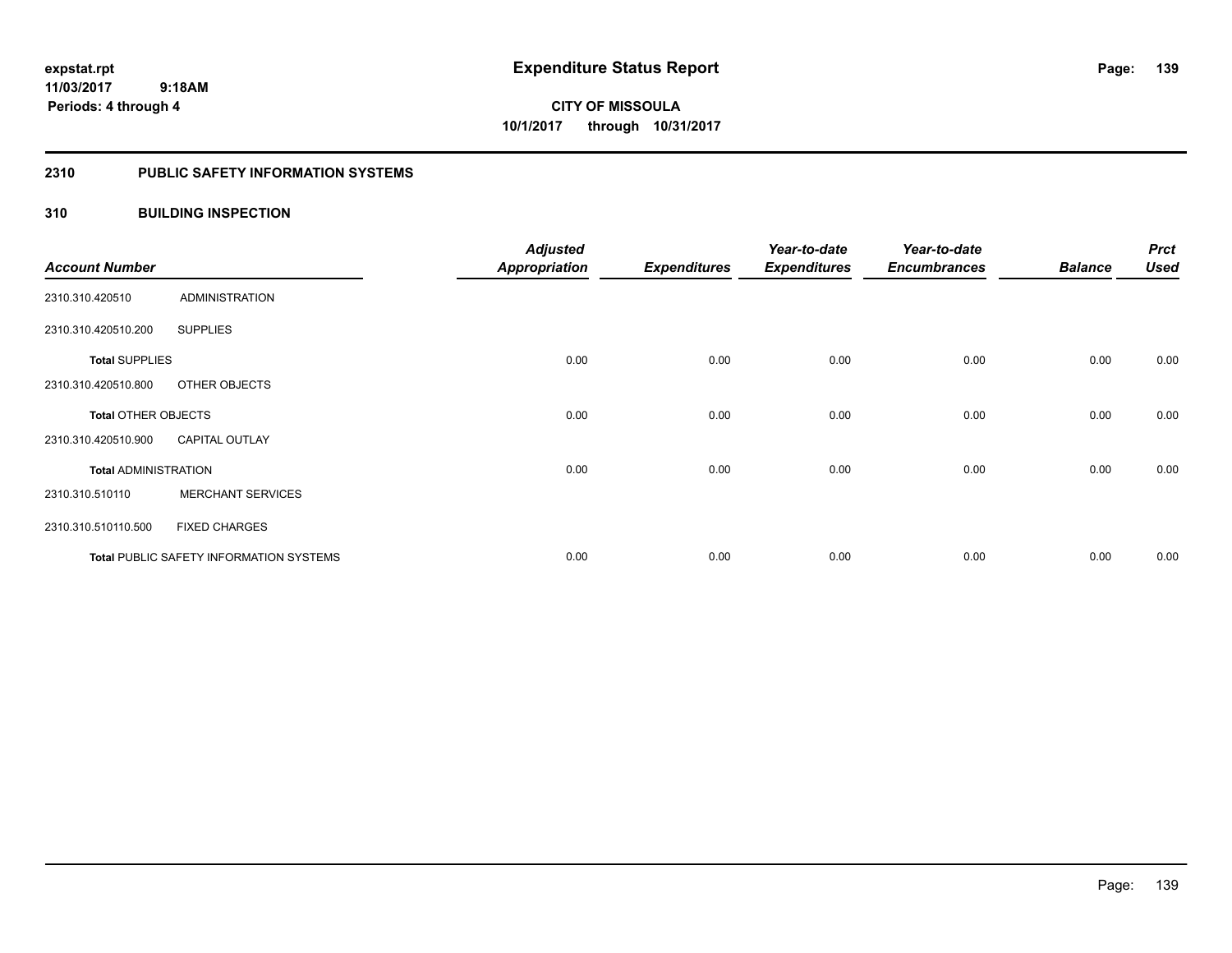**Periods: 4 through 4**

**CITY OF MISSOULA 10/1/2017 through 10/31/2017**

**2321 IMPACT FEE FUND**

| <b>Account Number</b>                |                                                                                                | <b>Adjusted</b><br><b>Appropriation</b> | <b>Expenditures</b> | Year-to-date<br><b>Expenditures</b> | Year-to-date<br><b>Encumbrances</b> | <b>Balance</b>           | <b>Prct</b><br><b>Used</b> |
|--------------------------------------|------------------------------------------------------------------------------------------------|-----------------------------------------|---------------------|-------------------------------------|-------------------------------------|--------------------------|----------------------------|
| 2321.390.410361                      | <b>IMPACT FEE STUDY</b>                                                                        |                                         |                     |                                     |                                     |                          |                            |
| 2321.390.410361.300                  | PURCHASED SERVICES                                                                             |                                         |                     |                                     |                                     |                          |                            |
|                                      | <b>Total PURCHASED SERVICES</b>                                                                | 0.00                                    | 0.00                | 0.00                                | 0.00                                | 0.00                     | 0.00                       |
| 2321.390.410361.800                  | OTHER OBJECTS                                                                                  |                                         |                     |                                     |                                     |                          |                            |
| <b>Total IMPACT FEE STUDY</b>        |                                                                                                | 0.00                                    | 0.00                | 0.00                                | 0.00                                | 0.00                     | 0.00                       |
| 2321.390.411240                      | CITY HALL POLICE RESTROOMS                                                                     |                                         |                     |                                     |                                     |                          |                            |
| 2321.390.411240.900                  | <b>CAPITAL OUTLAY</b>                                                                          |                                         |                     |                                     |                                     |                          |                            |
|                                      | Total CITY HALL POLICE RESTROOMS                                                               | 0.00                                    | 0.00                | 0.00                                | 0.00                                | 0.00                     | 0.00                       |
| 2321.390.420002                      | PUBLIC SAFETY CORE HEAVY EQUIP                                                                 |                                         |                     |                                     |                                     |                          |                            |
| 2321.390.420002.900                  | CAPITAL OUTLAY                                                                                 |                                         |                     |                                     |                                     |                          |                            |
| 2321.390.420002.930.000 IMPROVEMENTS | Total PUBLIC SAFETY CORE HEAVY EQUIP                                                           | 250,000.00<br>250,000.00                | 0.00<br>0.00        | 0.00<br>0.00                        | 0.00<br>0.00                        | 250,000.00<br>250,000.00 | 0.00<br>0.00               |
| 2321.390.420120                      | <b>FACILITIES</b>                                                                              |                                         |                     |                                     |                                     |                          |                            |
| 2321.390.420120.900                  | CAPITAL OUTLAY                                                                                 |                                         |                     |                                     |                                     |                          |                            |
| <b>Total FACILITIES</b>              | 2321.390.420120.930.000 POLICE EVIDENCE STORAGE FACILITY                                       | 393,387.00<br>393,387.00                | 0.00<br>0.00        | 0.00<br>0.00                        | 0.00<br>0.00                        | 393,387.00<br>393,387.00 | 0.00<br>0.00               |
| 2321.390.420400                      | FIRE PROTECTION & CONTROL                                                                      |                                         |                     |                                     |                                     |                          |                            |
| 2321.390.420400.900                  | CAPITAL OUTLAY                                                                                 |                                         |                     |                                     |                                     |                          |                            |
|                                      | 2321.390.420400.940.000 CONFINED SPACE RESCUE TRAINING PROP<br>Total FIRE PROTECTION & CONTROL | 0.00<br>0.00                            | 0.00<br>0.00        | 237.02<br>237.02                    | 0.00<br>0.00                        | $-237.02$<br>$-237.02$   | 0.00<br>0.00               |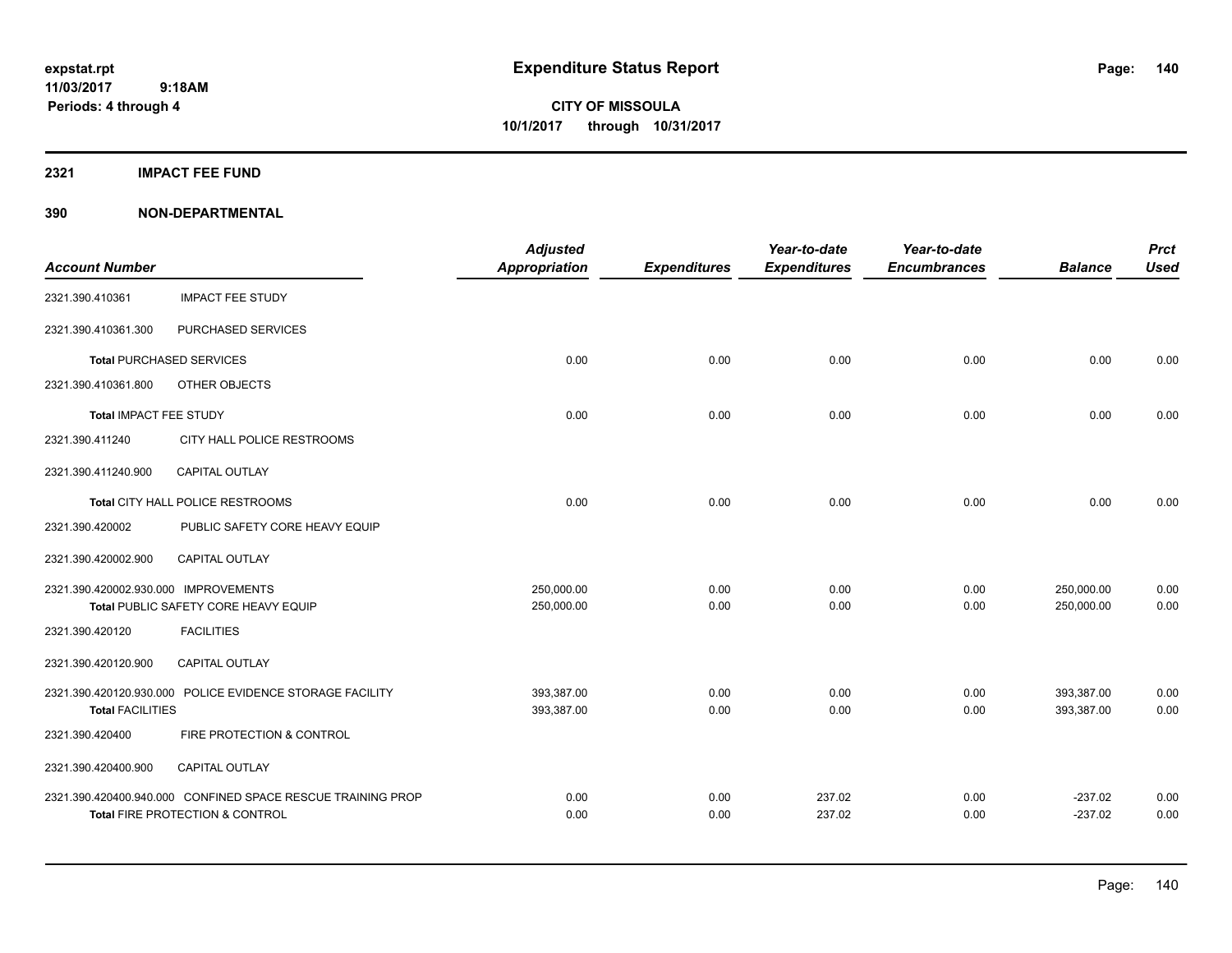**CITY OF MISSOULA 10/1/2017 through 10/31/2017**

**2321 IMPACT FEE FUND**

| <b>Account Number</b>                                                     |                                                                                                                                                         | <b>Adjusted</b><br><b>Appropriation</b> | <b>Expenditures</b>  | Year-to-date<br><b>Expenditures</b> | Year-to-date<br><b>Encumbrances</b> | <b>Balance</b>                          | <b>Prct</b><br><b>Used</b> |
|---------------------------------------------------------------------------|---------------------------------------------------------------------------------------------------------------------------------------------------------|-----------------------------------------|----------------------|-------------------------------------|-------------------------------------|-----------------------------------------|----------------------------|
| 2321.390.430232                                                           | RIGHT OF WAY ROAD CONSTRUCTION                                                                                                                          |                                         |                      |                                     |                                     |                                         |                            |
| 2321.390.430232.900                                                       | <b>CAPITAL OUTLAY</b>                                                                                                                                   |                                         |                      |                                     |                                     |                                         |                            |
| 2321.390.430232.930.182 VAN BUREN ST<br>2321.390.430233                   | 2321.390.430232.930.181 SOUTH AVE IMPROV, RESERVE-36<br><b>Total RIGHT OF WAY ROAD CONSTRUCTION</b><br><b>CLARK FORK LN IIMPROVEMENTS</b>               | 950,000.00<br>82,350.00<br>1,032,350.00 | 0.00<br>0.00<br>0.00 | 0.00<br>0.00<br>0.00                | 0.00<br>0.00<br>0.00                | 950,000.00<br>82,350.00<br>1,032,350.00 | 0.00<br>0.00<br>0.00       |
| 2321.390.430233.900<br>2321.390.430236                                    | <b>CAPITAL OUTLAY</b><br>2321.390.430233.930.000 Clark Fork Ln & South of Pacific Ave<br>Total CLARK FORK LN IIMPROVEMENTS<br><b>BRIDGE CONSTUCTION</b> | 0.00<br>0.00                            | 0.00<br>0.00         | $-22.858.40$<br>$-22,858.40$        | 0.00<br>0.00                        | 22,858.40<br>22.858.40                  | 0.00<br>0.00               |
| 2321.390.430236.700<br><b>Total BRIDGE CONSTUCTION</b><br>2321.390.430248 | <b>GRANTS &amp; CONTRIBUTIONS</b><br><b>CREGG LN IMPROVEMENTS</b>                                                                                       | 0.00                                    | 0.00                 | 0.00                                | 0.00                                | 0.00                                    | 0.00                       |
| 2321.390.430248.900<br>2321.390.430255                                    | <b>CAPITAL OUTLAY</b><br>2321.390.430248.930.000 CREGG LN IMPROVEMENTS<br><b>Total CREGG LN IMPROVEMENTS</b><br>BIKE-PED PROGRAM & TRAILS               | 384,780.00<br>384,780.00                | 0.00<br>0.00         | 0.00<br>0.00                        | 0.00<br>0.00                        | 384,780.00<br>384.780.00                | 0.00<br>0.00               |
| 2321.390.430255.900<br>2321.390.430264                                    | <b>CAPITAL OUTLAY</b><br>2321.390.430255.930.181 BELLVUE PARK BIKE SKILLS FEATURES<br>Total BIKE-PED PROGRAM & TRAILS<br>MULLAN/GEO ELMER SIGNAL        | 11.042.00<br>11,042.00                  | 0.00<br>0.00         | 0.00<br>0.00                        | 0.00<br>0.00                        | 11,042.00<br>11,042.00                  | 0.00<br>0.00               |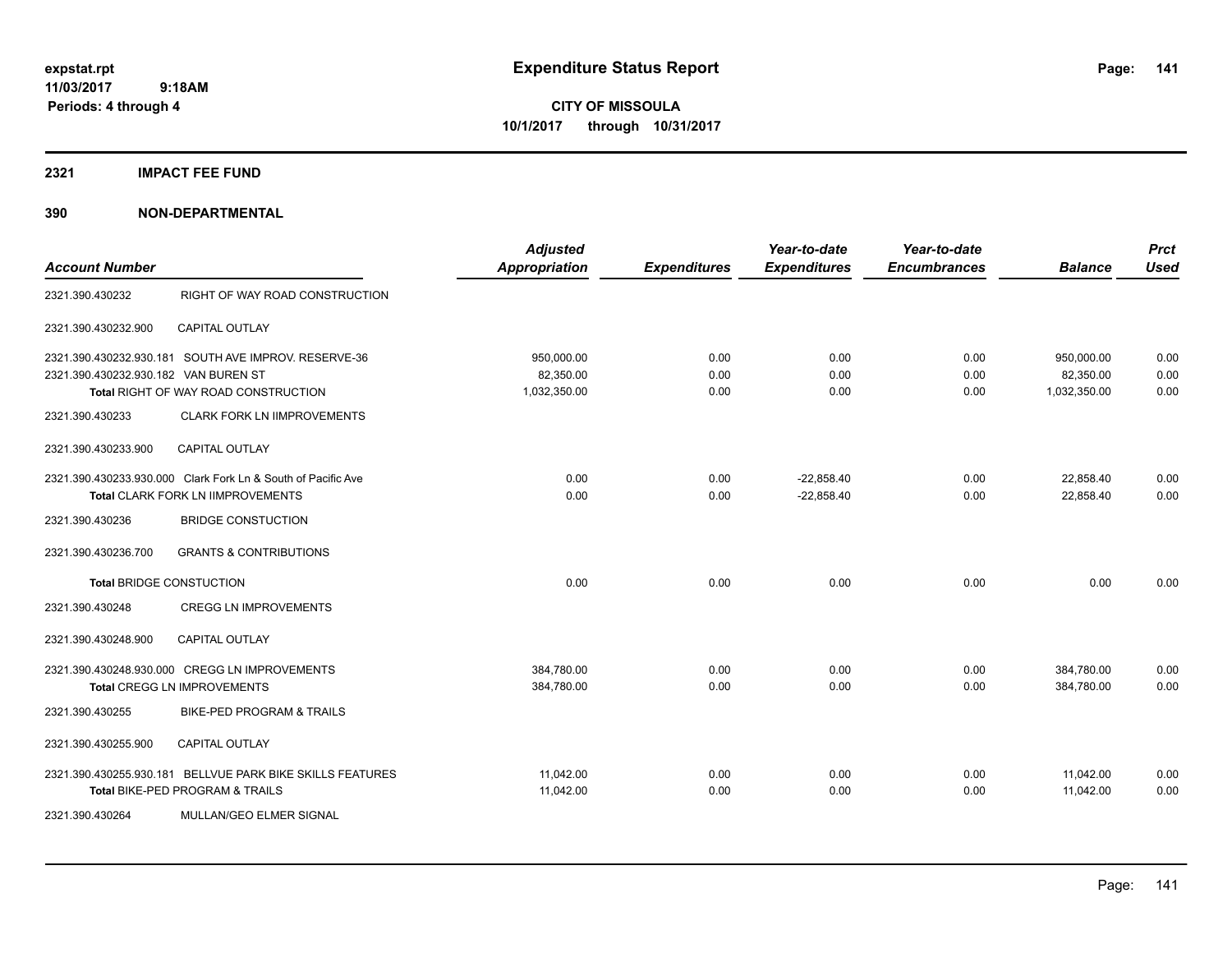#### **2321 IMPACT FEE FUND**

| <b>Account Number</b>                                                                       |                                          | <b>Adjusted</b><br><b>Appropriation</b> | <b>Expenditures</b>            | Year-to-date<br><b>Expenditures</b> | Year-to-date<br><b>Encumbrances</b> | <b>Balance</b>                      | <b>Prct</b><br><b>Used</b> |
|---------------------------------------------------------------------------------------------|------------------------------------------|-----------------------------------------|--------------------------------|-------------------------------------|-------------------------------------|-------------------------------------|----------------------------|
| 2321.390.430264.300                                                                         | PURCHASED SERVICES                       |                                         |                                |                                     |                                     |                                     |                            |
|                                                                                             | <b>Total PURCHASED SERVICES</b>          | 0.00                                    | 0.00                           | 0.00                                | 0.00                                | 0.00                                | 0.00                       |
| 2321.390.430264.900                                                                         | <b>CAPITAL OUTLAY</b>                    |                                         |                                |                                     |                                     |                                     |                            |
|                                                                                             | <b>Total MULLAN/GEO ELMER SIGNAL</b>     | 0.00                                    | 0.00                           | 0.00                                | 0.00                                | 0.00                                | 0.00                       |
| 2321.390.460305                                                                             | <b>COMMUNITY CENTER</b>                  |                                         |                                |                                     |                                     |                                     |                            |
| 2321.390.460305.900                                                                         | CAPITAL OUTLAY                           |                                         |                                |                                     |                                     |                                     |                            |
| <b>Total COMMUNITY CENTER</b>                                                               |                                          | 0.00                                    | 0.00                           | 0.00                                | 0.00                                | 0.00                                | 0.00                       |
| 2321.390.460401                                                                             | CONSTRUCTION                             |                                         |                                |                                     |                                     |                                     |                            |
| 2321.390.460401.900                                                                         | <b>CAPITAL OUTLAY</b>                    |                                         |                                |                                     |                                     |                                     |                            |
| 2321.390.460401.930.000 FORT MISSOULA<br><b>Total CONSTRUCTION</b>                          |                                          | 0.00<br>0.00                            | 103.26<br>103.26               | 437.52<br>437.52                    | 0.00<br>0.00                        | $-437.52$<br>$-437.52$              | 0.00<br>0.00               |
| 2321.390.460433                                                                             | <b>PARK AREAS</b>                        |                                         |                                |                                     |                                     |                                     |                            |
| 2321.390.460433.900                                                                         | CAPITAL OUTLAY                           |                                         |                                |                                     |                                     |                                     |                            |
| 2321.390.460433.930.181<br>2321.390.460433.930.182 McCORMIC PARK<br><b>Total PARK AREAS</b> | JEFFREY PARK PHASE I                     | 189,120.00<br>55,159.00<br>244,279.00   | 32,200.00<br>0.00<br>32,200.00 | 172,200.00<br>0.00<br>172,200.00    | 0.00<br>0.00<br>0.00                | 16,920.00<br>55,159.00<br>72,079.00 | 91.05<br>0.00<br>70.49     |
| 2321.390.510000                                                                             | Un-Allocated IFAC Approved Appropriation |                                         |                                |                                     |                                     |                                     |                            |
| 2321.390.510000.800                                                                         | OTHER OBJECTS                            |                                         |                                |                                     |                                     |                                     |                            |
| <b>Total OTHER OBJECTS</b>                                                                  |                                          | 0.00                                    | 0.00                           | 0.00                                | 0.00                                | 0.00                                | 0.00                       |
| 2321.390.510000.900                                                                         | <b>CAPITAL OUTLAY</b>                    |                                         |                                |                                     |                                     |                                     |                            |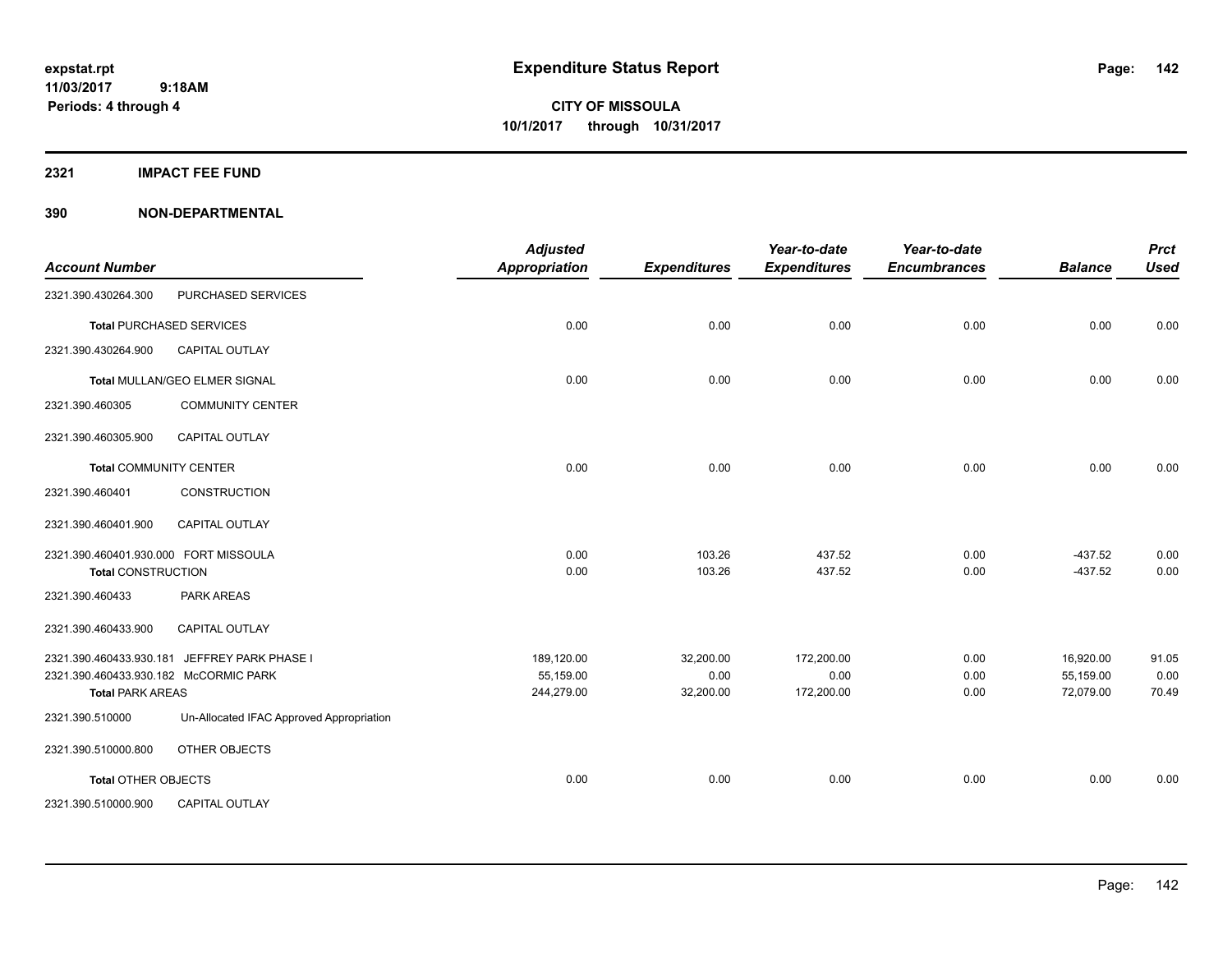### **2321 IMPACT FEE FUND**

| <b>Account Number</b>                |                                                       | <b>Adjusted</b><br>Appropriation | <b>Expenditures</b> | Year-to-date<br><b>Expenditures</b> | Year-to-date<br><b>Encumbrances</b> | <b>Balance</b> | <b>Prct</b><br>Used |
|--------------------------------------|-------------------------------------------------------|----------------------------------|---------------------|-------------------------------------|-------------------------------------|----------------|---------------------|
| 2321.390.510000.930.000 IMPROVEMENTS |                                                       | 84,162.00                        | 0.00                | 0.00                                | 0.00                                | 84.162.00      | 0.00                |
|                                      | <b>Total Un-Allocated IFAC Approved Appropriation</b> | 84,162.00                        | 0.00                | 0.00                                | 0.00                                | 84,162.00      | 0.00                |
| 2321.390.510110                      | <b>MERCHANT SERVICES</b>                              |                                  |                     |                                     |                                     |                |                     |
| 2321.390.510110.500                  | <b>FIXED CHARGES</b>                                  |                                  |                     |                                     |                                     |                |                     |
|                                      | <b>Total MERCHANT SERVICES</b>                        | 0.00                             | 0.00                | 0.00                                | 0.00                                | 0.00           | 0.00                |
| <b>Total IMPACT FEE FUND</b>         |                                                       | 2,400,000.00                     | 32,303.26           | 150.016.14                          | 0.00                                | 2.249.983.86   | 6.25                |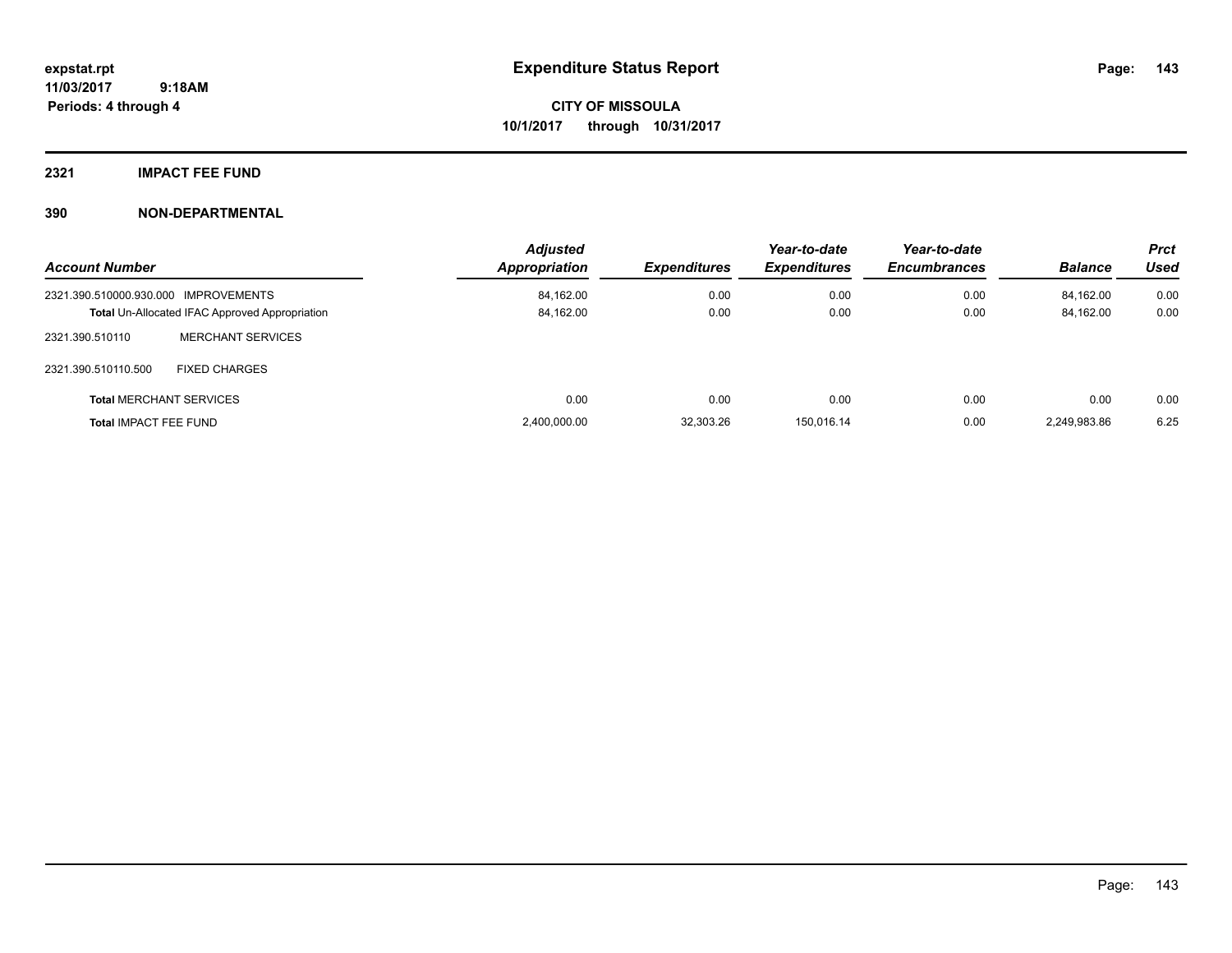**expstat.rpt Expenditure Status Report** 

**11/03/2017 9:18AM Periods: 4 through 4**

**CITY OF MISSOULA 10/1/2017 through 10/31/2017**

#### **2322 GEORGE ELMER/CATTLE DR INTERSECTION**

|                       |                                           | <b>Adjusted</b>      |                     | Year-to-date        | Year-to-date        |                | <b>Prct</b> |
|-----------------------|-------------------------------------------|----------------------|---------------------|---------------------|---------------------|----------------|-------------|
| <b>Account Number</b> |                                           | <b>Appropriation</b> | <b>Expenditures</b> | <b>Expenditures</b> | <b>Encumbrances</b> | <b>Balance</b> | <b>Used</b> |
| 2322.390.510100       | SPECIAL ASSESSMENTS                       |                      |                     |                     |                     |                |             |
| 2322.390.510100.300   | PURCHASED SERVICES                        |                      |                     |                     |                     |                |             |
|                       | <b>Total PURCHASED SERVICES</b>           | 0.00                 | 0.00                | 0.00                | 0.00                | 0.00           | 0.00        |
| 2322.390.510100.800   | OTHER OBJECTS                             |                      |                     |                     |                     |                |             |
| Total OTHER OBJECTS   |                                           | 0.00                 | 0.00                | 0.00                | 0.00                | 0.00           | 0.00        |
| 2322.390.510100.900   | <b>CAPITAL OUTLAY</b>                     |                      |                     |                     |                     |                |             |
|                       | <b>Total SPECIAL ASSESSMENTS</b>          | 0.00                 | 0.00                | 0.00                | 0.00                | 0.00           | 0.00        |
| 2322.390.510110       | <b>MERCHANT SERVICES</b>                  |                      |                     |                     |                     |                |             |
| 2322.390.510110.500   | <b>FIXED CHARGES</b>                      |                      |                     |                     |                     |                |             |
|                       | Total GEORGE ELMER/CATTLE DR INTERSECTION | 0.00                 | 0.00                | 0.00                | 0.00                | 0.00           | 0.00        |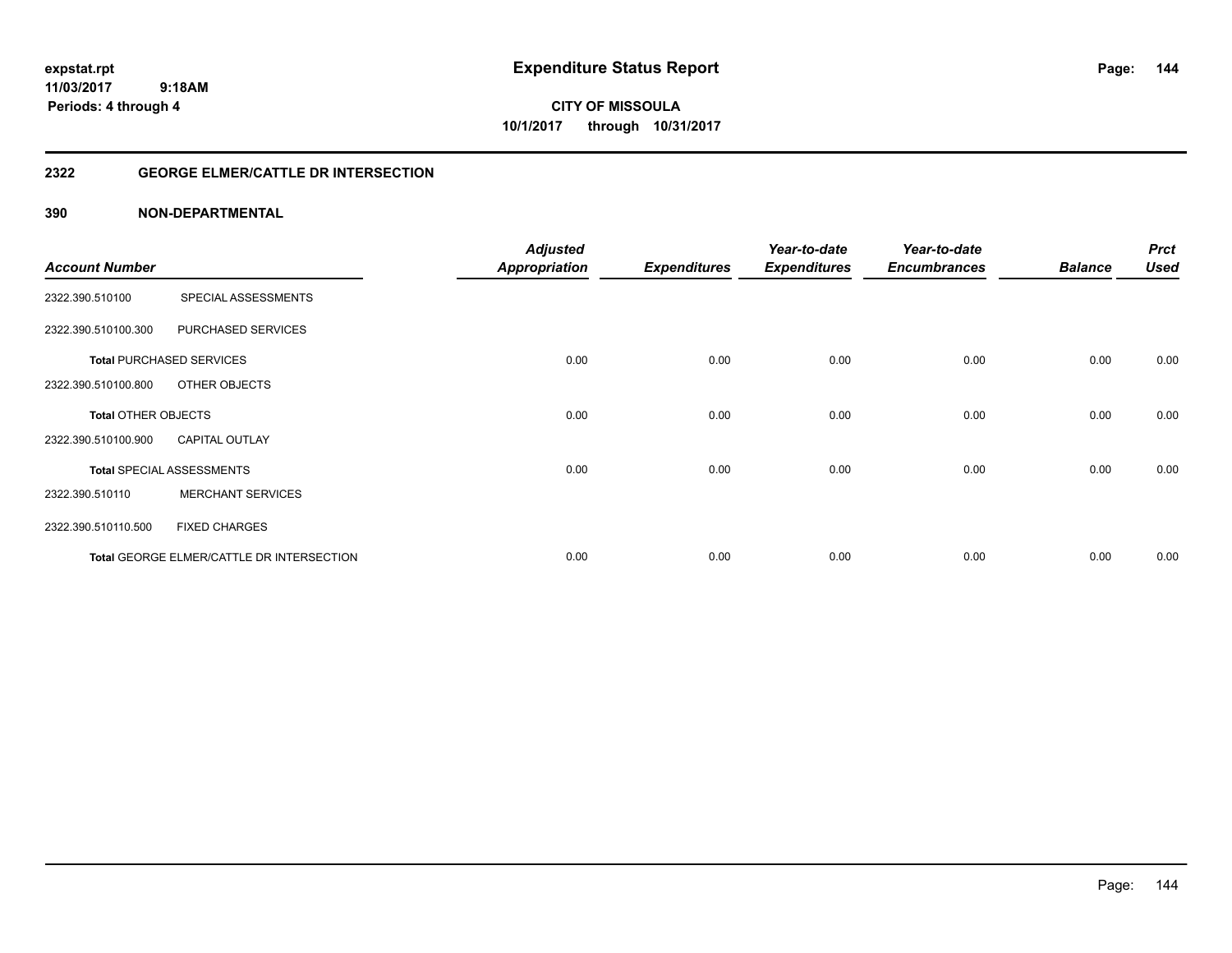**CITY OF MISSOULA 10/1/2017 through 10/31/2017**

# **2365 PUBLIC ART FUND**

# **220 MAYOR**

| <b>Account Number</b>       |                                                                                     | <b>Adjusted</b><br><b>Appropriation</b> | <b>Expenditures</b> | Year-to-date<br><b>Expenditures</b> | Year-to-date<br><b>Encumbrances</b> | <b>Balance</b>         | <b>Prct</b><br><b>Used</b> |
|-----------------------------|-------------------------------------------------------------------------------------|-----------------------------------------|---------------------|-------------------------------------|-------------------------------------|------------------------|----------------------------|
| 2365.220.460451             | <b>ADMINISTRATION</b>                                                               |                                         |                     |                                     |                                     |                        |                            |
| 2365.220.460451.300         | PURCHASED SERVICES                                                                  |                                         |                     |                                     |                                     |                        |                            |
| <b>Total ADMINISTRATION</b> | 2365.220.460451.320.000 PRINTING & DUPLICATING                                      | 3,000.00<br>3,000.00                    | 30.00<br>30.00      | 30.00<br>30.00                      | 0.00<br>0.00                        | 2,970.00<br>2,970.00   | 1.00<br>1.00               |
| 2365.220.460457             | PUBLIC ART                                                                          |                                         |                     |                                     |                                     |                        |                            |
| 2365.220.460457.300         | PURCHASED SERVICES                                                                  |                                         |                     |                                     |                                     |                        |                            |
|                             | 2365.220.460457.390.000 OTHER PURCHASED SERVICES<br><b>Total PURCHASED SERVICES</b> | 12,943.00<br>12,943.00                  | 0.00<br>0.00        | 0.00<br>0.00                        | 0.00<br>0.00                        | 12,943.00<br>12,943.00 | 0.00<br>0.00               |
| 2365.220.460457.900         | <b>CAPITAL OUTLAY</b>                                                               |                                         |                     |                                     |                                     |                        |                            |
| <b>Total CAPITAL OUTLAY</b> |                                                                                     | 0.00                                    | 0.00                | 0.00                                | 0.00                                | 0.00                   | 0.00                       |
| <b>Total PUBLIC ART</b>     |                                                                                     | 12,943.00                               | 0.00                | 0.00                                | 0.00                                | 12,943.00              | 0.00                       |
| 2365.220.460459             | <b>MAINTENANCE</b>                                                                  |                                         |                     |                                     |                                     |                        |                            |
| 2365.220.460459.200         | <b>SUPPLIES</b>                                                                     |                                         |                     |                                     |                                     |                        |                            |
| <b>Total SUPPLIES</b>       |                                                                                     | 0.00                                    | 0.00                | 0.00                                | 0.00                                | 0.00                   | 0.00                       |
| 2365.220.460459.300         | PURCHASED SERVICES                                                                  |                                         |                     |                                     |                                     |                        |                            |
|                             | <b>Total PURCHASED SERVICES</b>                                                     | 0.00                                    | 0.00                | 0.00                                | 0.00                                | 0.00                   | 0.00                       |
| 2365.220.460459.900         | <b>CAPITAL OUTLAY</b>                                                               |                                         |                     |                                     |                                     |                        |                            |
| <b>Total MAINTENANCE</b>    |                                                                                     | 0.00                                    | 0.00                | 0.00                                | 0.00                                | 0.00                   | 0.00                       |
| 2365.220.460518             | *** Title Not Found ***                                                             |                                         |                     |                                     |                                     |                        |                            |
| 2365.220.460518.300         | PURCHASED SERVICES                                                                  |                                         |                     |                                     |                                     |                        |                            |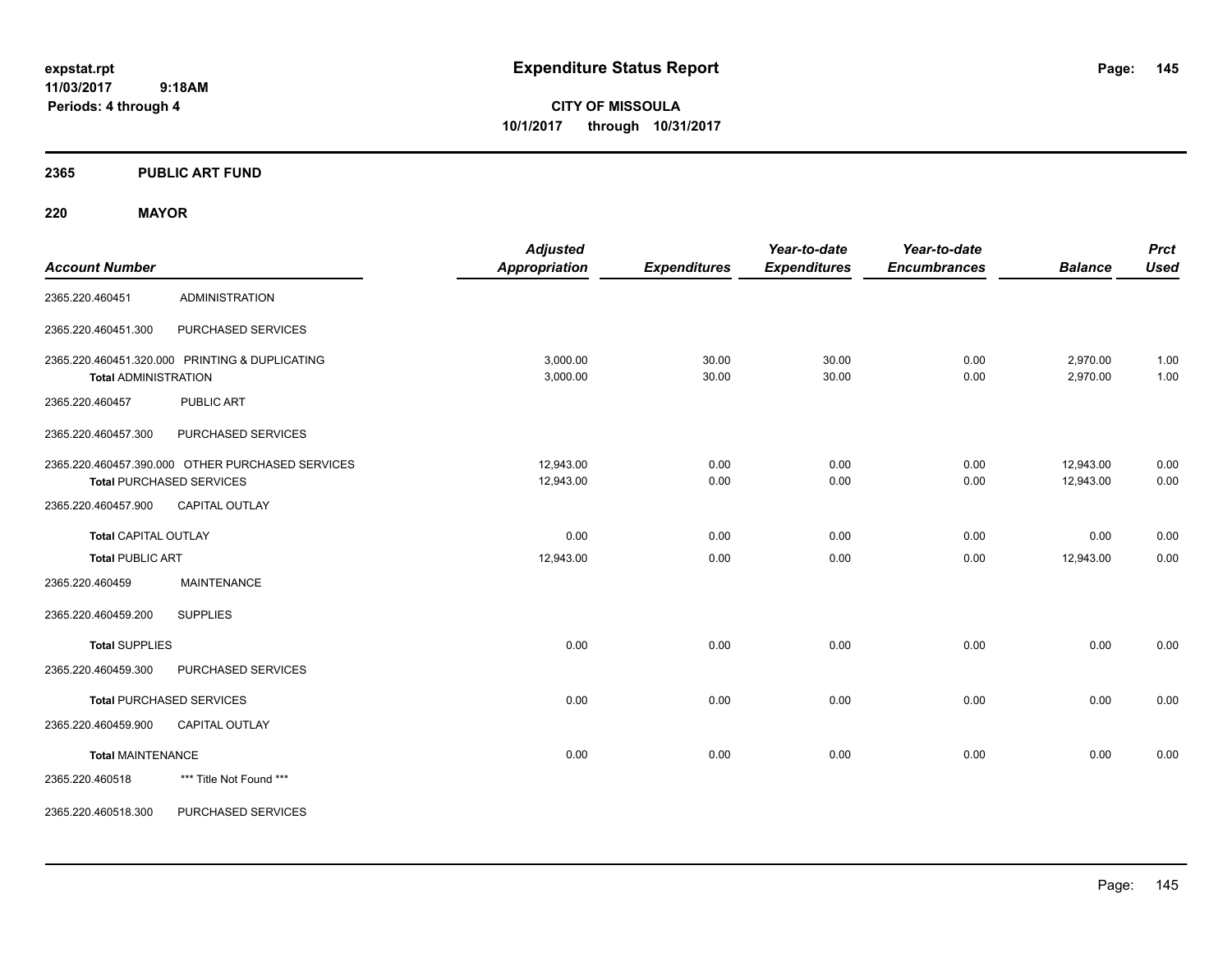**CITY OF MISSOULA 10/1/2017 through 10/31/2017**

# **2365 PUBLIC ART FUND**

# **220 MAYOR**

| <b>Account Number</b>                         | <b>Adjusted</b>      |                     | Year-to-date        | Year-to-date        |                | <b>Prct</b><br><b>Used</b> |
|-----------------------------------------------|----------------------|---------------------|---------------------|---------------------|----------------|----------------------------|
|                                               | <b>Appropriation</b> | <b>Expenditures</b> | <b>Expenditures</b> | <b>Encumbrances</b> | <b>Balance</b> |                            |
| 2365.220.460518.350.000 PROFESSIONAL SERVICES | 0.00                 | 0.00                | 4,500.00            | 0.00                | $-4,500.00$    | 0.00                       |
| <b>Total PURCHASED SERVICES</b>               | 0.00                 | 0.00                | 4,500.00            | 0.00                | $-4,500.00$    | 0.00                       |
| 2365.220.460518.800<br>OTHER OBJECTS          |                      |                     |                     |                     |                |                            |
| <b>Total OTHER OBJECTS</b>                    | 0.00                 | 0.00                | 0.00                | 0.00                | 0.00           | 0.00                       |
| <b>CAPITAL OUTLAY</b><br>2365.220.460518.900  |                      |                     |                     |                     |                |                            |
| <b>Total CAPITAL OUTLAY</b>                   | 0.00                 | 0.00                | 0.00                | 0.00                | 0.00           | 0.00                       |
| Total *** Title Not Found ***                 | 0.00                 | 0.00                | 4,500.00            | 0.00                | $-4,500.00$    | 0.00                       |
| <b>MERCHANT SERVICES</b><br>2365.220.510110   |                      |                     |                     |                     |                |                            |
| 2365.220.510110.500<br><b>FIXED CHARGES</b>   |                      |                     |                     |                     |                |                            |
| <b>Total FIXED CHARGES</b>                    | 0.00                 | 0.00                | 0.00                | 0.00                | 0.00           | 0.00                       |
| <b>Total MERCHANT SERVICES</b>                | 0.00                 | 0.00                | 0.00                | 0.00                | 0.00           | 0.00                       |
| <b>Total PUBLIC ART FUND</b>                  | 15,943.00            | 30.00               | 4,530.00            | 0.00                | 11,413.00      | 28.41                      |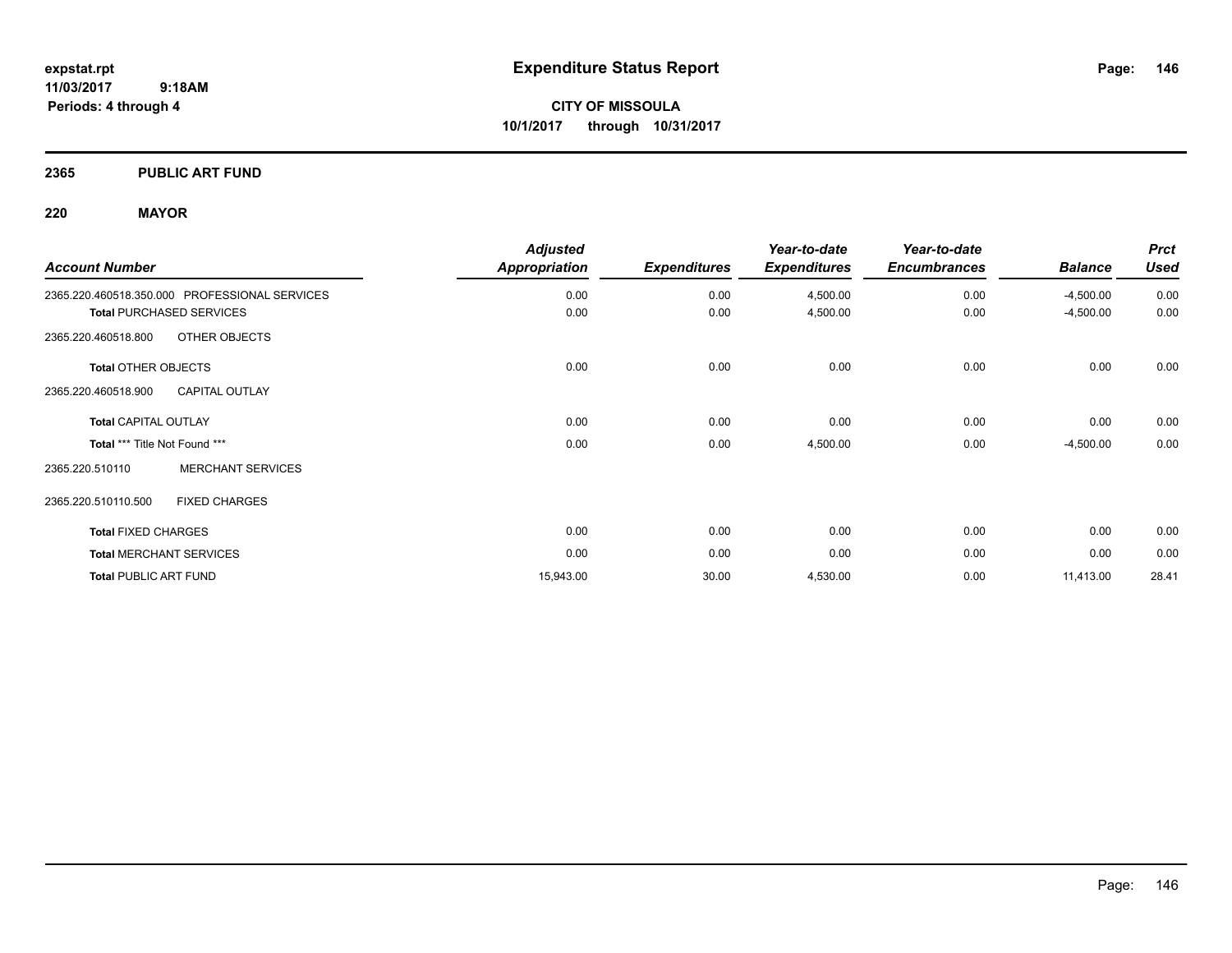**147**

**11/03/2017 9:18AM Periods: 4 through 4**

**CITY OF MISSOULA 10/1/2017 through 10/31/2017**

# **2371 EMPLOYEE HEALTH INSURANCE LEVY FUND**

| <b>Account Number</b> |                                            | <b>Adjusted</b><br>Appropriation | <b>Expenditures</b> | Year-to-date<br><b>Expenditures</b> | Year-to-date<br><b>Encumbrances</b> | <b>Balance</b> | <b>Prct</b><br><b>Used</b> |
|-----------------------|--------------------------------------------|----------------------------------|---------------------|-------------------------------------|-------------------------------------|----------------|----------------------------|
| 2371.390.510110       | <b>MERCHANT SERVICES</b>                   |                                  |                     |                                     |                                     |                |                            |
| 2371.390.510110.500   | <b>FIXED CHARGES</b>                       |                                  |                     |                                     |                                     |                |                            |
|                       | <b>Total MERCHANT SERVICES</b>             | 0.00                             | 0.00                | 0.00                                | 0.00                                | 0.00           | 0.00                       |
| 2371.390.521000       | INTERFUND OPERATING TRANSFERS              |                                  |                     |                                     |                                     |                |                            |
| 2371.390.521000.800   | OTHER OBJECTS                              |                                  |                     |                                     |                                     |                |                            |
|                       | <b>Total INTERFUND OPERATING TRANSFERS</b> | 0.00                             | 0.00                | 0.00                                | 0.00                                | 0.00           | 0.00                       |
|                       | Total EMPLOYEE HEALTH INSURANCE LEVY FUND  | 0.00                             | 0.00                | 0.00                                | 0.00                                | 0.00           | 0.00                       |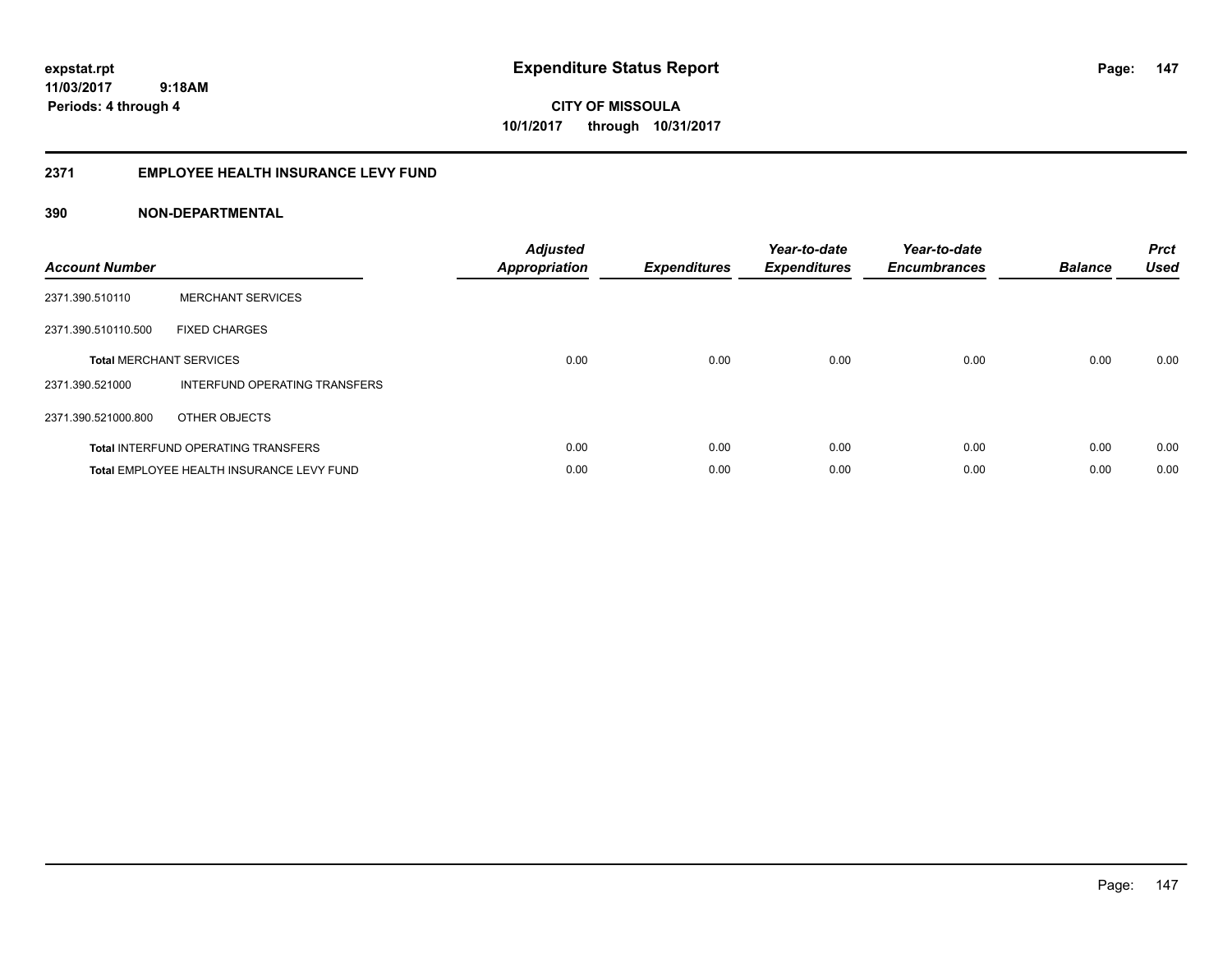## **2372 PERMISSIVE MEDICAL LEVY**

| <b>Account Number</b>          |                                                  | <b>Adjusted</b><br><b>Appropriation</b> | <b>Expenditures</b> | Year-to-date<br><b>Expenditures</b> | Year-to-date<br><b>Encumbrances</b> | <b>Balance</b> | <b>Prct</b><br><b>Used</b> |
|--------------------------------|--------------------------------------------------|-----------------------------------------|---------------------|-------------------------------------|-------------------------------------|----------------|----------------------------|
| 2372.390.510110                | <b>MERCHANT SERVICES</b>                         |                                         |                     |                                     |                                     |                |                            |
| 2372.390.510110.500            | <b>FIXED CHARGES</b>                             |                                         |                     |                                     |                                     |                |                            |
| <b>Total MERCHANT SERVICES</b> |                                                  | 0.00                                    | 0.00                | 0.00                                | 0.00                                | 0.00           | 0.00                       |
| 2372.390.521000                | INTERFUND OPERATING TRANSFERS                    |                                         |                     |                                     |                                     |                |                            |
| 2372.390.521000.800            | OTHER OBJECTS                                    |                                         |                     |                                     |                                     |                |                            |
|                                | 2372.390.521000.820.000 TRANSFERS TO OTHER FUNDS | 5,101,004.00                            | 0.00                | 0.00                                | 0.00                                | 5,101,004.00   | 0.00                       |
|                                | <b>Total INTERFUND OPERATING TRANSFERS</b>       | 5,101,004.00                            | 0.00                | 0.00                                | 0.00                                | 5,101,004.00   | 0.00                       |
|                                | <b>Total PERMISSIVE MEDICAL LEVY</b>             | 5,101,004.00                            | 0.00                | 0.00                                | 0.00                                | 5,101,004.00   | 0.00                       |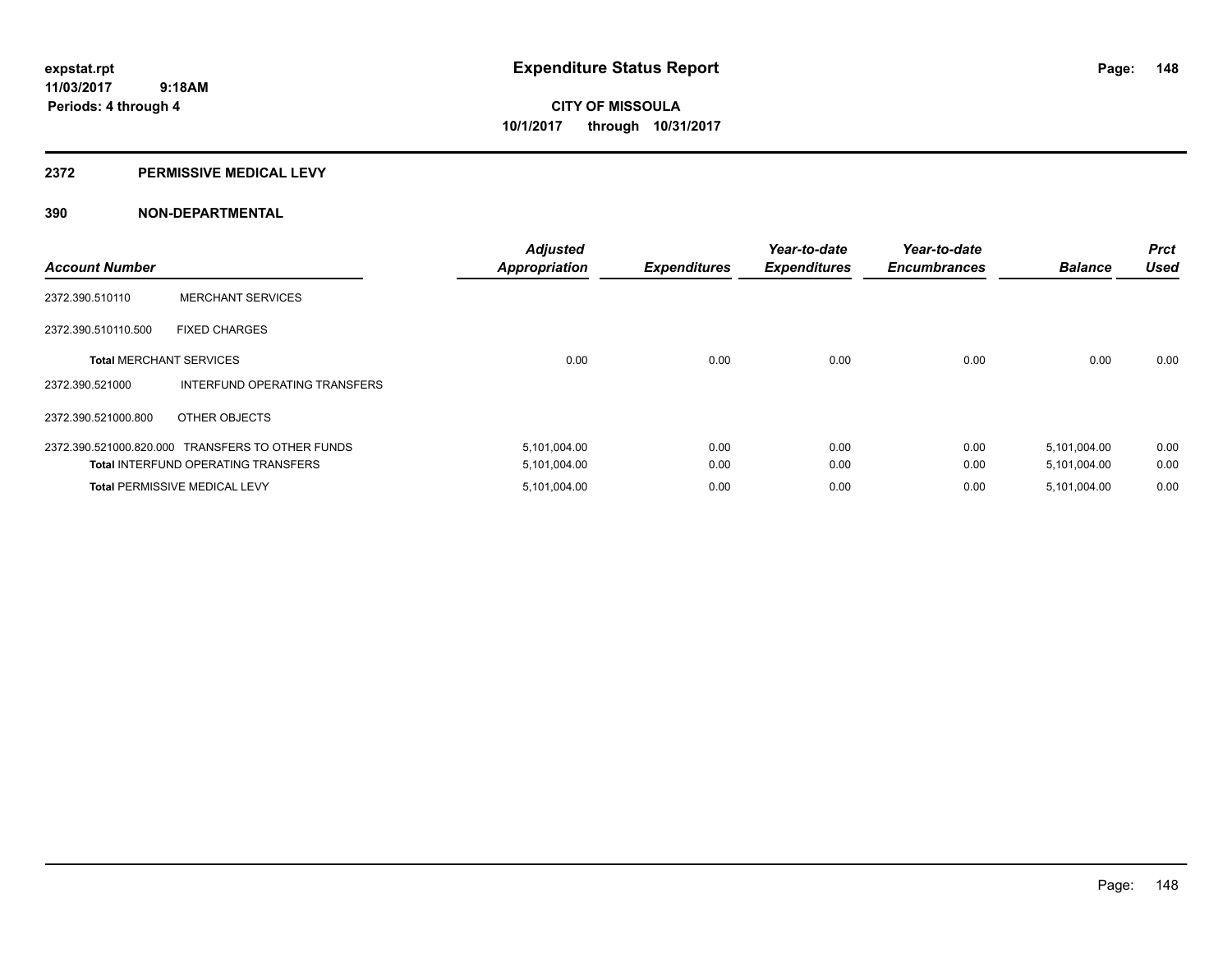**CITY OF MISSOULA 10/1/2017 through 10/31/2017**

## **2389 CABLE TELEVISION FRANCHISE FUND**

| <b>Account Number</b>            |                                                  | <b>Adjusted</b><br><b>Appropriation</b> |                     | Year-to-date<br><b>Expenditures</b> | Year-to-date<br><b>Encumbrances</b> | <b>Balance</b> | <b>Prct</b><br><b>Used</b> |
|----------------------------------|--------------------------------------------------|-----------------------------------------|---------------------|-------------------------------------|-------------------------------------|----------------|----------------------------|
|                                  |                                                  |                                         | <b>Expenditures</b> |                                     |                                     |                |                            |
| 2389.390.411810                  | <b>CABLE TV FRANCHISE</b>                        |                                         |                     |                                     |                                     |                |                            |
| 2389.390.411810.300              | PURCHASED SERVICES                               |                                         |                     |                                     |                                     |                |                            |
|                                  | 2389.390.411810.350.000 PROFESSIONAL SERVICES    | 20,288.00                               | 900.00              | 900.00                              | 0.00                                | 19,388.00      | 4.44                       |
| 2389.390.411810.370.000 TRAVEL   |                                                  | 1.000.00                                | 0.00                | 0.00                                | 0.00                                | 1.000.00       | 0.00                       |
| 2389.390.411810.380.000 TRAINING |                                                  | 1,000.00                                | 0.00                | 0.00                                | 0.00                                | 1,000.00       | 0.00                       |
|                                  | <b>Total PURCHASED SERVICES</b>                  | 22,288.00                               | 900.00              | 900.00                              | 0.00                                | 21,388.00      | 4.04                       |
| 2389.390.411810.700              | <b>GRANTS &amp; CONTRIBUTIONS</b>                |                                         |                     |                                     |                                     |                |                            |
|                                  | 2389.390.411810.700.000 GRANTS & CONTRIBUTIONS   | 440,000.00                              | 120,000.00          | 120,000.00                          | 0.00                                | 320,000.00     | 27.27                      |
|                                  | <b>Total GRANTS &amp; CONTRIBUTIONS</b>          | 440,000.00                              | 120,000.00          | 120,000.00                          | 0.00                                | 320,000.00     | 27.27                      |
| 2389.390.411810.800              | OTHER OBJECTS                                    |                                         |                     |                                     |                                     |                |                            |
|                                  | 2389.390.411810.820.000 TRANSFERS TO OTHER FUNDS | 221,433.00                              | 0.00                | 0.00                                | 0.00                                | 221,433.00     | 0.00                       |
| <b>Total OTHER OBJECTS</b>       |                                                  | 221,433.00                              | 0.00                | 0.00                                | 0.00                                | 221,433.00     | 0.00                       |
| 2389.390.411810.900              | <b>CAPITAL OUTLAY</b>                            |                                         |                     |                                     |                                     |                |                            |
|                                  | 2389.390.411810.940.000 MACHINERY & EQUIPMENT    | 37.567.00                               | 14,599.00           | 14,943.82                           | 0.00                                | 22,623.18      | 39.78                      |
| <b>Total CAPITAL OUTLAY</b>      |                                                  | 37,567.00                               | 14,599.00           | 14,943.82                           | 0.00                                | 22,623.18      | 39.78                      |
| Total CABLE TV FRANCHISE         |                                                  | 721,288.00                              | 135,499.00          | 135,843.82                          | 0.00                                | 585,444.18     | 18.83                      |
| 2389.390.510110                  | <b>MERCHANT SERVICES</b>                         |                                         |                     |                                     |                                     |                |                            |
| 2389.390.510110.500              | <b>FIXED CHARGES</b>                             |                                         |                     |                                     |                                     |                |                            |
| <b>Total MERCHANT SERVICES</b>   |                                                  | 0.00                                    | 0.00                | 0.00                                | 0.00                                | 0.00           | 0.00                       |
|                                  | <b>Total CABLE TELEVISION FRANCHISE FUND</b>     | 721,288.00                              | 135,499.00          | 135,843.82                          | 0.00                                | 585,444.18     | 18.83                      |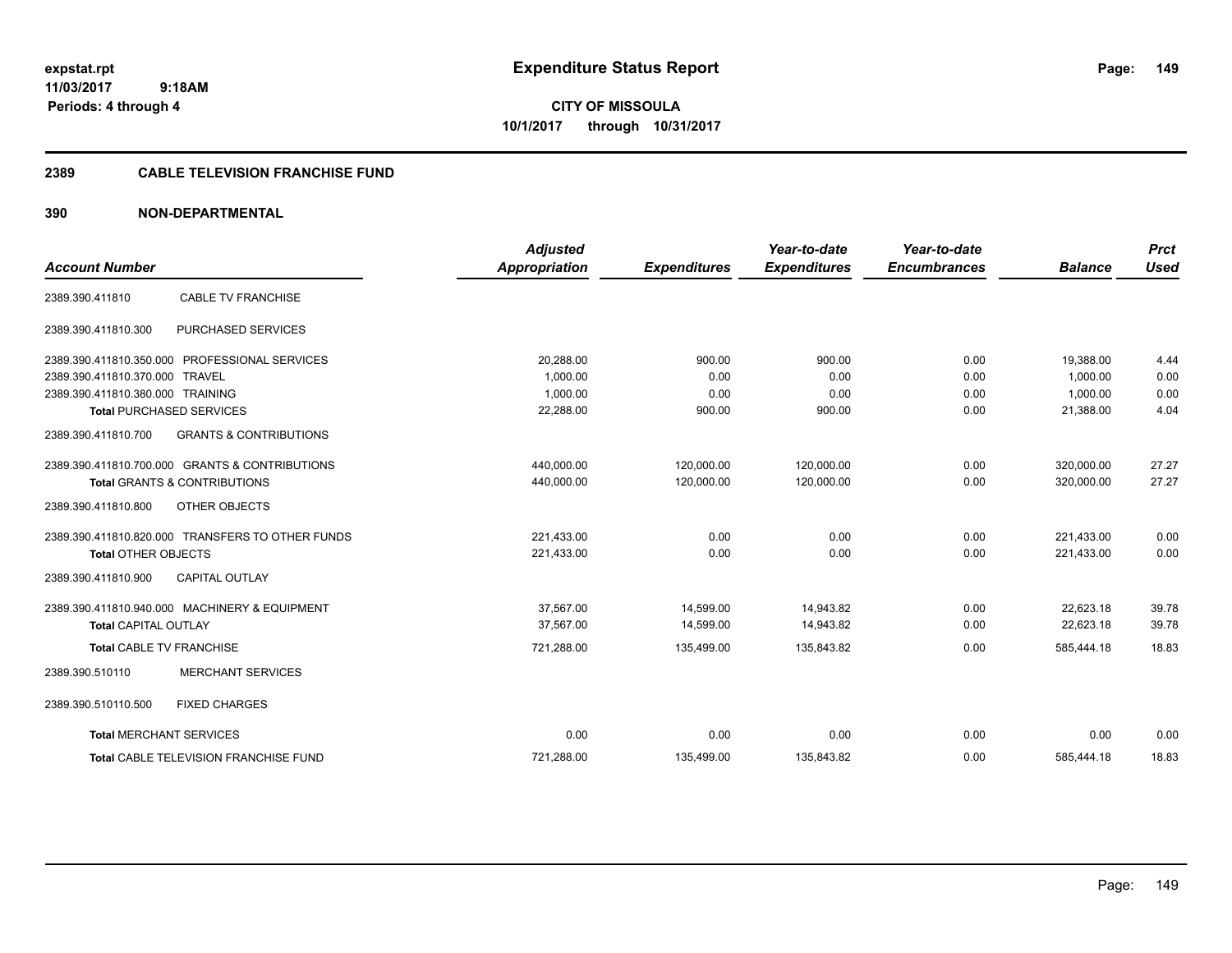**CITY OF MISSOULA 10/1/2017 through 10/31/2017**

# **2390 DRUG FORFEITURE FUND**

# **290 POLICE**

|                                        |                                                  | <b>Adjusted</b>      |                     | Year-to-date        | Year-to-date        |                | <b>Prct</b> |
|----------------------------------------|--------------------------------------------------|----------------------|---------------------|---------------------|---------------------|----------------|-------------|
| <b>Account Number</b>                  |                                                  | <b>Appropriation</b> | <b>Expenditures</b> | <b>Expenditures</b> | <b>Encumbrances</b> | <b>Balance</b> | <b>Used</b> |
| 2390.290.420142                        | <b>NARCOTICS</b>                                 |                      |                     |                     |                     |                |             |
| 2390.290.420142.100                    | PERSONAL SERVICES                                |                      |                     |                     |                     |                |             |
| <b>Total PERSONAL SERVICES</b>         |                                                  | 0.00                 | 0.00                | 0.00                | 0.00                | 0.00           | 0.00        |
| 2390.290.420142.200                    | <b>SUPPLIES</b>                                  |                      |                     |                     |                     |                |             |
|                                        | 2390.290.420142.220.000 OPERATING SUPPLIES       | 3.000.00             | 100.68              | 616.35              | 0.00                | 2,383.65       | 20.55       |
|                                        | 2390.290.420142.230.000 REPAIR/MAINTENANCE       | 3,000.00             | 0.00                | 0.00                | 0.00                | 3,000.00       | 0.00        |
| 2390.290.420142.231.000 GASOLINE       |                                                  | 500.00               | 0.00                | 0.00                | 0.00                | 500.00         | 0.00        |
| <b>Total SUPPLIES</b>                  |                                                  | 6,500.00             | 100.68              | 616.35              | 0.00                | 5,883.65       | 9.48        |
| 2390.290.420142.300                    | PURCHASED SERVICES                               |                      |                     |                     |                     |                |             |
| 2390.290.420142.310.000 COMMUNICATIONS |                                                  | 500.00               | 0.00                | 0.00                | 0.00                | 500.00         | 0.00        |
|                                        | 2390.290.420142.320.000 PRINTING & DUPLICATING   | 300.00               | 0.00                | 0.00                | 0.00                | 300.00         | 0.00        |
|                                        | 2390.290.420142.350.000 PROFESSIONAL SERVICES    | 0.00                 | 2,239.00            | 2,370.87            | 0.00                | $-2,370.87$    | 0.00        |
|                                        | 2390.290.420142.360.000 REPAIR & MAINTENANCE     | 500.00               | 0.00                | 0.00                | 0.00                | 500.00         | 0.00        |
| 2390.290.420142.370.000 TRAVEL         |                                                  | 2,000.00             | 0.00                | 0.00                | 0.00                | 2,000.00       | 0.00        |
| 2390.290.420142.380.000 TRAINING       |                                                  | 1,500.00             | 1,700.00            | 1,700.00            | 0.00                | $-200.00$      | 113.33      |
|                                        | 2390.290.420142.390.000 OTHER PURCHASED SERVICES | 500.00               | 0.00                | 0.00                | 0.00                | 500.00         | 0.00        |
| <b>Total PURCHASED SERVICES</b>        |                                                  | 5,300.00             | 3,939.00            | 4,070.87            | 0.00                | 1,229.13       | 76.81       |
| 2390.290.420142.500                    | <b>FIXED CHARGES</b>                             |                      |                     |                     |                     |                |             |
| 2390.290.420142.500.000 FIXED CHARGES  |                                                  | 1,000.00             | 0.00                | 0.00                | 0.00                | 1,000.00       | 0.00        |
| <b>Total FIXED CHARGES</b>             |                                                  | 1,000.00             | 0.00                | 0.00                | 0.00                | 1,000.00       | 0.00        |
| 2390.290.420142.700                    | <b>GRANTS &amp; CONTRIBUTIONS</b>                |                      |                     |                     |                     |                |             |
|                                        | <b>Total GRANTS &amp; CONTRIBUTIONS</b>          | 0.00                 | 0.00                | 0.00                | 0.00                | 0.00           | 0.00        |
| 2390.290.420142.800                    | OTHER OBJECTS                                    |                      |                     |                     |                     |                |             |
| <b>Total OTHER OBJECTS</b>             |                                                  | 0.00                 | 0.00                | 0.00                | 0.00                | 0.00           | 0.00        |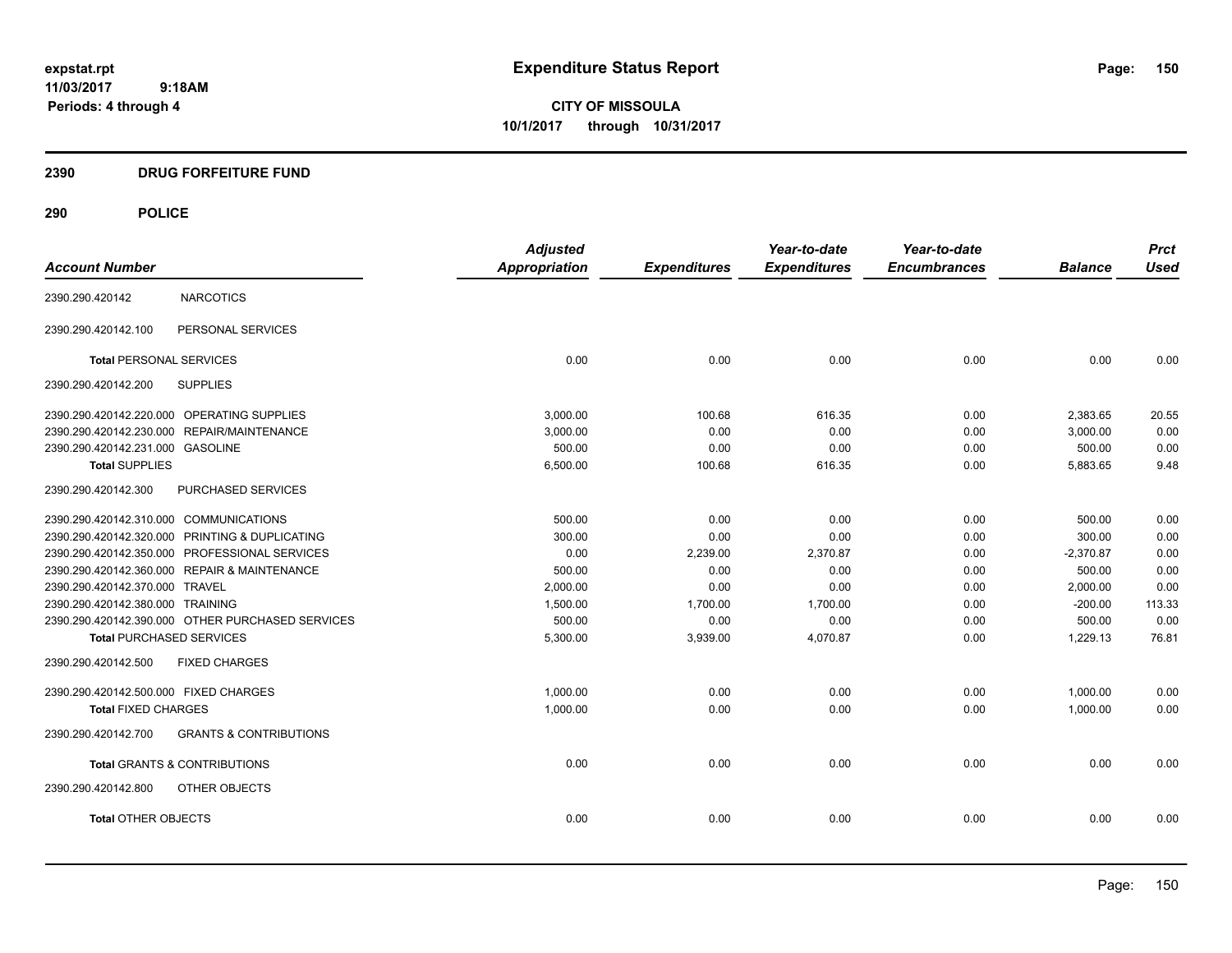**CITY OF MISSOULA 10/1/2017 through 10/31/2017**

# **2390 DRUG FORFEITURE FUND**

# **290 POLICE**

| <b>Account Number</b>                                                        | <b>Adjusted</b><br><b>Appropriation</b> | <b>Expenditures</b> | Year-to-date<br><b>Expenditures</b> | Year-to-date<br><b>Encumbrances</b> | <b>Balance</b>       | <b>Prct</b><br><b>Used</b> |
|------------------------------------------------------------------------------|-----------------------------------------|---------------------|-------------------------------------|-------------------------------------|----------------------|----------------------------|
| 2390.290.420142.900<br><b>CAPITAL OUTLAY</b>                                 |                                         |                     |                                     |                                     |                      |                            |
| 2390.290.420142.940.000 MACHINERY & EQUIPMENT<br><b>Total CAPITAL OUTLAY</b> | 5,000.00<br>5,000.00                    | 0.00<br>0.00        | 0.00<br>0.00                        | 0.00<br>0.00                        | 5,000.00<br>5,000.00 | 0.00<br>0.00               |
| <b>Total NARCOTICS</b>                                                       | 17.800.00                               | 4.039.68            | 4,687.22                            | 0.00                                | 13.112.78            | 26.33                      |
| <b>MERCHANT SERVICES</b><br>2390.290.510110                                  |                                         |                     |                                     |                                     |                      |                            |
| 2390.290.510110.500<br><b>FIXED CHARGES</b>                                  |                                         |                     |                                     |                                     |                      |                            |
| <b>Total MERCHANT SERVICES</b>                                               | 0.00                                    | 0.00                | 0.00                                | 0.00                                | 0.00                 | 0.00                       |
| <b>Total DRUG FORFEITURE FUND</b>                                            | 17,800.00                               | 4,039.68            | 4,687.22                            | 0.00                                | 13.112.78            | 26.33                      |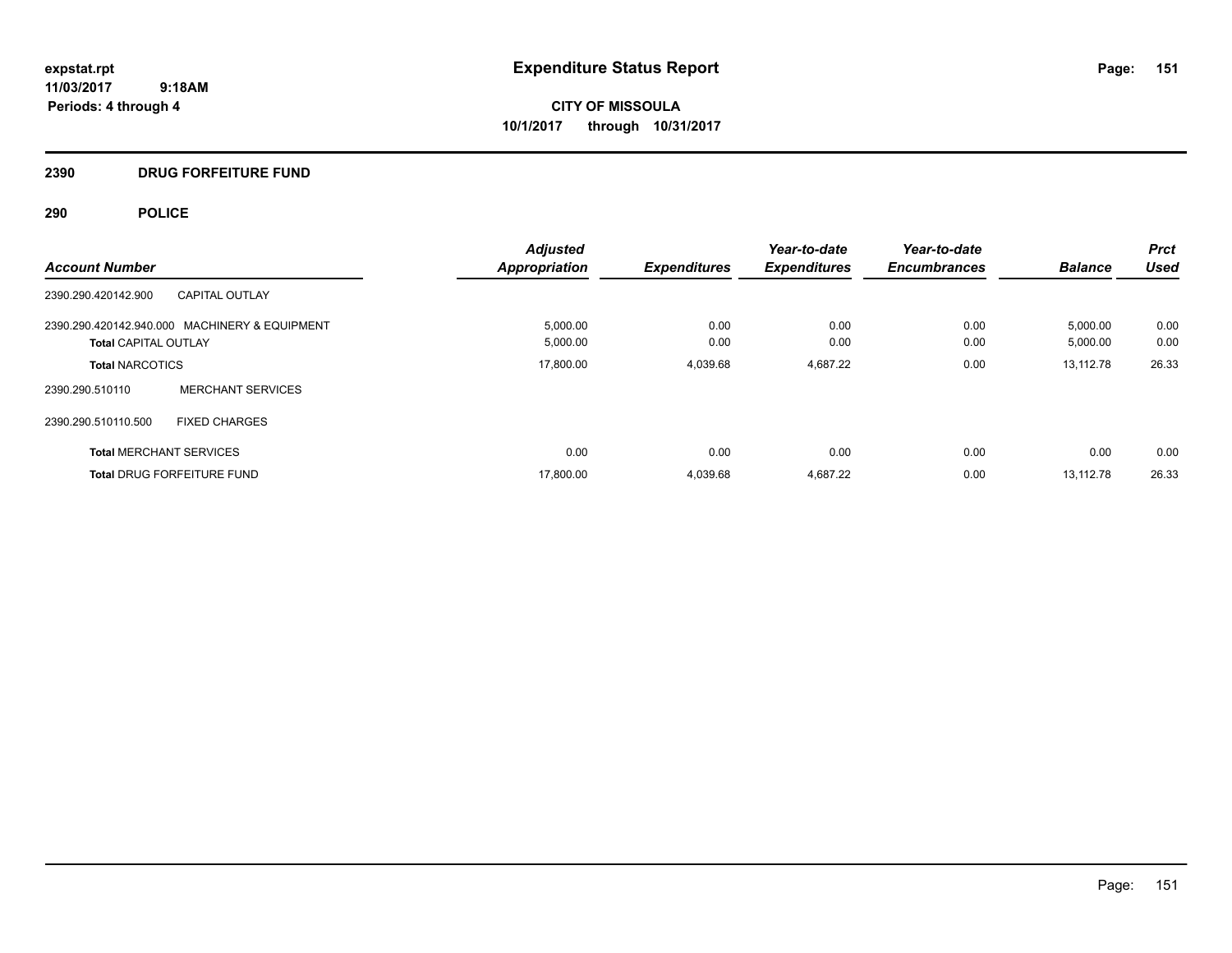**CITY OF MISSOULA 10/1/2017 through 10/31/2017**

## **2394 BUILDING INSPECTION FUND**

# **310 BUILDING INSPECTION**

|                                             |                                                         | <b>Adjusted</b> |                     | Year-to-date        | Year-to-date        |                | <b>Prct</b> |
|---------------------------------------------|---------------------------------------------------------|-----------------|---------------------|---------------------|---------------------|----------------|-------------|
| <b>Account Number</b>                       |                                                         | Appropriation   | <b>Expenditures</b> | <b>Expenditures</b> | <b>Encumbrances</b> | <b>Balance</b> | <b>Used</b> |
| 2394.310.420500                             | PROTECTIVE INSPECTIONS                                  |                 |                     |                     |                     |                |             |
| 2394.310.420500.100                         | PERSONAL SERVICES                                       |                 |                     |                     |                     |                |             |
| 2394.310.420500.110.000 SALARIES AND WAGES  |                                                         | 811,835.00      | 45,450.69           | 162.712.99          | 0.00                | 649.122.01     | 20.04       |
| 2394.310.420500.120.000 OVERTIME            |                                                         | 500.00          | 0.00                | 0.00                | 0.00                | 500.00         | 0.00        |
|                                             | 2394.310.420500.140.000 EMPLOYER CONTRIBUTIONS          | 281,738.00      | 16,917.07           | 70,334.32           | 0.00                | 211,403.68     | 24.96       |
|                                             | 2394.310.420500.141.000 STATE RETIREMENT CONTRIBUTIONS  | 0.00            | 0.00                | 170.37              | 0.00                | $-170.37$      | 0.00        |
| <b>Total PERSONAL SERVICES</b>              |                                                         | 1,094,073.00    | 62,367.76           | 233,217.68          | 0.00                | 860,855.32     | 21.32       |
| 2394.310.420500.200                         | <b>SUPPLIES</b>                                         |                 |                     |                     |                     |                |             |
| 2394.310.420500.210.000 OFFICE SUPPLIES     |                                                         | 2,200.00        | 1,320.73            | 2,263.31            | 0.00                | $-63.31$       | 102.88      |
| 2394.310.420500.220.000                     | OPERATING SUPPLIES                                      | 5,500.00        | 13,760.99           | 14,814.78           | 0.00                | $-9,314.78$    | 269.36      |
| 2394.310.420500.230.000 REPAIR/MAINTENANCE  |                                                         | 3,000.00        | 27.50               | 241.62              | 0.00                | 2,758.38       | 8.05        |
| 2394.310.420500.231.000 GASOLINE            |                                                         | 11,475.00       | 659.57              | 1,088.90            | 0.00                | 10,386.10      | 9.49        |
| 2394.310.420500.250.000 SUPPLIES FOR RESALE |                                                         | 500.00          | 0.00                | 0.00                | 0.00                | 500.00         | 0.00        |
| <b>Total SUPPLIES</b>                       |                                                         | 22,675.00       | 15,768.79           | 18,408.61           | 0.00                | 4,266.39       | 81.18       |
| 2394.310.420500.300                         | PURCHASED SERVICES                                      |                 |                     |                     |                     |                |             |
| 2394.310.420500.310.000 COMMUNICATIONS      |                                                         | 1,000.00        | 0.00                | 2.68                | 0.00                | 997.32         | 0.27        |
|                                             | 2394.310.420500.320.000 PRINTING & DUPLICATING          | 7,600.00        | 29.14               | 50.36               | 0.00                | 7,549.64       | 0.66        |
|                                             | 2394.310.420500.330.000 PUBLICITY, SUBSCRIPTIONS & DUES | 2,100.00        | 11,000.00           | 11,364.95           | 0.00                | $-9,264.95$    | 541.19      |
| 2394.310.420500.344.000 TELEPHONE SERVICE   |                                                         | 13,548.00       | 1,600.66            | 2,246.95            | 0.00                | 11,301.05      | 16.59       |
|                                             | 2394.310.420500.350.000 PROFESSIONAL SERVICES           | 14,600.00       | 6,672.93            | 7,647.93            | 0.00                | 6,952.07       | 52.38       |
|                                             | 2394.310.420500.360.000 REPAIR & MAINTENANCE            | 44,378.00       | 0.00                | 962.42              | 0.00                | 43,415.58      | 2.17        |
| 2394.310.420500.370.000 TRAVEL              |                                                         | 5,025.00        | 1,286.04            | 2,247.04            | 0.00                | 2.777.96       | 44.72       |
| 2394.310.420500.380.000 TRAINING            |                                                         | 6,500.00        | 0.00                | 695.00              | 0.00                | 5,805.00       | 10.69       |
| <b>Total PURCHASED SERVICES</b>             |                                                         | 94,751.00       | 20,588.77           | 25,217.33           | 0.00                | 69,533.67      | 26.61       |
| 2394.310.420500.500                         | <b>FIXED CHARGES</b>                                    |                 |                     |                     |                     |                |             |
| 2394.310.420500.500.000 FIXED CHARGES       |                                                         | 400,938.00      | 0.00                | 0.00                | 0.00                | 400.938.00     | 0.00        |
| <b>Total FIXED CHARGES</b>                  |                                                         | 400,938.00      | 0.00                | 0.00                | 0.00                | 400,938.00     | 0.00        |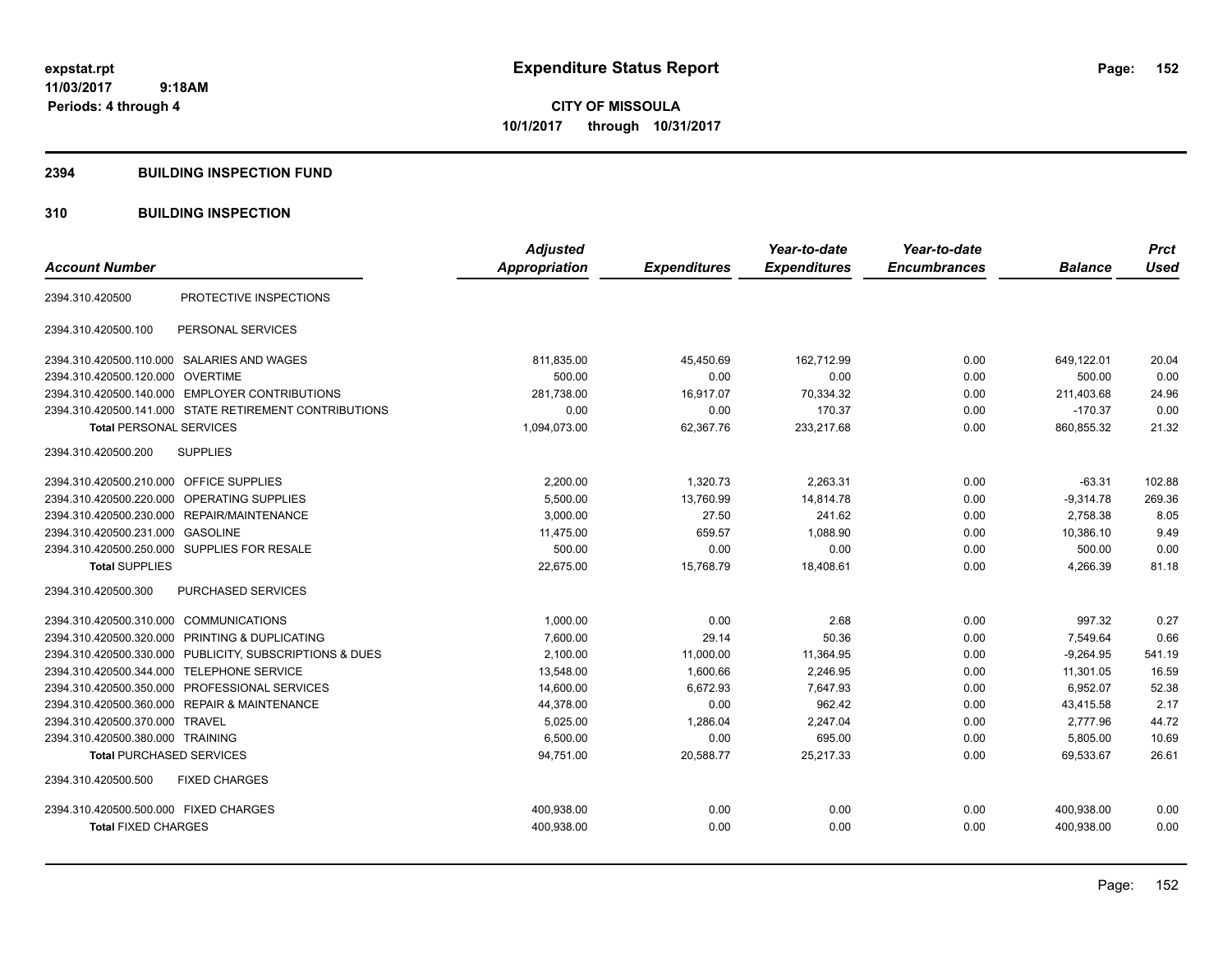# **2394 BUILDING INSPECTION FUND**

# **310 BUILDING INSPECTION**

|                                       |                                     | <b>Adjusted</b> |                     | Year-to-date        | Year-to-date        |                | <b>Prct</b> |
|---------------------------------------|-------------------------------------|-----------------|---------------------|---------------------|---------------------|----------------|-------------|
| <b>Account Number</b>                 |                                     | Appropriation   | <b>Expenditures</b> | <b>Expenditures</b> | <b>Encumbrances</b> | <b>Balance</b> | <b>Used</b> |
| 2394.310.420500.600                   | <b>DEBT SERVICE</b>                 |                 |                     |                     |                     |                |             |
| <b>Total DEBT SERVICE</b>             |                                     | 0.00            | 0.00                | 0.00                | 0.00                | 0.00           | 0.00        |
| 2394.310.420500.900                   | <b>CAPITAL OUTLAY</b>               |                 |                     |                     |                     |                |             |
| <b>Total CAPITAL OUTLAY</b>           |                                     | 0.00            | 0.00                | 0.00                | 0.00                | 0.00           | 0.00        |
|                                       | <b>Total PROTECTIVE INSPECTIONS</b> | 1,612,437.00    | 98,725.32           | 276,843.62          | 0.00                | 1,335,593.38   | 17.17       |
| 2394.310.510110                       | <b>MERCHANT SERVICES</b>            |                 |                     |                     |                     |                |             |
| 2394.310.510110.500                   | <b>FIXED CHARGES</b>                |                 |                     |                     |                     |                |             |
| 2394.310.510110.500.000 FIXED CHARGES |                                     | 15,400.00       | 0.00                | 0.00                | 0.00                | 15,400.00      | 0.00        |
|                                       | <b>Total MERCHANT SERVICES</b>      | 15,400.00       | 0.00                | 0.00                | 0.00                | 15,400.00      | 0.00        |
| 2394.310.510306                       | SALARY RESERVE                      |                 |                     |                     |                     |                |             |
| 2394.310.510306.100                   | PERSONAL SERVICES                   |                 |                     |                     |                     |                |             |
| <b>Total SALARY RESERVE</b>           |                                     | 0.00            | 0.00                | 0.00                | 0.00                | 0.00           | 0.00        |
|                                       | Total BUILDING INSPECTION FUND      | 1,627,837.00    | 98,725.32           | 276,843.62          | 0.00                | 1,350,993.38   | 17.01       |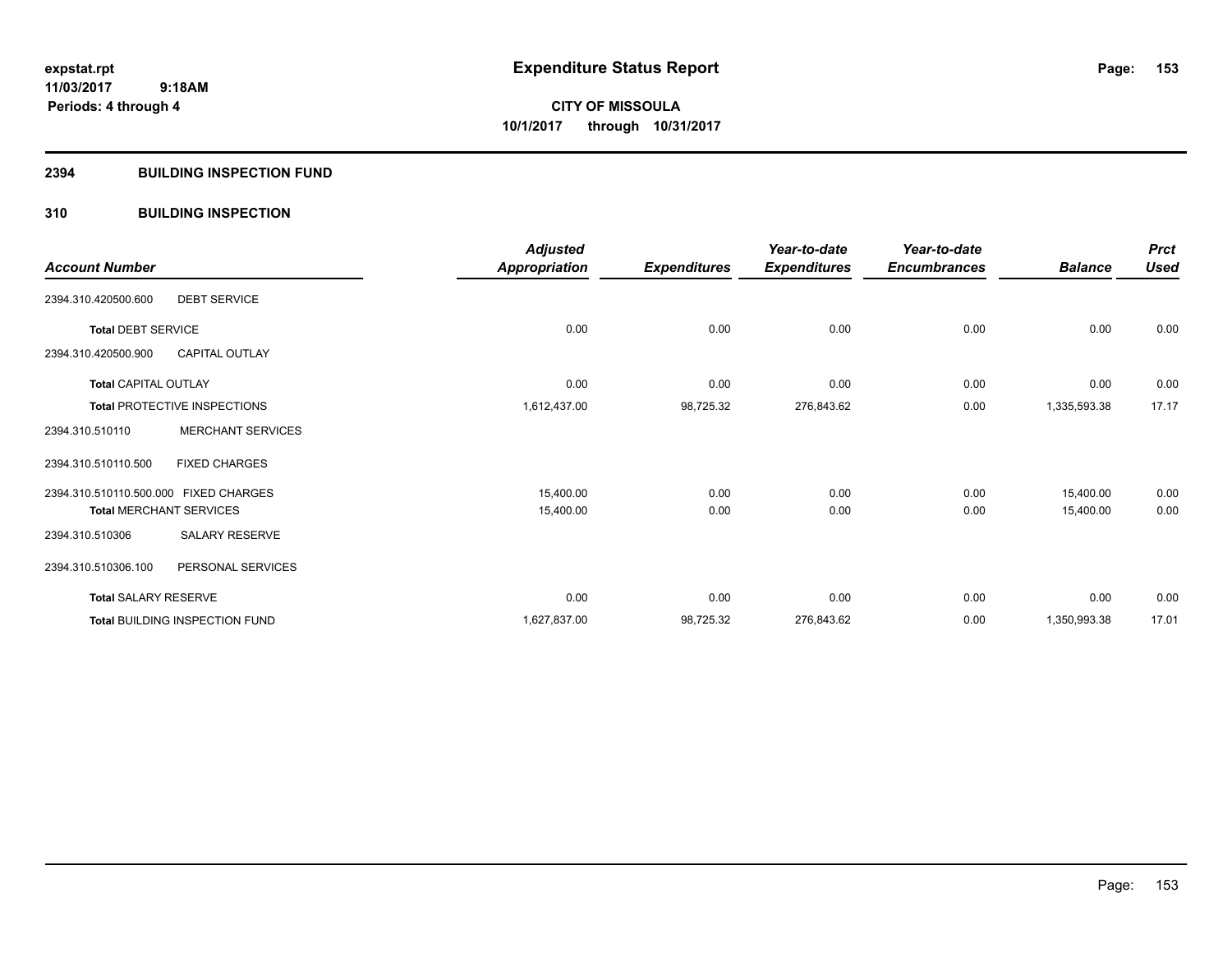**CITY OF MISSOULA 10/1/2017 through 10/31/2017**

# **2395 CITY GRANTS & PROGRAM INCOME FUND**

|                                |                                   | <b>Adjusted</b>      |                     | Year-to-date        | Year-to-date        |                | <b>Prct</b> |
|--------------------------------|-----------------------------------|----------------------|---------------------|---------------------|---------------------|----------------|-------------|
| <b>Account Number</b>          |                                   | <b>Appropriation</b> | <b>Expenditures</b> | <b>Expenditures</b> | <b>Encumbrances</b> | <b>Balance</b> | <b>Used</b> |
| 2395.390.470200                | <b>HOUSING REHAB</b>              |                      |                     |                     |                     |                |             |
| 2395.390.470200.700            | <b>GRANTS &amp; CONTRIBUTIONS</b> |                      |                     |                     |                     |                |             |
|                                | Total GRANTS & CONTRIBUTIONS      | 0.00                 | 0.00                | 0.00                | 0.00                | 0.00           | 0.00        |
| 2395.390.470200.800            | OTHER OBJECTS                     |                      |                     |                     |                     |                |             |
| <b>Total HOUSING REHAB</b>     |                                   | 0.00                 | 0.00                | 0.00                | 0.00                | 0.00           | 0.00        |
| 2395.390.470210                | <b>ADMINISTRATION</b>             |                      |                     |                     |                     |                |             |
| 2395.390.470210.300            | PURCHASED SERVICES                |                      |                     |                     |                     |                |             |
|                                | <b>Total PURCHASED SERVICES</b>   | 0.00                 | 0.00                | 0.00                | 0.00                | 0.00           | 0.00        |
| 2395.390.470210.800            | OTHER OBJECTS                     |                      |                     |                     |                     |                |             |
| <b>Total ADMINISTRATION</b>    |                                   | 0.00                 | 0.00                | 0.00                | 0.00                | 0.00           | 0.00        |
| 2395.390.470220                | PROPERTY ACQUISITION              |                      |                     |                     |                     |                |             |
| 2395.390.470220.300            | PURCHASED SERVICES                |                      |                     |                     |                     |                |             |
|                                | Total PROPERTY ACQUISITION        | 0.00                 | 0.00                | 0.00                | 0.00                | 0.00           | 0.00        |
| 2395.390.470300                | ECONOMIC DEVELOPMENT              |                      |                     |                     |                     |                |             |
| 2395.390.470300.700            | <b>GRANTS &amp; CONTRIBUTIONS</b> |                      |                     |                     |                     |                |             |
|                                | Total ECONOMIC DEVELOPMENT        | 0.00                 | 0.00                | 0.00                | 0.00                | 0.00           | 0.00        |
| 2395.390.510110                | MERCHANT SERVICES                 |                      |                     |                     |                     |                |             |
| 2395.390.510110.500            | <b>FIXED CHARGES</b>              |                      |                     |                     |                     |                |             |
| <b>Total MERCHANT SERVICES</b> |                                   | 0.00                 | 0.00                | 0.00                | 0.00                | 0.00           | 0.00        |
|                                |                                   |                      |                     |                     |                     |                |             |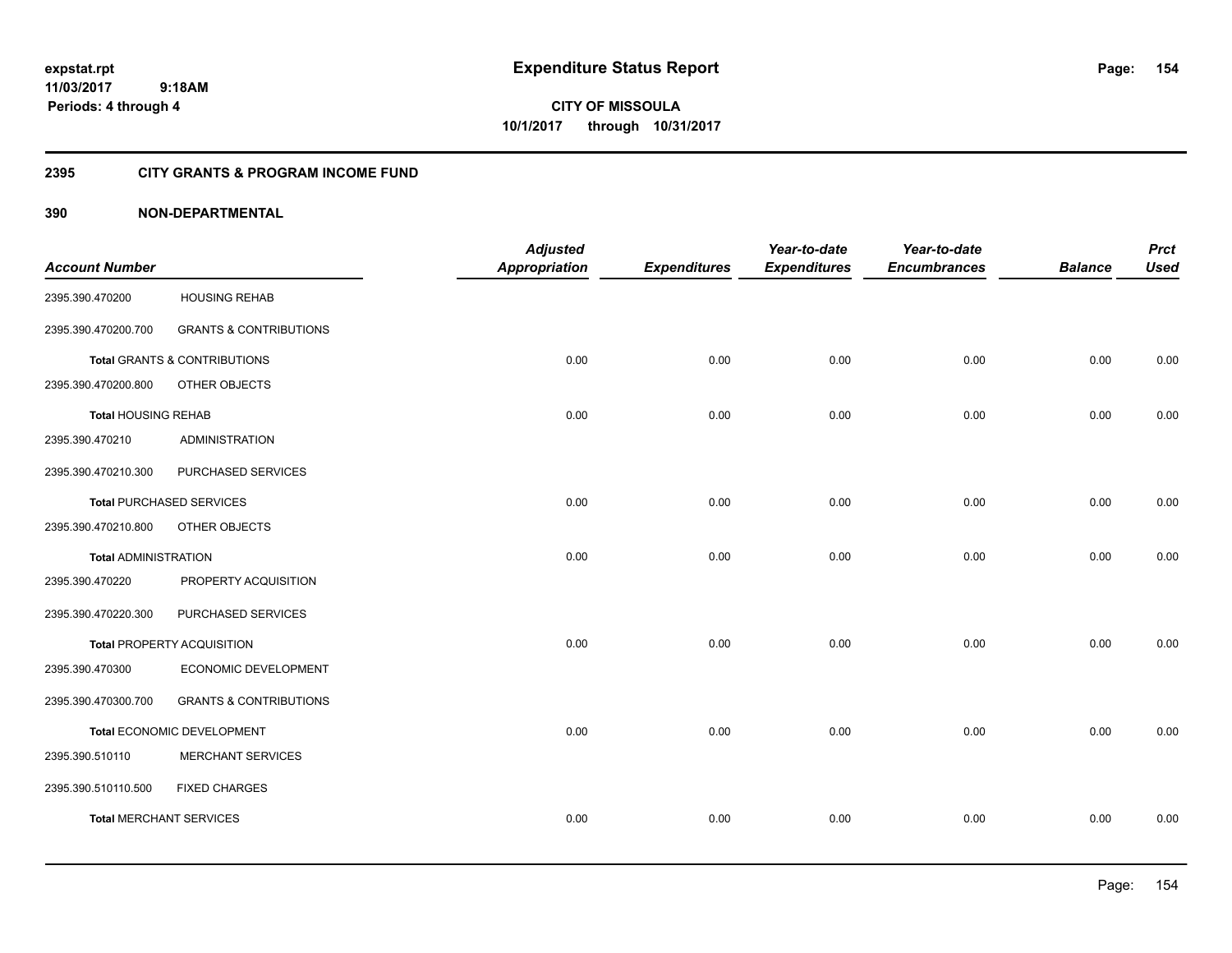| expstat.rpt<br>11/03/2017<br>9:18AM<br>Periods: 4 through 4 |                                                                                                    | <b>Expenditure Status Report</b>                |                     |                                     |                                     |                | 155<br>Page:               |
|-------------------------------------------------------------|----------------------------------------------------------------------------------------------------|-------------------------------------------------|---------------------|-------------------------------------|-------------------------------------|----------------|----------------------------|
|                                                             |                                                                                                    | <b>CITY OF MISSOULA</b><br>10/1/2017<br>through | 10/31/2017          |                                     |                                     |                |                            |
| 2396                                                        | <b>Total CITY GRANTS &amp; PROGRAM INCOME FUND</b><br><b>ENERGY EFFICIENCY REVOLVING LOAN FUND</b> | 0.00                                            | 0.00                | 0.00                                | 0.00                                | 0.00           | 0.00                       |
| 390                                                         | <b>NON-DEPARTMENTAL</b>                                                                            |                                                 |                     |                                     |                                     |                |                            |
| <b>Account Number</b>                                       |                                                                                                    | <b>Adjusted</b><br><b>Appropriation</b>         | <b>Expenditures</b> | Year-to-date<br><b>Expenditures</b> | Year-to-date<br><b>Encumbrances</b> | <b>Balance</b> | <b>Prct</b><br><b>Used</b> |
| 2396.390.510001                                             | EECBG REVOLVING LOAN FUND                                                                          |                                                 |                     |                                     |                                     |                |                            |
| 2396.390.510001.700                                         | <b>GRANTS &amp; CONTRIBUTIONS</b>                                                                  |                                                 |                     |                                     |                                     |                |                            |
|                                                             | Total ENERGY EFFICIENCY REVOLVING LOAN FUND                                                        | 0.00                                            | 0.00                | 0.00                                | 0.00                                | 0.00           | 0.00                       |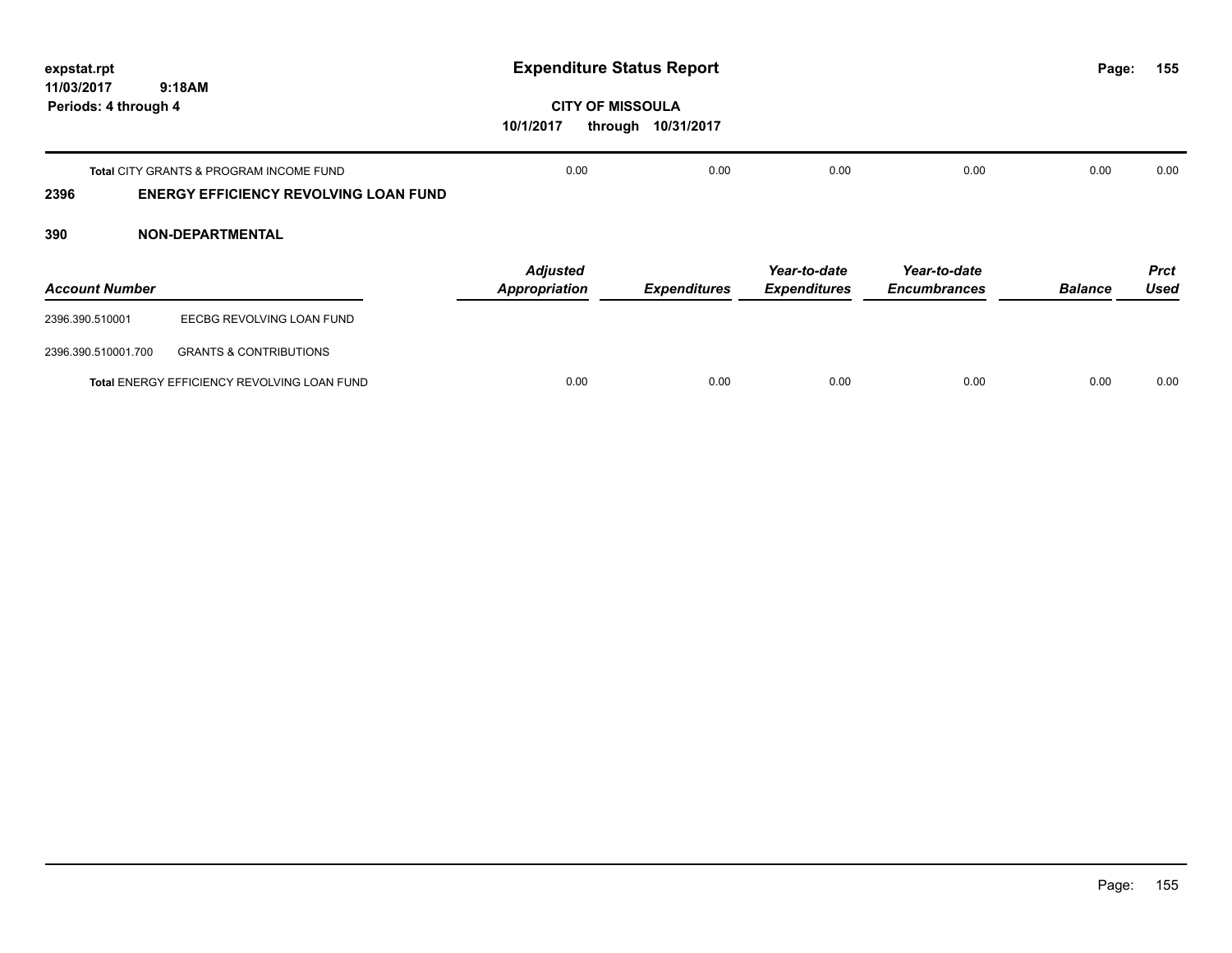**CITY OF MISSOULA 10/1/2017 through 10/31/2017**

# **2399 DANGEROUS BUILDING DEMOLITION & REPAIR F**

# **310 BUILDING INSPECTION**

| <b>Account Number</b>                                              |                                                           | <b>Adjusted</b><br><b>Appropriation</b> | <b>Expenditures</b> | Year-to-date<br><b>Expenditures</b> | Year-to-date<br><b>Encumbrances</b> | <b>Balance</b>         | <b>Prct</b><br><b>Used</b> |
|--------------------------------------------------------------------|-----------------------------------------------------------|-----------------------------------------|---------------------|-------------------------------------|-------------------------------------|------------------------|----------------------------|
| 2399.310.420510                                                    | ADMINISTRATION                                            |                                         |                     |                                     |                                     |                        |                            |
| 2399.310.420510.800                                                | OTHER OBJECTS                                             |                                         |                     |                                     |                                     |                        |                            |
| 2399.310.420510.845.000 CONTINGENCY<br><b>Total ADMINISTRATION</b> |                                                           | 15,000.00<br>15,000.00                  | 0.00<br>0.00        | 0.00<br>0.00                        | 0.00<br>0.00                        | 15,000.00<br>15,000.00 | 0.00<br>0.00               |
| 2399.310.510110                                                    | <b>MERCHANT SERVICES</b>                                  |                                         |                     |                                     |                                     |                        |                            |
| 2399.310.510110.500                                                | <b>FIXED CHARGES</b>                                      |                                         |                     |                                     |                                     |                        |                            |
| <b>Total MERCHANT SERVICES</b>                                     |                                                           | 0.00                                    | 0.00                | 0.00                                | 0.00                                | 0.00                   | 0.00                       |
|                                                                    | <b>Total DANGEROUS BUILDING DEMOLITION &amp; REPAIR F</b> | 15,000.00                               | 0.00                | 0.00                                | 0.00                                | 15,000.00              | 0.00                       |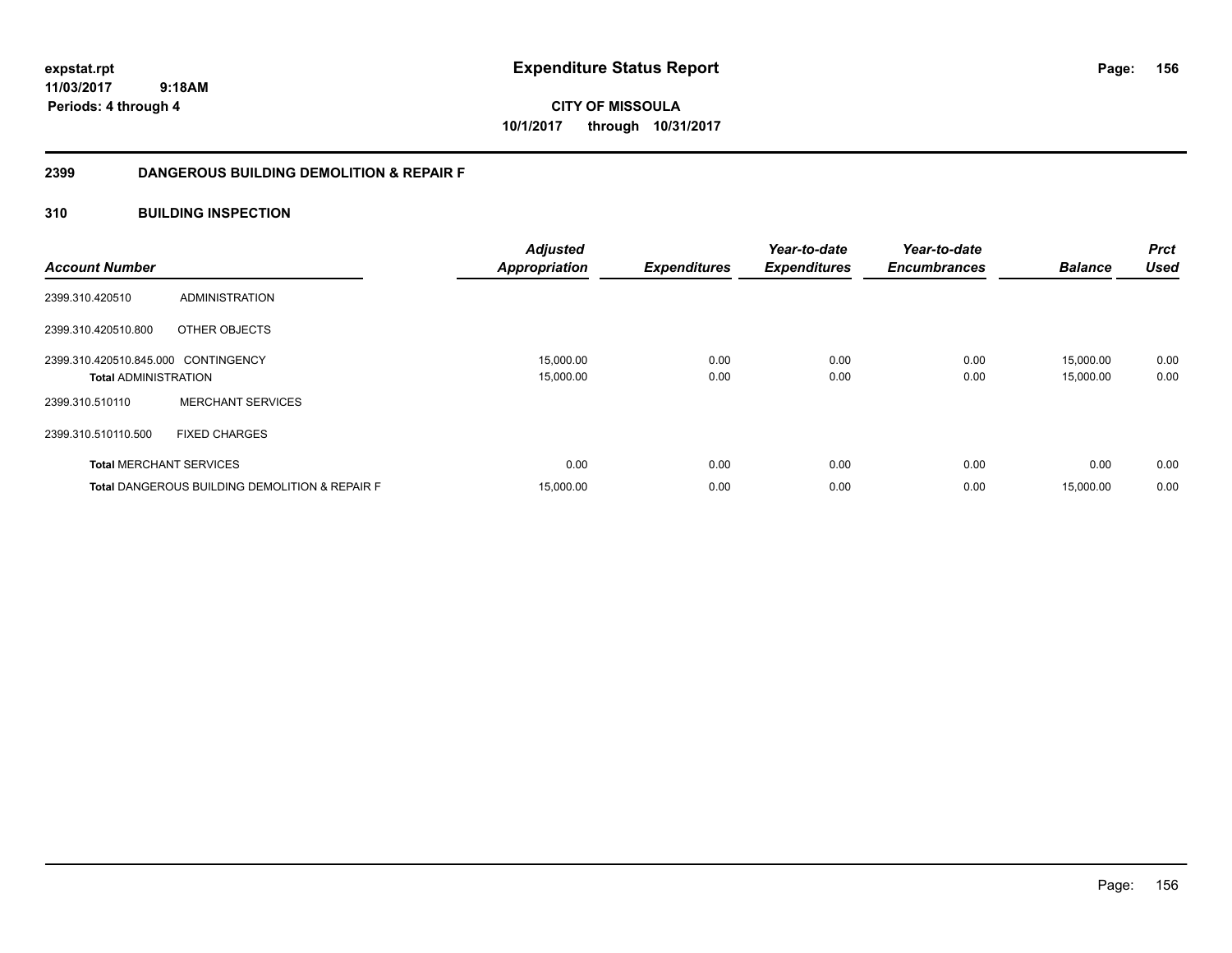# **CITY OF MISSOULA 10/1/2017 through 10/31/2017**

## **2400 STREET LIGHTING ASSESSMENTS FUND**

# **280 PUBLIC WORKS OPERATIONS**

| <b>Account Number</b>        |                                               | <b>Adjusted</b><br><b>Appropriation</b> | <b>Expenditures</b> | Year-to-date<br><b>Expenditures</b> | Year-to-date<br><b>Encumbrances</b> | <b>Balance</b> | <b>Prct</b><br><b>Used</b> |
|------------------------------|-----------------------------------------------|-----------------------------------------|---------------------|-------------------------------------|-------------------------------------|----------------|----------------------------|
| 2400.280.430263              | <b>STREET LIGHTING</b>                        |                                         |                     |                                     |                                     |                |                            |
| 2400.280.430263.300          | PURCHASED SERVICES                            |                                         |                     |                                     |                                     |                |                            |
| 2400.280.430263.341.000      | <b>ELECTRICITY &amp; NATURAL GAS</b>          | 353,271.00                              | 56,318.64           | 83,827.84                           | 0.00                                | 269.443.16     | 23.73                      |
|                              | 2400.280.430263.350.000 PROFESSIONAL SERVICES | 11,743.00                               | 0.00                | 0.00                                | 0.00                                | 11.743.00      | 0.00                       |
| <b>Total STREET LIGHTING</b> |                                               | 365,014.00                              | 56,318.64           | 83,827.84                           | 0.00                                | 281,186.16     | 22.97                      |
| 2400.280.510110              | <b>MERCHANT SERVICES</b>                      |                                         |                     |                                     |                                     |                |                            |
| 2400.280.510110.500          | <b>FIXED CHARGES</b>                          |                                         |                     |                                     |                                     |                |                            |
| <b>Total FIXED CHARGES</b>   |                                               | 0.00                                    | 0.00                | 0.00                                | 0.00                                | 0.00           | 0.00                       |
|                              | <b>Total MERCHANT SERVICES</b>                | 0.00                                    | 0.00                | 0.00                                | 0.00                                | 0.00           | 0.00                       |
|                              | <b>Total STREET LIGHTING ASSESSMENTS FUND</b> | 365,014.00                              | 56,318.64           | 83,827.84                           | 0.00                                | 281,186.16     | 22.97                      |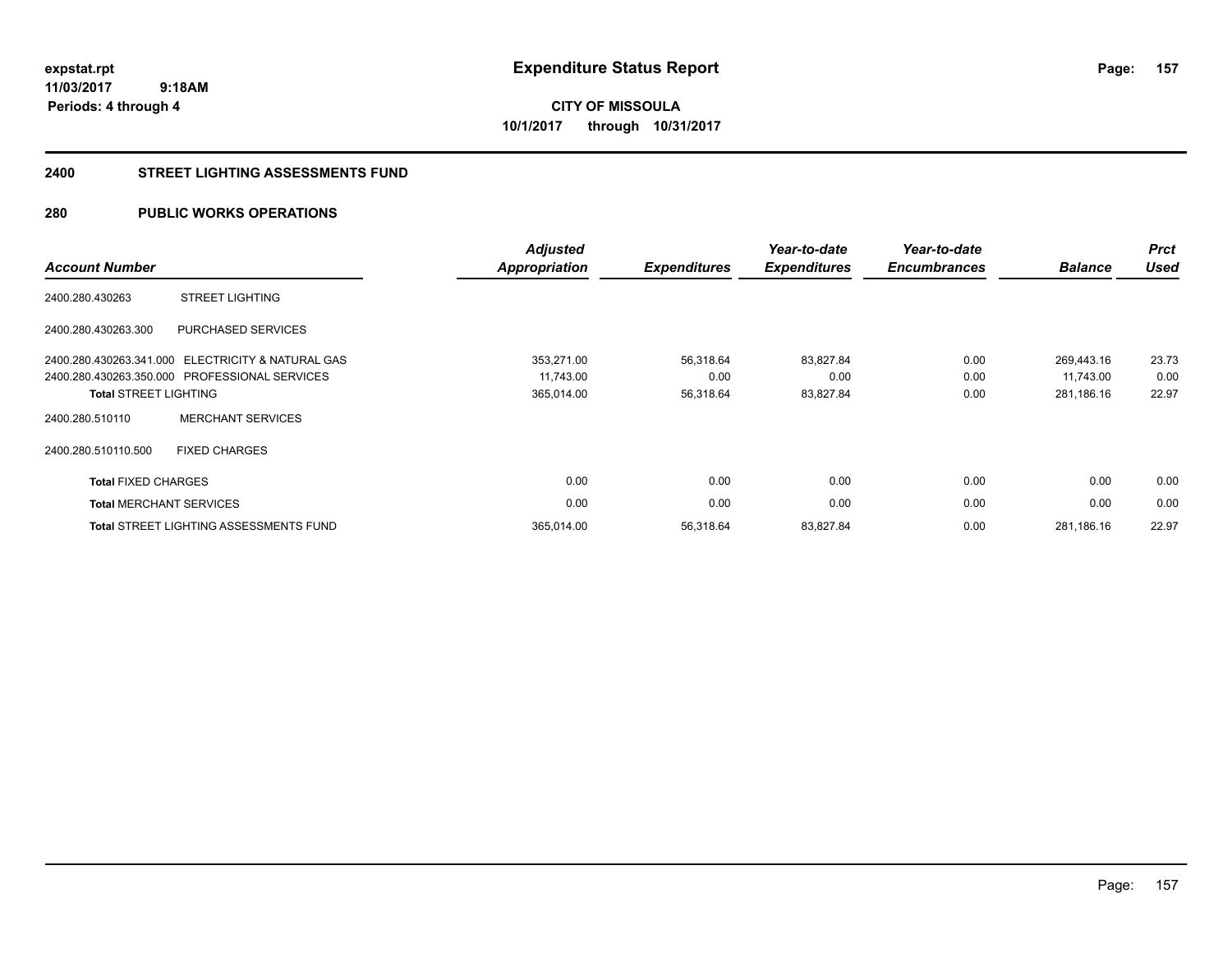**CITY OF MISSOULA 10/1/2017 through 10/31/2017**

## **2500 STREET MAINTENANCE ASSESSMENT FUND**

|                                 |                                                  | <b>Adjusted</b>      |                     | Year-to-date        | Year-to-date        |                | <b>Prct</b> |
|---------------------------------|--------------------------------------------------|----------------------|---------------------|---------------------|---------------------|----------------|-------------|
| <b>Account Number</b>           |                                                  | <b>Appropriation</b> | <b>Expenditures</b> | <b>Expenditures</b> | <b>Encumbrances</b> | <b>Balance</b> | <b>Used</b> |
| 2500.390.510110                 | <b>MERCHANT SERVICES</b>                         |                      |                     |                     |                     |                |             |
| 2500.390.510110.500             | <b>FIXED CHARGES</b>                             |                      |                     |                     |                     |                |             |
| <b>Total MERCHANT SERVICES</b>  |                                                  | 0.00                 | 0.00                | 0.00                | 0.00                | 0.00           | 0.00        |
| 2500.390.521000                 | <b>INTERFUND OPERATING TRANSFERS</b>             |                      |                     |                     |                     |                |             |
| 2500.390.521000.300             | PURCHASED SERVICES                               |                      |                     |                     |                     |                |             |
| 2500.390.521000.345.000 GARBAGE |                                                  | 61,854.00            | 5,083.33            | 17,711.76           | 0.00                | 44,142.24      | 28.63       |
|                                 | <b>Total PURCHASED SERVICES</b>                  | 61,854.00            | 5,083.33            | 17,711.76           | 0.00                | 44,142.24      | 28.63       |
| 2500.390.521000.800             | OTHER OBJECTS                                    |                      |                     |                     |                     |                |             |
|                                 | 2500.390.521000.820.000 TRANSFERS TO OTHER FUNDS | 41,000.00            | 0.00                | 0.00                | 0.00                | 41,000.00      | 0.00        |
| <b>Total OTHER OBJECTS</b>      |                                                  | 41,000.00            | 0.00                | 0.00                | 0.00                | 41,000.00      | 0.00        |
|                                 | <b>Total STREET MAINTENANCE ASSESSMENT FUND</b>  | 102,854.00           | 5,083.33            | 17,711.76           | 0.00                | 85,142.24      | 17.22       |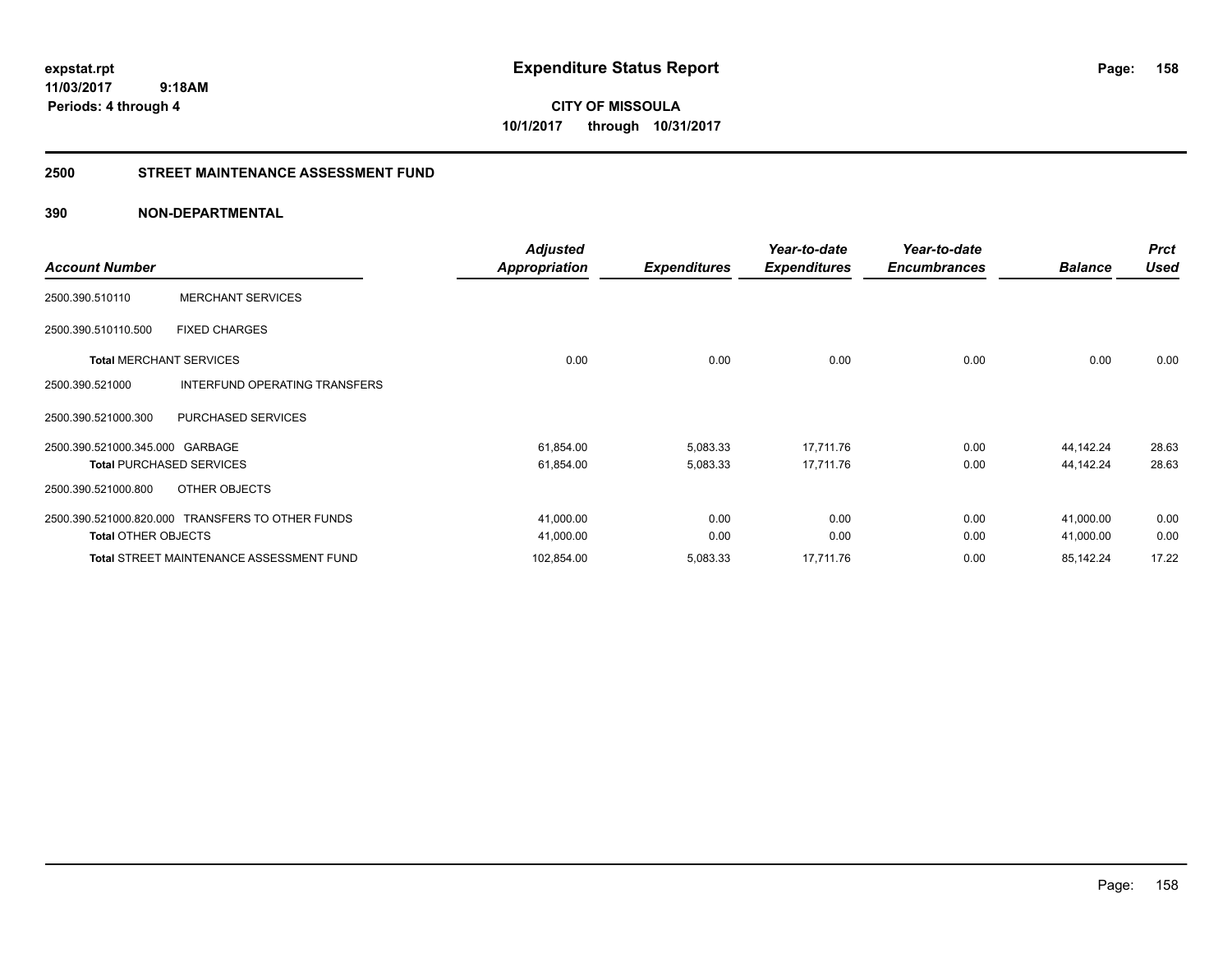**CITY OF MISSOULA 10/1/2017 through 10/31/2017**

### **2512 ROAD DISTRICT #1**

| <b>Account Number</b>                      |                                                        | <b>Adjusted</b><br>Appropriation | <b>Expenditures</b> | Year-to-date<br><b>Expenditures</b> | Year-to-date<br><b>Encumbrances</b> | <b>Balance</b> | <b>Prct</b><br><b>Used</b> |
|--------------------------------------------|--------------------------------------------------------|----------------------------------|---------------------|-------------------------------------|-------------------------------------|----------------|----------------------------|
| 2512.320.430100                            | PUBLIC WORKS ADMINISTRATION                            |                                  |                     |                                     |                                     |                |                            |
| 2512.320.430100.100                        | PERSONAL SERVICES                                      |                                  |                     |                                     |                                     |                |                            |
| 2512.320.430100.110.000 SALARIES AND WAGES |                                                        | 47,307.00                        | 4,158.63            | 15,432.68                           | 0.00                                | 31,874.32      | 32.62                      |
|                                            | 2512.320.430100.140.000 EMPLOYER CONTRIBUTIONS         | 15,186.00                        | 715.84              | 2,654.37                            | 0.00                                | 12,531.63      | 17.48                      |
|                                            | 2512.320.430100.141.000 STATE RETIREMENT CONTRIBUTIONS | 47.00                            | 0.00                | 2.25                                | 0.00                                | 44.75          | 4.79                       |
| <b>Total PERSONAL SERVICES</b>             |                                                        | 62,540.00                        | 4,874.47            | 18,089.30                           | 0.00                                | 44,450.70      | 28.92                      |
| 2512.320.430100.200                        | <b>SUPPLIES</b>                                        |                                  |                     |                                     |                                     |                |                            |
| 2512.320.430100.210.000 OFFICE SUPPLIES    |                                                        | 6.185.00                         | 153.17              | 281.54                              | 0.00                                | 5,903.46       | 4.55                       |
| <b>Total SUPPLIES</b>                      |                                                        | 6,185.00                         | 153.17              | 281.54                              | 0.00                                | 5,903.46       | 4.55                       |
| 2512.320.430100.300                        | PURCHASED SERVICES                                     |                                  |                     |                                     |                                     |                |                            |
|                                            | 2512.320.430100.350.000 PROFESSIONAL SERVICES          | 94,500.00                        | 0.00                | 0.00                                | 0.00                                | 94,500.00      | 0.00                       |
| 2512.320.430100.370.000 TRAVEL             |                                                        | 1,450.00                         | 0.00                | 0.00                                | 0.00                                | 1,450.00       | 0.00                       |
| 2512.320.430100.380.000 TRAINING           |                                                        | 350.00                           | 0.00                | 0.00                                | 0.00                                | 350.00         | 0.00                       |
| <b>Total PURCHASED SERVICES</b>            |                                                        | 96,300.00                        | 0.00                | 0.00                                | 0.00                                | 96,300.00      | 0.00                       |
| 2512.320.430100.500                        | <b>FIXED CHARGES</b>                                   |                                  |                     |                                     |                                     |                |                            |
| <b>Total FIXED CHARGES</b>                 |                                                        | 0.00                             | 0.00                | 0.00                                | 0.00                                | 0.00           | 0.00                       |
| 2512.320.430100.800                        | OTHER OBJECTS                                          |                                  |                     |                                     |                                     |                |                            |
| <b>Total OTHER OBJECTS</b>                 |                                                        | 0.00                             | 0.00                | 0.00                                | 0.00                                | 0.00           | 0.00                       |
|                                            | <b>Total PUBLIC WORKS ADMINISTRATION</b>               | 165,025.00                       | 5,027.64            | 18,370.84                           | 0.00                                | 146.654.16     | 11.13                      |
| 2512.320.430220                            | <b>FACILITY</b>                                        |                                  |                     |                                     |                                     |                |                            |
| 2512.320.430220.200                        | <b>SUPPLIES</b>                                        |                                  |                     |                                     |                                     |                |                            |
| 2512.320.430220.220.000 OPERATING SUPPLIES |                                                        | 0.00                             | 0.00                | 126.41                              | 0.00                                | $-126.41$      | 0.00                       |
| 2512.320.430220.240.000 OTHER SUPPLIES     |                                                        | 0.00                             | 177.07              | 177.07                              | 0.00                                | $-177.07$      | 0.00                       |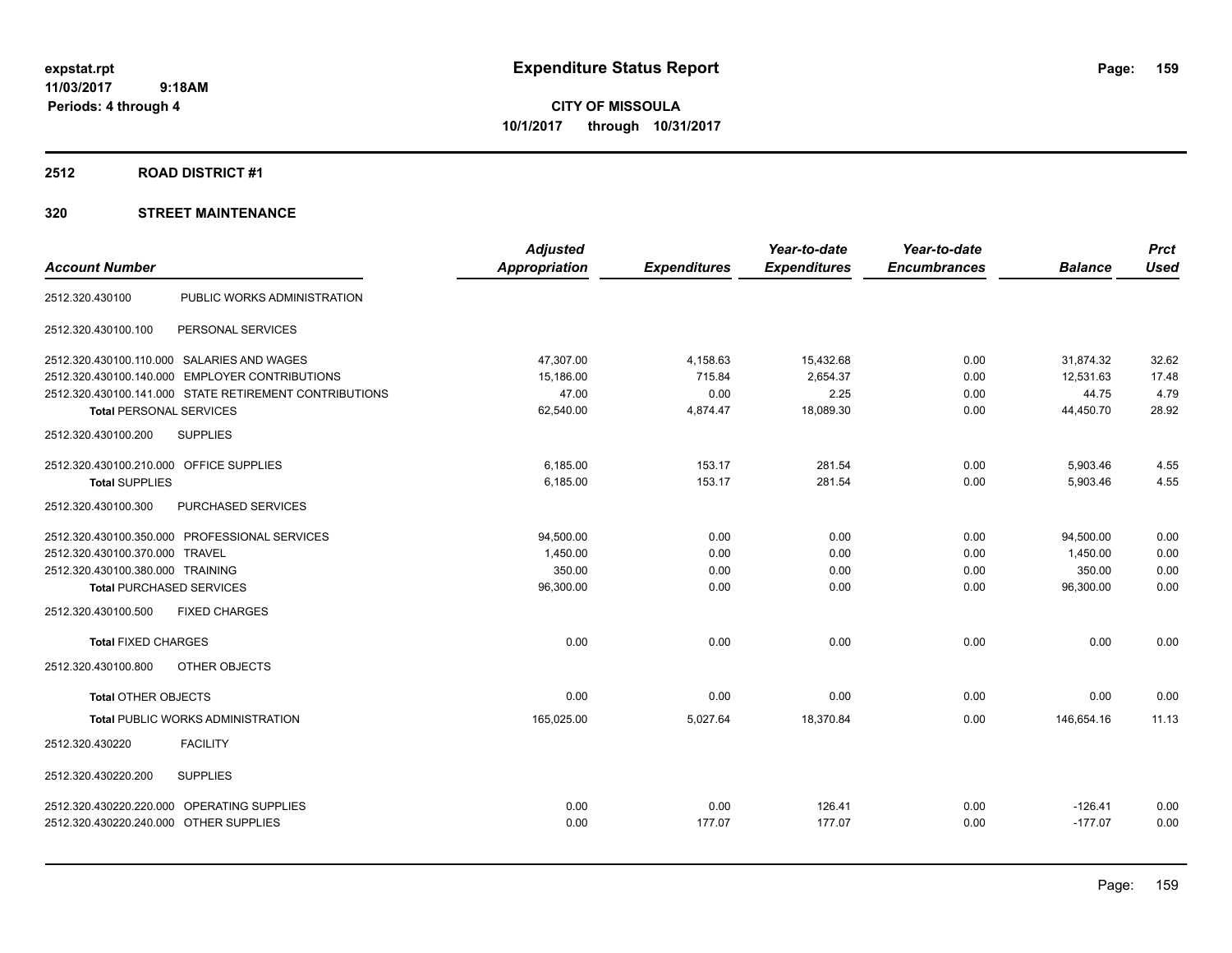### **2512 ROAD DISTRICT #1**

| <b>Account Number</b>                 |                                                           | <b>Adjusted</b><br><b>Appropriation</b> | <b>Expenditures</b> | Year-to-date<br><b>Expenditures</b> | Year-to-date<br><b>Encumbrances</b> | <b>Balance</b> | <b>Prct</b><br><b>Used</b> |
|---------------------------------------|-----------------------------------------------------------|-----------------------------------------|---------------------|-------------------------------------|-------------------------------------|----------------|----------------------------|
| <b>Total FACILITY</b>                 |                                                           | 0.00                                    | 177.07              | 303.48                              | 0.00                                | $-303.48$      | 0.00                       |
| 2512.320.430230                       | <b>STREET RESTORATION</b>                                 |                                         |                     |                                     |                                     |                |                            |
| 2512.320.430230.200                   | <b>SUPPLIES</b>                                           |                                         |                     |                                     |                                     |                |                            |
|                                       | 2512.320.430230.220.000 STREET RESTORATION/OPERATING SUPP | 1.401.00                                | 0.00                | 13.036.80                           | 0.00                                | $-11,635.80$   | 930.54                     |
|                                       | 2512.320.430230.230.000 STREET RESTORATION/MAINT & REPAIR | 31,739.00                               | 60.53               | 8,752.69                            | 0.00                                | 22,986.31      | 27.58                      |
| <b>Total SUPPLIES</b>                 |                                                           | 33,140.00                               | 60.53               | 21,789.49                           | 0.00                                | 11,350.51      | 65.75                      |
| 2512.320.430230.400                   | <b>BUILDING MATERIALS</b>                                 |                                         |                     |                                     |                                     |                |                            |
|                                       | 2512.320.430230.400.000 BUILDING MATERIALS                | 215,418.00                              | 74,473.83           | 215,532.70                          | 0.00                                | $-114.70$      | 100.05                     |
| <b>Total BUILDING MATERIALS</b>       |                                                           | 215,418.00                              | 74,473.83           | 215,532.70                          | 0.00                                | $-114.70$      | 100.05                     |
| 2512.320.430230.500                   | <b>FIXED CHARGES</b>                                      |                                         |                     |                                     |                                     |                |                            |
| 2512.320.430230.500.000 FIXED CHARGES |                                                           | 0.00                                    | 0.00                | 3,023.50                            | 0.00                                | $-3,023.50$    | 0.00                       |
| <b>Total FIXED CHARGES</b>            |                                                           | 0.00                                    | 0.00                | 3,023.50                            | 0.00                                | $-3,023.50$    | 0.00                       |
| 2512.320.430230.800                   | OTHER OBJECTS                                             |                                         |                     |                                     |                                     |                |                            |
| <b>Total OTHER OBJECTS</b>            |                                                           | 0.00                                    | 0.00                | 0.00                                | 0.00                                | 0.00           | 0.00                       |
| 2512.320.430230.900                   | <b>CAPITAL OUTLAY</b>                                     |                                         |                     |                                     |                                     |                |                            |
| <b>Total CAPITAL OUTLAY</b>           |                                                           | 0.00                                    | 0.00                | 0.00                                | 0.00                                | 0.00           | 0.00                       |
|                                       | <b>Total STREET RESTORATION</b>                           | 248,558.00                              | 74,534.36           | 240,345.69                          | 0.00                                | 8,212.31       | 96.70                      |
| 2512.320.430233                       | CLARK FORK LN IMPROVEMENTS                                |                                         |                     |                                     |                                     |                |                            |
| 2512.320.430233.900                   | <b>CAPITAL OUTLAY</b>                                     |                                         |                     |                                     |                                     |                |                            |
|                                       | <b>Total CLARK FORK LN IMPROVEMENTS</b>                   | 0.00                                    | 0.00                | 0.00                                | 0.00                                | 0.00           | 0.00                       |
| 2512.320.430234                       | <b>CURB &amp; GUTTERS</b>                                 |                                         |                     |                                     |                                     |                |                            |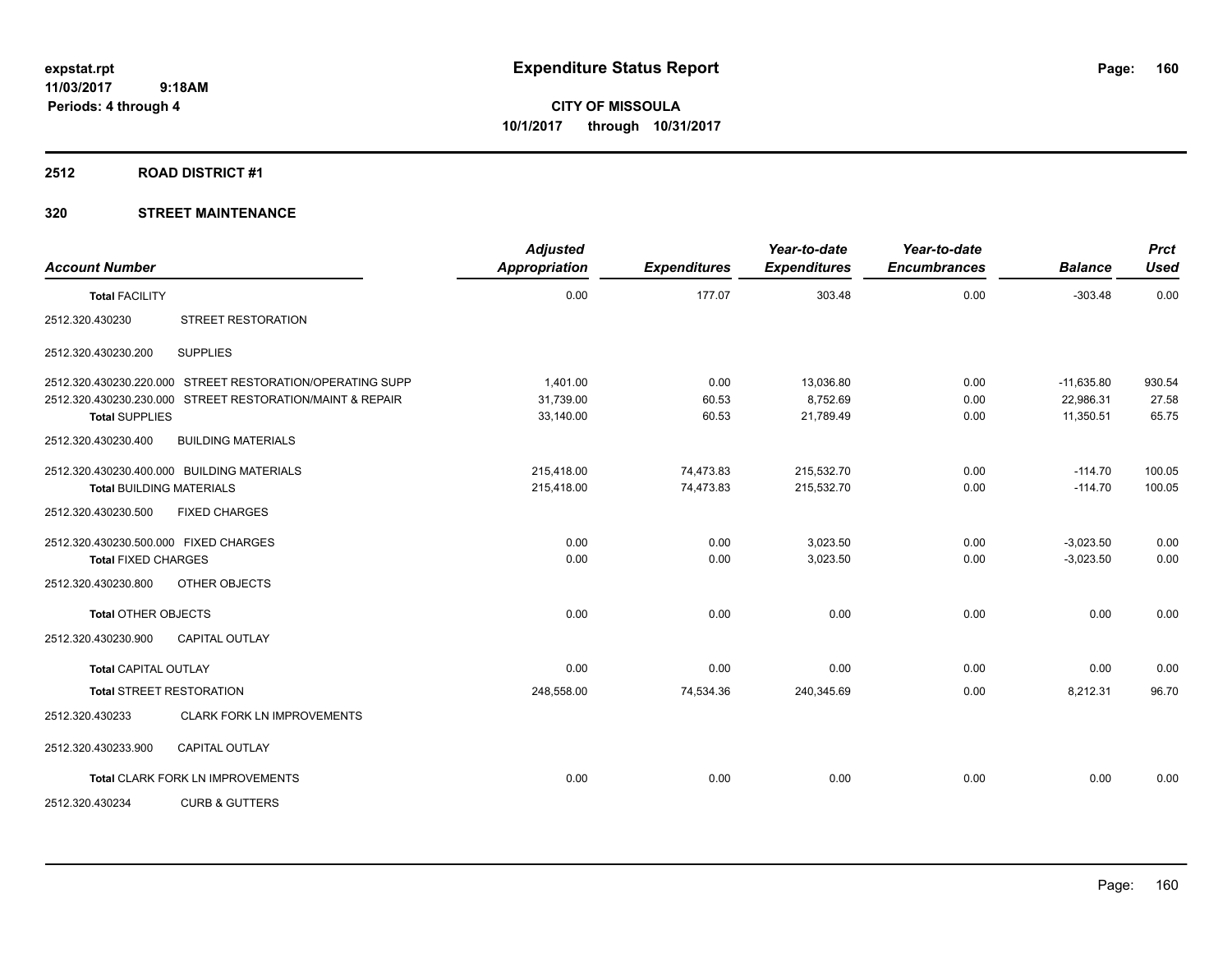**Periods: 4 through 4**

**CITY OF MISSOULA 10/1/2017 through 10/31/2017**

### **2512 ROAD DISTRICT #1**

| <b>Appropriation</b><br><b>Account Number</b><br><b>Expenditures</b><br><b>Expenditures</b><br><b>Encumbrances</b><br><b>Balance</b><br><b>CAPITAL OUTLAY</b><br>2512.320.430234.900<br>2512.320.430234.930.000 ADA SIDEWALK ASSISTANCE<br>60,000.00<br>19,991.94<br>34,379.20<br>0.00<br>25,620.80<br><b>Total CURB &amp; GUTTERS</b><br>60.000.00<br>19,991.94<br>34.379.20<br>0.00<br>25.620.80<br>2512.320.430240<br><b>STREET MAINTENANCE</b><br>2512.320.430240.100<br>PERSONAL SERVICES<br>2512.320.430240.110.000 SALARIES AND WAGES<br>69,731.00<br>0.00<br>0.00<br>0.00<br>69,731.00<br>2512.320.430240.140.000 EMPLOYER CONTRIBUTIONS<br>0.00<br>0.00<br>37,398.00<br>0.00<br>37,398.00<br>2512.320.430240.141.000 STATE RETIREMENT CONTRIBUTIONS<br>69.00<br>0.00<br>0.00<br>0.00<br>69.00<br><b>Total PERSONAL SERVICES</b><br>107,198.00<br>0.00<br>107,198.00<br>0.00<br>0.00<br>2512.320.430240.200<br><b>SUPPLIES</b><br>2,732.42<br>5,256.63<br>0.00<br>2512.320.430240.220.000 STREET MAINT/OPER SUPPLIES<br>1,401.00<br>$-3,855.63$<br>2512.320.430240.230.000 STREET MAINT/REPAIR & MAINT<br>17.045.00<br>11.628.23<br>21.919.26<br>0.00<br>$-4.874.26$<br>2512.320.430240.240.000 OTHER SUPPLIES<br>549.00<br>0.00<br>0.00<br>549.00<br>0.00<br><b>Total SUPPLIES</b><br>18.995.00<br>14.360.65<br>27.175.89<br>0.00<br>$-8.180.89$<br><b>BUILDING MATERIALS</b><br>2512.320.430240.400 | <b>Adjusted</b> | Year-to-date | Year-to-date | <b>Prct</b> |
|---------------------------------------------------------------------------------------------------------------------------------------------------------------------------------------------------------------------------------------------------------------------------------------------------------------------------------------------------------------------------------------------------------------------------------------------------------------------------------------------------------------------------------------------------------------------------------------------------------------------------------------------------------------------------------------------------------------------------------------------------------------------------------------------------------------------------------------------------------------------------------------------------------------------------------------------------------------------------------------------------------------------------------------------------------------------------------------------------------------------------------------------------------------------------------------------------------------------------------------------------------------------------------------------------------------------------------------------------------------------------------------------------------------|-----------------|--------------|--------------|-------------|
|                                                                                                                                                                                                                                                                                                                                                                                                                                                                                                                                                                                                                                                                                                                                                                                                                                                                                                                                                                                                                                                                                                                                                                                                                                                                                                                                                                                                               |                 |              |              | <b>Used</b> |
|                                                                                                                                                                                                                                                                                                                                                                                                                                                                                                                                                                                                                                                                                                                                                                                                                                                                                                                                                                                                                                                                                                                                                                                                                                                                                                                                                                                                               |                 |              |              |             |
|                                                                                                                                                                                                                                                                                                                                                                                                                                                                                                                                                                                                                                                                                                                                                                                                                                                                                                                                                                                                                                                                                                                                                                                                                                                                                                                                                                                                               |                 |              |              | 57.30       |
|                                                                                                                                                                                                                                                                                                                                                                                                                                                                                                                                                                                                                                                                                                                                                                                                                                                                                                                                                                                                                                                                                                                                                                                                                                                                                                                                                                                                               |                 |              |              | 57.30       |
|                                                                                                                                                                                                                                                                                                                                                                                                                                                                                                                                                                                                                                                                                                                                                                                                                                                                                                                                                                                                                                                                                                                                                                                                                                                                                                                                                                                                               |                 |              |              |             |
|                                                                                                                                                                                                                                                                                                                                                                                                                                                                                                                                                                                                                                                                                                                                                                                                                                                                                                                                                                                                                                                                                                                                                                                                                                                                                                                                                                                                               |                 |              |              |             |
|                                                                                                                                                                                                                                                                                                                                                                                                                                                                                                                                                                                                                                                                                                                                                                                                                                                                                                                                                                                                                                                                                                                                                                                                                                                                                                                                                                                                               |                 |              |              | 0.00        |
|                                                                                                                                                                                                                                                                                                                                                                                                                                                                                                                                                                                                                                                                                                                                                                                                                                                                                                                                                                                                                                                                                                                                                                                                                                                                                                                                                                                                               |                 |              |              | 0.00        |
|                                                                                                                                                                                                                                                                                                                                                                                                                                                                                                                                                                                                                                                                                                                                                                                                                                                                                                                                                                                                                                                                                                                                                                                                                                                                                                                                                                                                               |                 |              |              | 0.00        |
|                                                                                                                                                                                                                                                                                                                                                                                                                                                                                                                                                                                                                                                                                                                                                                                                                                                                                                                                                                                                                                                                                                                                                                                                                                                                                                                                                                                                               |                 |              |              | 0.00        |
|                                                                                                                                                                                                                                                                                                                                                                                                                                                                                                                                                                                                                                                                                                                                                                                                                                                                                                                                                                                                                                                                                                                                                                                                                                                                                                                                                                                                               |                 |              |              |             |
|                                                                                                                                                                                                                                                                                                                                                                                                                                                                                                                                                                                                                                                                                                                                                                                                                                                                                                                                                                                                                                                                                                                                                                                                                                                                                                                                                                                                               |                 |              |              | 375.21      |
|                                                                                                                                                                                                                                                                                                                                                                                                                                                                                                                                                                                                                                                                                                                                                                                                                                                                                                                                                                                                                                                                                                                                                                                                                                                                                                                                                                                                               |                 |              |              | 128.60      |
|                                                                                                                                                                                                                                                                                                                                                                                                                                                                                                                                                                                                                                                                                                                                                                                                                                                                                                                                                                                                                                                                                                                                                                                                                                                                                                                                                                                                               |                 |              |              | 0.00        |
|                                                                                                                                                                                                                                                                                                                                                                                                                                                                                                                                                                                                                                                                                                                                                                                                                                                                                                                                                                                                                                                                                                                                                                                                                                                                                                                                                                                                               |                 |              |              | 143.07      |
|                                                                                                                                                                                                                                                                                                                                                                                                                                                                                                                                                                                                                                                                                                                                                                                                                                                                                                                                                                                                                                                                                                                                                                                                                                                                                                                                                                                                               |                 |              |              |             |
| 2512.320.430240.400.000 BUILDING MATERIALS<br>59,783.00<br>404.84<br>24,592.65<br>0.00<br>35,190.35                                                                                                                                                                                                                                                                                                                                                                                                                                                                                                                                                                                                                                                                                                                                                                                                                                                                                                                                                                                                                                                                                                                                                                                                                                                                                                           |                 |              |              | 41.14       |
| 59.783.00<br>404.84<br>24,592.65<br>0.00<br>35.190.35<br><b>Total BUILDING MATERIALS</b>                                                                                                                                                                                                                                                                                                                                                                                                                                                                                                                                                                                                                                                                                                                                                                                                                                                                                                                                                                                                                                                                                                                                                                                                                                                                                                                      |                 |              |              | 41.14       |
| <b>Total STREET MAINTENANCE</b><br>185,976.00<br>14,765.49<br>51,768.54<br>0.00<br>134,207.46                                                                                                                                                                                                                                                                                                                                                                                                                                                                                                                                                                                                                                                                                                                                                                                                                                                                                                                                                                                                                                                                                                                                                                                                                                                                                                                 |                 |              |              | 27.84       |
| ICE & SNOW REMOVAL<br>2512.320.430251                                                                                                                                                                                                                                                                                                                                                                                                                                                                                                                                                                                                                                                                                                                                                                                                                                                                                                                                                                                                                                                                                                                                                                                                                                                                                                                                                                         |                 |              |              |             |
| PERSONAL SERVICES<br>2512.320.430251.100                                                                                                                                                                                                                                                                                                                                                                                                                                                                                                                                                                                                                                                                                                                                                                                                                                                                                                                                                                                                                                                                                                                                                                                                                                                                                                                                                                      |                 |              |              |             |
| 2512.320.430251.110.000 SALARIES AND WAGES<br>11.617.00<br>0.00<br>0.00<br>0.00<br>11,617.00                                                                                                                                                                                                                                                                                                                                                                                                                                                                                                                                                                                                                                                                                                                                                                                                                                                                                                                                                                                                                                                                                                                                                                                                                                                                                                                  |                 |              |              | 0.00        |
| 2512.320.430251.140.000 EMPLOYER CONTRIBUTIONS<br>4,652.00<br>0.00<br>4,652.00<br>0.00<br>0.00                                                                                                                                                                                                                                                                                                                                                                                                                                                                                                                                                                                                                                                                                                                                                                                                                                                                                                                                                                                                                                                                                                                                                                                                                                                                                                                |                 |              |              | 0.00        |
| 2512.320.430251.141.000 STATE RETIREMENT CONTRIBUTIONS<br>12.00<br>12.00<br>0.00<br>0.00<br>0.00                                                                                                                                                                                                                                                                                                                                                                                                                                                                                                                                                                                                                                                                                                                                                                                                                                                                                                                                                                                                                                                                                                                                                                                                                                                                                                              |                 |              |              | 0.00        |
| 16,281.00<br>0.00<br><b>Total PERSONAL SERVICES</b><br>0.00<br>0.00<br>16,281.00                                                                                                                                                                                                                                                                                                                                                                                                                                                                                                                                                                                                                                                                                                                                                                                                                                                                                                                                                                                                                                                                                                                                                                                                                                                                                                                              |                 |              |              | 0.00        |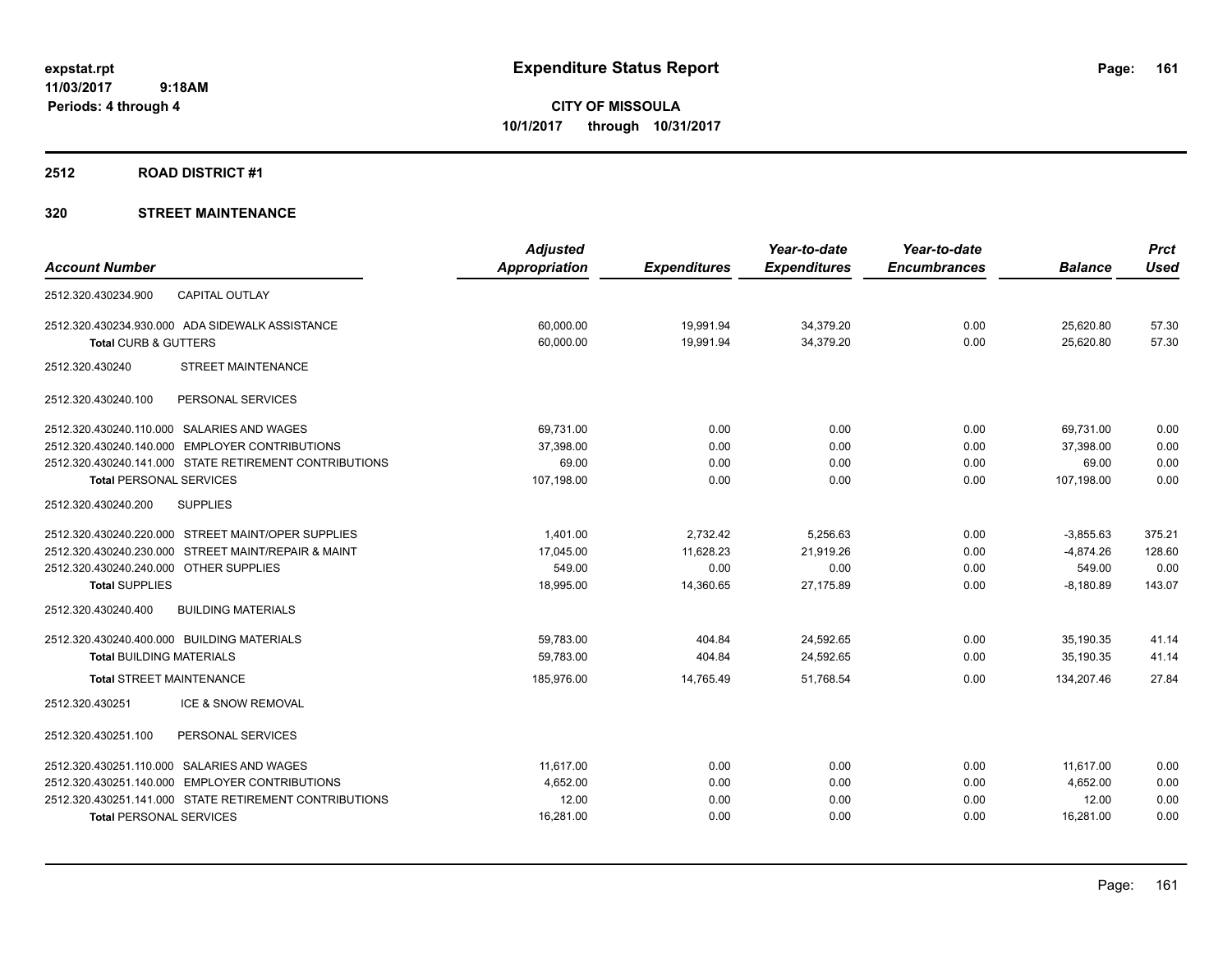### **2512 ROAD DISTRICT #1**

| <b>Used</b><br>31.86<br>84.75<br>38.57                                                                                                                     |
|------------------------------------------------------------------------------------------------------------------------------------------------------------|
|                                                                                                                                                            |
|                                                                                                                                                            |
|                                                                                                                                                            |
|                                                                                                                                                            |
|                                                                                                                                                            |
| 33.11                                                                                                                                                      |
|                                                                                                                                                            |
|                                                                                                                                                            |
| 15.62                                                                                                                                                      |
| 148.96                                                                                                                                                     |
| 138.64                                                                                                                                                     |
|                                                                                                                                                            |
| 0.00                                                                                                                                                       |
| 0.00                                                                                                                                                       |
| 98.05                                                                                                                                                      |
|                                                                                                                                                            |
|                                                                                                                                                            |
| 0.00                                                                                                                                                       |
| 0.00                                                                                                                                                       |
|                                                                                                                                                            |
| 0.00                                                                                                                                                       |
| 0.00                                                                                                                                                       |
|                                                                                                                                                            |
| 0.00                                                                                                                                                       |
| 77.031.70<br>1,577.00<br>$-10,911.31$<br>$-9,334.31$<br>10,000.00<br>10,000.00<br>665.69<br>35.000.00<br>35,000.00<br>51,755.00<br>51.755.00<br>370,000.00 |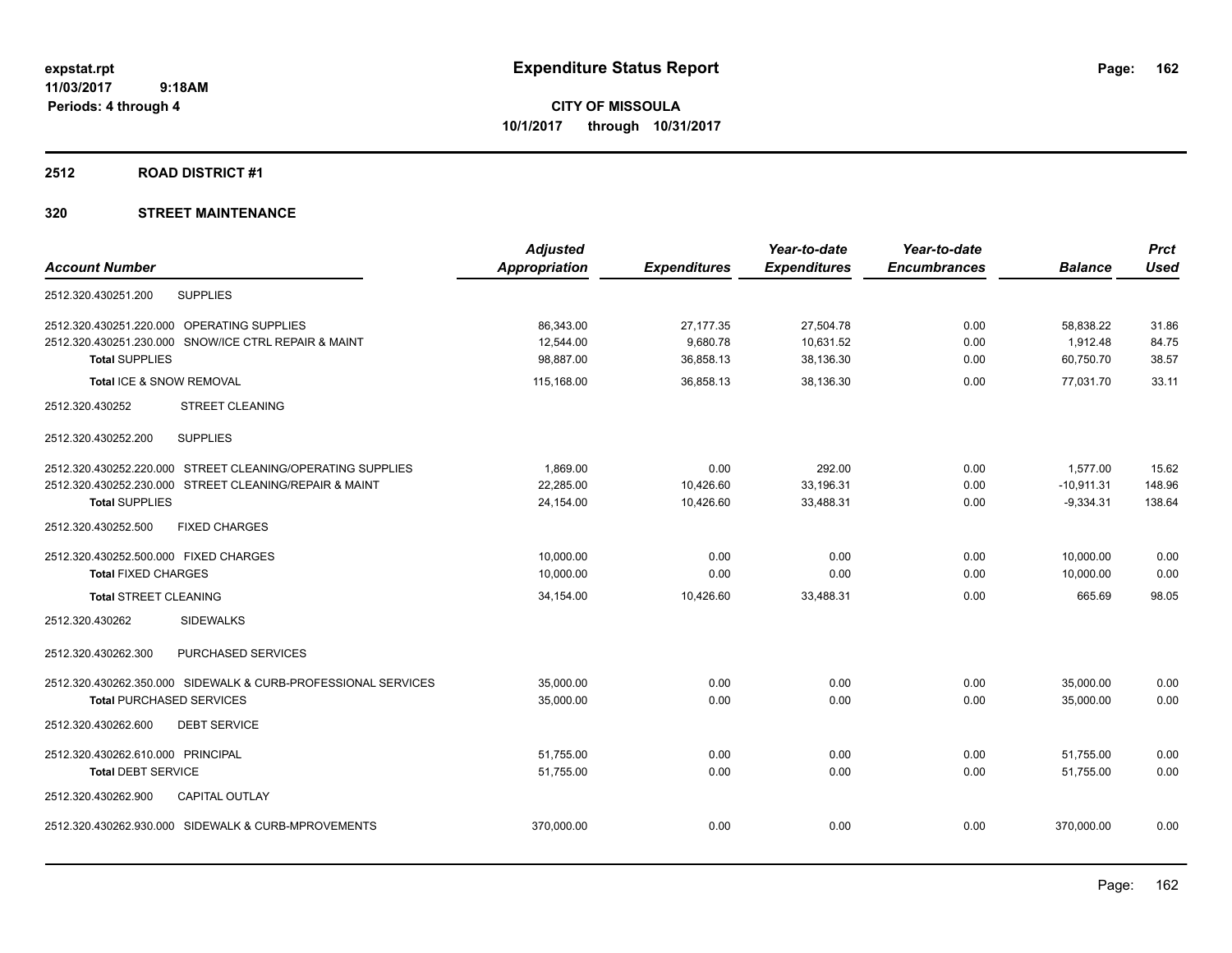### **2512 ROAD DISTRICT #1**

| <b>Account Number</b>                                         | <b>Adjusted</b><br><b>Appropriation</b> | <b>Expenditures</b> | Year-to-date<br><b>Expenditures</b> | Year-to-date<br><b>Encumbrances</b> | <b>Balance</b> | <b>Prct</b><br><b>Used</b> |
|---------------------------------------------------------------|-----------------------------------------|---------------------|-------------------------------------|-------------------------------------|----------------|----------------------------|
| <b>Total CAPITAL OUTLAY</b>                                   | 370,000.00                              | 0.00                | 0.00                                | 0.00                                | 370,000.00     | 0.00                       |
| <b>Total SIDEWALKS</b>                                        | 456,755.00                              | 0.00                | 0.00                                | 0.00                                | 456,755.00     | 0.00                       |
| 2512.320.430264<br><b>TRAFFIC SIGNAL MAINTENANCE</b>          |                                         |                     |                                     |                                     |                |                            |
| <b>GRANTS &amp; CONTRIBUTIONS</b><br>2512.320.430264.700      |                                         |                     |                                     |                                     |                |                            |
| <b>Total GRANTS &amp; CONTRIBUTIONS</b>                       | 0.00                                    | 0.00                | 0.00                                | 0.00                                | 0.00           | 0.00                       |
| 2512.320.430264.900<br><b>CAPITAL OUTLAY</b>                  |                                         |                     |                                     |                                     |                |                            |
| 2512.320.430264.930.000 IMPROVEMENTS                          | 0.00                                    | 0.00                | 2,625.00                            | 0.00                                | $-2,625.00$    | 0.00                       |
| <b>Total TRAFFIC SIGNAL MAINTENANCE</b>                       | 0.00                                    | 0.00                | 2,625.00                            | 0.00                                | $-2,625.00$    | 0.00                       |
| 2512.320.430265<br><b>SIGNING &amp; STRIPING</b>              |                                         |                     |                                     |                                     |                |                            |
| 2512.320.430265.100<br>PERSONAL SERVICES                      |                                         |                     |                                     |                                     |                |                            |
| 2512.320.430265.110.000 SALARIES AND WAGES                    | 19,445.00                               | 0.00                | 0.00                                | 0.00                                | 19,445.00      | 0.00                       |
| 2512.320.430265.140.000 EMPLOYER CONTRIBUTIONS                | 11,803.00                               | 0.00                | 0.00                                | 0.00                                | 11,803.00      | 0.00                       |
| 2512.320.430265.141.000 STATE RETIREMENT CONTRIBUTIONS        | 19.00                                   | 0.00                | 0.00                                | 0.00                                | 19.00          | 0.00                       |
| <b>Total PERSONAL SERVICES</b>                                | 31,267.00                               | 0.00                | 0.00                                | 0.00                                | 31,267.00      | 0.00                       |
| 2512.320.430265.200<br><b>SUPPLIES</b>                        |                                         |                     |                                     |                                     |                |                            |
| 2512.320.430265.230.000 SIGNING & STRIPING-REPAIR/MAINTENANCE | 8,865.00                                | 0.00                | 0.00                                | 0.00                                | 8,865.00       | 0.00                       |
| 2512.320.430265.231.000 SIGNING & STRIPING/GASOLINE           | 1,135.00                                | 836.01              | 1,345.06                            | 0.00                                | $-210.06$      | 118.51                     |
| <b>Total SUPPLIES</b>                                         | 10,000.00                               | 836.01              | 1,345.06                            | 0.00                                | 8,654.94       | 13.45                      |
| <b>Total SIGNING &amp; STRIPING</b>                           | 41,267.00                               | 836.01              | 1,345.06                            | 0.00                                | 39,921.94      | 3.26                       |
| FLOOD CONTROL<br>2512.320.431200                              |                                         |                     |                                     |                                     |                |                            |
| 2512.320.431200.100<br>PERSONAL SERVICES                      |                                         |                     |                                     |                                     |                |                            |
| <b>Total PERSONAL SERVICES</b>                                | 0.00                                    | 0.00                | 0.00                                | 0.00                                | 0.00           | 0.00                       |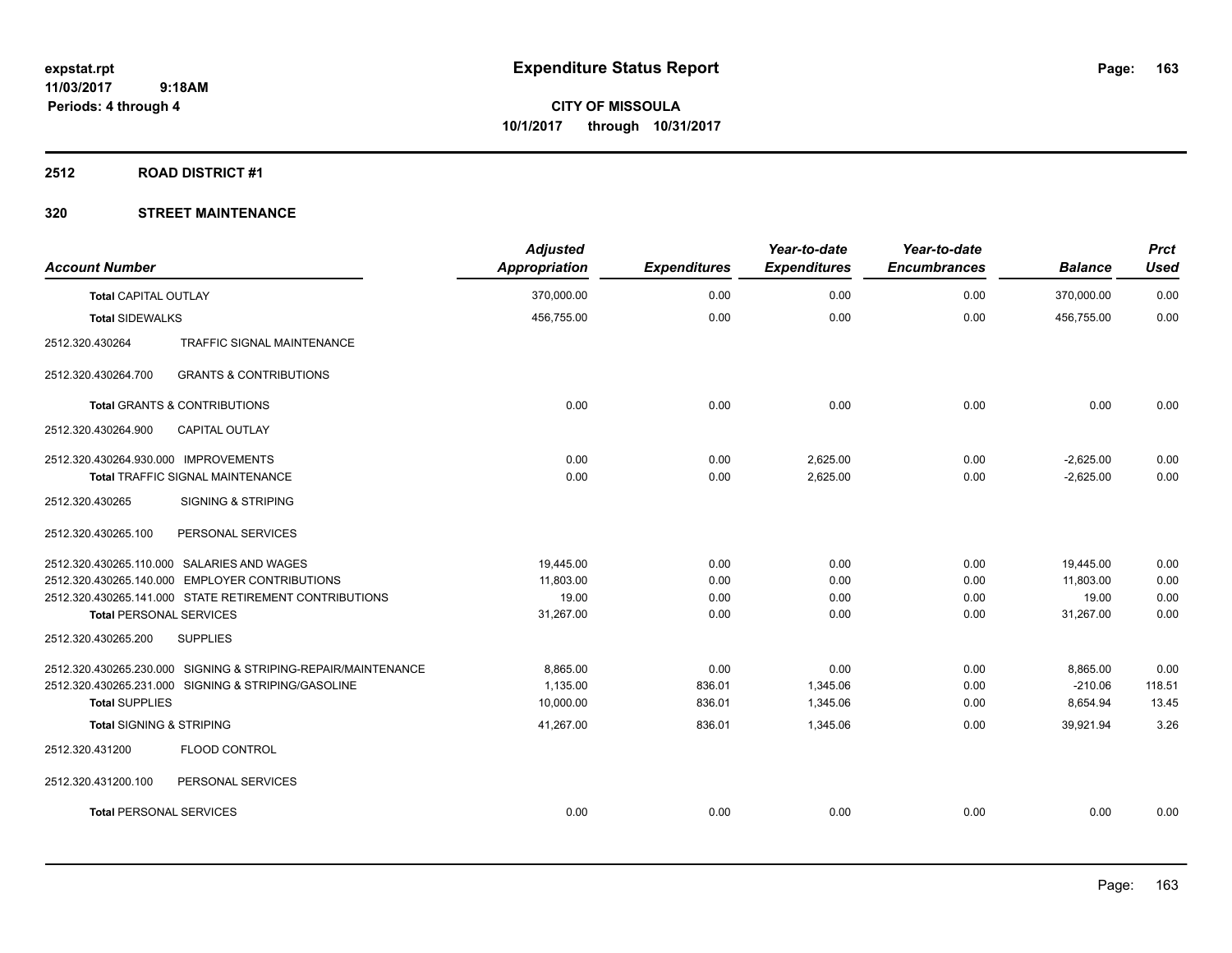**Periods: 4 through 4**

**CITY OF MISSOULA 10/1/2017 through 10/31/2017**

### **2512 ROAD DISTRICT #1**

|                                                         | <b>Adjusted</b>      |                     | Year-to-date        | Year-to-date        |                | <b>Prct</b> |
|---------------------------------------------------------|----------------------|---------------------|---------------------|---------------------|----------------|-------------|
| <b>Account Number</b>                                   | <b>Appropriation</b> | <b>Expenditures</b> | <b>Expenditures</b> | <b>Encumbrances</b> | <b>Balance</b> | <b>Used</b> |
| <b>SUPPLIES</b><br>2512.320.431200.200                  |                      |                     |                     |                     |                |             |
| <b>Total SUPPLIES</b>                                   | 0.00                 | 0.00                | 0.00                | 0.00                | 0.00           | 0.00        |
| 2512.320.431200.300<br>PURCHASED SERVICES               |                      |                     |                     |                     |                |             |
| 2512.320.431200.360.000 REPAIR & MAINTENANCE            | 0.00                 | 200.00              | 200.00              | 0.00                | $-200.00$      | 0.00        |
| <b>Total PURCHASED SERVICES</b>                         | 0.00                 | 200.00              | 200.00              | 0.00                | $-200.00$      | 0.00        |
| 2512.320.431200.900<br><b>CAPITAL OUTLAY</b>            |                      |                     |                     |                     |                |             |
| 2512.320.431200.930.000 FLOOD CONTROL MAINT/MPROVEMENTS | 10,000.00            | 0.00                | 0.00                | 0.00                | 10.000.00      | 0.00        |
| <b>Total CAPITAL OUTLAY</b>                             | 10,000.00            | 0.00                | 0.00                | 0.00                | 10,000.00      | 0.00        |
| <b>Total FLOOD CONTROL</b>                              | 10,000.00            | 200.00              | 200.00              | 0.00                | 9,800.00       | 2.00        |
| <b>GREENWAYS &amp; HORTICULTURE</b><br>2512.320.460434  |                      |                     |                     |                     |                |             |
| <b>SUPPLIES</b><br>2512.320.460434.200                  |                      |                     |                     |                     |                |             |
| 2512.320.460434.230.000 ADOPT A TRAFFIC CIRCLE          | 0.00                 | 0.00                | 76.32               | 0.00                | $-76.32$       | 0.00        |
| <b>Total SUPPLIES</b>                                   | 0.00                 | 0.00                | 76.32               | 0.00                | $-76.32$       | 0.00        |
| 2512.320.460434.300<br>PURCHASED SERVICES               |                      |                     |                     |                     |                |             |
| 2512.320.460434.360.000 REPAIR & MAINTENANCE            | 2,500.00             | 0.00                | 0.00                | 0.00                | 2,500.00       | 0.00        |
| <b>Total PURCHASED SERVICES</b>                         | 2,500.00             | 0.00                | 0.00                | 0.00                | 2,500.00       | 0.00        |
| Total GREENWAYS & HORTICULTURE                          | 2,500.00             | 0.00                | 76.32               | 0.00                | 2.423.68       | 3.05        |
| <b>DEBT SERVICE</b><br>2512.320.490504                  |                      |                     |                     |                     |                |             |
| <b>DEBT SERVICE</b><br>2512.320.490504.600              |                      |                     |                     |                     |                |             |
| 2512.320.490504.610.000 PRINCIPAL                       | 553,534.00           | 54,436.96           | 204,996.39          | 0.00                | 348,537.61     | 37.03       |
| 2512.320.490504.620.000 INTEREST / SERVICE FEES         | 46,121.00            | 5,316.05            | 20,289.94           | 0.00                | 25,831.06      | 43.99       |
| <b>Total DEBT SERVICE</b>                               | 599,655.00           | 59,753.01           | 225,286.33          | 0.00                | 374,368.67     | 37.57       |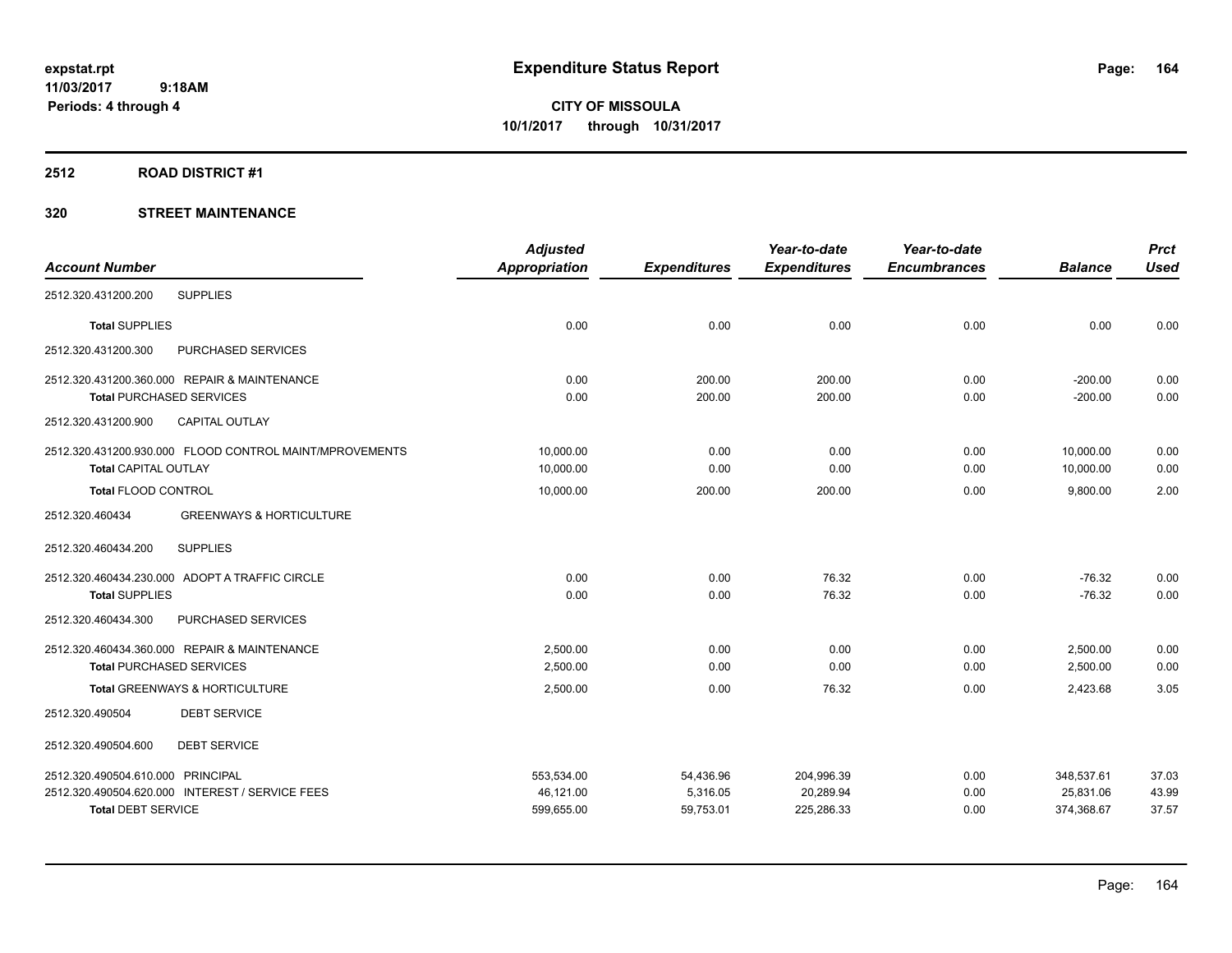# **2512 ROAD DISTRICT #1**

| <b>Account Number</b>                 |                                 | <b>Adjusted</b><br><b>Appropriation</b> | <b>Expenditures</b> | Year-to-date<br><b>Expenditures</b> | Year-to-date<br><b>Encumbrances</b> | <b>Balance</b> | <b>Prct</b><br><b>Used</b> |
|---------------------------------------|---------------------------------|-----------------------------------------|---------------------|-------------------------------------|-------------------------------------|----------------|----------------------------|
|                                       |                                 |                                         |                     |                                     |                                     |                |                            |
| 2512.320.510110                       | <b>MERCHANT SERVICES</b>        |                                         |                     |                                     |                                     |                |                            |
| 2512.320.510110.500                   | <b>FIXED CHARGES</b>            |                                         |                     |                                     |                                     |                |                            |
| <b>Total MERCHANT SERVICES</b>        |                                 | 0.00                                    | 0.00                | 0.00                                | 0.00                                | 0.00           | 0.00                       |
| 2512.320.510200                       | <b>JUDGMENT &amp; LOSSES</b>    |                                         |                     |                                     |                                     |                |                            |
| 2512.320.510200.500                   | <b>FIXED CHARGES</b>            |                                         |                     |                                     |                                     |                |                            |
| 2512.320.510200.500.000 FIXED CHARGES |                                 | 91,949.00                               | 0.00                | 0.00                                | 0.00                                | 91,949.00      | 0.00                       |
| <b>Total FIXED CHARGES</b>            |                                 | 91,949.00                               | 0.00                | 0.00                                | 0.00                                | 91,949.00      | 0.00                       |
| Total JUDGMENT & LOSSES               |                                 | 91,949.00                               | 0.00                | 0.00                                | 0.00                                | 91,949.00      | 0.00                       |
|                                       | <b>Total STREET MAINTENANCE</b> | 2,011,007.00                            | 222,570.25          | 646,325.07                          | 0.00                                | 1,364,681.93   | 32.14                      |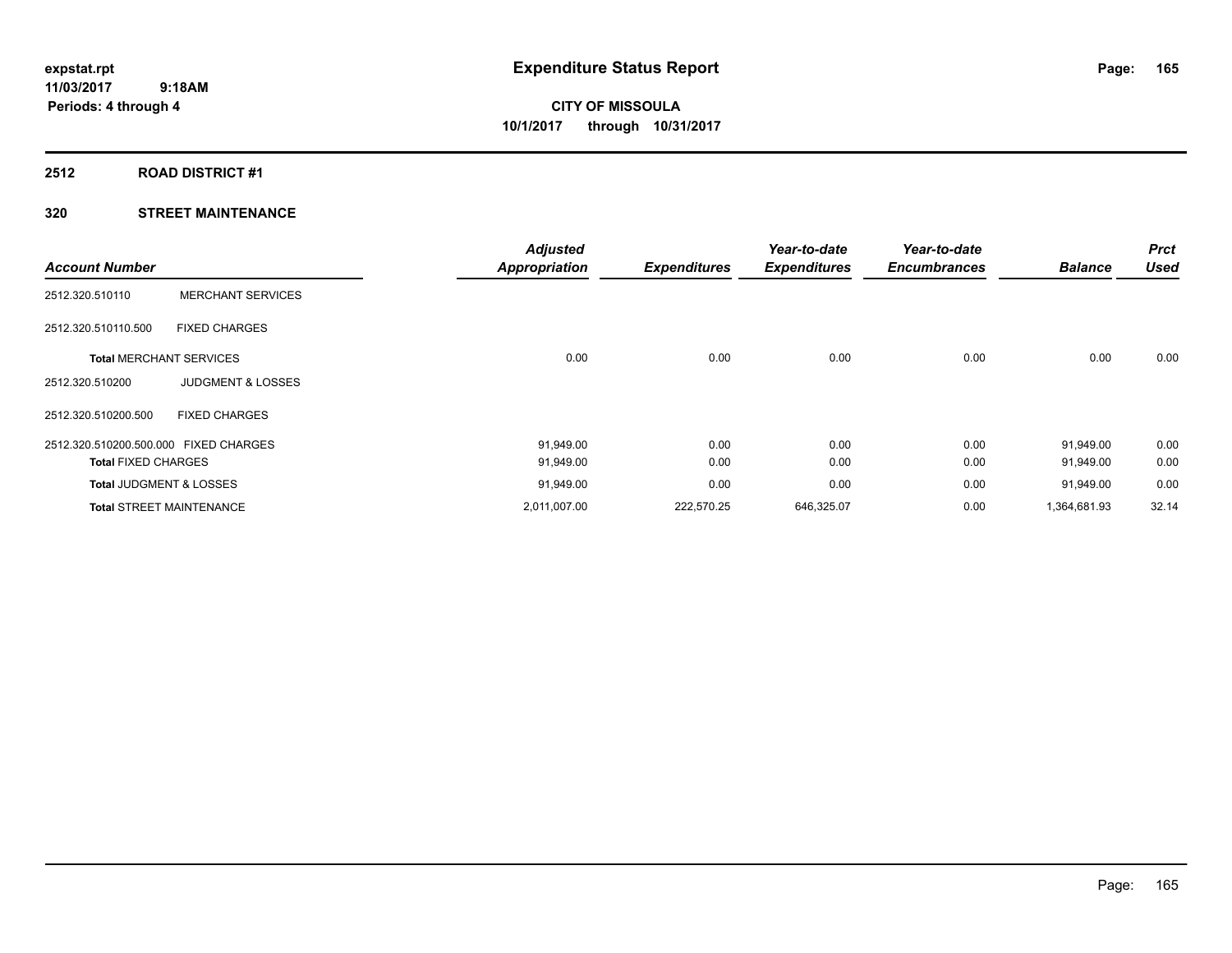**CITY OF MISSOULA 10/1/2017 through 10/31/2017**

**2512 ROAD DISTRICT #1**

| <b>Account Number</b>         |                              | <b>Adjusted</b><br><b>Appropriation</b> | <b>Expenditures</b> | Year-to-date<br><b>Expenditures</b> | Year-to-date<br><b>Encumbrances</b> | <b>Balance</b> | <b>Prct</b><br>Used |
|-------------------------------|------------------------------|-----------------------------------------|---------------------|-------------------------------------|-------------------------------------|----------------|---------------------|
| 2512.390.510200               | <b>JUDGMENT &amp; LOSSES</b> |                                         |                     |                                     |                                     |                |                     |
| 2512.390.510200.500           | <b>FIXED CHARGES</b>         |                                         |                     |                                     |                                     |                |                     |
| <b>Total NON-DEPARTMENTAL</b> |                              | 0.00                                    | 0.00                | 0.00                                | 0.00                                | 0.00           | 0.00                |
| <b>Total ROAD DISTRICT #1</b> |                              | 2,011,007.00                            | 222.570.25          | 646,325.07                          | 0.00                                | 1,364,681.93   | 32.14               |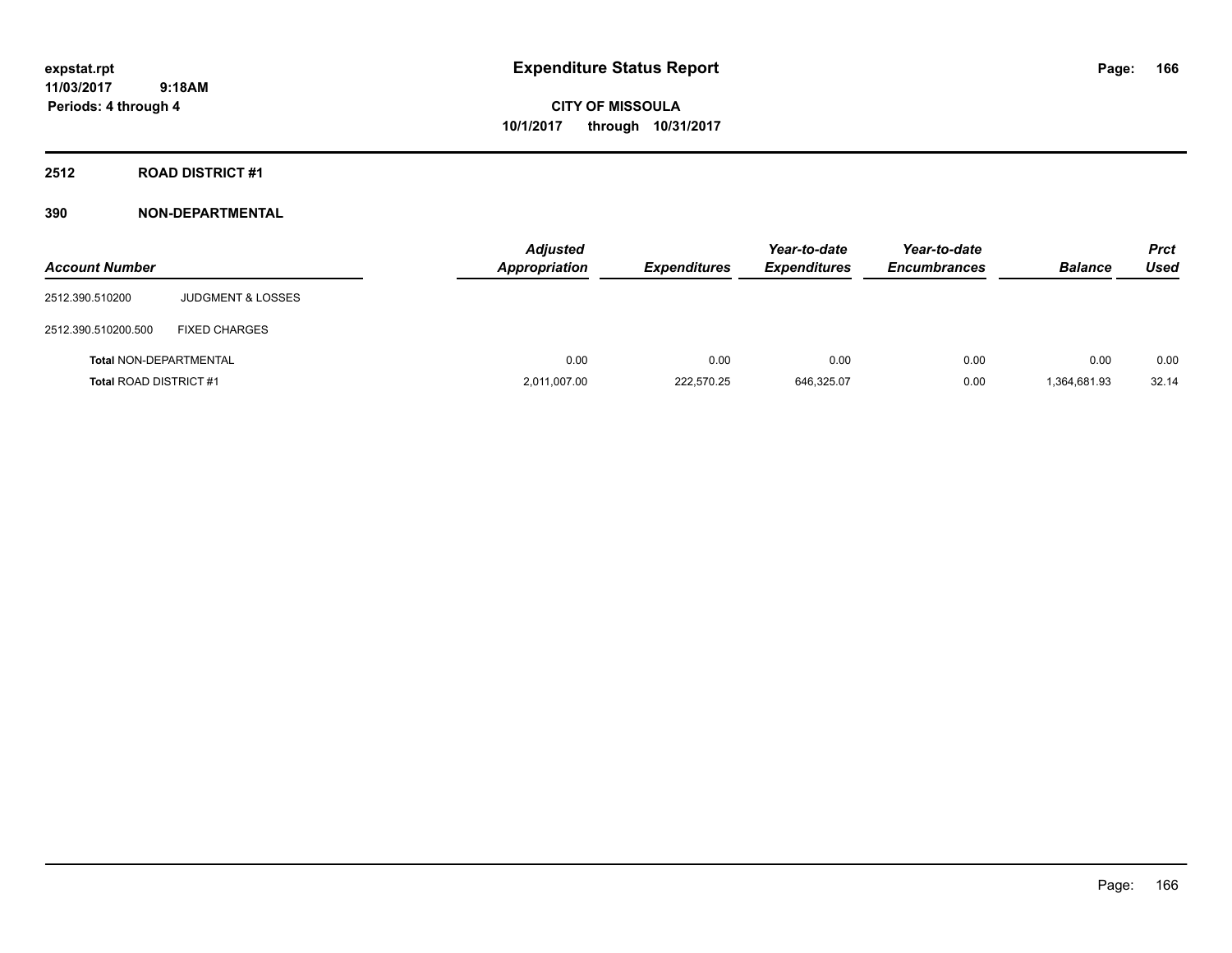**CITY OF MISSOULA 10/1/2017 through 10/31/2017**

### **2513 PARK DISTRICT #1**

| <b>Account Number</b>            |                                                         | <b>Adjusted</b>      |                     | Year-to-date        | Year-to-date        |                | <b>Prct</b> |
|----------------------------------|---------------------------------------------------------|----------------------|---------------------|---------------------|---------------------|----------------|-------------|
|                                  |                                                         | <b>Appropriation</b> | <b>Expenditures</b> | <b>Expenditures</b> | <b>Encumbrances</b> | <b>Balance</b> | <b>Used</b> |
| 2513.370.460400                  | PARKS ASSET MANAGEMENT                                  |                      |                     |                     |                     |                |             |
| 2513.370.460400.300              | PURCHASED SERVICES                                      |                      |                     |                     |                     |                |             |
|                                  | <b>Total PURCHASED SERVICES</b>                         | 0.00                 | 0.00                | 0.00                | 0.00                | 0.00           | 0.00        |
| 2513.370.460400.900              | <b>CAPITAL OUTLAY</b>                                   |                      |                     |                     |                     |                |             |
|                                  | 2513.370.460400.930.000 RENOVATE REPLACE IMPROVE        | 30,000.00            | 10,306.58           | 10,306.58           | 0.00                | 19,693.42      | 34.36       |
|                                  | 2513.370.460400.940.000 MACHINERY & EQUIPMENT           | 40,000.00            | 0.00                | 0.00                | 0.00                | 40,000.00      | 0.00        |
|                                  | <b>Total PARKS ASSET MANAGEMENT</b>                     | 70,000.00            | 10,306.58           | 10,306.58           | 0.00                | 59,693.42      | 14.72       |
| 2513.370.460432                  | PARK ADMIN                                              |                      |                     |                     |                     |                |             |
| 2513.370.460432.100              | PERSONAL SERVICES                                       |                      |                     |                     |                     |                |             |
|                                  | 2513.370.460432.110.000 SALARIES AND WAGES              | 71,151.00            | 4,535.22            | 17,007.07           | 0.00                | 54,143.93      | 23.90       |
|                                  | 2513.370.460432.140.000 EMPLOYER CONTRIBUTIONS          | 24,891.00            | 1,800.56            | 7,710.19            | 0.00                | 17,180.81      | 30.98       |
|                                  | 2513.370.460432.141.000 STATE RETIREMENT CONTRIBUTIONS  | 71.00                | 0.00                | 37.96               | 0.00                | 33.04          | 53.46       |
| <b>Total PERSONAL SERVICES</b>   |                                                         | 96,113.00            | 6,335.78            | 24,755.22           | 0.00                | 71,357.78      | 25.76       |
| 2513.370.460432.200              | <b>SUPPLIES</b>                                         |                      |                     |                     |                     |                |             |
|                                  | 2513.370.460432.220.000 OPERATING SUPPLIES              | 1,500.00             | 0.00                | 0.00                | 0.00                | 1,500.00       | 0.00        |
| <b>Total SUPPLIES</b>            |                                                         | 1,500.00             | 0.00                | 0.00                | 0.00                | 1.500.00       | 0.00        |
| 2513.370.460432.300              | <b>PURCHASED SERVICES</b>                               |                      |                     |                     |                     |                |             |
|                                  | 2513.370.460432.330.000 PUBLICITY, SUBSCRIPTIONS & DUES | 3,000.00             | 0.00                | 0.00                | 0.00                | 3,000.00       | 0.00        |
|                                  | 2513.370.460432.344.000 TELEPHONE SERVICE               | 660.00               | 0.00                | 0.00                | 0.00                | 660.00         | 0.00        |
|                                  | 2513.370.460432.350.000 PROFESSIONAL SERVICES           | 14,000.00            | 982.75              | 3,723.57            | 0.00                | 10,276.43      | 26.60       |
|                                  | 2513.370.460432.360.000 REPAIR & MAINTENANCE            | 3,000.00             | 0.00                | 0.00                | 0.00                | 3,000.00       | 0.00        |
| 2513.370.460432.370.000 TRAVEL   |                                                         | 500.00               | 0.00                | 641.59              | 0.00                | $-141.59$      | 128.32      |
| 2513.370.460432.380.000 TRAINING |                                                         | 700.00               | 0.00                | 0.00                | 0.00                | 700.00         | 0.00        |
|                                  | <b>Total PURCHASED SERVICES</b>                         | 21,860.00            | 982.75              | 4,365.16            | 0.00                | 17,494.84      | 19.97       |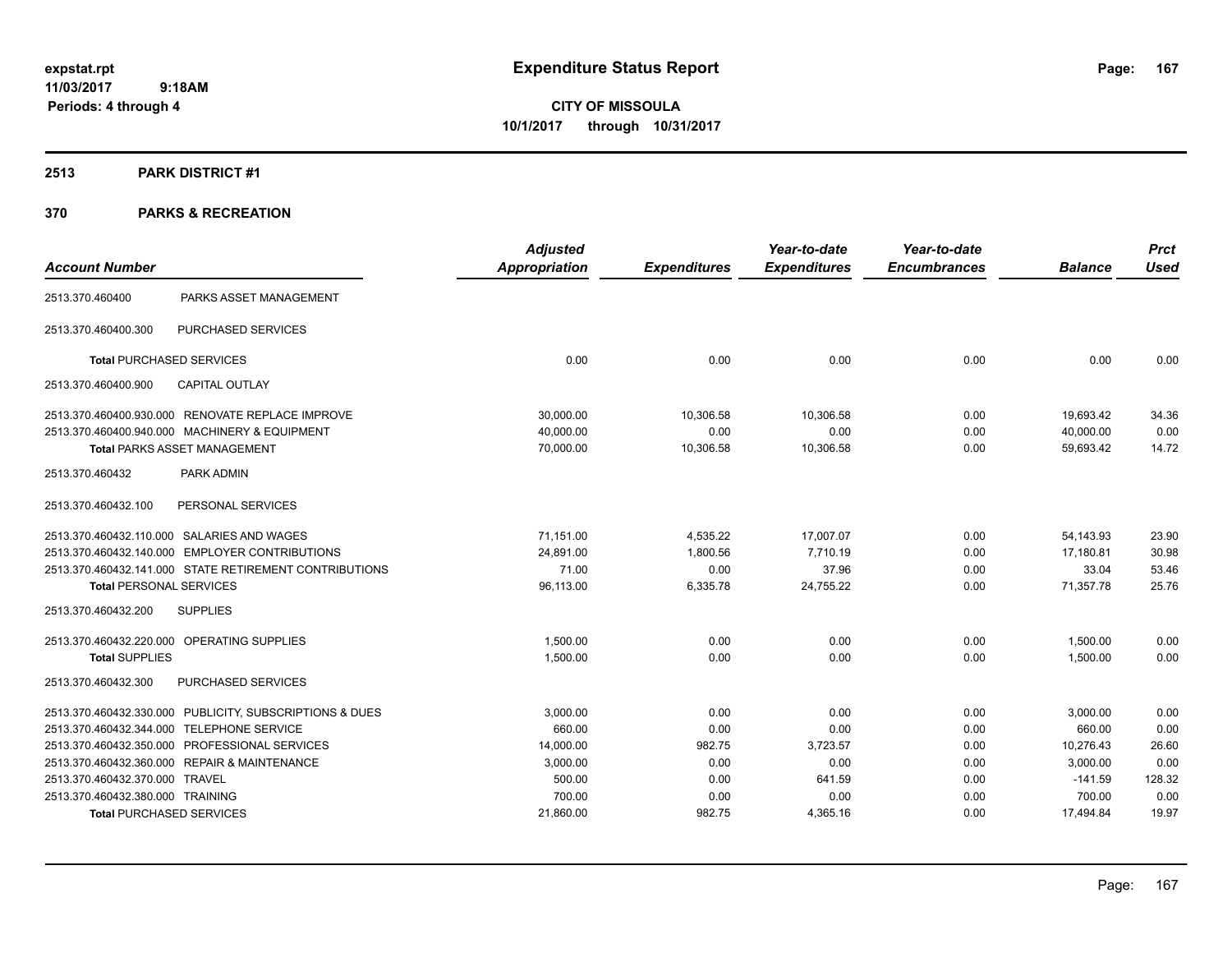**CITY OF MISSOULA 10/1/2017 through 10/31/2017**

### **2513 PARK DISTRICT #1**

|                                       |                                                             | <b>Adjusted</b> |                     | Year-to-date        | Year-to-date        |                | <b>Prct</b> |
|---------------------------------------|-------------------------------------------------------------|-----------------|---------------------|---------------------|---------------------|----------------|-------------|
| <b>Account Number</b>                 |                                                             | Appropriation   | <b>Expenditures</b> | <b>Expenditures</b> | <b>Encumbrances</b> | <b>Balance</b> | <b>Used</b> |
| 2513.370.460432.600                   | <b>DEBT SERVICE</b>                                         |                 |                     |                     |                     |                |             |
| <b>Total DEBT SERVICE</b>             |                                                             | 0.00            | 0.00                | 0.00                | 0.00                | 0.00           | 0.00        |
| 2513.370.460432.700                   | <b>GRANTS &amp; CONTRIBUTIONS</b>                           |                 |                     |                     |                     |                |             |
|                                       | <b>Total GRANTS &amp; CONTRIBUTIONS</b>                     | 0.00            | 0.00                | 0.00                | 0.00                | 0.00           | 0.00        |
| 2513.370.460432.900                   | CAPITAL OUTLAY                                              |                 |                     |                     |                     |                |             |
| Total CAPITAL OUTLAY                  |                                                             | 0.00            | 0.00                | 0.00                | 0.00                | 0.00           | 0.00        |
| <b>Total PARK ADMIN</b>               |                                                             | 119,473.00      | 7,318.53            | 29,120.38           | 0.00                | 90,352.62      | 24.37       |
| 2513.370.460434                       | <b>GREENWAYS &amp; HORTICULTURE</b>                         |                 |                     |                     |                     |                |             |
| 2513.370.460434.100                   | PERSONAL SERVICES                                           |                 |                     |                     |                     |                |             |
|                                       | 2513.370.460434.110.000 GREENWAYS & HORTCULTURE             | 26,938.00       | 1,662.86            | 9,446.53            | 0.00                | 17,491.47      | 35.07       |
|                                       | 2513.370.460434.140.000 GREENWAYS & HORTICLTURE-EMPL CONTRI | 10,497.00       | 375.84              | 4,207.78            | 0.00                | 6,289.22       | 40.09       |
|                                       | 2513.370.460434.141.000 STATE RETIREMENT CONTRIBUTIONS      | 17.00           | 0.00                | 0.00                | 0.00                | 17.00          | 0.00        |
| <b>Total PERSONAL SERVICES</b>        |                                                             | 37,452.00       | 2,038.70            | 13,654.31           | 0.00                | 23,797.69      | 36.46       |
| 2513.370.460434.200                   | <b>SUPPLIES</b>                                             |                 |                     |                     |                     |                |             |
|                                       | 2513.370.460434.220.000 OPERATING SUPPLIES                  | 3.373.00        | 575.42              | 1,499.64            | 0.00                | 1,873.36       | 44.46       |
|                                       | 2513.370.460434.230.000 REPAIR/MAINTENANCE                  | 7,134.00        | 336.02              | 336.02              | 0.00                | 6,797.98       | 4.71        |
| 2513.370.460434.231.000 GASOLINE      |                                                             | 2,000.00        | 1,330.14            | 2,793.16            | 0.00                | $-793.16$      | 139.66      |
| <b>Total SUPPLIES</b>                 |                                                             | 12,507.00       | 2,241.58            | 4,628.82            | 0.00                | 7,878.18       | 37.01       |
| 2513.370.460434.300                   | PURCHASED SERVICES                                          |                 |                     |                     |                     |                |             |
|                                       | 2513.370.460434.341.000 ELECTRICITY & NATURAL GAS           | 353.00          | 1,011.73            | 2,225.38            | 0.00                | $-1,872.38$    | 630.42      |
| 2513.370.460434.343.000 WATER CHARGES |                                                             | 310.00          | 1,298.46            | 4,660.21            | 0.00                | $-4,350.21$    | 1,503.29    |
| 2513.370.460434.345.000 GARBAGE       |                                                             | 146.00          | 0.00                | 110.35              | 0.00                | 35.65          | 75.58       |
|                                       | 2513.370.460434.350.000 PROFESSIONAL SERVICES               | 11,000.00       | 0.00                | 1,205.27            | 0.00                | 9,794.73       | 10.96       |
|                                       | 2513.370.460434.360.000 REPAIR & MAINTENANCE                | 2,589.00        | 0.00                | 3,191.31            | 0.00                | $-602.31$      | 123.26      |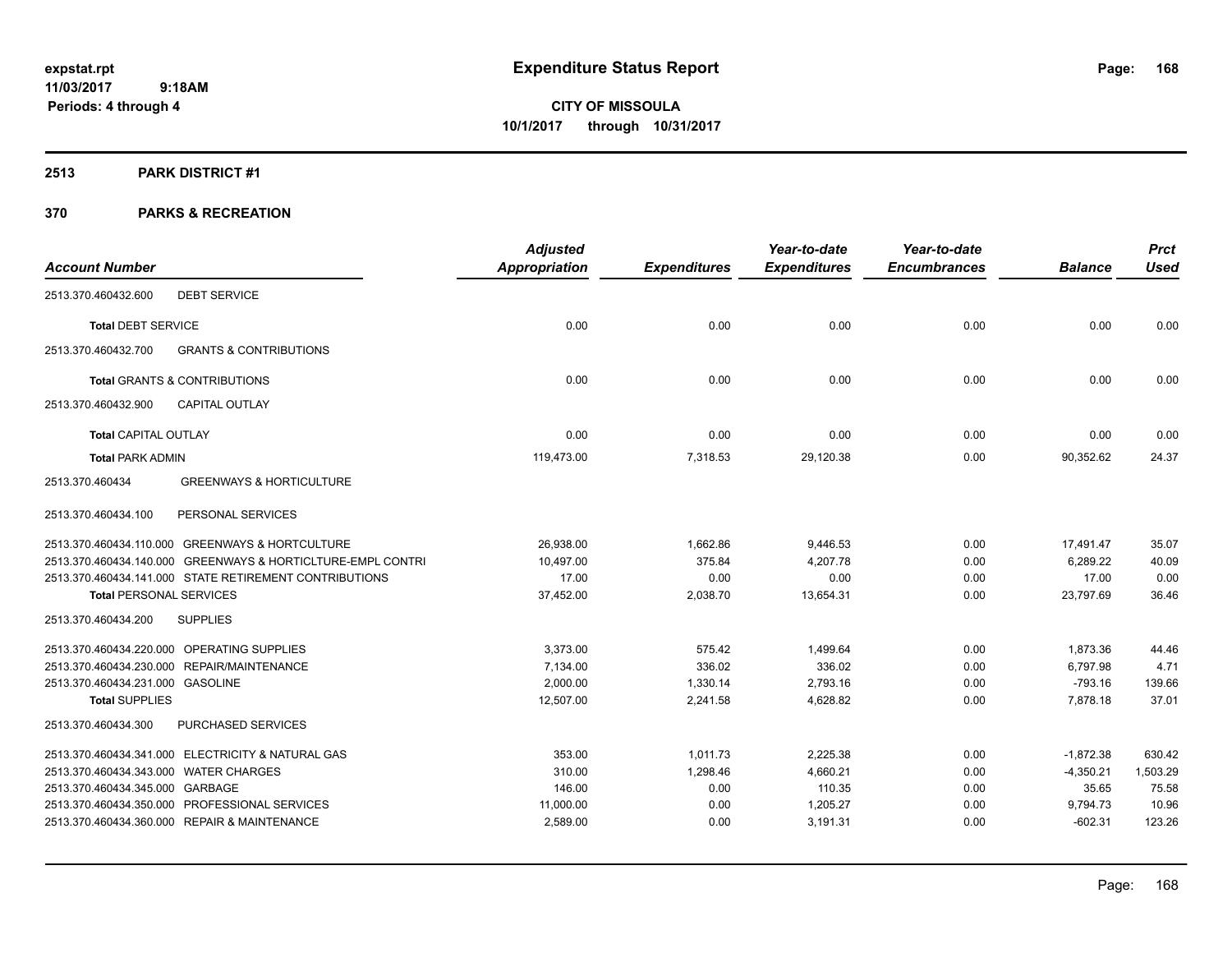**Periods: 4 through 4**

**CITY OF MISSOULA 10/1/2017 through 10/31/2017**

## **2513 PARK DISTRICT #1**

| <b>Account Number</b>                                  | <b>Adjusted</b><br><b>Appropriation</b> | <b>Expenditures</b> | Year-to-date<br><b>Expenditures</b> | Year-to-date<br><b>Encumbrances</b> | <b>Balance</b> | <b>Prct</b><br><b>Used</b> |
|--------------------------------------------------------|-----------------------------------------|---------------------|-------------------------------------|-------------------------------------|----------------|----------------------------|
| 2513.370.460434.380.000 TRAINING                       | 133.00                                  | 41.75               | 41.75                               | 0.00                                | 91.25          | 31.39                      |
| <b>Total PURCHASED SERVICES</b>                        | 14,531.00                               | 2,351.94            | 11,434.27                           | 0.00                                | 3,096.73       | 78.69                      |
| Total GREENWAYS & HORTICULTURE                         | 64,490.00                               | 6,632.22            | 29,717.40                           | 0.00                                | 34,772.60      | 46.08                      |
| <b>URBAN FORESTRY</b><br>2513.370.460439               |                                         |                     |                                     |                                     |                |                            |
| 2513.370.460439.100<br>PERSONAL SERVICES               |                                         |                     |                                     |                                     |                |                            |
| 2513.370.460439.110.000 SALARIES AND WAGES             | 74,090.00                               | 5,845.52            | 21,874.44                           | 0.00                                | 52,215.56      | 29.52                      |
| 2513.370.460439.120.000 OVERTIME                       | 0.00                                    | 0.00                | 195.97                              | 0.00                                | $-195.97$      | 0.00                       |
| 2513.370.460439.140.000 EMPLOYER CONTRIBUTIONS         | 42,671.00                               | 3,247.92            | 14,455.32                           | 0.00                                | 28,215.68      | 33.88                      |
| 2513.370.460439.141.000 STATE RETIREMENT CONTRIBUTIONS | 80.00                                   | 0.00                | 0.00                                | 0.00                                | 80.00          | 0.00                       |
| <b>Total PERSONAL SERVICES</b>                         | 116,841.00                              | 9,093.44            | 36,525.73                           | 0.00                                | 80,315.27      | 31.26                      |
| 2513.370.460439.200<br><b>SUPPLIES</b>                 |                                         |                     |                                     |                                     |                |                            |
| 2513.370.460439.220.000 OPERATING SUPPLIES             | 24,552.00                               | 1,177.08            | 1,343.66                            | 0.00                                | 23,208.34      | 5.47                       |
| 2513.370.460439.230.000 REPAIR/MAINTENANCE             | 3.952.00                                | 0.00                | 0.00                                | 0.00                                | 3.952.00       | 0.00                       |
| <b>Total SUPPLIES</b>                                  | 28,504.00                               | 1,177.08            | 1,343.66                            | 0.00                                | 27,160.34      | 4.71                       |
| PURCHASED SERVICES<br>2513.370.460439.300              |                                         |                     |                                     |                                     |                |                            |
| 2513.370.460439.310.000 COMMUNICATIONS                 | 0.00                                    | 0.00                | 65.60                               | 0.00                                | $-65.60$       | 0.00                       |
| 2513.370.460439.344.000 TELEPHONE SERVICE              | 240.00                                  | 0.00                | 0.00                                | 0.00                                | 240.00         | 0.00                       |
| 2513.370.460439.350.000 PROFESSIONAL SERVICES          | 2,660.00                                | 0.00                | 8,426.00                            | 0.00                                | $-5,766.00$    | 316.77                     |
| 2513.370.460439.360.000 REPAIR & MAINTENANCE           | 60,000.00                               | 0.00                | 400.00                              | 0.00                                | 59,600.00      | 0.67                       |
| 2513.370.460439.380.000 TRAINING                       | 150.00                                  | 89.90               | 286.28                              | 0.00                                | $-136.28$      | 190.85                     |
| <b>Total PURCHASED SERVICES</b>                        | 63,050.00                               | 89.90               | 9,177.88                            | 0.00                                | 53,872.12      | 14.56                      |
| <b>Total URBAN FORESTRY</b>                            | 208,395.00                              | 10,360.42           | 47,047.27                           | 0.00                                | 161,347.73     | 22.58                      |
| <b>RECREATION MORE</b><br>2513.370.460470              |                                         |                     |                                     |                                     |                |                            |
| 2513.370.460470.100<br>PERSONAL SERVICES               |                                         |                     |                                     |                                     |                |                            |
| 2513.370.460470.110.000 SALARIES AND WAGES             | 5.774.00                                | 0.00                | 0.00                                | 0.00                                | 5.774.00       | 0.00                       |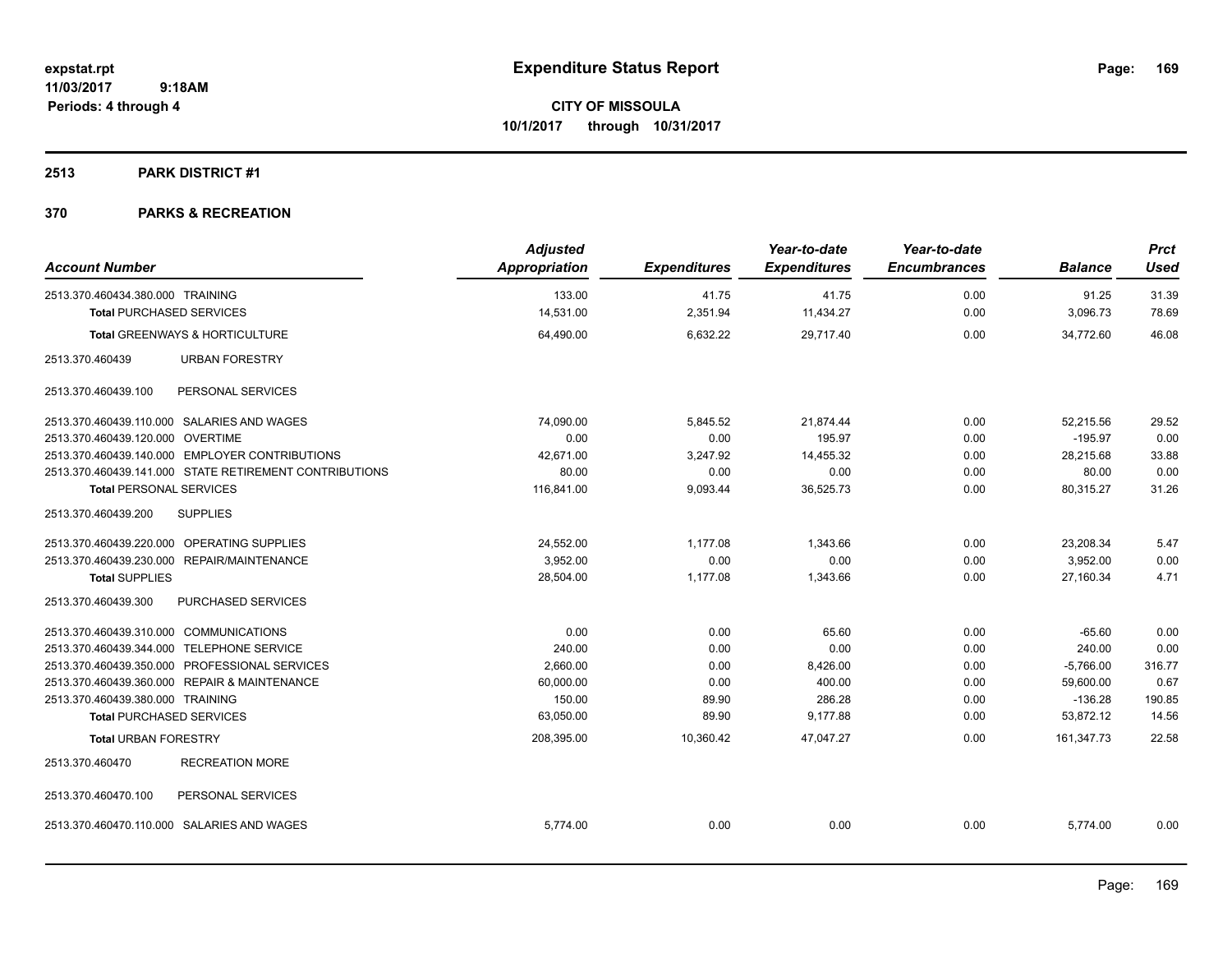# **2513 PARK DISTRICT #1**

| <b>Account Number</b>          |                                                        | <b>Adjusted</b><br><b>Appropriation</b> | <b>Expenditures</b> | Year-to-date<br><b>Expenditures</b> | Year-to-date<br><b>Encumbrances</b> | <b>Balance</b> | <b>Prct</b><br><b>Used</b> |
|--------------------------------|--------------------------------------------------------|-----------------------------------------|---------------------|-------------------------------------|-------------------------------------|----------------|----------------------------|
|                                | 2513.370.460470.140.000 EMPLOYER CONTRIBUTIONS         | 2,247.00                                | 0.00                | 0.00                                | 0.00                                | 2,247.00       | 0.00                       |
|                                | 2513.370.460470.141.000 STATE RETIREMENT CONTRIBUTIONS | 4.00                                    | 0.00                | 0.00                                | 0.00                                | 4.00           | 0.00                       |
| <b>Total PERSONAL SERVICES</b> |                                                        | 8,025.00                                | 0.00                | 0.00                                | 0.00                                | 8,025.00       | 0.00                       |
| 2513.370.460470.200            | <b>SUPPLIES</b>                                        |                                         |                     |                                     |                                     |                |                            |
| <b>Total SUPPLIES</b>          |                                                        | 0.00                                    | 0.00                | 0.00                                | 0.00                                | 0.00           | 0.00                       |
| 2513.370.460470.300            | PURCHASED SERVICES                                     |                                         |                     |                                     |                                     |                |                            |
|                                | 2513.370.460470.360.000 REPAIR & MAINTENANCE           | 3,000.00                                | 128.74              | 556.95                              | 0.00                                | 2,443.05       | 18.57                      |
|                                | <b>Total PURCHASED SERVICES</b>                        | 3,000.00                                | 128.74              | 556.95                              | 0.00                                | 2,443.05       | 18.57                      |
| <b>Total RECREATION MORE</b>   |                                                        | 11,025.00                               | 128.74              | 556.95                              | 0.00                                | 10,468.05      | 5.05                       |
| 2513.370.460474                | <b>SPRAY DECKS</b>                                     |                                         |                     |                                     |                                     |                |                            |
| 2513.370.460474.200            | <b>SUPPLIES</b>                                        |                                         |                     |                                     |                                     |                |                            |
|                                | 2513.370.460474.230.000 SPRAY DECKS/REPAIR/MAINTENANCE | 1,600.00                                | 0.00                | 0.00                                | 0.00                                | 1,600.00       | 0.00                       |
| <b>Total SUPPLIES</b>          |                                                        | 1,600.00                                | 0.00                | 0.00                                | 0.00                                | 1.600.00       | 0.00                       |
| 2513.370.460474.300            | PURCHASED SERVICES                                     |                                         |                     |                                     |                                     |                |                            |
|                                | 2513.370.460474.341.000 ELECTRICITY & NATURAL GAS      | 2,391.00                                | 0.00                | 0.00                                | 0.00                                | 2,391.00       | 0.00                       |
|                                | 2513.370.460474.360.000 REPAIR & MAINTENANCE           | 6,300.00                                | 523.00              | 1,269.17                            | 0.00                                | 5,030.83       | 20.15                      |
|                                | <b>Total PURCHASED SERVICES</b>                        | 8.691.00                                | 523.00              | 1,269.17                            | 0.00                                | 7,421.83       | 14.60                      |
| <b>Total SPRAY DECKS</b>       |                                                        | 10,291.00                               | 523.00              | 1,269.17                            | 0.00                                | 9,021.83       | 12.33                      |
| 2513.370.460477                | <b>GRILL VAN</b>                                       |                                         |                     |                                     |                                     |                |                            |
| 2513.370.460477.200            | <b>SUPPLIES</b>                                        |                                         |                     |                                     |                                     |                |                            |
| <b>Total SUPPLIES</b>          |                                                        | 0.00                                    | 0.00                | 0.00                                | 0.00                                | 0.00           | 0.00                       |
| 2513.370.460477.300            | PURCHASED SERVICES                                     |                                         |                     |                                     |                                     |                |                            |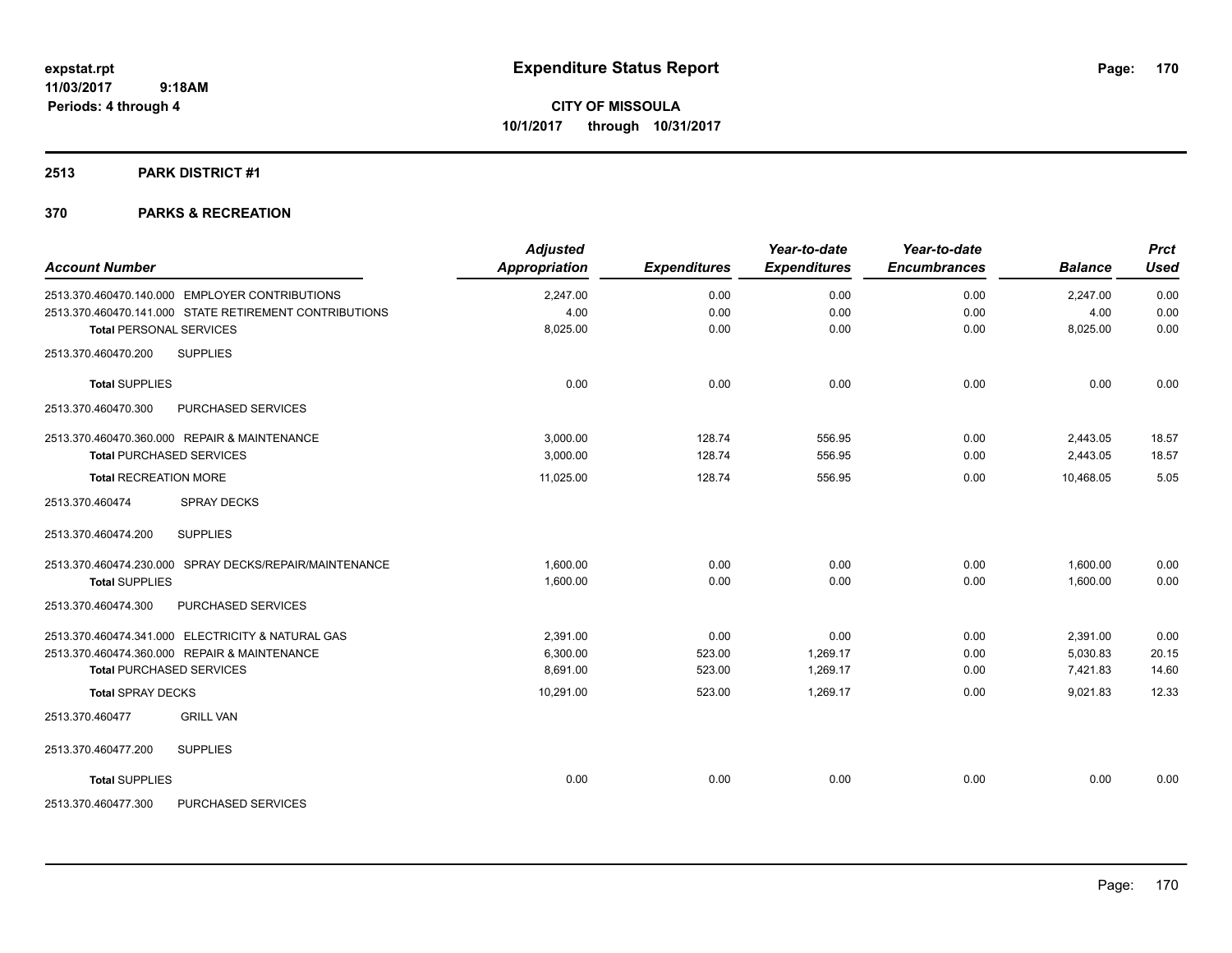**CITY OF MISSOULA 10/1/2017 through 10/31/2017**

### **2513 PARK DISTRICT #1**

| <b>Account Number</b>              |                                                              | <b>Adjusted</b><br>Appropriation | <b>Expenditures</b> | Year-to-date<br><b>Expenditures</b> | Year-to-date<br><b>Encumbrances</b> | <b>Balance</b> | <b>Prct</b><br><b>Used</b> |
|------------------------------------|--------------------------------------------------------------|----------------------------------|---------------------|-------------------------------------|-------------------------------------|----------------|----------------------------|
| <b>Total GRILL VAN</b>             |                                                              | 0.00                             | 0.00                | 0.00                                | 0.00                                | 0.00           | 0.00                       |
| 2513.370.460484                    | <b>CONSERVATION LANDS MGMT</b>                               |                                  |                     |                                     |                                     |                |                            |
| 2513.370.460484.100                | PERSONAL SERVICES                                            |                                  |                     |                                     |                                     |                |                            |
|                                    | 2513.370.460484.110.000 CONSRVTN LAND MGMT/WAGES             | 73.681.00                        | 7,928.19            | 30,352.61                           | 0.00                                | 43,328.39      | 41.19                      |
| 2513.370.460484.120.000 OVERTIME   |                                                              | 0.00                             | 308.85              | 308.85                              | 0.00                                | $-308.85$      | 0.00                       |
|                                    | 2513.370.460484.140.000 CONSRVTN LAND MGMT/EMP CONTRIBUTIONS | 30,649.00                        | 2,652.50            | 9,740.10                            | 0.00                                | 20,908.90      | 31.78                      |
|                                    | 2513.370.460484.141.000 STATE RETIREMENT CONTRIBUTIONS       | 55.00                            | 0.00                | 0.00                                | 0.00                                | 55.00          | 0.00                       |
| <b>Total PERSONAL SERVICES</b>     |                                                              | 104,385.00                       | 10,889.54           | 40,401.56                           | 0.00                                | 63,983.44      | 38.70                      |
| 2513.370.460484.200                | <b>SUPPLIES</b>                                              |                                  |                     |                                     |                                     |                |                            |
|                                    | 2513.370.460484.220.000 OPERATING SUPPLIES                   | 6,000.00                         | 10,083.77           | 14,064.65                           | 0.00                                | $-8,064.65$    | 234.41                     |
|                                    | 2513.370.460484.230.000 REPAIR/MAINTENANCE                   | 8,000.00                         | 620.00              | 1,369.86                            | 0.00                                | 6,630.14       | 17.12                      |
| <b>Total SUPPLIES</b>              |                                                              | 14,000.00                        | 10,703.77           | 15,434.51                           | 0.00                                | $-1,434.51$    | 110.25                     |
| 2513.370.460484.300                | PURCHASED SERVICES                                           |                                  |                     |                                     |                                     |                |                            |
|                                    | 2513.370.460484.350.000 PROFESSIONAL SERVICES                | 44,127.00                        | 1,000.00            | 11,619.09                           | 0.00                                | 32,507.91      | 26.33                      |
| <b>Total PURCHASED SERVICES</b>    |                                                              | 44,127.00                        | 1,000.00            | 11,619.09                           | 0.00                                | 32,507.91      | 26.33                      |
|                                    | <b>Total CONSERVATION LANDS MGMT</b>                         | 162,512.00                       | 22,593.31           | 67,455.16                           | 0.00                                | 95,056.84      | 41.51                      |
| 2513.370.460485                    | <b>SAFETY &amp; TRAINING</b>                                 |                                  |                     |                                     |                                     |                |                            |
| 2513.370.460485.100                | PERSONAL SERVICES                                            |                                  |                     |                                     |                                     |                |                            |
| <b>Total PERSONAL SERVICES</b>     |                                                              | 0.00                             | 0.00                | 0.00                                | 0.00                                | 0.00           | 0.00                       |
| 2513.370.460485.300                | PURCHASED SERVICES                                           |                                  |                     |                                     |                                     |                |                            |
| <b>Total SAFETY &amp; TRAINING</b> |                                                              | 0.00                             | 0.00                | 0.00                                | 0.00                                | 0.00           | 0.00                       |
| 2513.370.460501                    | PARK MAINTENANCE ROUTINE                                     |                                  |                     |                                     |                                     |                |                            |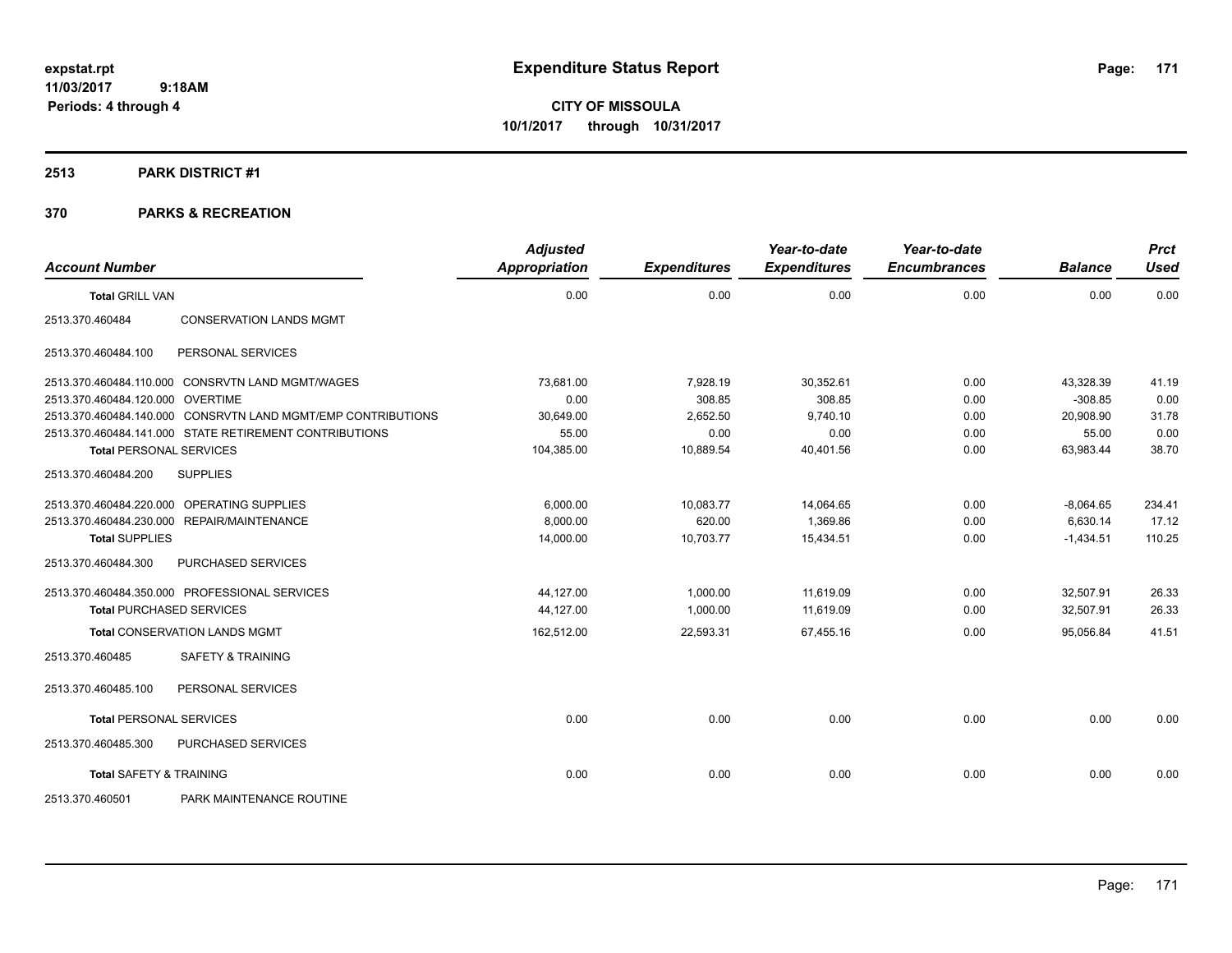**CITY OF MISSOULA 10/1/2017 through 10/31/2017**

#### **2513 PARK DISTRICT #1**

|                                       |                                                               | <b>Adjusted</b> |                     | Year-to-date        | Year-to-date        |                | <b>Prct</b> |
|---------------------------------------|---------------------------------------------------------------|-----------------|---------------------|---------------------|---------------------|----------------|-------------|
| <b>Account Number</b>                 |                                                               | Appropriation   | <b>Expenditures</b> | <b>Expenditures</b> | <b>Encumbrances</b> | <b>Balance</b> | <b>Used</b> |
| 2513.370.460501.100                   | PERSONAL SERVICES                                             |                 |                     |                     |                     |                |             |
|                                       | 2513.370.460501.110.000 PARK MAINT ROUTINE/SALARIES AND WAGES | 10,090.00       | 0.00                | 3,994.88            | 0.00                | 6,095.12       | 39.59       |
|                                       | 2513.370.460501.140.000 PARK MAINT ROUTINE/WAGES              | 1,420.00        | 0.00                | 565.83              | 0.00                | 854.17         | 39.85       |
| <b>Total PERSONAL SERVICES</b>        |                                                               | 11,510.00       | 0.00                | 4,560.71            | 0.00                | 6,949.29       | 39.62       |
| 2513.370.460501.200                   | <b>SUPPLIES</b>                                               |                 |                     |                     |                     |                |             |
|                                       | 2513.370.460501.220.000 OPERATING SUPPLIES                    | 41,491.00       | 9,365.96            | 35,585.27           | 0.00                | 5,905.73       | 85.77       |
|                                       | 2513.370.460501.230.000 REPAIR/MAINTENANCE                    | 77.580.00       | 1,766.91            | 7.241.72            | 0.00                | 70,338.28      | 9.33        |
| 2513.370.460501.231.000 GASOLINE      |                                                               | 8.144.00        | 8,000.00            | 16,144.00           | 0.00                | $-8,000.00$    | 198.23      |
| <b>Total SUPPLIES</b>                 |                                                               | 127,215.00      | 19,132.87           | 58,970.99           | 0.00                | 68,244.01      | 46.36       |
| 2513.370.460501.300                   | PURCHASED SERVICES                                            |                 |                     |                     |                     |                |             |
|                                       | 2513.370.460501.341.000 ELECTRICITY & NATURAL GAS             | 45,180.00       | 9,711.14            | 31,347.40           | 0.00                | 13,832.60      | 69.38       |
| 2513.370.460501.343.000 WATER CHARGES |                                                               | 7.375.00        | 0.00                | 33,941.94           | 0.00                | $-26,566.94$   | 460.23      |
| 2513.370.460501.345.000 GARBAGE       |                                                               | 3,164.00        | 169.58              | 456.43              | 0.00                | 2,707.57       | 14.43       |
|                                       | 2513.370.460501.350.000 PROFESSIONAL SERVICES                 | 5,557.00        | 787.12              | 11,827.55           | 0.00                | $-6,270.55$    | 212.84      |
|                                       | 2513.370.460501.360.000 REPAIR & MAINTENANCE                  | 55,751.00       | 11,697.44           | 22,436.86           | 0.00                | 33,314.14      | 40.24       |
|                                       | <b>Total PURCHASED SERVICES</b>                               | 117,027.00      | 22,365.28           | 100,010.18          | 0.00                | 17,016.82      | 85.46       |
|                                       | Total PARK MAINTENANCE ROUTINE                                | 255,752.00      | 41,498.15           | 163,541.88          | 0.00                | 92,210.12      | 63.95       |
| 2513.370.460503                       | SPORTS FACILITIES MAINTENANCE                                 |                 |                     |                     |                     |                |             |
| 2513.370.460503.200                   | <b>SUPPLIES</b>                                               |                 |                     |                     |                     |                |             |
|                                       | Total SPORTS FACILITIES MAINTENANCE                           | 0.00            | 0.00                | 0.00                | 0.00                | 0.00           | 0.00        |
| 2513.370.460506                       | <b>CARAS PARK IMPROVEMENTS</b>                                |                 |                     |                     |                     |                |             |
| 2513.370.460506.900                   | <b>CAPITAL OUTLAY</b>                                         |                 |                     |                     |                     |                |             |
|                                       | <b>Total CARAS PARK IMPROVEMENTS</b>                          | 0.00            | 0.00                | 0.00                | 0.00                | 0.00           | 0.00        |
| 2513.370.490504                       | <b>DEBT SERVICE</b>                                           |                 |                     |                     |                     |                |             |
|                                       |                                                               |                 |                     |                     |                     |                |             |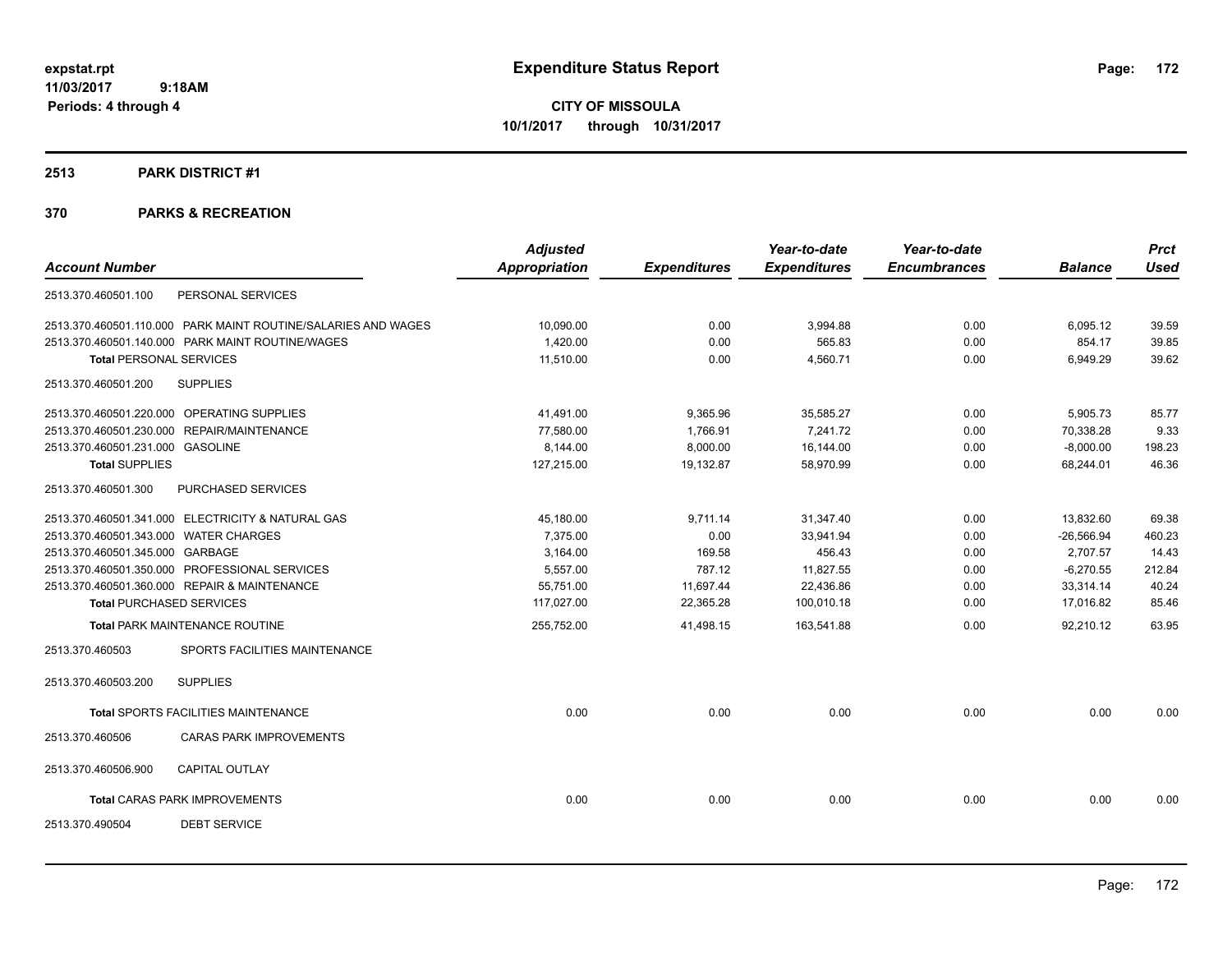**CITY OF MISSOULA 10/1/2017 through 10/31/2017**

### **2513 PARK DISTRICT #1**

| <b>Account Number</b>                                                                                             |                                                  | <b>Adjusted</b><br>Appropriation     | <b>Expenditures</b>                | Year-to-date<br><b>Expenditures</b> | Year-to-date<br><b>Encumbrances</b> | <b>Balance</b>                       | <b>Prct</b><br><b>Used</b> |
|-------------------------------------------------------------------------------------------------------------------|--------------------------------------------------|--------------------------------------|------------------------------------|-------------------------------------|-------------------------------------|--------------------------------------|----------------------------|
| 2513.370.490504.600                                                                                               | <b>DEBT SERVICE</b>                              |                                      |                                    |                                     |                                     |                                      |                            |
| 2513.370.490504.610.000 PRINCIPAL<br>2513.370.490504.620.000 INTEREST / SERVICE FEES<br><b>Total DEBT SERVICE</b> |                                                  | 199,023.00<br>6,711.00<br>205,734.00 | 39,558.25<br>1,597.64<br>41,155.89 | 56,402.02<br>1,841.80<br>58,243.82  | 0.00<br>0.00<br>0.00                | 142,620.98<br>4,869.20<br>147,490.18 | 28.34<br>27.44<br>28.31    |
| 2513.370.510110                                                                                                   | <b>MERCHANT SERVICES</b>                         |                                      |                                    |                                     |                                     |                                      |                            |
| 2513.370.510110.500                                                                                               | <b>FIXED CHARGES</b>                             |                                      |                                    |                                     |                                     |                                      |                            |
| <b>Total MERCHANT SERVICES</b>                                                                                    |                                                  | 0.00                                 | 0.00                               | 0.00                                | 0.00                                | 0.00                                 | 0.00                       |
| 2513.370.521003                                                                                                   | FORT MISSOULA REGIONAL PARK SUBSIDY              |                                      |                                    |                                     |                                     |                                      |                            |
| 2513.370.521003.800                                                                                               | OTHER OBJECTS                                    |                                      |                                    |                                     |                                     |                                      |                            |
| 2513.370.521003.820.000 TRANSFERS TO OTHER FUNDS                                                                  | <b>Total FORT MISSOULA REGIONAL PARK SUBSIDY</b> | 333,894.00<br>333,894.00             | 0.00<br>0.00                       | 0.00<br>0.00                        | 0.00<br>0.00                        | 333,894.00<br>333,894.00             | 0.00<br>0.00               |
| Total PARK DISTRICT #1                                                                                            |                                                  | 1,441,566.00                         | 140,516.84                         | 407,258.61                          | 0.00                                | 1,034,307.39                         | 28.25                      |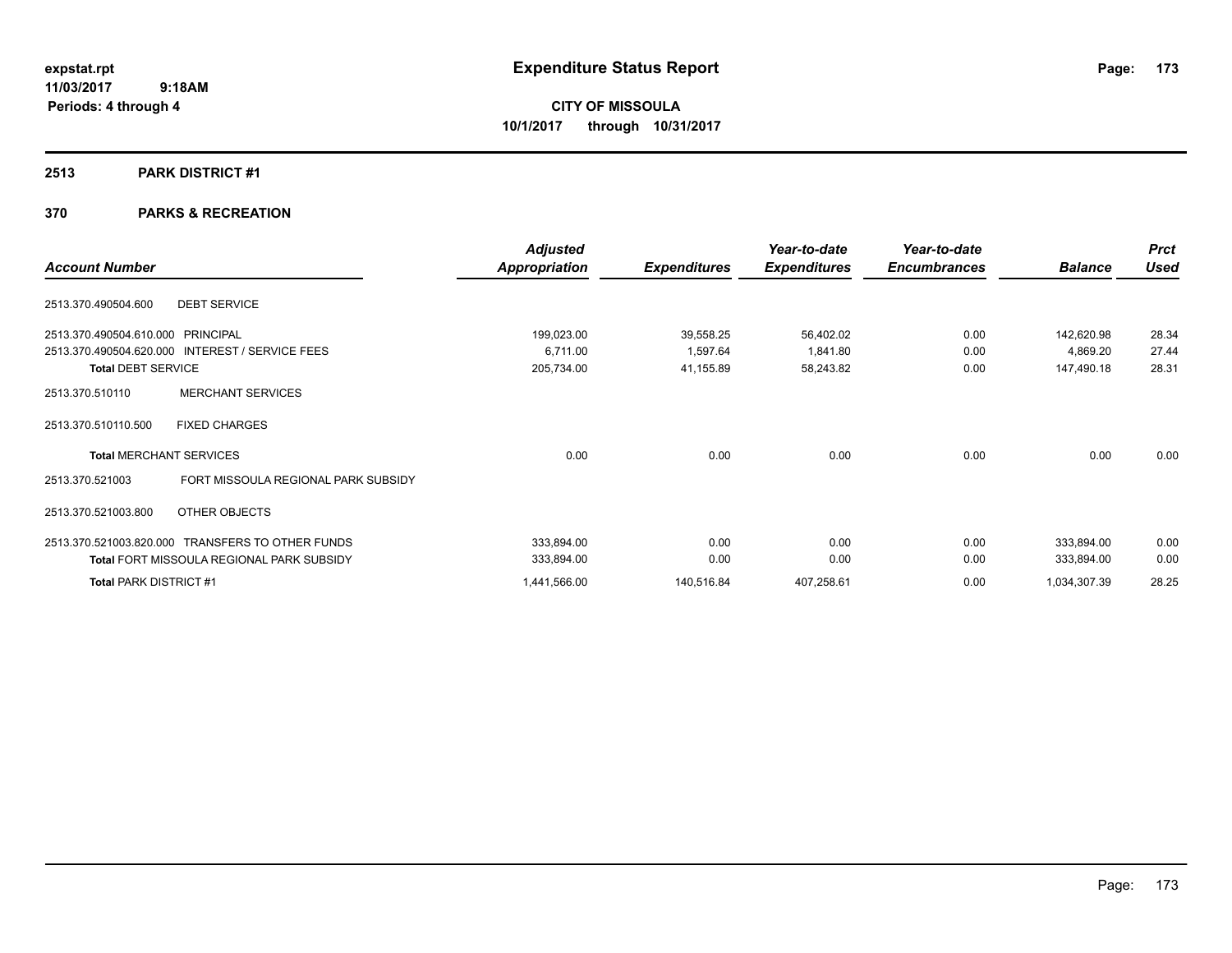### **2820 STATE GAS TAX FUND**

# **280 PUBLIC WORKS OPERATIONS**

| <b>Account Number</b>                                               |                                                  | <b>Adjusted</b><br><b>Appropriation</b> | <b>Expenditures</b>    | Year-to-date<br><b>Expenditures</b> | Year-to-date<br><b>Encumbrances</b> | <b>Balance</b>           | <b>Prct</b><br><b>Used</b> |
|---------------------------------------------------------------------|--------------------------------------------------|-----------------------------------------|------------------------|-------------------------------------|-------------------------------------|--------------------------|----------------------------|
| 2820.280.430230                                                     | <b>STREET RESTORATION</b>                        |                                         |                        |                                     |                                     |                          |                            |
| 2820.280.430230.300                                                 | PURCHASED SERVICES                               |                                         |                        |                                     |                                     |                          |                            |
|                                                                     | <b>Total PURCHASED SERVICES</b>                  | 0.00                                    | 0.00                   | 0.00                                | 0.00                                | 0.00                     | 0.00                       |
| 2820.280.430230.500                                                 | <b>FIXED CHARGES</b>                             |                                         |                        |                                     |                                     |                          |                            |
| <b>Total FIXED CHARGES</b>                                          |                                                  | 0.00                                    | 0.00                   | 0.00                                | 0.00                                | 0.00                     | 0.00                       |
| 2820.280.430230.800                                                 | OTHER OBJECTS                                    |                                         |                        |                                     |                                     |                          |                            |
| <b>Total OTHER OBJECTS</b>                                          | 2820.280.430230.820.000 TRANSFERS TO OTHER FUNDS | 564,000.00<br>564,000.00                | 0.00<br>0.00           | 0.00<br>0.00                        | 0.00<br>0.00                        | 564,000.00<br>564,000.00 | 0.00<br>0.00               |
| 2820.280.430230.900                                                 | <b>CAPITAL OUTLAY</b>                            |                                         |                        |                                     |                                     |                          |                            |
| 2820.280.430230.930.000 IMPROVEMENTS<br><b>Total CAPITAL OUTLAY</b> |                                                  | 391,200.00<br>391,200.00                | 33,536.75<br>33,536.75 | 237,645.15<br>237,645.15            | 0.00<br>0.00                        | 153,554.85<br>153,554.85 | 60.75<br>60.75             |
|                                                                     | <b>Total STREET RESTORATION</b>                  | 955,200.00                              | 33,536.75              | 237,645.15                          | 0.00                                | 717,554.85               | 24.88                      |
| 2820.280.510110                                                     | <b>MERCHANT SERVICES</b>                         |                                         |                        |                                     |                                     |                          |                            |
| 2820.280.510110.500                                                 | <b>FIXED CHARGES</b>                             |                                         |                        |                                     |                                     |                          |                            |
| <b>Total FIXED CHARGES</b>                                          |                                                  | 0.00                                    | 0.00                   | 0.00                                | 0.00                                | 0.00                     | 0.00                       |
|                                                                     | <b>Total MERCHANT SERVICES</b>                   | 0.00                                    | 0.00                   | 0.00                                | 0.00                                | 0.00                     | 0.00                       |
|                                                                     | <b>Total STATE GAS TAX FUND</b>                  | 955,200.00                              | 33,536.75              | 237,645.15                          | 0.00                                | 717,554.85               | 24.88                      |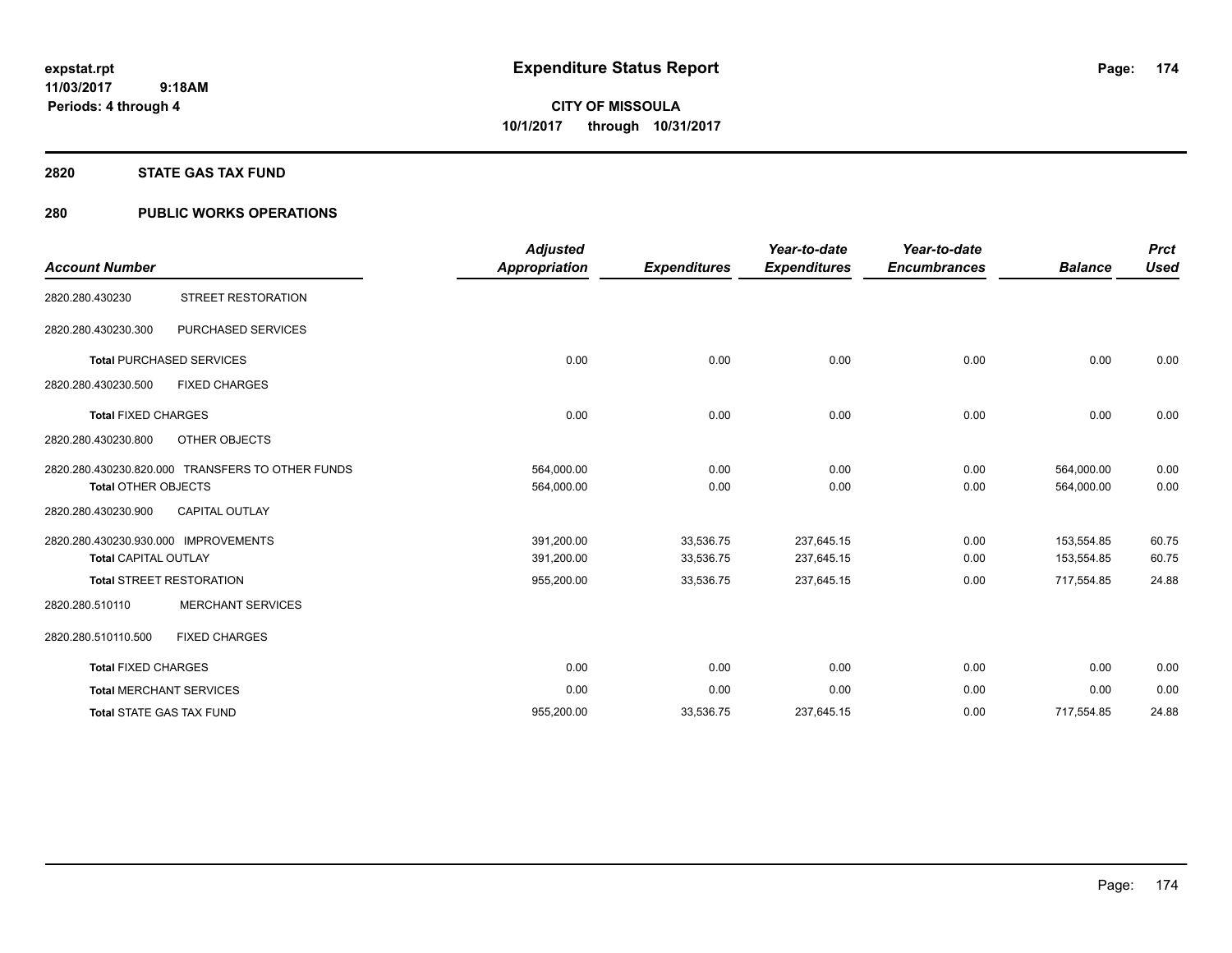# **2917 CRIME VICTIM SURCHARGE**

| <b>Account Number</b> |                                     | Adjusted<br>Appropriation | <b>Expenditures</b> | Year-to-date<br><b>Expenditures</b> | Year-to-date<br><b>Encumbrances</b> | <b>Balance</b> | <b>Prct</b><br><b>Used</b> |
|-----------------------|-------------------------------------|---------------------------|---------------------|-------------------------------------|-------------------------------------|----------------|----------------------------|
| 2917.390.510110       | <b>MERCHANT SERVICES</b>            |                           |                     |                                     |                                     |                |                            |
| 2917.390.510110.500   | <b>FIXED CHARGES</b>                |                           |                     |                                     |                                     |                |                            |
|                       | <b>Total CRIME VICTIM SURCHARGE</b> | 0.00                      | 0.00                | 0.00                                | 0.00                                | 0.00           | 0.00                       |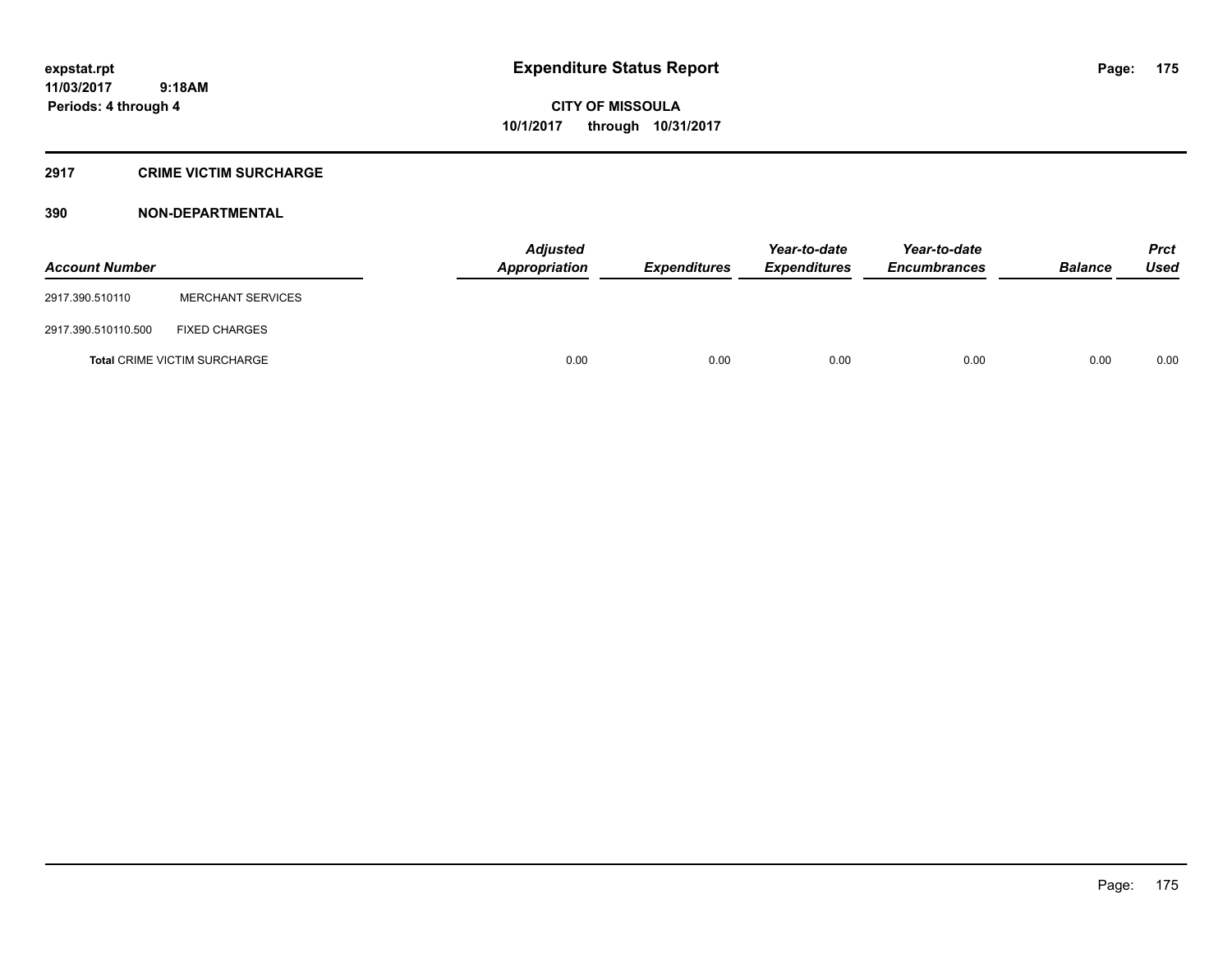**CITY OF MISSOULA 10/1/2017 through 10/31/2017**

# **2918 LAW ENFORCEMENT BLOCK GRANT FUND**

**290 POLICE**

| <b>Account Number</b>                                                                             | <b>Adjusted</b><br><b>Appropriation</b> | <b>Expenditures</b> | Year-to-date<br><b>Expenditures</b> | Year-to-date<br><b>Encumbrances</b> | <b>Balance</b>         | <b>Prct</b><br><b>Used</b> |
|---------------------------------------------------------------------------------------------------|-----------------------------------------|---------------------|-------------------------------------|-------------------------------------|------------------------|----------------------------|
| <b>JAG V GRANT</b><br>2918.290.420174                                                             |                                         |                     |                                     |                                     |                        |                            |
| <b>SUPPLIES</b><br>2918.290.420174.200                                                            |                                         |                     |                                     |                                     |                        |                            |
| 2918.290.420174.220.000<br>OPERATING SUPPLIES-JAG V<br><b>Total SUPPLIES</b>                      | 43,124.00<br>43,124.00                  | 0.00<br>0.00        | 0.00<br>0.00                        | 0.00<br>0.00                        | 43,124.00<br>43,124.00 | 0.00<br>0.00               |
| PURCHASED SERVICES<br>2918.290.420174.300                                                         |                                         |                     |                                     |                                     |                        |                            |
| <b>Total PURCHASED SERVICES</b>                                                                   | 0.00                                    | 0.00                | 0.00                                | 0.00                                | 0.00                   | 0.00                       |
| <b>GRANTS &amp; CONTRIBUTIONS</b><br>2918.290.420174.700                                          |                                         |                     |                                     |                                     |                        |                            |
| 2918.290.420174.700.000 JAG V / GRANTS & CONTRIBUTIONS<br><b>Total GRANTS &amp; CONTRIBUTIONS</b> | 17,249.00<br>17,249.00                  | 0.00<br>0.00        | 0.00<br>0.00                        | 0.00<br>0.00                        | 17,249.00<br>17,249.00 | 0.00<br>0.00               |
| <b>Total JAG V GRANT</b>                                                                          | 60,373.00                               | 0.00                | 0.00                                | 0.00                                | 60,373.00              | 0.00                       |
| <b>Total LAW ENFORCEMENT BLOCK GRANT FUND</b>                                                     | 60,373.00                               | 0.00                | 0.00                                | 0.00                                | 60,373.00              | 0.00                       |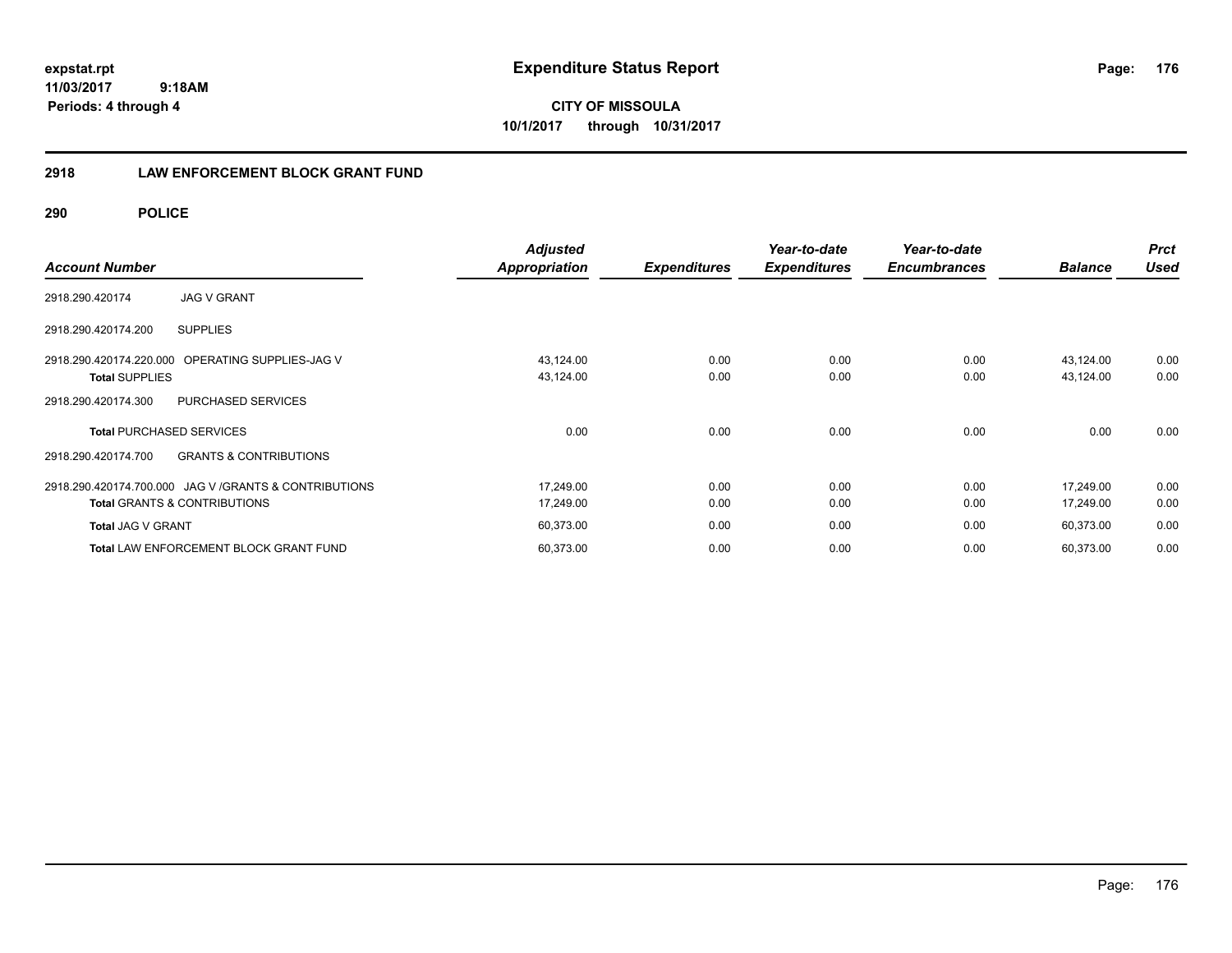**CITY OF MISSOULA 10/1/2017 through 10/31/2017**

**2919 HIDTA FUND**

**290 POLICE**

| <b>Account Number</b>                     |                                                               | <b>Adjusted</b><br>Appropriation | <b>Expenditures</b> | Year-to-date<br><b>Expenditures</b> | Year-to-date<br><b>Encumbrances</b> | <b>Balance</b> | <b>Prct</b><br><b>Used</b> |
|-------------------------------------------|---------------------------------------------------------------|----------------------------------|---------------------|-------------------------------------|-------------------------------------|----------------|----------------------------|
| 2919.290.420142                           | <b>HIDTA STATE FORFEITURES</b>                                |                                  |                     |                                     |                                     |                |                            |
| 2919.290.420142.100                       | PERSONAL SERVICES                                             |                                  |                     |                                     |                                     |                |                            |
| 2919.290.420142.120.000 OVERTIME          |                                                               | 13,321.00                        | 0.00                | 0.00                                | 0.00                                | 13,321.00      | 0.00                       |
|                                           | 2919.290.420142.140.000 EMPLOYER CONTRIBUTIONS                | 1.350.00                         | 0.00                | 0.00                                | 0.00                                | 1.350.00       | 0.00                       |
| <b>Total PERSONAL SERVICES</b>            |                                                               | 14,671.00                        | 0.00                | 0.00                                | 0.00                                | 14,671.00      | 0.00                       |
| 2919.290.420142.200                       | <b>SUPPLIES</b>                                               |                                  |                     |                                     |                                     |                |                            |
| 2919.290.420142.210.000 OFFICE SUPPLIES   |                                                               | 3,500.00                         | 0.00                | 0.00                                | 0.00                                | 3,500.00       | 0.00                       |
| 2919.290.420142.220.000                   | <b>OPERATING SUPPLIES</b>                                     | 3.500.00                         | 0.00                | 96.15                               | 0.00                                | 3.403.85       | 2.75                       |
| <b>Total SUPPLIES</b>                     |                                                               | 7.000.00                         | 0.00                | 96.15                               | 0.00                                | 6,903.85       | 1.37                       |
| 2919.290.420142.300                       | PURCHASED SERVICES                                            |                                  |                     |                                     |                                     |                |                            |
|                                           | 2919.290.420142.320.000 PRINTING & DUPLICATING                | 2,400.00                         | 0.00                | 0.00                                | 0.00                                | 2,400.00       | 0.00                       |
|                                           | 2919.290.420142.341.000 ELECTRICITY & NATURAL GAS             | 5.000.00                         | 0.00                | 498.08                              | 0.00                                | 4.501.92       | 9.96                       |
| 2919.290.420142.344.000 TELEPHONE SERVICE |                                                               | 250.00                           | 0.00                | 0.00                                | 0.00                                | 250.00         | 0.00                       |
|                                           | 2919.290.420142.350.000 PROFESSIONAL SERVICES                 | 6.000.00                         | 0.00                | 247.50                              | 0.00                                | 5,752.50       | 4.13                       |
|                                           | 2919.290.420142.350.011 TOWING/PROFESSIONAL SERVICES          | 0.00                             | 265.00              | 375.00                              | 0.00                                | $-375.00$      | 0.00                       |
|                                           | 2919.290.420142.350.012 STORAGE PROJECT/PROFESSIONAL SERVICES | 0.00                             | 171.94              | 756.84                              | 0.00                                | $-756.84$      | 0.00                       |
|                                           | 2919.290.420142.360.000 REPAIR & MAINTENANCE                  | 5,000.00                         | 4,280.00            | 4.280.00                            | 0.00                                | 720.00         | 85.60                      |
| 2919.290.420142.370.000 TRAVEL            |                                                               | 5,500.00                         | 0.00                | 0.00                                | 0.00                                | 5,500.00       | 0.00                       |
| 2919.290.420142.380.000 TRAINING          |                                                               | 5,500.00                         | 0.00                | 0.00                                | 0.00                                | 5,500.00       | 0.00                       |
|                                           | 2919.290.420142.390.000 OTHER PURCHASED SERVICES              | 200.00                           | 0.00                | 0.00                                | 0.00                                | 200.00         | 0.00                       |
| <b>Total PURCHASED SERVICES</b>           |                                                               | 29,850.00                        | 4,716.94            | 6,157.42                            | 0.00                                | 23,692.58      | 20.63                      |
| 2919.290.420142.500                       | <b>FIXED CHARGES</b>                                          |                                  |                     |                                     |                                     |                |                            |
| 2919.290.420142.500.000 FIXED CHARGES     |                                                               | 24,079.00                        | 1,900.34            | 9,501.76                            | 0.00                                | 14,577.24      | 39.46                      |
| <b>Total FIXED CHARGES</b>                |                                                               | 24,079.00                        | 1.900.34            | 9.501.76                            | 0.00                                | 14,577.24      | 39.46                      |

2919.290.420142.700 GRANTS & CONTRIBUTIONS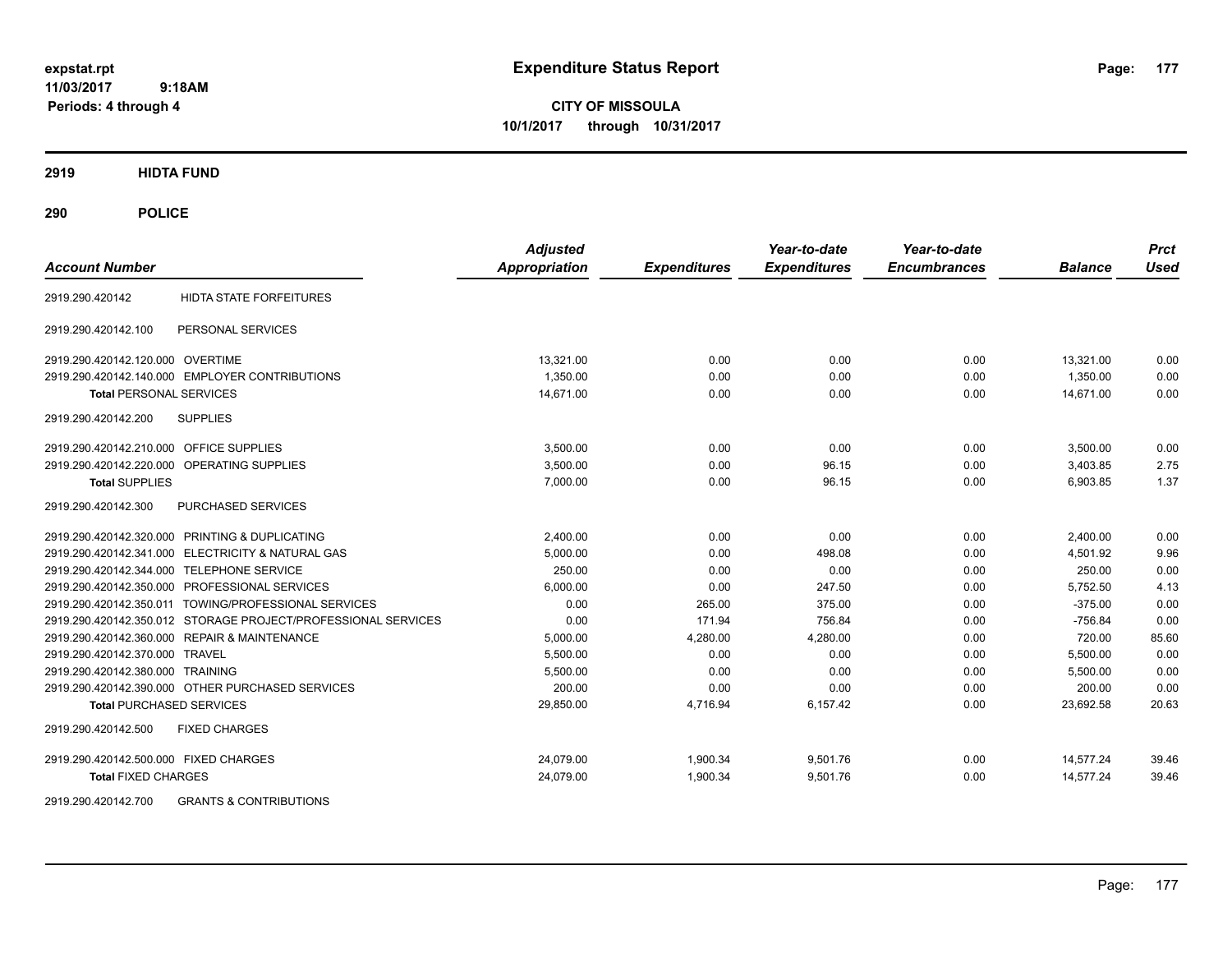**CITY OF MISSOULA 10/1/2017 through 10/31/2017**

**2919 HIDTA FUND**

**290 POLICE**

| <b>Account Number</b>                                | <b>Adjusted</b><br>Appropriation | <b>Expenditures</b> | Year-to-date<br><b>Expenditures</b> | Year-to-date<br><b>Encumbrances</b> | <b>Balance</b> | <b>Prct</b><br><b>Used</b> |
|------------------------------------------------------|----------------------------------|---------------------|-------------------------------------|-------------------------------------|----------------|----------------------------|
| 2919.290.420142.700.002 STATE/GRANTS & CONTRIBUTIONS | 65,000.00                        | 0.00                | 0.00                                | 0.00                                | 65,000.00      | 0.00                       |
| <b>Total GRANTS &amp; CONTRIBUTIONS</b>              | 65,000.00                        | 0.00                | 0.00                                | 0.00                                | 65,000.00      | 0.00                       |
| <b>CAPITAL OUTLAY</b><br>2919.290.420142.900         |                                  |                     |                                     |                                     |                |                            |
| <b>Total CAPITAL OUTLAY</b>                          | 0.00                             | 0.00                | 0.00                                | 0.00                                | 0.00           | 0.00                       |
| <b>Total HIDTA STATE FORFEITURES</b>                 | 140,600.00                       | 6,617.28            | 15,755.33                           | 0.00                                | 124,844.67     | 11.21                      |
| <b>MERCHANT SERVICES</b><br>2919.290.510110          |                                  |                     |                                     |                                     |                |                            |
| <b>FIXED CHARGES</b><br>2919.290.510110.500          |                                  |                     |                                     |                                     |                |                            |
| <b>Total MERCHANT SERVICES</b>                       | 0.00                             | 0.00                | 0.00                                | 0.00                                | 0.00           | 0.00                       |
| <b>Total HIDTA FUND</b>                              | 140,600.00                       | 6.617.28            | 15.755.33                           | 0.00                                | 124.844.67     | 11.21                      |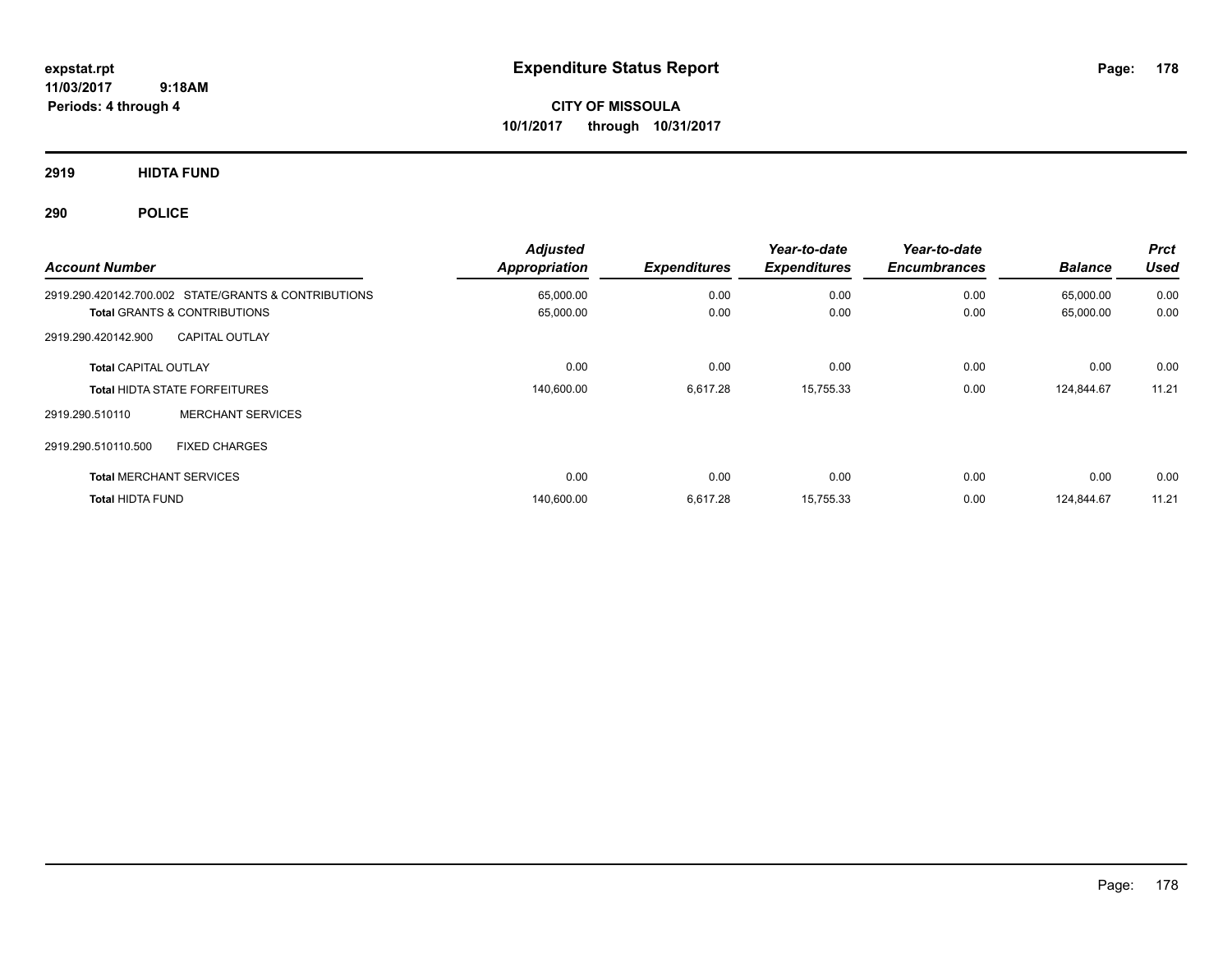**CITY OF MISSOULA 10/1/2017 through 10/31/2017**

## **2939 CDBG PROGRAM INCOME ACCOUNT**

# **400 ENTITLEMENT GRANTS**

| <b>Account Number</b>      |                                               | <b>Adjusted</b><br><b>Appropriation</b> | <b>Expenditures</b> | Year-to-date<br><b>Expenditures</b> | Year-to-date<br><b>Encumbrances</b> | <b>Balance</b> | <b>Prct</b><br><b>Used</b> |
|----------------------------|-----------------------------------------------|-----------------------------------------|---------------------|-------------------------------------|-------------------------------------|----------------|----------------------------|
|                            |                                               |                                         |                     |                                     |                                     |                |                            |
| 2939.400.470000            | HOUSING & COMMUNITY DEVELOPMENT               |                                         |                     |                                     |                                     |                |                            |
| 2939.400.470000.300        | PURCHASED SERVICES                            |                                         |                     |                                     |                                     |                |                            |
|                            | 2939.400.470000.350.000 PROFESSIONAL SERVICES | 29,463.00                               | 0.00                | 0.00                                | 0.00                                | 29,463.00      | 0.00                       |
|                            | <b>Total PURCHASED SERVICES</b>               | 29,463.00                               | 0.00                | 0.00                                | 0.00                                | 29,463.00      | 0.00                       |
| 2939.400.470000.800        | OTHER OBJECTS                                 |                                         |                     |                                     |                                     |                |                            |
| <b>Total OTHER OBJECTS</b> |                                               | 0.00                                    | 0.00                | 0.00                                | 0.00                                | 0.00           | 0.00                       |
|                            | Total HOUSING & COMMUNITY DEVELOPMENT         | 29,463.00                               | 0.00                | 0.00                                | 0.00                                | 29,463.00      | 0.00                       |
| 2939.400.470290            | PUBLIC SERVICE PROJECTS                       |                                         |                     |                                     |                                     |                |                            |
| 2939.400.470290.700        | <b>GRANTS &amp; CONTRIBUTIONS</b>             |                                         |                     |                                     |                                     |                |                            |
|                            | Total PUBLIC SERVICE PROJECTS                 | 0.00                                    | 0.00                | 0.00                                | 0.00                                | 0.00           | 0.00                       |
| 2939.400.470335            | <b>GRANT &amp; COMMUNITY PROGRAMS</b>         |                                         |                     |                                     |                                     |                |                            |
| 2939.400.470335.800        | OTHER OBJECTS                                 |                                         |                     |                                     |                                     |                |                            |
|                            | <b>Total GRANT &amp; COMMUNITY PROGRAMS</b>   | 0.00                                    | 0.00                | 0.00                                | 0.00                                | 0.00           | 0.00                       |
| 2939.400.470450            | <b>CONSTRUCTION PROJECTS</b>                  |                                         |                     |                                     |                                     |                |                            |
| 2939.400.470450.700        | <b>GRANTS &amp; CONTRIBUTIONS</b>             |                                         |                     |                                     |                                     |                |                            |
|                            | Total CONSTRUCTION PROJECTS                   | 0.00                                    | 0.00                | 0.00                                | 0.00                                | 0.00           | 0.00                       |
| 2939.400.510110            | <b>MERCHANT SERVICES</b>                      |                                         |                     |                                     |                                     |                |                            |
| 2939.400.510110.500        | <b>FIXED CHARGES</b>                          |                                         |                     |                                     |                                     |                |                            |
|                            | <b>Total MERCHANT SERVICES</b>                | 0.00                                    | 0.00                | 0.00                                | 0.00                                | 0.00           | 0.00                       |
|                            | Total CDBG PROGRAM INCOME ACCOUNT             | 29,463.00                               | 0.00                | 0.00                                | 0.00                                | 29,463.00      | 0.00                       |
|                            |                                               |                                         |                     |                                     |                                     |                |                            |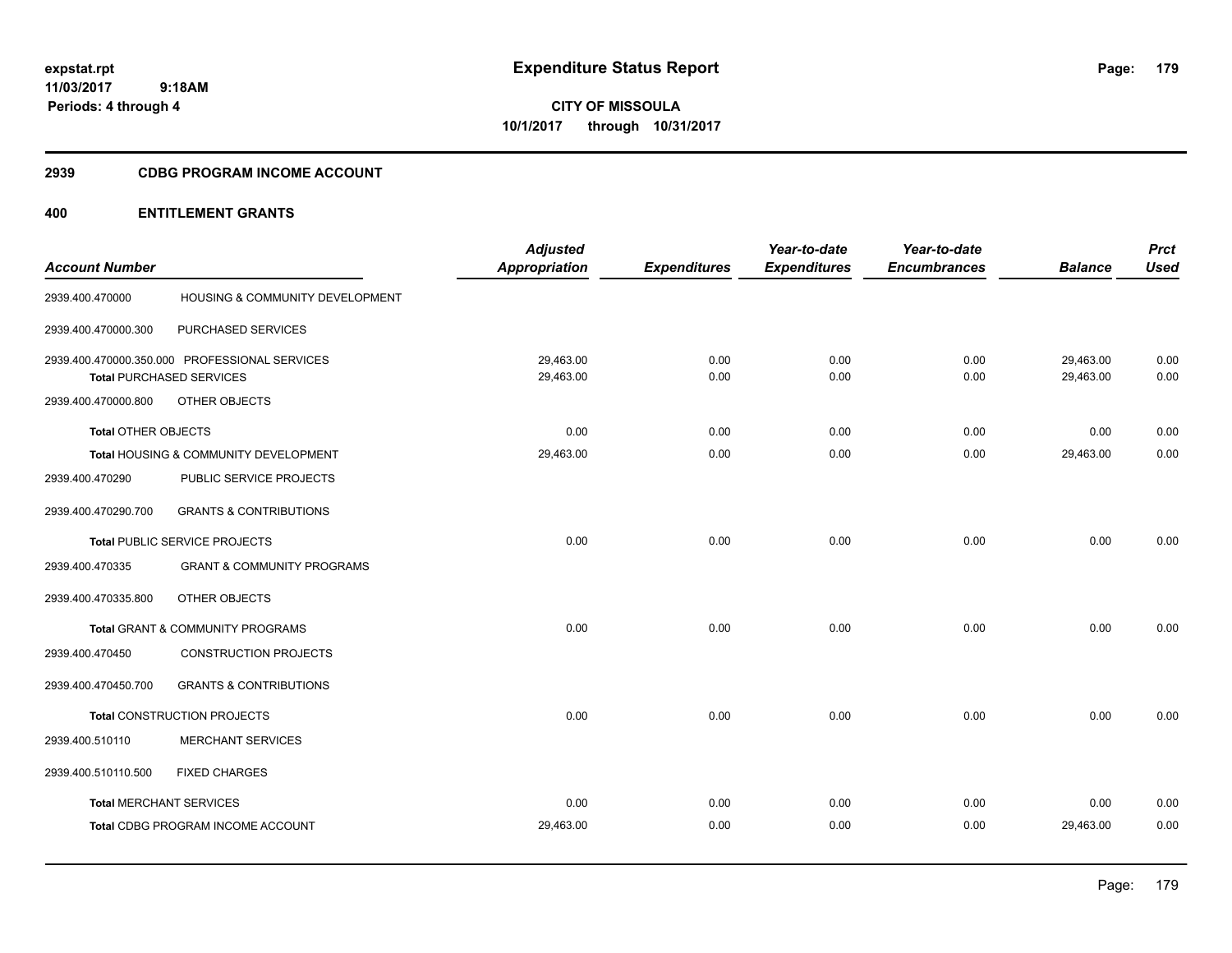# **CITY OF MISSOULA 10/1/2017 through 10/31/2017**

**2940 CDBG FUND**

| <b>Account Number</b>         |                         | <b>Adjusted</b><br>Appropriation | <b>Expenditures</b> | Year-to-date<br><b>Expenditures</b> | Year-to-date<br><b>Encumbrances</b> | <b>Balance</b> | <b>Prct</b><br>Used |
|-------------------------------|-------------------------|----------------------------------|---------------------|-------------------------------------|-------------------------------------|----------------|---------------------|
| 2940.390.331010               | *** Title Not Found *** |                                  |                     |                                     |                                     |                |                     |
| 2940.390.331010.300           | PURCHASED SERVICES      |                                  |                     |                                     |                                     |                |                     |
| <b>Total NON-DEPARTMENTAL</b> |                         | 0.00                             | 0.00                | 0.00                                | 0.00                                | 0.00           | 0.00                |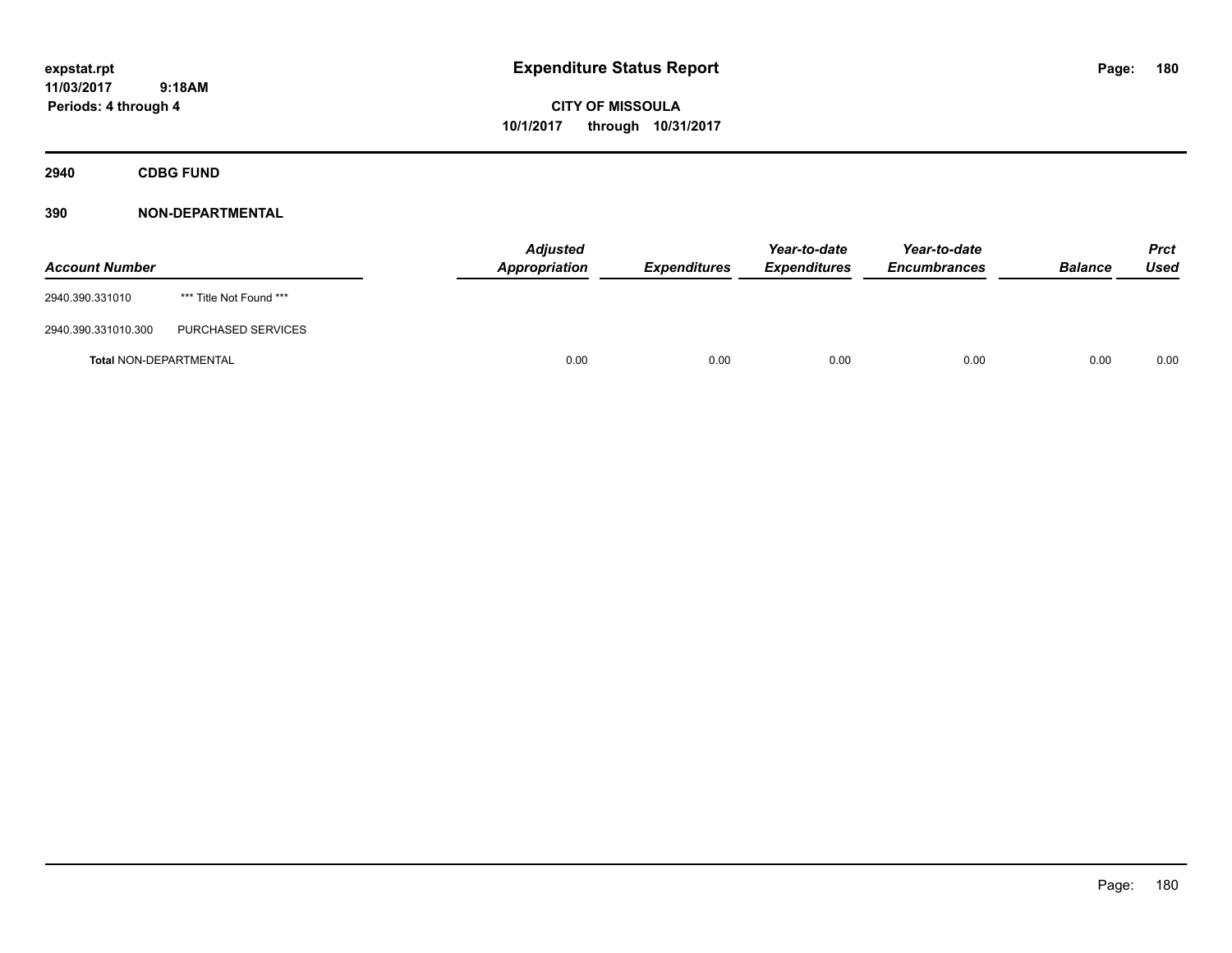**CITY OF MISSOULA 10/1/2017 through 10/31/2017**

**2940 CDBG FUND**

| <b>Account Number</b> |                                                                                           | <b>Adjusted</b><br><b>Appropriation</b> | <b>Expenditures</b> | Year-to-date<br><b>Expenditures</b> | Year-to-date<br><b>Encumbrances</b> | <b>Balance</b>           | <b>Prct</b><br><b>Used</b> |
|-----------------------|-------------------------------------------------------------------------------------------|-----------------------------------------|---------------------|-------------------------------------|-------------------------------------|--------------------------|----------------------------|
| 2940.400.470000       | HOUSING & COMMUNITY DEVELOPMENT                                                           |                                         |                     |                                     |                                     |                          |                            |
| 2940.400.470000.700   | <b>GRANTS &amp; CONTRIBUTIONS</b>                                                         |                                         |                     |                                     |                                     |                          |                            |
|                       | <b>Total GRANTS &amp; CONTRIBUTIONS</b>                                                   | 0.00                                    | 0.00                | 0.00                                | 0.00                                | 0.00                     | 0.00                       |
| 2940.400.470000.800   | OTHER OBJECTS                                                                             |                                         |                     |                                     |                                     |                          |                            |
|                       | 2940.400.470000.820.000 TRANSFERS TO OTHER FUNDS<br>Total HOUSING & COMMUNITY DEVELOPMENT | 104,130.00<br>104,130.00                | 0.00<br>0.00        | 0.00<br>0.00                        | 0.00<br>0.00                        | 104,130.00<br>104,130.00 | 0.00<br>0.00               |
| 2940.400.470001       | <b>FAIR HOUSING STUDY</b>                                                                 |                                         |                     |                                     |                                     |                          |                            |
| 2940.400.470001.700   | <b>GRANTS &amp; CONTRIBUTIONS</b>                                                         |                                         |                     |                                     |                                     |                          |                            |
|                       | Total FAIR HOUSING STUDY                                                                  | 0.00                                    | 0.00                | 0.00                                | 0.00                                | 0.00                     | 0.00                       |
| 2940.400.470290       | PUBLIC SERVICE PROJECTS                                                                   |                                         |                     |                                     |                                     |                          |                            |
| 2940.400.470290.700   | <b>GRANTS &amp; CONTRIBUTIONS</b>                                                         |                                         |                     |                                     |                                     |                          |                            |
|                       | Total PUBLIC SERVICE PROJECTS                                                             | 0.00                                    | 0.00                | 0.00                                | 0.00                                | 0.00                     | 0.00                       |
| 2940.400.470291       | <b>YWCA</b>                                                                               |                                         |                     |                                     |                                     |                          |                            |
| 2940.400.470291.700   | <b>GRANTS &amp; CONTRIBUTIONS</b>                                                         |                                         |                     |                                     |                                     |                          |                            |
| <b>Total YWCA</b>     |                                                                                           | 0.00                                    | 0.00                | 0.00                                | 0.00                                | 0.00                     | 0.00                       |
| 2940.400.470292       | FY12 homeWORD                                                                             |                                         |                     |                                     |                                     |                          |                            |
| 2940.400.470292.700   | <b>GRANTS &amp; CONTRIBUTIONS</b>                                                         |                                         |                     |                                     |                                     |                          |                            |
| Total FY12 homeWORD   |                                                                                           | 0.00                                    | 0.00                | 0.00                                | 0.00                                | 0.00                     | 0.00                       |
| 2940.400.470293       | MISSOULA FOOD BANK                                                                        |                                         |                     |                                     |                                     |                          |                            |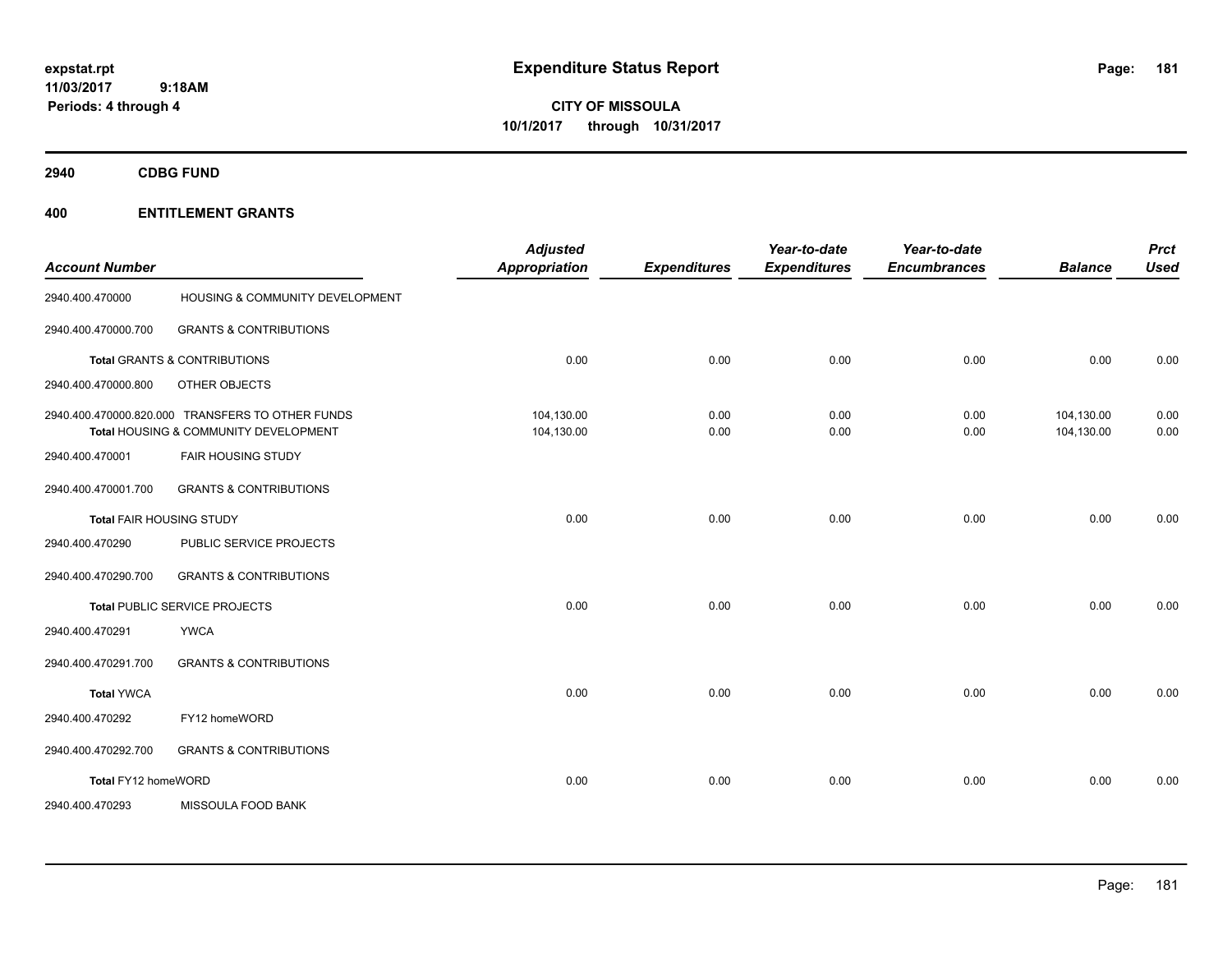**CITY OF MISSOULA 10/1/2017 through 10/31/2017**

**2940 CDBG FUND**

| <b>Account Number</b>             |                                     | <b>Adjusted</b><br><b>Appropriation</b> | <b>Expenditures</b> | Year-to-date<br><b>Expenditures</b> | Year-to-date<br><b>Encumbrances</b> | <b>Balance</b> | <b>Prct</b><br><b>Used</b> |
|-----------------------------------|-------------------------------------|-----------------------------------------|---------------------|-------------------------------------|-------------------------------------|----------------|----------------------------|
| 2940.400.470293.700               | <b>GRANTS &amp; CONTRIBUTIONS</b>   |                                         |                     |                                     |                                     |                |                            |
|                                   | Total MISSOULA FOOD BANK            | 0.00                                    | 0.00                | 0.00                                | 0.00                                | 0.00           | 0.00                       |
| 2940.400.470294                   | FY12 WORD                           |                                         |                     |                                     |                                     |                |                            |
| 2940.400.470294.700               | <b>GRANTS &amp; CONTRIBUTIONS</b>   |                                         |                     |                                     |                                     |                |                            |
| Total FY12 WORD                   |                                     | 0.00                                    | 0.00                | 0.00                                | 0.00                                | 0.00           | 0.00                       |
| 2940.400.470296                   | MISSOULA AGING SERVICES             |                                         |                     |                                     |                                     |                |                            |
| 2940.400.470296.700               | <b>GRANTS &amp; CONTRIBUTIONS</b>   |                                         |                     |                                     |                                     |                |                            |
|                                   | Total MISSOULA AGING SERVICES       | 0.00                                    | 0.00                | 0.00                                | 0.00                                | 0.00           | 0.00                       |
| 2940.400.470298                   | FY12 RAMP                           |                                         |                     |                                     |                                     |                |                            |
| 2940.400.470298.700               | <b>GRANTS &amp; CONTRIBUTIONS</b>   |                                         |                     |                                     |                                     |                |                            |
| 2940.400.470298.700.000 FY13 RAMP |                                     | 0.00                                    | 2,036.06            | 3,585.63                            | 0.00                                | $-3,585.63$    | 0.00                       |
| Total FY12 RAMP                   |                                     | 0.00                                    | 2,036.06            | 3,585.63                            | 0.00                                | $-3,585.63$    | 0.00                       |
| 2940.400.470313                   | MISSOULA SENIOR CENTER              |                                         |                     |                                     |                                     |                |                            |
| 2940.400.470313.700               | <b>GRANTS &amp; CONTRIBUTIONS</b>   |                                         |                     |                                     |                                     |                |                            |
|                                   | <b>Total MISSOULA SENIOR CENTER</b> | 0.00                                    | 0.00                | 0.00                                | 0.00                                | 0.00           | 0.00                       |
| 2940.400.470315                   | MISSOULA PARKS & REC                |                                         |                     |                                     |                                     |                |                            |
| 2940.400.470315.700               | <b>GRANTS &amp; CONTRIBUTIONS</b>   |                                         |                     |                                     |                                     |                |                            |
|                                   | Total GRANTS & CONTRIBUTIONS        | 0.00                                    | 0.00                | 0.00                                | 0.00                                | 0.00           | 0.00                       |
| 2940.400.470315.800               | <b>OTHER OBJECTS</b>                |                                         |                     |                                     |                                     |                |                            |
|                                   | Total MISSOULA PARKS & REC          | 0.00                                    | 0.00                | 0.00                                | 0.00                                | 0.00           | 0.00                       |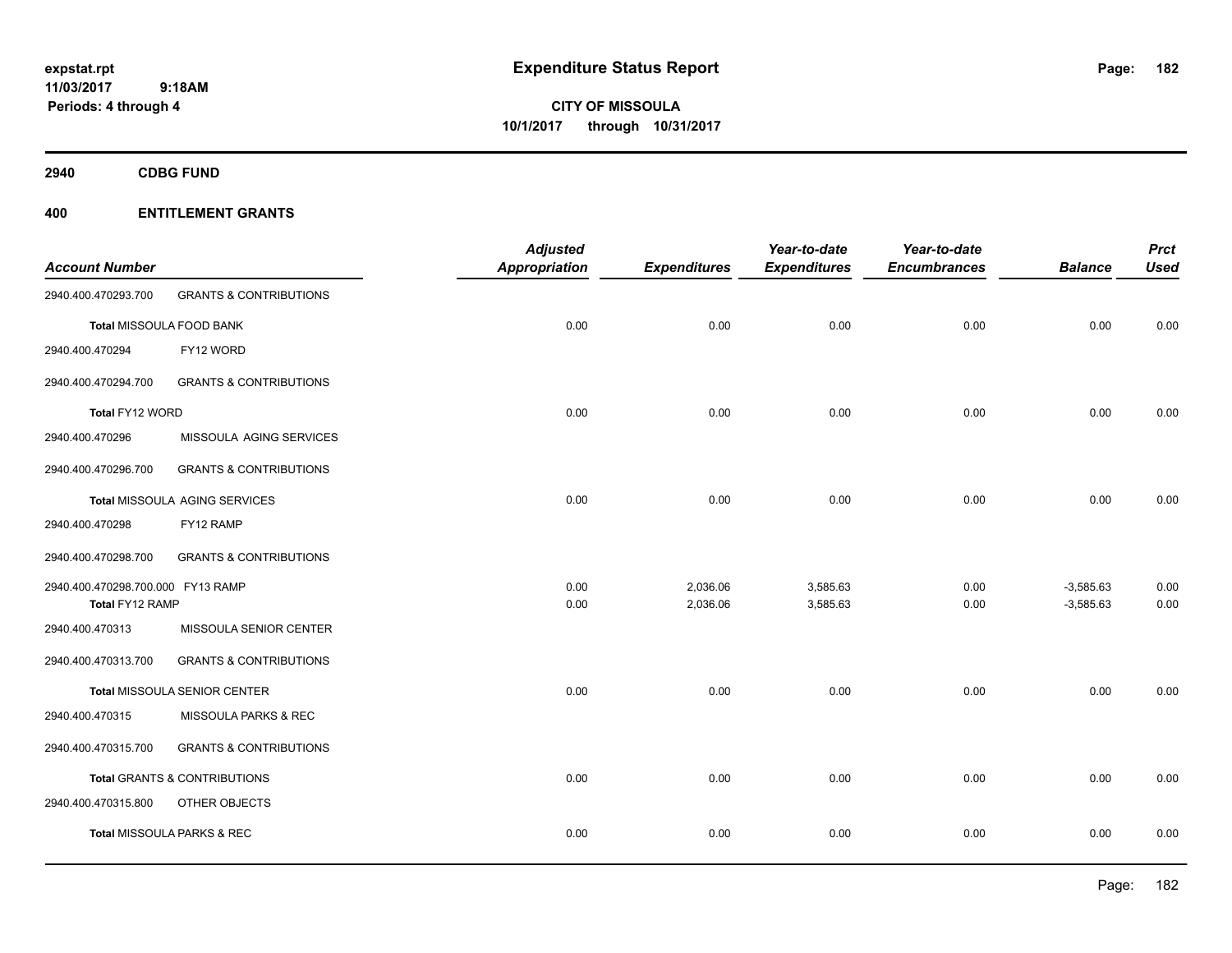**CITY OF MISSOULA 10/1/2017 through 10/31/2017**

**2940 CDBG FUND**

| <b>Account Number</b> |                                               | <b>Adjusted</b><br>Appropriation | <b>Expenditures</b> | Year-to-date<br><b>Expenditures</b> | Year-to-date<br><b>Encumbrances</b> | <b>Balance</b> | <b>Prct</b><br><b>Used</b> |
|-----------------------|-----------------------------------------------|----------------------------------|---------------------|-------------------------------------|-------------------------------------|----------------|----------------------------|
| 2940.400.470318       | FY12 POVERELLO FACILITY REPAIRS               |                                  |                     |                                     |                                     |                |                            |
| 2940.400.470318.700   | <b>GRANTS &amp; CONTRIBUTIONS</b>             |                                  |                     |                                     |                                     |                |                            |
|                       | Total FY12 POVERELLO FACILITY REPAIRS         | 0.00                             | 0.00                | 0.00                                | 0.00                                | 0.00           | 0.00                       |
| 2940.400.470335       | <b>GRANT &amp; COMMUNITY PROGRAMS</b>         |                                  |                     |                                     |                                     |                |                            |
| 2940.400.470335.300   | PURCHASED SERVICES                            |                                  |                     |                                     |                                     |                |                            |
|                       | 2940.400.470335.350.000 PROFESSIONAL SERVICES | 0.00                             | 0.00                | 1,133.54                            | 0.00                                | $-1,133.54$    | 0.00                       |
|                       | <b>Total PURCHASED SERVICES</b>               | 0.00                             | 0.00                | 1,133.54                            | 0.00                                | $-1,133.54$    | 0.00                       |
| 2940.400.470335.700   | <b>GRANTS &amp; CONTRIBUTIONS</b>             |                                  |                     |                                     |                                     |                |                            |
|                       | <b>Total GRANTS &amp; CONTRIBUTIONS</b>       | 0.00                             | 0.00                | 0.00                                | 0.00                                | 0.00           | 0.00                       |
|                       | Total GRANT & COMMUNITY PROGRAMS              | 0.00                             | 0.00                | 1,133.54                            | 0.00                                | $-1,133.54$    | 0.00                       |
| 2940.400.470372       | WESTERN MT MENTAL HEALTH CENTER               |                                  |                     |                                     |                                     |                |                            |
| 2940.400.470372.700   | <b>GRANTS &amp; CONTRIBUTIONS</b>             |                                  |                     |                                     |                                     |                |                            |
|                       | Total WESTERN MT MENTAL HEALTH CENTER         | 0.00                             | 0.00                | 0.00                                | 0.00                                | 0.00           | 0.00                       |
| 2940.400.470397       | FY12 GARDEN CITY HARVEST                      |                                  |                     |                                     |                                     |                |                            |
| 2940.400.470397.700   | <b>GRANTS &amp; CONTRIBUTIONS</b>             |                                  |                     |                                     |                                     |                |                            |
|                       | Total FY12 GARDEN CITY HARVEST                | 0.00                             | 0.00                | 0.00                                | 0.00                                | 0.00           | 0.00                       |
| 2940.400.470403       | FY12 PARKS & RECREATION GRANTS                |                                  |                     |                                     |                                     |                |                            |
| 2940.400.470403.700   | <b>GRANTS &amp; CONTRIBUTIONS</b>             |                                  |                     |                                     |                                     |                |                            |
|                       | Total FY12 PARKS & RECREATION GRANTS          | 0.00                             | 0.00                | 0.00                                | 0.00                                | 0.00           | 0.00                       |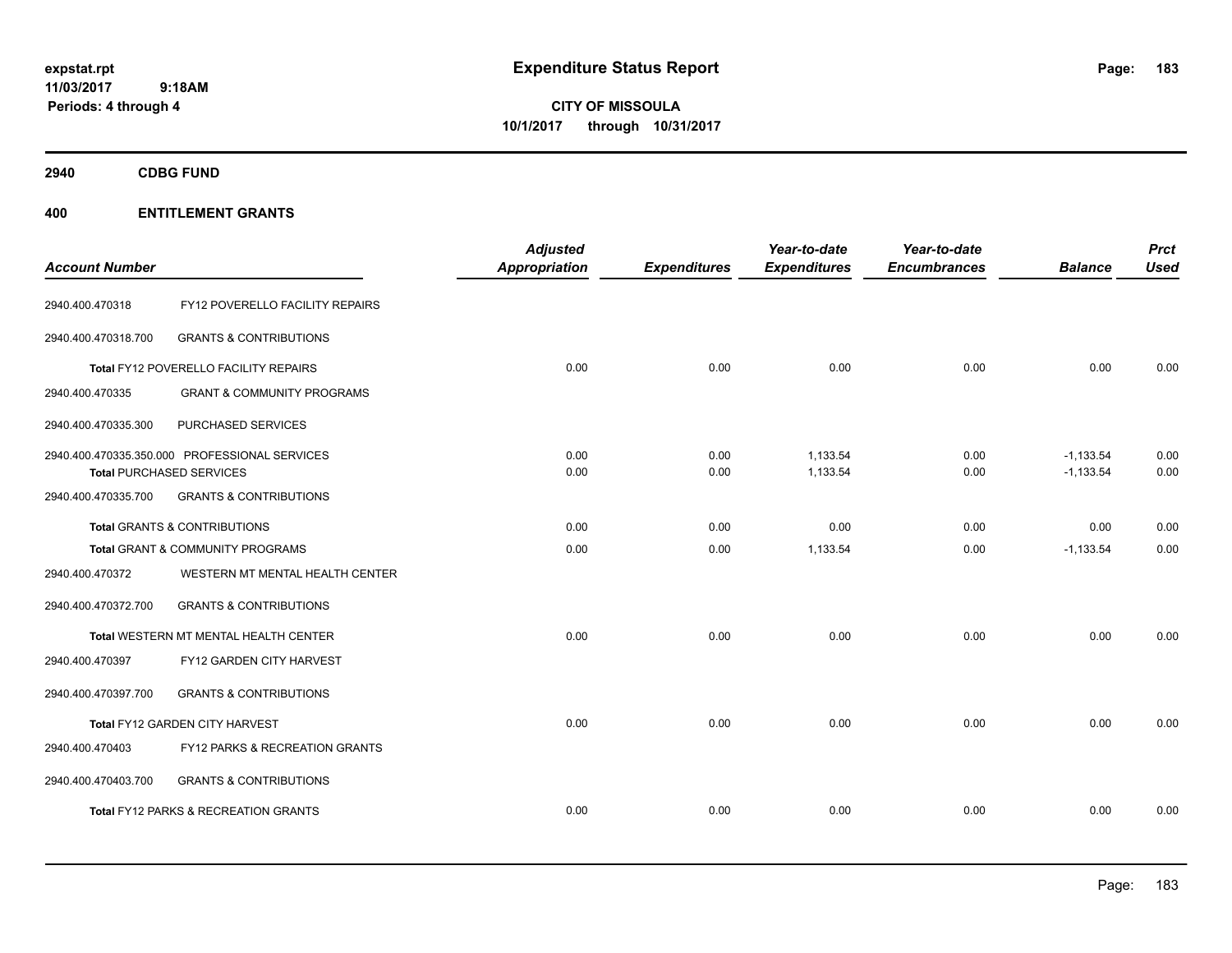**CITY OF MISSOULA 10/1/2017 through 10/31/2017**

**2940 CDBG FUND**

|                        |                                                | <b>Adjusted</b>      |                     | Year-to-date        | Year-to-date        |                | <b>Prct</b> |
|------------------------|------------------------------------------------|----------------------|---------------------|---------------------|---------------------|----------------|-------------|
| <b>Account Number</b>  |                                                | <b>Appropriation</b> | <b>Expenditures</b> | <b>Expenditures</b> | <b>Encumbrances</b> | <b>Balance</b> | <b>Used</b> |
| 2940.400.470409        | NMCDC FRONT STREET                             |                      |                     |                     |                     |                |             |
| 2940.400.470409.700    | <b>GRANTS &amp; CONTRIBUTIONS</b>              |                      |                     |                     |                     |                |             |
|                        | <b>Total NMCDC FRONT STREET</b>                | 0.00                 | 0.00                | 0.00                | 0.00                | 0.00           | 0.00        |
| 2940.400.470439        | FY16 HOMEWORD SWEETGRASS                       |                      |                     |                     |                     |                |             |
| 2940.400.470439.700    | <b>GRANTS &amp; CONTRIBUTIONS</b>              |                      |                     |                     |                     |                |             |
|                        | Total FY16 HOMEWORD SWEETGRASS                 | 0.00                 | 0.00                | 0.00                | 0.00                | 0.00           | 0.00        |
| 2940.400.470440        | FY10 DIST XI HRS/RESIDENCES REHAB              |                      |                     |                     |                     |                |             |
| 2940.400.470440.700    | <b>GRANTS &amp; CONTRIBUTIONS</b>              |                      |                     |                     |                     |                |             |
|                        | Total FY10 DIST XI HRS/RESIDENCES REHAB        | 0.00                 | 0.00                | 0.00                | 0.00                | 0.00           | 0.00        |
| 2940.400.470450        | <b>CONSTRUCTION PROJECTS</b>                   |                      |                     |                     |                     |                |             |
| 2940.400.470450.700    | <b>GRANTS &amp; CONTRIBUTIONS</b>              |                      |                     |                     |                     |                |             |
|                        | 2940.400.470450.700.000 GRANTS & CONTRIBUTIONS | 413,660.00           | 16,044.02           | 44,225.91           | 0.00                | 369,434.09     | 10.69       |
|                        | <b>Total CONSTRUCTION PROJECTS</b>             | 413,660.00           | 16,044.02           | 44,225.91           | 0.00                | 369,434.09     | 10.69       |
| 2940.400.510110        | <b>MERCHANT SERVICES</b>                       |                      |                     |                     |                     |                |             |
| 2940.400.510110.500    | <b>FIXED CHARGES</b>                           |                      |                     |                     |                     |                |             |
|                        | <b>Total MERCHANT SERVICES</b>                 | 0.00                 | 0.00                | 0.00                | 0.00                | 0.00           | 0.00        |
| 2940.400.521000        | INTERFUND OPERATING TRANSFERS                  |                      |                     |                     |                     |                |             |
| 2940.400.521000.800    | OTHER OBJECTS                                  |                      |                     |                     |                     |                |             |
|                        | <b>Total INTERFUND OPERATING TRANSFERS</b>     | 0.00                 | 0.00                | 0.00                | 0.00                | 0.00           | 0.00        |
| <b>Total CDBG FUND</b> |                                                | 517,790.00           | 18,080.08           | 48,945.08           | 0.00                | 468,844.92     | 9.45        |
|                        |                                                |                      |                     |                     |                     |                |             |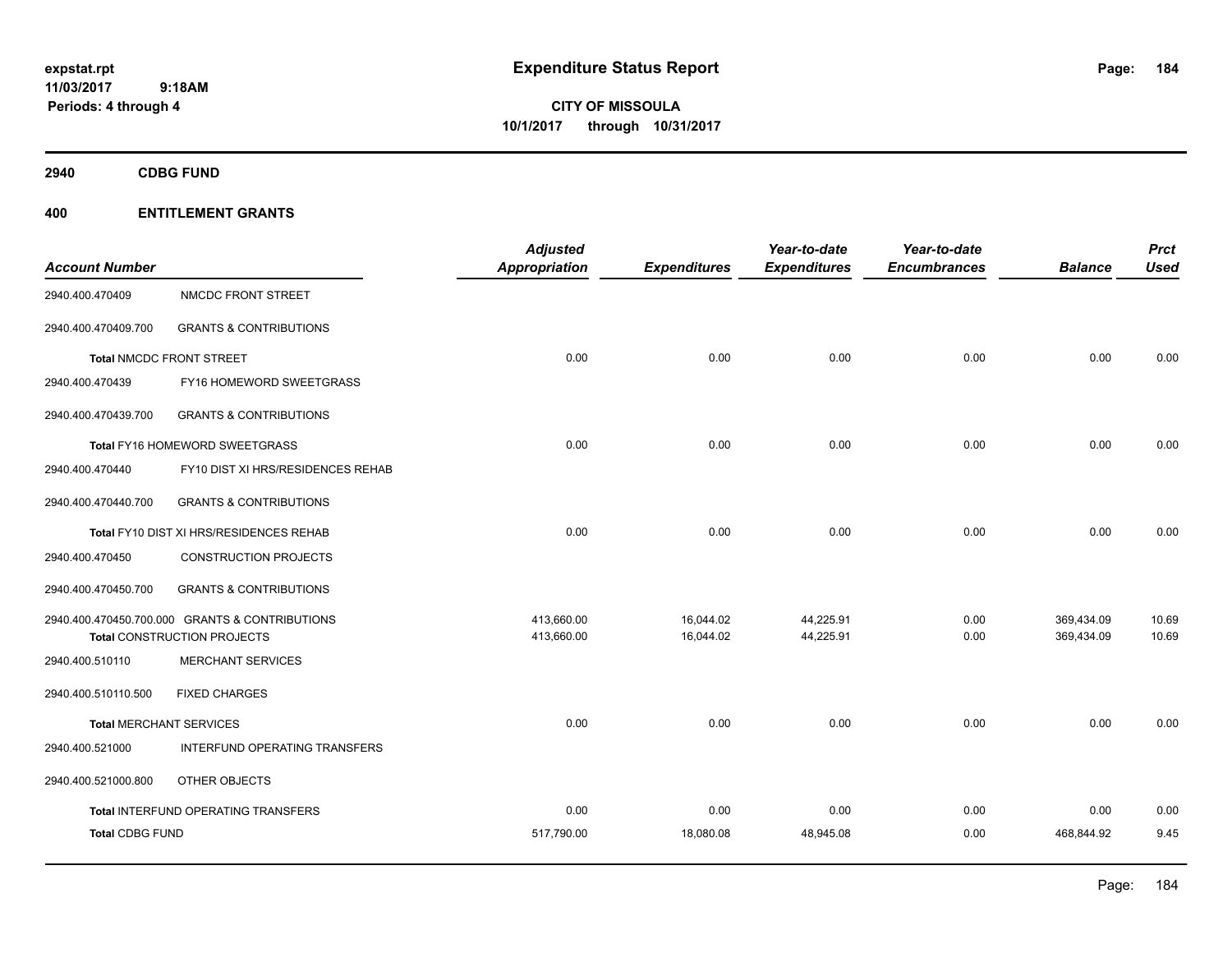**2941 HOME FUND**

| <b>Account Number</b>         |                         | <b>Adjusted</b><br>Appropriation | <b>Expenditures</b> | Year-to-date<br><b>Expenditures</b> | Year-to-date<br><b>Encumbrances</b> | <b>Balance</b> | <b>Prct</b><br>Used |
|-------------------------------|-------------------------|----------------------------------|---------------------|-------------------------------------|-------------------------------------|----------------|---------------------|
| 2941.390.330000               | *** Title Not Found *** |                                  |                     |                                     |                                     |                |                     |
| 2941.390.330000.300           | PURCHASED SERVICES      |                                  |                     |                                     |                                     |                |                     |
| <b>Total NON-DEPARTMENTAL</b> |                         | 0.00                             | 0.00                | 0.00                                | 0.00                                | 0.00           | 0.00                |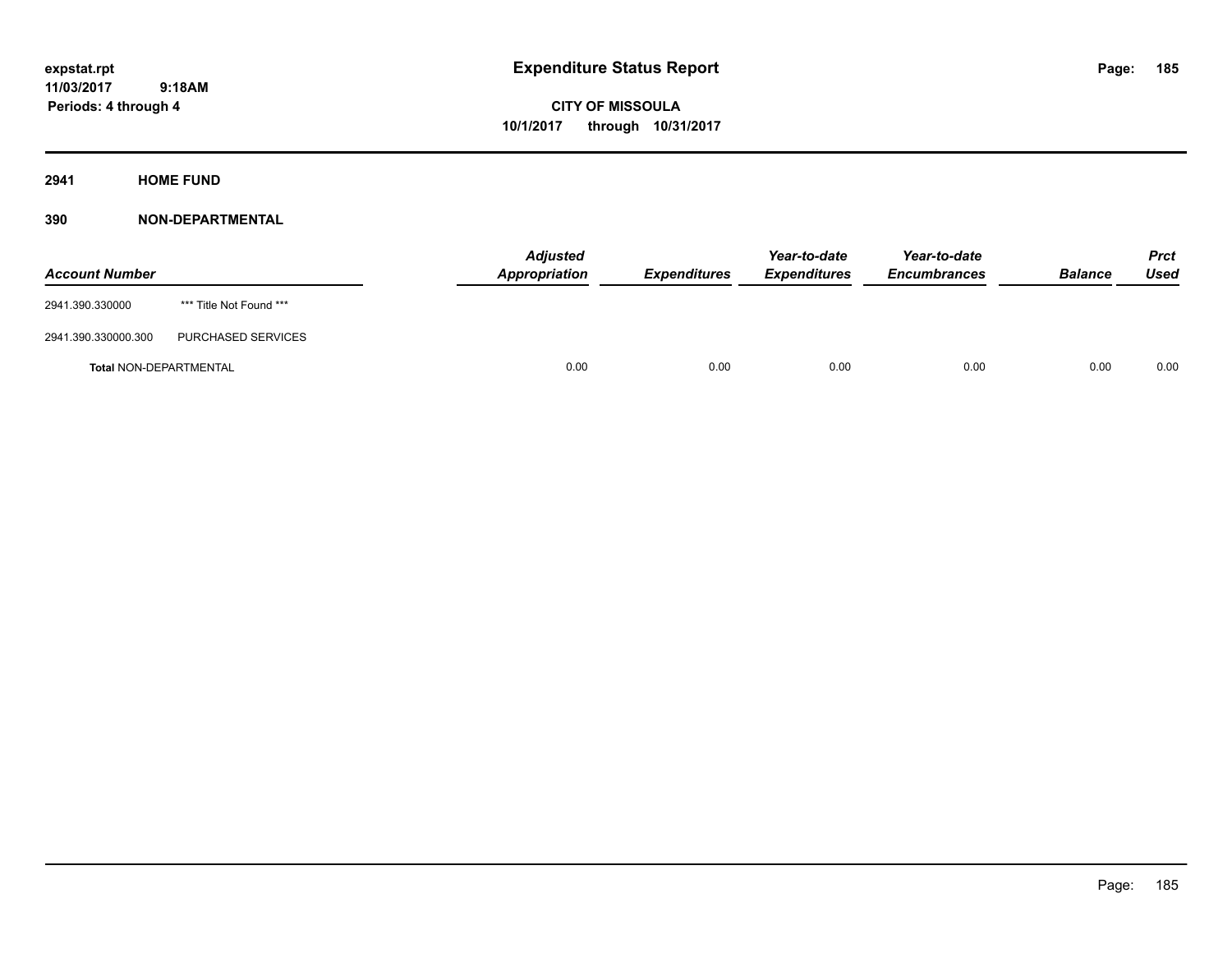**CITY OF MISSOULA 10/1/2017 through 10/31/2017**

**2941 HOME FUND**

| <b>Account Number</b>              |                                                   | <b>Adjusted</b><br>Appropriation | <b>Expenditures</b> | Year-to-date<br><b>Expenditures</b> | Year-to-date<br><b>Encumbrances</b> | <b>Balance</b> | <b>Prct</b><br><b>Used</b> |
|------------------------------------|---------------------------------------------------|----------------------------------|---------------------|-------------------------------------|-------------------------------------|----------------|----------------------------|
| 2941.400.470290                    | PUBLIC SERVICE PROJECTS                           |                                  |                     |                                     |                                     |                |                            |
| 2941.400.470290.700                | <b>GRANTS &amp; CONTRIBUTIONS</b>                 |                                  |                     |                                     |                                     |                |                            |
|                                    | Total PUBLIC SERVICE PROJECTS                     | 0.00                             | 0.00                | 0.00                                | 0.00                                | 0.00           | 0.00                       |
| 2941.400.470335                    | <b>GRANT &amp; COMMUNITY PROGRAMS</b>             |                                  |                     |                                     |                                     |                |                            |
| 2941.400.470335.300                | PURCHASED SERVICES                                |                                  |                     |                                     |                                     |                |                            |
| 2941.400.470335.350.000 ADMIN FEES |                                                   | 0.00                             | 0.00                | 283.38                              | 0.00                                | $-283.38$      | 0.00                       |
|                                    | <b>Total PURCHASED SERVICES</b>                   | 0.00                             | 0.00                | 283.38                              | 0.00                                | $-283.38$      | 0.00                       |
| 2941.400.470335.800                | OTHER OBJECTS                                     |                                  |                     |                                     |                                     |                |                            |
| <b>Total OTHER OBJECTS</b>         |                                                   | 0.00                             | 0.00                | 0.00                                | 0.00                                | 0.00           | 0.00                       |
|                                    | Total GRANT & COMMUNITY PROGRAMS                  | 0.00                             | 0.00                | 283.38                              | 0.00                                | $-283.38$      | 0.00                       |
| 2941.400.470385                    | FY16 DISTRICT XI HRC TBRA                         |                                  |                     |                                     |                                     |                |                            |
| 2941.400.470385.700                | <b>GRANTS &amp; CONTRIBUTIONS</b>                 |                                  |                     |                                     |                                     |                |                            |
|                                    | 2941.400.470385.700.000 FY16 DISTRICT XI HRC TBRA | 0.00                             | 0.00                | 4,932.91                            | 0.00                                | $-4,932.91$    | 0.00                       |
|                                    | Total FY16 DISTRICT XI HRC TBRA                   | 0.00                             | 0.00                | 4,932.91                            | 0.00                                | $-4,932.91$    | 0.00                       |
| 2941.400.470405                    | HOME PROGRAM INCOME                               |                                  |                     |                                     |                                     |                |                            |
| 2941.400.470405.700                | <b>GRANTS &amp; CONTRIBUTIONS</b>                 |                                  |                     |                                     |                                     |                |                            |
|                                    | <b>Total GRANTS &amp; CONTRIBUTIONS</b>           | 0.00                             | 0.00                | 0.00                                | 0.00                                | 0.00           | 0.00                       |
| 2941.400.470405.800                | OTHER OBJECTS                                     |                                  |                     |                                     |                                     |                |                            |
|                                    | 2941.400.470405.820.000 TRANSFERS TO OTHER FUNDS  | 32,000.00                        | 0.00                | 0.00                                | 0.00                                | 32,000.00      | 0.00                       |
|                                    | Total HOME PROGRAM INCOME                         | 32,000.00                        | 0.00                | 0.00                                | 0.00                                | 32,000.00      | 0.00                       |
| 2941.400.470407                    | FY12 DIST XI HRC                                  |                                  |                     |                                     |                                     |                |                            |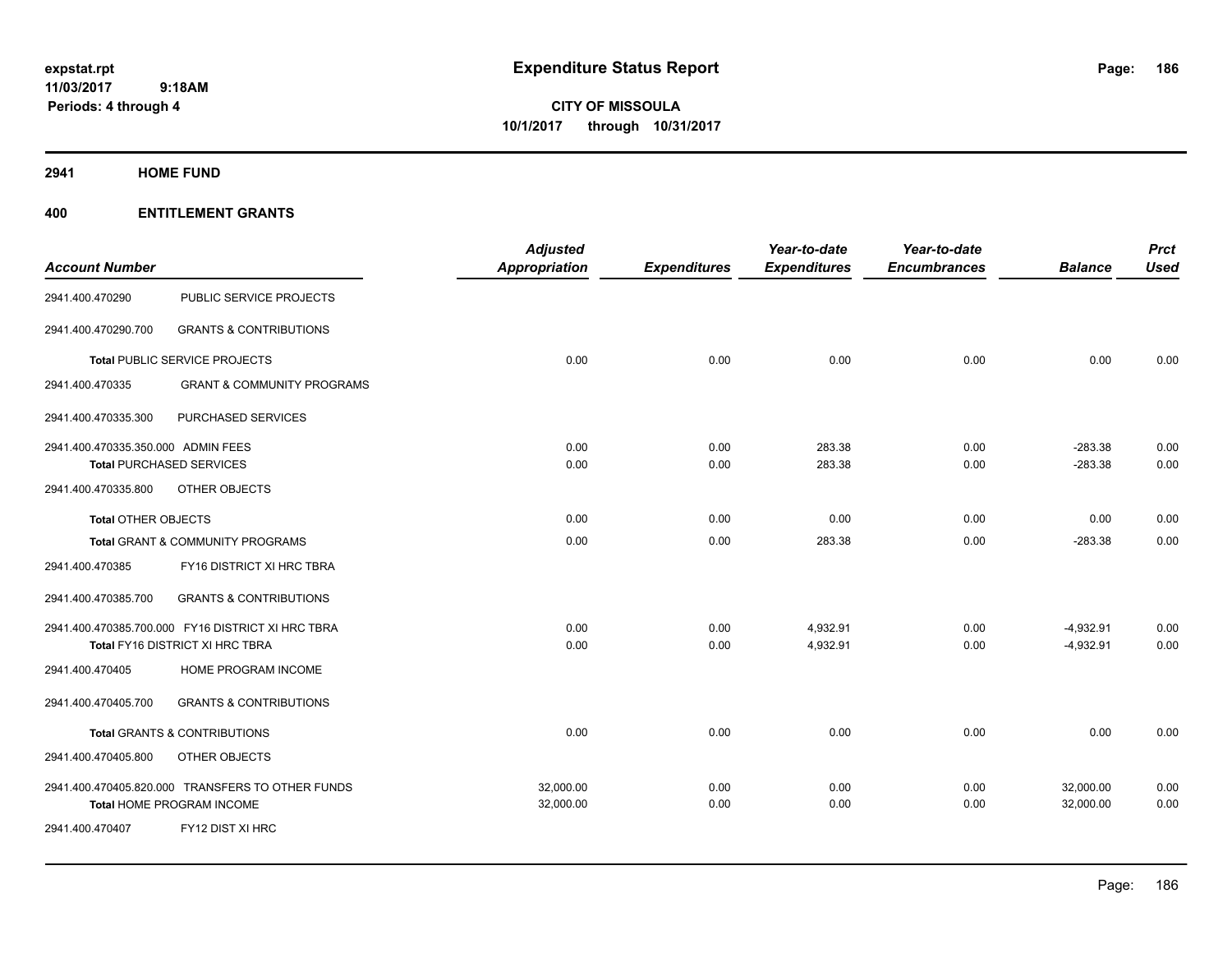**CITY OF MISSOULA 10/1/2017 through 10/31/2017**

**2941 HOME FUND**

|                                |                                                    | <b>Adjusted</b>          |                     | Year-to-date        | Year-to-date        |                          | <b>Prct</b>  |
|--------------------------------|----------------------------------------------------|--------------------------|---------------------|---------------------|---------------------|--------------------------|--------------|
| <b>Account Number</b>          |                                                    | <b>Appropriation</b>     | <b>Expenditures</b> | <b>Expenditures</b> | <b>Encumbrances</b> | <b>Balance</b>           | <b>Used</b>  |
| 2941.400.470407.700            | <b>GRANTS &amp; CONTRIBUTIONS</b>                  |                          |                     |                     |                     |                          |              |
| Total FY12 DIST XI HRC         |                                                    | 0.00                     | 0.00                | 0.00                | 0.00                | 0.00                     | 0.00         |
| 2941.400.470439                | HOMEWORD SWEETGRASS                                |                          |                     |                     |                     |                          |              |
| 2941.400.470439.700            | <b>GRANTS &amp; CONTRIBUTIONS</b>                  |                          |                     |                     |                     |                          |              |
|                                | Total HOMEWORD SWEETGRASS                          | 0.00                     | 0.00                | 0.00                | 0.00                | 0.00                     | 0.00         |
| 2941.400.470450                | <b>CONSTRUCTION PROJECTS</b>                       |                          |                     |                     |                     |                          |              |
| 2941.400.470450.700            | <b>GRANTS &amp; CONTRIBUTIONS</b>                  |                          |                     |                     |                     |                          |              |
|                                | Total CONSTRUCTION PROJECTS                        | 0.00                     | 0.00                | 0.00                | 0.00                | 0.00                     | 0.00         |
| 2941.400.470500                | <b>HOME GRANTS</b>                                 |                          |                     |                     |                     |                          |              |
| 2941.400.470500.700            | <b>GRANTS &amp; CONTRIBUTIONS</b>                  |                          |                     |                     |                     |                          |              |
| <b>Total HOME GRANTS</b>       | 2941.400.470500.700.000 TBD-GRANTS & CONTRIBUTIONS | 288,000.00<br>288,000.00 | 0.00<br>0.00        | 0.00<br>0.00        | 0.00<br>0.00        | 288,000.00<br>288,000.00 | 0.00<br>0.00 |
| 2941.400.470520                | FY16 WORD TBRA                                     |                          |                     |                     |                     |                          |              |
| 2941.400.470520.700            | <b>GRANTS &amp; CONTRIBUTIONS</b>                  |                          |                     |                     |                     |                          |              |
| Total FY16 WORD TBRA           |                                                    | 0.00                     | 0.00                | 0.00                | 0.00                | 0.00                     | 0.00         |
| 2941.400.510110                | <b>MERCHANT SERVICES</b>                           |                          |                     |                     |                     |                          |              |
| 2941.400.510110.500            | <b>FIXED CHARGES</b>                               |                          |                     |                     |                     |                          |              |
| <b>Total MERCHANT SERVICES</b> |                                                    | 0.00                     | 0.00                | 0.00                | 0.00                | 0.00                     | 0.00         |
| 2941.400.521000                | <b>INTERFUND OPERATING TRANSFERS</b>               |                          |                     |                     |                     |                          |              |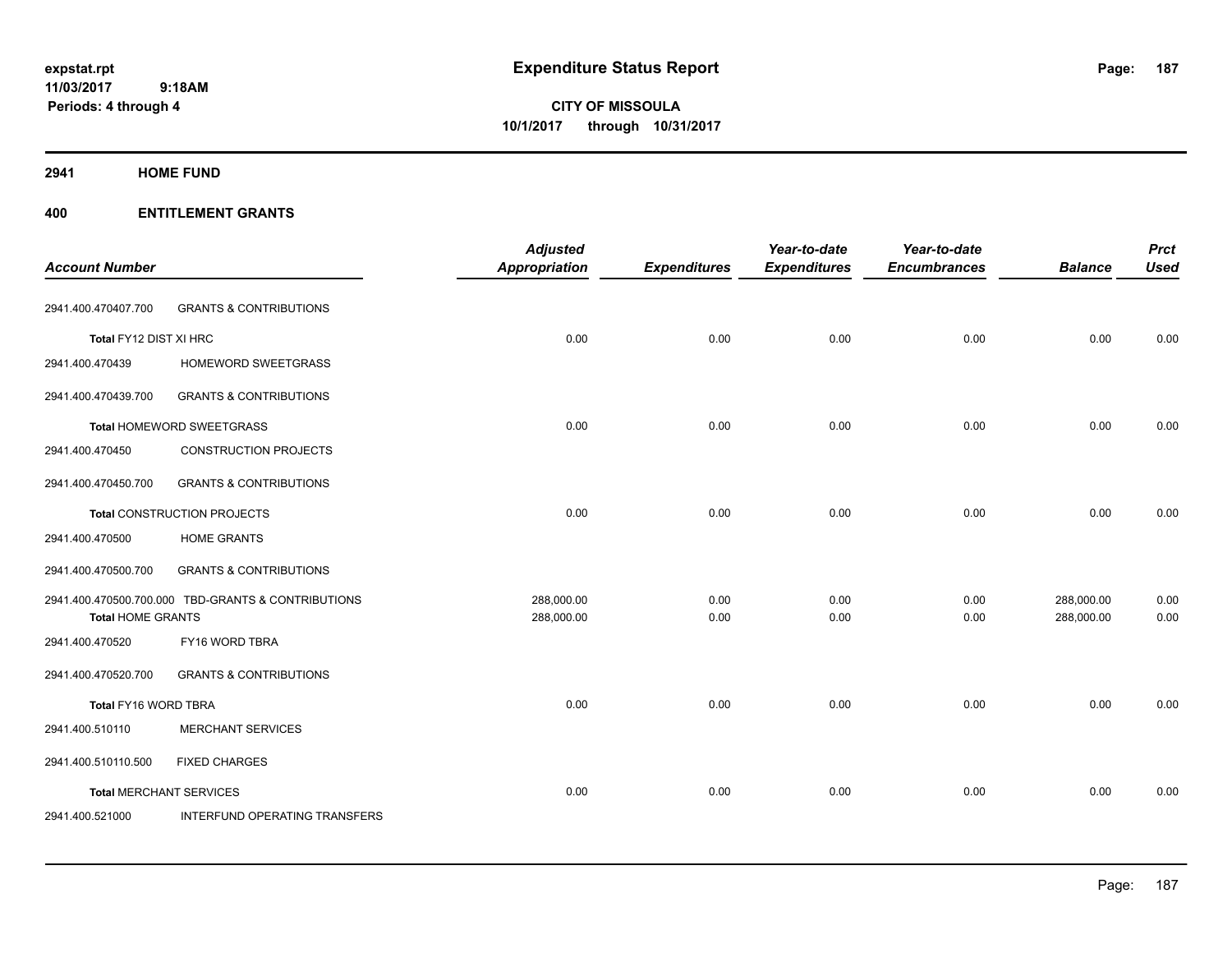**CITY OF MISSOULA 10/1/2017 through 10/31/2017**

**2941 HOME FUND**

| <b>Account Number</b>                      | <b>Adjusted</b><br>Appropriation | <b>Expenditures</b> | Year-to-date<br><b>Expenditures</b> | Year-to-date<br>Encumbrances | <b>Balance</b> | <b>Prct</b><br>Used |
|--------------------------------------------|----------------------------------|---------------------|-------------------------------------|------------------------------|----------------|---------------------|
| 2941.400.521000.800<br>OTHER OBJECTS       |                                  |                     |                                     |                              |                |                     |
| <b>Total INTERFUND OPERATING TRANSFERS</b> | 0.00                             | 0.00                | 0.00                                | 0.00                         | 0.00           | 0.00                |
| <b>Total HOME FUND</b>                     | 320,000.00                       | 0.00                | 5.216.29                            | 0.00                         | 314.783.71     | 1.63                |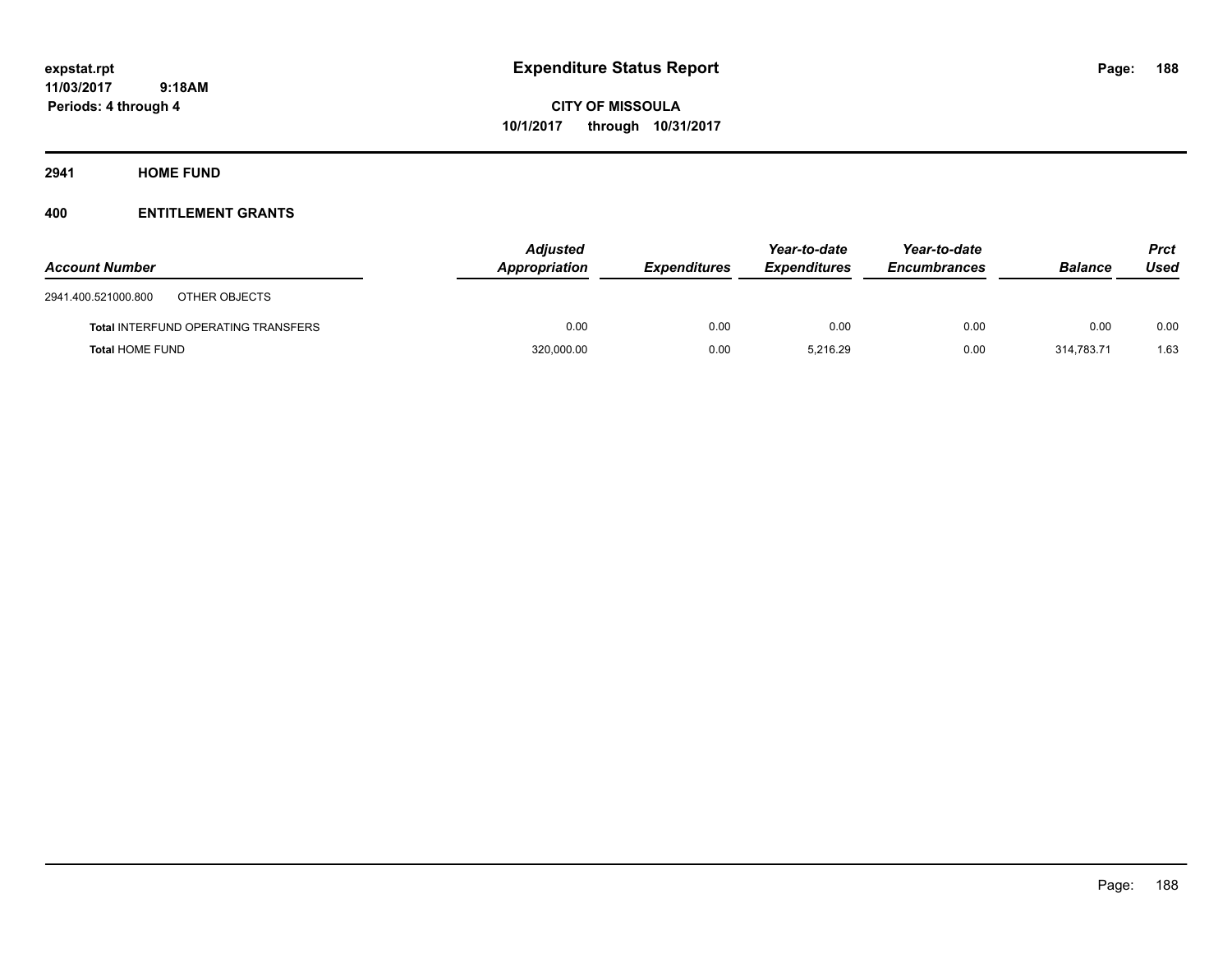#### **2943 CITY HOME PROGRAM INCOME**

| <b>Account Number</b>         |                                               | <b>Adjusted</b><br><b>Appropriation</b> | <b>Expenditures</b> | Year-to-date<br><b>Expenditures</b> | Year-to-date<br><b>Encumbrances</b> | <b>Balance</b> | <b>Prct</b><br><b>Used</b> |
|-------------------------------|-----------------------------------------------|-----------------------------------------|---------------------|-------------------------------------|-------------------------------------|----------------|----------------------------|
| 2943.400.470290               | PUBLIC SERVICE PROJECTS                       |                                         |                     |                                     |                                     |                |                            |
| 2943.400.470290.700           | <b>GRANTS &amp; CONTRIBUTIONS</b>             |                                         |                     |                                     |                                     |                |                            |
|                               | Total PUBLIC SERVICE PROJECTS                 | 0.00                                    | 0.00                | 0.00                                | 0.00                                | 0.00           | 0.00                       |
| 2943.400.470335               | <b>GRANT &amp; COMMUNITY PROGRAMS</b>         |                                         |                     |                                     |                                     |                |                            |
| 2943.400.470335.800           | OTHER OBJECTS                                 |                                         |                     |                                     |                                     |                |                            |
|                               | Total GRANT & COMMUNITY PROGRAMS              | 0.00                                    | 0.00                | 0.00                                | 0.00                                | 0.00           | 0.00                       |
| 2943.400.470405               | *** Title Not Found ***                       |                                         |                     |                                     |                                     |                |                            |
| 2943.400.470405.300           | PURCHASED SERVICES                            |                                         |                     |                                     |                                     |                |                            |
|                               | 2943.400.470405.350.000 PROFESSIONAL SERVICES | 25,000.00                               | 0.00                | 0.00                                | 0.00                                | 25,000.00      | 0.00                       |
|                               | <b>Total PURCHASED SERVICES</b>               | 25,000.00                               | 0.00                | 0.00                                | 0.00                                | 25,000.00      | 0.00                       |
| 2943.400.470405.700           | <b>GRANTS &amp; CONTRIBUTIONS</b>             |                                         |                     |                                     |                                     |                |                            |
|                               | <b>Total GRANTS &amp; CONTRIBUTIONS</b>       | 0.00                                    | 0.00                | 0.00                                | 0.00                                | 0.00           | 0.00                       |
| Total *** Title Not Found *** |                                               | 25,000.00                               | 0.00                | 0.00                                | 0.00                                | 25,000.00      | 0.00                       |
| 2943.400.470450               | <b>CONSTRUCTION PROJECTS</b>                  |                                         |                     |                                     |                                     |                |                            |
| 2943.400.470450.700           | <b>GRANTS &amp; CONTRIBUTIONS</b>             |                                         |                     |                                     |                                     |                |                            |
|                               | Total CONSTRUCTION PROJECTS                   | 0.00                                    | 0.00                | 0.00                                | 0.00                                | 0.00           | 0.00                       |
|                               | <b>Total CITY HOME PROGRAM INCOME</b>         | 25,000.00                               | 0.00                | 0.00                                | 0.00                                | 25,000.00      | 0.00                       |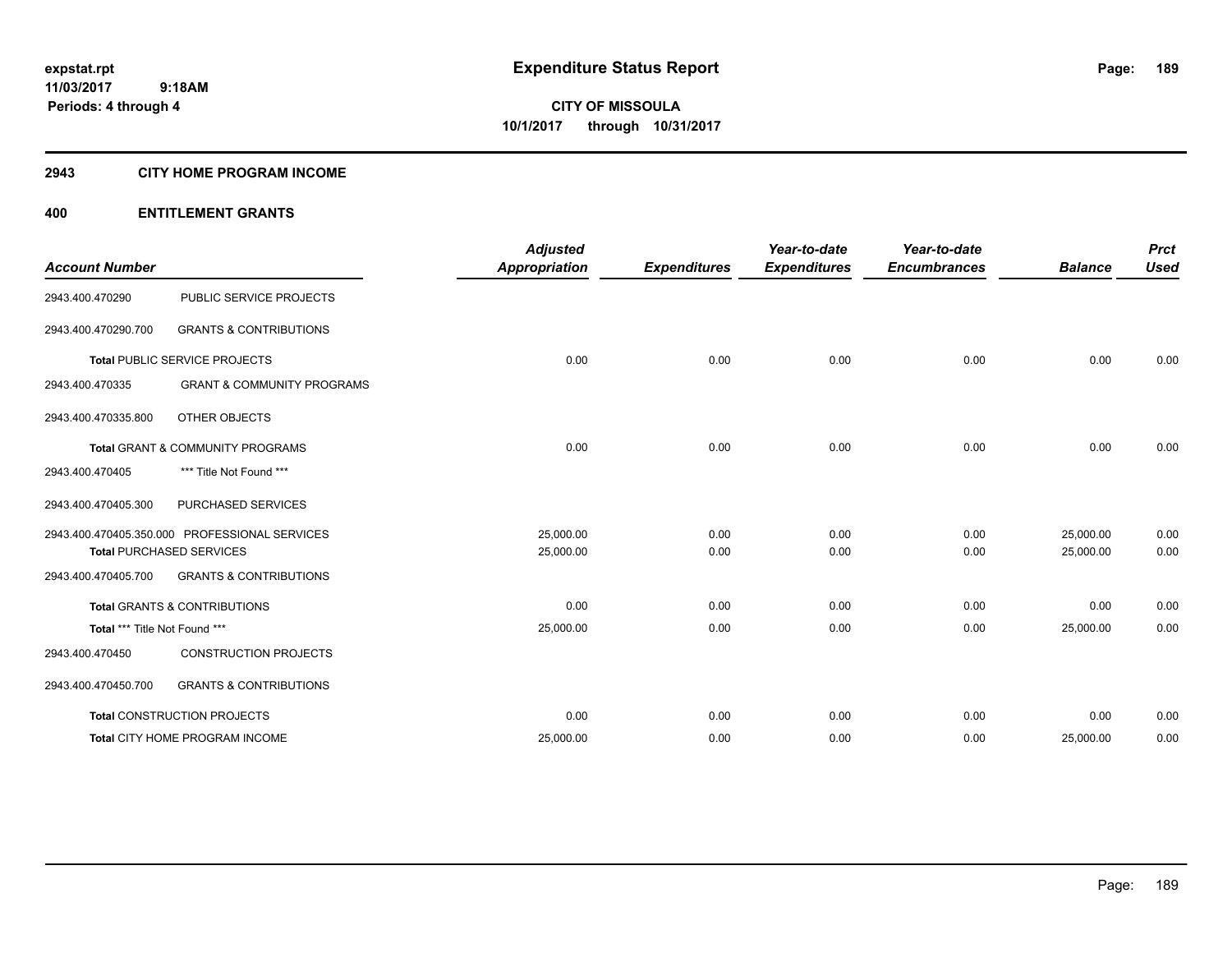**CITY OF MISSOULA 10/1/2017 through 10/31/2017**

#### **2955 TRANSPORTATION**

|                                                |                                                         | <b>Adjusted</b> |                     | Year-to-date        | Year-to-date        |                | <b>Prct</b> |
|------------------------------------------------|---------------------------------------------------------|-----------------|---------------------|---------------------|---------------------|----------------|-------------|
| <b>Account Number</b>                          |                                                         | Appropriation   | <b>Expenditures</b> | <b>Expenditures</b> | <b>Encumbrances</b> | <b>Balance</b> | <b>Used</b> |
| 2955.250.410554                                | RESERVE FOR SALARY INCREASE                             |                 |                     |                     |                     |                |             |
| 2955.250.410554.100                            | PERSONAL SERVICES                                       |                 |                     |                     |                     |                |             |
| 2955.250.410554.110.000 SALARIES AND WAGES     |                                                         | 2,996.00        | 0.00                | 0.00                | 0.00                | 2,996.00       | 0.00        |
|                                                | 2955.250.410554.140.000 EMPLOYER CONTRIBUTIONS          | 1.111.00        | 0.00                | 0.00                | 0.00                | 1,111.00       | 0.00        |
|                                                | <b>Total RESERVE FOR SALARY INCREASE</b>                | 4,107.00        | 0.00                | 0.00                | 0.00                | 4,107.00       | 0.00        |
| 2955.250.411070                                | <b>TRANSPORTATION</b>                                   |                 |                     |                     |                     |                |             |
| 2955.250.411070.100                            | PERSONAL SERVICES                                       |                 |                     |                     |                     |                |             |
| 2955.250.411070.110.000 SALARIES AND WAGES     |                                                         | 242,961.00      | 17,934.44           | 69,576.15           | 0.00                | 173,384.85     | 28.64       |
|                                                | 2955.250.411070.140.000 EMPLOYER CONTRIBUTIONS          | 83,631.00       | 6,300.10            | 27,144.54           | 0.00                | 56,486.46      | 32.46       |
|                                                | 2955.250.411070.141.000 STATE RETIREMENT CONTRIBUTIONS  | 0.00            | 0.00                | 59.64               | 0.00                | $-59.64$       | 0.00        |
| <b>Total PERSONAL SERVICES</b>                 |                                                         | 326,592.00      | 24,234.54           | 96,780.33           | 0.00                | 229,811.67     | 29.63       |
| 2955.250.411070.200                            | <b>SUPPLIES</b>                                         |                 |                     |                     |                     |                |             |
| 2955.250.411070.210.000 OFFICE SUPPLIES        |                                                         | 6,000.00        | 54.80               | 1,695.90            | 0.00                | 4,304.10       | 28.27       |
| 2955.250.411070.220.000 OPERATING SUPPLIES     |                                                         | 1,300.00        | 160.00              | 167.99              | 0.00                | 1,132.01       | 12.92       |
| 2955.250.411070.240.000 OTHER SUPPLIES         |                                                         | 360.00          | 0.00                | 0.00                | 0.00                | 360.00         | 0.00        |
| <b>Total SUPPLIES</b>                          |                                                         | 7,660.00        | 214.80              | 1,863.89            | 0.00                | 5,796.11       | 24.33       |
| 2955.250.411070.300                            | <b>PURCHASED SERVICES</b>                               |                 |                     |                     |                     |                |             |
| 2955.250.411070.310.000 COMMUNICATIONS         |                                                         | 500.00          | 2.96                | 47.96               | 0.00                | 452.04         | 9.59        |
| 2955.250.411070.320.000 PRINTING & DUPLICATING |                                                         | 2,000.00        | 48.09               | 86.97               | 0.00                | 1,913.03       | 4.35        |
|                                                | 2955.250.411070.330.000 PUBLICITY, SUBSCRIPTIONS & DUES | 5,000.00        | 173.00              | 261.00              | 0.00                | 4,739.00       | 5.22        |
| 2955.250.411070.344.000 TELEPHONE SERVICE      |                                                         | 500.00          | 5.32                | 7.56                | 0.00                | 492.44         | 1.51        |
|                                                | 2955.250.411070.350.000 PROFESSIONAL SERVICES           | 25,000.00       | 0.00                | 0.00                | 0.00                | 25,000.00      | 0.00        |
| 2955.250.411070.360.000 REPAIR & MAINTENANCE   |                                                         | 8,900.00        | 113.72              | 339.02              | 0.00                | 8,560.98       | 3.81        |
| 2955.250.411070.370.000 TRAVEL                 |                                                         | 9,000.00        | 159.99              | 1,691.02            | 0.00                | 7,308.98       | 18.79       |
| 2955.250.411070.380.000 TRAINING               |                                                         | 5,500.00        | 199.99              | 614.99              | 0.00                | 4,885.01       | 11.18       |
| <b>Total PURCHASED SERVICES</b>                |                                                         | 56,400.00       | 703.07              | 3,048.52            | 0.00                | 53,351.48      | 5.41        |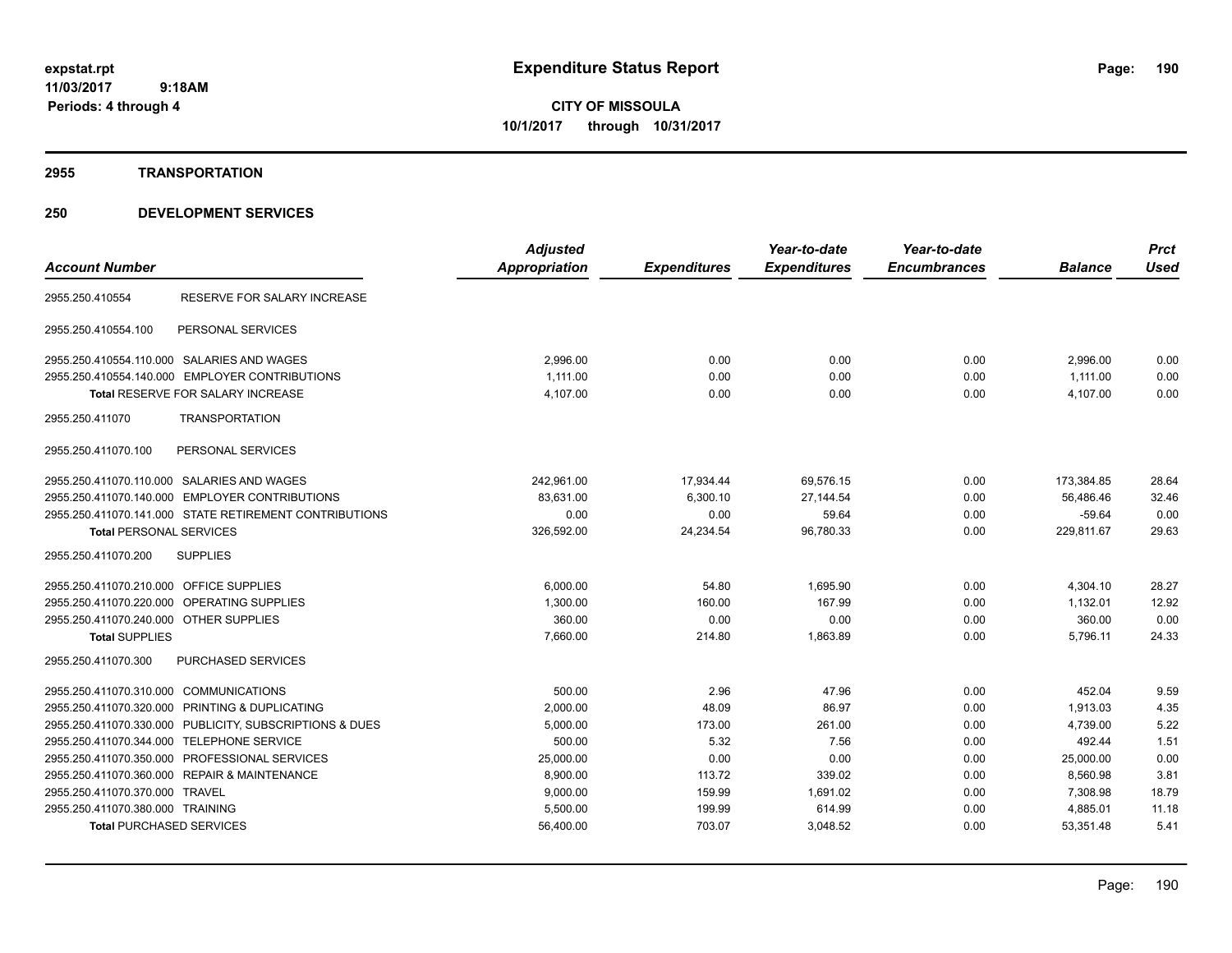#### **2955 TRANSPORTATION**

|                                                          | <b>Adjusted</b> |                     | Year-to-date        | Year-to-date        |                | <b>Prct</b> |
|----------------------------------------------------------|-----------------|---------------------|---------------------|---------------------|----------------|-------------|
| <b>Account Number</b>                                    | Appropriation   | <b>Expenditures</b> | <b>Expenditures</b> | <b>Encumbrances</b> | <b>Balance</b> | <b>Used</b> |
| <b>FIXED CHARGES</b><br>2955.250.411070.500              |                 |                     |                     |                     |                |             |
| 2955.250.411070.500.000 FIXED CHARGES                    | 28.947.00       | 0.00                | 0.00                | 0.00                | 28.947.00      | 0.00        |
| <b>Total FIXED CHARGES</b>                               | 28,947.00       | 0.00                | 0.00                | 0.00                | 28,947.00      | 0.00        |
| <b>GRANTS &amp; CONTRIBUTIONS</b><br>2955.250.411070.700 |                 |                     |                     |                     |                |             |
| 2955.250.411070.700.000 GRANTS & CONTRIBUTIONS           | 145,633.00      | 0.00                | 0.00                | 0.00                | 145,633.00     | 0.00        |
| Total GRANTS & CONTRIBUTIONS                             | 145,633.00      | 0.00                | 0.00                | 0.00                | 145.633.00     | 0.00        |
| 2955.250.411070.800<br><b>OTHER OBJECTS</b>              |                 |                     |                     |                     |                |             |
| 2955.250.411070.820.000 TRANSFERS TO OTHER FUNDS         | 20,000.00       | 0.00                | 0.00                | 0.00                | 20,000.00      | 0.00        |
| 2955.250.411070.845.000 CONTINGENCY                      | 290,230.00      | 0.00                | 0.00                | 0.00                | 290,230.00     | 0.00        |
| <b>Total OTHER OBJECTS</b>                               | 310,230.00      | 0.00                | 0.00                | 0.00                | 310,230.00     | 0.00        |
| <b>Total TRANSPORTATION</b>                              | 875,462.00      | 25,152.41           | 101,692.74          | 0.00                | 773,769.26     | 11.62       |
| 2955.250.411079<br><b>BIKE/PED MDT</b>                   |                 |                     |                     |                     |                |             |
| 2955.250.411079.100<br>PERSONAL SERVICES                 |                 |                     |                     |                     |                |             |
| 2955.250.411079.110.000 SALARIES AND WAGES               | 13.092.00       | 0.00                | 0.00                | 0.00                | 13.092.00      | 0.00        |
| 2955.250.411079.140.000 EMPLOYER CONTRIBUTIONS           | 7,367.00        | 0.00                | 0.00                | 0.00                | 7,367.00       | 0.00        |
| <b>Total PERSONAL SERVICES</b>                           | 20,459.00       | 0.00                | 0.00                | 0.00                | 20,459.00      | 0.00        |
| 2955.250.411079.200<br><b>SUPPLIES</b>                   |                 |                     |                     |                     |                |             |
| 2955.250.411079.220.000 OPERATING SUPPLIES               | 500.00          | 0.00                | 2.464.72            | 0.00                | $-1.964.72$    | 492.94      |
| <b>Total SUPPLIES</b>                                    | 500.00          | 0.00                | 2,464.72            | 0.00                | $-1,964.72$    | 492.94      |
| PURCHASED SERVICES<br>2955.250.411079.300                |                 |                     |                     |                     |                |             |
| 2955.250.411079.320.000 PRINTING & DUPLICATING           | 1.500.00        | 0.00                | 0.00                | 0.00                | 1,500.00       | 0.00        |
| 2955.250.411079.330.000 PUBLICITY, SUBSCRIPTIONS & DUES  | 12,330.00       | 590.00              | 2,998.00            | 0.00                | 9,332.00       | 24.31       |
| 2955.250.411079.350.000 PROFESSIONAL SERVICES            | 10,000.00       | 1,600.00            | 1,600.00            | 0.00                | 8,400.00       | 16.00       |
| 2955.250.411079.390.000 OTHER PURCHASED SERVICES         | 600.00          | 0.00                | 0.00                | 0.00                | 600.00         | 0.00        |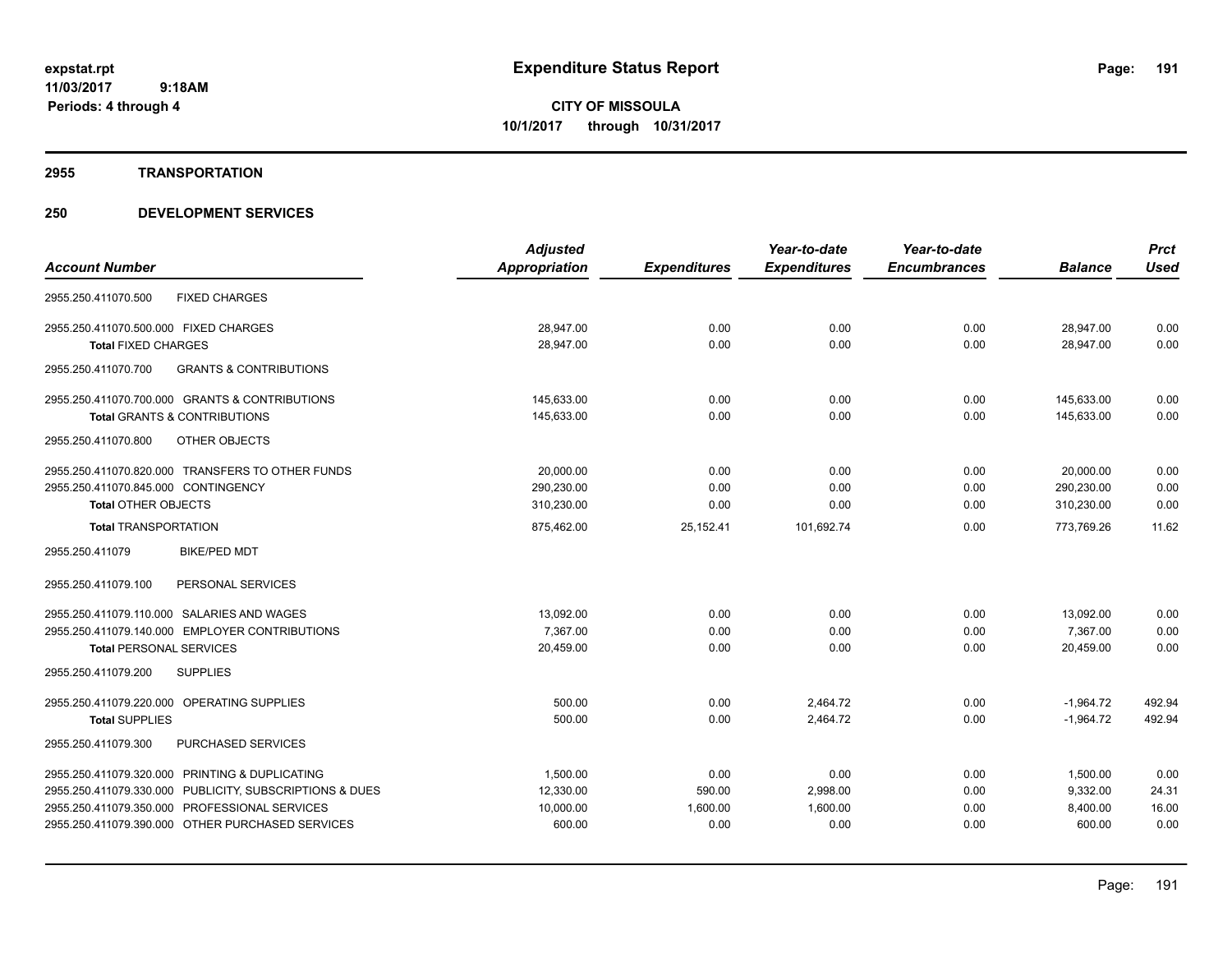**Periods: 4 through 4**

**CITY OF MISSOULA 10/1/2017 through 10/31/2017**

#### **2955 TRANSPORTATION**

| <b>Account Number</b>                                    | <b>Adjusted</b><br><b>Appropriation</b> | <b>Expenditures</b> | Year-to-date<br><b>Expenditures</b> | Year-to-date<br><b>Encumbrances</b> | <b>Balance</b> | <b>Prct</b><br><b>Used</b> |
|----------------------------------------------------------|-----------------------------------------|---------------------|-------------------------------------|-------------------------------------|----------------|----------------------------|
| <b>Total PURCHASED SERVICES</b>                          | 24,430.00                               | 2,190.00            | 4,598.00                            | 0.00                                | 19,832.00      | 18.82                      |
| <b>Total BIKE/PED MDT</b>                                | 45,389.00                               | 2,190.00            | 7,062.72                            | 0.00                                | 38,326.28      | 15.56                      |
| 2955.250.411080<br><b>MIM MDT</b>                        |                                         |                     |                                     |                                     |                |                            |
| 2955.250.411080.100<br>PERSONAL SERVICES                 |                                         |                     |                                     |                                     |                |                            |
| 2955.250.411080.110.000 CMAQ/MIM-SALARIES AND WAGES      | 156,417.00                              | 10,093.94           | 38,023.58                           | 0.00                                | 118,393.42     | 24.31                      |
| 2955.250.411080.120.000 OVERTIME                         | 0.00                                    | 0.00                | 33.00                               | 0.00                                | $-33.00$       | 0.00                       |
| 2955.250.411080.140.000 EMPLOYER CONTRIBUTIONS           | 62,279.00                               | 2,719.10            | 14,433.18                           | 0.00                                | 47,845.82      | 23.18                      |
| <b>Total PERSONAL SERVICES</b>                           | 218,696.00                              | 12,813.04           | 52,489.76                           | 0.00                                | 166,206.24     | 24.00                      |
| 2955.250.411080.200<br><b>SUPPLIES</b>                   |                                         |                     |                                     |                                     |                |                            |
| 2955.250.411080.210.000 OFFICE SUPPLIES                  | 1,500.00                                | 144.21              | 146.45                              | 0.00                                | 1,353.55       | 9.76                       |
| 2955.250.411080.220.000 OPERATING SUPPLIES               | 25,000.00                               | 5,539.12            | 12,755.66                           | 0.00                                | 12,244.34      | 51.02                      |
| <b>Total SUPPLIES</b>                                    | 26,500.00                               | 5,683.33            | 12,902.11                           | 0.00                                | 13,597.89      | 48.69                      |
| <b>PURCHASED SERVICES</b><br>2955.250.411080.300         |                                         |                     |                                     |                                     |                |                            |
| 2955.250.411080.310.000 COMMUNICATIONS                   | 2,500.00                                | 134.98              | 572.78                              | 0.00                                | 1,927.22       | 22.91                      |
| 2955.250.411080.320.000 PRINTING & DUPLICATING           | 3,500.00                                | 1,526.25            | 3,456.83                            | 0.00                                | 43.17          | 98.77                      |
| 2955.250.411080.330.000 PUBLICITY, SUBSCRIPTIONS & DUES  | 20,000.00                               | 5,827.56            | 6,905.67                            | 0.00                                | 13,094.33      | 34.53                      |
| 2955.250.411080.344.000 TELEPHONE SERVICE                | 50.00                                   | 1.38                | 4.52                                | 0.00                                | 45.48          | 9.04                       |
| 2955.250.411080.350.000 PROFESSIONAL SERVICES            | 16,000.00                               | 0.00                | 225.85                              | 0.00                                | 15,774.15      | 1.41                       |
| 2955.250.411080.370.000 TRAVEL                           | 3,000.00                                | 20.07               | 97.96                               | 0.00                                | 2,902.04       | 3.27                       |
| 2955.250.411080.380.000 TRAINING                         | 5,000.00                                | 0.00                | $-630.00$                           | 0.00                                | 5,630.00       | 12.60                      |
| 2955.250.411080.390.000 OTHER PURCHASED SERVICES         | 10,950.00                               | 0.00                | 897.50                              | 0.00                                | 10.052.50      | 8.20                       |
| <b>Total PURCHASED SERVICES</b>                          | 61,000.00                               | 7,510.24            | 11,531.11                           | 0.00                                | 49.468.89      | 18.90                      |
| <b>FIXED CHARGES</b><br>2955.250.411080.500              |                                         |                     |                                     |                                     |                |                            |
| 2955.250.411080.500.000 FIXED CHARGES                    | 5,053.00                                | 0.00                | 0.00                                | 0.00                                | 5,053.00       | 0.00                       |
| <b>Total FIXED CHARGES</b>                               | 5,053.00                                | 0.00                | 0.00                                | 0.00                                | 5,053.00       | 0.00                       |
| <b>GRANTS &amp; CONTRIBUTIONS</b><br>2955.250.411080.700 |                                         |                     |                                     |                                     |                |                            |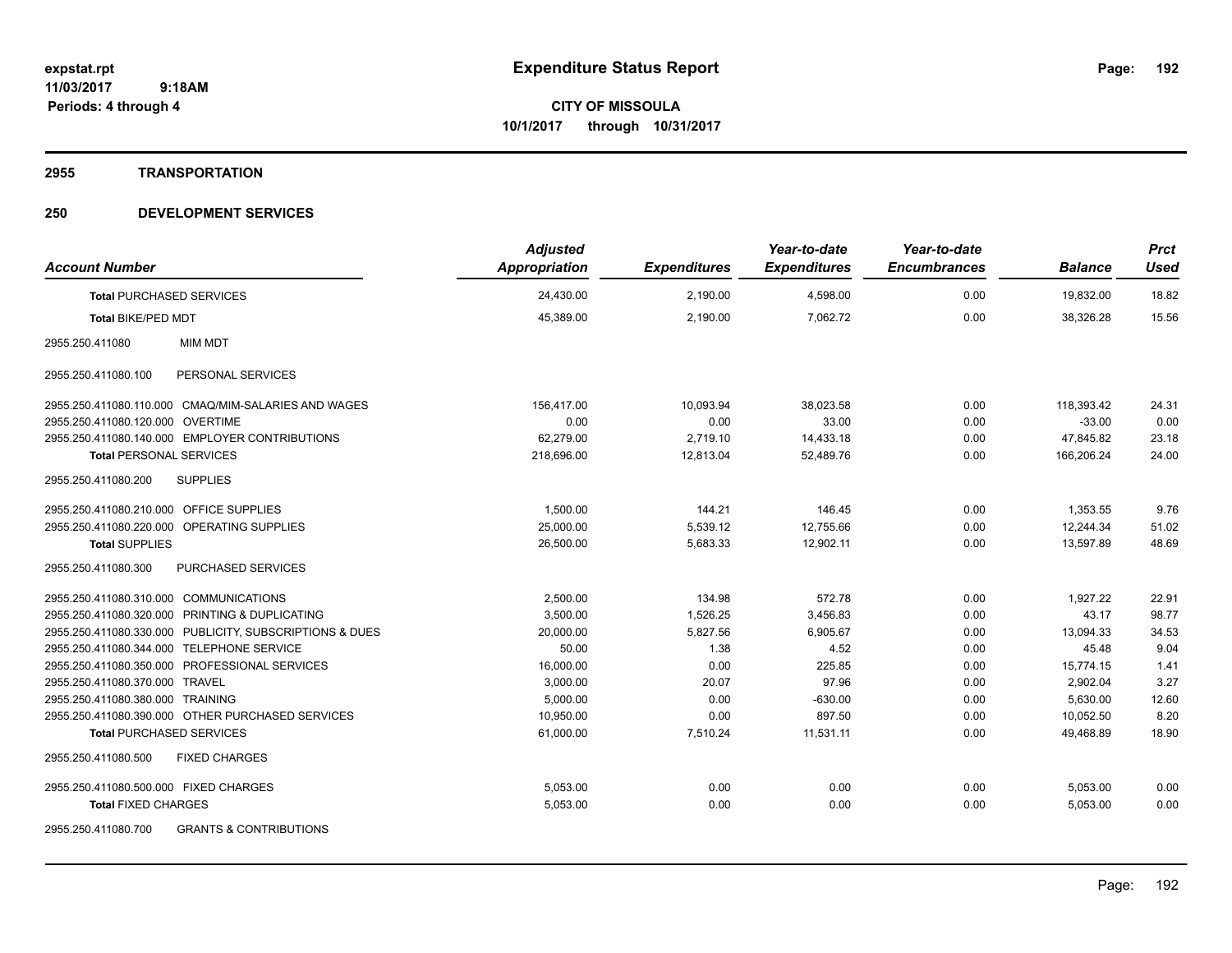#### **2955 TRANSPORTATION**

# **250 DEVELOPMENT SERVICES**

|                                                         | <b>Adjusted</b> |                     | Year-to-date        | Year-to-date        |                | <b>Prct</b> |
|---------------------------------------------------------|-----------------|---------------------|---------------------|---------------------|----------------|-------------|
| <b>Account Number</b>                                   | Appropriation   | <b>Expenditures</b> | <b>Expenditures</b> | <b>Encumbrances</b> | <b>Balance</b> | <b>Used</b> |
| 2955.250.411080.700.000 GRANTS & CONTRIBUTIONS          | 2,500.00        | $-250.00$           | 4,750.00            | 0.00                | $-2,250.00$    | 190.00      |
| <b>Total GRANTS &amp; CONTRIBUTIONS</b>                 | 2,500.00        | $-250.00$           | 4,750.00            | 0.00                | $-2,250.00$    | 190.00      |
| 2955.250.411080.800<br><b>OTHER OBJECTS</b>             |                 |                     |                     |                     |                |             |
| <b>Total OTHER OBJECTS</b>                              | 0.00            | 0.00                | 0.00                | 0.00                | 0.00           | 0.00        |
| <b>Total MIM MDT</b>                                    | 313,749.00      | 25,756.61           | 81,672.98           | 0.00                | 232,076.02     | 26.03       |
| 2955.250.430255<br><b>BIKE-PED PROGRAM &amp; TRAILS</b> |                 |                     |                     |                     |                |             |
| 2955.250.430255.100<br>PERSONAL SERVICES                |                 |                     |                     |                     |                |             |
| 2955.250.430255.110.000 SALARIES AND WAGES              | 51,552.00       | 3,950.28            | 14,807.08           | 0.00                | 36,744.92      | 28.72       |
| 2955.250.430255.140.000 EMPLOYER CONTRIBUTIONS          | 18,687.00       | 1,496.92            | 6,569.04            | 0.00                | 12,117.96      | 35.15       |
| <b>Total PERSONAL SERVICES</b>                          | 70,239.00       | 5,447.20            | 21,376.12           | 0.00                | 48,862.88      | 30.43       |
| <b>SUPPLIES</b><br>2955.250.430255.200                  |                 |                     |                     |                     |                |             |
| 2955.250.430255.210.000 OFFICE SUPPLIES                 | 1,000.00        | 0.00                | 0.00                | 0.00                | 1,000.00       | 0.00        |
| <b>Total SUPPLIES</b>                                   | 1,000.00        | 0.00                | 0.00                | 0.00                | 1,000.00       | 0.00        |
| 2955.250.430255.300<br>PURCHASED SERVICES               |                 |                     |                     |                     |                |             |
| 2955.250.430255.310.000 COMMUNICATIONS                  | 100.00          | 0.00                | 22.81               | 0.00                | 77.19          | 22.81       |
| 2955.250.430255.320.000 PRINTING & DUPLICATING          | 125.00          | 7.59                | 11.18               | 0.00                | 113.82         | 8.94        |
| 2955.250.430255.330.000 PUBLICITY, SUBSCRIPTIONS & DUES | 395.00          | 0.00                | 0.00                | 0.00                | 395.00         | 0.00        |
| 2955.250.430255.344.000 TELEPHONE SERVICE               | 29.00           | 7.89                | 8.67                | 0.00                | 20.33          | 29.90       |
| 2955.250.430255.350.000 PROFESSIONAL SERVICES           | 4,004.00        | 91.55               | 91.55               | 0.00                | 3.912.45       | 2.29        |
| 2955.250.430255.370.000 TRAVEL                          | 1,500.00        | 0.00                | 0.00                | 0.00                | 1,500.00       | 0.00        |
| 2955.250.430255.380.000 TRAINING                        | 800.00          | 0.00                | 0.00                | 0.00                | 800.00         | 0.00        |
| 2955.250.430255.390.000 OTHER PURCHASED SERVICES        | 4,500.00        | 0.00                | 0.00                | 0.00                | 4,500.00       | 0.00        |
| <b>Total PURCHASED SERVICES</b>                         | 11,453.00       | 107.03              | 134.21              | 0.00                | 11,318.79      | 1.17        |
| <b>FIXED CHARGES</b><br>2955.250.430255.500             |                 |                     |                     |                     |                |             |

Page: 193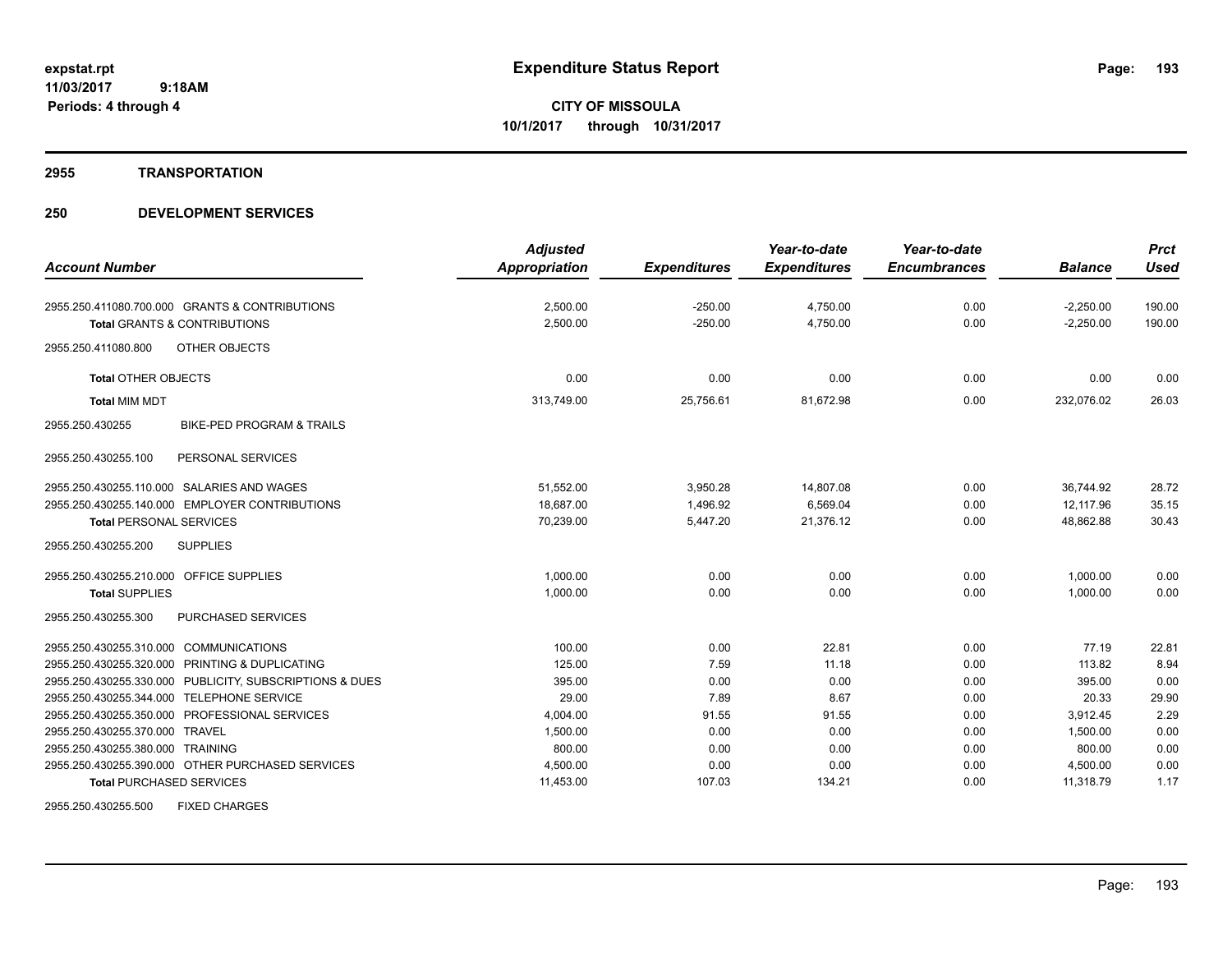#### **2955 TRANSPORTATION**

| <b>Account Number</b>                                               |                                           | <b>Adjusted</b><br><b>Appropriation</b> | <b>Expenditures</b>  | Year-to-date<br><b>Expenditures</b> | Year-to-date<br><b>Encumbrances</b> | <b>Balance</b>       | <b>Prct</b><br><b>Used</b> |
|---------------------------------------------------------------------|-------------------------------------------|-----------------------------------------|----------------------|-------------------------------------|-------------------------------------|----------------------|----------------------------|
| 2955.250.430255.500.000 FIXED CHARGES<br><b>Total FIXED CHARGES</b> |                                           | 4,592.00<br>4,592.00                    | 1,277.07<br>1,277.07 | 1,277.07<br>1,277.07                | 0.00<br>0.00                        | 3,314.93<br>3,314.93 | 27.81<br>27.81             |
| 2955.250.430255.700                                                 | <b>GRANTS &amp; CONTRIBUTIONS</b>         |                                         |                      |                                     |                                     |                      |                            |
|                                                                     | <b>Total GRANTS &amp; CONTRIBUTIONS</b>   | 0.00                                    | 0.00                 | 0.00                                | 0.00                                | 0.00                 | 0.00                       |
| 2955.250.430255.800                                                 | OTHER OBJECTS                             |                                         |                      |                                     |                                     |                      |                            |
| <b>Total OTHER OBJECTS</b>                                          |                                           | 0.00                                    | 0.00                 | 0.00                                | 0.00                                | 0.00                 | 0.00                       |
| 2955.250.430255.900                                                 | <b>CAPITAL OUTLAY</b>                     |                                         |                      |                                     |                                     |                      |                            |
| <b>Total CAPITAL OUTLAY</b>                                         |                                           | 0.00                                    | 0.00                 | 0.00                                | 0.00                                | 0.00                 | 0.00                       |
|                                                                     | Total BIKE-PED PROGRAM & TRAILS           | 87,284.00                               | 6,831.30             | 22,787.40                           | 0.00                                | 64,496.60            | 26.11                      |
| 2955.250.430257                                                     | Missoula Active Transportation Plan       |                                         |                      |                                     |                                     |                      |                            |
| 2955.250.430257.200                                                 | <b>SUPPLIES</b>                           |                                         |                      |                                     |                                     |                      |                            |
| <b>Total SUPPLIES</b>                                               |                                           | 0.00                                    | 0.00                 | 0.00                                | 0.00                                | 0.00                 | 0.00                       |
| 2955.250.430257.300                                                 | PURCHASED SERVICES                        |                                         |                      |                                     |                                     |                      |                            |
|                                                                     | <b>Total PURCHASED SERVICES</b>           | 0.00                                    | 0.00                 | 0.00                                | 0.00                                | 0.00                 | 0.00                       |
| 2955.250.430257.900                                                 | CAPITAL OUTLAY                            |                                         |                      |                                     |                                     |                      |                            |
|                                                                     | Total Missoula Active Transportation Plan | 0.00                                    | 0.00                 | 0.00                                | 0.00                                | 0.00                 | 0.00                       |
| 2955.250.430267                                                     | <b>CMAQ GRANT</b>                         |                                         |                      |                                     |                                     |                      |                            |
| 2955.250.430267.200                                                 | <b>SUPPLIES</b>                           |                                         |                      |                                     |                                     |                      |                            |
| <b>Total CMAQ GRANT</b>                                             |                                           | 0.00                                    | 0.00                 | 0.00                                | 0.00                                | 0.00                 | 0.00                       |
| 2955.250.510110                                                     | <b>MERCHANT SERVICES</b>                  |                                         |                      |                                     |                                     |                      |                            |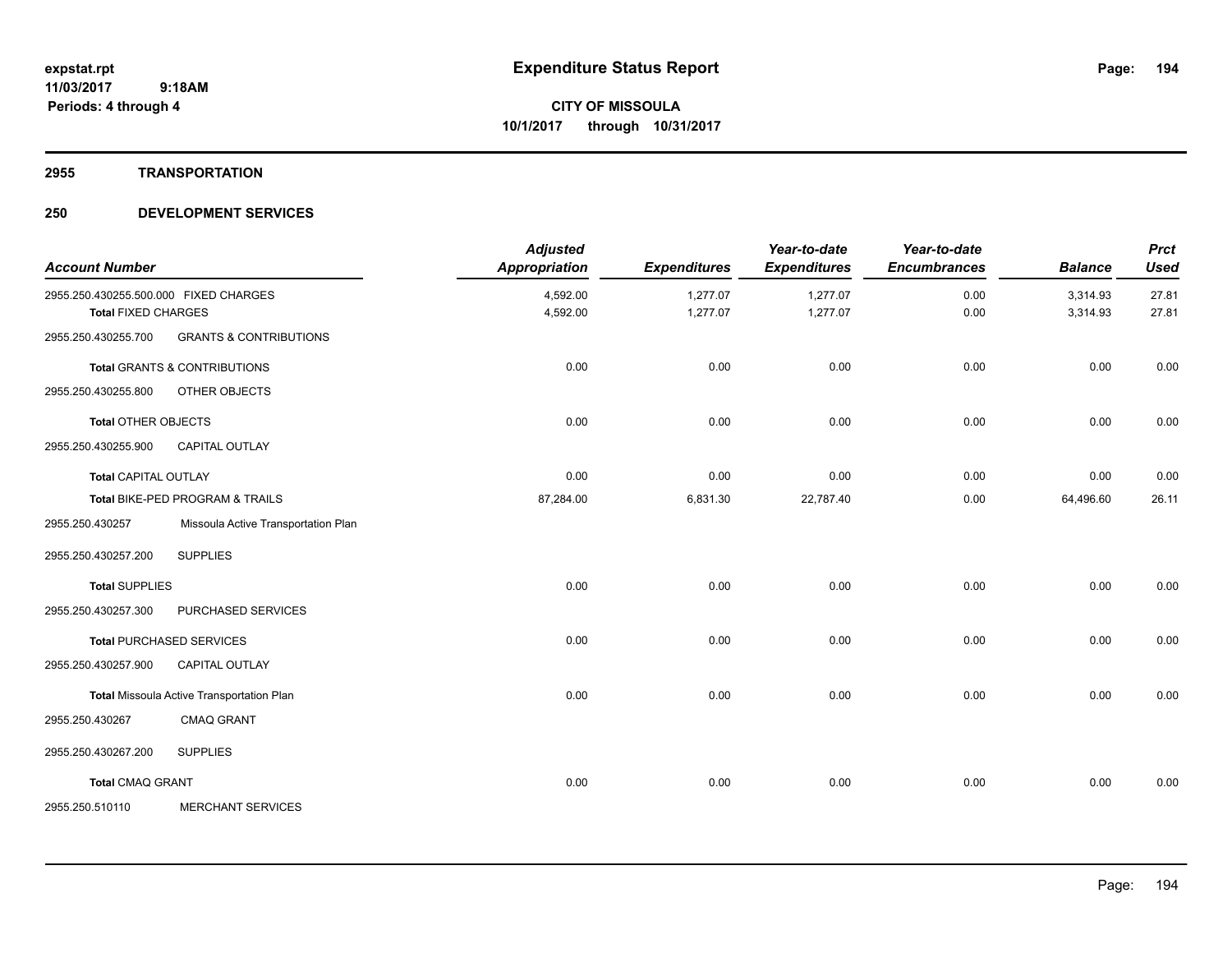**2955 TRANSPORTATION**

| <b>Account Number</b>       |                                            | <b>Adjusted</b><br><b>Appropriation</b> | <b>Expenditures</b> | Year-to-date<br><b>Expenditures</b> | Year-to-date<br><b>Encumbrances</b> | <b>Balance</b> | <b>Prct</b><br><b>Used</b> |
|-----------------------------|--------------------------------------------|-----------------------------------------|---------------------|-------------------------------------|-------------------------------------|----------------|----------------------------|
| 2955.250.510110.500         | <b>FIXED CHARGES</b>                       |                                         |                     |                                     |                                     |                |                            |
|                             | <b>Total MERCHANT SERVICES</b>             | 0.00                                    | 0.00                | 0.00                                | 0.00                                | 0.00           | 0.00                       |
| 2955.250.510306             | <b>SALARY RESERVE</b>                      |                                         |                     |                                     |                                     |                |                            |
| 2955.250.510306.100         | PERSONAL SERVICES                          |                                         |                     |                                     |                                     |                |                            |
| <b>Total SALARY RESERVE</b> |                                            | 0.00                                    | 0.00                | 0.00                                | 0.00                                | 0.00           | 0.00                       |
| 2955.250.521000             | INTERFUND OPERATING TRANSFERS              |                                         |                     |                                     |                                     |                |                            |
| 2955.250.521000.800         | OTHER OBJECTS                              |                                         |                     |                                     |                                     |                |                            |
|                             | <b>Total INTERFUND OPERATING TRANSFERS</b> | 0.00                                    | 0.00                | 0.00                                | 0.00                                | 0.00           | 0.00                       |
| <b>Total TRANSPORTATION</b> |                                            | 1,325,991.00                            | 59,930.32           | 213,215.84                          | 0.00                                | 1,112,775.16   | 16.08                      |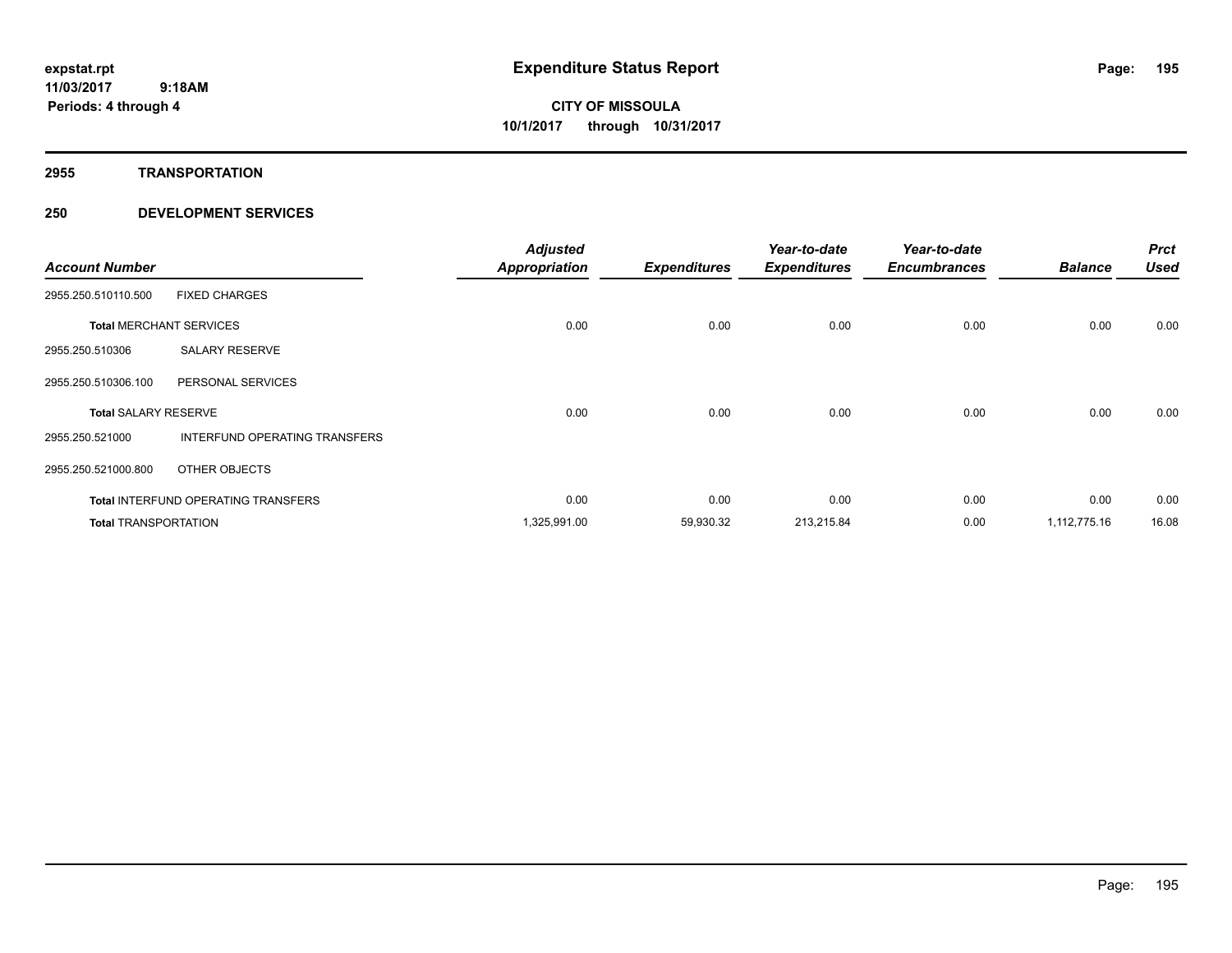**Periods: 4 through 4**

**CITY OF MISSOULA 10/1/2017 through 10/31/2017**

### **2987 FEDERAL TRANSPORTATION FUND**

|                                 |                                                              | <b>Adjusted</b>      |                     | Year-to-date        | Year-to-date        |                | <b>Prct</b> |
|---------------------------------|--------------------------------------------------------------|----------------------|---------------------|---------------------|---------------------|----------------|-------------|
| <b>Account Number</b>           |                                                              | <b>Appropriation</b> | <b>Expenditures</b> | <b>Expenditures</b> | <b>Encumbrances</b> | <b>Balance</b> | <b>Used</b> |
| 2987.390.430255                 | <b>Bitterroot Bike Trail Safe Crossings</b>                  |                      |                     |                     |                     |                |             |
| 2987.390.430255.900             | <b>CAPITAL OUTLAY</b>                                        |                      |                     |                     |                     |                |             |
|                                 | 2987.390.430255.930.000 Bitterroot Bike Trail Safe Crossings | 0.00                 | 85.341.53           | 85,341.53           | 0.00                | $-85.341.53$   | 0.00        |
|                                 | <b>Total Bitterroot Bike Trail Safe Crossings</b>            | 0.00                 | 85,341.53           | 85,341.53           | 0.00                | $-85,341.53$   | 0.00        |
| 2987.390.430257                 | <b>BICYCLE COMMUTER NETWORK</b>                              |                      |                     |                     |                     |                |             |
| 2987.390.430257.900             | <b>CAPITAL OUTLAY</b>                                        |                      |                     |                     |                     |                |             |
|                                 | Total BICYCLE COMMUTER NETWORK                               | 0.00                 | 0.00                | 0.00                | 0.00                | 0.00           | 0.00        |
| 2987.390.460509                 | <b>KIM WILLIAMS TRAIL</b>                                    |                      |                     |                     |                     |                |             |
| 2987.390.460509.900             | <b>CAPITAL OUTLAY</b>                                        |                      |                     |                     |                     |                |             |
|                                 | 2987.390.460509.930.076 IMPROVEMENTS-RTP/STATE GRANTS        | 208,379.00           | 0.00                | 0.00                | 0.00                | 208,379.00     | 0.00        |
| <b>Total KIM WILLIAMS TRAIL</b> |                                                              | 208,379.00           | 0.00                | 0.00                | 0.00                | 208,379.00     | 0.00        |
| 2987.390.510000                 | <b>MISCELLANEOUS</b>                                         |                      |                     |                     |                     |                |             |
| 2987.390.510000.800             | <b>OTHER OBJECTS</b>                                         |                      |                     |                     |                     |                |             |
| <b>Total MISCELLANEOUS</b>      |                                                              | 0.00                 | 0.00                | 0.00                | 0.00                | 0.00           | 0.00        |
|                                 | <b>Total FEDERAL TRANSPORTATION FUND</b>                     | 208,379.00           | 85,341.53           | 85,341.53           | 0.00                | 123,037.47     | 40.95       |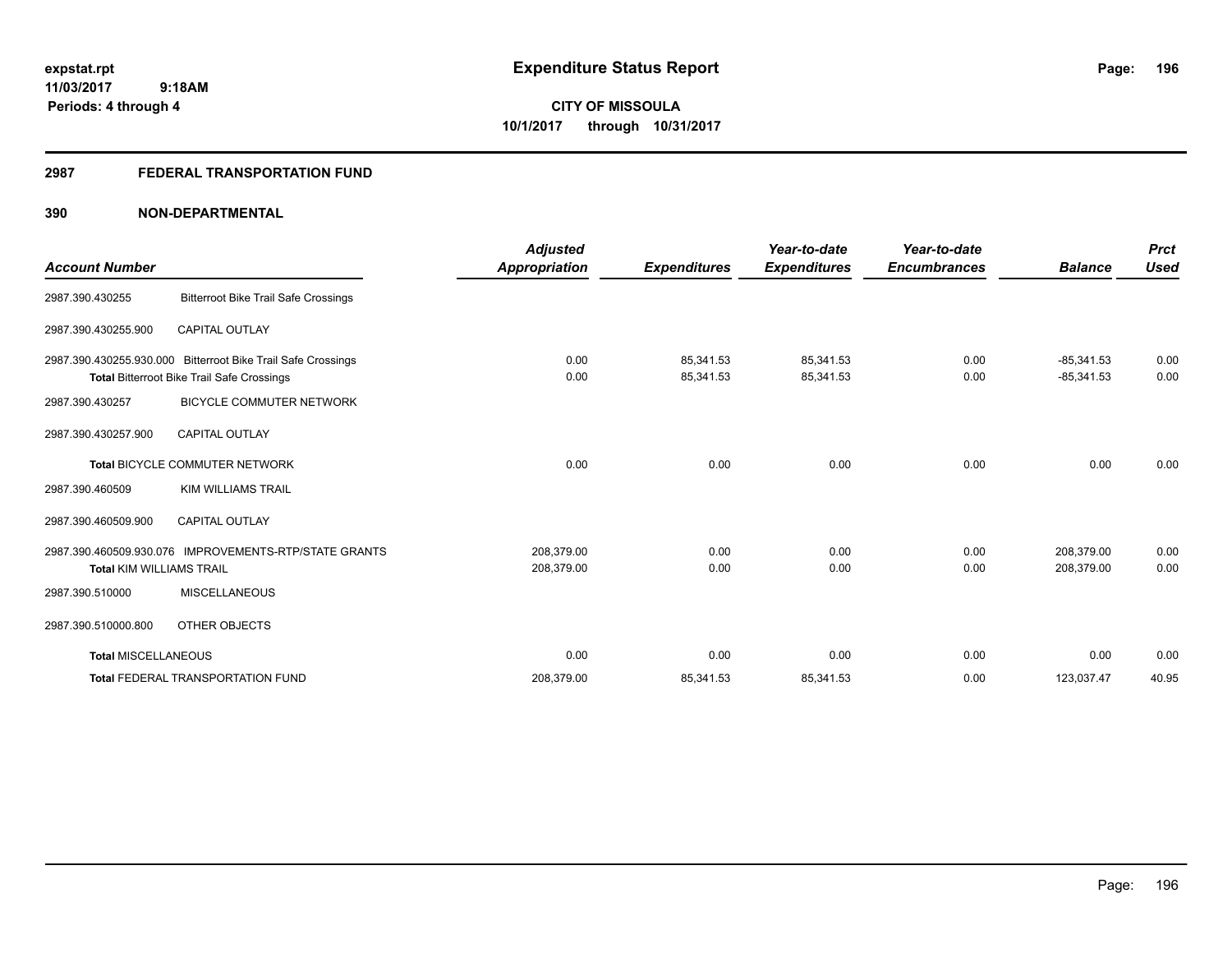**CITY OF MISSOULA 10/1/2017 through 10/31/2017**

### **2988 GRANTS & DONATIONS FUND**

# **223 CITY CLERK**

| <b>Account Number</b>   |                          | <b>Adjusted</b><br>Appropriation | Expenditures | Year-to-date<br><b>Expenditures</b> | Year-to-date<br><b>Encumbrances</b> | <b>Balance</b> | <b>Prct</b><br>Used |
|-------------------------|--------------------------|----------------------------------|--------------|-------------------------------------|-------------------------------------|----------------|---------------------|
| 2988.223.510110         | <b>MERCHANT SERVICES</b> |                                  |              |                                     |                                     |                |                     |
| 2988.223.510110.500     | <b>FIXED CHARGES</b>     |                                  |              |                                     |                                     |                |                     |
| <b>Total CITY CLERK</b> |                          | 0.00                             | 0.00         | 0.00                                | 0.00                                | 0.00           | 0.00                |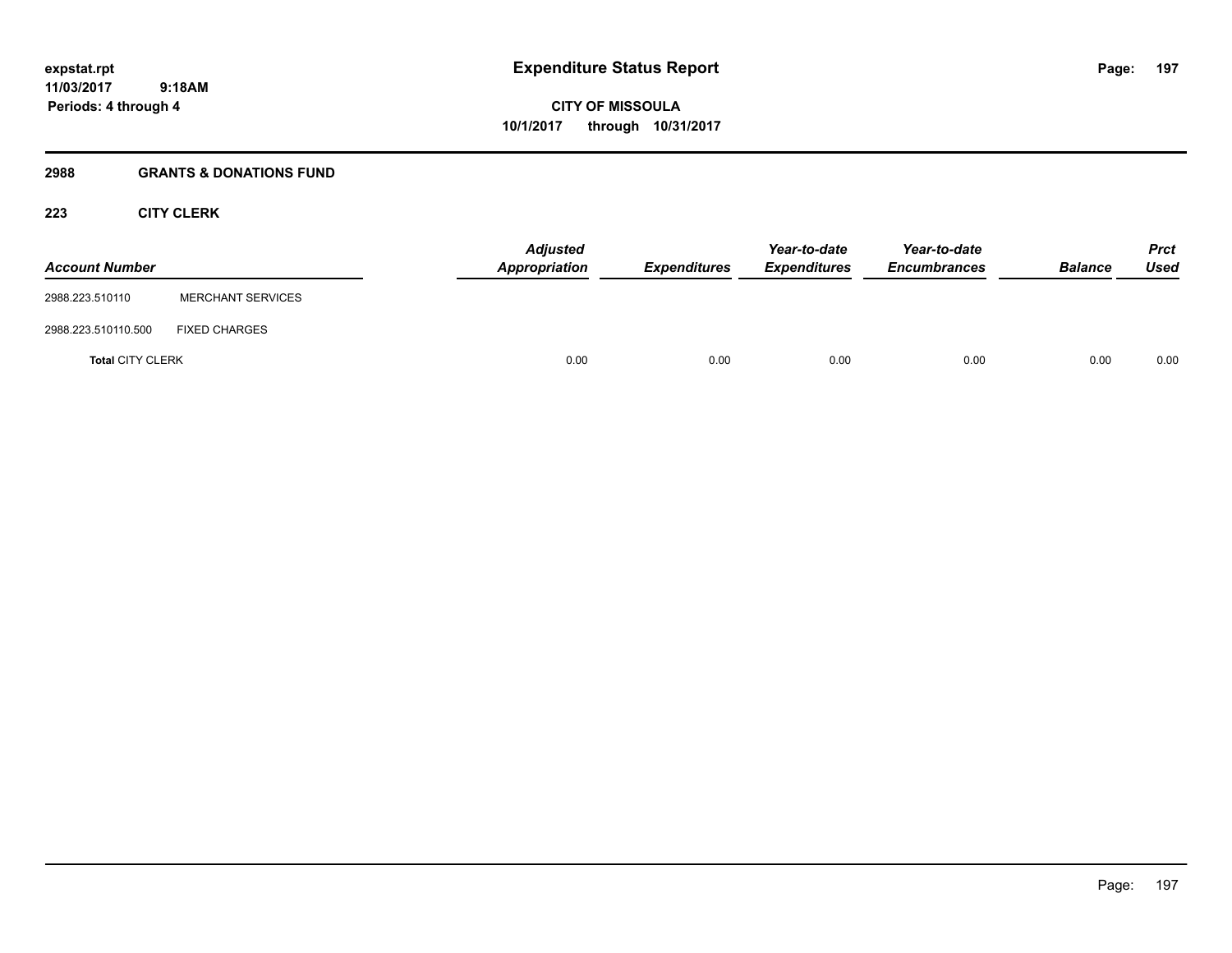**CITY OF MISSOULA 10/1/2017 through 10/31/2017**

# **2988 GRANTS & DONATIONS FUND**

**300 FIRE**

| <b>Account Number</b> |                                                 | Adjusted<br><b>Appropriation</b> | <b>Expenditures</b> | Year-to-date<br><b>Expenditures</b> | Year-to-date<br><b>Encumbrances</b> | <b>Balance</b>               | <b>Prct</b><br><b>Used</b> |
|-----------------------|-------------------------------------------------|----------------------------------|---------------------|-------------------------------------|-------------------------------------|------------------------------|----------------------------|
| 2988.300.420731       | AFG GRANT                                       |                                  |                     |                                     |                                     |                              |                            |
| 2988.300.420731.900   | <b>CAPITAL OUTLAY</b>                           |                                  |                     |                                     |                                     |                              |                            |
| <b>Total FIRE</b>     | 2988.300.420731.940.000 AFG GRANT-LARYNGOSCOPES | 0.00<br>0.00                     | 0.00<br>0.00        | 90,000.00<br>90,000.00              | 0.00<br>0.00                        | $-90.000.00$<br>$-90,000.00$ | 0.00<br>0.00               |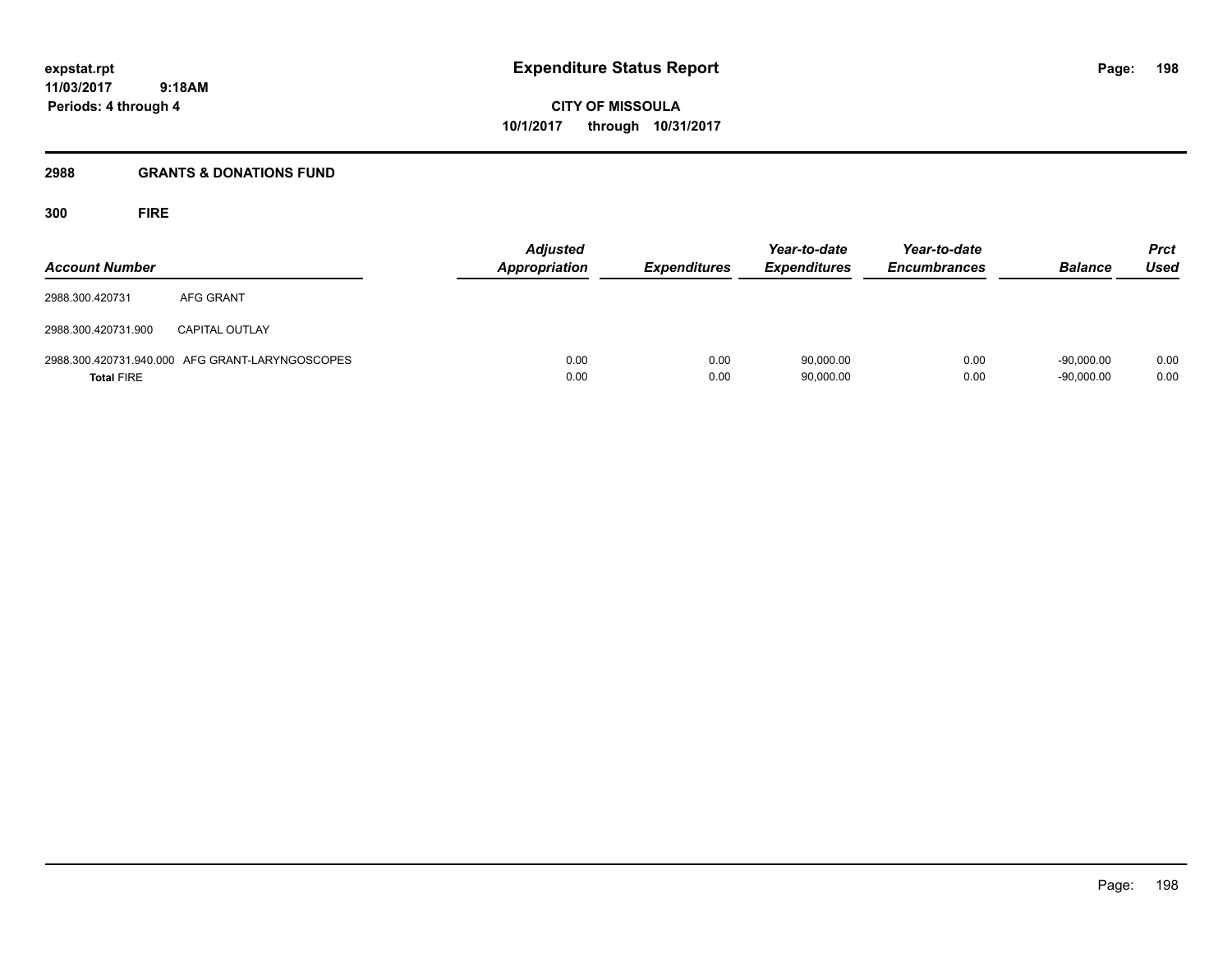#### **2988 GRANTS & DONATIONS FUND**

|                               |                                                               | <b>Adjusted</b>      |                     | Year-to-date        | Year-to-date        |                | <b>Prct</b> |
|-------------------------------|---------------------------------------------------------------|----------------------|---------------------|---------------------|---------------------|----------------|-------------|
| <b>Account Number</b>         |                                                               | <b>Appropriation</b> | <b>Expenditures</b> | <b>Expenditures</b> | <b>Encumbrances</b> | <b>Balance</b> | <b>Used</b> |
| 2988.390.420000               | <b>MISC GRANTS</b>                                            |                      |                     |                     |                     |                |             |
| 2988.390.420000.700           | <b>GRANTS &amp; CONTRIBUTIONS</b>                             |                      |                     |                     |                     |                |             |
|                               | 2988.390.420000.700.000 GRANTS & CONTRIBUTIONS                | 90,260.00            | 0.00                | 0.00                | 0.00                | 90,260.00      | 0.00        |
|                               | <b>Total GRANTS &amp; CONTRIBUTIONS</b>                       | 90,260.00            | 0.00                | 0.00                | 0.00                | 90,260.00      | 0.00        |
| 2988.390.420000.800           | OTHER OBJECTS                                                 |                      |                     |                     |                     |                |             |
| <b>Total OTHER OBJECTS</b>    |                                                               | 0.00                 | 0.00                | 0.00                | 0.00                | 0.00           | 0.00        |
| <b>Total MISC GRANTS</b>      |                                                               | 90,260.00            | 0.00                | 0.00                | 0.00                | 90,260.00      | 0.00        |
| 2988.390.420432               | <b>FIRE EXPLORERS</b>                                         |                      |                     |                     |                     |                |             |
| 2988.390.420432.700           | <b>GRANTS &amp; CONTRIBUTIONS</b>                             |                      |                     |                     |                     |                |             |
|                               | 2988.390.420432.700.000 FIRE EXPLORERS/GRANTS & CONTRIBUTIONS | 1,650.00             | 0.00                | 0.00                | 0.00                | 1,650.00       | 0.00        |
| <b>Total FIRE EXPLORERS</b>   |                                                               | 1,650.00             | 0.00                | 0.00                | 0.00                | 1,650.00       | 0.00        |
| 2988.390.420433               | <b>COMBAT CHALLENGE</b>                                       |                      |                     |                     |                     |                |             |
| 2988.390.420433.200           | <b>SUPPLIES</b>                                               |                      |                     |                     |                     |                |             |
| <b>Total SUPPLIES</b>         |                                                               | 0.00                 | 0.00                | 0.00                | 0.00                | 0.00           | 0.00        |
| 2988.390.420433.300           | PURCHASED SERVICES                                            |                      |                     |                     |                     |                |             |
|                               | <b>Total PURCHASED SERVICES</b>                               | 0.00                 | 0.00                | 0.00                | 0.00                | 0.00           | 0.00        |
| 2988.390.420433.700           | <b>GRANTS &amp; CONTRIBUTIONS</b>                             |                      |                     |                     |                     |                |             |
| <b>Total COMBAT CHALLENGE</b> |                                                               | 0.00                 | 0.00                | 0.00                | 0.00                | 0.00           | 0.00        |
| 2988.390.430100               | <b>GREEN BLOCKS PILOT PROJECT</b>                             |                      |                     |                     |                     |                |             |
| 2988.390.430100.300           | PURCHASED SERVICES                                            |                      |                     |                     |                     |                |             |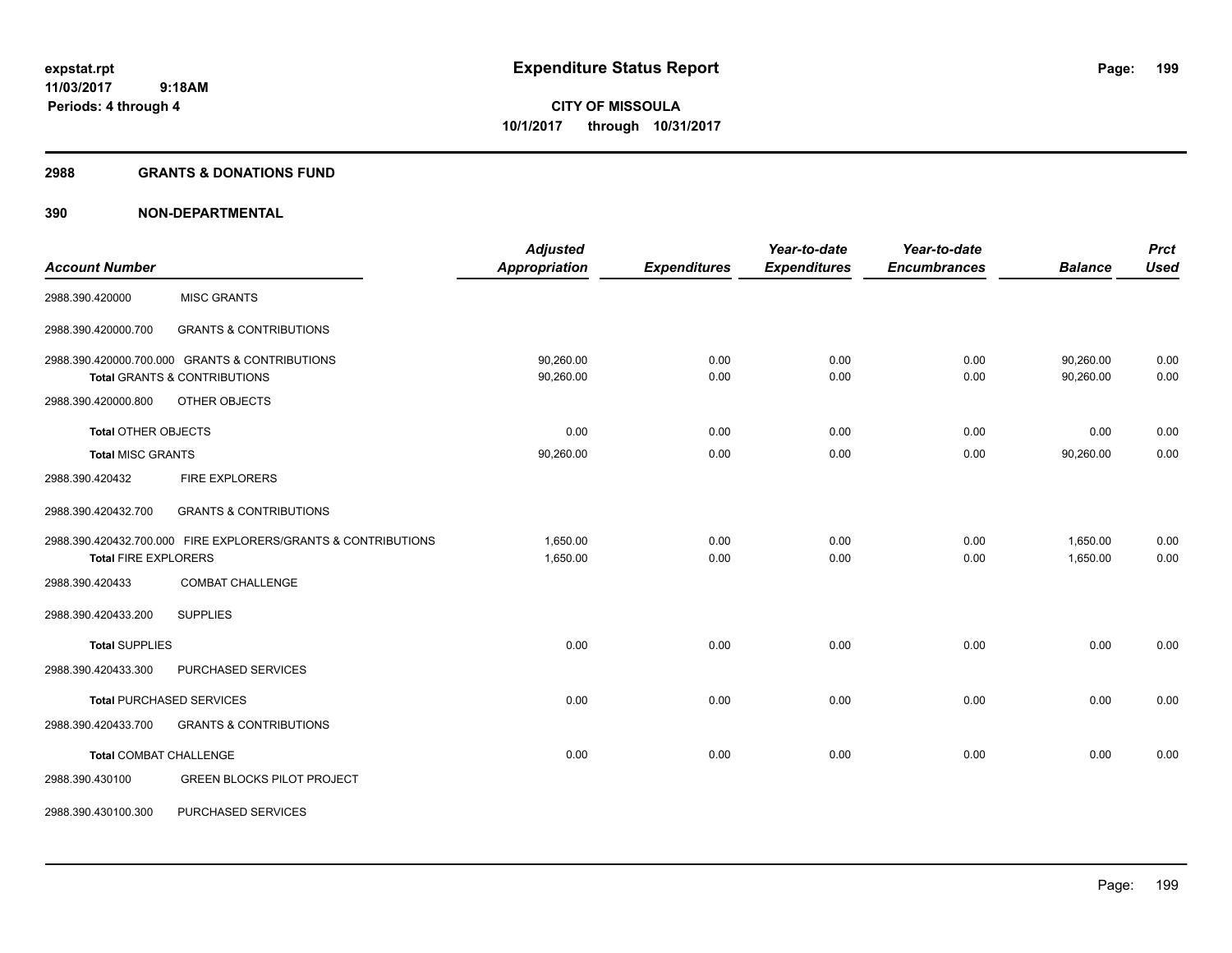#### **2988 GRANTS & DONATIONS FUND**

| <b>Account Number</b>                |                                                  | <b>Adjusted</b><br>Appropriation | <b>Expenditures</b> | Year-to-date<br><b>Expenditures</b> | Year-to-date<br><b>Encumbrances</b> | <b>Balance</b> | <b>Prct</b><br><b>Used</b> |
|--------------------------------------|--------------------------------------------------|----------------------------------|---------------------|-------------------------------------|-------------------------------------|----------------|----------------------------|
| <b>Total PURCHASED SERVICES</b>      |                                                  | 0.00                             | 0.00                | 0.00                                | 0.00                                | 0.00           | 0.00                       |
| 2988.390.430100.700                  | <b>GRANTS &amp; CONTRIBUTIONS</b>                |                                  |                     |                                     |                                     |                |                            |
|                                      | Total GREEN BLOCKS PILOT PROJECT                 | 0.00                             | 0.00                | 0.00                                | 0.00                                | 0.00           | 0.00                       |
| 2988.390.430230                      | STREET RESTORATION                               |                                  |                     |                                     |                                     |                |                            |
| 2988.390.430230.900                  | <b>CAPITAL OUTLAY</b>                            |                                  |                     |                                     |                                     |                |                            |
| 2988.390.430230.930.000 IMPROVEMENTS |                                                  | 24,822.00                        | 0.00                | 0.00                                | 0.00                                | 24,822.00      | 0.00                       |
| <b>Total STREET RESTORATION</b>      |                                                  | 24,822.00                        | 0.00                | 0.00                                | 0.00                                | 24,822.00      | 0.00                       |
| 2988.390.470404                      | <b>BROWNFIELDS CLEANUP RLF</b>                   |                                  |                     |                                     |                                     |                |                            |
| 2988.390.470404.300                  | PURCHASED SERVICES                               |                                  |                     |                                     |                                     |                |                            |
|                                      | 2988.390.470404.350.000 PROFESSIONAL SERVICES    | 0.00                             | 1,296.20            | 1,296.20                            | 0.00                                | $-1.296.20$    | 0.00                       |
| <b>Total PURCHASED SERVICES</b>      |                                                  | 0.00                             | 1,296.20            | 1,296.20                            | 0.00                                | $-1,296.20$    | 0.00                       |
| 2988.390.470404.700                  | <b>GRANTS &amp; CONTRIBUTIONS</b>                |                                  |                     |                                     |                                     |                |                            |
|                                      | 2988.390.470404.700.000 BROWNSFIELD RLF CLEANUP  | 269,728.00                       | 0.00                | 2,070.00                            | 0.00                                | 267,658.00     | 0.77                       |
|                                      | <b>Total GRANTS &amp; CONTRIBUTIONS</b>          | 269,728.00                       | 0.00                | 2,070.00                            | 0.00                                | 267,658.00     | 0.77                       |
| 2988.390.470404.800                  | OTHER OBJECTS                                    |                                  |                     |                                     |                                     |                |                            |
|                                      | 2988.390.470404.820.000 TRANSFERS TO OTHER FUNDS | 29,639.00                        | 0.00                | 0.00                                | 0.00                                | 29,639.00      | 0.00                       |
| <b>Total OTHER OBJECTS</b>           |                                                  | 29,639.00                        | 0.00                | 0.00                                | 0.00                                | 29,639.00      | 0.00                       |
|                                      | Total BROWNFIELDS CLEANUP RLF                    | 299,367.00                       | 1,296.20            | 3,366.20                            | 0.00                                | 296,000.80     | 1.12                       |
| 2988.390.470405                      | <b>BROWNFIELDS ASSESSMENT</b>                    |                                  |                     |                                     |                                     |                |                            |
| 2988.390.470405.300                  | PURCHASED SERVICES                               |                                  |                     |                                     |                                     |                |                            |
| <b>Total PURCHASED SERVICES</b>      |                                                  | 0.00                             | 0.00                | 0.00                                | 0.00                                | 0.00           | 0.00                       |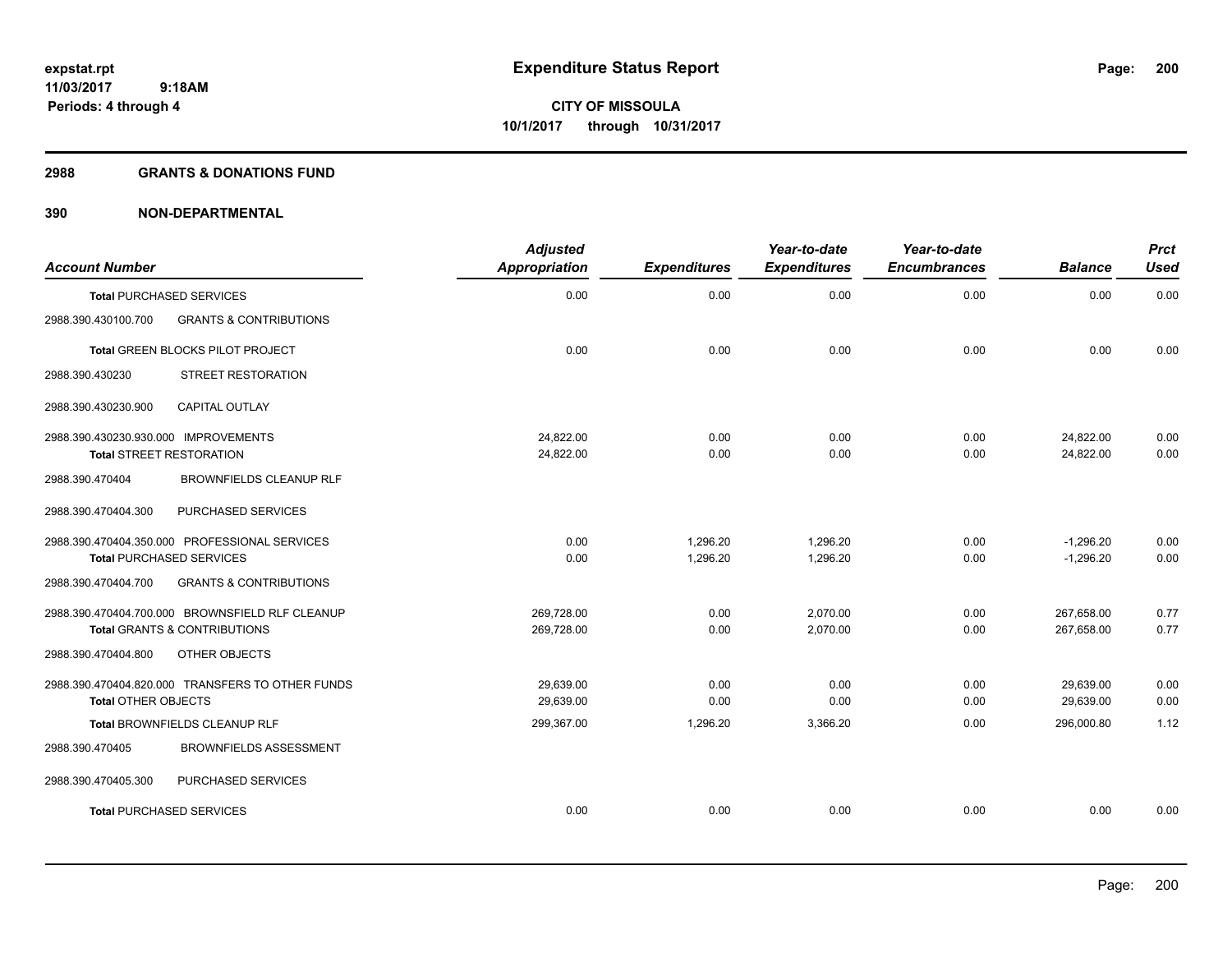#### **2988 GRANTS & DONATIONS FUND**

|                                                              | <b>Adjusted</b> |                     | Year-to-date        | Year-to-date        |                | <b>Prct</b> |
|--------------------------------------------------------------|-----------------|---------------------|---------------------|---------------------|----------------|-------------|
| <b>Account Number</b>                                        | Appropriation   | <b>Expenditures</b> | <b>Expenditures</b> | <b>Encumbrances</b> | <b>Balance</b> | Used        |
| 2988.390.470405.700<br><b>GRANTS &amp; CONTRIBUTIONS</b>     |                 |                     |                     |                     |                |             |
| 2988.390.470405.700.000 BROWNFIELDS AREA WIDE PLANNING GRANT | 300.000.00      | 6.209.65            | 6.209.65            | 0.00                | 293.790.35     | 2.07        |
| <b>Total GRANTS &amp; CONTRIBUTIONS</b>                      | 300,000.00      | 6,209.65            | 6,209.65            | 0.00                | 293,790.35     | 2.07        |
| OTHER OBJECTS<br>2988.390.470405.800                         |                 |                     |                     |                     |                |             |
| <b>Total OTHER OBJECTS</b>                                   | 0.00            | 0.00                | 0.00                | 0.00                | 0.00           | 0.00        |
| <b>Total BROWNFIELDS ASSESSMENT</b>                          | 300,000.00      | 6.209.65            | 6,209.65            | 0.00                | 293.790.35     | 2.07        |
| <b>Total NON-DEPARTMENTAL</b>                                | 716.099.00      | 7.505.85            | 9,575.85            | 0.00                | 706.523.15     | 1.34        |
| <b>Total GRANTS &amp; DONATIONS FUND</b>                     | 716,099.00      | 7,505.85            | 99,575.85           | 0.00                | 616.523.15     | 13.91       |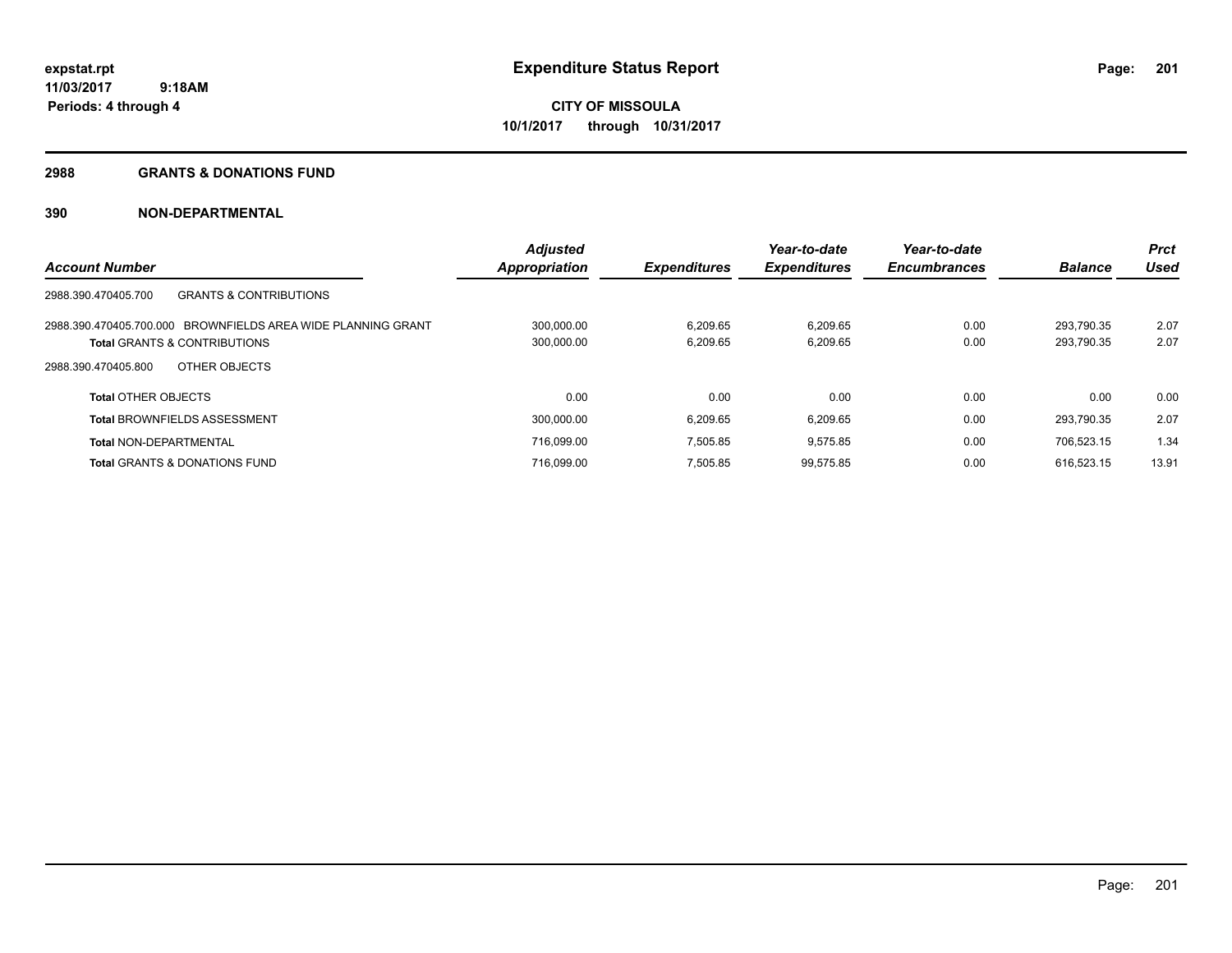**CITY OF MISSOULA 10/1/2017 through 10/31/2017**

### **2989 POLICE GRANTS & DONATIONS**

|                                         |                                                | <b>Adjusted</b>      |                     | Year-to-date        | Year-to-date        |                | <b>Prct</b> |
|-----------------------------------------|------------------------------------------------|----------------------|---------------------|---------------------|---------------------|----------------|-------------|
| <b>Account Number</b>                   |                                                | <b>Appropriation</b> | <b>Expenditures</b> | <b>Expenditures</b> | <b>Encumbrances</b> | <b>Balance</b> | <b>Used</b> |
| 2989.290.420000                         | <b>PUBLIC SAFETY</b>                           |                      |                     |                     |                     |                |             |
| 2989.290.420000.700                     | <b>GRANTS &amp; CONTRIBUTIONS</b>              |                      |                     |                     |                     |                |             |
|                                         | 2989.290.420000.700.000 GRANTS & CONTRIBUTIONS | 20,000.00            | 0.00                | 0.00                | 0.00                | 20,000.00      | 0.00        |
| <b>Total PUBLIC SAFETY</b>              |                                                | 20,000.00            | 0.00                | 0.00                | 0.00                | 20,000.00      | 0.00        |
| 2989.290.420143                         | <b>ANTI-GRAFFITI</b>                           |                      |                     |                     |                     |                |             |
| 2989.290.420143.200                     | <b>SUPPLIES</b>                                |                      |                     |                     |                     |                |             |
| 2989.290.420143.210.000 OFFICE SUPPLIES |                                                | 5,000.00             | 0.00                | 0.00                | 0.00                | 5,000.00       | 0.00        |
|                                         | 2989.290.420143.220.000 OPERATING SUPPLIES     | 0.00                 | 181.17              | 281.96              | 0.00                | $-281.96$      | 0.00        |
| <b>Total ANTI-GRAFFITI</b>              |                                                | 5,000.00             | 181.17              | 281.96              | 0.00                | 4,718.04       | 5.64        |
| 2989.290.420144                         | <b>BIAS CRIME CAMPAIGN</b>                     |                      |                     |                     |                     |                |             |
| 2989.290.420144.300                     | PURCHASED SERVICES                             |                      |                     |                     |                     |                |             |
|                                         | 2989.290.420144.350.000 PROFESSIONAL SERVICES  | 10.903.00            | 0.00                | 0.00                | 0.00                | 10,903.00      | 0.00        |
| <b>Total BIAS CRIME CAMPAIGN</b>        |                                                | 10,903.00            | 0.00                | 0.00                | 0.00                | 10.903.00      | 0.00        |
| 2989.290.420150                         | STATE EQUIPMENT GRANT                          |                      |                     |                     |                     |                |             |
| 2989.290.420150.200                     | <b>SUPPLIES</b>                                |                      |                     |                     |                     |                |             |
|                                         | 2989.290.420150.220.000 OPERATING SUPPLIES     | 44,100.00            | 0.00                | 0.00                | 0.00                | 44,100.00      | 0.00        |
|                                         | Total STATE EQUIPMENT GRANT                    | 44,100.00            | 0.00                | 0.00                | 0.00                | 44,100.00      | 0.00        |
| 2989.290.420160                         | <b>ICAC</b>                                    |                      |                     |                     |                     |                |             |
| 2989.290.420160.100                     | PERSONAL SERVICES                              |                      |                     |                     |                     |                |             |
|                                         | 2989.290.420160.110.000 SALARIES AND WAGES     | 60,418.00            | 0.00                | 0.00                | 0.00                | 60,418.00      | 0.00        |
| 2989.290.420160.120.000 OVERTIME        |                                                | 8,000.00             | 952.59              | 2,167.43            | 0.00                | 5,832.57       | 27.09       |
|                                         | 2989.290.420160.140.000 EMPLOYER CONTRIBUTIONS | 28,061.00            | 63.10               | 141.04              | 0.00                | 27,919.96      | 0.50        |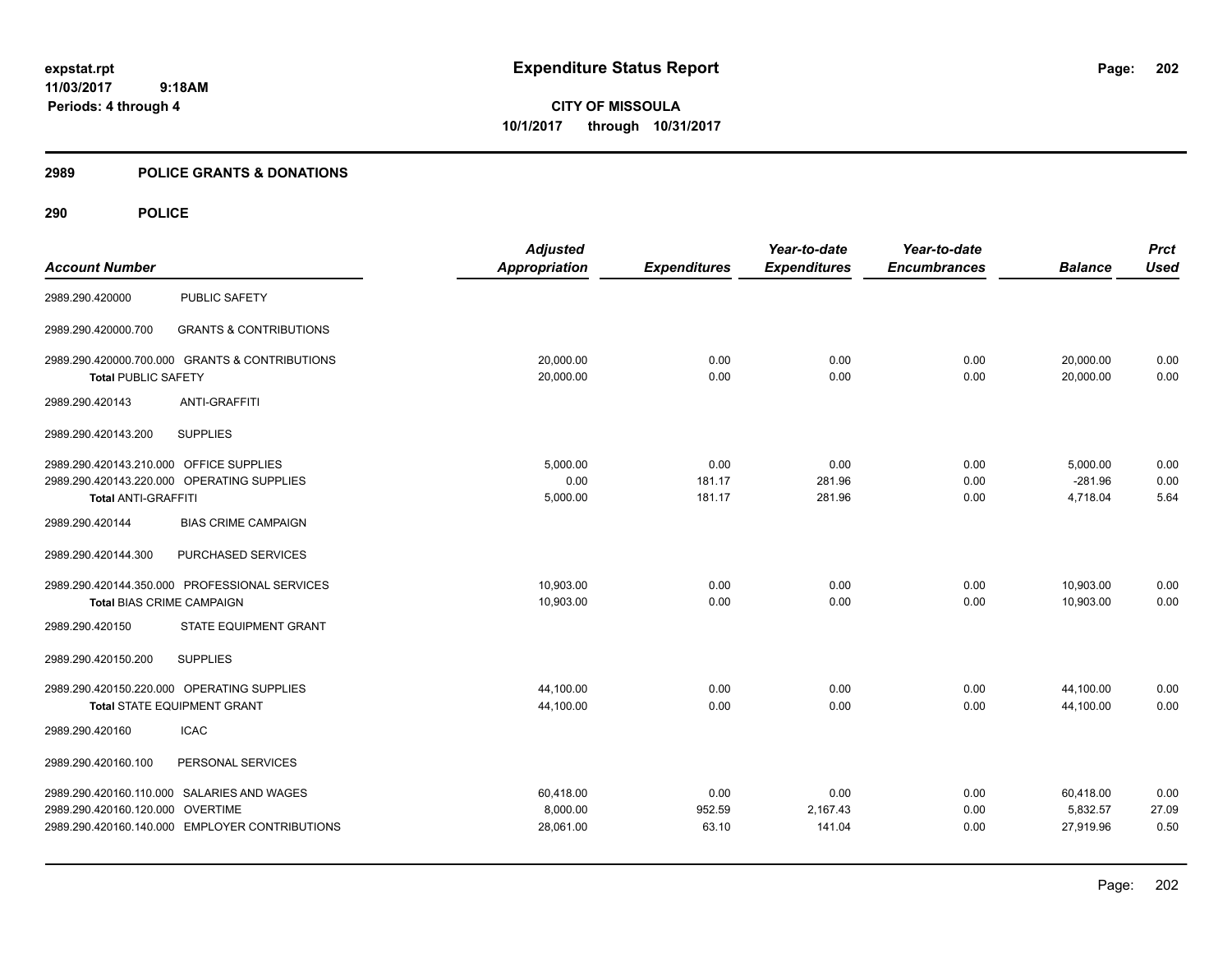**CITY OF MISSOULA 10/1/2017 through 10/31/2017**

#### **2989 POLICE GRANTS & DONATIONS**

| <b>Account Number</b>                                     | <b>Adjusted</b><br>Appropriation | <b>Expenditures</b> | Year-to-date<br><b>Expenditures</b> | Year-to-date<br><b>Encumbrances</b> | <b>Balance</b> | <b>Prct</b><br><b>Used</b> |
|-----------------------------------------------------------|----------------------------------|---------------------|-------------------------------------|-------------------------------------|----------------|----------------------------|
| <b>Total PERSONAL SERVICES</b>                            | 96,479.00                        | 1,015.69            | 2,308.47                            | 0.00                                | 94,170.53      | 2.39                       |
| <b>SUPPLIES</b><br>2989.290.420160.200                    |                                  |                     |                                     |                                     |                |                            |
| <b>Total SUPPLIES</b>                                     | 0.00                             | 0.00                | 0.00                                | 0.00                                | 0.00           | 0.00                       |
| 2989.290.420160.300<br>PURCHASED SERVICES                 |                                  |                     |                                     |                                     |                |                            |
| 2989.290.420160.350.000 PROFESSIONAL SERVICES             | 540.00                           | 269.94              | 539.88                              | 0.00                                | 0.12           | 99.98                      |
| 2989.290.420160.370.000 TRAVEL                            | 5,000.00                         | 493.00              | 493.00                              | 0.00                                | 4,507.00       | 9.86                       |
| <b>Total PURCHASED SERVICES</b>                           | 5,540.00                         | 762.94              | 1,032.88                            | 0.00                                | 4,507.12       | 18.64                      |
| <b>Total ICAC</b>                                         | 102,019.00                       | 1,778.63            | 3,341.35                            | 0.00                                | 98,677.65      | 3.28                       |
| <b>ICAC GOOGLE</b><br>2989.290.420161                     |                                  |                     |                                     |                                     |                |                            |
| 2989.290.420161.100<br>PERSONAL SERVICES                  |                                  |                     |                                     |                                     |                |                            |
| 2989.290.420161.110.000 SALARIES AND WAGES                | 0.00                             | 5,645.29            | 21,066.28                           | 0.00                                | $-21,066.28$   | 0.00                       |
| 2989.290.420161.115.000 SALARIES/HEALTH INSURANCE BENEFIT | 0.00                             | 768.00              | 2,880.00                            | 0.00                                | $-2,880.00$    | 0.00                       |
| 2989.290.420161.130.000 OTHER                             | 0.00                             | 0.00                | 700.00                              | 0.00                                | $-700.00$      | 0.00                       |
| 2989.290.420161.133.000 EDUCATION COMPENSATION            | 0.00                             | 20.00               | 75.00                               | 0.00                                | $-75.00$       | 0.00                       |
| 2989.290.420161.140.000 EMPLOYER CONTRIBUTIONS            | 0.00                             | 1,404.14            | 5,328.26                            | 0.00                                | $-5,328.26$    | 0.00                       |
| Total ICAC GOOGLE                                         | 0.00                             | 7,837.43            | 30,049.54                           | 0.00                                | $-30,049.54$   | 0.00                       |
| <b>BULLETPROOF VEST PROGRAM</b><br>2989.290.420180        |                                  |                     |                                     |                                     |                |                            |
| <b>SUPPLIES</b><br>2989.290.420180.200                    |                                  |                     |                                     |                                     |                |                            |
| 2989.290.420180.220.000 OPERATING SUPPLIES                | 28,000.00                        | 653.00              | 653.00                              | 0.00                                | 27,347.00      | 2.33                       |
| Total BULLETPROOF VEST PROGRAM                            | 28,000.00                        | 653.00              | 653.00                              | 0.00                                | 27,347.00      | 2.33                       |
| 2989.290.420181<br>2016 HIDTA                             |                                  |                     |                                     |                                     |                |                            |
| 2989.290.420181.100<br>PERSONAL SERVICES                  |                                  |                     |                                     |                                     |                |                            |
| <b>Total PERSONAL SERVICES</b>                            | 0.00                             | 0.00                | 0.00                                | 0.00                                | 0.00           | 0.00                       |
|                                                           |                                  |                     |                                     |                                     |                |                            |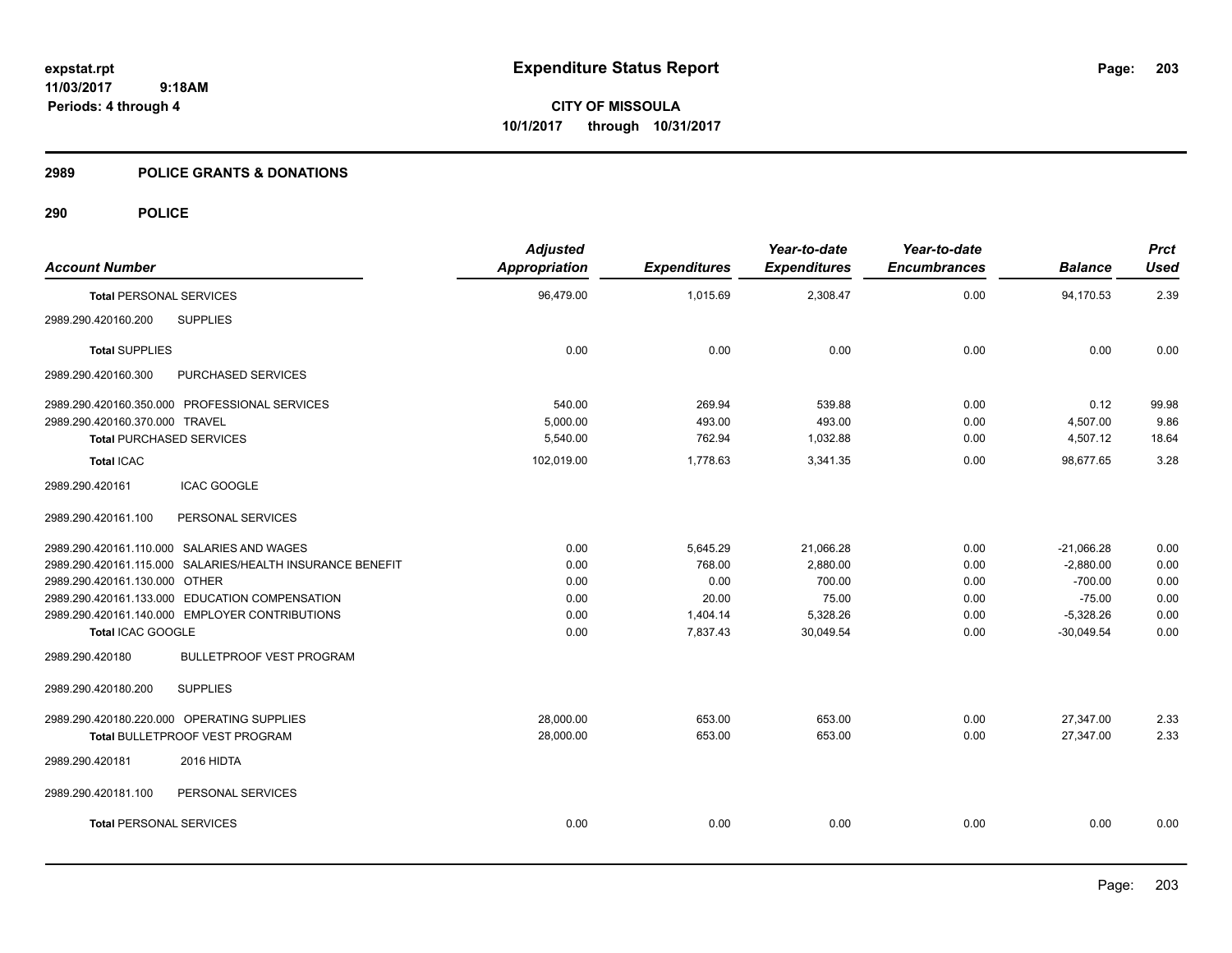**CITY OF MISSOULA 10/1/2017 through 10/31/2017**

# **2989 POLICE GRANTS & DONATIONS**

|                                  |                                                | <b>Adjusted</b>      |                     | Year-to-date        | Year-to-date        |                | <b>Prct</b> |
|----------------------------------|------------------------------------------------|----------------------|---------------------|---------------------|---------------------|----------------|-------------|
| <b>Account Number</b>            |                                                | <b>Appropriation</b> | <b>Expenditures</b> | <b>Expenditures</b> | <b>Encumbrances</b> | <b>Balance</b> | <b>Used</b> |
| 2989.290.420181.200              | <b>SUPPLIES</b>                                |                      |                     |                     |                     |                |             |
| <b>Total SUPPLIES</b>            |                                                | 0.00                 | 0.00                | 0.00                | 0.00                | 0.00           | 0.00        |
| 2989.290.420181.300              | PURCHASED SERVICES                             |                      |                     |                     |                     |                |             |
|                                  | <b>Total PURCHASED SERVICES</b>                | 0.00                 | 0.00                | 0.00                | 0.00                | 0.00           | 0.00        |
| 2989.290.420181.500              | <b>FIXED CHARGES</b>                           |                      |                     |                     |                     |                |             |
| Total 2016 HIDTA                 |                                                | 0.00                 | 0.00                | 0.00                | 0.00                | 0.00           | 0.00        |
| 2989.290.420184                  | <b>DUI TASK FORCES</b>                         |                      |                     |                     |                     |                |             |
| 2989.290.420184.100              | PERSONAL SERVICES                              |                      |                     |                     |                     |                |             |
| 2989.290.420184.120.000 OVERTIME |                                                | 4,300.00             | 0.00                | 0.00                | 0.00                | 4,300.00       | 0.00        |
|                                  | 2989.290.420184.140.000 EMPLOYER CONTRIBUTIONS | 700.00               | 0.00                | 0.00                | 0.00                | 700.00         | 0.00        |
| <b>Total DUI TASK FORCES</b>     |                                                | 5,000.00             | 0.00                | 0.00                | 0.00                | 5,000.00       | 0.00        |
| 2989.290.420190                  | STATE OT SEAT BELT GRANT                       |                      |                     |                     |                     |                |             |
| 2989.290.420190.100              | PERSONAL SERVICES                              |                      |                     |                     |                     |                |             |
|                                  | 2989.290.420190.110.000 SALARIES AND WAGES     | 5,000.00             | 0.00                | 0.00                | 0.00                | 5,000.00       | 0.00        |
| 2989.290.420190.120.000 OVERTIME |                                                | 45,400.00            | 5,226.02            | 18,041.98           | 0.00                | 27,358.02      | 39.74       |
|                                  | 2989.290.420190.140.000 EMPLOYER CONTRIBUTIONS | 3,200.00             | 344.17              | 1,181.80            | 0.00                | 2,018.20       | 36.93       |
| <b>Total PERSONAL SERVICES</b>   |                                                | 53,600.00            | 5,570.19            | 19,223.78           | 0.00                | 34,376.22      | 35.87       |
| 2989.290.420190.300              | PURCHASED SERVICES                             |                      |                     |                     |                     |                |             |
|                                  | <b>Total PURCHASED SERVICES</b>                | 0.00                 | 0.00                | 0.00                | 0.00                | 0.00           | 0.00        |
|                                  | Total STATE OT SEAT BELT GRANT                 | 53,600.00            | 5,570.19            | 19,223.78           | 0.00                | 34,376.22      | 35.87       |
| 2989.290.420191                  | SELECTIVE TRAFFIC ENF PROG (STEP) GRANT        |                      |                     |                     |                     |                |             |
| 2989.290.420191.100              | PERSONAL SERVICES                              |                      |                     |                     |                     |                |             |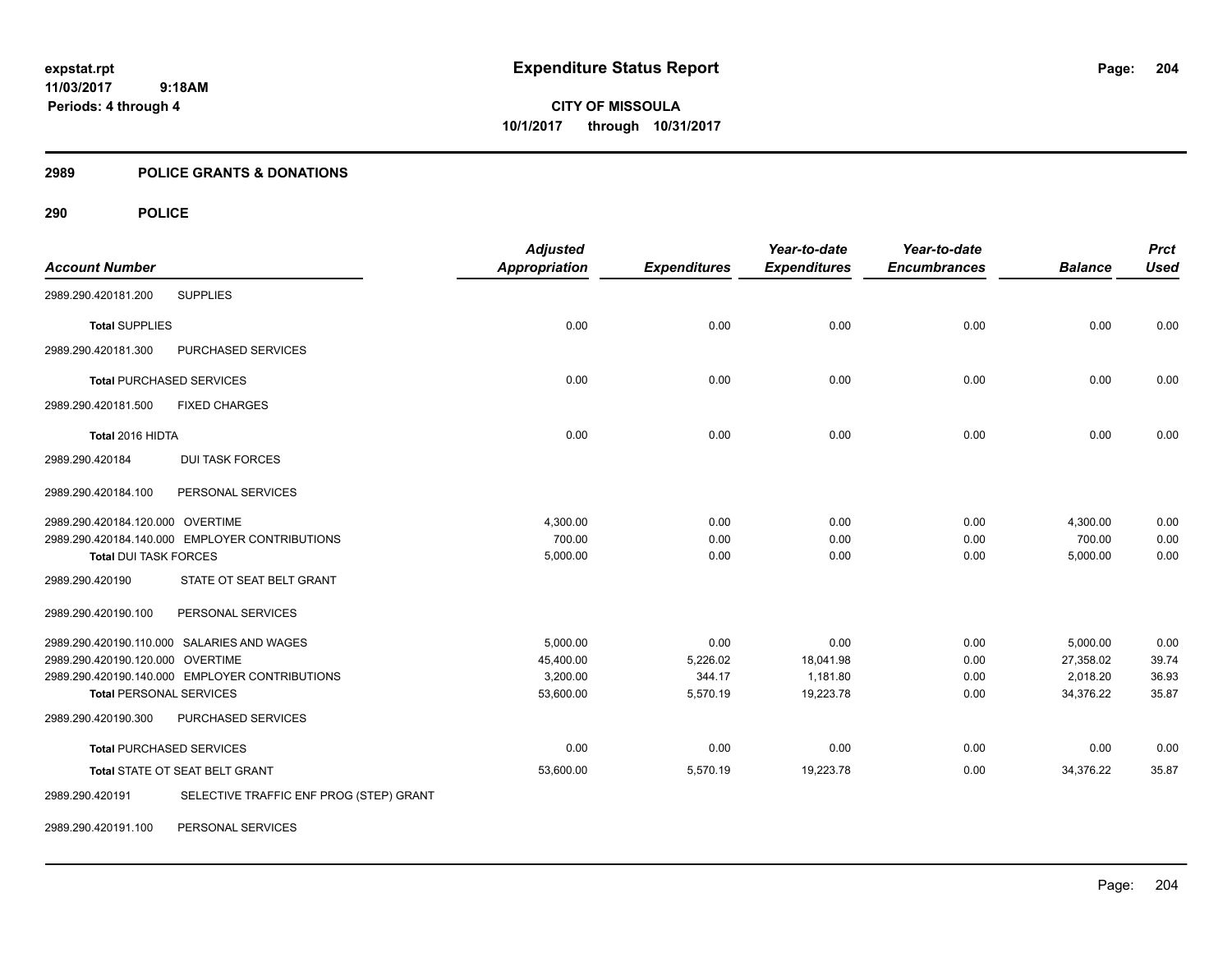**CITY OF MISSOULA 10/1/2017 through 10/31/2017**

#### **2989 POLICE GRANTS & DONATIONS**

|                                                  | <b>Adjusted</b>      |                     | Year-to-date        | Year-to-date        |                | <b>Prct</b> |
|--------------------------------------------------|----------------------|---------------------|---------------------|---------------------|----------------|-------------|
| <b>Account Number</b>                            | <b>Appropriation</b> | <b>Expenditures</b> | <b>Expenditures</b> | <b>Encumbrances</b> | <b>Balance</b> | <b>Used</b> |
| 2989.290.420191.110.000 SALARIES AND WAGES       | 0.00                 | 689.86              | 1,526.59            | 0.00                | $-1,526.59$    | 0.00        |
| 2989.290.420191.120.000 OVERTIME                 | 0.00                 | 64.67               | 64.67               | 0.00                | $-64.67$       | 0.00        |
| 2989.290.420191.140.000 EMPLOYER CONTRIBUTIONS   | 0.00                 | 51.59               | 105.84              | 0.00                | $-105.84$      | 0.00        |
| <b>Total PERSONAL SERVICES</b>                   | 0.00                 | 806.12              | 1,697.10            | 0.00                | $-1,697.10$    | 0.00        |
| 2989.290.420191.300<br><b>PURCHASED SERVICES</b> |                      |                     |                     |                     |                |             |
| 2989.290.420191.370.000 TRAVEL                   | 0.00                 | 202.93              | 202.93              | 0.00                | $-202.93$      | 0.00        |
| <b>Total PURCHASED SERVICES</b>                  | 0.00                 | 202.93              | 202.93              | 0.00                | $-202.93$      | 0.00        |
| Total SELECTIVE TRAFFIC ENF PROG (STEP) GRANT    | 0.00                 | 1,009.05            | 1,900.03            | 0.00                | $-1,900.03$    | 0.00        |
| 2017 HIDTA<br>2989.290.420195                    |                      |                     |                     |                     |                |             |
| 2989.290.420195.100<br>PERSONAL SERVICES         |                      |                     |                     |                     |                |             |
| 2989.290.420195.120.000 OVERTIME                 | 7,500.00             | 1,879.24            | 8,253.26            | 0.00                | $-753.26$      | 110.04      |
| 2989.290.420195.140.000 EMPLOYER CONTRIBUTIONS   | 1,000.00             | 123.57              | 534.44              | 0.00                | 465.56         | 53.44       |
| <b>Total PERSONAL SERVICES</b>                   | 8,500.00             | 2,002.81            | 8,787.70            | 0.00                | $-287.70$      | 103.38      |
| 2989.290.420195.200<br><b>SUPPLIES</b>           |                      |                     |                     |                     |                |             |
| 2989.290.420195.210.000 OFFICE SUPPLIES          | 688.00               | 173.52              | 299.89              | 0.00                | 388.11         | 43.59       |
| 2989.290.420195.220.000 OPERATING SUPPLIES       | 2,678.00             | 0.00                | 683.80              | 0.00                | 1,994.20       | 25.53       |
| 2989.290.420195.220.032 OPERATING SUPPLIES       | 0.00                 | 1,530.00            | 12,943.00           | 0.00                | $-12,943.00$   | 0.00        |
| <b>Total SUPPLIES</b>                            | 3,366.00             | 1,703.52            | 13,926.69           | 0.00                | $-10.560.69$   | 413.75      |
| <b>PURCHASED SERVICES</b><br>2989.290.420195.300 |                      |                     |                     |                     |                |             |
| 2989.290.420195.344.000 TELEPHONE SERVICE        | 5,006.00             | 297.16              | 1,111.54            | 0.00                | 3,894.46       | 22.20       |
| 2989.290.420195.350.000 PROFESSIONAL SERVICES    | 35,000.00            | 0.00                | 0.00                | 0.00                | 35,000.00      | 0.00        |
| 2989.290.420195.350.040 SO OVERTIME              | 0.00                 | 1,169.76            | 2,143.71            | 0.00                | $-2,143.71$    | 0.00        |
| 2989.290.420195.360.000 REPAIR & MAINTENANCE     | 2,399.00             | 0.00                | 0.00                | 0.00                | 2,399.00       | 0.00        |
| 2989.290.420195.370.000 TRAVEL                   | 2,286.00             | 192.00              | 192.00              | 0.00                | 2,094.00       | 8.40        |
| <b>Total PURCHASED SERVICES</b>                  | 44,691.00            | 1,658.92            | 3,447.25            | 0.00                | 41,243.75      | 7.71        |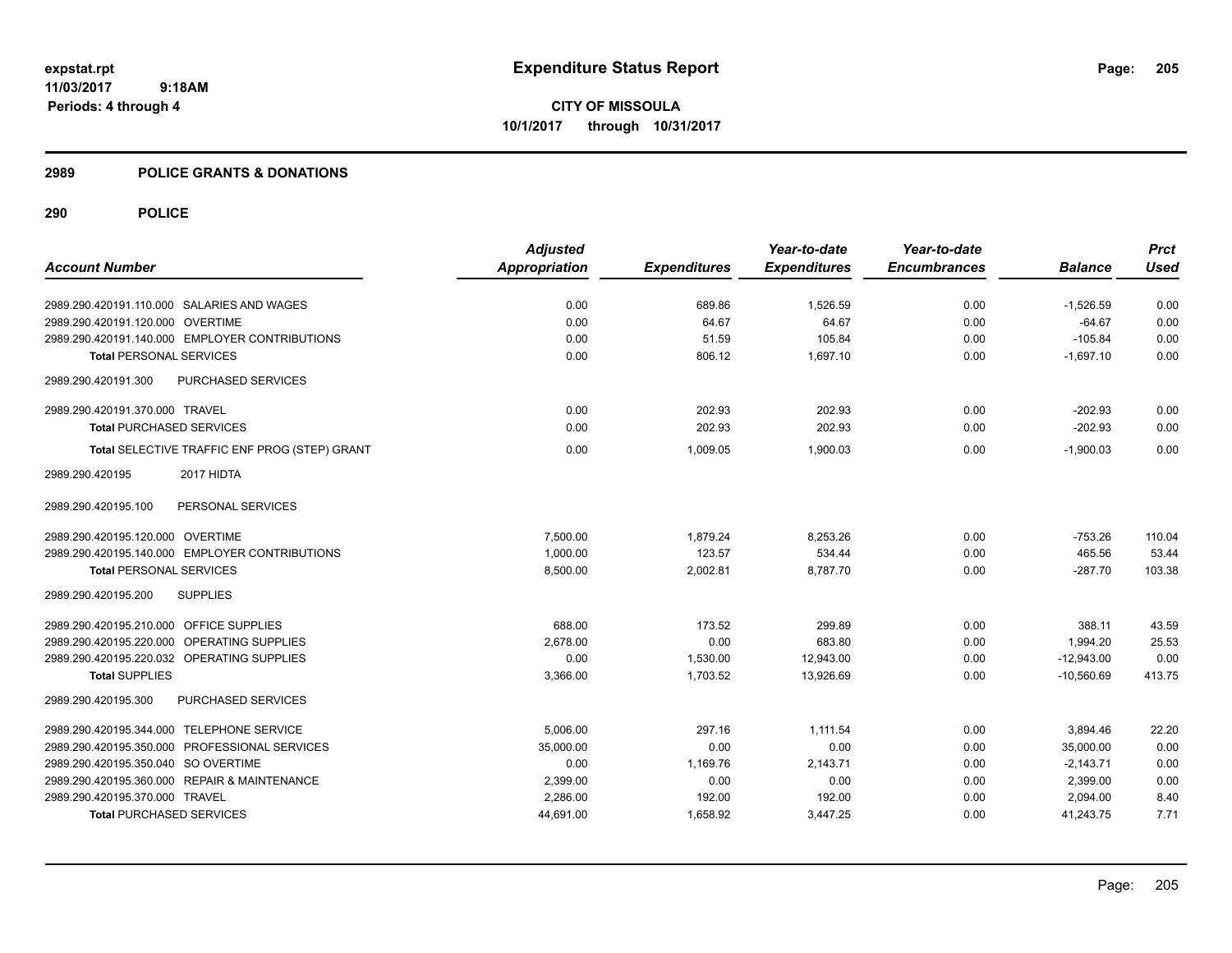**CITY OF MISSOULA 10/1/2017 through 10/31/2017**

#### **2989 POLICE GRANTS & DONATIONS**

| <b>Account Number</b>                                    | <b>Adjusted</b><br><b>Appropriation</b> | <b>Expenditures</b> | Year-to-date<br><b>Expenditures</b> | Year-to-date<br><b>Encumbrances</b> | <b>Balance</b> | <b>Prct</b><br><b>Used</b> |
|----------------------------------------------------------|-----------------------------------------|---------------------|-------------------------------------|-------------------------------------|----------------|----------------------------|
| 2989.290.420195.500<br><b>FIXED CHARGES</b>              |                                         |                     |                                     |                                     |                |                            |
| 2989.290.420195.500.000 FIXED CHARGES                    | 42,419.00                               | 6,762.66            | 33,091.24                           | 0.00                                | 9,327.76       | 78.01                      |
| <b>Total FIXED CHARGES</b>                               | 42,419.00                               | 6,762.66            | 33,091.24                           | 0.00                                | 9,327.76       | 78.01                      |
| Total 2017 HIDTA                                         | 98.976.00                               | 12,127.91           | 59.252.88                           | 0.00                                | 39.723.12      | 59.87                      |
| 2989.290.420196<br><b>HIDTA 2018</b>                     |                                         |                     |                                     |                                     |                |                            |
| 2989.290.420196.100<br>PERSONAL SERVICES                 |                                         |                     |                                     |                                     |                |                            |
| 2989.290.420196.120.000 OVERTIME                         | 7,500.00                                | 0.00                | 0.00                                | 0.00                                | 7,500.00       | 0.00                       |
| 2989.290.420196.140.000 EMPLOYER CONTRIBUTIONS           | 1.000.00                                | 0.00                | 0.00                                | 0.00                                | 1.000.00       | 0.00                       |
| <b>Total PERSONAL SERVICES</b>                           | 8,500.00                                | 0.00                | 0.00                                | 0.00                                | 8,500.00       | 0.00                       |
| <b>SUPPLIES</b><br>2989.290.420196.200                   |                                         |                     |                                     |                                     |                |                            |
| 2989.290.420196.210.000 OFFICE SUPPLIES                  | 688.00                                  | 0.00                | 0.00                                | 0.00                                | 688.00         | 0.00                       |
| 2989.290.420196.220.000 OPERATING SUPPLIES               | 2.678.00                                | 0.00                | 0.00                                | 0.00                                | 2,678.00       | 0.00                       |
| <b>Total SUPPLIES</b>                                    | 3,366.00                                | 0.00                | 0.00                                | 0.00                                | 3,366.00       | 0.00                       |
| PURCHASED SERVICES<br>2989.290.420196.300                |                                         |                     |                                     |                                     |                |                            |
| 2989.290.420196.344.000 TELEPHONE SERVICE                | 5.006.00                                | 0.00                | 0.00                                | 0.00                                | 5,006.00       | 0.00                       |
| 2989.290.420196.350.000 PROFESSIONAL SERVICES            | 35,000.00                               | 0.00                | 0.00                                | 0.00                                | 35,000.00      | 0.00                       |
| 2989.290.420196.360.000 REPAIR & MAINTENANCE             | 2,399.00                                | 0.00                | 0.00                                | 0.00                                | 2,399.00       | 0.00                       |
| 2989.290.420196.370.000 TRAVEL                           | 2,286.00                                | 0.00                | 0.00                                | 0.00                                | 2,286.00       | 0.00                       |
| <b>Total PURCHASED SERVICES</b>                          | 44,691.00                               | 0.00                | 0.00                                | 0.00                                | 44,691.00      | 0.00                       |
| 2989.290.420196.500<br><b>FIXED CHARGES</b>              |                                         |                     |                                     |                                     |                |                            |
| 2989.290.420196.500.000 FIXED CHARGES                    | 72.593.00                               | 0.00                | 0.00                                | 0.00                                | 72,593.00      | 0.00                       |
| <b>Total FIXED CHARGES</b>                               | 72,593.00                               | 0.00                | 0.00                                | 0.00                                | 72,593.00      | 0.00                       |
| <b>GRANTS &amp; CONTRIBUTIONS</b><br>2989.290.420196.700 |                                         |                     |                                     |                                     |                |                            |
| <b>Total GRANTS &amp; CONTRIBUTIONS</b>                  | 0.00                                    | 0.00                | 0.00                                | 0.00                                | 0.00           | 0.00                       |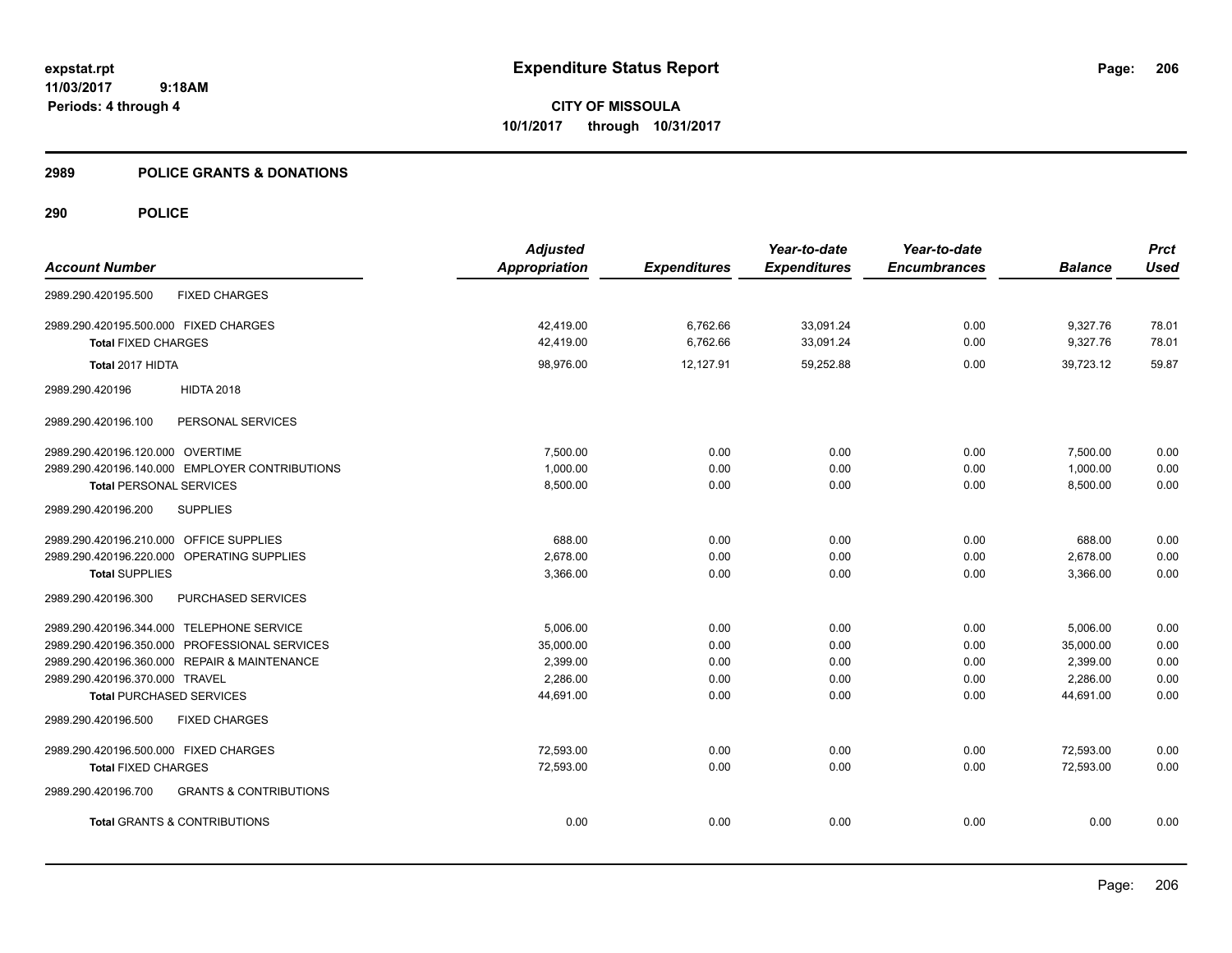**CITY OF MISSOULA 10/1/2017 through 10/31/2017**

# **2989 POLICE GRANTS & DONATIONS**

| <b>Account Number</b>                      | Adjusted<br><b>Appropriation</b> | <b>Expenditures</b> | Year-to-date<br><i><b>Expenditures</b></i> | Year-to-date<br><b>Encumbrances</b> | <b>Balance</b> | Prct<br>Used |
|--------------------------------------------|----------------------------------|---------------------|--------------------------------------------|-------------------------------------|----------------|--------------|
| Total HIDTA 2018                           | 129,150.00                       | 0.00                | 0.00                                       | 0.00                                | 129.150.00     | 0.00         |
| <b>Total POLICE GRANTS &amp; DONATIONS</b> | 496,748.00                       | 29,157.38           | 114.702.54                                 | 0.00                                | 382.045.46     | 23.09        |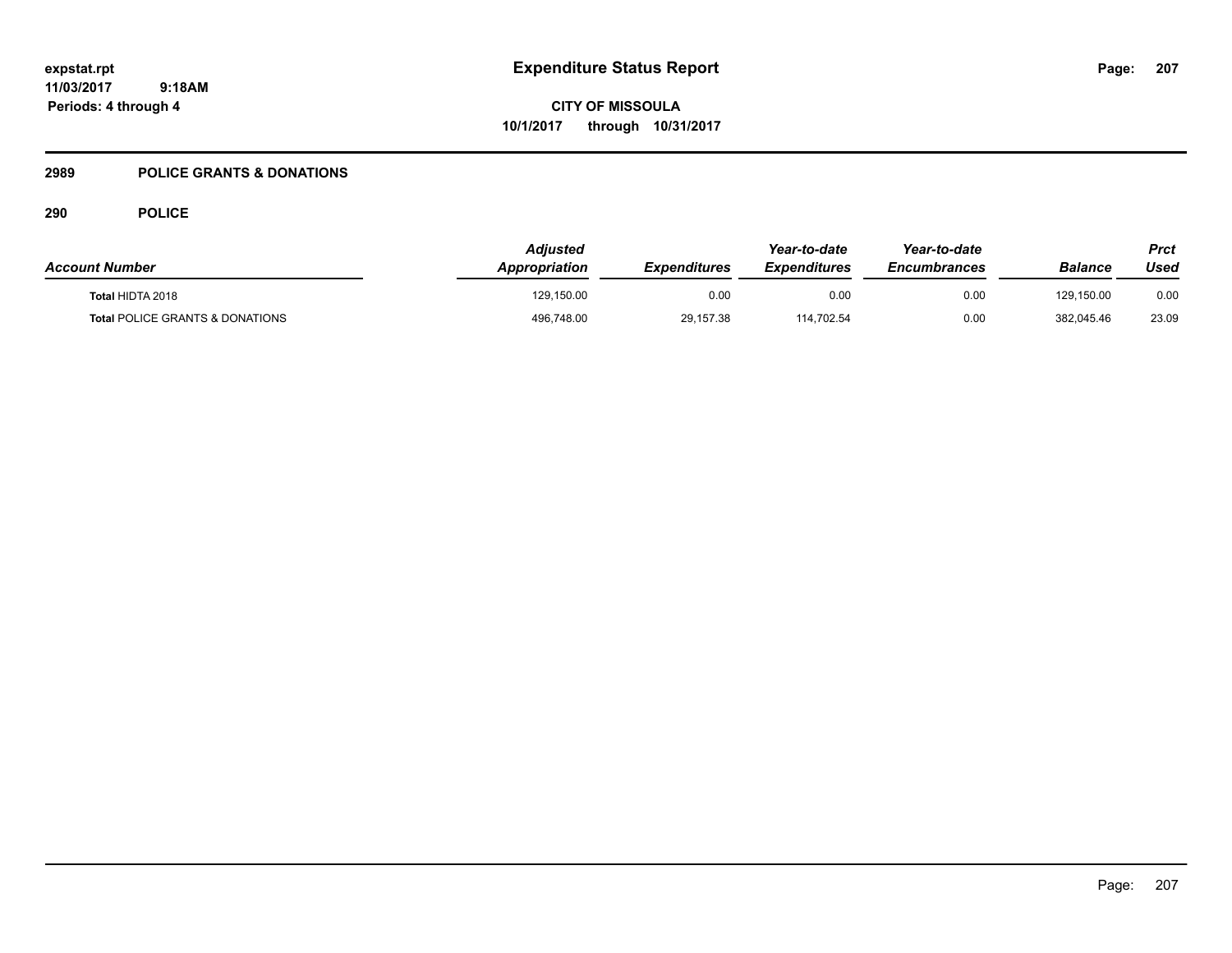**CITY OF MISSOULA 10/1/2017 through 10/31/2017**

**3000 SID REVOLVING FUND**

| <b>Account Number</b> |                                            | <b>Adjusted</b><br><b>Appropriation</b> | <b>Expenditures</b> | Year-to-date<br><b>Expenditures</b> | Year-to-date<br><b>Encumbrances</b> | <b>Balance</b> | <b>Prct</b><br><b>Used</b> |
|-----------------------|--------------------------------------------|-----------------------------------------|---------------------|-------------------------------------|-------------------------------------|----------------|----------------------------|
| 3000.390.510110       | <b>MERCHANT SERVICES</b>                   |                                         |                     |                                     |                                     |                |                            |
| 3000.390.510110.500   | <b>FIXED CHARGES</b>                       |                                         |                     |                                     |                                     |                |                            |
|                       | <b>Total MERCHANT SERVICES</b>             | 0.00                                    | 0.00                | 0.00                                | 0.00                                | 0.00           | 0.00                       |
| 3000.390.521000       | INTERFUND OPERATING TRANSFERS              |                                         |                     |                                     |                                     |                |                            |
| 3000.390.521000.800   | OTHER OBJECTS                              |                                         |                     |                                     |                                     |                |                            |
|                       | <b>Total INTERFUND OPERATING TRANSFERS</b> | 0.00                                    | 0.00                | 0.00                                | 0.00                                | 0.00           | 0.00                       |
|                       | <b>Total SID REVOLVING FUND</b>            | 0.00                                    | 0.00                | 0.00                                | 0.00                                | 0.00           | 0.00                       |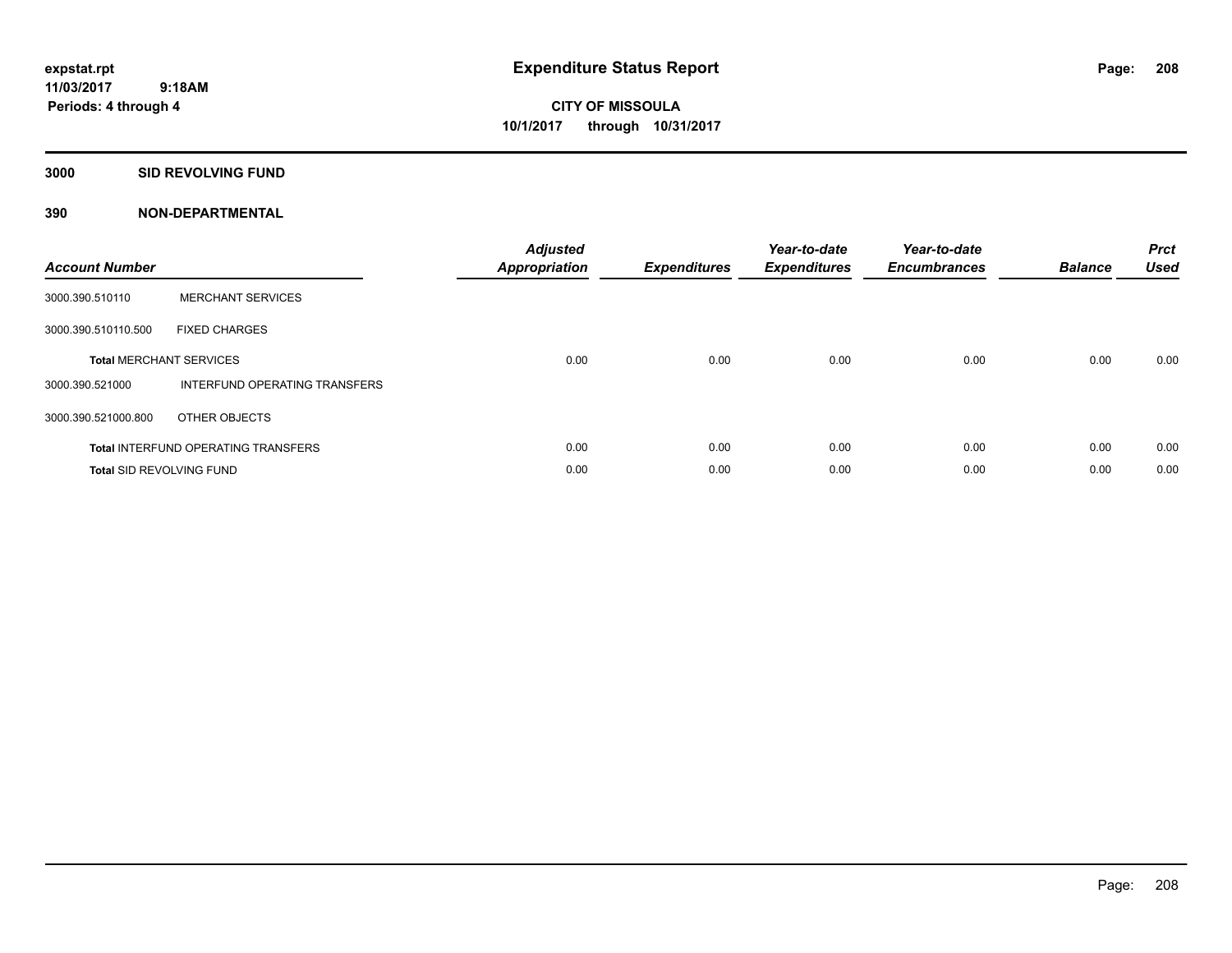**CITY OF MISSOULA 10/1/2017 through 10/31/2017**

**3005 SID REBATES**

| <b>Account Number</b>    |                          | <b>Adjusted</b><br>Appropriation | Expenditures | Year-to-date<br><b>Expenditures</b> | Year-to-date<br><b>Encumbrances</b> | <b>Balance</b> | <b>Prct</b><br>Used |
|--------------------------|--------------------------|----------------------------------|--------------|-------------------------------------|-------------------------------------|----------------|---------------------|
| 3005.390.510110          | <b>MERCHANT SERVICES</b> |                                  |              |                                     |                                     |                |                     |
| 3005.390.510110.500      | <b>FIXED CHARGES</b>     |                                  |              |                                     |                                     |                |                     |
| <b>Total SID REBATES</b> |                          | 0.00                             | 0.00         | 0.00                                | 0.00                                | 0.00           | 0.00                |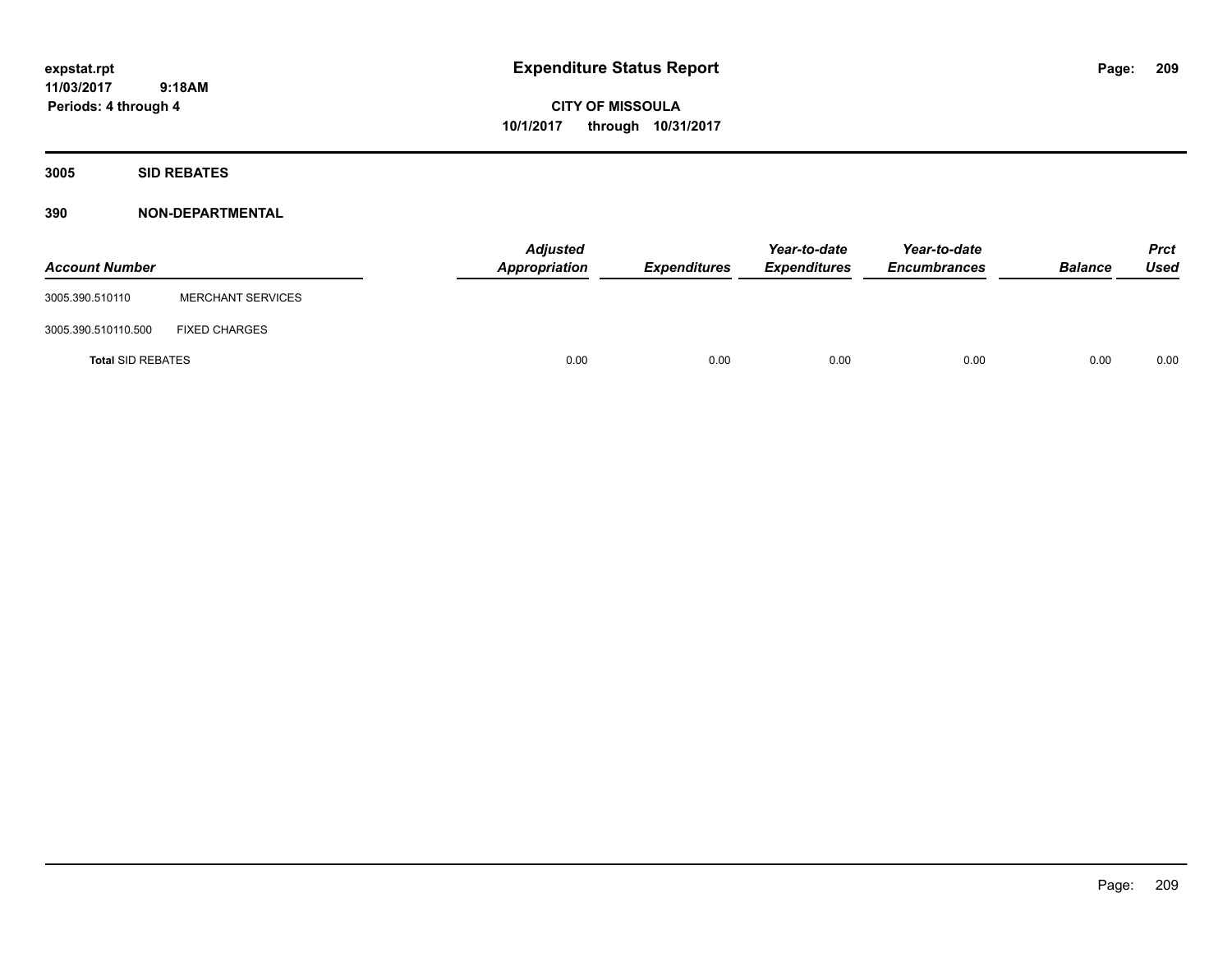**expstat.rpt Expenditure Status Report** 

**11/03/2017 9:18AM Periods: 4 through 4**

**CITY OF MISSOULA 10/1/2017 through 10/31/2017**

# **3065 1998 PUBLIC SAFETY G O BONDS FUND**

**000 \*\*\* Title Not Found \*\*\***

| <b>Account Number</b>         |                         | <b>Adjusted</b><br>Appropriation | <b>Expenditures</b> | Year-to-date<br><b>Expenditures</b> | Year-to-date<br><b>Encumbrances</b> | <b>Balance</b> | <b>Prct</b><br>Used |
|-------------------------------|-------------------------|----------------------------------|---------------------|-------------------------------------|-------------------------------------|----------------|---------------------|
| 3065.000.520100               | *** Title Not Found *** |                                  |                     |                                     |                                     |                |                     |
| 3065.000.520100.800           | OTHER OBJECTS           |                                  |                     |                                     |                                     |                |                     |
| Total *** Title Not Found *** |                         | 0.00                             | 0.00                | 0.00                                | 0.00                                | 0.00           | 0.00                |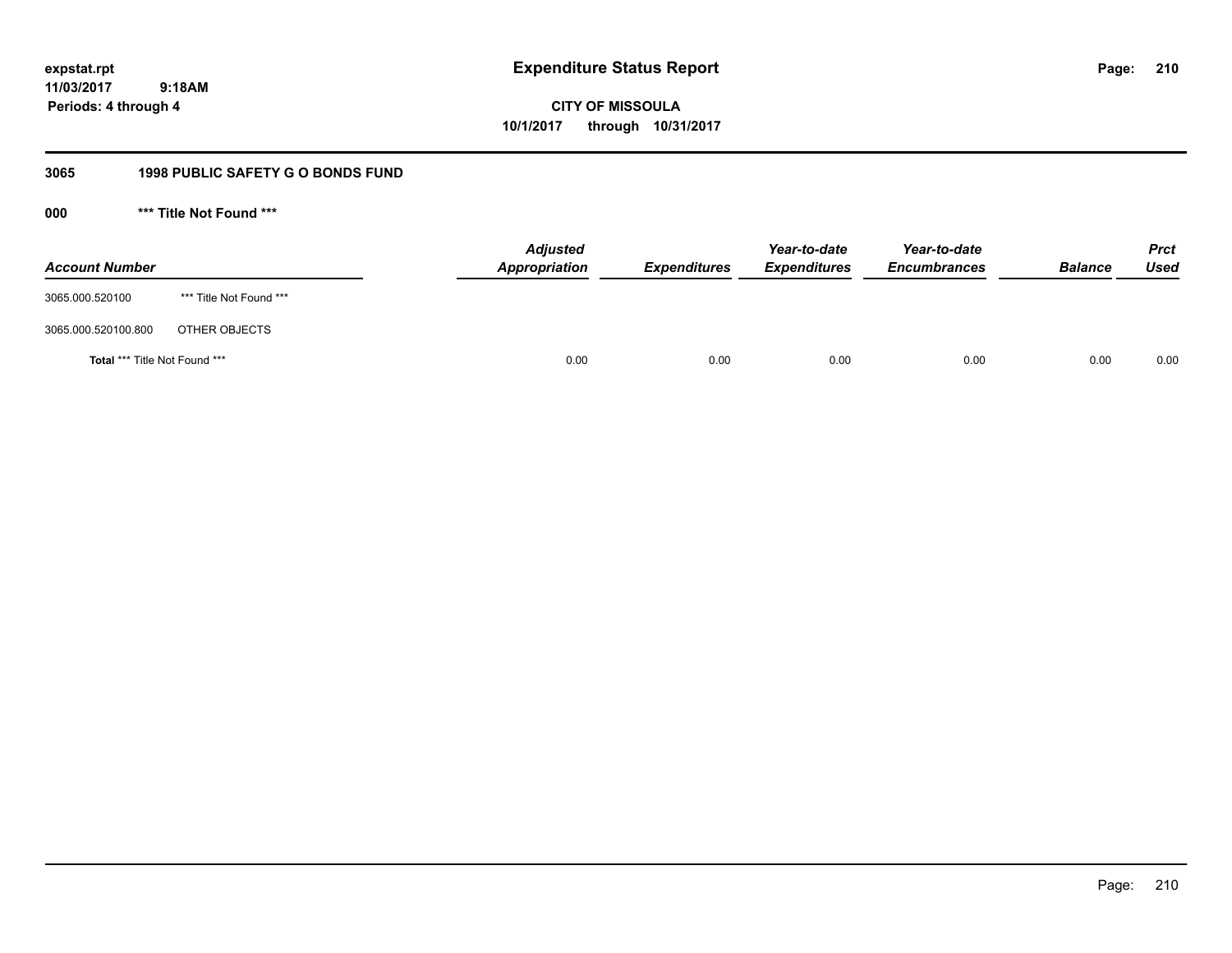**expstat.rpt Expenditure Status Report** 

**11/03/2017 9:18AM Periods: 4 through 4**

**CITY OF MISSOULA 10/1/2017 through 10/31/2017**

# **3065 1998 PUBLIC SAFETY G O BONDS FUND**

| <b>Account Number</b>          |                                         | <b>Adjusted</b><br><b>Appropriation</b> | <b>Expenditures</b> | Year-to-date<br><b>Expenditures</b> | Year-to-date<br><b>Encumbrances</b> | <b>Balance</b> | <b>Prct</b><br><b>Used</b> |
|--------------------------------|-----------------------------------------|-----------------------------------------|---------------------|-------------------------------------|-------------------------------------|----------------|----------------------------|
| 3065.390.510110                | <b>MERCHANT SERVICES</b>                |                                         |                     |                                     |                                     |                |                            |
| 3065.390.510110.500            | <b>FIXED CHARGES</b>                    |                                         |                     |                                     |                                     |                |                            |
| <b>Total MERCHANT SERVICES</b> |                                         | 0.00                                    | 0.00                | 0.00                                | 0.00                                | 0.00           | 0.00                       |
|                                | Total 1998 PUBLIC SAFETY G O BONDS FUND | 0.00                                    | 0.00                | 0.00                                | 0.00                                | 0.00           | 0.00                       |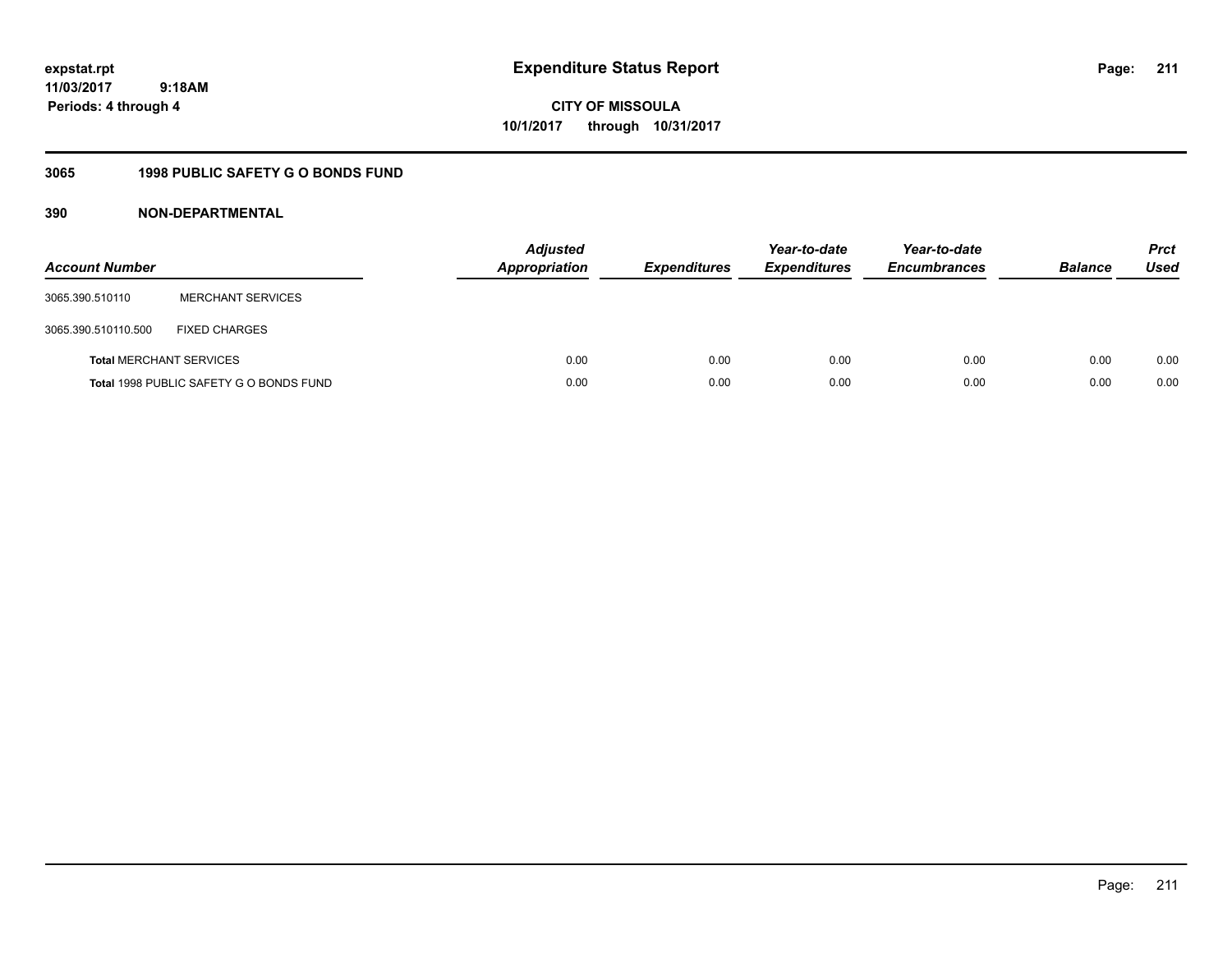# **3070 1996 OPEN SPACE GO BONDS**

| <b>Account Number</b> |                                | <b>Adjusted</b><br><b>Appropriation</b> | <b>Expenditures</b> | Year-to-date<br><b>Expenditures</b> | Year-to-date<br><b>Encumbrances</b> | <b>Balance</b> | <b>Prct</b><br><b>Used</b> |
|-----------------------|--------------------------------|-----------------------------------------|---------------------|-------------------------------------|-------------------------------------|----------------|----------------------------|
| 3070.390.490100       | <b>GO BONDS</b>                |                                         |                     |                                     |                                     |                |                            |
| 3070.390.490100.800   | OTHER OBJECTS                  |                                         |                     |                                     |                                     |                |                            |
| <b>Total GO BONDS</b> |                                | 0.00                                    | 0.00                | 0.00                                | 0.00                                | 0.00           | 0.00                       |
| 3070.390.510110       | <b>MERCHANT SERVICES</b>       |                                         |                     |                                     |                                     |                |                            |
| 3070.390.510110.500   | <b>FIXED CHARGES</b>           |                                         |                     |                                     |                                     |                |                            |
|                       | <b>Total MERCHANT SERVICES</b> | 0.00                                    | 0.00                | 0.00                                | 0.00                                | 0.00           | 0.00                       |
|                       | Total 1996 OPEN SPACE GO BONDS | 0.00                                    | 0.00                | 0.00                                | 0.00                                | 0.00           | 0.00                       |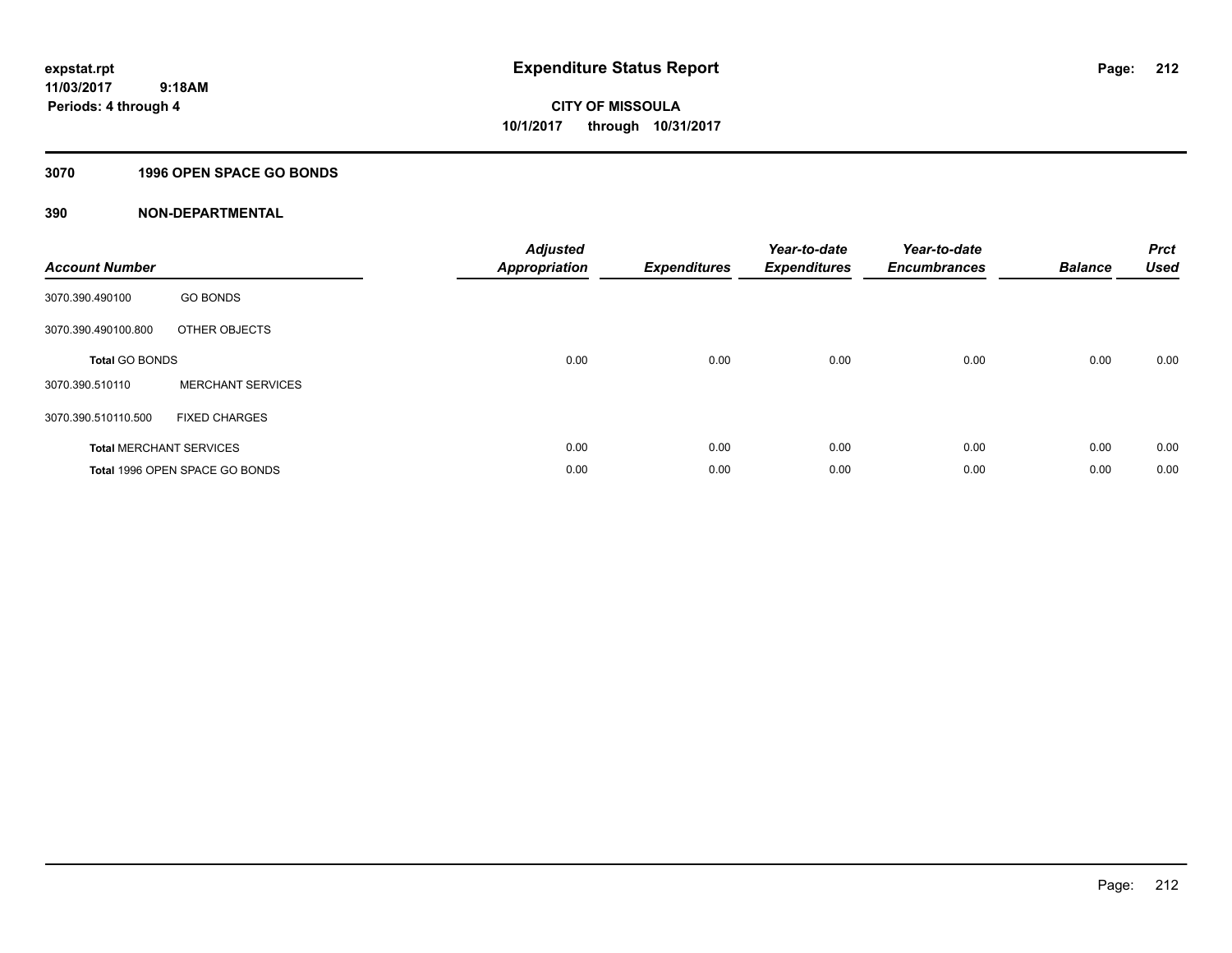**Periods: 4 through 4**

**213**

**CITY OF MISSOULA 10/1/2017 through 10/31/2017**

# **3075 1997 OPEN SPACE G O BOND FUND**

 **9:18AM**

| <b>Account Number</b> |                                     | <b>Adjusted</b><br><b>Appropriation</b> | <b>Expenditures</b> | Year-to-date<br><b>Expenditures</b> | Year-to-date<br><b>Encumbrances</b> | <b>Balance</b> | <b>Prct</b><br><b>Used</b> |
|-----------------------|-------------------------------------|-----------------------------------------|---------------------|-------------------------------------|-------------------------------------|----------------|----------------------------|
| 3075.390.490100       | <b>GO BONDS</b>                     |                                         |                     |                                     |                                     |                |                            |
| 3075.390.490100.800   | OTHER OBJECTS                       |                                         |                     |                                     |                                     |                |                            |
| <b>Total GO BONDS</b> |                                     | 0.00                                    | 0.00                | 0.00                                | 0.00                                | 0.00           | 0.00                       |
| 3075.390.510110       | <b>MERCHANT SERVICES</b>            |                                         |                     |                                     |                                     |                |                            |
| 3075.390.510110.500   | <b>FIXED CHARGES</b>                |                                         |                     |                                     |                                     |                |                            |
|                       | <b>Total MERCHANT SERVICES</b>      | 0.00                                    | 0.00                | 0.00                                | 0.00                                | 0.00           | 0.00                       |
|                       | Total 1997 OPEN SPACE G O BOND FUND | 0.00                                    | 0.00                | 0.00                                | 0.00                                | 0.00           | 0.00                       |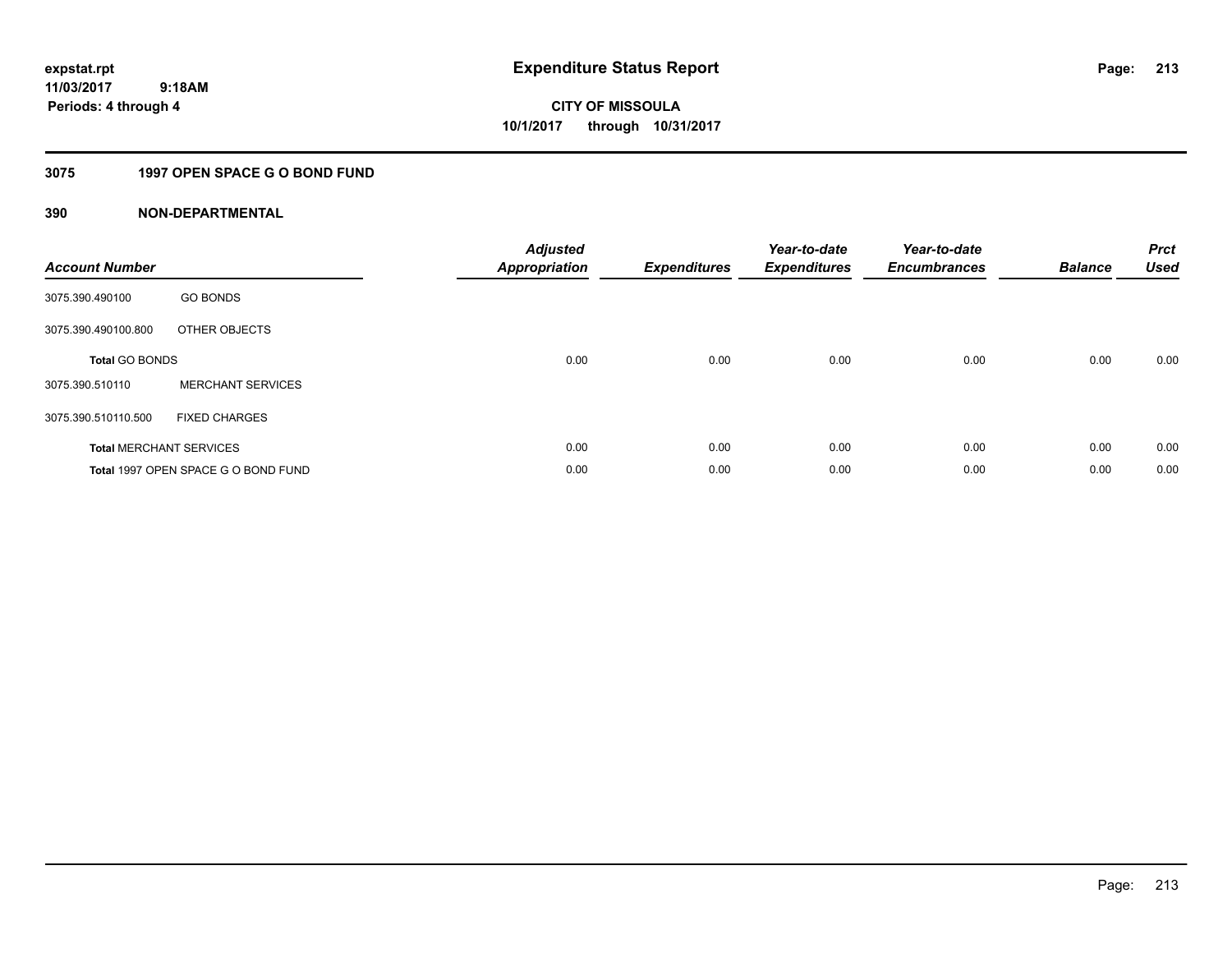**CITY OF MISSOULA 10/1/2017 through 10/31/2017**

# **3080 1994 FIRE EQUIP/CITY HALLS REFUND BOND F**

| <b>Account Number</b>     |                                                | <b>Adjusted</b><br><b>Appropriation</b> | <b>Expenditures</b> | Year-to-date<br><b>Expenditures</b> | Year-to-date<br><b>Encumbrances</b> | <b>Balance</b> | <b>Prct</b><br><b>Used</b> |
|---------------------------|------------------------------------------------|-----------------------------------------|---------------------|-------------------------------------|-------------------------------------|----------------|----------------------------|
| 3080.390.490100           | <b>GO BONDS</b>                                |                                         |                     |                                     |                                     |                |                            |
| 3080.390.490100.600       | <b>DEBT SERVICE</b>                            |                                         |                     |                                     |                                     |                |                            |
| <b>Total DEBT SERVICE</b> |                                                | 0.00                                    | 0.00                | 0.00                                | 0.00                                | 0.00           | 0.00                       |
| 3080.390.490100.800       | OTHER OBJECTS                                  |                                         |                     |                                     |                                     |                |                            |
| <b>Total GO BONDS</b>     |                                                | 0.00                                    | 0.00                | 0.00                                | 0.00                                | 0.00           | 0.00                       |
| 3080.390.510110           | <b>MERCHANT SERVICES</b>                       |                                         |                     |                                     |                                     |                |                            |
| 3080.390.510110.500       | <b>FIXED CHARGES</b>                           |                                         |                     |                                     |                                     |                |                            |
|                           | <b>Total MERCHANT SERVICES</b>                 | 0.00                                    | 0.00                | 0.00                                | 0.00                                | 0.00           | 0.00                       |
|                           | Total 1994 FIRE EQUIP/CITY HALLS REFUND BOND F | 0.00                                    | 0.00                | 0.00                                | 0.00                                | 0.00           | 0.00                       |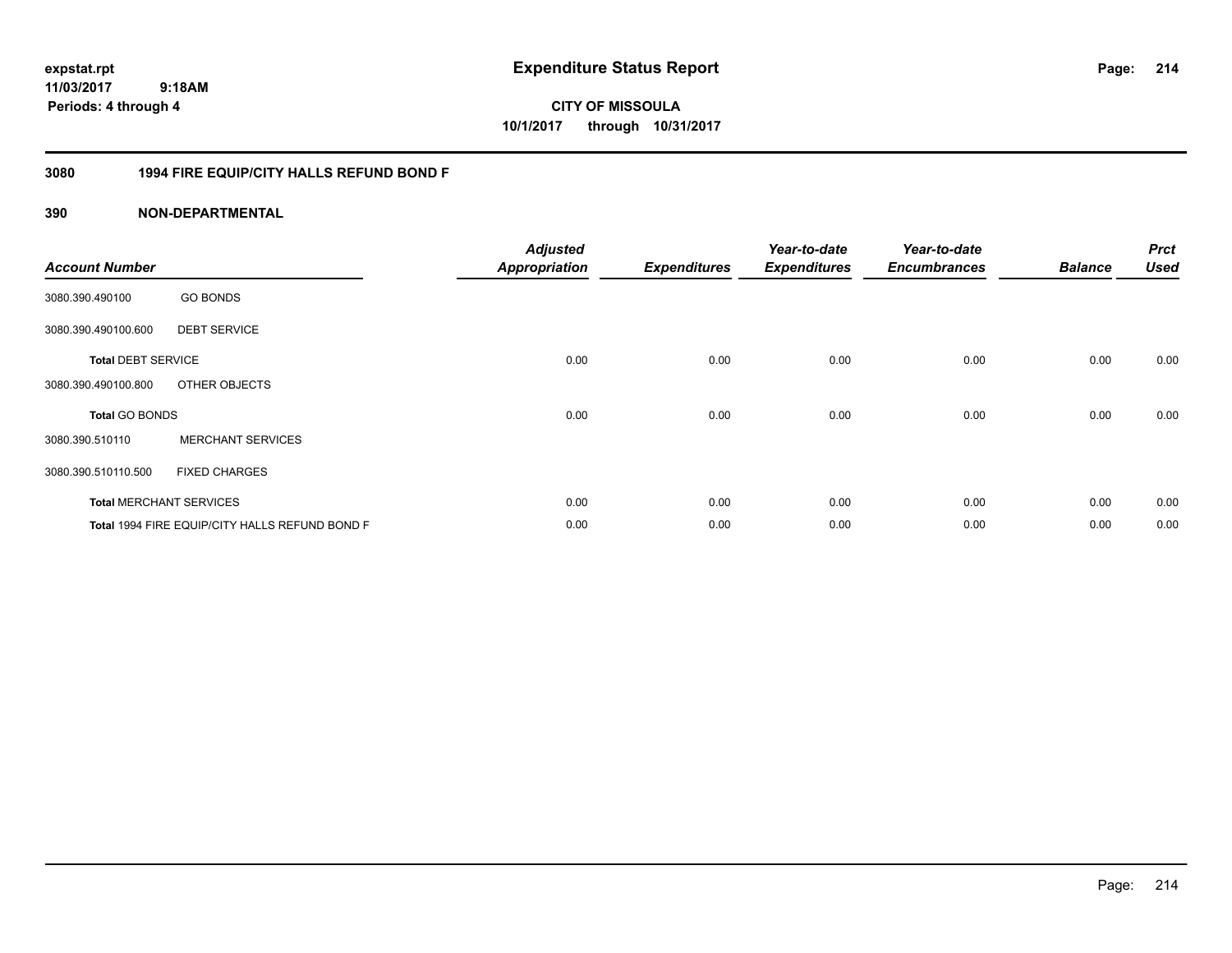**Periods: 4 through 4**

**215**

**CITY OF MISSOULA 10/1/2017 through 10/31/2017**

# **3085 1993 FIRE STATION G O BOND FUND**

 **9:18AM**

| <b>Account Number</b>          |                                       | <b>Adjusted</b><br><b>Appropriation</b> | <b>Expenditures</b> | Year-to-date<br><b>Expenditures</b> | Year-to-date<br><b>Encumbrances</b> | <b>Balance</b> | <b>Prct</b><br><b>Used</b> |
|--------------------------------|---------------------------------------|-----------------------------------------|---------------------|-------------------------------------|-------------------------------------|----------------|----------------------------|
| 3085.390.490100                | <b>GO BONDS</b>                       |                                         |                     |                                     |                                     |                |                            |
| 3085.390.490100.800            | OTHER OBJECTS                         |                                         |                     |                                     |                                     |                |                            |
| <b>Total GO BONDS</b>          |                                       | 0.00                                    | 0.00                | 0.00                                | 0.00                                | 0.00           | 0.00                       |
| 3085.390.510110                | <b>MERCHANT SERVICES</b>              |                                         |                     |                                     |                                     |                |                            |
| 3085.390.510110.500            | <b>FIXED CHARGES</b>                  |                                         |                     |                                     |                                     |                |                            |
| <b>Total MERCHANT SERVICES</b> |                                       | 0.00                                    | 0.00                | 0.00                                | 0.00                                | 0.00           | 0.00                       |
|                                | Total 1993 FIRE STATION G O BOND FUND | 0.00                                    | 0.00                | 0.00                                | 0.00                                | 0.00           | 0.00                       |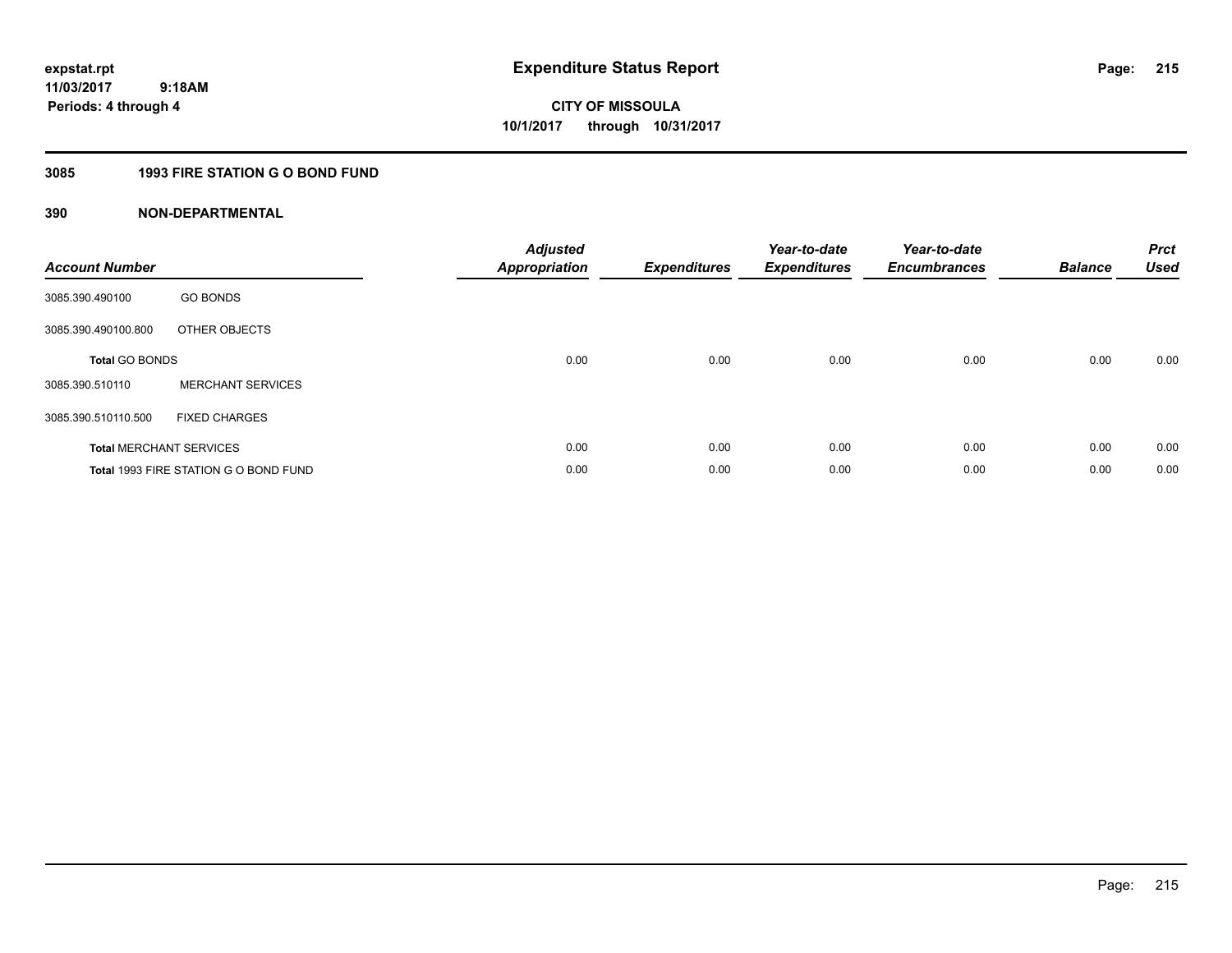**Periods: 4 through 4**

**CITY OF MISSOULA 10/1/2017 through 10/31/2017**

# **3090 2004 AQUATICS BOND**

 **9:18AM**

| <b>Account Number</b>     |                                | <b>Adjusted</b><br><b>Appropriation</b> | <b>Expenditures</b> | Year-to-date<br><b>Expenditures</b> | Year-to-date<br><b>Encumbrances</b> | <b>Balance</b> | <b>Prct</b><br><b>Used</b> |
|---------------------------|--------------------------------|-----------------------------------------|---------------------|-------------------------------------|-------------------------------------|----------------|----------------------------|
| 3090.390.490100           | <b>GO BONDS</b>                |                                         |                     |                                     |                                     |                |                            |
| 3090.390.490100.600       | <b>DEBT SERVICE</b>            |                                         |                     |                                     |                                     |                |                            |
| <b>Total DEBT SERVICE</b> |                                | 0.00                                    | 0.00                | 0.00                                | 0.00                                | 0.00           | 0.00                       |
| 3090.390.490100.800       | OTHER OBJECTS                  |                                         |                     |                                     |                                     |                |                            |
| <b>Total GO BONDS</b>     |                                | 0.00                                    | 0.00                | 0.00                                | 0.00                                | 0.00           | 0.00                       |
| 3090.390.510110           | <b>MERCHANT SERVICES</b>       |                                         |                     |                                     |                                     |                |                            |
| 3090.390.510110.500       | <b>FIXED CHARGES</b>           |                                         |                     |                                     |                                     |                |                            |
|                           | <b>Total MERCHANT SERVICES</b> | 0.00                                    | 0.00                | 0.00                                | 0.00                                | 0.00           | 0.00                       |
| Total 2004 AQUATICS BOND  |                                | 0.00                                    | 0.00                | 0.00                                | 0.00                                | 0.00           | 0.00                       |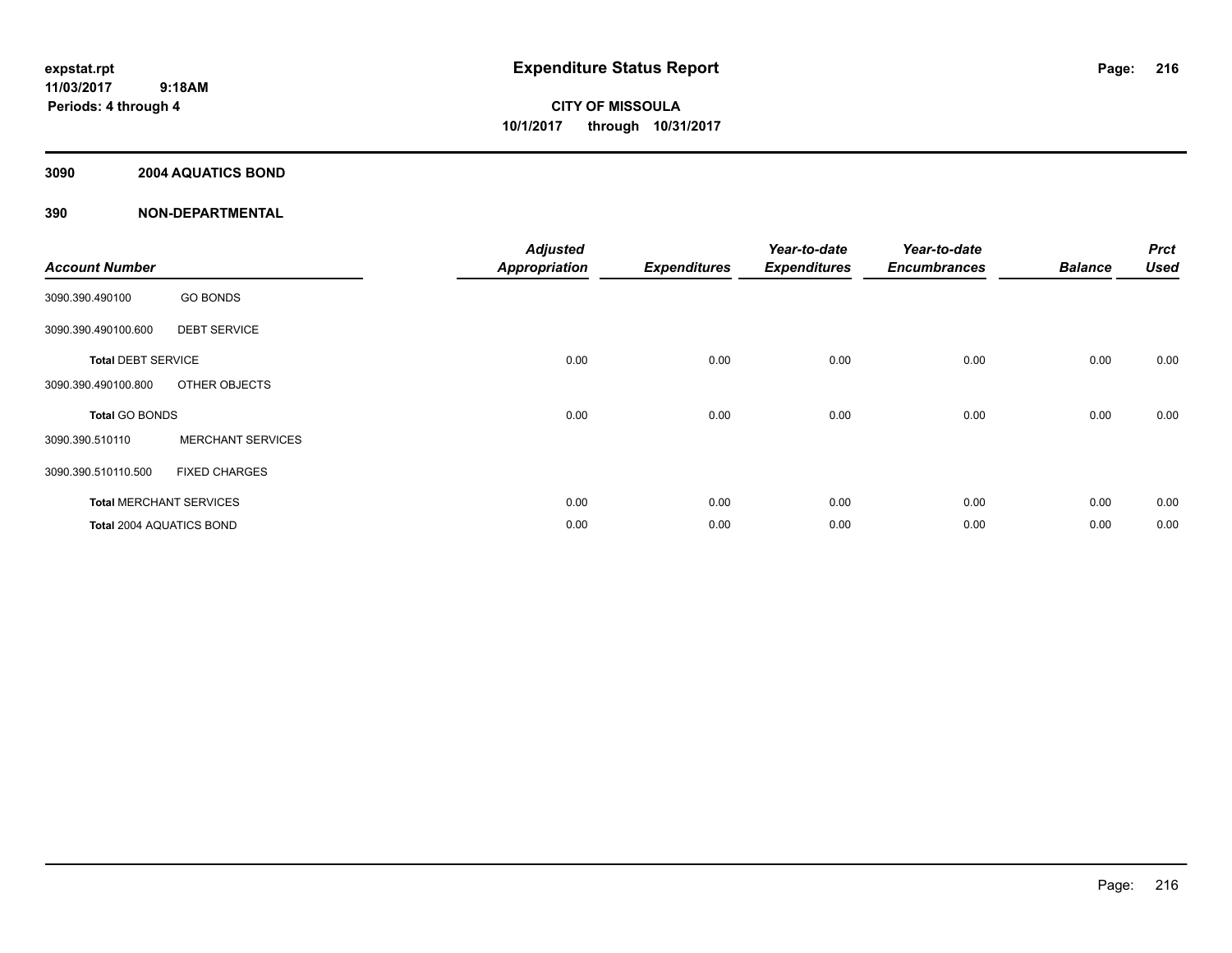**CITY OF MISSOULA 10/1/2017 through 10/31/2017**

## **3091 SERIES 2012A AQUATICS REFUNDING BOND**

|                            |                                                 | <b>Adjusted</b>      |                     | Year-to-date        | Year-to-date        |                        | <b>Prct</b>  |
|----------------------------|-------------------------------------------------|----------------------|---------------------|---------------------|---------------------|------------------------|--------------|
| <b>Account Number</b>      |                                                 | <b>Appropriation</b> | <b>Expenditures</b> | <b>Expenditures</b> | <b>Encumbrances</b> | <b>Balance</b>         | <b>Used</b>  |
| 3091.390.490100            | <b>GO BONDS</b>                                 |                      |                     |                     |                     |                        |              |
| 3091.390.490100.600        | <b>DEBT SERVICE</b>                             |                      |                     |                     |                     |                        |              |
| <b>Total DEBT SERVICE</b>  | 3091.390.490100.620.000 INTEREST / SERVICE FEES | 0.00<br>0.00         | 350.00<br>350.00    | 350.00<br>350.00    | 0.00<br>0.00        | $-350.00$<br>$-350.00$ | 0.00<br>0.00 |
| 3091.390.490100.800        | OTHER OBJECTS                                   |                      |                     |                     |                     |                        |              |
| <b>Total OTHER OBJECTS</b> |                                                 | 0.00                 | 0.00                | 0.00                | 0.00                | 0.00                   | 0.00         |
| <b>Total GO BONDS</b>      |                                                 | 0.00                 | 350.00              | 350.00              | 0.00                | $-350.00$              | 0.00         |
| 3091.390.510110            | <b>MERCHANT SERVICES</b>                        |                      |                     |                     |                     |                        |              |
| 3091.390.510110.500        | <b>FIXED CHARGES</b>                            |                      |                     |                     |                     |                        |              |
|                            | <b>Total MERCHANT SERVICES</b>                  | 0.00                 | 0.00                | 0.00                | 0.00                | 0.00                   | 0.00         |
|                            | Total SERIES 2012A AQUATICS REFUNDING BOND      | 0.00                 | 350.00              | 350.00              | 0.00                | $-350.00$              | 0.00         |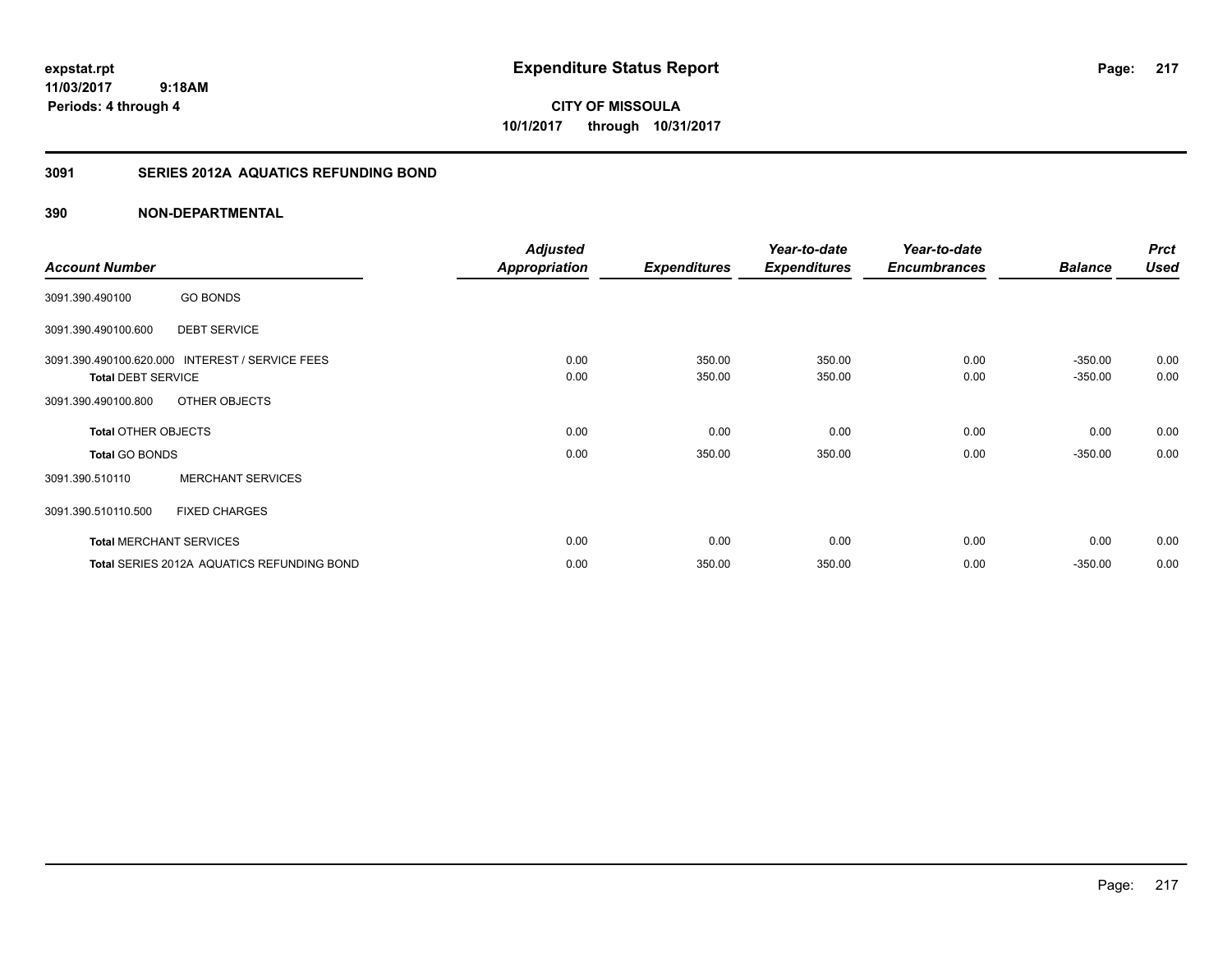**CITY OF MISSOULA 10/1/2017 through 10/31/2017**

## **3092 Series 2013A GO REFUNDING BONDS**

| <b>Account Number</b>          |                                              | <b>Adjusted</b><br><b>Appropriation</b> | <b>Expenditures</b> | Year-to-date<br><b>Expenditures</b> | Year-to-date<br><b>Encumbrances</b> | <b>Balance</b> | <b>Prct</b><br><b>Used</b> |
|--------------------------------|----------------------------------------------|-----------------------------------------|---------------------|-------------------------------------|-------------------------------------|----------------|----------------------------|
| 3092.390.490100                | <b>GO BONDS</b>                              |                                         |                     |                                     |                                     |                |                            |
| 3092.390.490100.600            | <b>DEBT SERVICE</b>                          |                                         |                     |                                     |                                     |                |                            |
| <b>Total GO BONDS</b>          |                                              | 0.00                                    | 0.00                | 0.00                                | 0.00                                | 0.00           | 0.00                       |
| 3092.390.510110                | <b>MERCHANT SERVICES</b>                     |                                         |                     |                                     |                                     |                |                            |
| 3092.390.510110.500            | <b>FIXED CHARGES</b>                         |                                         |                     |                                     |                                     |                |                            |
| <b>Total MERCHANT SERVICES</b> |                                              | 0.00                                    | 0.00                | 0.00                                | 0.00                                | 0.00           | 0.00                       |
| 3092.390.521000                | INTERFUND OPERATING TRANSFERS                |                                         |                     |                                     |                                     |                |                            |
| 3092.390.521000.800            | OTHER OBJECTS                                |                                         |                     |                                     |                                     |                |                            |
|                                | Total INTERFUND OPERATING TRANSFERS          | 0.00                                    | 0.00                | 0.00                                | 0.00                                | 0.00           | 0.00                       |
|                                | <b>Total Series 2013A GO REFUNDING BONDS</b> | 0.00                                    | 0.00                | 0.00                                | 0.00                                | 0.00           | 0.00                       |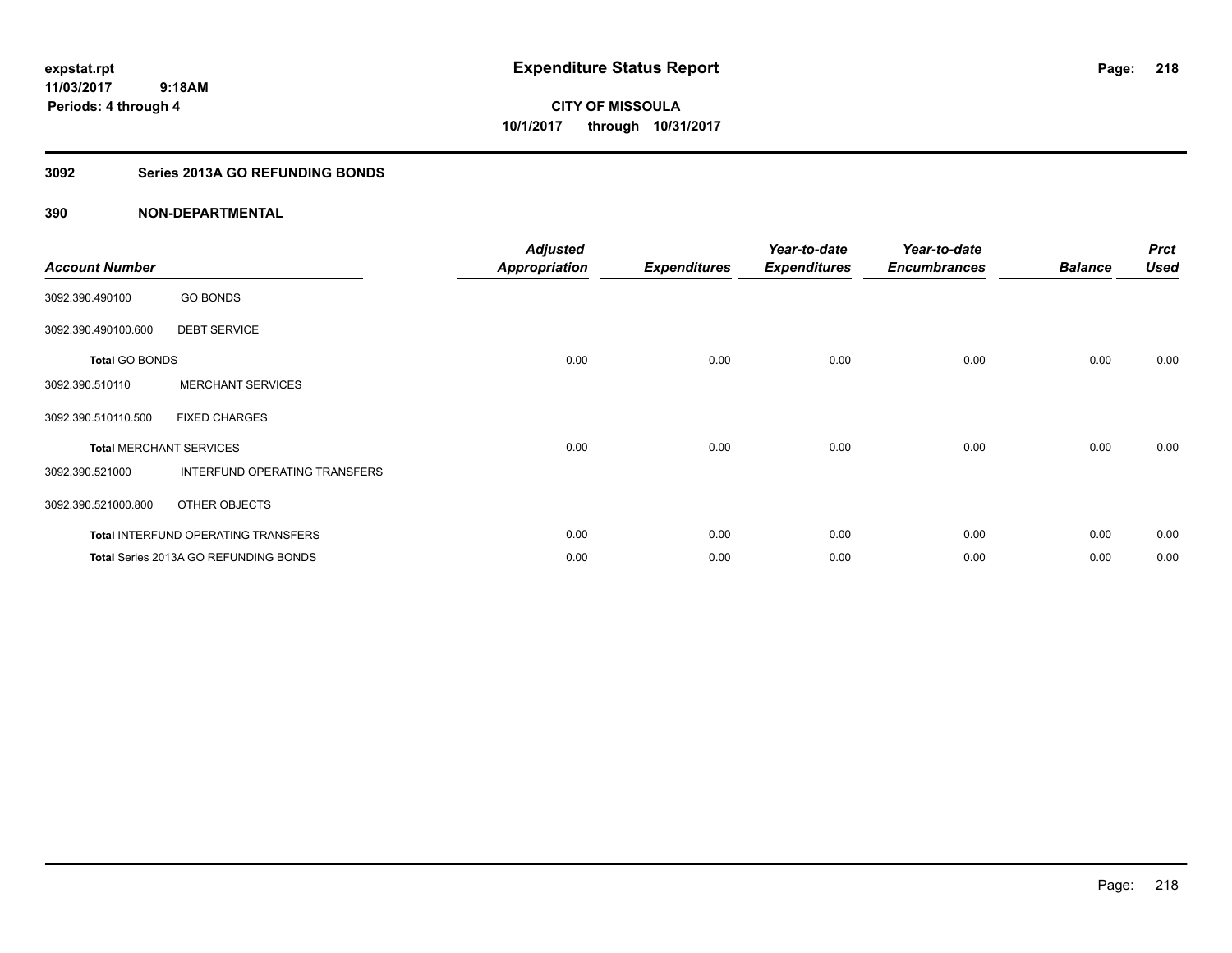**expstat.rpt Expenditure Status Report** 

**11/03/2017 9:18AM Periods: 4 through 4**

**CITY OF MISSOULA 10/1/2017 through 10/31/2017**

#### **3095 2004 REFUNDING BONDS DEBT SERVICE**

| <b>Account Number</b> |                                                | <b>Adjusted</b><br>Appropriation | <b>Expenditures</b> | Year-to-date<br><b>Expenditures</b> | Year-to-date<br><b>Encumbrances</b> | <b>Balance</b> | <b>Prct</b><br><b>Used</b> |
|-----------------------|------------------------------------------------|----------------------------------|---------------------|-------------------------------------|-------------------------------------|----------------|----------------------------|
| 3095.390.490100       | <b>GO BONDS</b>                                |                                  |                     |                                     |                                     |                |                            |
| 3095.390.490100.600   | <b>DEBT SERVICE</b>                            |                                  |                     |                                     |                                     |                |                            |
| <b>Total GO BONDS</b> |                                                | 0.00                             | 0.00                | 0.00                                | 0.00                                | 0.00           | 0.00                       |
| 3095.390.510110       | <b>MERCHANT SERVICES</b>                       |                                  |                     |                                     |                                     |                |                            |
| 3095.390.510110.500   | <b>FIXED CHARGES</b>                           |                                  |                     |                                     |                                     |                |                            |
|                       | <b>Total MERCHANT SERVICES</b>                 | 0.00                             | 0.00                | 0.00                                | 0.00                                | 0.00           | 0.00                       |
|                       | <b>Total 2004 REFUNDING BONDS DEBT SERVICE</b> | 0.00                             | 0.00                | 0.00                                | 0.00                                | 0.00           | 0.00                       |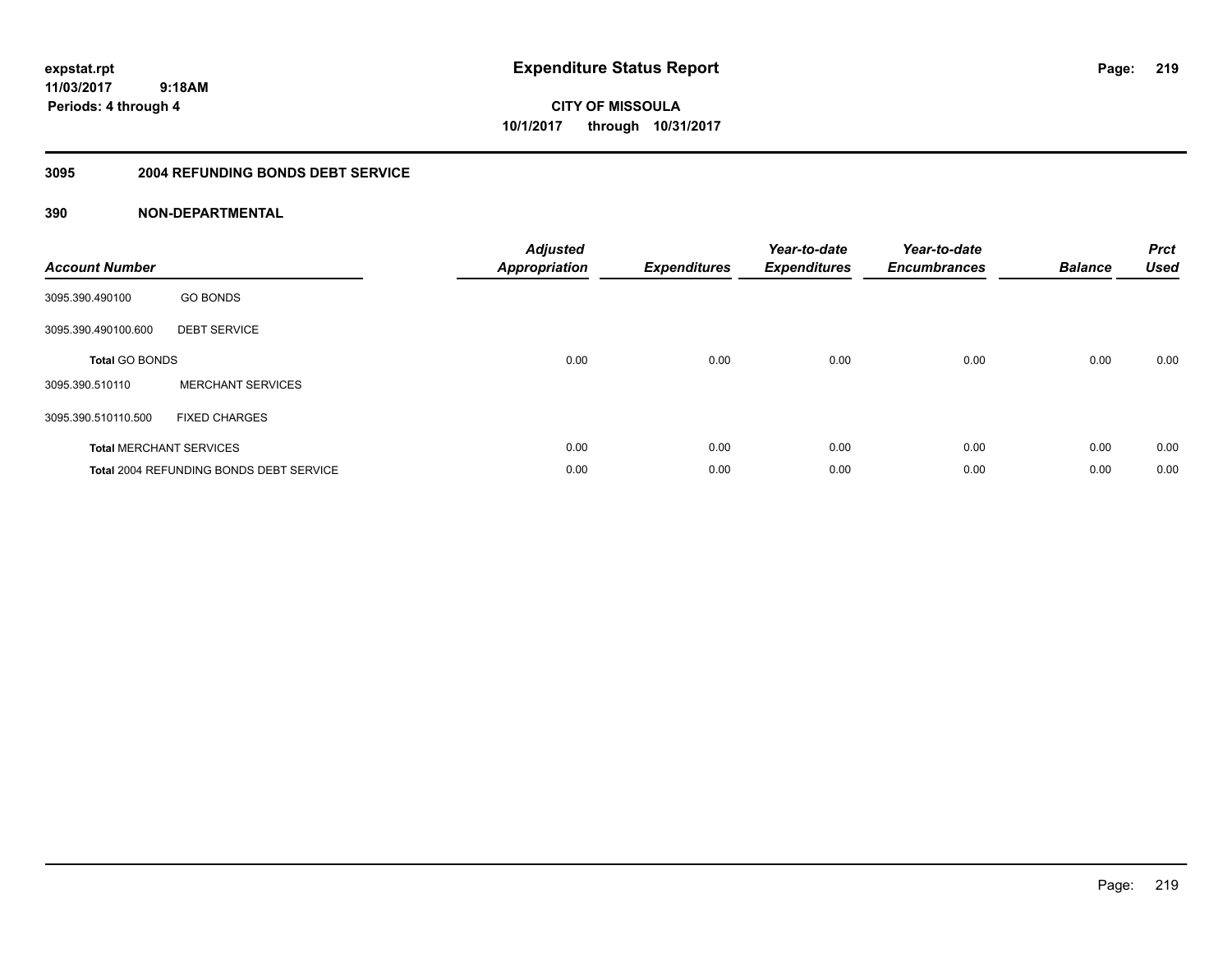## **3096 NEW FIRE STATION GO BOND**

| <b>Account Number</b>     |                                       | <b>Adjusted</b><br><b>Appropriation</b> | <b>Expenditures</b> | Year-to-date<br><b>Expenditures</b> | Year-to-date<br><b>Encumbrances</b> | <b>Balance</b> | <b>Prct</b><br><b>Used</b> |
|---------------------------|---------------------------------------|-----------------------------------------|---------------------|-------------------------------------|-------------------------------------|----------------|----------------------------|
| 3096.390.490100           | <b>GO BONDS</b>                       |                                         |                     |                                     |                                     |                |                            |
| 3096.390.490100.600       | <b>DEBT SERVICE</b>                   |                                         |                     |                                     |                                     |                |                            |
| <b>Total DEBT SERVICE</b> |                                       | 0.00                                    | 0.00                | 0.00                                | 0.00                                | 0.00           | 0.00                       |
| 3096.390.490100.800       | OTHER OBJECTS                         |                                         |                     |                                     |                                     |                |                            |
| <b>Total GO BONDS</b>     |                                       | 0.00                                    | 0.00                | 0.00                                | 0.00                                | 0.00           | 0.00                       |
| 3096.390.510110           | <b>MERCHANT SERVICES</b>              |                                         |                     |                                     |                                     |                |                            |
| 3096.390.510110.500       | <b>FIXED CHARGES</b>                  |                                         |                     |                                     |                                     |                |                            |
|                           | <b>Total MERCHANT SERVICES</b>        | 0.00                                    | 0.00                | 0.00                                | 0.00                                | 0.00           | 0.00                       |
|                           | <b>Total NEW FIRE STATION GO BOND</b> | 0.00                                    | 0.00                | 0.00                                | 0.00                                | 0.00           | 0.00                       |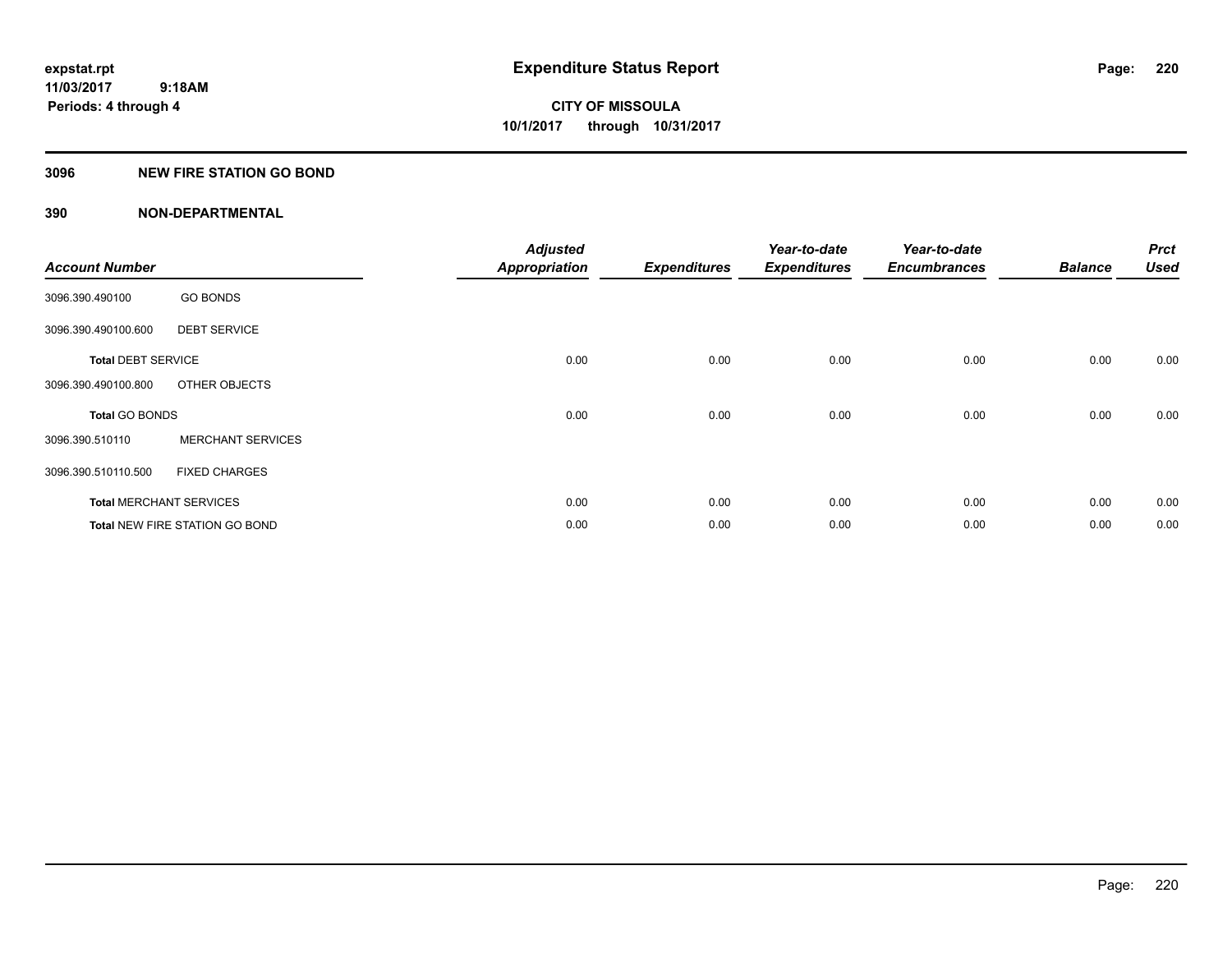## **3097 2007 REFUNDING BONDS**

| <b>Account Number</b>      |                                | <b>Adjusted</b><br><b>Appropriation</b> | <b>Expenditures</b> | Year-to-date<br><b>Expenditures</b> | Year-to-date<br><b>Encumbrances</b> | <b>Balance</b> | <b>Prct</b><br><b>Used</b> |
|----------------------------|--------------------------------|-----------------------------------------|---------------------|-------------------------------------|-------------------------------------|----------------|----------------------------|
| 3097.390.490100            | <b>GO BONDS</b>                |                                         |                     |                                     |                                     |                |                            |
| 3097.390.490100.600        | <b>DEBT SERVICE</b>            |                                         |                     |                                     |                                     |                |                            |
| <b>Total GO BONDS</b>      |                                | 0.00                                    | 0.00                | 0.00                                | 0.00                                | 0.00           | 0.00                       |
| 3097.390.490500            | <b>DEBT PAYMENTS</b>           |                                         |                     |                                     |                                     |                |                            |
| 3097.390.490500.500        | <b>FIXED CHARGES</b>           |                                         |                     |                                     |                                     |                |                            |
| <b>Total DEBT PAYMENTS</b> |                                | 0.00                                    | 0.00                | 0.00                                | 0.00                                | 0.00           | 0.00                       |
| 3097.390.510110            | <b>MERCHANT SERVICES</b>       |                                         |                     |                                     |                                     |                |                            |
| 3097.390.510110.500        | <b>FIXED CHARGES</b>           |                                         |                     |                                     |                                     |                |                            |
|                            | <b>Total MERCHANT SERVICES</b> | 0.00                                    | 0.00                | 0.00                                | 0.00                                | 0.00           | 0.00                       |
|                            | Total 2007 REFUNDING BONDS     | 0.00                                    | 0.00                | 0.00                                | 0.00                                | 0.00           | 0.00                       |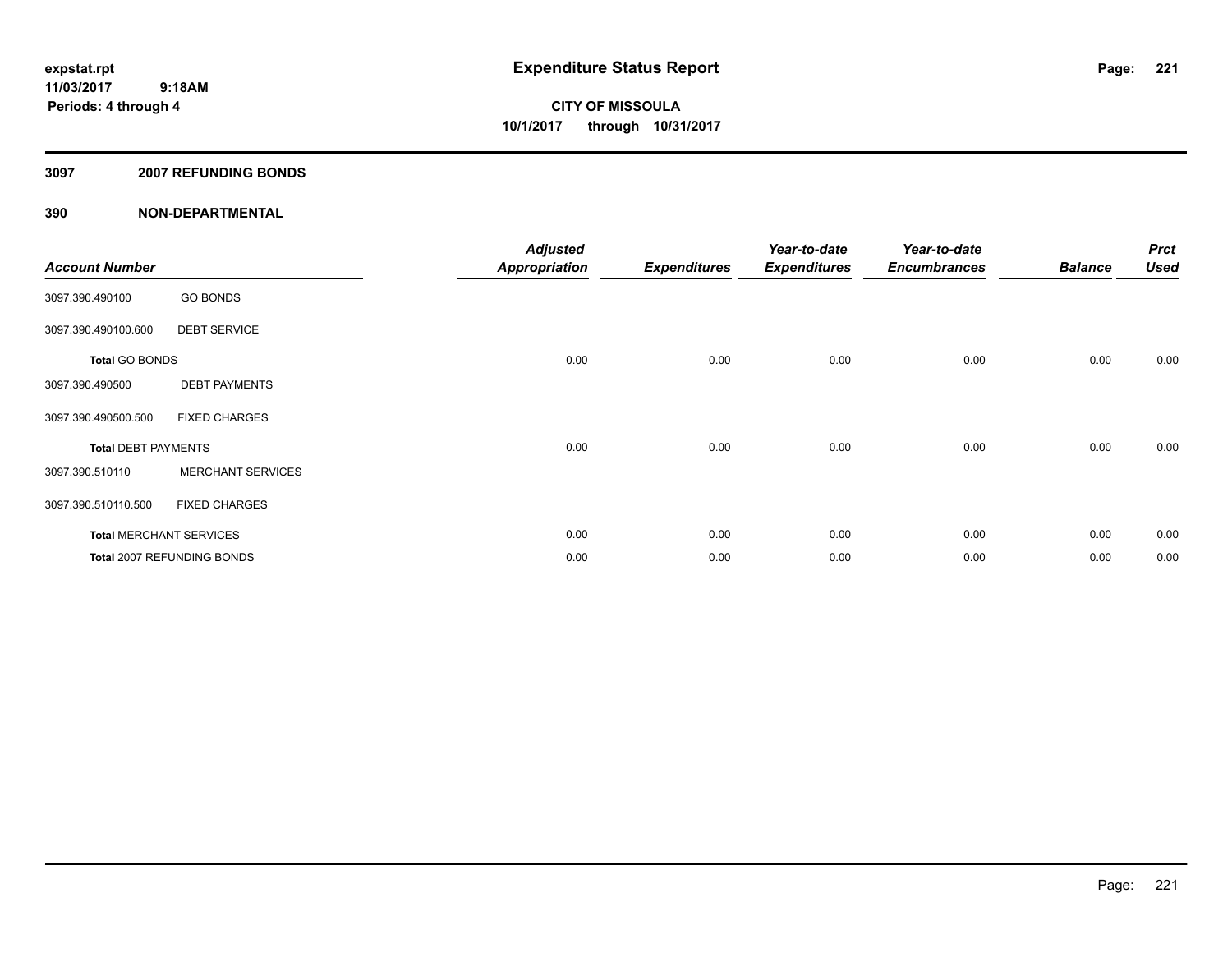**CITY OF MISSOULA 10/1/2017 through 10/31/2017**

## **3100 SIDEWALK & CURB WARRANTS FUND**

| <b>Account Number</b>          |                                                | <b>Adjusted</b><br><b>Appropriation</b> | <b>Expenditures</b> | Year-to-date<br><b>Expenditures</b> | Year-to-date<br><b>Encumbrances</b> | <b>Balance</b> | <b>Prct</b><br><b>Used</b> |
|--------------------------------|------------------------------------------------|-----------------------------------------|---------------------|-------------------------------------|-------------------------------------|----------------|----------------------------|
| 3100.390.490300                | SPECIAL IMPROVEMENTS BONDS                     |                                         |                     |                                     |                                     |                |                            |
| 3100.390.490300.600            | <b>DEBT SERVICE</b>                            |                                         |                     |                                     |                                     |                |                            |
|                                | <b>Total SPECIAL IMPROVEMENTS BONDS</b>        | 0.00                                    | 0.00                | 0.00                                | 0.00                                | 0.00           | 0.00                       |
| 3100.390.510110                | <b>MERCHANT SERVICES</b>                       |                                         |                     |                                     |                                     |                |                            |
| 3100.390.510110.500            | <b>FIXED CHARGES</b>                           |                                         |                     |                                     |                                     |                |                            |
| <b>Total MERCHANT SERVICES</b> |                                                | 0.00                                    | 0.00                | 0.00                                | 0.00                                | 0.00           | 0.00                       |
| 3100.390.521000                | INTERFUND OPERATING TRANSFERS                  |                                         |                     |                                     |                                     |                |                            |
| 3100.390.521000.800            | OTHER OBJECTS                                  |                                         |                     |                                     |                                     |                |                            |
|                                | Total INTERFUND OPERATING TRANSFERS            | 0.00                                    | 0.00                | 0.00                                | 0.00                                | 0.00           | 0.00                       |
|                                | <b>Total SIDEWALK &amp; CURB WARRANTS FUND</b> | 0.00                                    | 0.00                | 0.00                                | 0.00                                | 0.00           | 0.00                       |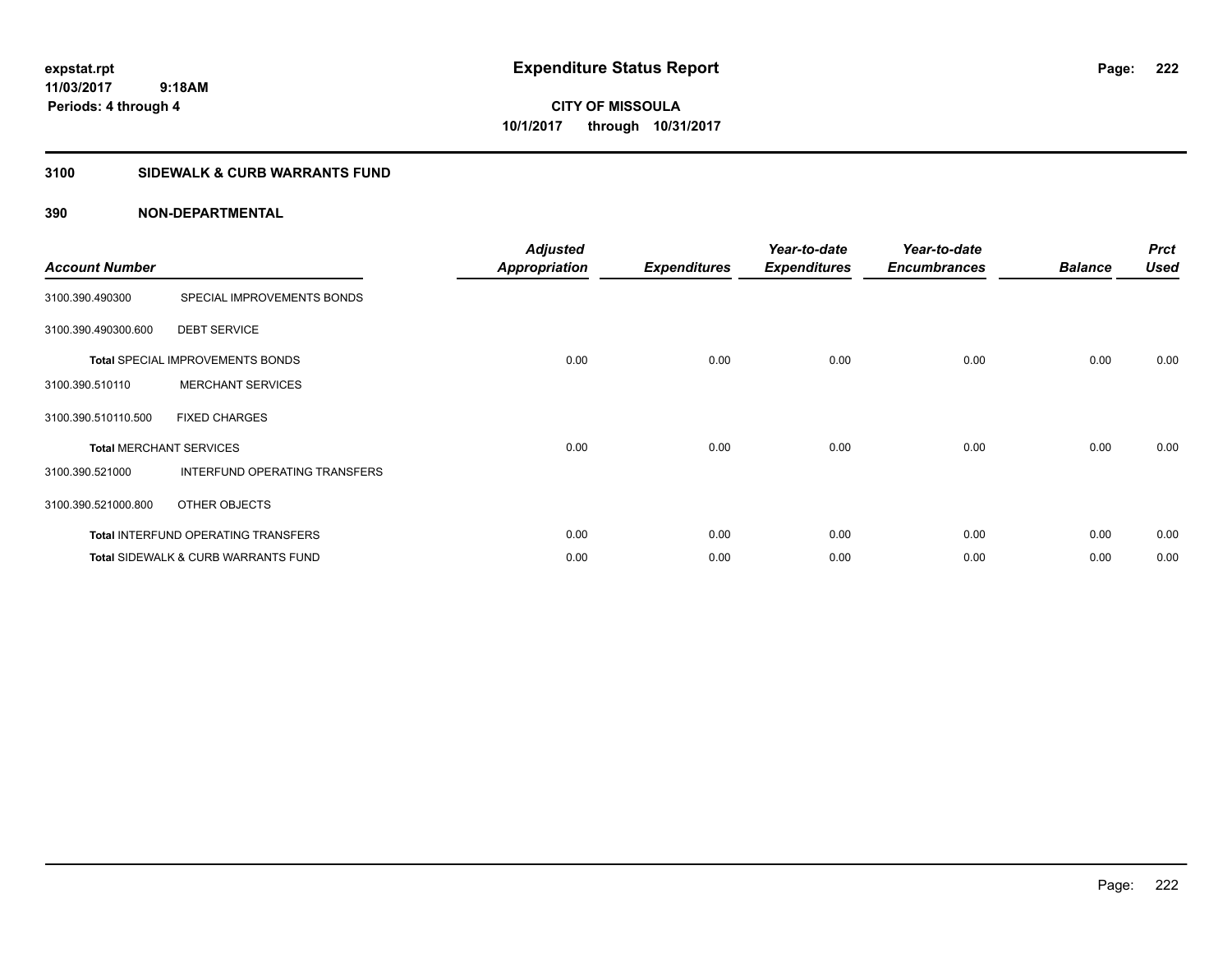**CITY OF MISSOULA 10/1/2017 through 10/31/2017**

## **3200 FY99 SIDEWALK & CURB DEBT SERVICE FUND**

| <b>Account Number</b>     |                                              | <b>Adjusted</b><br><b>Appropriation</b> | <b>Expenditures</b> | Year-to-date<br><b>Expenditures</b> | Year-to-date<br><b>Encumbrances</b> | <b>Balance</b> | <b>Prct</b><br><b>Used</b> |
|---------------------------|----------------------------------------------|-----------------------------------------|---------------------|-------------------------------------|-------------------------------------|----------------|----------------------------|
| 3200.390.490300           | SPECIAL IMPROVEMENTS BONDS                   |                                         |                     |                                     |                                     |                |                            |
| 3200.390.490300.600       | <b>DEBT SERVICE</b>                          |                                         |                     |                                     |                                     |                |                            |
|                           | Total SPECIAL IMPROVEMENTS BONDS             | 0.00                                    | 0.00                | 0.00                                | 0.00                                | 0.00           | 0.00                       |
| 3200.390.510100           | SPECIAL ASSESSMENTS                          |                                         |                     |                                     |                                     |                |                            |
| 3200.390.510100.600       | <b>DEBT SERVICE</b>                          |                                         |                     |                                     |                                     |                |                            |
| <b>Total DEBT SERVICE</b> |                                              | 0.00                                    | 0.00                | 0.00                                | 0.00                                | 0.00           | 0.00                       |
| 3200.390.510100.800       | OTHER OBJECTS                                |                                         |                     |                                     |                                     |                |                            |
|                           | <b>Total SPECIAL ASSESSMENTS</b>             | 0.00                                    | 0.00                | 0.00                                | 0.00                                | 0.00           | 0.00                       |
| 3200.390.510110           | <b>MERCHANT SERVICES</b>                     |                                         |                     |                                     |                                     |                |                            |
| 3200.390.510110.500       | <b>FIXED CHARGES</b>                         |                                         |                     |                                     |                                     |                |                            |
|                           | <b>Total MERCHANT SERVICES</b>               | 0.00                                    | 0.00                | 0.00                                | 0.00                                | 0.00           | 0.00                       |
|                           | Total FY99 SIDEWALK & CURB DEBT SERVICE FUND | 0.00                                    | 0.00                | 0.00                                | 0.00                                | 0.00           | 0.00                       |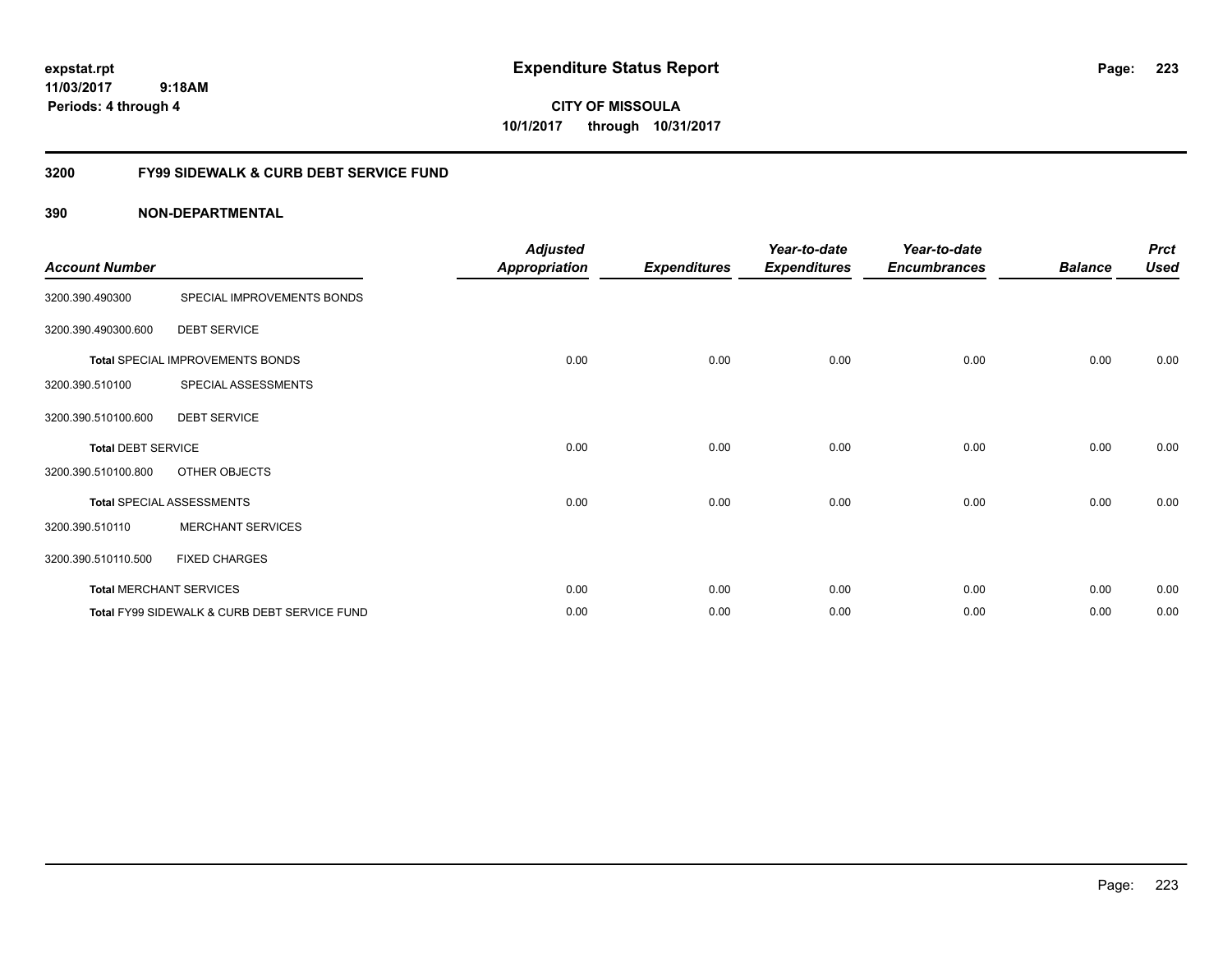**CITY OF MISSOULA 10/1/2017 through 10/31/2017**

## **3300 FY00 SIDEWALK & CURB DEBT SERVICE FUND**

| <b>Account Number</b> |                                              | <b>Adjusted</b><br>Appropriation | <b>Expenditures</b> | Year-to-date<br><b>Expenditures</b> | Year-to-date<br><b>Encumbrances</b> | <b>Balance</b> | <b>Prct</b><br><b>Used</b> |
|-----------------------|----------------------------------------------|----------------------------------|---------------------|-------------------------------------|-------------------------------------|----------------|----------------------------|
| 3300.390.510100       | SPECIAL ASSESSMENTS                          |                                  |                     |                                     |                                     |                |                            |
| 3300.390.510100.600   | <b>DEBT SERVICE</b>                          |                                  |                     |                                     |                                     |                |                            |
|                       | <b>Total SPECIAL ASSESSMENTS</b>             | 0.00                             | 0.00                | 0.00                                | 0.00                                | 0.00           | 0.00                       |
| 3300.390.510110       | <b>MERCHANT SERVICES</b>                     |                                  |                     |                                     |                                     |                |                            |
| 3300.390.510110.500   | <b>FIXED CHARGES</b>                         |                                  |                     |                                     |                                     |                |                            |
|                       | <b>Total MERCHANT SERVICES</b>               | 0.00                             | 0.00                | 0.00                                | 0.00                                | 0.00           | 0.00                       |
|                       | Total FY00 SIDEWALK & CURB DEBT SERVICE FUND | 0.00                             | 0.00                | 0.00                                | 0.00                                | 0.00           | 0.00                       |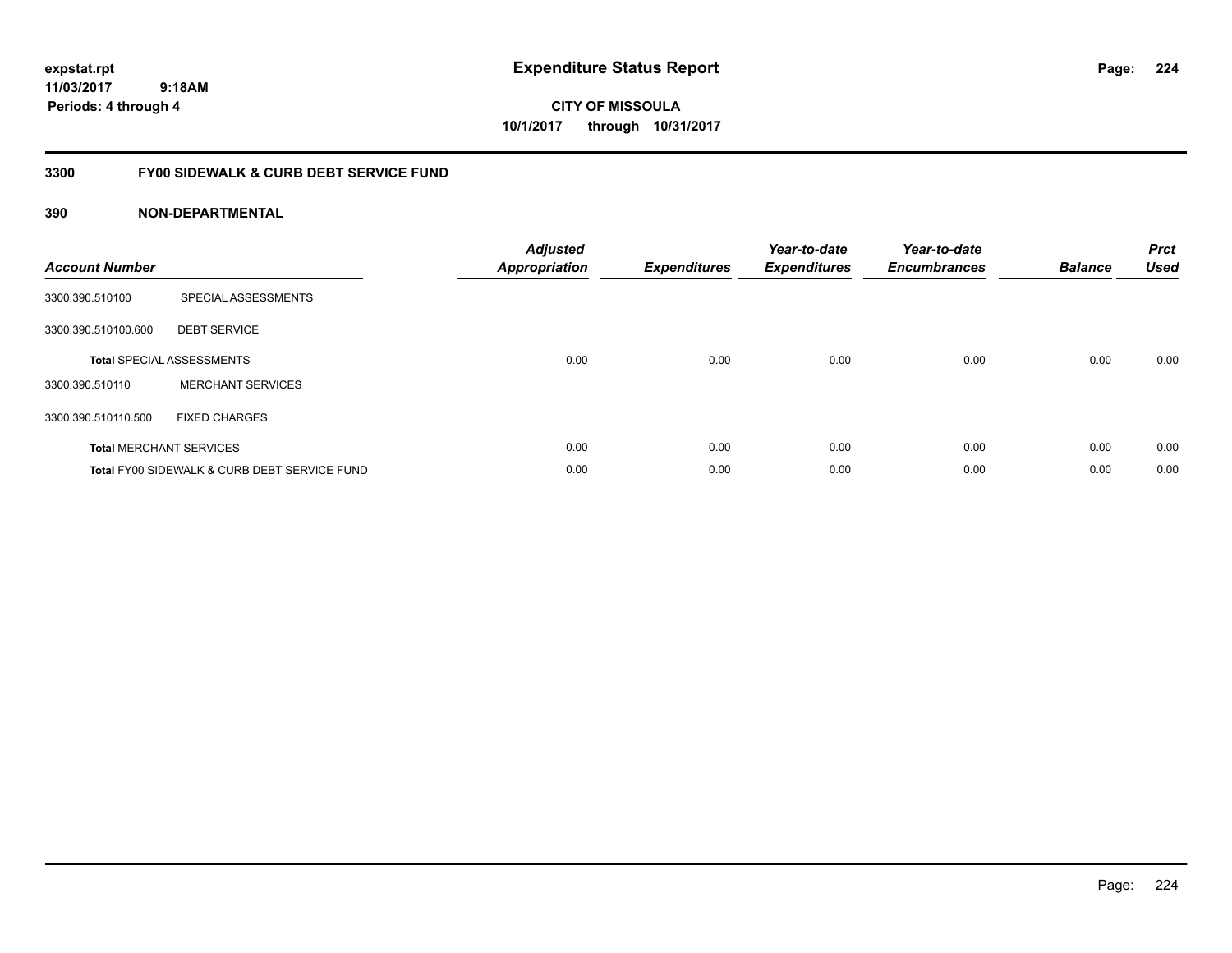**CITY OF MISSOULA 10/1/2017 through 10/31/2017**

**3305 JUDGMENT LEVIES**

| <b>Account Number</b>        |                     | <b>Adjusted</b><br><b>Appropriation</b> | <b>Expenditures</b> | Year-to-date<br><b>Expenditures</b> | Year-to-date<br><b>Encumbrances</b> | <b>Balance</b> | <b>Prct</b><br>Used |
|------------------------------|---------------------|-----------------------------------------|---------------------|-------------------------------------|-------------------------------------|----------------|---------------------|
| 3305.390.490550              | JUDGMENT LEVY DEBT  |                                         |                     |                                     |                                     |                |                     |
| 3305.390.490550.600          | <b>DEBT SERVICE</b> |                                         |                     |                                     |                                     |                |                     |
| <b>Total DEBT SERVICE</b>    |                     | 0.00                                    | 0.00                | 0.00                                | 0.00                                | 0.00           | 0.00                |
| 3305.390.490550.800          | OTHER OBJECTS       |                                         |                     |                                     |                                     |                |                     |
| <b>Total JUDGMENT LEVIES</b> |                     | 0.00                                    | 0.00                | 0.00                                | 0.00                                | 0.00           | 0.00                |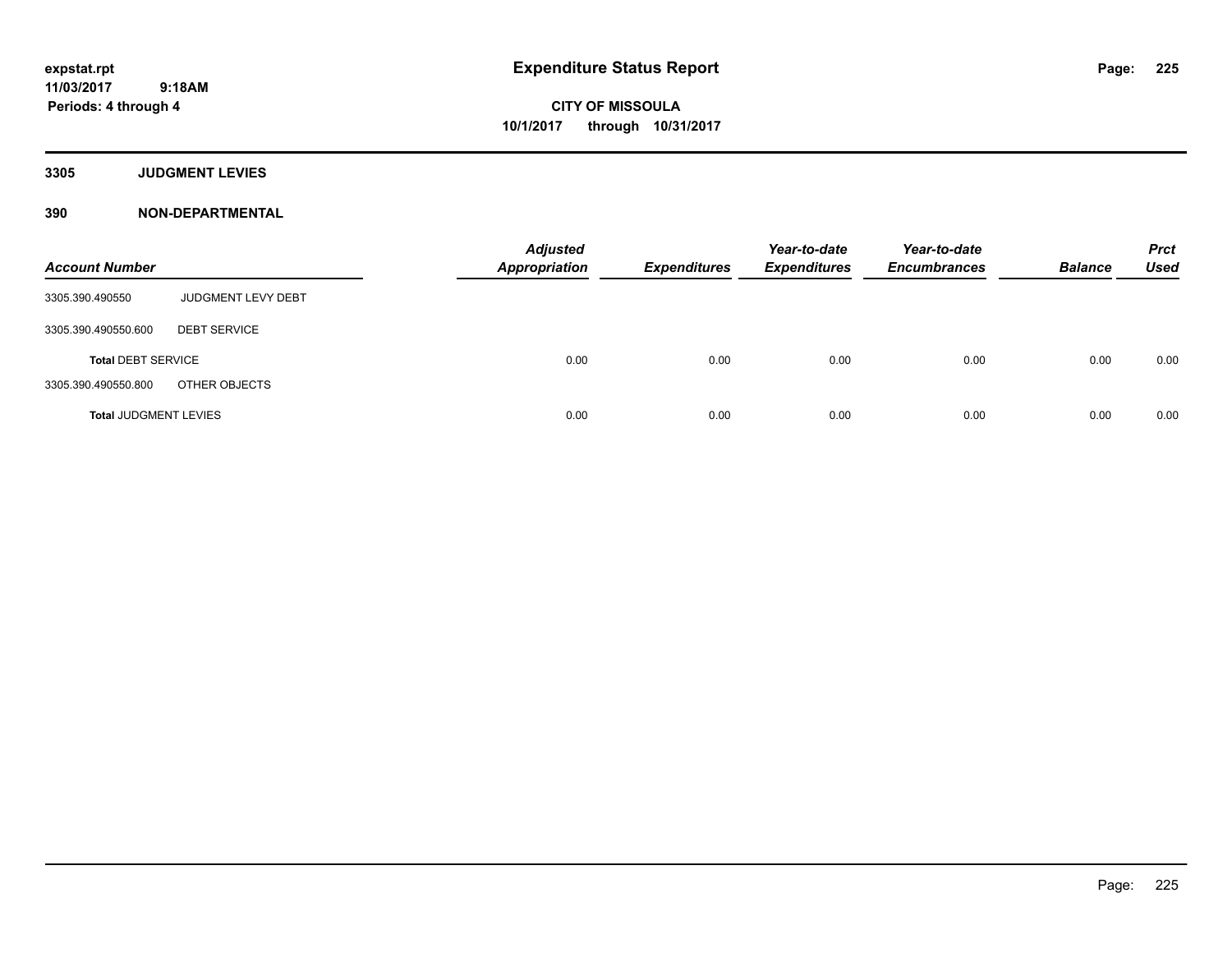**CITY OF MISSOULA 10/1/2017 through 10/31/2017**

## **3400 FY01 SIDEWALK & CURB DEBT SERVICE FUND**

**000 \*\*\* Title Not Found \*\*\***

| <b>Account Number</b>         |                         | <b>Adjusted</b><br>Appropriation | <b>Expenditures</b> | Year-to-date<br><b>Expenditures</b> | Year-to-date<br><b>Encumbrances</b> | <b>Balance</b> | <b>Prct</b><br>Used |
|-------------------------------|-------------------------|----------------------------------|---------------------|-------------------------------------|-------------------------------------|----------------|---------------------|
| 3400.000.520100               | *** Title Not Found *** |                                  |                     |                                     |                                     |                |                     |
| 3400.000.520100.800           | OTHER OBJECTS           |                                  |                     |                                     |                                     |                |                     |
| Total *** Title Not Found *** |                         | 0.00                             | 0.00                | 0.00                                | 0.00                                | 0.00           | 0.00                |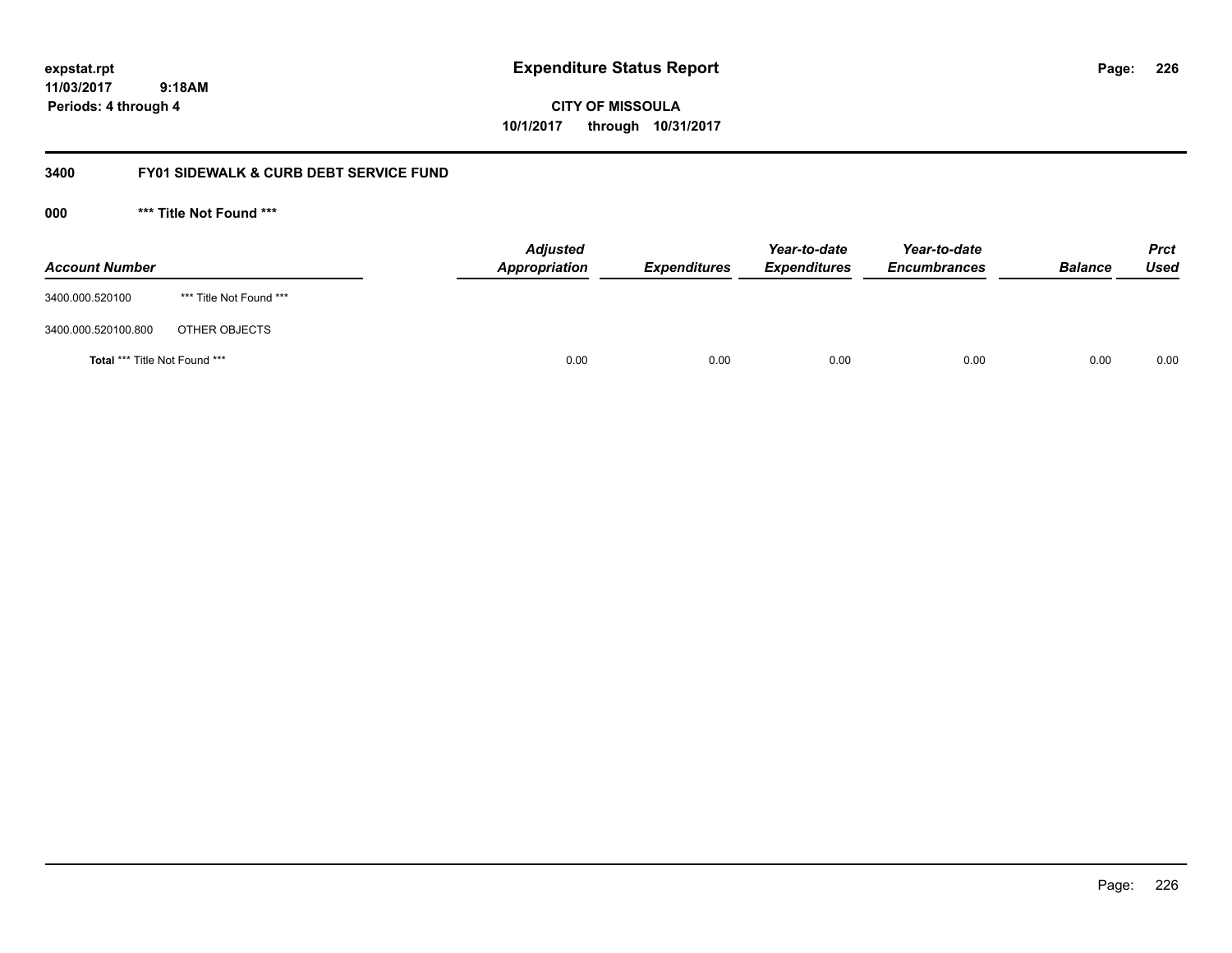**CITY OF MISSOULA 10/1/2017 through 10/31/2017**

## **3400 FY01 SIDEWALK & CURB DEBT SERVICE FUND**

| <b>Account Number</b>     |                                              | <b>Adjusted</b><br><b>Appropriation</b> | <b>Expenditures</b> | Year-to-date<br><b>Expenditures</b> | Year-to-date<br><b>Encumbrances</b> | <b>Balance</b> | <b>Prct</b><br><b>Used</b> |
|---------------------------|----------------------------------------------|-----------------------------------------|---------------------|-------------------------------------|-------------------------------------|----------------|----------------------------|
| 3400.390.510100           | SPECIAL ASSESSMENTS                          |                                         |                     |                                     |                                     |                |                            |
| 3400.390.510100.600       | <b>DEBT SERVICE</b>                          |                                         |                     |                                     |                                     |                |                            |
| <b>Total DEBT SERVICE</b> |                                              | 0.00                                    | 0.00                | 0.00                                | 0.00                                | 0.00           | 0.00                       |
| 3400.390.510100.800       | OTHER OBJECTS                                |                                         |                     |                                     |                                     |                |                            |
|                           | <b>Total SPECIAL ASSESSMENTS</b>             | 0.00                                    | 0.00                | 0.00                                | 0.00                                | 0.00           | 0.00                       |
| 3400.390.510110           | <b>MERCHANT SERVICES</b>                     |                                         |                     |                                     |                                     |                |                            |
| 3400.390.510110.500       | <b>FIXED CHARGES</b>                         |                                         |                     |                                     |                                     |                |                            |
|                           | Total FY01 SIDEWALK & CURB DEBT SERVICE FUND | 0.00                                    | 0.00                | 0.00                                | 0.00                                | 0.00           | 0.00                       |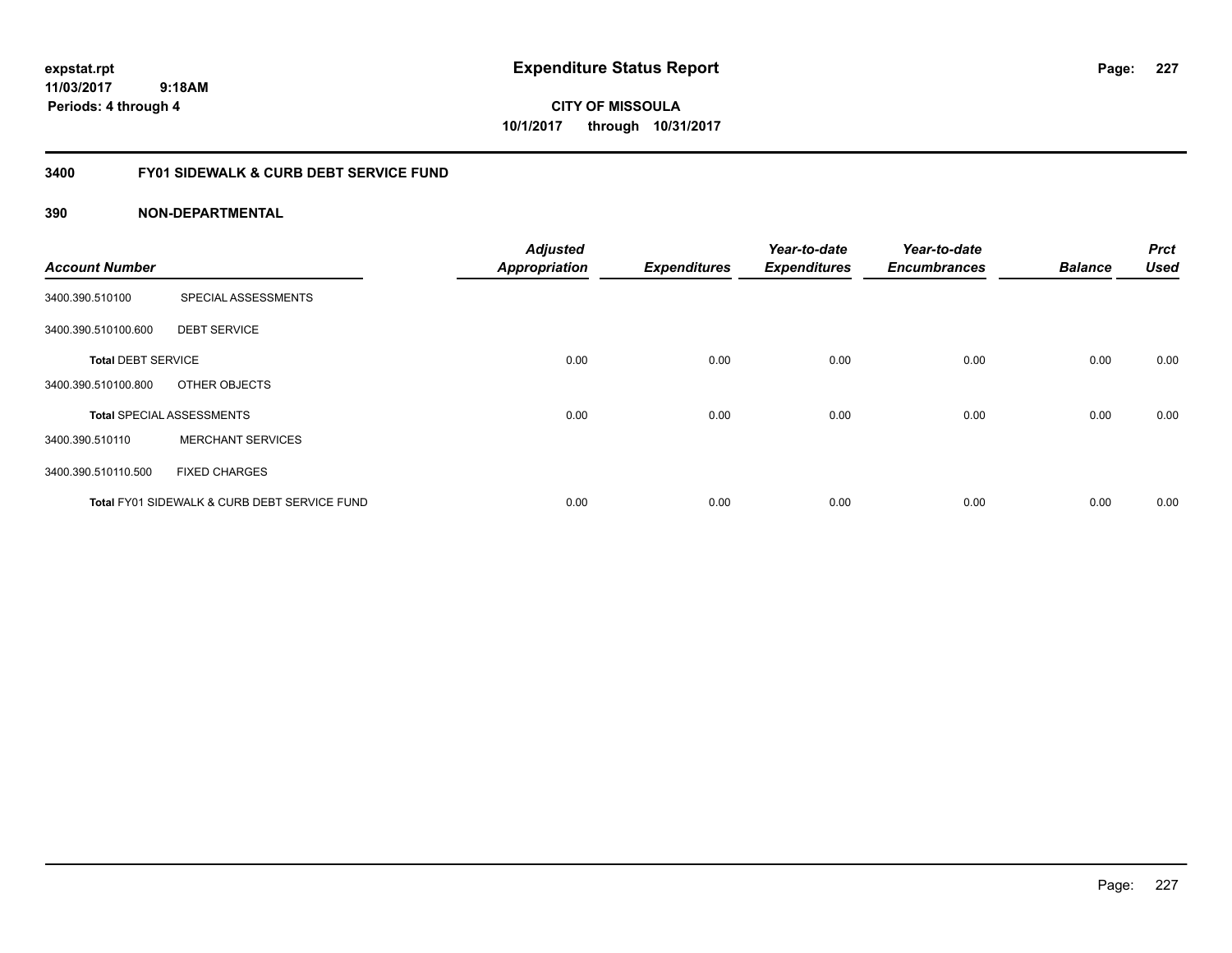**CITY OF MISSOULA 10/1/2017 through 10/31/2017**

## **3410 FY02 SIDEWALK & CURB DEBT SERVICE FUND**

**000 \*\*\* Title Not Found \*\*\***

| <b>Account Number</b>         |                         | <b>Adjusted</b><br>Appropriation | <b>Expenditures</b> | Year-to-date<br><b>Expenditures</b> | Year-to-date<br><b>Encumbrances</b> | <b>Balance</b> | <b>Prct</b><br><b>Used</b> |
|-------------------------------|-------------------------|----------------------------------|---------------------|-------------------------------------|-------------------------------------|----------------|----------------------------|
| 3410.000.520100               | *** Title Not Found *** |                                  |                     |                                     |                                     |                |                            |
| 3410.000.520100.800           | OTHER OBJECTS           |                                  |                     |                                     |                                     |                |                            |
| Total *** Title Not Found *** |                         | 0.00                             | 0.00                | 0.00                                | 0.00                                | 0.00           | 0.00                       |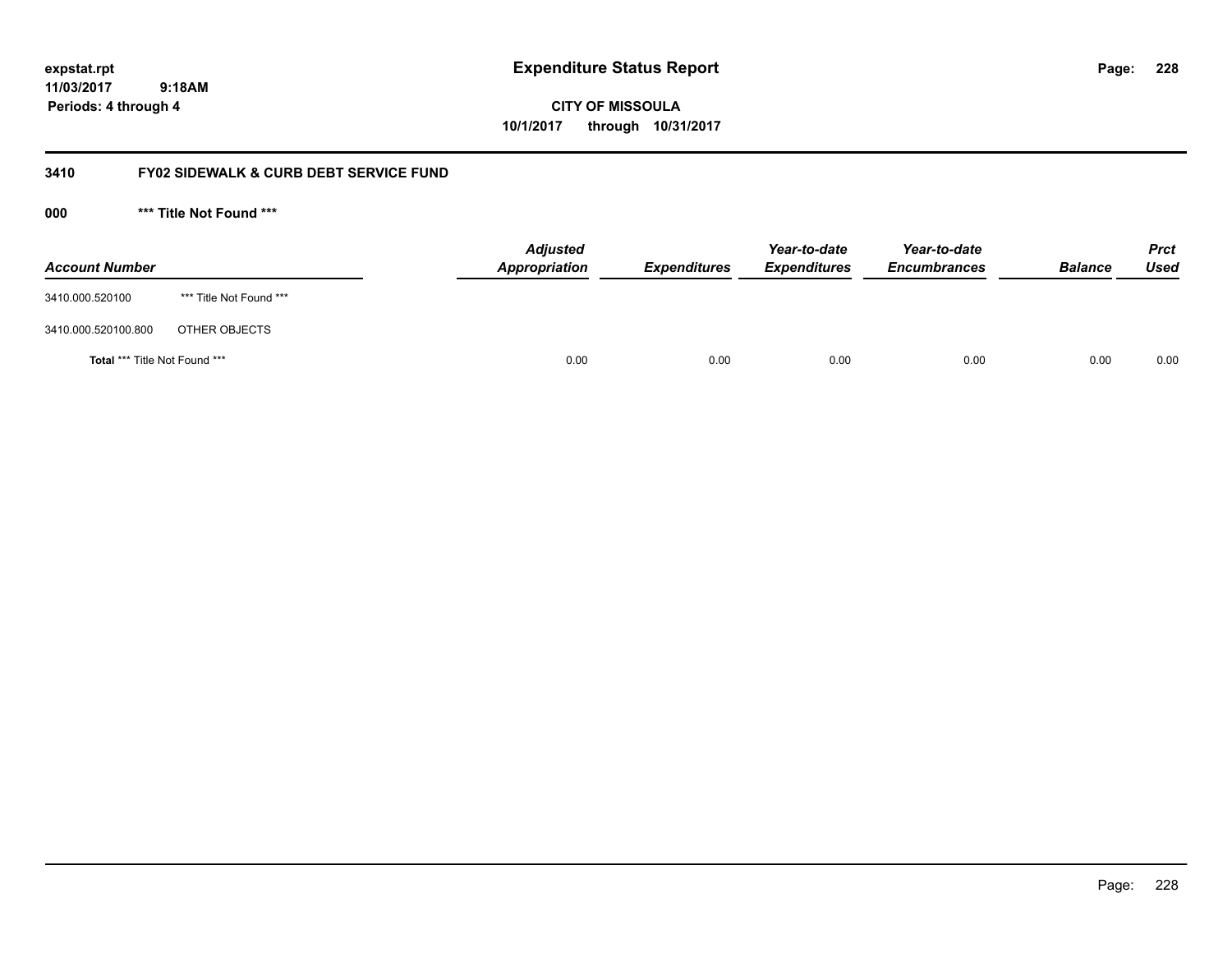**CITY OF MISSOULA 10/1/2017 through 10/31/2017**

## **3410 FY02 SIDEWALK & CURB DEBT SERVICE FUND**

| <b>Account Number</b> |                                              | <b>Adjusted</b><br>Appropriation | <b>Expenditures</b> | Year-to-date<br><b>Expenditures</b> | Year-to-date<br><b>Encumbrances</b> | <b>Balance</b> | <b>Prct</b><br><b>Used</b> |
|-----------------------|----------------------------------------------|----------------------------------|---------------------|-------------------------------------|-------------------------------------|----------------|----------------------------|
| 3410.390.510100       | SPECIAL ASSESSMENTS                          |                                  |                     |                                     |                                     |                |                            |
| 3410.390.510100.600   | <b>DEBT SERVICE</b>                          |                                  |                     |                                     |                                     |                |                            |
|                       | <b>Total SPECIAL ASSESSMENTS</b>             | 0.00                             | 0.00                | 0.00                                | 0.00                                | 0.00           | 0.00                       |
| 3410.390.510110       | <b>MERCHANT SERVICES</b>                     |                                  |                     |                                     |                                     |                |                            |
| 3410.390.510110.500   | <b>FIXED CHARGES</b>                         |                                  |                     |                                     |                                     |                |                            |
|                       | <b>Total MERCHANT SERVICES</b>               | 0.00                             | 0.00                | 0.00                                | 0.00                                | 0.00           | 0.00                       |
|                       | Total FY02 SIDEWALK & CURB DEBT SERVICE FUND | 0.00                             | 0.00                | 0.00                                | 0.00                                | 0.00           | 0.00                       |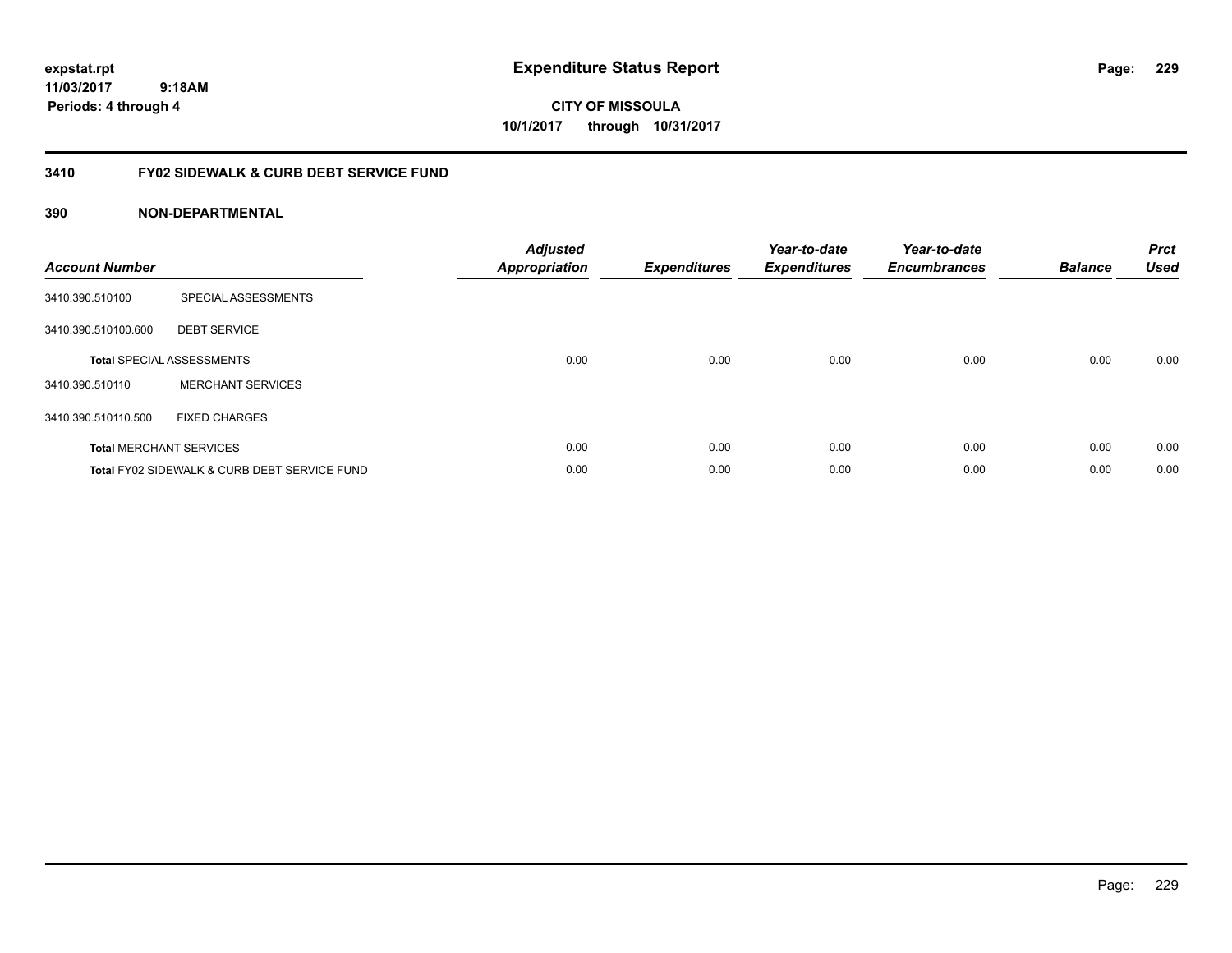**expstat.rpt Expenditure Status Report** 

**11/03/2017 9:18AM Periods: 4 through 4**

**CITY OF MISSOULA 10/1/2017 through 10/31/2017**

## **3420 FY03 SIDEWALK & CURB DEBT SERVICE**

| <b>Account Number</b> |                                                    | <b>Adjusted</b><br>Appropriation | <b>Expenditures</b> | Year-to-date<br><b>Expenditures</b> | Year-to-date<br><b>Encumbrances</b> | <b>Balance</b> | <b>Prct</b><br><b>Used</b> |
|-----------------------|----------------------------------------------------|----------------------------------|---------------------|-------------------------------------|-------------------------------------|----------------|----------------------------|
| 3420.390.510100       | SPECIAL ASSESSMENTS                                |                                  |                     |                                     |                                     |                |                            |
| 3420.390.510100.600   | <b>DEBT SERVICE</b>                                |                                  |                     |                                     |                                     |                |                            |
|                       | <b>Total SPECIAL ASSESSMENTS</b>                   | 0.00                             | 0.00                | 0.00                                | 0.00                                | 0.00           | 0.00                       |
| 3420.390.510110       | <b>MERCHANT SERVICES</b>                           |                                  |                     |                                     |                                     |                |                            |
| 3420.390.510110.500   | <b>FIXED CHARGES</b>                               |                                  |                     |                                     |                                     |                |                            |
|                       | <b>Total MERCHANT SERVICES</b>                     | 0.00                             | 0.00                | 0.00                                | 0.00                                | 0.00           | 0.00                       |
|                       | <b>Total FY03 SIDEWALK &amp; CURB DEBT SERVICE</b> | 0.00                             | 0.00                | 0.00                                | 0.00                                | 0.00           | 0.00                       |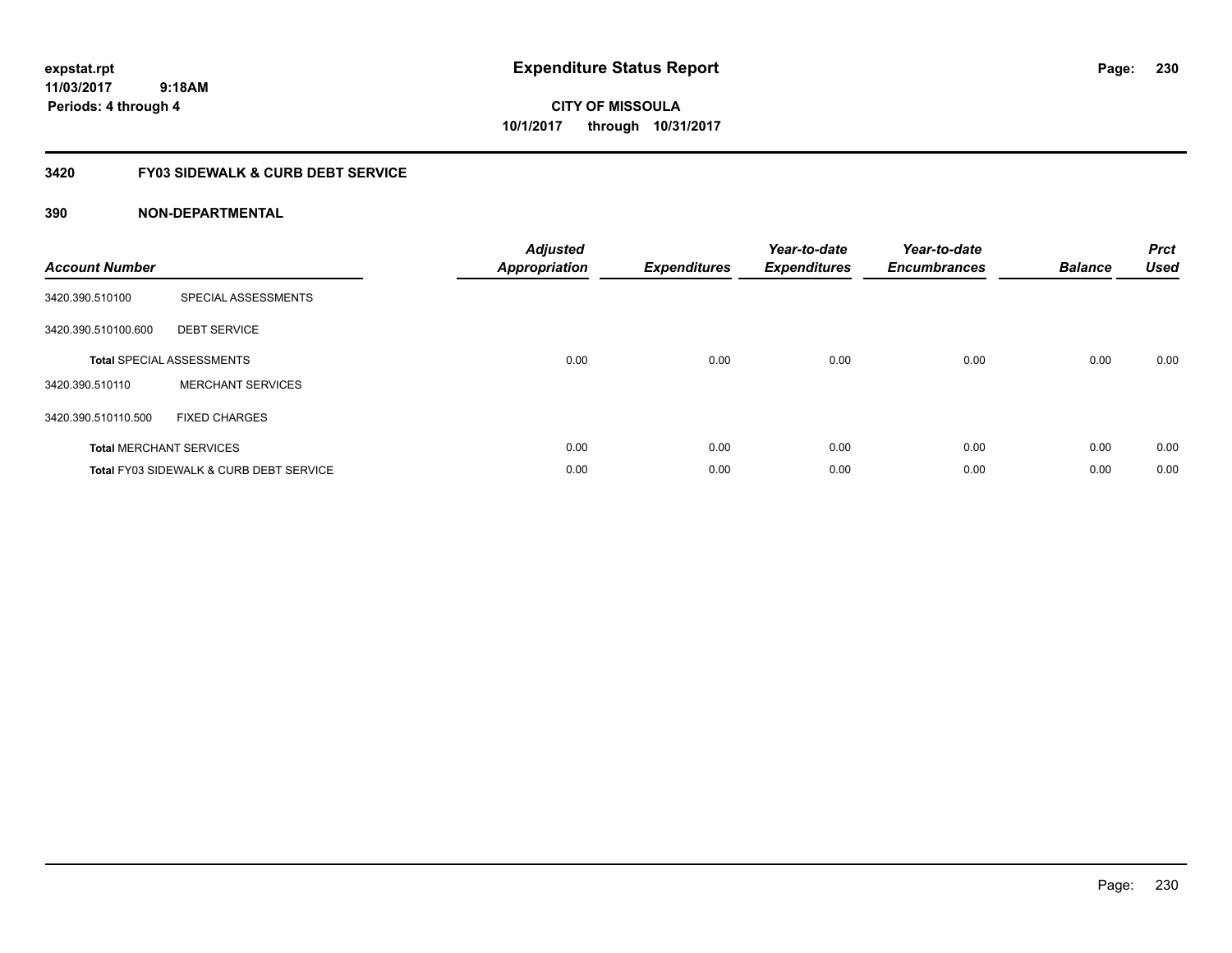**expstat.rpt Expenditure Status Report** 

**11/03/2017 9:18AM Periods: 4 through 4**

**CITY OF MISSOULA 10/1/2017 through 10/31/2017**

## **3430 FY04 SIDEWALK CURB DEBT SERVICE**

| <b>Account Number</b> |                                              | <b>Adjusted</b><br>Appropriation | <b>Expenditures</b> | Year-to-date<br><b>Expenditures</b> | Year-to-date<br><b>Encumbrances</b> | <b>Balance</b> | <b>Prct</b><br><b>Used</b> |
|-----------------------|----------------------------------------------|----------------------------------|---------------------|-------------------------------------|-------------------------------------|----------------|----------------------------|
| 3430.390.510100       | SPECIAL ASSESSMENTS                          |                                  |                     |                                     |                                     |                |                            |
| 3430.390.510100.600   | <b>DEBT SERVICE</b>                          |                                  |                     |                                     |                                     |                |                            |
|                       | <b>Total SPECIAL ASSESSMENTS</b>             | 0.00                             | 0.00                | 0.00                                | 0.00                                | 0.00           | 0.00                       |
| 3430.390.510110       | <b>MERCHANT SERVICES</b>                     |                                  |                     |                                     |                                     |                |                            |
| 3430.390.510110.500   | <b>FIXED CHARGES</b>                         |                                  |                     |                                     |                                     |                |                            |
|                       | <b>Total MERCHANT SERVICES</b>               | 0.00                             | 0.00                | 0.00                                | 0.00                                | 0.00           | 0.00                       |
|                       | <b>Total FY04 SIDEWALK CURB DEBT SERVICE</b> | 0.00                             | 0.00                | 0.00                                | 0.00                                | 0.00           | 0.00                       |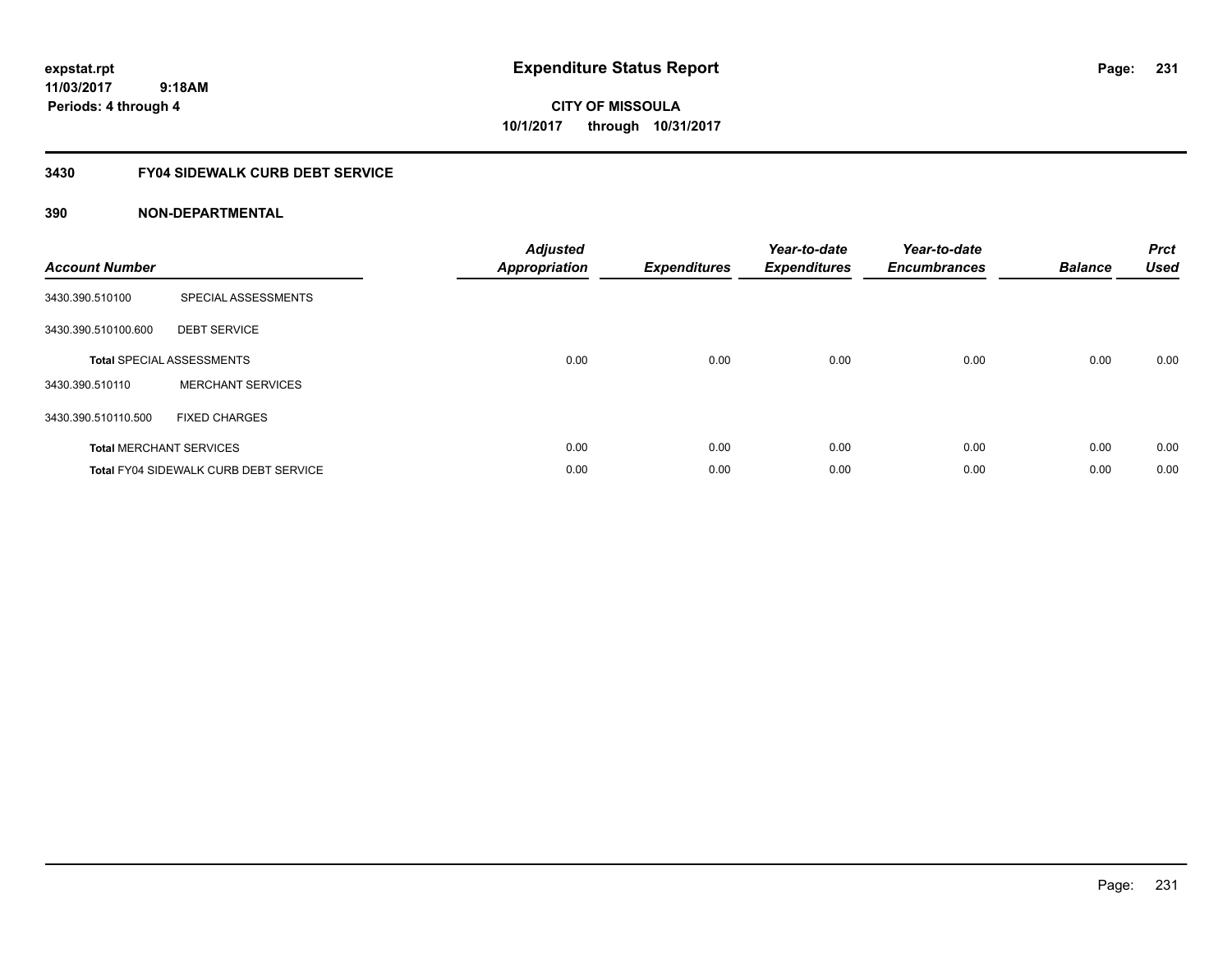### **3440 FY05 SIDEWALK AND CURB**

| <b>Account Number</b> |                                     | <b>Adjusted</b><br>Appropriation | <b>Expenditures</b> | Year-to-date<br><b>Expenditures</b> | Year-to-date<br><b>Encumbrances</b> | <b>Balance</b> | <b>Prct</b><br><b>Used</b> |
|-----------------------|-------------------------------------|----------------------------------|---------------------|-------------------------------------|-------------------------------------|----------------|----------------------------|
| 3440.390.510100       | SPECIAL ASSESSMENTS                 |                                  |                     |                                     |                                     |                |                            |
| 3440.390.510100.600   | <b>DEBT SERVICE</b>                 |                                  |                     |                                     |                                     |                |                            |
|                       | <b>Total SPECIAL ASSESSMENTS</b>    | 0.00                             | 0.00                | 0.00                                | 0.00                                | 0.00           | 0.00                       |
| 3440.390.510110       | <b>MERCHANT SERVICES</b>            |                                  |                     |                                     |                                     |                |                            |
| 3440.390.510110.500   | <b>FIXED CHARGES</b>                |                                  |                     |                                     |                                     |                |                            |
|                       | <b>Total MERCHANT SERVICES</b>      | 0.00                             | 0.00                | 0.00                                | 0.00                                | 0.00           | 0.00                       |
|                       | <b>Total FY05 SIDEWALK AND CURB</b> | 0.00                             | 0.00                | 0.00                                | 0.00                                | 0.00           | 0.00                       |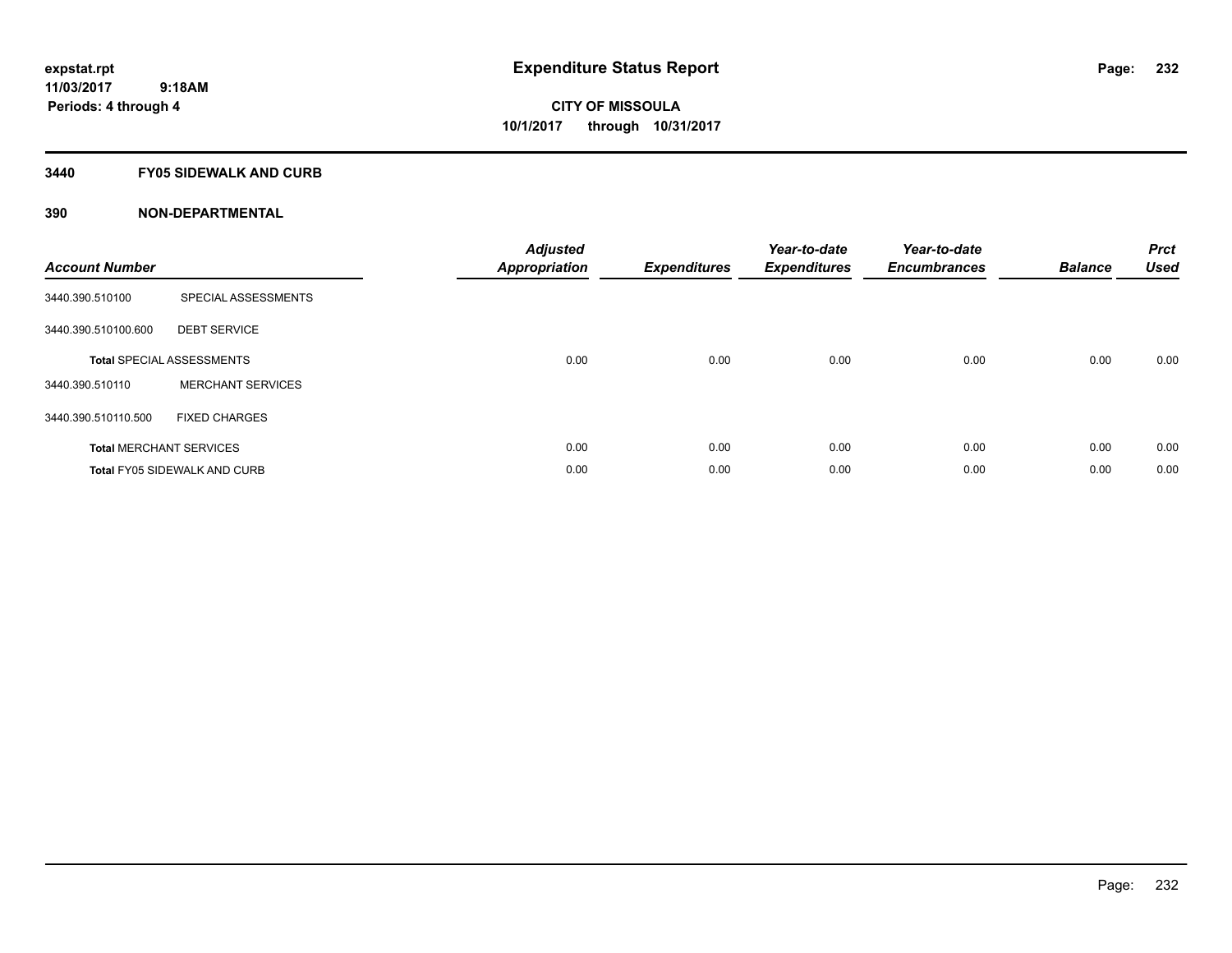#### **3450 FY06 SIDEWALK AND CURB**

|                                   |                                                 | <b>Adjusted</b>      |                     | Year-to-date        | Year-to-date        |                | <b>Prct</b> |
|-----------------------------------|-------------------------------------------------|----------------------|---------------------|---------------------|---------------------|----------------|-------------|
| <b>Account Number</b>             |                                                 | <b>Appropriation</b> | <b>Expenditures</b> | <b>Expenditures</b> | <b>Encumbrances</b> | <b>Balance</b> | <b>Used</b> |
| 3450.390.510100                   | SPECIAL ASSESSMENTS                             |                      |                     |                     |                     |                |             |
| 3450.390.510100.600               | <b>DEBT SERVICE</b>                             |                      |                     |                     |                     |                |             |
| 3450.390.510100.610.000 PRINCIPAL |                                                 | 25,000.00            | 0.00                | 0.00                | 0.00                | 25,000.00      | 0.00        |
|                                   | 3450.390.510100.620.000 INTEREST / SERVICE FEES | 1,063.00             | 0.00                | 0.00                | 0.00                | 1,063.00       | 0.00        |
|                                   | <b>Total SPECIAL ASSESSMENTS</b>                | 26,063.00            | 0.00                | 0.00                | 0.00                | 26,063.00      | 0.00        |
| 3450.390.510110                   | <b>MERCHANT SERVICES</b>                        |                      |                     |                     |                     |                |             |
| 3450.390.510110.500               | <b>FIXED CHARGES</b>                            |                      |                     |                     |                     |                |             |
| 3450.390.510110.550.000           | MERCHANT SERVICE FEES                           | 350.00               | 0.00                | 0.00                | 0.00                | 350.00         | 0.00        |
| <b>Total MERCHANT SERVICES</b>    |                                                 | 350.00               | 0.00                | 0.00                | 0.00                | 350.00         | 0.00        |
|                                   | <b>Total FY06 SIDEWALK AND CURB</b>             | 26,413.00            | 0.00                | 0.00                | 0.00                | 26,413.00      | 0.00        |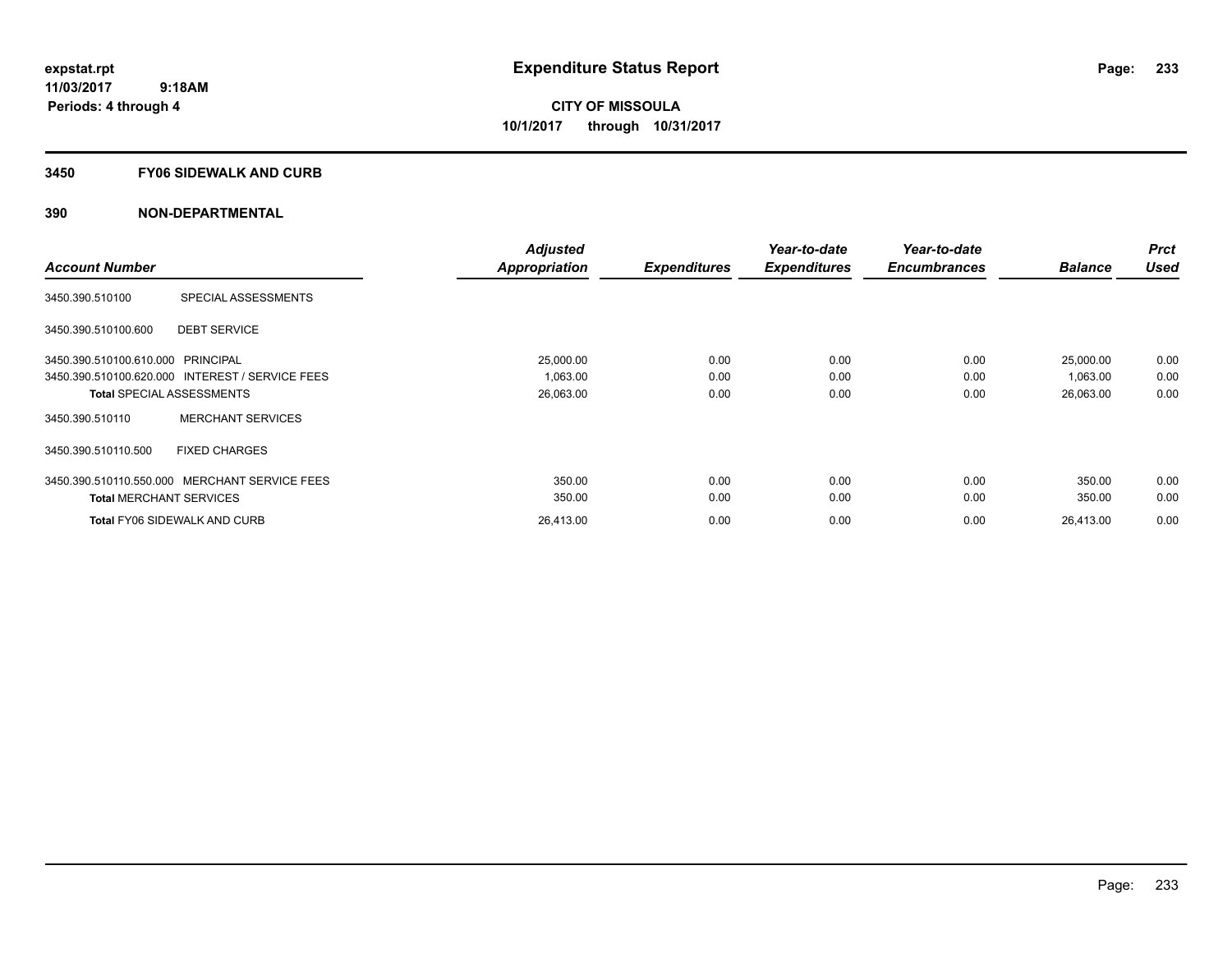**234**

**11/03/2017 9:18AM Periods: 4 through 4**

**CITY OF MISSOULA 10/1/2017 through 10/31/2017**

## **3460 FY07 SIDEWALK AND CURB DEBT**

|                                   |                                                 | <b>Adjusted</b>      |                     | Year-to-date        | Year-to-date        |                | <b>Prct</b> |
|-----------------------------------|-------------------------------------------------|----------------------|---------------------|---------------------|---------------------|----------------|-------------|
| <b>Account Number</b>             |                                                 | <b>Appropriation</b> | <b>Expenditures</b> | <b>Expenditures</b> | <b>Encumbrances</b> | <b>Balance</b> | <b>Used</b> |
| 3460.390.510100                   | SPECIAL ASSESSMENTS                             |                      |                     |                     |                     |                |             |
| 3460.390.510100.600               | <b>DEBT SERVICE</b>                             |                      |                     |                     |                     |                |             |
| 3460.390.510100.610.000 PRINCIPAL |                                                 | 40,000.00            | 0.00                | 0.00                | 0.00                | 40,000.00      | 0.00        |
|                                   | 3460.390.510100.620.000 INTEREST / SERVICE FEES | 9,500.00             | 350.00              | 350.00              | 0.00                | 9,150.00       | 3.68        |
|                                   | <b>Total SPECIAL ASSESSMENTS</b>                | 49,500.00            | 350.00              | 350.00              | 0.00                | 49,150.00      | 0.71        |
| 3460.390.510110                   | <b>MERCHANT SERVICES</b>                        |                      |                     |                     |                     |                |             |
| 3460.390.510110.500               | <b>FIXED CHARGES</b>                            |                      |                     |                     |                     |                |             |
|                                   | 3460.390.510110.550.000 MERCHANT SERVICE FEES   | 350.00               | 0.00                | 0.00                | 0.00                | 350.00         | 0.00        |
| <b>Total FIXED CHARGES</b>        |                                                 | 350.00               | 0.00                | 0.00                | 0.00                | 350.00         | 0.00        |
| <b>Total MERCHANT SERVICES</b>    |                                                 | 350.00               | 0.00                | 0.00                | 0.00                | 350.00         | 0.00        |
|                                   | <b>Total FY07 SIDEWALK AND CURB DEBT</b>        | 49,850.00            | 350.00              | 350.00              | 0.00                | 49,500.00      | 0.70        |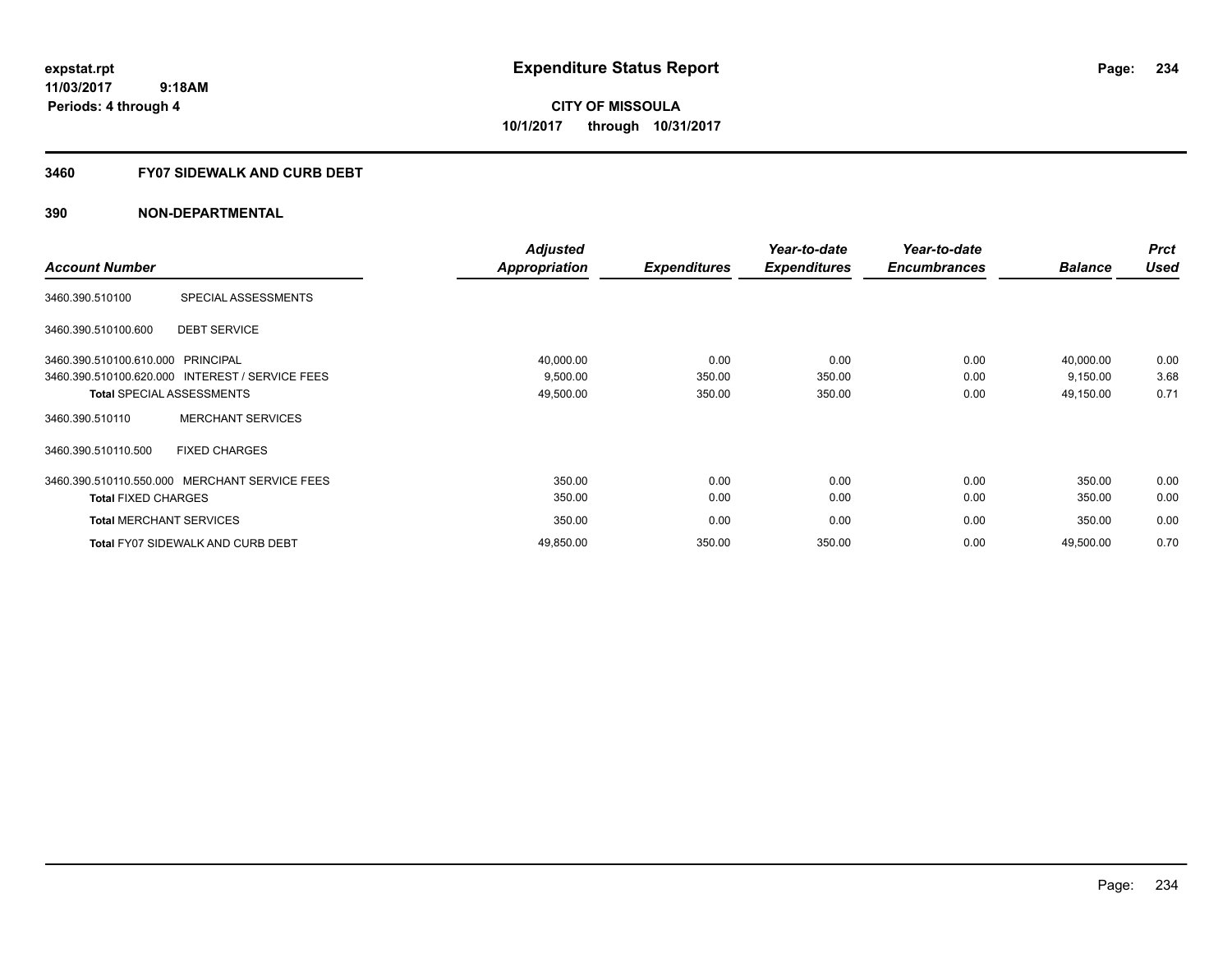**235**

**11/03/2017 9:18AM Periods: 4 through 4**

**CITY OF MISSOULA 10/1/2017 through 10/31/2017**

## **3461 SERIES 2008A SIDEWALK AND CURB**

## **280 PUBLIC WORKS OPERATIONS**

| <b>Account Number</b>          |                                      | <b>Adjusted</b><br><b>Appropriation</b> | <b>Expenditures</b> | Year-to-date<br><b>Expenditures</b> | Year-to-date<br><b>Encumbrances</b> | <b>Balance</b> | <b>Prct</b><br><b>Used</b> |
|--------------------------------|--------------------------------------|-----------------------------------------|---------------------|-------------------------------------|-------------------------------------|----------------|----------------------------|
| 3461.280.510110                | <b>MERCHANT SERVICES</b>             |                                         |                     |                                     |                                     |                |                            |
| 3461.280.510110.500            | <b>FIXED CHARGES</b>                 |                                         |                     |                                     |                                     |                |                            |
| <b>Total MERCHANT SERVICES</b> |                                      | 0.00                                    | 0.00                | 0.00                                | 0.00                                | 0.00           | 0.00                       |
| 3461.280.521000                | INTERFUND OPERATING TRANSFERS        |                                         |                     |                                     |                                     |                |                            |
| 3461.280.521000.800            | OTHER OBJECTS                        |                                         |                     |                                     |                                     |                |                            |
|                                | <b>Total PUBLIC WORKS OPERATIONS</b> | 0.00                                    | 0.00                | 0.00                                | 0.00                                | 0.00           | 0.00                       |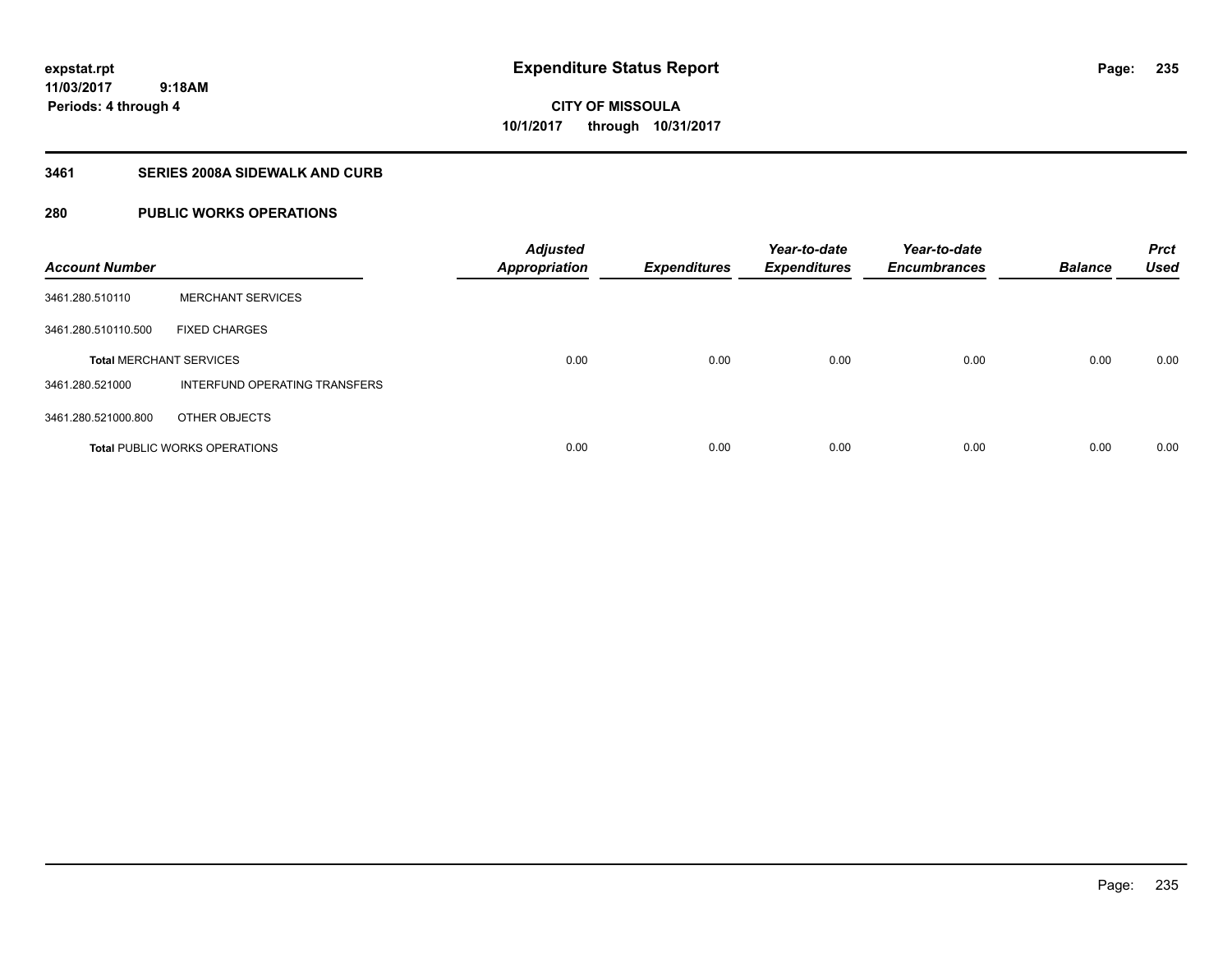**CITY OF MISSOULA 10/1/2017 through 10/31/2017**

## **3461 SERIES 2008A SIDEWALK AND CURB**

| <b>Account Number</b>                                                 |                                                                                       | <b>Adjusted</b><br>Appropriation   | <b>Expenditures</b>  | Year-to-date<br><b>Expenditures</b> | Year-to-date<br><b>Encumbrances</b> | <b>Balance</b>                     | <b>Prct</b><br><b>Used</b> |
|-----------------------------------------------------------------------|---------------------------------------------------------------------------------------|------------------------------------|----------------------|-------------------------------------|-------------------------------------|------------------------------------|----------------------------|
| 3461.390.510100                                                       | SPECIAL ASSESSMENTS                                                                   |                                    |                      |                                     |                                     |                                    |                            |
| 3461.390.510100.600                                                   | <b>DEBT SERVICE</b>                                                                   |                                    |                      |                                     |                                     |                                    |                            |
| 3461.390.510100.610.000 PRINCIPAL<br><b>Total SPECIAL ASSESSMENTS</b> | 3461.390.510100.620.000 INTEREST / SERVICE FEES                                       | 20,000.00<br>6,538.00<br>26,538.00 | 0.00<br>0.00<br>0.00 | 0.00<br>0.00<br>0.00                | 0.00<br>0.00<br>0.00                | 20,000.00<br>6,538.00<br>26,538.00 | 0.00<br>0.00<br>0.00       |
| 3461.390.510110                                                       | <b>MERCHANT SERVICES</b>                                                              |                                    |                      |                                     |                                     |                                    |                            |
| 3461.390.510110.500                                                   | <b>FIXED CHARGES</b>                                                                  |                                    |                      |                                     |                                     |                                    |                            |
| <b>Total MERCHANT SERVICES</b><br>3461.390.521000                     | 3461.390.510110.550.000 MERCHANT SERVICE FEES<br><b>INTERFUND OPERATING TRANSFERS</b> | 350.00<br>350.00                   | 0.00<br>0.00         | 0.00<br>0.00                        | 0.00<br>0.00                        | 350.00<br>350.00                   | 0.00<br>0.00               |
| 3461.390.521000.800                                                   | OTHER OBJECTS                                                                         |                                    |                      |                                     |                                     |                                    |                            |
|                                                                       | Total INTERFUND OPERATING TRANSFERS                                                   | 0.00                               | 0.00                 | 0.00                                | 0.00                                | 0.00                               | 0.00                       |
|                                                                       | Total SERIES 2008A SIDEWALK AND CURB                                                  | 26,888.00                          | 0.00                 | 0.00                                | 0.00                                | 26,888.00                          | 0.00                       |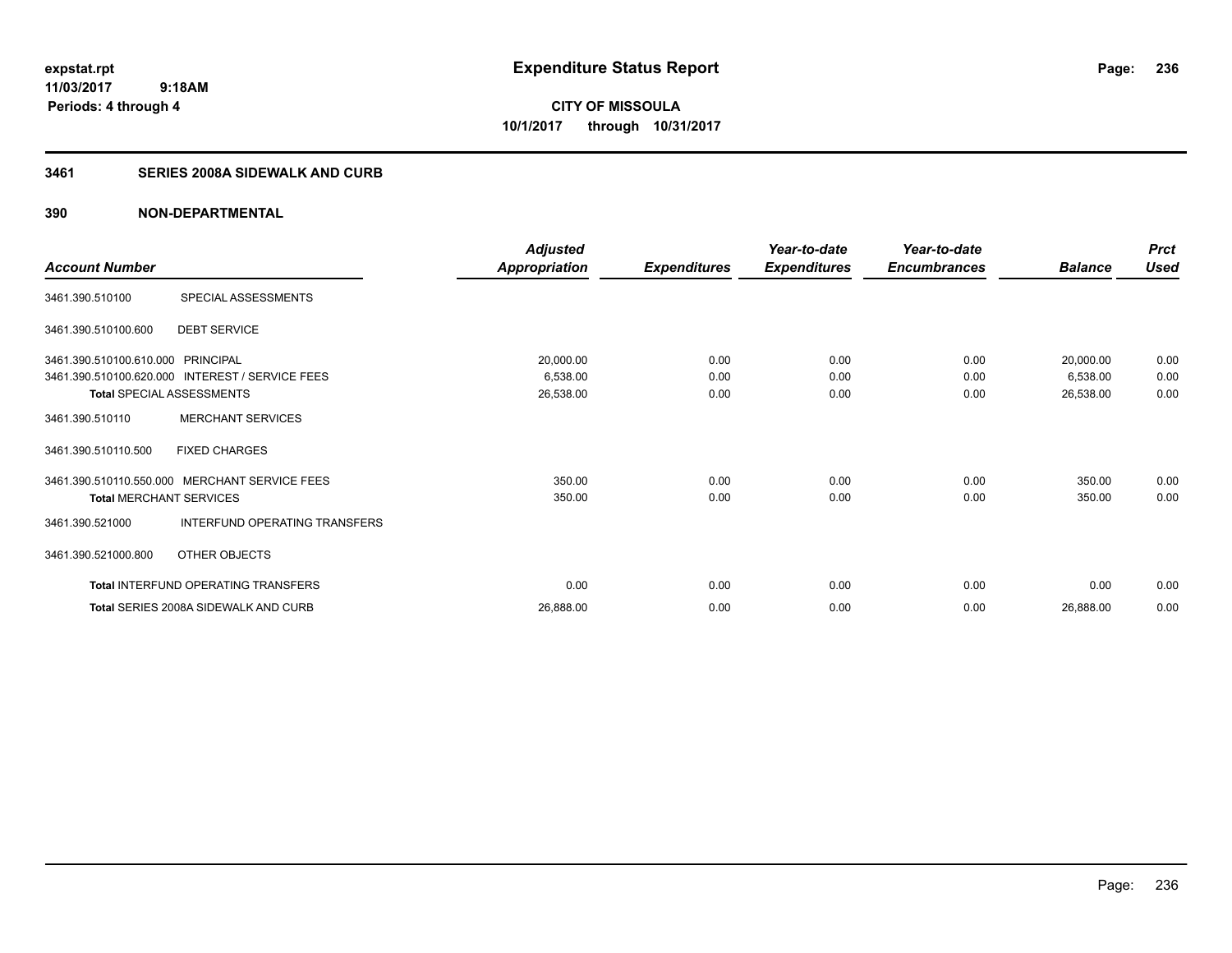**237**

**11/03/2017 9:18AM Periods: 4 through 4**

**CITY OF MISSOULA 10/1/2017 through 10/31/2017**

#### **3462 SERIES 2009 SIDEWALK AND CURB**

|                                   |                                                 | <b>Adjusted</b>      |                     | Year-to-date        | Year-to-date        |                | <b>Prct</b> |
|-----------------------------------|-------------------------------------------------|----------------------|---------------------|---------------------|---------------------|----------------|-------------|
| <b>Account Number</b>             |                                                 | <b>Appropriation</b> | <b>Expenditures</b> | <b>Expenditures</b> | <b>Encumbrances</b> | <b>Balance</b> | <b>Used</b> |
| 3462.390.510100                   | SPECIAL ASSESSMENTS                             |                      |                     |                     |                     |                |             |
| 3462.390.510100.600               | <b>DEBT SERVICE</b>                             |                      |                     |                     |                     |                |             |
| 3462.390.510100.610.000 PRINCIPAL |                                                 | 25,000.00            | 0.00                | 0.00                | 0.00                | 25,000.00      | 0.00        |
|                                   | 3462.390.510100.620.000 INTEREST / SERVICE FEES | 11,018.00            | 0.00                | 300.00              | 0.00                | 10,718.00      | 2.72        |
| <b>Total SPECIAL ASSESSMENTS</b>  |                                                 | 36,018.00            | 0.00                | 300.00              | 0.00                | 35,718.00      | 0.83        |
| 3462.390.510110                   | <b>MERCHANT SERVICES</b>                        |                      |                     |                     |                     |                |             |
| 3462.390.510110.500               | <b>FIXED CHARGES</b>                            |                      |                     |                     |                     |                |             |
| <b>Total MERCHANT SERVICES</b>    |                                                 | 0.00                 | 0.00                | 0.00                | 0.00                | 0.00           | 0.00        |
| 3462.390.521000                   | INTERFUND OPERATING TRANSFERS                   |                      |                     |                     |                     |                |             |
| 3462.390.521000.800               | OTHER OBJECTS                                   |                      |                     |                     |                     |                |             |
|                                   | Total INTERFUND OPERATING TRANSFERS             | 0.00                 | 0.00                | 0.00                | 0.00                | 0.00           | 0.00        |
|                                   | <b>Total SERIES 2009 SIDEWALK AND CURB</b>      | 36,018.00            | 0.00                | 300.00              | 0.00                | 35,718.00      | 0.83        |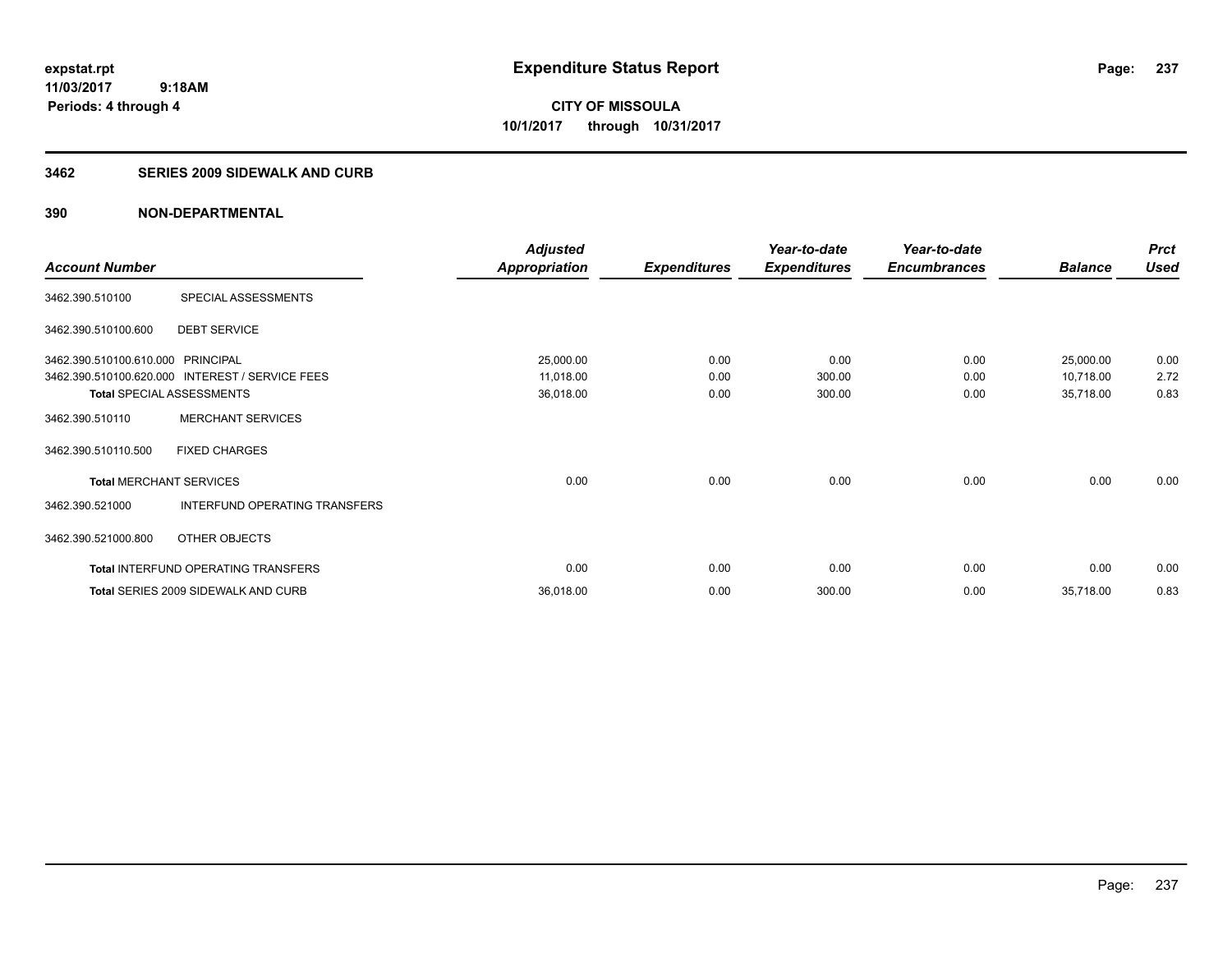**238**

**11/03/2017 9:18AM Periods: 4 through 4**

**CITY OF MISSOULA 10/1/2017 through 10/31/2017**

#### **3463 SERIES 2010 SIDEWALK AND CURB**

|                                   |                                                 | <b>Adjusted</b>      |                     | Year-to-date        | Year-to-date        |                | <b>Prct</b> |
|-----------------------------------|-------------------------------------------------|----------------------|---------------------|---------------------|---------------------|----------------|-------------|
| <b>Account Number</b>             |                                                 | <b>Appropriation</b> | <b>Expenditures</b> | <b>Expenditures</b> | <b>Encumbrances</b> | <b>Balance</b> | <b>Used</b> |
| 3463.390.510100                   | SPECIAL ASSESSMENTS                             |                      |                     |                     |                     |                |             |
| 3463.390.510100.600               | <b>DEBT SERVICE</b>                             |                      |                     |                     |                     |                |             |
| 3463.390.510100.610.000 PRINCIPAL |                                                 | 75,000.00            | 0.00                | 0.00                | 0.00                | 75,000.00      | 0.00        |
|                                   | 3463.390.510100.620.000 INTEREST / SERVICE FEES | 17,938.00            | 0.00                | 350.00              | 0.00                | 17,588.00      | 1.95        |
| <b>Total SPECIAL ASSESSMENTS</b>  |                                                 | 92,938.00            | 0.00                | 350.00              | 0.00                | 92,588.00      | 0.38        |
| 3463.390.510110                   | <b>MERCHANT SERVICES</b>                        |                      |                     |                     |                     |                |             |
| 3463.390.510110.500               | <b>FIXED CHARGES</b>                            |                      |                     |                     |                     |                |             |
| <b>Total MERCHANT SERVICES</b>    |                                                 | 0.00                 | 0.00                | 0.00                | 0.00                | 0.00           | 0.00        |
|                                   | <b>Total SERIES 2010 SIDEWALK AND CURB</b>      | 92,938.00            | 0.00                | 350.00              | 0.00                | 92.588.00      | 0.38        |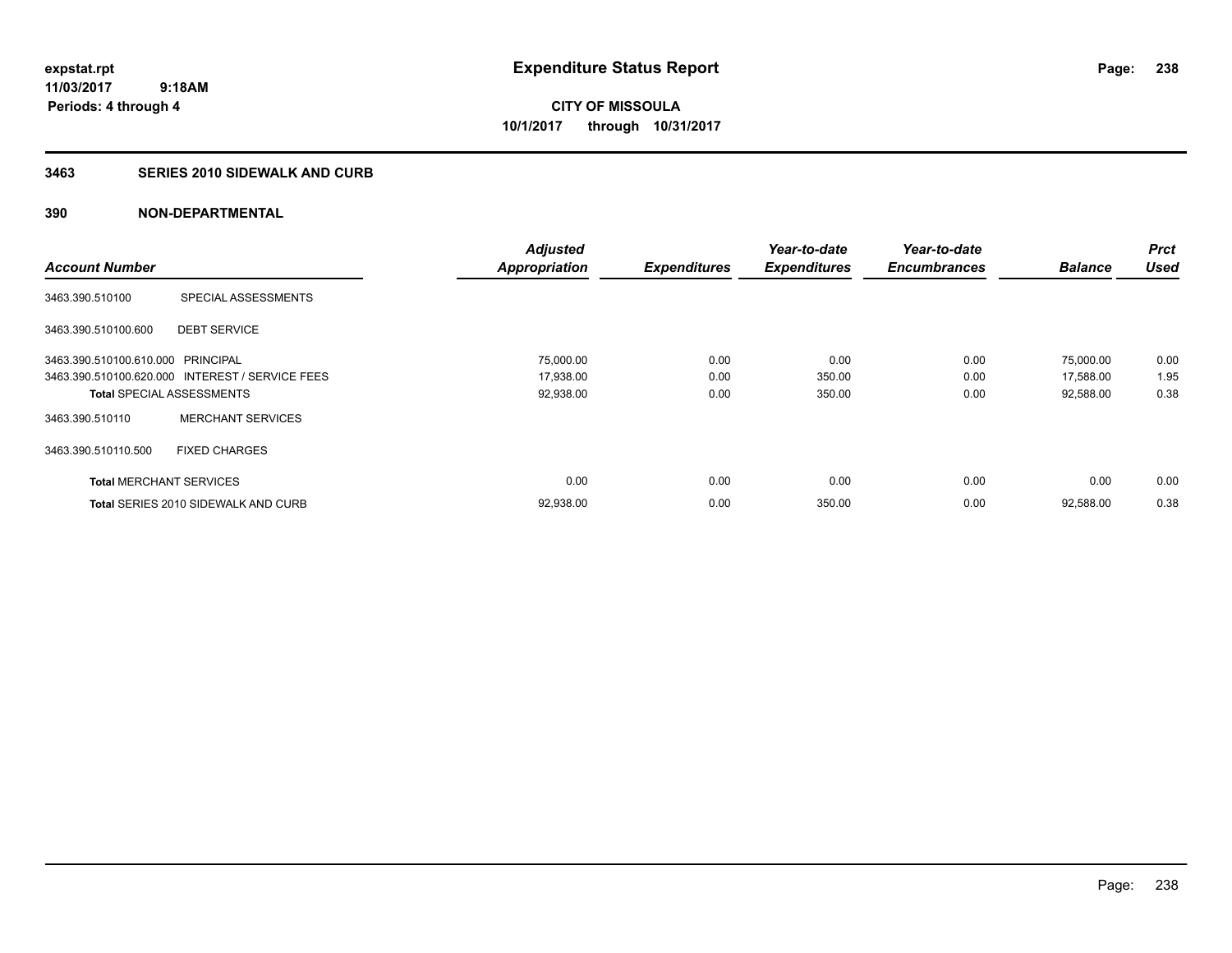### **3464 FY12 S/C DEBT SERVICE**

|                                   |                                                 | <b>Adjusted</b>      |                     | Year-to-date        | Year-to-date        |                | <b>Prct</b> |
|-----------------------------------|-------------------------------------------------|----------------------|---------------------|---------------------|---------------------|----------------|-------------|
| <b>Account Number</b>             |                                                 | <b>Appropriation</b> | <b>Expenditures</b> | <b>Expenditures</b> | <b>Encumbrances</b> | <b>Balance</b> | <b>Used</b> |
| 3464.390.510100                   | SPECIAL ASSESSMENTS                             |                      |                     |                     |                     |                |             |
| 3464.390.510100.600               | <b>DEBT SERVICE</b>                             |                      |                     |                     |                     |                |             |
| 3464.390.510100.610.000 PRINCIPAL |                                                 | 45,000.00            | 0.00                | 0.00                | 0.00                | 45,000.00      | 0.00        |
|                                   | 3464.390.510100.620.000 INTEREST / SERVICE FEES | 19,560.00            | 0.00                | 350.00              | 0.00                | 19,210.00      | 1.79        |
|                                   | <b>Total SPECIAL ASSESSMENTS</b>                | 64,560.00            | 0.00                | 350.00              | 0.00                | 64,210.00      | 0.54        |
| 3464.390.510110                   | <b>MERCHANT SERVICES</b>                        |                      |                     |                     |                     |                |             |
| 3464.390.510110.500               | <b>FIXED CHARGES</b>                            |                      |                     |                     |                     |                |             |
| <b>Total MERCHANT SERVICES</b>    |                                                 | 0.00                 | 0.00                | 0.00                | 0.00                | 0.00           | 0.00        |
|                                   | Total FY12 S/C DEBT SERVICE                     | 64,560.00            | 0.00                | 350.00              | 0.00                | 64.210.00      | 0.54        |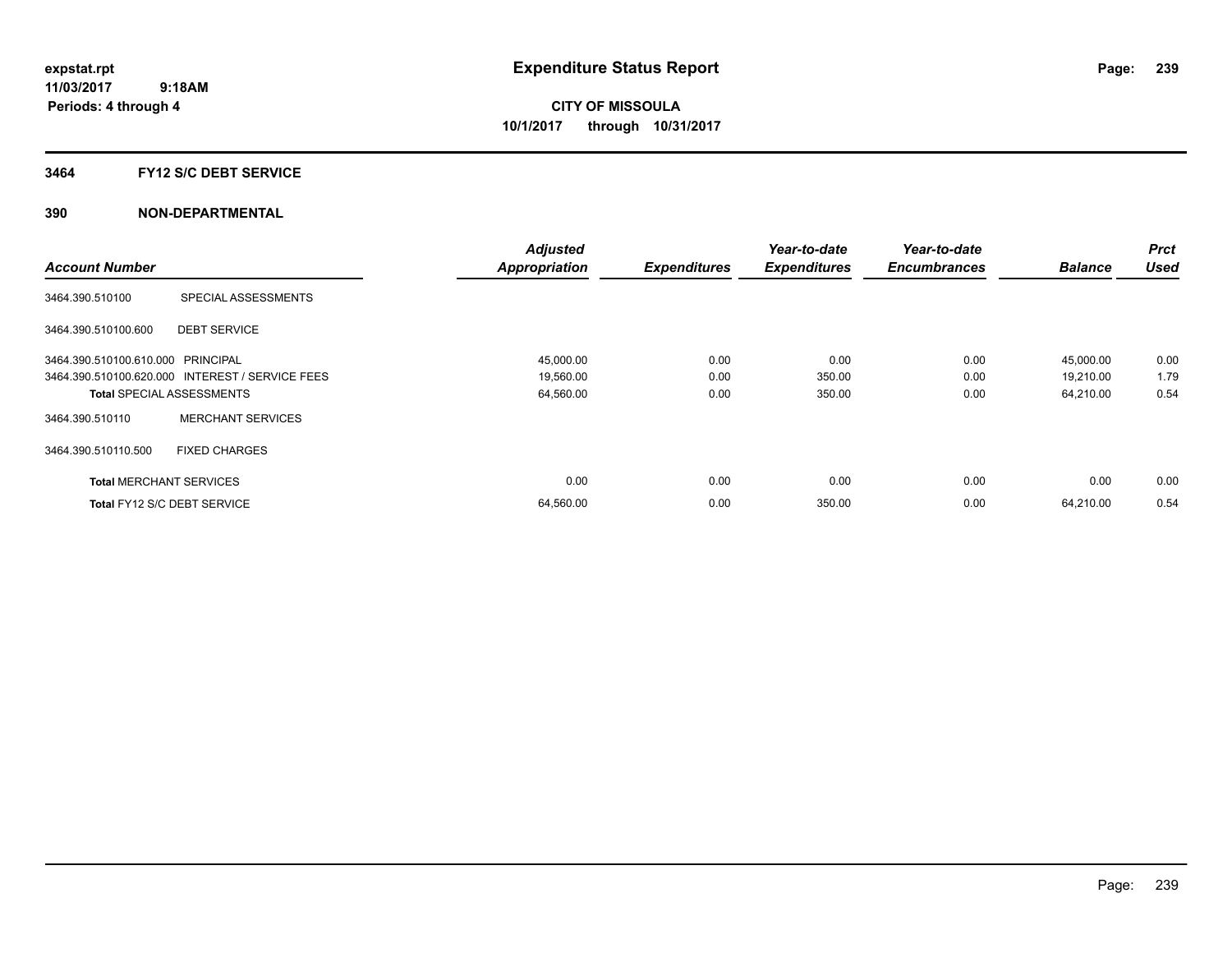# **CITY OF MISSOULA 10/1/2017 through 10/31/2017**

## **3465 FY13 SIDEWALK/CURB DEBT SERVICE**

| <b>Account Number</b>             |                                                 | <b>Adjusted</b><br><b>Appropriation</b> | <b>Expenditures</b> | Year-to-date<br><b>Expenditures</b> | Year-to-date<br><b>Encumbrances</b> | <b>Balance</b> | <b>Prct</b><br><b>Used</b> |
|-----------------------------------|-------------------------------------------------|-----------------------------------------|---------------------|-------------------------------------|-------------------------------------|----------------|----------------------------|
|                                   |                                                 |                                         |                     |                                     |                                     |                |                            |
| 3465.390.510100                   | SPECIAL ASSESSMENTS                             |                                         |                     |                                     |                                     |                |                            |
| 3465.390.510100.600               | <b>DEBT SERVICE</b>                             |                                         |                     |                                     |                                     |                |                            |
| 3465.390.510100.610.000 PRINCIPAL |                                                 | 29,000.00                               | 0.00                | 0.00                                | 0.00                                | 29,000.00      | 0.00                       |
|                                   | 3465.390.510100.620.000 INTEREST / SERVICE FEES | 9,113.00                                | 0.00                | 0.00                                | 0.00                                | 9,113.00       | 0.00                       |
| <b>Total SPECIAL ASSESSMENTS</b>  |                                                 | 38,113.00                               | 0.00                | 0.00                                | 0.00                                | 38,113.00      | 0.00                       |
| 3465.390.510110                   | <b>MERCHANT SERVICES</b>                        |                                         |                     |                                     |                                     |                |                            |
| 3465.390.510110.500               | <b>FIXED CHARGES</b>                            |                                         |                     |                                     |                                     |                |                            |
| <b>Total MERCHANT SERVICES</b>    |                                                 | 0.00                                    | 0.00                | 0.00                                | 0.00                                | 0.00           | 0.00                       |
|                                   | <b>Total FY13 SIDEWALK/CURB DEBT SERVICE</b>    | 38.113.00                               | 0.00                | 0.00                                | 0.00                                | 38.113.00      | 0.00                       |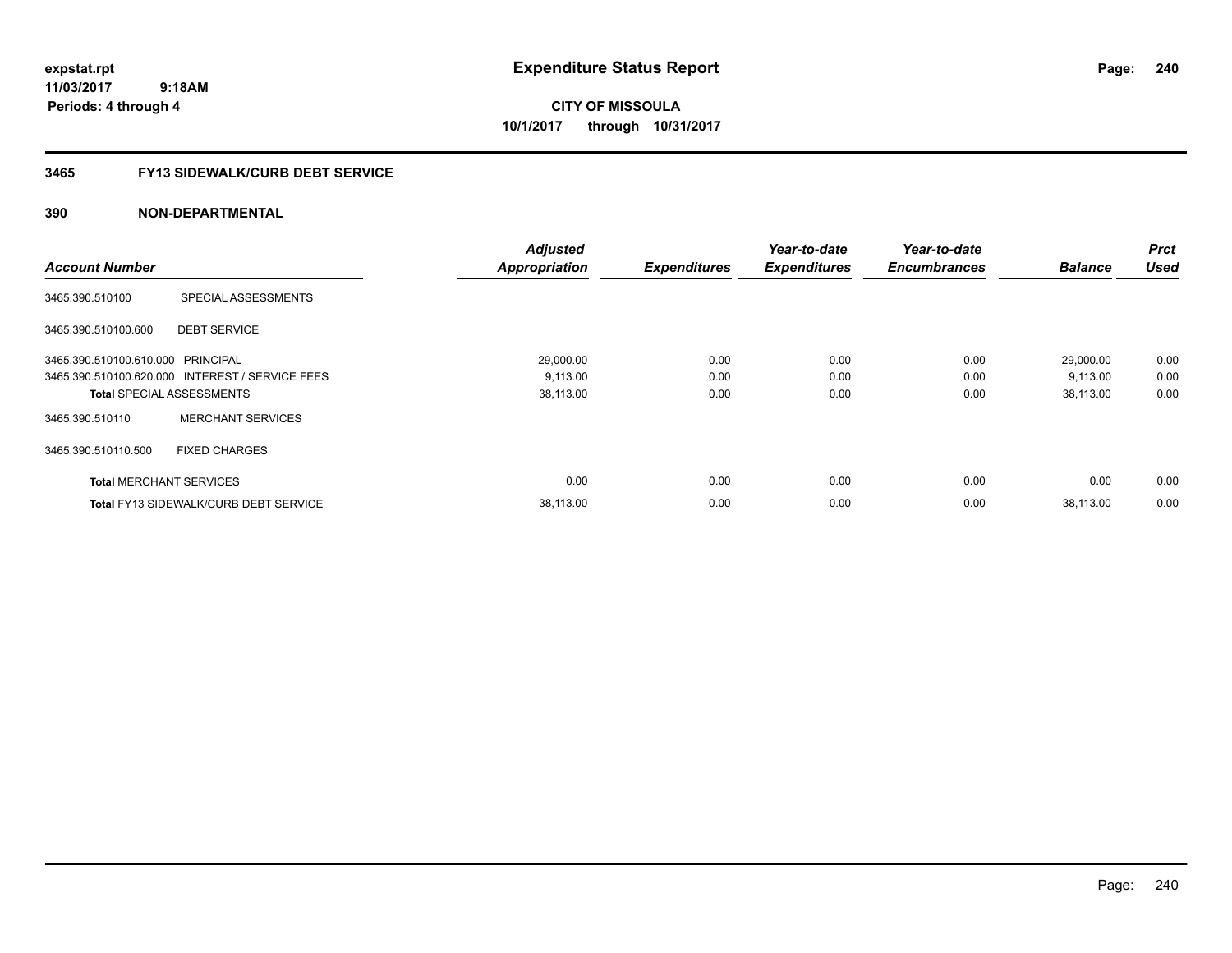# **CITY OF MISSOULA 10/1/2017 through 10/31/2017**

## **3466 FY15 SIDEWALK/CURB DEBT SERVICE**

|                                                 | <b>Adjusted</b>      |                     | Year-to-date        | Year-to-date        |                | <b>Prct</b> |
|-------------------------------------------------|----------------------|---------------------|---------------------|---------------------|----------------|-------------|
| <b>Account Number</b>                           | <b>Appropriation</b> | <b>Expenditures</b> | <b>Expenditures</b> | <b>Encumbrances</b> | <b>Balance</b> | <b>Used</b> |
| SPECIAL ASSESSMENTS<br>3466.390.510100          |                      |                     |                     |                     |                |             |
| 3466.390.510100.300<br>PURCHASED SERVICES       |                      |                     |                     |                     |                |             |
| <b>Total PURCHASED SERVICES</b>                 | 0.00                 | 0.00                | 0.00                | 0.00                | 0.00           | 0.00        |
| <b>DEBT SERVICE</b><br>3466.390.510100.600      |                      |                     |                     |                     |                |             |
| 3466.390.510100.610.000 PRINCIPAL               | 65,721.00            | 0.00                | 0.00                | 0.00                | 65,721.00      | 0.00        |
| 3466.390.510100.620.000 INTEREST / SERVICE FEES | 23,075.00            | 0.00                | 0.00                | 0.00                | 23,075.00      | 0.00        |
| <b>Total SPECIAL ASSESSMENTS</b>                | 88,796.00            | 0.00                | 0.00                | 0.00                | 88,796.00      | 0.00        |
| <b>MERCHANT SERVICES</b><br>3466.390.510110     |                      |                     |                     |                     |                |             |
| 3466.390.510110.500<br><b>FIXED CHARGES</b>     |                      |                     |                     |                     |                |             |
| 3466.390.510110.550.000 MERCHANT SERVICE FEES   | 350.00               | 0.00                | 0.00                | 0.00                | 350.00         | 0.00        |
| <b>Total MERCHANT SERVICES</b>                  | 350.00               | 0.00                | 0.00                | 0.00                | 350.00         | 0.00        |
| Total FY15 SIDEWALK/CURB DEBT SERVICE           | 89,146.00            | 0.00                | 0.00                | 0.00                | 89,146.00      | 0.00        |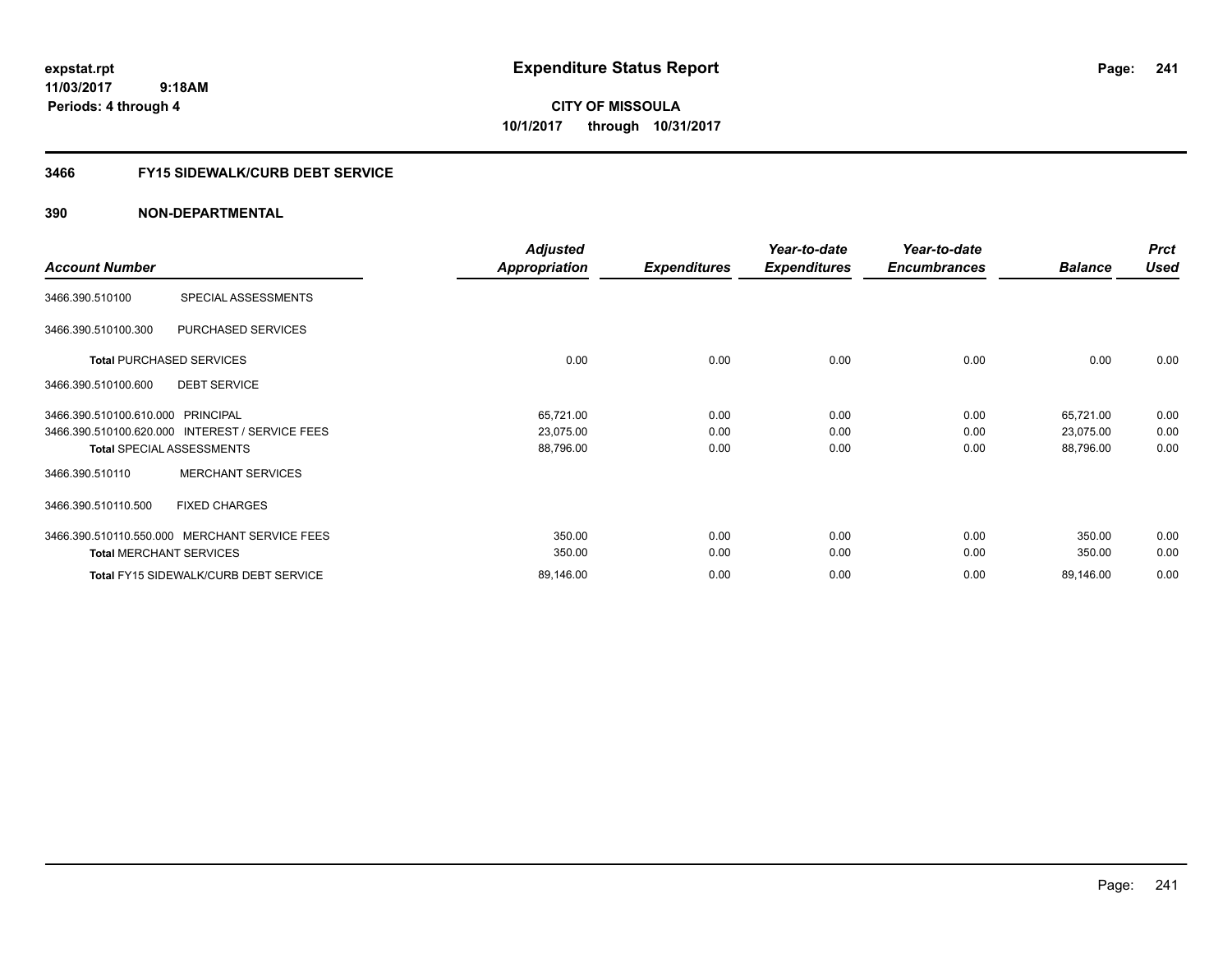**CITY OF MISSOULA 10/1/2017 through 10/31/2017**

## **3467 FY16 SIDEWALK/CURB DEBT SERVICE**

| <b>Account Number</b>             |                                                 | <b>Adjusted</b><br>Appropriation | <b>Expenditures</b> | Year-to-date<br><b>Expenditures</b> | Year-to-date<br><b>Encumbrances</b> | <b>Balance</b> | <b>Prct</b><br><b>Used</b> |
|-----------------------------------|-------------------------------------------------|----------------------------------|---------------------|-------------------------------------|-------------------------------------|----------------|----------------------------|
| 3467.390.510000                   | <b>MISCELLANEOUS</b>                            |                                  |                     |                                     |                                     |                |                            |
| 3467.390.510000.600               | <b>DEBT SERVICE</b>                             |                                  |                     |                                     |                                     |                |                            |
| <b>Total MISCELLANEOUS</b>        |                                                 | 0.00                             | 0.00                | 0.00                                | 0.00                                | 0.00           | 0.00                       |
| 3467.390.510100                   | SPECIAL ASSESSMENTS                             |                                  |                     |                                     |                                     |                |                            |
| 3467.390.510100.300               | PURCHASED SERVICES                              |                                  |                     |                                     |                                     |                |                            |
|                                   | <b>Total PURCHASED SERVICES</b>                 | 0.00                             | 0.00                | 0.00                                | 0.00                                | 0.00           | 0.00                       |
| 3467.390.510100.600               | <b>DEBT SERVICE</b>                             |                                  |                     |                                     |                                     |                |                            |
| 3467.390.510100.610.000 PRINCIPAL |                                                 | 21.872.00                        | 0.00                | 0.00                                | 0.00                                | 21,872.00      | 0.00                       |
|                                   | 3467.390.510100.620.000 INTEREST / SERVICE FEES | 10.748.00                        | 0.00                | 0.00                                | 0.00                                | 10.748.00      | 0.00                       |
|                                   | <b>Total SPECIAL ASSESSMENTS</b>                | 32,620.00                        | 0.00                | 0.00                                | 0.00                                | 32,620.00      | 0.00                       |
| 3467.390.510110                   | <b>MERCHANT SERVICES</b>                        |                                  |                     |                                     |                                     |                |                            |
| 3467.390.510110.500               | <b>FIXED CHARGES</b>                            |                                  |                     |                                     |                                     |                |                            |
|                                   | 3467.390.510110.550.000 MERCHANT SERVICE FEES   | 350.00                           | 0.00                | 0.00                                | 0.00                                | 350.00         | 0.00                       |
| <b>Total MERCHANT SERVICES</b>    |                                                 | 350.00                           | 0.00                | 0.00                                | 0.00                                | 350.00         | 0.00                       |
|                                   | <b>Total FY16 SIDEWALK/CURB DEBT SERVICE</b>    | 32,970.00                        | 0.00                | 0.00                                | 0.00                                | 32,970.00      | 0.00                       |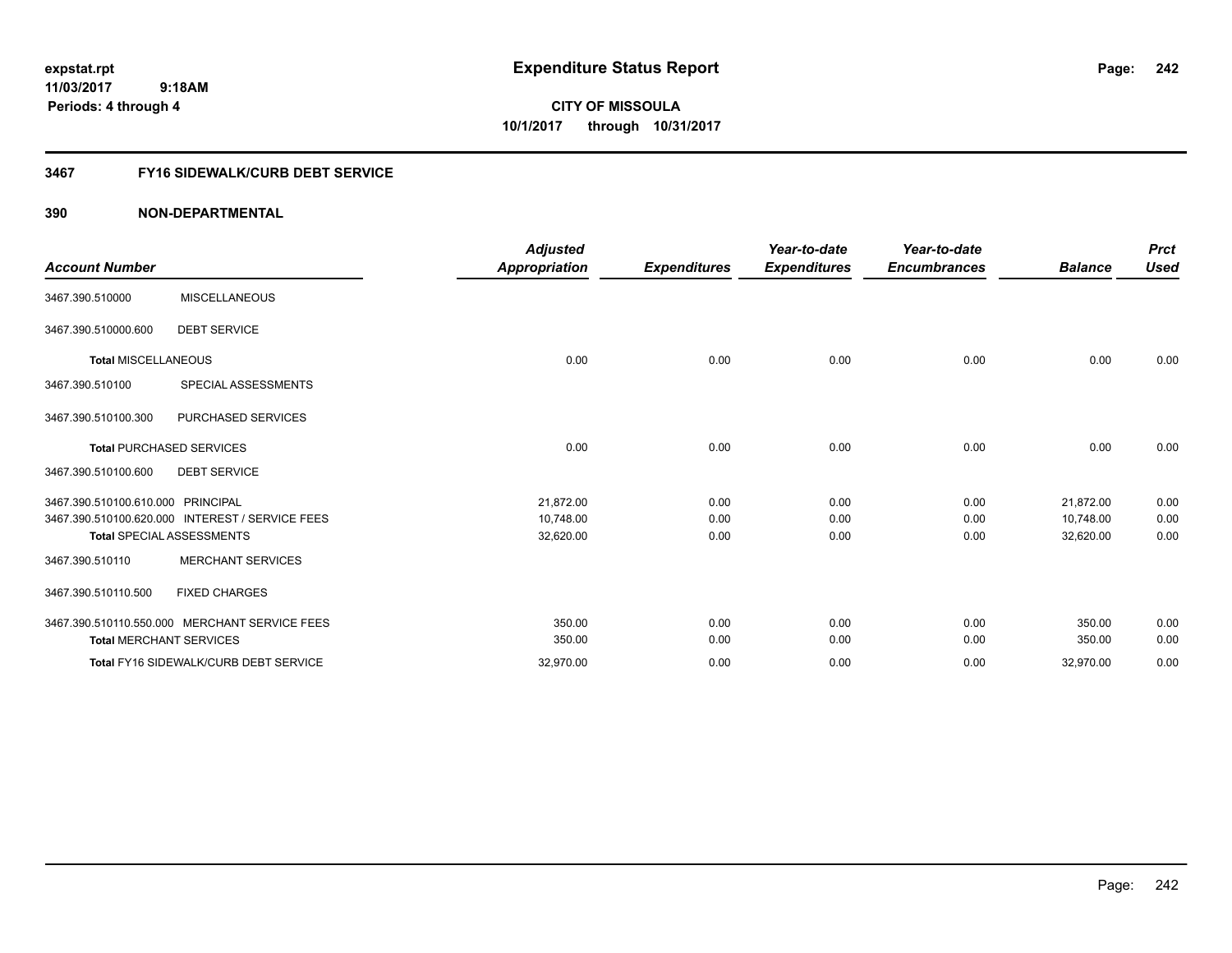**CITY OF MISSOULA 10/1/2017 through 10/31/2017**

## **3468 FY17 SIDEWALK/CURB DEBT SERVICE**

| <b>Account Number</b>      |                                       | <b>Adjusted</b><br><b>Appropriation</b> | <b>Expenditures</b> | Year-to-date<br><b>Expenditures</b> | Year-to-date<br><b>Encumbrances</b> | <b>Balance</b> | <b>Prct</b><br><b>Used</b> |
|----------------------------|---------------------------------------|-----------------------------------------|---------------------|-------------------------------------|-------------------------------------|----------------|----------------------------|
| 3468.390.510000            | <b>MISCELLANEOUS</b>                  |                                         |                     |                                     |                                     |                |                            |
| 3468.390.510000.600        | <b>DEBT SERVICE</b>                   |                                         |                     |                                     |                                     |                |                            |
| <b>Total MISCELLANEOUS</b> |                                       | 0.00                                    | 0.00                | 0.00                                | 0.00                                | 0.00           | 0.00                       |
| 3468.390.510100            | SPECIAL ASSESSMENTS                   |                                         |                     |                                     |                                     |                |                            |
| 3468.390.510100.300        | PURCHASED SERVICES                    |                                         |                     |                                     |                                     |                |                            |
|                            | <b>Total PURCHASED SERVICES</b>       | 0.00                                    | 0.00                | 0.00                                | 0.00                                | 0.00           | 0.00                       |
| 3468.390.510100.600        | <b>DEBT SERVICE</b>                   |                                         |                     |                                     |                                     |                |                            |
|                            | <b>Total SPECIAL ASSESSMENTS</b>      | 0.00                                    | 0.00                | 0.00                                | 0.00                                | 0.00           | 0.00                       |
| 3468.390.510110            | <b>MERCHANT SERVICES</b>              |                                         |                     |                                     |                                     |                |                            |
| 3468.390.510110.500        | <b>FIXED CHARGES</b>                  |                                         |                     |                                     |                                     |                |                            |
|                            | <b>Total MERCHANT SERVICES</b>        | 0.00                                    | 0.00                | 0.00                                | 0.00                                | 0.00           | 0.00                       |
|                            | Total FY17 SIDEWALK/CURB DEBT SERVICE | 0.00                                    | 0.00                | 0.00                                | 0.00                                | 0.00           | 0.00                       |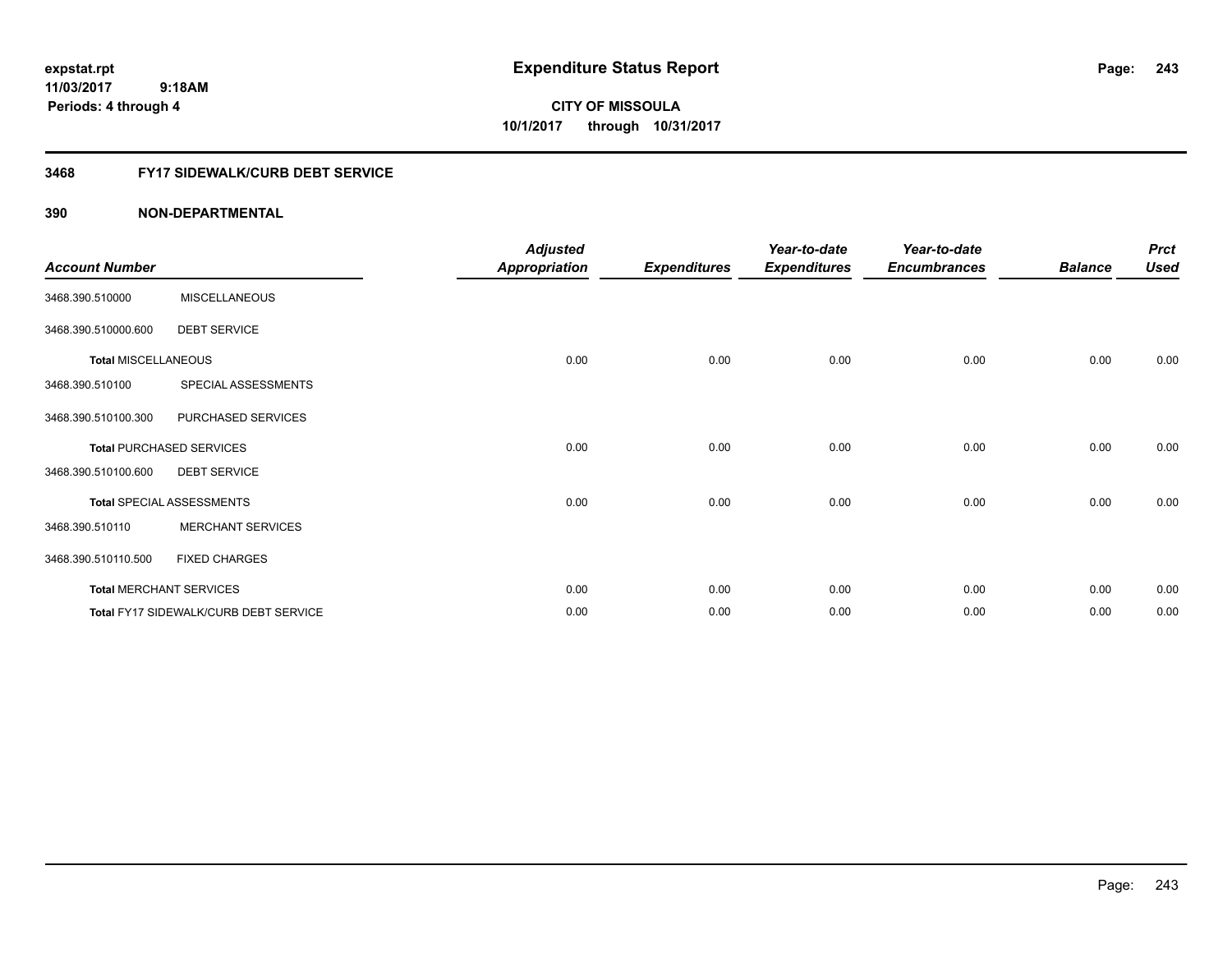## **3491 SID 491 DEBT SERVICE FUND**

| <b>Account Number</b> |                                 | <b>Adjusted</b><br>Appropriation | <b>Expenditures</b> | Year-to-date<br><b>Expenditures</b> | Year-to-date<br><b>Encumbrances</b> | <b>Balance</b> | <b>Prct</b><br><b>Used</b> |
|-----------------------|---------------------------------|----------------------------------|---------------------|-------------------------------------|-------------------------------------|----------------|----------------------------|
| 3491.390.510100       | SPECIAL ASSESSMENTS             |                                  |                     |                                     |                                     |                |                            |
| 3491.390.510100.600   | <b>DEBT SERVICE</b>             |                                  |                     |                                     |                                     |                |                            |
|                       | Total SID 491 DEBT SERVICE FUND | 0.00                             | 0.00                | 0.00                                | 0.00                                | 0.00           | 0.00                       |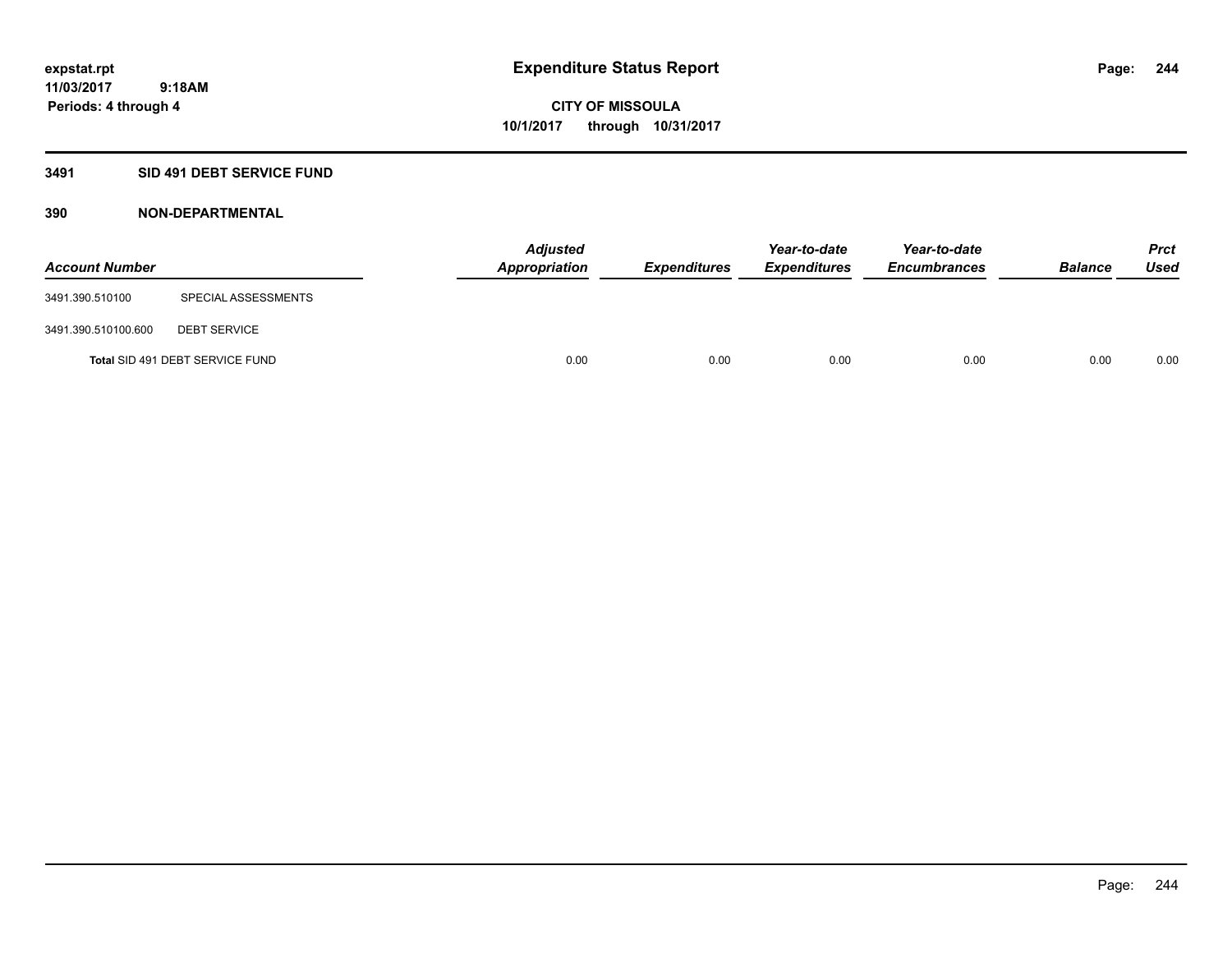**Periods: 4 through 4**

**CITY OF MISSOULA 10/1/2017 through 10/31/2017**

#### **3495 SID 495 DEBT SERVICE FUND**

**000 \*\*\* Title Not Found \*\*\***

| <b>Account Number</b>                |                         | <b>Adjusted</b><br><b>Appropriation</b> | <b>Expenditures</b> | Year-to-date<br><i><b>Expenditures</b></i> | Year-to-date<br><b>Encumbrances</b> | <b>Balance</b> | <b>Prct</b><br>Used |
|--------------------------------------|-------------------------|-----------------------------------------|---------------------|--------------------------------------------|-------------------------------------|----------------|---------------------|
| 3495.000.520100                      | *** Title Not Found *** |                                         |                     |                                            |                                     |                |                     |
| 3495.000.520100.800                  | OTHER OBJECTS           |                                         |                     |                                            |                                     |                |                     |
| <b>Total *** Title Not Found ***</b> |                         | 0.00                                    | 0.00                | 0.00                                       | 0.00                                | 0.00           | 0.00                |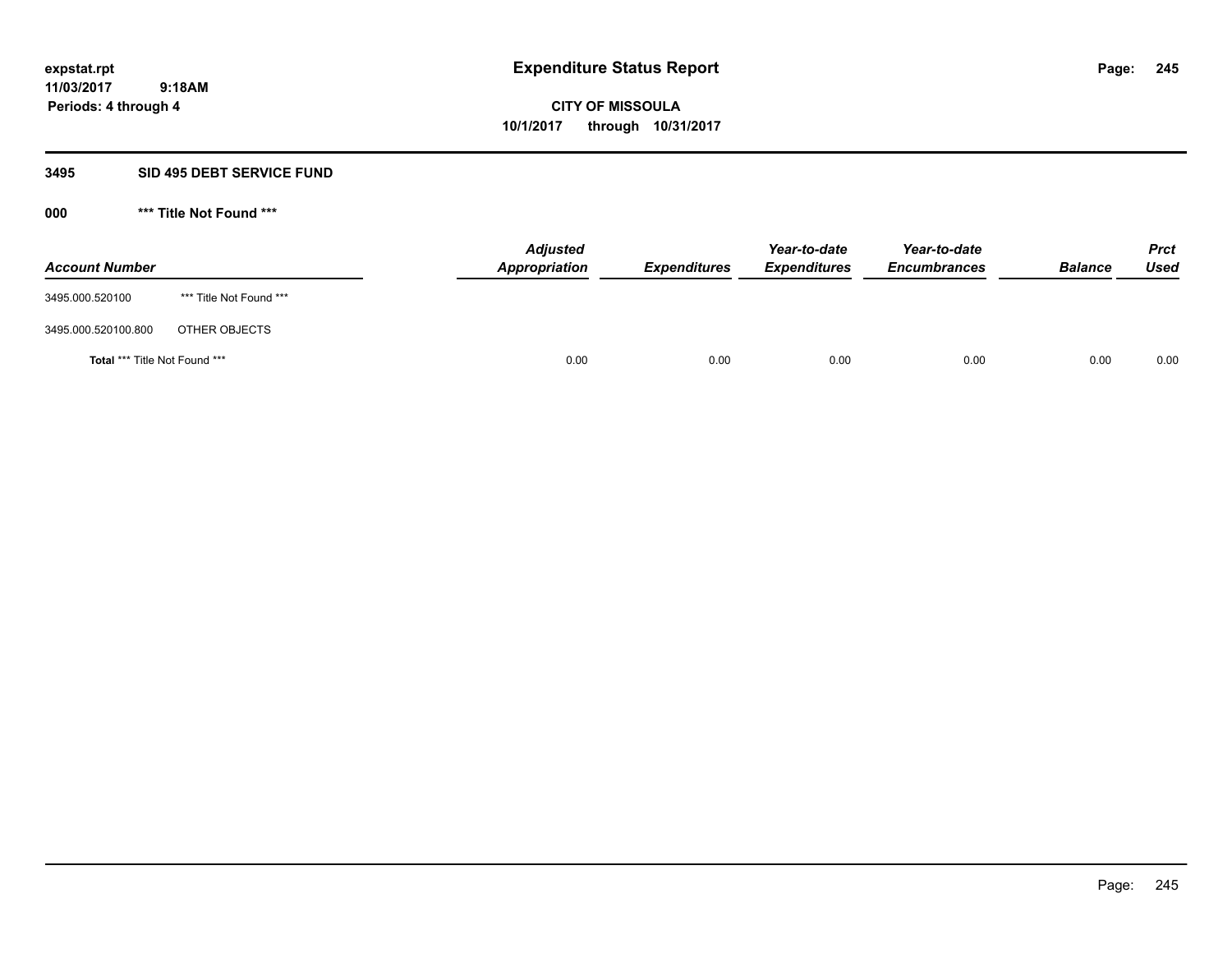## **3495 SID 495 DEBT SERVICE FUND**

| <b>Account Number</b> |                                  | <b>Adjusted</b><br><b>Appropriation</b> | <b>Expenditures</b> | Year-to-date<br><b>Expenditures</b> | Year-to-date<br><b>Encumbrances</b> | <b>Balance</b> | <b>Prct</b><br><b>Used</b> |
|-----------------------|----------------------------------|-----------------------------------------|---------------------|-------------------------------------|-------------------------------------|----------------|----------------------------|
| 3495.390.510100       | SPECIAL ASSESSMENTS              |                                         |                     |                                     |                                     |                |                            |
| 3495.390.510100.800   | OTHER OBJECTS                    |                                         |                     |                                     |                                     |                |                            |
|                       | <b>Total SPECIAL ASSESSMENTS</b> | 0.00                                    | 0.00                | 0.00                                | 0.00                                | 0.00           | 0.00                       |
| 3495.390.510110       | <b>MERCHANT SERVICES</b>         |                                         |                     |                                     |                                     |                |                            |
| 3495.390.510110.500   | <b>FIXED CHARGES</b>             |                                         |                     |                                     |                                     |                |                            |
|                       | Total SID 495 DEBT SERVICE FUND  | 0.00                                    | 0.00                | 0.00                                | 0.00                                | 0.00           | 0.00                       |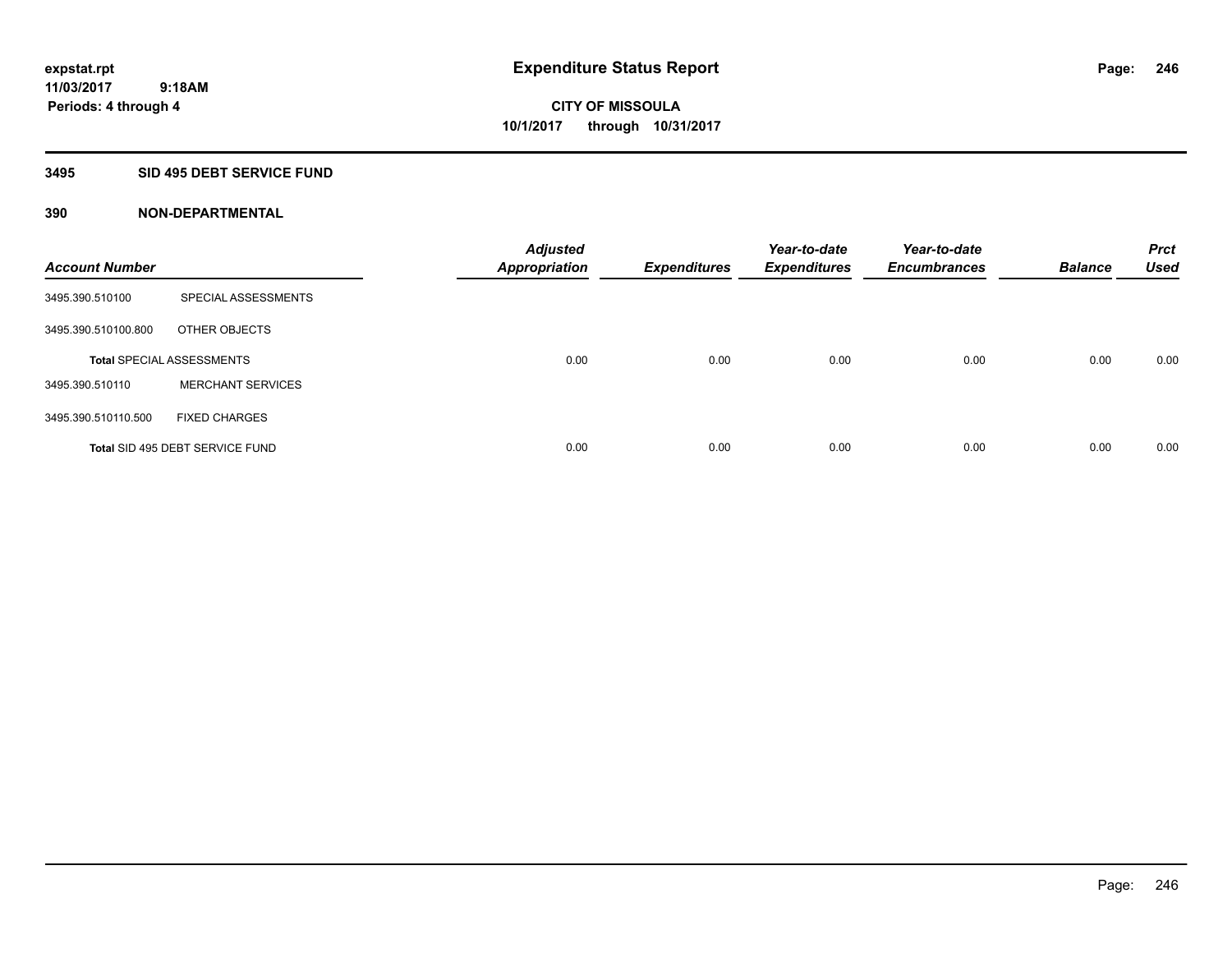**Periods: 4 through 4**

**CITY OF MISSOULA 10/1/2017 through 10/31/2017**

#### **3497 SID 497 DEBT SERVICE FUND**

**000 \*\*\* Title Not Found \*\*\***

| <b>Account Number</b>         |                         | <b>Adjusted</b><br>Appropriation | <b>Expenditures</b> | Year-to-date<br><b>Expenditures</b> | Year-to-date<br><b>Encumbrances</b> | <b>Balance</b> | <b>Prct</b><br>Used |
|-------------------------------|-------------------------|----------------------------------|---------------------|-------------------------------------|-------------------------------------|----------------|---------------------|
| 3497.000.520100               | *** Title Not Found *** |                                  |                     |                                     |                                     |                |                     |
| 3497.000.520100.800           | OTHER OBJECTS           |                                  |                     |                                     |                                     |                |                     |
| Total *** Title Not Found *** |                         | 0.00                             | 0.00                | 0.00                                | 0.00                                | 0.00           | 0.00                |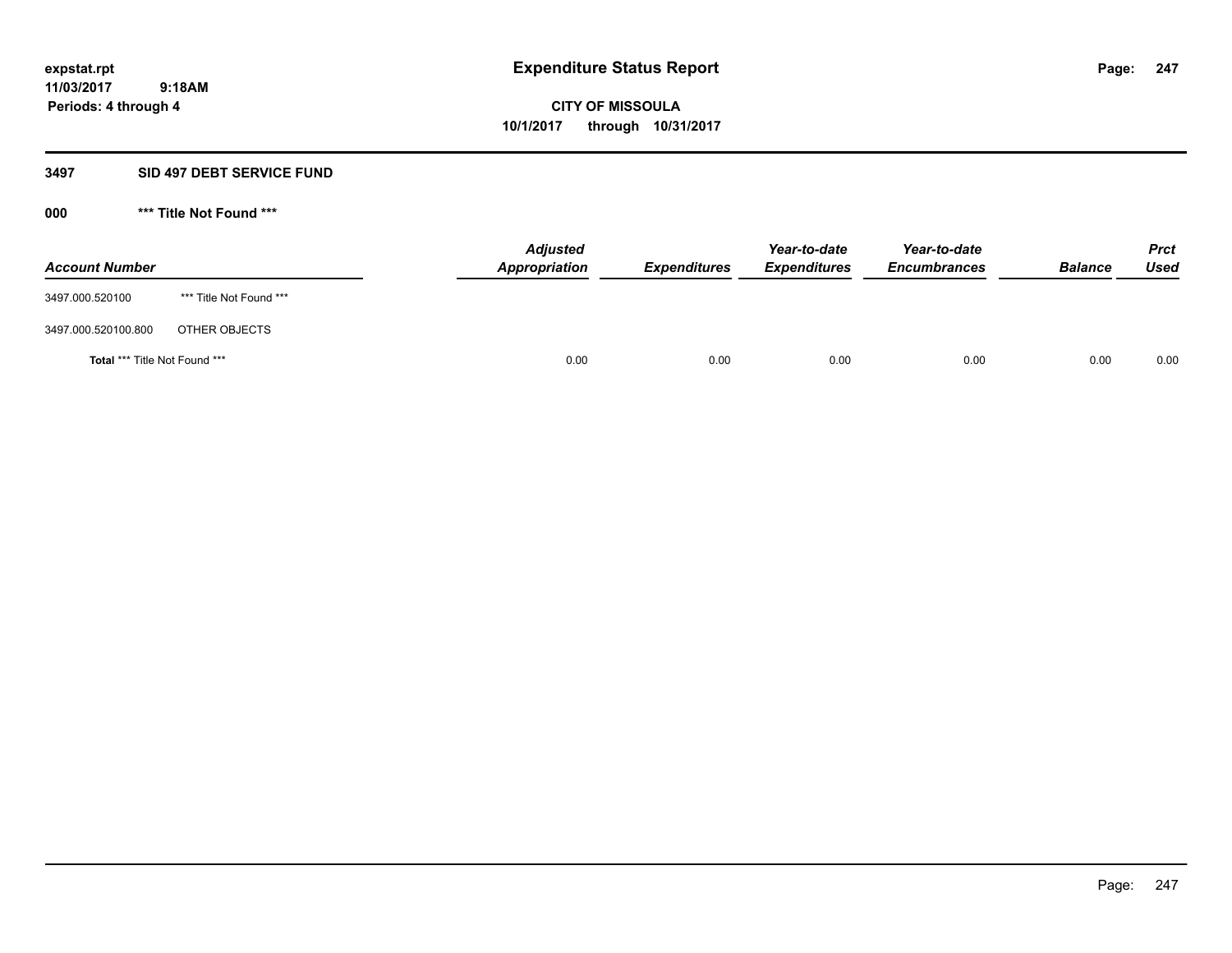## **3497 SID 497 DEBT SERVICE FUND**

|                            |                                  | <b>Adjusted</b>      |                     | Year-to-date        | Year-to-date        |                | <b>Prct</b> |
|----------------------------|----------------------------------|----------------------|---------------------|---------------------|---------------------|----------------|-------------|
| <b>Account Number</b>      |                                  | <b>Appropriation</b> | <b>Expenditures</b> | <b>Expenditures</b> | <b>Encumbrances</b> | <b>Balance</b> | <b>Used</b> |
| 3497.390.510000            | <b>MISCELLANEOUS</b>             |                      |                     |                     |                     |                |             |
| 3497.390.510000.800        | OTHER OBJECTS                    |                      |                     |                     |                     |                |             |
| <b>Total MISCELLANEOUS</b> |                                  | 0.00                 | 0.00                | 0.00                | 0.00                | 0.00           | 0.00        |
| 3497.390.510100            | SPECIAL ASSESSMENTS              |                      |                     |                     |                     |                |             |
| 3497.390.510100.600        | <b>DEBT SERVICE</b>              |                      |                     |                     |                     |                |             |
| <b>Total DEBT SERVICE</b>  |                                  | 0.00                 | 0.00                | 0.00                | 0.00                | 0.00           | 0.00        |
| 3497.390.510100.800        | OTHER OBJECTS                    |                      |                     |                     |                     |                |             |
|                            | <b>Total SPECIAL ASSESSMENTS</b> | 0.00                 | 0.00                | 0.00                | 0.00                | 0.00           | 0.00        |
| 3497.390.510110            | <b>MERCHANT SERVICES</b>         |                      |                     |                     |                     |                |             |
| 3497.390.510110.500        | <b>FIXED CHARGES</b>             |                      |                     |                     |                     |                |             |
|                            | Total SID 497 DEBT SERVICE FUND  | 0.00                 | 0.00                | 0.00                | 0.00                | 0.00           | 0.00        |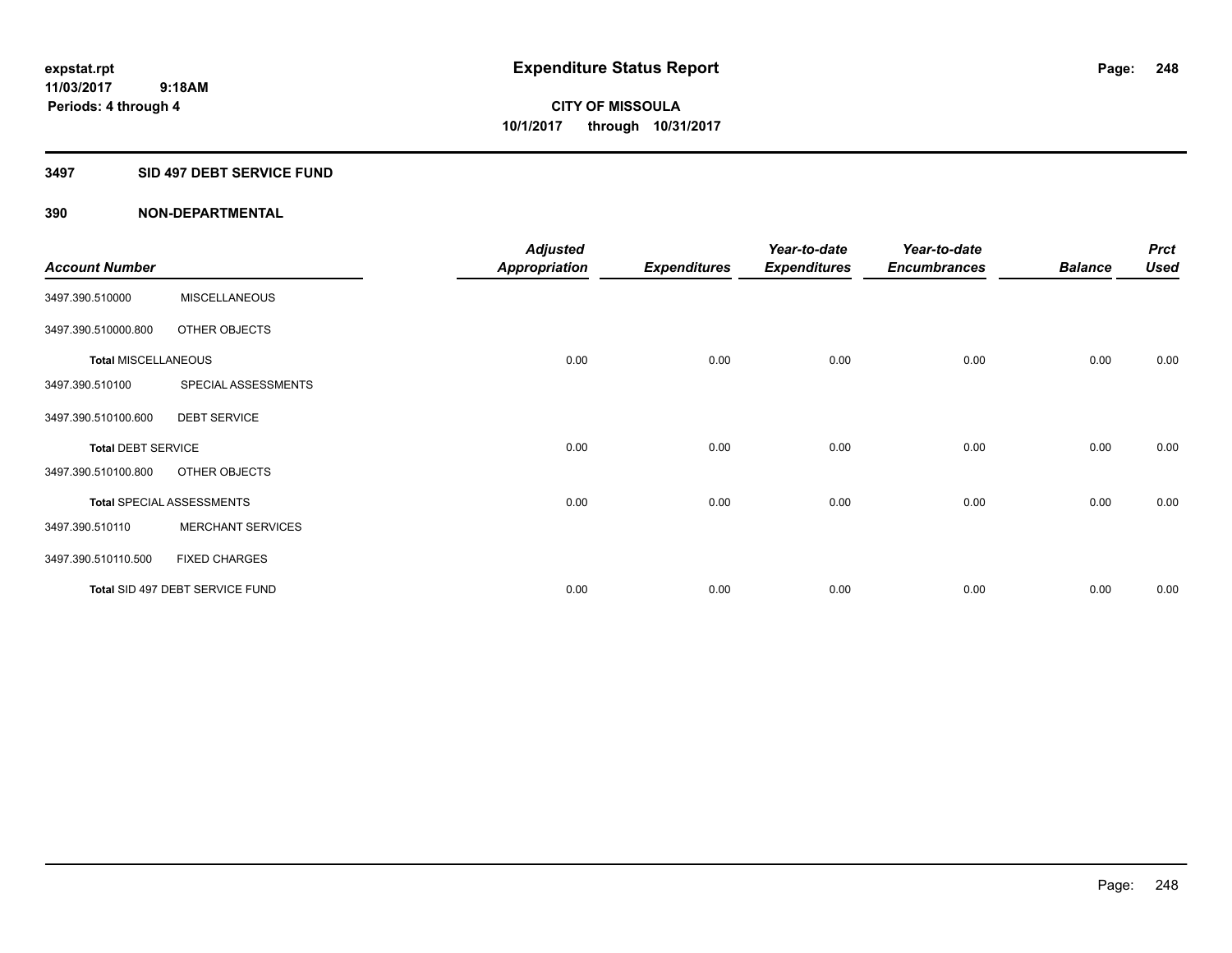**Periods: 4 through 4**

**CITY OF MISSOULA 10/1/2017 through 10/31/2017**

#### **3498 SID 498 DEBT SERVICE FUND**

**000 \*\*\* Title Not Found \*\*\***

| <b>Account Number</b>         |                         | <b>Adjusted</b><br>Appropriation | <b>Expenditures</b> | Year-to-date<br><b>Expenditures</b> | Year-to-date<br><b>Encumbrances</b> | <b>Balance</b> | <b>Prct</b><br><b>Used</b> |
|-------------------------------|-------------------------|----------------------------------|---------------------|-------------------------------------|-------------------------------------|----------------|----------------------------|
| 3498.000.520100               | *** Title Not Found *** |                                  |                     |                                     |                                     |                |                            |
| 3498.000.520100.800           | OTHER OBJECTS           |                                  |                     |                                     |                                     |                |                            |
| Total *** Title Not Found *** |                         | 0.00                             | 0.00                | 0.00                                | 0.00                                | 0.00           | 0.00                       |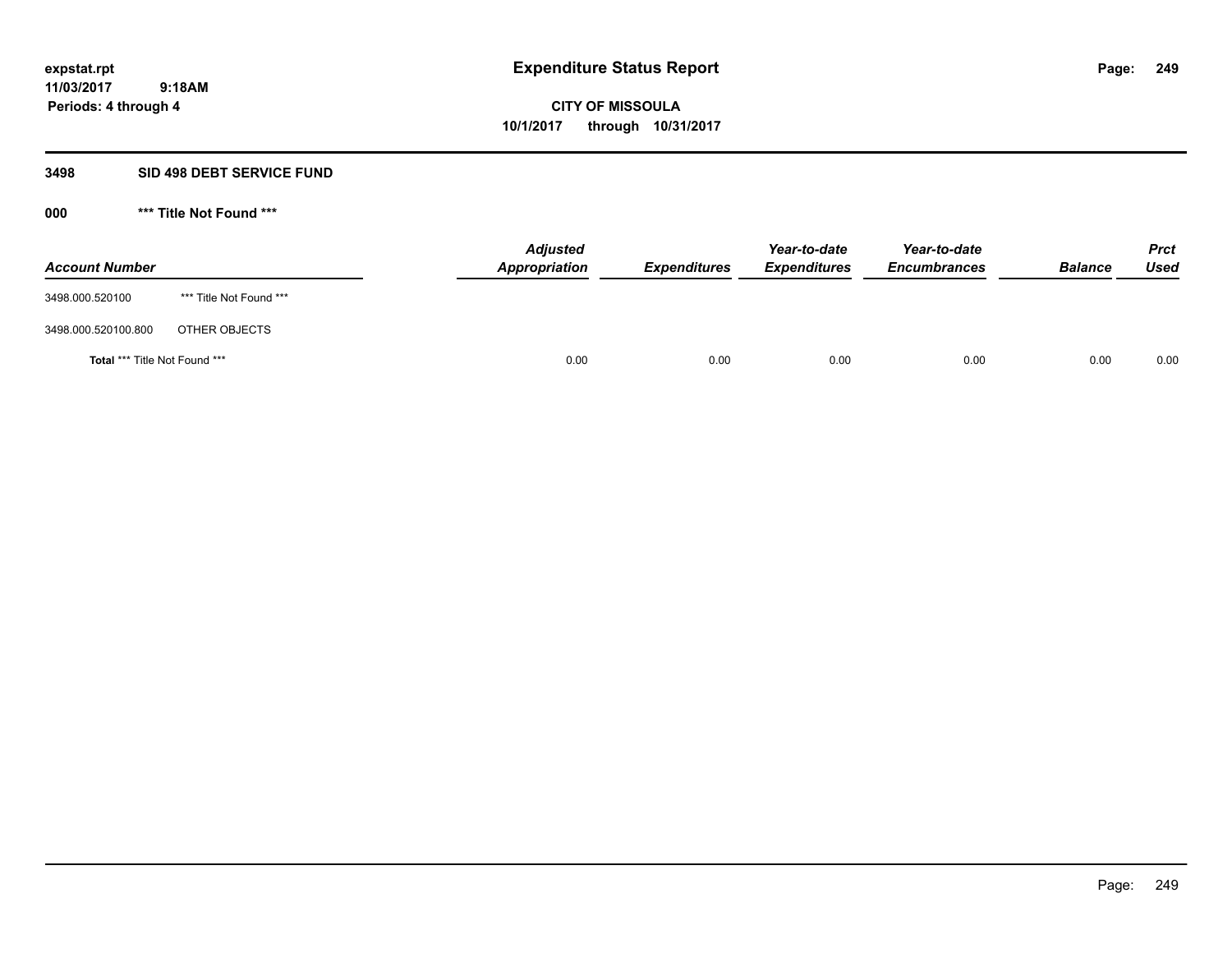## **3498 SID 498 DEBT SERVICE FUND**

| <b>Account Number</b> |                                  | <b>Adjusted</b><br>Appropriation | <b>Expenditures</b> | Year-to-date<br><b>Expenditures</b> | Year-to-date<br><b>Encumbrances</b> | <b>Balance</b> | <b>Prct</b><br><b>Used</b> |
|-----------------------|----------------------------------|----------------------------------|---------------------|-------------------------------------|-------------------------------------|----------------|----------------------------|
| 3498.390.510100       | SPECIAL ASSESSMENTS              |                                  |                     |                                     |                                     |                |                            |
| 3498.390.510100.600   | <b>DEBT SERVICE</b>              |                                  |                     |                                     |                                     |                |                            |
|                       | <b>Total SPECIAL ASSESSMENTS</b> | 0.00                             | 0.00                | 0.00                                | 0.00                                | 0.00           | 0.00                       |
| 3498.390.510110       | <b>MERCHANT SERVICES</b>         |                                  |                     |                                     |                                     |                |                            |
| 3498.390.510110.500   | <b>FIXED CHARGES</b>             |                                  |                     |                                     |                                     |                |                            |
|                       | <b>Total MERCHANT SERVICES</b>   | 0.00                             | 0.00                | 0.00                                | 0.00                                | 0.00           | 0.00                       |
|                       | Total SID 498 DEBT SERVICE FUND  | 0.00                             | 0.00                | 0.00                                | 0.00                                | 0.00           | 0.00                       |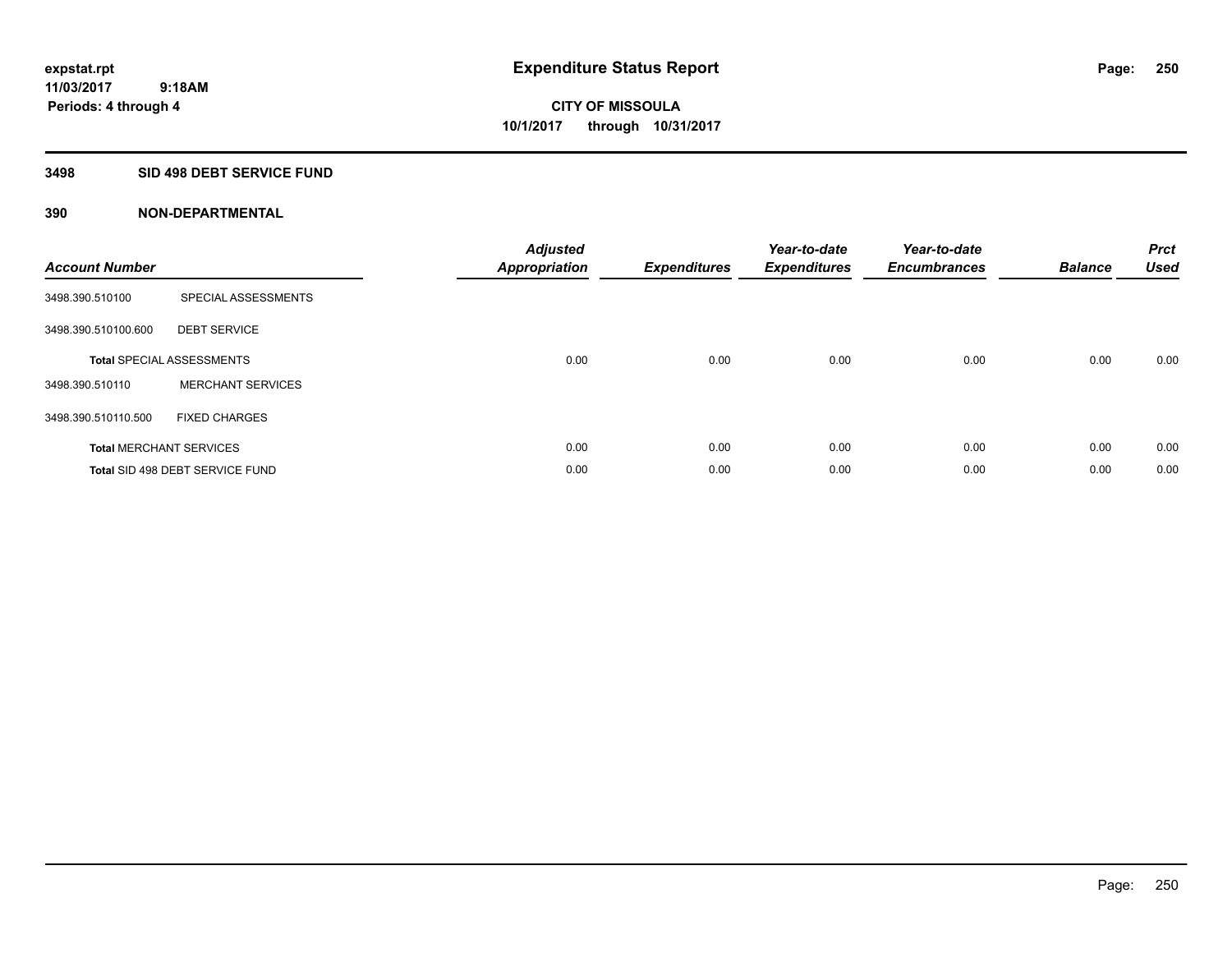## **3500 SID 500 DEBT SERVICE FUND**

| <b>Account Number</b>     |                                 | <b>Adjusted</b><br><b>Appropriation</b> | <b>Expenditures</b> | Year-to-date<br><b>Expenditures</b> | Year-to-date<br><b>Encumbrances</b> | <b>Balance</b> | <b>Prct</b><br><b>Used</b> |
|---------------------------|---------------------------------|-----------------------------------------|---------------------|-------------------------------------|-------------------------------------|----------------|----------------------------|
| 3500.390.510100           | SPECIAL ASSESSMENTS             |                                         |                     |                                     |                                     |                |                            |
| 3500.390.510100.600       | <b>DEBT SERVICE</b>             |                                         |                     |                                     |                                     |                |                            |
| <b>Total DEBT SERVICE</b> |                                 | 0.00                                    | 0.00                | 0.00                                | 0.00                                | 0.00           | 0.00                       |
| 3500.390.510100.800       | OTHER OBJECTS                   |                                         |                     |                                     |                                     |                |                            |
|                           | Total SID 500 DEBT SERVICE FUND | 0.00                                    | 0.00                | 0.00                                | 0.00                                | 0.00           | 0.00                       |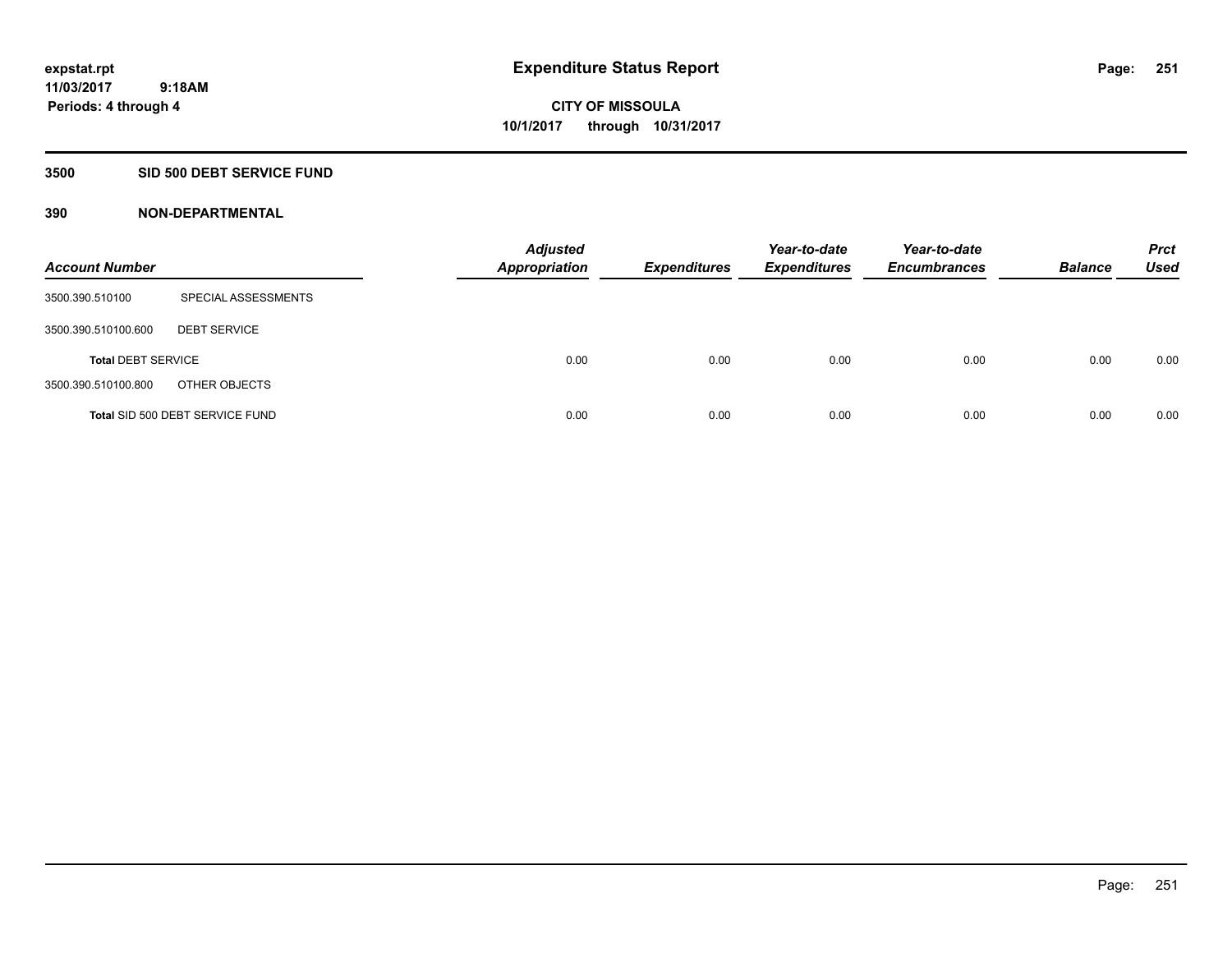#### **3501 SID 501 DEBT SERVICE FUND**

**000 \*\*\* Title Not Found \*\*\***

| <b>Account Number</b>                |                         | <b>Adjusted</b><br>Appropriation | <b>Expenditures</b> | Year-to-date<br><b>Expenditures</b> | Year-to-date<br><b>Encumbrances</b> | <b>Balance</b> | <b>Prct</b><br><b>Used</b> |
|--------------------------------------|-------------------------|----------------------------------|---------------------|-------------------------------------|-------------------------------------|----------------|----------------------------|
| 3501.000.520100                      | *** Title Not Found *** |                                  |                     |                                     |                                     |                |                            |
| 3501.000.520100.800                  | OTHER OBJECTS           |                                  |                     |                                     |                                     |                |                            |
| <b>Total *** Title Not Found ***</b> |                         | 0.00                             | 0.00                | 0.00                                | 0.00                                | 0.00           | 0.00                       |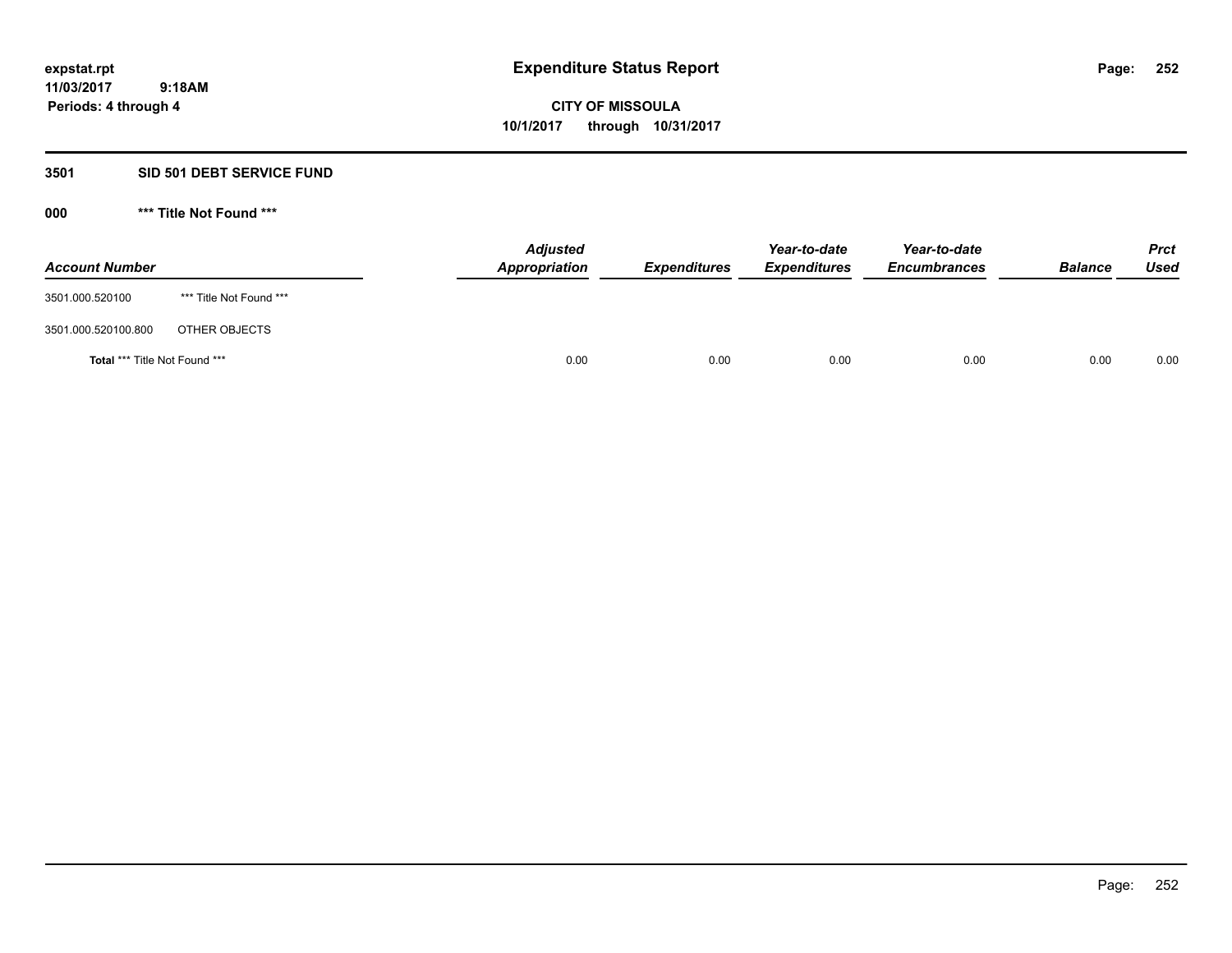### **3501 SID 501 DEBT SERVICE FUND**

| <b>Account Number</b> |                                  | <b>Adjusted</b><br><b>Appropriation</b> | <b>Expenditures</b> | Year-to-date<br><b>Expenditures</b> | Year-to-date<br><b>Encumbrances</b> | <b>Balance</b> | <b>Prct</b><br><b>Used</b> |
|-----------------------|----------------------------------|-----------------------------------------|---------------------|-------------------------------------|-------------------------------------|----------------|----------------------------|
| 3501.390.510100       | SPECIAL ASSESSMENTS              |                                         |                     |                                     |                                     |                |                            |
| 3501.390.510100.600   | <b>DEBT SERVICE</b>              |                                         |                     |                                     |                                     |                |                            |
|                       | <b>Total SPECIAL ASSESSMENTS</b> | 0.00                                    | 0.00                | 0.00                                | 0.00                                | 0.00           | 0.00                       |
| 3501.390.510110       | <b>MERCHANT SERVICES</b>         |                                         |                     |                                     |                                     |                |                            |
| 3501.390.510110.500   | <b>FIXED CHARGES</b>             |                                         |                     |                                     |                                     |                |                            |
|                       | Total SID 501 DEBT SERVICE FUND  | 0.00                                    | 0.00                | 0.00                                | 0.00                                | 0.00           | 0.00                       |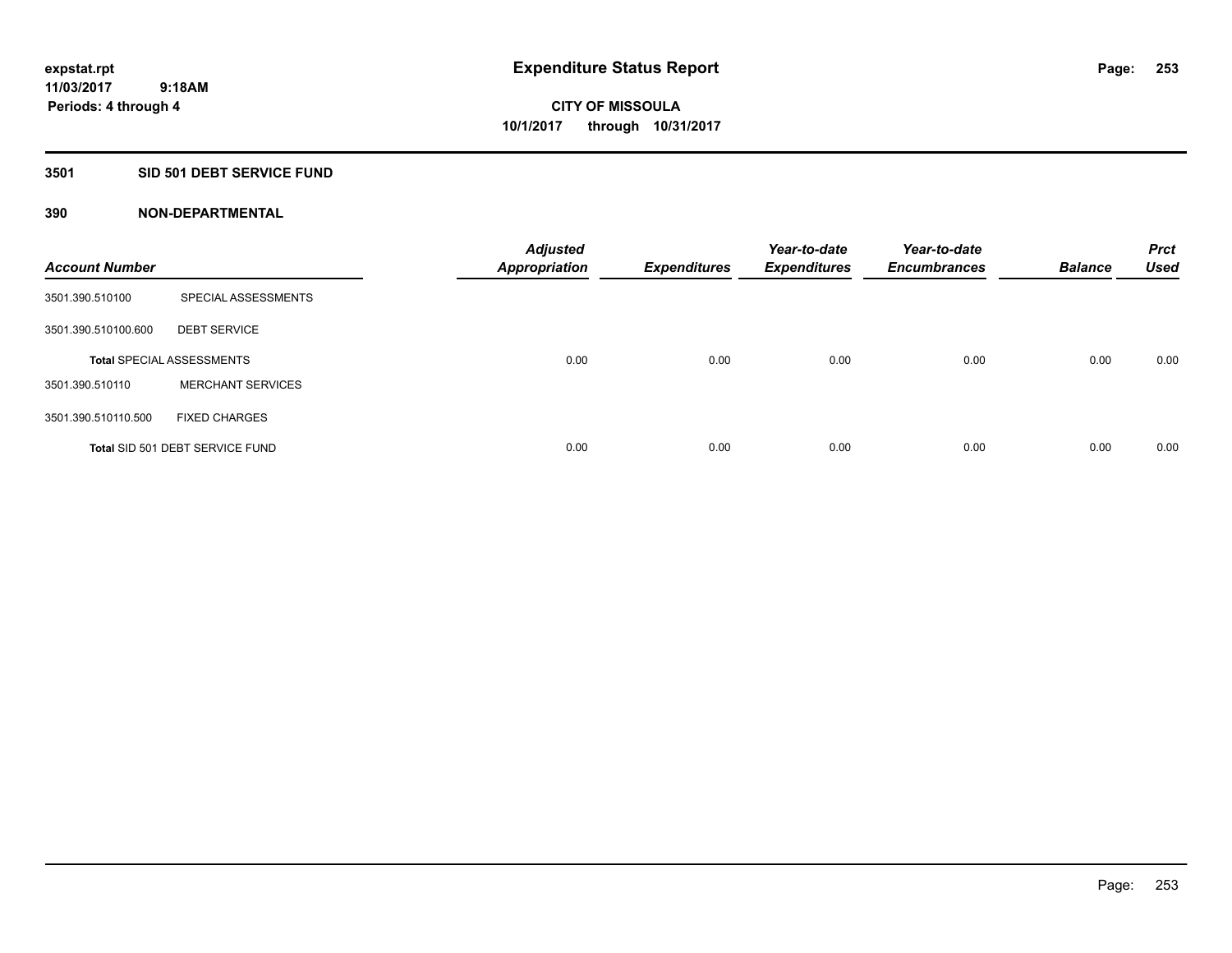#### **3503 SID 503 DEBT SERVICE FUND**

| <b>Account Number</b>         |                         | <b>Adjusted</b><br>Appropriation | <b>Expenditures</b> | Year-to-date<br><b>Expenditures</b> | Year-to-date<br><b>Encumbrances</b> | <b>Balance</b> | <b>Prct</b><br>Used |
|-------------------------------|-------------------------|----------------------------------|---------------------|-------------------------------------|-------------------------------------|----------------|---------------------|
| 3503.000.520100               | *** Title Not Found *** |                                  |                     |                                     |                                     |                |                     |
| 3503.000.520100.800           | OTHER OBJECTS           |                                  |                     |                                     |                                     |                |                     |
| Total *** Title Not Found *** |                         | 0.00                             | 0.00                | 0.00                                | 0.00                                | 0.00           | 0.00                |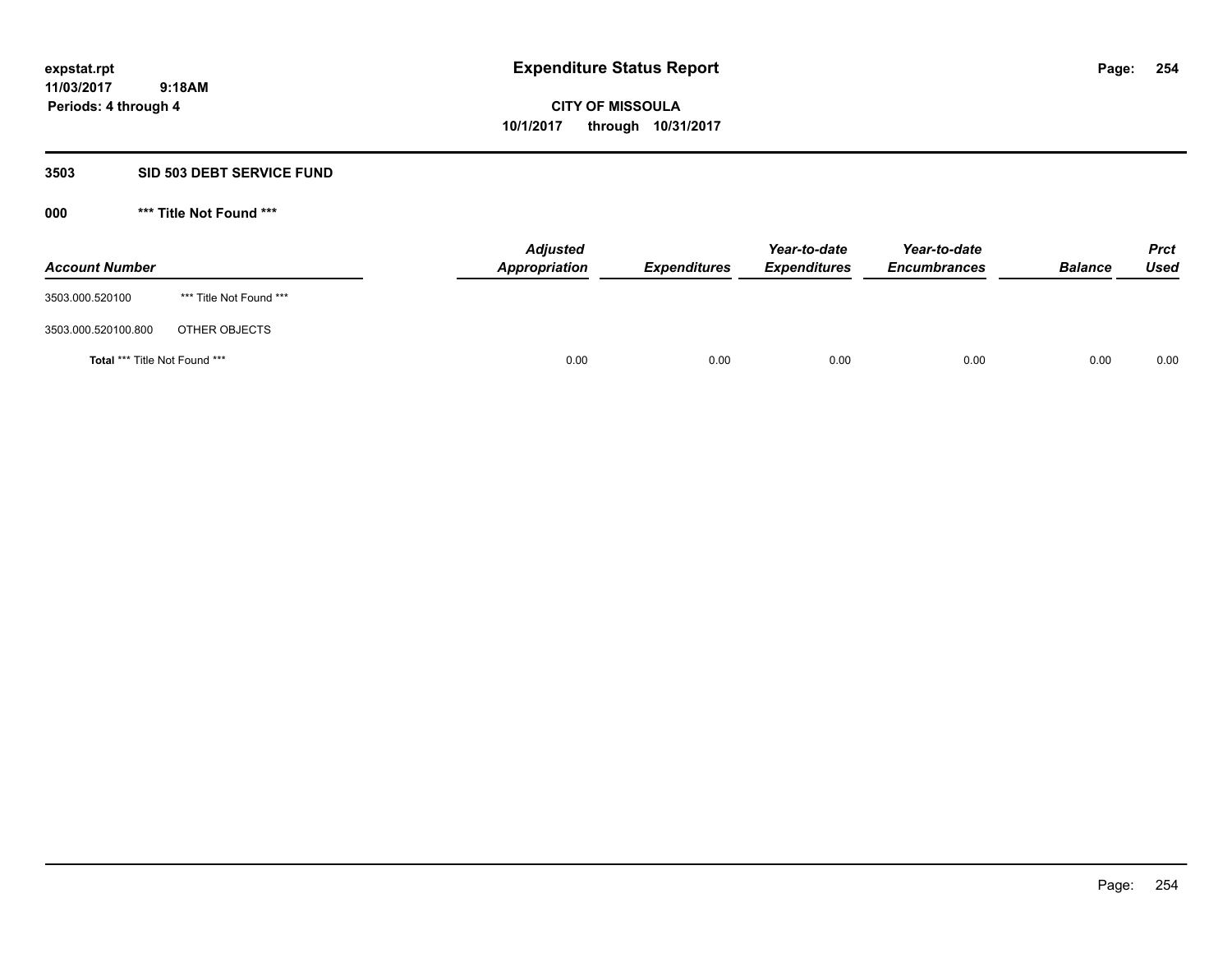### **3503 SID 503 DEBT SERVICE FUND**

| <b>Account Number</b> |                                  | <b>Adjusted</b><br><b>Appropriation</b> | <b>Expenditures</b> | Year-to-date<br><b>Expenditures</b> | Year-to-date<br><b>Encumbrances</b> | <b>Balance</b> | <b>Prct</b><br><b>Used</b> |
|-----------------------|----------------------------------|-----------------------------------------|---------------------|-------------------------------------|-------------------------------------|----------------|----------------------------|
| 3503.390.510100       | SPECIAL ASSESSMENTS              |                                         |                     |                                     |                                     |                |                            |
| 3503.390.510100.600   | <b>DEBT SERVICE</b>              |                                         |                     |                                     |                                     |                |                            |
|                       | <b>Total SPECIAL ASSESSMENTS</b> | 0.00                                    | 0.00                | 0.00                                | 0.00                                | 0.00           | 0.00                       |
| 3503.390.510110       | <b>MERCHANT SERVICES</b>         |                                         |                     |                                     |                                     |                |                            |
| 3503.390.510110.500   | <b>FIXED CHARGES</b>             |                                         |                     |                                     |                                     |                |                            |
|                       | Total SID 503 DEBT SERVICE FUND  | 0.00                                    | 0.00                | 0.00                                | 0.00                                | 0.00           | 0.00                       |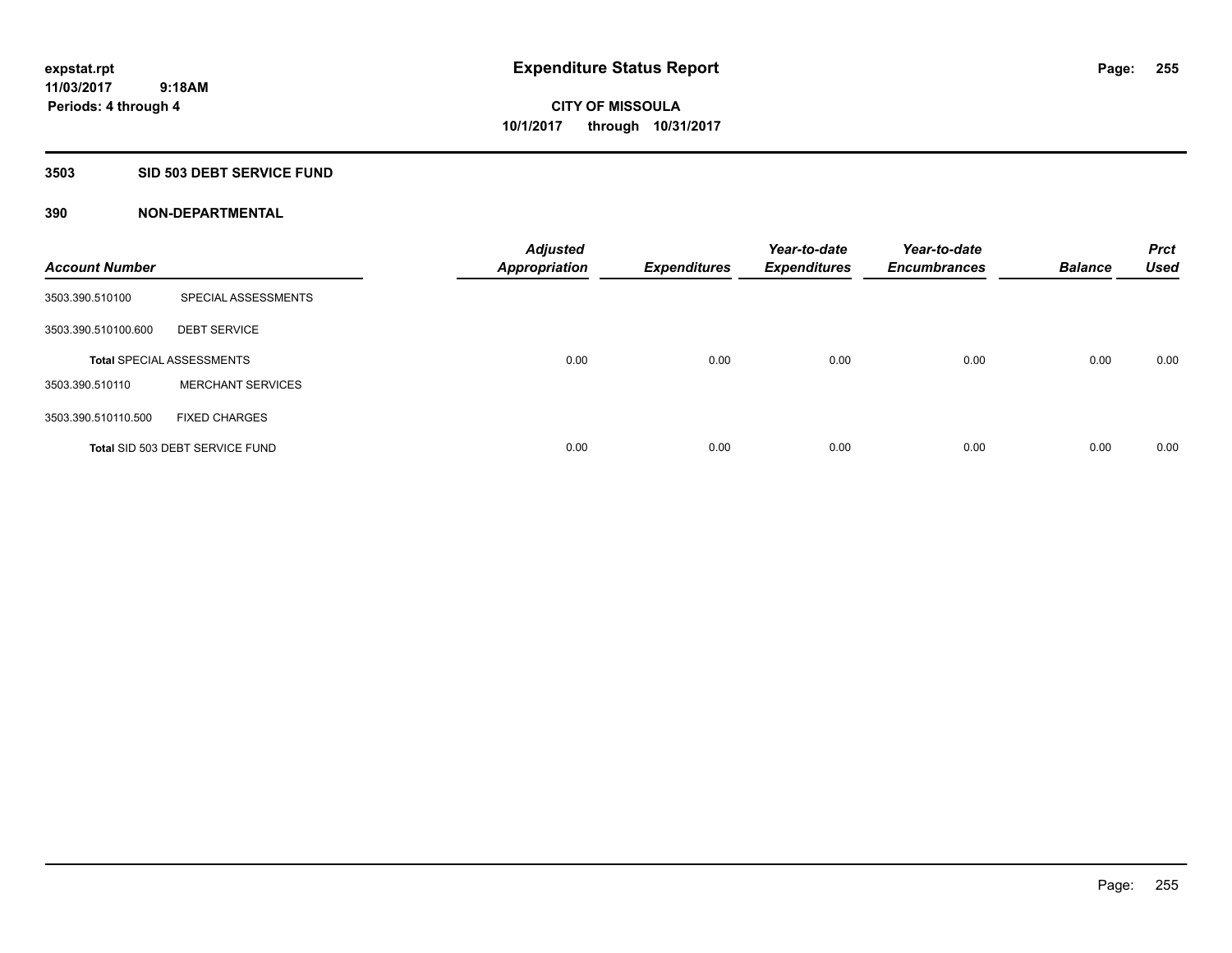#### **3505 SID 505 DEBT SERVICE FUND**

| <b>Account Number</b>         |                         | <b>Adjusted</b><br>Appropriation | <b>Expenditures</b> | Year-to-date<br><b>Expenditures</b> | Year-to-date<br><b>Encumbrances</b> | <b>Balance</b> | <b>Prct</b><br>Used |
|-------------------------------|-------------------------|----------------------------------|---------------------|-------------------------------------|-------------------------------------|----------------|---------------------|
| 3505.000.520100               | *** Title Not Found *** |                                  |                     |                                     |                                     |                |                     |
| 3505.000.520100.800           | OTHER OBJECTS           |                                  |                     |                                     |                                     |                |                     |
| Total *** Title Not Found *** |                         | 0.00                             | 0.00                | 0.00                                | 0.00                                | 0.00           | 0.00                |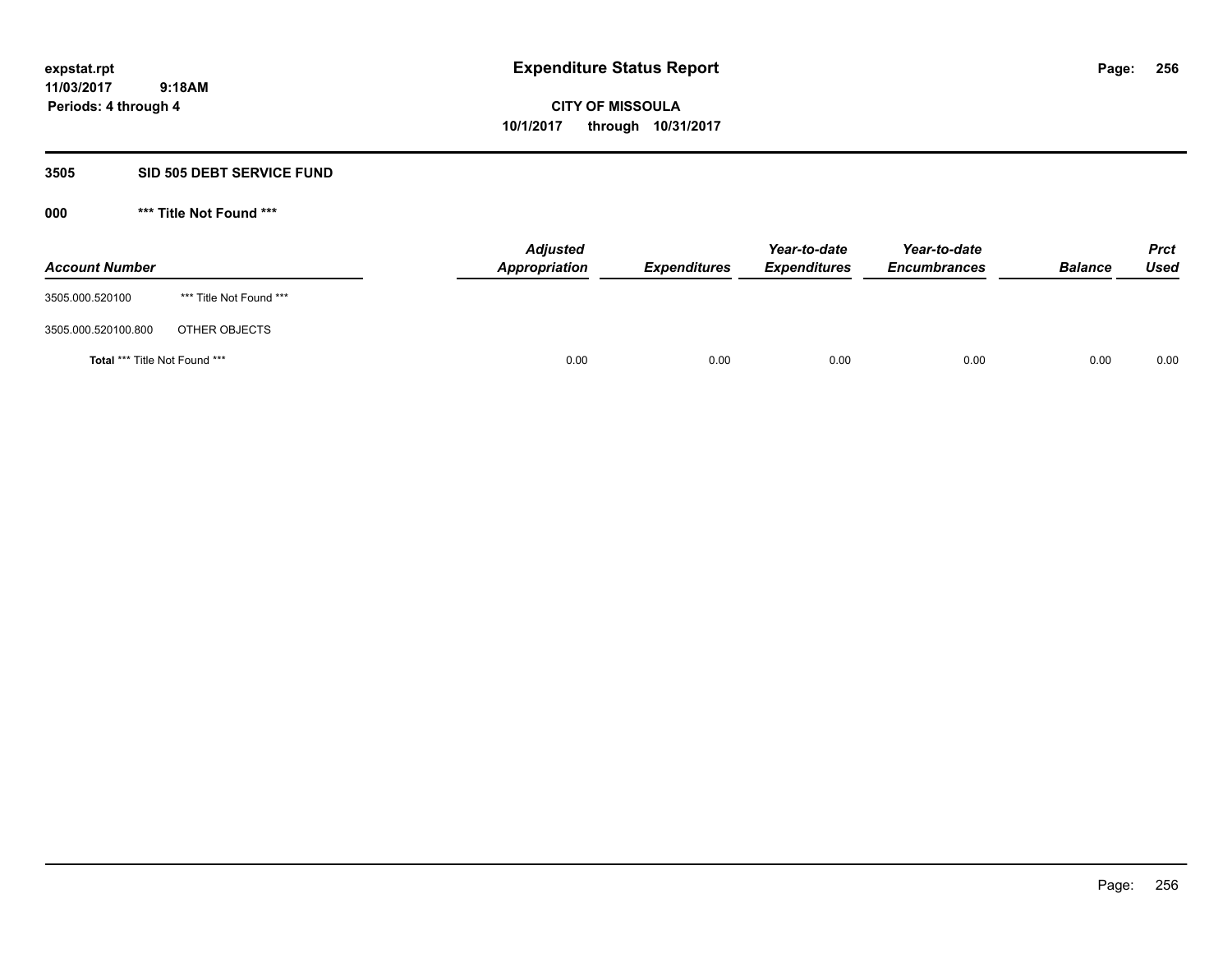### **3505 SID 505 DEBT SERVICE FUND**

| <b>Account Number</b> |                                  | <b>Adjusted</b><br><b>Appropriation</b> | <b>Expenditures</b> | Year-to-date<br><b>Expenditures</b> | Year-to-date<br><b>Encumbrances</b> | <b>Balance</b> | <b>Prct</b><br><b>Used</b> |
|-----------------------|----------------------------------|-----------------------------------------|---------------------|-------------------------------------|-------------------------------------|----------------|----------------------------|
| 3505.390.510100       | SPECIAL ASSESSMENTS              |                                         |                     |                                     |                                     |                |                            |
| 3505.390.510100.600   | <b>DEBT SERVICE</b>              |                                         |                     |                                     |                                     |                |                            |
|                       | <b>Total SPECIAL ASSESSMENTS</b> | 0.00                                    | 0.00                | 0.00                                | 0.00                                | 0.00           | 0.00                       |
| 3505.390.510110       | <b>MERCHANT SERVICES</b>         |                                         |                     |                                     |                                     |                |                            |
| 3505.390.510110.500   | <b>FIXED CHARGES</b>             |                                         |                     |                                     |                                     |                |                            |
|                       | Total SID 505 DEBT SERVICE FUND  | 0.00                                    | 0.00                | 0.00                                | 0.00                                | 0.00           | 0.00                       |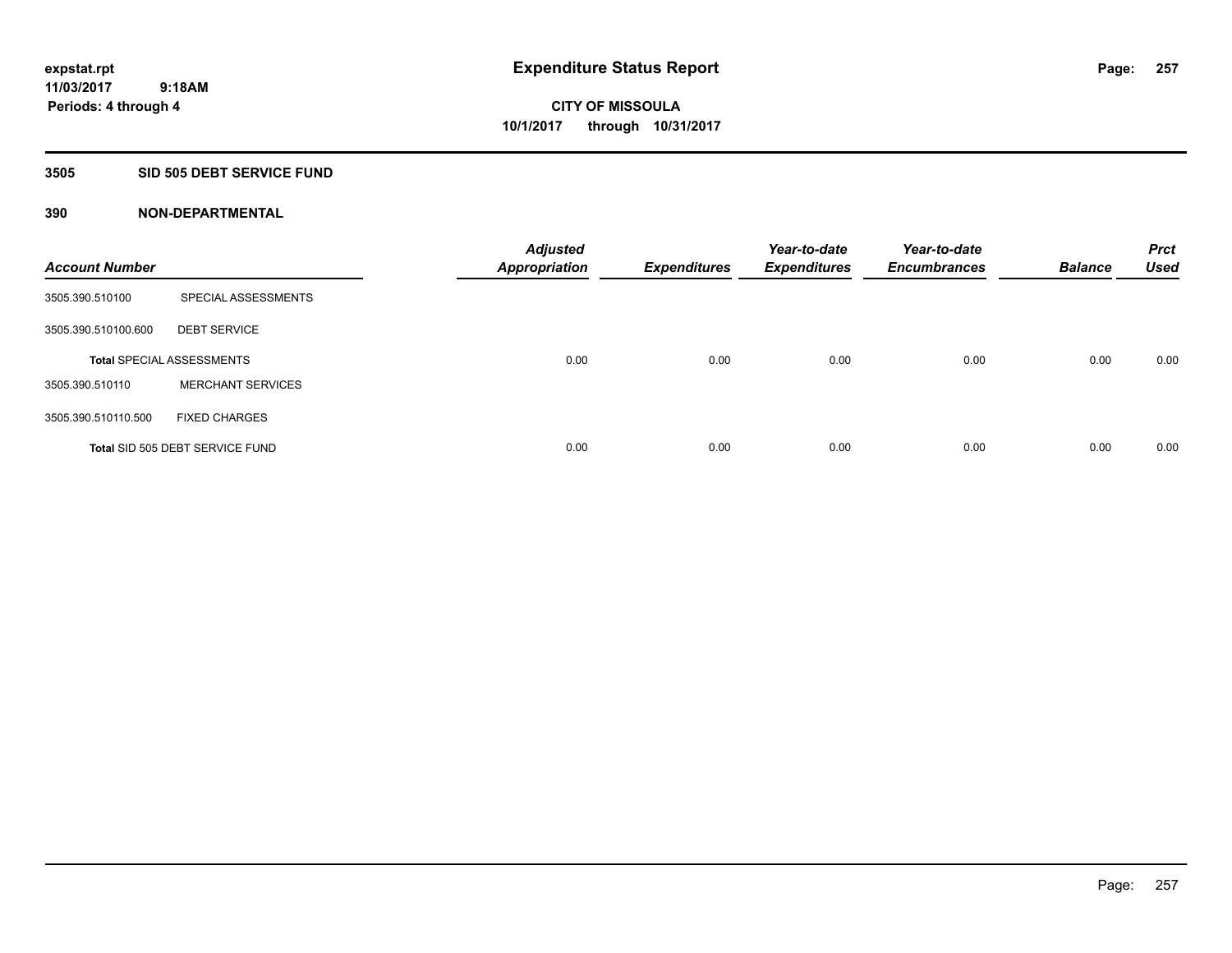**Periods: 4 through 4**

**CITY OF MISSOULA 10/1/2017 through 10/31/2017**

#### **3506 SID 506 DEBT SERVICE FUND**

| <b>Account Number</b>         |                         | <b>Adjusted</b><br>Appropriation | <b>Expenditures</b> | Year-to-date<br><b>Expenditures</b> | Year-to-date<br><b>Encumbrances</b> | <b>Balance</b> | <b>Prct</b><br>Used |
|-------------------------------|-------------------------|----------------------------------|---------------------|-------------------------------------|-------------------------------------|----------------|---------------------|
| 3506.000.520100               | *** Title Not Found *** |                                  |                     |                                     |                                     |                |                     |
| 3506.000.520100.800           | OTHER OBJECTS           |                                  |                     |                                     |                                     |                |                     |
| Total *** Title Not Found *** |                         | 0.00                             | 0.00                | 0.00                                | 0.00                                | 0.00           | 0.00                |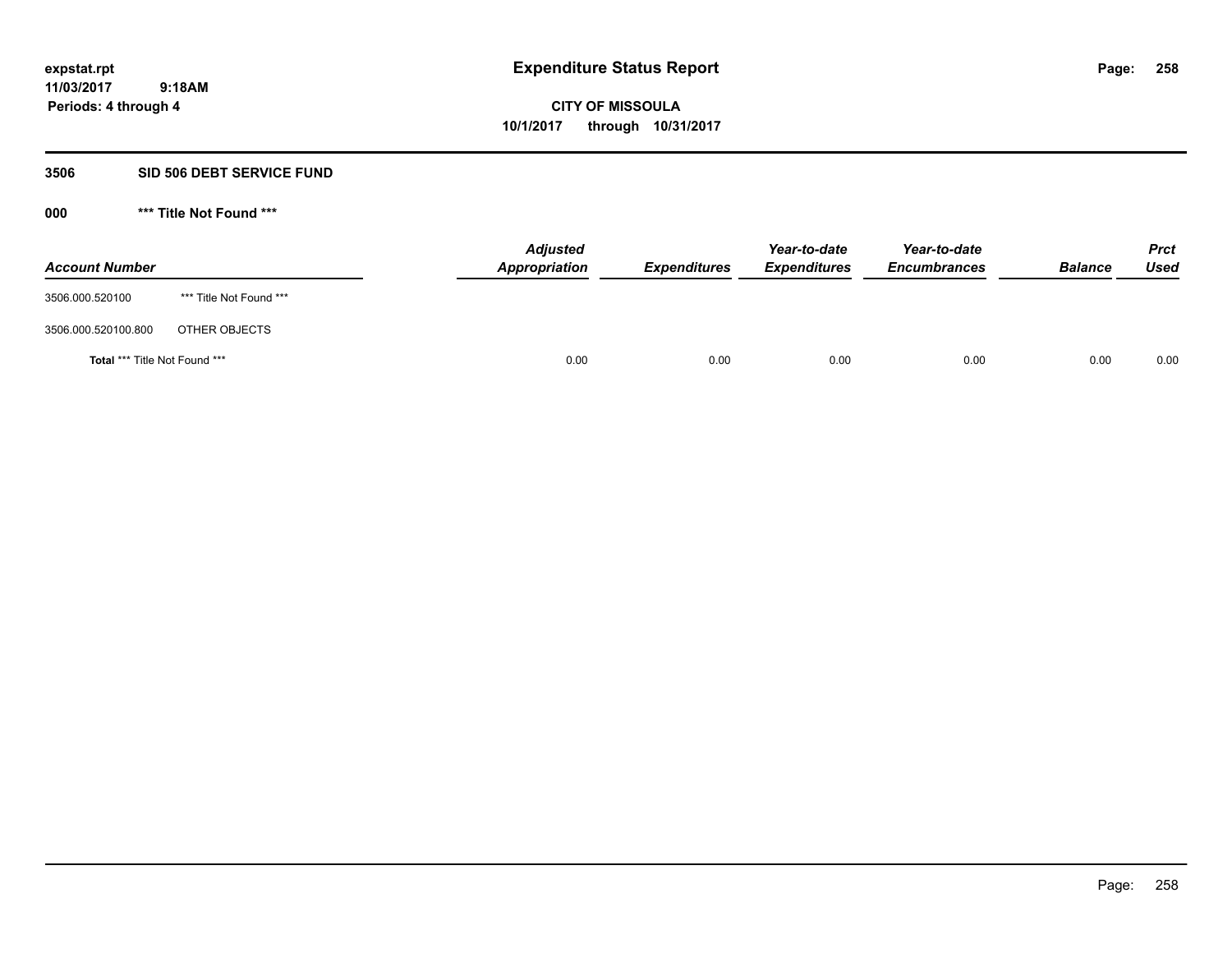### **3506 SID 506 DEBT SERVICE FUND**

| <b>Account Number</b> |                                  | <b>Adjusted</b><br><b>Appropriation</b> | <b>Expenditures</b> | Year-to-date<br><b>Expenditures</b> | Year-to-date<br><b>Encumbrances</b> | <b>Balance</b> | <b>Prct</b><br><b>Used</b> |
|-----------------------|----------------------------------|-----------------------------------------|---------------------|-------------------------------------|-------------------------------------|----------------|----------------------------|
| 3506.390.510100       | SPECIAL ASSESSMENTS              |                                         |                     |                                     |                                     |                |                            |
| 3506.390.510100.600   | <b>DEBT SERVICE</b>              |                                         |                     |                                     |                                     |                |                            |
|                       | <b>Total SPECIAL ASSESSMENTS</b> | 0.00                                    | 0.00                | 0.00                                | 0.00                                | 0.00           | 0.00                       |
| 3506.390.510110       | <b>MERCHANT SERVICES</b>         |                                         |                     |                                     |                                     |                |                            |
| 3506.390.510110.500   | <b>FIXED CHARGES</b>             |                                         |                     |                                     |                                     |                |                            |
|                       | Total SID 506 DEBT SERVICE FUND  | 0.00                                    | 0.00                | 0.00                                | 0.00                                | 0.00           | 0.00                       |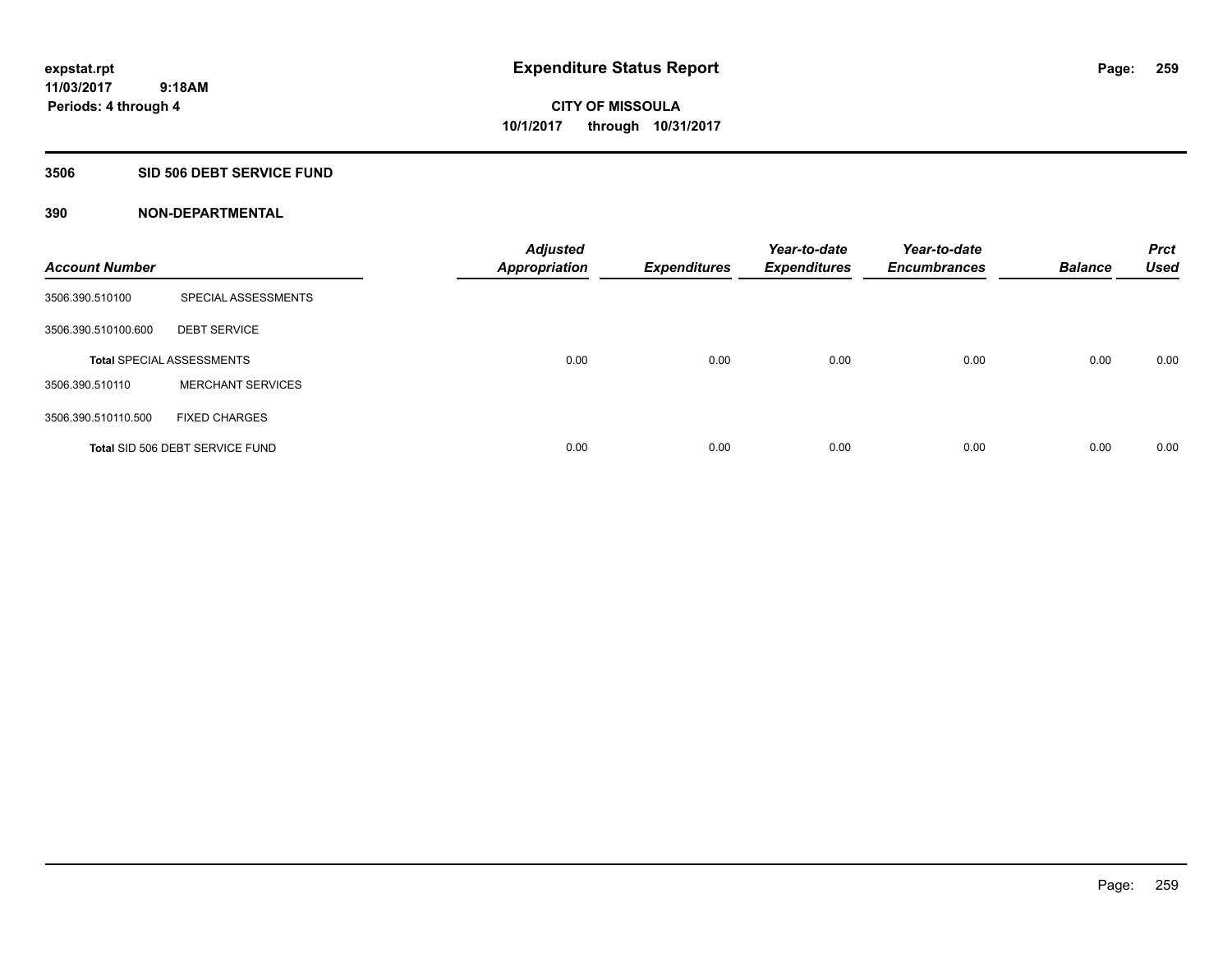#### **3507 SID 507 DEBT SERVICE FUND**

| <b>Account Number</b>         |                         | <b>Adjusted</b><br>Appropriation | <b>Expenditures</b> | Year-to-date<br><b>Expenditures</b> | Year-to-date<br><b>Encumbrances</b> | <b>Balance</b> | <b>Prct</b><br><b>Used</b> |
|-------------------------------|-------------------------|----------------------------------|---------------------|-------------------------------------|-------------------------------------|----------------|----------------------------|
| 3507.000.520100               | *** Title Not Found *** |                                  |                     |                                     |                                     |                |                            |
| 3507.000.520100.800           | OTHER OBJECTS           |                                  |                     |                                     |                                     |                |                            |
| Total *** Title Not Found *** |                         | 0.00                             | 0.00                | 0.00                                | 0.00                                | 0.00           | 0.00                       |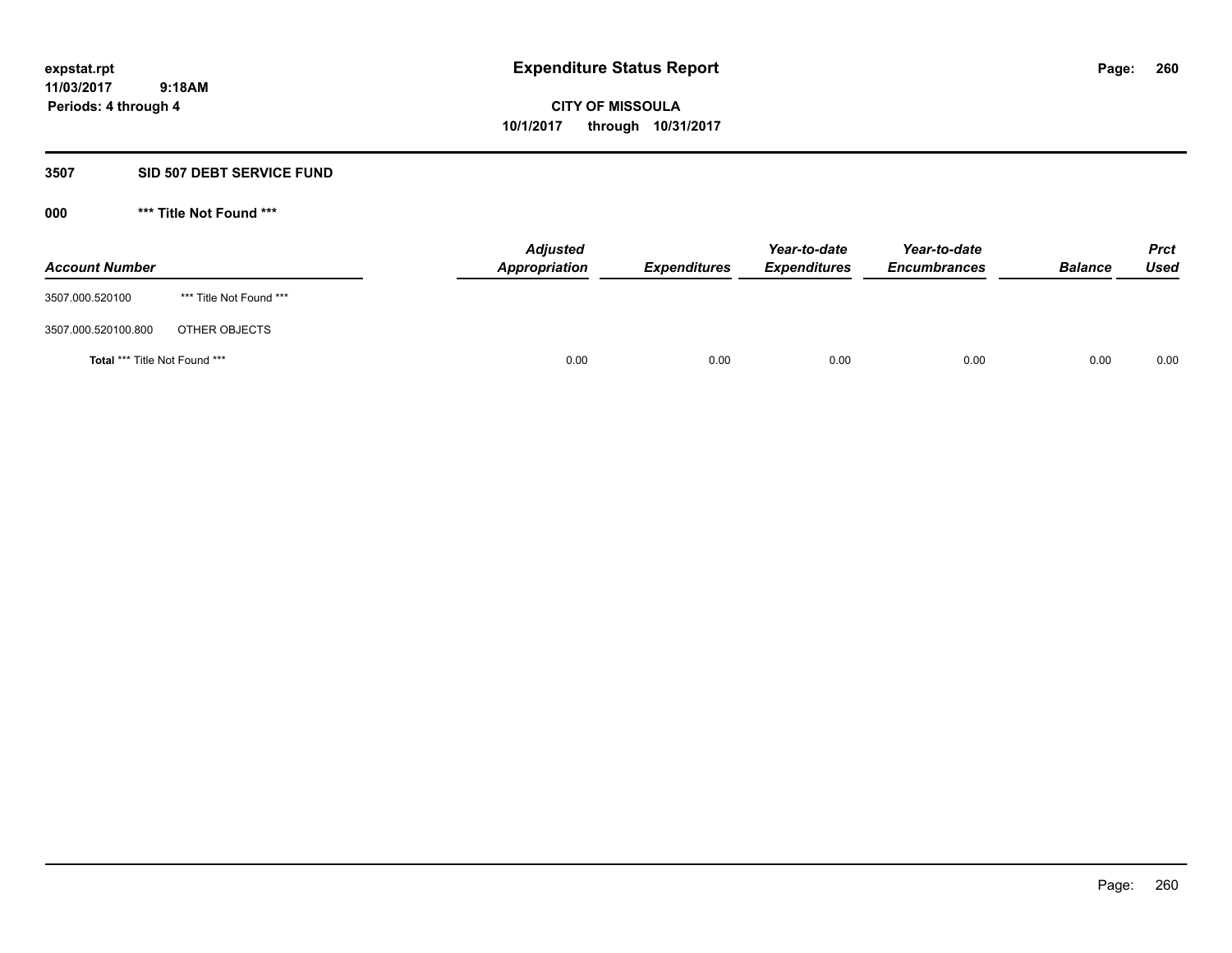#### **3507 SID 507 DEBT SERVICE FUND**

| <b>Account Number</b> |                                 | <b>Adjusted</b><br>Appropriation | <b>Expenditures</b> | Year-to-date<br><b>Expenditures</b> | Year-to-date<br><b>Encumbrances</b> | <b>Balance</b> | <b>Prct</b><br><b>Used</b> |
|-----------------------|---------------------------------|----------------------------------|---------------------|-------------------------------------|-------------------------------------|----------------|----------------------------|
| 3507.390.510110       | <b>MERCHANT SERVICES</b>        |                                  |                     |                                     |                                     |                |                            |
| 3507.390.510110.500   | <b>FIXED CHARGES</b>            |                                  |                     |                                     |                                     |                |                            |
|                       | Total SID 507 DEBT SERVICE FUND | 0.00                             | 0.00                | 0.00                                | 0.00                                | 0.00           | 0.00                       |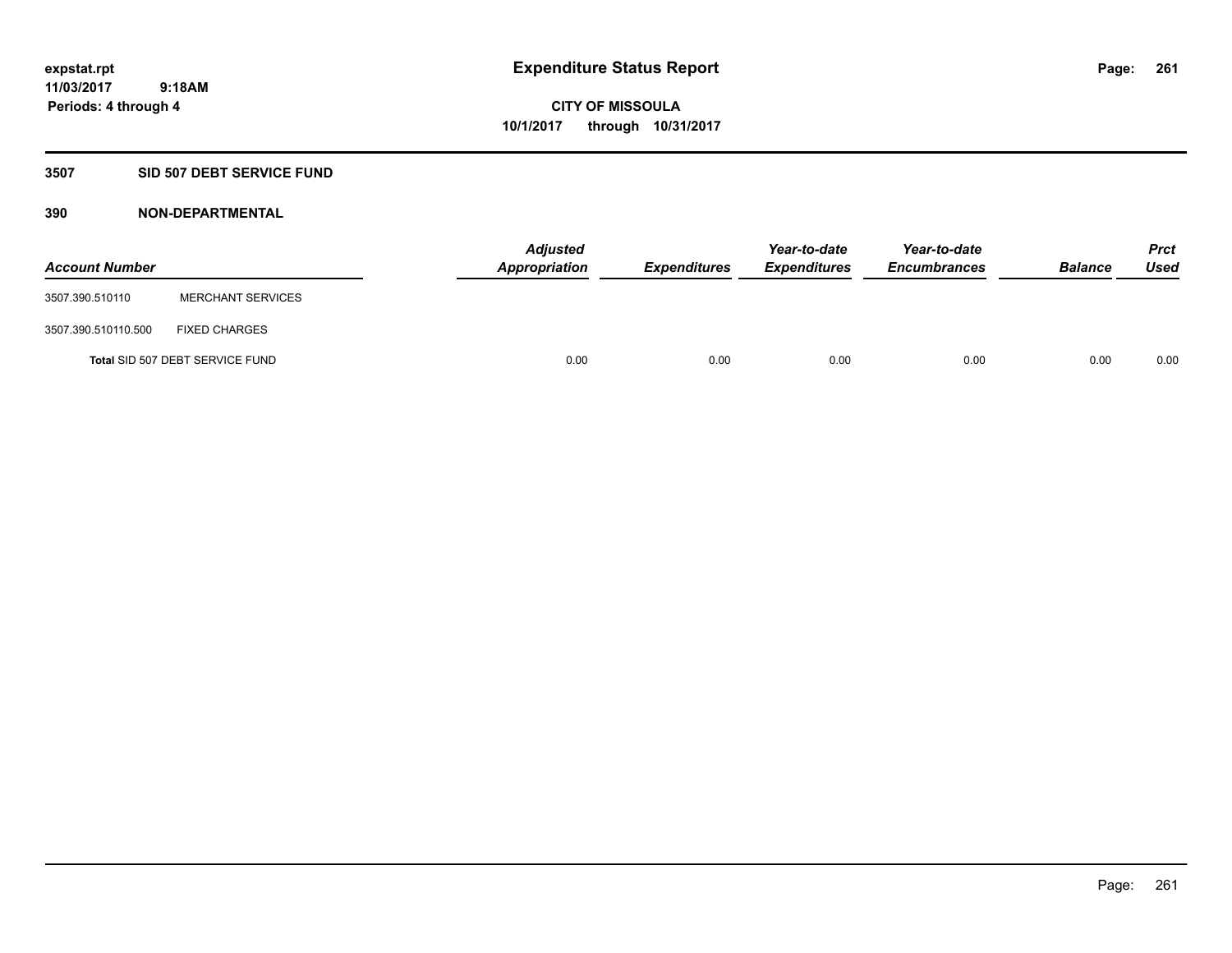#### **3508 SID 508 DEBT SERVICE FUND**

| <b>Account Number</b>         |                         | <b>Adjusted</b><br>Appropriation | <b>Expenditures</b> | Year-to-date<br><b>Expenditures</b> | Year-to-date<br><b>Encumbrances</b> | <b>Balance</b> | <b>Prct</b><br><b>Used</b> |
|-------------------------------|-------------------------|----------------------------------|---------------------|-------------------------------------|-------------------------------------|----------------|----------------------------|
| 3508.000.520100               | *** Title Not Found *** |                                  |                     |                                     |                                     |                |                            |
| 3508.000.520100.800           | OTHER OBJECTS           |                                  |                     |                                     |                                     |                |                            |
| Total *** Title Not Found *** |                         | 0.00                             | 0.00                | 0.00                                | 0.00                                | 0.00           | 0.00                       |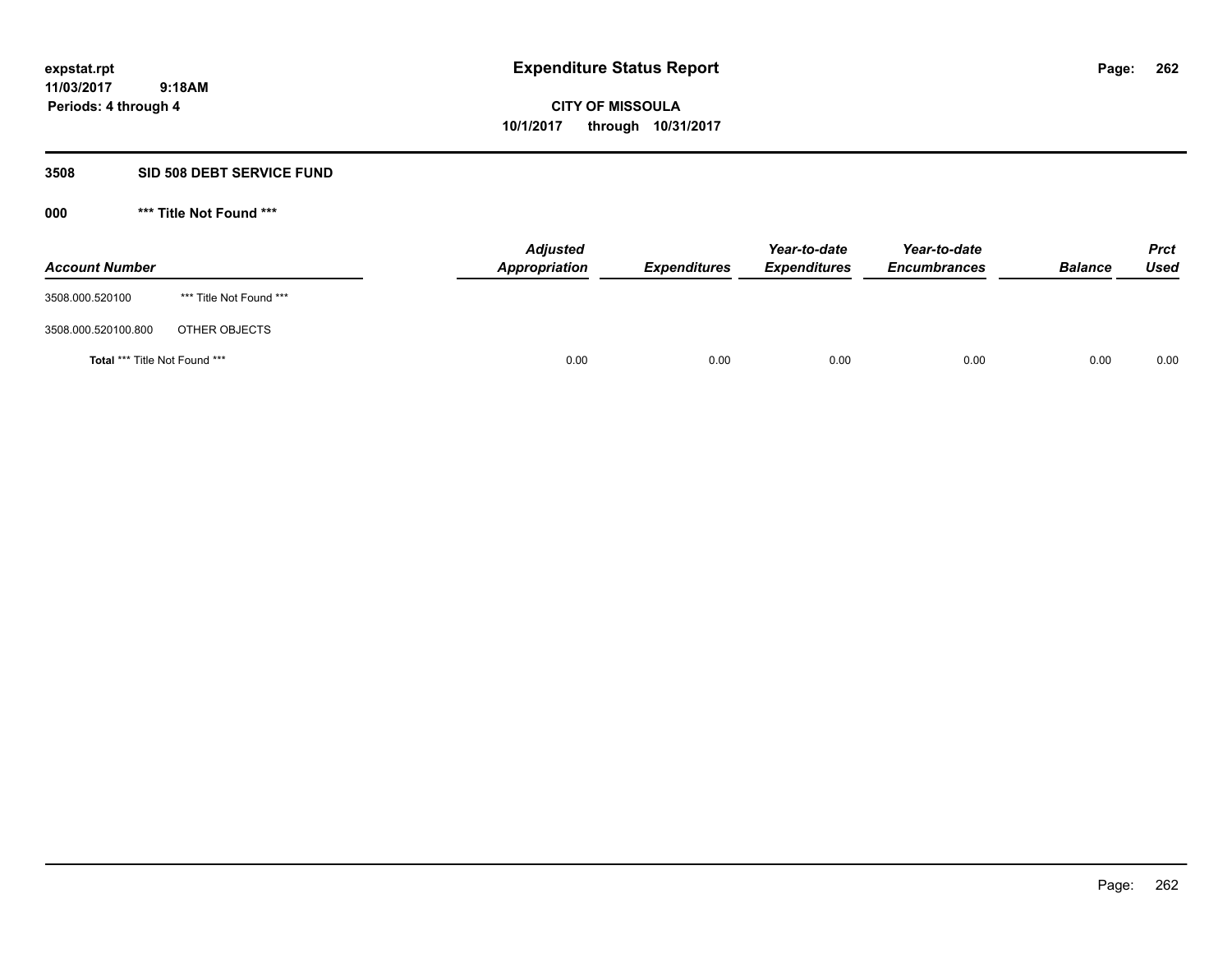### **3508 SID 508 DEBT SERVICE FUND**

| <b>Account Number</b> |                                 | <b>Adjusted</b><br>Appropriation | <b>Expenditures</b> | Year-to-date<br><b>Expenditures</b> | Year-to-date<br><b>Encumbrances</b> | <b>Balance</b> | <b>Prct</b><br><b>Used</b> |
|-----------------------|---------------------------------|----------------------------------|---------------------|-------------------------------------|-------------------------------------|----------------|----------------------------|
| 3508.390.510110       | <b>MERCHANT SERVICES</b>        |                                  |                     |                                     |                                     |                |                            |
| 3508.390.510110.500   | <b>FIXED CHARGES</b>            |                                  |                     |                                     |                                     |                |                            |
|                       | Total SID 508 DEBT SERVICE FUND | 0.00                             | 0.00                | 0.00                                | 0.00                                | 0.00           | 0.00                       |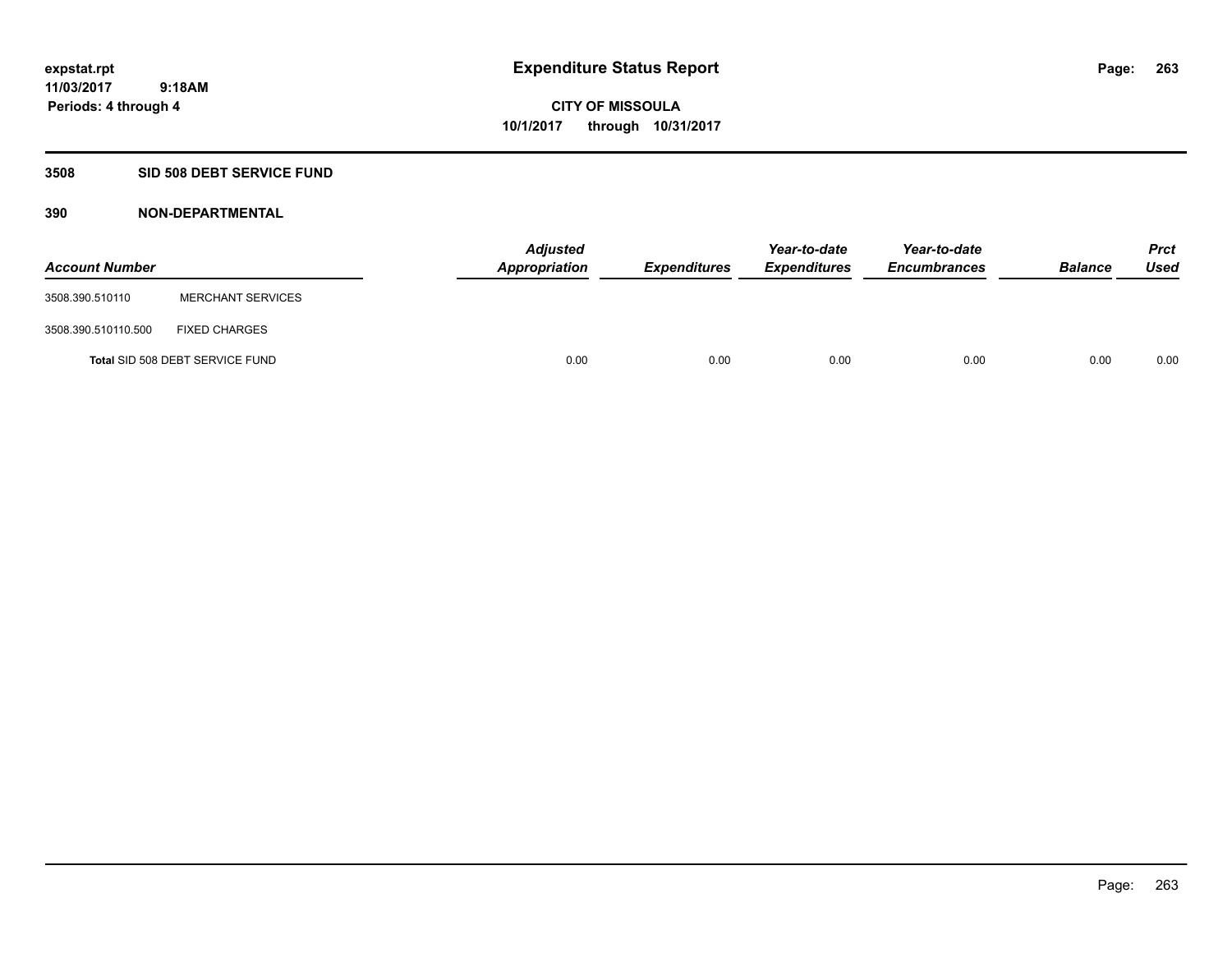#### **3510 SID 510 DEBT SERVICE FUND**

| <b>Account Number</b>         |                         | <b>Adjusted</b><br>Appropriation | <b>Expenditures</b> | Year-to-date<br><b>Expenditures</b> | Year-to-date<br><b>Encumbrances</b> | <b>Balance</b> | <b>Prct</b><br>Used |
|-------------------------------|-------------------------|----------------------------------|---------------------|-------------------------------------|-------------------------------------|----------------|---------------------|
| 3510.000.520100               | *** Title Not Found *** |                                  |                     |                                     |                                     |                |                     |
| 3510.000.520100.800           | OTHER OBJECTS           |                                  |                     |                                     |                                     |                |                     |
| Total *** Title Not Found *** |                         | 0.00                             | 0.00                | 0.00                                | 0.00                                | 0.00           | 0.00                |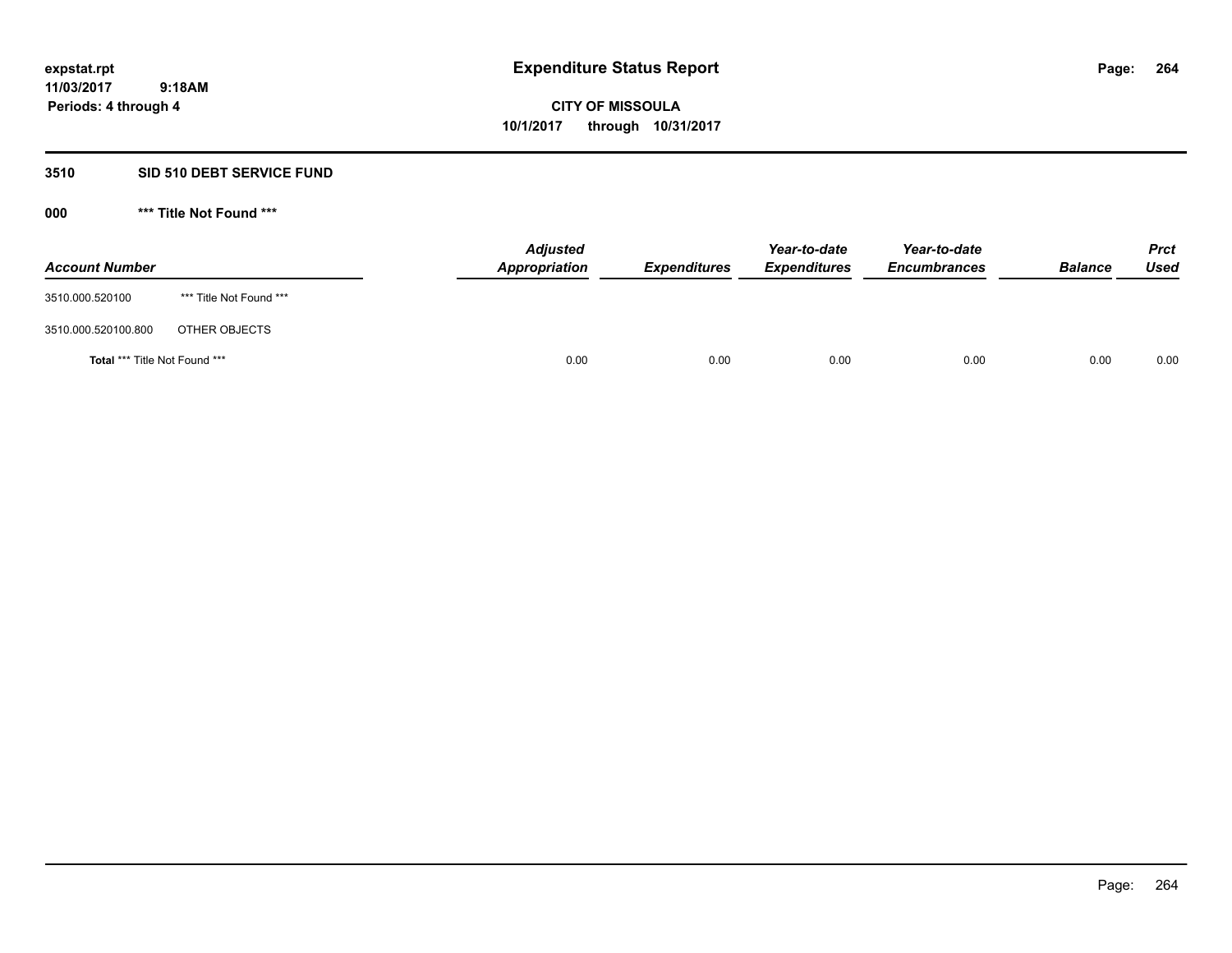### **3510 SID 510 DEBT SERVICE FUND**

| <b>Account Number</b> |                                  | <b>Adjusted</b><br><b>Appropriation</b> | <b>Expenditures</b> | Year-to-date<br><b>Expenditures</b> | Year-to-date<br><b>Encumbrances</b> | <b>Balance</b> | <b>Prct</b><br><b>Used</b> |
|-----------------------|----------------------------------|-----------------------------------------|---------------------|-------------------------------------|-------------------------------------|----------------|----------------------------|
| 3510.390.510100       | SPECIAL ASSESSMENTS              |                                         |                     |                                     |                                     |                |                            |
| 3510.390.510100.600   | <b>DEBT SERVICE</b>              |                                         |                     |                                     |                                     |                |                            |
|                       | <b>Total SPECIAL ASSESSMENTS</b> | 0.00                                    | 0.00                | 0.00                                | 0.00                                | 0.00           | 0.00                       |
| 3510.390.510110       | <b>MERCHANT SERVICES</b>         |                                         |                     |                                     |                                     |                |                            |
| 3510.390.510110.500   | <b>FIXED CHARGES</b>             |                                         |                     |                                     |                                     |                |                            |
|                       | Total SID 510 DEBT SERVICE FUND  | 0.00                                    | 0.00                | 0.00                                | 0.00                                | 0.00           | 0.00                       |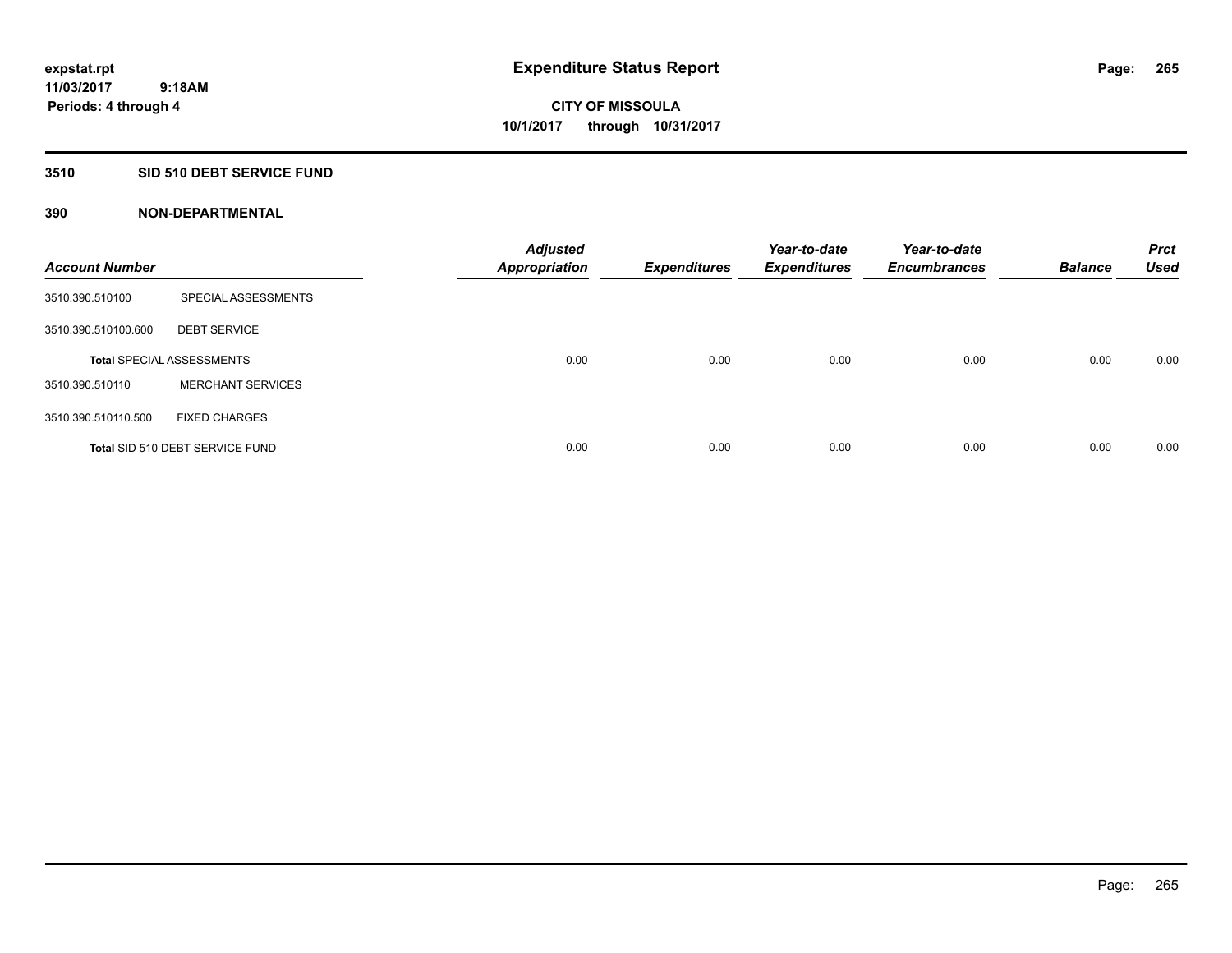### **3511 SID 511 DEBT SERVICE FUND**

| <b>Account Number</b>                |                         | <b>Adjusted</b><br>Appropriation | <b>Expenditures</b> | Year-to-date<br><b>Expenditures</b> | Year-to-date<br><b>Encumbrances</b> | <b>Balance</b> | <b>Prct</b><br>Used |
|--------------------------------------|-------------------------|----------------------------------|---------------------|-------------------------------------|-------------------------------------|----------------|---------------------|
| 3511.000.520100                      | *** Title Not Found *** |                                  |                     |                                     |                                     |                |                     |
| 3511.000.520100.800                  | OTHER OBJECTS           |                                  |                     |                                     |                                     |                |                     |
| <b>Total *** Title Not Found ***</b> |                         | 0.00                             | 0.00                | 0.00                                | 0.00                                | 0.00           | 0.00                |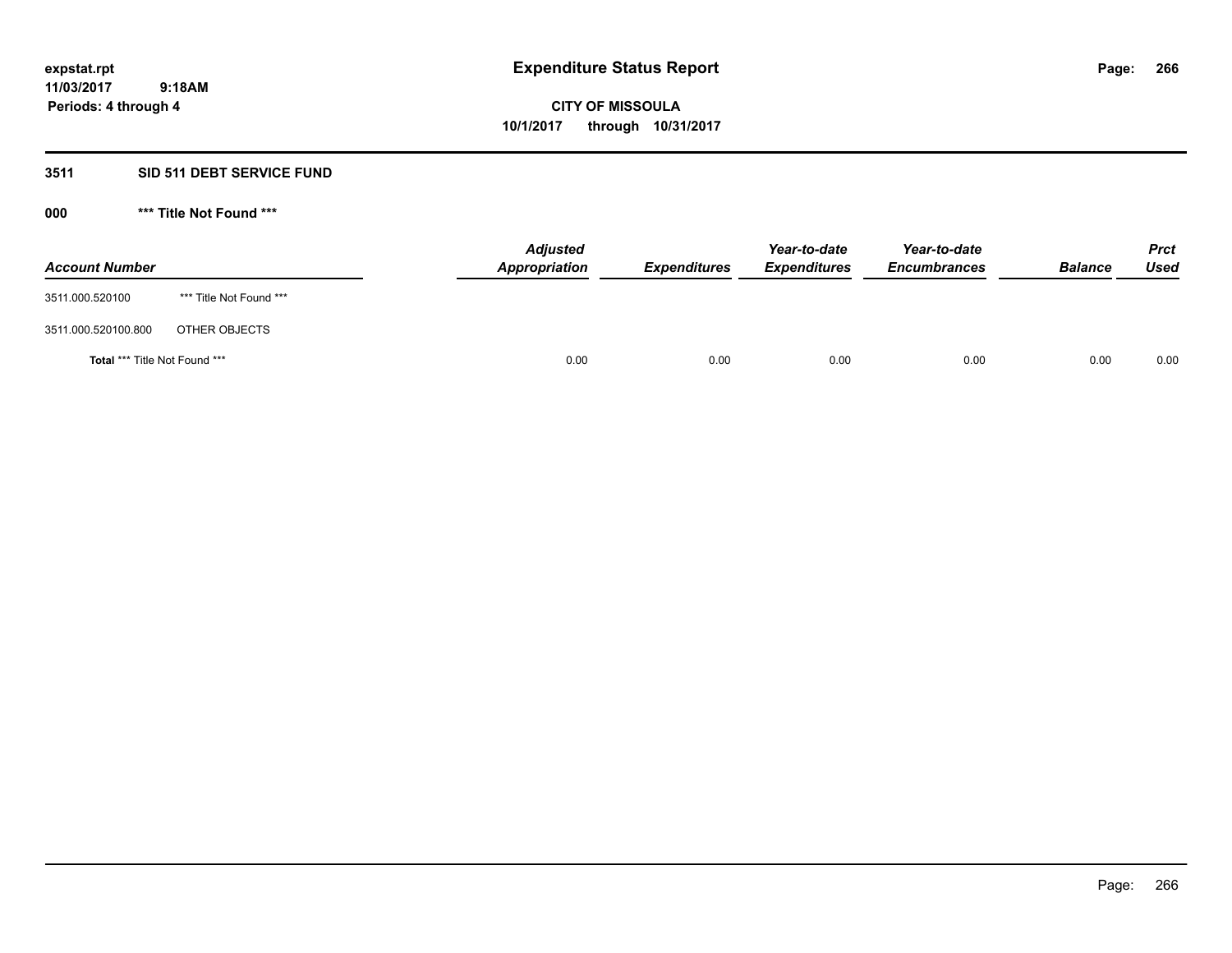## **3511 SID 511 DEBT SERVICE FUND**

| <b>Account Number</b> |                                  | <b>Adjusted</b><br>Appropriation | <b>Expenditures</b> | Year-to-date<br><b>Expenditures</b> | Year-to-date<br><b>Encumbrances</b> | <b>Balance</b> | <b>Prct</b><br><b>Used</b> |
|-----------------------|----------------------------------|----------------------------------|---------------------|-------------------------------------|-------------------------------------|----------------|----------------------------|
| 3511.390.510100       | SPECIAL ASSESSMENTS              |                                  |                     |                                     |                                     |                |                            |
| 3511.390.510100.600   | <b>DEBT SERVICE</b>              |                                  |                     |                                     |                                     |                |                            |
|                       | <b>Total SPECIAL ASSESSMENTS</b> | 0.00                             | 0.00                | 0.00                                | 0.00                                | 0.00           | 0.00                       |
| 3511.390.510110       | <b>MERCHANT SERVICES</b>         |                                  |                     |                                     |                                     |                |                            |
| 3511.390.510110.500   | <b>FIXED CHARGES</b>             |                                  |                     |                                     |                                     |                |                            |
|                       | <b>Total MERCHANT SERVICES</b>   | 0.00                             | 0.00                | 0.00                                | 0.00                                | 0.00           | 0.00                       |
|                       | Total SID 511 DEBT SERVICE FUND  | 0.00                             | 0.00                | 0.00                                | 0.00                                | 0.00           | 0.00                       |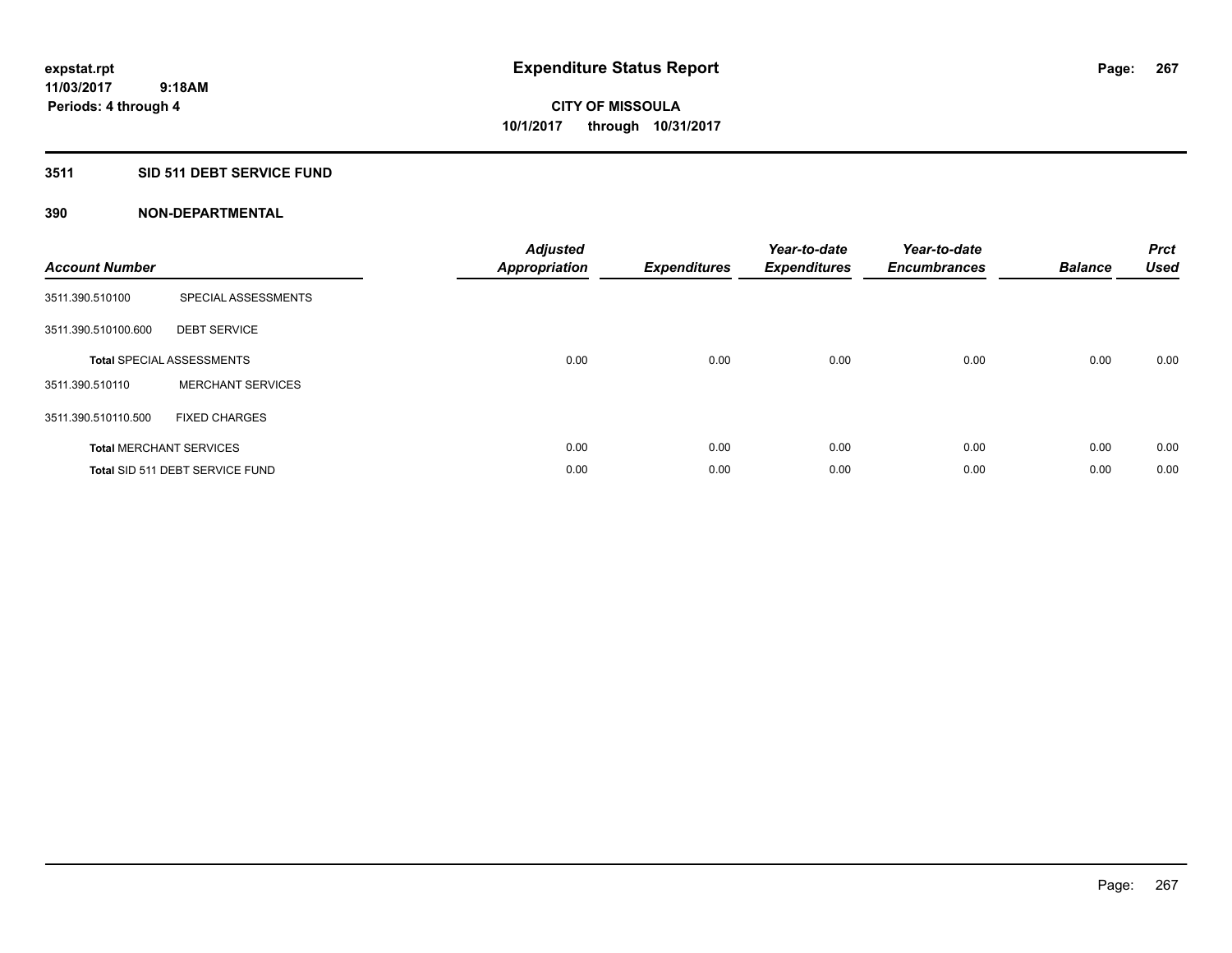## **3512 SID 512 DEBT SERVICE FUND**

| <b>Account Number</b>             |                                                 | <b>Adjusted</b><br><b>Appropriation</b> | <b>Expenditures</b> | Year-to-date<br><b>Expenditures</b> | Year-to-date<br><b>Encumbrances</b> | <b>Balance</b> | <b>Prct</b><br><b>Used</b> |
|-----------------------------------|-------------------------------------------------|-----------------------------------------|---------------------|-------------------------------------|-------------------------------------|----------------|----------------------------|
| 3512.390.510100                   | SPECIAL ASSESSMENTS                             |                                         |                     |                                     |                                     |                |                            |
| 3512.390.510100.600               | <b>DEBT SERVICE</b>                             |                                         |                     |                                     |                                     |                |                            |
| 3512.390.510100.610.000 PRINCIPAL |                                                 | 14,835.00                               | 0.00                | 0.00                                | 0.00                                | 14,835.00      | 0.00                       |
|                                   | 3512.390.510100.620.000 INTEREST / SERVICE FEES | 779.00                                  | 0.00                | 346.15                              | 0.00                                | 432.85         | 44.44                      |
|                                   | <b>Total SPECIAL ASSESSMENTS</b>                | 15,614.00                               | 0.00                | 346.15                              | 0.00                                | 15,267.85      | 2.22                       |
| 3512.390.510110                   | <b>MERCHANT SERVICES</b>                        |                                         |                     |                                     |                                     |                |                            |
| 3512.390.510110.500               | <b>FIXED CHARGES</b>                            |                                         |                     |                                     |                                     |                |                            |
| <b>Total FIXED CHARGES</b>        |                                                 | 0.00                                    | 0.00                | 0.00                                | 0.00                                | 0.00           | 0.00                       |
| <b>Total MERCHANT SERVICES</b>    |                                                 | 0.00                                    | 0.00                | 0.00                                | 0.00                                | 0.00           | 0.00                       |
|                                   | Total SID 512 DEBT SERVICE FUND                 | 15,614.00                               | 0.00                | 346.15                              | 0.00                                | 15,267.85      | 2.22                       |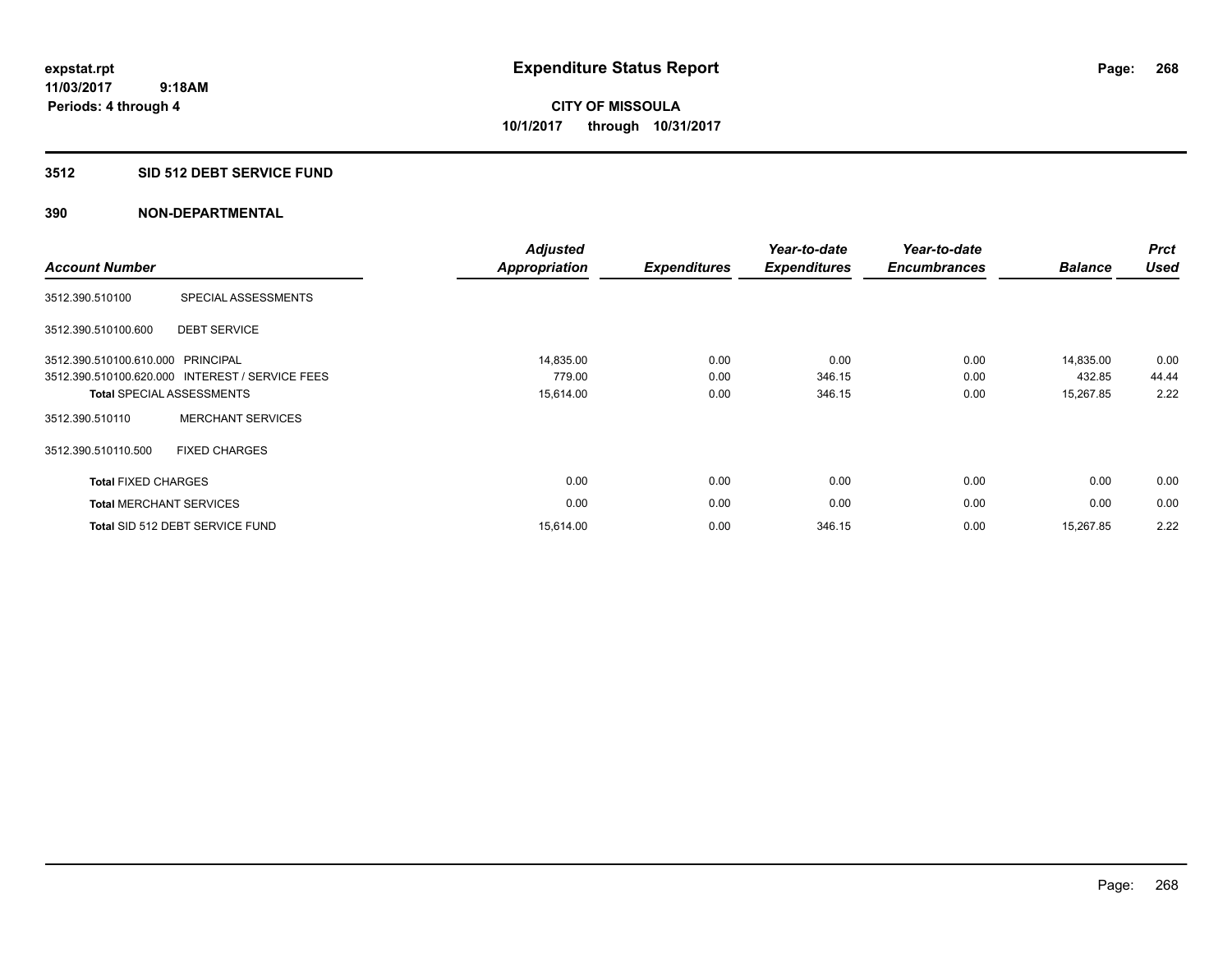## **3513 SID 513 DEBT SERVICE FUND**

## **280 PUBLIC WORKS OPERATIONS**

| <b>Account Number</b>          |                                      | <b>Adjusted</b><br><b>Appropriation</b> | <b>Expenditures</b> | Year-to-date<br><b>Expenditures</b> | Year-to-date<br><b>Encumbrances</b> | <b>Balance</b> | <b>Prct</b><br><b>Used</b> |
|--------------------------------|--------------------------------------|-----------------------------------------|---------------------|-------------------------------------|-------------------------------------|----------------|----------------------------|
| 3513.280.510110                | <b>MERCHANT SERVICES</b>             |                                         |                     |                                     |                                     |                |                            |
| 3513.280.510110.500            | <b>FIXED CHARGES</b>                 |                                         |                     |                                     |                                     |                |                            |
| <b>Total MERCHANT SERVICES</b> |                                      | 0.00                                    | 0.00                | 0.00                                | 0.00                                | 0.00           | 0.00                       |
| 3513.280.521000                | INTERFUND OPERATING TRANSFERS        |                                         |                     |                                     |                                     |                |                            |
| 3513.280.521000.800            | OTHER OBJECTS                        |                                         |                     |                                     |                                     |                |                            |
|                                | <b>Total PUBLIC WORKS OPERATIONS</b> | 0.00                                    | 0.00                | 0.00                                | 0.00                                | 0.00           | 0.00                       |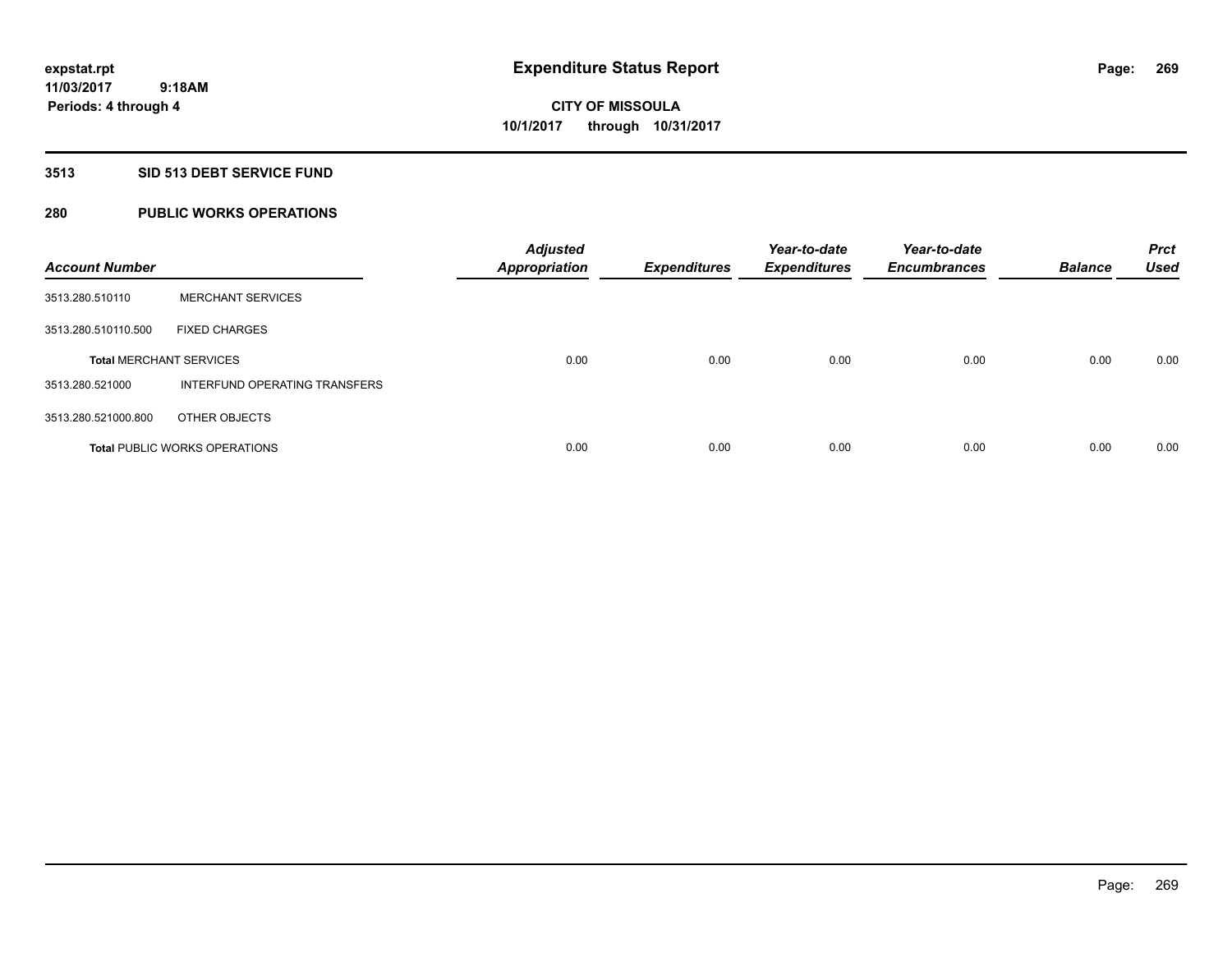### **3513 SID 513 DEBT SERVICE FUND**

|                           |                                  | <b>Adjusted</b>      |                     | Year-to-date        | Year-to-date        |                | <b>Prct</b> |
|---------------------------|----------------------------------|----------------------|---------------------|---------------------|---------------------|----------------|-------------|
| <b>Account Number</b>     |                                  | <b>Appropriation</b> | <b>Expenditures</b> | <b>Expenditures</b> | <b>Encumbrances</b> | <b>Balance</b> | <b>Used</b> |
| 3513.390.510100           | SPECIAL ASSESSMENTS              |                      |                     |                     |                     |                |             |
| 3513.390.510100.600       | <b>DEBT SERVICE</b>              |                      |                     |                     |                     |                |             |
| <b>Total DEBT SERVICE</b> |                                  | 0.00                 | 0.00                | 0.00                | 0.00                | 0.00           | 0.00        |
| 3513.390.510100.800       | OTHER OBJECTS                    |                      |                     |                     |                     |                |             |
|                           | <b>Total SPECIAL ASSESSMENTS</b> | 0.00                 | 0.00                | 0.00                | 0.00                | 0.00           | 0.00        |
| 3513.390.510110           | <b>MERCHANT SERVICES</b>         |                      |                     |                     |                     |                |             |
| 3513.390.510110.500       | <b>FIXED CHARGES</b>             |                      |                     |                     |                     |                |             |
|                           | <b>Total MERCHANT SERVICES</b>   | 0.00                 | 0.00                | 0.00                | 0.00                | 0.00           | 0.00        |
| 3513.390.521000           | INTERFUND OPERATING TRANSFERS    |                      |                     |                     |                     |                |             |
| 3513.390.521000.800       | OTHER OBJECTS                    |                      |                     |                     |                     |                |             |
|                           | Total SID 513 DEBT SERVICE FUND  | 0.00                 | 0.00                | 0.00                | 0.00                | 0.00           | 0.00        |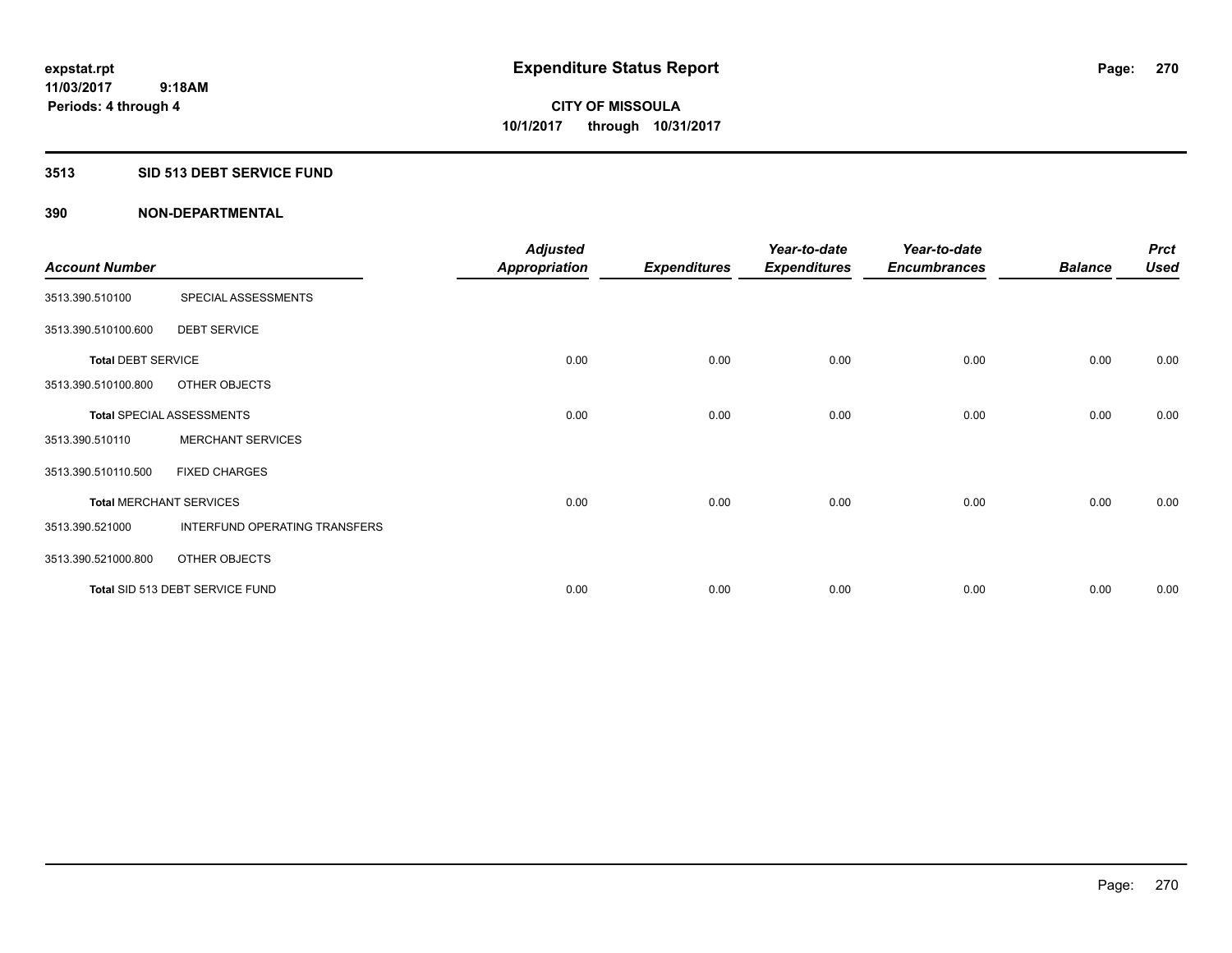### **3514 SID 514 DEBT SERVICE FUND**

| <b>Account Number</b>         |                         | <b>Adjusted</b><br>Appropriation | <b>Expenditures</b> | Year-to-date<br><b>Expenditures</b> | Year-to-date<br><b>Encumbrances</b> | <b>Balance</b> | <b>Prct</b><br>Used |
|-------------------------------|-------------------------|----------------------------------|---------------------|-------------------------------------|-------------------------------------|----------------|---------------------|
| 3514.000.520100               | *** Title Not Found *** |                                  |                     |                                     |                                     |                |                     |
| 3514.000.520100.800           | OTHER OBJECTS           |                                  |                     |                                     |                                     |                |                     |
| Total *** Title Not Found *** |                         | 0.00                             | 0.00                | 0.00                                | 0.00                                | 0.00           | 0.00                |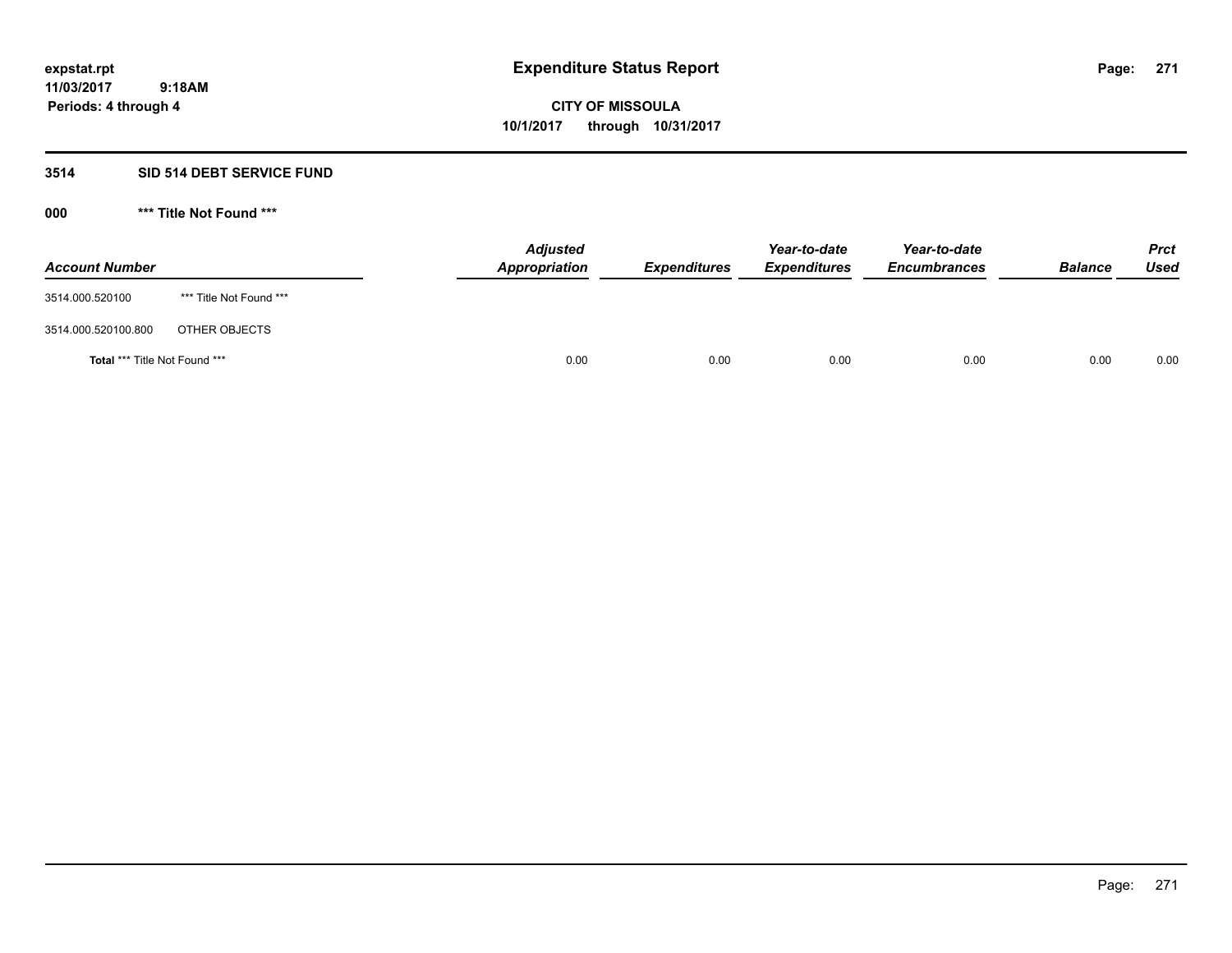## **3514 SID 514 DEBT SERVICE FUND**

| <b>Account Number</b> |                                  | <b>Adjusted</b><br>Appropriation | <b>Expenditures</b> | Year-to-date<br><b>Expenditures</b> | Year-to-date<br><b>Encumbrances</b> | <b>Balance</b> | <b>Prct</b><br><b>Used</b> |
|-----------------------|----------------------------------|----------------------------------|---------------------|-------------------------------------|-------------------------------------|----------------|----------------------------|
| 3514.390.510100       | SPECIAL ASSESSMENTS              |                                  |                     |                                     |                                     |                |                            |
| 3514.390.510100.600   | <b>DEBT SERVICE</b>              |                                  |                     |                                     |                                     |                |                            |
|                       | <b>Total SPECIAL ASSESSMENTS</b> | 0.00                             | 0.00                | 0.00                                | 0.00                                | 0.00           | 0.00                       |
| 3514.390.510110       | <b>MERCHANT SERVICES</b>         |                                  |                     |                                     |                                     |                |                            |
| 3514.390.510110.500   | <b>FIXED CHARGES</b>             |                                  |                     |                                     |                                     |                |                            |
|                       | <b>Total MERCHANT SERVICES</b>   | 0.00                             | 0.00                | 0.00                                | 0.00                                | 0.00           | 0.00                       |
|                       | Total SID 514 DEBT SERVICE FUND  | 0.00                             | 0.00                | 0.00                                | 0.00                                | 0.00           | 0.00                       |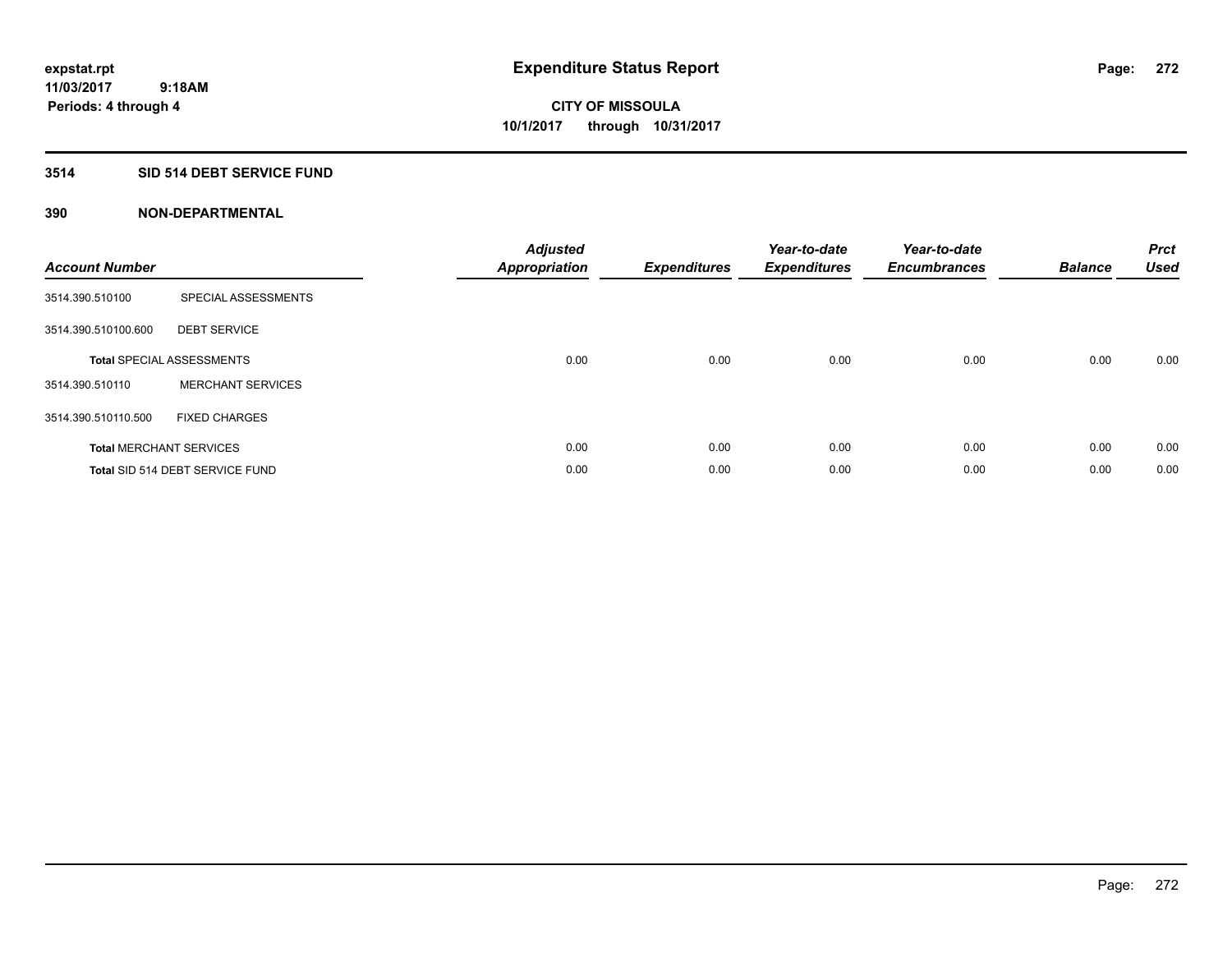### **3515 SID 515 DEBT SERVICE FUND**

|                           |                                  | <b>Adjusted</b>      |                     | Year-to-date        | Year-to-date        |                | <b>Prct</b> |
|---------------------------|----------------------------------|----------------------|---------------------|---------------------|---------------------|----------------|-------------|
| <b>Account Number</b>     |                                  | <b>Appropriation</b> | <b>Expenditures</b> | <b>Expenditures</b> | <b>Encumbrances</b> | <b>Balance</b> | <b>Used</b> |
| 3515.390.510100           | SPECIAL ASSESSMENTS              |                      |                     |                     |                     |                |             |
| 3515.390.510100.600       | <b>DEBT SERVICE</b>              |                      |                     |                     |                     |                |             |
| <b>Total DEBT SERVICE</b> |                                  | 0.00                 | 0.00                | 0.00                | 0.00                | 0.00           | 0.00        |
| 3515.390.510100.800       | OTHER OBJECTS                    |                      |                     |                     |                     |                |             |
|                           | <b>Total SPECIAL ASSESSMENTS</b> | 0.00                 | 0.00                | 0.00                | 0.00                | 0.00           | 0.00        |
| 3515.390.510110           | <b>MERCHANT SERVICES</b>         |                      |                     |                     |                     |                |             |
| 3515.390.510110.500       | <b>FIXED CHARGES</b>             |                      |                     |                     |                     |                |             |
|                           | Total SID 515 DEBT SERVICE FUND  | 0.00                 | 0.00                | 0.00                | 0.00                | 0.00           | 0.00        |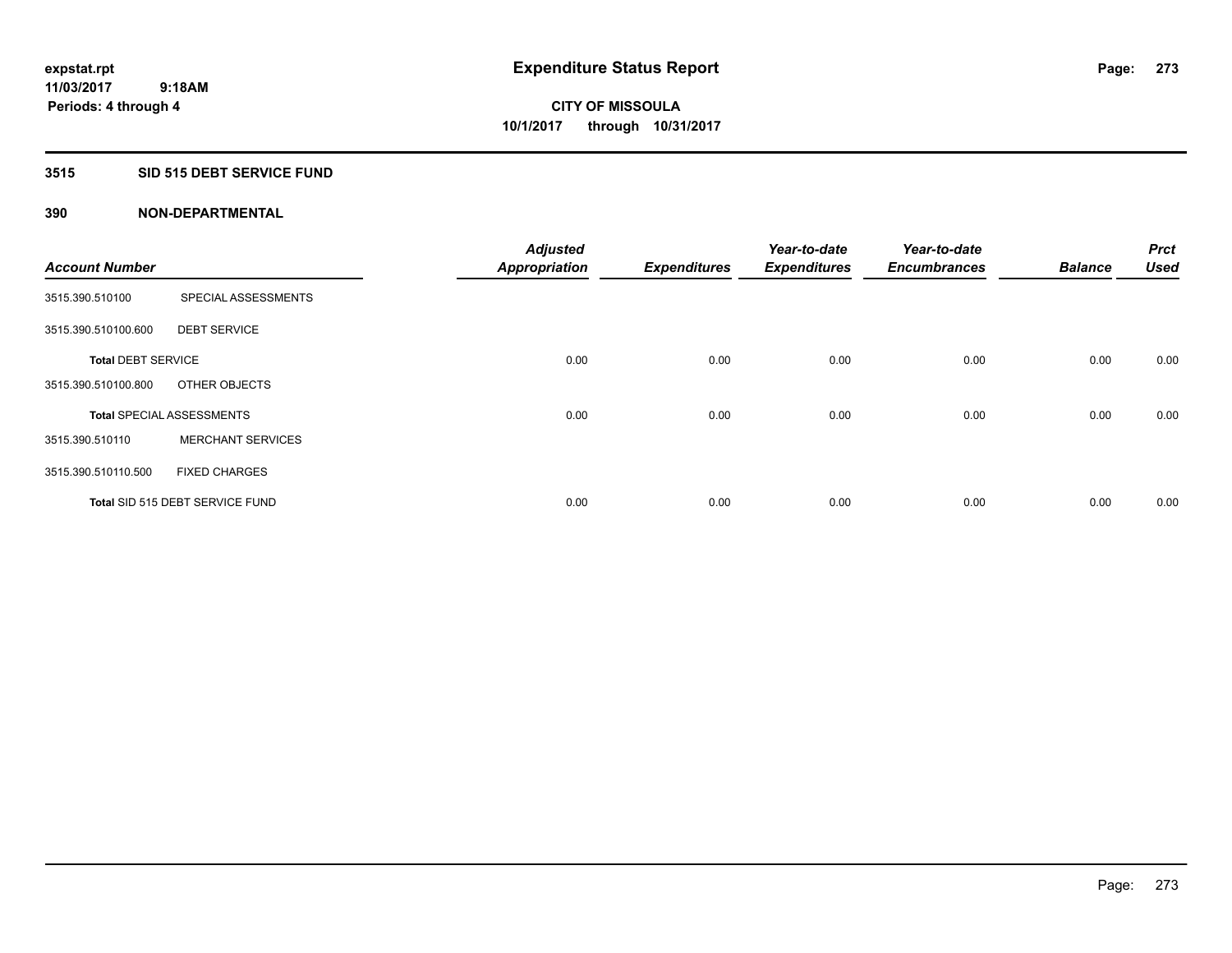### **3517 SID 517 DEBT SERVICE FUND**

| <b>Account Number</b>         |                         | <b>Adjusted</b><br>Appropriation | <b>Expenditures</b> | Year-to-date<br><b>Expenditures</b> | Year-to-date<br><b>Encumbrances</b> | <b>Balance</b> | <b>Prct</b><br>Used |
|-------------------------------|-------------------------|----------------------------------|---------------------|-------------------------------------|-------------------------------------|----------------|---------------------|
| 3517.000.520100               | *** Title Not Found *** |                                  |                     |                                     |                                     |                |                     |
| 3517.000.520100.800           | OTHER OBJECTS           |                                  |                     |                                     |                                     |                |                     |
| Total *** Title Not Found *** |                         | 0.00                             | 0.00                | 0.00                                | 0.00                                | 0.00           | 0.00                |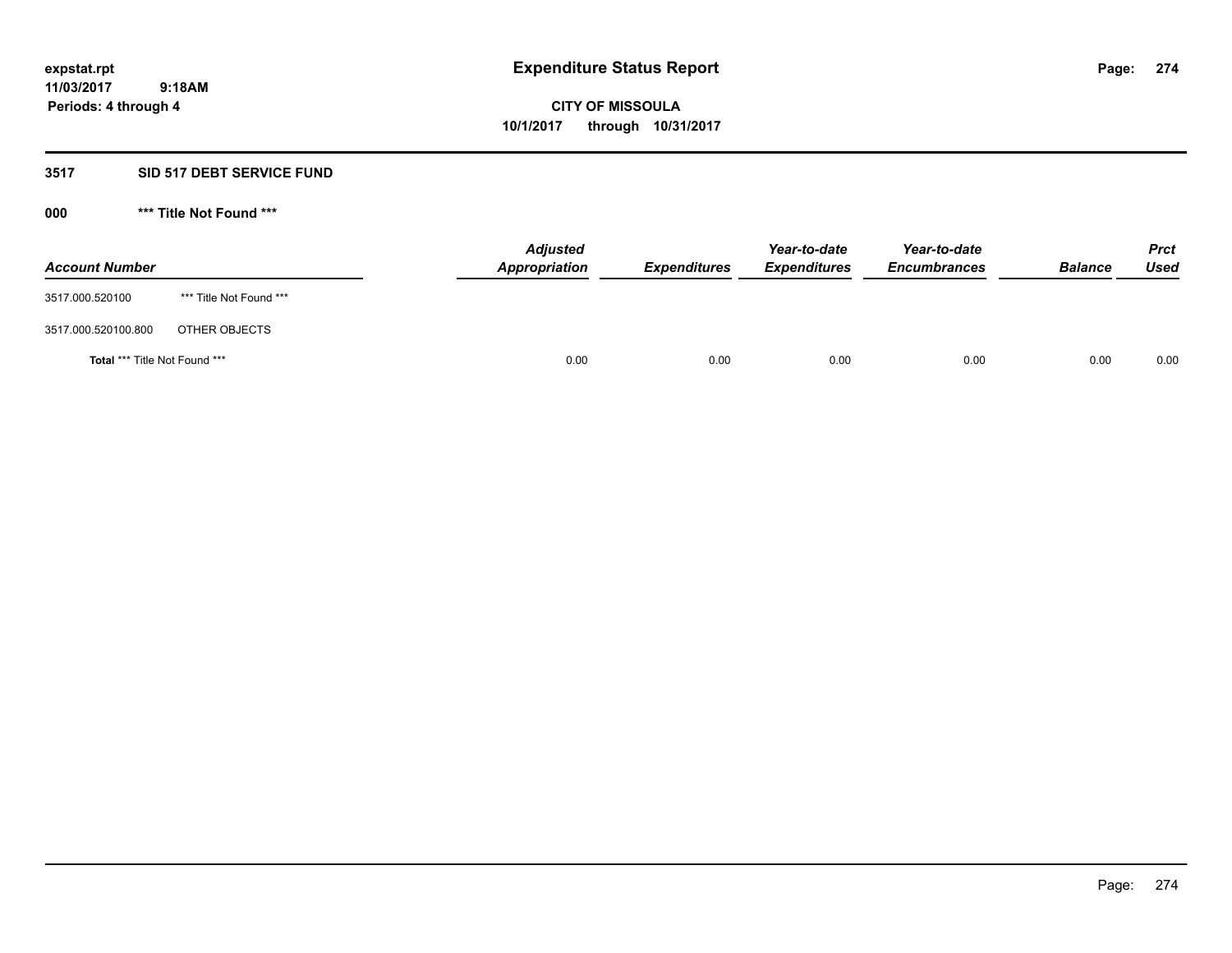### **3517 SID 517 DEBT SERVICE FUND**

| <b>Account Number</b> |                                  | <b>Adjusted</b><br><b>Appropriation</b> | <b>Expenditures</b> | Year-to-date<br><b>Expenditures</b> | Year-to-date<br><b>Encumbrances</b> | <b>Balance</b> | <b>Prct</b><br><b>Used</b> |
|-----------------------|----------------------------------|-----------------------------------------|---------------------|-------------------------------------|-------------------------------------|----------------|----------------------------|
| 3517.390.510100       | SPECIAL ASSESSMENTS              |                                         |                     |                                     |                                     |                |                            |
| 3517.390.510100.600   | <b>DEBT SERVICE</b>              |                                         |                     |                                     |                                     |                |                            |
|                       | <b>Total SPECIAL ASSESSMENTS</b> | 0.00                                    | 0.00                | 0.00                                | 0.00                                | 0.00           | 0.00                       |
| 3517.390.510110       | <b>MERCHANT SERVICES</b>         |                                         |                     |                                     |                                     |                |                            |
| 3517.390.510110.500   | <b>FIXED CHARGES</b>             |                                         |                     |                                     |                                     |                |                            |
|                       | Total SID 517 DEBT SERVICE FUND  | 0.00                                    | 0.00                | 0.00                                | 0.00                                | 0.00           | 0.00                       |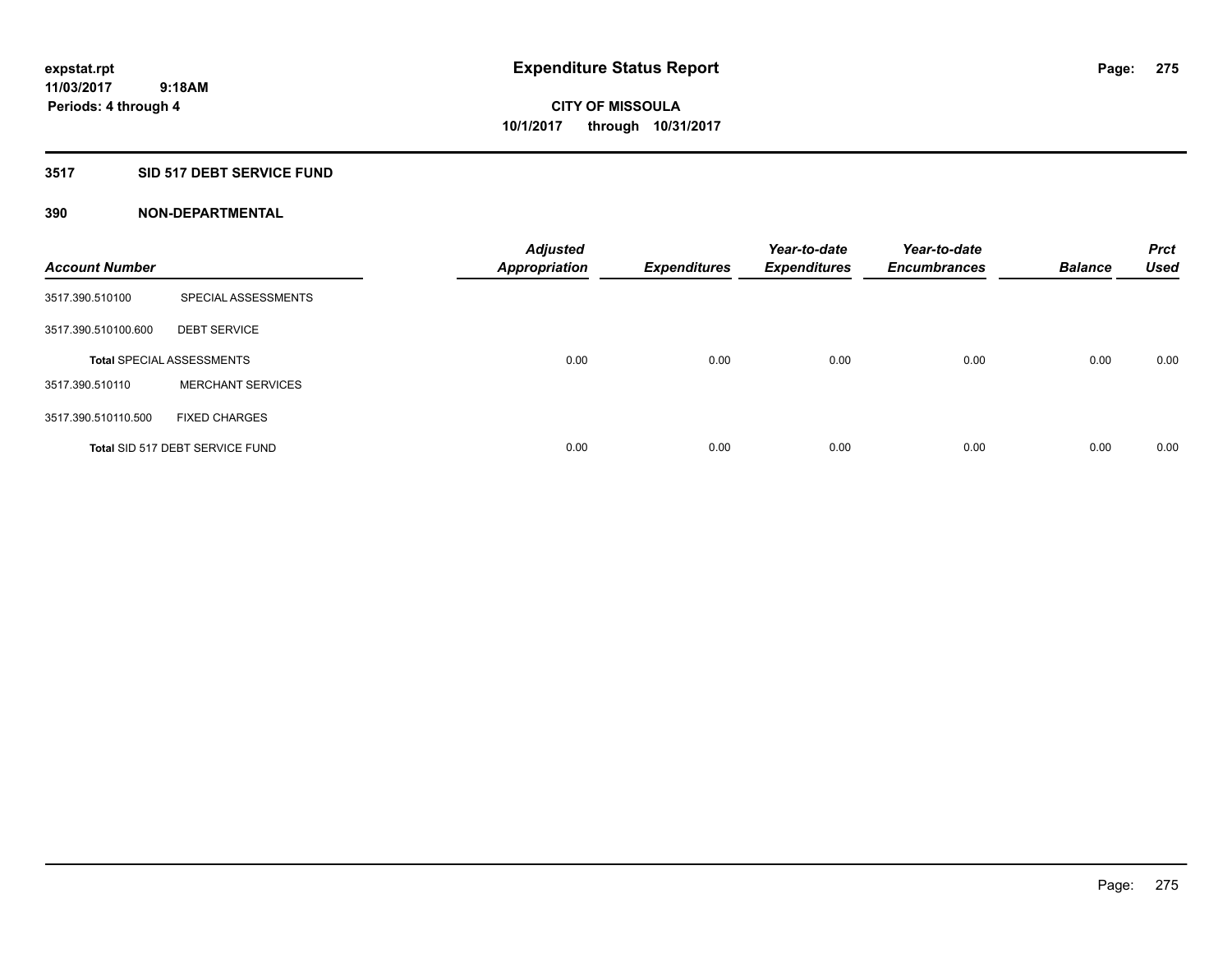### **3518 SID 518 DEBT SERVICE FUND**

| <b>Account Number</b>         |                         | <b>Adjusted</b><br>Appropriation | <b>Expenditures</b> | Year-to-date<br><b>Expenditures</b> | Year-to-date<br><b>Encumbrances</b> | <b>Balance</b> | <b>Prct</b><br>Used |
|-------------------------------|-------------------------|----------------------------------|---------------------|-------------------------------------|-------------------------------------|----------------|---------------------|
| 3518.000.520100               | *** Title Not Found *** |                                  |                     |                                     |                                     |                |                     |
| 3518.000.520100.800           | OTHER OBJECTS           |                                  |                     |                                     |                                     |                |                     |
| Total *** Title Not Found *** |                         | 0.00                             | 0.00                | 0.00                                | 0.00                                | 0.00           | 0.00                |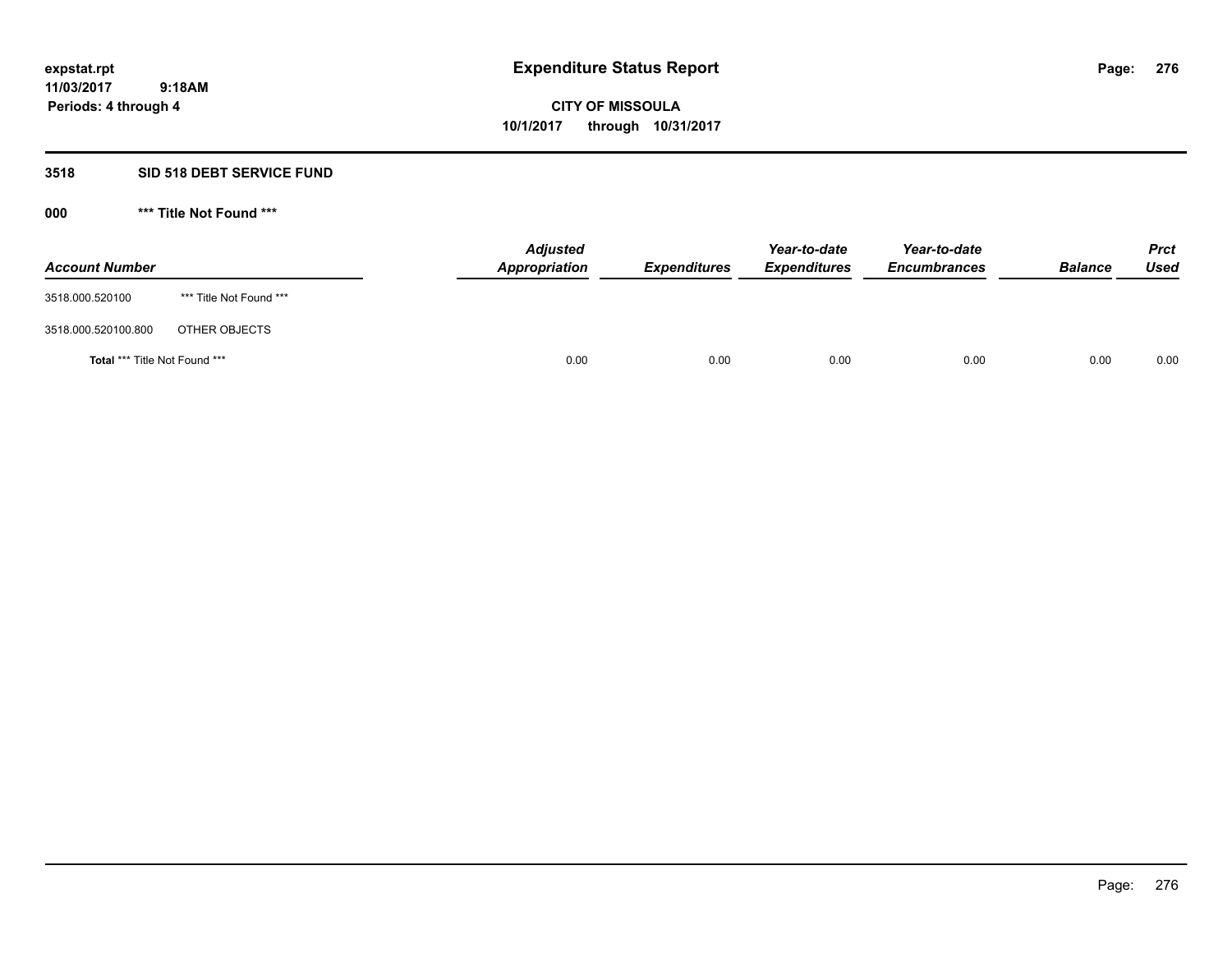### **3518 SID 518 DEBT SERVICE FUND**

| <b>Account Number</b> |                                            | <b>Adjusted</b><br><b>Appropriation</b> | <b>Expenditures</b> | Year-to-date<br><b>Expenditures</b> | Year-to-date<br><b>Encumbrances</b> | <b>Balance</b> | <b>Prct</b><br><b>Used</b> |
|-----------------------|--------------------------------------------|-----------------------------------------|---------------------|-------------------------------------|-------------------------------------|----------------|----------------------------|
| 3518.390.510100       | SPECIAL ASSESSMENTS                        |                                         |                     |                                     |                                     |                |                            |
| 3518.390.510100.600   | <b>DEBT SERVICE</b>                        |                                         |                     |                                     |                                     |                |                            |
|                       | <b>Total SPECIAL ASSESSMENTS</b>           | 0.00                                    | 0.00                | 0.00                                | 0.00                                | 0.00           | 0.00                       |
| 3518.390.510110       | <b>MERCHANT SERVICES</b>                   |                                         |                     |                                     |                                     |                |                            |
| 3518.390.510110.500   | <b>FIXED CHARGES</b>                       |                                         |                     |                                     |                                     |                |                            |
|                       | <b>Total MERCHANT SERVICES</b>             | 0.00                                    | 0.00                | 0.00                                | 0.00                                | 0.00           | 0.00                       |
| 3518.390.521000       | <b>INTERFUND OPERATING TRANSFERS</b>       |                                         |                     |                                     |                                     |                |                            |
| 3518.390.521000.800   | OTHER OBJECTS                              |                                         |                     |                                     |                                     |                |                            |
|                       | <b>Total INTERFUND OPERATING TRANSFERS</b> | 0.00                                    | 0.00                | 0.00                                | 0.00                                | 0.00           | 0.00                       |
|                       | Total SID 518 DEBT SERVICE FUND            | 0.00                                    | 0.00                | 0.00                                | 0.00                                | 0.00           | 0.00                       |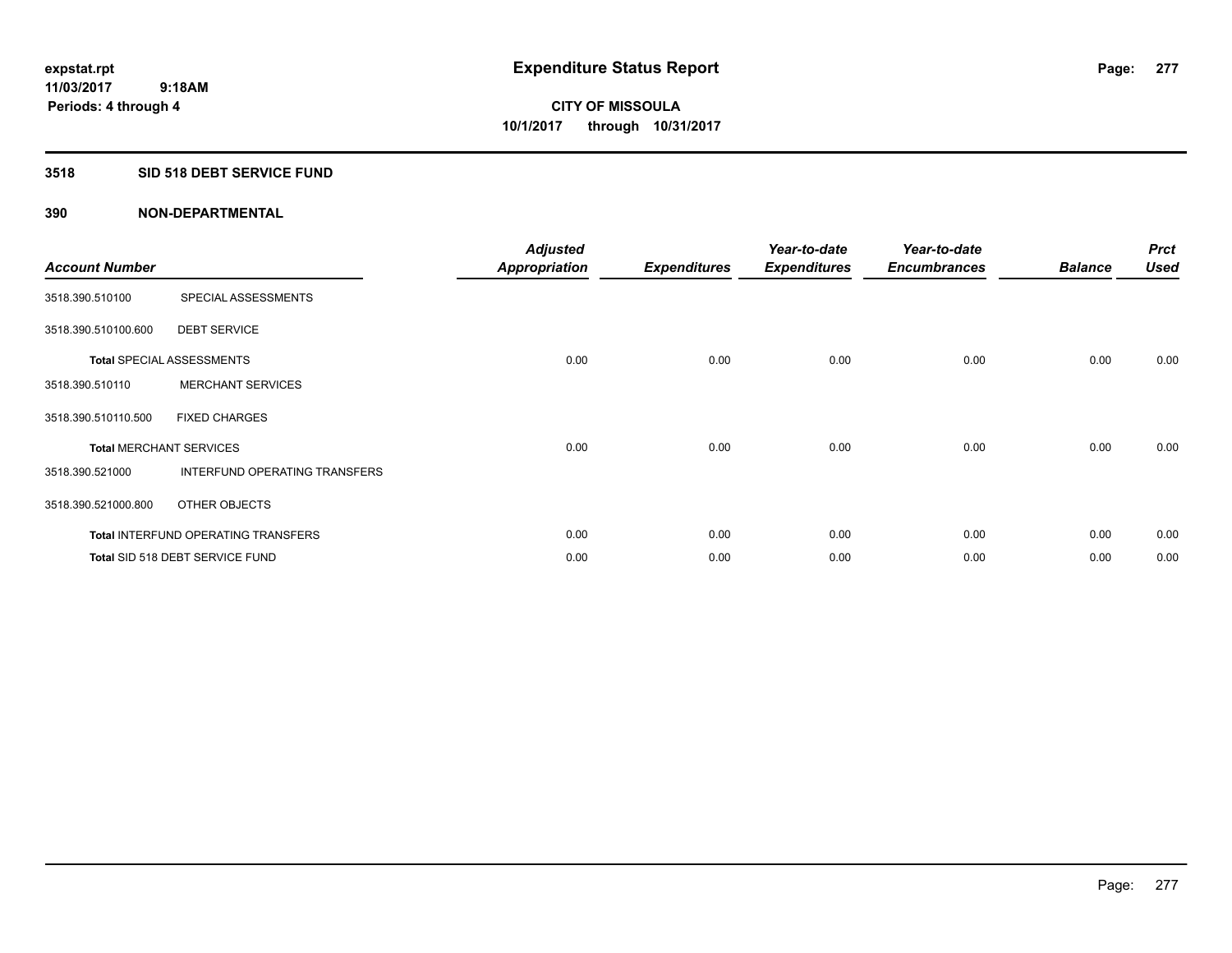### **3519 SID 519 DEBT SERVICE FUND**

| <b>Account Number</b> |                                            | <b>Adjusted</b><br><b>Appropriation</b> | <b>Expenditures</b> | Year-to-date<br><b>Expenditures</b> | Year-to-date<br><b>Encumbrances</b> | <b>Balance</b> | <b>Prct</b><br><b>Used</b> |
|-----------------------|--------------------------------------------|-----------------------------------------|---------------------|-------------------------------------|-------------------------------------|----------------|----------------------------|
| 3519.390.510100       | SPECIAL ASSESSMENTS                        |                                         |                     |                                     |                                     |                |                            |
| 3519.390.510100.600   | <b>DEBT SERVICE</b>                        |                                         |                     |                                     |                                     |                |                            |
|                       | <b>Total SPECIAL ASSESSMENTS</b>           | 0.00                                    | 0.00                | 0.00                                | 0.00                                | 0.00           | 0.00                       |
| 3519.390.510110       | <b>MERCHANT SERVICES</b>                   |                                         |                     |                                     |                                     |                |                            |
| 3519.390.510110.500   | <b>FIXED CHARGES</b>                       |                                         |                     |                                     |                                     |                |                            |
|                       | <b>Total MERCHANT SERVICES</b>             | 0.00                                    | 0.00                | 0.00                                | 0.00                                | 0.00           | 0.00                       |
| 3519.390.521000       | <b>INTERFUND OPERATING TRANSFERS</b>       |                                         |                     |                                     |                                     |                |                            |
| 3519.390.521000.800   | OTHER OBJECTS                              |                                         |                     |                                     |                                     |                |                            |
|                       | <b>Total INTERFUND OPERATING TRANSFERS</b> | 0.00                                    | 0.00                | 0.00                                | 0.00                                | 0.00           | 0.00                       |
|                       | Total SID 519 DEBT SERVICE FUND            | 0.00                                    | 0.00                | 0.00                                | 0.00                                | 0.00           | 0.00                       |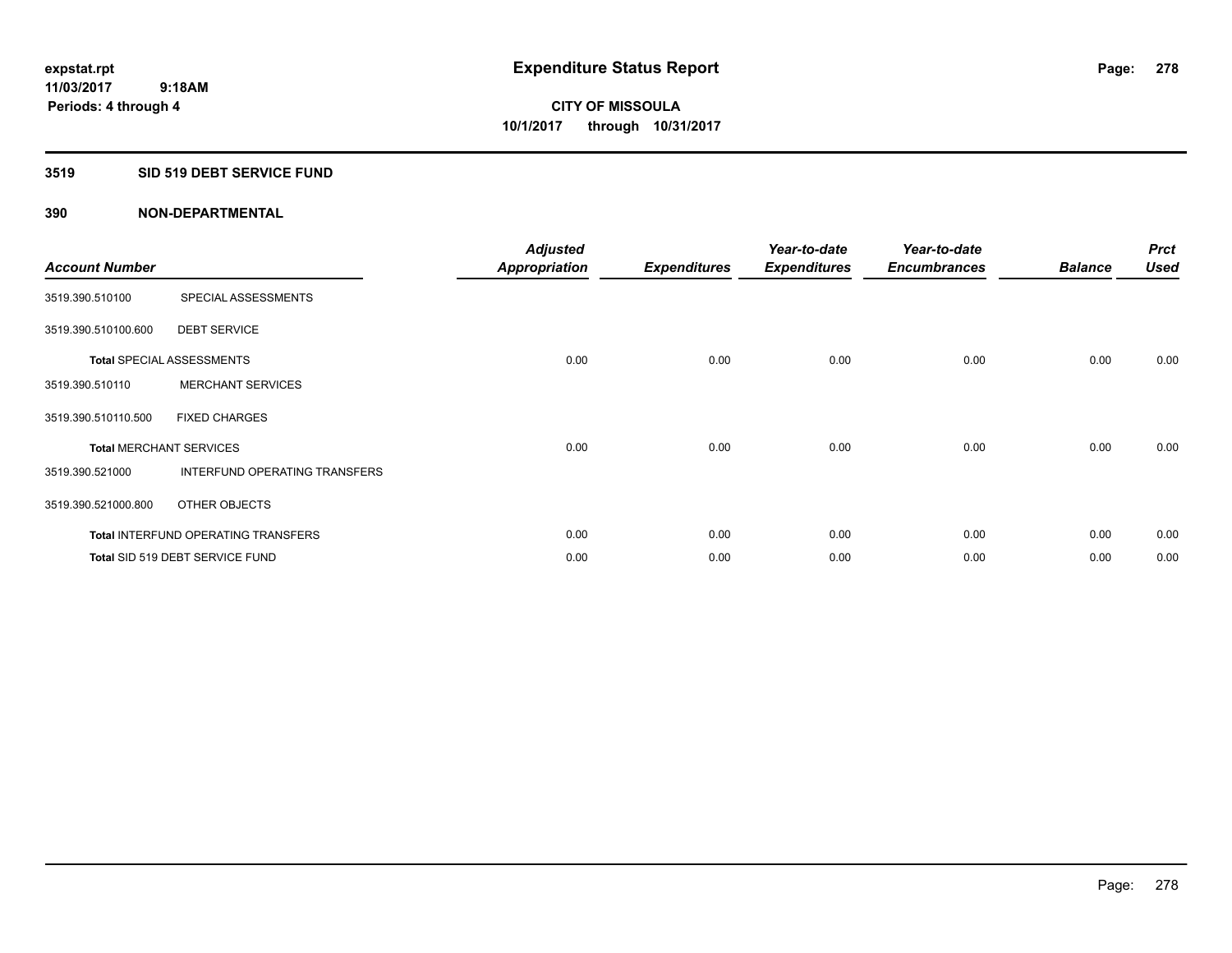**Periods: 4 through 4**

**CITY OF MISSOULA 10/1/2017 through 10/31/2017**

#### **3520 SID 520 DEBT SERVICE FUND**

|                                   |                                                 | <b>Adjusted</b>      |                     | Year-to-date        | Year-to-date        |                | <b>Prct</b> |
|-----------------------------------|-------------------------------------------------|----------------------|---------------------|---------------------|---------------------|----------------|-------------|
| <b>Account Number</b>             |                                                 | <b>Appropriation</b> | <b>Expenditures</b> | <b>Expenditures</b> | <b>Encumbrances</b> | <b>Balance</b> | <b>Used</b> |
| 3520.390.510100                   | SPECIAL ASSESSMENTS                             |                      |                     |                     |                     |                |             |
| 3520.390.510100.600               | <b>DEBT SERVICE</b>                             |                      |                     |                     |                     |                |             |
| 3520.390.510100.610.000 PRINCIPAL |                                                 | 149,000.00           | 0.00                | 0.00                | 0.00                | 149,000.00     | 0.00        |
|                                   | 3520.390.510100.620.000 INTEREST / SERVICE FEES | 10,560.00            | 0.00                | 1.56                | 0.00                | 10,558.44      | 0.01        |
| <b>Total SPECIAL ASSESSMENTS</b>  |                                                 | 159,560.00           | 0.00                | 1.56                | 0.00                | 159,558.44     | 0.00        |
| 3520.390.510110                   | <b>MERCHANT SERVICES</b>                        |                      |                     |                     |                     |                |             |
| 3520.390.510110.500               | <b>FIXED CHARGES</b>                            |                      |                     |                     |                     |                |             |
| <b>Total MERCHANT SERVICES</b>    |                                                 | 0.00                 | 0.00                | 0.00                | 0.00                | 0.00           | 0.00        |
|                                   | Total SID 520 DEBT SERVICE FUND                 | 159,560.00           | 0.00                | 1.56                | 0.00                | 159,558.44     | 0.00        |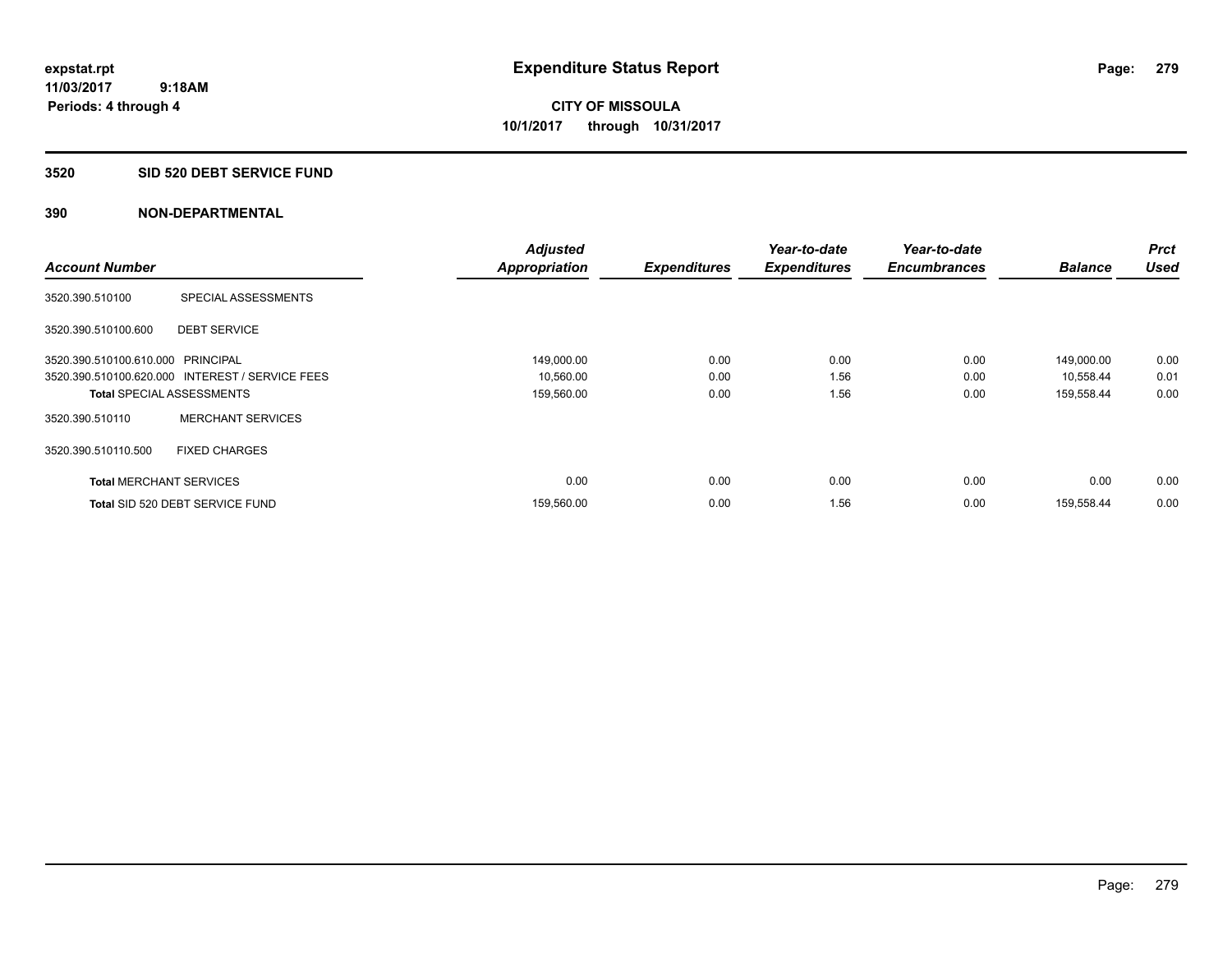#### **3521 SID 521 DEBT SERVICE FUND**

| <b>Account Number</b>             |                                                 | <b>Adjusted</b><br><b>Appropriation</b> | <b>Expenditures</b> | Year-to-date<br><b>Expenditures</b> | Year-to-date<br><b>Encumbrances</b> | <b>Balance</b> | <b>Prct</b><br><b>Used</b> |
|-----------------------------------|-------------------------------------------------|-----------------------------------------|---------------------|-------------------------------------|-------------------------------------|----------------|----------------------------|
|                                   |                                                 |                                         |                     |                                     |                                     |                |                            |
| 3521.390.510100                   | SPECIAL ASSESSMENTS                             |                                         |                     |                                     |                                     |                |                            |
| 3521.390.510100.600               | <b>DEBT SERVICE</b>                             |                                         |                     |                                     |                                     |                |                            |
| 3521.390.510100.610.000 PRINCIPAL |                                                 | 68.00                                   | 0.00                | 0.00                                | 0.00                                | 68.00          | 0.00                       |
|                                   | 3521.390.510100.620.000 INTEREST / SERVICE FEES | 3.00                                    | 0.00                | 0.00                                | 0.00                                | 3.00           | 0.00                       |
| <b>Total SPECIAL ASSESSMENTS</b>  |                                                 | 71.00                                   | 0.00                | 0.00                                | 0.00                                | 71.00          | 0.00                       |
| 3521.390.510110                   | <b>MERCHANT SERVICES</b>                        |                                         |                     |                                     |                                     |                |                            |
| 3521.390.510110.500               | <b>FIXED CHARGES</b>                            |                                         |                     |                                     |                                     |                |                            |
| <b>Total MERCHANT SERVICES</b>    |                                                 | 0.00                                    | 0.00                | 0.00                                | 0.00                                | 0.00           | 0.00                       |
|                                   | Total SID 521 DEBT SERVICE FUND                 | 71.00                                   | 0.00                | 0.00                                | 0.00                                | 71.00          | 0.00                       |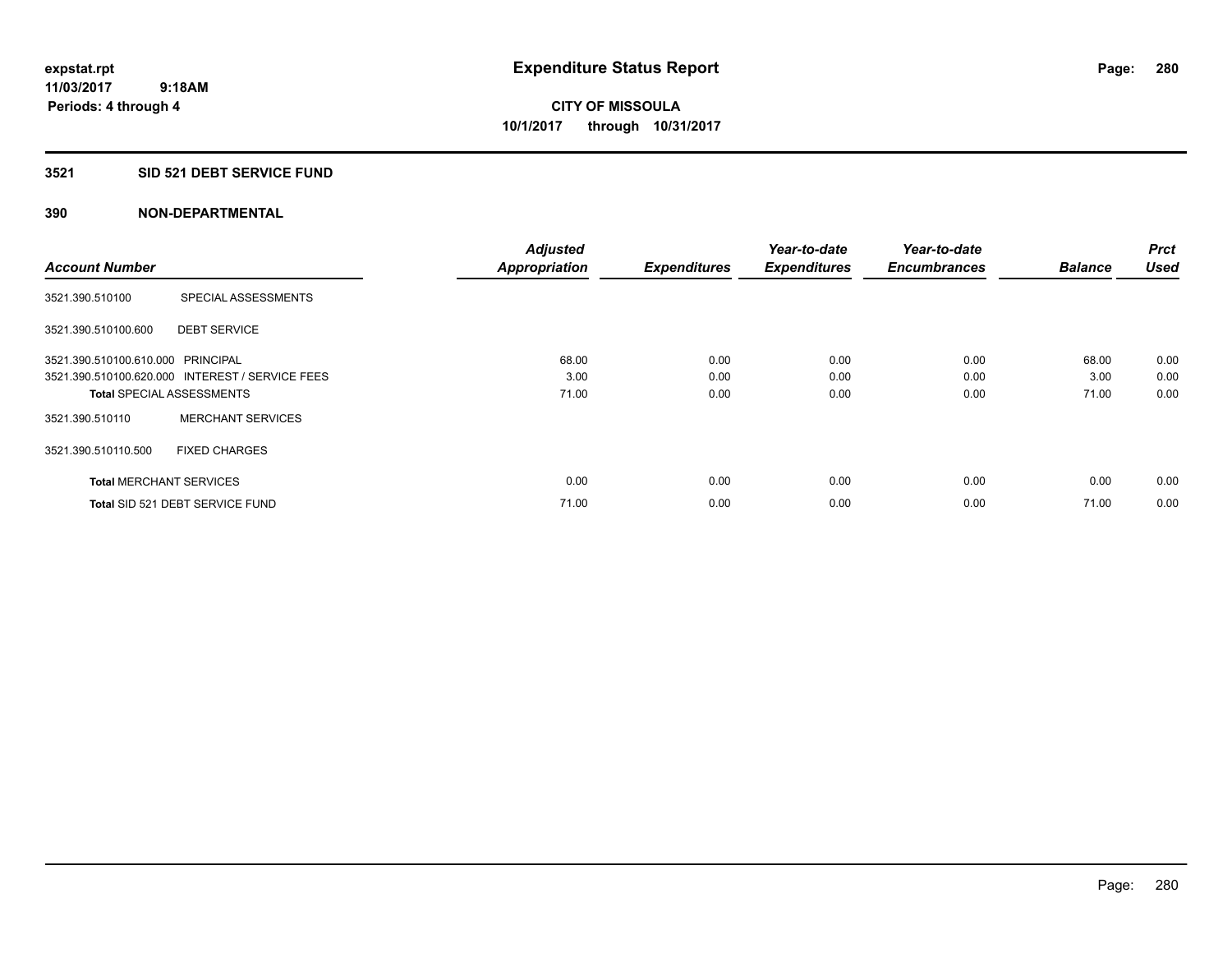#### **3522 SID 522 DEBT SERVICE FUND**

| <b>Account Number</b>             |                                                 | <b>Adjusted</b><br><b>Appropriation</b> | <b>Expenditures</b> | Year-to-date<br><b>Expenditures</b> | Year-to-date<br><b>Encumbrances</b> | <b>Balance</b> | <b>Prct</b><br><b>Used</b> |
|-----------------------------------|-------------------------------------------------|-----------------------------------------|---------------------|-------------------------------------|-------------------------------------|----------------|----------------------------|
|                                   |                                                 |                                         |                     |                                     |                                     |                |                            |
| 3522.390.510100                   | SPECIAL ASSESSMENTS                             |                                         |                     |                                     |                                     |                |                            |
| 3522.390.510100.600               | <b>DEBT SERVICE</b>                             |                                         |                     |                                     |                                     |                |                            |
| 3522.390.510100.610.000 PRINCIPAL |                                                 | 98.00                                   | 0.00                | 0.00                                | 0.00                                | 98.00          | 0.00                       |
|                                   | 3522.390.510100.620.000 INTEREST / SERVICE FEES | 5.00                                    | 0.00                | 2.29                                | 0.00                                | 2.71           | 45.80                      |
|                                   | <b>Total SPECIAL ASSESSMENTS</b>                | 103.00                                  | 0.00                | 2.29                                | 0.00                                | 100.71         | 2.22                       |
| 3522.390.510110                   | <b>MERCHANT SERVICES</b>                        |                                         |                     |                                     |                                     |                |                            |
| 3522.390.510110.500               | <b>FIXED CHARGES</b>                            |                                         |                     |                                     |                                     |                |                            |
| <b>Total MERCHANT SERVICES</b>    |                                                 | 0.00                                    | 0.00                | 0.00                                | 0.00                                | 0.00           | 0.00                       |
|                                   | Total SID 522 DEBT SERVICE FUND                 | 103.00                                  | 0.00                | 2.29                                | 0.00                                | 100.71         | 2.22                       |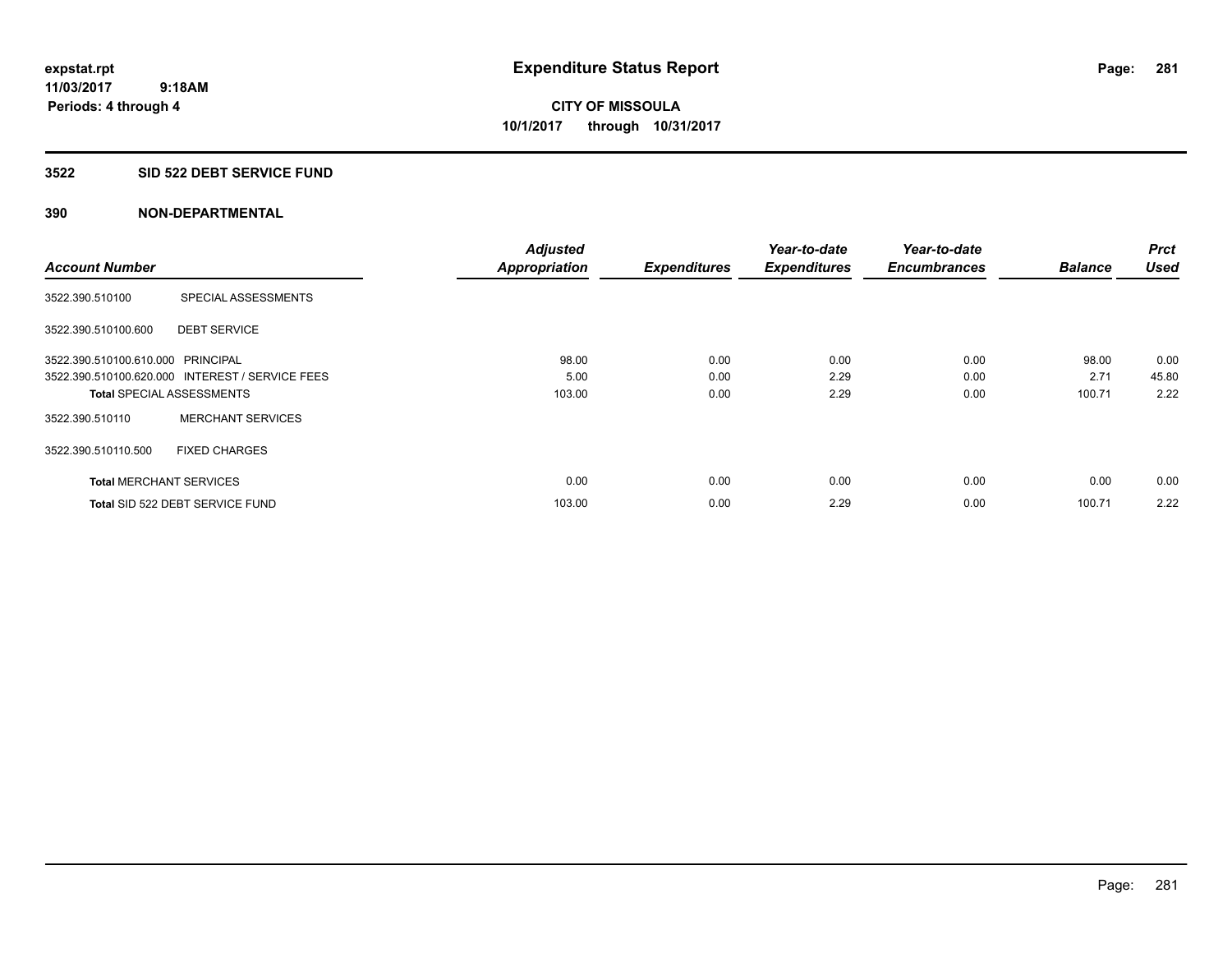#### **3524 SID 524 DEBT SERVICE FUND**

| <b>Account Number</b>             |                                                 | <b>Adjusted</b>      |                     | Year-to-date        | Year-to-date<br><b>Encumbrances</b> | <b>Balance</b> | <b>Prct</b><br><b>Used</b> |
|-----------------------------------|-------------------------------------------------|----------------------|---------------------|---------------------|-------------------------------------|----------------|----------------------------|
|                                   |                                                 | <b>Appropriation</b> | <b>Expenditures</b> | <b>Expenditures</b> |                                     |                |                            |
| 3524.390.510100                   | SPECIAL ASSESSMENTS                             |                      |                     |                     |                                     |                |                            |
| 3524.390.510100.600               | <b>DEBT SERVICE</b>                             |                      |                     |                     |                                     |                |                            |
| 3524.390.510100.610.000 PRINCIPAL |                                                 | 243,000.00           | 0.00                | 0.00                | 0.00                                | 243,000.00     | 0.00                       |
|                                   | 3524.390.510100.620.000 INTEREST / SERVICE FEES | 62,160.00            | 0.00                | 0.00                | 0.00                                | 62,160.00      | 0.00                       |
| <b>Total SPECIAL ASSESSMENTS</b>  |                                                 | 305,160.00           | 0.00                | 0.00                | 0.00                                | 305,160.00     | 0.00                       |
| 3524.390.510110                   | <b>MERCHANT SERVICES</b>                        |                      |                     |                     |                                     |                |                            |
| 3524.390.510110.500               | <b>FIXED CHARGES</b>                            |                      |                     |                     |                                     |                |                            |
| <b>Total MERCHANT SERVICES</b>    |                                                 | 0.00                 | 0.00                | 0.00                | 0.00                                | 0.00           | 0.00                       |
|                                   | Total SID 524 DEBT SERVICE FUND                 | 305,160.00           | 0.00                | 0.00                | 0.00                                | 305.160.00     | 0.00                       |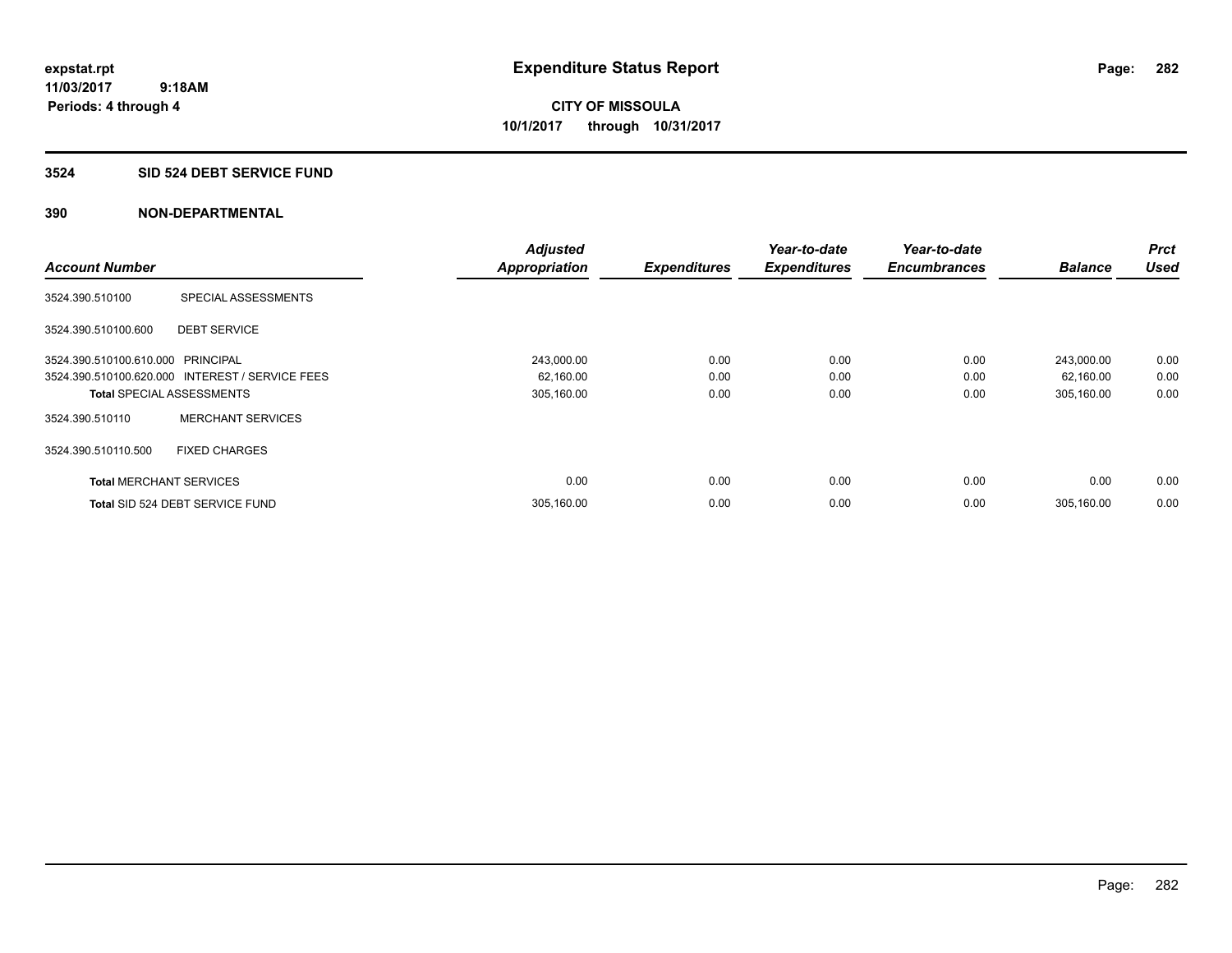#### **3525 SID 525 DEBT SERVICE FUND**

| <b>Account Number</b>             |                                                 | <b>Adjusted</b>      | <b>Expenditures</b> | Year-to-date<br><b>Expenditures</b> | Year-to-date<br><b>Encumbrances</b> | <b>Balance</b> | <b>Prct</b><br><b>Used</b> |
|-----------------------------------|-------------------------------------------------|----------------------|---------------------|-------------------------------------|-------------------------------------|----------------|----------------------------|
|                                   |                                                 | <b>Appropriation</b> |                     |                                     |                                     |                |                            |
| 3525.390.510100                   | SPECIAL ASSESSMENTS                             |                      |                     |                                     |                                     |                |                            |
| 3525.390.510100.600               | <b>DEBT SERVICE</b>                             |                      |                     |                                     |                                     |                |                            |
| 3525.390.510100.610.000 PRINCIPAL |                                                 | 30,000.00            | 0.00                | 0.00                                | 0.00                                | 30,000.00      | 0.00                       |
|                                   | 3525.390.510100.620.000 INTEREST / SERVICE FEES | 3,300.00             | 0.00                | 0.00                                | 0.00                                | 3,300.00       | 0.00                       |
| <b>Total SPECIAL ASSESSMENTS</b>  |                                                 | 33,300.00            | 0.00                | 0.00                                | 0.00                                | 33,300.00      | 0.00                       |
| 3525.390.510110                   | <b>MERCHANT SERVICES</b>                        |                      |                     |                                     |                                     |                |                            |
| 3525.390.510110.500               | <b>FIXED CHARGES</b>                            |                      |                     |                                     |                                     |                |                            |
| <b>Total MERCHANT SERVICES</b>    |                                                 | 0.00                 | 0.00                | 0.00                                | 0.00                                | 0.00           | 0.00                       |
|                                   | Total SID 525 DEBT SERVICE FUND                 | 33,300.00            | 0.00                | 0.00                                | 0.00                                | 33,300.00      | 0.00                       |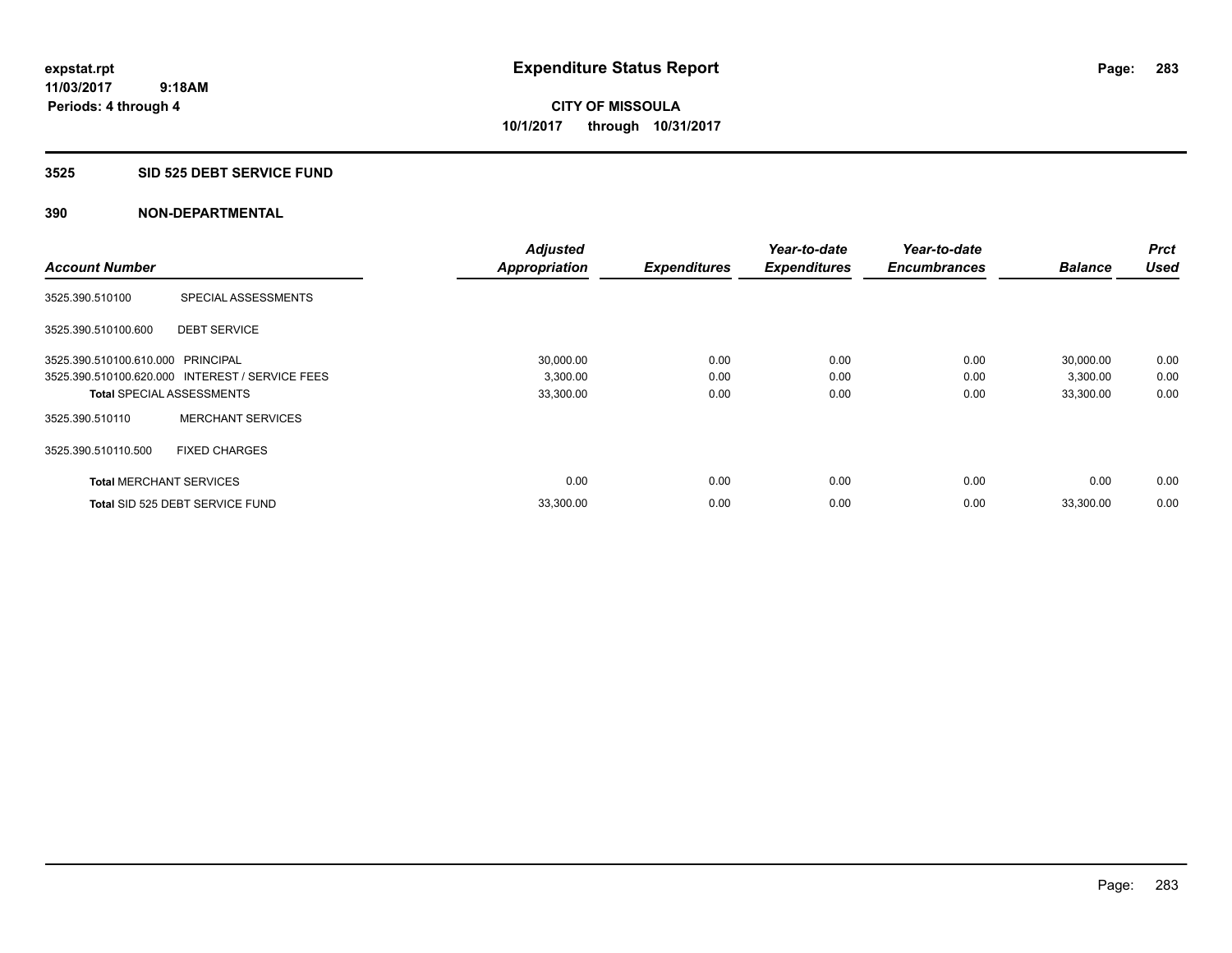**Periods: 4 through 4**

**CITY OF MISSOULA 10/1/2017 through 10/31/2017**

#### **3526 SID 526 DEBT SERVICE FUND**

|                                   |                                                 | <b>Adjusted</b>      |                     | Year-to-date        | Year-to-date        |                | <b>Prct</b> |
|-----------------------------------|-------------------------------------------------|----------------------|---------------------|---------------------|---------------------|----------------|-------------|
| <b>Account Number</b>             |                                                 | <b>Appropriation</b> | <b>Expenditures</b> | <b>Expenditures</b> | <b>Encumbrances</b> | <b>Balance</b> | <b>Used</b> |
| 3526.390.510100                   | SPECIAL ASSESSMENTS                             |                      |                     |                     |                     |                |             |
| 3526.390.510100.600               | <b>DEBT SERVICE</b>                             |                      |                     |                     |                     |                |             |
| 3526.390.510100.610.000 PRINCIPAL |                                                 | 166,000.00           | 0.00                | 0.00                | 0.00                | 166,000.00     | 0.00        |
|                                   | 3526.390.510100.620.000 INTEREST / SERVICE FEES | 26,640.00            | 0.00                | 0.00                | 0.00                | 26,640.00      | 0.00        |
| <b>Total SPECIAL ASSESSMENTS</b>  |                                                 | 192,640.00           | 0.00                | 0.00                | 0.00                | 192,640.00     | 0.00        |
| 3526.390.510110                   | <b>MERCHANT SERVICES</b>                        |                      |                     |                     |                     |                |             |
| 3526.390.510110.500               | <b>FIXED CHARGES</b>                            |                      |                     |                     |                     |                |             |
| <b>Total MERCHANT SERVICES</b>    |                                                 | 0.00                 | 0.00                | 0.00                | 0.00                | 0.00           | 0.00        |
|                                   | Total SID 526 DEBT SERVICE FUND                 | 192,640.00           | 0.00                | 0.00                | 0.00                | 192.640.00     | 0.00        |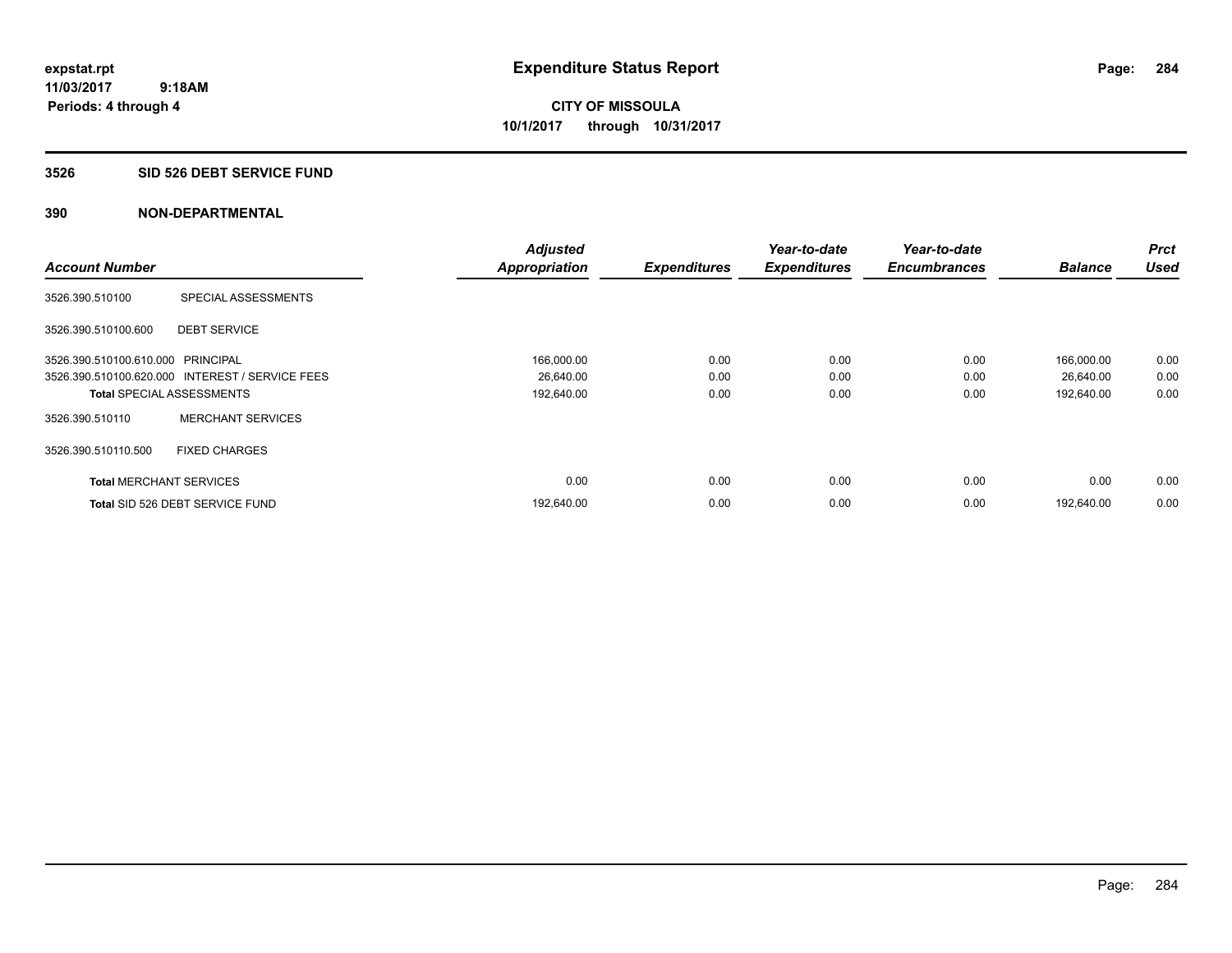#### **3527 SID 527 DEBT SERVICE FUND**

| <b>Account Number</b>                |                         | <b>Adjusted</b><br>Appropriation | <b>Expenditures</b> | Year-to-date<br><b>Expenditures</b> | Year-to-date<br><b>Encumbrances</b> | <b>Balance</b> | <b>Prct</b><br><b>Used</b> |
|--------------------------------------|-------------------------|----------------------------------|---------------------|-------------------------------------|-------------------------------------|----------------|----------------------------|
| 3527.000.520100                      | *** Title Not Found *** |                                  |                     |                                     |                                     |                |                            |
| 3527.000.520100.800                  | OTHER OBJECTS           |                                  |                     |                                     |                                     |                |                            |
| <b>Total *** Title Not Found ***</b> |                         | 0.00                             | 0.00                | 0.00                                | 0.00                                | 0.00           | 0.00                       |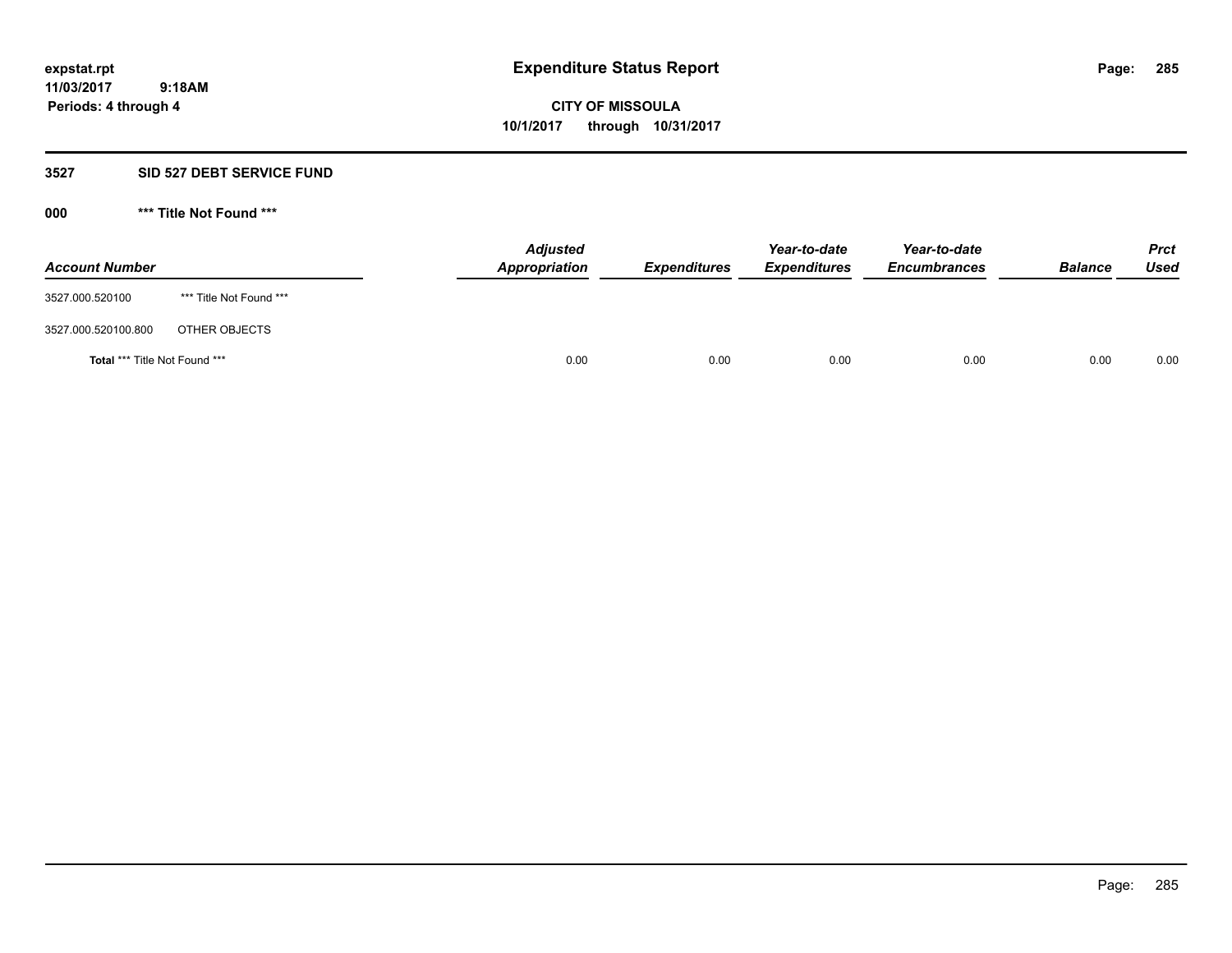## **3527 SID 527 DEBT SERVICE FUND**

| <b>Account Number</b> |                                  | <b>Adjusted</b><br>Appropriation | <b>Expenditures</b> | Year-to-date<br><b>Expenditures</b> | Year-to-date<br><b>Encumbrances</b> | <b>Balance</b> | <b>Prct</b><br><b>Used</b> |
|-----------------------|----------------------------------|----------------------------------|---------------------|-------------------------------------|-------------------------------------|----------------|----------------------------|
| 3527.390.510100       | SPECIAL ASSESSMENTS              |                                  |                     |                                     |                                     |                |                            |
| 3527.390.510100.600   | <b>DEBT SERVICE</b>              |                                  |                     |                                     |                                     |                |                            |
|                       | <b>Total SPECIAL ASSESSMENTS</b> | 0.00                             | 0.00                | 0.00                                | 0.00                                | 0.00           | 0.00                       |
| 3527.390.510110       | <b>MERCHANT SERVICES</b>         |                                  |                     |                                     |                                     |                |                            |
| 3527.390.510110.500   | <b>FIXED CHARGES</b>             |                                  |                     |                                     |                                     |                |                            |
|                       | <b>Total MERCHANT SERVICES</b>   | 0.00                             | 0.00                | 0.00                                | 0.00                                | 0.00           | 0.00                       |
|                       | Total SID 527 DEBT SERVICE FUND  | 0.00                             | 0.00                | 0.00                                | 0.00                                | 0.00           | 0.00                       |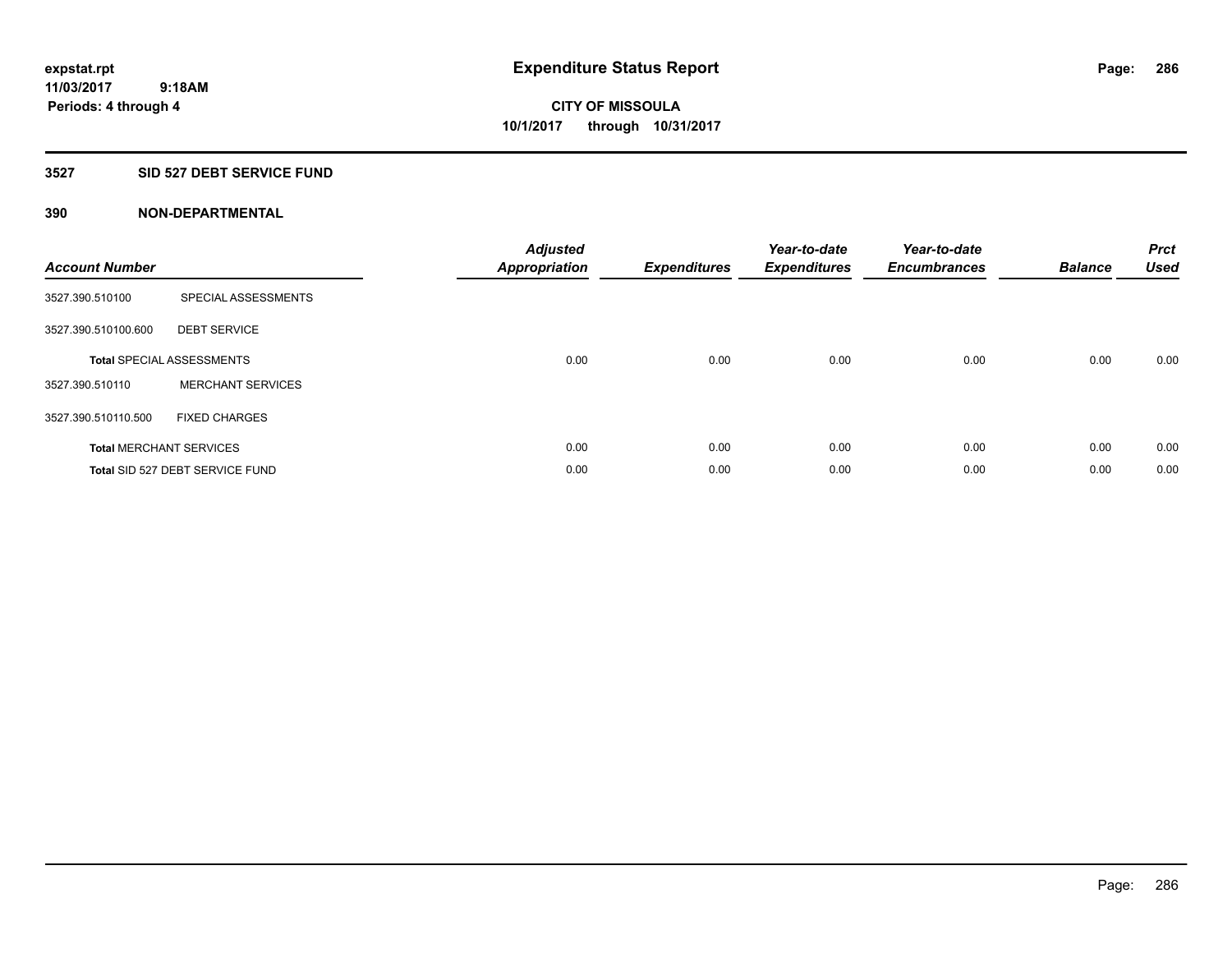### **3530 SID 530 DEBT SERVICE FUND**

| <b>Account Number</b> |                                            | <b>Adjusted</b><br><b>Appropriation</b> | <b>Expenditures</b> | Year-to-date<br><b>Expenditures</b> | Year-to-date<br><b>Encumbrances</b> | <b>Balance</b> | <b>Prct</b><br><b>Used</b> |
|-----------------------|--------------------------------------------|-----------------------------------------|---------------------|-------------------------------------|-------------------------------------|----------------|----------------------------|
| 3530.390.510100       | SPECIAL ASSESSMENTS                        |                                         |                     |                                     |                                     |                |                            |
| 3530.390.510100.600   | <b>DEBT SERVICE</b>                        |                                         |                     |                                     |                                     |                |                            |
|                       | <b>Total SPECIAL ASSESSMENTS</b>           | 0.00                                    | 0.00                | 0.00                                | 0.00                                | 0.00           | 0.00                       |
| 3530.390.510110       | <b>MERCHANT SERVICES</b>                   |                                         |                     |                                     |                                     |                |                            |
| 3530.390.510110.500   | <b>FIXED CHARGES</b>                       |                                         |                     |                                     |                                     |                |                            |
|                       | <b>Total MERCHANT SERVICES</b>             | 0.00                                    | 0.00                | 0.00                                | 0.00                                | 0.00           | 0.00                       |
| 3530.390.521000       | INTERFUND OPERATING TRANSFERS              |                                         |                     |                                     |                                     |                |                            |
| 3530.390.521000.800   | OTHER OBJECTS                              |                                         |                     |                                     |                                     |                |                            |
|                       | <b>Total INTERFUND OPERATING TRANSFERS</b> | 0.00                                    | 0.00                | 0.00                                | 0.00                                | 0.00           | 0.00                       |
|                       | Total SID 530 DEBT SERVICE FUND            | 0.00                                    | 0.00                | 0.00                                | 0.00                                | 0.00           | 0.00                       |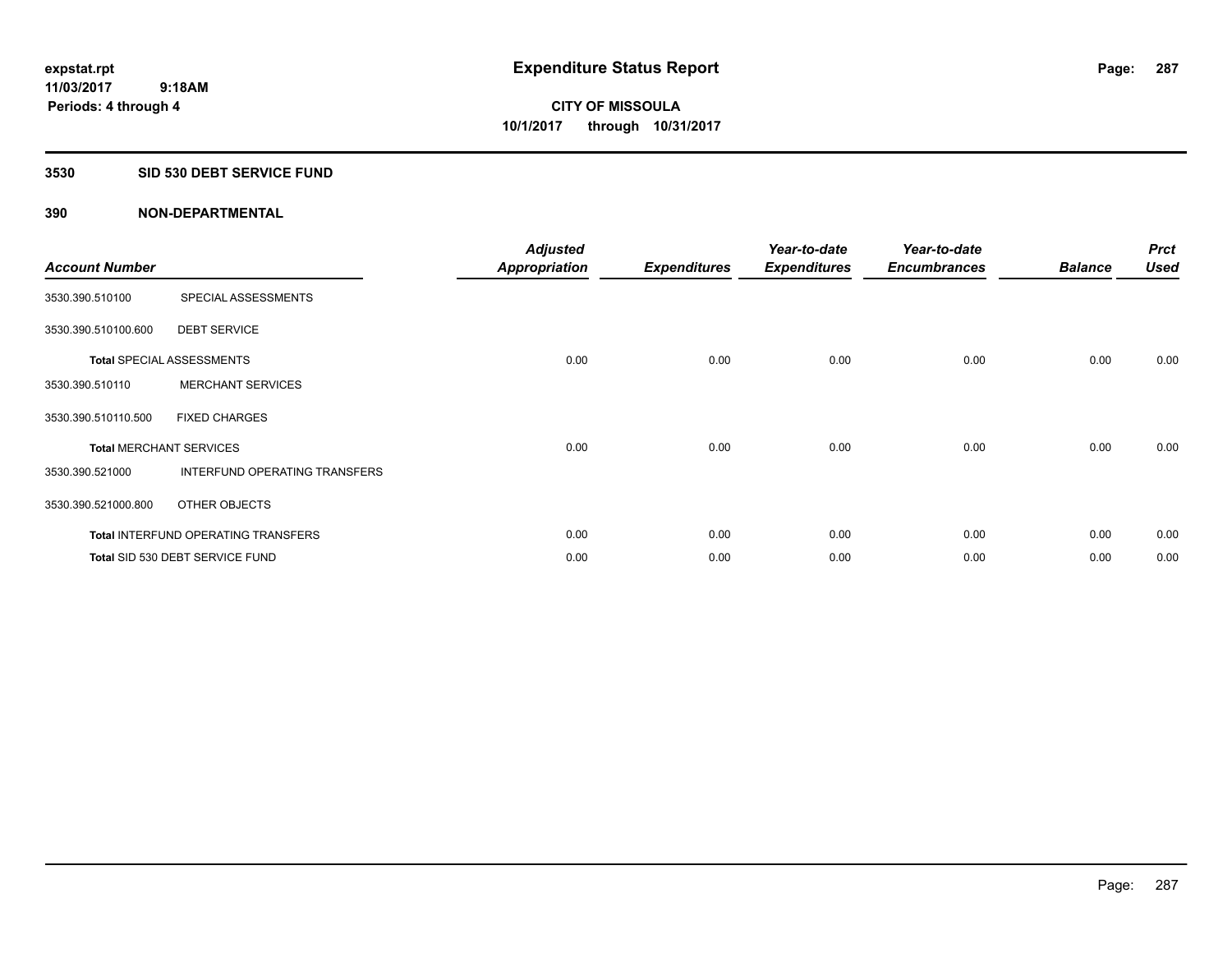## **3531 SID 531 HICKORY ST CALMING**

| <b>Account Number</b> |                                            | <b>Adjusted</b><br>Appropriation | <b>Expenditures</b> | Year-to-date<br><b>Expenditures</b> | Year-to-date<br><b>Encumbrances</b> | <b>Balance</b> | <b>Prct</b><br><b>Used</b> |
|-----------------------|--------------------------------------------|----------------------------------|---------------------|-------------------------------------|-------------------------------------|----------------|----------------------------|
| 3531.390.510110       | <b>MERCHANT SERVICES</b>                   |                                  |                     |                                     |                                     |                |                            |
| 3531.390.510110.500   | <b>FIXED CHARGES</b>                       |                                  |                     |                                     |                                     |                |                            |
|                       | <b>Total MERCHANT SERVICES</b>             | 0.00                             | 0.00                | 0.00                                | 0.00                                | 0.00           | 0.00                       |
| 3531.390.521000       | INTERFUND OPERATING TRANSFERS              |                                  |                     |                                     |                                     |                |                            |
| 3531.390.521000.800   | OTHER OBJECTS                              |                                  |                     |                                     |                                     |                |                            |
|                       | <b>Total INTERFUND OPERATING TRANSFERS</b> | 0.00                             | 0.00                | 0.00                                | 0.00                                | 0.00           | 0.00                       |
|                       | <b>Total SID 531 HICKORY ST CALMING</b>    | 0.00                             | 0.00                | 0.00                                | 0.00                                | 0.00           | 0.00                       |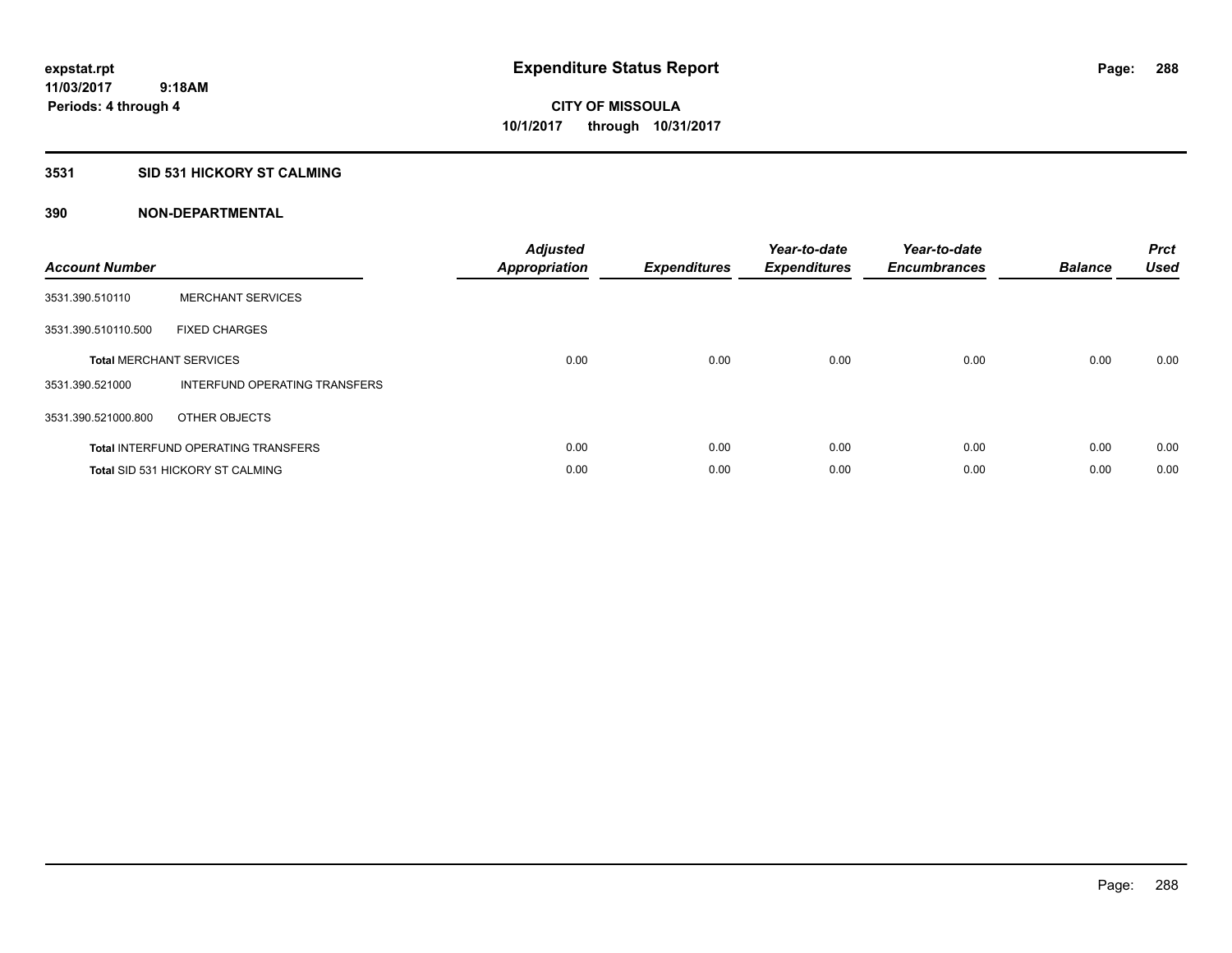#### **3532 SID 532 DEBT SERVICE FUND**

| <b>Account Number</b>          |                                                 | <b>Adjusted</b><br><b>Appropriation</b> | <b>Expenditures</b> | Year-to-date<br><b>Expenditures</b> | Year-to-date<br><b>Encumbrances</b> | <b>Balance</b> | <b>Prct</b><br><b>Used</b> |
|--------------------------------|-------------------------------------------------|-----------------------------------------|---------------------|-------------------------------------|-------------------------------------|----------------|----------------------------|
| 3532.390.510100                | SPECIAL ASSESSMENTS                             |                                         |                     |                                     |                                     |                |                            |
| 3532.390.510100.600            | <b>DEBT SERVICE</b>                             |                                         |                     |                                     |                                     |                |                            |
| 3532.390.510100.610.000        | PRINCIPAL                                       | 30,000.00                               | 0.00                | 0.00                                | 0.00                                | 30,000.00      | 0.00                       |
|                                | 3532.390.510100.620.000 INTEREST / SERVICE FEES | 9,238.00                                | 0.00                | 350.00                              | 0.00                                | 8,888.00       | 3.79                       |
|                                | <b>Total SPECIAL ASSESSMENTS</b>                | 39,238.00                               | 0.00                | 350.00                              | 0.00                                | 38,888.00      | 0.89                       |
| 3532.390.510110                | <b>MERCHANT SERVICES</b>                        |                                         |                     |                                     |                                     |                |                            |
| 3532.390.510110.500            | <b>FIXED CHARGES</b>                            |                                         |                     |                                     |                                     |                |                            |
| <b>Total FIXED CHARGES</b>     |                                                 | 0.00                                    | 0.00                | 0.00                                | 0.00                                | 0.00           | 0.00                       |
| <b>Total MERCHANT SERVICES</b> |                                                 | 0.00                                    | 0.00                | 0.00                                | 0.00                                | 0.00           | 0.00                       |
|                                | Total SID 532 DEBT SERVICE FUND                 | 39,238.00                               | 0.00                | 350.00                              | 0.00                                | 38,888.00      | 0.89                       |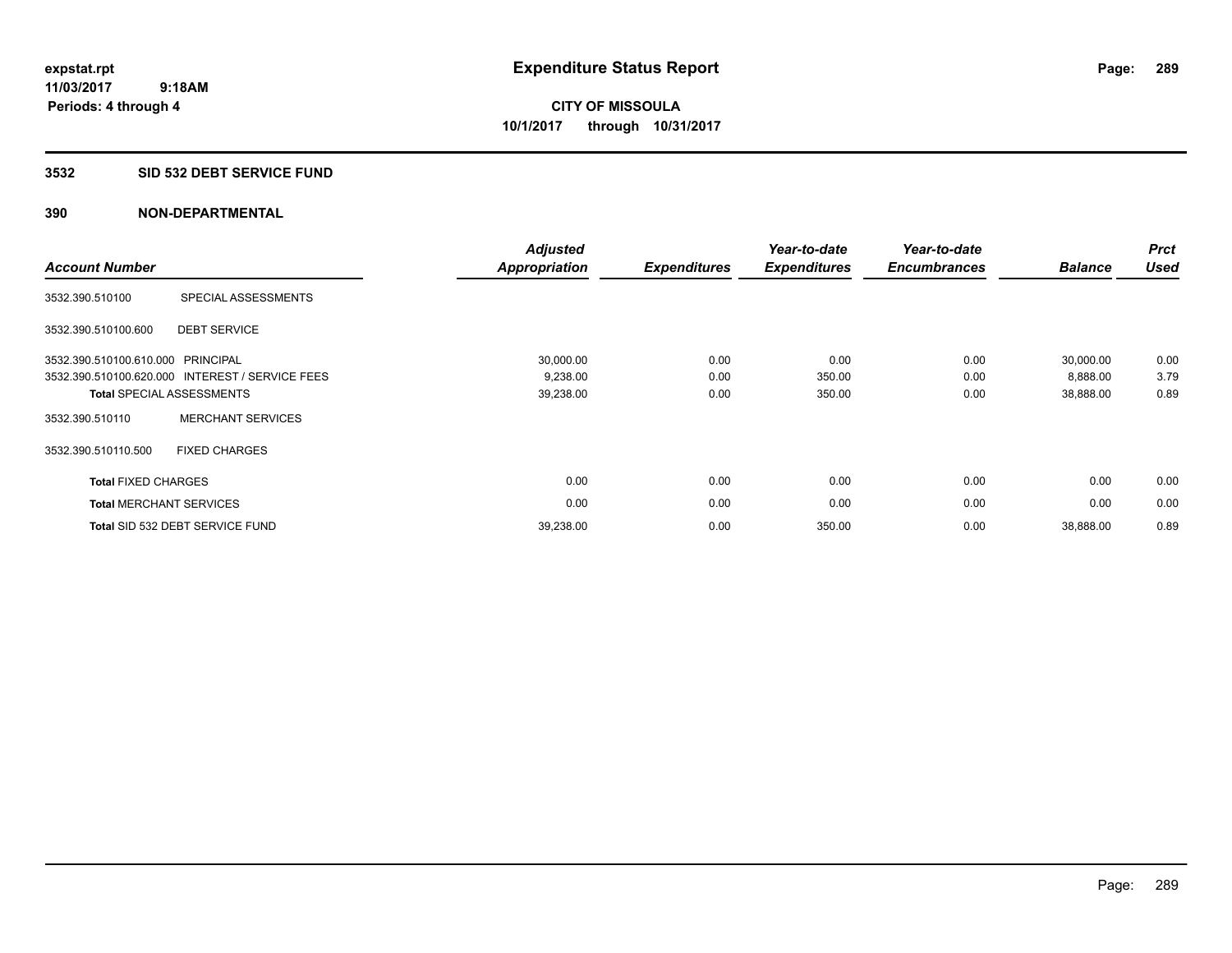**CITY OF MISSOULA 10/1/2017 through 10/31/2017**

## **3533 GILBERT ST SEWER SID DEBT FUND**

### **330 WASTEWATER**

| <b>Account Number</b>   |                          | <b>Adjusted</b><br>Appropriation | Expenditures | Year-to-date<br><b>Expenditures</b> | Year-to-date<br><b>Encumbrances</b> | <b>Balance</b> | <b>Prct</b><br>Used |
|-------------------------|--------------------------|----------------------------------|--------------|-------------------------------------|-------------------------------------|----------------|---------------------|
| 3533.330.510110         | <b>MERCHANT SERVICES</b> |                                  |              |                                     |                                     |                |                     |
| 3533.330.510110.500     | <b>FIXED CHARGES</b>     |                                  |              |                                     |                                     |                |                     |
| <b>Total WASTEWATER</b> |                          | 0.00                             | 0.00         | 0.00                                | 0.00                                | 0.00           | 0.00                |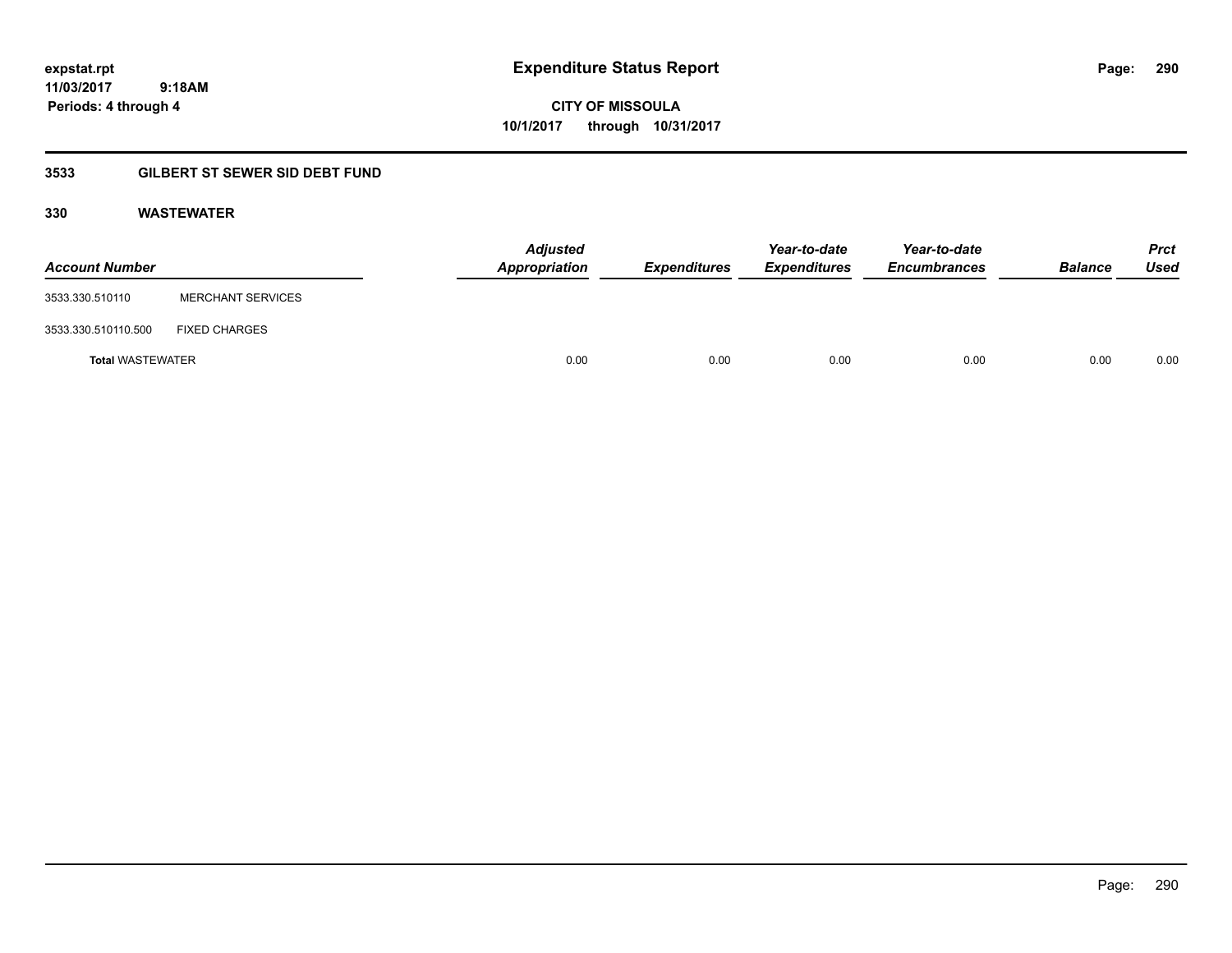**Periods: 4 through 4**

**CITY OF MISSOULA 10/1/2017 through 10/31/2017**

### **3533 GILBERT ST SEWER SID DEBT FUND**

### **390 NON-DEPARTMENTAL**

 **9:18AM**

| <b>Account Number</b>             |                                                 | <b>Adjusted</b><br>Appropriation | <b>Expenditures</b> | Year-to-date<br><b>Expenditures</b> | Year-to-date<br><b>Encumbrances</b> | <b>Balance</b> | <b>Prct</b><br><b>Used</b> |
|-----------------------------------|-------------------------------------------------|----------------------------------|---------------------|-------------------------------------|-------------------------------------|----------------|----------------------------|
| 3533.390.510100                   | SPECIAL ASSESSMENTS                             |                                  |                     |                                     |                                     |                |                            |
| 3533.390.510100.500               | <b>FIXED CHARGES</b>                            |                                  |                     |                                     |                                     |                |                            |
| <b>Total FIXED CHARGES</b>        |                                                 | 0.00                             | 0.00                | 0.00                                | 0.00                                | 0.00           | 0.00                       |
| 3533.390.510100.600               | <b>DEBT SERVICE</b>                             |                                  |                     |                                     |                                     |                |                            |
| 3533.390.510100.610.000 PRINCIPAL |                                                 | 13,000.00                        | 0.00                | 0.00                                | 0.00                                | 13,000.00      | 0.00                       |
|                                   | 3533.390.510100.620.000 INTEREST / SERVICE FEES | 4,425.00                         | 0.00                | 0.00                                | 0.00                                | 4,425.00       | 0.00                       |
|                                   | <b>Total SPECIAL ASSESSMENTS</b>                | 17,425.00                        | 0.00                | 0.00                                | 0.00                                | 17,425.00      | 0.00                       |
| 3533.390.510110                   | <b>MERCHANT SERVICES</b>                        |                                  |                     |                                     |                                     |                |                            |
| 3533.390.510110.500               | <b>FIXED CHARGES</b>                            |                                  |                     |                                     |                                     |                |                            |
| <b>Total MERCHANT SERVICES</b>    |                                                 | 0.00                             | 0.00                | 0.00                                | 0.00                                | 0.00           | 0.00                       |
| 3533.390.521000                   | <b>INTERFUND OPERATING TRANSFERS</b>            |                                  |                     |                                     |                                     |                |                            |
| 3533.390.521000.800               | OTHER OBJECTS                                   |                                  |                     |                                     |                                     |                |                            |
|                                   | <b>Total INTERFUND OPERATING TRANSFERS</b>      | 0.00                             | 0.00                | 0.00                                | 0.00                                | 0.00           | 0.00                       |
|                                   | <b>Total GILBERT ST SEWER SID DEBT FUND</b>     | 17,425.00                        | 0.00                | 0.00                                | 0.00                                | 17,425.00      | 0.00                       |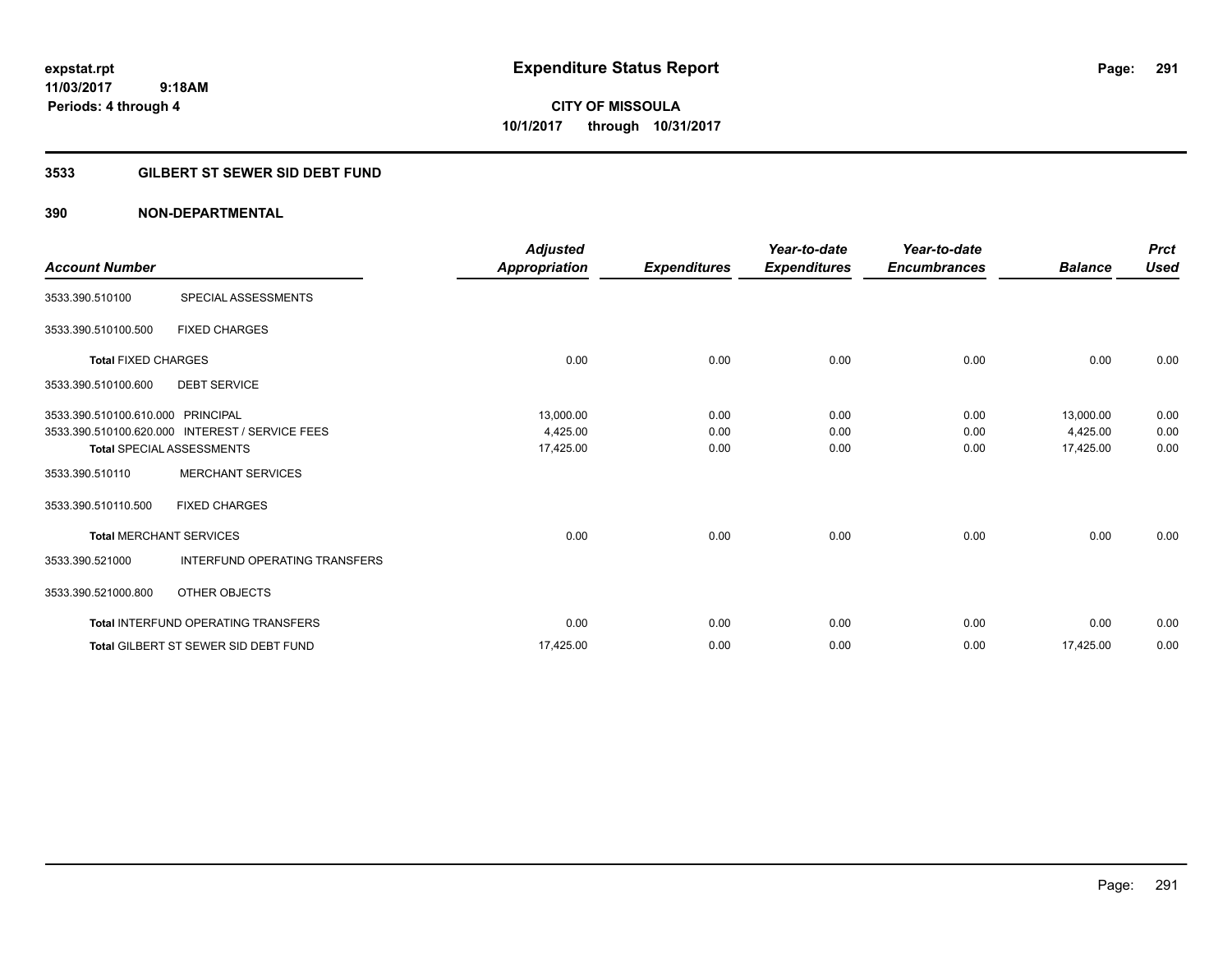### **3534 LINCOLNWOOD SEWER PHASE I**

| <b>Account Number</b>          |                                                 | <b>Adjusted</b><br><b>Appropriation</b> | <b>Expenditures</b> | Year-to-date<br><b>Expenditures</b> | Year-to-date<br><b>Encumbrances</b> | <b>Balance</b> | <b>Prct</b><br><b>Used</b> |
|--------------------------------|-------------------------------------------------|-----------------------------------------|---------------------|-------------------------------------|-------------------------------------|----------------|----------------------------|
| 3534.390.510100                | SPECIAL ASSESSMENTS                             |                                         |                     |                                     |                                     |                |                            |
| 3534.390.510100.600            | <b>DEBT SERVICE</b>                             |                                         |                     |                                     |                                     |                |                            |
| 3534.390.510100.610.000        | <b>PRINCIPAL</b>                                | 14,000.00                               | 0.00                | 0.00                                | 0.00                                | 14,000.00      | 0.00                       |
|                                | 3534.390.510100.620.000 INTEREST / SERVICE FEES | 5,044.00                                | 0.00                | 0.00                                | 0.00                                | 5,044.00       | 0.00                       |
|                                | <b>Total SPECIAL ASSESSMENTS</b>                | 19,044.00                               | 0.00                | 0.00                                | 0.00                                | 19,044.00      | 0.00                       |
| 3534.390.510110                | <b>MERCHANT SERVICES</b>                        |                                         |                     |                                     |                                     |                |                            |
| 3534.390.510110.500            | <b>FIXED CHARGES</b>                            |                                         |                     |                                     |                                     |                |                            |
| <b>Total FIXED CHARGES</b>     |                                                 | 0.00                                    | 0.00                | 0.00                                | 0.00                                | 0.00           | 0.00                       |
| <b>Total MERCHANT SERVICES</b> |                                                 | 0.00                                    | 0.00                | 0.00                                | 0.00                                | 0.00           | 0.00                       |
|                                | <b>Total LINCOLNWOOD SEWER PHASE I</b>          | 19.044.00                               | 0.00                | 0.00                                | 0.00                                | 19.044.00      | 0.00                       |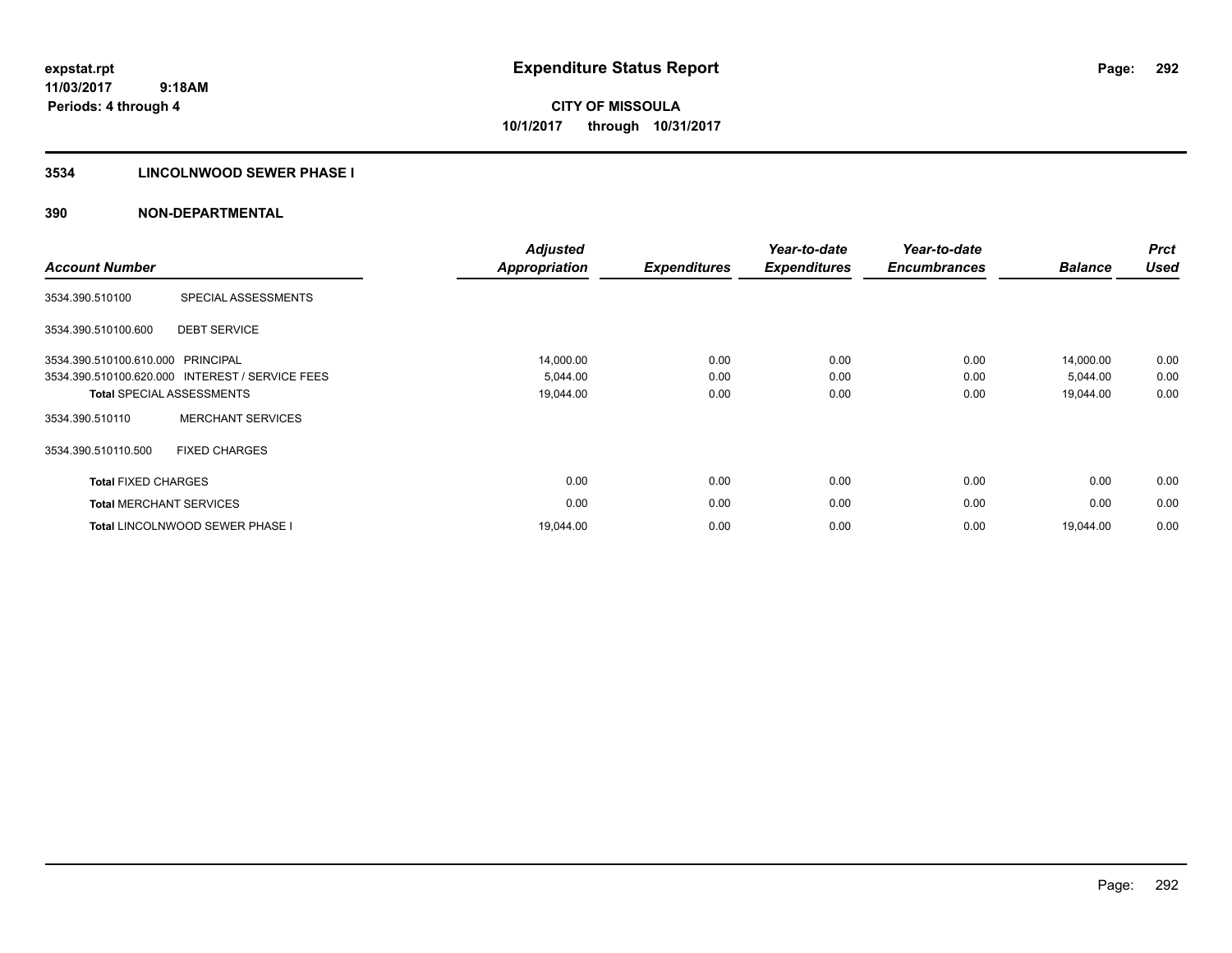## **3535 SLANT STREET TRAFFIC CALMING**

| <b>Account Number</b> |                                            | <b>Adjusted</b><br>Appropriation | <b>Expenditures</b> | Year-to-date<br><b>Expenditures</b> | Year-to-date<br><b>Encumbrances</b> | <b>Balance</b> | <b>Prct</b><br><b>Used</b> |
|-----------------------|--------------------------------------------|----------------------------------|---------------------|-------------------------------------|-------------------------------------|----------------|----------------------------|
| 3535.390.510110       | <b>MERCHANT SERVICES</b>                   |                                  |                     |                                     |                                     |                |                            |
| 3535.390.510110.500   | <b>FIXED CHARGES</b>                       |                                  |                     |                                     |                                     |                |                            |
|                       | <b>Total MERCHANT SERVICES</b>             | 0.00                             | 0.00                | 0.00                                | 0.00                                | 0.00           | 0.00                       |
| 3535.390.521000       | INTERFUND OPERATING TRANSFERS              |                                  |                     |                                     |                                     |                |                            |
| 3535.390.521000.800   | OTHER OBJECTS                              |                                  |                     |                                     |                                     |                |                            |
|                       | <b>Total INTERFUND OPERATING TRANSFERS</b> | 0.00                             | 0.00                | 0.00                                | 0.00                                | 0.00           | 0.00                       |
|                       | <b>Total SLANT STREET TRAFFIC CALMING</b>  | 0.00                             | 0.00                | 0.00                                | 0.00                                | 0.00           | 0.00                       |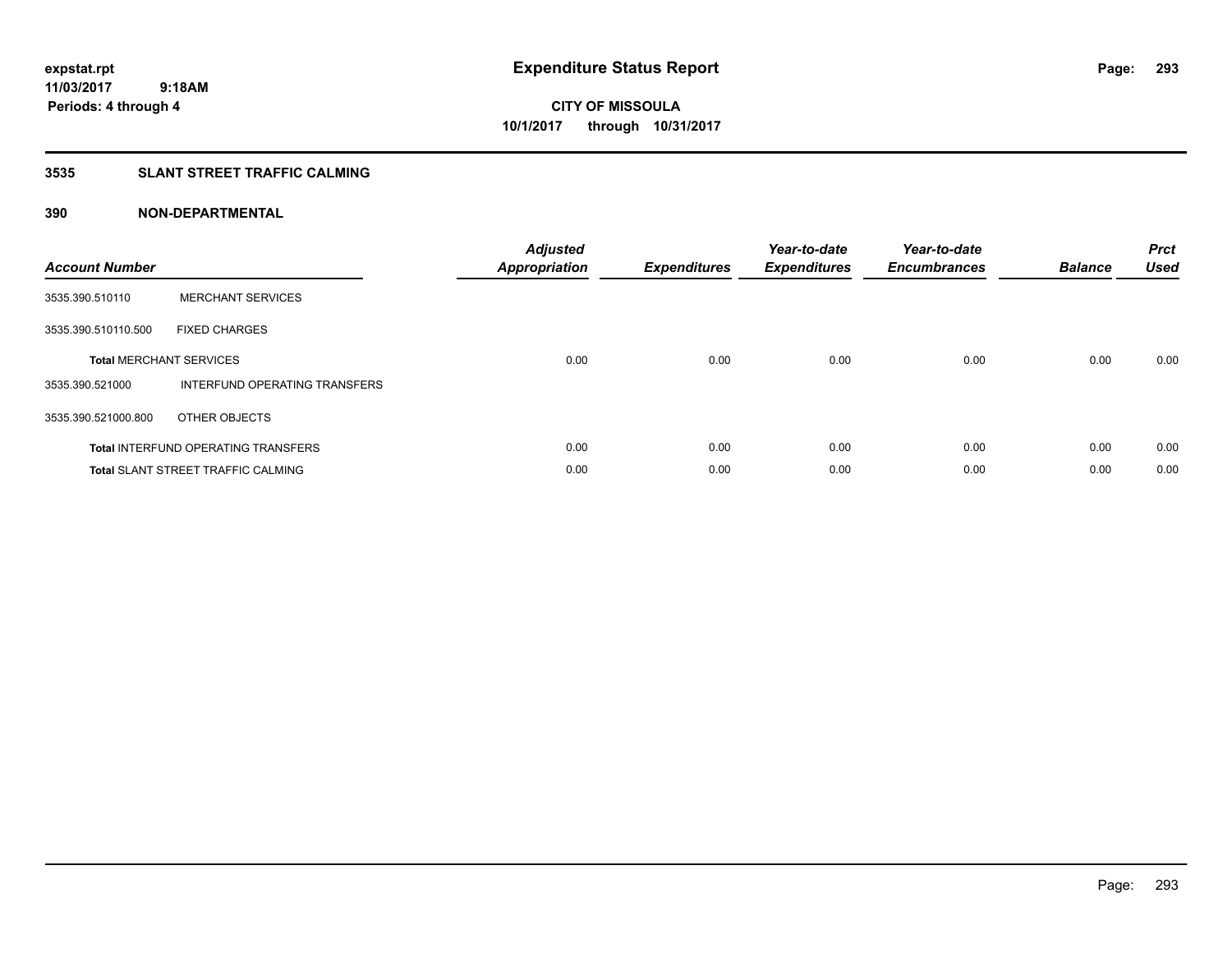**Periods: 4 through 4**

**CITY OF MISSOULA 10/1/2017 through 10/31/2017**

### **3536 LINCOLNWOOD SEWER PHASE II**

| <b>Account Number</b>          |                                                 | <b>Adjusted</b><br><b>Appropriation</b> | <b>Expenditures</b> | Year-to-date<br><b>Expenditures</b> | Year-to-date<br><b>Encumbrances</b> | <b>Balance</b> | <b>Prct</b><br><b>Used</b> |
|--------------------------------|-------------------------------------------------|-----------------------------------------|---------------------|-------------------------------------|-------------------------------------|----------------|----------------------------|
| 3536.390.510100                | SPECIAL ASSESSMENTS                             |                                         |                     |                                     |                                     |                |                            |
| 3536.390.510100.600            | <b>DEBT SERVICE</b>                             |                                         |                     |                                     |                                     |                |                            |
| 3536.390.510100.610.000        | PRINCIPAL                                       | 22,000.00                               | 0.00                | 0.00                                | 0.00                                | 22,000.00      | 0.00                       |
|                                | 3536.390.510100.620.000 INTEREST / SERVICE FEES | 8,719.00                                | 0.00                | 0.00                                | 0.00                                | 8,719.00       | 0.00                       |
|                                | <b>Total SPECIAL ASSESSMENTS</b>                | 30,719.00                               | 0.00                | 0.00                                | 0.00                                | 30,719.00      | 0.00                       |
| 3536.390.510110                | <b>MERCHANT SERVICES</b>                        |                                         |                     |                                     |                                     |                |                            |
| 3536.390.510110.500            | <b>FIXED CHARGES</b>                            |                                         |                     |                                     |                                     |                |                            |
| <b>Total FIXED CHARGES</b>     |                                                 | 0.00                                    | 0.00                | 0.00                                | 0.00                                | 0.00           | 0.00                       |
| <b>Total MERCHANT SERVICES</b> |                                                 | 0.00                                    | 0.00                | 0.00                                | 0.00                                | 0.00           | 0.00                       |
|                                | <b>Total LINCOLNWOOD SEWER PHASE II</b>         | 30,719.00                               | 0.00                | 0.00                                | 0.00                                | 30.719.00      | 0.00                       |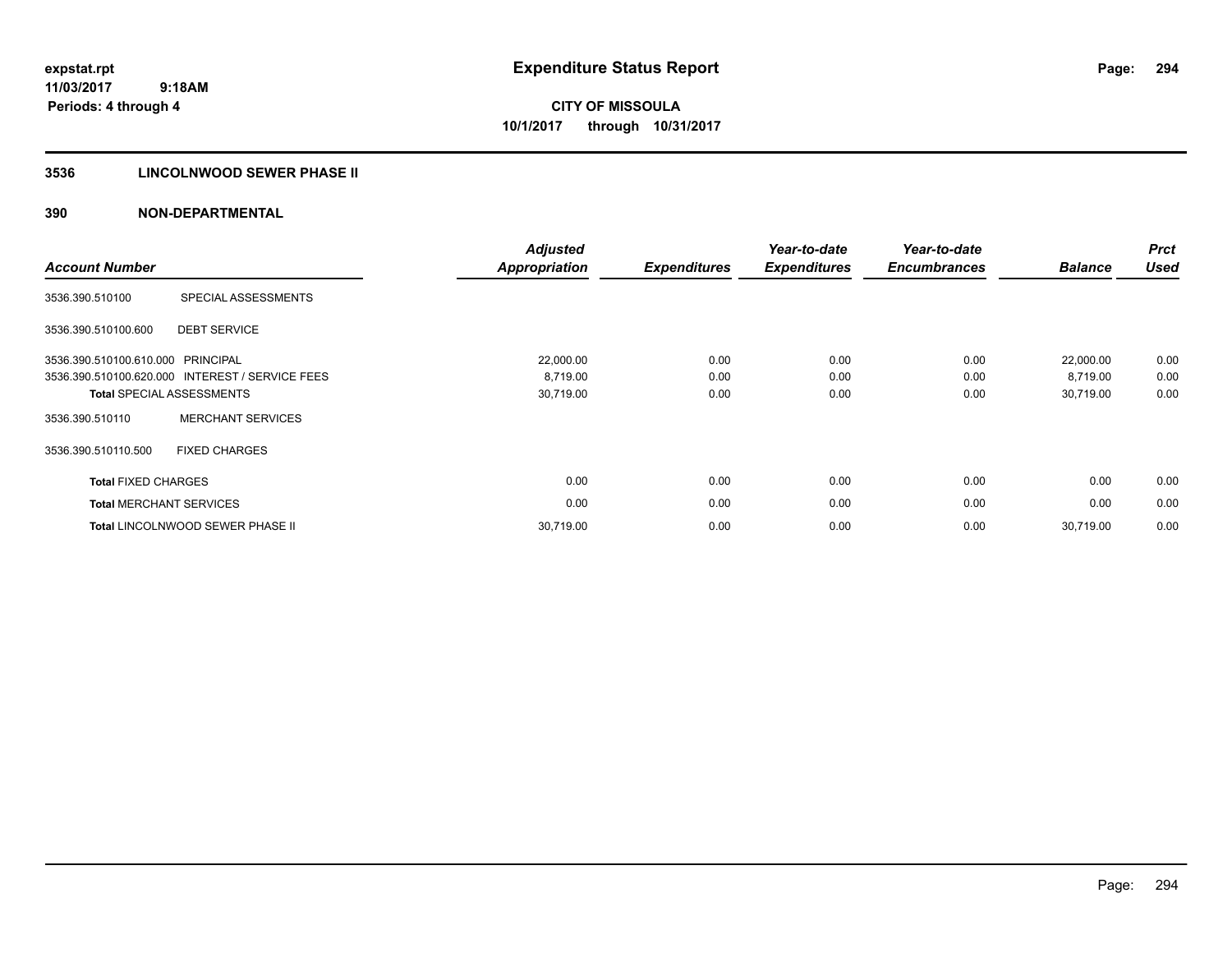### **3539 SOUTH 4TH STREET W TRAFFIC**

| <b>Account Number</b> |                                            | <b>Adjusted</b><br>Appropriation | <b>Expenditures</b> | Year-to-date<br><b>Expenditures</b> | Year-to-date<br><b>Encumbrances</b> | <b>Balance</b> | <b>Prct</b><br><b>Used</b> |
|-----------------------|--------------------------------------------|----------------------------------|---------------------|-------------------------------------|-------------------------------------|----------------|----------------------------|
| 3539.390.510110       | <b>MERCHANT SERVICES</b>                   |                                  |                     |                                     |                                     |                |                            |
| 3539.390.510110.500   | <b>FIXED CHARGES</b>                       |                                  |                     |                                     |                                     |                |                            |
|                       | <b>Total MERCHANT SERVICES</b>             | 0.00                             | 0.00                | 0.00                                | 0.00                                | 0.00           | 0.00                       |
| 3539.390.521000       | INTERFUND OPERATING TRANSFERS              |                                  |                     |                                     |                                     |                |                            |
| 3539.390.521000.800   | OTHER OBJECTS                              |                                  |                     |                                     |                                     |                |                            |
|                       | <b>Total INTERFUND OPERATING TRANSFERS</b> | 0.00                             | 0.00                | 0.00                                | 0.00                                | 0.00           | 0.00                       |
|                       | <b>Total SOUTH 4TH STREET W TRAFFIC</b>    | 0.00                             | 0.00                | 0.00                                | 0.00                                | 0.00           | 0.00                       |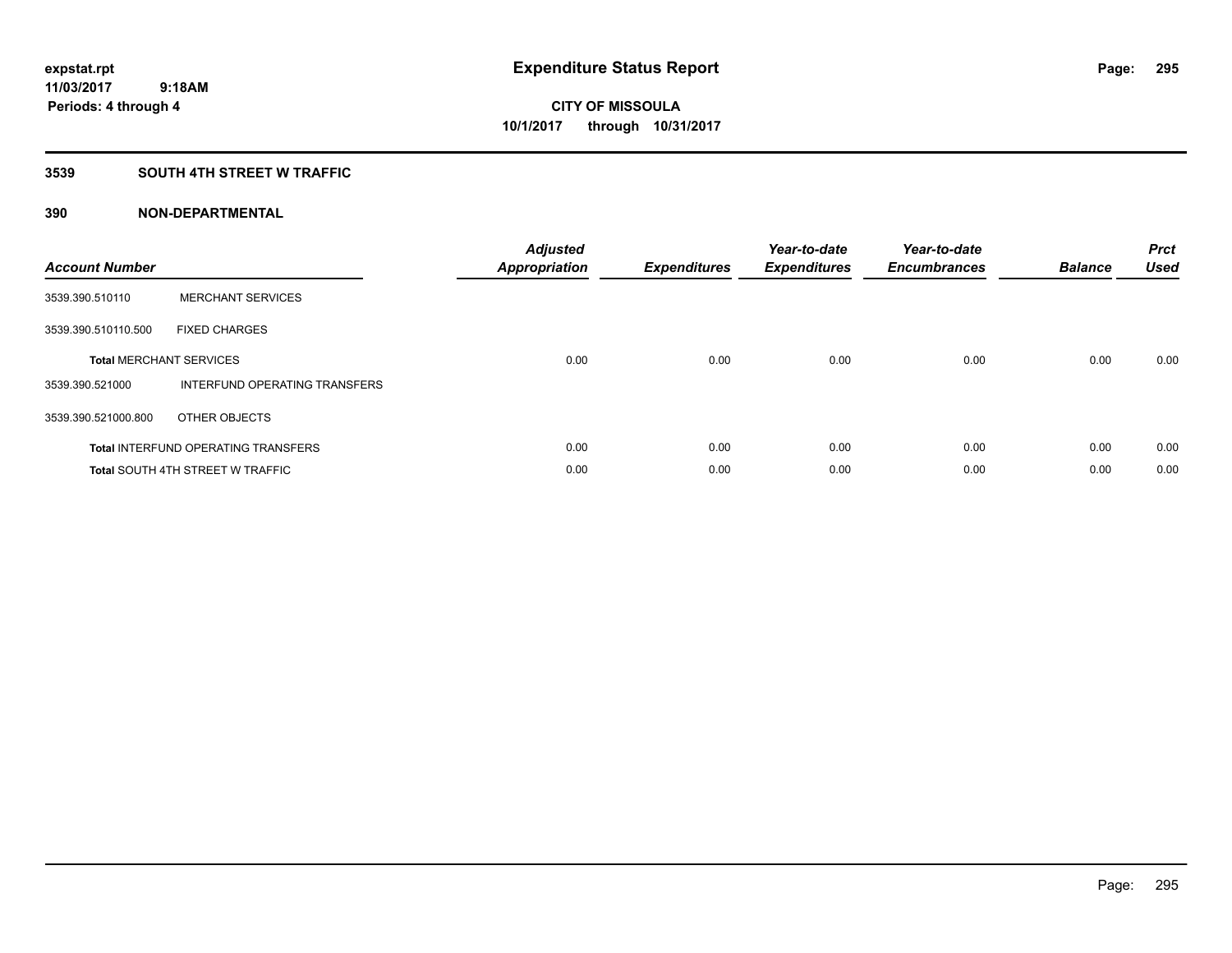**Periods: 4 through 4**

**CITY OF MISSOULA 10/1/2017 through 10/31/2017**

#### **3540 SID 540 DEBT SERVICE FUND**

|                                   |                                                 | <b>Adjusted</b>      |                     | Year-to-date        | Year-to-date        |                | <b>Prct</b> |
|-----------------------------------|-------------------------------------------------|----------------------|---------------------|---------------------|---------------------|----------------|-------------|
| <b>Account Number</b>             |                                                 | <b>Appropriation</b> | <b>Expenditures</b> | <b>Expenditures</b> | <b>Encumbrances</b> | <b>Balance</b> | <b>Used</b> |
| 3540.390.510100                   | SPECIAL ASSESSMENTS                             |                      |                     |                     |                     |                |             |
| 3540.390.510100.300               | PURCHASED SERVICES                              |                      |                     |                     |                     |                |             |
|                                   | <b>Total PURCHASED SERVICES</b>                 | 0.00                 | 0.00                | 0.00                | 0.00                | 0.00           | 0.00        |
| 3540.390.510100.600               | <b>DEBT SERVICE</b>                             |                      |                     |                     |                     |                |             |
| 3540.390.510100.610.000 PRINCIPAL |                                                 | 77,902.00            | 0.00                | 0.00                | 0.00                | 77,902.00      | 0.00        |
|                                   | 3540.390.510100.620.000 INTEREST / SERVICE FEES | 40,163.00            | 0.00                | 0.00                | 0.00                | 40,163.00      | 0.00        |
|                                   | <b>Total SPECIAL ASSESSMENTS</b>                | 118,065.00           | 0.00                | 0.00                | 0.00                | 118,065.00     | 0.00        |
| 3540.390.510110                   | <b>MERCHANT SERVICES</b>                        |                      |                     |                     |                     |                |             |
| 3540.390.510110.500               | <b>FIXED CHARGES</b>                            |                      |                     |                     |                     |                |             |
|                                   | <b>Total MERCHANT SERVICES</b>                  | 0.00                 | 0.00                | 0.00                | 0.00                | 0.00           | 0.00        |
|                                   | Total SID 540 DEBT SERVICE FUND                 | 118,065.00           | 0.00                | 0.00                | 0.00                | 118,065.00     | 0.00        |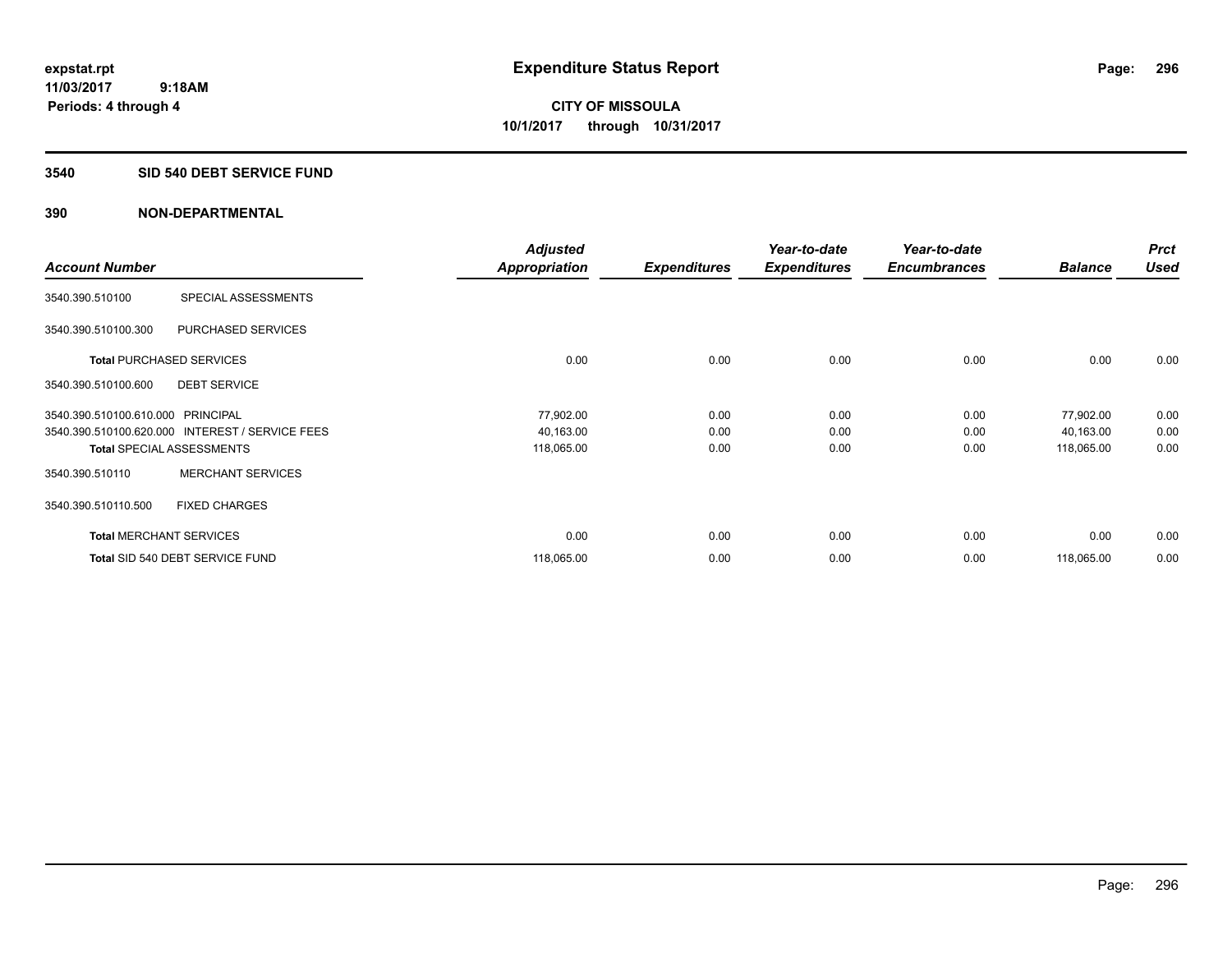#### **3541 SID 541 DEBT SERVICE**

|                                                  | <b>Adjusted</b> |                     | Year-to-date        | Year-to-date        |                | <b>Prct</b> |
|--------------------------------------------------|-----------------|---------------------|---------------------|---------------------|----------------|-------------|
| <b>Account Number</b>                            | Appropriation   | <b>Expenditures</b> | <b>Expenditures</b> | <b>Encumbrances</b> | <b>Balance</b> | <b>Used</b> |
| SPECIAL ASSESSMENTS<br>3541.390.510100           |                 |                     |                     |                     |                |             |
| <b>DEBT SERVICE</b><br>3541.390.510100.600       |                 |                     |                     |                     |                |             |
| 3541.390.510100.610.000 PRINCIPAL                | 35,000.00       | 0.00                | 0.00                | 0.00                | 35,000.00      | 0.00        |
| 3541.390.510100.620.000 PINEVIEW PARK/INT        | 26,568.00       | 0.00                | 300.00              | 0.00                | 26,268.00      | 1.13        |
| <b>Total SPECIAL ASSESSMENTS</b>                 | 61,568.00       | 0.00                | 300.00              | 0.00                | 61,268.00      | 0.49        |
| <b>MERCHANT SERVICES</b><br>3541.390.510110      |                 |                     |                     |                     |                |             |
| 3541.390.510110.500<br><b>FIXED CHARGES</b>      |                 |                     |                     |                     |                |             |
| MERCHANT SERVICE FEES<br>3541.390.510110.550.000 | 350.00          | 0.00                | 0.00                | 0.00                | 350.00         | 0.00        |
| <b>Total MERCHANT SERVICES</b>                   | 350.00          | 0.00                | 0.00                | 0.00                | 350.00         | 0.00        |
| Total SID 541 DEBT SERVICE                       | 61,918.00       | 0.00                | 300.00              | 0.00                | 61,618.00      | 0.48        |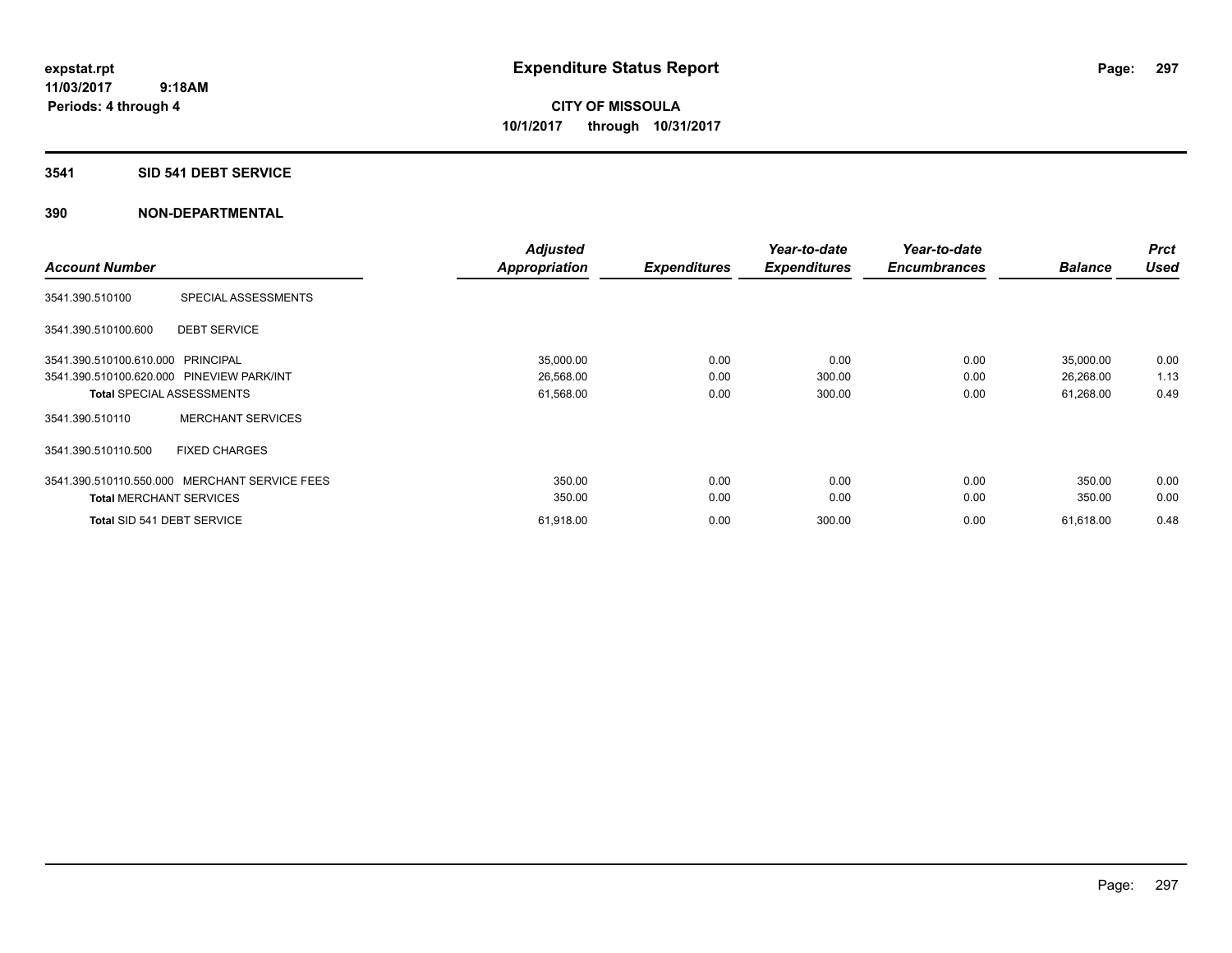#### **3543 SID 543 DEBT SERVICE**

| <b>Account Number</b>      |                                     | <b>Adjusted</b><br><b>Appropriation</b> | <b>Expenditures</b> | Year-to-date<br><b>Expenditures</b> | Year-to-date<br><b>Encumbrances</b> | <b>Balance</b> | <b>Prct</b><br><b>Used</b> |
|----------------------------|-------------------------------------|-----------------------------------------|---------------------|-------------------------------------|-------------------------------------|----------------|----------------------------|
| 3543.390.510000            | <b>MISCELLANEOUS</b>                |                                         |                     |                                     |                                     |                |                            |
| 3543.390.510000.800        | OTHER OBJECTS                       |                                         |                     |                                     |                                     |                |                            |
| <b>Total MISCELLANEOUS</b> |                                     | 0.00                                    | 0.00                | 0.00                                | 0.00                                | 0.00           | 0.00                       |
| 3543.390.510100            | SPECIAL ASSESSMENTS                 |                                         |                     |                                     |                                     |                |                            |
| 3543.390.510100.600        | <b>DEBT SERVICE</b>                 |                                         |                     |                                     |                                     |                |                            |
|                            | <b>Total SPECIAL ASSESSMENTS</b>    | 0.00                                    | 0.00                | 0.00                                | 0.00                                | 0.00           | 0.00                       |
| 3543.390.510110            | <b>MERCHANT SERVICES</b>            |                                         |                     |                                     |                                     |                |                            |
| 3543.390.510110.500        | <b>FIXED CHARGES</b>                |                                         |                     |                                     |                                     |                |                            |
|                            | <b>Total MERCHANT SERVICES</b>      | 0.00                                    | 0.00                | 0.00                                | 0.00                                | 0.00           | 0.00                       |
| 3543.390.521000            | INTERFUND OPERATING TRANSFERS       |                                         |                     |                                     |                                     |                |                            |
| 3543.390.521000.800        | OTHER OBJECTS                       |                                         |                     |                                     |                                     |                |                            |
|                            | Total INTERFUND OPERATING TRANSFERS | 0.00                                    | 0.00                | 0.00                                | 0.00                                | 0.00           | 0.00                       |
|                            | Total SID 543 DEBT SERVICE          | 0.00                                    | 0.00                | 0.00                                | 0.00                                | 0.00           | 0.00                       |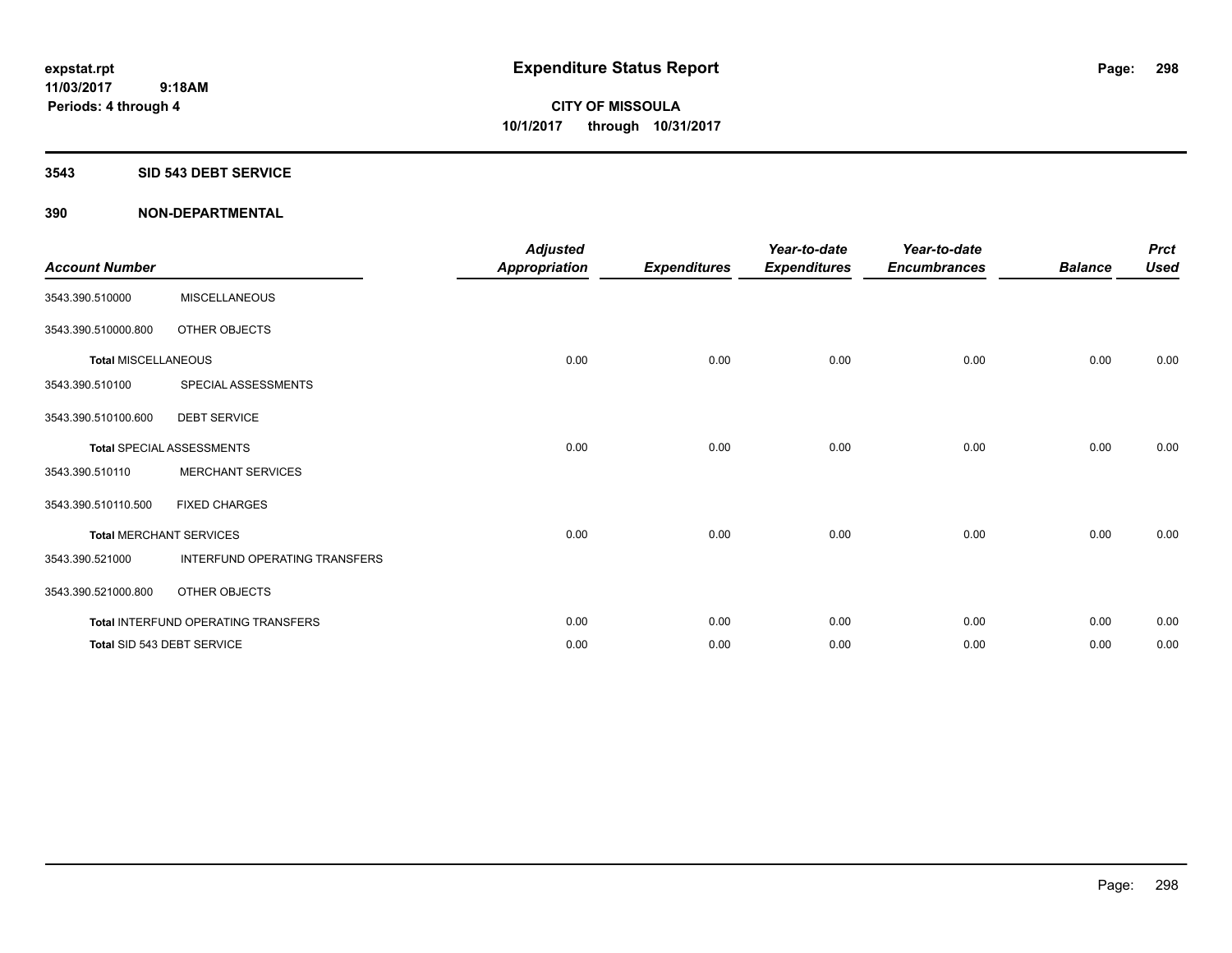**CITY OF MISSOULA 10/1/2017 through 10/31/2017**

### **3544 SID 544 RATTLESNAKE DEBT SERVICE**

| <b>Account Number</b>                      |                                                 | <b>Adjusted</b><br><b>Appropriation</b> | <b>Expenditures</b> | Year-to-date<br><b>Expenditures</b> | Year-to-date<br><b>Encumbrances</b> | <b>Balance</b> | <b>Prct</b><br>Used |
|--------------------------------------------|-------------------------------------------------|-----------------------------------------|---------------------|-------------------------------------|-------------------------------------|----------------|---------------------|
| 3544.390.510100                            | SPECIAL ASSESSMENTS                             |                                         |                     |                                     |                                     |                |                     |
| 3544.390.510100.600                        | <b>DEBT SERVICE</b>                             |                                         |                     |                                     |                                     |                |                     |
| 3544.390.510100.610.000 SID 544C/PRINCIPAL |                                                 | 92,500.00                               | 0.00                | 0.00                                | 0.00                                | 92.500.00      | 0.00                |
|                                            | 3544.390.510100.620.000 INTEREST / SERVICE FEES | 49,008.00                               | 0.00                | 0.00                                | 0.00                                | 49.008.00      | 0.00                |
| <b>Total DEBT SERVICE</b>                  |                                                 | 141,508.00                              | 0.00                | 0.00                                | 0.00                                | 141.508.00     | 0.00                |
| <b>Total NON-DEPARTMENTAL</b>              |                                                 | 141,508.00                              | 0.00                | 0.00                                | 0.00                                | 141.508.00     | 0.00                |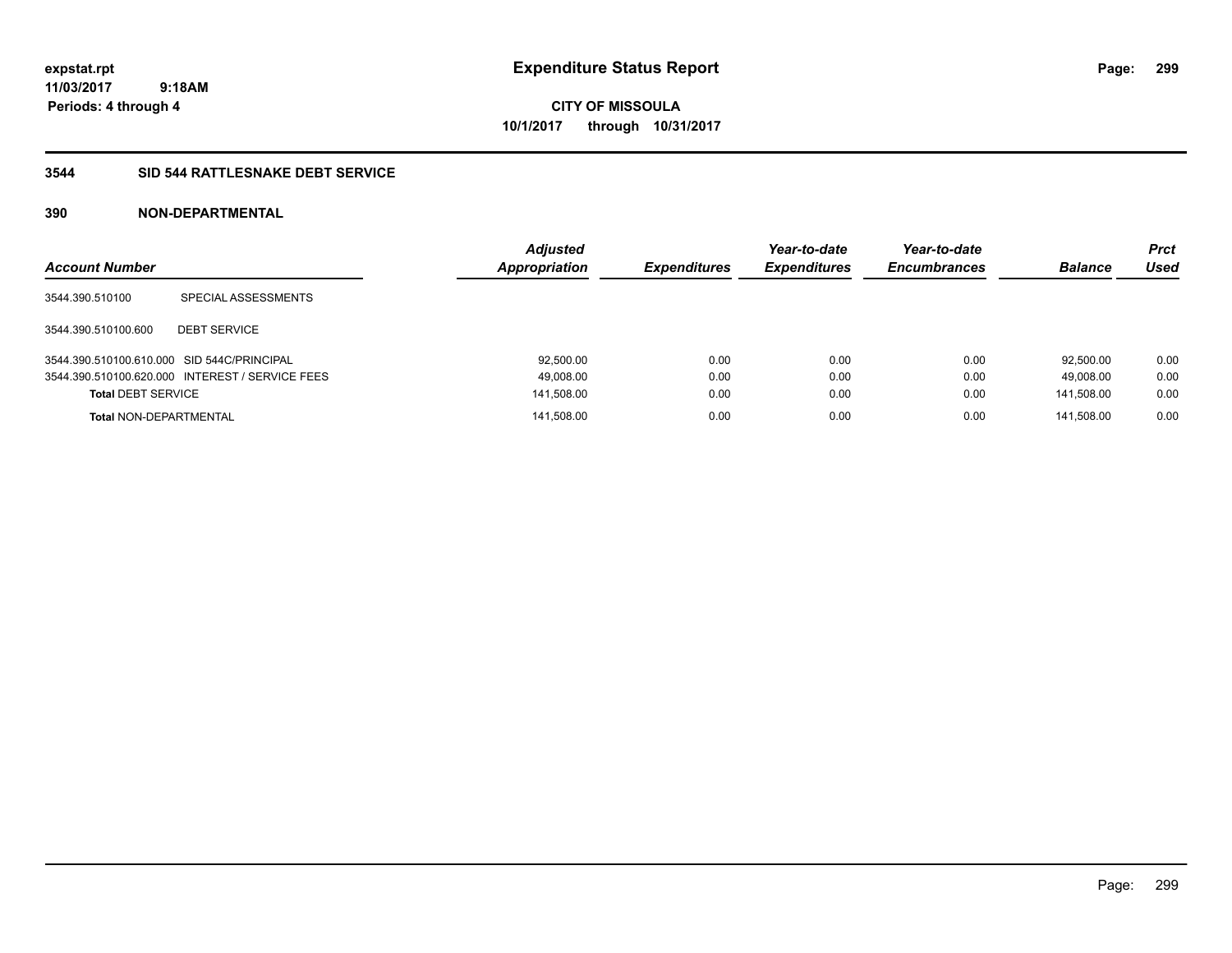# **CITY OF MISSOULA 10/1/2017 through 10/31/2017**

## **3544 SID 544 RATTLESNAKE DEBT SERVICE**

## **550 SID 544 PROJECT**

| <b>Account Number</b>     |                     | <b>Adjusted</b><br><b>Appropriation</b> | <b>Expenditures</b> | Year-to-date<br><b>Expenditures</b> | Year-to-date<br><b>Encumbrances</b> | <b>Balance</b> | <b>Prct</b><br><b>Used</b> |
|---------------------------|---------------------|-----------------------------------------|---------------------|-------------------------------------|-------------------------------------|----------------|----------------------------|
| 3544.550.510100           | SPECIAL ASSESSMENTS |                                         |                     |                                     |                                     |                |                            |
| 3544.550.510100.600       | <b>DEBT SERVICE</b> |                                         |                     |                                     |                                     |                |                            |
| <b>Total DEBT SERVICE</b> |                     | 0.00                                    | 0.00                | 0.00                                | 0.00                                | 0.00           | 0.00                       |
| Total SID 544 PROJECT     |                     | 0.00                                    | 0.00                | 0.00                                | 0.00                                | 0.00           | 0.00                       |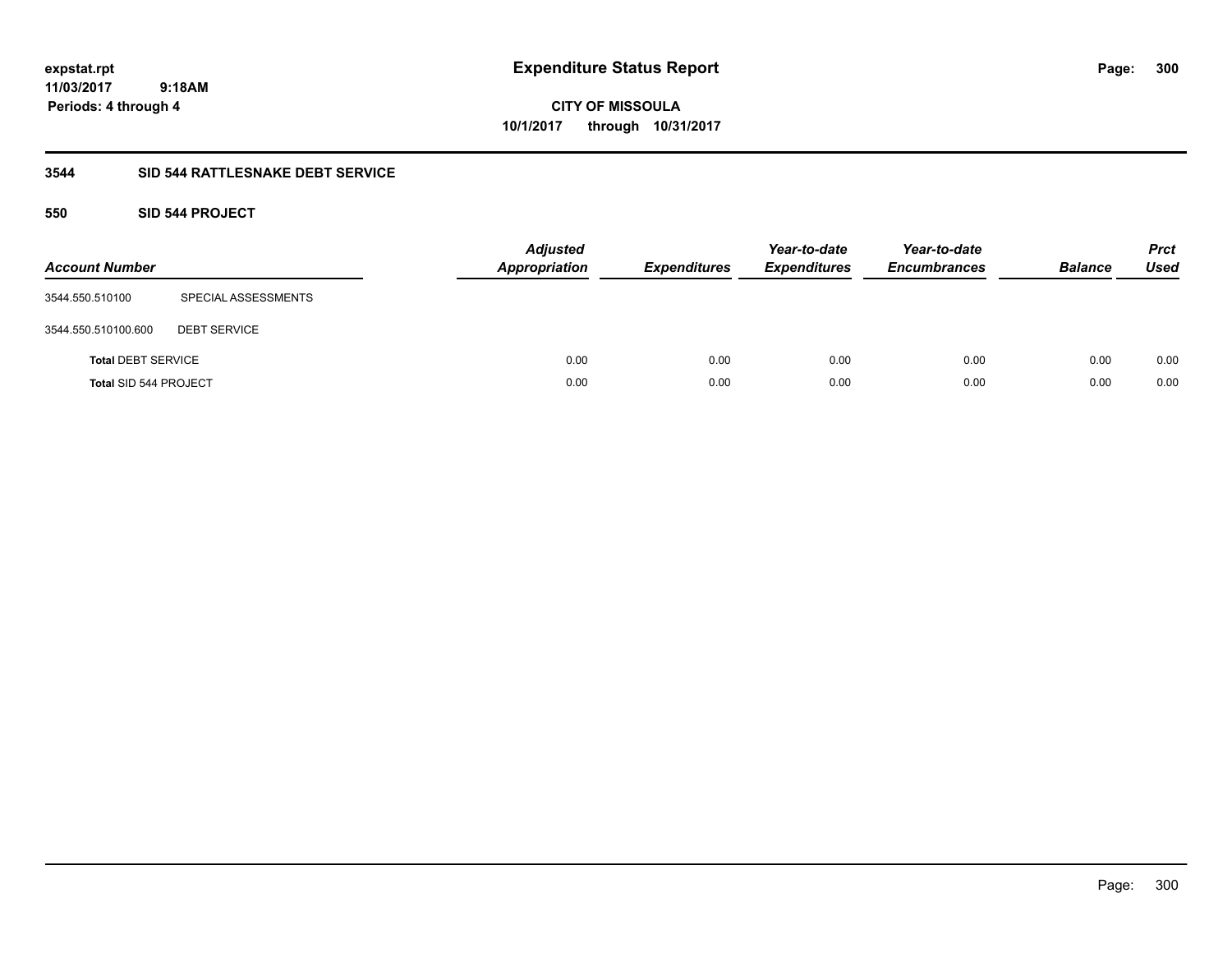**301**

**11/03/2017 9:18AM Periods: 4 through 4**

# **CITY OF MISSOULA 10/1/2017 through 10/31/2017**

### **3544 SID 544 RATTLESNAKE DEBT SERVICE**

## **555 LOLO STREET PROJECT**

| <b>Account Number</b> |                                        | <b>Adjusted</b><br><b>Appropriation</b> | <b>Expenditures</b> | Year-to-date<br><b>Expenditures</b> | Year-to-date<br><b>Encumbrances</b> | <b>Balance</b> | <b>Prct</b><br><b>Used</b> |
|-----------------------|----------------------------------------|-----------------------------------------|---------------------|-------------------------------------|-------------------------------------|----------------|----------------------------|
| 3544.555.510100       | SPECIAL ASSESSMENTS                    |                                         |                     |                                     |                                     |                |                            |
| 3544.555.510100.600   | <b>DEBT SERVICE</b>                    |                                         |                     |                                     |                                     |                |                            |
|                       | <b>Total SPECIAL ASSESSMENTS</b>       | 0.00                                    | 0.00                | 0.00                                | 0.00                                | 0.00           | 0.00                       |
| 3544.555.510110       | <b>MERCHANT SERVICES</b>               |                                         |                     |                                     |                                     |                |                            |
| 3544.555.510110.500   | <b>FIXED CHARGES</b>                   |                                         |                     |                                     |                                     |                |                            |
|                       | <b>Total LOLO STREET PROJECT</b>       | 0.00                                    | 0.00                | 0.00                                | 0.00                                | 0.00           | 0.00                       |
|                       | Total SID 544 RATTLESNAKE DEBT SERVICE | 141,508.00                              | 0.00                | 0.00                                | 0.00                                | 141,508.00     | 0.00                       |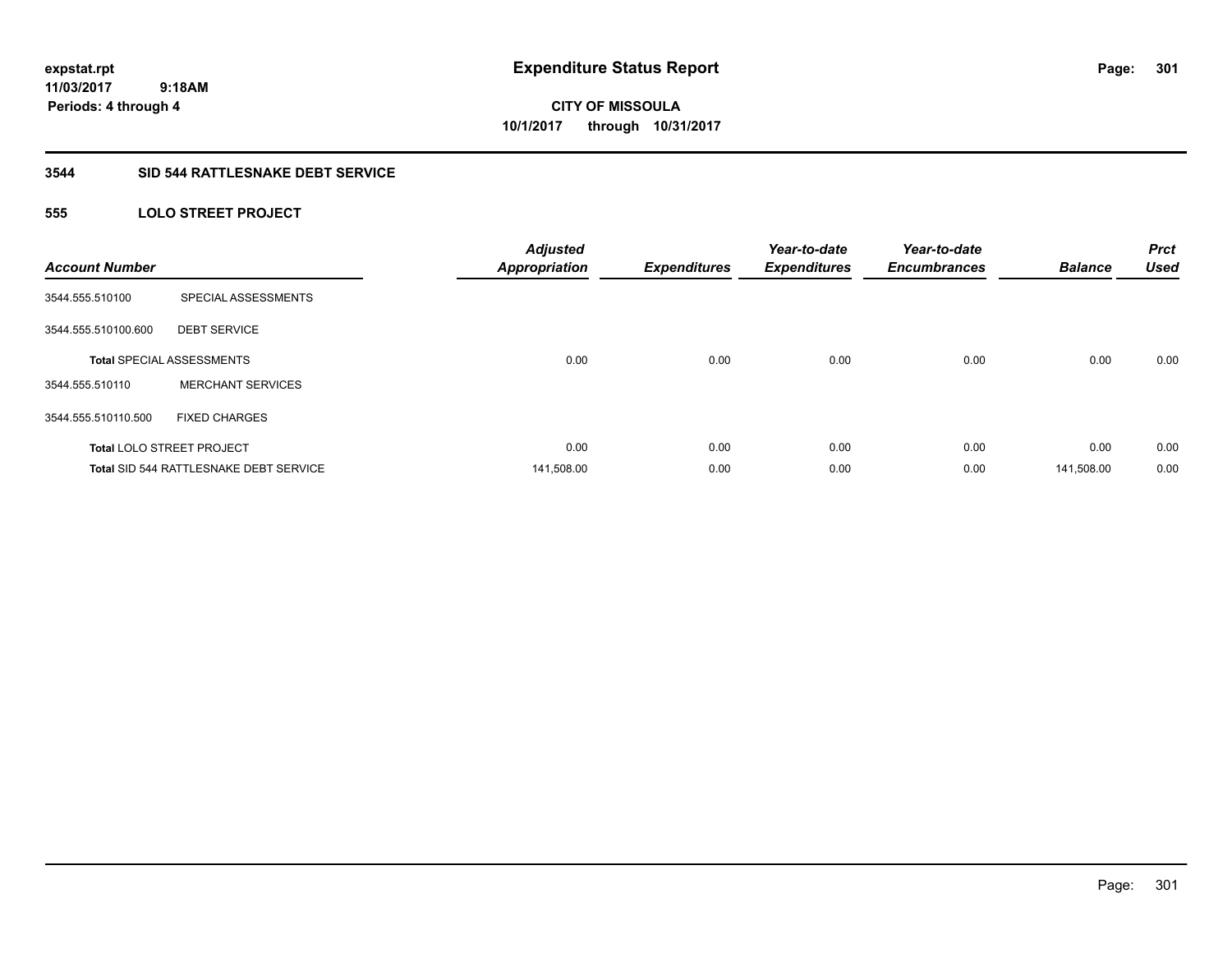#### **3545 SID 545 DEBT SERVICE**

| <b>Account Number</b> |                                            | <b>Adjusted</b><br><b>Appropriation</b> | <b>Expenditures</b> | Year-to-date<br><b>Expenditures</b> | Year-to-date<br><b>Encumbrances</b> | <b>Balance</b> | <b>Prct</b><br><b>Used</b> |
|-----------------------|--------------------------------------------|-----------------------------------------|---------------------|-------------------------------------|-------------------------------------|----------------|----------------------------|
| 3545.390.510100       | SPECIAL ASSESSMENTS                        |                                         |                     |                                     |                                     |                |                            |
| 3545.390.510100.600   | <b>DEBT SERVICE</b>                        |                                         |                     |                                     |                                     |                |                            |
|                       | <b>Total SPECIAL ASSESSMENTS</b>           | 0.00                                    | 0.00                | 0.00                                | 0.00                                | 0.00           | 0.00                       |
| 3545.390.510110       | <b>MERCHANT SERVICES</b>                   |                                         |                     |                                     |                                     |                |                            |
| 3545.390.510110.500   | <b>FIXED CHARGES</b>                       |                                         |                     |                                     |                                     |                |                            |
|                       | <b>Total MERCHANT SERVICES</b>             | 0.00                                    | 0.00                | 0.00                                | 0.00                                | 0.00           | 0.00                       |
| 3545.390.521000       | INTERFUND OPERATING TRANSFERS              |                                         |                     |                                     |                                     |                |                            |
| 3545.390.521000.800   | OTHER OBJECTS                              |                                         |                     |                                     |                                     |                |                            |
|                       | <b>Total INTERFUND OPERATING TRANSFERS</b> | 0.00                                    | 0.00                | 0.00                                | 0.00                                | 0.00           | 0.00                       |
|                       | Total SID 545 DEBT SERVICE                 | 0.00                                    | 0.00                | 0.00                                | 0.00                                | 0.00           | 0.00                       |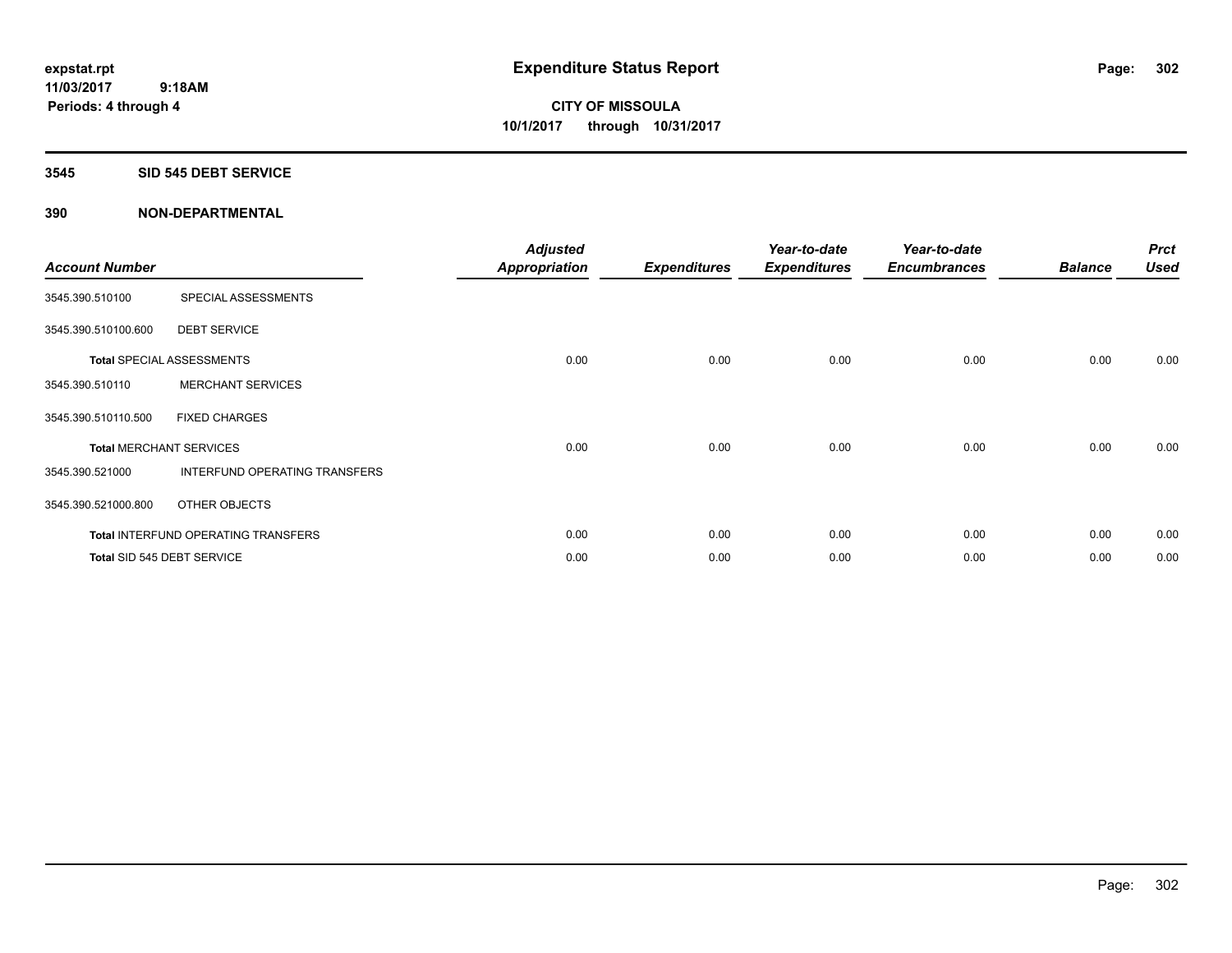#### **3546 SID 546 DEBT SERVICE**

| <b>Account Number</b>          |                                            | <b>Adjusted</b><br><b>Appropriation</b> | <b>Expenditures</b> | Year-to-date<br><b>Expenditures</b> | Year-to-date<br><b>Encumbrances</b> | <b>Balance</b> | <b>Prct</b><br><b>Used</b> |
|--------------------------------|--------------------------------------------|-----------------------------------------|---------------------|-------------------------------------|-------------------------------------|----------------|----------------------------|
| 3546.390.510100                | SPECIAL ASSESSMENTS                        |                                         |                     |                                     |                                     |                |                            |
| 3546.390.510100.600            | <b>DEBT SERVICE</b>                        |                                         |                     |                                     |                                     |                |                            |
|                                | <b>Total SPECIAL ASSESSMENTS</b>           | 0.00                                    | 0.00                | 0.00                                | 0.00                                | 0.00           | 0.00                       |
| 3546.390.510110                | <b>MERCHANT SERVICES</b>                   |                                         |                     |                                     |                                     |                |                            |
| 3546.390.510110.500            | <b>FIXED CHARGES</b>                       |                                         |                     |                                     |                                     |                |                            |
| <b>Total MERCHANT SERVICES</b> |                                            | 0.00                                    | 0.00                | 0.00                                | 0.00                                | 0.00           | 0.00                       |
| 3546.390.521000                | INTERFUND OPERATING TRANSFERS              |                                         |                     |                                     |                                     |                |                            |
| 3546.390.521000.800            | OTHER OBJECTS                              |                                         |                     |                                     |                                     |                |                            |
|                                | <b>Total INTERFUND OPERATING TRANSFERS</b> | 0.00                                    | 0.00                | 0.00                                | 0.00                                | 0.00           | 0.00                       |
|                                | Total SID 546 DEBT SERVICE                 | 0.00                                    | 0.00                | 0.00                                | 0.00                                | 0.00           | 0.00                       |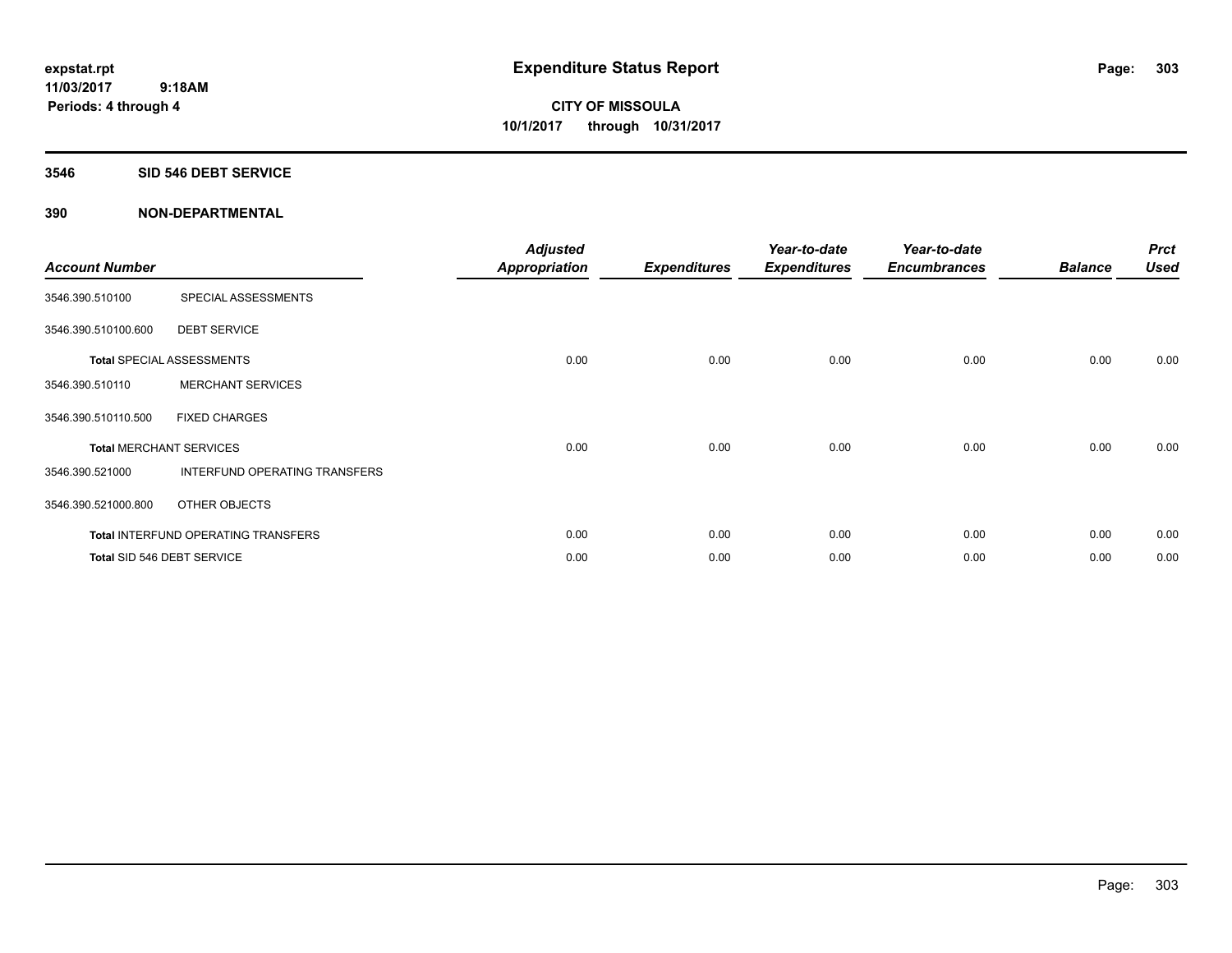## **3548 SID 548-5TH, 6TH & ARTHUR**

|                                            |                                                 | <b>Adjusted</b>      |                     | Year-to-date        | Year-to-date        |                | <b>Prct</b> |
|--------------------------------------------|-------------------------------------------------|----------------------|---------------------|---------------------|---------------------|----------------|-------------|
| <b>Account Number</b>                      |                                                 | <b>Appropriation</b> | <b>Expenditures</b> | <b>Expenditures</b> | <b>Encumbrances</b> | <b>Balance</b> | <b>Used</b> |
| 3548.390.510100                            | SPECIAL ASSESSMENTS                             |                      |                     |                     |                     |                |             |
| 3548.390.510100.600                        | <b>DEBT SERVICE</b>                             |                      |                     |                     |                     |                |             |
| 3548.390.510100.610.000 SID 544C/PRINCIPAL |                                                 | 68,625.00            | 0.00                | 0.00                | 0.00                | 68,625.00      | 0.00        |
|                                            | 3548.390.510100.620.000 INTEREST / SERVICE FEES | 41,625.00            | 0.00                | 350.00              | 0.00                | 41,275.00      | 0.84        |
| <b>Total SPECIAL ASSESSMENTS</b>           |                                                 | 110,250.00           | 0.00                | 350.00              | 0.00                | 109,900.00     | 0.32        |
| 3548.390.510110                            | <b>MERCHANT SERVICES</b>                        |                      |                     |                     |                     |                |             |
| 3548.390.510110.500                        | <b>FIXED CHARGES</b>                            |                      |                     |                     |                     |                |             |
| <b>Total MERCHANT SERVICES</b>             |                                                 | 0.00                 | 0.00                | 0.00                | 0.00                | 0.00           | 0.00        |
|                                            | Total SID 548-5TH, 6TH & ARTHUR                 | 110,250.00           | 0.00                | 350.00              | 0.00                | 109.900.00     | 0.32        |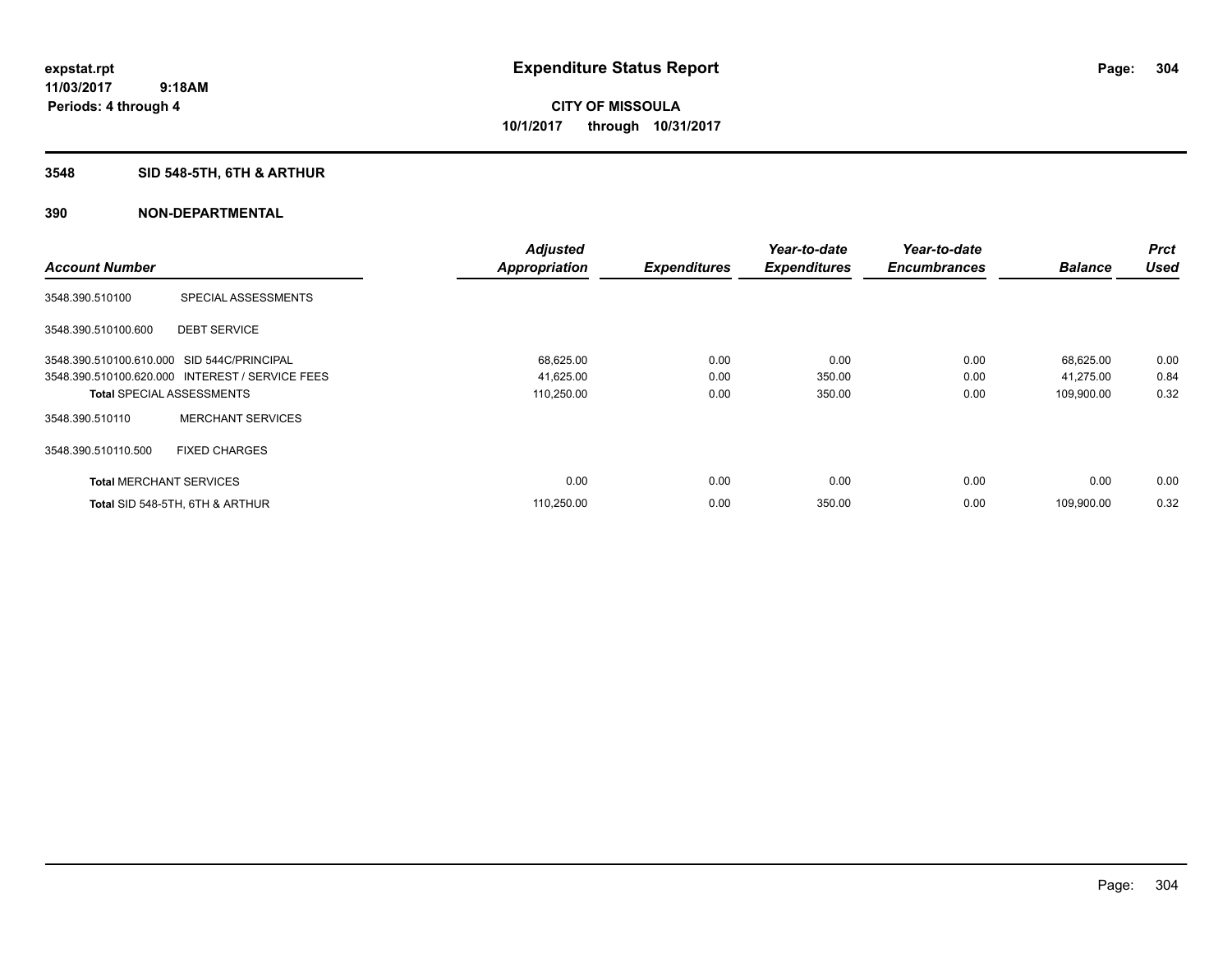#### **3549 SID 549 HILLVIEW WAY**

| <b>Account Number</b>          |                                                 | <b>Adjusted</b><br><b>Appropriation</b> | <b>Expenditures</b> | Year-to-date<br><b>Expenditures</b> | Year-to-date<br><b>Encumbrances</b> | <b>Balance</b> | <b>Prct</b><br><b>Used</b> |
|--------------------------------|-------------------------------------------------|-----------------------------------------|---------------------|-------------------------------------|-------------------------------------|----------------|----------------------------|
| 3549.390.510100                | SPECIAL ASSESSMENTS                             |                                         |                     |                                     |                                     |                |                            |
| 3549.390.510100.600            | <b>DEBT SERVICE</b>                             |                                         |                     |                                     |                                     |                |                            |
|                                | 3549.390.510100.610.000 SID 544C/PRINCIPAL      | 105,000.00                              | 0.00                | 0.00                                | 0.00                                | 105,000.00     | 0.00                       |
|                                | 3549.390.510100.620.000 INTEREST / SERVICE FEES | 67,475.00                               | 0.00                | 350.00                              | 0.00                                | 67,125.00      | 0.52                       |
|                                | <b>Total SPECIAL ASSESSMENTS</b>                | 172,475.00                              | 0.00                | 350.00                              | 0.00                                | 172,125.00     | 0.20                       |
| 3549.390.510110                | <b>MERCHANT SERVICES</b>                        |                                         |                     |                                     |                                     |                |                            |
| 3549.390.510110.500            | <b>FIXED CHARGES</b>                            |                                         |                     |                                     |                                     |                |                            |
|                                | 3549.390.510110.550.000 MERCHANT SERVICE FEES   | 350.00                                  | 0.00                | 0.00                                | 0.00                                | 350.00         | 0.00                       |
| <b>Total MERCHANT SERVICES</b> |                                                 | 350.00                                  | 0.00                | 0.00                                | 0.00                                | 350.00         | 0.00                       |
| Total SID 549 HILLVIEW WAY     |                                                 | 172,825.00                              | 0.00                | 350.00                              | 0.00                                | 172.475.00     | 0.20                       |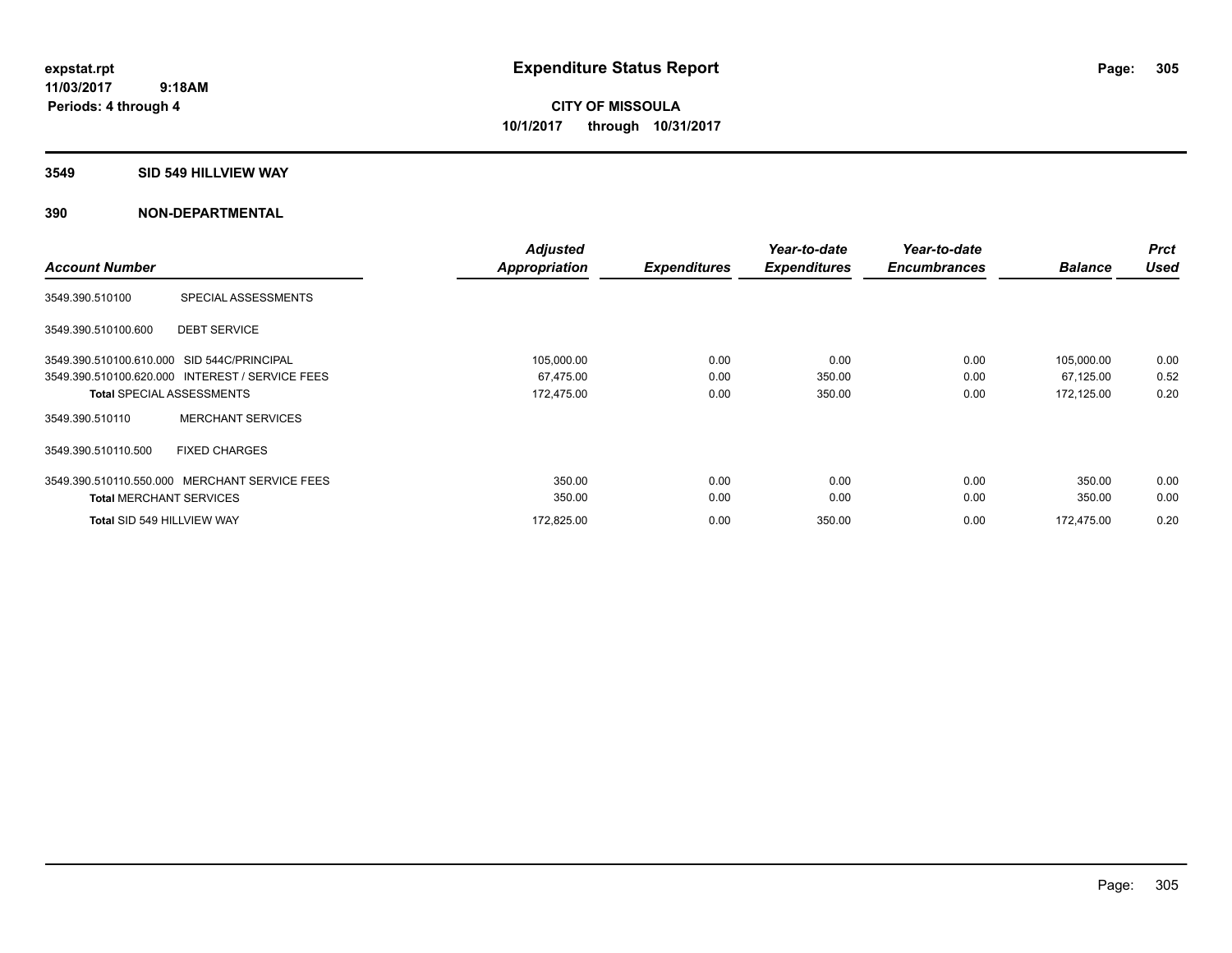**CITY OF MISSOULA 10/1/2017 through 10/31/2017**

#### **4060 CAPITAL IMPROVEMENT PROGRAM FUND**

| <b>Account Number</b>     |                                                                                                        | <b>Adjusted</b><br><b>Appropriation</b> | <b>Expenditures</b>    | Year-to-date<br><b>Expenditures</b> | Year-to-date<br><b>Encumbrances</b> | <b>Balance</b>               | <b>Prct</b><br><b>Used</b> |
|---------------------------|--------------------------------------------------------------------------------------------------------|-----------------------------------------|------------------------|-------------------------------------|-------------------------------------|------------------------------|----------------------------|
| 4060.390.410000           | <b>GENERAL GOVERNMENT</b>                                                                              |                                         |                        |                                     |                                     |                              |                            |
| 4060.390.410000.600       | <b>DEBT SERVICE</b>                                                                                    |                                         |                        |                                     |                                     |                              |                            |
|                           | <b>Total GENERAL GOVERNMENT</b>                                                                        | 0.00                                    | 0.00                   | 0.00                                | 0.00                                | 0.00                         | 0.00                       |
| 4060.390.410001           | SELF HOSTING ACCELA AUTOMATION                                                                         |                                         |                        |                                     |                                     |                              |                            |
| 4060.390.410001.900       | <b>CAPITAL OUTLAY</b>                                                                                  |                                         |                        |                                     |                                     |                              |                            |
|                           | 4060.390.410001.940.000 SELF HOSTING ACCELA AUTOMATION<br>Total SELF HOSTING ACCELA AUTOMATION         | 0.00<br>0.00                            | 44,816.51<br>44,816.51 | 44,816.51<br>44,816.51              | 0.00<br>0.00                        | $-44,816.51$<br>$-44,816.51$ | 0.00<br>0.00               |
| 4060.390.410211           | MAYORS NEIGHBORHOOD OFFICE REMODEL                                                                     |                                         |                        |                                     |                                     |                              |                            |
| 4060.390.410211.900       | CAPITAL OUTLAY                                                                                         |                                         |                        |                                     |                                     |                              |                            |
|                           | 4060.390.410211.930.000 MAYORS NEIGHBORHOOD OFFICE REMODEL<br>Total MAYORS NEIGHBORHOOD OFFICE REMODEL | 2,500.00<br>2,500.00                    | 0.00<br>0.00           | 0.00<br>0.00                        | 0.00<br>0.00                        | 2,500.00<br>2,500.00         | 0.00<br>0.00               |
| 4060.390.410360           | <b>CITY HALL EXPANSION</b>                                                                             |                                         |                        |                                     |                                     |                              |                            |
| 4060.390.410360.800       | OTHER OBJECTS                                                                                          |                                         |                        |                                     |                                     |                              |                            |
| Total CITY HALL EXPANSION |                                                                                                        | 0.00                                    | 0.00                   | 0.00                                | 0.00                                | 0.00                         | 0.00                       |
| 4060.390.410368           | MUNI COURT EXPANSION DEBT SERVICE                                                                      |                                         |                        |                                     |                                     |                              |                            |
| 4060.390.410368.600       | <b>DEBT SERVICE</b>                                                                                    |                                         |                        |                                     |                                     |                              |                            |
|                           | Total MUNI COURT EXPANSION DEBT SERVICE                                                                | 0.00                                    | 0.00                   | 0.00                                | 0.00                                | 0.00                         | 0.00                       |
| 4060.390.410560           | COPIERS/COMPUTER EQUIP                                                                                 |                                         |                        |                                     |                                     |                              |                            |
| 4060.390.410560.900       | <b>CAPITAL OUTLAY</b>                                                                                  |                                         |                        |                                     |                                     |                              |                            |
|                           | 4060.390.410560.940.000 COPIERS/COMPUTER EQUIP                                                         | 0.00                                    | 30,274.02              | 30,583.97                           | 0.00                                | $-30,583.97$                 | 0.00                       |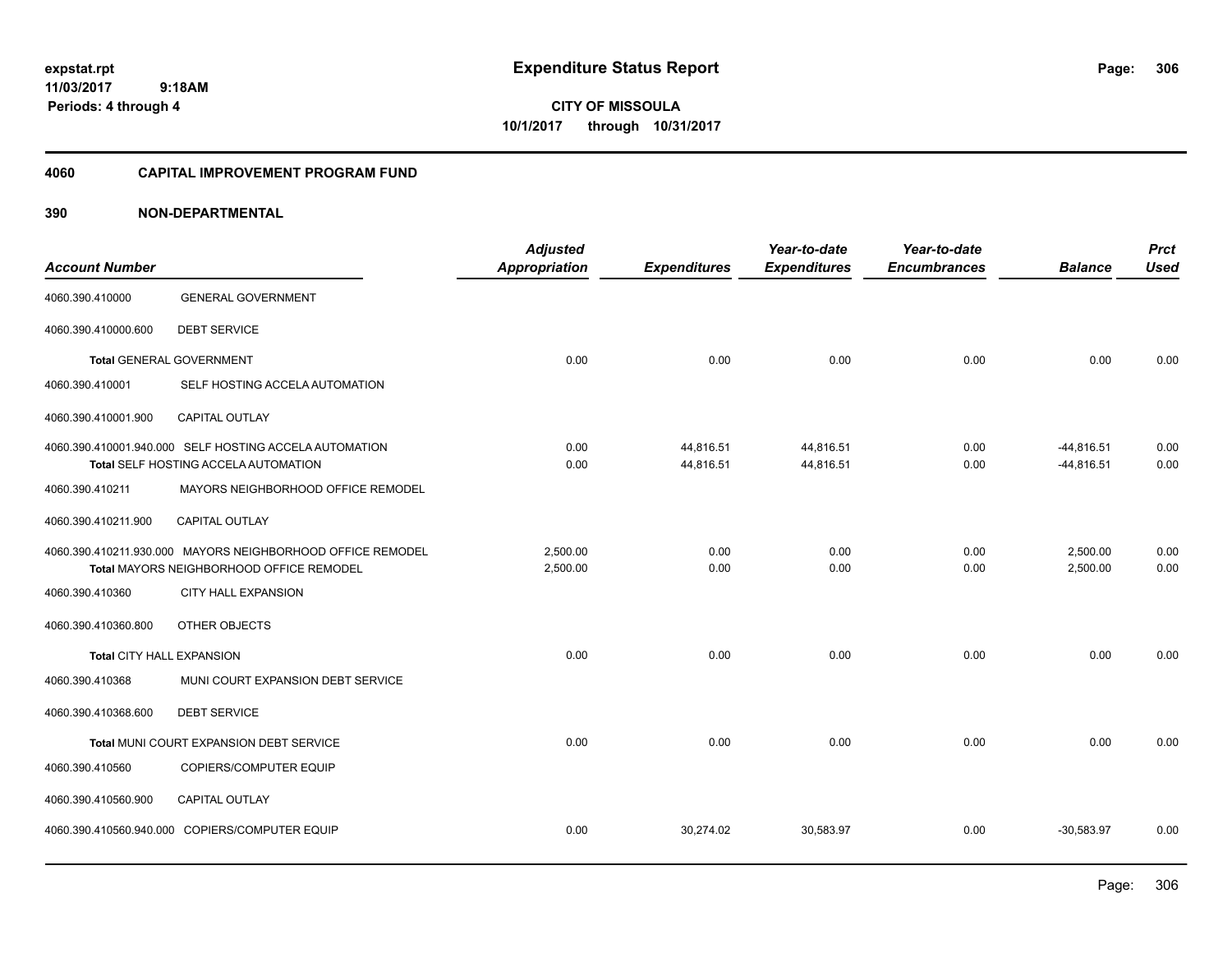**CITY OF MISSOULA 10/1/2017 through 10/31/2017**

#### **4060 CAPITAL IMPROVEMENT PROGRAM FUND**

| <b>Account Number</b>     |                                                             | <b>Adjusted</b><br><b>Appropriation</b> | <b>Expenditures</b> | Year-to-date<br><b>Expenditures</b> | Year-to-date<br><b>Encumbrances</b> | <b>Balance</b>          | <b>Prct</b><br><b>Used</b> |
|---------------------------|-------------------------------------------------------------|-----------------------------------------|---------------------|-------------------------------------|-------------------------------------|-------------------------|----------------------------|
|                           | Total COPIERS/COMPUTER EQUIP                                | 0.00                                    | 30,274.02           | 30,583.97                           | 0.00                                | $-30,583.97$            | 0.00                       |
| 4060.390.410587           | <b>CUSTOMER SERVICE REQUEST MODULE</b>                      |                                         |                     |                                     |                                     |                         |                            |
| 4060.390.410587.900       | CAPITAL OUTLAY                                              |                                         |                     |                                     |                                     |                         |                            |
|                           | <b>Total CUSTOMER SERVICE REQUEST MODULE</b>                | 0.00                                    | 0.00                | 0.00                                | 0.00                                | 0.00                    | 0.00                       |
| 4060.390.411011           | <b>CAFR BUILDER</b>                                         |                                         |                     |                                     |                                     |                         |                            |
| 4060.390.411011.900       | <b>CAPITAL OUTLAY</b>                                       |                                         |                     |                                     |                                     |                         |                            |
| <b>Total CAFR BUILDER</b> |                                                             | 0.00                                    | 0.00                | 0.00                                | 0.00                                | 0.00                    | 0.00                       |
| 4060.390.411241           | ENERGY CONSERVATION CLIMATE ACTION                          |                                         |                     |                                     |                                     |                         |                            |
| 4060.390.411241.900       | CAPITAL OUTLAY                                              |                                         |                     |                                     |                                     |                         |                            |
|                           | Total ENERGY CONSERVATION CLIMATE ACTION                    | 0.00                                    | 0.00                | 0.00                                | 0.00                                | 0.00                    | 0.00                       |
| 4060.390.411242           | <b>COUNCIL CHAMBERS HVAC</b>                                |                                         |                     |                                     |                                     |                         |                            |
| 4060.390.411242.900       | <b>CAPITAL OUTLAY</b>                                       |                                         |                     |                                     |                                     |                         |                            |
|                           | Total COUNCIL CHAMBERS HVAC                                 | 0.00                                    | 0.00                | 0.00                                | 0.00                                | 0.00                    | 0.00                       |
| 4060.390.411300           | <b>INTERNAL FINANCED EQUIPMENT</b>                          |                                         |                     |                                     |                                     |                         |                            |
| 4060.390.411300.300       | PURCHASED SERVICES                                          |                                         |                     |                                     |                                     |                         |                            |
|                           | <b>Total PURCHASED SERVICES</b>                             | 0.00                                    | 0.00                | 0.00                                | 0.00                                | 0.00                    | 0.00                       |
| 4060.390.411300.600       | <b>DEBT SERVICE</b>                                         |                                         |                     |                                     |                                     |                         |                            |
|                           | 4060.390.411300.610.000 INTERNALLY FINANCED EQUIP/PRINCIPAL | 148,493.00                              | 0.00                | 0.00                                | 0.00                                | 148,493.00              | 0.00                       |
| <b>Total DEBT SERVICE</b> | 4060.390.411300.620.000 INTEREST / SERVICE FEES             | 11,183.00<br>159,676.00                 | 0.00<br>0.00        | 0.00<br>0.00                        | 0.00<br>0.00                        | 11,183.00<br>159,676.00 | 0.00<br>0.00               |
|                           |                                                             |                                         |                     |                                     |                                     |                         |                            |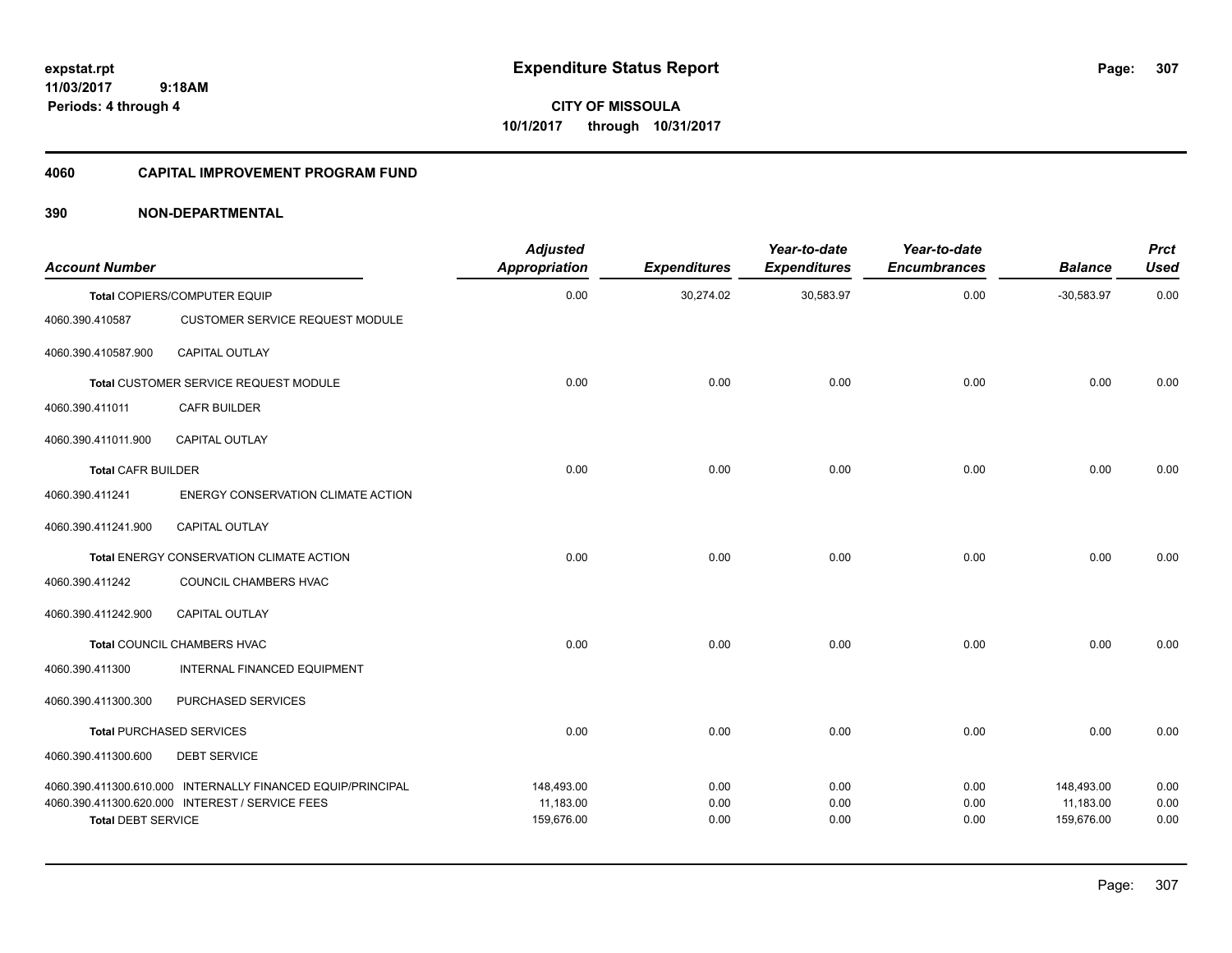**CITY OF MISSOULA 10/1/2017 through 10/31/2017**

#### **4060 CAPITAL IMPROVEMENT PROGRAM FUND**

| <b>Account Number</b>                                                                                    | <b>Adjusted</b><br><b>Appropriation</b> | <b>Expenditures</b>    | Year-to-date<br><b>Expenditures</b> | Year-to-date<br><b>Encumbrances</b> | <b>Balance</b>               | <b>Prct</b><br><b>Used</b> |
|----------------------------------------------------------------------------------------------------------|-----------------------------------------|------------------------|-------------------------------------|-------------------------------------|------------------------------|----------------------------|
| <b>CAPITAL OUTLAY</b><br>4060.390.411300.900                                                             |                                         |                        |                                     |                                     |                              |                            |
| 4060.390.411300.940.000 MACHINERY & EQUIPMENT<br><b>Total CAPITAL OUTLAY</b>                             | 0.00<br>0.00                            | 0.00<br>0.00           | 807.20<br>807.20                    | 0.00<br>0.00                        | $-807.20$<br>$-807.20$       | 0.00<br>0.00               |
| Total INTERNAL FINANCED EQUIPMENT                                                                        | 159,676.00                              | 0.00                   | 807.20                              | 0.00                                | 158,868.80                   | 0.51                       |
| 4060.390.411302<br>VOIP/DATA/GIS/STORAGE UPGRADE                                                         |                                         |                        |                                     |                                     |                              |                            |
| CAPITAL OUTLAY<br>4060.390.411302.900                                                                    |                                         |                        |                                     |                                     |                              |                            |
| Total VOIP/DATA/GIS/STORAGE UPGRADE                                                                      | 0.00                                    | 0.00                   | 0.00                                | 0.00                                | 0.00                         | 0.00                       |
| <b>CIP SOFTWARE</b><br>4060.390.411400                                                                   |                                         |                        |                                     |                                     |                              |                            |
| <b>CAPITAL OUTLAY</b><br>4060.390.411400.900                                                             |                                         |                        |                                     |                                     |                              |                            |
| <b>Total CIP SOFTWARE</b>                                                                                | 0.00                                    | 0.00                   | 0.00                                | 0.00                                | 0.00                         | 0.00                       |
| 4060.390.420001<br>PUBLIC SAFETY OPERATING/LIGHT VEHICLES                                                |                                         |                        |                                     |                                     |                              |                            |
| CAPITAL OUTLAY<br>4060.390.420001.900                                                                    |                                         |                        |                                     |                                     |                              |                            |
| 4060.390.420001.940.000 PS CORE OPERATING LIGHT VEHICLES<br>Total PUBLIC SAFETY OPERATING/LIGHT VEHICLES | 0.00<br>0.00                            | 32,219.68<br>32,219.68 | 32,903.51<br>32,903.51              | 0.00<br>0.00                        | $-32,903.51$<br>$-32,903.51$ | 0.00<br>0.00               |
| PUBLIC SAFETY CORE HEAVY EQUIP<br>4060.390.420002                                                        |                                         |                        |                                     |                                     |                              |                            |
| <b>CAPITAL OUTLAY</b><br>4060.390.420002.900                                                             |                                         |                        |                                     |                                     |                              |                            |
| 4060.390.420002.940.000 PS CORE HEAVY EQUIPMENT<br>Total PUBLIC SAFETY CORE HEAVY EQUIP                  | 0.00<br>0.00                            | 10,269.17<br>10,269.17 | 55,879.04<br>55,879.04              | 0.00<br>0.00                        | $-55,879.04$<br>$-55,879.04$ | 0.00<br>0.00               |
| <b>FACILITIES</b><br>4060.390.420120                                                                     |                                         |                        |                                     |                                     |                              |                            |
| 4060.390.420120.300<br>PURCHASED SERVICES                                                                |                                         |                        |                                     |                                     |                              |                            |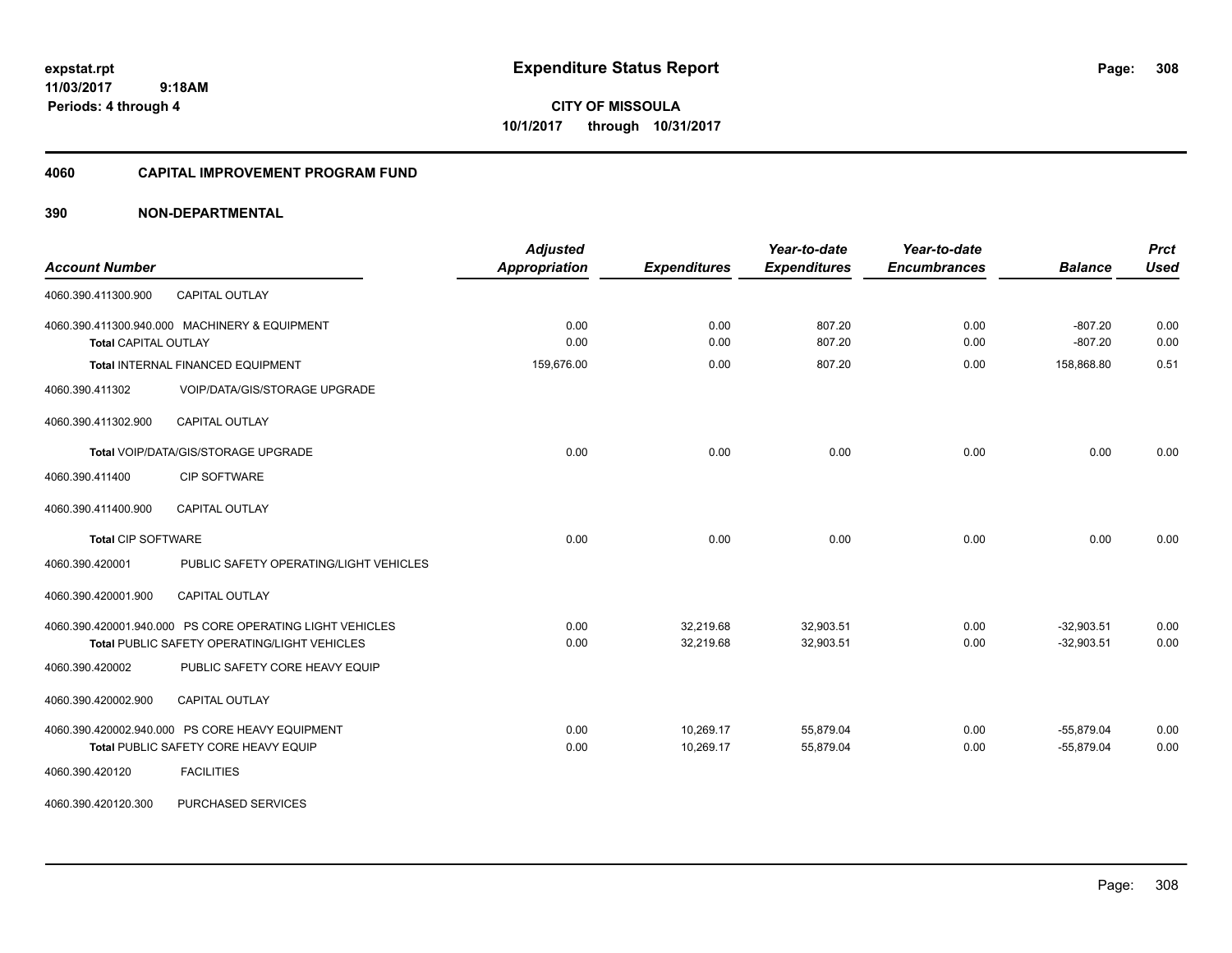**309**

**11/03/2017 9:18AM Periods: 4 through 4**

**CITY OF MISSOULA 10/1/2017 through 10/31/2017**

#### **4060 CAPITAL IMPROVEMENT PROGRAM FUND**

| <b>Account Number</b>                                               |                                                                                                  | <b>Adjusted</b><br><b>Appropriation</b> | <b>Expenditures</b>    | Year-to-date<br><b>Expenditures</b> | Year-to-date<br><b>Encumbrances</b> | <b>Balance</b>                 | <b>Prct</b><br><b>Used</b> |
|---------------------------------------------------------------------|--------------------------------------------------------------------------------------------------|-----------------------------------------|------------------------|-------------------------------------|-------------------------------------|--------------------------------|----------------------------|
|                                                                     | 4060.390.420120.350.000 POLICE EVIDENCE STORAGE BLDG/PROF SVS<br><b>Total PURCHASED SERVICES</b> | 0.00<br>0.00                            | 0.00<br>0.00           | 1,356.00<br>1,356.00                | 0.00<br>0.00                        | $-1,356.00$<br>$-1,356.00$     | 0.00<br>0.00               |
| 4060.390.420120.900                                                 | <b>CAPITAL OUTLAY</b>                                                                            |                                         |                        |                                     |                                     |                                |                            |
| 4060.390.420120.930.000 IMPROVEMENTS<br><b>Total CAPITAL OUTLAY</b> |                                                                                                  | 0.00<br>0.00                            | 43,052.30<br>43,052.30 | 104,059.76<br>104,059.76            | 0.00<br>0.00                        | $-104,059.76$<br>$-104,059.76$ | 0.00<br>0.00               |
| <b>Total FACILITIES</b>                                             |                                                                                                  | 0.00                                    | 43,052.30              | 105,415.76                          | 0.00                                | $-105,415.76$                  | 0.00                       |
| 4060.390.420421                                                     | FIRE STATION IMPROVEMENTS                                                                        |                                         |                        |                                     |                                     |                                |                            |
| 4060.390.420421.900                                                 | CAPITAL OUTLAY                                                                                   |                                         |                        |                                     |                                     |                                |                            |
|                                                                     | <b>Total FIRE STATION IMPROVEMENTS</b>                                                           | 0.00                                    | 0.00                   | 0.00                                | 0.00                                | 0.00                           | 0.00                       |
| 4060.390.420470                                                     | <b>SEARCH &amp; RESCUE</b>                                                                       |                                         |                        |                                     |                                     |                                |                            |
| 4060.390.420470.900                                                 | <b>CAPITAL OUTLAY</b>                                                                            |                                         |                        |                                     |                                     |                                |                            |
| Total SEARCH & RESCUE                                               |                                                                                                  | 0.00                                    | 0.00                   | 0.00                                | 0.00                                | 0.00                           | 0.00                       |
| 4060.390.420471                                                     | <b>BOAT RAMP IMPROVEMENTS</b>                                                                    |                                         |                        |                                     |                                     |                                |                            |
| 4060.390.420471.300                                                 | PURCHASED SERVICES                                                                               |                                         |                        |                                     |                                     |                                |                            |
|                                                                     | <b>Total PURCHASED SERVICES</b>                                                                  | 0.00                                    | 0.00                   | 0.00                                | 0.00                                | 0.00                           | 0.00                       |
| 4060.390.420471.900                                                 | <b>CAPITAL OUTLAY</b>                                                                            |                                         |                        |                                     |                                     |                                |                            |
|                                                                     | <b>Total BOAT RAMP IMPROVEMENTS</b>                                                              | 0.00                                    | 0.00                   | 0.00                                | 0.00                                | 0.00                           | 0.00                       |
| 4060.390.420640                                                     | <b>SCBA EQUPMENT</b>                                                                             |                                         |                        |                                     |                                     |                                |                            |
| 4060.390.420640.900                                                 | CAPITAL OUTLAY                                                                                   |                                         |                        |                                     |                                     |                                |                            |
| <b>Total SCBA EQUPMENT</b>                                          |                                                                                                  | 0.00                                    | 0.00                   | 0.00                                | 0.00                                | 0.00                           | 0.00                       |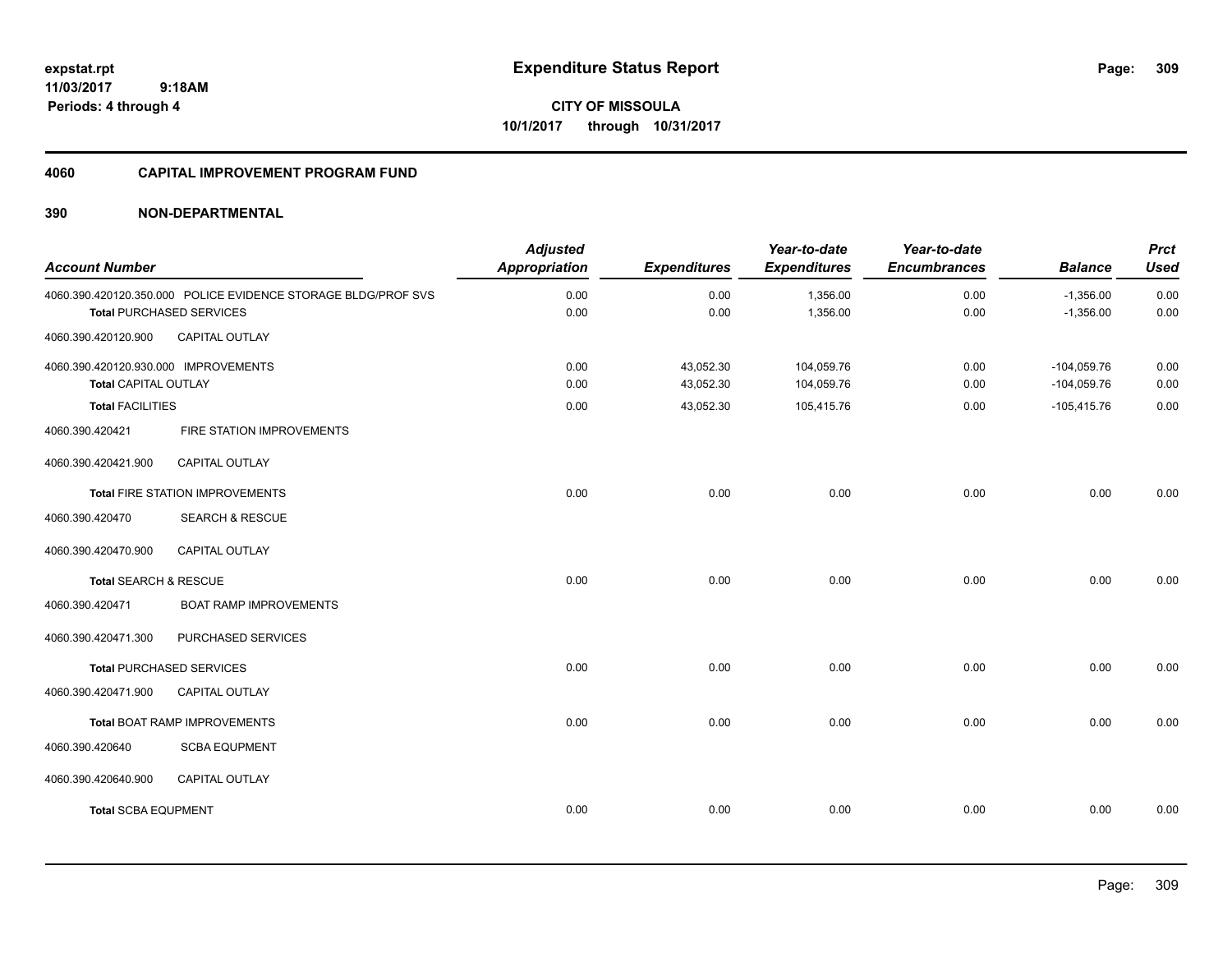**CITY OF MISSOULA 10/1/2017 through 10/31/2017**

#### **4060 CAPITAL IMPROVEMENT PROGRAM FUND**

| <b>Account Number</b>    |                                                                                                    | <b>Adjusted</b><br><b>Appropriation</b> | <b>Expenditures</b> | Year-to-date<br><b>Expenditures</b> | Year-to-date<br><b>Encumbrances</b> | <b>Balance</b>             | <b>Prct</b><br><b>Used</b> |
|--------------------------|----------------------------------------------------------------------------------------------------|-----------------------------------------|---------------------|-------------------------------------|-------------------------------------|----------------------------|----------------------------|
| 4060.390.430000          | <b>CITY HALL REMODELS</b>                                                                          |                                         |                     |                                     |                                     |                            |                            |
| 4060.390.430000.900      | <b>CAPITAL OUTLAY</b>                                                                              |                                         |                     |                                     |                                     |                            |                            |
| Total CITY HALL REMODELS |                                                                                                    | 0.00                                    | 0.00                | 0.00                                | 0.00                                | 0.00                       | 0.00                       |
| 4060.390.430001          | PW CORE OPERATING LIGHT VEHICLES                                                                   |                                         |                     |                                     |                                     |                            |                            |
| 4060.390.430001.900      | <b>CAPITAL OUTLAY</b>                                                                              |                                         |                     |                                     |                                     |                            |                            |
|                          | 4060.390.430001.940.000 PW CORE OPERATING LIGHT VEHICLES<br>Total PW CORE OPERATING LIGHT VEHICLES | 0.00<br>0.00                            | 123.84<br>123.84    | 4,521.89<br>4,521.89                | 0.00<br>0.00                        | $-4,521.89$<br>$-4,521.89$ | 0.00<br>0.00               |
| 4060.390.430002          | PW CORE HEAVY EQUIPMENT                                                                            |                                         |                     |                                     |                                     |                            |                            |
| 4060.390.430002.900      | <b>CAPITAL OUTLAY</b>                                                                              |                                         |                     |                                     |                                     |                            |                            |
|                          | 4060.390.430002.940.000 PW CORE HEAVY EQUIPMENT<br>Total PW CORE HEAVY EQUIPMENT                   | 0.00<br>0.00                            | 0.00<br>0.00        | 21.24<br>21.24                      | 0.00<br>0.00                        | $-21.24$<br>$-21.24$       | 0.00<br>0.00               |
| 4060.390.430004          | TRAFFIC SIGNAL LED CONVERSION                                                                      |                                         |                     |                                     |                                     |                            |                            |
| 4060.390.430004.900      | <b>CAPITAL OUTLAY</b>                                                                              |                                         |                     |                                     |                                     |                            |                            |
|                          | Total TRAFFIC SIGNAL LED CONVERSION                                                                | 0.00                                    | 0.00                | 0.00                                | 0.00                                | 0.00                       | 0.00                       |
| 4060.390.430013          | MAINTENANCE MANAGEMENT SYSTEM                                                                      |                                         |                     |                                     |                                     |                            |                            |
| 4060.390.430013.900      | <b>CAPITAL OUTLAY</b>                                                                              |                                         |                     |                                     |                                     |                            |                            |
|                          | Total MAINTENANCE MANAGEMENT SYSTEM                                                                | 0.00                                    | 0.00                | 0.00                                | 0.00                                | 0.00                       | 0.00                       |
| 4060.390.430221          | CENTRALIZED MAINT, TOOLS & FENCE                                                                   |                                         |                     |                                     |                                     |                            |                            |
| 4060.390.430221.900      | CAPITAL OUTLAY                                                                                     |                                         |                     |                                     |                                     |                            |                            |
|                          | 4060.390.430221.930.000 CENTRALIZED MAINT, TOOLS & FENCE                                           | 0.00                                    | 1,785.55            | 1,785.55                            | 0.00                                | $-1,785.55$                | 0.00                       |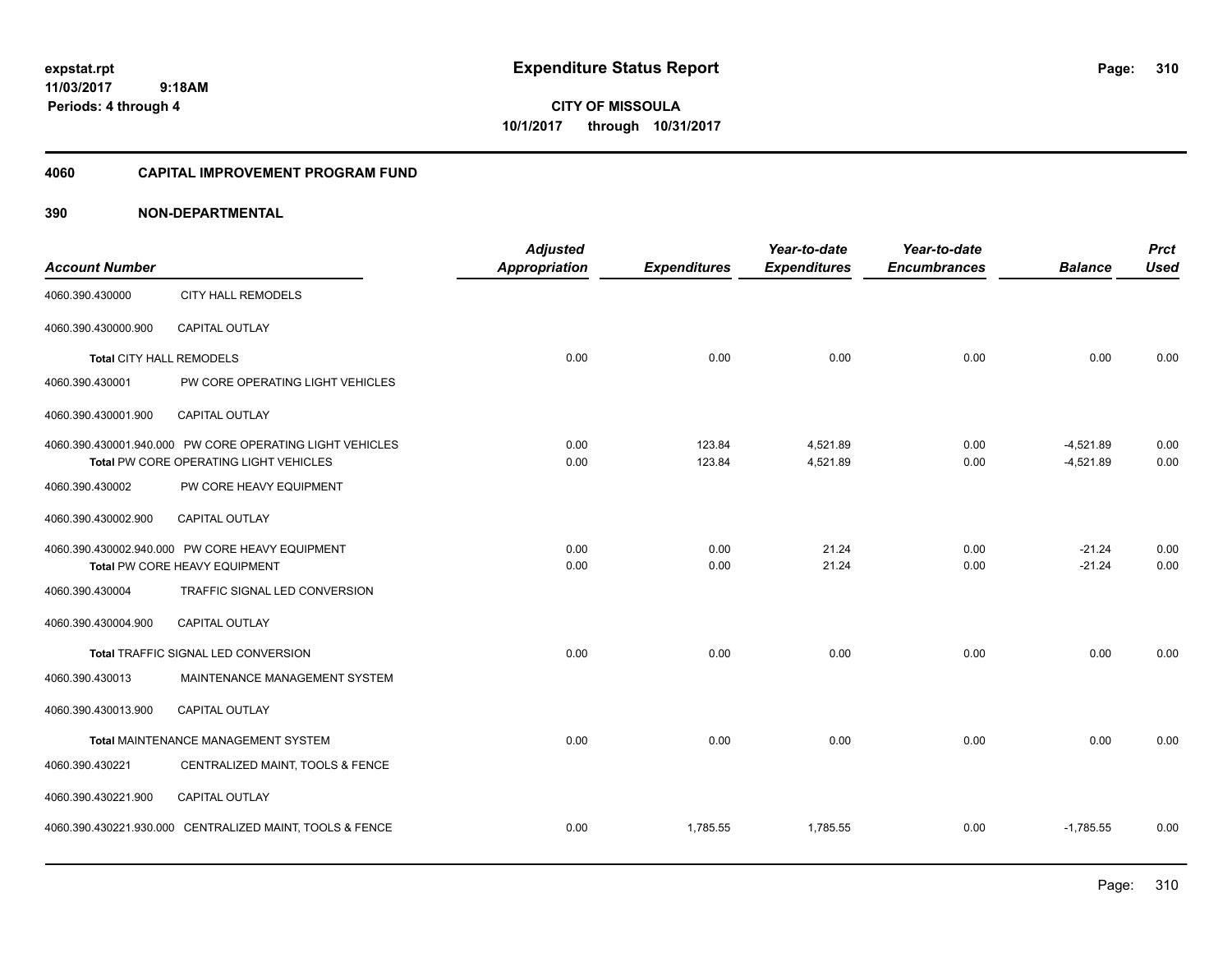**CITY OF MISSOULA 10/1/2017 through 10/31/2017**

#### **4060 CAPITAL IMPROVEMENT PROGRAM FUND**

| <b>Account Number</b>        |                                               | <b>Adjusted</b><br><b>Appropriation</b> | <b>Expenditures</b> | Year-to-date<br><b>Expenditures</b> | Year-to-date<br><b>Encumbrances</b> | <b>Balance</b> | <b>Prct</b><br><b>Used</b> |
|------------------------------|-----------------------------------------------|-----------------------------------------|---------------------|-------------------------------------|-------------------------------------|----------------|----------------------------|
|                              | Total CENTRALIZED MAINT, TOOLS & FENCE        | 0.00                                    | 1,785.55            | 1,785.55                            | 0.00                                | $-1,785.55$    | 0.00                       |
| 4060.390.430266              | <b>TRAFFIC CALMING</b>                        |                                         |                     |                                     |                                     |                |                            |
| 4060.390.430266.900          | <b>CAPITAL OUTLAY</b>                         |                                         |                     |                                     |                                     |                |                            |
| <b>Total TRAFFIC CALMING</b> |                                               | 0.00                                    | 0.00                | 0.00                                | 0.00                                | 0.00           | 0.00                       |
| 4060.390.431401              | <b>GIS-AERIAL PHOTOGRAPHY</b>                 |                                         |                     |                                     |                                     |                |                            |
| 4060.390.431401.300          | PURCHASED SERVICES                            |                                         |                     |                                     |                                     |                |                            |
|                              | Total GIS-AERIAL PHOTOGRAPHY                  | 0.00                                    | 0.00                | 0.00                                | 0.00                                | 0.00           | 0.00                       |
| 4060.390.440620              | ANIMAL CONTROL FACILITIES                     |                                         |                     |                                     |                                     |                |                            |
| 4060.390.440620.900          | <b>CAPITAL OUTLAY</b>                         |                                         |                     |                                     |                                     |                |                            |
|                              | Total ANIMAL CONTROL FACILITIES               | 0.00                                    | 0.00                | 0.00                                | 0.00                                | 0.00           | 0.00                       |
| 4060.390.460001              | PARKS CORE EQUIPMENT                          |                                         |                     |                                     |                                     |                |                            |
| 4060.390.460001.900          | CAPITAL OUTLAY                                |                                         |                     |                                     |                                     |                |                            |
|                              | <b>Total PARKS CORE EQUIPMENT</b>             | 0.00                                    | 0.00                | 0.00                                | 0.00                                | 0.00           | 0.00                       |
| 4060.390.460002              | PARKS CORE HEAVY EQUIPMENT                    |                                         |                     |                                     |                                     |                |                            |
| 4060.390.460002.900          | <b>CAPITAL OUTLAY</b>                         |                                         |                     |                                     |                                     |                |                            |
|                              | 4060.390.460002.940.000 MACHINERY & EQUIPMENT | 0.00                                    | 79,211.00           | 79,211.00                           | 0.00                                | $-79,211.00$   | 0.00                       |
|                              | Total PARKS CORE HEAVY EQUIPMENT              | 0.00                                    | 79,211.00           | 79,211.00                           | 0.00                                | $-79,211.00$   | 0.00                       |
| 4060.390.460400              | PARK MAINTENANCE & IMPROVEMENTS               |                                         |                     |                                     |                                     |                |                            |
| 4060.390.460400.100          | PERSONAL SERVICES                             |                                         |                     |                                     |                                     |                |                            |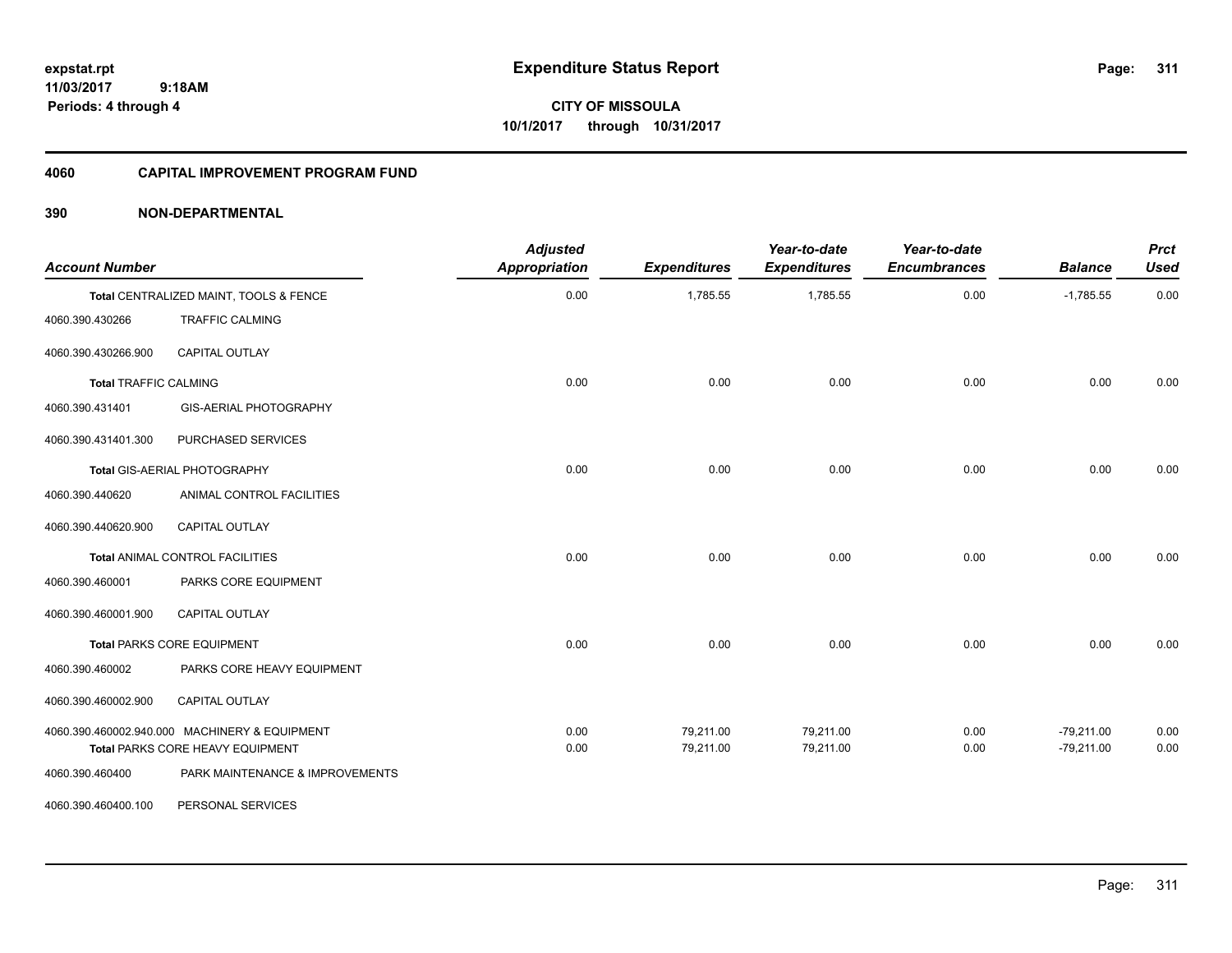**CITY OF MISSOULA 10/1/2017 through 10/31/2017**

#### **4060 CAPITAL IMPROVEMENT PROGRAM FUND**

| <b>Account Number</b>                |                                       | <b>Adjusted</b><br><b>Appropriation</b> | <b>Expenditures</b> | Year-to-date<br><b>Expenditures</b> | Year-to-date<br><b>Encumbrances</b> | <b>Balance</b> | <b>Prct</b><br><b>Used</b> |
|--------------------------------------|---------------------------------------|-----------------------------------------|---------------------|-------------------------------------|-------------------------------------|----------------|----------------------------|
| <b>Total PERSONAL SERVICES</b>       |                                       | 0.00                                    | 0.00                | 0.00                                | 0.00                                | 0.00           | 0.00                       |
| 4060.390.460400.900                  | CAPITAL OUTLAY                        |                                         |                     |                                     |                                     |                |                            |
|                                      | Total PARK MAINTENANCE & IMPROVEMENTS | 0.00                                    | 0.00                | 0.00                                | 0.00                                | 0.00           | 0.00                       |
| 4060.390.460439                      | <b>EXISTING PARK EXPANSION</b>        |                                         |                     |                                     |                                     |                |                            |
| 4060.390.460439.900                  | CAPITAL OUTLAY                        |                                         |                     |                                     |                                     |                |                            |
|                                      | <b>Total EXISTING PARK EXPANSION</b>  | 0.00                                    | 0.00                | 0.00                                | 0.00                                | 0.00           | 0.00                       |
| 4060.390.460452                      | <b>ART MUSEUM</b>                     |                                         |                     |                                     |                                     |                |                            |
| 4060.390.460452.900                  | <b>CAPITAL OUTLAY</b>                 |                                         |                     |                                     |                                     |                |                            |
| 4060.390.460452.930.000 MAM ART PARK |                                       | 0.00                                    | 4,205.00            | 4,205.00                            | 0.00                                | $-4,205.00$    | 0.00                       |
| <b>Total ART MUSEUM</b>              |                                       | 0.00                                    | 4,205.00            | 4,205.00                            | 0.00                                | $-4,205.00$    | 0.00                       |
| 4060.390.490100                      | AQUATICS GEN FUND DEBT SERVICE        |                                         |                     |                                     |                                     |                |                            |
| 4060.390.490100.600                  | <b>DEBT SERVICE</b>                   |                                         |                     |                                     |                                     |                |                            |
|                                      | Total AQUATICS GEN FUND DEBT SERVICE  | 0.00                                    | 0.00                | 0.00                                | 0.00                                | 0.00           | 0.00                       |
| 4060.390.490101                      | 50 METER POOL DEBT SERVICE            |                                         |                     |                                     |                                     |                |                            |
| 4060.390.490101.300                  | PURCHASED SERVICES                    |                                         |                     |                                     |                                     |                |                            |
|                                      | <b>Total PURCHASED SERVICES</b>       | 0.00                                    | 0.00                | 0.00                                | 0.00                                | 0.00           | 0.00                       |
| 4060.390.490101.600                  | <b>DEBT SERVICE</b>                   |                                         |                     |                                     |                                     |                |                            |
|                                      | Total 50 METER POOL DEBT SERVICE      | 0.00                                    | 0.00                | 0.00                                | 0.00                                | 0.00           | 0.00                       |
| 4060.390.490102                      | 2010C ENERGY BONDS DEBT SERVICE       |                                         |                     |                                     |                                     |                |                            |
| 4060.390.490102.300                  | PURCHASED SERVICES                    |                                         |                     |                                     |                                     |                |                            |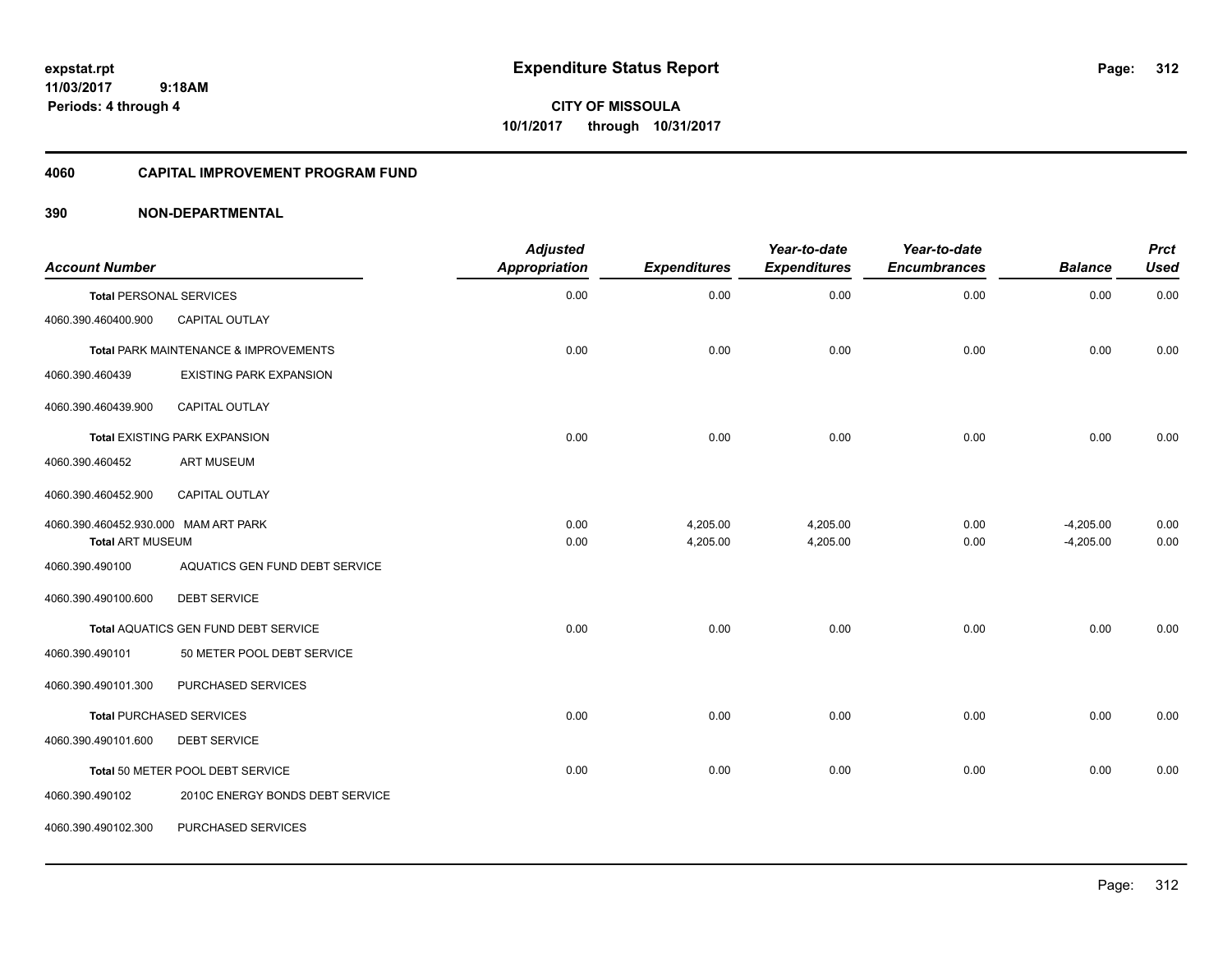**CITY OF MISSOULA 10/1/2017 through 10/31/2017**

#### **4060 CAPITAL IMPROVEMENT PROGRAM FUND**

| <b>Appropriation</b> | <b>Expenditures</b> | <b>Expenditures</b> | <b>Encumbrances</b> | <b>Balance</b> | <b>Used</b>  |
|----------------------|---------------------|---------------------|---------------------|----------------|--------------|
|                      |                     |                     |                     |                |              |
|                      | 0.00                | 0.00                | 0.00                | 0.00           | 0.00         |
|                      |                     |                     |                     |                |              |
| 65,000.00            | 0.00                | 0.00                | 0.00                | 65,000.00      | 0.00         |
| 84,950.00            | 0.00                | 0.00                | 0.00                | 84,950.00      | 0.00<br>0.00 |
|                      |                     |                     |                     |                |              |
|                      |                     |                     |                     |                |              |
| 0.00                 | 0.00                | 0.00                | 0.00                | 0.00           | 0.00         |
|                      |                     |                     |                     |                |              |
| 115.000.00           | 0.00                | 0.00                | 0.00                | 115,000.00     | 0.00         |
| 12.775.00            | 0.00                | 0.00                | 0.00                | 12,775.00      | 0.00         |
| 127,775.00           | 0.00                | 0.00                | 0.00                | 127,775.00     | 0.00         |
|                      |                     |                     |                     |                |              |
|                      |                     |                     |                     |                |              |
| 0.00                 | 0.00                | 0.00                | 0.00                | 0.00           | 0.00         |
|                      |                     |                     |                     |                |              |
| 285,000.00           | 0.00                | 0.00                | 0.00                | 285,000.00     | 0.00         |
| 119,550.00           | 0.00                | 350.00              | 0.00                | 119,200.00     | 0.29         |
| 404,550.00           | 0.00                | 350.00              | 0.00                | 404,200.00     | 0.09         |
|                      |                     |                     |                     |                |              |
|                      |                     |                     |                     |                |              |
| 0.00                 | 0.00                | 0.00                | 0.00                | 0.00           | 0.00         |
|                      | 0.00<br>19.950.00   | 0.00                | 0.00                | 0.00           | 19,950.00    |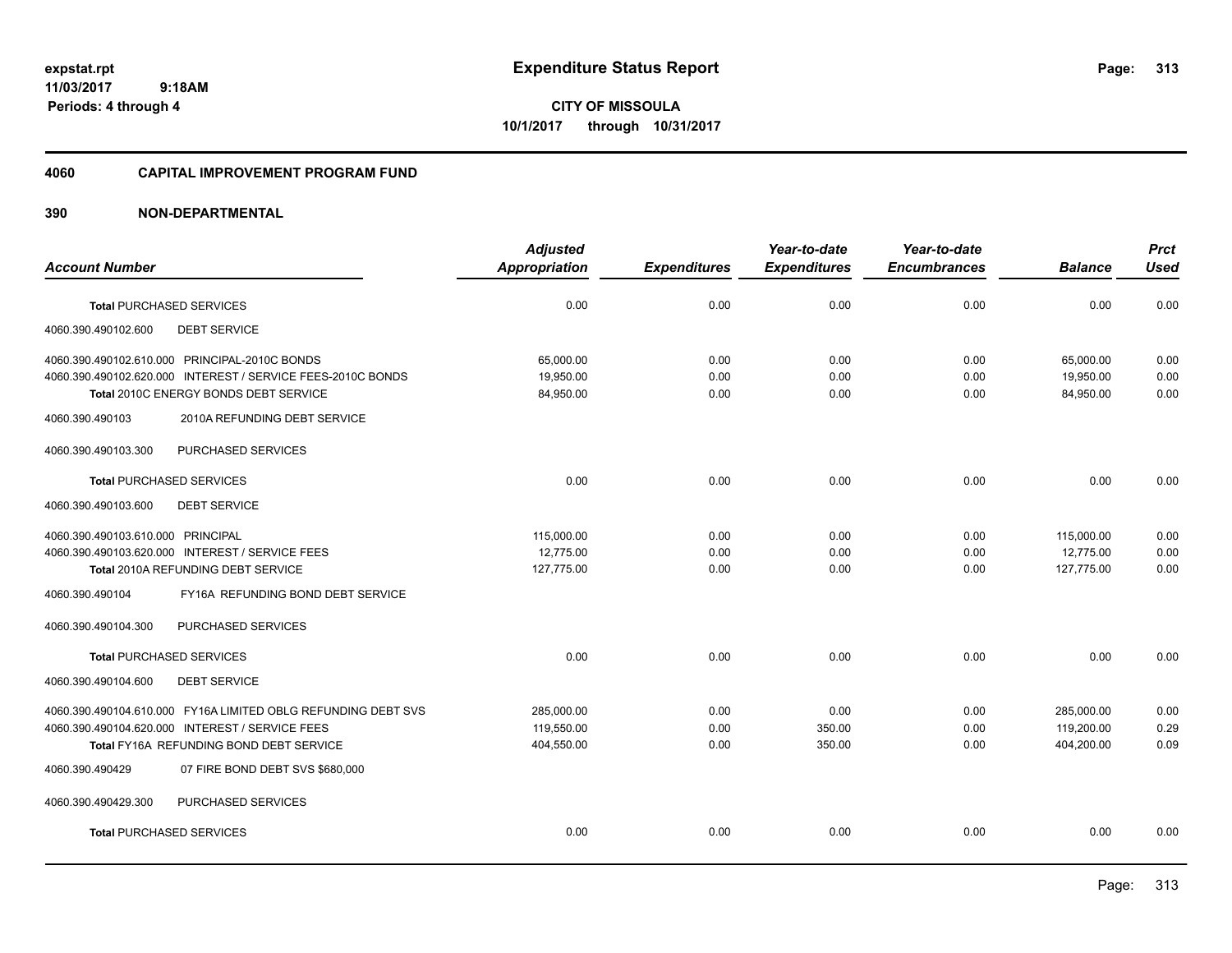**CITY OF MISSOULA 10/1/2017 through 10/31/2017**

#### **4060 CAPITAL IMPROVEMENT PROGRAM FUND**

| <b>Account Number</b>                                                                                                                                         | <b>Adjusted</b><br><b>Appropriation</b> | <b>Expenditures</b>                 | Year-to-date<br><b>Expenditures</b>   | Year-to-date<br><b>Encumbrances</b> | <b>Balance</b>                        | <b>Prct</b><br><b>Used</b> |
|---------------------------------------------------------------------------------------------------------------------------------------------------------------|-----------------------------------------|-------------------------------------|---------------------------------------|-------------------------------------|---------------------------------------|----------------------------|
| <b>DEBT SERVICE</b><br>4060.390.490429.600                                                                                                                    |                                         |                                     |                                       |                                     |                                       |                            |
| Total 07 FIRE BOND DEBT SVS \$680,000                                                                                                                         | 0.00                                    | 0.00                                | 0.00                                  | 0.00                                | 0.00                                  | 0.00                       |
| FY09 FINANCED CORE EQUIPMENT<br>4060.390.490504                                                                                                               |                                         |                                     |                                       |                                     |                                       |                            |
| 4060.390.490504.600<br><b>DEBT SERVICE</b>                                                                                                                    |                                         |                                     |                                       |                                     |                                       |                            |
| 4060.390.490504.610.000 FY09 CORE FINANCED EQUIP-PRINCIPAL<br>4060.390.490504.620.000 FY09 FINANCED CORE EQUIP-INTEREST<br>Total FY09 FINANCED CORE EQUIPMENT | 563,919.00<br>60,633.00<br>624,552.00   | 98,750.62<br>5,159.58<br>103,910.20 | 183,817.45<br>20,155.58<br>203,973.03 | 0.00<br>0.00<br>0.00                | 380,101.55<br>40,477.42<br>420,578.97 | 32.60<br>33.24<br>32.66    |
| 4060.390.490506<br><b>CORE FINANCED EQUIPMENT</b>                                                                                                             |                                         |                                     |                                       |                                     |                                       |                            |
| <b>DEBT SERVICE</b><br>4060.390.490506.600                                                                                                                    |                                         |                                     |                                       |                                     |                                       |                            |
| Total CORE FINANCED EQUIPMENT                                                                                                                                 | 0.00                                    | 0.00                                | 0.00                                  | 0.00                                | 0.00                                  | 0.00                       |
| <b>MERCHANT SERVICES</b><br>4060.390.510110                                                                                                                   |                                         |                                     |                                       |                                     |                                       |                            |
| <b>FIXED CHARGES</b><br>4060.390.510110.500                                                                                                                   |                                         |                                     |                                       |                                     |                                       |                            |
| <b>Total MERCHANT SERVICES</b>                                                                                                                                | 0.00                                    | 0.00                                | 0.00                                  | 0.00                                | 0.00                                  | 0.00                       |
| <b>TRANSFER TO CIP</b><br>4060.390.521001                                                                                                                     |                                         |                                     |                                       |                                     |                                       |                            |
| 4060.390.521001.800<br>OTHER OBJECTS                                                                                                                          |                                         |                                     |                                       |                                     |                                       |                            |
| <b>Total TRANSFER TO CIP</b>                                                                                                                                  | 0.00                                    | 0.00                                | 0.00                                  | 0.00                                | 0.00                                  | 0.00                       |
| <b>Total CAPITAL IMPROVEMENT PROGRAM FUND</b>                                                                                                                 | 1,404,003.00                            | 349,867.27                          | 564,473.70                            | 0.00                                | 839,529.30                            | 40.20                      |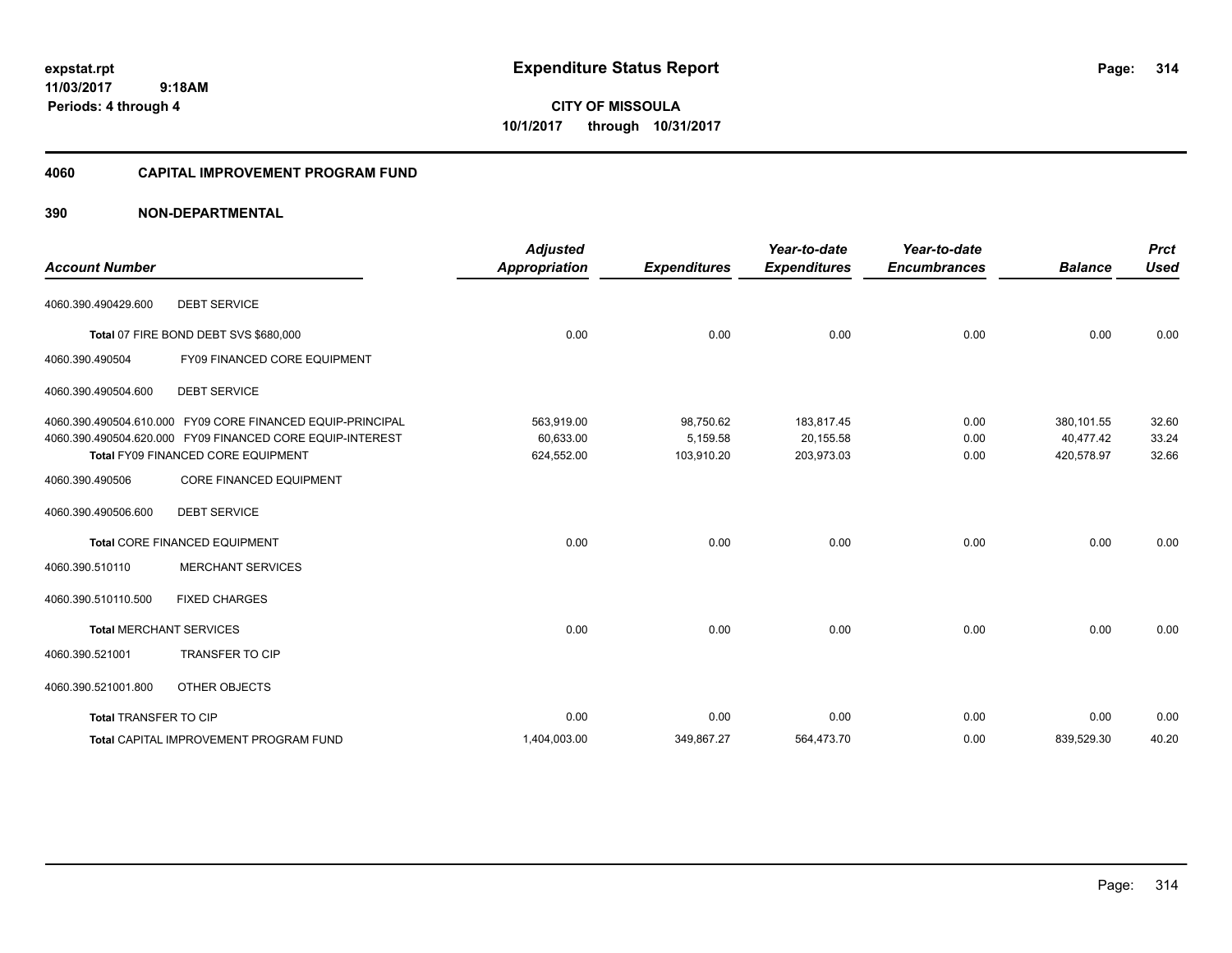**CITY OF MISSOULA 10/1/2017 through 10/31/2017**

## **4130 1997 G O BOND OPEN SPACE PURCHASE FUND**

| <b>Account Number</b>      |                                              | <b>Adjusted</b><br><b>Appropriation</b> | <b>Expenditures</b> | Year-to-date<br><b>Expenditures</b> | Year-to-date<br><b>Encumbrances</b> | <b>Balance</b> | <b>Prct</b><br><b>Used</b> |
|----------------------------|----------------------------------------------|-----------------------------------------|---------------------|-------------------------------------|-------------------------------------|----------------|----------------------------|
| 4130.390.460480            | VANDALISM                                    |                                         |                     |                                     |                                     |                |                            |
| 4130.390.460480.800        | OTHER OBJECTS                                |                                         |                     |                                     |                                     |                |                            |
| <b>Total OTHER OBJECTS</b> |                                              | 0.00                                    | 0.00                | 0.00                                | 0.00                                | 0.00           | 0.00                       |
| 4130.390.460480.900        | <b>CAPITAL OUTLAY</b>                        |                                         |                     |                                     |                                     |                |                            |
| <b>Total VANDALISM</b>     |                                              | 0.00                                    | 0.00                | 0.00                                | 0.00                                | 0.00           | 0.00                       |
| 4130.390.510110            | <b>MERCHANT SERVICES</b>                     |                                         |                     |                                     |                                     |                |                            |
| 4130.390.510110.500        | <b>FIXED CHARGES</b>                         |                                         |                     |                                     |                                     |                |                            |
|                            | Total 1997 G O BOND OPEN SPACE PURCHASE FUND | 0.00                                    | 0.00                | 0.00                                | 0.00                                | 0.00           | 0.00                       |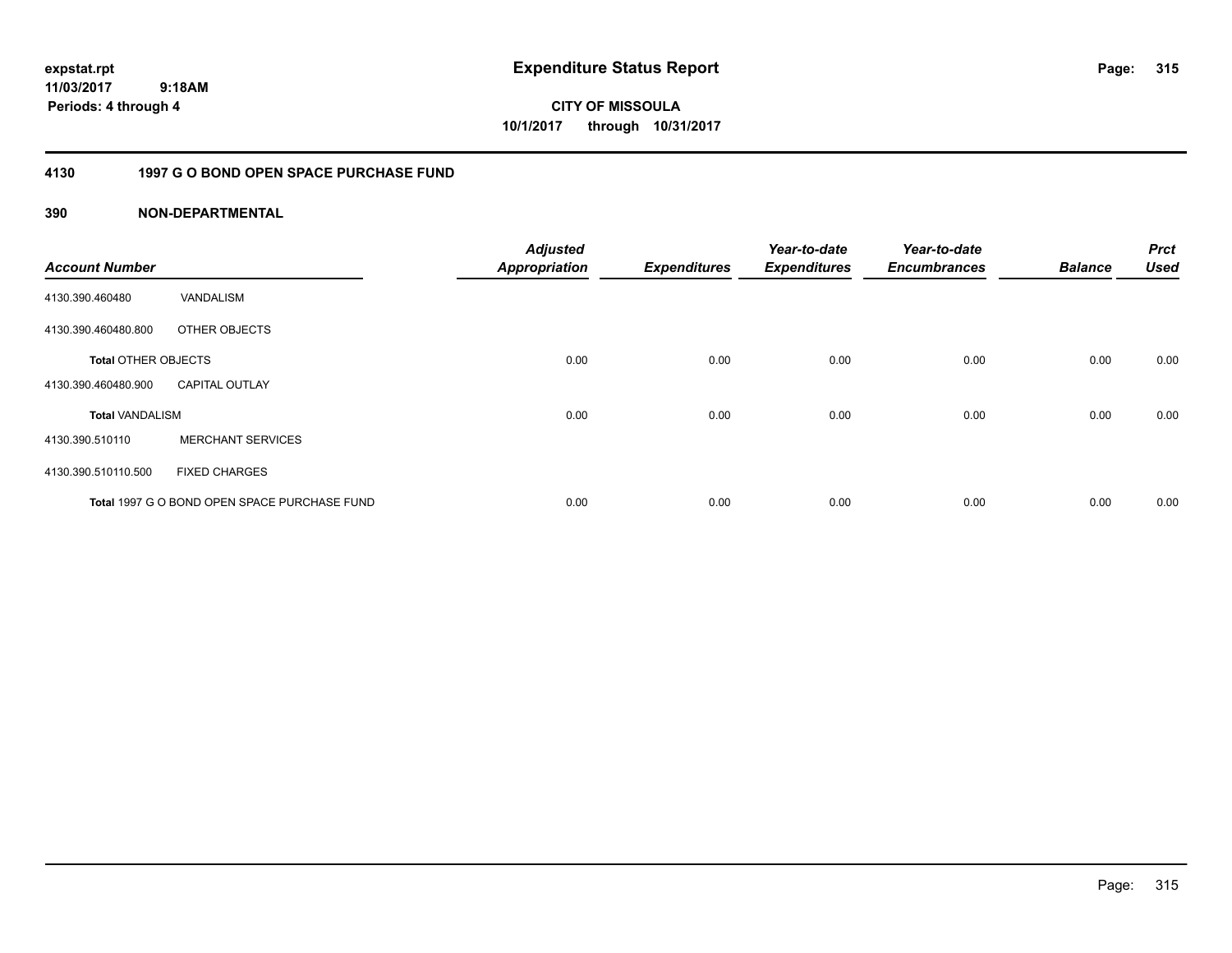## **4196 NEW FIRE STATION GO BOND**

## **300 FIRE**

| <b>Account Number</b>      |                                       | <b>Adjusted</b><br><b>Appropriation</b> | <b>Expenditures</b> | Year-to-date<br><b>Expenditures</b> | Year-to-date<br><b>Encumbrances</b> | <b>Balance</b> | <b>Prct</b><br><b>Used</b> |
|----------------------------|---------------------------------------|-----------------------------------------|---------------------|-------------------------------------|-------------------------------------|----------------|----------------------------|
| 4196.300.420420            | <b>FACILITY</b>                       |                                         |                     |                                     |                                     |                |                            |
| 4196.300.420420.800        | OTHER OBJECTS                         |                                         |                     |                                     |                                     |                |                            |
| <b>Total OTHER OBJECTS</b> |                                       | 0.00                                    | 0.00                | 0.00                                | 0.00                                | 0.00           | 0.00                       |
| 4196.300.420420.900        | <b>CAPITAL OUTLAY</b>                 |                                         |                     |                                     |                                     |                |                            |
| <b>Total FACILITY</b>      |                                       | 0.00                                    | 0.00                | 0.00                                | 0.00                                | 0.00           | 0.00                       |
| 4196.300.510110            | <b>MERCHANT SERVICES</b>              |                                         |                     |                                     |                                     |                |                            |
| 4196.300.510110.500        | <b>FIXED CHARGES</b>                  |                                         |                     |                                     |                                     |                |                            |
| <b>Total FIXED CHARGES</b> |                                       | 0.00                                    | 0.00                | 0.00                                | 0.00                                | 0.00           | 0.00                       |
|                            | <b>Total NEW FIRE STATION GO BOND</b> | 0.00                                    | 0.00                | 0.00                                | 0.00                                | 0.00           | 0.00                       |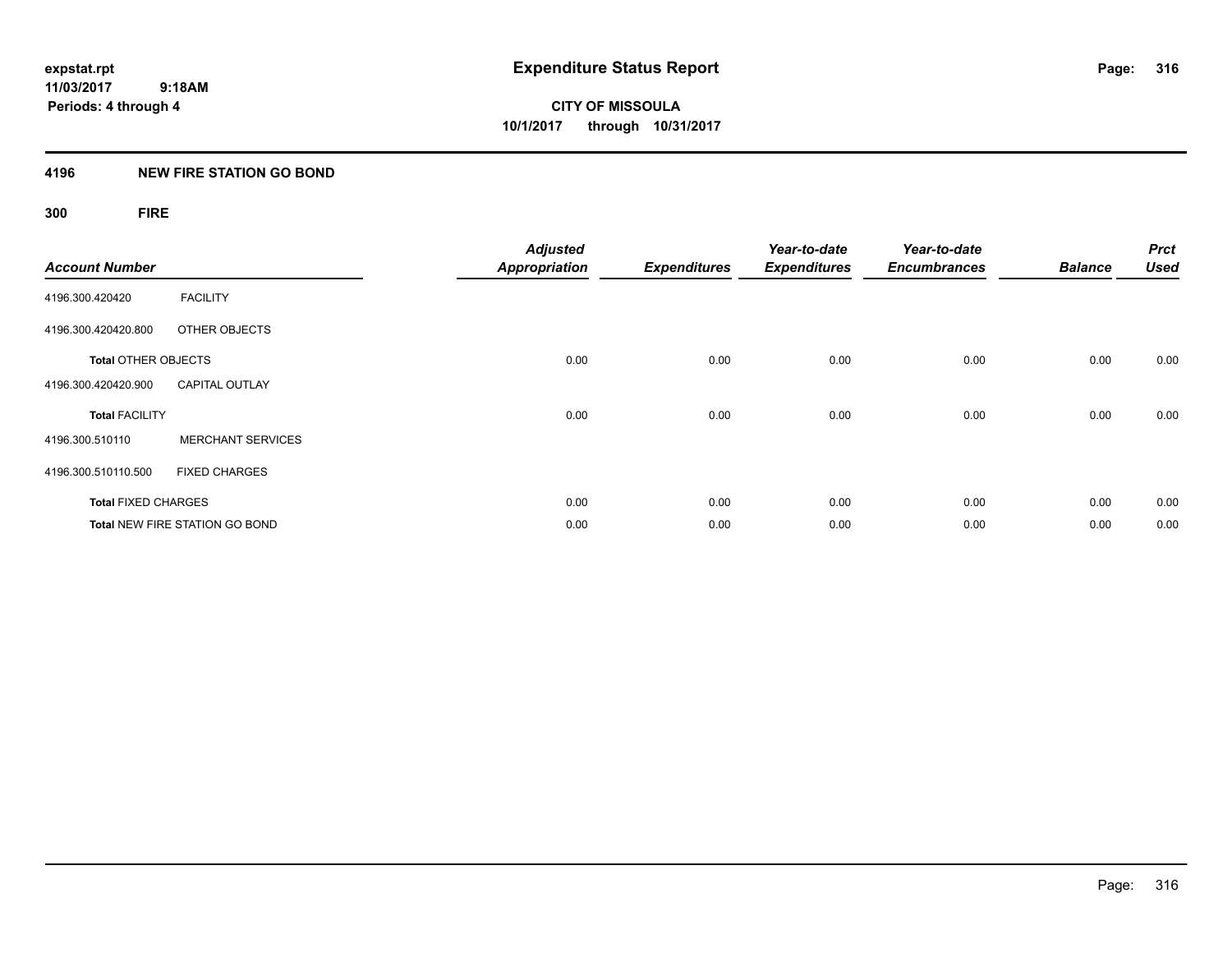**CITY OF MISSOULA 10/1/2017 through 10/31/2017**

### **4450 S/C CONSTRUCTION FUND FOR FY06**

| <b>Account Number</b> |                                             | <b>Adjusted</b><br><b>Appropriation</b> | <b>Expenditures</b> | Year-to-date<br><b>Expenditures</b> | Year-to-date<br><b>Encumbrances</b> | <b>Balance</b> | <b>Prct</b><br><b>Used</b> |
|-----------------------|---------------------------------------------|-----------------------------------------|---------------------|-------------------------------------|-------------------------------------|----------------|----------------------------|
| 4450.280.510110       | <b>MERCHANT SERVICES</b>                    |                                         |                     |                                     |                                     |                |                            |
| 4450.280.510110.500   | <b>FIXED CHARGES</b>                        |                                         |                     |                                     |                                     |                |                            |
|                       | <b>Total MERCHANT SERVICES</b>              | 0.00                                    | 0.00                | 0.00                                | 0.00                                | 0.00           | 0.00                       |
| 4450.280.521000       | INTERFUND OPERATING TRANSFERS               |                                         |                     |                                     |                                     |                |                            |
| 4450.280.521000.800   | OTHER OBJECTS                               |                                         |                     |                                     |                                     |                |                            |
|                       | <b>Total INTERFUND OPERATING TRANSFERS</b>  | 0.00                                    | 0.00                | 0.00                                | 0.00                                | 0.00           | 0.00                       |
|                       | <b>Total S/C CONSTRUCTION FUND FOR FY06</b> | 0.00                                    | 0.00                | 0.00                                | 0.00                                | 0.00           | 0.00                       |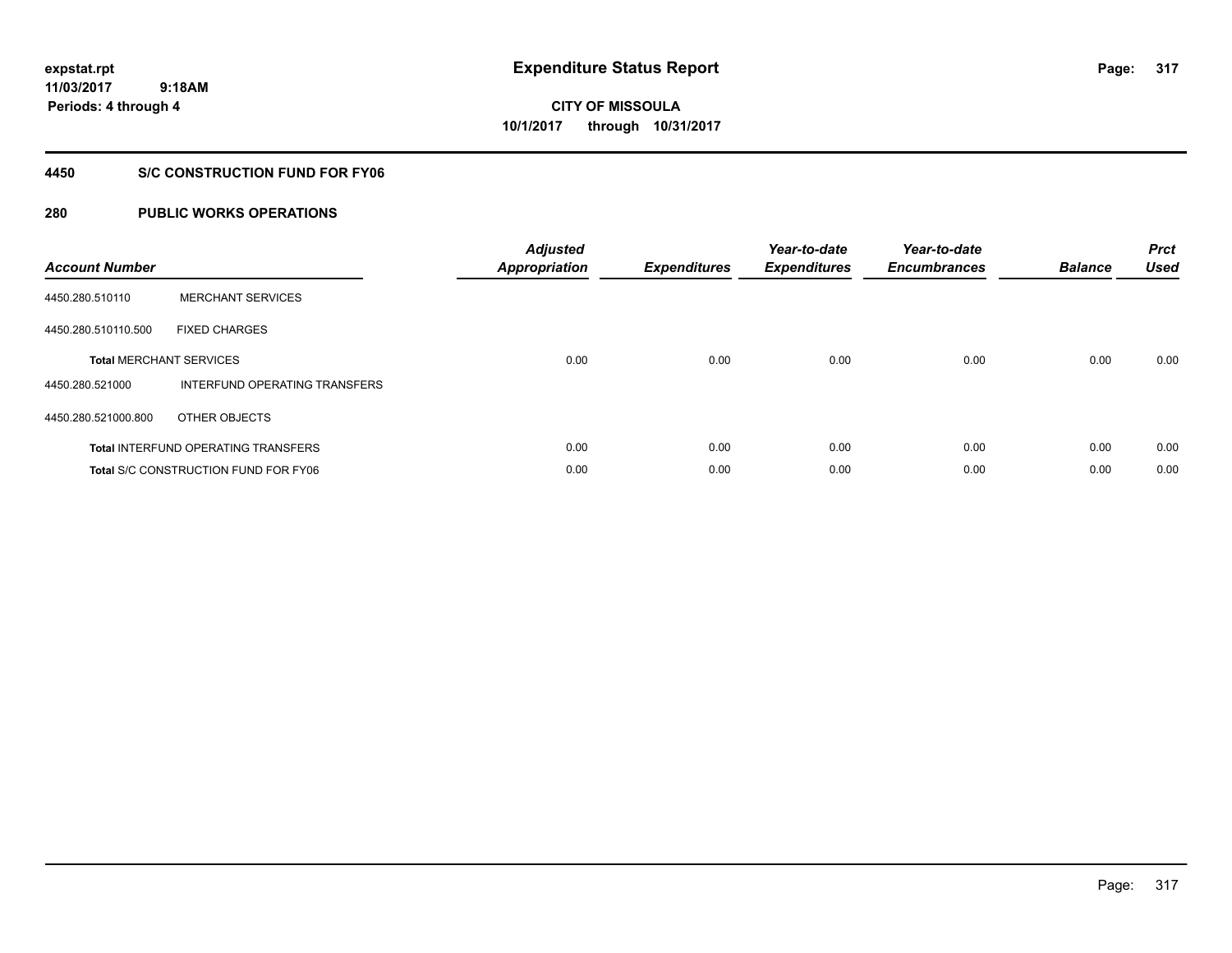### **4451 FY07 S/C BOND FUND**

| <b>Account Number</b>           |                                            | <b>Adjusted</b><br>Appropriation | <b>Expenditures</b> | Year-to-date<br><b>Expenditures</b> | Year-to-date<br><b>Encumbrances</b> | <b>Balance</b> | <b>Prct</b><br><b>Used</b> |
|---------------------------------|--------------------------------------------|----------------------------------|---------------------|-------------------------------------|-------------------------------------|----------------|----------------------------|
| 4451.280.510110                 | <b>MERCHANT SERVICES</b>                   |                                  |                     |                                     |                                     |                |                            |
| 4451.280.510110.500             | <b>FIXED CHARGES</b>                       |                                  |                     |                                     |                                     |                |                            |
|                                 | <b>Total MERCHANT SERVICES</b>             | 0.00                             | 0.00                | 0.00                                | 0.00                                | 0.00           | 0.00                       |
| 4451.280.521000                 | INTERFUND OPERATING TRANSFERS              |                                  |                     |                                     |                                     |                |                            |
| 4451.280.521000.800             | OTHER OBJECTS                              |                                  |                     |                                     |                                     |                |                            |
|                                 | <b>Total INTERFUND OPERATING TRANSFERS</b> | 0.00                             | 0.00                | 0.00                                | 0.00                                | 0.00           | 0.00                       |
| <b>Total FY07 S/C BOND FUND</b> |                                            | 0.00                             | 0.00                | 0.00                                | 0.00                                | 0.00           | 0.00                       |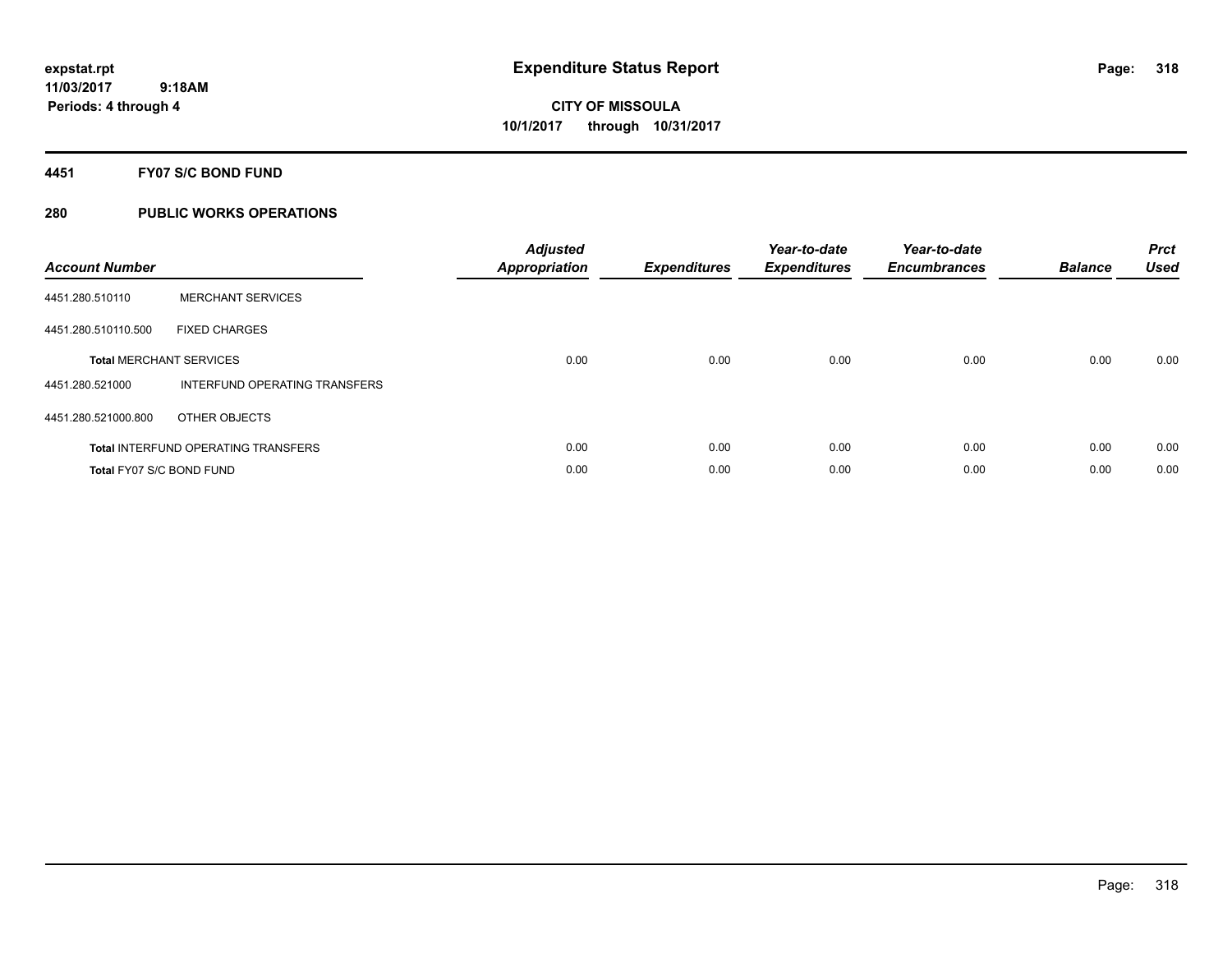**319**

**11/03/2017 9:18AM Periods: 4 through 4**

**CITY OF MISSOULA 10/1/2017 through 10/31/2017**

## **4452 S/C CONSTRUCTION FUND FOR FY 08 BOND SAL**

| <b>Account Number</b>  |                                                       | <b>Adjusted</b><br><b>Appropriation</b> | <b>Expenditures</b> | Year-to-date<br><b>Expenditures</b> | Year-to-date<br><b>Encumbrances</b> | <b>Balance</b> | <b>Prct</b><br><b>Used</b> |
|------------------------|-------------------------------------------------------|-----------------------------------------|---------------------|-------------------------------------|-------------------------------------|----------------|----------------------------|
| 4452.280.430262        | <b>SIDEWALKS</b>                                      |                                         |                     |                                     |                                     |                |                            |
| 4452.280.430262.900    | <b>CAPITAL OUTLAY</b>                                 |                                         |                     |                                     |                                     |                |                            |
| <b>Total SIDEWALKS</b> |                                                       | 0.00                                    | 0.00                | 0.00                                | 0.00                                | 0.00           | 0.00                       |
| 4452.280.510110        | <b>MERCHANT SERVICES</b>                              |                                         |                     |                                     |                                     |                |                            |
| 4452.280.510110.500    | <b>FIXED CHARGES</b>                                  |                                         |                     |                                     |                                     |                |                            |
|                        | <b>Total MERCHANT SERVICES</b>                        | 0.00                                    | 0.00                | 0.00                                | 0.00                                | 0.00           | 0.00                       |
|                        | <b>Total S/C CONSTRUCTION FUND FOR FY 08 BOND SAL</b> | 0.00                                    | 0.00                | 0.00                                | 0.00                                | 0.00           | 0.00                       |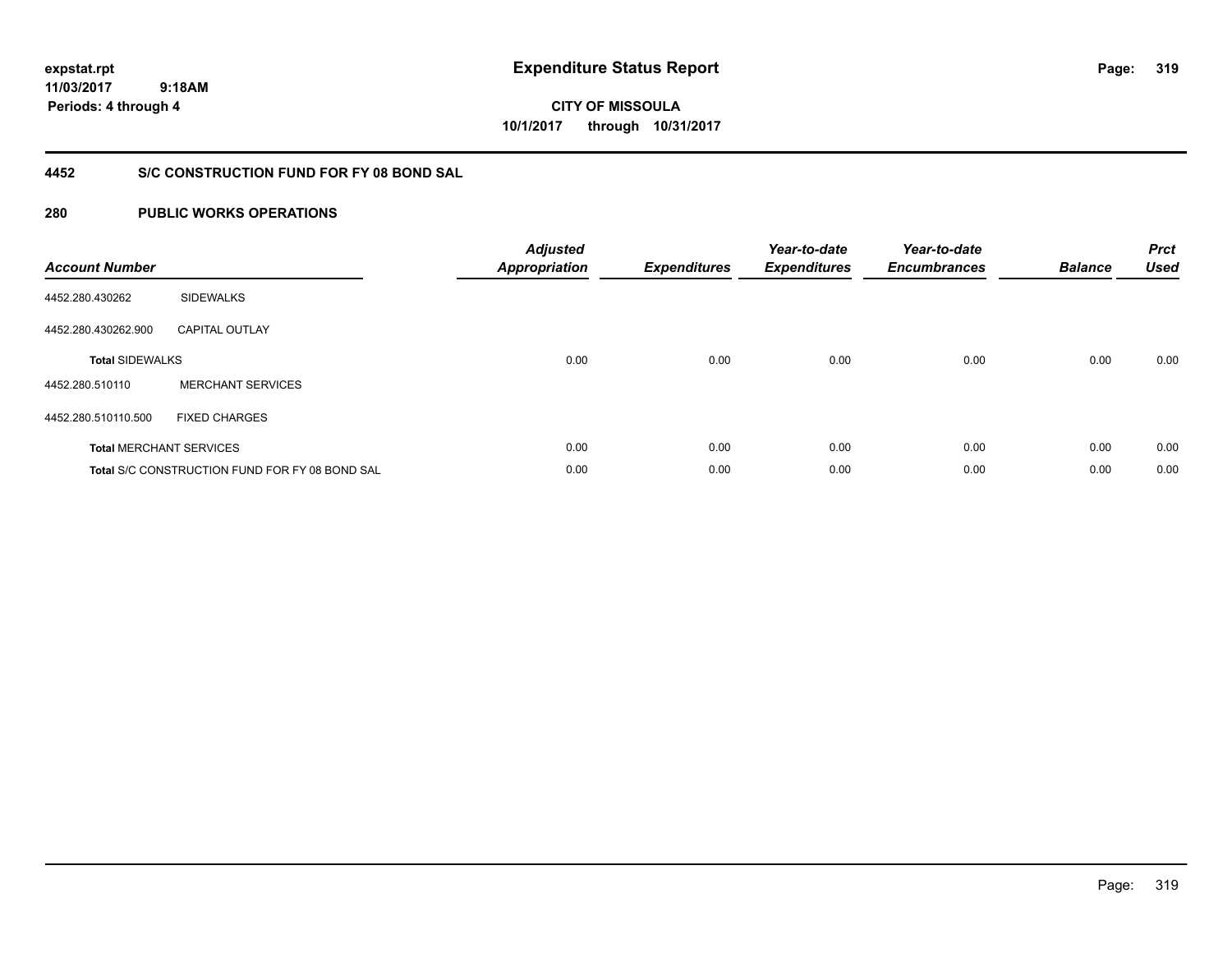**CITY OF MISSOULA 10/1/2017 through 10/31/2017**

### **4453 S/C CONSTRUCTION FUND FY09 BOND**

| <b>Account Number</b>  |                                      | <b>Adjusted</b><br><b>Appropriation</b> | <b>Expenditures</b> | Year-to-date<br><b>Expenditures</b> | Year-to-date<br><b>Encumbrances</b> | <b>Balance</b> | <b>Prct</b><br><b>Used</b> |
|------------------------|--------------------------------------|-----------------------------------------|---------------------|-------------------------------------|-------------------------------------|----------------|----------------------------|
| 4453.280.430262        | <b>SIDEWALKS</b>                     |                                         |                     |                                     |                                     |                |                            |
| 4453.280.430262.900    | <b>CAPITAL OUTLAY</b>                |                                         |                     |                                     |                                     |                |                            |
| <b>Total SIDEWALKS</b> |                                      | 0.00                                    | 0.00                | 0.00                                | 0.00                                | 0.00           | 0.00                       |
| 4453.280.510110        | <b>MERCHANT SERVICES</b>             |                                         |                     |                                     |                                     |                |                            |
| 4453.280.510110.500    | <b>FIXED CHARGES</b>                 |                                         |                     |                                     |                                     |                |                            |
|                        | <b>Total MERCHANT SERVICES</b>       | 0.00                                    | 0.00                | 0.00                                | 0.00                                | 0.00           | 0.00                       |
| 4453.280.521000        | INTERFUND OPERATING TRANSFERS        |                                         |                     |                                     |                                     |                |                            |
| 4453.280.521000.800    | OTHER OBJECTS                        |                                         |                     |                                     |                                     |                |                            |
|                        | <b>Total PUBLIC WORKS OPERATIONS</b> | 0.00                                    | 0.00                | 0.00                                | 0.00                                | 0.00           | 0.00                       |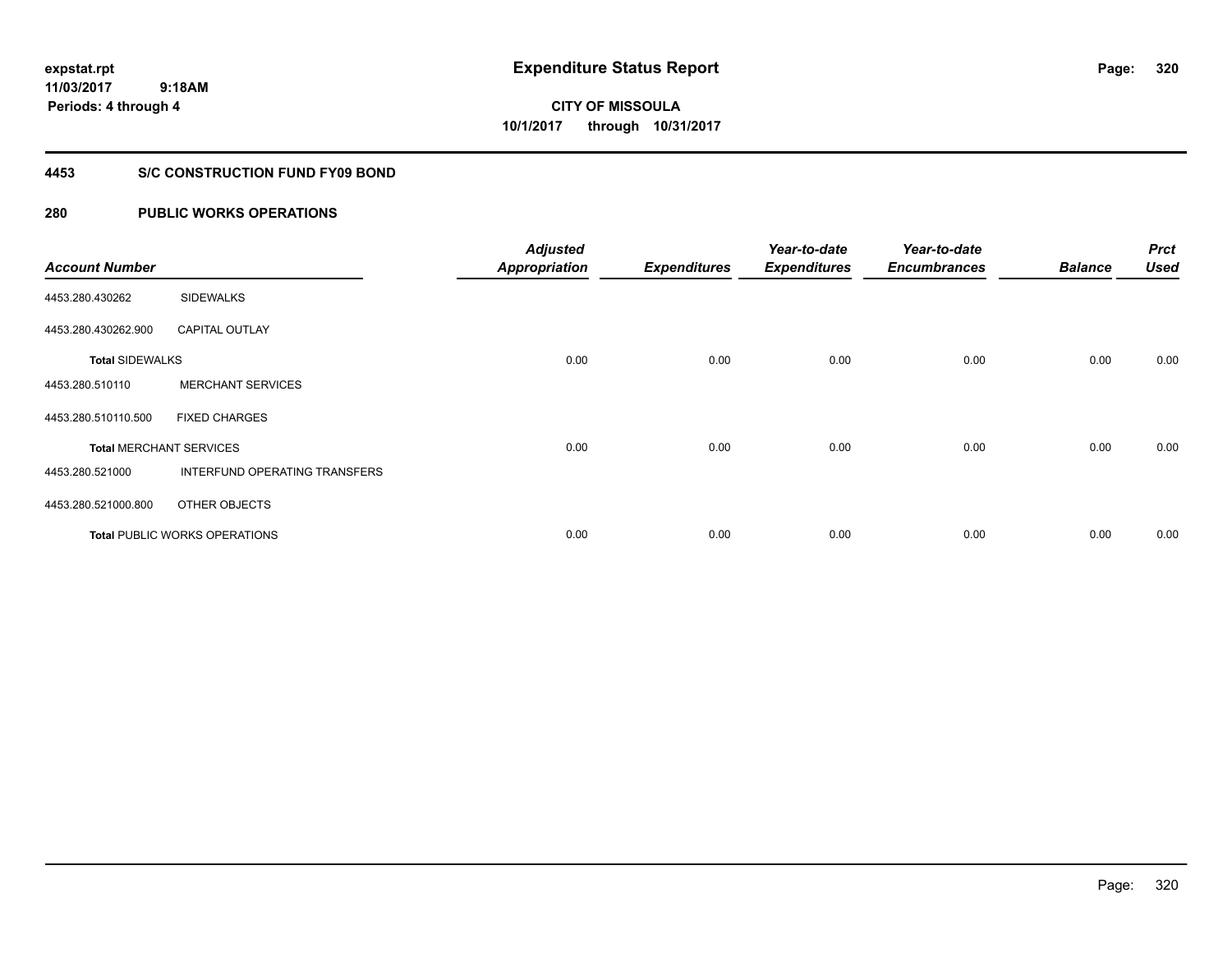**expstat.rpt Expenditure Status Report Page:**

**11/03/2017 9:18AM Periods: 4 through 4**

**CITY OF MISSOULA 10/1/2017 through 10/31/2017**

### **4453 S/C CONSTRUCTION FUND FY09 BOND**

| <b>Account Number</b>         |                                              | <b>Adjusted</b><br><b>Appropriation</b> | <b>Expenditures</b> | Year-to-date<br><b>Expenditures</b> | Year-to-date<br><b>Encumbrances</b> | <b>Balance</b> | <b>Prct</b><br><b>Used</b> |
|-------------------------------|----------------------------------------------|-----------------------------------------|---------------------|-------------------------------------|-------------------------------------|----------------|----------------------------|
| 4453.390.410710               | *** Title Not Found ***                      |                                         |                     |                                     |                                     |                |                            |
| 4453.390.410710.500           | <b>FIXED CHARGES</b>                         |                                         |                     |                                     |                                     |                |                            |
| Total *** Title Not Found *** |                                              | 0.00                                    | 0.00                | 0.00                                | 0.00                                | 0.00           | 0.00                       |
| 4453.390.510110               | <b>MERCHANT SERVICES</b>                     |                                         |                     |                                     |                                     |                |                            |
| 4453.390.510110.500           | <b>FIXED CHARGES</b>                         |                                         |                     |                                     |                                     |                |                            |
|                               | <b>Total S/C CONSTRUCTION FUND FY09 BOND</b> | 0.00                                    | 0.00                | 0.00                                | 0.00                                | 0.00           | 0.00                       |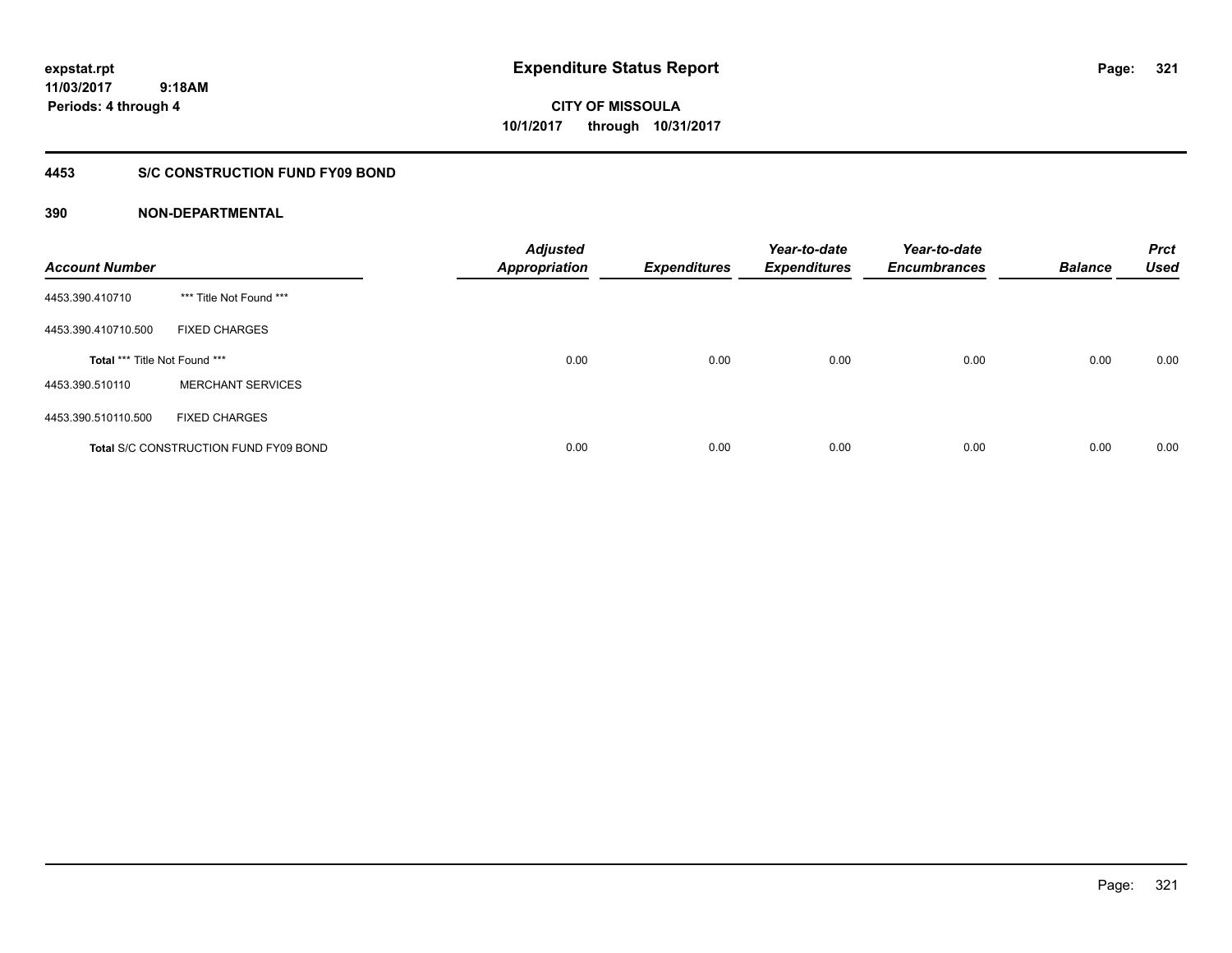**322**

**11/03/2017 9:18AM Periods: 4 through 4**

# **CITY OF MISSOULA 10/1/2017 through 10/31/2017**

## **4454 S/C CONSTRUCTION FUND FOR FY10**

| <b>Account Number</b>  |                                             | <b>Adjusted</b><br>Appropriation | <b>Expenditures</b> | Year-to-date<br><b>Expenditures</b> | Year-to-date<br><b>Encumbrances</b> | <b>Balance</b> | <b>Prct</b><br><b>Used</b> |
|------------------------|---------------------------------------------|----------------------------------|---------------------|-------------------------------------|-------------------------------------|----------------|----------------------------|
| 4454.280.430262        | <b>SIDEWALKS</b>                            |                                  |                     |                                     |                                     |                |                            |
| 4454.280.430262.900    | <b>CAPITAL OUTLAY</b>                       |                                  |                     |                                     |                                     |                |                            |
| <b>Total SIDEWALKS</b> |                                             | 0.00                             | 0.00                | 0.00                                | 0.00                                | 0.00           | 0.00                       |
| 4454.280.510110        | <b>MERCHANT SERVICES</b>                    |                                  |                     |                                     |                                     |                |                            |
| 4454.280.510110.500    | <b>FIXED CHARGES</b>                        |                                  |                     |                                     |                                     |                |                            |
|                        | <b>Total MERCHANT SERVICES</b>              | 0.00                             | 0.00                | 0.00                                | 0.00                                | 0.00           | 0.00                       |
|                        | <b>Total S/C CONSTRUCTION FUND FOR FY10</b> | 0.00                             | 0.00                | 0.00                                | 0.00                                | 0.00           | 0.00                       |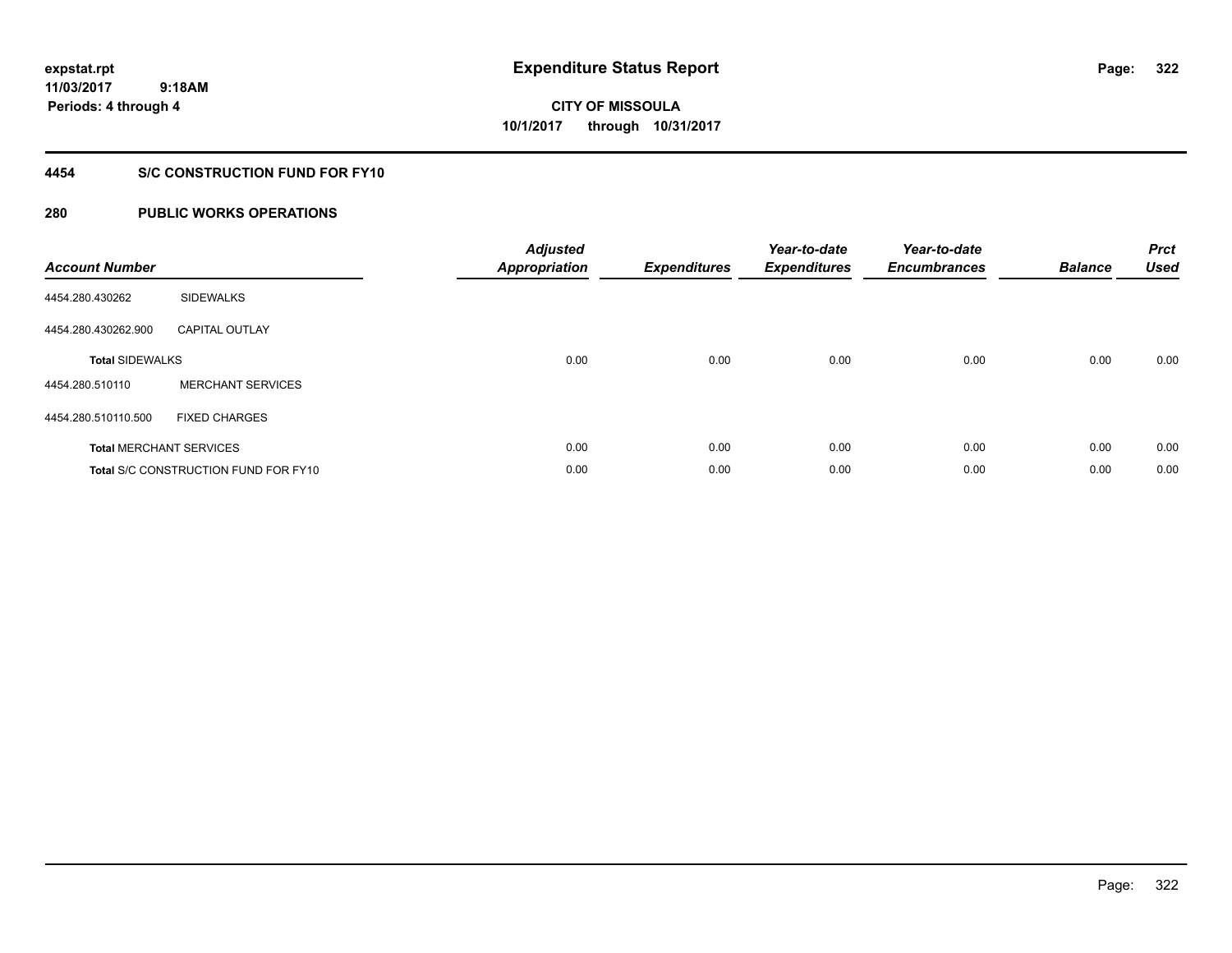## **4455 FY11 S/C CONSTRUCTION FUND**

| <b>Account Number</b>  |                                         | <b>Adjusted</b><br>Appropriation | <b>Expenditures</b> | Year-to-date<br><b>Expenditures</b> | Year-to-date<br><b>Encumbrances</b> | <b>Balance</b> | <b>Prct</b><br><b>Used</b> |
|------------------------|-----------------------------------------|----------------------------------|---------------------|-------------------------------------|-------------------------------------|----------------|----------------------------|
| 4455.280.430262        | <b>SIDEWALKS</b>                        |                                  |                     |                                     |                                     |                |                            |
| 4455.280.430262.900    | <b>CAPITAL OUTLAY</b>                   |                                  |                     |                                     |                                     |                |                            |
| <b>Total SIDEWALKS</b> |                                         | 0.00                             | 0.00                | 0.00                                | 0.00                                | 0.00           | 0.00                       |
| 4455.280.510110        | <b>MERCHANT SERVICES</b>                |                                  |                     |                                     |                                     |                |                            |
| 4455.280.510110.500    | <b>FIXED CHARGES</b>                    |                                  |                     |                                     |                                     |                |                            |
|                        | <b>Total MERCHANT SERVICES</b>          | 0.00                             | 0.00                | 0.00                                | 0.00                                | 0.00           | 0.00                       |
|                        | <b>Total FY11 S/C CONSTRUCTION FUND</b> | 0.00                             | 0.00                | 0.00                                | 0.00                                | 0.00           | 0.00                       |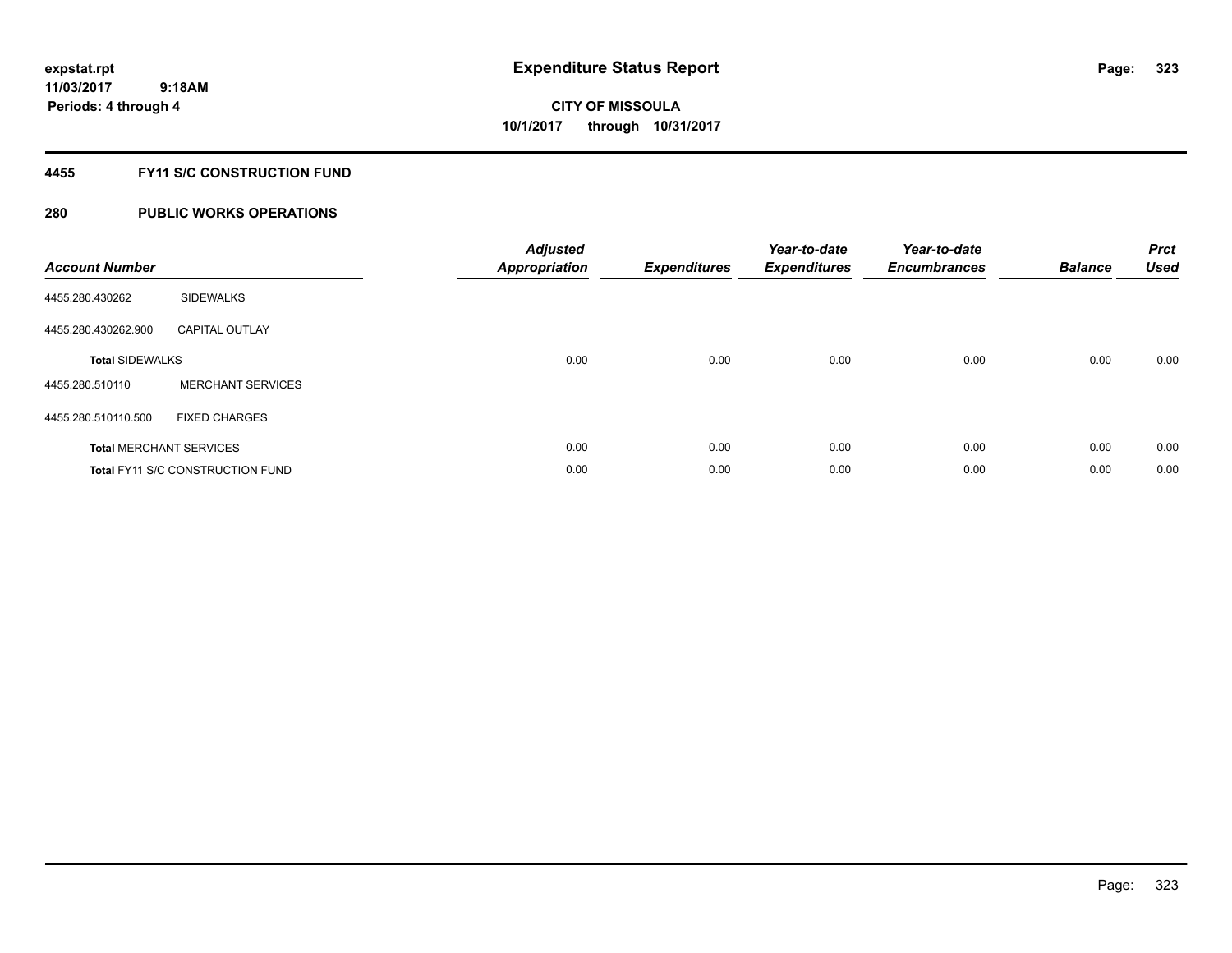### **4456 FY12 S/C CONSTRUCTION FUND**

| <b>Account Number</b>          |                                            | <b>Adjusted</b><br><b>Appropriation</b> | <b>Expenditures</b> | Year-to-date<br><b>Expenditures</b> | Year-to-date<br><b>Encumbrances</b> | <b>Balance</b> | <b>Prct</b><br><b>Used</b> |
|--------------------------------|--------------------------------------------|-----------------------------------------|---------------------|-------------------------------------|-------------------------------------|----------------|----------------------------|
| 4456.280.430262                | <b>SIDEWALKS</b>                           |                                         |                     |                                     |                                     |                |                            |
| 4456.280.430262.900            | <b>CAPITAL OUTLAY</b>                      |                                         |                     |                                     |                                     |                |                            |
| <b>Total SIDEWALKS</b>         |                                            | 0.00                                    | 0.00                | 0.00                                | 0.00                                | 0.00           | 0.00                       |
| 4456.280.510110                | <b>MERCHANT SERVICES</b>                   |                                         |                     |                                     |                                     |                |                            |
| 4456.280.510110.500            | <b>FIXED CHARGES</b>                       |                                         |                     |                                     |                                     |                |                            |
| <b>Total MERCHANT SERVICES</b> |                                            | 0.00                                    | 0.00                | 0.00                                | 0.00                                | 0.00           | 0.00                       |
| 4456.280.521000                | INTERFUND OPERATING TRANSFERS              |                                         |                     |                                     |                                     |                |                            |
| 4456.280.521000.800            | OTHER OBJECTS                              |                                         |                     |                                     |                                     |                |                            |
|                                | <b>Total INTERFUND OPERATING TRANSFERS</b> | 0.00                                    | 0.00                | 0.00                                | 0.00                                | 0.00           | 0.00                       |
|                                | Total FY12 S/C CONSTRUCTION FUND           | 0.00                                    | 0.00                | 0.00                                | 0.00                                | 0.00           | 0.00                       |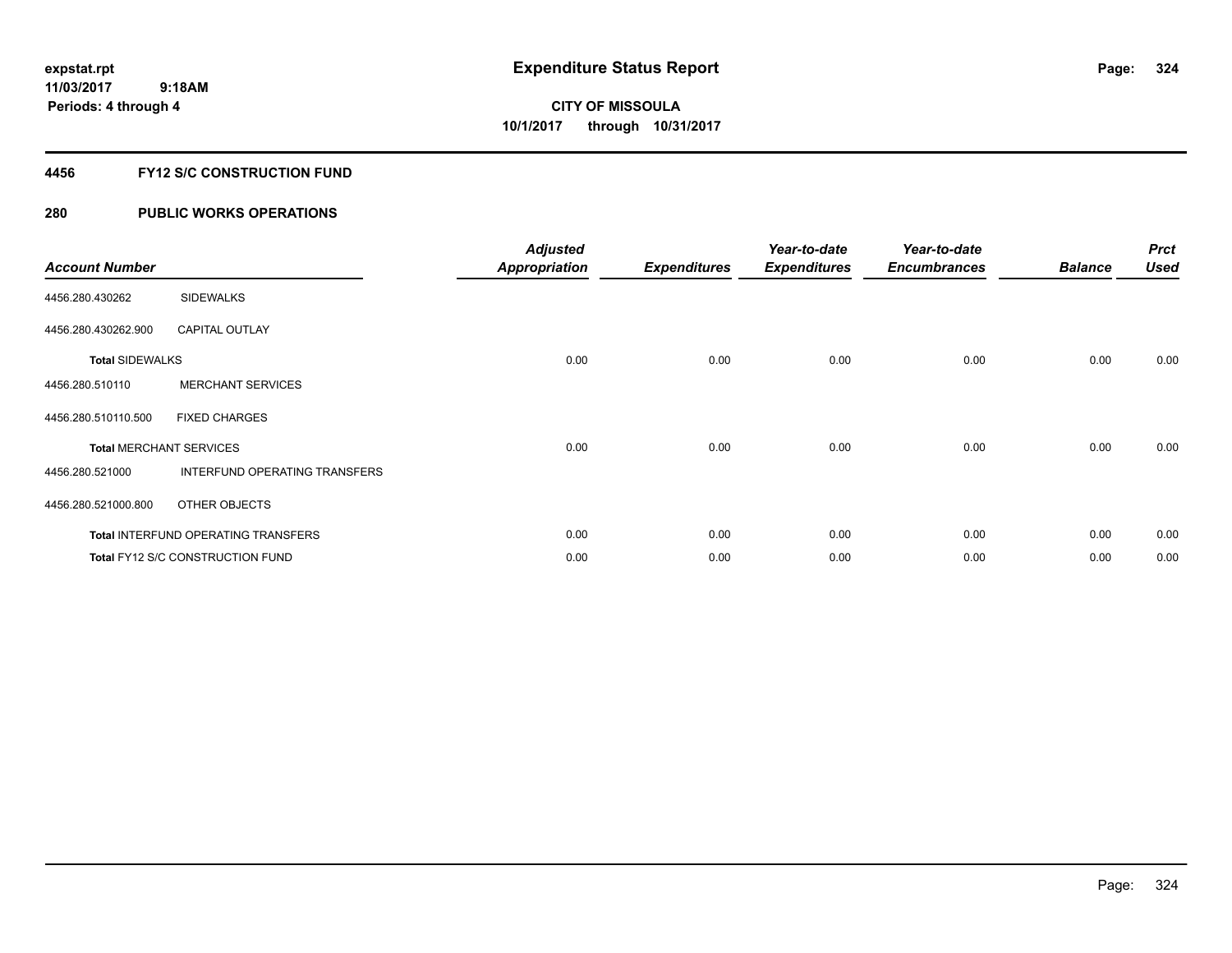**325**

**11/03/2017 9:18AM Periods: 4 through 4**

**CITY OF MISSOULA 10/1/2017 through 10/31/2017**

### **4457 FY13 SIDEWALK/CURB CONSTRUCTION**

| <b>Account Number</b>  |                                              | <b>Adjusted</b><br><b>Appropriation</b> | <b>Expenditures</b> | Year-to-date<br><b>Expenditures</b> | Year-to-date<br><b>Encumbrances</b> | <b>Balance</b> | <b>Prct</b><br><b>Used</b> |
|------------------------|----------------------------------------------|-----------------------------------------|---------------------|-------------------------------------|-------------------------------------|----------------|----------------------------|
| 4457.280.430262        | <b>SIDEWALKS</b>                             |                                         |                     |                                     |                                     |                |                            |
| 4457.280.430262.300    | PURCHASED SERVICES                           |                                         |                     |                                     |                                     |                |                            |
|                        | <b>Total PURCHASED SERVICES</b>              | 0.00                                    | 0.00                | 0.00                                | 0.00                                | 0.00           | 0.00                       |
| 4457.280.430262.900    | <b>CAPITAL OUTLAY</b>                        |                                         |                     |                                     |                                     |                |                            |
| <b>Total SIDEWALKS</b> |                                              | 0.00                                    | 0.00                | 0.00                                | 0.00                                | 0.00           | 0.00                       |
| 4457.280.510110        | <b>MERCHANT SERVICES</b>                     |                                         |                     |                                     |                                     |                |                            |
| 4457.280.510110.500    | <b>FIXED CHARGES</b>                         |                                         |                     |                                     |                                     |                |                            |
|                        | <b>Total MERCHANT SERVICES</b>               | 0.00                                    | 0.00                | 0.00                                | 0.00                                | 0.00           | 0.00                       |
| 4457.280.521000        | INTERFUND OPERATING TRANSFERS                |                                         |                     |                                     |                                     |                |                            |
| 4457.280.521000.800    | OTHER OBJECTS                                |                                         |                     |                                     |                                     |                |                            |
|                        | Total INTERFUND OPERATING TRANSFERS          | 0.00                                    | 0.00                | 0.00                                | 0.00                                | 0.00           | 0.00                       |
|                        | <b>Total FY13 SIDEWALK/CURB CONSTRUCTION</b> | 0.00                                    | 0.00                | 0.00                                | 0.00                                | 0.00           | 0.00                       |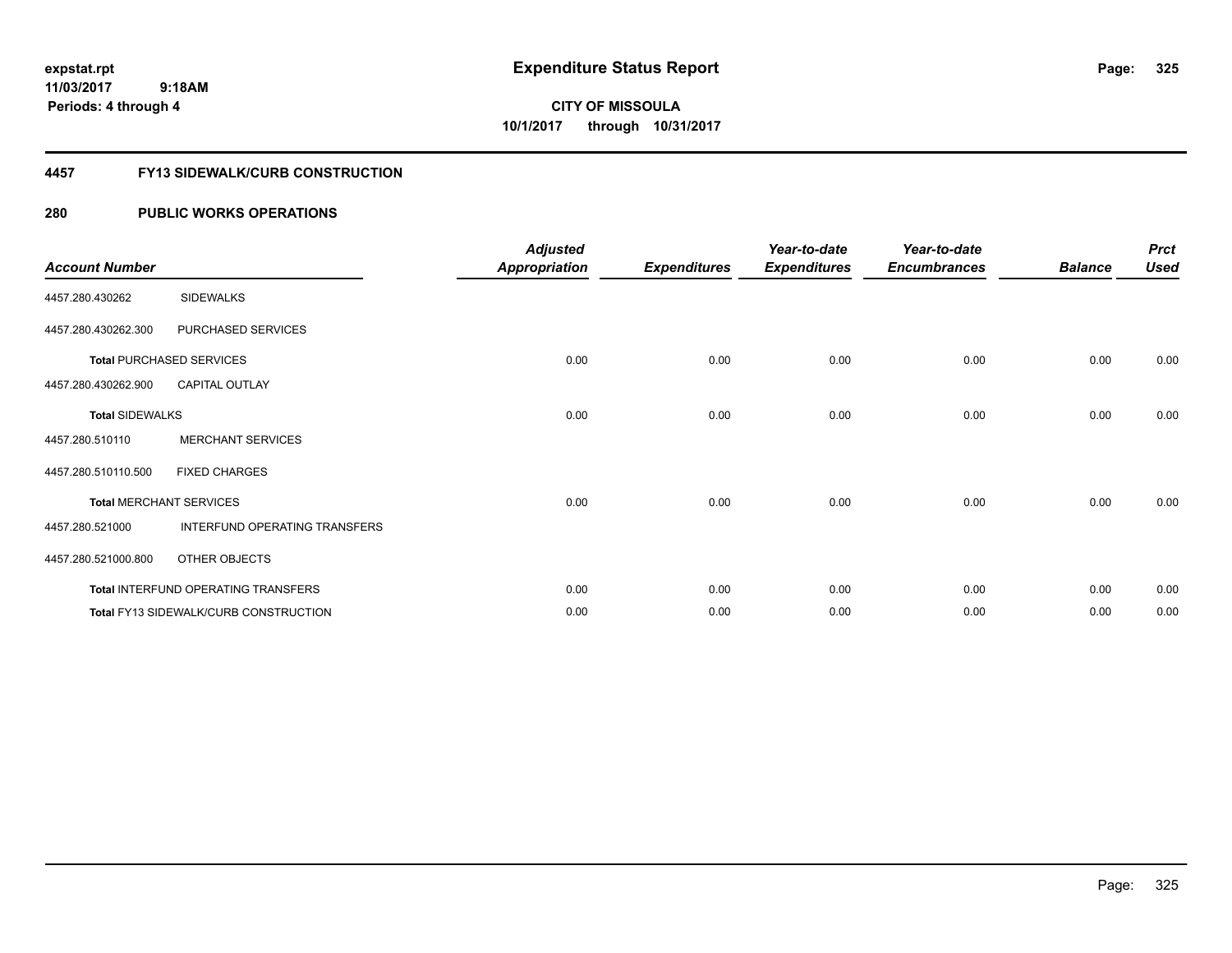**CITY OF MISSOULA 10/1/2017 through 10/31/2017**

### **4458 FY14 SIDEWALK & CURB CONSTRUCTION**

| <b>Account Number</b>  |                                                    | <b>Adjusted</b><br><b>Appropriation</b> | <b>Expenditures</b> | Year-to-date<br><b>Expenditures</b> | Year-to-date<br><b>Encumbrances</b> | <b>Balance</b> | <b>Prct</b><br><b>Used</b> |
|------------------------|----------------------------------------------------|-----------------------------------------|---------------------|-------------------------------------|-------------------------------------|----------------|----------------------------|
| 4458.280.430262        | <b>SIDEWALKS</b>                                   |                                         |                     |                                     |                                     |                |                            |
| 4458.280.430262.900    | <b>CAPITAL OUTLAY</b>                              |                                         |                     |                                     |                                     |                |                            |
| <b>Total SIDEWALKS</b> |                                                    | 0.00                                    | 0.00                | 0.00                                | 0.00                                | 0.00           | 0.00                       |
| 4458.280.510110        | <b>MERCHANT SERVICES</b>                           |                                         |                     |                                     |                                     |                |                            |
| 4458.280.510110.500    | <b>FIXED CHARGES</b>                               |                                         |                     |                                     |                                     |                |                            |
|                        | <b>Total MERCHANT SERVICES</b>                     | 0.00                                    | 0.00                | 0.00                                | 0.00                                | 0.00           | 0.00                       |
| 4458.280.521000        | INTERFUND OPERATING TRANSFERS                      |                                         |                     |                                     |                                     |                |                            |
| 4458.280.521000.800    | OTHER OBJECTS                                      |                                         |                     |                                     |                                     |                |                            |
|                        | <b>Total INTERFUND OPERATING TRANSFERS</b>         | 0.00                                    | 0.00                | 0.00                                | 0.00                                | 0.00           | 0.00                       |
|                        | <b>Total FY14 SIDEWALK &amp; CURB CONSTRUCTION</b> | 0.00                                    | 0.00                | 0.00                                | 0.00                                | 0.00           | 0.00                       |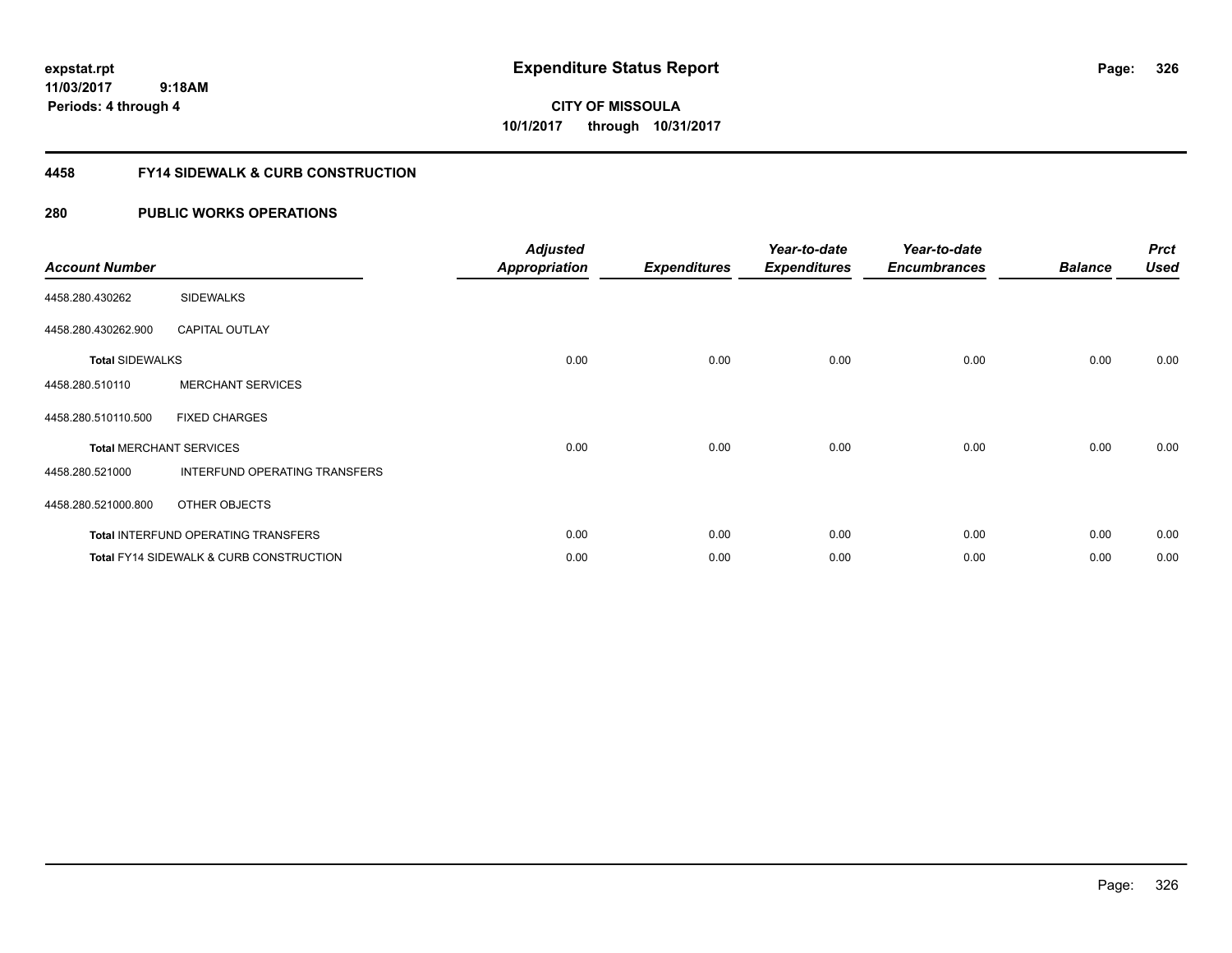**327**

**11/03/2017 9:18AM Periods: 4 through 4**

**CITY OF MISSOULA 10/1/2017 through 10/31/2017**

### **4459 FY15 SIDEWALK/CURB CONSTRUCTION**

| <b>Account Number</b>      |                                              | <b>Adjusted</b><br><b>Appropriation</b> | <b>Expenditures</b> | Year-to-date<br><b>Expenditures</b> | Year-to-date<br><b>Encumbrances</b> | <b>Balance</b> | <b>Prct</b><br><b>Used</b> |
|----------------------------|----------------------------------------------|-----------------------------------------|---------------------|-------------------------------------|-------------------------------------|----------------|----------------------------|
| 4459.280.430262            | <b>SIDEWALKS</b>                             |                                         |                     |                                     |                                     |                |                            |
| 4459.280.430262.800        | OTHER OBJECTS                                |                                         |                     |                                     |                                     |                |                            |
| <b>Total OTHER OBJECTS</b> |                                              | 0.00                                    | 0.00                | 0.00                                | 0.00                                | 0.00           | 0.00                       |
| 4459.280.430262.900        | <b>CAPITAL OUTLAY</b>                        |                                         |                     |                                     |                                     |                |                            |
| <b>Total SIDEWALKS</b>     |                                              | 0.00                                    | 0.00                | 0.00                                | 0.00                                | 0.00           | 0.00                       |
| 4459.280.510110            | <b>MERCHANT SERVICES</b>                     |                                         |                     |                                     |                                     |                |                            |
| 4459.280.510110.500        | <b>FIXED CHARGES</b>                         |                                         |                     |                                     |                                     |                |                            |
|                            | <b>Total MERCHANT SERVICES</b>               | 0.00                                    | 0.00                | 0.00                                | 0.00                                | 0.00           | 0.00                       |
|                            | <b>Total FY15 SIDEWALK/CURB CONSTRUCTION</b> | 0.00                                    | 0.00                | 0.00                                | 0.00                                | 0.00           | 0.00                       |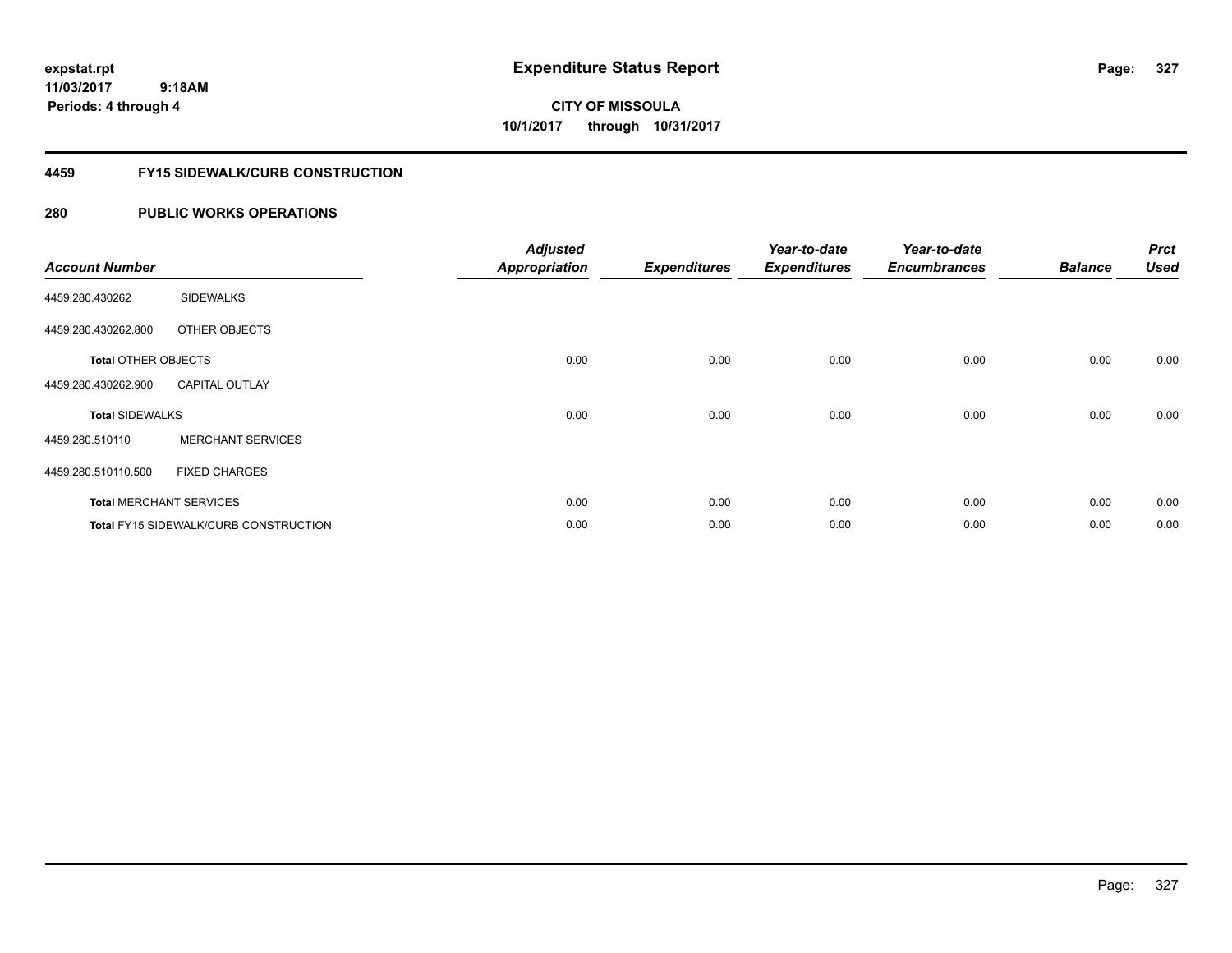**CITY OF MISSOULA 10/1/2017 through 10/31/2017**

### **4460 FY16 SIDEWALK/CURB CONSTRUCTION**

| <b>Account Number</b>      |                                       | <b>Adjusted</b><br><b>Appropriation</b> | <b>Expenditures</b> | Year-to-date<br><b>Expenditures</b> | Year-to-date<br><b>Encumbrances</b> | <b>Balance</b> | <b>Prct</b><br><b>Used</b> |
|----------------------------|---------------------------------------|-----------------------------------------|---------------------|-------------------------------------|-------------------------------------|----------------|----------------------------|
| 4460.280.430262            | <b>SIDEWALKS</b>                      |                                         |                     |                                     |                                     |                |                            |
| 4460.280.430262.800        | OTHER OBJECTS                         |                                         |                     |                                     |                                     |                |                            |
| <b>Total OTHER OBJECTS</b> |                                       | 0.00                                    | 0.00                | 0.00                                | 0.00                                | 0.00           | 0.00                       |
| 4460.280.430262.900        | <b>CAPITAL OUTLAY</b>                 |                                         |                     |                                     |                                     |                |                            |
| <b>Total SIDEWALKS</b>     |                                       | 0.00                                    | 0.00                | 0.00                                | 0.00                                | 0.00           | 0.00                       |
| 4460.280.510110            | <b>MERCHANT SERVICES</b>              |                                         |                     |                                     |                                     |                |                            |
| 4460.280.510110.500        | <b>FIXED CHARGES</b>                  |                                         |                     |                                     |                                     |                |                            |
|                            | <b>Total MERCHANT SERVICES</b>        | 0.00                                    | 0.00                | 0.00                                | 0.00                                | 0.00           | 0.00                       |
|                            | Total FY16 SIDEWALK/CURB CONSTRUCTION | 0.00                                    | 0.00                | 0.00                                | 0.00                                | 0.00           | 0.00                       |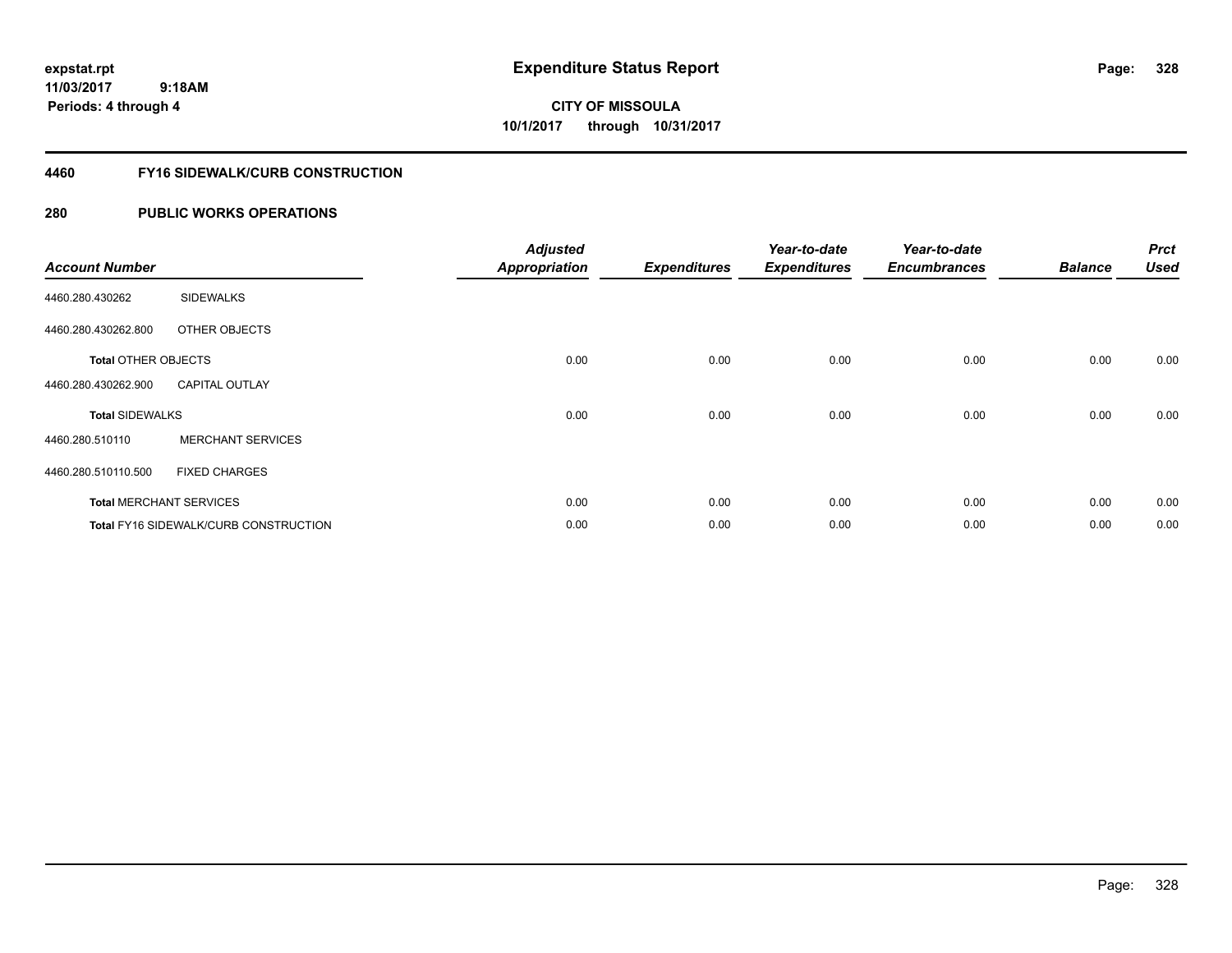**329**

**11/03/2017 9:18AM Periods: 4 through 4**

# **CITY OF MISSOULA 10/1/2017 through 10/31/2017**

### **4461 FY17 SIDEWALK/CURB CONSTRUCTION**

| <b>Account Number</b>          |                                              | <b>Adjusted</b><br><b>Appropriation</b> | <b>Expenditures</b> | Year-to-date<br><b>Expenditures</b> | Year-to-date<br><b>Encumbrances</b> | <b>Balance</b> | <b>Prct</b><br><b>Used</b> |
|--------------------------------|----------------------------------------------|-----------------------------------------|---------------------|-------------------------------------|-------------------------------------|----------------|----------------------------|
| 4461.280.430262                | <b>SIDEWALKS</b>                             |                                         |                     |                                     |                                     |                |                            |
| 4461.280.430262.900            | <b>CAPITAL OUTLAY</b>                        |                                         |                     |                                     |                                     |                |                            |
| <b>Total SIDEWALKS</b>         |                                              | 0.00                                    | 0.00                | 0.00                                | 0.00                                | 0.00           | 0.00                       |
| 4461.280.510110                | <b>MERCHANT SERVICES</b>                     |                                         |                     |                                     |                                     |                |                            |
| 4461.280.510110.500            | <b>FIXED CHARGES</b>                         |                                         |                     |                                     |                                     |                |                            |
| <b>Total MERCHANT SERVICES</b> |                                              | 0.00                                    | 0.00                | 0.00                                | 0.00                                | 0.00           | 0.00                       |
|                                | <b>Total FY17 SIDEWALK/CURB CONSTRUCTION</b> | 0.00                                    | 0.00                | 0.00                                | 0.00                                | 0.00           | 0.00                       |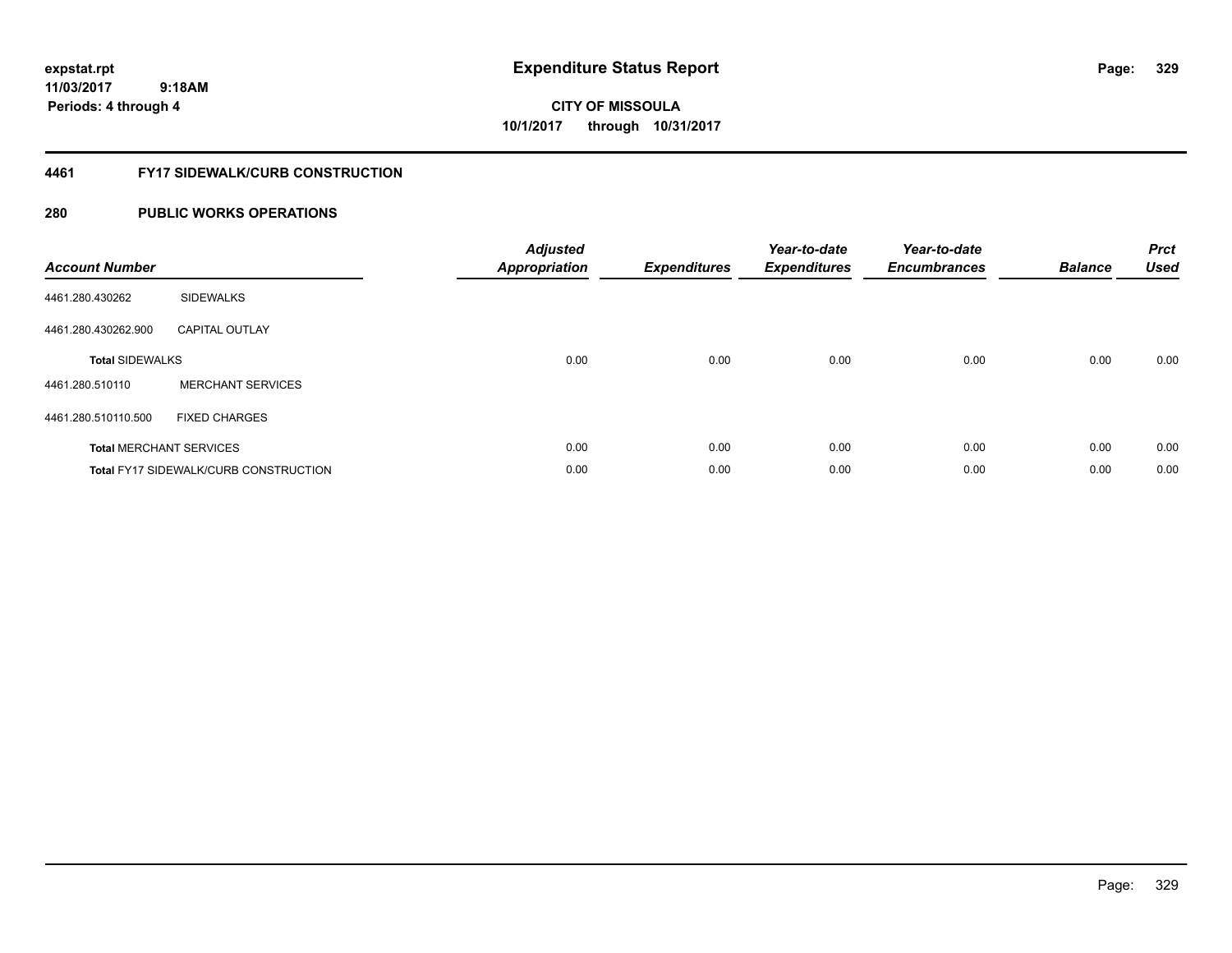**CITY OF MISSOULA 10/1/2017 through 10/31/2017**

### **4462 FY18 SIDEWALK/CURB CONSTRUCTION**

| <b>Account Number</b>                                          |                                              | <b>Adjusted</b><br><b>Appropriation</b> | <b>Expenditures</b>      | Year-to-date<br><b>Expenditures</b> | Year-to-date<br><b>Encumbrances</b> | <b>Balance</b>               | <b>Prct</b><br><b>Used</b> |
|----------------------------------------------------------------|----------------------------------------------|-----------------------------------------|--------------------------|-------------------------------------|-------------------------------------|------------------------------|----------------------------|
| 4462.280.430262                                                | <b>SIDEWALKS</b>                             |                                         |                          |                                     |                                     |                              |                            |
| 4462.280.430262.900                                            | <b>CAPITAL OUTLAY</b>                        |                                         |                          |                                     |                                     |                              |                            |
| 4462.280.430262.930.000 IMPROVEMENTS<br><b>Total SIDEWALKS</b> |                                              | 0.00<br>0.00                            | 229,081.15<br>229.081.15 | 555,750.57<br>555,750.57            | 0.00<br>0.00                        | $-555,750.57$<br>-555.750.57 | 0.00<br>0.00               |
| 4462.280.510110                                                | <b>MERCHANT SERVICES</b>                     |                                         |                          |                                     |                                     |                              |                            |
| 4462.280.510110.500                                            | <b>FIXED CHARGES</b>                         |                                         |                          |                                     |                                     |                              |                            |
|                                                                | <b>Total MERCHANT SERVICES</b>               | 0.00                                    | 0.00                     | 0.00                                | 0.00                                | 0.00                         | 0.00                       |
|                                                                | <b>Total FY18 SIDEWALK/CURB CONSTRUCTION</b> | 0.00                                    | 229,081.15               | 555,750.57                          | 0.00                                | $-555,750.57$                | 0.00                       |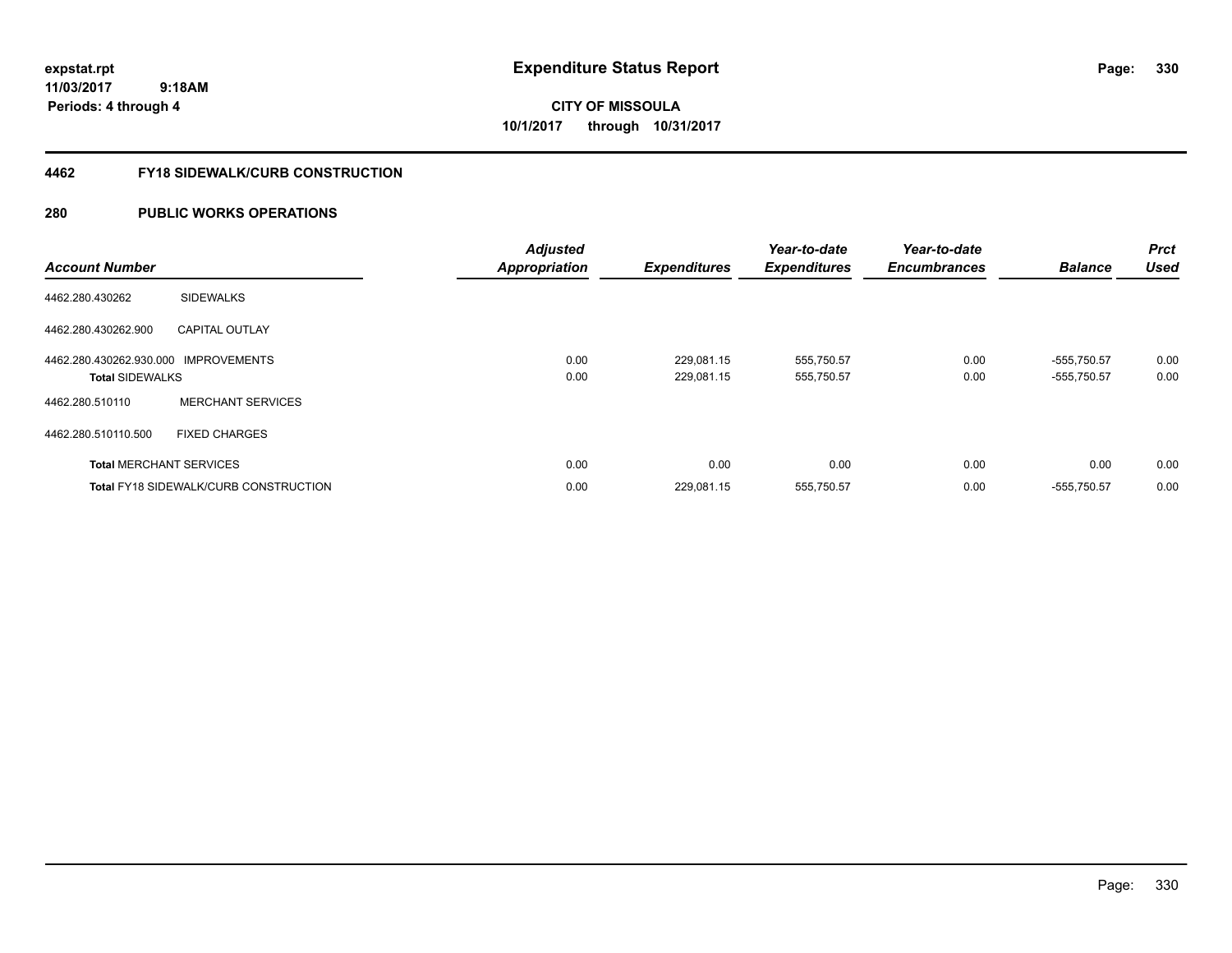### **4531 SID 531 TRAFFIC CALMING**

## **000 \*\*\* Title Not Found \*\*\***

| <b>Account Number</b>         |                                 | <b>Adjusted</b><br><b>Appropriation</b> | <b>Expenditures</b> | Year-to-date<br><b>Expenditures</b> | Year-to-date<br><b>Encumbrances</b> | <b>Balance</b> | <b>Prct</b><br><b>Used</b> |
|-------------------------------|---------------------------------|-----------------------------------------|---------------------|-------------------------------------|-------------------------------------|----------------|----------------------------|
| 4531.000.410000               | <b>GENERAL GOVERNMENT</b>       |                                         |                     |                                     |                                     |                |                            |
| 4531.000.410000.600           | <b>DEBT SERVICE</b>             |                                         |                     |                                     |                                     |                |                            |
|                               | <b>Total GENERAL GOVERNMENT</b> | 0.00                                    | 0.00                | 0.00                                | 0.00                                | 0.00           | 0.00                       |
| 4531.000.510110               | <b>MERCHANT SERVICES</b>        |                                         |                     |                                     |                                     |                |                            |
| 4531.000.510110.500           | <b>FIXED CHARGES</b>            |                                         |                     |                                     |                                     |                |                            |
| Total *** Title Not Found *** |                                 | 0.00                                    | 0.00                | 0.00                                | 0.00                                | 0.00           | 0.00                       |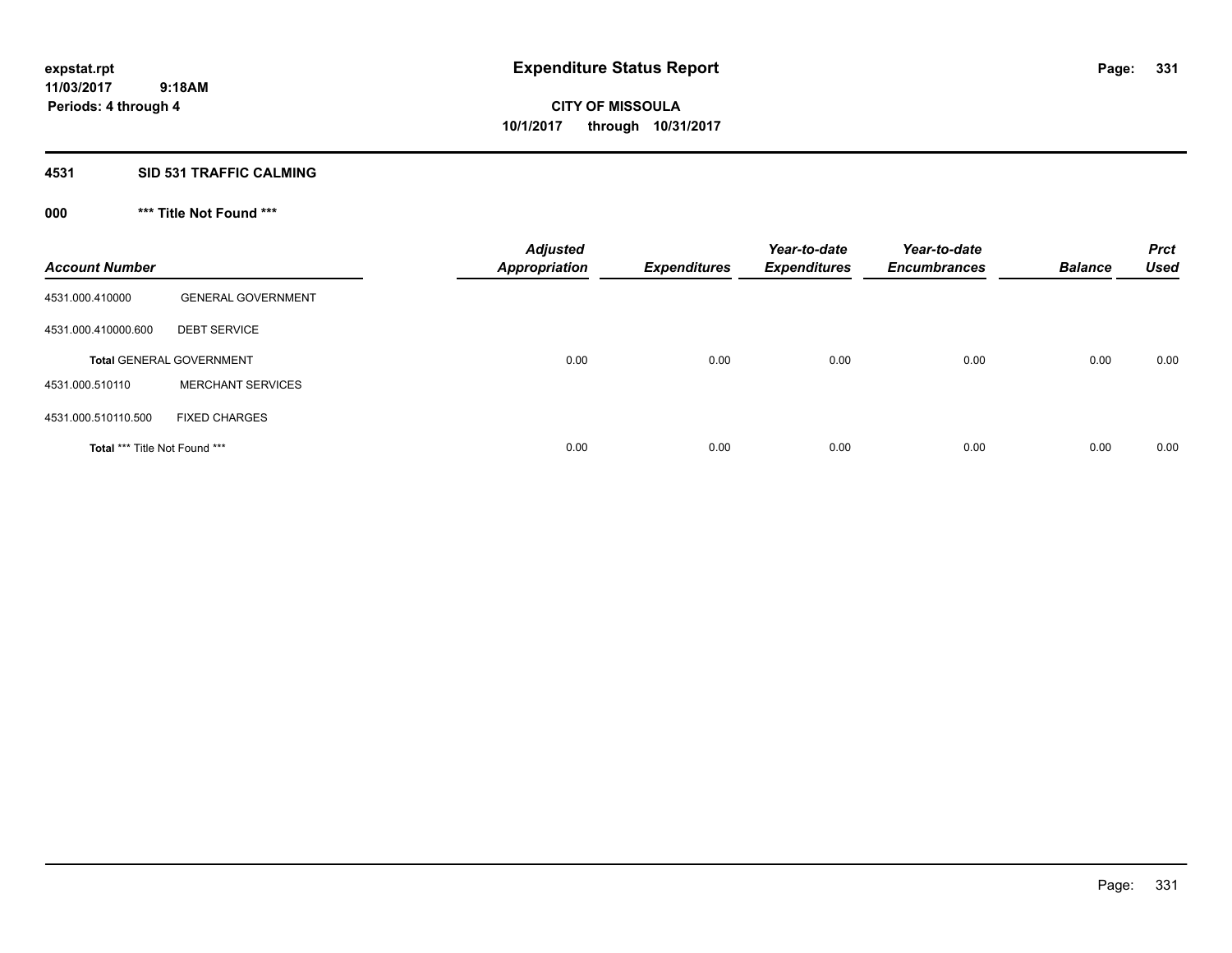### **4531 SID 531 TRAFFIC CALMING**

| <b>Account Number</b> |                                      | <b>Adjusted</b><br>Appropriation | <b>Expenditures</b> | Year-to-date<br><b>Expenditures</b> | Year-to-date<br><b>Encumbrances</b> | <b>Balance</b> | <b>Prct</b><br><b>Used</b> |
|-----------------------|--------------------------------------|----------------------------------|---------------------|-------------------------------------|-------------------------------------|----------------|----------------------------|
| 4531.390.510100       | SPECIAL ASSESSMENTS                  |                                  |                     |                                     |                                     |                |                            |
| 4531.390.510100.900   | <b>CAPITAL OUTLAY</b>                |                                  |                     |                                     |                                     |                |                            |
|                       | <b>Total SPECIAL ASSESSMENTS</b>     | 0.00                             | 0.00                | 0.00                                | 0.00                                | 0.00           | 0.00                       |
| 4531.390.510110       | <b>MERCHANT SERVICES</b>             |                                  |                     |                                     |                                     |                |                            |
| 4531.390.510110.500   | <b>FIXED CHARGES</b>                 |                                  |                     |                                     |                                     |                |                            |
|                       | <b>Total MERCHANT SERVICES</b>       | 0.00                             | 0.00                | 0.00                                | 0.00                                | 0.00           | 0.00                       |
|                       | <b>Total SID 531 TRAFFIC CALMING</b> | 0.00                             | 0.00                | 0.00                                | 0.00                                | 0.00           | 0.00                       |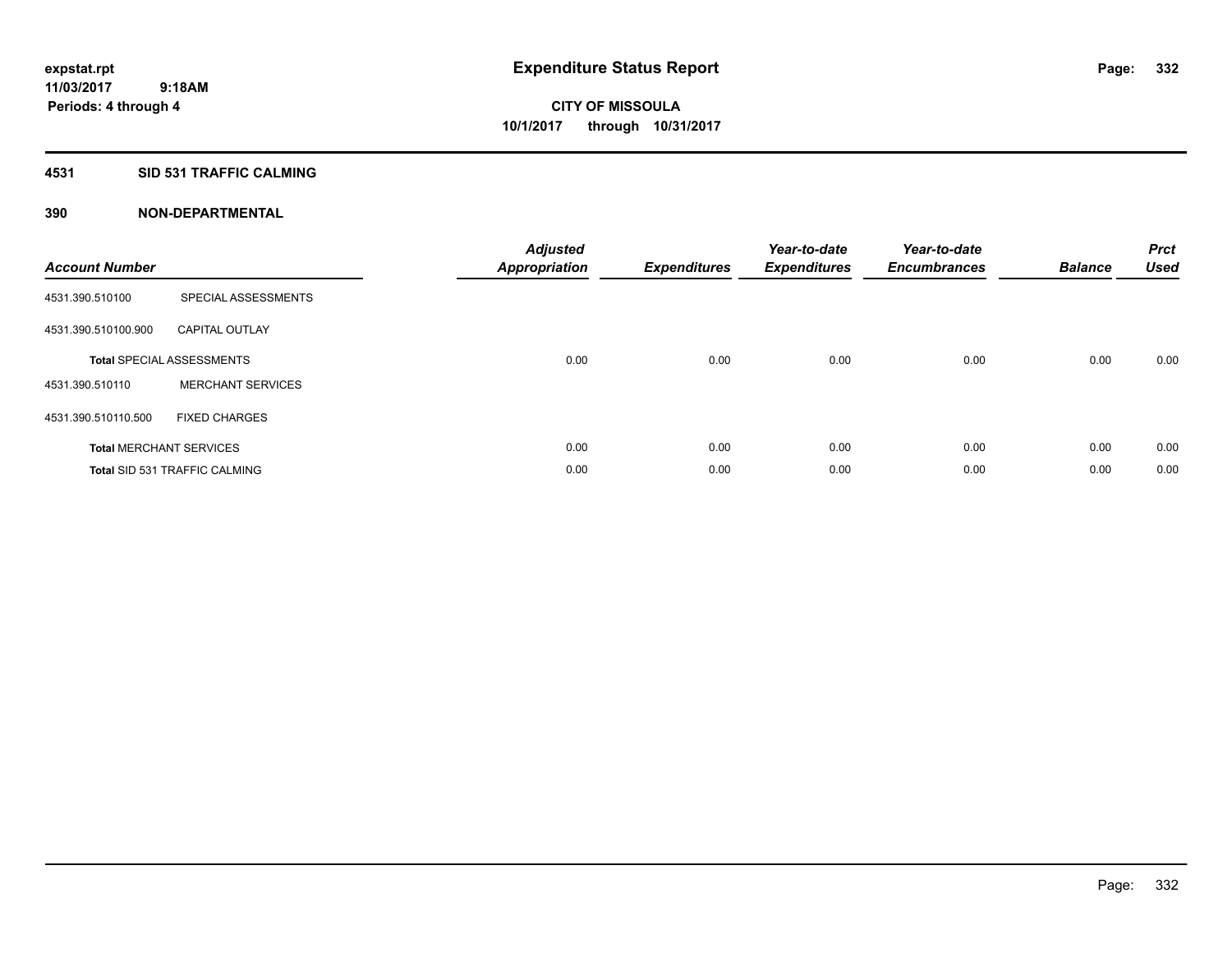**Periods: 4 through 4**

**CITY OF MISSOULA 10/1/2017 through 10/31/2017**

### **4532 MALONEY RANCH SID**

 **9:18AM**

| <b>Account Number</b>          |                                  | <b>Adjusted</b><br><b>Appropriation</b> | <b>Expenditures</b> | Year-to-date<br><b>Expenditures</b> | Year-to-date<br><b>Encumbrances</b> | <b>Balance</b> | <b>Prct</b><br><b>Used</b> |
|--------------------------------|----------------------------------|-----------------------------------------|---------------------|-------------------------------------|-------------------------------------|----------------|----------------------------|
| 4532.390.510100                | SPECIAL ASSESSMENTS              |                                         |                     |                                     |                                     |                |                            |
| 4532.390.510100.900            | <b>CAPITAL OUTLAY</b>            |                                         |                     |                                     |                                     |                |                            |
|                                | <b>Total SPECIAL ASSESSMENTS</b> | 0.00                                    | 0.00                | 0.00                                | 0.00                                | 0.00           | 0.00                       |
| 4532.390.510110                | <b>MERCHANT SERVICES</b>         |                                         |                     |                                     |                                     |                |                            |
| 4532.390.510110.500            | <b>FIXED CHARGES</b>             |                                         |                     |                                     |                                     |                |                            |
| <b>Total FIXED CHARGES</b>     |                                  | 0.00                                    | 0.00                | 0.00                                | 0.00                                | 0.00           | 0.00                       |
|                                | <b>Total MERCHANT SERVICES</b>   | 0.00                                    | 0.00                | 0.00                                | 0.00                                | 0.00           | 0.00                       |
| <b>Total MALONEY RANCH SID</b> |                                  | 0.00                                    | 0.00                | 0.00                                | 0.00                                | 0.00           | 0.00                       |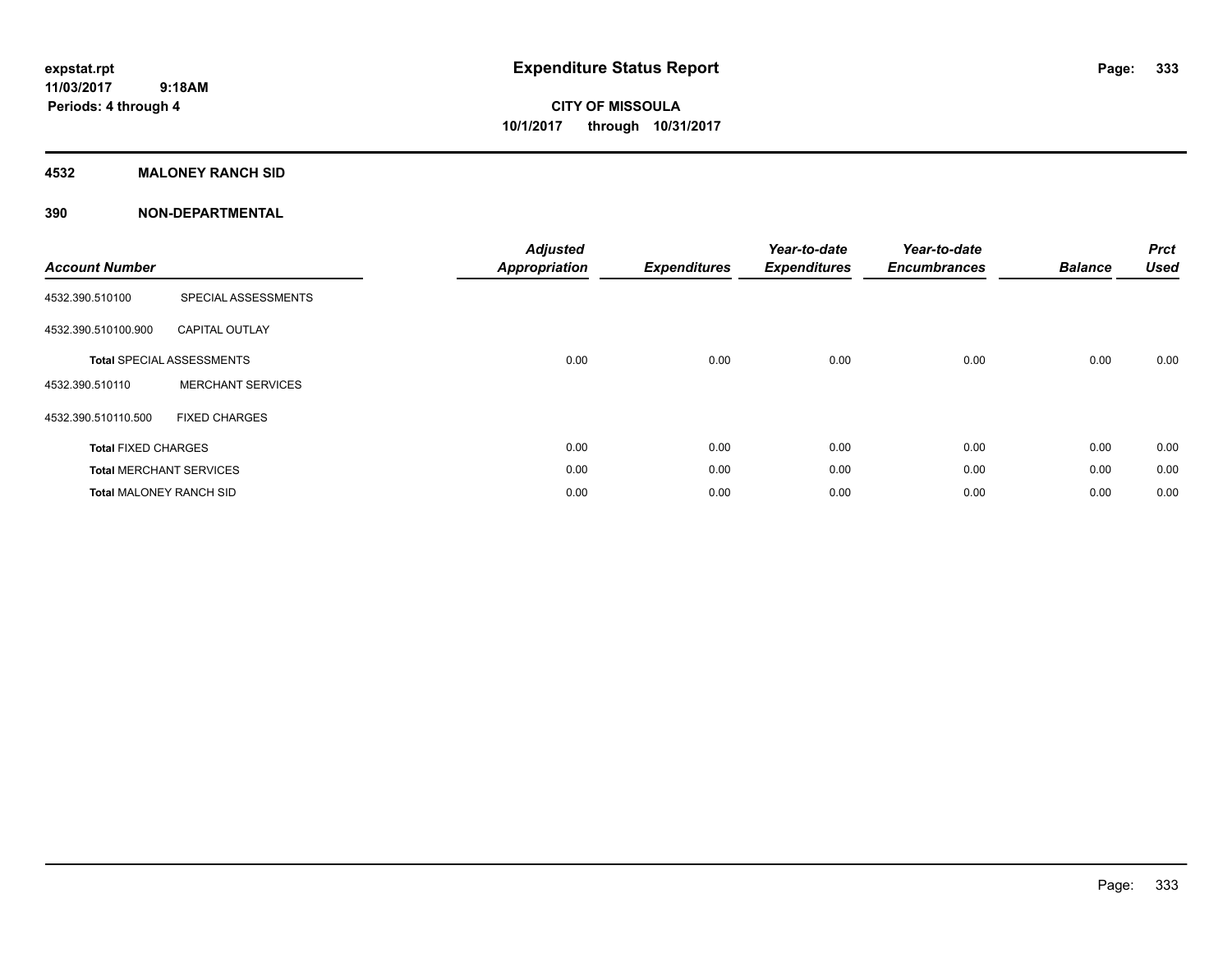### **4533 RATTLESNAKE SEWER SID**

| <b>Account Number</b>      |                                    | <b>Adjusted</b><br><b>Appropriation</b> | <b>Expenditures</b> | Year-to-date<br><b>Expenditures</b> | Year-to-date<br><b>Encumbrances</b> | <b>Balance</b> | <b>Prct</b><br>Used |
|----------------------------|------------------------------------|-----------------------------------------|---------------------|-------------------------------------|-------------------------------------|----------------|---------------------|
| 4533.390.510110            | <b>MERCHANT SERVICES</b>           |                                         |                     |                                     |                                     |                |                     |
| 4533.390.510110.500        | <b>FIXED CHARGES</b>               |                                         |                     |                                     |                                     |                |                     |
| <b>Total FIXED CHARGES</b> |                                    | 0.00                                    | 0.00                | 0.00                                | 0.00                                | 0.00           | 0.00                |
|                            | <b>Total MERCHANT SERVICES</b>     | 0.00                                    | 0.00                | 0.00                                | 0.00                                | 0.00           | 0.00                |
|                            | <b>Total RATTLESNAKE SEWER SID</b> | 0.00                                    | 0.00                | 0.00                                | 0.00                                | 0.00           | 0.00                |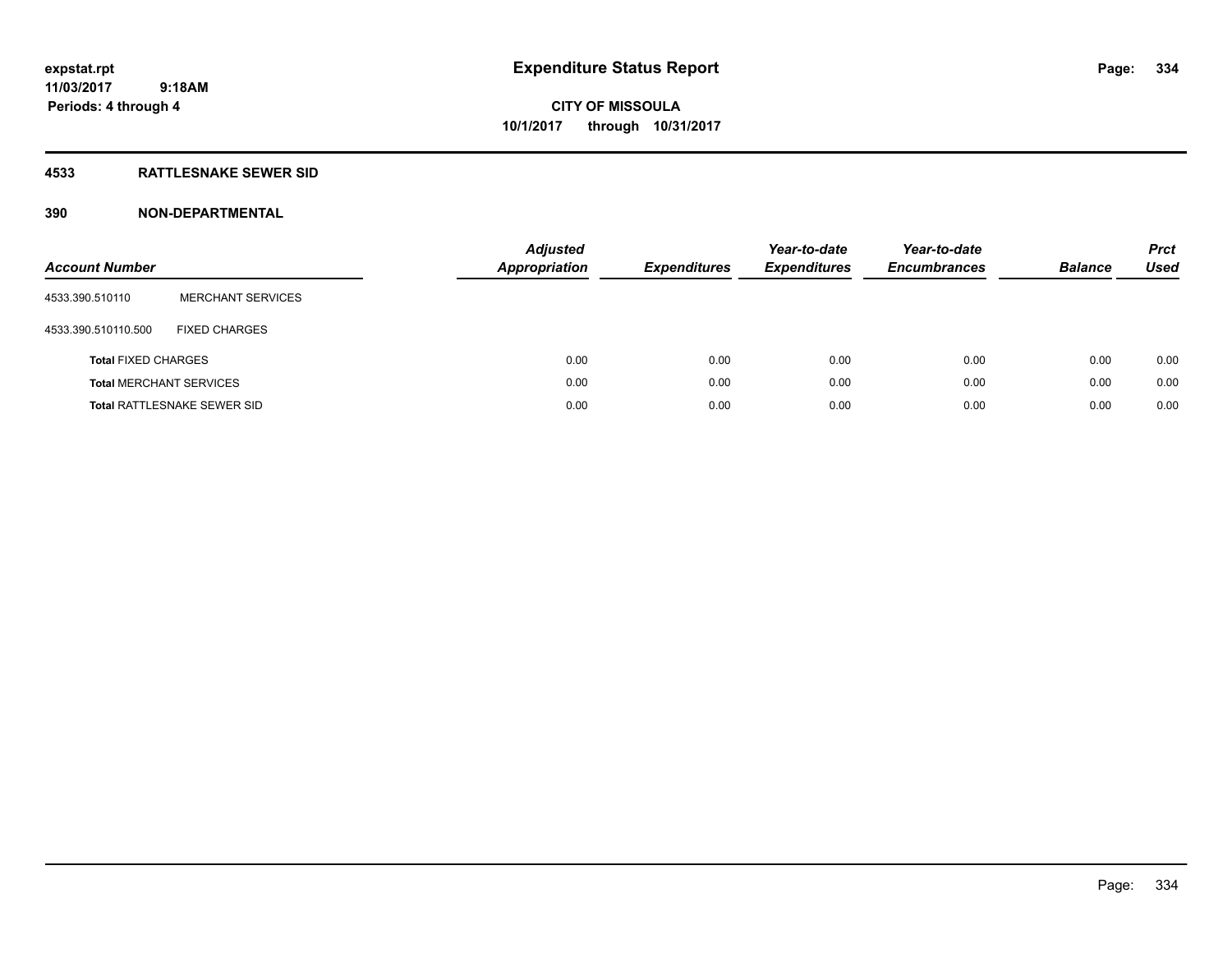### **4534 SID 534 LINCOLNWOOD**

| <b>Account Number</b>          |                               | <b>Adjusted</b><br><b>Appropriation</b> | <b>Expenditures</b> | Year-to-date<br><b>Expenditures</b> | Year-to-date<br><b>Encumbrances</b> | <b>Balance</b> | <b>Prct</b><br><b>Used</b> |
|--------------------------------|-------------------------------|-----------------------------------------|---------------------|-------------------------------------|-------------------------------------|----------------|----------------------------|
| 4534.390.510110                | <b>MERCHANT SERVICES</b>      |                                         |                     |                                     |                                     |                |                            |
| 4534.390.510110.500            | <b>FIXED CHARGES</b>          |                                         |                     |                                     |                                     |                |                            |
| <b>Total MERCHANT SERVICES</b> |                               | 0.00                                    | 0.00                | 0.00                                | 0.00                                | 0.00           | 0.00                       |
| 4534.390.521000                | INTERFUND OPERATING TRANSFERS |                                         |                     |                                     |                                     |                |                            |
| 4534.390.521000.800            | OTHER OBJECTS                 |                                         |                     |                                     |                                     |                |                            |
|                                | Total SID 534 LINCOLNWOOD     | 0.00                                    | 0.00                | 0.00                                | 0.00                                | 0.00           | 0.00                       |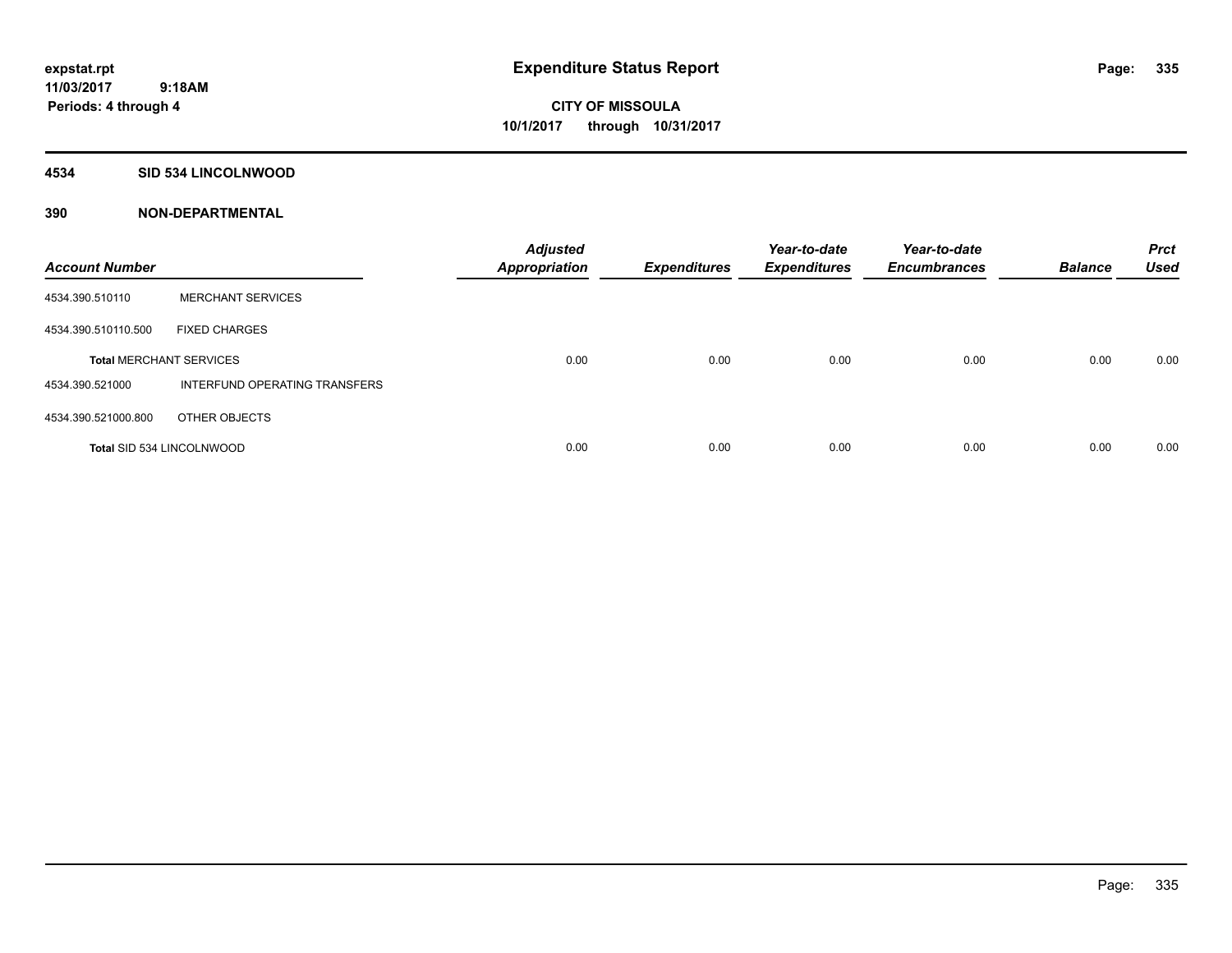**Periods: 4 through 4**

**CITY OF MISSOULA 10/1/2017 through 10/31/2017**

### **4535 SLANT STREET TRAFFIC CALMING**

 **9:18AM**

## **000 \*\*\* Title Not Found \*\*\***

| <b>Account Number</b>      |                                           | <b>Adjusted</b><br><b>Appropriation</b> | <b>Expenditures</b> | Year-to-date<br><b>Expenditures</b> | Year-to-date<br><b>Encumbrances</b> | <b>Balance</b> | <b>Prct</b><br><b>Used</b> |
|----------------------------|-------------------------------------------|-----------------------------------------|---------------------|-------------------------------------|-------------------------------------|----------------|----------------------------|
| 4535.000.410000            | <b>GENERAL GOVERNMENT</b>                 |                                         |                     |                                     |                                     |                |                            |
| 4535.000.410000.600        | <b>DEBT SERVICE</b>                       |                                         |                     |                                     |                                     |                |                            |
|                            | <b>Total GENERAL GOVERNMENT</b>           | 0.00                                    | 0.00                | 0.00                                | 0.00                                | 0.00           | 0.00                       |
| 4535.000.510110            | <b>MERCHANT SERVICES</b>                  |                                         |                     |                                     |                                     |                |                            |
| 4535.000.510110.500        | <b>FIXED CHARGES</b>                      |                                         |                     |                                     |                                     |                |                            |
| <b>Total FIXED CHARGES</b> |                                           | 0.00                                    | 0.00                | 0.00                                | 0.00                                | 0.00           | 0.00                       |
|                            | <b>Total SLANT STREET TRAFFIC CALMING</b> | 0.00                                    | 0.00                | 0.00                                | 0.00                                | 0.00           | 0.00                       |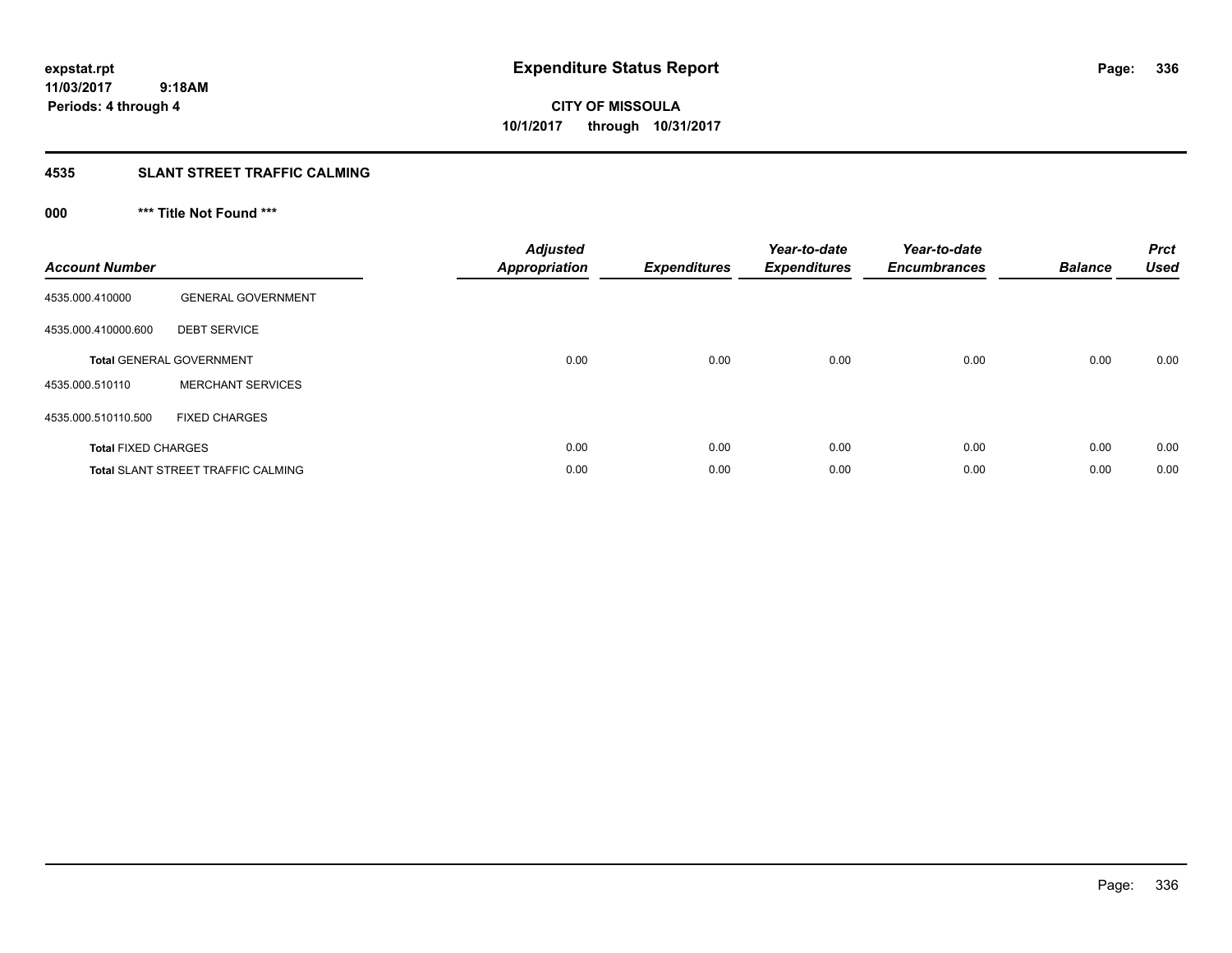### **4536 SID536 LINCOLNWOOD SWR PH2**

| <b>Account Number</b> |                                         | <b>Adjusted</b><br>Appropriation | <b>Expenditures</b> | Year-to-date<br><b>Expenditures</b> | Year-to-date<br><b>Encumbrances</b> | <b>Balance</b> | Prct<br><b>Used</b> |
|-----------------------|-----------------------------------------|----------------------------------|---------------------|-------------------------------------|-------------------------------------|----------------|---------------------|
| 4536.390.510110       | <b>MERCHANT SERVICES</b>                |                                  |                     |                                     |                                     |                |                     |
| 4536.390.510110.500   | <b>FIXED CHARGES</b>                    |                                  |                     |                                     |                                     |                |                     |
|                       | <b>Total SID536 LINCOLNWOOD SWR PH2</b> | 0.00                             | 0.00                | 0.00                                | 0.00                                | 0.00           | 0.00                |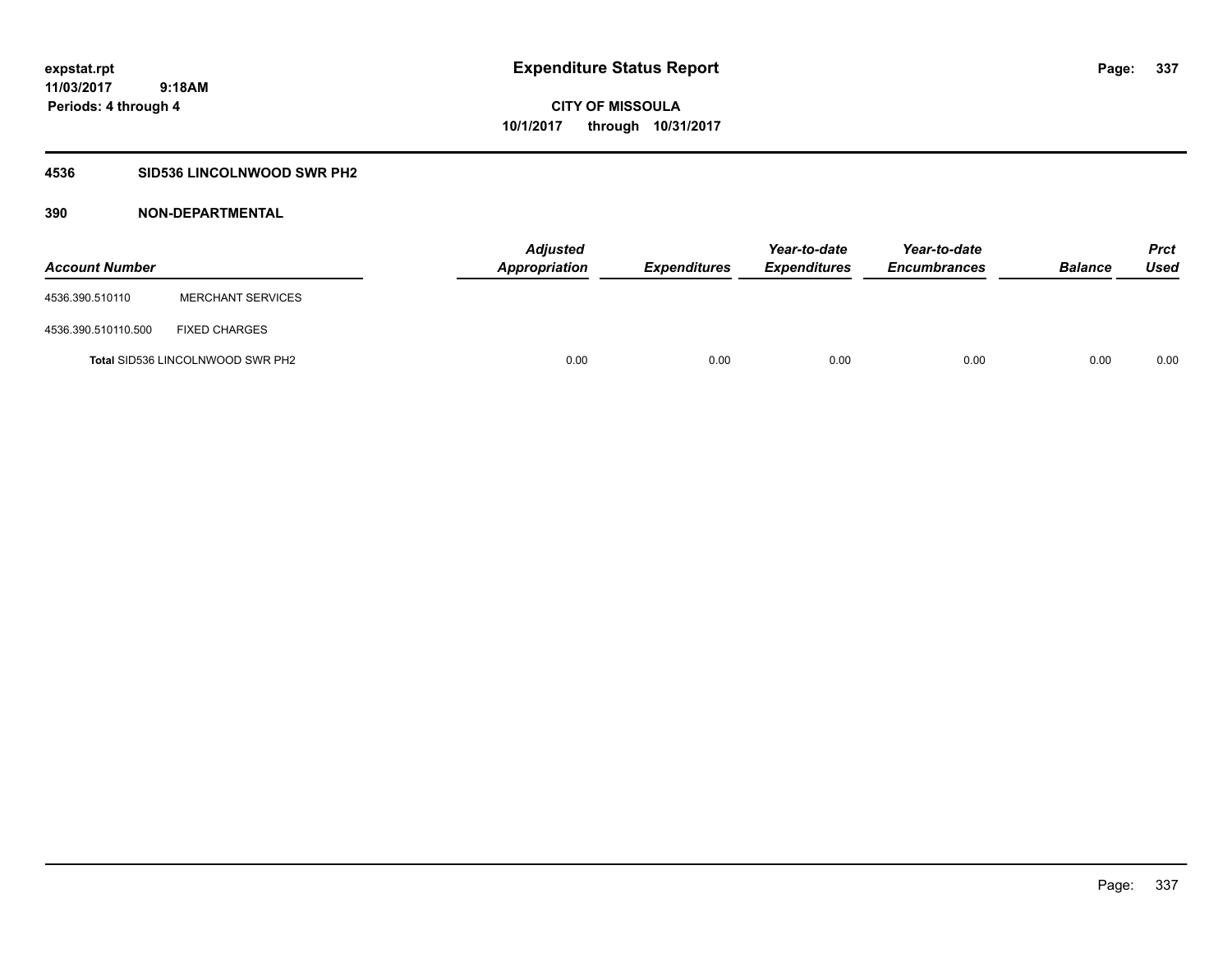**CITY OF MISSOULA 10/1/2017 through 10/31/2017**

**4539 SID 539 4th STREET**

**000 \*\*\* Title Not Found \*\*\***

| <b>Account Number</b>    |                                 | <b>Adjusted</b><br><b>Appropriation</b> | <b>Expenditures</b> | Year-to-date<br><b>Expenditures</b> | Year-to-date<br><b>Encumbrances</b> | <b>Balance</b> | <b>Prct</b><br><b>Used</b> |
|--------------------------|---------------------------------|-----------------------------------------|---------------------|-------------------------------------|-------------------------------------|----------------|----------------------------|
| 4539.000.410000          | <b>GENERAL GOVERNMENT</b>       |                                         |                     |                                     |                                     |                |                            |
| 4539.000.410000.600      | <b>DEBT SERVICE</b>             |                                         |                     |                                     |                                     |                |                            |
|                          | <b>Total GENERAL GOVERNMENT</b> | 0.00                                    | 0.00                | 0.00                                | 0.00                                | 0.00           | 0.00                       |
| 4539.000.510110          | <b>MERCHANT SERVICES</b>        |                                         |                     |                                     |                                     |                |                            |
| 4539.000.510110.500      | <b>FIXED CHARGES</b>            |                                         |                     |                                     |                                     |                |                            |
| Total SID 539 4th STREET |                                 | 0.00                                    | 0.00                | 0.00                                | 0.00                                | 0.00           | 0.00                       |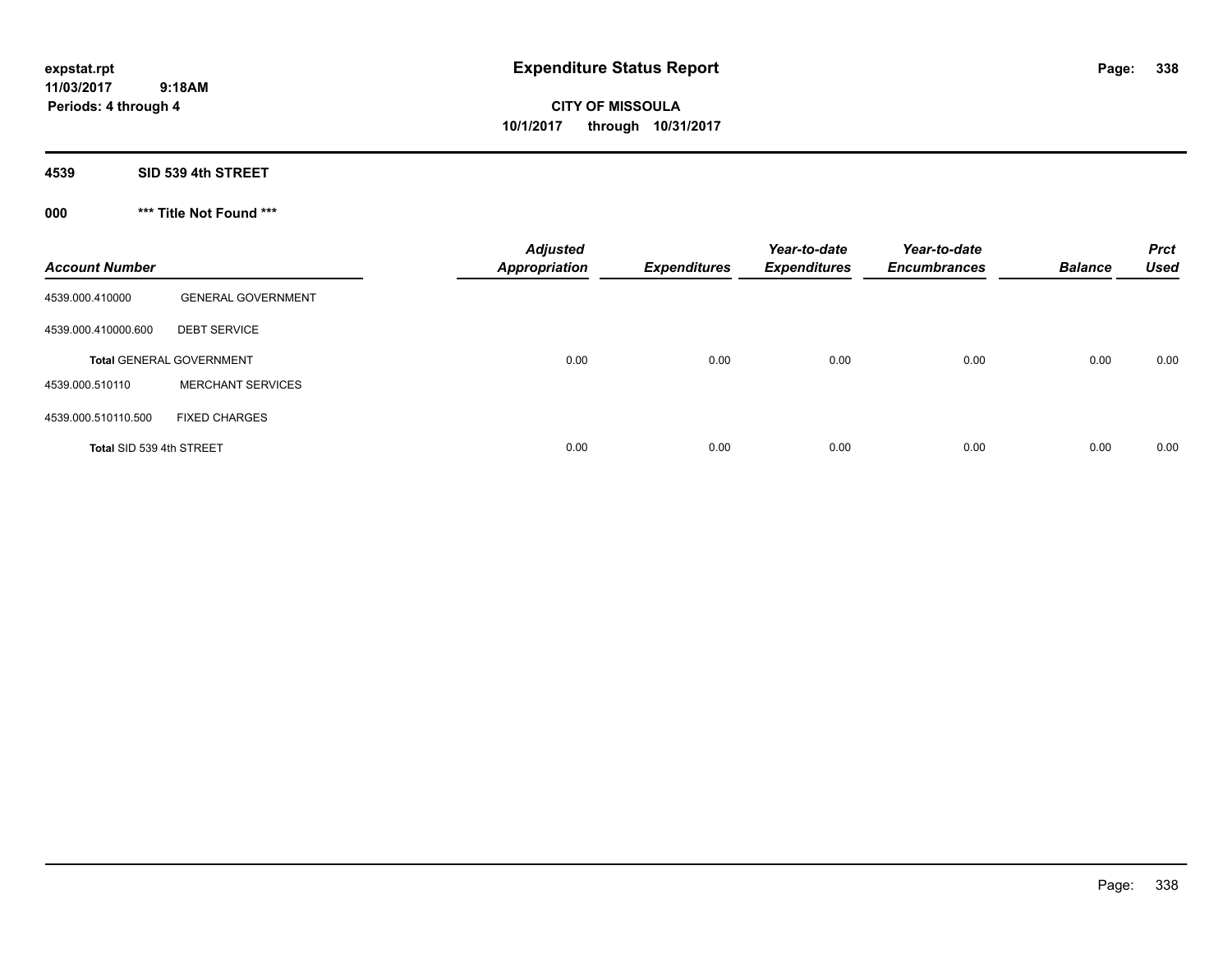### **4540 SID 540 ENGLAND BLVD**

| <b>Account Number</b>       |                                                                                  | <b>Adjusted</b><br><b>Appropriation</b> | <b>Expenditures</b>  | Year-to-date<br><b>Expenditures</b> | Year-to-date<br><b>Encumbrances</b> | <b>Balance</b>             | <b>Prct</b><br><b>Used</b> |
|-----------------------------|----------------------------------------------------------------------------------|-----------------------------------------|----------------------|-------------------------------------|-------------------------------------|----------------------------|----------------------------|
| 4540.390.510100             | SPECIAL ASSESSMENTS                                                              |                                         |                      |                                     |                                     |                            |                            |
| 4540.390.510100.300         | PURCHASED SERVICES                                                               |                                         |                      |                                     |                                     |                            |                            |
|                             | 4540.390.510100.350.000 PROFESSIONAL SERVICES<br><b>Total PURCHASED SERVICES</b> | 0.00<br>0.00                            | 2,819.00<br>2,819.00 | 2,819.00<br>2,819.00                | 0.00<br>0.00                        | $-2,819.00$<br>$-2,819.00$ | 0.00<br>0.00               |
| 4540.390.510100.900         | <b>CAPITAL OUTLAY</b>                                                            |                                         |                      |                                     |                                     |                            |                            |
| <b>Total CAPITAL OUTLAY</b> |                                                                                  | 0.00                                    | 0.00                 | 0.00                                | 0.00                                | 0.00                       | 0.00                       |
|                             | <b>Total SPECIAL ASSESSMENTS</b>                                                 | 0.00                                    | 2,819.00             | 2,819.00                            | 0.00                                | $-2,819.00$                | 0.00                       |
| 4540.390.510110             | <b>MERCHANT SERVICES</b>                                                         |                                         |                      |                                     |                                     |                            |                            |
| 4540.390.510110.500         | <b>FIXED CHARGES</b>                                                             |                                         |                      |                                     |                                     |                            |                            |
|                             | <b>Total MERCHANT SERVICES</b>                                                   | 0.00                                    | 0.00                 | 0.00                                | 0.00                                | 0.00                       | 0.00                       |
| 4540.390.521000             | <b>INTERFUND OPERATING TRANSFERS</b>                                             |                                         |                      |                                     |                                     |                            |                            |
| 4540.390.521000.800         | OTHER OBJECTS                                                                    |                                         |                      |                                     |                                     |                            |                            |
|                             | <b>Total INTERFUND OPERATING TRANSFERS</b>                                       | 0.00                                    | 0.00                 | 0.00                                | 0.00                                | 0.00                       | 0.00                       |
|                             | Total SID 540 ENGLAND BLVD                                                       | 0.00                                    | 2,819.00             | 2,819.00                            | 0.00                                | $-2,819.00$                | 0.00                       |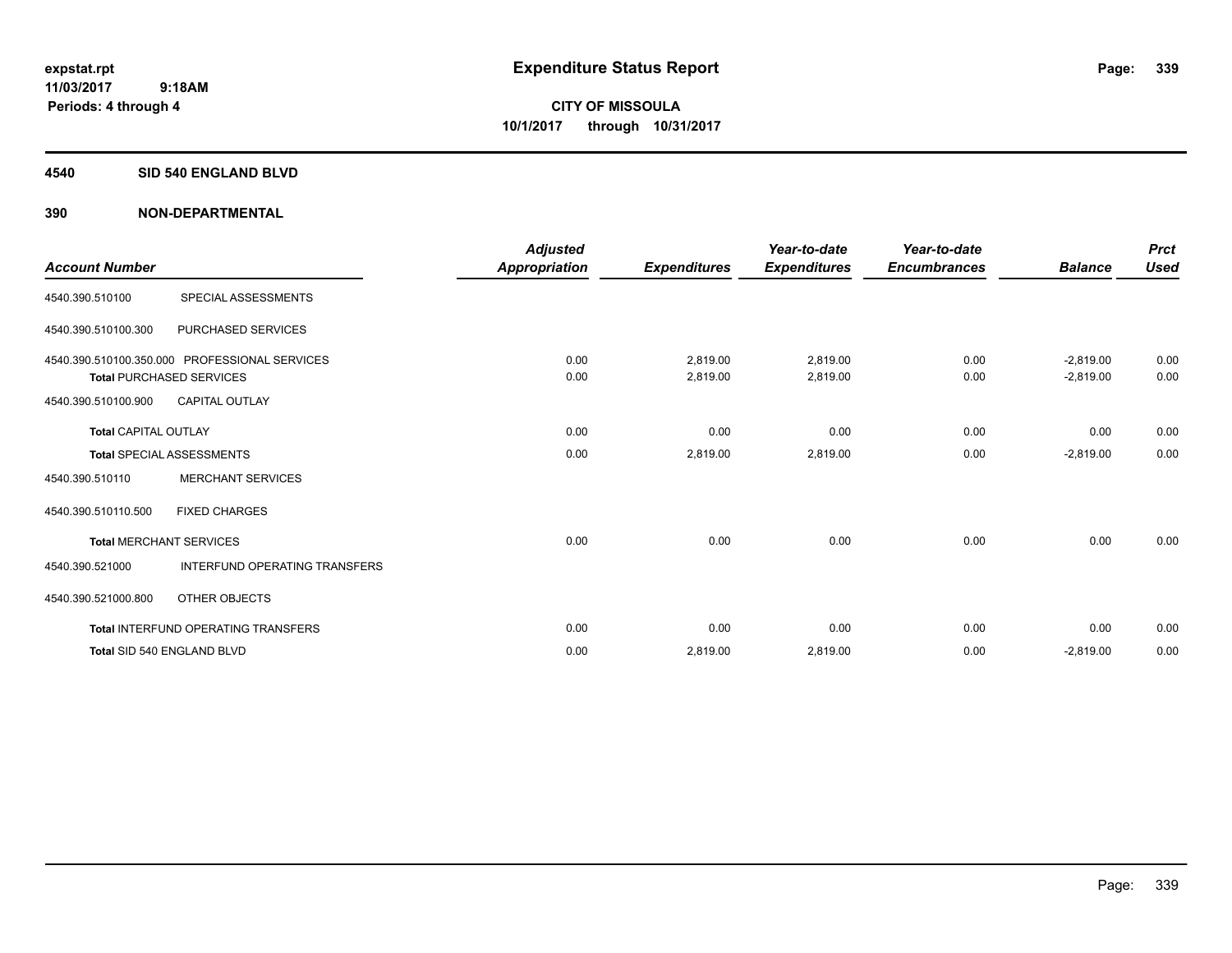### **4541 SID 541 PINEVIEW PARK**

| <b>Account Number</b>         |                                  | <b>Adjusted</b><br><b>Appropriation</b> | <b>Expenditures</b> | Year-to-date<br><b>Expenditures</b> | Year-to-date<br><b>Encumbrances</b> | <b>Balance</b> | <b>Prct</b><br><b>Used</b> |
|-------------------------------|----------------------------------|-----------------------------------------|---------------------|-------------------------------------|-------------------------------------|----------------|----------------------------|
| 4541.390.410710               | *** Title Not Found ***          |                                         |                     |                                     |                                     |                |                            |
| 4541.390.410710.500           | <b>FIXED CHARGES</b>             |                                         |                     |                                     |                                     |                |                            |
| Total *** Title Not Found *** |                                  | 0.00                                    | 0.00                | 0.00                                | 0.00                                | 0.00           | 0.00                       |
| 4541.390.510100               | SPECIAL ASSESSMENTS              |                                         |                     |                                     |                                     |                |                            |
| 4541.390.510100.900           | <b>CAPITAL OUTLAY</b>            |                                         |                     |                                     |                                     |                |                            |
|                               | <b>Total SPECIAL ASSESSMENTS</b> | 0.00                                    | 0.00                | 0.00                                | 0.00                                | 0.00           | 0.00                       |
| 4541.390.510110               | <b>MERCHANT SERVICES</b>         |                                         |                     |                                     |                                     |                |                            |
| 4541.390.510110.500           | <b>FIXED CHARGES</b>             |                                         |                     |                                     |                                     |                |                            |
|                               | <b>Total MERCHANT SERVICES</b>   | 0.00                                    | 0.00                | 0.00                                | 0.00                                | 0.00           | 0.00                       |
|                               | Total SID 541 PINEVIEW PARK      | 0.00                                    | 0.00                | 0.00                                | 0.00                                | 0.00           | 0.00                       |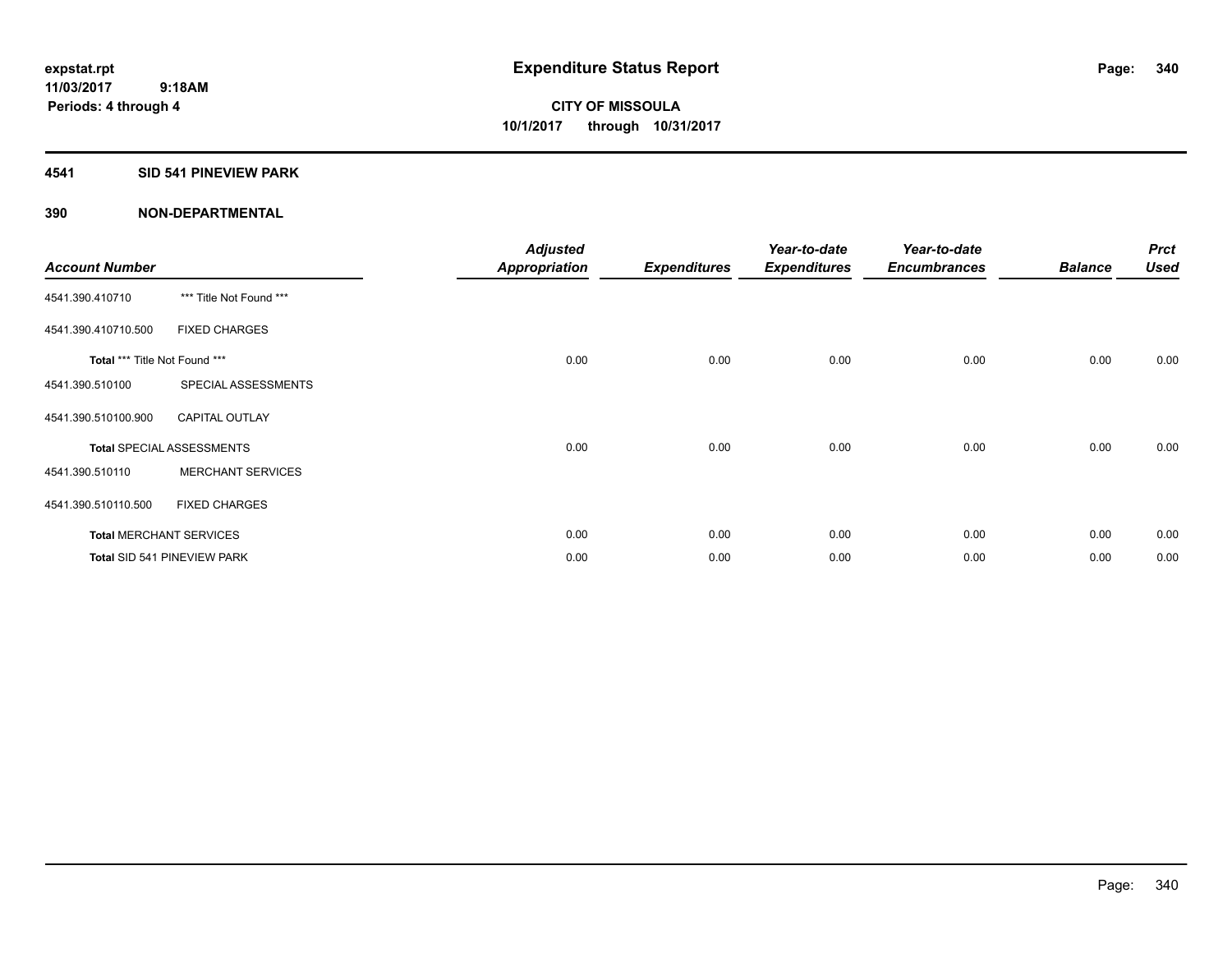### **4542 SID 542 HILLVIEW WAY**

| <b>Account Number</b>      |                                  | <b>Adjusted</b><br><b>Appropriation</b> | <b>Expenditures</b> | Year-to-date<br><b>Expenditures</b> | Year-to-date<br><b>Encumbrances</b> | <b>Balance</b> | <b>Prct</b><br><b>Used</b> |
|----------------------------|----------------------------------|-----------------------------------------|---------------------|-------------------------------------|-------------------------------------|----------------|----------------------------|
| 4542.390.510100            | SPECIAL ASSESSMENTS              |                                         |                     |                                     |                                     |                |                            |
| 4542.390.510100.300        | PURCHASED SERVICES               |                                         |                     |                                     |                                     |                |                            |
|                            | <b>Total SPECIAL ASSESSMENTS</b> | 0.00                                    | 0.00                | 0.00                                | 0.00                                | 0.00           | 0.00                       |
| 4542.390.510110            | <b>MERCHANT SERVICES</b>         |                                         |                     |                                     |                                     |                |                            |
| 4542.390.510110.500        | <b>FIXED CHARGES</b>             |                                         |                     |                                     |                                     |                |                            |
| Total SID 542 HILLVIEW WAY |                                  | 0.00                                    | 0.00                | 0.00                                | 0.00                                | 0.00           | 0.00                       |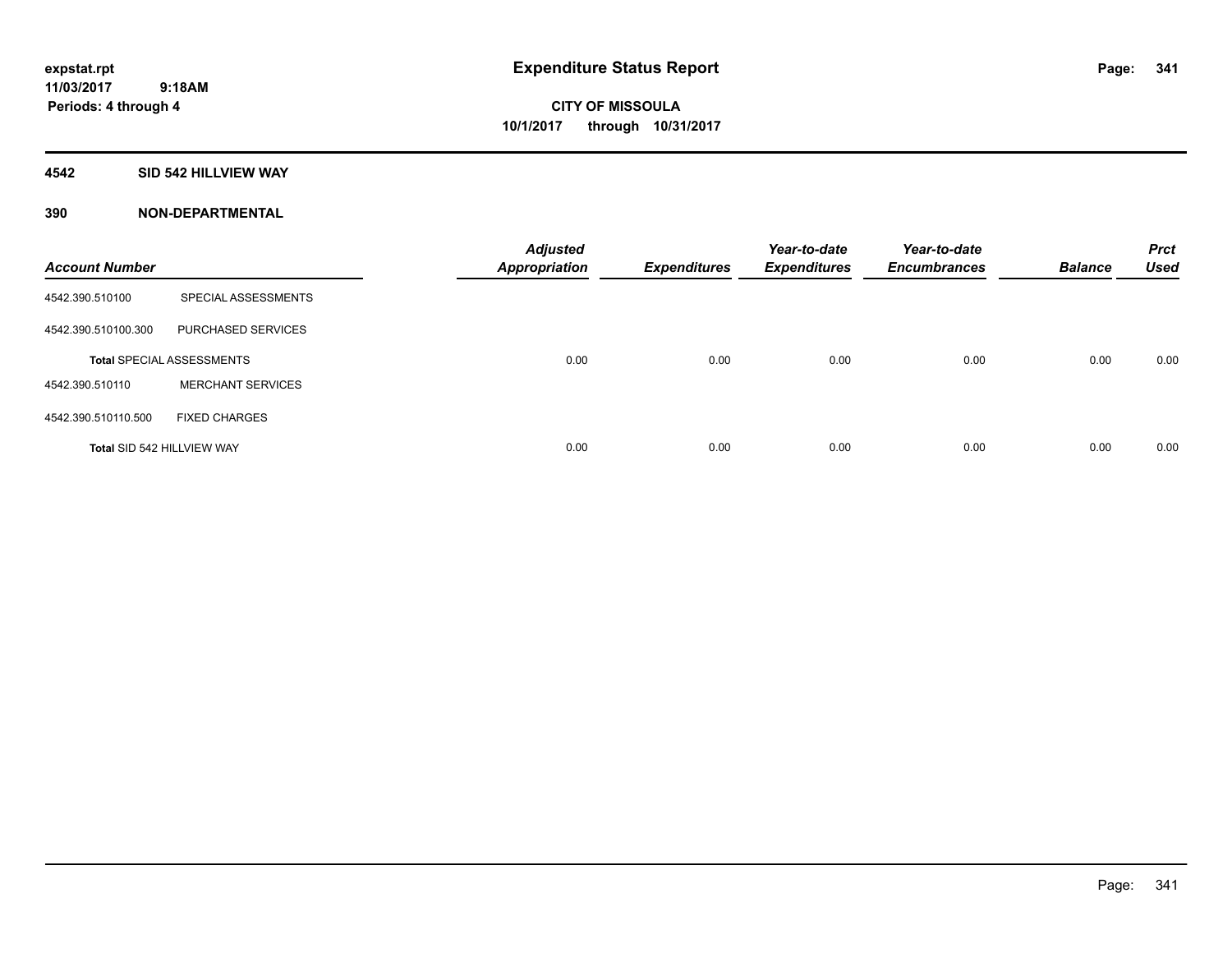### **4543 SID 543 TRAFFIC CALMING**

## **000 \*\*\* Title Not Found \*\*\***

| <b>Account Number</b>         |                                 | <b>Adjusted</b><br><b>Appropriation</b> | <b>Expenditures</b> | Year-to-date<br><b>Expenditures</b> | Year-to-date<br><b>Encumbrances</b> | <b>Balance</b> | <b>Prct</b><br><b>Used</b> |
|-------------------------------|---------------------------------|-----------------------------------------|---------------------|-------------------------------------|-------------------------------------|----------------|----------------------------|
| 4543.000.410000               | <b>GENERAL GOVERNMENT</b>       |                                         |                     |                                     |                                     |                |                            |
| 4543.000.410000.600           | <b>DEBT SERVICE</b>             |                                         |                     |                                     |                                     |                |                            |
|                               | <b>Total GENERAL GOVERNMENT</b> | 0.00                                    | 0.00                | 0.00                                | 0.00                                | 0.00           | 0.00                       |
| 4543.000.510110               | <b>MERCHANT SERVICES</b>        |                                         |                     |                                     |                                     |                |                            |
| 4543.000.510110.500           | <b>FIXED CHARGES</b>            |                                         |                     |                                     |                                     |                |                            |
| Total *** Title Not Found *** |                                 | 0.00                                    | 0.00                | 0.00                                | 0.00                                | 0.00           | 0.00                       |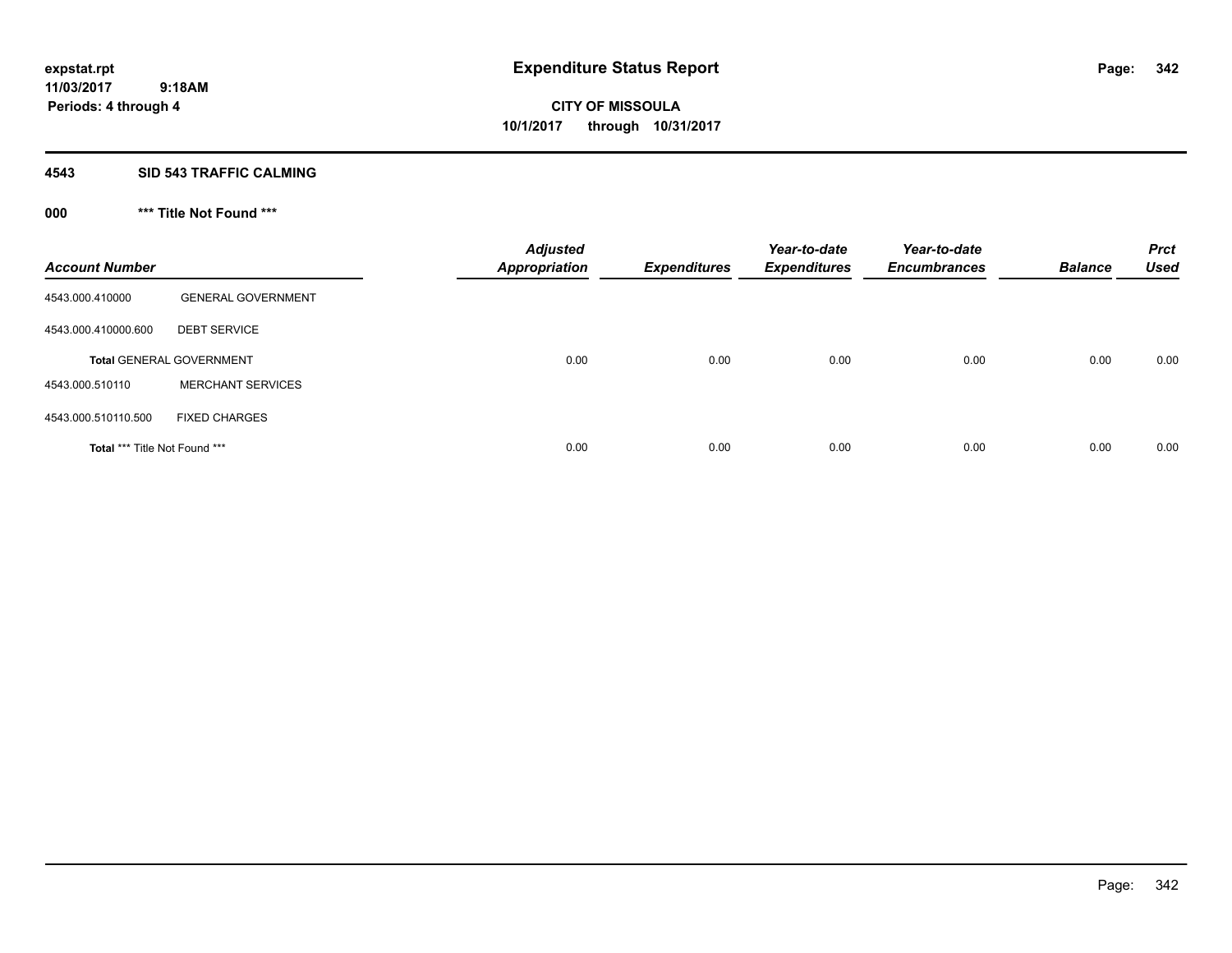### **4543 SID 543 TRAFFIC CALMING**

| <b>Account Number</b> |                                      | <b>Adjusted</b><br><b>Appropriation</b> | <b>Expenditures</b> | Year-to-date<br><b>Expenditures</b> | Year-to-date<br><b>Encumbrances</b> | <b>Balance</b> | <b>Prct</b><br><b>Used</b> |
|-----------------------|--------------------------------------|-----------------------------------------|---------------------|-------------------------------------|-------------------------------------|----------------|----------------------------|
| 4543.390.510100       | SPECIAL ASSESSMENTS                  |                                         |                     |                                     |                                     |                |                            |
|                       |                                      |                                         |                     |                                     |                                     |                |                            |
| 4543.390.510100.300   | PURCHASED SERVICES                   |                                         |                     |                                     |                                     |                |                            |
|                       | <b>Total PURCHASED SERVICES</b>      | 0.00                                    | 0.00                | 0.00                                | 0.00                                | 0.00           | 0.00                       |
| 4543.390.510100.900   | <b>CAPITAL OUTLAY</b>                |                                         |                     |                                     |                                     |                |                            |
|                       | <b>Total SPECIAL ASSESSMENTS</b>     | 0.00                                    | 0.00                | 0.00                                | 0.00                                | 0.00           | 0.00                       |
| 4543.390.510110       | <b>MERCHANT SERVICES</b>             |                                         |                     |                                     |                                     |                |                            |
| 4543.390.510110.500   | <b>FIXED CHARGES</b>                 |                                         |                     |                                     |                                     |                |                            |
|                       | <b>Total MERCHANT SERVICES</b>       | 0.00                                    | 0.00                | 0.00                                | 0.00                                | 0.00           | 0.00                       |
|                       | <b>Total SID 543 TRAFFIC CALMING</b> | 0.00                                    | 0.00                | 0.00                                | 0.00                                | 0.00           | 0.00                       |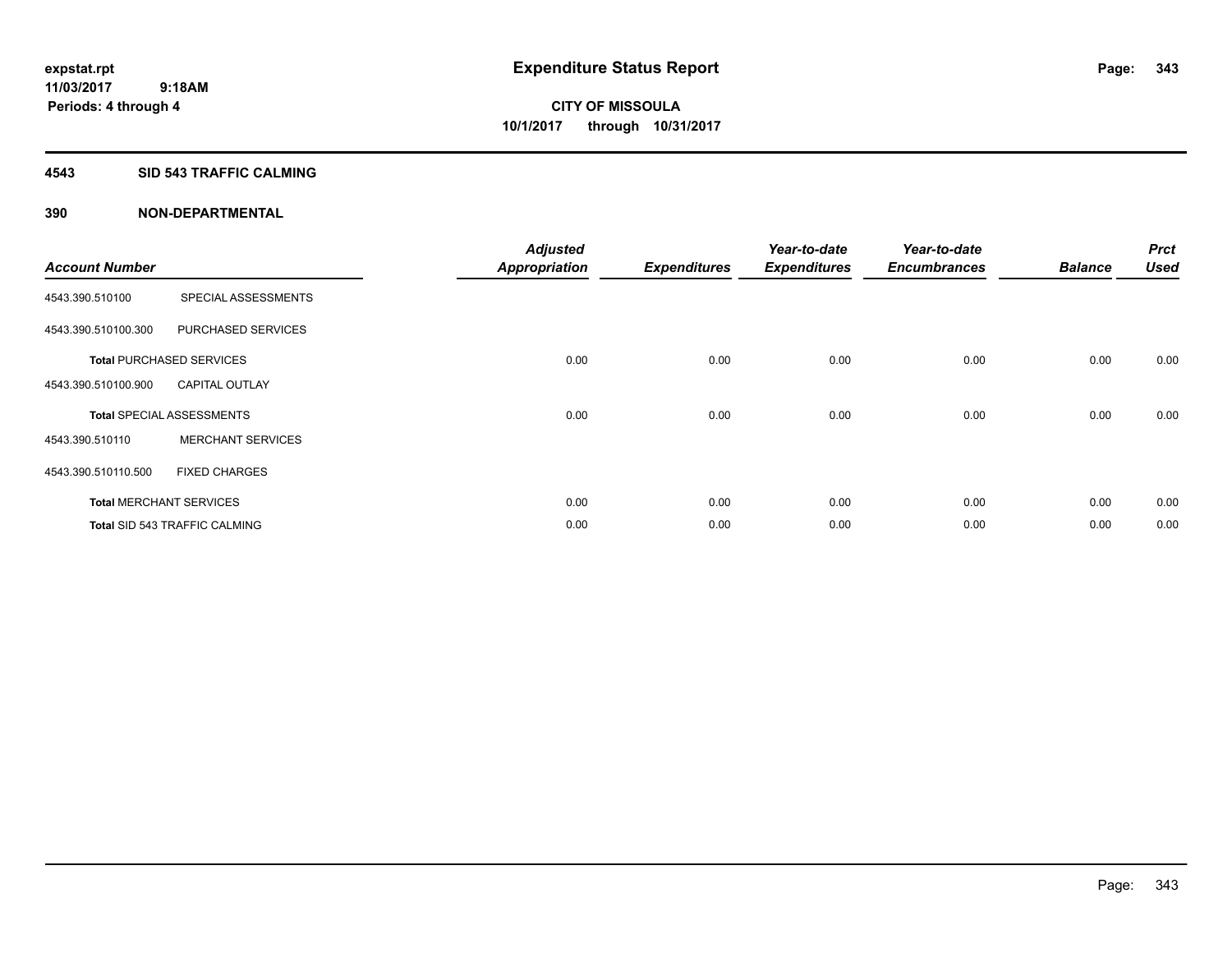### **4544 MILLER CREEK MITIGATION FUND**

| <b>Account Number</b> |                                           | <b>Adjusted</b><br><b>Appropriation</b> | <b>Expenditures</b> | Year-to-date<br><b>Expenditures</b> | Year-to-date<br><b>Encumbrances</b> | <b>Balance</b> | <b>Prct</b><br>Used |
|-----------------------|-------------------------------------------|-----------------------------------------|---------------------|-------------------------------------|-------------------------------------|----------------|---------------------|
| 4544.390.510100       | SPECIAL ASSESSMENTS                       |                                         |                     |                                     |                                     |                |                     |
| 4544.390.510100.900   | <b>CAPITAL OUTLAY</b>                     |                                         |                     |                                     |                                     |                |                     |
|                       | <b>Total SPECIAL ASSESSMENTS</b>          | 0.00                                    | 0.00                | 0.00                                | 0.00                                | 0.00           | 0.00                |
| 4544.390.510110       | <b>MERCHANT SERVICES</b>                  |                                         |                     |                                     |                                     |                |                     |
| 4544.390.510110.500   | <b>FIXED CHARGES</b>                      |                                         |                     |                                     |                                     |                |                     |
|                       | <b>Total MERCHANT SERVICES</b>            | 0.00                                    | 0.00                | 0.00                                | 0.00                                | 0.00           | 0.00                |
|                       | <b>Total MILLER CREEK MITIGATION FUND</b> | 0.00                                    | 0.00                | 0.00                                | 0.00                                | 0.00           | 0.00                |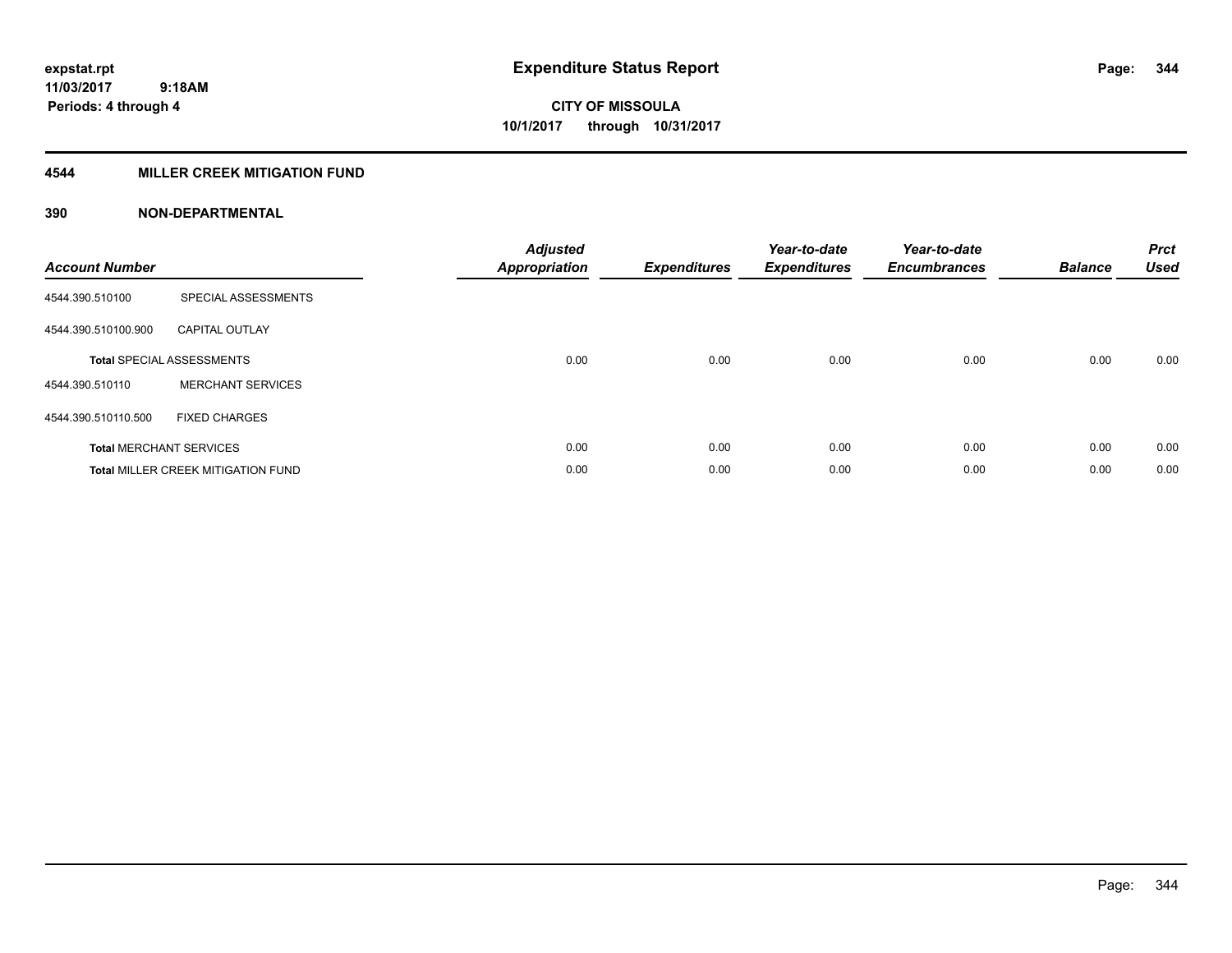# **CITY OF MISSOULA 10/1/2017 through 10/31/2017**

### **4545 MILLER CREEK TWITE CONSTRUCTION**

| <b>Account Number</b> |                                              | <b>Adjusted</b><br><b>Appropriation</b> | <b>Expenditures</b> | Year-to-date<br><b>Expenditures</b> | Year-to-date<br><b>Encumbrances</b> | <b>Balance</b> | <b>Prct</b><br><b>Used</b> |
|-----------------------|----------------------------------------------|-----------------------------------------|---------------------|-------------------------------------|-------------------------------------|----------------|----------------------------|
| 4545.390.510100       | SPECIAL ASSESSMENTS                          |                                         |                     |                                     |                                     |                |                            |
| 4545.390.510100.300   | PURCHASED SERVICES                           |                                         |                     |                                     |                                     |                |                            |
|                       | <b>Total PURCHASED SERVICES</b>              | 0.00                                    | 0.00                | 0.00                                | 0.00                                | 0.00           | 0.00                       |
| 4545.390.510100.900   | <b>CAPITAL OUTLAY</b>                        |                                         |                     |                                     |                                     |                |                            |
|                       | <b>Total SPECIAL ASSESSMENTS</b>             | 0.00                                    | 0.00                | 0.00                                | 0.00                                | 0.00           | 0.00                       |
| 4545.390.510110       | <b>MERCHANT SERVICES</b>                     |                                         |                     |                                     |                                     |                |                            |
| 4545.390.510110.500   | <b>FIXED CHARGES</b>                         |                                         |                     |                                     |                                     |                |                            |
|                       | <b>Total MERCHANT SERVICES</b>               | 0.00                                    | 0.00                | 0.00                                | 0.00                                | 0.00           | 0.00                       |
|                       | <b>Total MILLER CREEK TWITE CONSTRUCTION</b> | 0.00                                    | 0.00                | 0.00                                | 0.00                                | 0.00           | 0.00                       |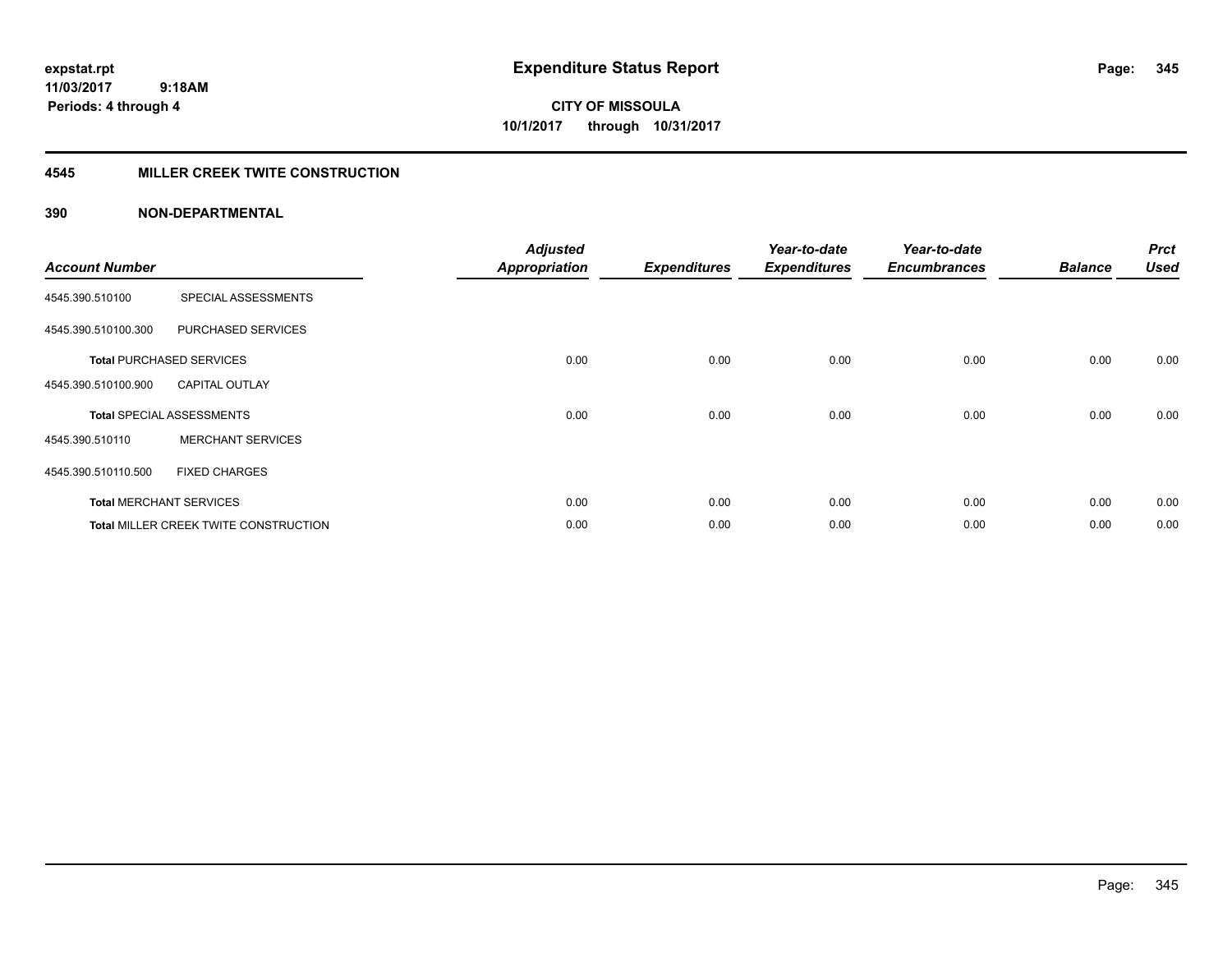**CITY OF MISSOULA 10/1/2017 through 10/31/2017**

### **4546 MILLER CREEK MALOHNEY CONSTRUCTION**

| <b>Account Number</b> |                                                 | <b>Adjusted</b><br><b>Appropriation</b> | <b>Expenditures</b> | Year-to-date<br><b>Expenditures</b> | Year-to-date<br><b>Encumbrances</b> | <b>Balance</b> | <b>Prct</b><br><b>Used</b> |
|-----------------------|-------------------------------------------------|-----------------------------------------|---------------------|-------------------------------------|-------------------------------------|----------------|----------------------------|
| 4546.390.510100       | SPECIAL ASSESSMENTS                             |                                         |                     |                                     |                                     |                |                            |
| 4546.390.510100.300   | PURCHASED SERVICES                              |                                         |                     |                                     |                                     |                |                            |
|                       | <b>Total PURCHASED SERVICES</b>                 | 0.00                                    | 0.00                | 0.00                                | 0.00                                | 0.00           | 0.00                       |
| 4546.390.510100.900   | <b>CAPITAL OUTLAY</b>                           |                                         |                     |                                     |                                     |                |                            |
|                       | <b>Total SPECIAL ASSESSMENTS</b>                | 0.00                                    | 0.00                | 0.00                                | 0.00                                | 0.00           | 0.00                       |
| 4546.390.510110       | <b>MERCHANT SERVICES</b>                        |                                         |                     |                                     |                                     |                |                            |
| 4546.390.510110.500   | <b>FIXED CHARGES</b>                            |                                         |                     |                                     |                                     |                |                            |
|                       | <b>Total MERCHANT SERVICES</b>                  | 0.00                                    | 0.00                | 0.00                                | 0.00                                | 0.00           | 0.00                       |
|                       | <b>Total MILLER CREEK MALOHNEY CONSTRUCTION</b> | 0.00                                    | 0.00                | 0.00                                | 0.00                                | 0.00           | 0.00                       |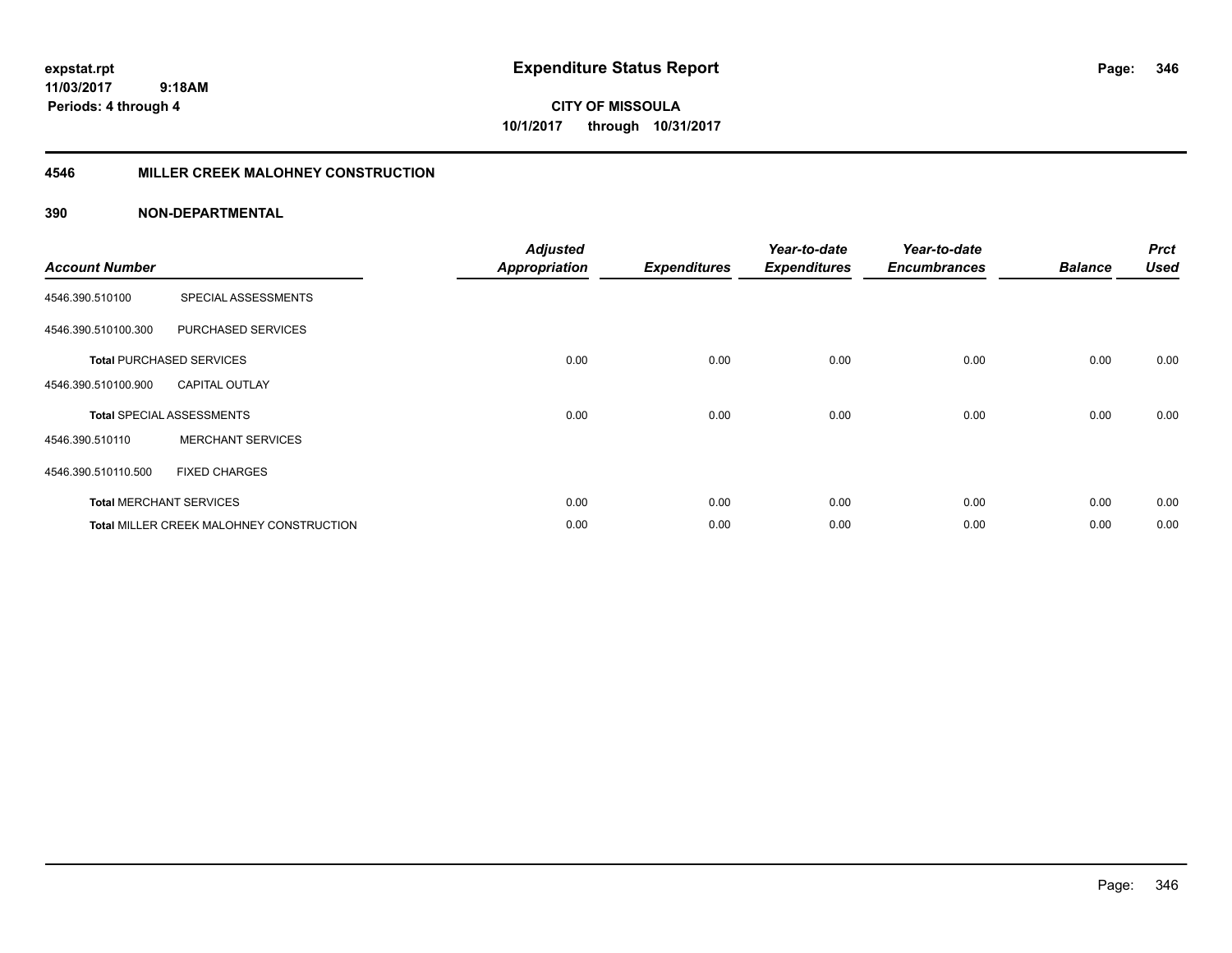**expstat.rpt Expenditure Status Report** 

**11/03/2017 9:18AM Periods: 4 through 4**

### **4547 MILLER CREEK MCCARTHY CONSTRUCTION**

| <b>Account Number</b> |                                          | <b>Adjusted</b><br><b>Appropriation</b> | <b>Expenditures</b> | Year-to-date<br><b>Expenditures</b> | Year-to-date<br><b>Encumbrances</b> | <b>Balance</b> | <b>Prct</b><br><b>Used</b> |
|-----------------------|------------------------------------------|-----------------------------------------|---------------------|-------------------------------------|-------------------------------------|----------------|----------------------------|
| 4547.390.510100       | SPECIAL ASSESSMENTS                      |                                         |                     |                                     |                                     |                |                            |
| 4547.390.510100.300   | PURCHASED SERVICES                       |                                         |                     |                                     |                                     |                |                            |
|                       | <b>Total PURCHASED SERVICES</b>          | 0.00                                    | 0.00                | 0.00                                | 0.00                                | 0.00           | 0.00                       |
| 4547.390.510100.900   | <b>CAPITAL OUTLAY</b>                    |                                         |                     |                                     |                                     |                |                            |
|                       | <b>Total SPECIAL ASSESSMENTS</b>         | 0.00                                    | 0.00                | 0.00                                | 0.00                                | 0.00           | 0.00                       |
| 4547.390.510110       | <b>MERCHANT SERVICES</b>                 |                                         |                     |                                     |                                     |                |                            |
| 4547.390.510110.500   | <b>FIXED CHARGES</b>                     |                                         |                     |                                     |                                     |                |                            |
|                       | <b>Total MERCHANT SERVICES</b>           | 0.00                                    | 0.00                | 0.00                                | 0.00                                | 0.00           | 0.00                       |
|                       | Total MILLER CREEK MCCARTHY CONSTRUCTION | 0.00                                    | 0.00                | 0.00                                | 0.00                                | 0.00           | 0.00                       |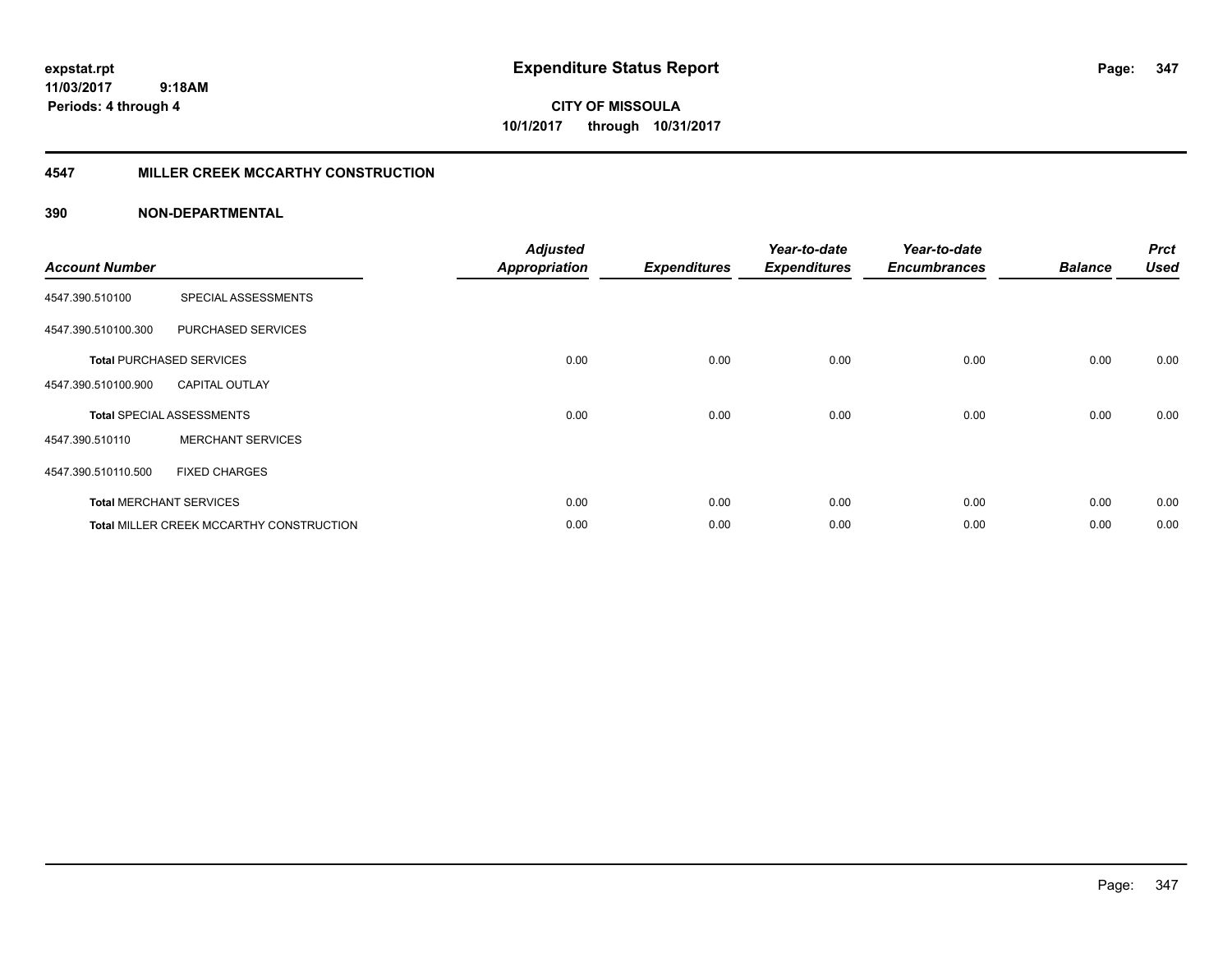**348**

**11/03/2017 9:18AM Periods: 4 through 4**

**CITY OF MISSOULA 10/1/2017 through 10/31/2017**

## **4548 5TH,6TH & ARTHUR ROAD IMPROVEMENTS**

| <b>Account Number</b> |                                                     | <b>Adjusted</b><br><b>Appropriation</b> | <b>Expenditures</b> | Year-to-date<br><b>Expenditures</b> | Year-to-date<br><b>Encumbrances</b> | <b>Balance</b> | <b>Prct</b><br><b>Used</b> |
|-----------------------|-----------------------------------------------------|-----------------------------------------|---------------------|-------------------------------------|-------------------------------------|----------------|----------------------------|
| 4548.390.510100       | SPECIAL ASSESSMENTS                                 |                                         |                     |                                     |                                     |                |                            |
| 4548.390.510100.300   | PURCHASED SERVICES                                  |                                         |                     |                                     |                                     |                |                            |
|                       | <b>Total PURCHASED SERVICES</b>                     | 0.00                                    | 0.00                | 0.00                                | 0.00                                | 0.00           | 0.00                       |
| 4548.390.510100.900   | <b>CAPITAL OUTLAY</b>                               |                                         |                     |                                     |                                     |                |                            |
|                       | <b>Total SPECIAL ASSESSMENTS</b>                    | 0.00                                    | 0.00                | 0.00                                | 0.00                                | 0.00           | 0.00                       |
| 4548.390.510110       | <b>MERCHANT SERVICES</b>                            |                                         |                     |                                     |                                     |                |                            |
| 4548.390.510110.500   | <b>FIXED CHARGES</b>                                |                                         |                     |                                     |                                     |                |                            |
|                       | <b>Total MERCHANT SERVICES</b>                      | 0.00                                    | 0.00                | 0.00                                | 0.00                                | 0.00           | 0.00                       |
| 4548.390.521000       | INTERFUND OPERATING TRANSFERS                       |                                         |                     |                                     |                                     |                |                            |
| 4548.390.521000.800   | OTHER OBJECTS                                       |                                         |                     |                                     |                                     |                |                            |
|                       | Total INTERFUND OPERATING TRANSFERS                 | 0.00                                    | 0.00                | 0.00                                | 0.00                                | 0.00           | 0.00                       |
|                       | <b>Total 5TH.6TH &amp; ARTHUR ROAD IMPROVEMENTS</b> | 0.00                                    | 0.00                | 0.00                                | 0.00                                | 0.00           | 0.00                       |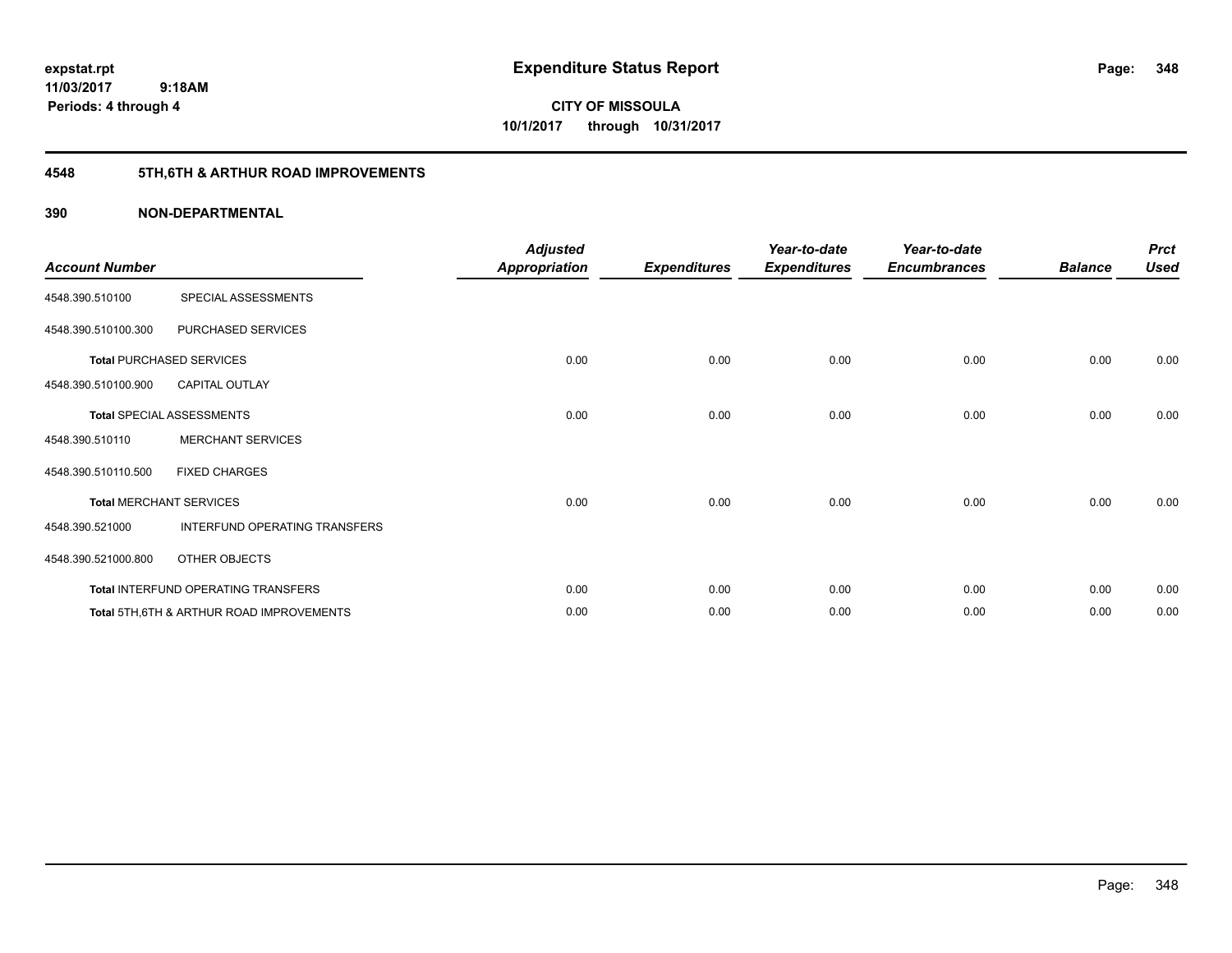### **4549 SID 549 HILLVIEW WAY**

| <b>Account Number</b>     |                                      | <b>Adjusted</b><br><b>Appropriation</b> | <b>Expenditures</b> | Year-to-date<br><b>Expenditures</b> | Year-to-date<br><b>Encumbrances</b> | <b>Balance</b> | <b>Prct</b><br><b>Used</b> |
|---------------------------|--------------------------------------|-----------------------------------------|---------------------|-------------------------------------|-------------------------------------|----------------|----------------------------|
| 4549.390.510100           | SPECIAL ASSESSMENTS                  |                                         |                     |                                     |                                     |                |                            |
| 4549.390.510100.300       | PURCHASED SERVICES                   |                                         |                     |                                     |                                     |                |                            |
|                           | <b>Total PURCHASED SERVICES</b>      | 0.00                                    | 0.00                | 0.00                                | 0.00                                | 0.00           | 0.00                       |
| 4549.390.510100.600       | <b>DEBT SERVICE</b>                  |                                         |                     |                                     |                                     |                |                            |
| <b>Total DEBT SERVICE</b> |                                      | 0.00                                    | 0.00                | 0.00                                | 0.00                                | 0.00           | 0.00                       |
| 4549.390.510100.900       | <b>CAPITAL OUTLAY</b>                |                                         |                     |                                     |                                     |                |                            |
|                           | <b>Total SPECIAL ASSESSMENTS</b>     | 0.00                                    | 0.00                | 0.00                                | 0.00                                | 0.00           | 0.00                       |
| 4549.390.510110           | <b>MERCHANT SERVICES</b>             |                                         |                     |                                     |                                     |                |                            |
| 4549.390.510110.500       | <b>FIXED CHARGES</b>                 |                                         |                     |                                     |                                     |                |                            |
|                           | <b>Total MERCHANT SERVICES</b>       | 0.00                                    | 0.00                | 0.00                                | 0.00                                | 0.00           | 0.00                       |
| 4549.390.521000           | <b>INTERFUND OPERATING TRANSFERS</b> |                                         |                     |                                     |                                     |                |                            |
| 4549.390.521000.800       | OTHER OBJECTS                        |                                         |                     |                                     |                                     |                |                            |
|                           | Total INTERFUND OPERATING TRANSFERS  | 0.00                                    | 0.00                | 0.00                                | 0.00                                | 0.00           | 0.00                       |
|                           | Total SID 549 HILLVIEW WAY           | 0.00                                    | 0.00                | 0.00                                | 0.00                                | 0.00           | 0.00                       |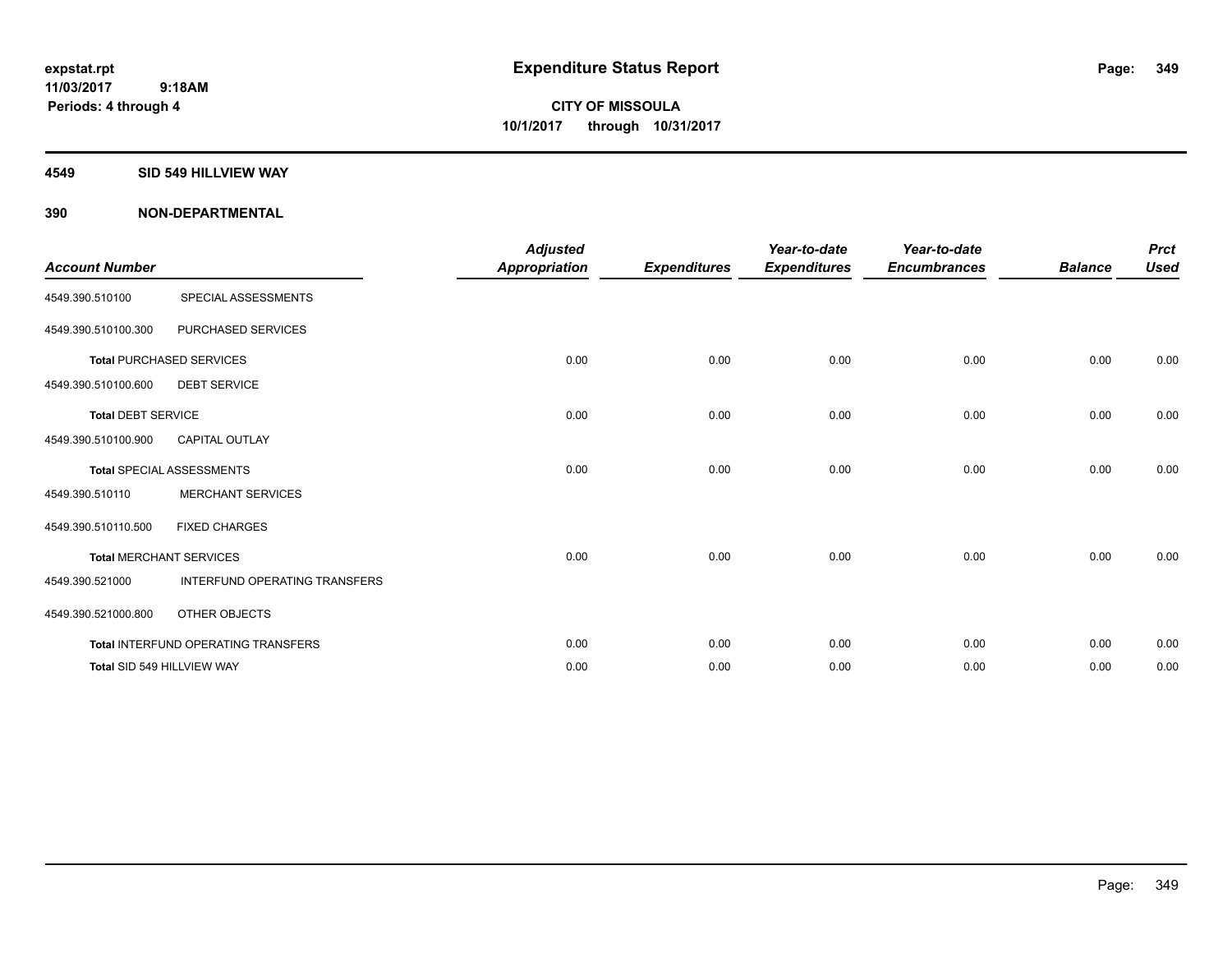**expstat.rpt Expenditure Status Report Page:**

**11/03/2017 9:18AM Periods: 4 through 4**

**CITY OF MISSOULA 10/1/2017 through 10/31/2017**

### **4745 MALONEY/TWITE MILLER CR \$1.2M CONTRIB**

|                       |                                              | <b>Adjusted</b>      |                     | Year-to-date        | Year-to-date        |                | <b>Prct</b> |
|-----------------------|----------------------------------------------|----------------------|---------------------|---------------------|---------------------|----------------|-------------|
| <b>Account Number</b> |                                              | <b>Appropriation</b> | <b>Expenditures</b> | <b>Expenditures</b> | <b>Encumbrances</b> | <b>Balance</b> | <b>Used</b> |
| 4745.390.510100       | SPECIAL ASSESSMENTS                          |                      |                     |                     |                     |                |             |
| 4745.390.510100.300   | PURCHASED SERVICES                           |                      |                     |                     |                     |                |             |
|                       | <b>Total PURCHASED SERVICES</b>              | 0.00                 | 0.00                | 0.00                | 0.00                | 0.00           | 0.00        |
| 4745.390.510100.800   | OTHER OBJECTS                                |                      |                     |                     |                     |                |             |
| Total OTHER OBJECTS   |                                              | 0.00                 | 0.00                | 0.00                | 0.00                | 0.00           | 0.00        |
| 4745.390.510100.900   | <b>CAPITAL OUTLAY</b>                        |                      |                     |                     |                     |                |             |
|                       | <b>Total SPECIAL ASSESSMENTS</b>             | 0.00                 | 0.00                | 0.00                | 0.00                | 0.00           | 0.00        |
| 4745.390.510110       | <b>MERCHANT SERVICES</b>                     |                      |                     |                     |                     |                |             |
| 4745.390.510110.500   | <b>FIXED CHARGES</b>                         |                      |                     |                     |                     |                |             |
|                       | Total MALONEY/TWITE MILLER CR \$1.2M CONTRIB | 0.00                 | 0.00                | 0.00                | 0.00                | 0.00           | 0.00        |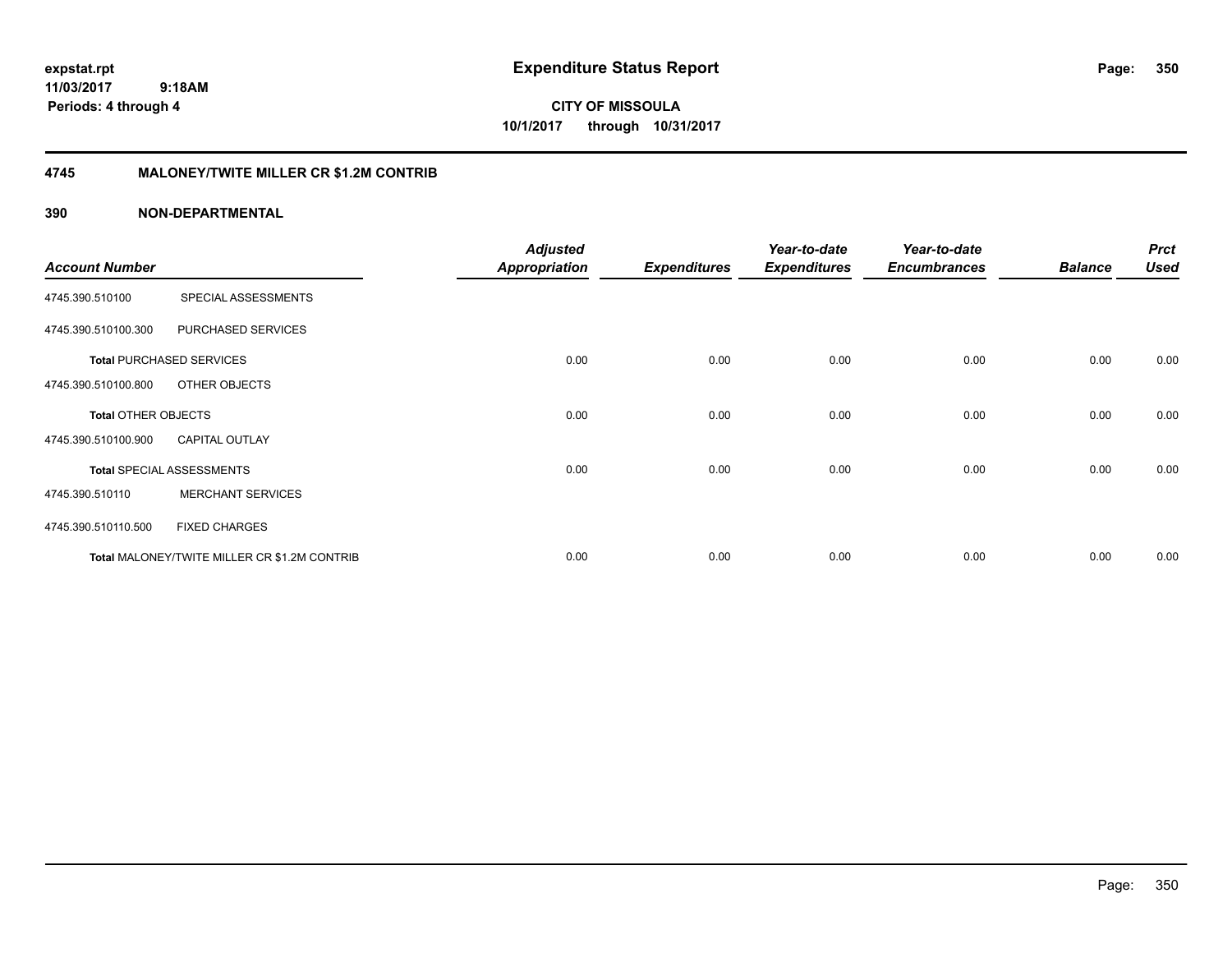### **4941 HILLVIEW WAY CONSTRUCTION**

| <b>Account Number</b>                                               |                                                                                  | <b>Adjusted</b><br><b>Appropriation</b> | <b>Expenditures</b>    | Year-to-date<br><b>Expenditures</b> | Year-to-date<br><b>Encumbrances</b> | <b>Balance</b>               | <b>Prct</b><br><b>Used</b> |
|---------------------------------------------------------------------|----------------------------------------------------------------------------------|-----------------------------------------|------------------------|-------------------------------------|-------------------------------------|------------------------------|----------------------------|
| 4941.280.430034                                                     | CONSTRUCTION                                                                     |                                         |                        |                                     |                                     |                              |                            |
| 4941.280.430034.200                                                 | <b>SUPPLIES</b>                                                                  |                                         |                        |                                     |                                     |                              |                            |
| <b>Total SUPPLIES</b>                                               |                                                                                  | 0.00                                    | 0.00                   | 0.00                                | 0.00                                | 0.00                         | 0.00                       |
| 4941.280.430034.300                                                 | PURCHASED SERVICES                                                               |                                         |                        |                                     |                                     |                              |                            |
|                                                                     | 4941.280.430034.350.000 PROFESSIONAL SERVICES<br><b>Total PURCHASED SERVICES</b> | 0.00<br>0.00                            | 0.00<br>0.00           | 21,540.17<br>21,540.17              | 0.00<br>0.00                        | $-21,540.17$<br>$-21,540.17$ | 0.00<br>0.00               |
| 4941.280.430034.900                                                 | <b>CAPITAL OUTLAY</b>                                                            |                                         |                        |                                     |                                     |                              |                            |
| 4941.280.430034.930.000 IMPROVEMENTS<br><b>Total CAPITAL OUTLAY</b> |                                                                                  | 0.00<br>0.00                            | 50,254.14<br>50,254.14 | 50,254.14<br>50,254.14              | 0.00<br>0.00                        | $-50,254.14$<br>$-50,254.14$ | 0.00<br>0.00               |
| <b>Total CONSTRUCTION</b>                                           |                                                                                  | 0.00                                    | 50,254.14              | 71,794.31                           | 0.00                                | $-71,794.31$                 | 0.00                       |
| 4941.280.430262                                                     | <b>SIDEWALKS</b>                                                                 |                                         |                        |                                     |                                     |                              |                            |
| 4941.280.430262.800                                                 | OTHER OBJECTS                                                                    |                                         |                        |                                     |                                     |                              |                            |
| <b>Total SIDEWALKS</b>                                              |                                                                                  | 0.00                                    | 0.00                   | 0.00                                | 0.00                                | 0.00                         | 0.00                       |
| 4941.280.510110                                                     | <b>MERCHANT SERVICES</b>                                                         |                                         |                        |                                     |                                     |                              |                            |
| 4941.280.510110.500                                                 | <b>FIXED CHARGES</b>                                                             |                                         |                        |                                     |                                     |                              |                            |
| <b>Total FIXED CHARGES</b>                                          |                                                                                  | 0.00                                    | 0.00                   | 0.00                                | 0.00                                | 0.00                         | 0.00                       |
|                                                                     | <b>Total MERCHANT SERVICES</b>                                                   | 0.00                                    | 0.00                   | 0.00                                | 0.00                                | 0.00                         | 0.00                       |
|                                                                     | <b>Total HILLVIEW WAY CONSTRUCTION</b>                                           | 0.00                                    | 50,254.14              | 71,794.31                           | 0.00                                | $-71,794.31$                 | 0.00                       |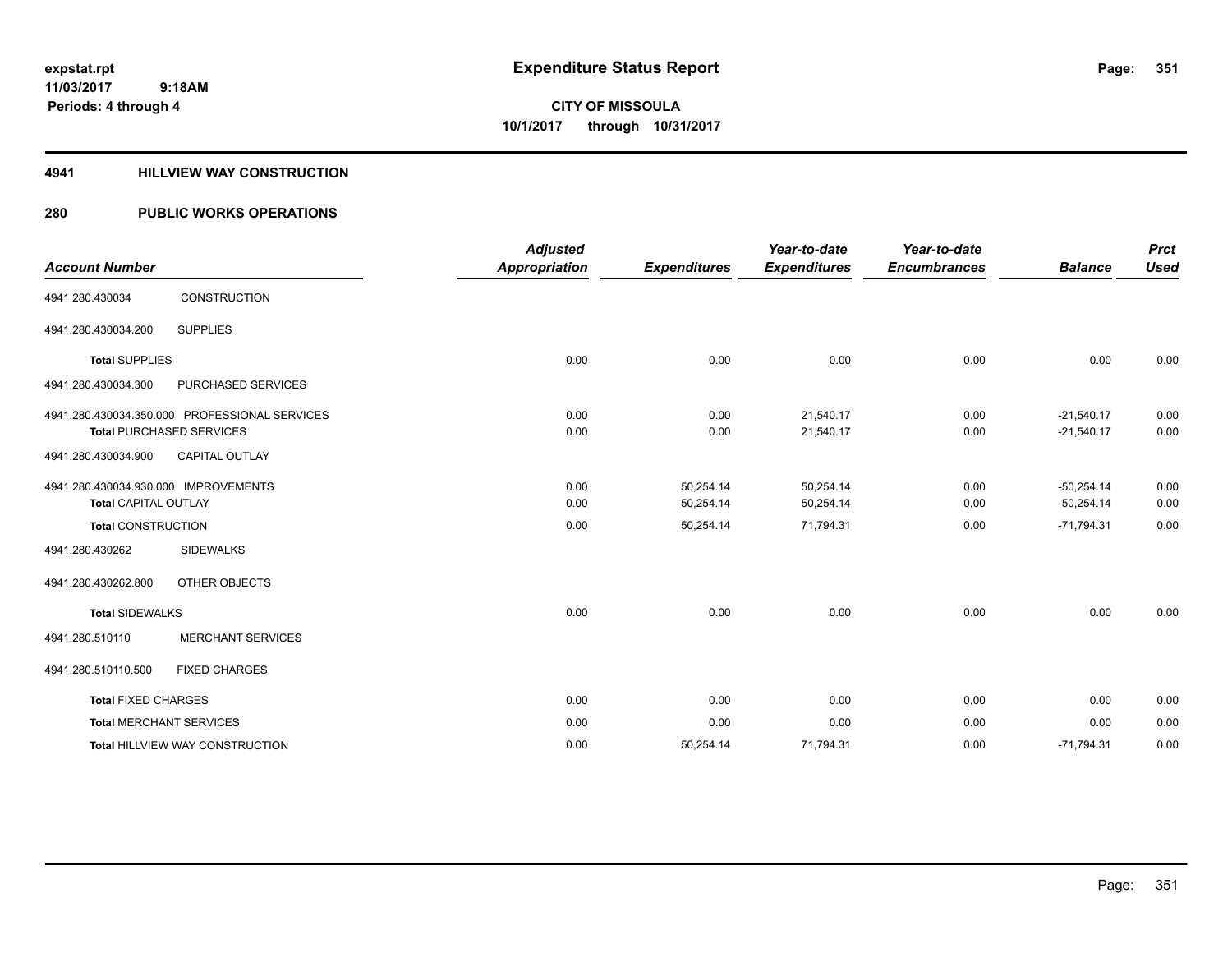**CITY OF MISSOULA 10/1/2017 through 10/31/2017**

## **4944 RATTLESNAKE SEWER COLLECTION (544)**

**000 \*\*\* Title Not Found \*\*\***

| <b>Account Number</b>         |                          | <b>Adjusted</b><br>Appropriation | <b>Expenditures</b> | Year-to-date<br><b>Expenditures</b> | Year-to-date<br><b>Encumbrances</b> | <b>Balance</b> | <b>Prct</b><br><b>Used</b> |
|-------------------------------|--------------------------|----------------------------------|---------------------|-------------------------------------|-------------------------------------|----------------|----------------------------|
| 4944.000.510110               | <b>MERCHANT SERVICES</b> |                                  |                     |                                     |                                     |                |                            |
| 4944.000.510110.500           | <b>FIXED CHARGES</b>     |                                  |                     |                                     |                                     |                |                            |
| Total *** Title Not Found *** |                          | 0.00                             | 0.00                | 0.00                                | 0.00                                | 0.00           | 0.00                       |

**352**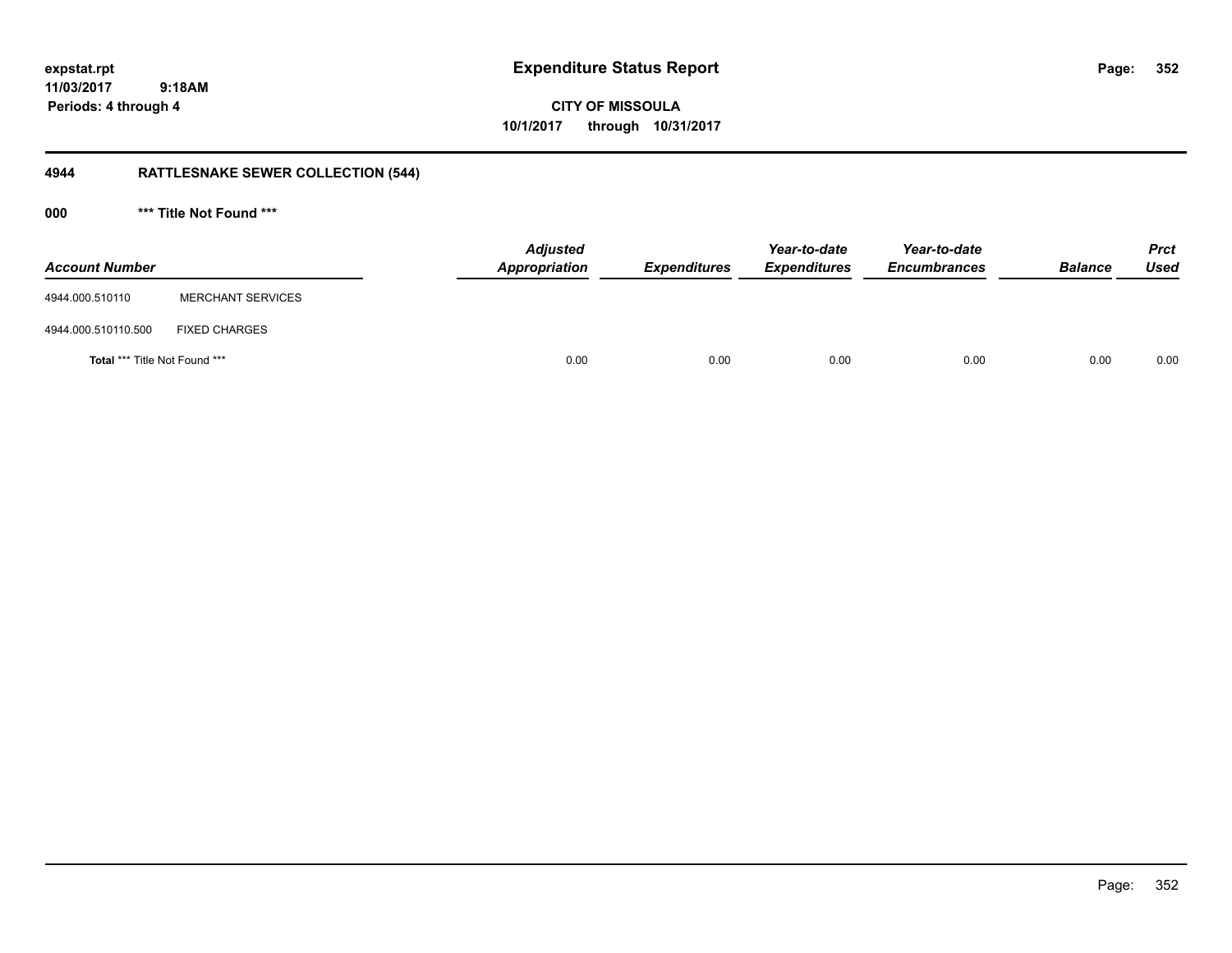# **CITY OF MISSOULA 10/1/2017 through 10/31/2017**

## **4944 RATTLESNAKE SEWER COLLECTION (544)**

|                           |                                  | <b>Adjusted</b> |                     | Year-to-date        | Year-to-date        |                | <b>Prct</b> |
|---------------------------|----------------------------------|-----------------|---------------------|---------------------|---------------------|----------------|-------------|
| <b>Account Number</b>     |                                  | Appropriation   | <b>Expenditures</b> | <b>Expenditures</b> | <b>Encumbrances</b> | <b>Balance</b> | <b>Used</b> |
| 4944.390.510100           | SPECIAL ASSESSMENTS              |                 |                     |                     |                     |                |             |
| 4944.390.510100.300       | PURCHASED SERVICES               |                 |                     |                     |                     |                |             |
|                           | <b>Total PURCHASED SERVICES</b>  | 0.00            | 0.00                | 0.00                | 0.00                | 0.00           | 0.00        |
| 4944.390.510100.600       | <b>DEBT SERVICE</b>              |                 |                     |                     |                     |                |             |
| <b>Total DEBT SERVICE</b> |                                  | 0.00            | 0.00                | 0.00                | 0.00                | 0.00           | 0.00        |
| 4944.390.510100.900       | <b>CAPITAL OUTLAY</b>            |                 |                     |                     |                     |                |             |
|                           | <b>Total SPECIAL ASSESSMENTS</b> | 0.00            | 0.00                | 0.00                | 0.00                | 0.00           | 0.00        |
| 4944.390.510110           | <b>MERCHANT SERVICES</b>         |                 |                     |                     |                     |                |             |
| 4944.390.510110.500       | <b>FIXED CHARGES</b>             |                 |                     |                     |                     |                |             |
| Total NON-DEPARTMENTAL    |                                  | 0.00            | 0.00                | 0.00                | 0.00                | 0.00           | 0.00        |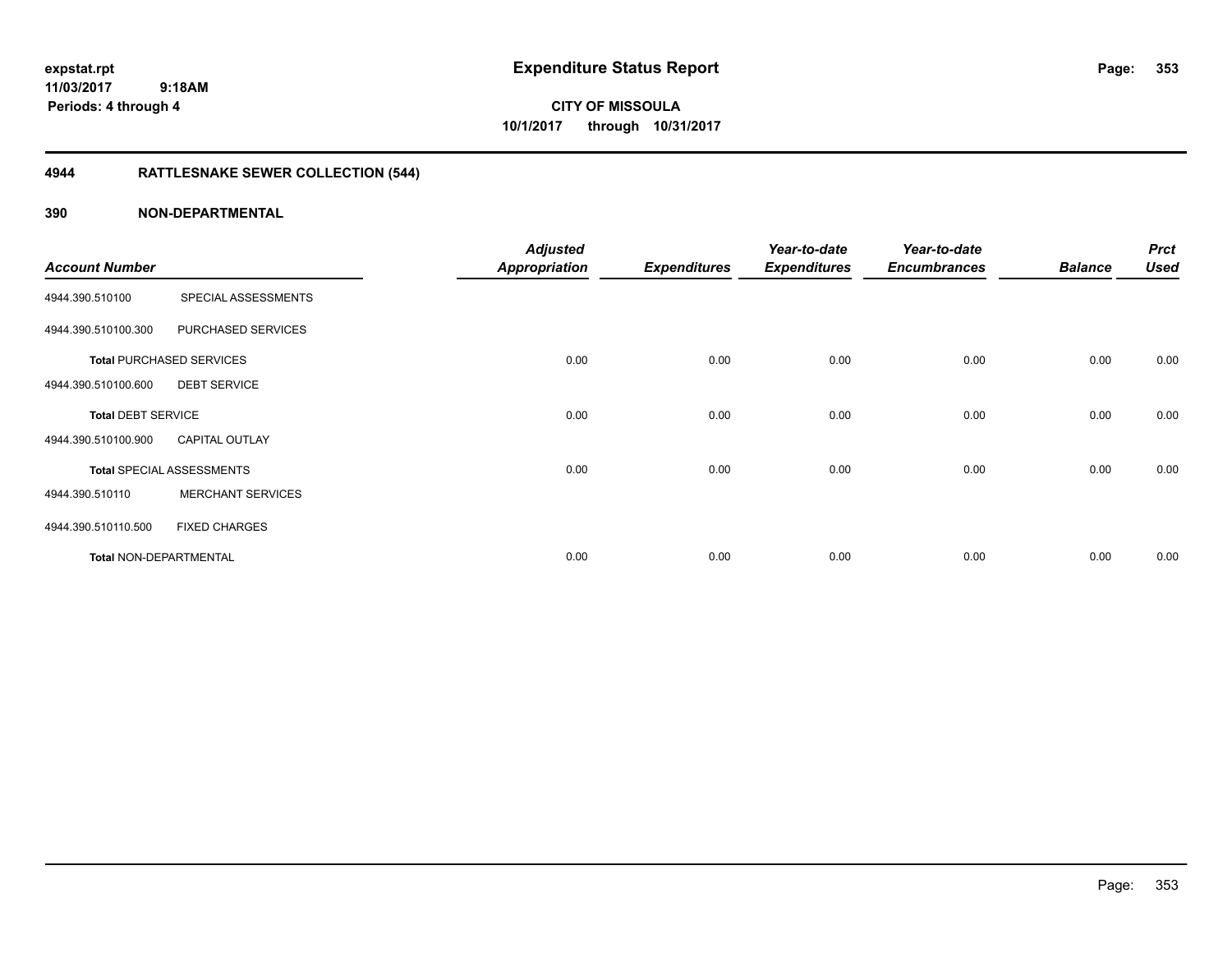**CITY OF MISSOULA 10/1/2017 through 10/31/2017**

## **4944 RATTLESNAKE SEWER COLLECTION (544)**

**550 SID 544 PROJECT**

| <b>Account Number</b>   |                                 | <b>Adjusted</b><br>Appropriation | <b>Expenditures</b> | Year-to-date<br><b>Expenditures</b> | Year-to-date<br><b>Encumbrances</b> | <b>Balance</b> | <b>Prct</b><br><b>Used</b> |
|-------------------------|---------------------------------|----------------------------------|---------------------|-------------------------------------|-------------------------------------|----------------|----------------------------|
| 4944.550.430680         | <b>ARRA GRANT</b>               |                                  |                     |                                     |                                     |                |                            |
| 4944.550.430680.900     | CAPITAL OUTLAY                  |                                  |                     |                                     |                                     |                |                            |
| <b>Total ARRA GRANT</b> |                                 | 0.00                             | 0.00                | 0.00                                | 0.00                                | 0.00           | 0.00                       |
| 4944.550.430681         | ARRA LOAN                       |                                  |                     |                                     |                                     |                |                            |
| 4944.550.430681.900     | CAPITAL OUTLAY                  |                                  |                     |                                     |                                     |                |                            |
| <b>Total ARRA LOAN</b>  |                                 | 0.00                             | 0.00                | 0.00                                | 0.00                                | 0.00           | 0.00                       |
| 4944.550.430682         | <b>TSEP GRANT</b>               |                                  |                     |                                     |                                     |                |                            |
| 4944.550.430682.900     | CAPITAL OUTLAY                  |                                  |                     |                                     |                                     |                |                            |
| <b>Total TSEP GRANT</b> |                                 | 0.00                             | 0.00                | 0.00                                | 0.00                                | 0.00           | 0.00                       |
| 4944.550.430685         | SRF SID                         |                                  |                     |                                     |                                     |                |                            |
| 4944.550.430685.900     | CAPITAL OUTLAY                  |                                  |                     |                                     |                                     |                |                            |
| <b>Total SRF SID</b>    |                                 | 0.00                             | 0.00                | 0.00                                | 0.00                                | 0.00           | 0.00                       |
| 4944.550.430686         | SRF REV BOND                    |                                  |                     |                                     |                                     |                |                            |
| 4944.550.430686.300     | PURCHASED SERVICES              |                                  |                     |                                     |                                     |                |                            |
|                         | <b>Total PURCHASED SERVICES</b> | 0.00                             | 0.00                | 0.00                                | 0.00                                | 0.00           | 0.00                       |
| 4944.550.430686.900     | CAPITAL OUTLAY                  |                                  |                     |                                     |                                     |                |                            |
| Total SRF REV BOND      |                                 | 0.00                             | 0.00                | 0.00                                | 0.00                                | 0.00           | 0.00                       |
| 4944.550.430687         | ARRA LOAN SID                   |                                  |                     |                                     |                                     |                |                            |
| 4944.550.430687.900     | CAPITAL OUTLAY                  |                                  |                     |                                     |                                     |                |                            |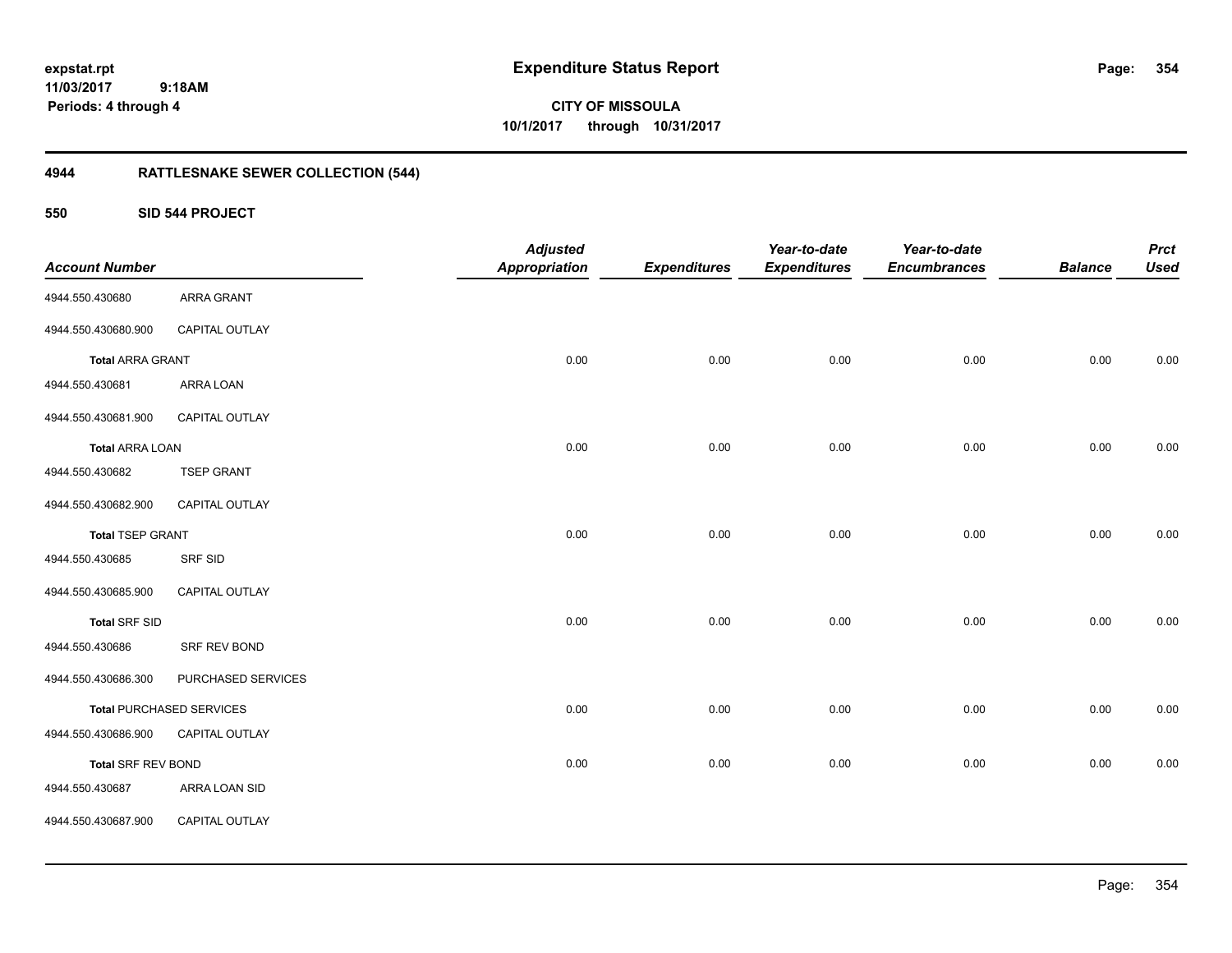**expstat.rpt Expenditure Status Report Page:**

**11/03/2017 9:18AM Periods: 4 through 4**

**CITY OF MISSOULA 10/1/2017 through 10/31/2017**

## **4944 RATTLESNAKE SEWER COLLECTION (544)**

### **550 SID 544 PROJECT**

| <b>Account Number</b>        |                          | <b>Adjusted</b><br><b>Appropriation</b> | <b>Expenditures</b> | Year-to-date<br><b>Expenditures</b> | Year-to-date<br><b>Encumbrances</b> | <b>Balance</b> | <b>Prct</b><br><b>Used</b> |
|------------------------------|--------------------------|-----------------------------------------|---------------------|-------------------------------------|-------------------------------------|----------------|----------------------------|
| <b>Total ARRA LOAN SID</b>   |                          | 0.00                                    | 0.00                | 0.00                                | 0.00                                | 0.00           | 0.00                       |
| 4944.550.510110              | <b>MERCHANT SERVICES</b> |                                         |                     |                                     |                                     |                |                            |
| 4944.550.510110.500          | <b>FIXED CHARGES</b>     |                                         |                     |                                     |                                     |                |                            |
| <b>Total SID 544 PROJECT</b> |                          | 0.00                                    | 0.00                | 0.00                                | 0.00                                | 0.00           | 0.00                       |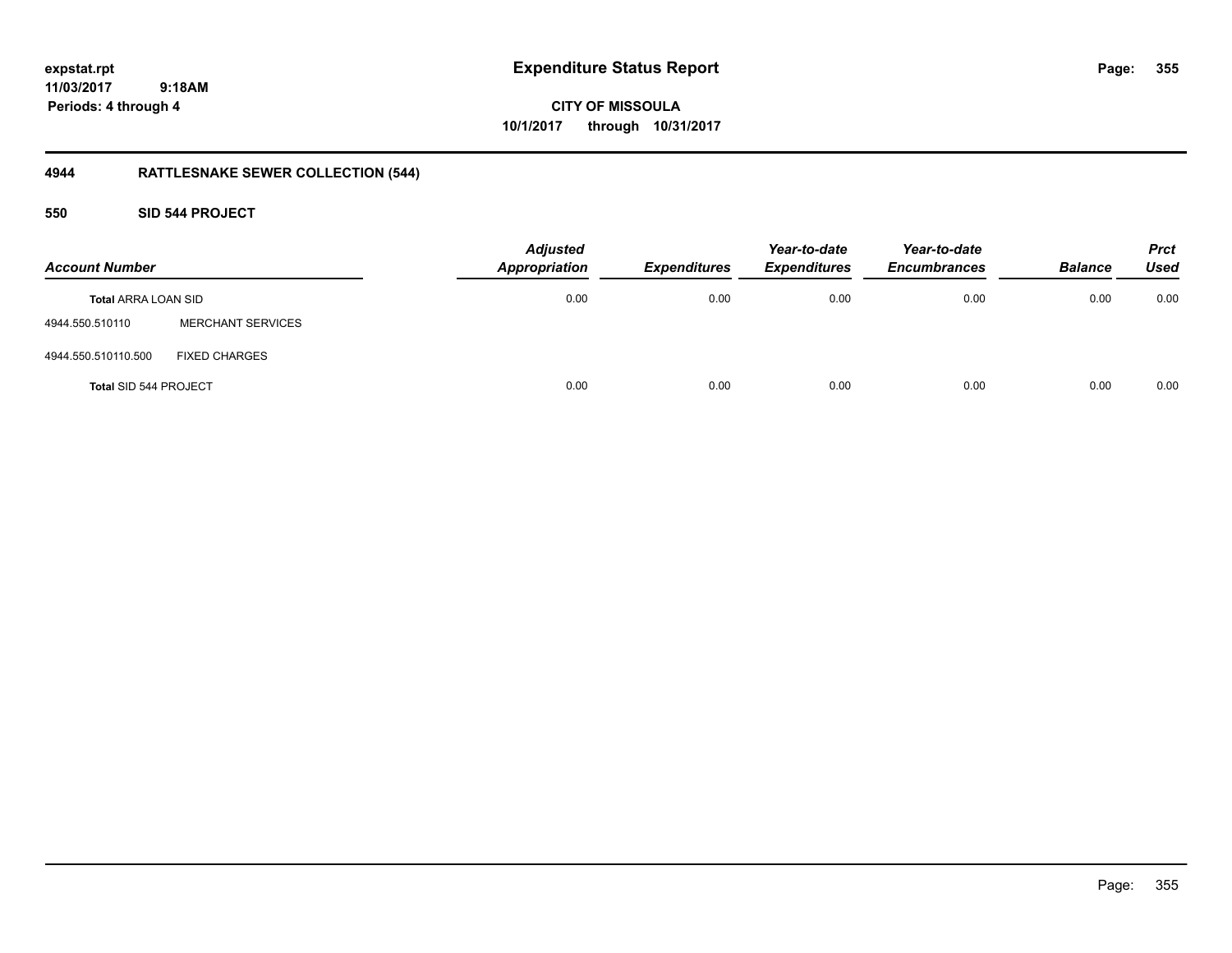**expstat.rpt Expenditure Status Report Page:**

**11/03/2017 9:18AM Periods: 4 through 4**

**CITY OF MISSOULA 10/1/2017 through 10/31/2017**

## **4944 RATTLESNAKE SEWER COLLECTION (544)**

### **555 LOLO STREET PROJECT**

| <b>Account Number</b>     |                                          | <b>Adjusted</b><br><b>Appropriation</b> | <b>Expenditures</b> | Year-to-date<br><b>Expenditures</b> | Year-to-date<br><b>Encumbrances</b> | <b>Balance</b> | <b>Prct</b><br><b>Used</b> |
|---------------------------|------------------------------------------|-----------------------------------------|---------------------|-------------------------------------|-------------------------------------|----------------|----------------------------|
| 4944.555.430680           | <b>ARRA GRANT</b>                        |                                         |                     |                                     |                                     |                |                            |
| 4944.555.430680.900       | <b>CAPITAL OUTLAY</b>                    |                                         |                     |                                     |                                     |                |                            |
| <b>Total ARRA GRANT</b>   |                                          | 0.00                                    | 0.00                | 0.00                                | 0.00                                | 0.00           | 0.00                       |
| 4944.555.430685           | SRF SID                                  |                                         |                     |                                     |                                     |                |                            |
| 4944.555.430685.900       | <b>CAPITAL OUTLAY</b>                    |                                         |                     |                                     |                                     |                |                            |
| <b>Total SRF SID</b>      |                                          | 0.00                                    | 0.00                | 0.00                                | 0.00                                | 0.00           | 0.00                       |
| 4944.555.430686           | SRF REV BOND                             |                                         |                     |                                     |                                     |                |                            |
| 4944.555.430686.900       | <b>CAPITAL OUTLAY</b>                    |                                         |                     |                                     |                                     |                |                            |
| <b>Total SRF REV BOND</b> |                                          | 0.00                                    | 0.00                | 0.00                                | 0.00                                | 0.00           | 0.00                       |
| 4944.555.510110           | <b>MERCHANT SERVICES</b>                 |                                         |                     |                                     |                                     |                |                            |
| 4944.555.510110.500       | <b>FIXED CHARGES</b>                     |                                         |                     |                                     |                                     |                |                            |
|                           | Total RATTLESNAKE SEWER COLLECTION (544) | 0.00                                    | 0.00                | 0.00                                | 0.00                                | 0.00           | 0.00                       |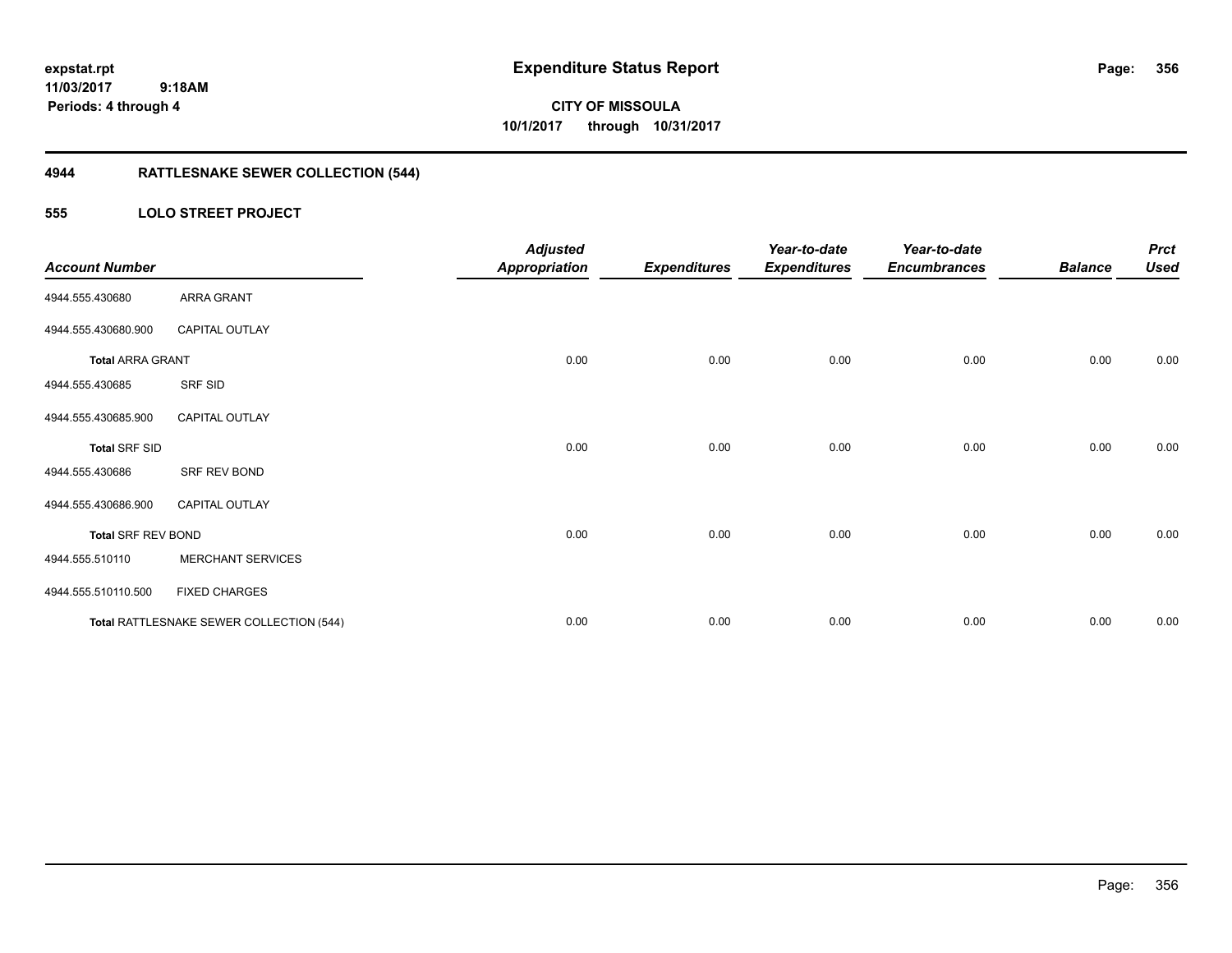### **4945 PHILLIPS ST TRAFFIC CALMING**

## **000 \*\*\* Title Not Found \*\*\***

| <b>Account Number</b> |                                          | <b>Adjusted</b><br><b>Appropriation</b> | <b>Expenditures</b> | Year-to-date<br><b>Expenditures</b> | Year-to-date<br><b>Encumbrances</b> | <b>Balance</b> | <b>Prct</b><br>Used |
|-----------------------|------------------------------------------|-----------------------------------------|---------------------|-------------------------------------|-------------------------------------|----------------|---------------------|
| 4945.000.410000       | <b>GENERAL GOVERNMENT</b>                |                                         |                     |                                     |                                     |                |                     |
| 4945.000.410000.600   | <b>DEBT SERVICE</b>                      |                                         |                     |                                     |                                     |                |                     |
|                       | <b>Total GENERAL GOVERNMENT</b>          | 0.00                                    | 0.00                | 0.00                                | 0.00                                | 0.00           | 0.00                |
| 4945.000.510110       | <b>MERCHANT SERVICES</b>                 |                                         |                     |                                     |                                     |                |                     |
| 4945.000.510110.500   | <b>FIXED CHARGES</b>                     |                                         |                     |                                     |                                     |                |                     |
|                       | <b>Total MERCHANT SERVICES</b>           | 0.00                                    | 0.00                | 0.00                                | 0.00                                | 0.00           | 0.00                |
|                       | <b>Total PHILLIPS ST TRAFFIC CALMING</b> | 0.00                                    | 0.00                | 0.00                                | 0.00                                | 0.00           | 0.00                |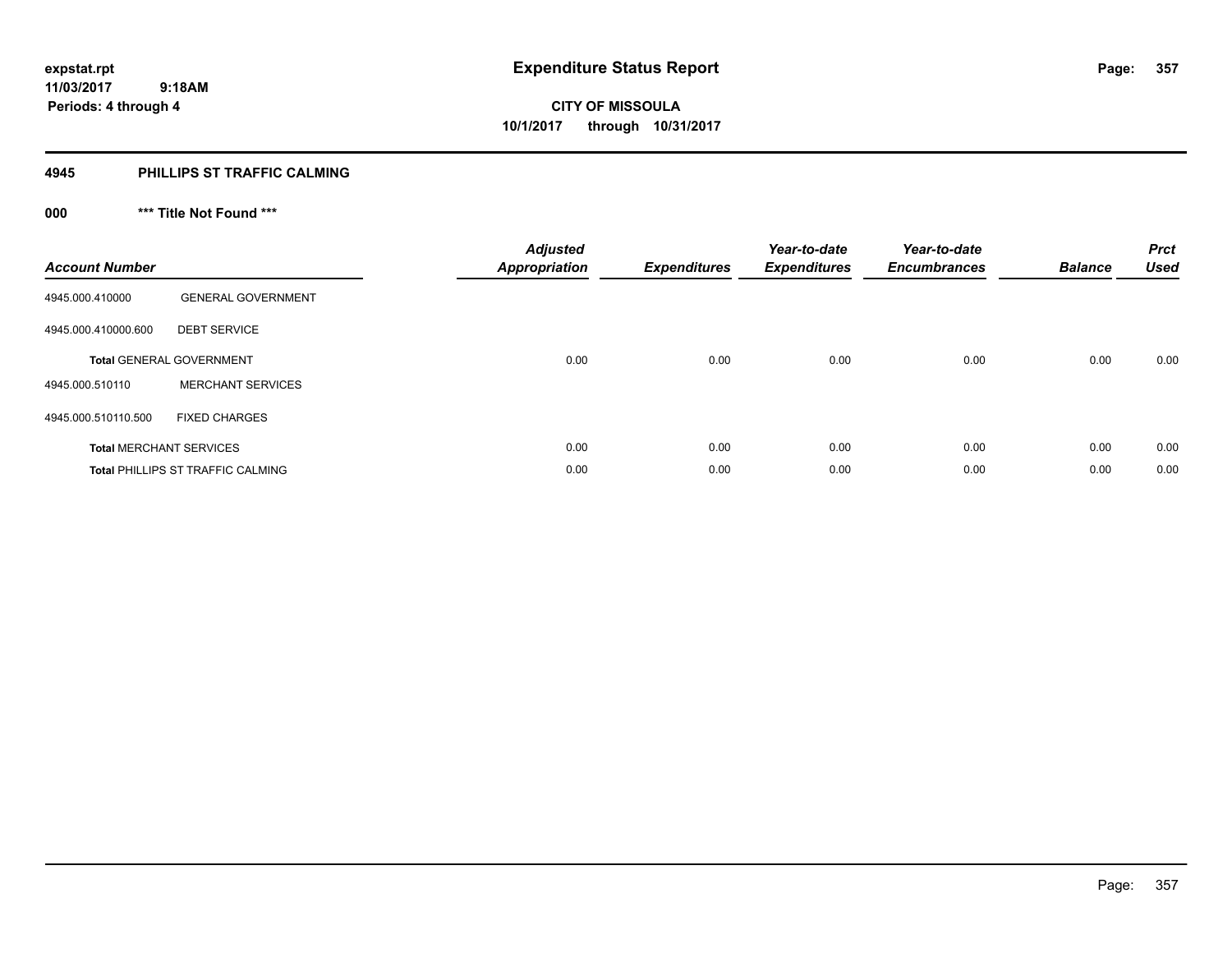**358**

**11/03/2017 9:18AM Periods: 4 through 4**

**CITY OF MISSOULA 10/1/2017 through 10/31/2017**

### **4946 PATTEE CREEK DR. TRAFFIC CALMING**

**000 \*\*\* Title Not Found \*\*\***

| <b>Account Number</b>                |                                 | <b>Adjusted</b><br><b>Appropriation</b> | <b>Expenditures</b> | Year-to-date<br><b>Expenditures</b> | Year-to-date<br><b>Encumbrances</b> | <b>Balance</b> | <b>Prct</b><br><b>Used</b> |
|--------------------------------------|---------------------------------|-----------------------------------------|---------------------|-------------------------------------|-------------------------------------|----------------|----------------------------|
| 4946.000.410000                      | <b>GENERAL GOVERNMENT</b>       |                                         |                     |                                     |                                     |                |                            |
| 4946.000.410000.600                  | <b>DEBT SERVICE</b>             |                                         |                     |                                     |                                     |                |                            |
|                                      | <b>Total GENERAL GOVERNMENT</b> | 0.00                                    | 0.00                | 0.00                                | 0.00                                | 0.00           | 0.00                       |
| 4946.000.510110                      | <b>MERCHANT SERVICES</b>        |                                         |                     |                                     |                                     |                |                            |
| 4946.000.510110.500                  | <b>FIXED CHARGES</b>            |                                         |                     |                                     |                                     |                |                            |
| <b>Total *** Title Not Found ***</b> |                                 | 0.00                                    | 0.00                | 0.00                                | 0.00                                | 0.00           | 0.00                       |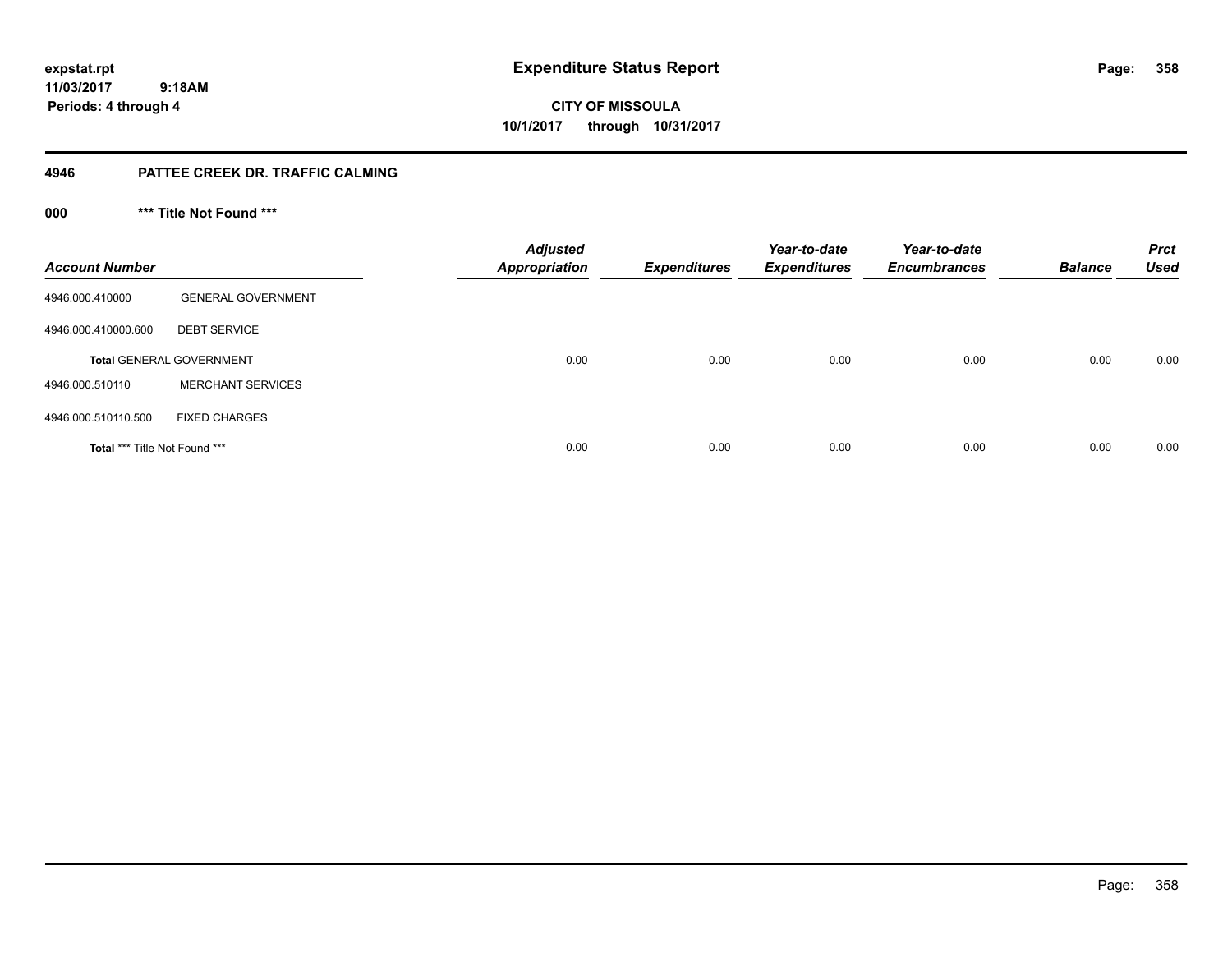**expstat.rpt Expenditure Status Report Page:**

**11/03/2017 9:18AM Periods: 4 through 4**

**CITY OF MISSOULA 10/1/2017 through 10/31/2017**

### **4946 PATTEE CREEK DR. TRAFFIC CALMING**

| <b>Account Number</b> |                                               | <b>Adjusted</b><br><b>Appropriation</b> | <b>Expenditures</b> | Year-to-date<br><b>Expenditures</b> | Year-to-date<br><b>Encumbrances</b> | <b>Balance</b> | <b>Prct</b><br><b>Used</b> |
|-----------------------|-----------------------------------------------|-----------------------------------------|---------------------|-------------------------------------|-------------------------------------|----------------|----------------------------|
| 4946.390.510100       | SPECIAL ASSESSMENTS                           |                                         |                     |                                     |                                     |                |                            |
| 4946.390.510100.300   | PURCHASED SERVICES                            |                                         |                     |                                     |                                     |                |                            |
|                       | <b>Total PURCHASED SERVICES</b>               | 0.00                                    | 0.00                | 0.00                                | 0.00                                | 0.00           | 0.00                       |
| 4946.390.510100.900   | <b>CAPITAL OUTLAY</b>                         |                                         |                     |                                     |                                     |                |                            |
|                       | <b>Total SPECIAL ASSESSMENTS</b>              | 0.00                                    | 0.00                | 0.00                                | 0.00                                | 0.00           | 0.00                       |
| 4946.390.510110       | <b>MERCHANT SERVICES</b>                      |                                         |                     |                                     |                                     |                |                            |
| 4946.390.510110.500   | <b>FIXED CHARGES</b>                          |                                         |                     |                                     |                                     |                |                            |
|                       | <b>Total MERCHANT SERVICES</b>                | 0.00                                    | 0.00                | 0.00                                | 0.00                                | 0.00           | 0.00                       |
|                       | <b>Total PATTEE CREEK DR. TRAFFIC CALMING</b> | 0.00                                    | 0.00                | 0.00                                | 0.00                                | 0.00           | 0.00                       |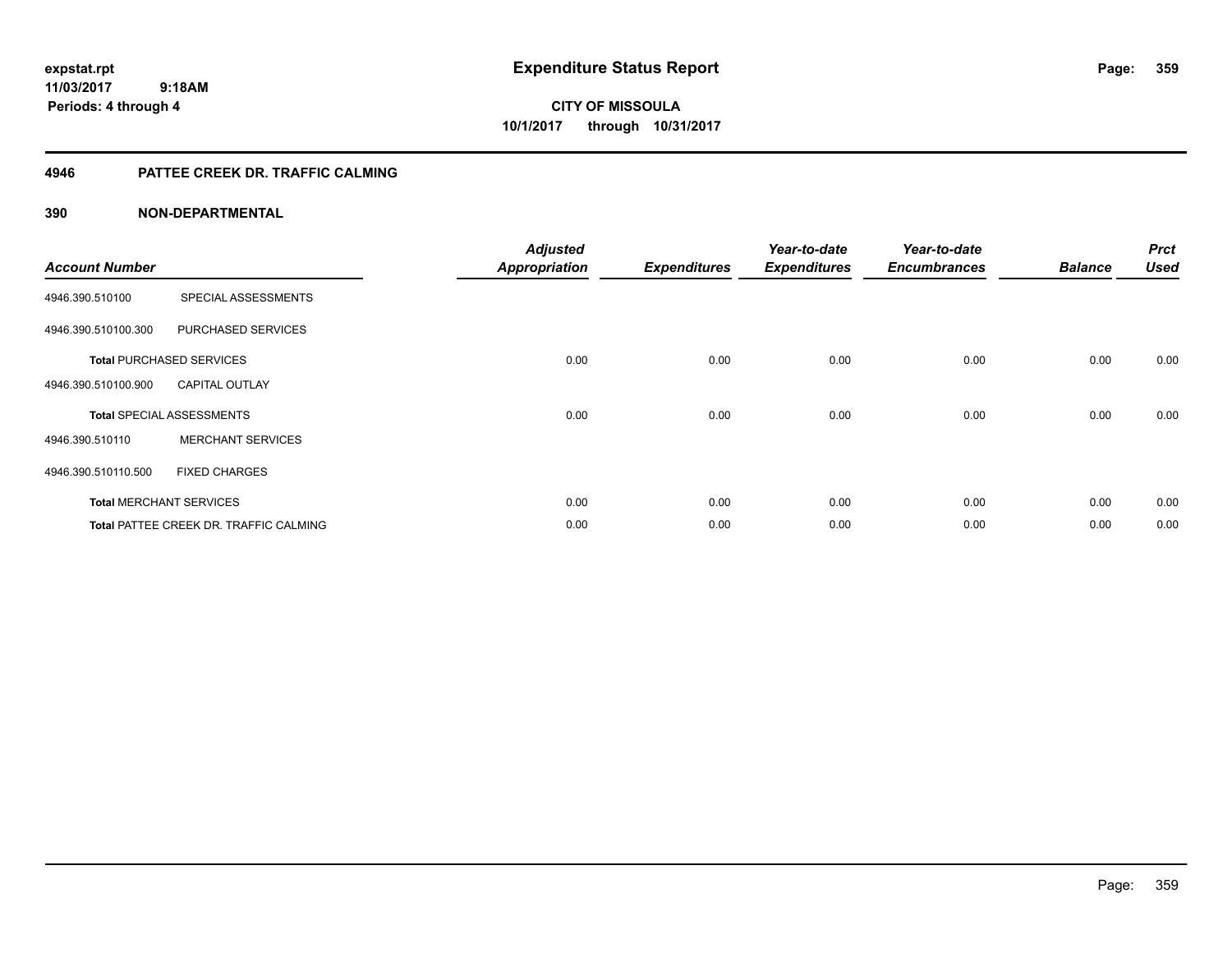**CITY OF MISSOULA 10/1/2017 through 10/31/2017**

### **4948 STORMWATER OUTFALL RETROFITS**

| <b>Account Number</b>       |                                                                                         | <b>Adjusted</b><br>Appropriation | <b>Expenditures</b> | Year-to-date<br><b>Expenditures</b> | Year-to-date<br><b>Encumbrances</b> | <b>Balance</b>             | <b>Prct</b><br><b>Used</b> |
|-----------------------------|-----------------------------------------------------------------------------------------|----------------------------------|---------------------|-------------------------------------|-------------------------------------|----------------------------|----------------------------|
| 4948.390.431210             | CARAS PARK STORM WATER RETROFITS                                                        |                                  |                     |                                     |                                     |                            |                            |
| 4948.390.431210.300         | <b>PURCHASED SERVICES</b>                                                               |                                  |                     |                                     |                                     |                            |                            |
|                             | 4948.390.431210.350.000 CARAS PARK OUTFALL RETROFITS<br><b>Total PURCHASED SERVICES</b> | 0.00<br>0.00                     | 0.00<br>0.00        | 1.136.49<br>1,136.49                | 0.00<br>0.00                        | $-1.136.49$<br>$-1,136.49$ | 0.00<br>0.00               |
| 4948.390.431210.900         | <b>CAPITAL OUTLAY</b>                                                                   |                                  |                     |                                     |                                     |                            |                            |
| <b>Total CAPITAL OUTLAY</b> |                                                                                         | 0.00                             | 0.00                | 0.00                                | 0.00                                | 0.00                       | 0.00                       |
|                             | <b>Total CARAS PARK STORM WATER RETROFITS</b>                                           | 0.00                             | 0.00                | 1,136.49                            | 0.00                                | $-1,136.49$                | 0.00                       |
| 4948.390.431212             | <b>BUCKHOUSE BRIDGE STORM WATER RETROFIT</b>                                            |                                  |                     |                                     |                                     |                            |                            |
| 4948.390.431212.300         | PURCHASED SERVICES                                                                      |                                  |                     |                                     |                                     |                            |                            |
|                             | <b>Total BUCKHOUSE BRIDGE STORM WATER RETROFIT</b>                                      | 0.00                             | 0.00                | 0.00                                | 0.00                                | 0.00                       | 0.00                       |
| 4948.390.510110             | <b>MERCHANT SERVICES</b>                                                                |                                  |                     |                                     |                                     |                            |                            |
| 4948.390.510110.500         | <b>FIXED CHARGES</b>                                                                    |                                  |                     |                                     |                                     |                            |                            |
|                             | <b>Total MERCHANT SERVICES</b>                                                          | 0.00                             | 0.00                | 0.00                                | 0.00                                | 0.00                       | 0.00                       |
|                             | <b>Total STORMWATER OUTFALL RETROFITS</b>                                               | 0.00                             | 0.00                | 1,136.49                            | 0.00                                | $-1,136.49$                | 0.00                       |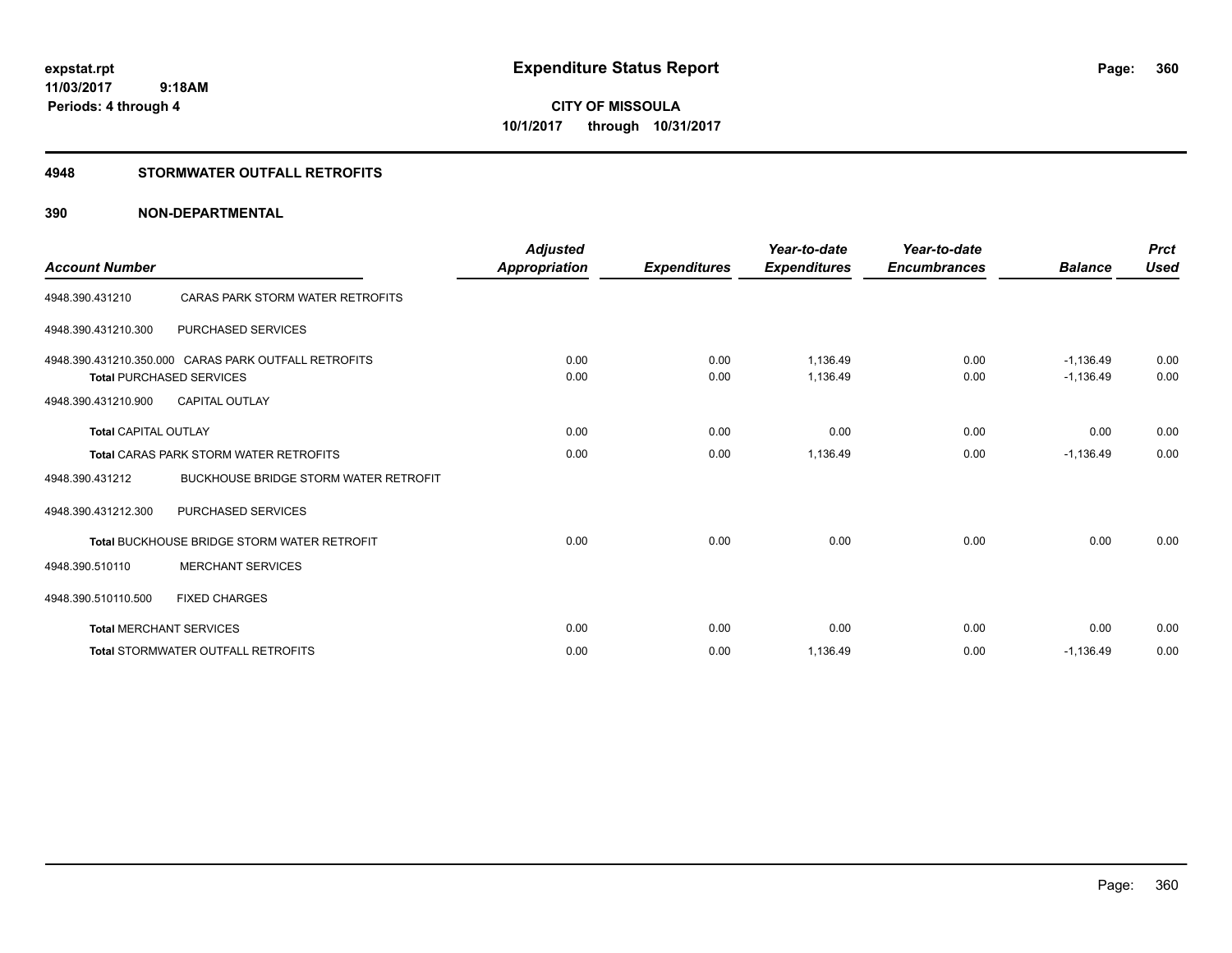**Periods: 4 through 4**

**CITY OF MISSOULA 10/1/2017 through 10/31/2017**

#### **4949 WAYFINDING PROJECT**

 **9:18AM**

#### **390 NON-DEPARTMENTAL**

| <b>Account Number</b>          |                                                  | <b>Adjusted</b><br><b>Appropriation</b> | <b>Expenditures</b> | Year-to-date<br><b>Expenditures</b> | Year-to-date<br><b>Encumbrances</b> | <b>Balance</b> | <b>Prct</b><br><b>Used</b> |
|--------------------------------|--------------------------------------------------|-----------------------------------------|---------------------|-------------------------------------|-------------------------------------|----------------|----------------------------|
| 4949.390.430268                | *** Title Not Found ***                          |                                         |                     |                                     |                                     |                |                            |
| 4949.390.430268.100            | PERSONAL SERVICES                                |                                         |                     |                                     |                                     |                |                            |
| <b>Total PERSONAL SERVICES</b> |                                                  | 0.00                                    | 0.00                | 0.00                                | 0.00                                | 0.00           | 0.00                       |
| 4949.390.430268.200            | <b>SUPPLIES</b>                                  |                                         |                     |                                     |                                     |                |                            |
| <b>Total SUPPLIES</b>          |                                                  | 0.00                                    | 0.00                | 0.00                                | 0.00                                | 0.00           | 0.00                       |
| 4949.390.430268.300            | PURCHASED SERVICES                               |                                         |                     |                                     |                                     |                |                            |
|                                | 4949.390.430268.350.000 PROFESSIONAL SERVICES    | 0.00                                    | 564.66              | 564.66                              | 0.00                                | $-564.66$      | 0.00                       |
|                                | 4949.390.430268.390.000 OTHER PURCHASED SERVICES | 0.00                                    | 0.00                | 1,315.00                            | 0.00                                | $-1,315.00$    | 0.00                       |
|                                | <b>Total PURCHASED SERVICES</b>                  | 0.00                                    | 564.66              | 1,879.66                            | 0.00                                | $-1,879.66$    | 0.00                       |
| 4949.390.430268.900            | <b>CAPITAL OUTLAY</b>                            |                                         |                     |                                     |                                     |                |                            |
| <b>Total CAPITAL OUTLAY</b>    |                                                  | 0.00                                    | 0.00                | 0.00                                | 0.00                                | 0.00           | 0.00                       |
| Total *** Title Not Found ***  |                                                  | 0.00                                    | 564.66              | 1,879.66                            | 0.00                                | $-1,879.66$    | 0.00                       |
| 4949.390.510110                | <b>MERCHANT SERVICES</b>                         |                                         |                     |                                     |                                     |                |                            |
| 4949.390.510110.500            | <b>FIXED CHARGES</b>                             |                                         |                     |                                     |                                     |                |                            |
|                                | <b>Total MERCHANT SERVICES</b>                   | 0.00                                    | 0.00                | 0.00                                | 0.00                                | 0.00           | 0.00                       |
|                                | <b>Total WAYFINDING PROJECT</b>                  | 0.00                                    | 564.66              | 1,879.66                            | 0.00                                | $-1,879.66$    | 0.00                       |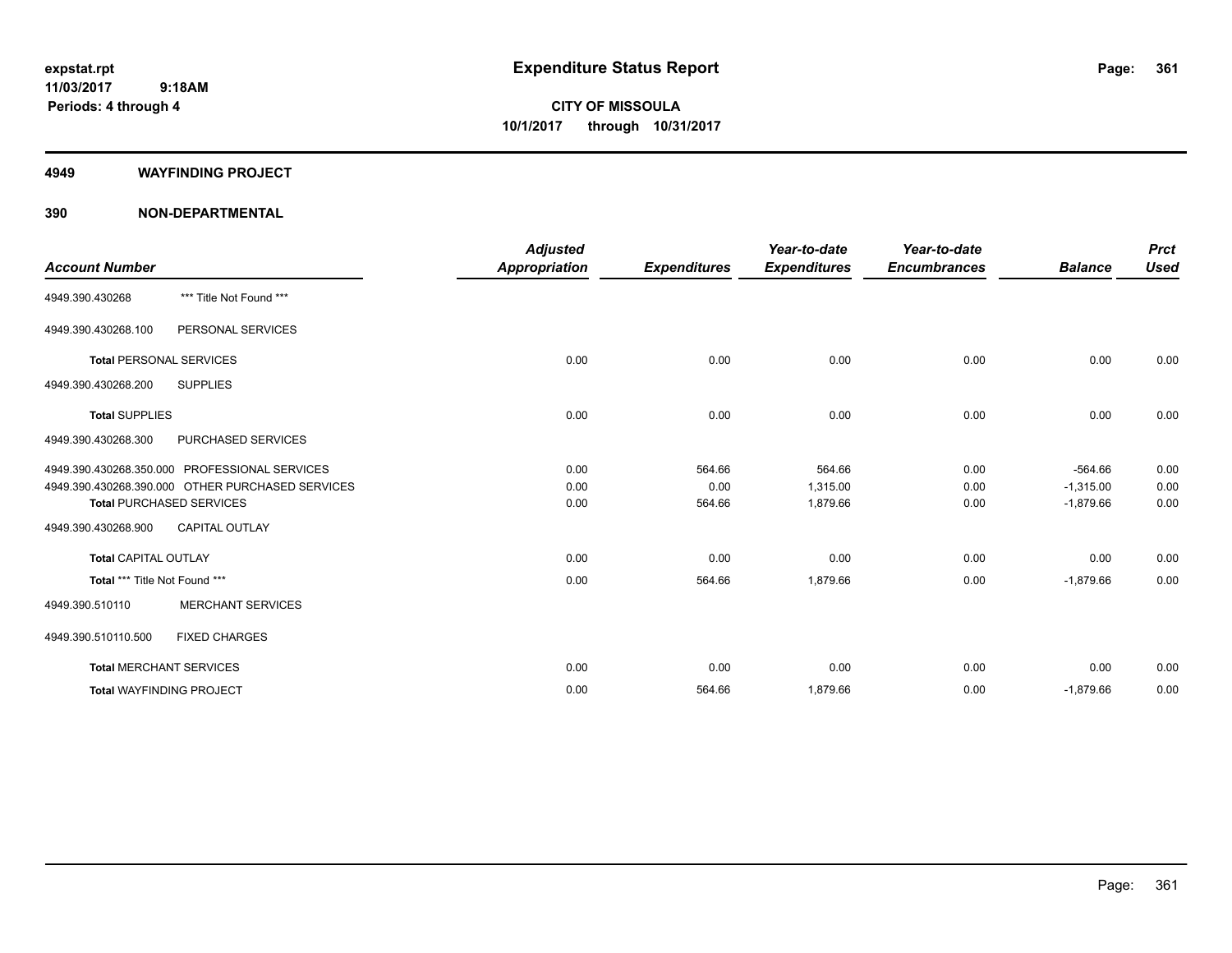#### **4990 ARRA ENHANCEMENTS**

#### **500 N HIGGINS STREETSCAPE**

| <b>Account Number</b> |                                         | <b>Adjusted</b><br><b>Appropriation</b> | <b>Expenditures</b> | Year-to-date<br><b>Expenditures</b> | Year-to-date<br><b>Encumbrances</b> | <b>Balance</b> | <b>Prct</b><br><b>Used</b> |
|-----------------------|-----------------------------------------|-----------------------------------------|---------------------|-------------------------------------|-------------------------------------|----------------|----------------------------|
| 4990.500.430030       | PRELIMINARY ENGINEERING                 |                                         |                     |                                     |                                     |                |                            |
| 4990.500.430030.900   | <b>CAPITAL OUTLAY</b>                   |                                         |                     |                                     |                                     |                |                            |
|                       | <b>Total PRELIMINARY ENGINEERING</b>    | 0.00                                    | 0.00                | 0.00                                | 0.00                                | 0.00           | 0.00                       |
| 4990.500.430031       | <b>CONTRUCTION ENGINEERING</b>          |                                         |                     |                                     |                                     |                |                            |
| 4990.500.430031.900   | <b>CAPITAL OUTLAY</b>                   |                                         |                     |                                     |                                     |                |                            |
|                       | <b>Total CONTRUCTION ENGINEERING</b>    | 0.00                                    | 0.00                | 0.00                                | 0.00                                | 0.00           | 0.00                       |
| 4990.500.430032       | CONTRACTOR PAYMENTS-CONTSTRUCTION       |                                         |                     |                                     |                                     |                |                            |
| 4990.500.430032.900   | <b>CAPITAL OUTLAY</b>                   |                                         |                     |                                     |                                     |                |                            |
|                       | Total CONTRACTOR PAYMENTS-CONTSTRUCTION | 0.00                                    | 0.00                | 0.00                                | 0.00                                | 0.00           | 0.00                       |
| 4990.500.510110       | <b>MERCHANT SERVICES</b>                |                                         |                     |                                     |                                     |                |                            |
| 4990.500.510110.500   | <b>FIXED CHARGES</b>                    |                                         |                     |                                     |                                     |                |                            |
|                       | Total N HIGGINS STREETSCAPE             | 0.00                                    | 0.00                | 0.00                                | 0.00                                | 0.00           | 0.00                       |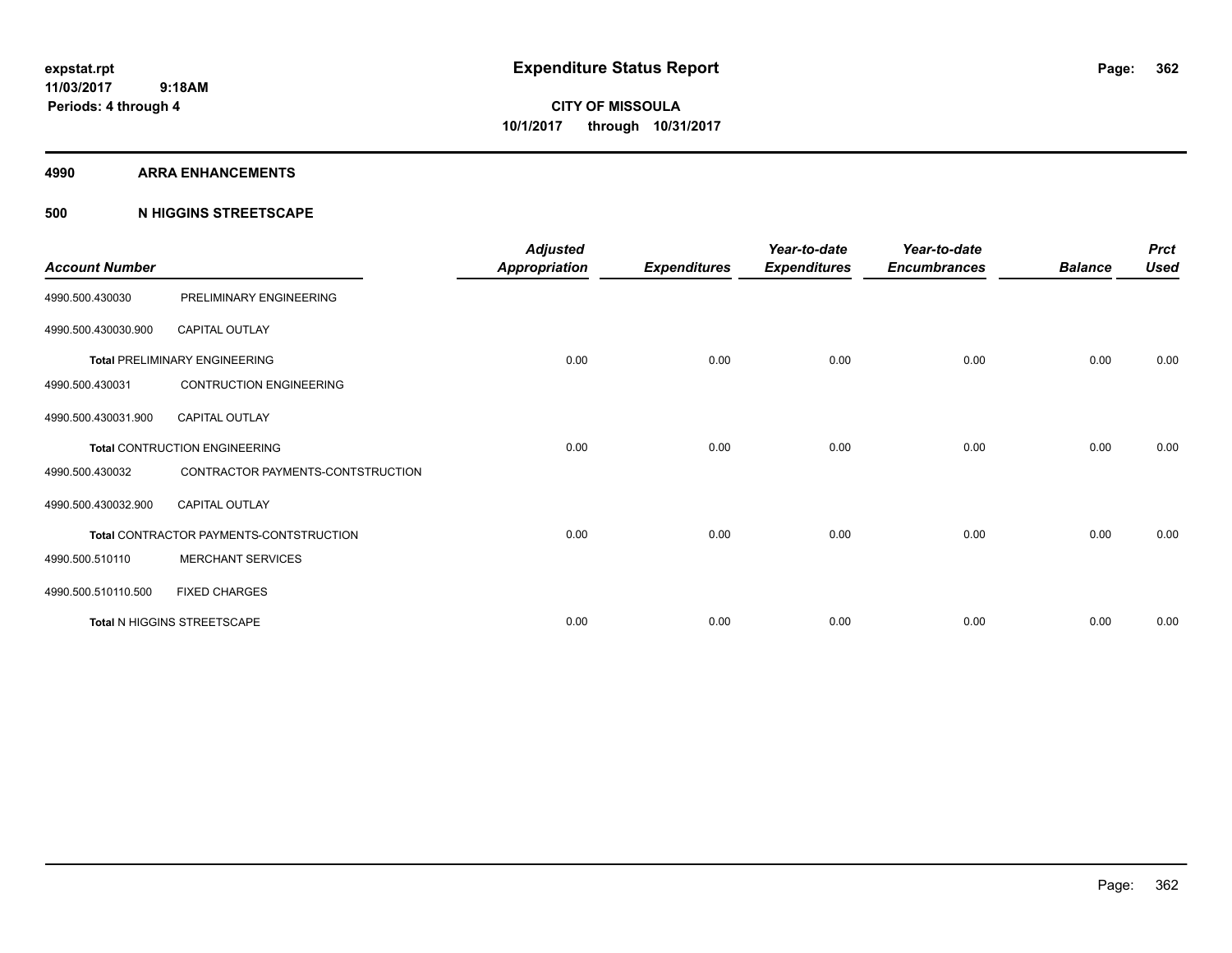**CITY OF MISSOULA 10/1/2017 through 10/31/2017**

**4990 ARRA ENHANCEMENTS**

**510 CURB RAMPS**

| <b>Account Number</b>   |                                                | <b>Adjusted</b><br><b>Appropriation</b> | <b>Expenditures</b> | Year-to-date<br><b>Expenditures</b> | Year-to-date<br><b>Encumbrances</b> | <b>Balance</b> | <b>Prct</b><br><b>Used</b> |
|-------------------------|------------------------------------------------|-----------------------------------------|---------------------|-------------------------------------|-------------------------------------|----------------|----------------------------|
| 4990.510.430032         | CONTRACTOR PAYMENTS-CONTSTRUCTION              |                                         |                     |                                     |                                     |                |                            |
| 4990.510.430032.900     | <b>CAPITAL OUTLAY</b>                          |                                         |                     |                                     |                                     |                |                            |
|                         | <b>Total CONTRACTOR PAYMENTS-CONTSTRUCTION</b> | 0.00                                    | 0.00                | 0.00                                | 0.00                                | 0.00           | 0.00                       |
| 4990.510.510110         | <b>MERCHANT SERVICES</b>                       |                                         |                     |                                     |                                     |                |                            |
| 4990.510.510110.500     | <b>FIXED CHARGES</b>                           |                                         |                     |                                     |                                     |                |                            |
| <b>Total CURB RAMPS</b> |                                                | 0.00                                    | 0.00                | 0.00                                | 0.00                                | 0.00           | 0.00                       |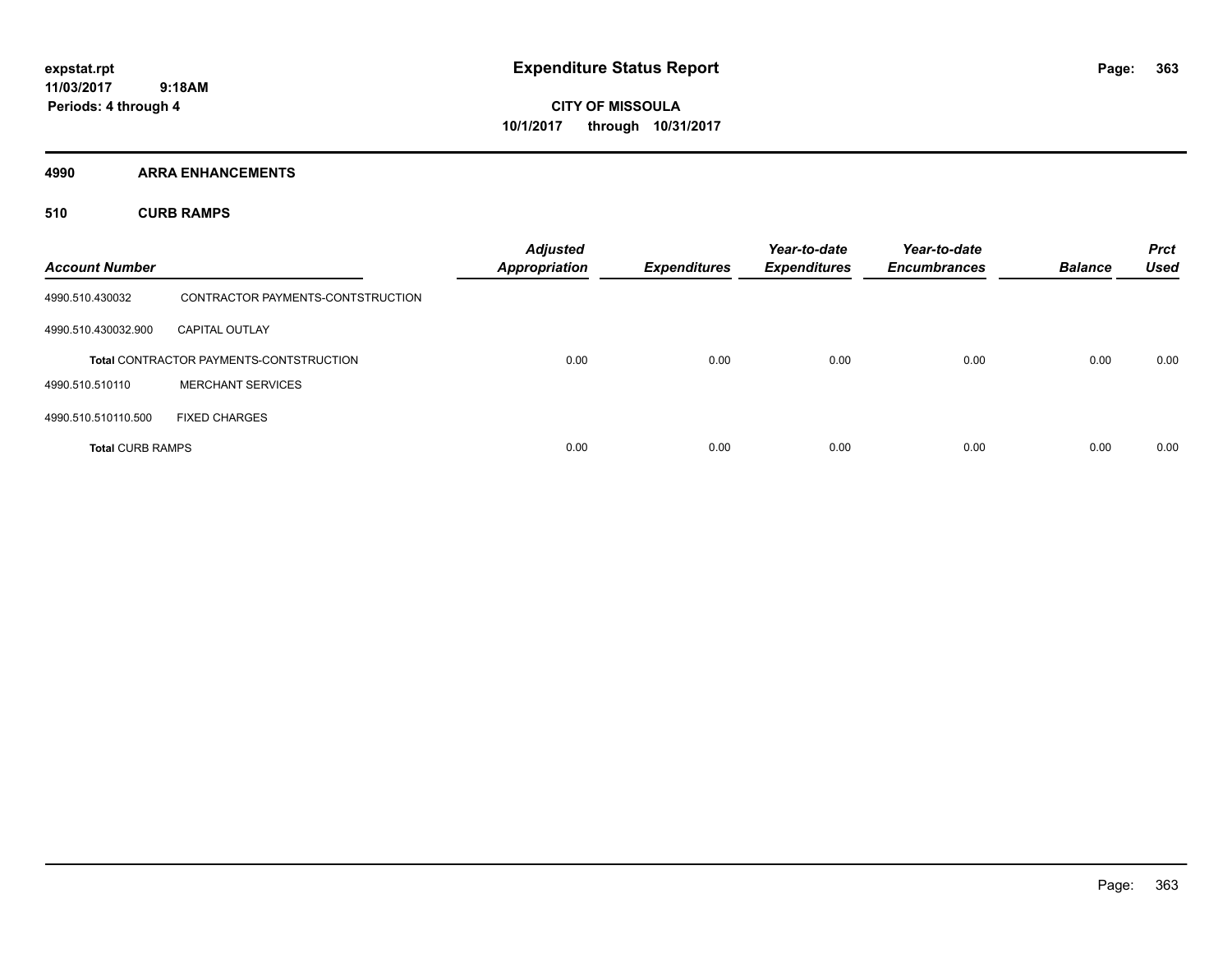# **CITY OF MISSOULA 10/1/2017 through 10/31/2017**

#### **4990 ARRA ENHANCEMENTS**

### **515 RSNAKE GATEWAY GREENOUGH DRIVE**

| <b>Account Number</b> |                                         | <b>Adjusted</b><br><b>Appropriation</b> | <b>Expenditures</b> | Year-to-date<br><b>Expenditures</b> | Year-to-date<br><b>Encumbrances</b> | <b>Balance</b> | <b>Prct</b><br><b>Used</b> |
|-----------------------|-----------------------------------------|-----------------------------------------|---------------------|-------------------------------------|-------------------------------------|----------------|----------------------------|
| 4990.515.430030       | PRELIMINARY ENGINEERING                 |                                         |                     |                                     |                                     |                |                            |
| 4990.515.430030.900   | <b>CAPITAL OUTLAY</b>                   |                                         |                     |                                     |                                     |                |                            |
|                       | <b>Total PRELIMINARY ENGINEERING</b>    | 0.00                                    | 0.00                | 0.00                                | 0.00                                | 0.00           | 0.00                       |
| 4990.515.430031       | <b>CONTRUCTION ENGINEERING</b>          |                                         |                     |                                     |                                     |                |                            |
| 4990.515.430031.900   | <b>CAPITAL OUTLAY</b>                   |                                         |                     |                                     |                                     |                |                            |
|                       | <b>Total CONTRUCTION ENGINEERING</b>    | 0.00                                    | 0.00                | 0.00                                | 0.00                                | 0.00           | 0.00                       |
| 4990.515.430032       | CONTRACTOR PAYMENTS-CONTSTRUCTION       |                                         |                     |                                     |                                     |                |                            |
| 4990.515.430032.900   | <b>CAPITAL OUTLAY</b>                   |                                         |                     |                                     |                                     |                |                            |
|                       | Total CONTRACTOR PAYMENTS-CONTSTRUCTION | 0.00                                    | 0.00                | 0.00                                | 0.00                                | 0.00           | 0.00                       |
| 4990.515.510110       | <b>MERCHANT SERVICES</b>                |                                         |                     |                                     |                                     |                |                            |
| 4990.515.510110.500   | <b>FIXED CHARGES</b>                    |                                         |                     |                                     |                                     |                |                            |
|                       | <b>Total ARRA ENHANCEMENTS</b>          | 0.00                                    | 0.00                | 0.00                                | 0.00                                | 0.00           | 0.00                       |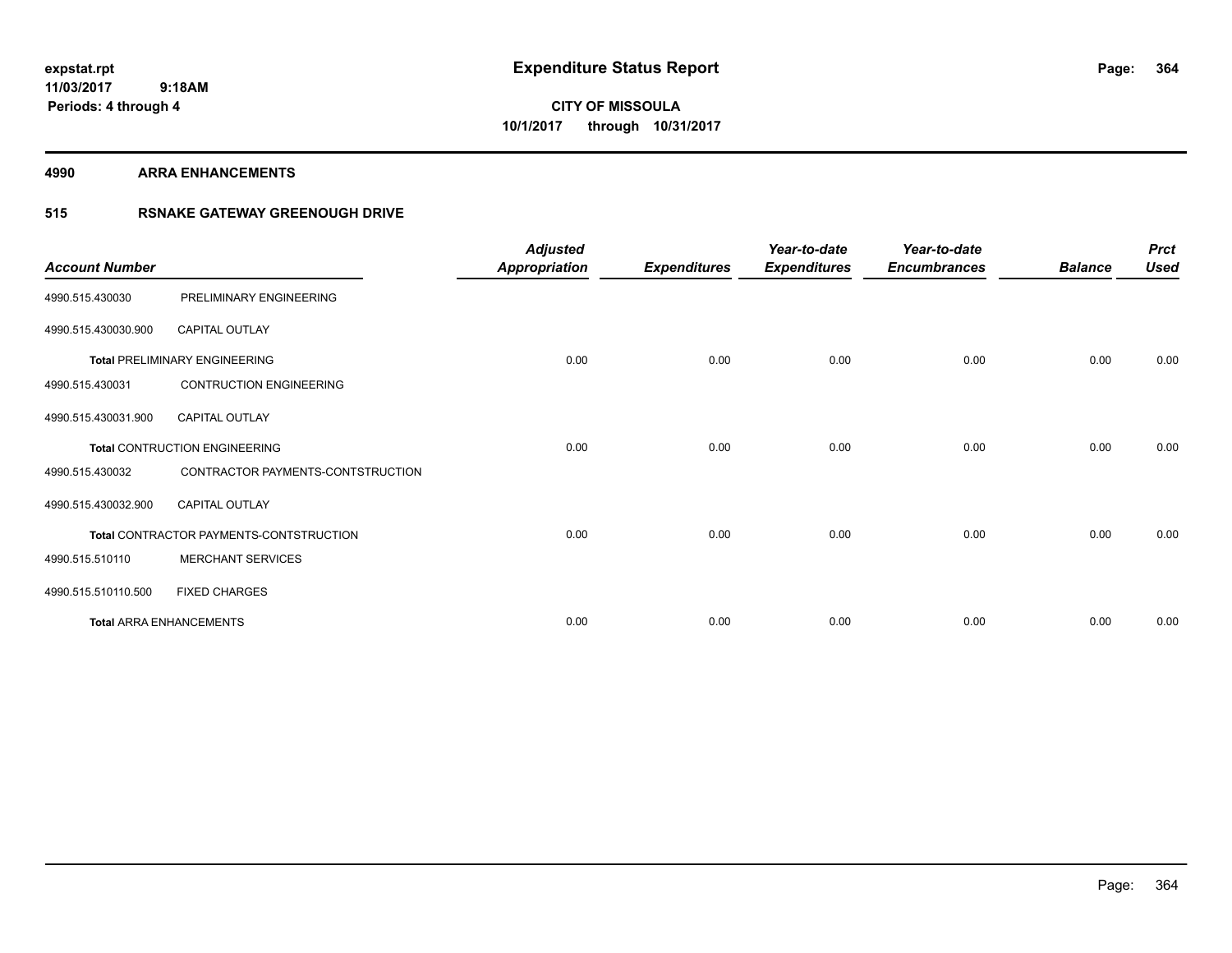**4991 ARRA HB645**

### **500 N HIGGINS STREETSCAPE**

| <b>Account Number</b> |                                    | <b>Adjusted</b><br><b>Appropriation</b> | <b>Expenditures</b> | Year-to-date<br><b>Expenditures</b> | Year-to-date<br><b>Encumbrances</b> | <b>Balance</b> | <b>Prct</b><br><b>Used</b> |
|-----------------------|------------------------------------|-----------------------------------------|---------------------|-------------------------------------|-------------------------------------|----------------|----------------------------|
| 4991.500.430033       | N.HIGGINS/MTN WATER                |                                         |                     |                                     |                                     |                |                            |
| 4991.500.430033.900   | <b>CAPITAL OUTLAY</b>              |                                         |                     |                                     |                                     |                |                            |
|                       | <b>Total N.HIGGINS/MTN WATER</b>   | 0.00                                    | 0.00                | 0.00                                | 0.00                                | 0.00           | 0.00                       |
| 4991.500.510110       | <b>MERCHANT SERVICES</b>           |                                         |                     |                                     |                                     |                |                            |
| 4991.500.510110.500   | <b>FIXED CHARGES</b>               |                                         |                     |                                     |                                     |                |                            |
|                       | <b>Total N HIGGINS STREETSCAPE</b> | 0.00                                    | 0.00                | 0.00                                | 0.00                                | 0.00           | 0.00                       |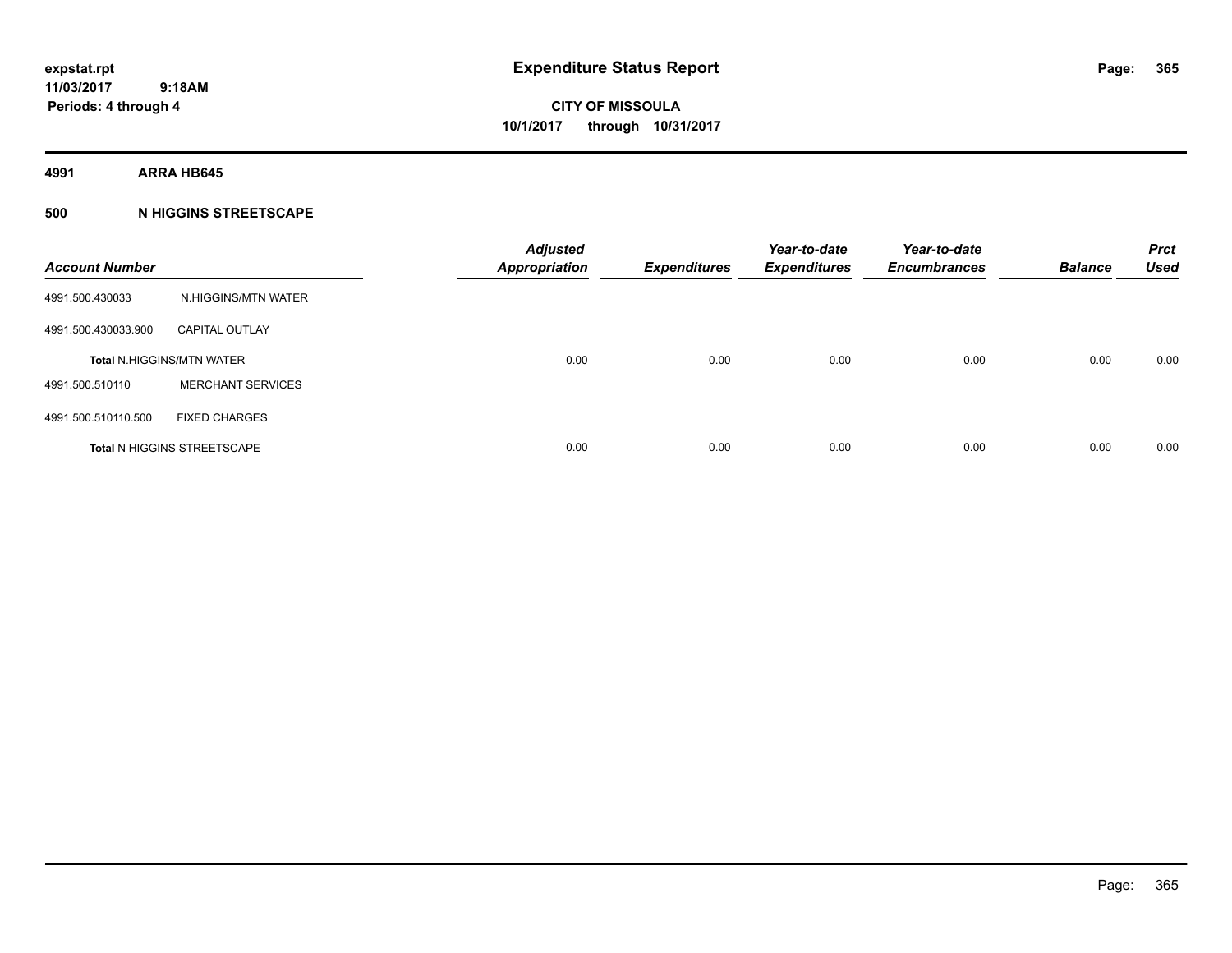# **CITY OF MISSOULA 10/1/2017 through 10/31/2017**

**4991 ARRA HB645**

#### **520 N HIGGINS PAVING**

| <b>Account Number</b>         |                                         | <b>Adjusted</b><br><b>Appropriation</b> | <b>Expenditures</b> | Year-to-date<br><b>Expenditures</b> | Year-to-date<br><b>Encumbrances</b> | <b>Balance</b> | <b>Prct</b><br><b>Used</b> |
|-------------------------------|-----------------------------------------|-----------------------------------------|---------------------|-------------------------------------|-------------------------------------|----------------|----------------------------|
| 4991.520.430030               | PRELIMINARY ENGINEERING                 |                                         |                     |                                     |                                     |                |                            |
| 4991.520.430030.900           | <b>CAPITAL OUTLAY</b>                   |                                         |                     |                                     |                                     |                |                            |
|                               | <b>Total PRELIMINARY ENGINEERING</b>    | 0.00                                    | 0.00                | 0.00                                | 0.00                                | 0.00           | 0.00                       |
| 4991.520.430031               | <b>CONTRUCTION ENGINEERING</b>          |                                         |                     |                                     |                                     |                |                            |
| 4991.520.430031.900           | <b>CAPITAL OUTLAY</b>                   |                                         |                     |                                     |                                     |                |                            |
|                               | <b>Total CONTRUCTION ENGINEERING</b>    | 0.00                                    | 0.00                | 0.00                                | 0.00                                | 0.00           | 0.00                       |
| 4991.520.430032               | CONTRACTOR PAYMENTS-CONTSTRUCTION       |                                         |                     |                                     |                                     |                |                            |
| 4991.520.430032.900           | <b>CAPITAL OUTLAY</b>                   |                                         |                     |                                     |                                     |                |                            |
|                               | Total CONTRACTOR PAYMENTS-CONTSTRUCTION | 0.00                                    | 0.00                | 0.00                                | 0.00                                | 0.00           | 0.00                       |
| 4991.520.510110               | <b>MERCHANT SERVICES</b>                |                                         |                     |                                     |                                     |                |                            |
| 4991.520.510110.500           | <b>FIXED CHARGES</b>                    |                                         |                     |                                     |                                     |                |                            |
| <b>Total N HIGGINS PAVING</b> |                                         | 0.00                                    | 0.00                | 0.00                                | 0.00                                | 0.00           | 0.00                       |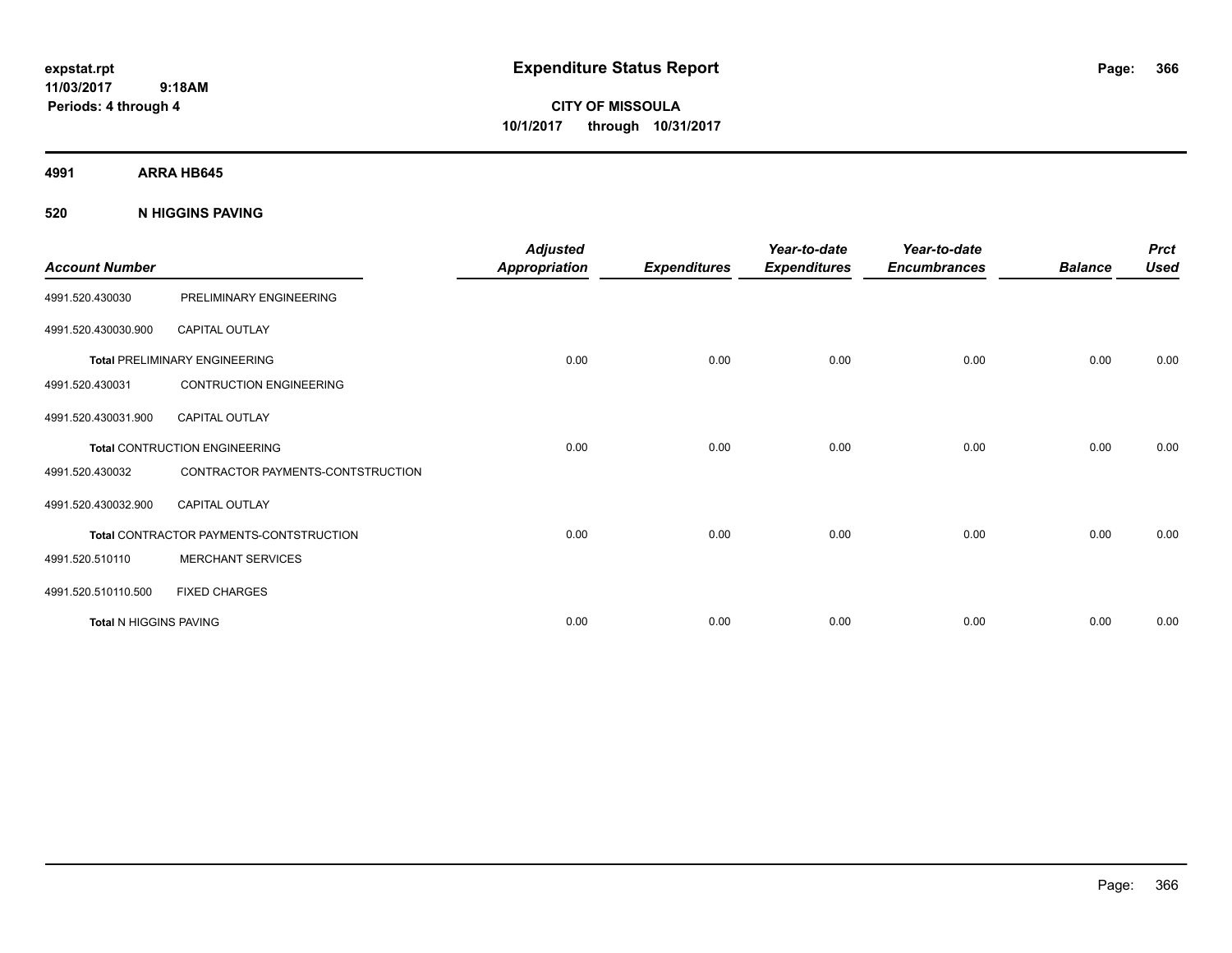**367**

**11/03/2017 9:18AM Periods: 4 through 4**

# **CITY OF MISSOULA 10/1/2017 through 10/31/2017**

**4991 ARRA HB645**

### **525 BROOKS ST CURB & SW IMPROVEMENTS**

| <b>Account Number</b> |                                         | <b>Adjusted</b><br><b>Appropriation</b> | <b>Expenditures</b> | Year-to-date<br><b>Expenditures</b> | Year-to-date<br><b>Encumbrances</b> | <b>Balance</b> | <b>Prct</b><br><b>Used</b> |
|-----------------------|-----------------------------------------|-----------------------------------------|---------------------|-------------------------------------|-------------------------------------|----------------|----------------------------|
| 4991.525.430030       | PRELIMINARY ENGINEERING                 |                                         |                     |                                     |                                     |                |                            |
| 4991.525.430030.900   | <b>CAPITAL OUTLAY</b>                   |                                         |                     |                                     |                                     |                |                            |
|                       | <b>Total PRELIMINARY ENGINEERING</b>    | 0.00                                    | 0.00                | 0.00                                | 0.00                                | 0.00           | 0.00                       |
| 4991.525.430031       | <b>CONTRUCTION ENGINEERING</b>          |                                         |                     |                                     |                                     |                |                            |
| 4991.525.430031.900   | <b>CAPITAL OUTLAY</b>                   |                                         |                     |                                     |                                     |                |                            |
|                       | <b>Total CONTRUCTION ENGINEERING</b>    | 0.00                                    | 0.00                | 0.00                                | 0.00                                | 0.00           | 0.00                       |
| 4991.525.430032       | CONTRACTOR PAYMENTS-CONTSTRUCTION       |                                         |                     |                                     |                                     |                |                            |
| 4991.525.430032.900   | CAPITAL OUTLAY                          |                                         |                     |                                     |                                     |                |                            |
|                       | Total CONTRACTOR PAYMENTS-CONTSTRUCTION | 0.00                                    | 0.00                | 0.00                                | 0.00                                | 0.00           | 0.00                       |
| 4991.525.510110       | <b>MERCHANT SERVICES</b>                |                                         |                     |                                     |                                     |                |                            |
| 4991.525.510110.500   | <b>FIXED CHARGES</b>                    |                                         |                     |                                     |                                     |                |                            |
|                       | Total BROOKS ST CURB & SW IMPROVEMENTS  | 0.00                                    | 0.00                | 0.00                                | 0.00                                | 0.00           | 0.00                       |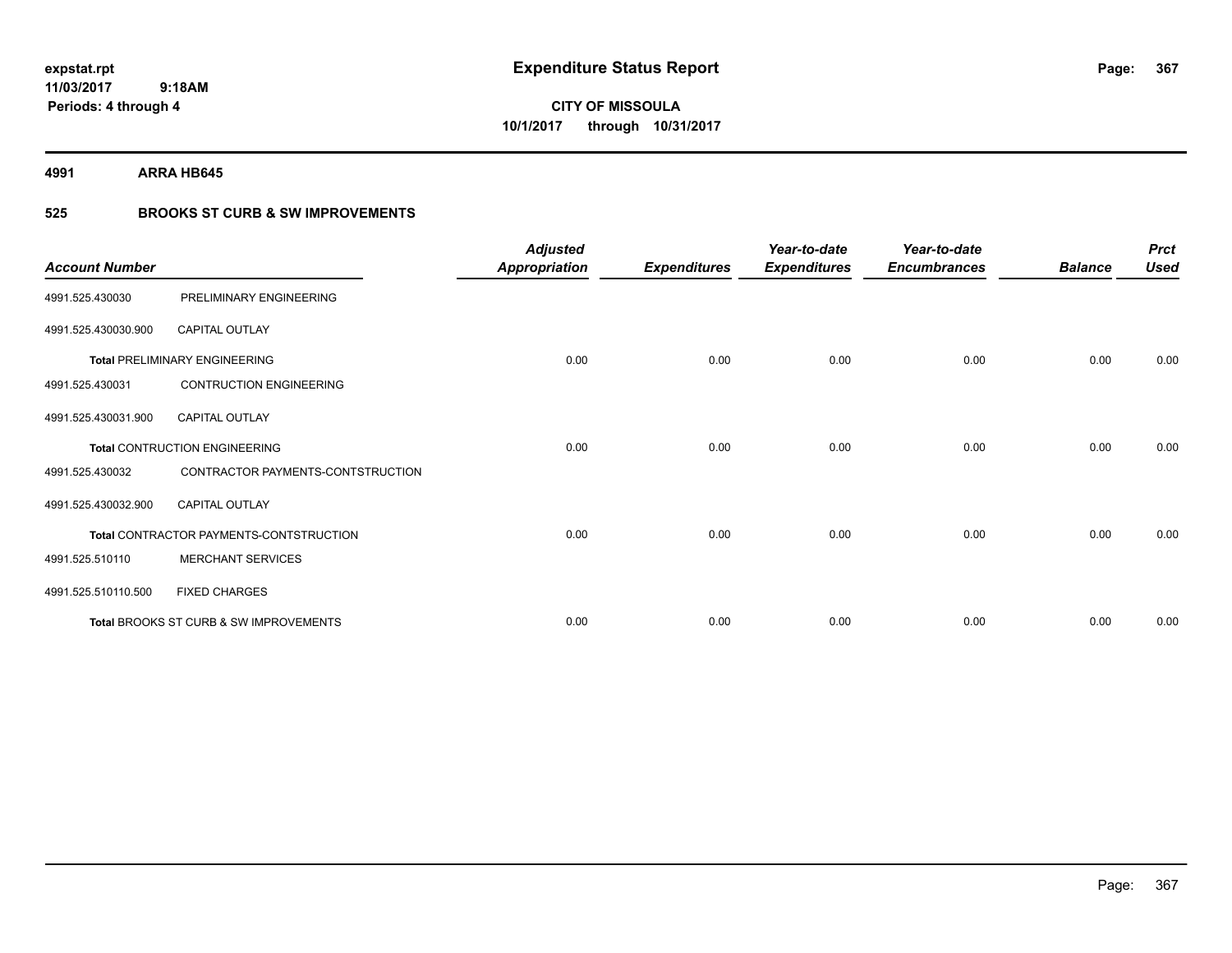**CITY OF MISSOULA 10/1/2017 through 10/31/2017**

**4991 ARRA HB645**

**530 CURB RAMPS**

|                                |                                         | <b>Adjusted</b>      |                     | Year-to-date        | Year-to-date        |                | <b>Prct</b> |
|--------------------------------|-----------------------------------------|----------------------|---------------------|---------------------|---------------------|----------------|-------------|
| <b>Account Number</b>          |                                         | <b>Appropriation</b> | <b>Expenditures</b> | <b>Expenditures</b> | <b>Encumbrances</b> | <b>Balance</b> | <b>Used</b> |
| 4991.530.430030                | PRELIMINARY ENGINEERING                 |                      |                     |                     |                     |                |             |
| 4991.530.430030.100            | PERSONAL SERVICES                       |                      |                     |                     |                     |                |             |
| <b>Total PERSONAL SERVICES</b> |                                         | 0.00                 | 0.00                | 0.00                | 0.00                | 0.00           | 0.00        |
| 4991.530.430030.900            | <b>CAPITAL OUTLAY</b>                   |                      |                     |                     |                     |                |             |
|                                | <b>Total PRELIMINARY ENGINEERING</b>    | 0.00                 | 0.00                | 0.00                | 0.00                | 0.00           | 0.00        |
| 4991.530.430031                | <b>CONTRUCTION ENGINEERING</b>          |                      |                     |                     |                     |                |             |
| 4991.530.430031.900            | CAPITAL OUTLAY                          |                      |                     |                     |                     |                |             |
|                                | <b>Total CONTRUCTION ENGINEERING</b>    | 0.00                 | 0.00                | 0.00                | 0.00                | 0.00           | 0.00        |
| 4991.530.430032                | CONTRACTOR PAYMENTS-CONTSTRUCTION       |                      |                     |                     |                     |                |             |
| 4991.530.430032.900            | <b>CAPITAL OUTLAY</b>                   |                      |                     |                     |                     |                |             |
|                                | Total CONTRACTOR PAYMENTS-CONTSTRUCTION | 0.00                 | 0.00                | 0.00                | 0.00                | 0.00           | 0.00        |
| 4991.530.510110                | <b>MERCHANT SERVICES</b>                |                      |                     |                     |                     |                |             |
| 4991.530.510110.500            | <b>FIXED CHARGES</b>                    |                      |                     |                     |                     |                |             |
| <b>Total CURB RAMPS</b>        |                                         | 0.00                 | 0.00                | 0.00                | 0.00                | 0.00           | 0.00        |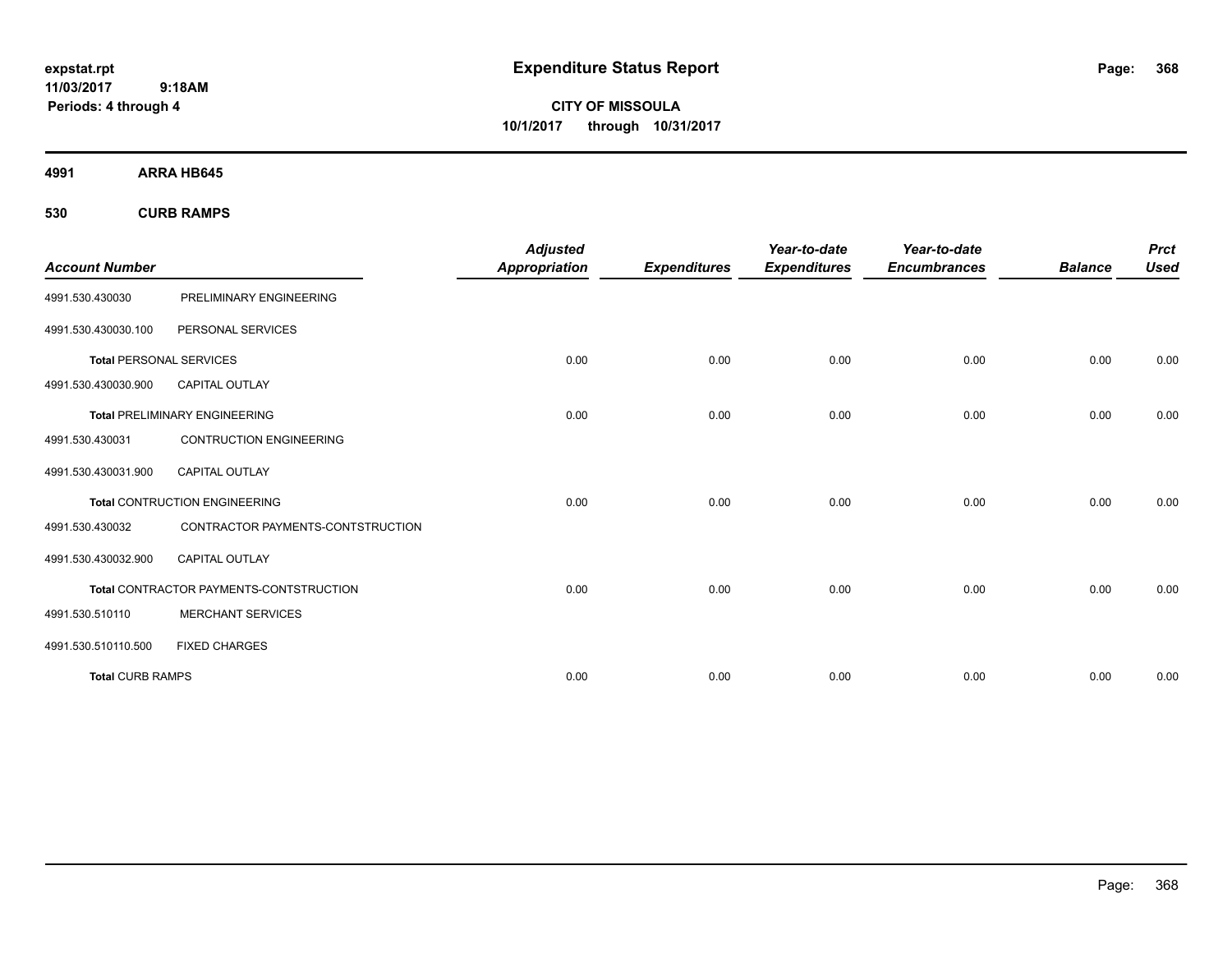**4991 ARRA HB645**

### **535 PARKS PLAYGROUND INSTALLS**

| <b>Account Number</b>          |                                         | <b>Adjusted</b><br><b>Appropriation</b> | <b>Expenditures</b> | Year-to-date<br><b>Expenditures</b> | Year-to-date<br><b>Encumbrances</b> | <b>Balance</b> | <b>Prct</b><br><b>Used</b> |
|--------------------------------|-----------------------------------------|-----------------------------------------|---------------------|-------------------------------------|-------------------------------------|----------------|----------------------------|
| 4991.535.430030                | PRELIMINARY ENGINEERING                 |                                         |                     |                                     |                                     |                |                            |
| 4991.535.430030.100            | PERSONAL SERVICES                       |                                         |                     |                                     |                                     |                |                            |
| <b>Total PERSONAL SERVICES</b> |                                         | 0.00                                    | 0.00                | 0.00                                | 0.00                                | 0.00           | 0.00                       |
| 4991.535.430030.900            | <b>CAPITAL OUTLAY</b>                   |                                         |                     |                                     |                                     |                |                            |
|                                | <b>Total PRELIMINARY ENGINEERING</b>    | 0.00                                    | 0.00                | 0.00                                | 0.00                                | 0.00           | 0.00                       |
| 4991.535.430031                | <b>CONTRUCTION ENGINEERING</b>          |                                         |                     |                                     |                                     |                |                            |
| 4991.535.430031.900            | CAPITAL OUTLAY                          |                                         |                     |                                     |                                     |                |                            |
|                                | <b>Total CONTRUCTION ENGINEERING</b>    | 0.00                                    | 0.00                | 0.00                                | 0.00                                | 0.00           | 0.00                       |
| 4991.535.430032                | CONTRACTOR PAYMENTS-CONTSTRUCTION       |                                         |                     |                                     |                                     |                |                            |
| 4991.535.430032.900            | <b>CAPITAL OUTLAY</b>                   |                                         |                     |                                     |                                     |                |                            |
|                                | Total CONTRACTOR PAYMENTS-CONTSTRUCTION | 0.00                                    | 0.00                | 0.00                                | 0.00                                | 0.00           | 0.00                       |
| 4991.535.510110                | <b>MERCHANT SERVICES</b>                |                                         |                     |                                     |                                     |                |                            |
| 4991.535.510110.500            | <b>FIXED CHARGES</b>                    |                                         |                     |                                     |                                     |                |                            |
|                                | <b>Total PARKS PLAYGROUND INSTALLS</b>  | 0.00                                    | 0.00                | 0.00                                | 0.00                                | 0.00           | 0.00                       |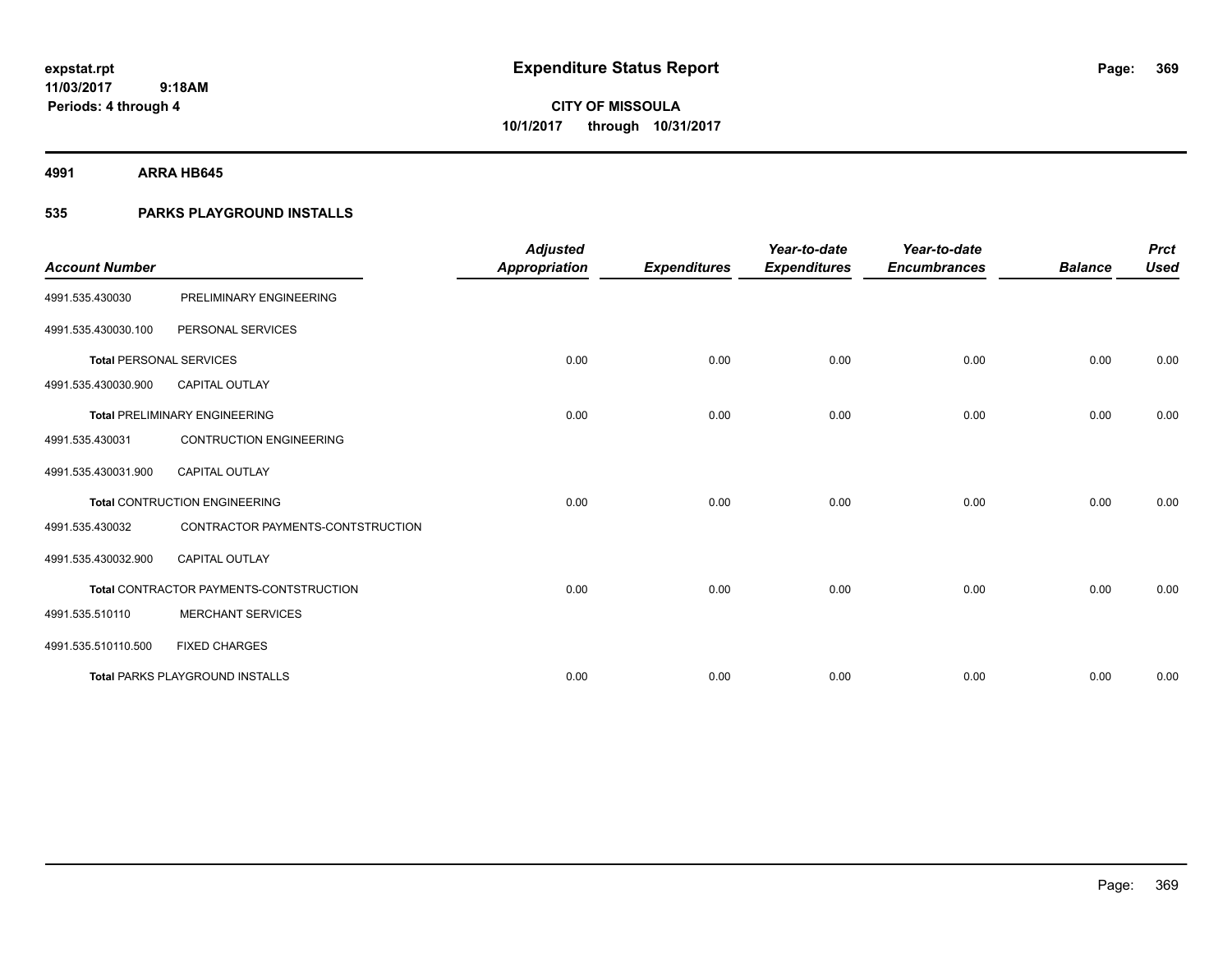**CITY OF MISSOULA 10/1/2017 through 10/31/2017**

**4991 ARRA HB645**

### **540 GREENOUGH PARK BRIDGE**

|                                |                                         | <b>Adjusted</b>      |                     | Year-to-date        | Year-to-date        |                | <b>Prct</b> |
|--------------------------------|-----------------------------------------|----------------------|---------------------|---------------------|---------------------|----------------|-------------|
| <b>Account Number</b>          |                                         | <b>Appropriation</b> | <b>Expenditures</b> | <b>Expenditures</b> | <b>Encumbrances</b> | <b>Balance</b> | <b>Used</b> |
| 4991.540.430030                | PRELIMINARY ENGINEERING                 |                      |                     |                     |                     |                |             |
| 4991.540.430030.900            | <b>CAPITAL OUTLAY</b>                   |                      |                     |                     |                     |                |             |
|                                | <b>Total PRELIMINARY ENGINEERING</b>    | 0.00                 | 0.00                | 0.00                | 0.00                | 0.00           | 0.00        |
| 4991.540.430031                | <b>CONTRUCTION ENGINEERING</b>          |                      |                     |                     |                     |                |             |
| 4991.540.430031.900            | <b>CAPITAL OUTLAY</b>                   |                      |                     |                     |                     |                |             |
|                                | <b>Total CONTRUCTION ENGINEERING</b>    | 0.00                 | 0.00                | 0.00                | 0.00                | 0.00           | 0.00        |
| 4991.540.430032                | CONTRACTOR PAYMENTS-CONTSTRUCTION       |                      |                     |                     |                     |                |             |
| 4991.540.430032.100            | PERSONAL SERVICES                       |                      |                     |                     |                     |                |             |
| <b>Total PERSONAL SERVICES</b> |                                         | 0.00                 | 0.00                | 0.00                | 0.00                | 0.00           | 0.00        |
| 4991.540.430032.900            | <b>CAPITAL OUTLAY</b>                   |                      |                     |                     |                     |                |             |
|                                | Total CONTRACTOR PAYMENTS-CONTSTRUCTION | 0.00                 | 0.00                | 0.00                | 0.00                | 0.00           | 0.00        |
| 4991.540.510110                | <b>MERCHANT SERVICES</b>                |                      |                     |                     |                     |                |             |
| 4991.540.510110.500            | <b>FIXED CHARGES</b>                    |                      |                     |                     |                     |                |             |
| Total ARRA HB645               |                                         | 0.00                 | 0.00                | 0.00                | 0.00                | 0.00           | 0.00        |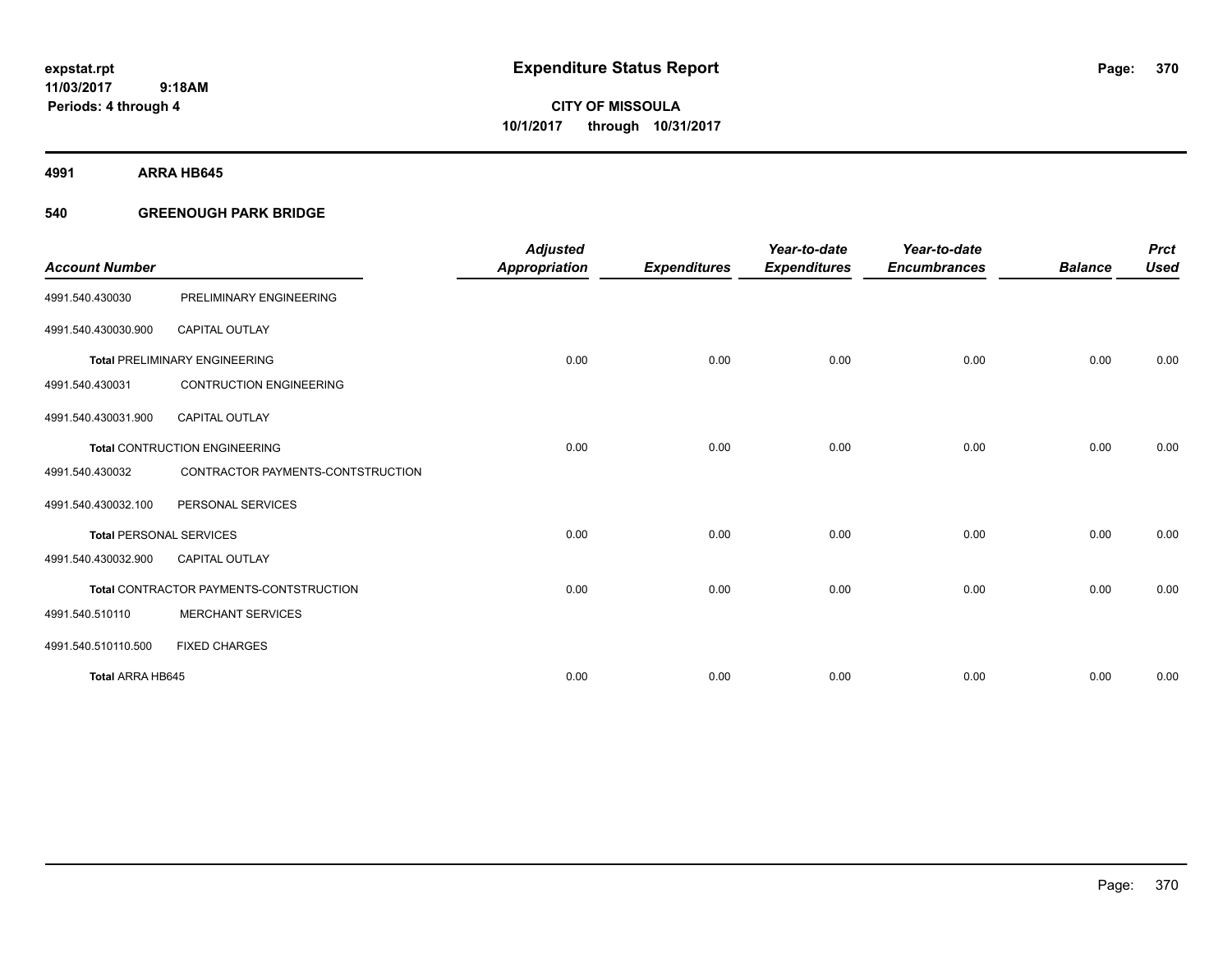#### **4992 WFL MILLER CREEK ROAD**

#### **390 NON-DEPARTMENTAL**

| <b>Account Number</b> |                                    | <b>Adjusted</b><br><b>Appropriation</b> | <b>Expenditures</b> | Year-to-date<br><b>Expenditures</b> | Year-to-date<br><b>Encumbrances</b> | <b>Balance</b> | <b>Prct</b><br><b>Used</b> |
|-----------------------|------------------------------------|-----------------------------------------|---------------------|-------------------------------------|-------------------------------------|----------------|----------------------------|
| 4992.390.430230       | <b>STREET RESTORATION</b>          |                                         |                     |                                     |                                     |                |                            |
| 4992.390.430230.900   | <b>CAPITAL OUTLAY</b>              |                                         |                     |                                     |                                     |                |                            |
|                       | <b>Total STREET RESTORATION</b>    | 0.00                                    | 0.00                | 0.00                                | 0.00                                | 0.00           | 0.00                       |
| 4992.390.510110       | <b>MERCHANT SERVICES</b>           |                                         |                     |                                     |                                     |                |                            |
| 4992.390.510110.500   | <b>FIXED CHARGES</b>               |                                         |                     |                                     |                                     |                |                            |
|                       | <b>Total WFL MILLER CREEK ROAD</b> | 0.00                                    | 0.00                | 0.00                                | 0.00                                | 0.00           | 0.00                       |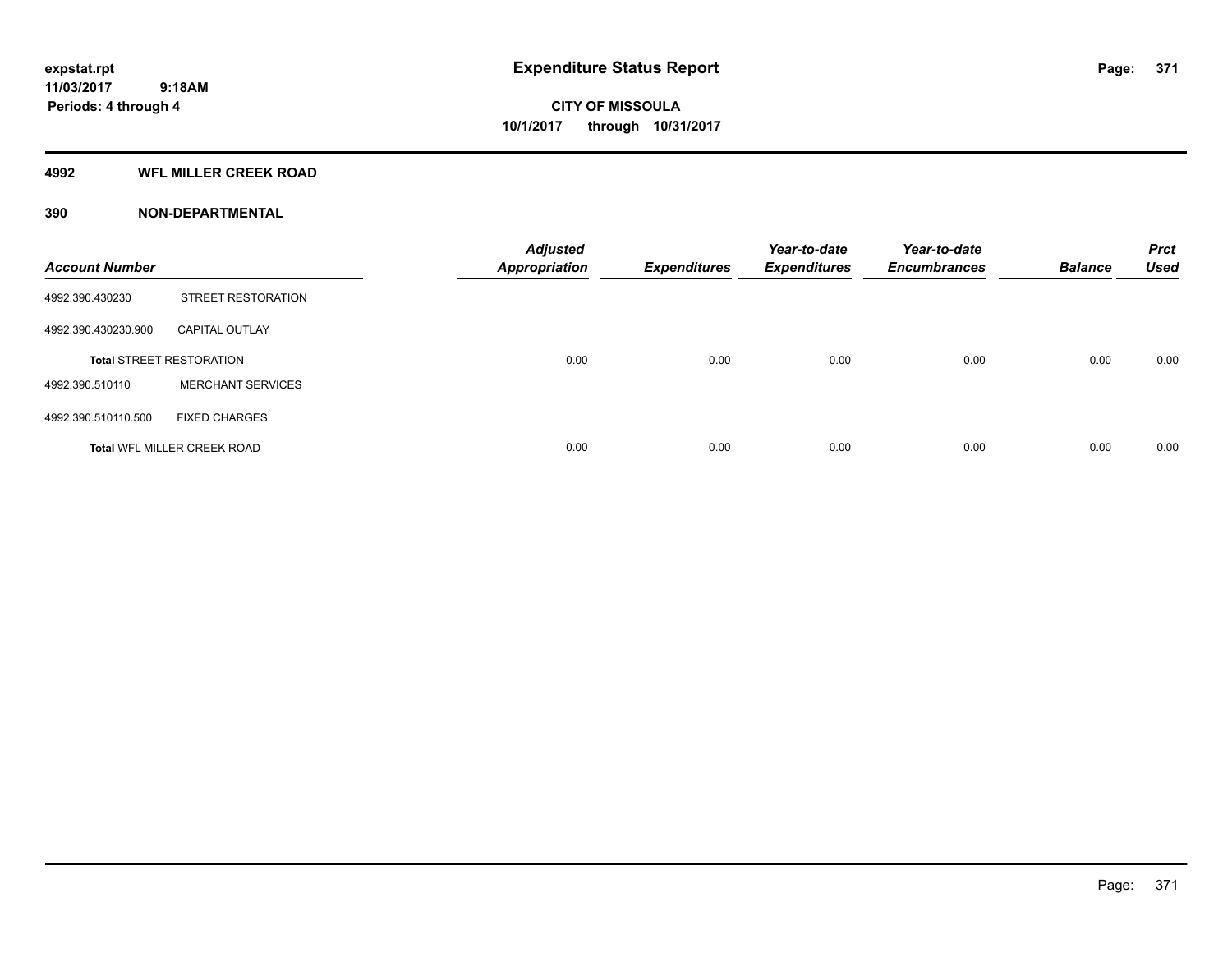#### **4993 WESTERN FEDERAL LANDS**

### **280 PUBLIC WORKS OPERATIONS**

| <b>Account Number</b>          |                                          | <b>Adjusted</b><br><b>Appropriation</b> | <b>Expenditures</b> | Year-to-date<br><b>Expenditures</b> | Year-to-date<br><b>Encumbrances</b> | <b>Balance</b> | <b>Prct</b><br><b>Used</b> |
|--------------------------------|------------------------------------------|-----------------------------------------|---------------------|-------------------------------------|-------------------------------------|----------------|----------------------------|
| 4993.280.430022                | RATTLESNAKE UNIVERSITY CROSSING          |                                         |                     |                                     |                                     |                |                            |
| 4993.280.430022.300            | PURCHASED SERVICES                       |                                         |                     |                                     |                                     |                |                            |
|                                | <b>Total PURCHASED SERVICES</b>          | 0.00                                    | 0.00                | 0.00                                | 0.00                                | 0.00           | 0.00                       |
| 4993.280.430022.900            | CAPITAL OUTLAY                           |                                         |                     |                                     |                                     |                |                            |
|                                | Total RATTLESNAKE UNIVERSITY CROSSING    | 0.00                                    | 0.00                | 0.00                                | 0.00                                | 0.00           | 0.00                       |
| 4993.280.430024                | RUX PH 11/PROJ 2010-022(B)               |                                         |                     |                                     |                                     |                |                            |
| 4993.280.430024.100            | PERSONAL SERVICES                        |                                         |                     |                                     |                                     |                |                            |
| <b>Total PERSONAL SERVICES</b> |                                          | 0.00                                    | 0.00                | 0.00                                | 0.00                                | 0.00           | 0.00                       |
| 4993.280.430024.900            | CAPITAL OUTLAY                           |                                         |                     |                                     |                                     |                |                            |
|                                | Total RUX PH 11/PROJ 2010-022(B)         | 0.00                                    | 0.00                | 0.00                                | 0.00                                | 0.00           | 0.00                       |
| 4993.280.430223                | FACILITY MAINT ENERGY CONSERVATION       |                                         |                     |                                     |                                     |                |                            |
| 4993.280.430223.900            | CAPITAL OUTLAY                           |                                         |                     |                                     |                                     |                |                            |
|                                | Total FACILITY MAINT ENERGY CONSERVATION | 0.00                                    | 0.00                | 0.00                                | 0.00                                | 0.00           | 0.00                       |
| 4993.280.510110                | <b>MERCHANT SERVICES</b>                 |                                         |                     |                                     |                                     |                |                            |
| 4993.280.510110.500            | <b>FIXED CHARGES</b>                     |                                         |                     |                                     |                                     |                |                            |
|                                | <b>Total WESTERN FEDERAL LANDS</b>       | 0.00                                    | 0.00                | 0.00                                | 0.00                                | 0.00           | 0.00                       |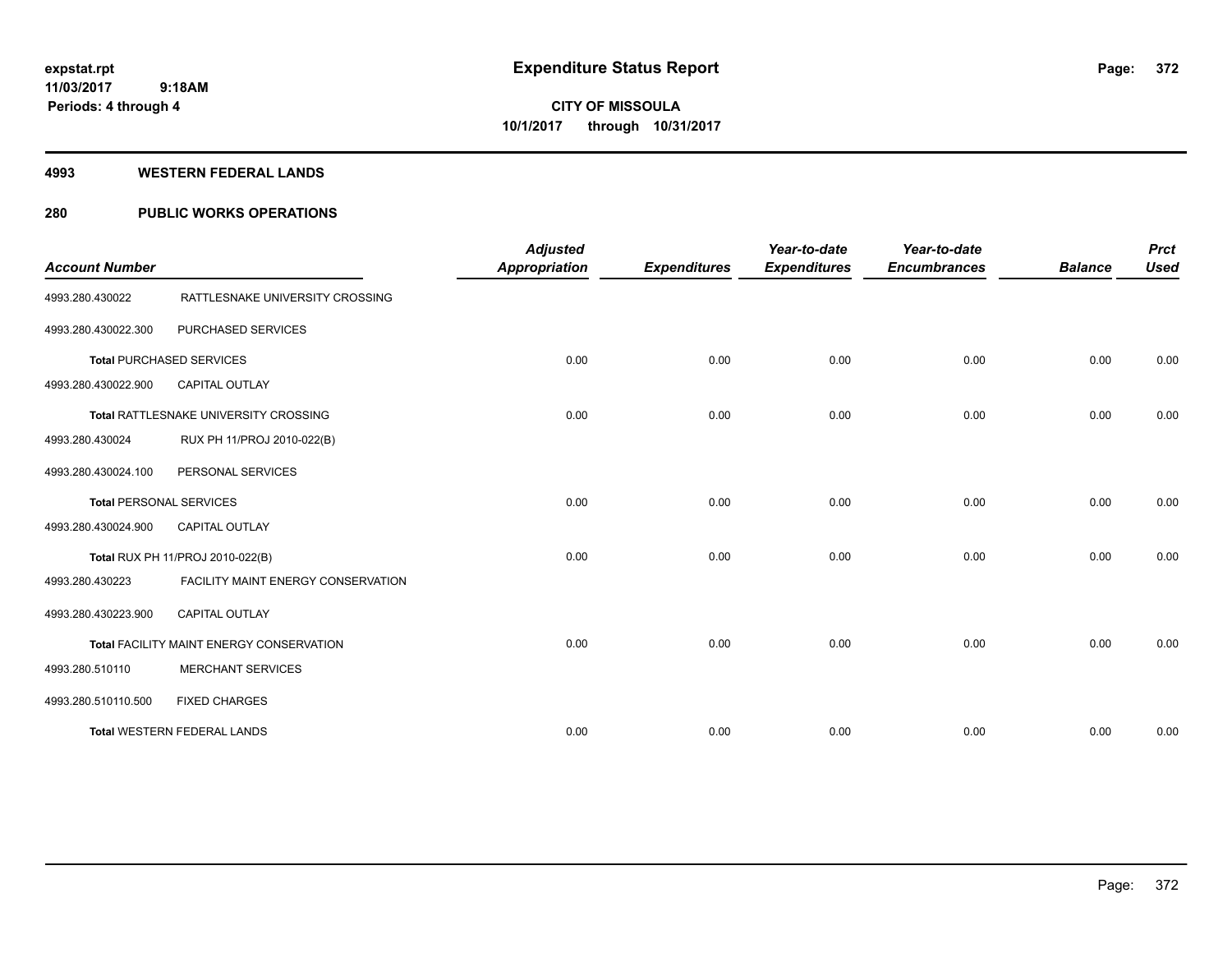**CITY OF MISSOULA 10/1/2017 through 10/31/2017**

**5020 CIVIC STADIUM**

#### **395 PARKING COMMISSION**

| <b>Account Number</b>                                                |                                                         | <b>Adjusted</b><br><b>Appropriation</b> | <b>Expenditures</b> | Year-to-date<br><b>Expenditures</b> | Year-to-date<br><b>Encumbrances</b> | <b>Balance</b>       | <b>Prct</b><br><b>Used</b> |
|----------------------------------------------------------------------|---------------------------------------------------------|-----------------------------------------|---------------------|-------------------------------------|-------------------------------------|----------------------|----------------------------|
| 5020.395.460000                                                      | <b>CULTURE &amp; RECREATION</b>                         |                                         |                     |                                     |                                     |                      |                            |
| 5020.395.460000.500                                                  | <b>FIXED CHARGES</b>                                    |                                         |                     |                                     |                                     |                      |                            |
|                                                                      | Total CULTURE & RECREATION                              | 0.00                                    | 0.00                | 0.00                                | 0.00                                | 0.00                 | 0.00                       |
| 5020.395.460451                                                      | *** Title Not Found ***                                 |                                         |                     |                                     |                                     |                      |                            |
| 5020.395.460451.500                                                  | <b>FIXED CHARGES</b>                                    |                                         |                     |                                     |                                     |                      |                            |
| <b>Total FIXED CHARGES</b>                                           |                                                         | 0.00                                    | 0.00                | 0.00                                | 0.00                                | 0.00                 | 0.00                       |
| 5020.395.460451.800                                                  | OTHER OBJECTS                                           |                                         |                     |                                     |                                     |                      |                            |
| 5020.395.460451.845.000 CONTINGENCY<br>Total *** Title Not Found *** |                                                         | 3,484.00<br>3,484.00                    | 0.00<br>0.00        | 0.00<br>0.00                        | 0.00<br>0.00                        | 3,484.00<br>3,484.00 | 0.00<br>0.00               |
| 5020.395.490200                                                      | REVENUE BOND DEBT SERVICE                               |                                         |                     |                                     |                                     |                      |                            |
| 5020.395.490200.600                                                  | <b>DEBT SERVICE</b>                                     |                                         |                     |                                     |                                     |                      |                            |
| 5020.395.490200.610.000 PRINCIPAL                                    |                                                         | 41,510.00                               | 0.00                | 0.00                                | 0.00                                | 41,510.00            | 0.00                       |
|                                                                      | 5020.395.490200.620.000 INTEREST / SERVICE FEES         | 75,006.00                               | 0.00                | 0.00                                | 0.00                                | 75,006.00            | 0.00                       |
| 5020.395.510000                                                      | Total REVENUE BOND DEBT SERVICE<br><b>MISCELLANEOUS</b> | 116,516.00                              | 0.00                | 0.00                                | 0.00                                | 116,516.00           | 0.00                       |
|                                                                      |                                                         |                                         |                     |                                     |                                     |                      |                            |
| 5020.395.510000.800                                                  | OTHER OBJECTS                                           |                                         |                     |                                     |                                     |                      |                            |
| <b>Total MISCELLANEOUS</b>                                           |                                                         | 0.00                                    | 0.00                | 0.00                                | 0.00                                | 0.00                 | 0.00                       |
| 5020.395.510110                                                      | <b>MERCHANT SERVICES</b>                                |                                         |                     |                                     |                                     |                      |                            |
| 5020.395.510110.500                                                  | <b>FIXED CHARGES</b>                                    |                                         |                     |                                     |                                     |                      |                            |
| <b>Total MERCHANT SERVICES</b>                                       |                                                         | 0.00                                    | 0.00                | 0.00                                | 0.00                                | 0.00                 | 0.00                       |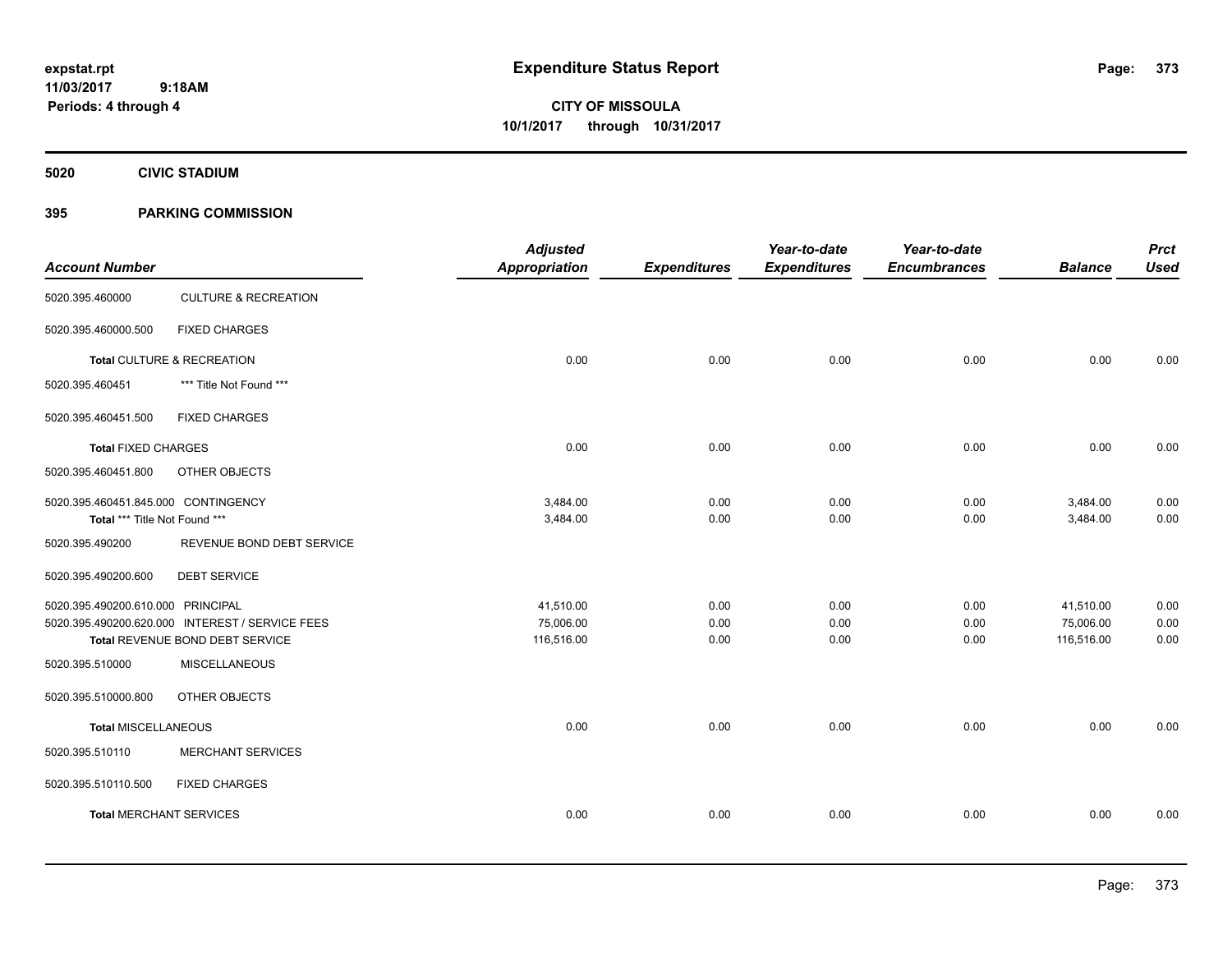**374**

# **CITY OF MISSOULA 10/1/2017 through 10/31/2017**

|      | <b>Total CIVIC STADIUM</b> | 120,000.00 | 0.00 | 0.00 | 0.00 | 120,000.00 | 0.00 |
|------|----------------------------|------------|------|------|------|------------|------|
| 5210 | <b>WATER</b>               |            |      |      |      |            |      |

|                                                        | <b>Adjusted</b>      |                     | Year-to-date        | Year-to-date        |                | <b>Prct</b> |
|--------------------------------------------------------|----------------------|---------------------|---------------------|---------------------|----------------|-------------|
| <b>Account Number</b>                                  | <b>Appropriation</b> | <b>Expenditures</b> | <b>Expenditures</b> | <b>Encumbrances</b> | <b>Balance</b> | <b>Used</b> |
| <b>ADMINISTRATION</b><br>5210.335.430210               |                      |                     |                     |                     |                |             |
| 5210.335.430210.100<br>PERSONAL SERVICES               |                      |                     |                     |                     |                |             |
| 5210.335.430210.140.000 EMPLOYER CONTRIBUTIONS         | 0.00                 | 0.00                | 1.580.02            | 0.00                | $-1,580.02$    | 0.00        |
| 5210.335.430210.141.000 STATE RETIREMENT CONTRIBUTIONS | 0.00                 | 0.00                | 175.50              | 0.00                | $-175.50$      | 0.00        |
| <b>Total PERSONAL SERVICES</b>                         | 0.00                 | 0.00                | 1,755.52            | 0.00                | $-1,755.52$    | 0.00        |
| 5210.335.430210.300<br>PURCHASED SERVICES              |                      |                     |                     |                     |                |             |
| 5210.335.430210.350.000 PROFESSIONAL SERVICES          | 0.00                 | 0.00                | 350.00              | 0.00                | $-350.00$      | 0.00        |
| <b>Total PURCHASED SERVICES</b>                        | 0.00                 | 0.00                | 350.00              | 0.00                | $-350.00$      | 0.00        |
| 5210.335.430210.500<br><b>FIXED CHARGES</b>            |                      |                     |                     |                     |                |             |
| <b>Total FIXED CHARGES</b>                             | 0.00                 | 0.00                | 0.00                | 0.00                | 0.00           | 0.00        |
| 5210.335.430210.900<br><b>CAPITAL OUTLAY</b>           |                      |                     |                     |                     |                |             |
| 5210.335.430210.940.000 MACHINERY & EQUIPMENT          | 0.00                 | 0.00                | 70,071.97           | 0.00                | $-70.071.97$   | 0.00        |
| <b>Total CAPITAL OUTLAY</b>                            | 0.00                 | 0.00                | 70,071.97           | 0.00                | $-70,071.97$   | 0.00        |
| <b>Total ADMINISTRATION</b>                            | 0.00                 | 0.00                | 72,177.49           | 0.00                | $-72,177.49$   | 0.00        |
| 5210.335.430510<br><b>WATER ADMINISTRATION</b>         |                      |                     |                     |                     |                |             |
| PERSONAL SERVICES<br>5210.335.430510.100               |                      |                     |                     |                     |                |             |
| 5210.335.430510.110.000 SALARIES AND WAGES             | 802,215.00           | 76,193.67           | 325,752.65          | 0.00                | 476,462.35     | 40.61       |
| 5210.335.430510.140.000 EMPLOYER CONTRIBUTIONS         | 486,623.00           | 23,930.32           | 150,086.74          | 0.00                | 336,536.26     | 30.84       |
| 5210.335.430510.141.000 STATE RETIREMENT CONTRIBUTIONS | 803.00               | 0.00                | 0.00                | 0.00                | 803.00         | 0.00        |
| <b>Total PERSONAL SERVICES</b>                         | 1,289,641.00         | 100,123.99          | 475,839.39          | 0.00                | 813,801.61     | 36.90       |
| 5210.335.430510.200<br><b>SUPPLIES</b>                 |                      |                     |                     |                     |                |             |
| 5210.335.430510.210.000 OFFICE SUPPLIES                | 22,000.00            | 1,425.66            | 8,987.77            | 0.00                | 13,012.23      | 40.85       |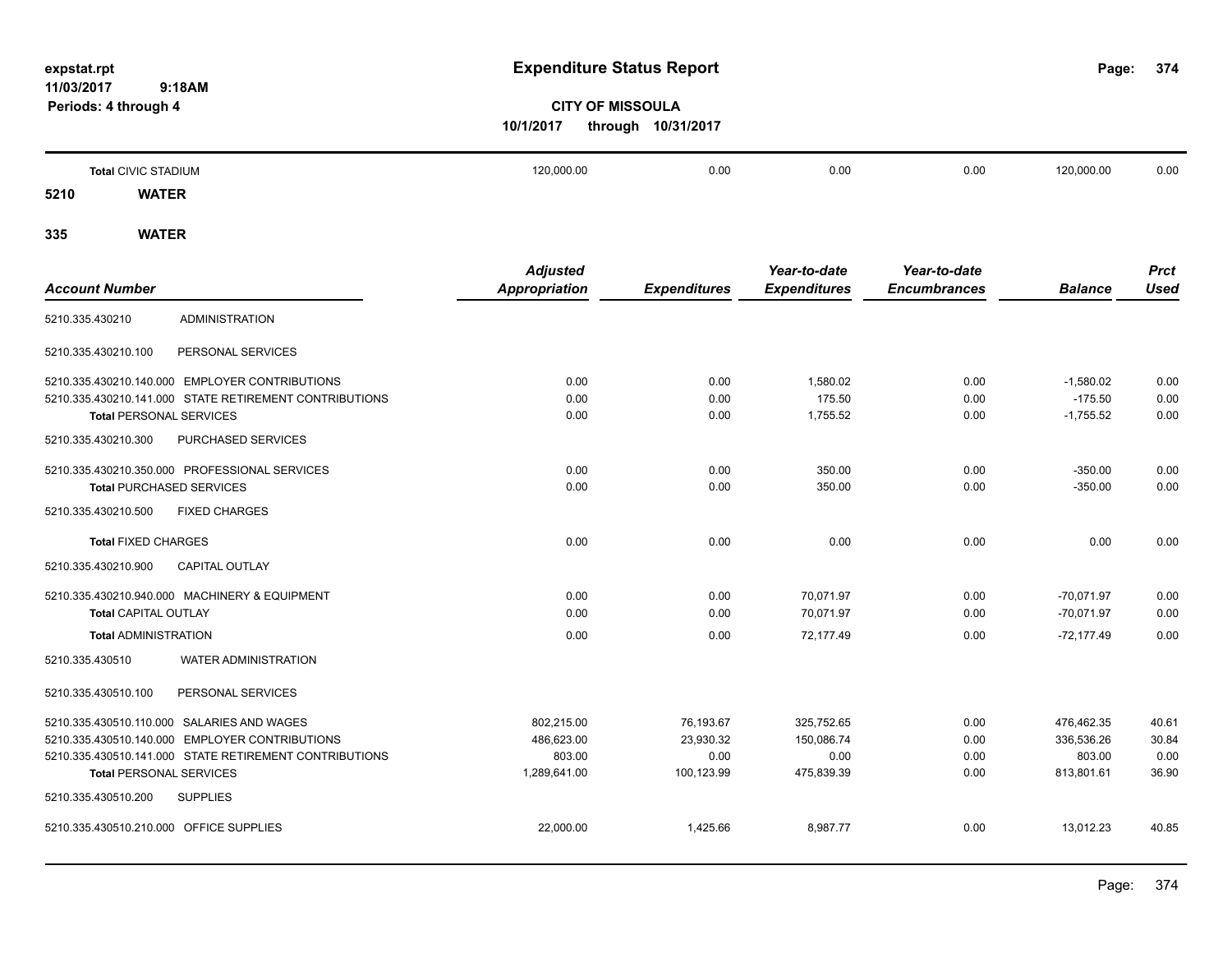**CITY OF MISSOULA 10/1/2017 through 10/31/2017**

#### **5210 WATER**

| <b>Account Number</b>                                   | <b>Adjusted</b><br><b>Appropriation</b> | <b>Expenditures</b> | Year-to-date<br><b>Expenditures</b> | Year-to-date<br><b>Encumbrances</b> | <b>Balance</b> | <b>Prct</b><br>Used |
|---------------------------------------------------------|-----------------------------------------|---------------------|-------------------------------------|-------------------------------------|----------------|---------------------|
| 5210.335.430510.220.000 OPERATING SUPPLIES              | 0.00                                    | 0.00                | 935.00                              | 0.00                                | $-935.00$      | 0.00                |
| <b>Total SUPPLIES</b>                                   | 22,000.00                               | 1,425.66            | 9,922.77                            | 0.00                                | 12,077.23      | 45.10               |
| 5210.335.430510.300<br>PURCHASED SERVICES               |                                         |                     |                                     |                                     |                |                     |
| 5210.335.430510.310.000 COMMUNICATIONS                  | 130,000.00                              | 2,791.83            | 38,119.00                           | 0.00                                | 91,881.00      | 29.32               |
| 5210.335.430510.330.000 PUBLICITY, SUBSCRIPTIONS & DUES | 20.000.00                               | 1.790.67            | 18,553.97                           | 0.00                                | 1,446.03       | 92.77               |
| 5210.335.430510.341.000 ELECTRICITY & NATURAL GAS       | 42,000.00                               | 1.781.37            | 4,915.98                            | 0.00                                | 37,084.02      | 11.70               |
| 5210.335.430510.344.000 TELEPHONE SERVICE               | 55,000.00                               | 1,428.57            | 5,703.33                            | 0.00                                | 49,296.67      | 10.37               |
| 5210.335.430510.345.000 GARBAGE                         | 2,500.00                                | 0.00                | 256.61                              | 0.00                                | 2,243.39       | 10.26               |
| 5210.335.430510.350.000 PROFESSIONAL SERVICES           | 0.00                                    | 6,704.34            | 24,300.71                           | 0.00                                | $-24,300.71$   | 0.00                |
| 5210.335.430510.360.000 REPAIR & MAINTENANCE            | 0.00                                    | 2,419.94            | 2.841.44                            | 0.00                                | $-2,841.44$    | 0.00                |
| 5210.335.430510.370.000 TRAVEL                          | 6,000.00                                | 65.00               | 65.00                               | 0.00                                | 5,935.00       | 1.08                |
| 5210.335.430510.380.000 TRAINING                        | 3,000.00                                | 4,553.66            | 4,553.66                            | 0.00                                | $-1,553.66$    | 151.79              |
| <b>Total PURCHASED SERVICES</b>                         | 258,500.00                              | 21,535.38           | 99,309.70                           | 0.00                                | 159,190.30     | 38.42               |
| 5210.335.430510.500<br><b>FIXED CHARGES</b>             |                                         |                     |                                     |                                     |                |                     |
| 5210.335.430510.590.000 PAYMENT IN LIEU OF TAXES        | 1,342,474.00                            | 0.00                | 0.00                                | 0.00                                | 1,342,474.00   | 0.00                |
| <b>Total FIXED CHARGES</b>                              | 1,342,474.00                            | 0.00                | 0.00                                | 0.00                                | 1,342,474.00   | 0.00                |
| 5210.335.430510.900<br><b>CAPITAL OUTLAY</b>            |                                         |                     |                                     |                                     |                |                     |
| 5210.335.430510.940.000 MACHINERY & EQUIPMENT           | 1,203,301.00                            | 1,122.82            | 166,499.22                          | 0.00                                | 1,036,801.78   | 13.84               |
| <b>Total CAPITAL OUTLAY</b>                             | 1.203.301.00                            | 1,122.82            | 166.499.22                          | 0.00                                | 1,036,801.78   | 13.84               |
| <b>Total WATER ADMINISTRATION</b>                       | 4,115,916.00                            | 124,207.85          | 751,571.08                          | 0.00                                | 3,364,344.92   | 18.26               |
| 5210.335.430511<br>UTILITY RATE STUDY/CONSULTATION      |                                         |                     |                                     |                                     |                |                     |
| 5210.335.430511.900<br><b>CAPITAL OUTLAY</b>            |                                         |                     |                                     |                                     |                |                     |
| 5210.335.430511.930.182 UTILITY RATE STUDY - WATER      | 0.00                                    | 4,256.86            | 13,150.25                           | 0.00                                | $-13,150.25$   | 0.00                |
| <b>Total UTILITY RATE STUDY/CONSULTATION</b>            | 0.00                                    | 4,256.86            | 13,150.25                           | 0.00                                | $-13,150.25$   | 0.00                |
| <b>WATER FACILITIES</b><br>5210.335.430520              |                                         |                     |                                     |                                     |                |                     |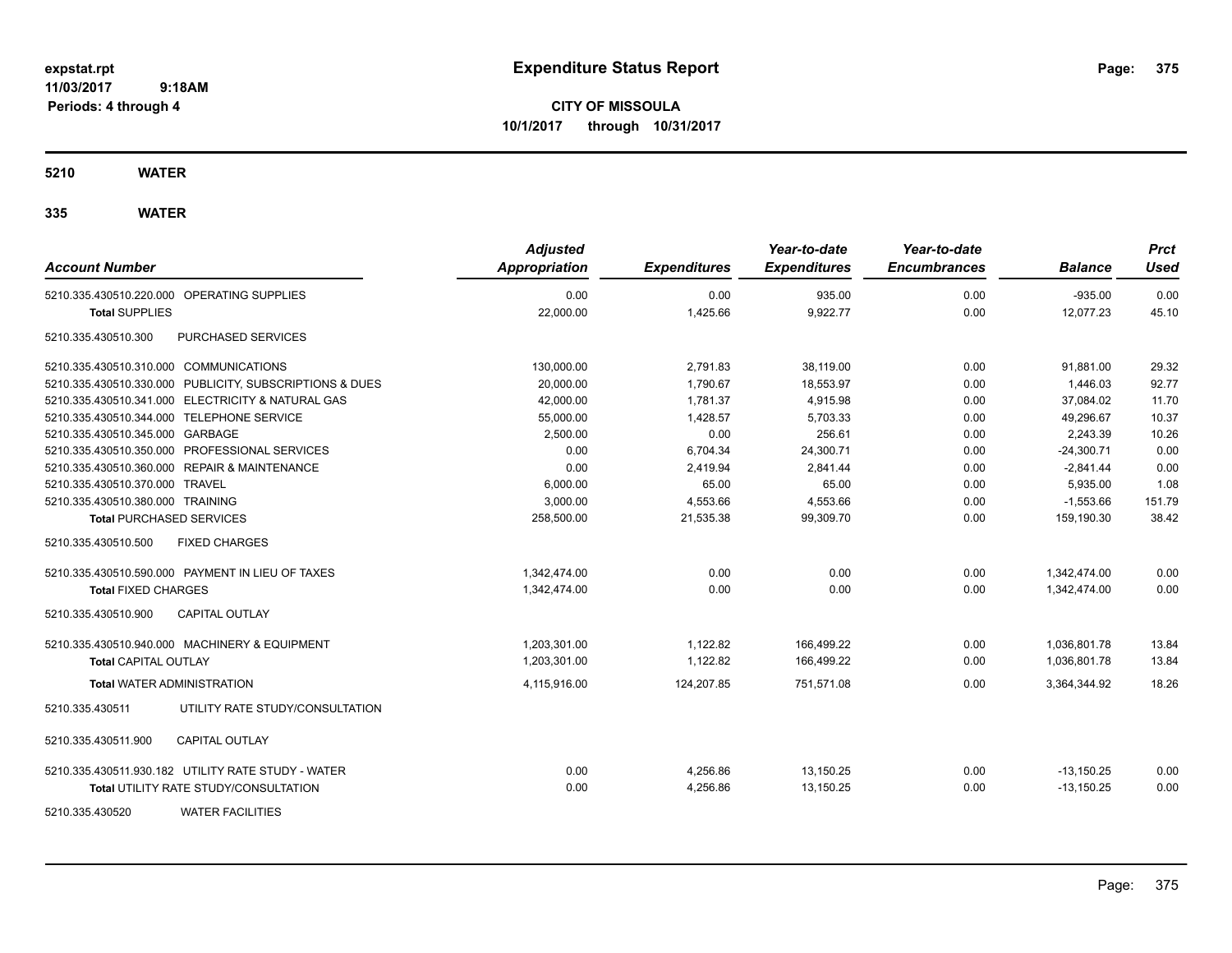**CITY OF MISSOULA 10/1/2017 through 10/31/2017**

**5210 WATER**

| <b>Account Number</b>                                  | <b>Adjusted</b><br><b>Appropriation</b> | <b>Expenditures</b> | Year-to-date<br><b>Expenditures</b> | Year-to-date<br><b>Encumbrances</b> | <b>Balance</b> | <b>Prct</b><br><b>Used</b> |
|--------------------------------------------------------|-----------------------------------------|---------------------|-------------------------------------|-------------------------------------|----------------|----------------------------|
| PERSONAL SERVICES<br>5210.335.430520.100               |                                         |                     |                                     |                                     |                |                            |
| 5210.335.430520.110.000 SALARIES AND WAGES             | 383,267.00                              | 21,274.04           | 97,716.92                           | 0.00                                | 285,550.08     | 25.50                      |
| 5210.335.430520.140.000 EMPLOYER CONTRIBUTIONS         | 233,165.00                              | 7,764.58            | 64,465.08                           | 0.00                                | 168,699.92     | 27.65                      |
| 5210.335.430520.141.000 STATE RETIREMENT CONTRIBUTIONS | 383.00                                  | 0.00                | 0.00                                | 0.00                                | 383.00         | 0.00                       |
| <b>Total PERSONAL SERVICES</b>                         | 616,815.00                              | 29,038.62           | 162,182.00                          | 0.00                                | 454,633.00     | 26.29                      |
| 5210.335.430520.200<br><b>SUPPLIES</b>                 |                                         |                     |                                     |                                     |                |                            |
| 5210.335.430520.230.000 REPAIR/MAINTENANCE             | 15,000.00                               | 4,187.06            | 15,064.98                           | 0.00                                | $-64.98$       | 100.43                     |
| 5210.335.430520.231.000 GASOLINE                       | 32,760.00                               | 6,463.51            | 9,151.96                            | 0.00                                | 23,608.04      | 27.94                      |
| <b>Total SUPPLIES</b>                                  | 47,760.00                               | 10,650.57           | 24,216.94                           | 0.00                                | 23,543.06      | 50.71                      |
| <b>PURCHASED SERVICES</b><br>5210.335.430520.300       |                                         |                     |                                     |                                     |                |                            |
| 5210.335.430520.340.000 SEWER                          | 500.00                                  | 0.00                | 170.78                              | 0.00                                | 329.22         | 34.16                      |
| 5210.335.430520.342.000 STORM WATER                    | 140.00                                  | 0.00                | 0.00                                | 0.00                                | 140.00         | 0.00                       |
| 5210.335.430520.343.000 WATER CHARGES                  | 7,000.00                                | 0.00                | 0.00                                | 0.00                                | 7,000.00       | 0.00                       |
| 5210.335.430520.360.000 REPAIR & MAINTENANCE           | 88,275.00                               | 6,050.07            | 33,483.69                           | 0.00                                | 54,791.31      | 37.93                      |
| <b>Total PURCHASED SERVICES</b>                        | 95,915.00                               | 6,050.07            | 33,654.47                           | 0.00                                | 62,260.53      | 35.09                      |
| 5210.335.430520.800<br>OTHER OBJECTS                   |                                         |                     |                                     |                                     |                |                            |
| 5210.335.430520.845.000 CONTINGENCY                    | 400,000.00                              | 0.00                | 0.00                                | 0.00                                | 400,000.00     | 0.00                       |
| <b>Total OTHER OBJECTS</b>                             | 400,000.00                              | 0.00                | 0.00                                | 0.00                                | 400,000.00     | 0.00                       |
| 5210.335.430520.900<br><b>CAPITAL OUTLAY</b>           |                                         |                     |                                     |                                     |                |                            |
| Total CAPITAL OUTLAY                                   | 0.00                                    | 0.00                | 0.00                                | 0.00                                | 0.00           | 0.00                       |
| <b>Total WATER FACILITIES</b>                          | 1,160,490.00                            | 45,739.26           | 220,053.41                          | 0.00                                | 940,436.59     | 18.96                      |
| SOURCE OF SUPPLY & PUMPING<br>5210.335.430530          |                                         |                     |                                     |                                     |                |                            |
| PERSONAL SERVICES<br>5210.335.430530.100               |                                         |                     |                                     |                                     |                |                            |
| 5210.335.430530.110.000 SALARIES AND WAGES             | 541,946.00                              | 34,240.47           | 134,338.05                          | 0.00                                | 407,607.95     | 24.79                      |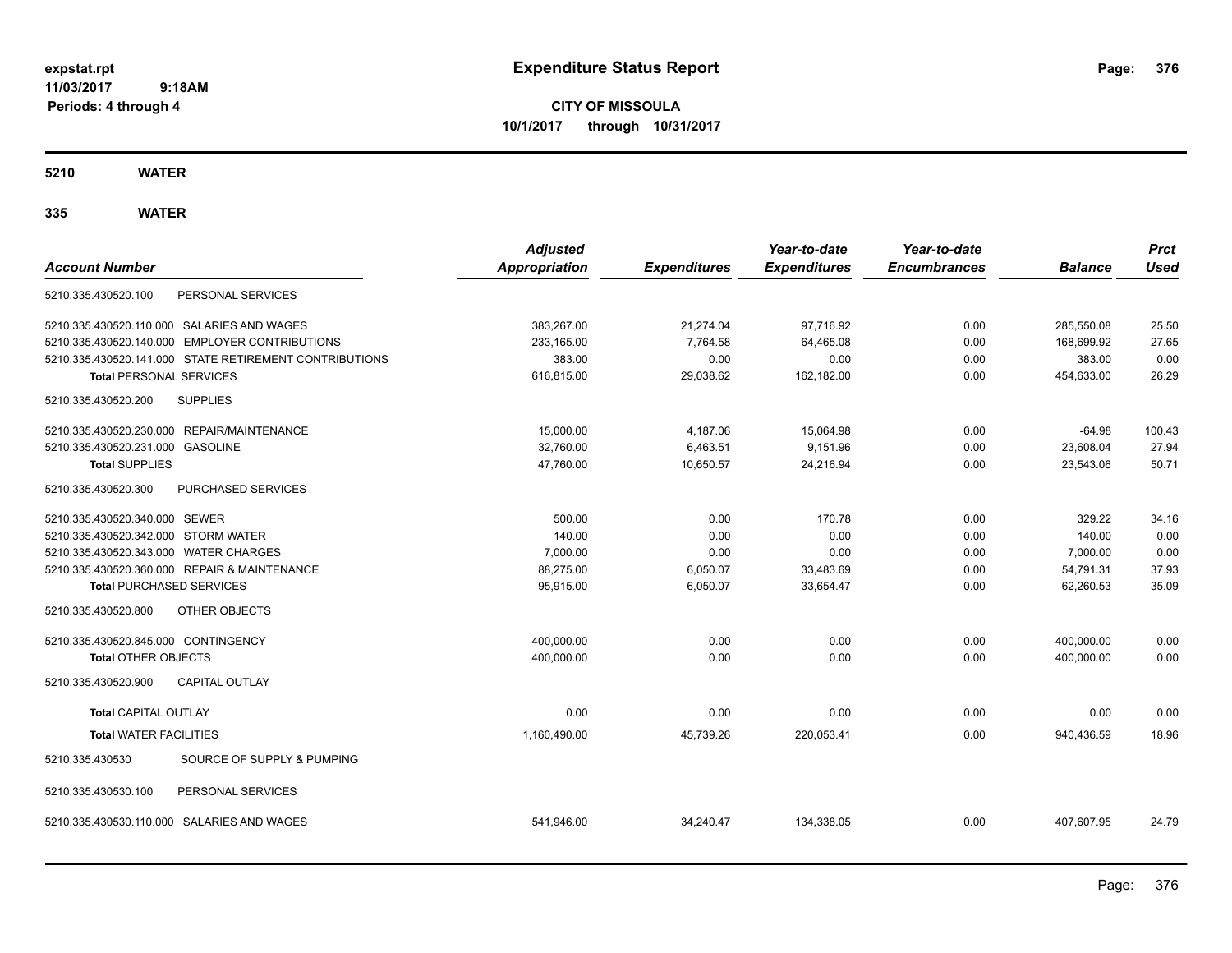**CITY OF MISSOULA 10/1/2017 through 10/31/2017**

#### **5210 WATER**

| <b>Account Number</b>                                  | <b>Adjusted</b><br><b>Appropriation</b> | <b>Expenditures</b> | Year-to-date<br><b>Expenditures</b> | Year-to-date<br><b>Encumbrances</b> | <b>Balance</b> | <b>Prct</b><br>Used |
|--------------------------------------------------------|-----------------------------------------|---------------------|-------------------------------------|-------------------------------------|----------------|---------------------|
| 5210.335.430530.120.000 OVERTIME                       | 0.00                                    | 0.00                | 1,002.28                            | 0.00                                | $-1,002.28$    | 0.00                |
| 5210.335.430530.140.000 EMPLOYER CONTRIBUTIONS         | 299,285.00                              | 13,553.55           | 88,741.76                           | 0.00                                | 210,543.24     | 29.65               |
| 5210.335.430530.141.000 STATE RETIREMENT CONTRIBUTIONS | 542.00                                  | 0.00                | 0.00                                | 0.00                                | 542.00         | 0.00                |
| <b>Total PERSONAL SERVICES</b>                         | 841.773.00                              | 47,794.02           | 224,082.09                          | 0.00                                | 617,690.91     | 26.62               |
| <b>SUPPLIES</b><br>5210.335.430530.200                 |                                         |                     |                                     |                                     |                |                     |
| 5210.335.430530.220.000 OPERATING SUPPLIES             | 157,000.00                              | 20,728.14           | 90,270.40                           | 0.00                                | 66.729.60      | 57.50               |
| 5210.335.430530.230.000 REPAIR/MAINTENANCE             | 40,000.00                               | 222.06              | 3,375.87                            | 0.00                                | 36,624.13      | 8.44                |
| <b>Total SUPPLIES</b>                                  | 197,000.00                              | 20,950.20           | 93,646.27                           | 0.00                                | 103,353.73     | 47.54               |
| 5210.335.430530.300<br>PURCHASED SERVICES              |                                         |                     |                                     |                                     |                |                     |
| 5210.335.430530.310.000 COMMUNICATIONS                 | 40,000.00                               | 0.00                | 0.00                                | 0.00                                | 40,000.00      | 0.00                |
| 5210.335.430530.341.000 ELECTRICITY & NATURAL GAS      | 1.603.000.00                            | 183,359.69          | 543,820.87                          | 0.00                                | 1.059.179.13   | 33.93               |
| 5210.335.430530.350.000 PROFESSIONAL SERVICES          | 0.00                                    | 0.00                | 345.50                              | 0.00                                | $-345.50$      | 0.00                |
| 5210.335.430530.360.000 REPAIR & MAINTENANCE           | 70.000.00                               | 6,273.25            | 11.289.75                           | 0.00                                | 58.710.25      | 16.13               |
| <b>Total PURCHASED SERVICES</b>                        | 1,713,000.00                            | 189,632.94          | 555,456.12                          | 0.00                                | 1,157,543.88   | 32.43               |
| Total SOURCE OF SUPPLY & PUMPING                       | 2,751,773.00                            | 258,377.16          | 873,184.48                          | 0.00                                | 1,878,588.52   | 31.73               |
| TRANSMISSION & DISTRIBUTION<br>5210.335.430550         |                                         |                     |                                     |                                     |                |                     |
| 5210.335.430550.100<br>PERSONAL SERVICES               |                                         |                     |                                     |                                     |                |                     |
| 5210.335.430550.110.000 SALARIES AND WAGES             | 811.107.00                              | 50,737.81           | 237,382.92                          | 0.00                                | 573,724.08     | 29.27               |
| 5210.335.430550.120.000 OVERTIME                       | 0.00                                    | 2.358.96            | 6.979.18                            | 0.00                                | $-6.979.18$    | 0.00                |
| 5210.335.430550.140.000 EMPLOYER CONTRIBUTIONS         | 442.454.00                              | 23.327.27           | 144,961.81                          | 0.00                                | 297.492.19     | 32.76               |
| 5210.335.430550.141.000 STATE RETIREMENT CONTRIBUTIONS | 811.00                                  | 0.00                | 0.00                                | 0.00                                | 811.00         | 0.00                |
| <b>Total PERSONAL SERVICES</b>                         | 1,254,372.00                            | 76.424.04           | 389,323.91                          | 0.00                                | 865.048.09     | 31.04               |
| 5210.335.430550.200<br><b>SUPPLIES</b>                 |                                         |                     |                                     |                                     |                |                     |
| 5210.335.430550.220.000 OPERATING SUPPLIES             | 75,000.00                               | 3,681.70            | 7,498.90                            | 0.00                                | 67,501.10      | 10.00               |
| 5210.335.430550.230.000 REPAIR/MAINTENANCE             | 0.00                                    | 16,188.29           | 50,384.92                           | 0.00                                | $-50,384.92$   | 0.00                |
| <b>Total SUPPLIES</b>                                  | 75,000.00                               | 19,869.99           | 57,883.82                           | 0.00                                | 17,116.18      | 77.18               |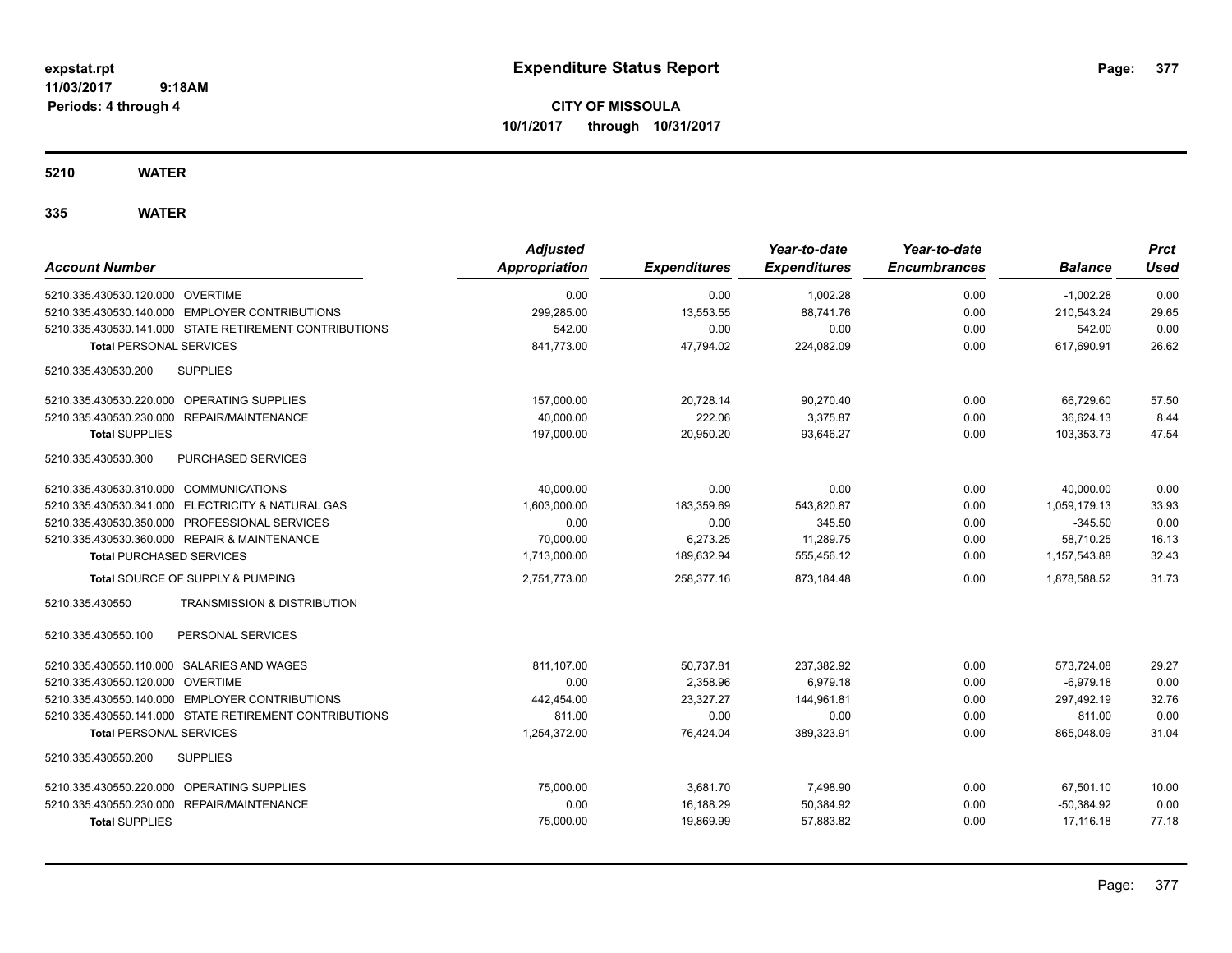**CITY OF MISSOULA 10/1/2017 through 10/31/2017**

**5210 WATER**

| <b>Account Number</b>                                               |                                                                                         | <b>Adjusted</b><br><b>Appropriation</b> | <b>Expenditures</b>      | Year-to-date<br><b>Expenditures</b> | Year-to-date<br><b>Encumbrances</b> | <b>Balance</b>                 | <b>Prct</b><br><b>Used</b> |
|---------------------------------------------------------------------|-----------------------------------------------------------------------------------------|-----------------------------------------|--------------------------|-------------------------------------|-------------------------------------|--------------------------------|----------------------------|
| 5210.335.430550.300                                                 | <b>PURCHASED SERVICES</b>                                                               |                                         |                          |                                     |                                     |                                |                            |
|                                                                     | 5210.335.430550.360.000 REPAIR & MAINTENANCE<br><b>Total PURCHASED SERVICES</b>         | 275.000.00<br>275,000.00                | 19,754.75<br>19,754.75   | 41.077.60<br>41,077.60              | 0.00<br>0.00                        | 233,922.40<br>233,922.40       | 14.94<br>14.94             |
| 5210.335.430550.500                                                 | <b>FIXED CHARGES</b>                                                                    |                                         |                          |                                     |                                     |                                |                            |
| <b>Total FIXED CHARGES</b>                                          |                                                                                         | 0.00                                    | 0.00                     | 0.00                                | 0.00                                | 0.00                           | 0.00                       |
| 5210.335.430550.900                                                 | <b>CAPITAL OUTLAY</b>                                                                   |                                         |                          |                                     |                                     |                                |                            |
| 5210.335.430550.930.000 IMPROVEMENTS<br><b>Total CAPITAL OUTLAY</b> |                                                                                         | 5,381,699.00<br>5,381,699.00            | 121,769.16<br>121,769.16 | 242,535.22<br>242,535.22            | 0.00<br>0.00                        | 5,139,163.78<br>5,139,163.78   | 4.51<br>4.51               |
|                                                                     | <b>Total TRANSMISSION &amp; DISTRIBUTION</b>                                            | 6,986,071.00                            | 237,817.94               | 730,820.55                          | 0.00                                | 6,255,250.45                   | 10.46                      |
| 5210.335.430551                                                     | WATER MAIN REPLACEMENT                                                                  |                                         |                          |                                     |                                     |                                |                            |
| 5210.335.430551.900                                                 | <b>CAPITAL OUTLAY</b>                                                                   |                                         |                          |                                     |                                     |                                |                            |
|                                                                     | 5210.335.430551.930.181 RUSSELL ST MAIN RE-ROUTE<br>Total WATER MAIN REPLACEMENT        | 0.00<br>0.00                            | 0.00<br>0.00             | 515,762.01<br>515,762.01            | 0.00<br>0.00                        | $-515,762.01$<br>$-515,762.01$ | 0.00<br>0.00               |
| 5210.335.430555                                                     | <b>WATER LINE EXTENSIONS</b>                                                            |                                         |                          |                                     |                                     |                                |                            |
| 5210.335.430555.900                                                 | <b>CAPITAL OUTLAY</b>                                                                   |                                         |                          |                                     |                                     |                                |                            |
|                                                                     | 5210.335.430555.930.171 WATERLINE EXTENSION - RUSSELL ST<br>Total WATER LINE EXTENSIONS | 0.00<br>0.00                            | 0.00<br>0.00             | 2,248.35<br>2,248.35                | 0.00<br>0.00                        | $-2,248.35$<br>$-2,248.35$     | 0.00<br>0.00               |
| 5210.335.430557                                                     | MISC. WATER LINE IMPROVEMENTS                                                           |                                         |                          |                                     |                                     |                                |                            |
| 5210.335.430557.900                                                 | <b>CAPITAL OUTLAY</b>                                                                   |                                         |                          |                                     |                                     |                                |                            |
|                                                                     | Total MISC. WATER LINE IMPROVEMENTS                                                     | 0.00                                    | 0.00                     | 0.00                                | 0.00                                | 0.00                           | 0.00                       |
| 5210.335.430590                                                     | OTHER ACTIVITIES                                                                        |                                         |                          |                                     |                                     |                                |                            |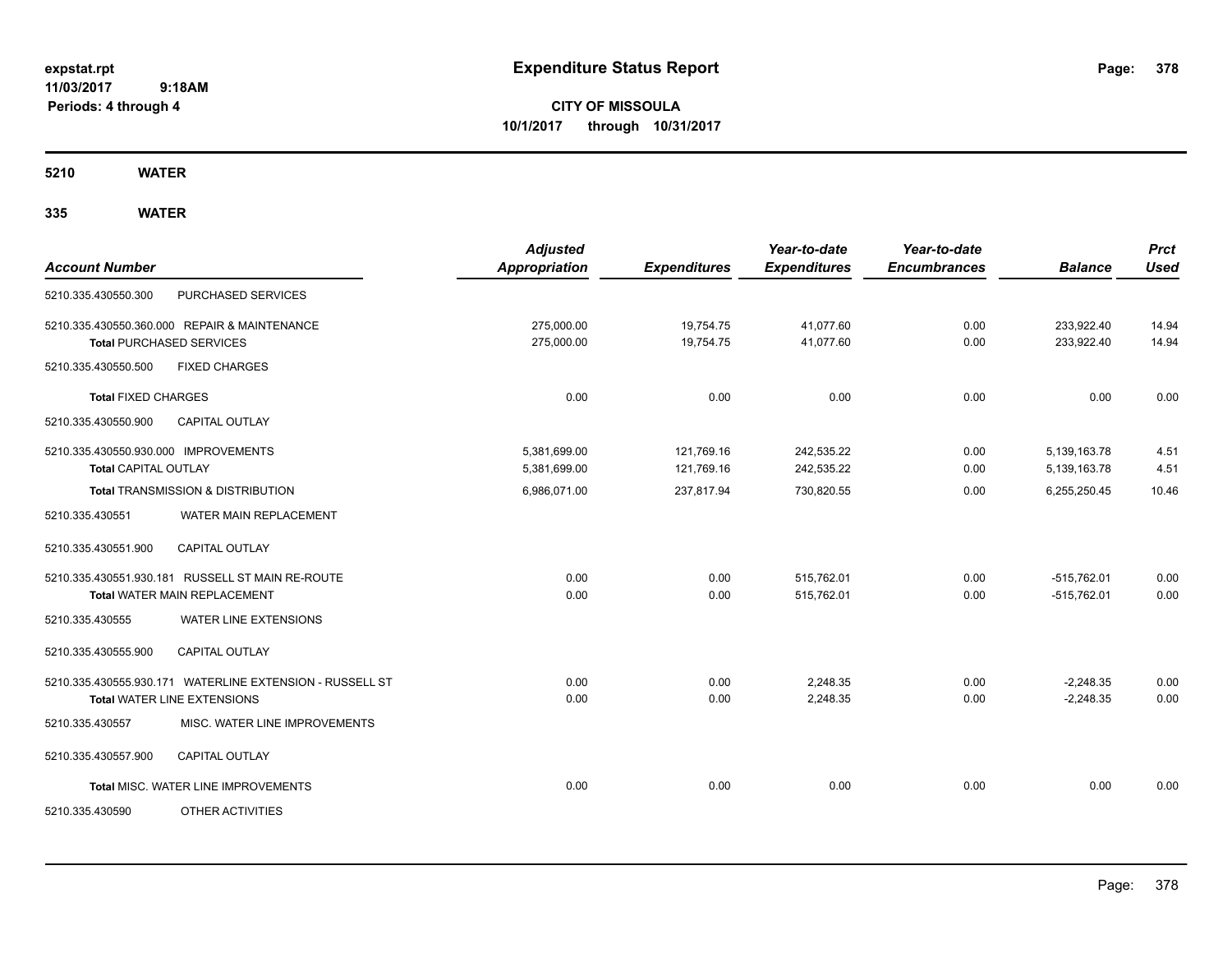**CITY OF MISSOULA 10/1/2017 through 10/31/2017**

**5210 WATER**

|                                                           | <b>Adjusted</b>      |                     | Year-to-date        | Year-to-date        |                 | <b>Prct</b> |
|-----------------------------------------------------------|----------------------|---------------------|---------------------|---------------------|-----------------|-------------|
| <b>Account Number</b>                                     | <b>Appropriation</b> | <b>Expenditures</b> | <b>Expenditures</b> | <b>Encumbrances</b> | <b>Balance</b>  | <b>Used</b> |
| <b>SUPPLIES</b><br>5210.335.430590.200                    |                      |                     |                     |                     |                 |             |
| <b>Total SUPPLIES</b>                                     | 0.00                 | 0.00                | 0.00                | 0.00                | 0.00            | 0.00        |
| PURCHASED SERVICES<br>5210.335.430590.300                 |                      |                     |                     |                     |                 |             |
| 5210.335.430590.330.000 PUBLICITY, SUBSCRIPTIONS & DUES   | 0.00                 | 0.00                | 66.00               | 0.00                | $-66.00$        | 0.00        |
| 5210.335.430590.344.000 TELEPHONE SERVICE                 | 0.00                 | 96.42               | 313.66              | 0.00                | $-313.66$       | 0.00        |
| 5210.335.430590.350.000 ACQUISITION/PROFESSIONAL SERVICES | 0.00                 | 1,555,140.88        | 1,580,183.31        | 0.00                | $-1,580,183.31$ | 0.00        |
| <b>Total PURCHASED SERVICES</b>                           | 0.00                 | 1,555,237.30        | 1,580,562.97        | 0.00                | $-1,580,562.97$ | 0.00        |
| <b>CAPITAL OUTLAY</b><br>5210.335.430590.900              |                      |                     |                     |                     |                 |             |
| 5210.335.430590.930.000 ACQUISITION/IMPROVEMENTS          | 0.00                 | 0.00                | 14,703.50           | 0.00                | $-14,703.50$    | 0.00        |
| <b>Total CAPITAL OUTLAY</b>                               | 0.00                 | 0.00                | 14,703.50           | 0.00                | $-14,703.50$    | 0.00        |
| <b>Total OTHER ACTIVITIES</b>                             | 0.00                 | 1,555,237.30        | 1,595,266.47        | 0.00                | $-1,595,266.47$ | 0.00        |
| REVENUE BOND DEBT SERVICE<br>5210.335.490200              |                      |                     |                     |                     |                 |             |
| <b>DEBT SERVICE</b><br>5210.335.490200.600                |                      |                     |                     |                     |                 |             |
| 5210.335.490200.620.000 INTEREST / SERVICE FEES           | 4,481,960.00         | 314,957.00          | 1,331,096.96        | 0.00                | 3,150,863.04    | 29.70       |
| Total REVENUE BOND DEBT SERVICE                           | 4,481,960.00         | 314,957.00          | 1,331,096.96        | 0.00                | 3,150,863.04    | 29.70       |
| <b>MERCHANT SERVICES</b><br>5210.335.510110               |                      |                     |                     |                     |                 |             |
| 5210.335.510110.500<br><b>FIXED CHARGES</b>               |                      |                     |                     |                     |                 |             |
| 5210.335.510110.550.000 MERCHANT SERVICE FEES             | 0.00                 | 1,764.10            | 3,802.55            | 0.00                | $-3,802.55$     | 0.00        |
| <b>Total MERCHANT SERVICES</b>                            | 0.00                 | 1,764.10            | 3,802.55            | 0.00                | $-3.802.55$     | 0.00        |
| 5210.335.510400<br><b>DEPRECIATION</b>                    |                      |                     |                     |                     |                 |             |
| 5210.335.510400.800<br>OTHER OBJECTS                      |                      |                     |                     |                     |                 |             |
| <b>Total DEPRECIATION</b>                                 | 0.00                 | 0.00                | 0.00                | 0.00                | 0.00            | 0.00        |
|                                                           |                      |                     |                     |                     |                 |             |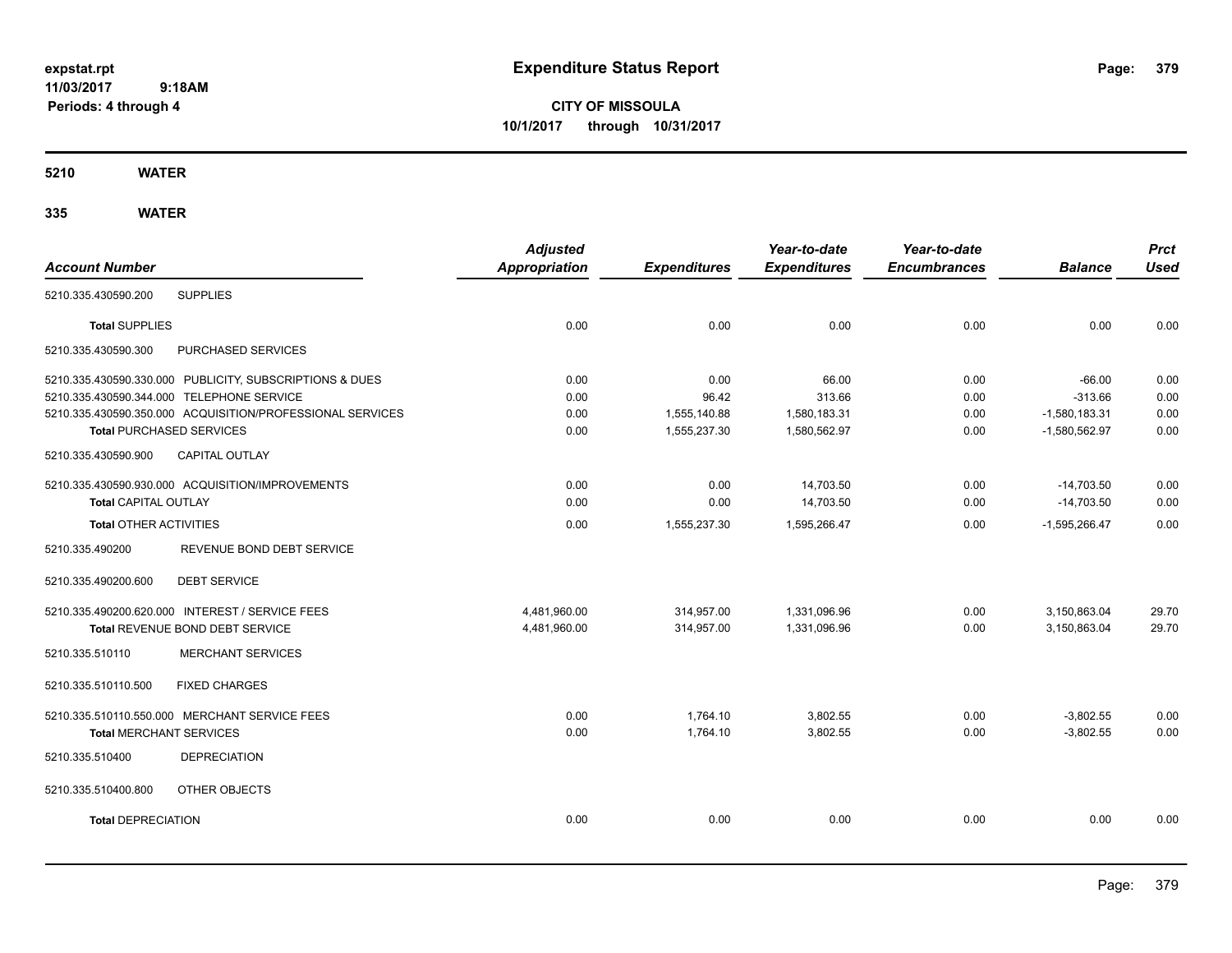| expstat.rpt                                  |                                | <b>Expenditure Status Report</b>        |                                               |                                     |                                     | Page:          | 380                        |
|----------------------------------------------|--------------------------------|-----------------------------------------|-----------------------------------------------|-------------------------------------|-------------------------------------|----------------|----------------------------|
| 9:18AM<br>11/03/2017<br>Periods: 4 through 4 |                                | 10/1/2017                               | <b>CITY OF MISSOULA</b><br>through 10/31/2017 |                                     |                                     |                |                            |
| <b>Total WATER</b>                           |                                | 19,496,210.00                           | 2,542,357.47                                  | 6,109,133.60                        | 0.00                                | 13,387,076.40  | 31.33                      |
| 5215                                         | <b>WATER LOAN FUND</b>         |                                         |                                               |                                     |                                     |                |                            |
| 335                                          | <b>WATER</b>                   |                                         |                                               |                                     |                                     |                |                            |
| <b>Account Number</b>                        |                                | <b>Adjusted</b><br><b>Appropriation</b> | <b>Expenditures</b>                           | Year-to-date<br><b>Expenditures</b> | Year-to-date<br><b>Encumbrances</b> | <b>Balance</b> | <b>Prct</b><br><b>Used</b> |
| 5215.335.510110                              | <b>MERCHANT SERVICES</b>       |                                         |                                               |                                     |                                     |                |                            |
| 5215.335.510110.500                          | <b>FIXED CHARGES</b>           |                                         |                                               |                                     |                                     |                |                            |
|                                              | <b>Total MERCHANT SERVICES</b> | 0.00                                    | 0.00                                          | 0.00                                | 0.00                                | 0.00           | 0.00                       |

**Total** INTERFUND OPERATING TRANSFERS 0.00 0.00 0.00 0.00 0.00 0.00 **Total** WATER LOAN FUND 0.00 0.00 0.00 0.00 0.00 0.00

5215.335.521000 INTERFUND OPERATING TRANSFERS

5215.335.521000.800 OTHER OBJECTS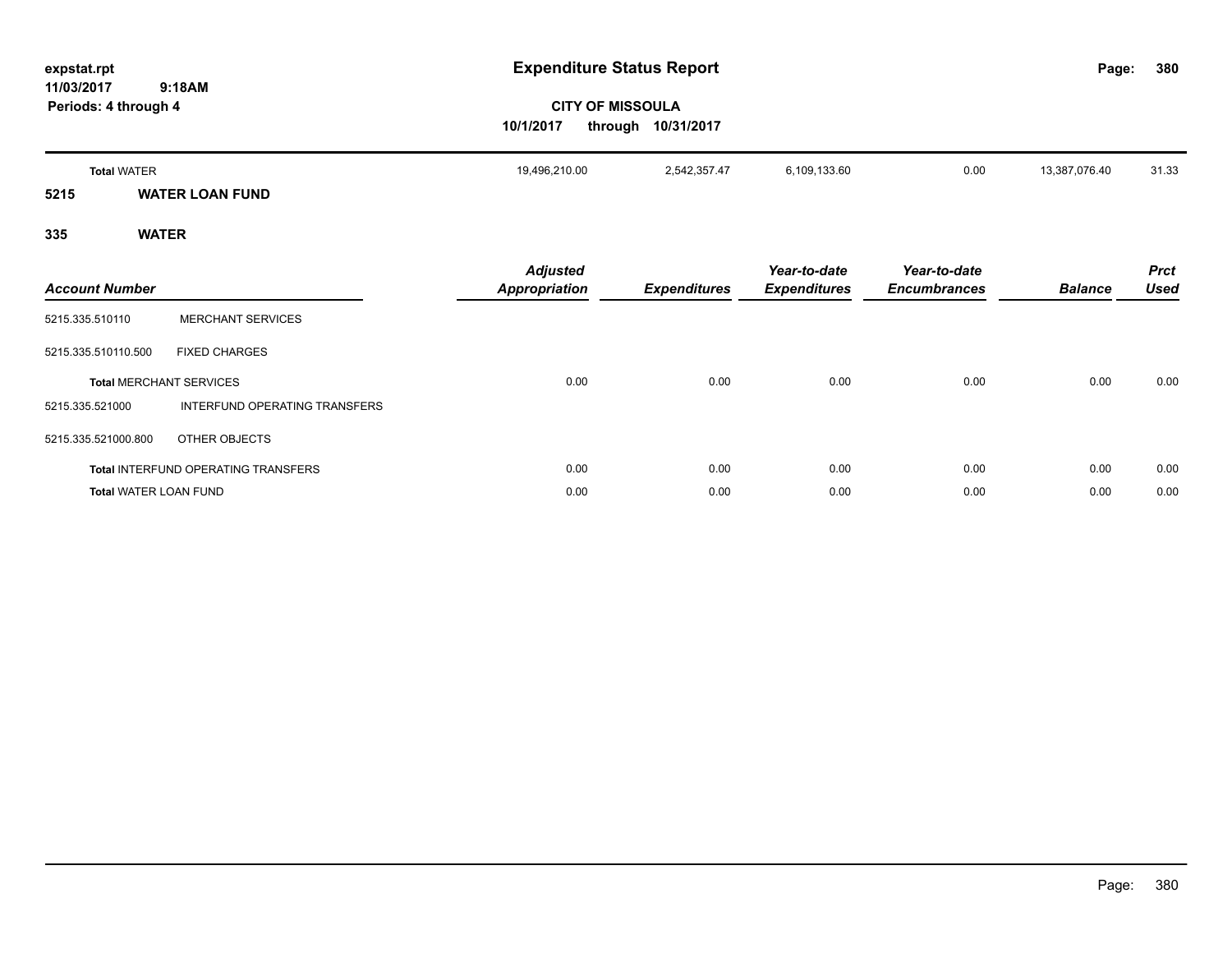**CITY OF MISSOULA 10/1/2017 through 10/31/2017**

**5220 WATER R&D FUND**

| <b>Account Number</b>         |                                     | <b>Adjusted</b><br><b>Appropriation</b> | <b>Expenditures</b> | Year-to-date<br><b>Expenditures</b> | Year-to-date<br><b>Encumbrances</b> | <b>Balance</b> | <b>Prct</b><br><b>Used</b> |
|-------------------------------|-------------------------------------|-----------------------------------------|---------------------|-------------------------------------|-------------------------------------|----------------|----------------------------|
| 5220.335.430510               | *** Title Not Found ***             |                                         |                     |                                     |                                     |                |                            |
| 5220.335.430510.200           | <b>SUPPLIES</b>                     |                                         |                     |                                     |                                     |                |                            |
| Total *** Title Not Found *** |                                     | 0.00                                    | 0.00                | 0.00                                | 0.00                                | 0.00           | 0.00                       |
| 5220.335.490220               | *** Title Not Found ***             |                                         |                     |                                     |                                     |                |                            |
| 5220.335.490220.600           | <b>DEBT SERVICE</b>                 |                                         |                     |                                     |                                     |                |                            |
| Total *** Title Not Found *** |                                     | 0.00                                    | 0.00                | 0.00                                | 0.00                                | 0.00           | 0.00                       |
| 5220.335.490506               | CORE FINANCED EQUIPMENT             |                                         |                     |                                     |                                     |                |                            |
| 5220.335.490506.600           | <b>DEBT SERVICE</b>                 |                                         |                     |                                     |                                     |                |                            |
|                               | Total CORE FINANCED EQUIPMENT       | 0.00                                    | 0.00                | 0.00                                | 0.00                                | 0.00           | 0.00                       |
| 5220.335.510110               | <b>MERCHANT SERVICES</b>            |                                         |                     |                                     |                                     |                |                            |
| 5220.335.510110.500           | <b>FIXED CHARGES</b>                |                                         |                     |                                     |                                     |                |                            |
|                               | <b>Total MERCHANT SERVICES</b>      | 0.00                                    | 0.00                | 0.00                                | 0.00                                | 0.00           | 0.00                       |
| 5220.335.521000               | INTERFUND OPERATING TRANSFERS       |                                         |                     |                                     |                                     |                |                            |
| 5220.335.521000.800           | OTHER OBJECTS                       |                                         |                     |                                     |                                     |                |                            |
|                               | Total INTERFUND OPERATING TRANSFERS | 0.00                                    | 0.00                | 0.00                                | 0.00                                | 0.00           | 0.00                       |
| Total WATER R&D FUND          |                                     | 0.00                                    | 0.00                | 0.00                                | 0.00                                | 0.00           | 0.00                       |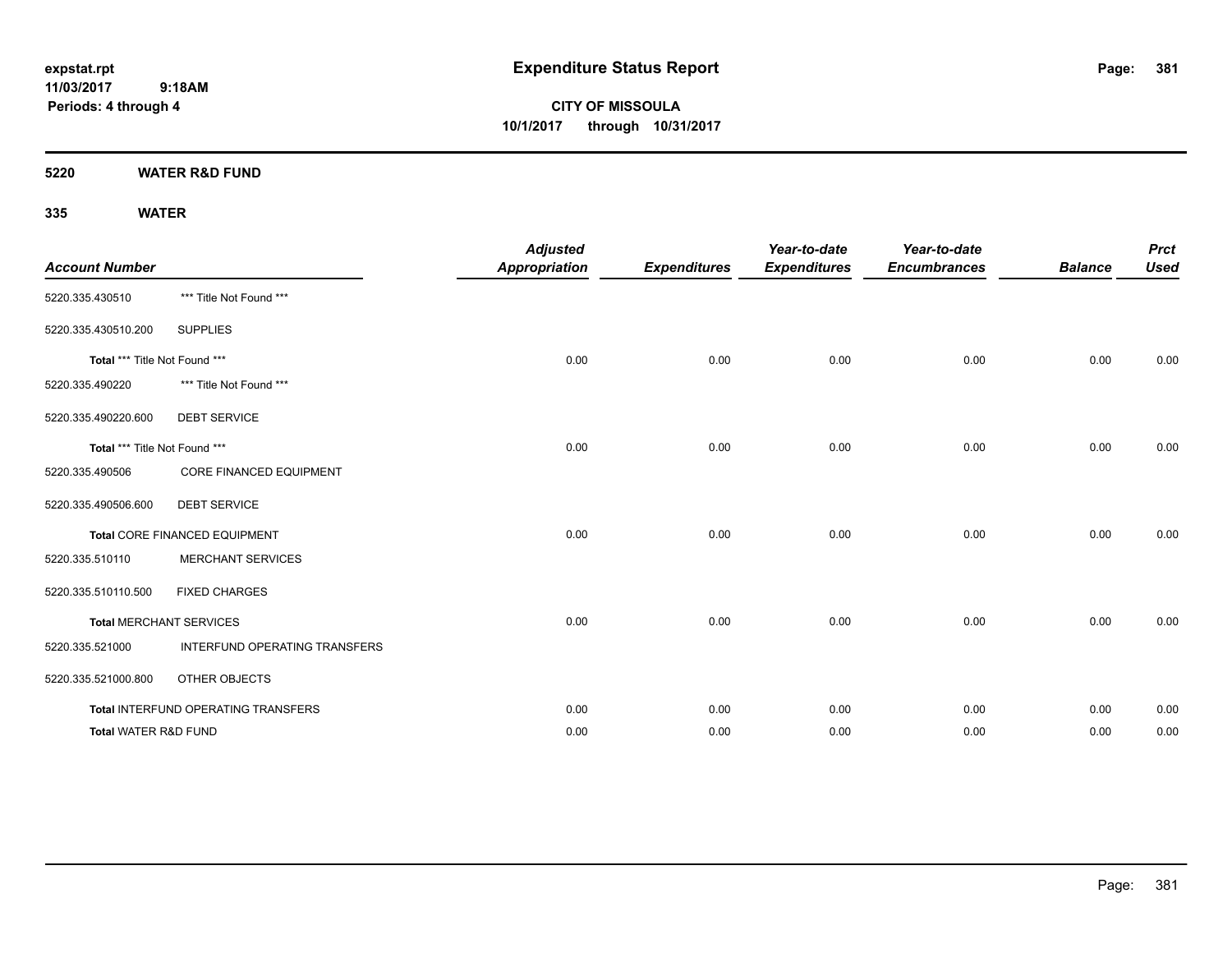**382**

**11/03/2017 9:18AM Periods: 4 through 4**

**CITY OF MISSOULA 10/1/2017 through 10/31/2017**

#### **5240 WATER CONSTRUCTION FUND**

| <b>Account Number</b> |                                      | <b>Adjusted</b><br>Appropriation | <b>Expenditures</b> | Year-to-date<br><b>Expenditures</b> | Year-to-date<br><b>Encumbrances</b> | <b>Balance</b> | <b>Prct</b><br>Used |
|-----------------------|--------------------------------------|----------------------------------|---------------------|-------------------------------------|-------------------------------------|----------------|---------------------|
| 5240.335.510110       | <b>MERCHANT SERVICES</b>             |                                  |                     |                                     |                                     |                |                     |
| 5240.335.510110.500   | <b>FIXED CHARGES</b>                 |                                  |                     |                                     |                                     |                |                     |
|                       | <b>Total WATER CONSTRUCTION FUND</b> | 0.00                             | 0.00                | 0.00                                | 0.00                                | 0.00           | 0.00                |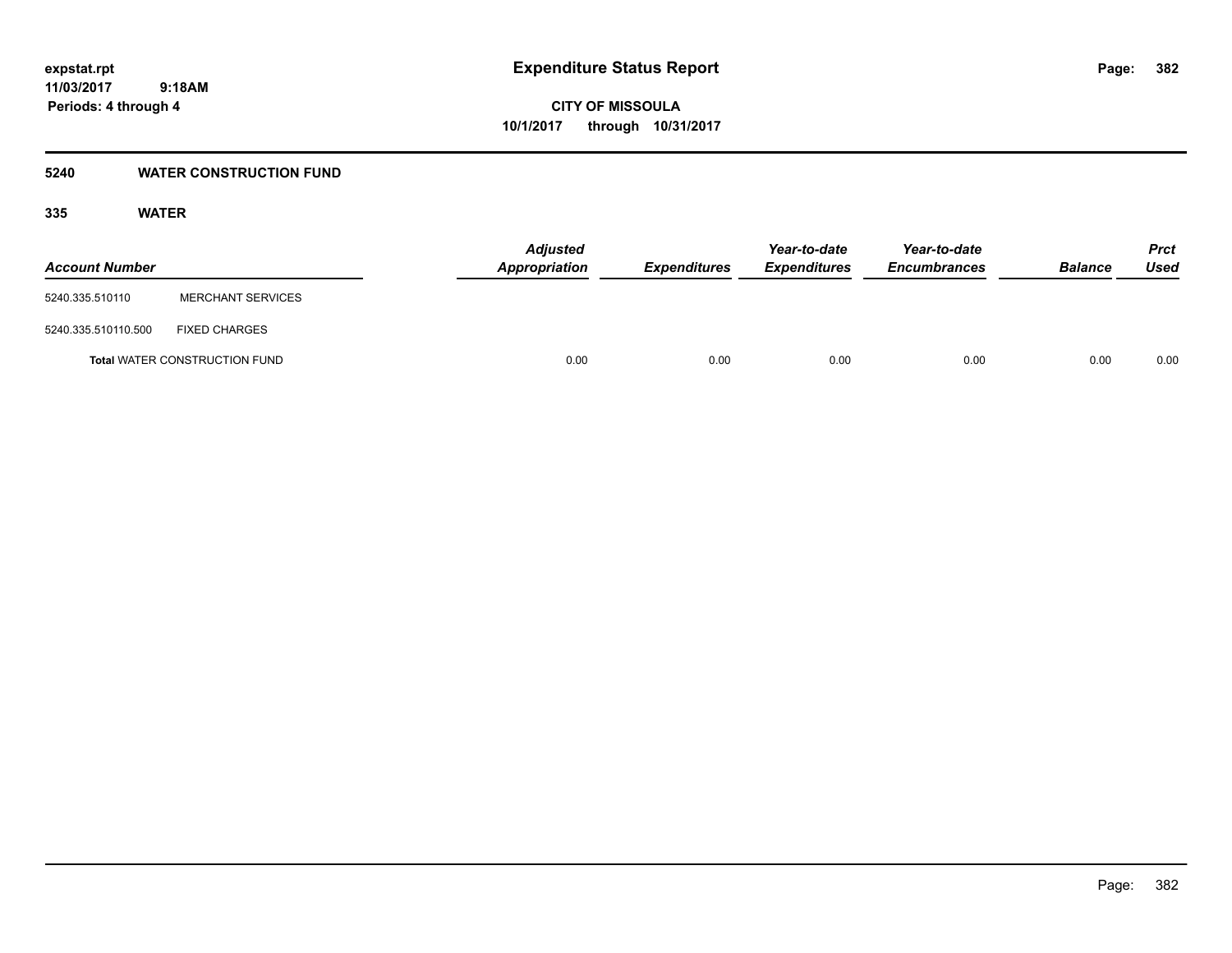**Periods: 4 through 4**

**CITY OF MISSOULA 10/1/2017 through 10/31/2017**

#### **5250 WATER PURCHASE LOAN**

 **9:18AM**

| <b>Account Number</b> |                                  | <b>Adjusted</b><br><b>Appropriation</b> | <b>Expenditures</b> | Year-to-date<br><b>Expenditures</b> | Year-to-date<br><b>Encumbrances</b> | <b>Balance</b> | <b>Prct</b><br><b>Used</b> |
|-----------------------|----------------------------------|-----------------------------------------|---------------------|-------------------------------------|-------------------------------------|----------------|----------------------------|
| 5250.330.490200       | REVENUE BOND DEBT SERVICE        |                                         |                     |                                     |                                     |                |                            |
| 5250.330.490200.600   | <b>DEBT SERVICE</b>              |                                         |                     |                                     |                                     |                |                            |
|                       | Total REVENUE BOND DEBT SERVICE  | 0.00                                    | 0.00                | 0.00                                | 0.00                                | 0.00           | 0.00                       |
| 5250.330.510110       | <b>MERCHANT SERVICES</b>         |                                         |                     |                                     |                                     |                |                            |
| 5250.330.510110.500   | <b>FIXED CHARGES</b>             |                                         |                     |                                     |                                     |                |                            |
|                       | <b>Total MERCHANT SERVICES</b>   | 0.00                                    | 0.00                | 0.00                                | 0.00                                | 0.00           | 0.00                       |
|                       | <b>Total WATER PURCHASE LOAN</b> | 0.00                                    | 0.00                | 0.00                                | 0.00                                | 0.00           | 0.00                       |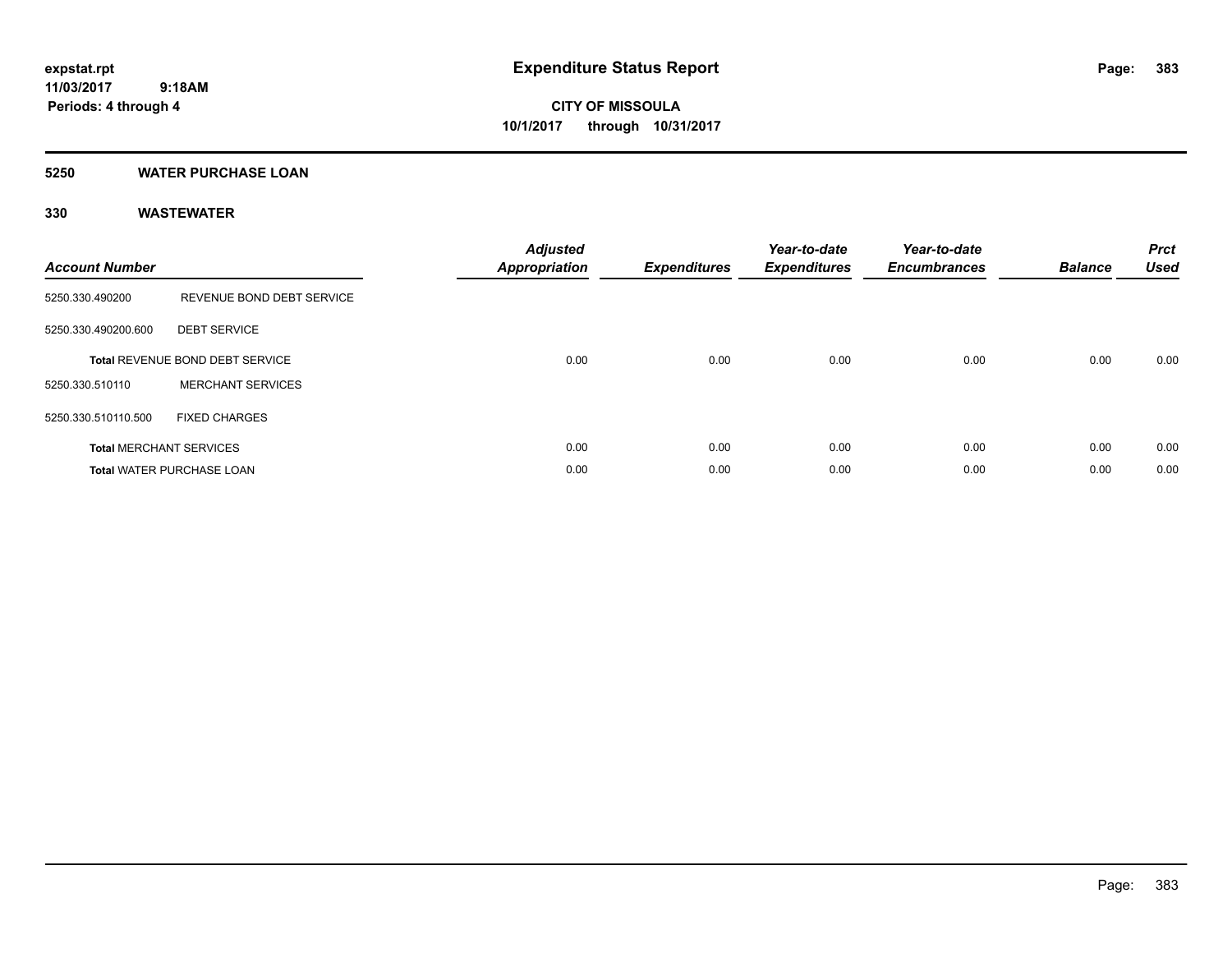**CITY OF MISSOULA 10/1/2017 through 10/31/2017**

### **5310 SEWER OPERATING BUDGET FUND**

| <b>Account Number</b>                   |                                                         | <b>Adjusted</b><br><b>Appropriation</b> | <b>Expenditures</b> | Year-to-date<br><b>Expenditures</b> | Year-to-date<br><b>Encumbrances</b> | <b>Balance</b> | <b>Prct</b><br><b>Used</b> |
|-----------------------------------------|---------------------------------------------------------|-----------------------------------------|---------------------|-------------------------------------|-------------------------------------|----------------|----------------------------|
| 5310.330.410400                         | <b>DEPRECIATION</b>                                     |                                         |                     |                                     |                                     |                |                            |
| 5310.330.410400.800                     | OTHER OBJECTS                                           |                                         |                     |                                     |                                     |                |                            |
| <b>Total DEPRECIATION</b>               |                                                         | 0.00                                    | 0.00                | 0.00                                | 0.00                                | 0.00           | 0.00                       |
| 5310.330.430610                         | <b>ADMINISTRATION</b>                                   |                                         |                     |                                     |                                     |                |                            |
| 5310.330.430610.100                     | PERSONAL SERVICES                                       |                                         |                     |                                     |                                     |                |                            |
|                                         | 5310.330.430610.110.000 SALARIES AND WAGES              | 0.00                                    | 0.00                | 1,624.82                            | 0.00                                | $-1,624.82$    | 0.00                       |
|                                         | 5310.330.430610.140.000 EMPLOYER CONTRIBUTIONS          | 0.00                                    | 0.00                | 5.027.17                            | 0.00                                | $-5,027.17$    | 0.00                       |
| <b>Total PERSONAL SERVICES</b>          |                                                         | 0.00                                    | 0.00                | 6,651.99                            | 0.00                                | $-6.651.99$    | 0.00                       |
| 5310.330.430610.200                     | <b>SUPPLIES</b>                                         |                                         |                     |                                     |                                     |                |                            |
| 5310.330.430610.210.000 OFFICE SUPPLIES |                                                         | 0.00                                    | 194.05              | 957.82                              | 0.00                                | $-957.82$      | 0.00                       |
|                                         | 5310.330.430610.220.000 OPERATING SUPPLIES              | 0.00                                    | 0.00                | 338.36                              | 0.00                                | $-338.36$      | 0.00                       |
|                                         | 5310.330.430610.230.000 REPAIR/MAINTENANCE              | 0.00                                    | 0.00                | 25.30                               | 0.00                                | $-25.30$       | 0.00                       |
| 5310.330.430610.231.000 GASOLINE        |                                                         | 0.00                                    | 6,830.65            | 10,212.46                           | 0.00                                | $-10,212.46$   | 0.00                       |
| <b>Total SUPPLIES</b>                   |                                                         | 0.00                                    | 7,024.70            | 11,533.94                           | 0.00                                | $-11,533.94$   | 0.00                       |
| 5310.330.430610.300                     | PURCHASED SERVICES                                      |                                         |                     |                                     |                                     |                |                            |
| 5310.330.430610.310.000 COMMUNICATIONS  |                                                         | 0.00                                    | 6.56                | 47.02                               | 0.00                                | $-47.02$       | 0.00                       |
|                                         | 5310.330.430610.320.000 PRINTING & DUPLICATING          | 0.00                                    | 0.00                | 301.43                              | 0.00                                | $-301.43$      | 0.00                       |
|                                         | 5310.330.430610.330.000 PUBLICITY, SUBSCRIPTIONS & DUES | 0.00                                    | 498.95              | 9,450.95                            | 0.00                                | $-9,450.95$    | 0.00                       |
|                                         | 5310.330.430610.344.000 TELEPHONE SERVICE               | 0.00                                    | 3,789.73            | 9,414.73                            | 0.00                                | $-9,414.73$    | 0.00                       |
|                                         | 5310.330.430610.350.000 PROFESSIONAL SERVICES           | 0.00                                    | 1,031.49            | 4,039.92                            | 0.00                                | $-4,039.92$    | 0.00                       |
|                                         | 5310.330.430610.360.000 REPAIR & MAINTENANCE            | 0.00                                    | 942.71              | 2,684.83                            | 0.00                                | $-2,684.83$    | 0.00                       |
| 5310.330.430610.380.000 TRAINING        |                                                         | 0.00                                    | 68.35               | 873.40                              | 0.00                                | $-873.40$      | 0.00                       |
| <b>Total PURCHASED SERVICES</b>         |                                                         | 0.00                                    | 6,337.79            | 26,812.28                           | 0.00                                | $-26,812.28$   | 0.00                       |
| 5310.330.430610.500                     | <b>FIXED CHARGES</b>                                    |                                         |                     |                                     |                                     |                |                            |
| 5310.330.430610.500.000 FIXED CHARGES   |                                                         | 0.00                                    | 100.00              | 900.00                              | 0.00                                | $-900.00$      | 0.00                       |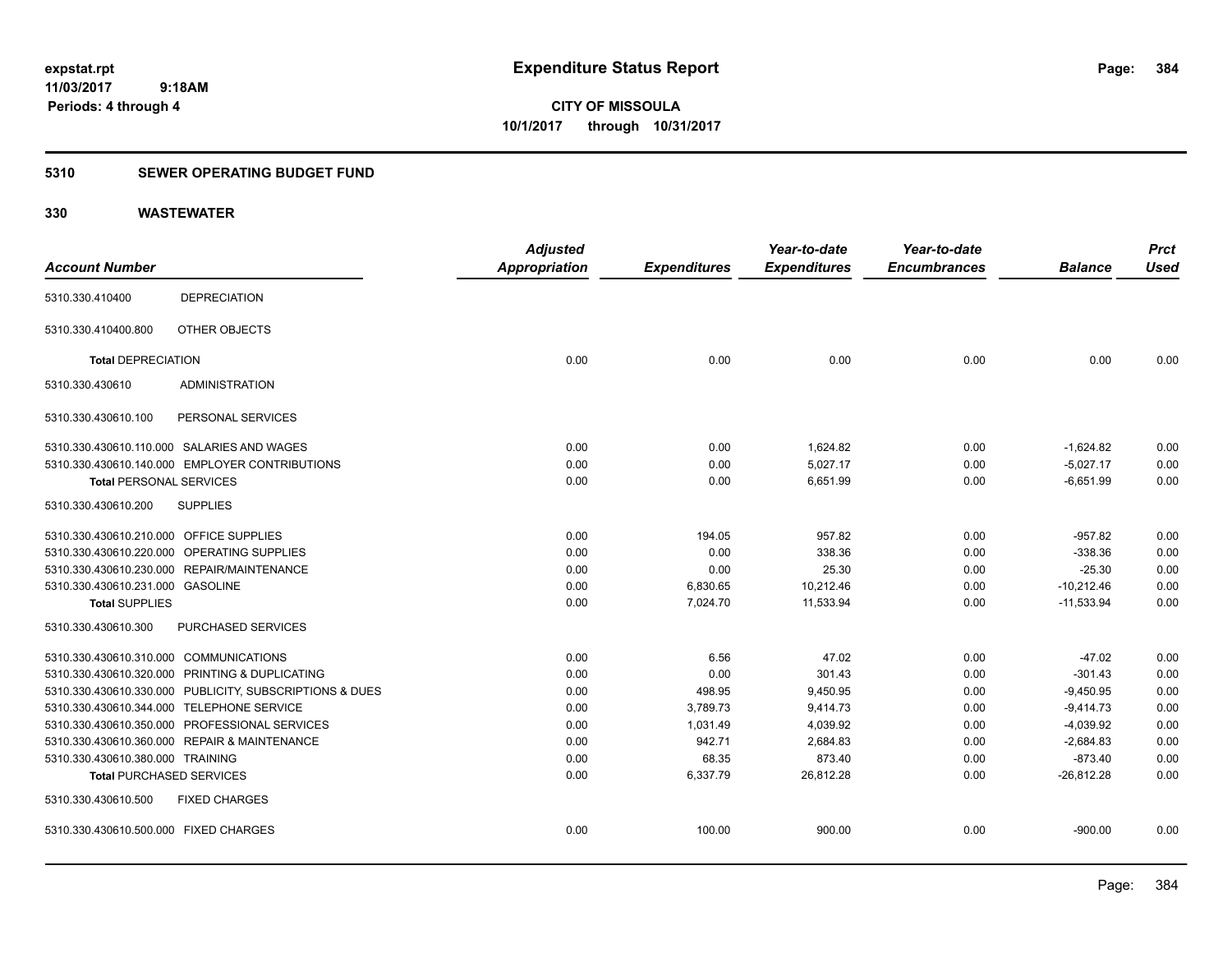### **5310 SEWER OPERATING BUDGET FUND**

| <b>Account Number</b>                  |                                                        | <b>Adjusted</b><br><b>Appropriation</b> | <b>Expenditures</b> | Year-to-date<br><b>Expenditures</b> | Year-to-date<br><b>Encumbrances</b> | <b>Balance</b> | <b>Prct</b><br><b>Used</b> |
|----------------------------------------|--------------------------------------------------------|-----------------------------------------|---------------------|-------------------------------------|-------------------------------------|----------------|----------------------------|
| <b>Total FIXED CHARGES</b>             |                                                        | 0.00                                    | 100.00              | 900.00                              | 0.00                                | $-900.00$      | 0.00                       |
| 5310.330.430610.700                    | <b>GRANTS &amp; CONTRIBUTIONS</b>                      |                                         |                     |                                     |                                     |                |                            |
|                                        | <b>Total GRANTS &amp; CONTRIBUTIONS</b>                | 0.00                                    | 0.00                | 0.00                                | 0.00                                | 0.00           | 0.00                       |
| 5310.330.430610.800                    | OTHER OBJECTS                                          |                                         |                     |                                     |                                     |                |                            |
| <b>Total OTHER OBJECTS</b>             |                                                        | 0.00                                    | 0.00                | 0.00                                | 0.00                                | 0.00           | 0.00                       |
| 5310.330.430610.900                    | <b>CAPITAL OUTLAY</b>                                  |                                         |                     |                                     |                                     |                |                            |
| <b>Total CAPITAL OUTLAY</b>            |                                                        | 0.00                                    | 0.00                | 0.00                                | 0.00                                | 0.00           | 0.00                       |
| <b>Total ADMINISTRATION</b>            |                                                        | 0.00                                    | 13,462.49           | 45,898.21                           | 0.00                                | $-45,898.21$   | 0.00                       |
| 5310.330.430630                        | <b>COLLECTIONS &amp; TRANSMISSIONS</b>                 |                                         |                     |                                     |                                     |                |                            |
| 5310.330.430630.100                    | PERSONAL SERVICES                                      |                                         |                     |                                     |                                     |                |                            |
| 5310.330.430630.120.000 OVERTIME       |                                                        | 0.00                                    | 496.64              | 1,972.05                            | 0.00                                | $-1,972.05$    | 0.00                       |
|                                        | 5310.330.430630.140.000 EMPLOYER CONTRIBUTIONS         | 0.00                                    | 87.59               | 7,580.98                            | 0.00                                | $-7,580.98$    | 0.00                       |
|                                        | 5310.330.430630.141.000 STATE RETIREMENT CONTRIBUTIONS | 0.00                                    | 0.00                | 209.56                              | 0.00                                | $-209.56$      | 0.00                       |
| <b>Total PERSONAL SERVICES</b>         |                                                        | 0.00                                    | 584.23              | 9,762.59                            | 0.00                                | $-9,762.59$    | 0.00                       |
| 5310.330.430630.200                    | <b>SUPPLIES</b>                                        |                                         |                     |                                     |                                     |                |                            |
|                                        | 5310.330.430630.220.000 OPERATING SUPPLIES             | 0.00                                    | 3,072.82            | 6,135.05                            | 0.00                                | $-6,135.05$    | 0.00                       |
|                                        | 5310.330.430630.230.000 REPAIR/MAINTENANCE             | 0.00                                    | 2,916.28            | 28,244.80                           | 0.00                                | $-28,244.80$   | 0.00                       |
| 5310.330.430630.240.000 OTHER SUPPLIES |                                                        | 0.00                                    | 0.00                | 671.53                              | 0.00                                | $-671.53$      | 0.00                       |
| <b>Total SUPPLIES</b>                  |                                                        | 0.00                                    | 5,989.10            | 35,051.38                           | 0.00                                | $-35.051.38$   | 0.00                       |
| 5310.330.430630.300                    | PURCHASED SERVICES                                     |                                         |                     |                                     |                                     |                |                            |
|                                        | 5310.330.430630.341.000 ELECTRICITY & NATURAL GAS      | 0.00                                    | 10,025.50           | 30,021.39                           | 0.00                                | $-30,021.39$   | 0.00                       |
| 5310.330.430630.343.000 WATER CHARGES  |                                                        | 0.00                                    | 0.00                | 821.88                              | 0.00                                | $-821.88$      | 0.00                       |
|                                        | 5310.330.430630.350.000 PROFESSIONAL SERVICES          | 0.00                                    | 0.00                | 180.00                              | 0.00                                | $-180.00$      | 0.00                       |
|                                        | 5310.330.430630.360.000 REPAIR & MAINTENANCE           | 0.00                                    | 4,386.55            | 17,731.06                           | 0.00                                | $-17,731.06$   | 0.00                       |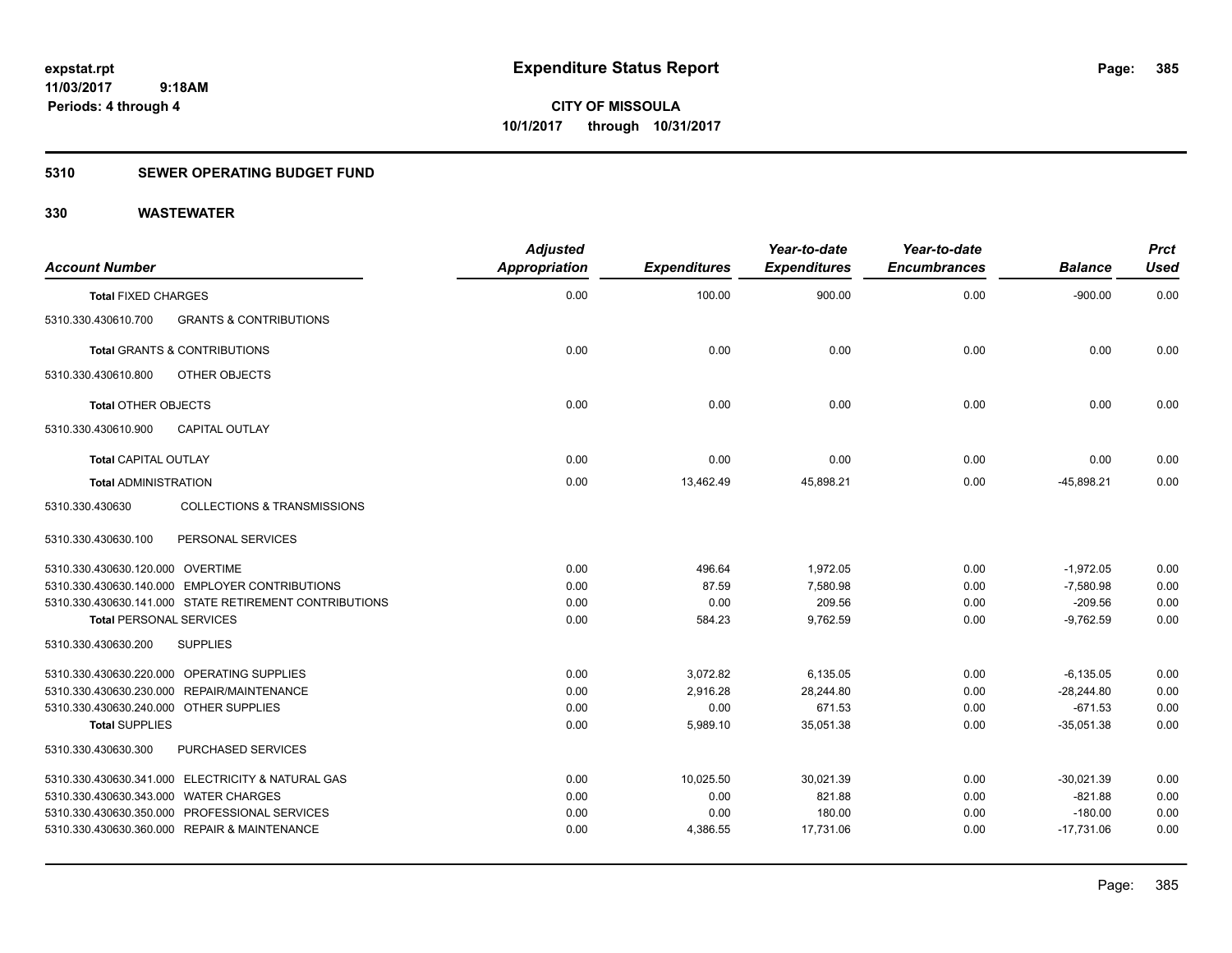### **5310 SEWER OPERATING BUDGET FUND**

| <b>Account Number</b>                  |                                                   | <b>Adjusted</b><br>Appropriation | <b>Expenditures</b> | Year-to-date<br><b>Expenditures</b> | Year-to-date<br><b>Encumbrances</b> | <b>Balance</b> | <b>Prct</b><br><b>Used</b> |
|----------------------------------------|---------------------------------------------------|----------------------------------|---------------------|-------------------------------------|-------------------------------------|----------------|----------------------------|
|                                        | <b>Total PURCHASED SERVICES</b>                   | 0.00                             | 14,412.05           | 48,754.33                           | 0.00                                | $-48,754.33$   | 0.00                       |
| 5310.330.430630.500                    | <b>FIXED CHARGES</b>                              |                                  |                     |                                     |                                     |                |                            |
| <b>Total FIXED CHARGES</b>             |                                                   | 0.00                             | 0.00                | 0.00                                | 0.00                                | 0.00           | 0.00                       |
| 5310.330.430630.900                    | <b>CAPITAL OUTLAY</b>                             |                                  |                     |                                     |                                     |                |                            |
| <b>Total CAPITAL OUTLAY</b>            |                                                   | 0.00                             | 0.00                | 0.00                                | 0.00                                | 0.00           | 0.00                       |
|                                        | Total COLLECTIONS & TRANSMISSIONS                 | 0.00                             | 20,985.38           | 93,568.30                           | 0.00                                | $-93,568.30$   | 0.00                       |
| 5310.330.430640                        | TREATMENT AND DISPOSAL                            |                                  |                     |                                     |                                     |                |                            |
| 5310.330.430640.100                    | PERSONAL SERVICES                                 |                                  |                     |                                     |                                     |                |                            |
|                                        | 5310.330.430640.110.000 SALARIES AND WAGES        | 0.00                             | 0.00                | $-112.63$                           | 0.00                                | 112.63         | 0.00                       |
|                                        | 5310.330.430640.140.000 EMPLOYER CONTRIBUTIONS    | 0.00                             | 0.00                | 5,530.07                            | 0.00                                | $-5,530.07$    | 0.00                       |
| <b>Total PERSONAL SERVICES</b>         |                                                   | 0.00                             | 0.00                | 5,417.44                            | 0.00                                | $-5,417.44$    | 0.00                       |
| 5310.330.430640.200                    | <b>SUPPLIES</b>                                   |                                  |                     |                                     |                                     |                |                            |
|                                        | 5310.330.430640.220.000 OPERATING SUPPLIES        | 0.00                             | 18,485.99           | 30,837.32                           | 0.00                                | $-30,837.32$   | 0.00                       |
|                                        | 5310.330.430640.230.000 REPAIR/MAINTENANCE        | 0.00                             | 12,178.74           | 26,019.70                           | 0.00                                | $-26,019.70$   | 0.00                       |
| 5310.330.430640.240.000 OTHER SUPPLIES |                                                   | 0.00                             | 0.00                | 684.58                              | 0.00                                | $-684.58$      | 0.00                       |
| <b>Total SUPPLIES</b>                  |                                                   | 0.00                             | 30,664.73           | 57,541.60                           | 0.00                                | $-57,541.60$   | 0.00                       |
| 5310.330.430640.300                    | PURCHASED SERVICES                                |                                  |                     |                                     |                                     |                |                            |
| 5310.330.430640.310.000 COMMUNICATIONS |                                                   | 0.00                             | 0.00                | 11.32                               | 0.00                                | $-11.32$       | 0.00                       |
|                                        | 5310.330.430640.320.000 PRINTING & DUPLICATING    | 0.00                             | 39.98               | 94.93                               | 0.00                                | $-94.93$       | 0.00                       |
|                                        | 5310.330.430640.341.000 ELECTRICITY & NATURAL GAS | 0.00                             | 87,743.27           | 123,471.63                          | 0.00                                | $-123,471.63$  | 0.00                       |
| 5310.330.430640.343.000 WATER CHARGES  |                                                   | 0.00                             | 527.67              | 1,178.74                            | 0.00                                | $-1,178.74$    | 0.00                       |
| 5310.330.430640.345.000 GARBAGE        |                                                   | 0.00                             | 1,941.17            | 8,977.01                            | 0.00                                | $-8,977.01$    | 0.00                       |
|                                        | 5310.330.430640.350.000 PROFESSIONAL SERVICES     | 0.00                             | 0.00                | 90.00                               | 0.00                                | $-90.00$       | 0.00                       |
|                                        | 5310.330.430640.360.000 REPAIR & MAINTENANCE      | 0.00                             | 36,776.14           | 115,498.90                          | 0.00                                | $-115,498.90$  | 0.00                       |
| 5310.330.430640.370.000 TRAVEL         |                                                   | 0.00                             | 1,828.05            | 2,278.05                            | 0.00                                | $-2,278.05$    | 0.00                       |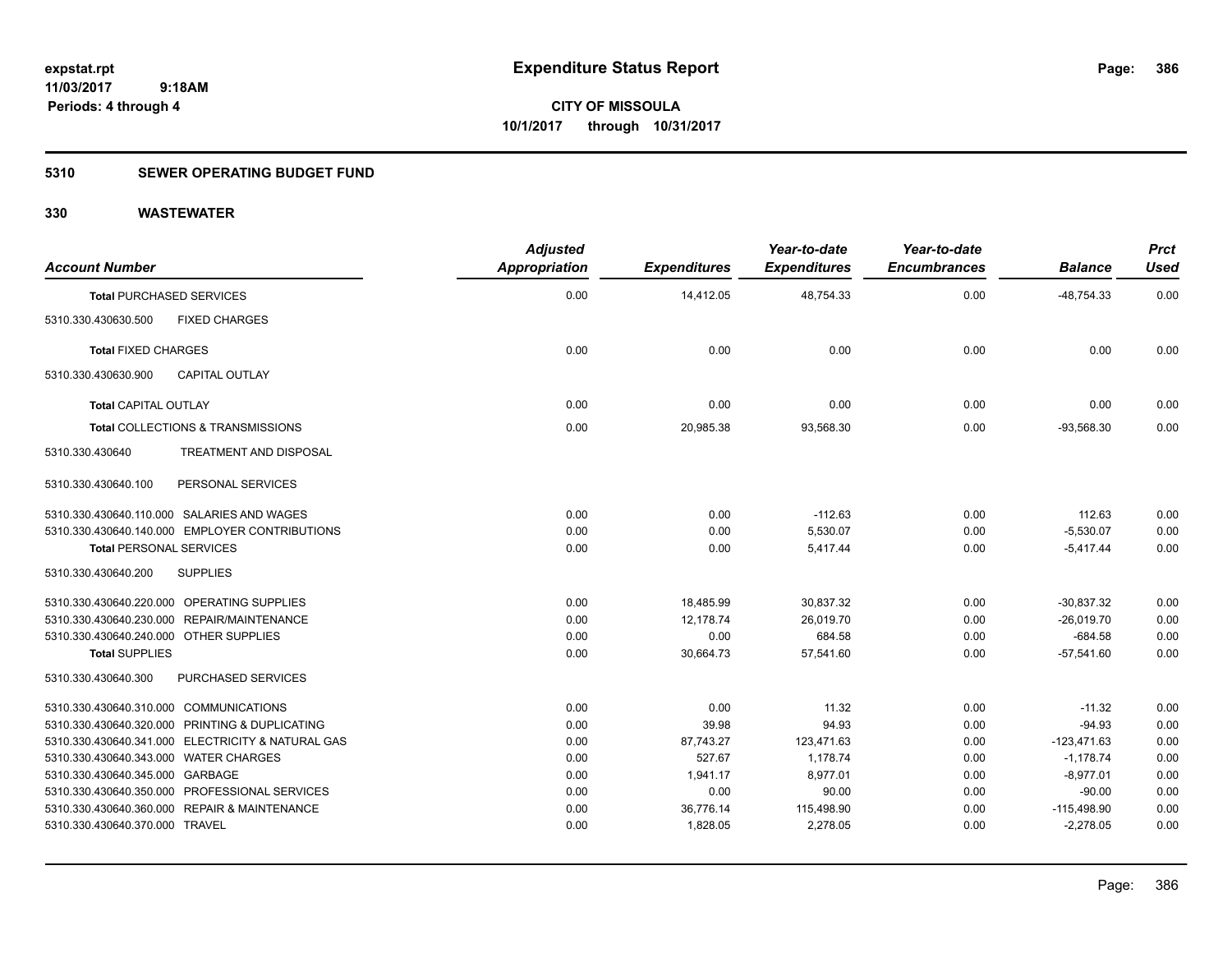**CITY OF MISSOULA 10/1/2017 through 10/31/2017**

### **5310 SEWER OPERATING BUDGET FUND**

#### **330 WASTEWATER**

| <b>Account Number</b>                                               | <b>Adjusted</b><br><b>Appropriation</b> | <b>Expenditures</b>  | Year-to-date<br><b>Expenditures</b> | Year-to-date<br><b>Encumbrances</b> | <b>Balance</b>               | <b>Prct</b><br><b>Used</b> |
|---------------------------------------------------------------------|-----------------------------------------|----------------------|-------------------------------------|-------------------------------------|------------------------------|----------------------------|
| 5310.330.430640.380.000 TRAINING<br><b>Total PURCHASED SERVICES</b> | 0.00<br>0.00                            | 750.00<br>129,606.28 | 2,110.00<br>253,710.58              | 0.00<br>0.00                        | $-2,110.00$<br>$-253,710.58$ | 0.00<br>0.00               |
| 5310.330.430640.900<br><b>CAPITAL OUTLAY</b>                        |                                         |                      |                                     |                                     |                              |                            |
| <b>Total CAPITAL OUTLAY</b>                                         | 0.00                                    | 0.00                 | 0.00                                | 0.00                                | 0.00                         | 0.00                       |
| <b>Total TREATMENT AND DISPOSAL</b>                                 | 0.00                                    | 160,271.01           | 316,669.62                          | 0.00                                | $-316,669.62$                | 0.00                       |
| 5310.330.430650<br>LAB & TESTING                                    |                                         |                      |                                     |                                     |                              |                            |
| PERSONAL SERVICES<br>5310.330.430650.100                            |                                         |                      |                                     |                                     |                              |                            |
| 5310.330.430650.140.000 EMPLOYER CONTRIBUTIONS                      | 0.00                                    | 0.00                 | 2,370.03                            | 0.00                                | $-2,370.03$                  | 0.00                       |
| <b>Total PERSONAL SERVICES</b>                                      | 0.00                                    | 0.00                 | 2,370.03                            | 0.00                                | $-2,370.03$                  | 0.00                       |
| 5310.330.430650.200<br><b>SUPPLIES</b>                              |                                         |                      |                                     |                                     |                              |                            |
| 5310.330.430650.220.000 OPERATING SUPPLIES                          | 0.00                                    | 5,338.39             | 9,591.82                            | 0.00                                | $-9,591.82$                  | 0.00                       |
| 5310.330.430650.230.000 REPAIR/MAINTENANCE                          | 0.00                                    | 378.87               | 1,327.42                            | 0.00                                | $-1,327.42$                  | 0.00                       |
| <b>Total SUPPLIES</b>                                               | 0.00                                    | 5,717.26             | 10,919.24                           | 0.00                                | $-10,919.24$                 | 0.00                       |
| PURCHASED SERVICES<br>5310.330.430650.300                           |                                         |                      |                                     |                                     |                              |                            |
| 5310.330.430650.310.000 COMMUNICATIONS                              | 0.00                                    | 55.05                | 168.66                              | 0.00                                | $-168.66$                    | 0.00                       |
| 5310.330.430650.350.000 PROFESSIONAL SERVICES                       | 0.00                                    | 3,472.00             | 12,065.78                           | 0.00                                | $-12,065.78$                 | 0.00                       |
| 5310.330.430650.360.000 REPAIR & MAINTENANCE                        | 0.00                                    | 936.00               | 1,528.40                            | 0.00                                | $-1,528.40$                  | 0.00                       |
| <b>Total PURCHASED SERVICES</b>                                     | 0.00                                    | 4,463.05             | 13,762.84                           | 0.00                                | $-13.762.84$                 | 0.00                       |
| 5310.330.430650.900<br><b>CAPITAL OUTLAY</b>                        |                                         |                      |                                     |                                     |                              |                            |
| <b>Total CAPITAL OUTLAY</b>                                         | 0.00                                    | 0.00                 | 0.00                                | 0.00                                | 0.00                         | 0.00                       |
| <b>Total LAB &amp; TESTING</b>                                      | 0.00                                    | 10,180.31            | 27,052.11                           | 0.00                                | $-27,052.11$                 | 0.00                       |
| 5310.330.430660<br><b>COMPOST</b>                                   |                                         |                      |                                     |                                     |                              |                            |

5310.330.430660.100 PERSONAL SERVICES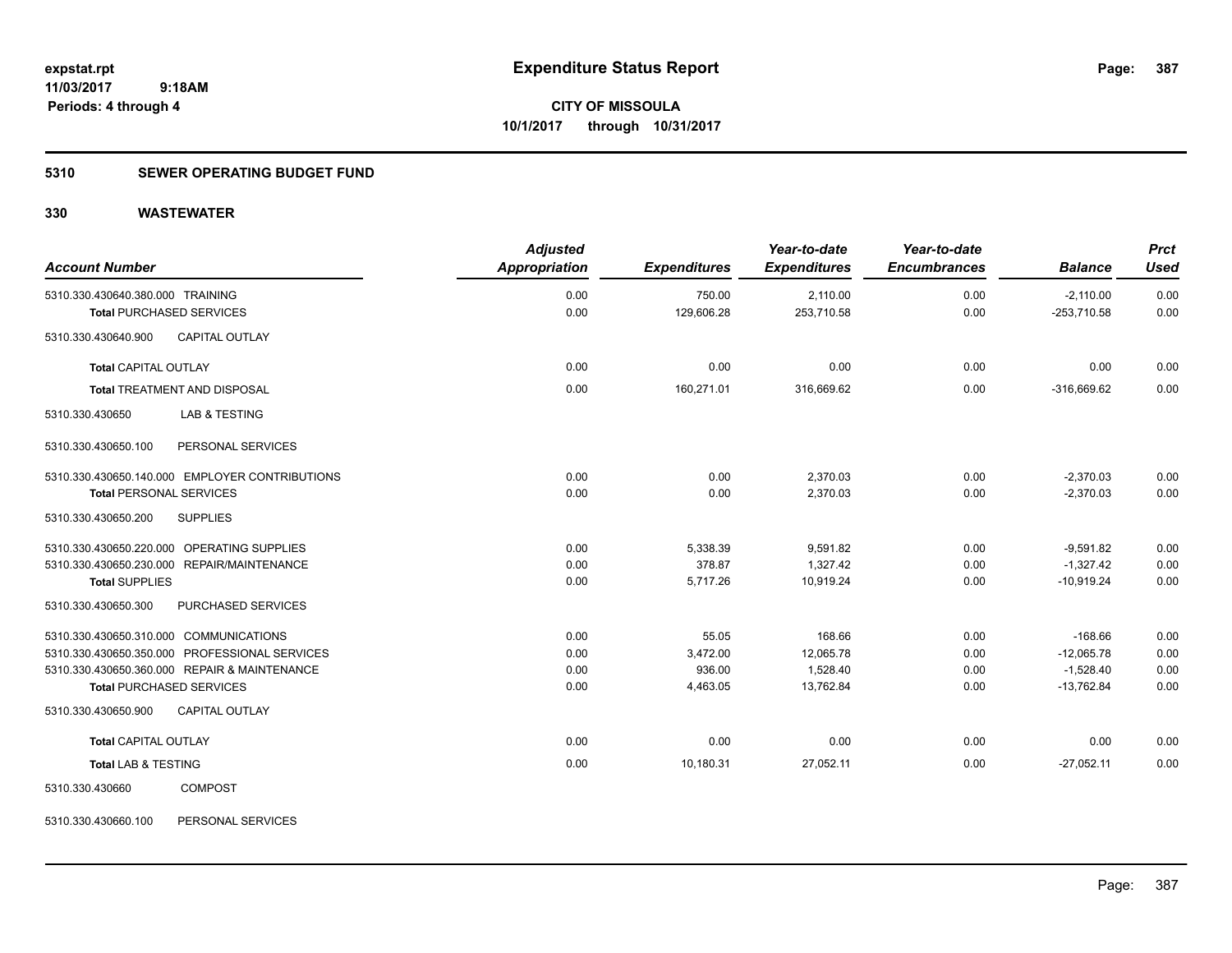### **5310 SEWER OPERATING BUDGET FUND**

| <b>Account Number</b>                                   | <b>Adjusted</b><br><b>Appropriation</b> | <b>Expenditures</b> | Year-to-date<br><b>Expenditures</b> | Year-to-date<br><b>Encumbrances</b> | <b>Balance</b> | <b>Prct</b><br><b>Used</b> |
|---------------------------------------------------------|-----------------------------------------|---------------------|-------------------------------------|-------------------------------------|----------------|----------------------------|
| 5310.330.430660.140.000 EMPLOYER CONTRIBUTIONS          | 0.00                                    | 0.00                | 3,160.04                            | 0.00                                | $-3,160.04$    | 0.00                       |
| <b>Total PERSONAL SERVICES</b>                          | 0.00                                    | 0.00                | 3,160.04                            | 0.00                                | $-3,160.04$    | 0.00                       |
| 5310.330.430660.200<br><b>SUPPLIES</b>                  |                                         |                     |                                     |                                     |                |                            |
| 5310.330.430660.220.000 OPERATING SUPPLIES              | 0.00                                    | 5,430.79            | 32,582.86                           | 0.00                                | $-32,582.86$   | 0.00                       |
| 5310.330.430660.230.000 REPAIR/MAINTENANCE              | 0.00                                    | 13,447.80           | 42,665.94                           | 0.00                                | $-42,665.94$   | 0.00                       |
| 5310.330.430660.231.000 GASOLINE                        | 0.00                                    | 82.57               | 82.57                               | 0.00                                | $-82.57$       | 0.00                       |
| 5310.330.430660.240.000 OTHER SUPPLIES                  | 0.00                                    | 0.00                | 247.85                              | 0.00                                | $-247.85$      | 0.00                       |
| <b>Total SUPPLIES</b>                                   | 0.00                                    | 18,961.16           | 75,579.22                           | 0.00                                | $-75,579.22$   | 0.00                       |
| PURCHASED SERVICES<br>5310.330.430660.300               |                                         |                     |                                     |                                     |                |                            |
| 5310.330.430660.310.000 COMMUNICATIONS                  | 0.00                                    | 0.00                | 20.00                               | 0.00                                | $-20.00$       | 0.00                       |
| 5310.330.430660.320.000 PRINTING & DUPLICATING          | 0.00                                    | 39.97               | 381.29                              | 0.00                                | $-381.29$      | 0.00                       |
| 5310.330.430660.330.000 PUBLICITY, SUBSCRIPTIONS & DUES | 0.00                                    | 105.42              | 204.42                              | 0.00                                | $-204.42$      | 0.00                       |
| 5310.330.430660.341.000 ELECTRICITY & NATURAL GAS       | 0.00                                    | 337.63              | 1,045.30                            | 0.00                                | $-1,045.30$    | 0.00                       |
| 5310.330.430660.344.000 TELEPHONE SERVICE               | 0.00                                    | 62.24               | 170.69                              | 0.00                                | $-170.69$      | 0.00                       |
| 5310.330.430660.345.000 GARBAGE                         | 0.00                                    | 429.72              | 1,902.42                            | 0.00                                | $-1,902.42$    | 0.00                       |
| 5310.330.430660.350.000 PROFESSIONAL SERVICES           | 0.00                                    | 62.00               | 4,958.25                            | 0.00                                | $-4,958.25$    | 0.00                       |
| 5310.330.430660.360.000 REPAIR & MAINTENANCE            | 0.00                                    | 1,600.36            | 30,151.42                           | 0.00                                | $-30,151.42$   | 0.00                       |
| 5310.330.430660.370.000 COMPOST TRAVEL                  | 0.00                                    | 133.00              | 583.00                              | 0.00                                | $-583.00$      | 0.00                       |
| <b>Total PURCHASED SERVICES</b>                         | 0.00                                    | 2,770.34            | 39,416.79                           | 0.00                                | $-39,416.79$   | 0.00                       |
| <b>FIXED CHARGES</b><br>5310.330.430660.500             |                                         |                     |                                     |                                     |                |                            |
| 5310.330.430660.500.000 FIXED CHARGES                   | 0.00                                    | 0.00                | 1,800.00                            | 0.00                                | $-1,800.00$    | 0.00                       |
| <b>Total FIXED CHARGES</b>                              | 0.00                                    | 0.00                | 1,800.00                            | 0.00                                | $-1,800.00$    | 0.00                       |
| <b>DEBT SERVICE</b><br>5310.330.430660.600              |                                         |                     |                                     |                                     |                |                            |
| 5310.330.430660.620.000 INTEREST / SERVICE FEES         | 0.00                                    | 0.00                | $-4.27$                             | 0.00                                | 4.27           | 0.00                       |
| <b>Total DEBT SERVICE</b>                               | 0.00                                    | 0.00                | $-4.27$                             | 0.00                                | 4.27           | 0.00                       |
| <b>CAPITAL OUTLAY</b><br>5310.330.430660.900            |                                         |                     |                                     |                                     |                |                            |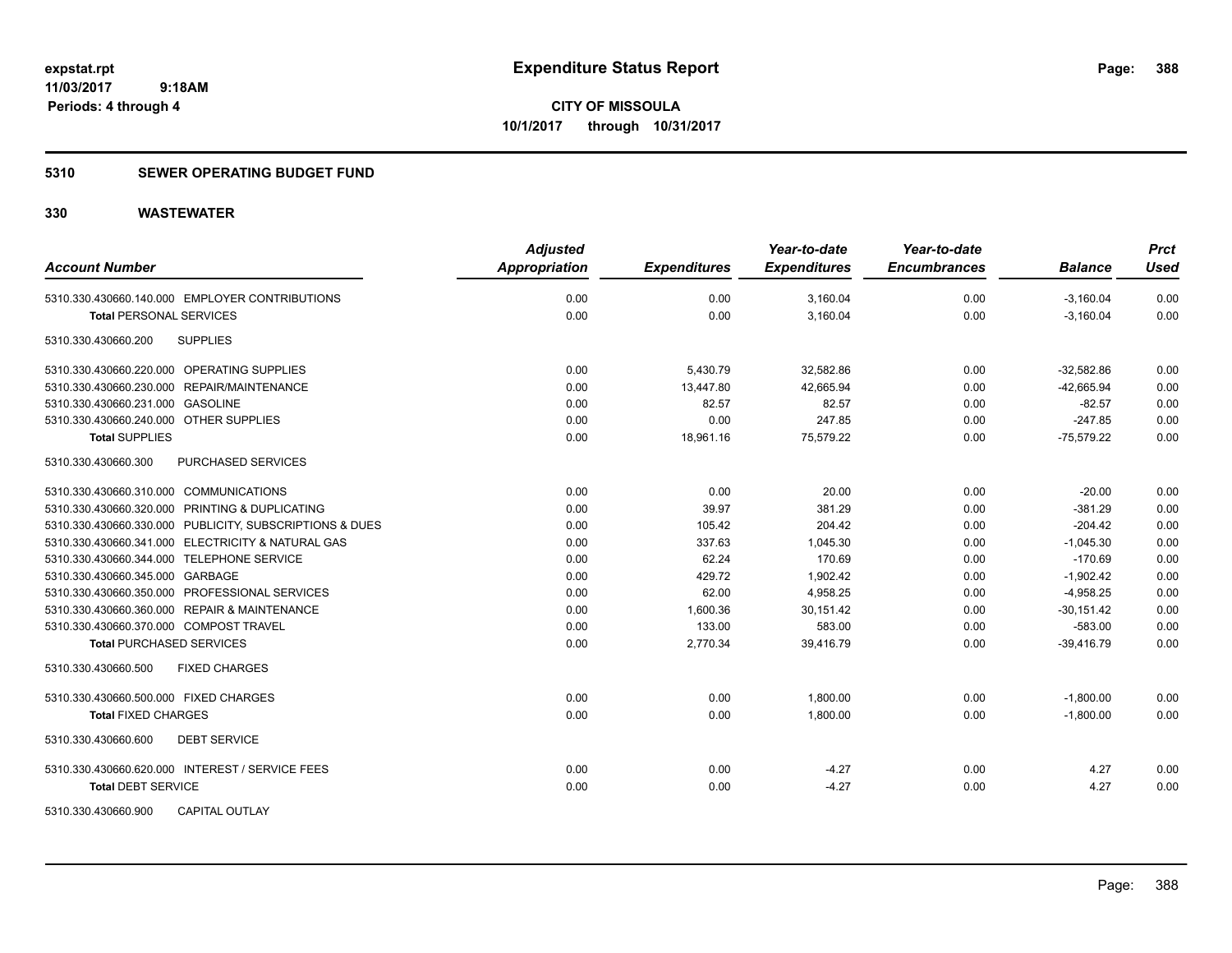**Periods: 4 through 4**

**CITY OF MISSOULA 10/1/2017 through 10/31/2017**

#### **5310 SEWER OPERATING BUDGET FUND**

| <b>Account Number</b>             |                                               | <b>Adjusted</b><br><b>Appropriation</b> | <b>Expenditures</b> | Year-to-date<br><b>Expenditures</b> | Year-to-date<br><b>Encumbrances</b> | <b>Balance</b> | <b>Prct</b><br><b>Used</b> |
|-----------------------------------|-----------------------------------------------|-----------------------------------------|---------------------|-------------------------------------|-------------------------------------|----------------|----------------------------|
| 5310.330.430660.920.000 BUILDINGS |                                               | 0.00                                    | 14,565.41           | 14,565.41                           | 0.00                                | $-14,565.41$   | 0.00                       |
|                                   | 5310.330.430660.940.000 MACHINERY & EQUIPMENT | 0.00                                    | 0.00                | 13,994.57                           | 0.00                                | $-13,994.57$   | 0.00                       |
| <b>Total CAPITAL OUTLAY</b>       |                                               | 0.00                                    | 14,565.41           | 28,559.98                           | 0.00                                | $-28,559.98$   | 0.00                       |
| <b>Total COMPOST</b>              |                                               | 0.00                                    | 36,296.91           | 148,511.76                          | 0.00                                | $-148,511.76$  | 0.00                       |
| 5310.330.490504                   | <b>DEBT SERVICE</b>                           |                                         |                     |                                     |                                     |                |                            |
| 5310.330.490504.600               | <b>DEBT SERVICE</b>                           |                                         |                     |                                     |                                     |                |                            |
| <b>Total DEBT SERVICE</b>         |                                               | 0.00                                    | 0.00                | 0.00                                | 0.00                                | 0.00           | 0.00                       |
| 5310.330.499999                   | <b>NEW REQUESTS</b>                           |                                         |                     |                                     |                                     |                |                            |
| 5310.330.499999.100               | PERSONAL SERVICES                             |                                         |                     |                                     |                                     |                |                            |
| <b>Total PERSONAL SERVICES</b>    |                                               | 0.00                                    | 0.00                | 0.00                                | 0.00                                | 0.00           | 0.00                       |
| 5310.330.499999.900               | <b>CAPITAL OUTLAY</b>                         |                                         |                     |                                     |                                     |                |                            |
| <b>Total NEW REQUESTS</b>         |                                               | 0.00                                    | 0.00                | 0.00                                | 0.00                                | 0.00           | 0.00                       |
| 5310.330.510110                   | <b>MERCHANT SERVICES</b>                      |                                         |                     |                                     |                                     |                |                            |
| 5310.330.510110.500               | <b>FIXED CHARGES</b>                          |                                         |                     |                                     |                                     |                |                            |
|                                   | <b>Total MERCHANT SERVICES</b>                | 0.00                                    | 0.00                | 0.00                                | 0.00                                | 0.00           | 0.00                       |
| 5310.330.510306                   | <b>SALARY RESERVE</b>                         |                                         |                     |                                     |                                     |                |                            |
| 5310.330.510306.100               | PERSONAL SERVICES                             |                                         |                     |                                     |                                     |                |                            |
| <b>Total SALARY RESERVE</b>       |                                               | 0.00                                    | 0.00                | 0.00                                | 0.00                                | 0.00           | 0.00                       |
| 5310.330.521000                   | INTERFUND OPERATING TRANSFERS                 |                                         |                     |                                     |                                     |                |                            |
| 5310.330.521000.800               | OTHER OBJECTS                                 |                                         |                     |                                     |                                     |                |                            |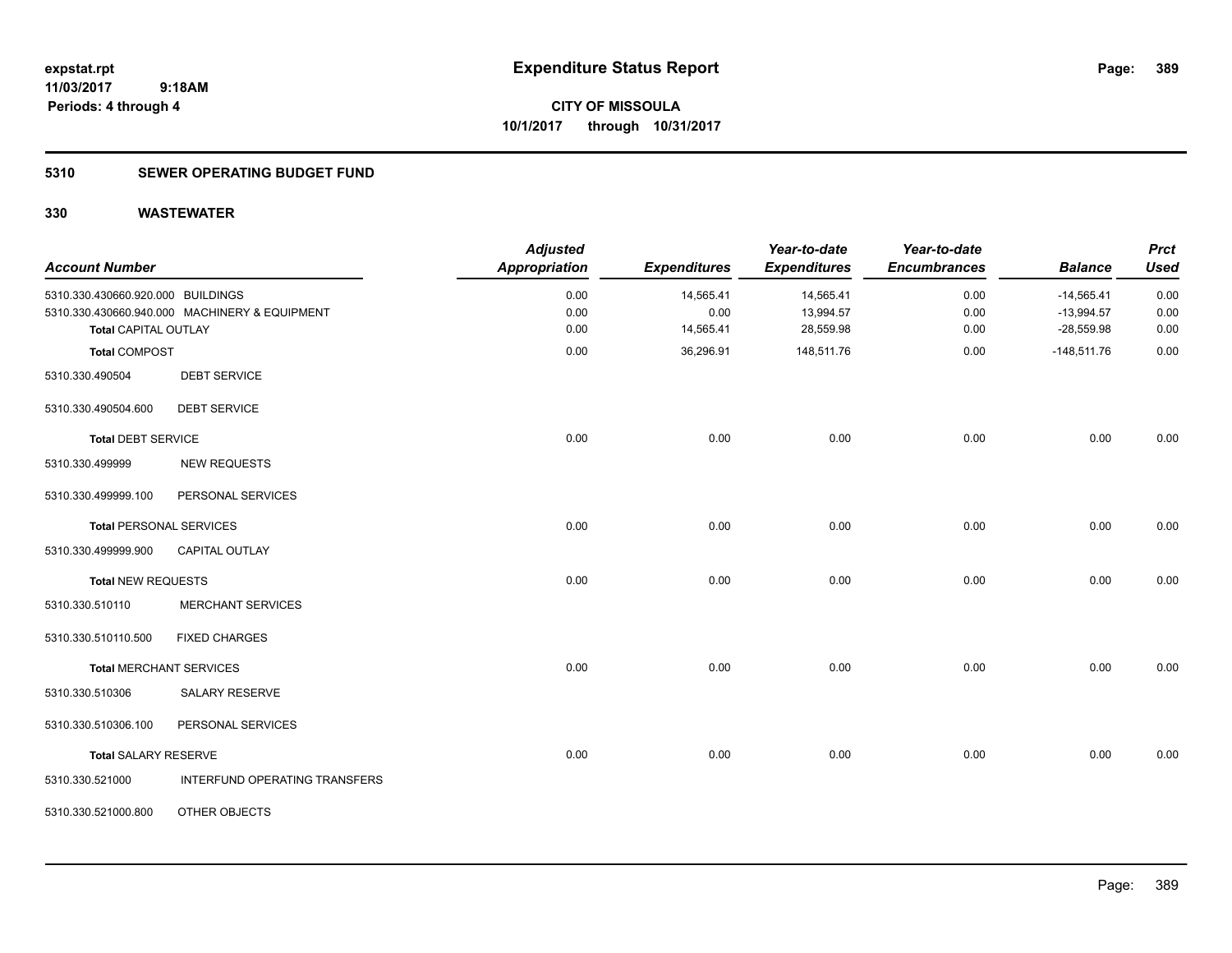**CITY OF MISSOULA 10/1/2017 through 10/31/2017**

### **5310 SEWER OPERATING BUDGET FUND**

| <b>Account Number</b>                      | <b>Adiusted</b><br>Appropriation | <b>Expenditures</b> | Year-to-date<br><i><b>Expenditures</b></i> | Year-to-date<br><b>Encumbrances</b> | <b>Balance</b> | Prct<br>Used |
|--------------------------------------------|----------------------------------|---------------------|--------------------------------------------|-------------------------------------|----------------|--------------|
| <b>Total INTERFUND OPERATING TRANSFERS</b> | 0.00                             | 0.00                | 0.00                                       | 0.00                                | 0.00           | 0.00         |
| <b>Total WASTEWATER</b>                    | 0.00                             | 241.196.10          | 631,700.00                                 | 0.00                                | $-631,700.00$  | 0.00         |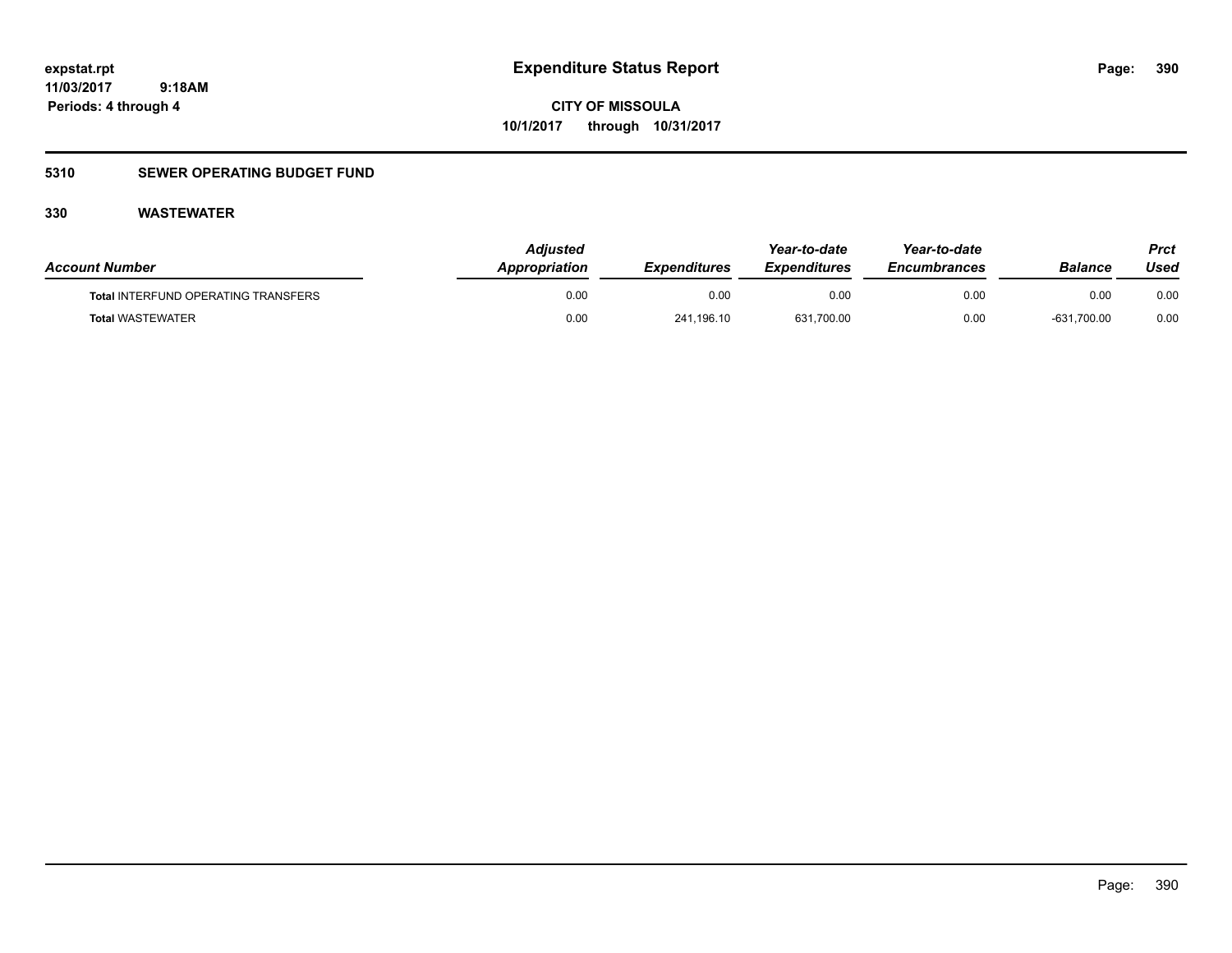**CITY OF MISSOULA 10/1/2017 through 10/31/2017**

### **5310 SEWER OPERATING BUDGET FUND**

| <b>Account Number</b>       |                                          | <b>Adjusted</b><br><b>Appropriation</b> | <b>Expenditures</b> | Year-to-date<br><b>Expenditures</b> | Year-to-date<br><b>Encumbrances</b> | <b>Balance</b> | <b>Prct</b><br><b>Used</b> |
|-----------------------------|------------------------------------------|-----------------------------------------|---------------------|-------------------------------------|-------------------------------------|----------------|----------------------------|
| 5310.335.430210             | ADMINISTRATION                           |                                         |                     |                                     |                                     |                |                            |
| 5310.335.430210.300         | PURCHASED SERVICES                       |                                         |                     |                                     |                                     |                |                            |
| <b>Total ADMINISTRATION</b> |                                          | 0.00                                    | 0.00                | 0.00                                | 0.00                                | 0.00           | 0.00                       |
| 5310.335.430590             | OTHER ACTIVITIES                         |                                         |                     |                                     |                                     |                |                            |
| 5310.335.430590.300         | PURCHASED SERVICES                       |                                         |                     |                                     |                                     |                |                            |
| <b>Total WATER</b>          |                                          | 0.00                                    | 0.00                | 0.00                                | 0.00                                | 0.00           | 0.00                       |
|                             | <b>Total SEWER OPERATING BUDGET FUND</b> | 0.00                                    | 241,196.10          | 631,700.00                          | 0.00                                | $-631,700.00$  | 0.00                       |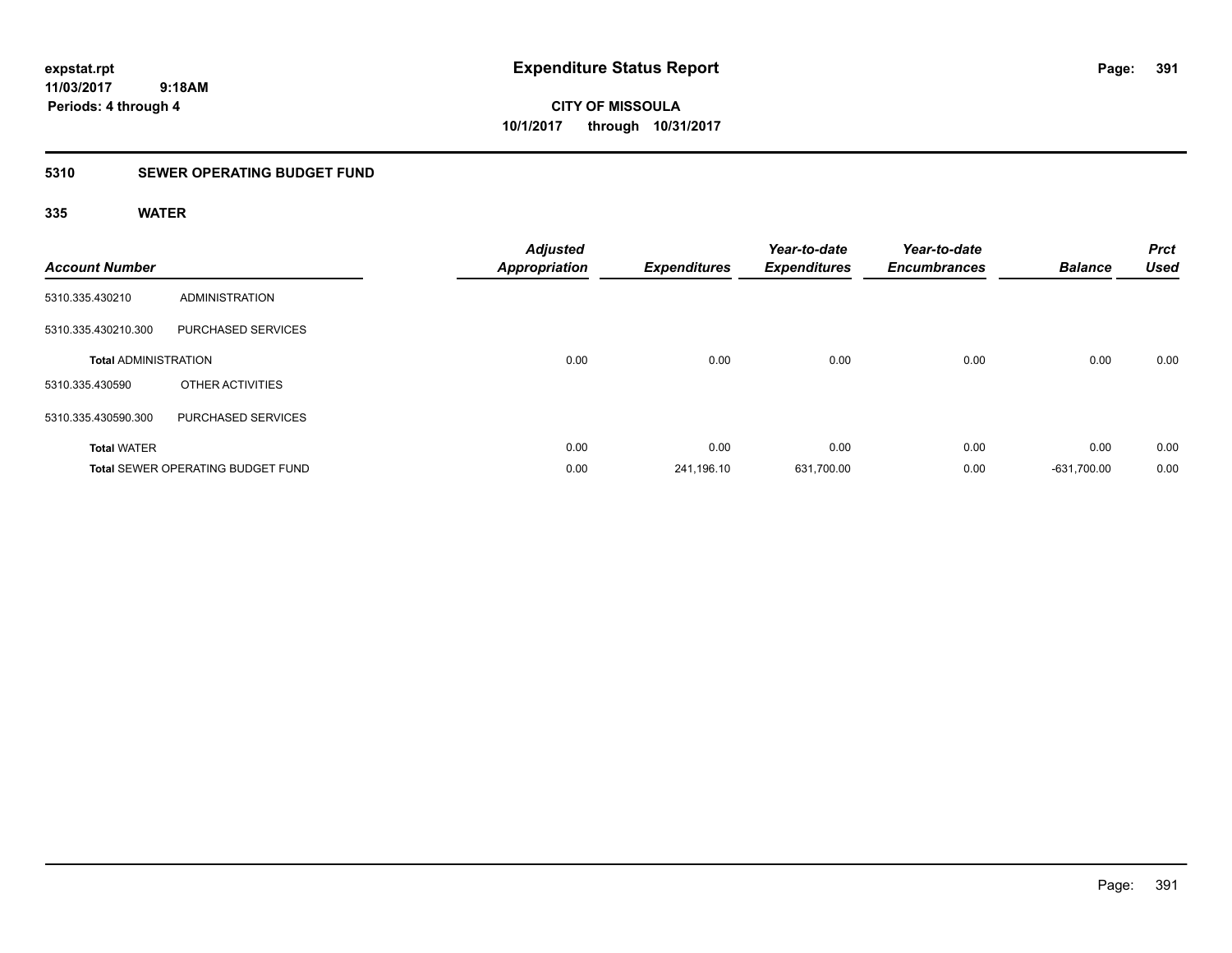**CITY OF MISSOULA 10/1/2017 through 10/31/2017**

#### **5311 SEWER REVENUE COLLECTION & CLEARING FUND**

#### **330 WASTEWATER**

|                                         |                                                         | <b>Adjusted</b>      |                     | Year-to-date        | Year-to-date        |                | <b>Prct</b> |
|-----------------------------------------|---------------------------------------------------------|----------------------|---------------------|---------------------|---------------------|----------------|-------------|
| <b>Account Number</b>                   |                                                         | <b>Appropriation</b> | <b>Expenditures</b> | <b>Expenditures</b> | <b>Encumbrances</b> | <b>Balance</b> | <b>Used</b> |
| 5311.330.430610                         | <b>ADMINISTRATION</b>                                   |                      |                     |                     |                     |                |             |
| 5311.330.430610.100                     | PERSONAL SERVICES                                       |                      |                     |                     |                     |                |             |
|                                         | 5311.330.430610.110.000 SALARIES AND WAGES              | 196,197.00           | 17,422.17           | 63,685.61           | 0.00                | 132,511.39     | 32.46       |
| 5311.330.430610.120.000 OVERTIME        |                                                         | 0.00                 | 101.78              | 185.15              | 0.00                | $-185.15$      | 0.00        |
|                                         | 5311.330.430610.140.000 EMPLOYER CONTRIBUTIONS          | 68,307.00            | 5,412.22            | 20,454.55           | 0.00                | 47,852.45      | 29.95       |
|                                         | 5311.330.430610.141.000 STATE RETIREMENT CONTRIBUTIONS  | 180.00               | 0.00                | 0.00                | 0.00                | 180.00         | 0.00        |
| <b>Total PERSONAL SERVICES</b>          |                                                         | 264,684.00           | 22,936.17           | 84,325.31           | 0.00                | 180,358.69     | 31.86       |
| 5311.330.430610.200                     | <b>SUPPLIES</b>                                         |                      |                     |                     |                     |                |             |
| 5311.330.430610.210.000 OFFICE SUPPLIES |                                                         | 3,400.00             | 0.00                | 0.00                | 0.00                | 3,400.00       | 0.00        |
|                                         | 5311.330.430610.220.000 OPERATING SUPPLIES              | 1,000.00             | 0.00                | 0.00                | 0.00                | 1,000.00       | 0.00        |
| 5311.330.430610.231.000 GASOLINE        |                                                         | 60,000.00            | 0.00                | 0.00                | 0.00                | 60,000.00      | 0.00        |
| <b>Total SUPPLIES</b>                   |                                                         | 64,400.00            | 0.00                | 0.00                | 0.00                | 64.400.00      | 0.00        |
| 5311.330.430610.300                     | <b>PURCHASED SERVICES</b>                               |                      |                     |                     |                     |                |             |
| 5311.330.430610.310.000 COMMUNICATIONS  |                                                         | 200.00               | 0.00                | 0.00                | 0.00                | 200.00         | 0.00        |
|                                         | 5311.330.430610.320.000 PRINTING & DUPLICATING          | 8,000.00             | 0.00                | 0.00                | 0.00                | 8,000.00       | 0.00        |
|                                         | 5311.330.430610.330.000 PUBLICITY, SUBSCRIPTIONS & DUES | 3,000.00             | 0.00                | 0.00                | 0.00                | 3,000.00       | 0.00        |
|                                         | 5311.330.430610.344.000 TELEPHONE SERVICE               | 19,604.00            | 0.00                | 0.00                | 0.00                | 19,604.00      | 0.00        |
|                                         | 5311.330.430610.350.000 PROFESSIONAL SERVICES           | 318,000.00           | 0.00                | 0.00                | 0.00                | 318,000.00     | 0.00        |
|                                         | 5311.330.430610.360.000 REPAIR & MAINTENANCE            | 6,952.00             | 0.00                | 0.00                | 0.00                | 6,952.00       | 0.00        |
| 5311.330.430610.370.000 TRAVEL          |                                                         | 1,500.00             | 0.00                | 0.00                | 0.00                | 1,500.00       | 0.00        |
| 5311.330.430610.380.000 TRAINING        |                                                         | 1,100.00             | 0.00                | 0.00                | 0.00                | 1,100.00       | 0.00        |
| <b>Total PURCHASED SERVICES</b>         |                                                         | 358,356.00           | 0.00                | 0.00                | 0.00                | 358,356.00     | 0.00        |
| 5311.330.430610.500                     | <b>FIXED CHARGES</b>                                    |                      |                     |                     |                     |                |             |
| 5311.330.430610.500.000 FIXED CHARGES   |                                                         | 1,355,940.00         | 0.00                | 0.00                | 0.00                | 1,355,940.00   | 0.00        |
| <b>Total FIXED CHARGES</b>              |                                                         | 1,355,940.00         | 0.00                | 0.00                | 0.00                | 1,355,940.00   | 0.00        |
|                                         | FO44 000 400040 700 CRANTO 8 CONTRIBUTIONS              |                      |                     |                     |                     |                |             |

5311.330.430610.700 GRANTS & CONTRIBUTIONS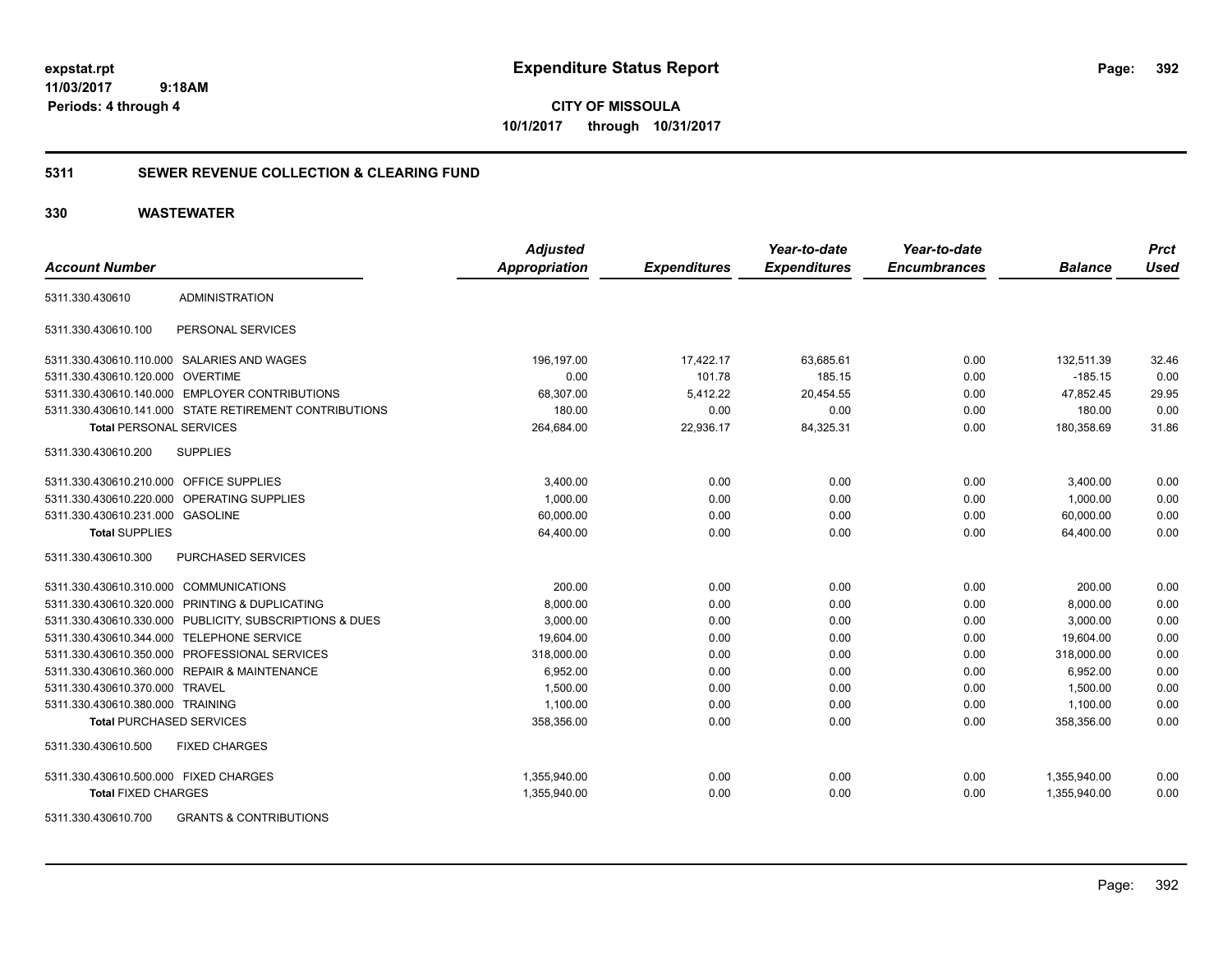**CITY OF MISSOULA 10/1/2017 through 10/31/2017**

### **5311 SEWER REVENUE COLLECTION & CLEARING FUND**

| <b>Account Number</b>                  |                                                                                           | <b>Adjusted</b><br>Appropriation | <b>Expenditures</b> | Year-to-date<br><b>Expenditures</b> | Year-to-date<br><b>Encumbrances</b> | <b>Balance</b>       | <b>Prct</b><br><b>Used</b> |
|----------------------------------------|-------------------------------------------------------------------------------------------|----------------------------------|---------------------|-------------------------------------|-------------------------------------|----------------------|----------------------------|
|                                        | 5311.330.430610.700.000 GRANTS & CONTRIBUTIONS<br><b>Total GRANTS &amp; CONTRIBUTIONS</b> | 1,500.00<br>1,500.00             | 0.00<br>0.00        | 0.00<br>0.00                        | 0.00<br>0.00                        | 1,500.00<br>1,500.00 | 0.00<br>0.00               |
| <b>Total ADMINISTRATION</b>            |                                                                                           | 2,044,880.00                     | 22,936.17           | 84,325.31                           | 0.00                                | 1,960,554.69         | 4.12                       |
| 5311.330.430611                        | UTILITY RATE STUDY/CONSULTATION                                                           |                                  |                     |                                     |                                     |                      |                            |
| 5311.330.430611.900                    | <b>CAPITAL OUTLAY</b>                                                                     |                                  |                     |                                     |                                     |                      |                            |
|                                        | 5311.330.430611.930.182 UTILITY RATE STUDY - SEWER                                        | 0.00                             | 2,696.40            | 11,589.79                           | 0.00                                | $-11,589.79$         | 0.00                       |
|                                        | Total UTILITY RATE STUDY/CONSULTATION                                                     | 0.00                             | 2,696.40            | 11,589.79                           | 0.00                                | $-11,589.79$         | 0.00                       |
| 5311.330.430630                        | <b>COLLECTIONS &amp; TRANSMISSIONS</b>                                                    |                                  |                     |                                     |                                     |                      |                            |
| 5311.330.430630.100                    | PERSONAL SERVICES                                                                         |                                  |                     |                                     |                                     |                      |                            |
|                                        | 5311.330.430630.110.000 SALARIES AND WAGES                                                | 466,369.00                       | 36,544.07           | 136,713.61                          | 0.00                                | 329,655.39           | 29.31                      |
| 5311.330.430630.120.000 OVERTIME       |                                                                                           | 12,000.00                        | 13.87               | 52.02                               | 0.00                                | 11,947.98            | 0.43                       |
| 5311.330.430630.130.000 OTHER          |                                                                                           | 19,224.00                        | 0.00                | 0.00                                | 0.00                                | 19,224.00            | 0.00                       |
|                                        | 5311.330.430630.140.000 EMPLOYER CONTRIBUTIONS                                            | 234,533.00                       | 18,942.14           | 72,319.94                           | 0.00                                | 162,213.06           | 30.84                      |
|                                        | 5311.330.430630.141.000 STATE RETIREMENT CONTRIBUTIONS                                    | 497.00                           | 0.00                | 0.00                                | 0.00                                | 497.00               | 0.00                       |
| <b>Total PERSONAL SERVICES</b>         |                                                                                           | 732,623.00                       | 55,500.08           | 209,085.57                          | 0.00                                | 523,537.43           | 28.54                      |
| 5311.330.430630.200                    | <b>SUPPLIES</b>                                                                           |                                  |                     |                                     |                                     |                      |                            |
|                                        | 5311.330.430630.220.000 OPERATING SUPPLIES                                                | 22,050.00                        | 0.00                | 0.00                                | 0.00                                | 22,050.00            | 0.00                       |
|                                        | 5311.330.430630.230.000 REPAIR/MAINTENANCE                                                | 150,000.00                       | 0.00                | 0.00                                | 0.00                                | 150,000.00           | 0.00                       |
| 5311.330.430630.240.000 OTHER SUPPLIES |                                                                                           | 2.000.00                         | 0.00                | 0.00                                | 0.00                                | 2.000.00             | 0.00                       |
| <b>Total SUPPLIES</b>                  |                                                                                           | 174,050.00                       | 0.00                | 0.00                                | 0.00                                | 174,050.00           | 0.00                       |
| 5311.330.430630.300                    | PURCHASED SERVICES                                                                        |                                  |                     |                                     |                                     |                      |                            |
| 5311.330.430630.310.000 COMMUNICATIONS |                                                                                           | 984.00                           | 0.00                | 0.00                                | 0.00                                | 984.00               | 0.00                       |
|                                        | 5311.330.430630.341.000 ELECTRICITY & NATURAL GAS                                         | 82,753.00                        | 0.00                | 0.00                                | 0.00                                | 82,753.00            | 0.00                       |
| 5311.330.430630.343.000 WATER CHARGES  |                                                                                           | 6,468.00                         | 0.00                | 0.00                                | 0.00                                | 6,468.00             | 0.00                       |
|                                        | 5311.330.430630.350.000 PROFESSIONAL SERVICES                                             | 2,000.00                         | 0.00                | 0.00                                | 0.00                                | 2,000.00             | 0.00                       |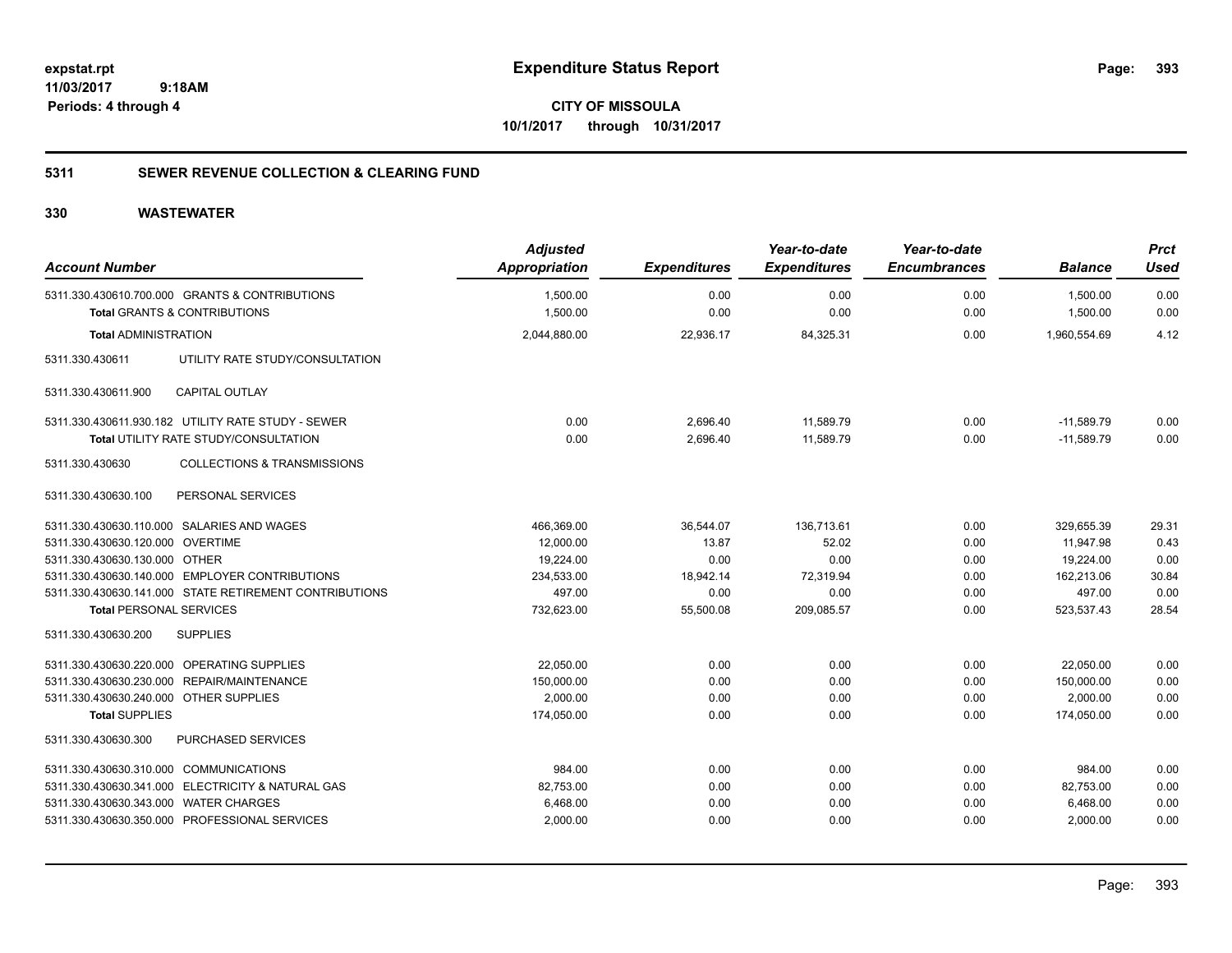**CITY OF MISSOULA 10/1/2017 through 10/31/2017**

#### **5311 SEWER REVENUE COLLECTION & CLEARING FUND**

| <b>Account Number</b>                                | <b>Adjusted</b><br><b>Appropriation</b> | <b>Expenditures</b> | Year-to-date<br><b>Expenditures</b> | Year-to-date<br><b>Encumbrances</b> | <b>Balance</b> | <b>Prct</b><br><b>Used</b> |
|------------------------------------------------------|-----------------------------------------|---------------------|-------------------------------------|-------------------------------------|----------------|----------------------------|
| 5311.330.430630.360.000 REPAIR & MAINTENANCE         | 104,360.00                              | 0.00                | 0.00                                | 0.00                                | 104,360.00     | 0.00                       |
| 5311.330.430630.370.000 TRAVEL                       | 3,000.00                                | 0.00                | 0.00                                | 0.00                                | 3,000.00       | 0.00                       |
| 5311.330.430630.380.000 TRAINING                     | 2,500.00                                | 0.00                | 0.00                                | 0.00                                | 2,500.00       | 0.00                       |
| <b>Total PURCHASED SERVICES</b>                      | 202,065.00                              | 0.00                | 0.00                                | 0.00                                | 202,065.00     | 0.00                       |
| <b>FIXED CHARGES</b><br>5311.330.430630.500          |                                         |                     |                                     |                                     |                |                            |
| 5311.330.430630.500.000 FIXED CHARGES                | 60,000.00                               | 0.00                | 0.00                                | 0.00                                | 60,000.00      | 0.00                       |
| <b>Total FIXED CHARGES</b>                           | 60,000.00                               | 0.00                | 0.00                                | 0.00                                | 60,000.00      | 0.00                       |
| Total COLLECTIONS & TRANSMISSIONS                    | 1,168,738.00                            | 55,500.08           | 209,085.57                          | 0.00                                | 959,652.43     | 17.89                      |
| 5311.330.430631<br>SEWER MAIN REPLACE/UPGRADE        |                                         |                     |                                     |                                     |                |                            |
| <b>CAPITAL OUTLAY</b><br>5311.330.430631.900         |                                         |                     |                                     |                                     |                |                            |
| 5311.330.430631.930.181 RUSSELL ST RE-ROUTE          | 0.00                                    | 112,218.19          | 112,218.19                          | 0.00                                | $-112,218.19$  | 0.00                       |
| Total SEWER MAIN REPLACE/UPGRADE                     | 0.00                                    | 112,218.19          | 112,218.19                          | 0.00                                | $-112,218.19$  | 0.00                       |
| SEWER MAIN EXTENSIONS<br>5311.330.430633             |                                         |                     |                                     |                                     |                |                            |
| 5311.330.430633.300<br>PURCHASED SERVICES            |                                         |                     |                                     |                                     |                |                            |
| 5311.330.430633.360.000 REPAIR & MAINTENANCE         | 10,000.00                               | 0.00                | 0.00                                | 0.00                                | 10,000.00      | 0.00                       |
| <b>Total SEWER MAIN EXTENSIONS</b>                   | 10,000.00                               | 0.00                | 0.00                                | 0.00                                | 10,000.00      | 0.00                       |
| 5311.330.430637<br>SEWAGE LIFT STATION UPGRADE/REHAB |                                         |                     |                                     |                                     |                |                            |
| 5311.330.430637.900<br>CAPITAL OUTLAY                |                                         |                     |                                     |                                     |                |                            |
| Total SEWAGE LIFT STATION UPGRADE/REHAB              | 0.00                                    | 0.00                | 0.00                                | 0.00                                | 0.00           | 0.00                       |
| 5311.330.430640<br>TREATMENT AND DISPOSAL            |                                         |                     |                                     |                                     |                |                            |
| PERSONAL SERVICES<br>5311.330.430640.100             |                                         |                     |                                     |                                     |                |                            |
| SALARIES AND WAGES<br>5311.330.430640.110.000        | 425,971.00                              | 36,820.34           | 137,989.55                          | 0.00                                | 287,981.45     | 32.39                      |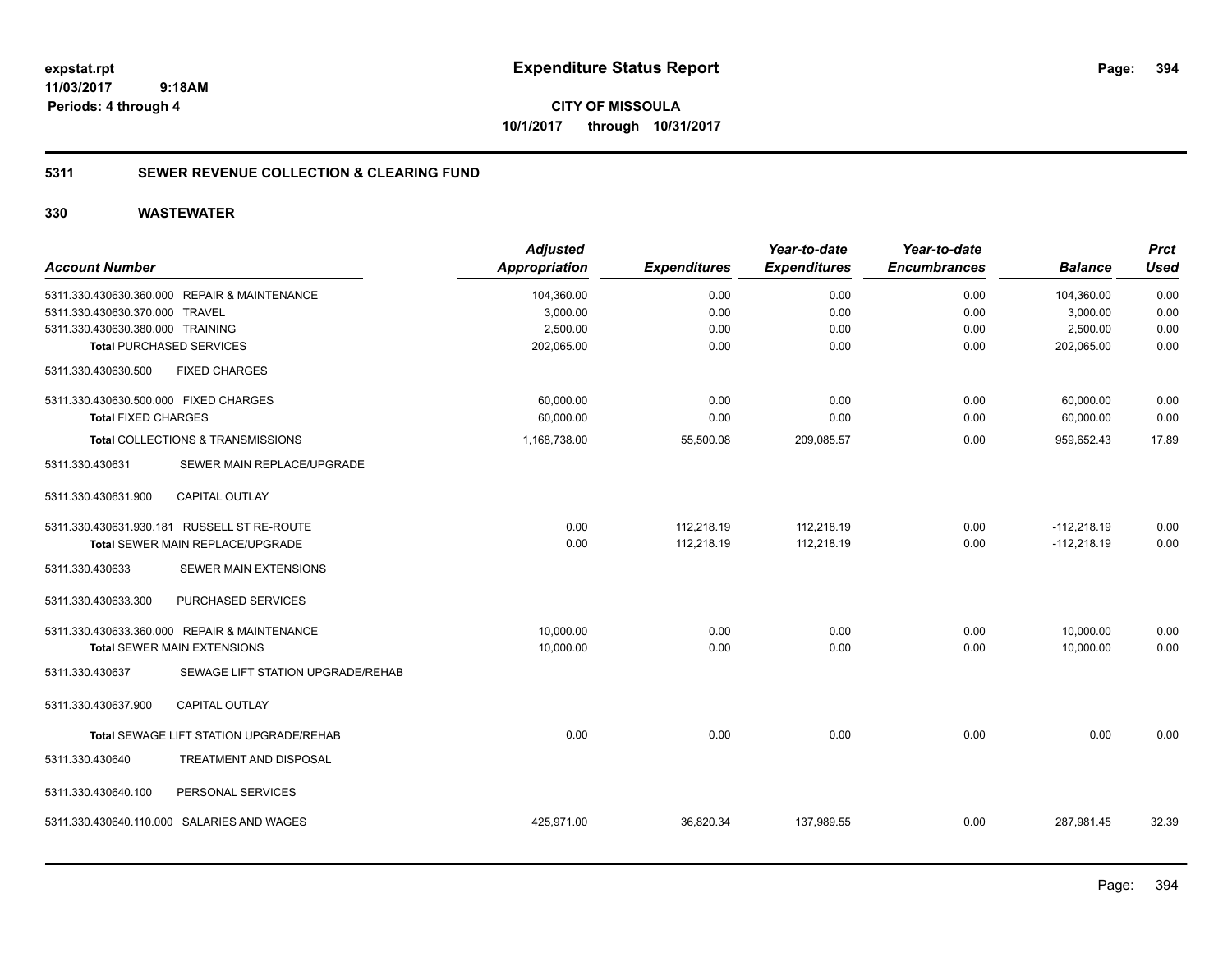**CITY OF MISSOULA 10/1/2017 through 10/31/2017**

### **5311 SEWER REVENUE COLLECTION & CLEARING FUND**

| <b>Account Number</b>                                         | <b>Adjusted</b><br><b>Appropriation</b> | <b>Expenditures</b> | Year-to-date<br><b>Expenditures</b> | Year-to-date<br><b>Encumbrances</b> | <b>Balance</b> | <b>Prct</b><br><b>Used</b> |
|---------------------------------------------------------------|-----------------------------------------|---------------------|-------------------------------------|-------------------------------------|----------------|----------------------------|
| 5311.330.430640.120.000 OVERTIME                              | 7,000.00                                | 1,885.27            | 4,191.41                            | 0.00                                | 2,808.59       | 59.88                      |
| 5311.330.430640.130.000 OTHER                                 | 32,733.00                               | 0.00                | 0.00                                | 0.00                                | 32,733.00      | 0.00                       |
| 5311.330.430640.140.000 EMPLOYER CONTRIBUTIONS                | 209,214.00                              | 15,275.04           | 57,959.32                           | 0.00                                | 151,254.68     | 27.70                      |
| 5311.330.430640.141.000 STATE RETIREMENT CONTRIBUTIONS        | 465.00                                  | 0.00                | 0.00                                | 0.00                                | 465.00         | 0.00                       |
| <b>Total PERSONAL SERVICES</b>                                | 675,383.00                              | 53,980.65           | 200,140.28                          | 0.00                                | 475,242.72     | 29.63                      |
| <b>SUPPLIES</b><br>5311.330.430640.200                        |                                         |                     |                                     |                                     |                |                            |
| 5311.330.430640.220.000 OPERATING SUPPLIES                    | 270.170.00                              | 0.00                | 0.00                                | 0.00                                | 270.170.00     | 0.00                       |
| 5311.330.430640.230.000 REPAIR/MAINTENANCE                    | 100,000.00                              | 0.00                | 0.00                                | 0.00                                | 100,000.00     | 0.00                       |
| 5311.330.430640.240.000 OTHER SUPPLIES                        | 2,000.00                                | 0.00                | 0.00                                | 0.00                                | 2,000.00       | 0.00                       |
| <b>Total SUPPLIES</b>                                         | 372,170.00                              | 0.00                | 0.00                                | 0.00                                | 372,170.00     | 0.00                       |
| 5311.330.430640.300<br>PURCHASED SERVICES                     |                                         |                     |                                     |                                     |                |                            |
| 5311.330.430640.310.000 COMMUNICATIONS                        | 1,500.00                                | 0.00                | 0.00                                | 0.00                                | 1,500.00       | 0.00                       |
| 5311.330.430640.341.000 ELECTRICITY & NATURAL GAS             | 560,283.00                              | 0.00                | 0.00                                | 0.00                                | 560,283.00     | 0.00                       |
| 5311.330.430640.343.000 WATER CHARGES                         | 3,780.00                                | 0.00                | 0.00                                | 0.00                                | 3,780.00       | 0.00                       |
| 5311.330.430640.345.000 GARBAGE                               | 22,285.00                               | 0.00                | 0.00                                | 0.00                                | 22,285.00      | 0.00                       |
| 5311.330.430640.350.000 PROFESSIONAL SERVICES                 | 1,000.00                                | 0.00                | 0.00                                | 0.00                                | 1.000.00       | 0.00                       |
| 5311.330.430640.360.000 REPAIR & MAINTENANCE                  | 225,000.00                              | 0.00                | 0.00                                | 0.00                                | 225,000.00     | 0.00                       |
| 5311.330.430640.370.000 TRAVEL                                | 6,000.00                                | 0.00                | 0.00                                | 0.00                                | 6,000.00       | 0.00                       |
| 5311.330.430640.380.000 TRAINING                              | 6,000.00                                | 0.00                | 0.00                                | 0.00                                | 6,000.00       | 0.00                       |
| 5311.330.430640.390.000 OTHER PURCHASED SERVICES              | 445,887.00                              | 0.00                | 0.00                                | 0.00                                | 445,887.00     | 0.00                       |
| <b>Total PURCHASED SERVICES</b>                               | 1,271,735.00                            | 0.00                | 0.00                                | 0.00                                | 1,271,735.00   | 0.00                       |
| <b>Total TREATMENT AND DISPOSAL</b>                           | 2,319,288.00                            | 53,980.65           | 200,140.28                          | 0.00                                | 2,119,147.72   | 8.63                       |
| NEW TREATMENT/EXPANSION<br>5311.330.430645                    |                                         |                     |                                     |                                     |                |                            |
| <b>CAPITAL OUTLAY</b><br>5311.330.430645.900                  |                                         |                     |                                     |                                     |                |                            |
| 5311.330.430645.930.171 BIOGAS (COGENERATION) ELEC GENERATION | 1,245,000.00                            | 290,864.43          | 299,136.30                          | 0.00                                | 945,863.70     | 24.03                      |
| <b>Total NEW TREATMENT/EXPANSION</b>                          | 1,245,000.00                            | 290,864.43          | 299,136.30                          | 0.00                                | 945,863.70     | 24.03                      |
| LAB & TESTING<br>5311.330.430650                              |                                         |                     |                                     |                                     |                |                            |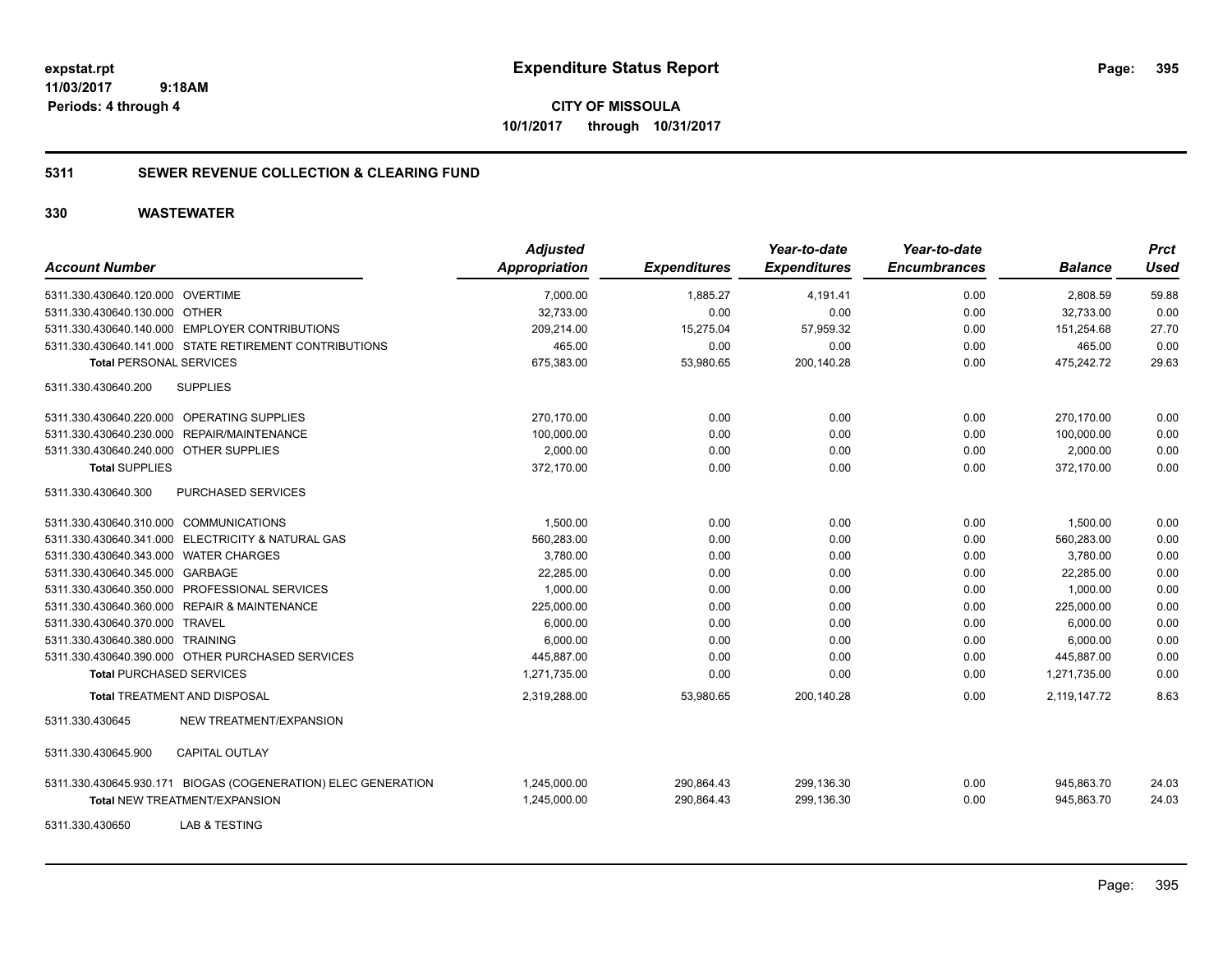**CITY OF MISSOULA 10/1/2017 through 10/31/2017**

#### **5311 SEWER REVENUE COLLECTION & CLEARING FUND**

#### **330 WASTEWATER**

| <b>Account Number</b>                                  | <b>Adjusted</b><br><b>Appropriation</b> | <b>Expenditures</b> | Year-to-date<br><b>Expenditures</b> | Year-to-date<br><b>Encumbrances</b> | <b>Balance</b> | <b>Prct</b><br><b>Used</b> |
|--------------------------------------------------------|-----------------------------------------|---------------------|-------------------------------------|-------------------------------------|----------------|----------------------------|
|                                                        |                                         |                     |                                     |                                     |                |                            |
| PERSONAL SERVICES<br>5311.330.430650.100               |                                         |                     |                                     |                                     |                |                            |
| 5311.330.430650.110.000 SALARIES AND WAGES             | 181,408.00                              | 14,130.79           | 52,961.27                           | 0.00                                | 128,446.73     | 29.19                      |
| 5311.330.430650.140.000 EMPLOYER CONTRIBUTIONS         | 70.771.00                               | 5,627.82            | 21,598.33                           | 0.00                                | 49.172.67      | 30.52                      |
| 5311.330.430650.141.000 STATE RETIREMENT CONTRIBUTIONS | 181.00                                  | 0.00                | 0.00                                | 0.00                                | 181.00         | 0.00                       |
| <b>Total PERSONAL SERVICES</b>                         | 252,360.00                              | 19,758.61           | 74,559.60                           | 0.00                                | 177,800.40     | 29.54                      |
| 5311.330.430650.200<br><b>SUPPLIES</b>                 |                                         |                     |                                     |                                     |                |                            |
| 5311.330.430650.220.000 OPERATING SUPPLIES             | 25,000.00                               | 0.00                | 0.00                                | 0.00                                | 25,000.00      | 0.00                       |
| 5311.330.430650.230.000 REPAIR/MAINTENANCE             | 3,000.00                                | 0.00                | 0.00                                | 0.00                                | 3,000.00       | 0.00                       |
| <b>Total SUPPLIES</b>                                  | 28,000.00                               | 0.00                | 0.00                                | 0.00                                | 28,000.00      | 0.00                       |
| 5311.330.430650.300<br><b>PURCHASED SERVICES</b>       |                                         |                     |                                     |                                     |                |                            |
| 5311.330.430650.310.000 COMMUNICATIONS                 | 1.000.00                                | 0.00                | 0.00                                | 0.00                                | 1,000.00       | 0.00                       |
| 5311.330.430650.350.000 PROFESSIONAL SERVICES          | 37,700.00                               | 0.00                | 0.00                                | 0.00                                | 37,700.00      | 0.00                       |
| 5311.330.430650.360.000 REPAIR & MAINTENANCE           | 4,000.00                                | 0.00                | 0.00                                | 0.00                                | 4,000.00       | 0.00                       |
| 5311.330.430650.370.000 TRAVEL                         | 2,000.00                                | 0.00                | 0.00                                | 0.00                                | 2,000.00       | 0.00                       |
| 5311.330.430650.380.000 TRAINING                       | 1,000.00                                | 0.00                | 0.00                                | 0.00                                | 1,000.00       | 0.00                       |
| <b>Total PURCHASED SERVICES</b>                        | 45,700.00                               | 0.00                | 0.00                                | 0.00                                | 45,700.00      | 0.00                       |
| <b>Total LAB &amp; TESTING</b>                         | 326,060.00                              | 19,758.61           | 74,559.60                           | 0.00                                | 251,500.40     | 22.87                      |
| <b>COMPOST</b><br>5311.330.430660                      |                                         |                     |                                     |                                     |                |                            |
| PERSONAL SERVICES<br>5311.330.430660.100               |                                         |                     |                                     |                                     |                |                            |
| 5311.330.430660.110.000 SALARIES AND WAGES             | 235,675.00                              | 20,849.81           | 78,379.02                           | 0.00                                | 157,295.98     | 33.26                      |
| 5311.330.430660.120.000 OVERTIME                       | 0.00                                    | 1,100.30            | 3,738.04                            | 0.00                                | $-3,738.04$    | 0.00                       |
| 5311.330.430660.140.000 EMPLOYER CONTRIBUTIONS         | 134,049.00                              | 9,913.21            | 37,330.78                           | 0.00                                | 96,718.22      | 27.85                      |
| 5311.330.430660.141.000 STATE RETIREMENT CONTRIBUTIONS | 235.00                                  | 0.00                | 0.00                                | 0.00                                | 235.00         | 0.00                       |
| <b>Total PERSONAL SERVICES</b>                         | 369,959.00                              | 31,863.32           | 119,447.84                          | 0.00                                | 250,511.16     | 32.29                      |
| <b>SUPPLIES</b><br>5311.330.430660.200                 |                                         |                     |                                     |                                     |                |                            |

Page: 396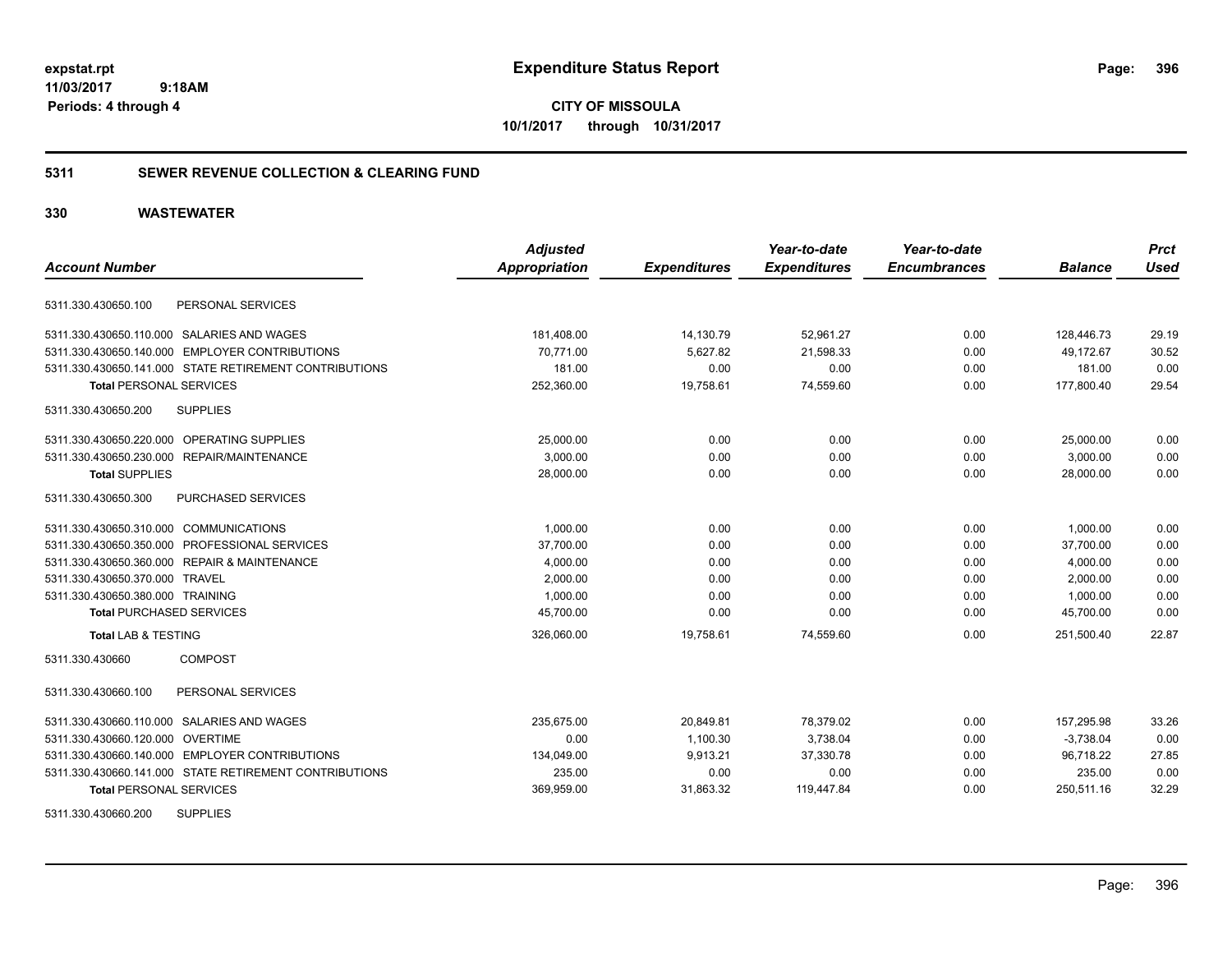**CITY OF MISSOULA 10/1/2017 through 10/31/2017**

### **5311 SEWER REVENUE COLLECTION & CLEARING FUND**

|                                                                | <b>Adjusted</b>      |                     | Year-to-date        | Year-to-date        |                | <b>Prct</b> |
|----------------------------------------------------------------|----------------------|---------------------|---------------------|---------------------|----------------|-------------|
| <b>Account Number</b>                                          | <b>Appropriation</b> | <b>Expenditures</b> | <b>Expenditures</b> | <b>Encumbrances</b> | <b>Balance</b> | <b>Used</b> |
| 5311.330.430660.220.000 OPERATING SUPPLIES                     | 25,000.00            | 0.00                | 0.00                | 0.00                | 25,000.00      | 0.00        |
| REPAIR/MAINTENANCE<br>5311.330.430660.230.000                  | 169,000.00           | 0.00                | 0.00                | 0.00                | 169,000.00     | 0.00        |
| 5311.330.430660.231.000 GASOLINE                               | 70,000.00            | 0.00                | 0.00                | 0.00                | 70,000.00      | 0.00        |
| <b>Total SUPPLIES</b>                                          | 264,000.00           | 0.00                | 0.00                | 0.00                | 264,000.00     | 0.00        |
| 5311.330.430660.300<br>PURCHASED SERVICES                      |                      |                     |                     |                     |                |             |
| 5311.330.430660.341.000 ELECTRICITY & NATURAL GAS              | 15.000.00            | 0.00                | 0.00                | 0.00                | 15,000.00      | 0.00        |
| 5311.330.430660.360.000 REPAIR & MAINTENANCE                   | 45,400.00            | 0.00                | 0.00                | 0.00                | 45,400.00      | 0.00        |
| 5311.330.430660.370.000 TRAVEL                                 | 2,000.00             | 0.00                | 0.00                | 0.00                | 2,000.00       | 0.00        |
| <b>Total PURCHASED SERVICES</b>                                | 62,400.00            | 0.00                | 0.00                | 0.00                | 62,400.00      | 0.00        |
| <b>CAPITAL OUTLAY</b><br>5311.330.430660.900                   |                      |                     |                     |                     |                |             |
| 5311.330.430660.930.000 IMPROVEMENTS                           | 400,452.00           | 0.00                | 0.00                | 0.00                | 400,452.00     | 0.00        |
| <b>Total CAPITAL OUTLAY</b>                                    | 400,452.00           | 0.00                | 0.00                | 0.00                | 400,452.00     | 0.00        |
| <b>Total COMPOST</b>                                           | 1,096,811.00         | 31,863.32           | 119,447.84          | 0.00                | 977,363.16     | 10.89       |
| <b>CUSTOMER ACCOUNTING &amp; COLLECTION</b><br>5311.330.430670 |                      |                     |                     |                     |                |             |
| 5311.330.430670.800<br>OTHER OBJECTS                           |                      |                     |                     |                     |                |             |
| Total CUSTOMER ACCOUNTING & COLLECTION                         | 0.00                 | 0.00                | 0.00                | 0.00                | 0.00           | 0.00        |
| <b>R&amp;D MISC. SEWER REPAIRS</b><br>5311.330.430691          |                      |                     |                     |                     |                |             |
| 5311.330.430691.300<br>PURCHASED SERVICES                      |                      |                     |                     |                     |                |             |
| 5311.330.430691.360.000 REPAIR & MAINTENANCE                   | 200,000.00           | 4,104.37            | 4,104.37            | 0.00                | 195,895.63     | 2.05        |
| <b>Total PURCHASED SERVICES</b>                                | 200,000.00           | 4,104.37            | 4,104.37            | 0.00                | 195,895.63     | 2.05        |
| 5311.330.430691.900<br><b>CAPITAL OUTLAY</b>                   |                      |                     |                     |                     |                |             |
| 5311.330.430691.930.000 MISC. SEWER REPARIS R&D                | 0.00                 | 70,627.18           | 81,983.18           | 0.00                | $-81,983.18$   | 0.00        |
| <b>Total CAPITAL OUTLAY</b>                                    | 0.00                 | 70,627.18           | 81,983.18           | 0.00                | $-81,983.18$   | 0.00        |
| <b>Total R&amp;D MISC, SEWER REPAIRS</b>                       | 200,000.00           | 74.731.55           | 86,087.55           | 0.00                | 113.912.45     | 43.04       |
|                                                                |                      |                     |                     |                     |                |             |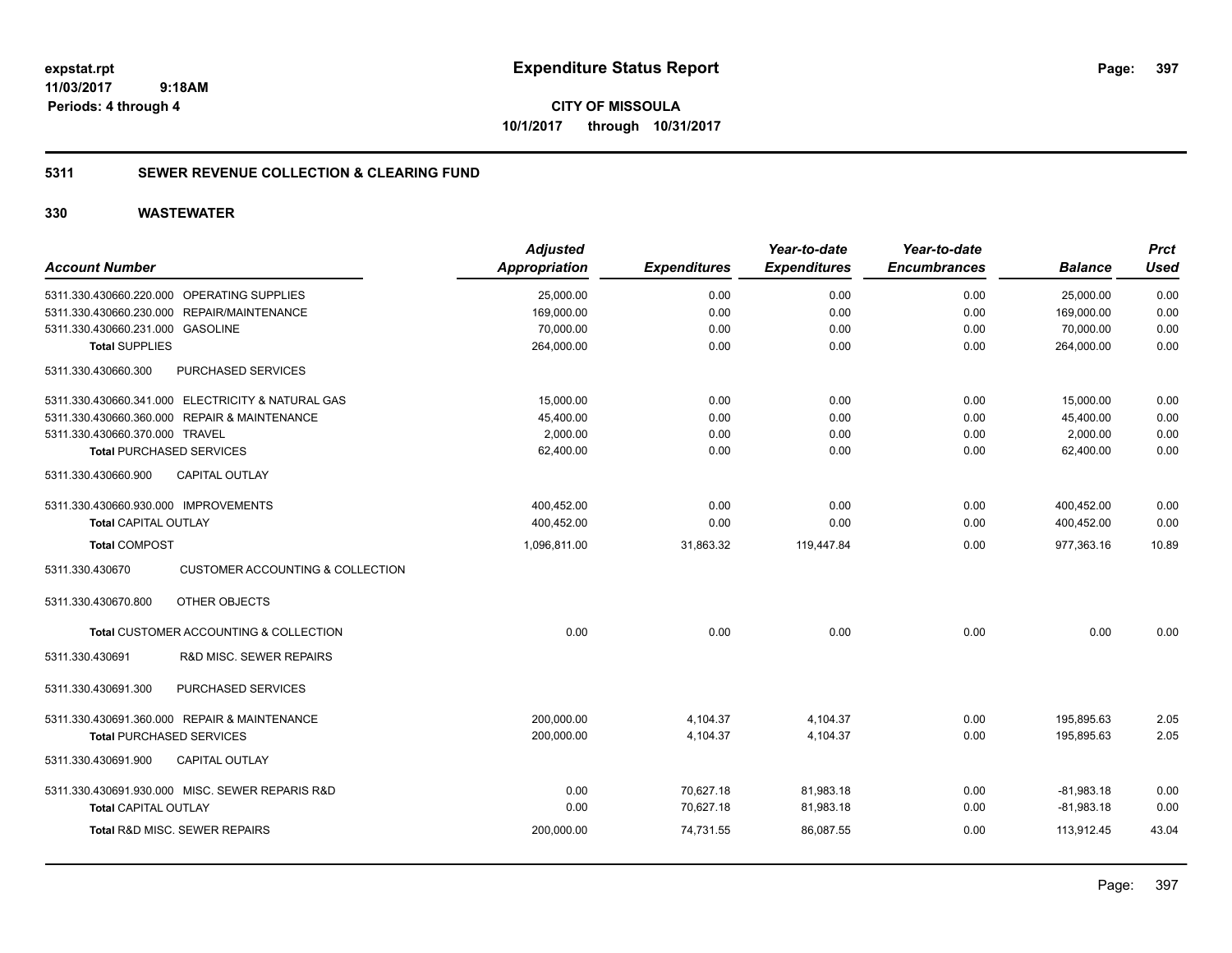**CITY OF MISSOULA 10/1/2017 through 10/31/2017**

### **5311 SEWER REVENUE COLLECTION & CLEARING FUND**

|                                                  | <b>Adjusted</b>      |                     | Year-to-date        | Year-to-date        |                | <b>Prct</b> |
|--------------------------------------------------|----------------------|---------------------|---------------------|---------------------|----------------|-------------|
| <b>Account Number</b>                            | <b>Appropriation</b> | <b>Expenditures</b> | <b>Expenditures</b> | <b>Encumbrances</b> | <b>Balance</b> | <b>Used</b> |
| MISC. PLANT REPAIRS - R&D<br>5311.330.430693     |                      |                     |                     |                     |                |             |
| PURCHASED SERVICES<br>5311.330.430693.300        |                      |                     |                     |                     |                |             |
| 5311.330.430693.360.000 REPAIR & MAINTENANCE     | 200,000.00           | 0.00                | 0.00                | 0.00                | 200,000.00     | 0.00        |
| <b>Total PURCHASED SERVICES</b>                  | 200,000.00           | 0.00                | 0.00                | 0.00                | 200,000.00     | 0.00        |
| <b>CAPITAL OUTLAY</b><br>5311.330.430693.900     |                      |                     |                     |                     |                |             |
| 5311.330.430693.930.000 IMPROVEMENTS             | 0.00                 | 8,345.48            | 8,345.48            | 0.00                | $-8,345.48$    | 0.00        |
| <b>Total CAPITAL OUTLAY</b>                      | 0.00                 | 8,345.48            | 8,345.48            | 0.00                | $-8,345.48$    | 0.00        |
| Total MISC. PLANT REPAIRS - R&D                  | 200,000.00           | 8,345.48            | 8,345.48            | 0.00                | 191,654.52     | 4.17        |
| <b>RUSSELL ST INTERCEPTOR</b><br>5311.330.430706 |                      |                     |                     |                     |                |             |
| PURCHASED SERVICES<br>5311.330.430706.300        |                      |                     |                     |                     |                |             |
| 5311.330.430706.360.000 REPAIR & MAINTENANCE     | 31,500.00            | 0.00                | 0.00                | 0.00                | 31,500.00      | 0.00        |
| Total RUSSELL ST INTERCEPTOR                     | 31,500.00            | 0.00                | 0.00                | 0.00                | 31,500.00      | 0.00        |
| *** Title Not Found ***<br>5311.330.460391       |                      |                     |                     |                     |                |             |
| PURCHASED SERVICES<br>5311.330.460391.300        |                      |                     |                     |                     |                |             |
| 5311.330.460391.360.000 REPAIR & MAINTENANCE     | 0.00                 | 0.00                | 2,541.09            | 0.00                | $-2,541.09$    | 0.00        |
| Total *** Title Not Found ***                    | 0.00                 | 0.00                | 2,541.09            | 0.00                | $-2.541.09$    | 0.00        |
| REVENUE BOND DEBT SERVICE<br>5311.330.490200     |                      |                     |                     |                     |                |             |
| 5311.330.490200.600<br><b>DEBT SERVICE</b>       |                      |                     |                     |                     |                |             |
| 5311.330.490200.610.000 PRINCIPAL                | 1,352,000.00         | 0.00                | 0.00                | 0.00                | 1,352,000.00   | 0.00        |
| 5311.330.490200.620.000 INTEREST / SERVICE FEES  | 767,790.00           | 0.00                | 0.00                | 0.00                | 767,790.00     | 0.00        |
| Total REVENUE BOND DEBT SERVICE                  | 2,119,790.00         | 0.00                | 0.00                | 0.00                | 2,119,790.00   | 0.00        |
| 5311.330.490502<br>CAPITAL LEASE DEBT SERVICE    |                      |                     |                     |                     |                |             |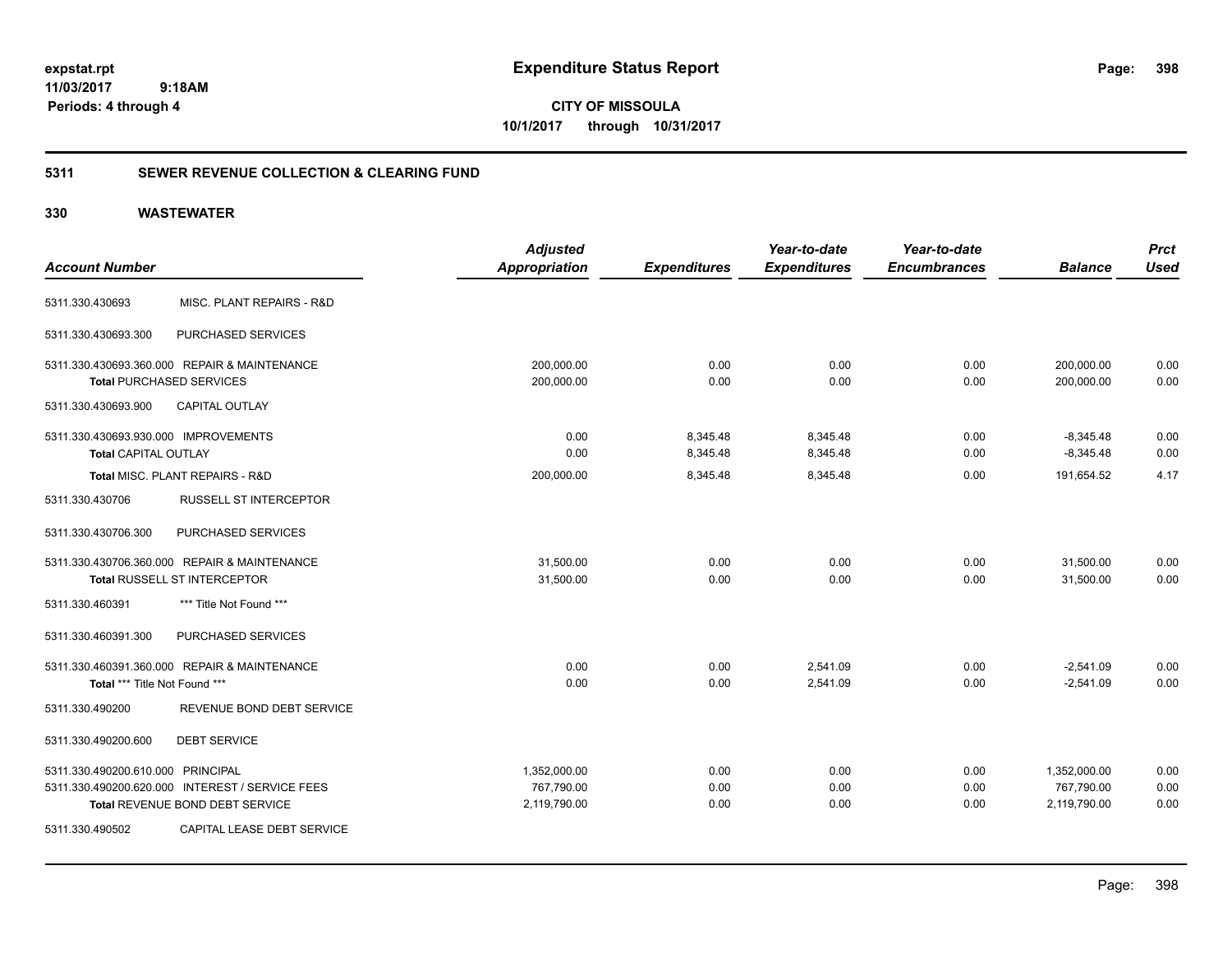**CITY OF MISSOULA 10/1/2017 through 10/31/2017**

### **5311 SEWER REVENUE COLLECTION & CLEARING FUND**

| <b>Account Number</b>                                                   |                                                 | <b>Adjusted</b><br><b>Appropriation</b> | <b>Expenditures</b> | Year-to-date<br><b>Expenditures</b> | Year-to-date<br><b>Encumbrances</b> | <b>Balance</b>         | <b>Prct</b><br><b>Used</b> |
|-------------------------------------------------------------------------|-------------------------------------------------|-----------------------------------------|---------------------|-------------------------------------|-------------------------------------|------------------------|----------------------------|
| 5311.330.490502.600                                                     | <b>DEBT SERVICE</b>                             |                                         |                     |                                     |                                     |                        |                            |
| 5311.330.490502.610.000 PRINCIPAL                                       |                                                 | 108,458.00                              | 0.00                | 0.00                                | 0.00                                | 108,458.00             | 0.00                       |
|                                                                         | 5311.330.490502.620.000 INTEREST / SERVICE FEES | 6,541.00                                | 0.00                | 0.00                                | 0.00                                | 6,541.00               | 0.00                       |
|                                                                         | Total CAPITAL LEASE DEBT SERVICE                | 114,999.00                              | 0.00                | 0.00                                | 0.00                                | 114,999.00             | 0.00                       |
| 5311.330.490508                                                         | <b>EKO COMPOST PURCHASE</b>                     |                                         |                     |                                     |                                     |                        |                            |
| 5311.330.490508.600                                                     | <b>DEBT SERVICE</b>                             |                                         |                     |                                     |                                     |                        |                            |
| 5311.330.490508.610.000 PRINCIPAL                                       |                                                 | 214,184.00                              | 0.00                | 0.00                                | 0.00                                | 214,184.00             | 0.00                       |
|                                                                         | 5311.330.490508.620.000 INTEREST / SERVICE FEES | 62,002.00                               | 0.00                | 0.00                                | 0.00                                | 62,002.00              | 0.00                       |
|                                                                         | Total EKO COMPOST PURCHASE                      | 276,186.00                              | 0.00                | 0.00                                | 0.00                                | 276,186.00             | 0.00                       |
| 5311.330.490509                                                         | COMPOSTING & GREEN WASTE DEBT SRVS              |                                         |                     |                                     |                                     |                        |                            |
| 5311.330.490509.600                                                     | <b>DEBT SERVICE</b>                             |                                         |                     |                                     |                                     |                        |                            |
| 5311.330.490509.610.000 PRINCIPAL                                       |                                                 | 193,465.00                              | 0.00                | 0.00                                | 0.00                                | 193,465.00             | 0.00                       |
|                                                                         | 5311.330.490509.620.000 INTEREST / SERVICE FEES | 39,869.00                               | 0.00                | 0.00                                | 0.00                                | 39,869.00              | 0.00                       |
|                                                                         | Total COMPOSTING & GREEN WASTE DEBT SRVS        | 233,334.00                              | 0.00                | 0.00                                | 0.00                                | 233,334.00             | 0.00                       |
| 5311.330.510000                                                         | <b>MISCELLANEOUS</b>                            |                                         |                     |                                     |                                     |                        |                            |
| 5311.330.510000.800                                                     | OTHER OBJECTS                                   |                                         |                     |                                     |                                     |                        |                            |
| <b>Total MISCELLANEOUS</b>                                              |                                                 | 0.00                                    | 0.00                | 0.00                                | 0.00                                | 0.00                   | 0.00                       |
| 5311.330.510110                                                         | <b>MERCHANT SERVICES</b>                        |                                         |                     |                                     |                                     |                        |                            |
| 5311.330.510110.500                                                     | <b>FIXED CHARGES</b>                            |                                         |                     |                                     |                                     |                        |                            |
| 5311.330.510110.500.000 FIXED CHARGES<br><b>Total MERCHANT SERVICES</b> |                                                 | 45,000.00<br>45,000.00                  | 0.00<br>0.00        | 0.00<br>0.00                        | 0.00<br>0.00                        | 45,000.00<br>45,000.00 | 0.00<br>0.00               |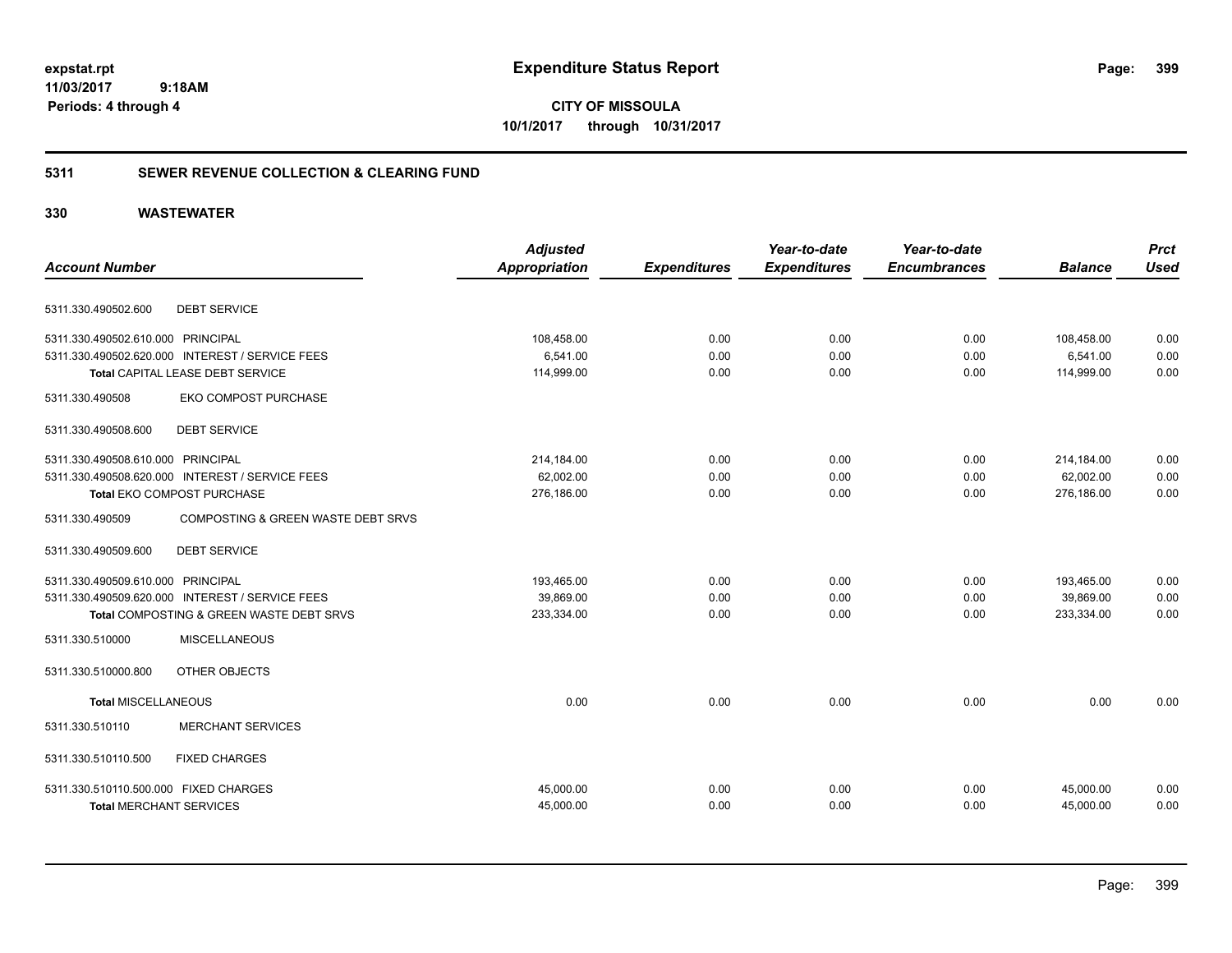# **CITY OF MISSOULA 10/1/2017 through 10/31/2017**

### **5311 SEWER REVENUE COLLECTION & CLEARING FUND**

| <b>Account Number</b>      |                                                           | <b>Adjusted</b><br>Appropriation | <b>Expenditures</b> | Year-to-date<br><b>Expenditures</b> | Year-to-date<br><b>Encumbrances</b> | <b>Balance</b> | <b>Prct</b><br><b>Used</b> |
|----------------------------|-----------------------------------------------------------|----------------------------------|---------------------|-------------------------------------|-------------------------------------|----------------|----------------------------|
| 5311.330.521000            | SEWER REVENUE CLEARING                                    |                                  |                     |                                     |                                     |                |                            |
| 5311.330.521000.500        | <b>FIXED CHARGES</b>                                      |                                  |                     |                                     |                                     |                |                            |
| <b>Total FIXED CHARGES</b> |                                                           | 0.00                             | 0.00                | 0.00                                | 0.00                                | 0.00           | 0.00                       |
| 5311.330.521000.800        | OTHER OBJECTS                                             |                                  |                     |                                     |                                     |                |                            |
|                            | <b>Total SEWER REVENUE CLEARING</b>                       | 0.00                             | 0.00                | 0.00                                | 0.00                                | 0.00           | 0.00                       |
|                            | <b>Total SEWER REVENUE COLLECTION &amp; CLEARING FUND</b> | 11.431.586.00                    | 672.894.88          | 1.207.477.00                        | 0.00                                | 10.224.109.00  | 10.56                      |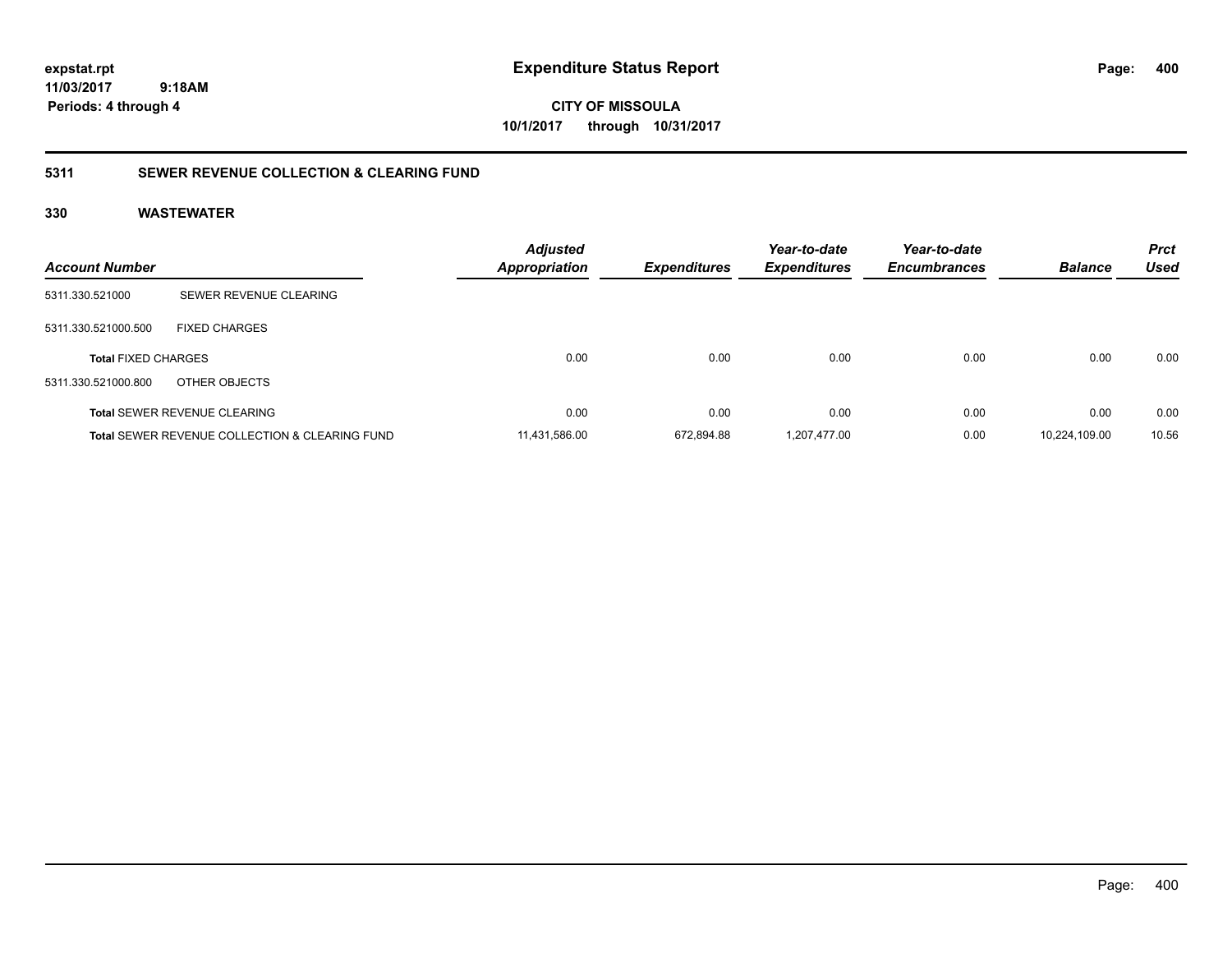#### **5315 SEWER LOAN FUND**

| <b>Account Number</b>         |                                                   | <b>Adjusted</b>      |                     | Year-to-date        | Year-to-date<br><b>Encumbrances</b> | <b>Balance</b> | <b>Prct</b><br><b>Used</b> |
|-------------------------------|---------------------------------------------------|----------------------|---------------------|---------------------|-------------------------------------|----------------|----------------------------|
|                               |                                                   | <b>Appropriation</b> | <b>Expenditures</b> | <b>Expenditures</b> |                                     |                |                            |
| 5315.330.430607               | *** Title Not Found ***                           |                      |                     |                     |                                     |                |                            |
| 5315.330.430607.300           | PURCHASED SERVICES                                |                      |                     |                     |                                     |                |                            |
|                               | 5315.330.430607.390.000 OTHER PURCHASED SERVICES  | 0.00                 | 0.00                | 18,285.37           | 0.00                                | $-18,285.37$   | 0.00                       |
| Total *** Title Not Found *** |                                                   | 0.00                 | 0.00                | 18,285.37           | 0.00                                | $-18,285.37$   | 0.00                       |
| 5315.330.430670               | CUSTOMER ACCOUNTING & COLLECTION                  |                      |                     |                     |                                     |                |                            |
| 5315.330.430670.300           | PURCHASED SERVICES                                |                      |                     |                     |                                     |                |                            |
|                               | <b>Total PURCHASED SERVICES</b>                   | 0.00                 | 0.00                | 0.00                | 0.00                                | 0.00           | 0.00                       |
| 5315.330.430670.800           | OTHER OBJECTS                                     |                      |                     |                     |                                     |                |                            |
|                               | <b>Total CUSTOMER ACCOUNTING &amp; COLLECTION</b> | 0.00                 | 0.00                | 0.00                | 0.00                                | 0.00           | 0.00                       |
| <b>Total SEWER LOAN FUND</b>  |                                                   | 0.00                 | 0.00                | 18,285.37           | 0.00                                | $-18,285.37$   | 0.00                       |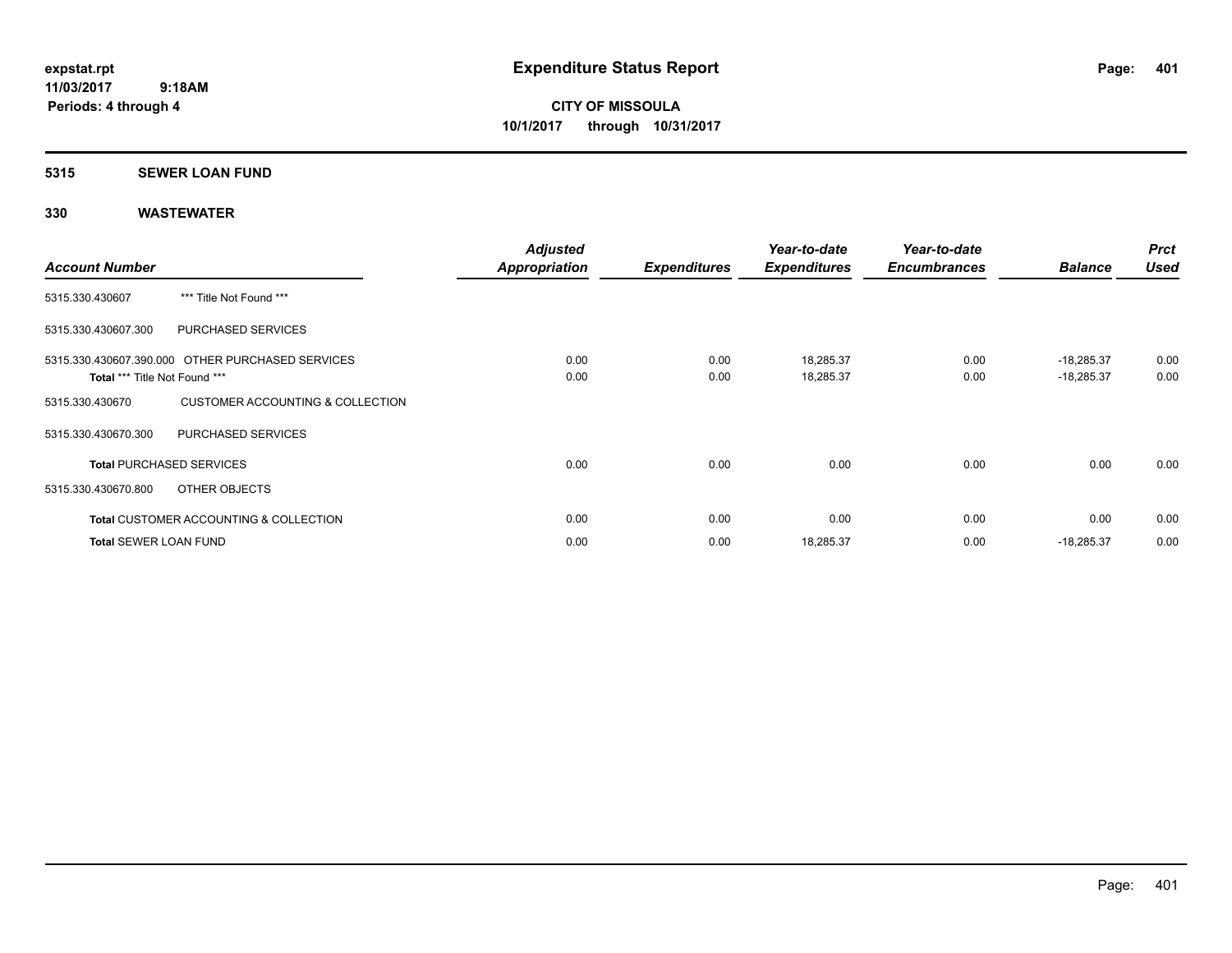**CITY OF MISSOULA 10/1/2017 through 10/31/2017**

### **5320 SEWER REPLACEMENT & DEPRECIATION FUND**

|                               |                                        | <b>Adjusted</b>      |                     | Year-to-date        | Year-to-date        |                | <b>Prct</b> |
|-------------------------------|----------------------------------------|----------------------|---------------------|---------------------|---------------------|----------------|-------------|
| <b>Account Number</b>         |                                        | <b>Appropriation</b> | <b>Expenditures</b> | <b>Expenditures</b> | <b>Encumbrances</b> | <b>Balance</b> | <b>Used</b> |
| 5320.330.410400               | <b>DEPRECIATION</b>                    |                      |                     |                     |                     |                |             |
| 5320.330.410400.800           | OTHER OBJECTS                          |                      |                     |                     |                     |                |             |
| <b>Total DEPRECIATION</b>     |                                        | 0.00                 | 0.00                | 0.00                | 0.00                | 0.00           | 0.00        |
| 5320.330.410551               | *** Title Not Found ***                |                      |                     |                     |                     |                |             |
| 5320.330.410551.800           | OTHER OBJECTS                          |                      |                     |                     |                     |                |             |
| Total *** Title Not Found *** |                                        | 0.00                 | 0.00                | 0.00                | 0.00                | 0.00           | 0.00        |
| 5320.330.430613               | SOFTWARE REPLACE/UPGRADE               |                      |                     |                     |                     |                |             |
| 5320.330.430613.900           | <b>CAPITAL OUTLAY</b>                  |                      |                     |                     |                     |                |             |
|                               | Total SOFTWARE REPLACE/UPGRADE         | 0.00                 | 0.00                | 0.00                | 0.00                | 0.00           | 0.00        |
| 5320.330.430614               | *** Title Not Found ***                |                      |                     |                     |                     |                |             |
| 5320.330.430614.300           | PURCHASED SERVICES                     |                      |                     |                     |                     |                |             |
| Total *** Title Not Found *** |                                        | 0.00                 | 0.00                | 0.00                | 0.00                | 0.00           | 0.00        |
| 5320.330.430615               | *** Title Not Found ***                |                      |                     |                     |                     |                |             |
| 5320.330.430615.300           | PURCHASED SERVICES                     |                      |                     |                     |                     |                |             |
| Total *** Title Not Found *** |                                        | 0.00                 | 0.00                | 0.00                | 0.00                | 0.00           | 0.00        |
| 5320.330.430622               | TREATMENT PLANT SOFTWARE UPGRADE       |                      |                     |                     |                     |                |             |
| 5320.330.430622.900           | CAPITAL OUTLAY                         |                      |                     |                     |                     |                |             |
|                               | Total TREATMENT PLANT SOFTWARE UPGRADE | 0.00                 | 0.00                | 0.00                | 0.00                | 0.00           | 0.00        |
| 5320.330.430623               | LATERAL SWR MAIN EXT                   |                      |                     |                     |                     |                |             |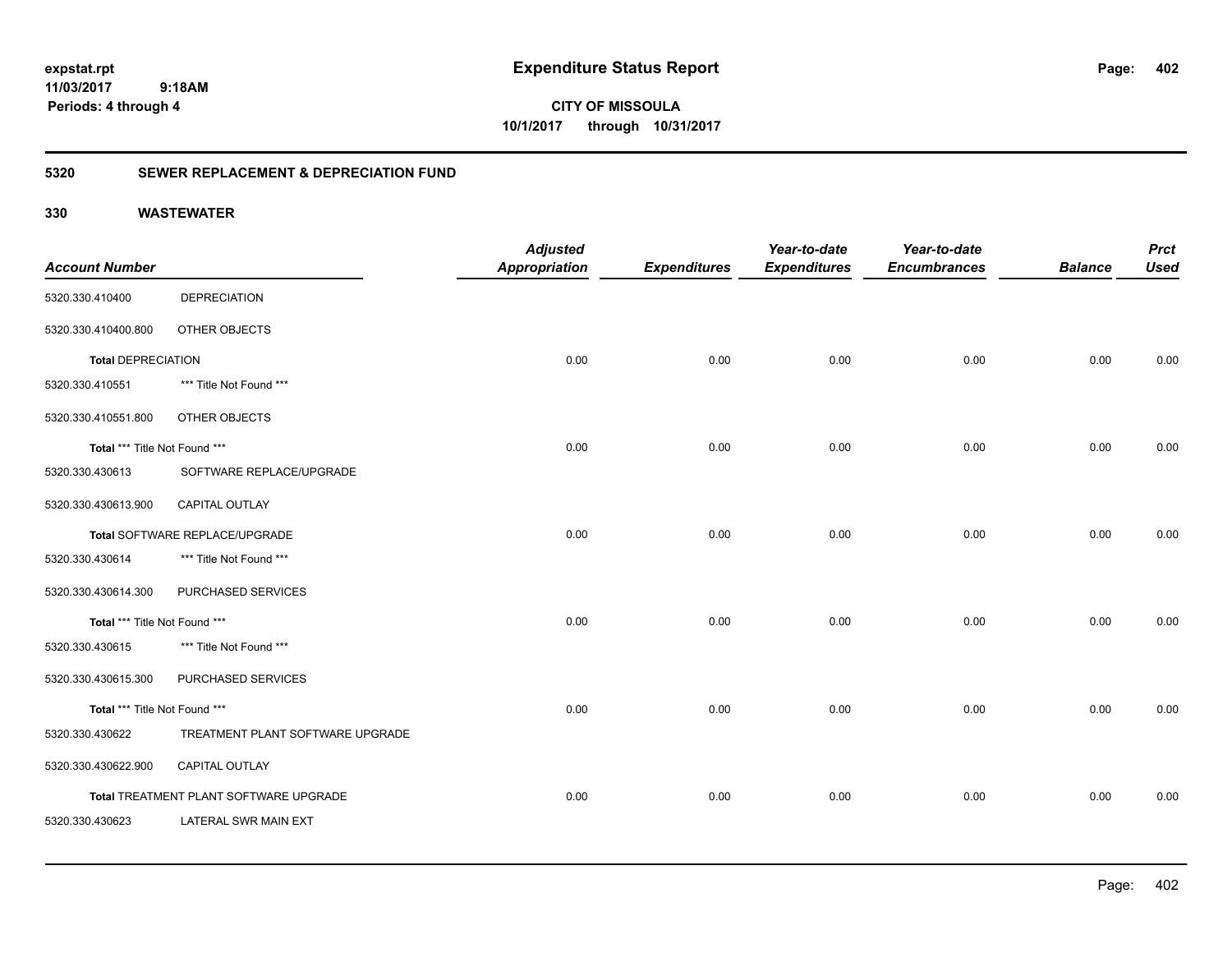**CITY OF MISSOULA 10/1/2017 through 10/31/2017**

### **5320 SEWER REPLACEMENT & DEPRECIATION FUND**

| <b>Account Number</b>         |                                    | <b>Adjusted</b><br><b>Appropriation</b> | <b>Expenditures</b> | Year-to-date<br><b>Expenditures</b> | Year-to-date<br><b>Encumbrances</b> | <b>Balance</b> | <b>Prct</b><br><b>Used</b> |
|-------------------------------|------------------------------------|-----------------------------------------|---------------------|-------------------------------------|-------------------------------------|----------------|----------------------------|
|                               |                                    |                                         |                     |                                     |                                     |                |                            |
| 5320.330.430623.300           | PURCHASED SERVICES                 |                                         |                     |                                     |                                     |                |                            |
|                               | <b>Total PURCHASED SERVICES</b>    | 0.00                                    | 0.00                | 0.00                                | 0.00                                | 0.00           | 0.00                       |
| 5320.330.430623.900           | <b>CAPITAL OUTLAY</b>              |                                         |                     |                                     |                                     |                |                            |
|                               | <b>Total LATERAL SWR MAIN EXT</b>  | 0.00                                    | 0.00                | 0.00                                | 0.00                                | 0.00           | 0.00                       |
| 5320.330.430624               | <b>SEWER LINE REHAB</b>            |                                         |                     |                                     |                                     |                |                            |
| 5320.330.430624.300           | PURCHASED SERVICES                 |                                         |                     |                                     |                                     |                |                            |
| <b>Total SEWER LINE REHAB</b> |                                    | 0.00                                    | 0.00                | 0.00                                | 0.00                                | 0.00           | 0.00                       |
| 5320.330.430625               | SWR MAIN MASTER PLANS              |                                         |                     |                                     |                                     |                |                            |
| 5320.330.430625.300           | PURCHASED SERVICES                 |                                         |                     |                                     |                                     |                |                            |
|                               | <b>Total SWR MAIN MASTER PLANS</b> | 0.00                                    | 0.00                | 0.00                                | 0.00                                | 0.00           | 0.00                       |
| 5320.330.430630               | COLLECTIONS & TRANSMISSIONS        |                                         |                     |                                     |                                     |                |                            |
| 5320.330.430630.300           | PURCHASED SERVICES                 |                                         |                     |                                     |                                     |                |                            |
|                               | <b>Total PURCHASED SERVICES</b>    | 0.00                                    | 0.00                | 0.00                                | 0.00                                | 0.00           | 0.00                       |
| 5320.330.430630.900           | <b>CAPITAL OUTLAY</b>              |                                         |                     |                                     |                                     |                |                            |
|                               | Total COLLECTIONS & TRANSMISSIONS  | 0.00                                    | 0.00                | 0.00                                | 0.00                                | 0.00           | 0.00                       |
| 5320.330.430631               | SEWER MAIN REPLACE/UPGRADE         |                                         |                     |                                     |                                     |                |                            |
| 5320.330.430631.300           | PURCHASED SERVICES                 |                                         |                     |                                     |                                     |                |                            |
|                               | Total SEWER MAIN REPLACE/UPGRADE   | 0.00                                    | 0.00                | 0.00                                | 0.00                                | 0.00           | 0.00                       |
| 5320.330.430632               | *** Title Not Found ***            |                                         |                     |                                     |                                     |                |                            |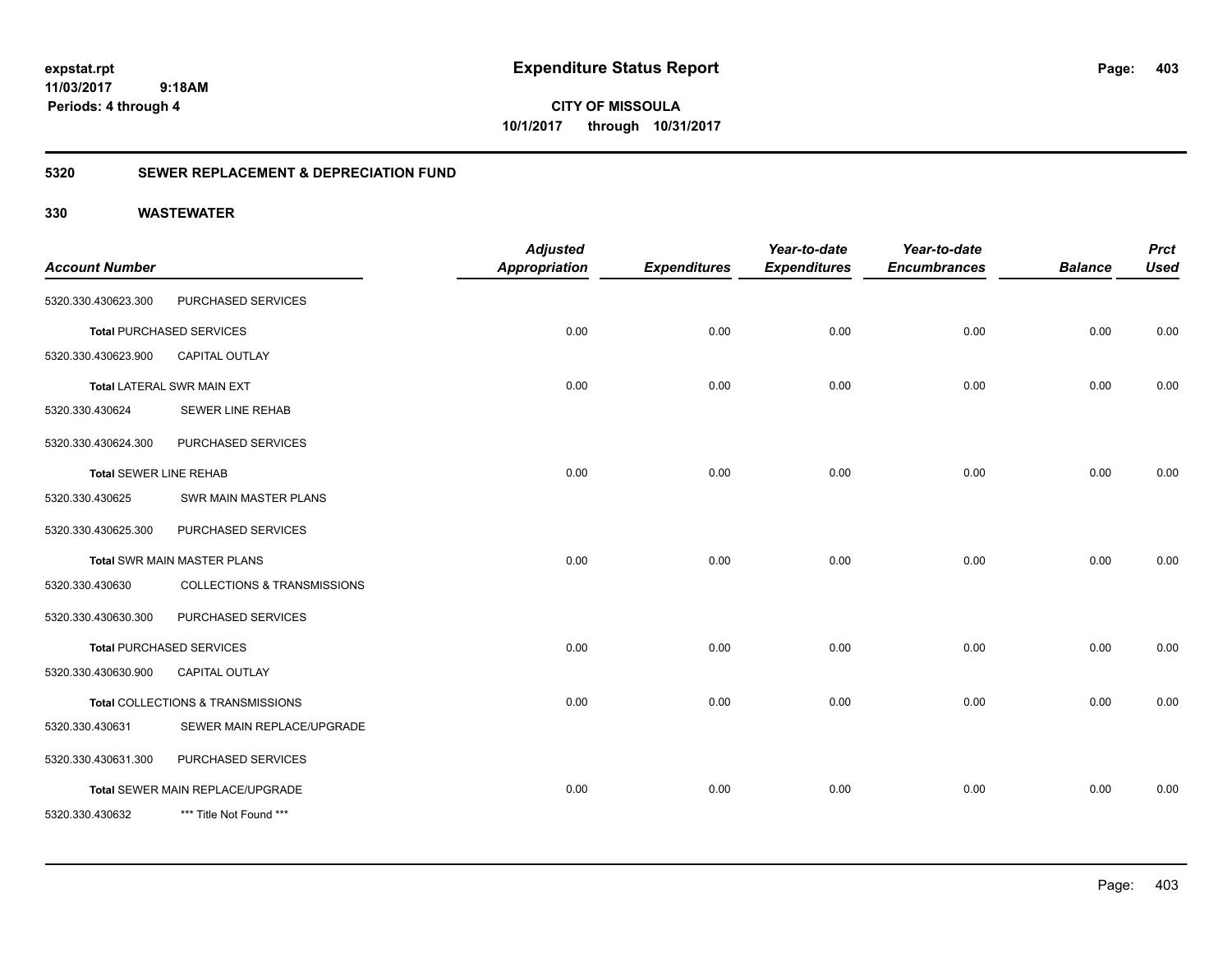**CITY OF MISSOULA 10/1/2017 through 10/31/2017**

### **5320 SEWER REPLACEMENT & DEPRECIATION FUND**

| <b>Account Number</b>         |                                          | <b>Adjusted</b><br><b>Appropriation</b> | <b>Expenditures</b> | Year-to-date<br><b>Expenditures</b> | Year-to-date<br><b>Encumbrances</b> | <b>Balance</b> | <b>Prct</b><br><b>Used</b> |
|-------------------------------|------------------------------------------|-----------------------------------------|---------------------|-------------------------------------|-------------------------------------|----------------|----------------------------|
| 5320.330.430632.800           | OTHER OBJECTS                            |                                         |                     |                                     |                                     |                |                            |
| <b>Total OTHER OBJECTS</b>    |                                          | 0.00                                    | 0.00                | 0.00                                | 0.00                                | 0.00           | 0.00                       |
| 5320.330.430632.900           | CAPITAL OUTLAY                           |                                         |                     |                                     |                                     |                |                            |
| Total *** Title Not Found *** |                                          | 0.00                                    | 0.00                | 0.00                                | 0.00                                | 0.00           | 0.00                       |
| 5320.330.430635               | SEWER INTERCEPTOR UPGRADES/REHAB         |                                         |                     |                                     |                                     |                |                            |
| 5320.330.430635.300           | PURCHASED SERVICES                       |                                         |                     |                                     |                                     |                |                            |
|                               | <b>Total PURCHASED SERVICES</b>          | 0.00                                    | 0.00                | 0.00                                | 0.00                                | 0.00           | 0.00                       |
| 5320.330.430635.900           | <b>CAPITAL OUTLAY</b>                    |                                         |                     |                                     |                                     |                |                            |
|                               | Total SEWER INTERCEPTOR UPGRADES/REHAB   | 0.00                                    | 0.00                | 0.00                                | 0.00                                | 0.00           | 0.00                       |
| 5320.330.430637               | SEWAGE LIFT STATION UPGRADE/REHAB        |                                         |                     |                                     |                                     |                |                            |
| 5320.330.430637.300           | PURCHASED SERVICES                       |                                         |                     |                                     |                                     |                |                            |
|                               | Total SEWAGE LIFT STATION UPGRADE/REHAB  | 0.00                                    | 0.00                | 0.00                                | 0.00                                | 0.00           | 0.00                       |
| 5320.330.430643               | EQUIPMENT IMPROVEMENTS/REPLACEMENT       |                                         |                     |                                     |                                     |                |                            |
| 5320.330.430643.300           | PURCHASED SERVICES                       |                                         |                     |                                     |                                     |                |                            |
|                               | <b>Total PURCHASED SERVICES</b>          | 0.00                                    | 0.00                | 0.00                                | 0.00                                | 0.00           | 0.00                       |
| 5320.330.430643.900           | CAPITAL OUTLAY                           |                                         |                     |                                     |                                     |                |                            |
|                               | Total EQUIPMENT IMPROVEMENTS/REPLACEMENT | 0.00                                    | 0.00                | 0.00                                | 0.00                                | 0.00           | 0.00                       |
| 5320.330.430650               | <b>LAB &amp; TESTING</b>                 |                                         |                     |                                     |                                     |                |                            |
| 5320.330.430650.300           | PURCHASED SERVICES                       |                                         |                     |                                     |                                     |                |                            |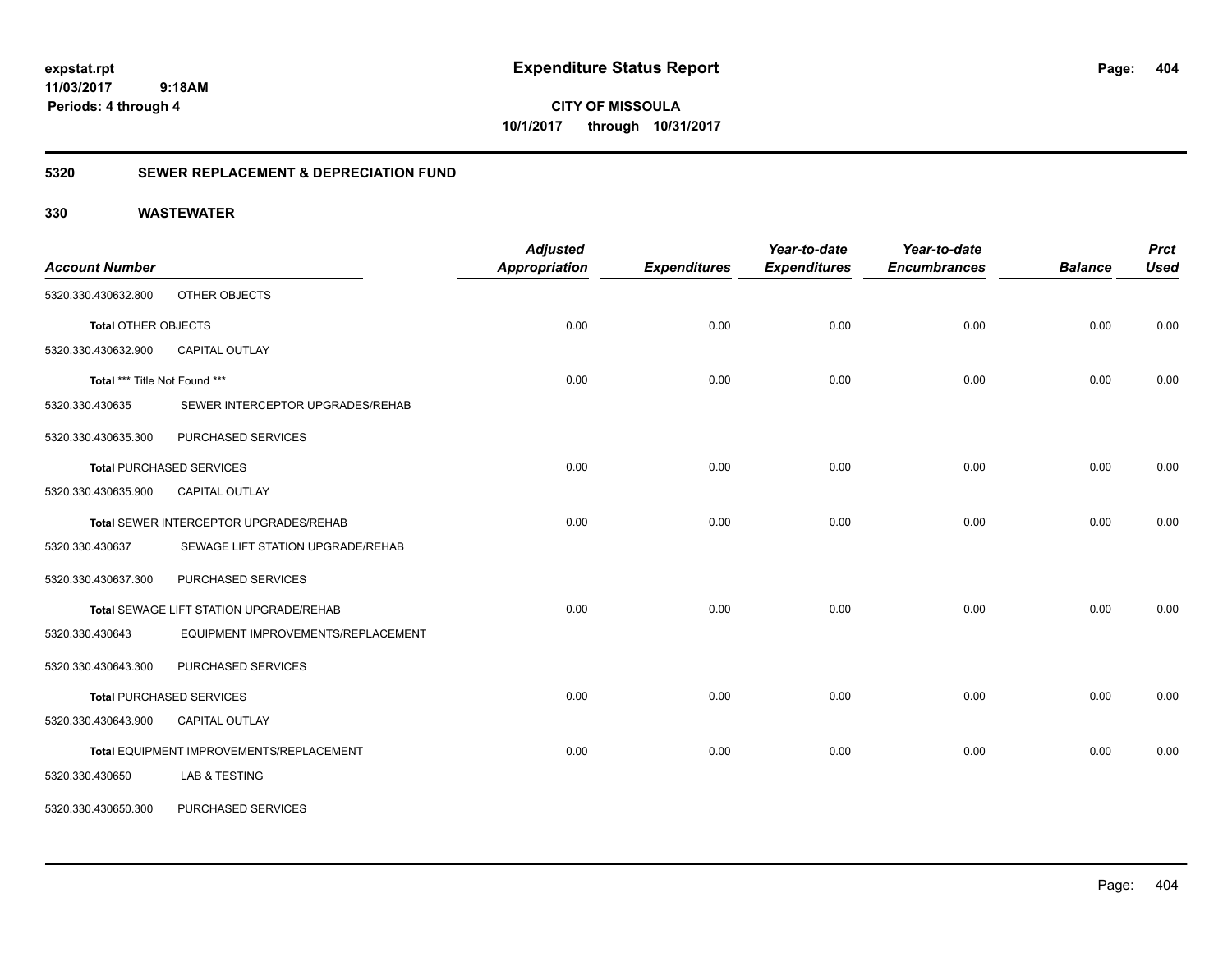**CITY OF MISSOULA 10/1/2017 through 10/31/2017**

### **5320 SEWER REPLACEMENT & DEPRECIATION FUND**

| <b>Account Number</b>         |                                            | <b>Adjusted</b><br>Appropriation | <b>Expenditures</b> | Year-to-date<br><b>Expenditures</b> | Year-to-date<br><b>Encumbrances</b> | <b>Balance</b> | <b>Prct</b><br><b>Used</b> |
|-------------------------------|--------------------------------------------|----------------------------------|---------------------|-------------------------------------|-------------------------------------|----------------|----------------------------|
|                               | <b>Total PURCHASED SERVICES</b>            | 0.00                             | 0.00                | 0.00                                | 0.00                                | 0.00           | 0.00                       |
| 5320.330.430650.900           | CAPITAL OUTLAY                             |                                  |                     |                                     |                                     |                |                            |
| Total LAB & TESTING           |                                            | 0.00                             | 0.00                | 0.00                                | 0.00                                | 0.00           | 0.00                       |
| 5320.330.430651               | *** Title Not Found ***                    |                                  |                     |                                     |                                     |                |                            |
| 5320.330.430651.800           | OTHER OBJECTS                              |                                  |                     |                                     |                                     |                |                            |
| Total *** Title Not Found *** |                                            | 0.00                             | 0.00                | 0.00                                | 0.00                                | 0.00           | 0.00                       |
| 5320.330.430660               | <b>COMPOST</b>                             |                                  |                     |                                     |                                     |                |                            |
| 5320.330.430660.900           | CAPITAL OUTLAY                             |                                  |                     |                                     |                                     |                |                            |
| <b>Total COMPOST</b>          |                                            | 0.00                             | 0.00                | 0.00                                | 0.00                                | 0.00           | 0.00                       |
| 5320.330.430684               | MILLER CREEK SEWER INTERCEPTOR             |                                  |                     |                                     |                                     |                |                            |
| 5320.330.430684.300           | PURCHASED SERVICES                         |                                  |                     |                                     |                                     |                |                            |
|                               | Total PURCHASED SERVICES                   | 0.00                             | 0.00                | 0.00                                | 0.00                                | 0.00           | 0.00                       |
| 5320.330.430684.800           | OTHER OBJECTS                              |                                  |                     |                                     |                                     |                |                            |
|                               | Total MILLER CREEK SEWER INTERCEPTOR       | 0.00                             | 0.00                | 0.00                                | 0.00                                | 0.00           | 0.00                       |
| 5320.330.430689               | FY11 \$1.29M Sewer Bond Construction       |                                  |                     |                                     |                                     |                |                            |
| 5320.330.430689.800           | OTHER OBJECTS                              |                                  |                     |                                     |                                     |                |                            |
|                               | Total FY11 \$1.29M Sewer Bond Construction | 0.00                             | 0.00                | 0.00                                | 0.00                                | 0.00           | 0.00                       |
| 5320.330.430691               | R&D MISC. SEWER REPAIRS                    |                                  |                     |                                     |                                     |                |                            |
| 5320.330.430691.900           | <b>CAPITAL OUTLAY</b>                      |                                  |                     |                                     |                                     |                |                            |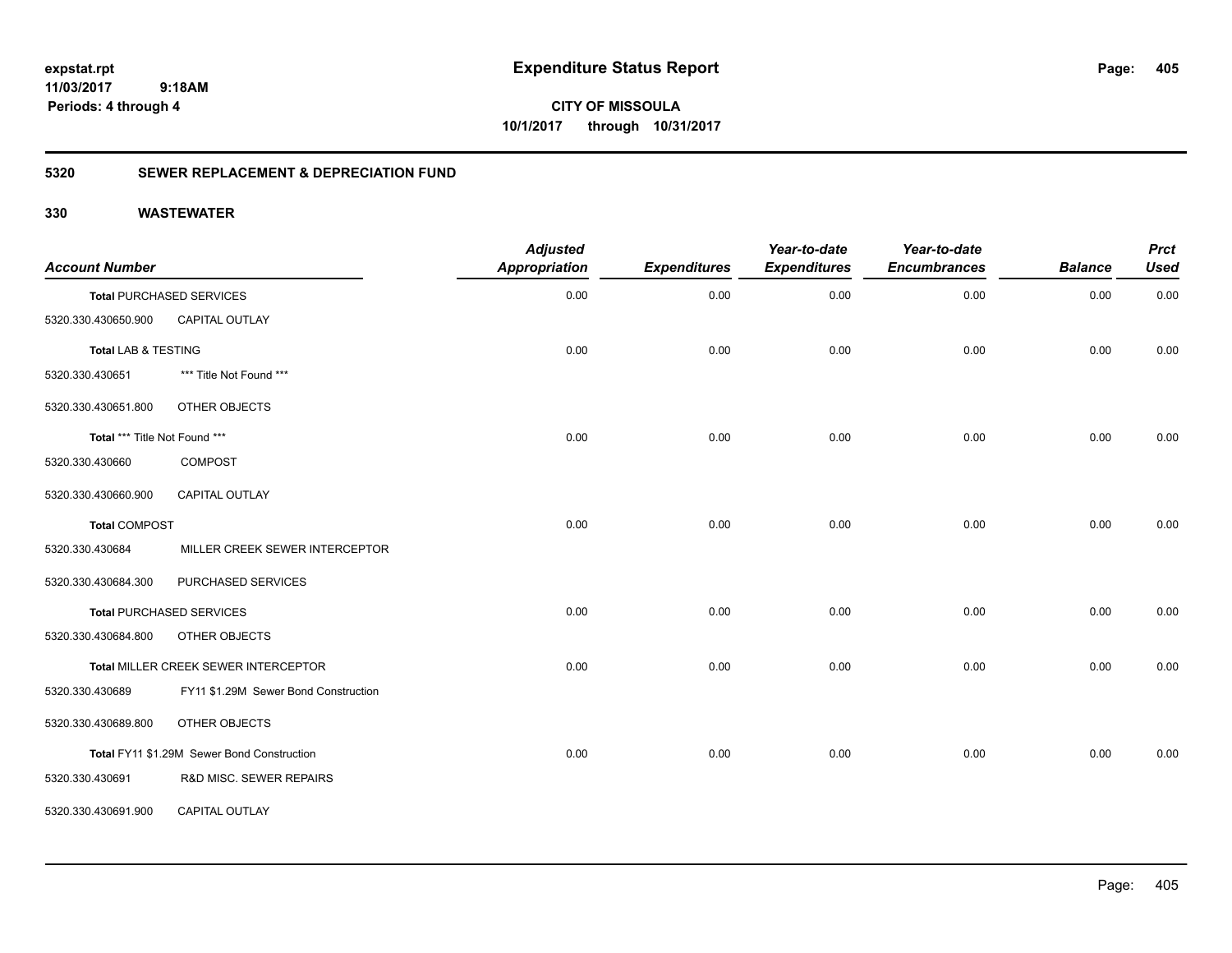**CITY OF MISSOULA 10/1/2017 through 10/31/2017**

### **5320 SEWER REPLACEMENT & DEPRECIATION FUND**

| <b>Account Number</b>            |                                            | <b>Adjusted</b><br><b>Appropriation</b> | <b>Expenditures</b> | Year-to-date<br><b>Expenditures</b> | Year-to-date<br><b>Encumbrances</b> | <b>Balance</b> | <b>Prct</b><br><b>Used</b> |
|----------------------------------|--------------------------------------------|-----------------------------------------|---------------------|-------------------------------------|-------------------------------------|----------------|----------------------------|
|                                  | Total R&D MISC. SEWER REPAIRS              | 0.00                                    | 0.00                | 0.00                                | 0.00                                | 0.00           | 0.00                       |
| 5320.330.430702                  | COUNTY RSID WYE SEWER PROJECT              |                                         |                     |                                     |                                     |                |                            |
| 5320.330.430702.300              | PURCHASED SERVICES                         |                                         |                     |                                     |                                     |                |                            |
|                                  | <b>Total COUNTY RSID WYE SEWER PROJECT</b> | 0.00                                    | 0.00                | 0.00                                | 0.00                                | 0.00           | 0.00                       |
| 5320.330.430703                  | <b>Russell St Re-Route</b>                 |                                         |                     |                                     |                                     |                |                            |
| 5320.330.430703.300              | PURCHASED SERVICES                         |                                         |                     |                                     |                                     |                |                            |
| <b>Total Russell St Re-Route</b> |                                            | 0.00                                    | 0.00                | 0.00                                | 0.00                                | 0.00           | 0.00                       |
| 5320.330.430706                  | RUSSELL ST INTERCEPTOR                     |                                         |                     |                                     |                                     |                |                            |
| 5320.330.430706.300              | PURCHASED SERVICES                         |                                         |                     |                                     |                                     |                |                            |
|                                  | <b>Total RUSSELL ST INTERCEPTOR</b>        | 0.00                                    | 0.00                | 0.00                                | 0.00                                | 0.00           | 0.00                       |
| 5320.330.430707                  | RUSSELL ST RE-ROUTE                        |                                         |                     |                                     |                                     |                |                            |
| 5320.330.430707.300              | PURCHASED SERVICES                         |                                         |                     |                                     |                                     |                |                            |
|                                  | Total RUSSELL ST RE-ROUTE                  | 0.00                                    | 0.00                | 0.00                                | 0.00                                | 0.00           | 0.00                       |
| 5320.330.470230                  | PW FACILITY                                |                                         |                     |                                     |                                     |                |                            |
| 5320.330.470230.300              | PURCHASED SERVICES                         |                                         |                     |                                     |                                     |                |                            |
|                                  | <b>Total PURCHASED SERVICES</b>            | 0.00                                    | 0.00                | 0.00                                | 0.00                                | 0.00           | 0.00                       |
| 5320.330.470230.900              | <b>CAPITAL OUTLAY</b>                      |                                         |                     |                                     |                                     |                |                            |
| <b>Total PW FACILITY</b>         |                                            | 0.00                                    | 0.00                | 0.00                                | 0.00                                | 0.00           | 0.00                       |
| 5320.330.490505                  | ACCELA LOAN DEBT SERVICE                   |                                         |                     |                                     |                                     |                |                            |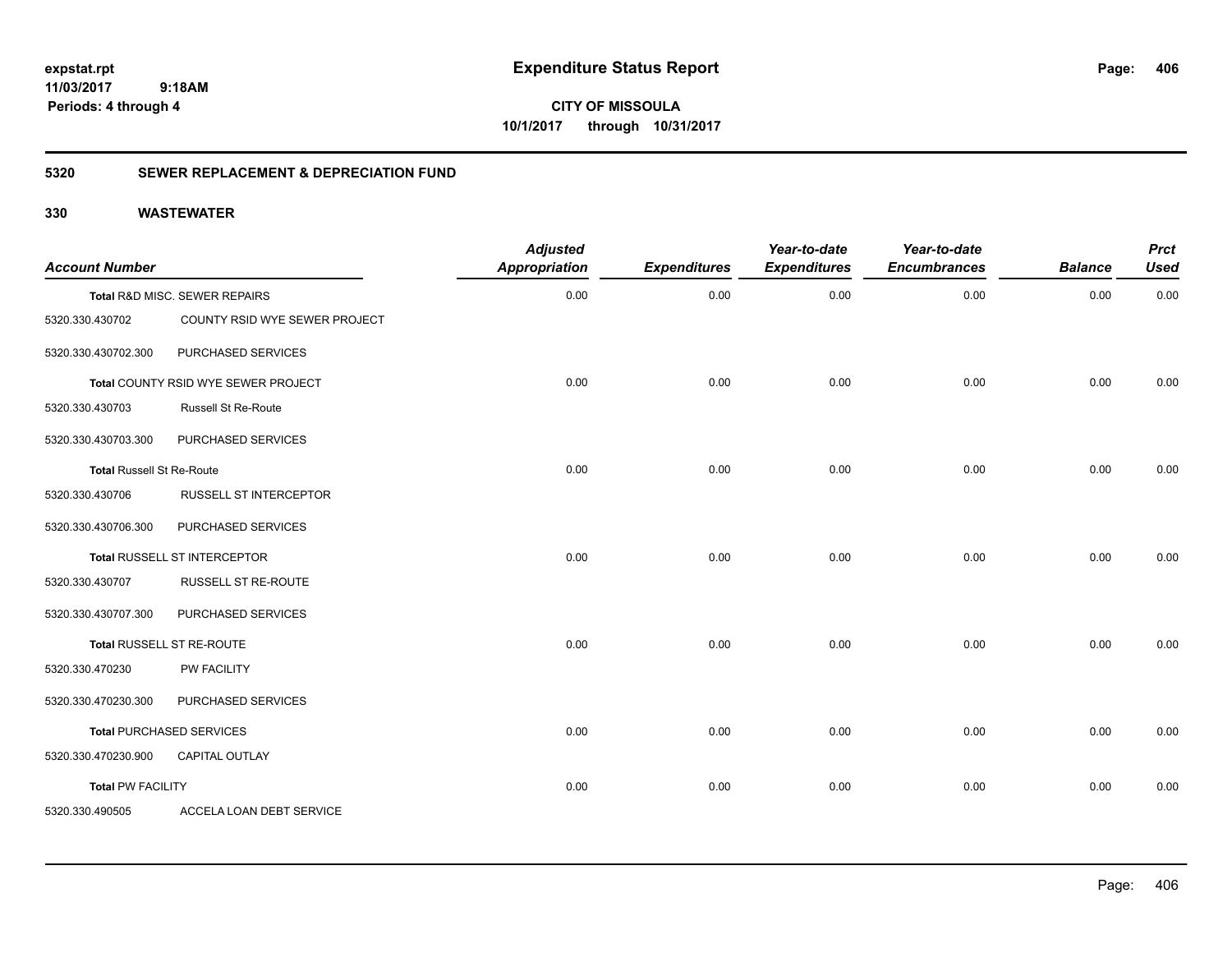**CITY OF MISSOULA 10/1/2017 through 10/31/2017**

### **5320 SEWER REPLACEMENT & DEPRECIATION FUND**

| <b>Account Number</b>   |                                                        | <b>Adjusted</b><br>Appropriation | <b>Expenditures</b> | Year-to-date<br><b>Expenditures</b> | Year-to-date<br><b>Encumbrances</b> | <b>Balance</b> | <b>Prct</b><br><b>Used</b> |
|-------------------------|--------------------------------------------------------|----------------------------------|---------------------|-------------------------------------|-------------------------------------|----------------|----------------------------|
| 5320.330.490505.800     | OTHER OBJECTS                                          |                                  |                     |                                     |                                     |                |                            |
|                         | Total ACCELA LOAN DEBT SERVICE                         | 0.00                             | 0.00                | 0.00                                | 0.00                                | 0.00           | 0.00                       |
| 5320.330.490506         | <b>CORE FINANCED EQUIPMENT</b>                         |                                  |                     |                                     |                                     |                |                            |
| 5320.330.490506.600     | <b>DEBT SERVICE</b>                                    |                                  |                     |                                     |                                     |                |                            |
|                         | 5320.330.490506.610.000 FINANCED EQUIPMENT/PRINCIPAL   | 0.00                             | 43.425.60           | 43,425.60                           | 0.00                                | $-43.425.60$   | 0.00                       |
| 5320.330.490506.620.000 | <b>INTEREST / SERVICE FEES</b>                         | 0.00                             | 3,253.32            | 3,253.32                            | 0.00                                | $-3,253.32$    | 0.00                       |
|                         | <b>Total CORE FINANCED EQUIPMENT</b>                   | 0.00                             | 46,678.92           | 46,678.92                           | 0.00                                | -46,678.92     | 0.00                       |
| 5320.330.490508         | <b>EKO COMPOST PURCHASE</b>                            |                                  |                     |                                     |                                     |                |                            |
| 5320.330.490508.600     | <b>DEBT SERVICE</b>                                    |                                  |                     |                                     |                                     |                |                            |
|                         | <b>Total EKO COMPOST PURCHASE</b>                      | 0.00                             | 0.00                | 0.00                                | 0.00                                | 0.00           | 0.00                       |
| 5320.330.521000         | <b>INTERFUND OPERATING TRANSFERS</b>                   |                                  |                     |                                     |                                     |                |                            |
| 5320.330.521000.800     | OTHER OBJECTS                                          |                                  |                     |                                     |                                     |                |                            |
|                         | <b>Total INTERFUND OPERATING TRANSFERS</b>             | 0.00                             | 0.00                | 0.00                                | 0.00                                | 0.00           | 0.00                       |
|                         | <b>Total SEWER REPLACEMENT &amp; DEPRECIATION FUND</b> | 0.00                             | 46,678.92           | 46,678.92                           | 0.00                                | -46,678.92     | 0.00                       |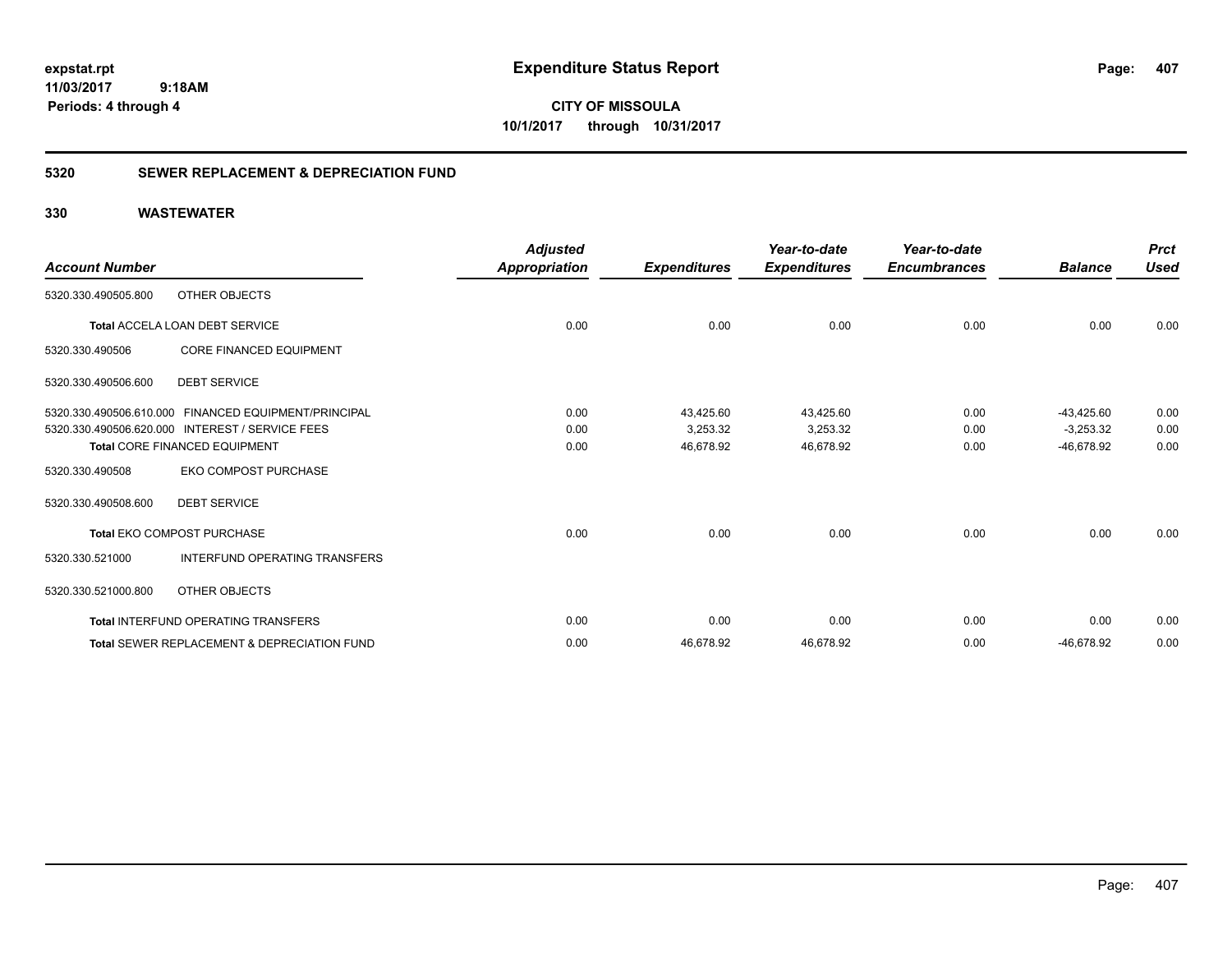### **5325 SEWER DEVELOPMENT FEE FUND**

| <b>Account Number</b>                |                                                                                           | <b>Adjusted</b><br><b>Appropriation</b> | <b>Expenditures</b>    | Year-to-date<br><b>Expenditures</b> | Year-to-date<br><b>Encumbrances</b> | <b>Balance</b>               | <b>Prct</b><br><b>Used</b> |
|--------------------------------------|-------------------------------------------------------------------------------------------|-----------------------------------------|------------------------|-------------------------------------|-------------------------------------|------------------------------|----------------------------|
| 5325.330.430630                      | COLLECTIONS & TRANSMISSIONS                                                               |                                         |                        |                                     |                                     |                              |                            |
| 5325.330.430630.900                  | <b>CAPITAL OUTLAY</b>                                                                     |                                         |                        |                                     |                                     |                              |                            |
|                                      | 5325.330.430630.930.000 OLD HYW 93 SEWER INTERCEPTOR<br>Total COLLECTIONS & TRANSMISSIONS | 0.00<br>0.00                            | 12,219.83<br>12,219.83 | 12,219.83<br>12,219.83              | 0.00<br>0.00                        | $-12,219.83$<br>$-12,219.83$ | 0.00<br>0.00               |
| 5325.330.430632                      | *** Title Not Found ***                                                                   |                                         |                        |                                     |                                     |                              |                            |
| 5325.330.430632.300                  | PURCHASED SERVICES                                                                        |                                         |                        |                                     |                                     |                              |                            |
|                                      | <b>Total PURCHASED SERVICES</b>                                                           | 0.00                                    | 0.00                   | 0.00                                | 0.00                                | 0.00                         | 0.00                       |
| 5325.330.430632.900                  | CAPITAL OUTLAY                                                                            |                                         |                        |                                     |                                     |                              |                            |
| Total *** Title Not Found ***        |                                                                                           | 0.00                                    | 0.00                   | 0.00                                | 0.00                                | 0.00                         | 0.00                       |
| 5325.330.430636                      | *** Title Not Found ***                                                                   |                                         |                        |                                     |                                     |                              |                            |
| 5325.330.430636.900                  | <b>CAPITAL OUTLAY</b>                                                                     |                                         |                        |                                     |                                     |                              |                            |
| Total *** Title Not Found ***        |                                                                                           | 0.00                                    | 0.00                   | 0.00                                | 0.00                                | 0.00                         | 0.00                       |
| 5325.330.430637                      | SEWAGE LIFT STATION UPGRADE/REHAB                                                         |                                         |                        |                                     |                                     |                              |                            |
| 5325.330.430637.300                  | PURCHASED SERVICES                                                                        |                                         |                        |                                     |                                     |                              |                            |
|                                      | <b>Total PURCHASED SERVICES</b>                                                           | 0.00                                    | 0.00                   | 0.00                                | 0.00                                | 0.00                         | 0.00                       |
| 5325.330.430637.900                  | <b>CAPITAL OUTLAY</b>                                                                     |                                         |                        |                                     |                                     |                              |                            |
| 5325.330.430637.930.181 IMPROVEMENTS |                                                                                           | 0.00                                    | 7,297.50               | 12,343.84                           | 0.00                                | $-12,343.84$                 | 0.00                       |
|                                      | <b>Total SEWAGE LIFT STATION UPGRADE/REHAB</b>                                            | 0.00                                    | 7,297.50               | 12,343.84                           | 0.00                                | $-12,343.84$                 | 0.00                       |
| 5325.330.430660                      | <b>COMPOST</b>                                                                            |                                         |                        |                                     |                                     |                              |                            |
| 5325.330.430660.300                  | PURCHASED SERVICES                                                                        |                                         |                        |                                     |                                     |                              |                            |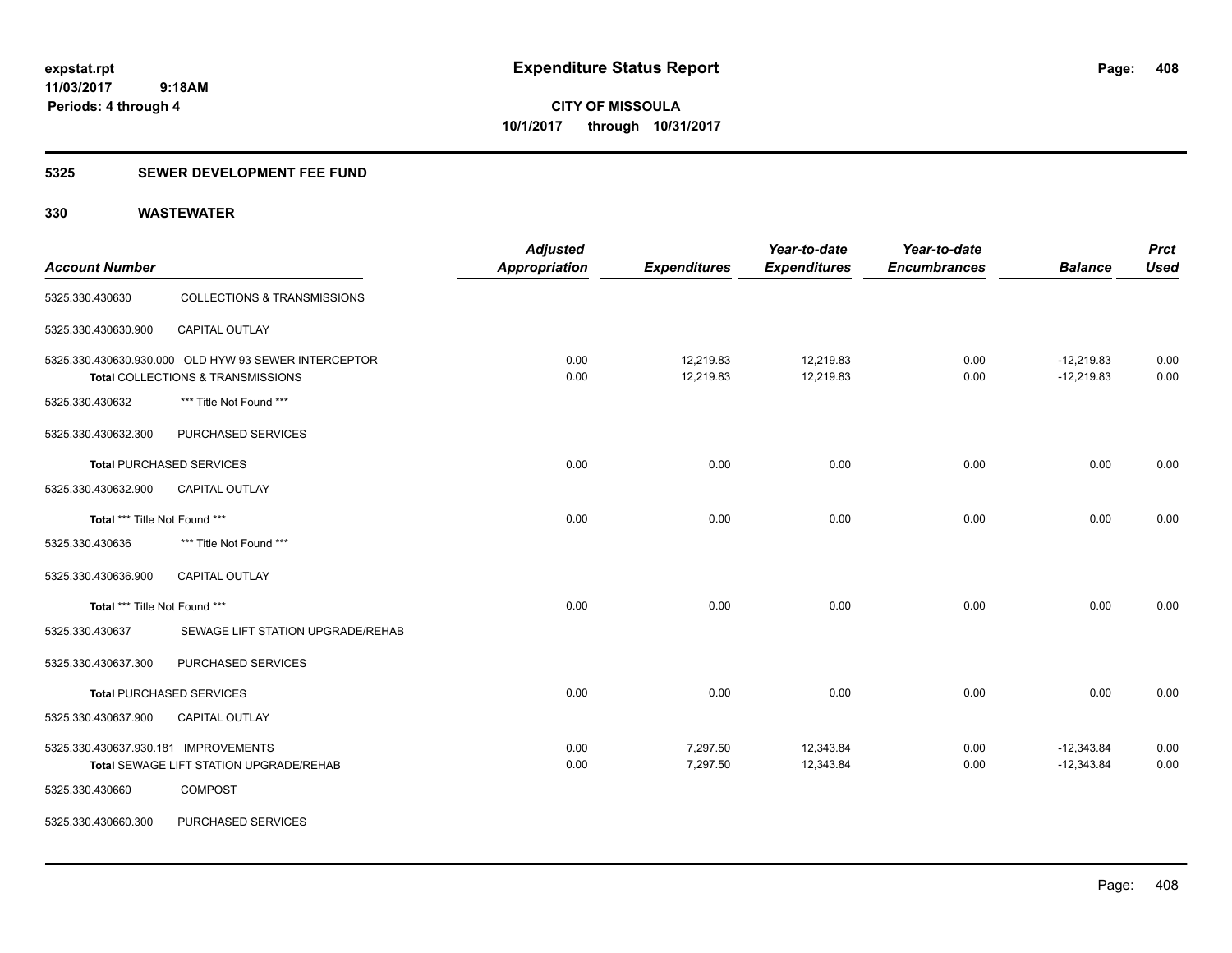**CITY OF MISSOULA 10/1/2017 through 10/31/2017**

### **5325 SEWER DEVELOPMENT FEE FUND**

| <b>Account Number</b>           |                                 | <b>Adjusted</b><br><b>Appropriation</b> | <b>Expenditures</b> | Year-to-date<br><b>Expenditures</b> | Year-to-date<br><b>Encumbrances</b> | <b>Balance</b> | <b>Prct</b><br><b>Used</b> |
|---------------------------------|---------------------------------|-----------------------------------------|---------------------|-------------------------------------|-------------------------------------|----------------|----------------------------|
| <b>Total COMPOST</b>            |                                 | 0.00                                    | 0.00                | 0.00                                | 0.00                                | 0.00           | 0.00                       |
| 5325.330.430663                 | AIRPORT INTECEPTOR              |                                         |                     |                                     |                                     |                |                            |
| 5325.330.430663.300             | PURCHASED SERVICES              |                                         |                     |                                     |                                     |                |                            |
|                                 | <b>Total PURCHASED SERVICES</b> | 0.00                                    | 0.00                | 0.00                                | 0.00                                | 0.00           | 0.00                       |
| 5325.330.430663.900             | CAPITAL OUTLAY                  |                                         |                     |                                     |                                     |                |                            |
|                                 | Total AIRPORT INTECEPTOR        | 0.00                                    | 0.00                | 0.00                                | 0.00                                | 0.00           | 0.00                       |
| 5325.330.430683                 | TWITE PUMP STATION              |                                         |                     |                                     |                                     |                |                            |
| 5325.330.430683.300             | PURCHASED SERVICES              |                                         |                     |                                     |                                     |                |                            |
|                                 | <b>Total PURCHASED SERVICES</b> | 0.00                                    | 0.00                | 0.00                                | 0.00                                | 0.00           | 0.00                       |
| 5325.330.430683.900             | <b>CAPITAL OUTLAY</b>           |                                         |                     |                                     |                                     |                |                            |
| <b>Total TWITE PUMP STATION</b> |                                 | 0.00                                    | 0.00                | 0.00                                | 0.00                                | 0.00           | 0.00                       |
| 5325.330.430684                 | MILLER CREEK INTERCEPTOR        |                                         |                     |                                     |                                     |                |                            |
| 5325.330.430684.900             | CAPITAL OUTLAY                  |                                         |                     |                                     |                                     |                |                            |
|                                 | Total MILLER CREEK INTERCEPTOR  | 0.00                                    | 0.00                | 0.00                                | 0.00                                | 0.00           | 0.00                       |
| 5325.330.430690                 | R&D MISC. REPAIRS & PROJECTS    |                                         |                     |                                     |                                     |                |                            |
| 5325.330.430690.300             | PURCHASED SERVICES              |                                         |                     |                                     |                                     |                |                            |
|                                 | <b>Total PURCHASED SERVICES</b> | 0.00                                    | 0.00                | 0.00                                | 0.00                                | 0.00           | 0.00                       |
| 5325.330.430690.800             | OTHER OBJECTS                   |                                         |                     |                                     |                                     |                |                            |
| Total OTHER OBJECTS             |                                 | 0.00                                    | 0.00                | 0.00                                | 0.00                                | 0.00           | 0.00                       |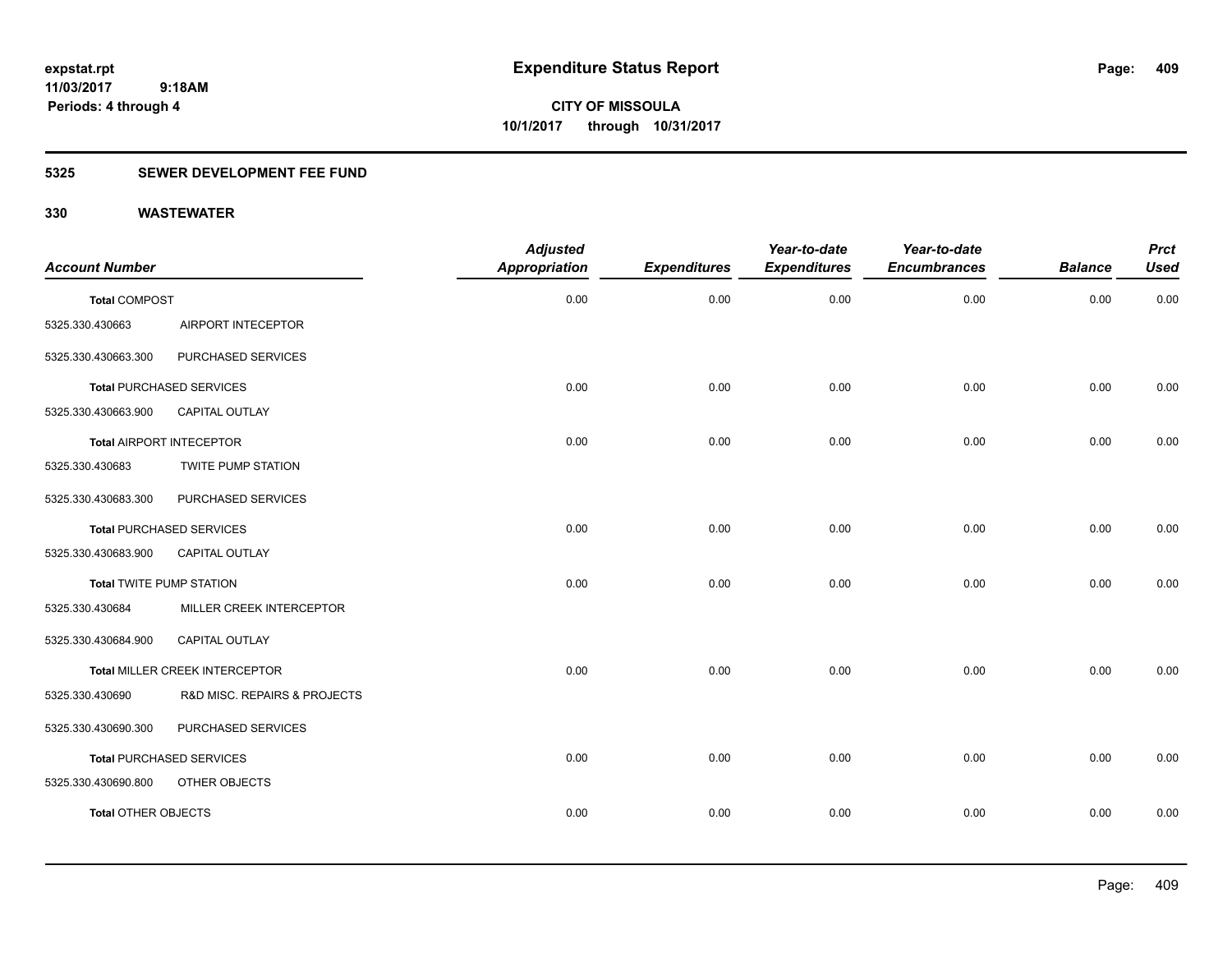**Periods: 4 through 4**

**CITY OF MISSOULA 10/1/2017 through 10/31/2017**

### **5325 SEWER DEVELOPMENT FEE FUND**

 **9:18AM**

| <b>Account Number</b>         |                                    | <b>Adjusted</b><br><b>Appropriation</b> | <b>Expenditures</b> | Year-to-date<br><b>Expenditures</b> | Year-to-date<br><b>Encumbrances</b> | <b>Balance</b> | <b>Prct</b><br><b>Used</b> |
|-------------------------------|------------------------------------|-----------------------------------------|---------------------|-------------------------------------|-------------------------------------|----------------|----------------------------|
| 5325.330.430690.900           | CAPITAL OUTLAY                     |                                         |                     |                                     |                                     |                |                            |
|                               |                                    |                                         |                     |                                     |                                     |                |                            |
|                               | Total R&D MISC. REPAIRS & PROJECTS | 0.00                                    | 0.00                | 0.00                                | 0.00                                | 0.00           | 0.00                       |
| 5325.330.430697               | *** Title Not Found ***            |                                         |                     |                                     |                                     |                |                            |
| 5325.330.430697.900           | <b>CAPITAL OUTLAY</b>              |                                         |                     |                                     |                                     |                |                            |
| Total *** Title Not Found *** |                                    | 0.00                                    | 0.00                | 0.00                                | 0.00                                | 0.00           | 0.00                       |
| 5325.330.430706               | RUSSELL ST INTERCEPTOR             |                                         |                     |                                     |                                     |                |                            |
| 5325.330.430706.300           | PURCHASED SERVICES                 |                                         |                     |                                     |                                     |                |                            |
|                               | Total RUSSELL ST INTERCEPTOR       | 0.00                                    | 0.00                | 0.00                                | 0.00                                | 0.00           | 0.00                       |
| 5325.330.430711               | *** Title Not Found ***            |                                         |                     |                                     |                                     |                |                            |
| 5325.330.430711.900           | <b>CAPITAL OUTLAY</b>              |                                         |                     |                                     |                                     |                |                            |
| Total *** Title Not Found *** |                                    | 0.00                                    | 0.00                | 0.00                                | 0.00                                | 0.00           | 0.00                       |
| 5325.330.490508               | EKO COMPOST PURCHASE               |                                         |                     |                                     |                                     |                |                            |
| 5325.330.490508.300           | PURCHASED SERVICES                 |                                         |                     |                                     |                                     |                |                            |
|                               | <b>Total PURCHASED SERVICES</b>    | 0.00                                    | 0.00                | 0.00                                | 0.00                                | 0.00           | 0.00                       |
| 5325.330.490508.600           | <b>DEBT SERVICE</b>                |                                         |                     |                                     |                                     |                |                            |
| <b>Total DEBT SERVICE</b>     |                                    | 0.00                                    | 0.00                | 0.00                                | 0.00                                | 0.00           | 0.00                       |
| 5325.330.490508.900           | CAPITAL OUTLAY                     |                                         |                     |                                     |                                     |                |                            |
|                               | Total EKO COMPOST PURCHASE         | 0.00                                    | 0.00                | 0.00                                | 0.00                                | 0.00           | 0.00                       |
| 5325.330.499999               | <b>NEW REQUESTS</b>                |                                         |                     |                                     |                                     |                |                            |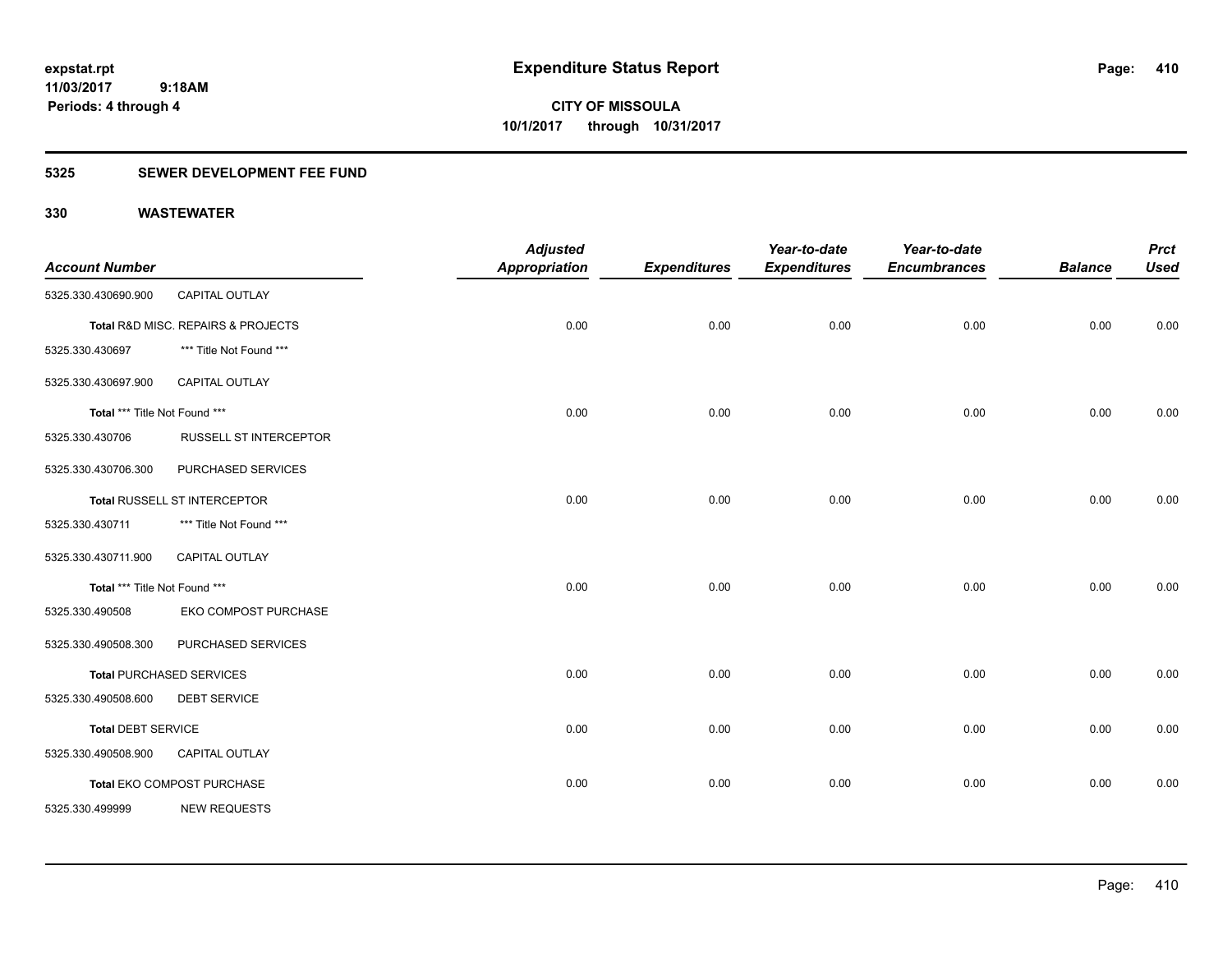**CITY OF MISSOULA 10/1/2017 through 10/31/2017**

### **5325 SEWER DEVELOPMENT FEE FUND**

| <b>Account Number</b>     |                                         | <b>Adjusted</b><br><b>Appropriation</b> | <b>Expenditures</b> | Year-to-date<br><b>Expenditures</b> | Year-to-date<br><b>Encumbrances</b> | <b>Balance</b> | <b>Prct</b><br><b>Used</b> |
|---------------------------|-----------------------------------------|-----------------------------------------|---------------------|-------------------------------------|-------------------------------------|----------------|----------------------------|
| 5325.330.499999.900       | <b>CAPITAL OUTLAY</b>                   |                                         |                     |                                     |                                     |                |                            |
| <b>Total NEW REQUESTS</b> |                                         | 0.00                                    | 0.00                | 0.00                                | 0.00                                | 0.00           | 0.00                       |
| 5325.330.510110           | <b>MERCHANT SERVICES</b>                |                                         |                     |                                     |                                     |                |                            |
| 5325.330.510110.500       | <b>FIXED CHARGES</b>                    |                                         |                     |                                     |                                     |                |                            |
|                           | <b>Total MERCHANT SERVICES</b>          | 0.00                                    | 0.00                | 0.00                                | 0.00                                | 0.00           | 0.00                       |
|                           | <b>Total SEWER DEVELOPMENT FEE FUND</b> |                                         | 0.00<br>19.517.33   | 24,563.67                           | 0.00                                | $-24.563.67$   | 0.00                       |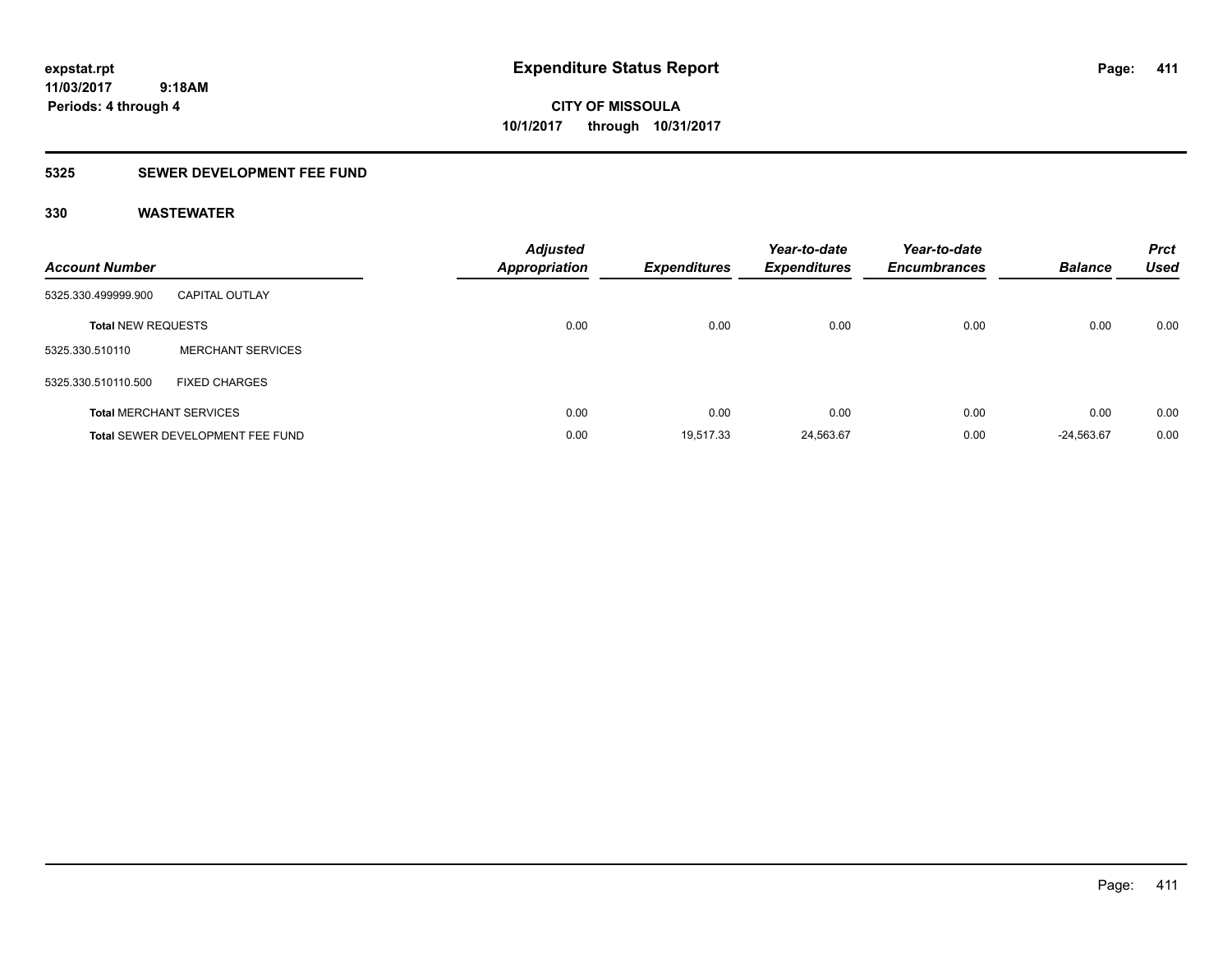### **5340 SEWER CONSTRUCTION FUND**

|                               |                                  | <b>Adjusted</b>      |                     | Year-to-date        | Year-to-date        |                | <b>Prct</b> |
|-------------------------------|----------------------------------|----------------------|---------------------|---------------------|---------------------|----------------|-------------|
| <b>Account Number</b>         |                                  | <b>Appropriation</b> | <b>Expenditures</b> | <b>Expenditures</b> | <b>Encumbrances</b> | <b>Balance</b> | <b>Used</b> |
| 5340.330.430620               | <b>FACILITIES</b>                |                      |                     |                     |                     |                |             |
| 5340.330.430620.900           | CAPITAL OUTLAY                   |                      |                     |                     |                     |                |             |
| <b>Total FACILITIES</b>       |                                  | 0.00                 | 0.00                | 0.00                | 0.00                | 0.00           | 0.00        |
| 5340.330.430631               | SEWER MAIN REPLACE/UPGRADE       |                      |                     |                     |                     |                |             |
| 5340.330.430631.300           | PURCHASED SERVICES               |                      |                     |                     |                     |                |             |
|                               | Total SEWER MAIN REPLACE/UPGRADE | 0.00                 | 0.00                | 0.00                | 0.00                | 0.00           | 0.00        |
| 5340.330.430632               | *** Title Not Found ***          |                      |                     |                     |                     |                |             |
| 5340.330.430632.800           | OTHER OBJECTS                    |                      |                     |                     |                     |                |             |
| <b>Total OTHER OBJECTS</b>    |                                  | 0.00                 | 0.00                | 0.00                | 0.00                | 0.00           | 0.00        |
| 5340.330.430632.900           | CAPITAL OUTLAY                   |                      |                     |                     |                     |                |             |
| Total *** Title Not Found *** |                                  | 0.00                 | 0.00                | 0.00                | 0.00                | 0.00           | 0.00        |
| 5340.330.430682               | RESERVE ST LIFT STATION          |                      |                     |                     |                     |                |             |
| 5340.330.430682.900           | <b>CAPITAL OUTLAY</b>            |                      |                     |                     |                     |                |             |
|                               | Total RESERVE ST LIFT STATION    | 0.00                 | 0.00                | 0.00                | 0.00                | 0.00           | 0.00        |
| 5340.330.430697               | *** Title Not Found ***          |                      |                     |                     |                     |                |             |
| 5340.330.430697.300           | PURCHASED SERVICES               |                      |                     |                     |                     |                |             |
| Total *** Title Not Found *** |                                  | 0.00                 | 0.00                | 0.00                | 0.00                | 0.00           | 0.00        |
| 5340.330.430700               | <b>LINDA VISTA BLVD</b>          |                      |                     |                     |                     |                |             |
| 5340.330.430700.900           | CAPITAL OUTLAY                   |                      |                     |                     |                     |                |             |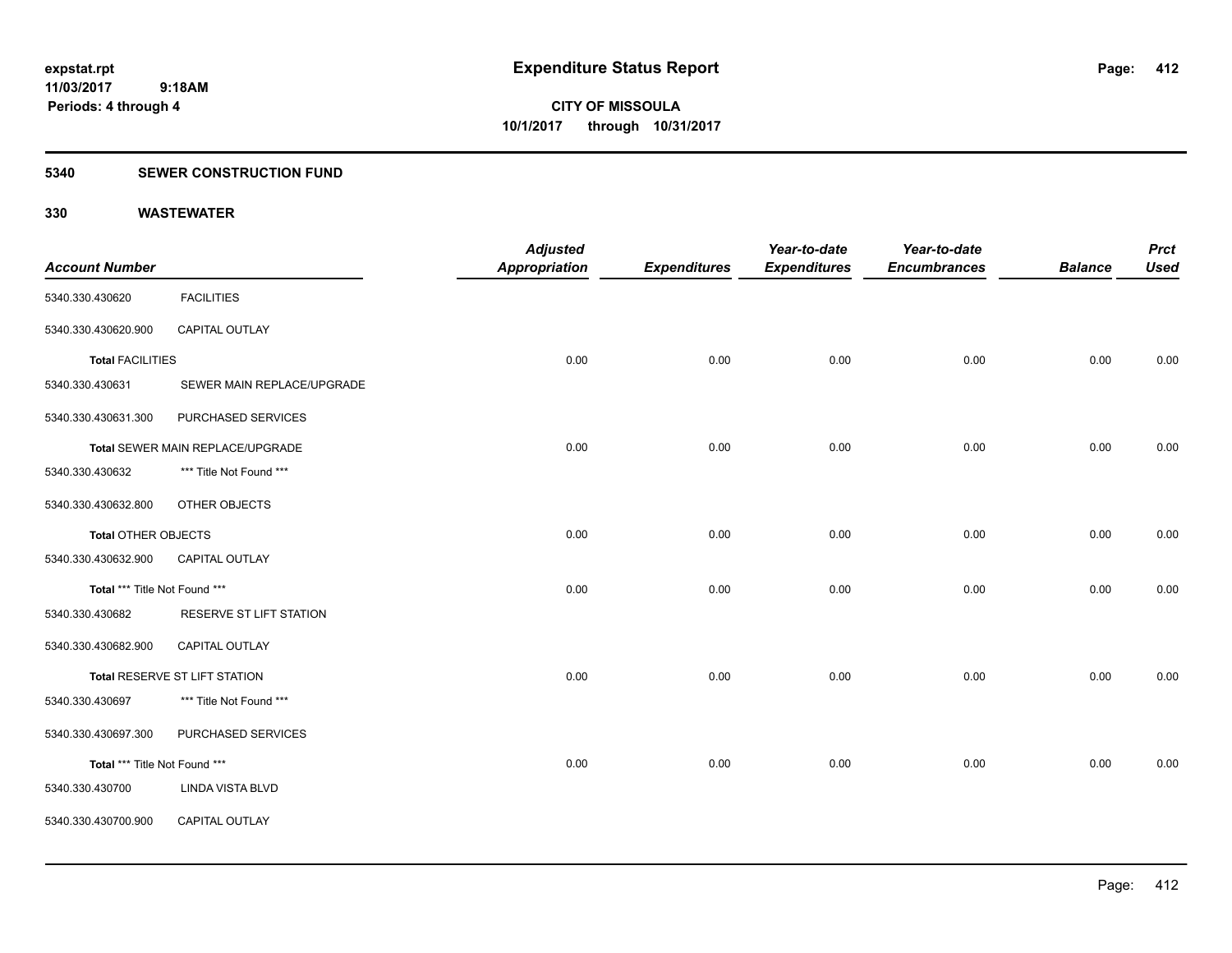### **5340 SEWER CONSTRUCTION FUND**

| <b>Account Number</b>         |                              | <b>Adjusted</b><br>Appropriation | <b>Expenditures</b> | Year-to-date<br><b>Expenditures</b> | Year-to-date<br><b>Encumbrances</b> | <b>Balance</b> | <b>Prct</b><br><b>Used</b> |
|-------------------------------|------------------------------|----------------------------------|---------------------|-------------------------------------|-------------------------------------|----------------|----------------------------|
| <b>Total LINDA VISTA BLVD</b> |                              | 0.00                             | 0.00                | 0.00                                | 0.00                                | 0.00           | 0.00                       |
| 5340.330.430701               | E RESERVE ST COLLECTOR       |                                  |                     |                                     |                                     |                |                            |
| 5340.330.430701.800           | OTHER OBJECTS                |                                  |                     |                                     |                                     |                |                            |
| <b>Total OTHER OBJECTS</b>    |                              | 0.00                             | 0.00                | 0.00                                | 0.00                                | 0.00           | 0.00                       |
| 5340.330.430701.900           | <b>CAPITAL OUTLAY</b>        |                                  |                     |                                     |                                     |                |                            |
|                               | Total E RESERVE ST COLLECTOR | 0.00                             | 0.00                | 0.00                                | 0.00                                | 0.00           | 0.00                       |
| 5340.330.510110               | <b>MERCHANT SERVICES</b>     |                                  |                     |                                     |                                     |                |                            |
| 5340.330.510110.500           | <b>FIXED CHARGES</b>         |                                  |                     |                                     |                                     |                |                            |
| <b>Total WASTEWATER</b>       |                              | 0.00                             | 0.00                | 0.00                                | 0.00                                | 0.00           | 0.00                       |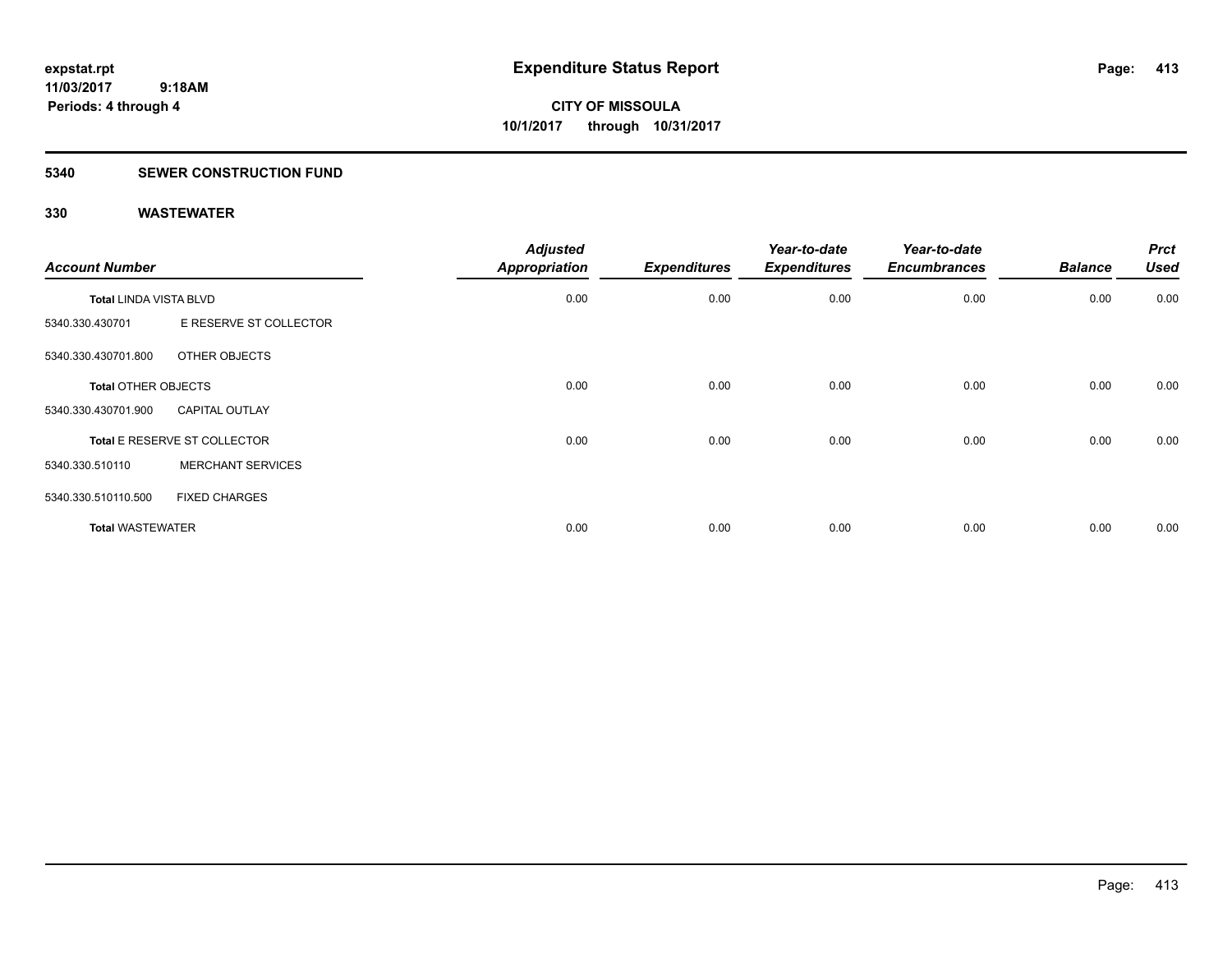### **5340 SEWER CONSTRUCTION FUND**

### **390 NON-DEPARTMENTAL**

| <b>Account Number</b> |                                      | <b>Adjusted</b><br>Appropriation | <i><b>Expenditures</b></i> | Year-to-date<br><i><b>Expenditures</b></i> | Year-to-date<br><b>Encumbrances</b> | <b>Balance</b> | <b>Prct</b><br>Used |
|-----------------------|--------------------------------------|----------------------------------|----------------------------|--------------------------------------------|-------------------------------------|----------------|---------------------|
| 5340.390.430963       | <b>BIOGAS ELECTRICAL GENERATION</b>  |                                  |                            |                                            |                                     |                |                     |
| 5340.390.430963.900   | <b>CAPITAL OUTLAY</b>                |                                  |                            |                                            |                                     |                |                     |
|                       | <b>Total SEWER CONSTRUCTION FUND</b> | 0.00                             | 0.00                       | 0.00                                       | 0.00                                | 0.00           | 0.00                |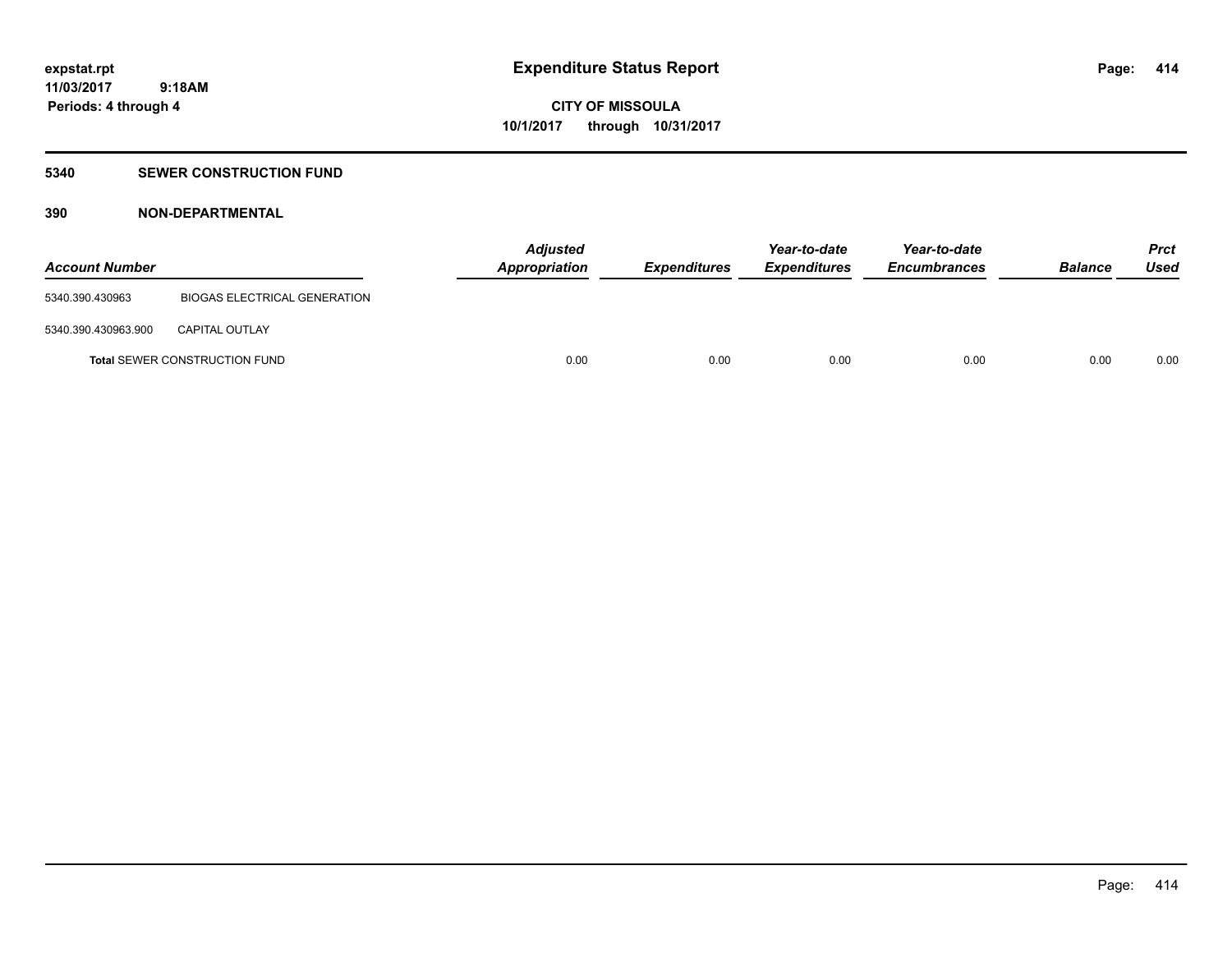**CITY OF MISSOULA 10/1/2017 through 10/31/2017**

### **5360 UNASSIGNED WASTEWATER DEBT SERVICE**

| Account Number            |                                                 | <b>Adjusted</b><br><b>Appropriation</b> | <b>Expenditures</b> | Year-to-date<br><b>Expenditures</b> | Year-to-date<br><b>Encumbrances</b> | <b>Balance</b> | <b>Prct</b><br>Used |
|---------------------------|-------------------------------------------------|-----------------------------------------|---------------------|-------------------------------------|-------------------------------------|----------------|---------------------|
| 5360.330.490200           | REVENUE BOND DEBT SERVICE                       |                                         |                     |                                     |                                     |                |                     |
| 5360.330.490200.600       | <b>DEBT SERVICE</b>                             |                                         |                     |                                     |                                     |                |                     |
| <b>Total DEBT SERVICE</b> |                                                 | 0.00                                    | 0.00                | 0.00                                | 0.00                                | 0.00           | 0.00                |
|                           | <b>Total REVENUE BOND DEBT SERVICE</b>          | 0.00                                    | 0.00                | 0.00                                | 0.00                                | 0.00           | 0.00                |
|                           | <b>Total UNASSIGNED WASTEWATER DEBT SERVICE</b> | 0.00                                    | 0.00                | 0.00                                | 0.00                                | 0.00           | 0.00                |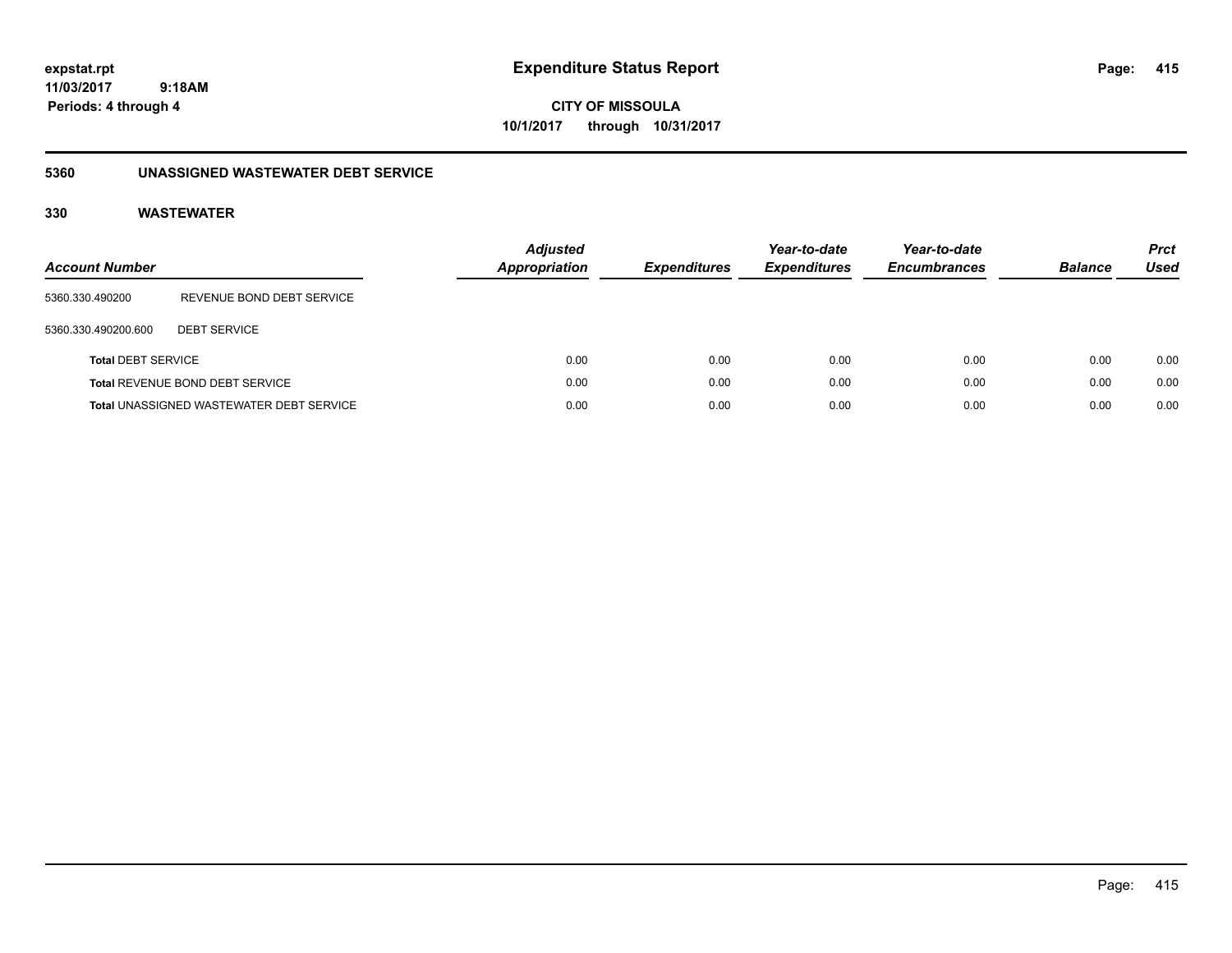**CITY OF MISSOULA 10/1/2017 through 10/31/2017**

#### **5361 2001 SEWER REVENUE BONDS-DEBT SERVICE**

| <b>Account Number</b> |                                                    | <b>Adjusted</b><br>Appropriation | <b>Expenditures</b> | Year-to-date<br><b>Expenditures</b> | Year-to-date<br><b>Encumbrances</b> | <b>Balance</b> | <b>Prct</b><br><b>Used</b> |
|-----------------------|----------------------------------------------------|----------------------------------|---------------------|-------------------------------------|-------------------------------------|----------------|----------------------------|
| 5361.330.490200       | REVENUE BOND DEBT SERVICE                          |                                  |                     |                                     |                                     |                |                            |
| 5361.330.490200.600   | <b>DEBT SERVICE</b>                                |                                  |                     |                                     |                                     |                |                            |
|                       | <b>Total REVENUE BOND DEBT SERVICE</b>             | 0.00                             | 0.00                | 0.00                                | 0.00                                | 0.00           | 0.00                       |
| 5361.330.510110       | <b>MERCHANT SERVICES</b>                           |                                  |                     |                                     |                                     |                |                            |
| 5361.330.510110.500   | <b>FIXED CHARGES</b>                               |                                  |                     |                                     |                                     |                |                            |
|                       | <b>Total MERCHANT SERVICES</b>                     | 0.00                             | 0.00                | 0.00                                | 0.00                                | 0.00           | 0.00                       |
|                       | <b>Total 2001 SEWER REVENUE BONDS-DEBT SERVICE</b> | 0.00                             | 0.00                | 0.00                                | 0.00                                | 0.00           | 0.00                       |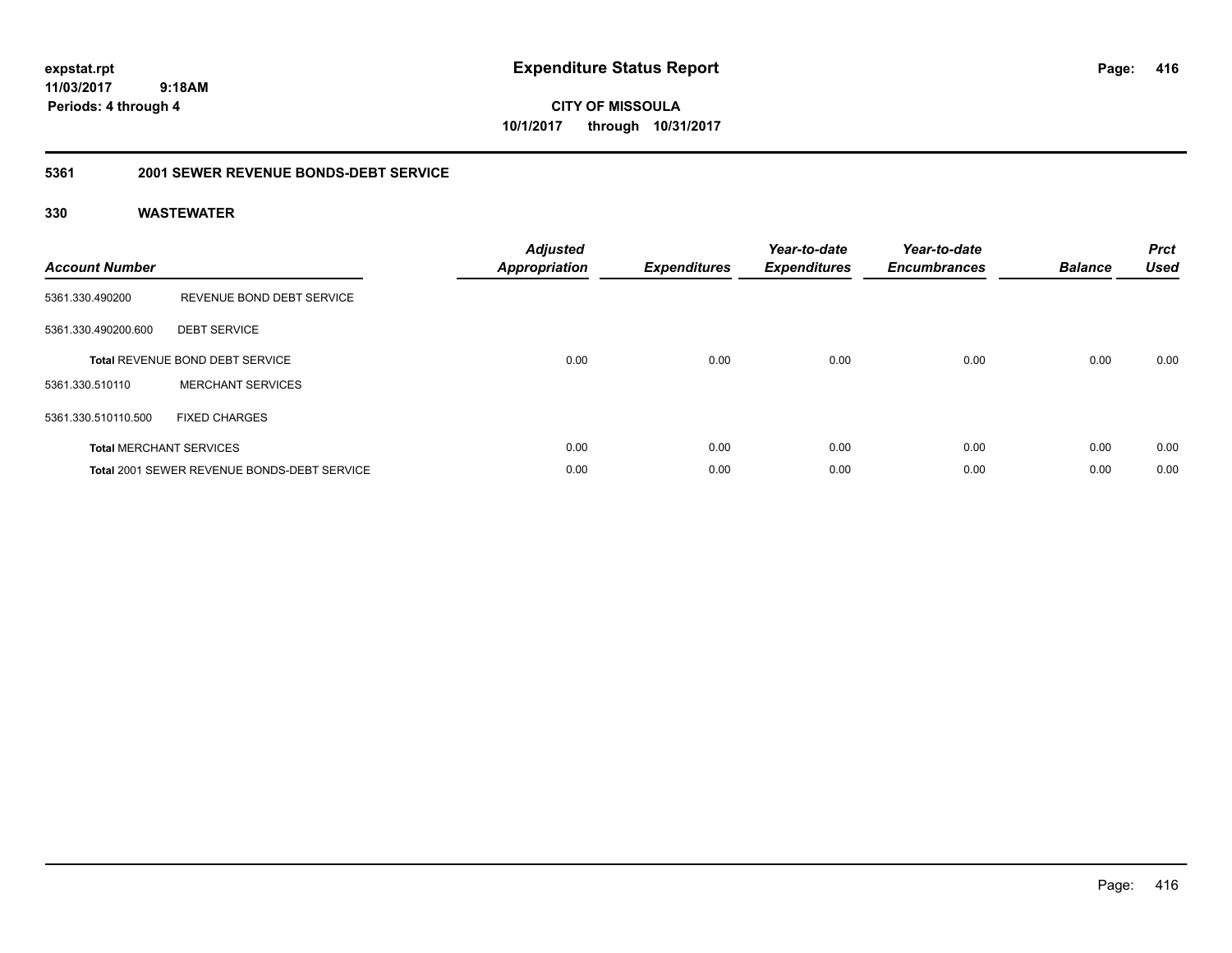**CITY OF MISSOULA 10/1/2017 through 10/31/2017**

### **5362 00 SEWER REVENUE BOND - SERIES B DEBT SE**

| <b>Account Number</b>     |                                                | <b>Adjusted</b><br><b>Appropriation</b> | <b>Expenditures</b> | Year-to-date<br><b>Expenditures</b> | Year-to-date<br><b>Encumbrances</b> | <b>Balance</b> | <b>Prct</b><br><b>Used</b> |
|---------------------------|------------------------------------------------|-----------------------------------------|---------------------|-------------------------------------|-------------------------------------|----------------|----------------------------|
| 5362.330.490200           | REVENUE BOND DEBT SERVICE                      |                                         |                     |                                     |                                     |                |                            |
| 5362.330.490200.600       | <b>DEBT SERVICE</b>                            |                                         |                     |                                     |                                     |                |                            |
| <b>Total DEBT SERVICE</b> |                                                | 0.00                                    | 0.00                | 0.00                                | 0.00                                | 0.00           | 0.00                       |
| 5362.330.490200.800       | OTHER OBJECTS                                  |                                         |                     |                                     |                                     |                |                            |
|                           | <b>Total REVENUE BOND DEBT SERVICE</b>         | 0.00                                    | 0.00                | 0.00                                | 0.00                                | 0.00           | 0.00                       |
| 5362.330.510110           | <b>MERCHANT SERVICES</b>                       |                                         |                     |                                     |                                     |                |                            |
| 5362.330.510110.500       | <b>FIXED CHARGES</b>                           |                                         |                     |                                     |                                     |                |                            |
|                           | <b>Total MERCHANT SERVICES</b>                 | 0.00                                    | 0.00                | 0.00                                | 0.00                                | 0.00           | 0.00                       |
|                           | Total 00 SEWER REVENUE BOND - SERIES B DEBT SE | 0.00                                    | 0.00                | 0.00                                | 0.00                                | 0.00           | 0.00                       |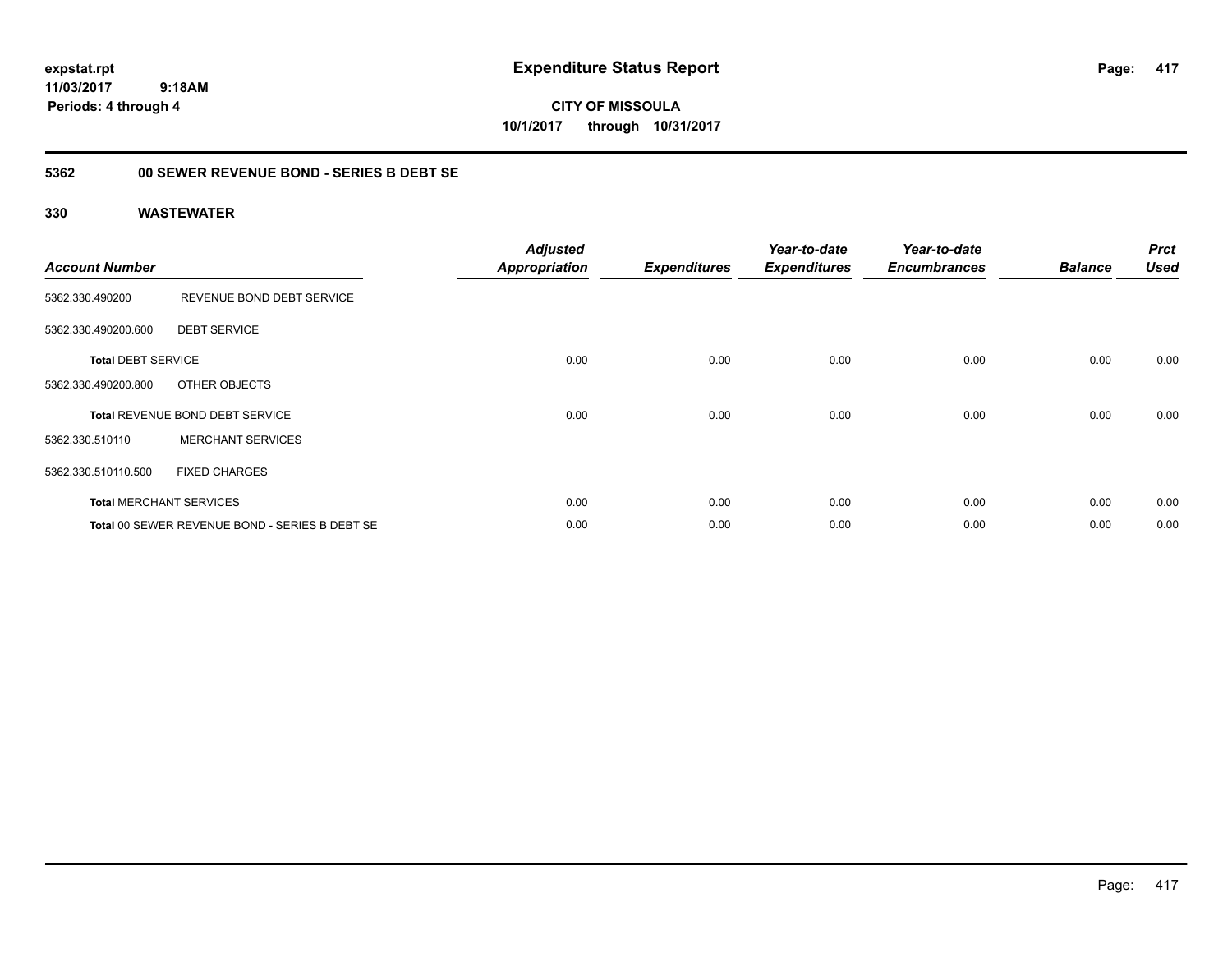**CITY OF MISSOULA 10/1/2017 through 10/31/2017**

### **5363 92 SEWER REVENUE BOND SERIES A DEBT SERV**

| <b>Account Number</b> |                                                | <b>Adjusted</b><br><b>Appropriation</b> | <b>Expenditures</b> | Year-to-date<br><b>Expenditures</b> | Year-to-date<br><b>Encumbrances</b> | <b>Balance</b> | <b>Prct</b><br><b>Used</b> |
|-----------------------|------------------------------------------------|-----------------------------------------|---------------------|-------------------------------------|-------------------------------------|----------------|----------------------------|
| 5363.330.490200       | REVENUE BOND DEBT SERVICE                      |                                         |                     |                                     |                                     |                |                            |
| 5363.330.490200.600   | <b>DEBT SERVICE</b>                            |                                         |                     |                                     |                                     |                |                            |
|                       | <b>Total REVENUE BOND DEBT SERVICE</b>         | 0.00                                    | 0.00                | 0.00                                | 0.00                                | 0.00           | 0.00                       |
| 5363.330.510110       | <b>MERCHANT SERVICES</b>                       |                                         |                     |                                     |                                     |                |                            |
| 5363.330.510110.500   | <b>FIXED CHARGES</b>                           |                                         |                     |                                     |                                     |                |                            |
|                       | <b>Total MERCHANT SERVICES</b>                 | 0.00                                    | 0.00                | 0.00                                | 0.00                                | 0.00           | 0.00                       |
|                       | Total 92 SEWER REVENUE BOND SERIES A DEBT SERV | 0.00                                    | 0.00                | 0.00                                | 0.00                                | 0.00           | 0.00                       |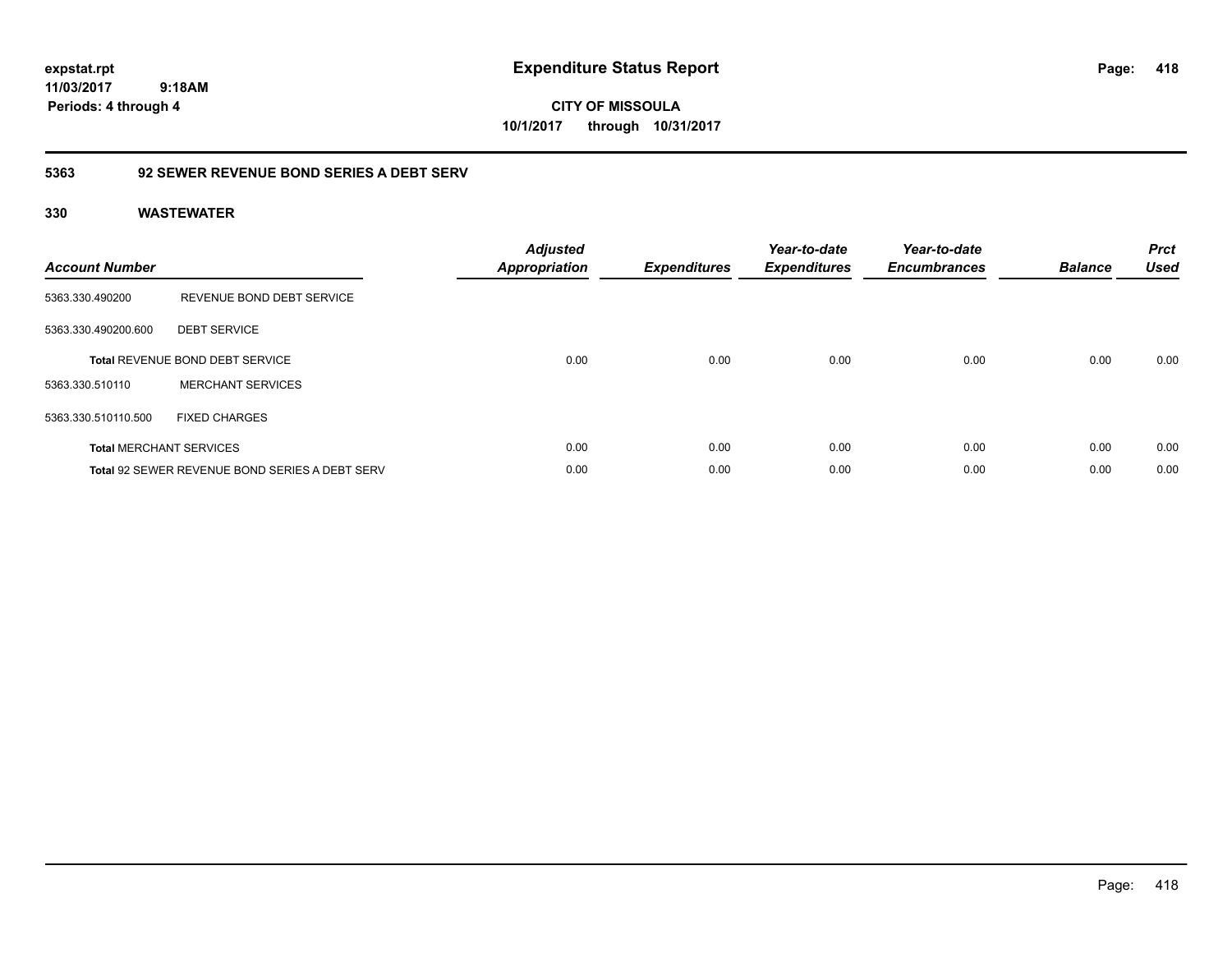**CITY OF MISSOULA 10/1/2017 through 10/31/2017**

### **5364 92 SEWER REVENUE BOND - SERIES B DEBT S**

| <b>Account Number</b> |                                               | <b>Adjusted</b><br>Appropriation | <b>Expenditures</b> | Year-to-date<br><b>Expenditures</b> | Year-to-date<br><b>Encumbrances</b> | <b>Balance</b> | <b>Prct</b><br><b>Used</b> |
|-----------------------|-----------------------------------------------|----------------------------------|---------------------|-------------------------------------|-------------------------------------|----------------|----------------------------|
| 5364.330.490200       | REVENUE BOND DEBT SERVICE                     |                                  |                     |                                     |                                     |                |                            |
| 5364.330.490200.600   | <b>DEBT SERVICE</b>                           |                                  |                     |                                     |                                     |                |                            |
|                       | <b>Total REVENUE BOND DEBT SERVICE</b>        | 0.00                             | 0.00                | 0.00                                | 0.00                                | 0.00           | 0.00                       |
| 5364.330.510110       | <b>MERCHANT SERVICES</b>                      |                                  |                     |                                     |                                     |                |                            |
| 5364.330.510110.500   | <b>FIXED CHARGES</b>                          |                                  |                     |                                     |                                     |                |                            |
|                       | <b>Total MERCHANT SERVICES</b>                | 0.00                             | 0.00                | 0.00                                | 0.00                                | 0.00           | 0.00                       |
|                       | Total 92 SEWER REVENUE BOND - SERIES B DEBT S | 0.00                             | 0.00                | 0.00                                | 0.00                                | 0.00           | 0.00                       |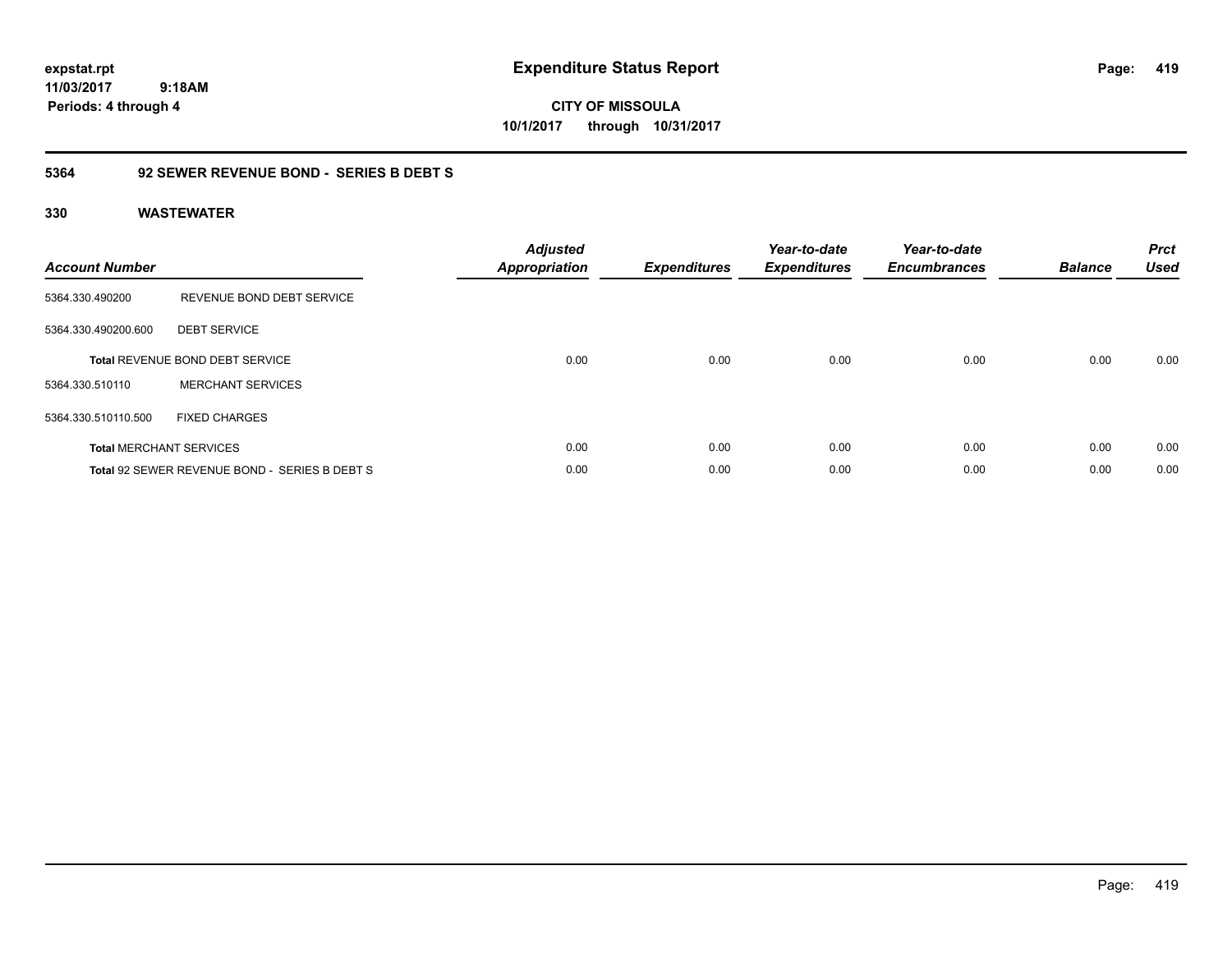**CITY OF MISSOULA 10/1/2017 through 10/31/2017**

### **5365 99 SEWER REVENUE BONDS DEBT SERVICE FUND**

| <b>Account Number</b> |                                                | <b>Adjusted</b><br><b>Appropriation</b> | <b>Expenditures</b> | Year-to-date<br><b>Expenditures</b> | Year-to-date<br><b>Encumbrances</b> | <b>Balance</b> | <b>Prct</b><br><b>Used</b> |
|-----------------------|------------------------------------------------|-----------------------------------------|---------------------|-------------------------------------|-------------------------------------|----------------|----------------------------|
| 5365.330.490200       | REVENUE BOND DEBT SERVICE                      |                                         |                     |                                     |                                     |                |                            |
| 5365.330.490200.600   | <b>DEBT SERVICE</b>                            |                                         |                     |                                     |                                     |                |                            |
|                       | <b>Total REVENUE BOND DEBT SERVICE</b>         | 0.00                                    | 0.00                | 0.00                                | 0.00                                | 0.00           | 0.00                       |
| 5365.330.510110       | <b>MERCHANT SERVICES</b>                       |                                         |                     |                                     |                                     |                |                            |
| 5365.330.510110.500   | <b>FIXED CHARGES</b>                           |                                         |                     |                                     |                                     |                |                            |
|                       | <b>Total MERCHANT SERVICES</b>                 | 0.00                                    | 0.00                | 0.00                                | 0.00                                | 0.00           | 0.00                       |
|                       | Total 99 SEWER REVENUE BONDS DEBT SERVICE FUND | 0.00                                    | 0.00                | 0.00                                | 0.00                                | 0.00           | 0.00                       |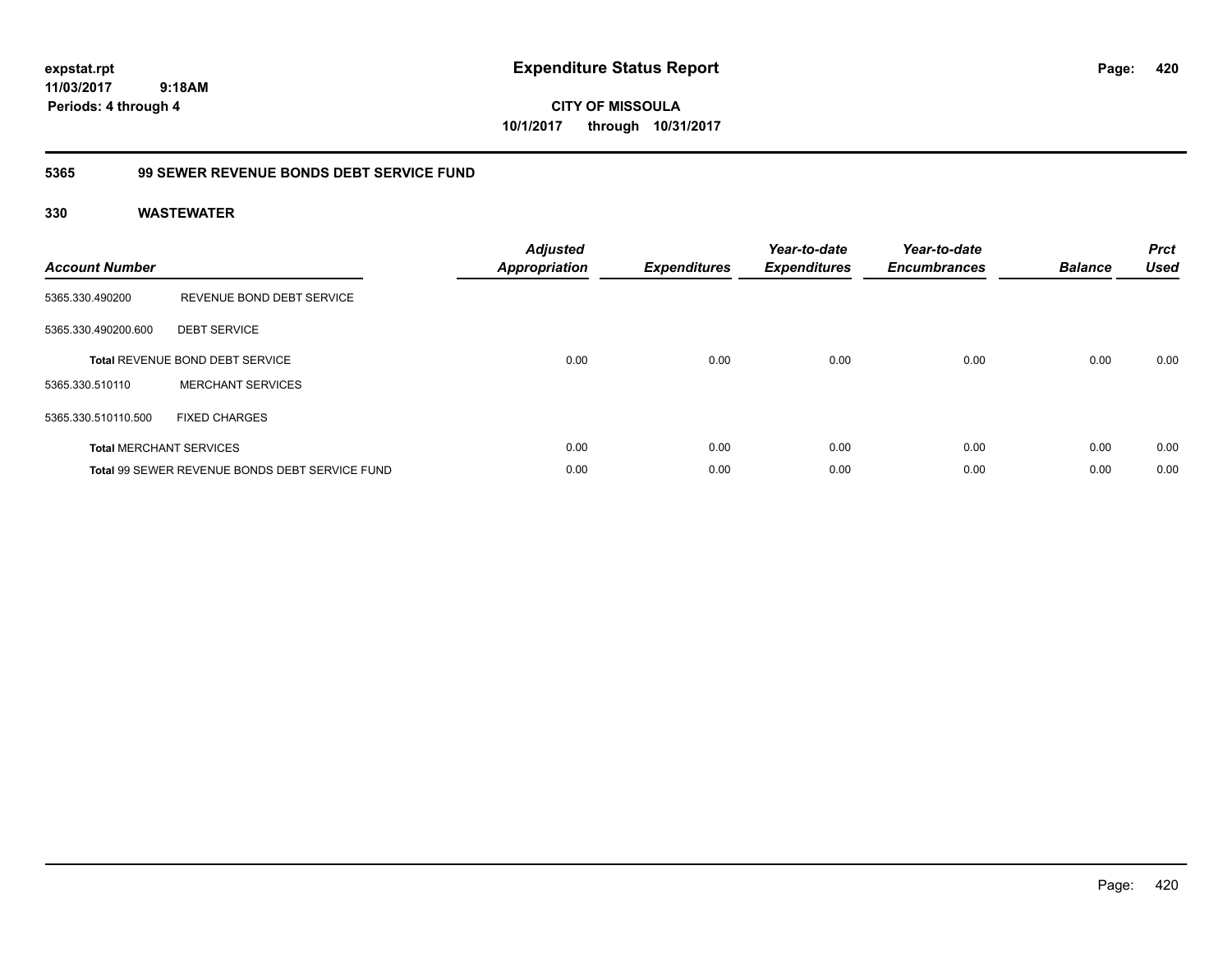**CITY OF MISSOULA 10/1/2017 through 10/31/2017**

### **5366 92 SEWER REVENUE BOND - SERIES A BOND RE**

| <b>Account Number</b>       |                                                | <b>Adjusted</b><br>Appropriation | <b>Expenditures</b> | Year-to-date<br><b>Expenditures</b> | Year-to-date<br><b>Encumbrances</b> | <b>Balance</b> | <b>Prct</b><br><b>Used</b> |
|-----------------------------|------------------------------------------------|----------------------------------|---------------------|-------------------------------------|-------------------------------------|----------------|----------------------------|
| 5366.330.430610             | ADMINISTRATION                                 |                                  |                     |                                     |                                     |                |                            |
| 5366.330.430610.800         | OTHER OBJECTS                                  |                                  |                     |                                     |                                     |                |                            |
| <b>Total ADMINISTRATION</b> |                                                | 0.00                             | 0.00                | 0.00                                | 0.00                                | 0.00           | 0.00                       |
| 5366.330.510110             | <b>MERCHANT SERVICES</b>                       |                                  |                     |                                     |                                     |                |                            |
| 5366.330.510110.500         | <b>FIXED CHARGES</b>                           |                                  |                     |                                     |                                     |                |                            |
|                             | <b>Total MERCHANT SERVICES</b>                 | 0.00                             | 0.00                | 0.00                                | 0.00                                | 0.00           | 0.00                       |
|                             | Total 92 SEWER REVENUE BOND - SERIES A BOND RE | 0.00                             | 0.00                | 0.00                                | 0.00                                | 0.00           | 0.00                       |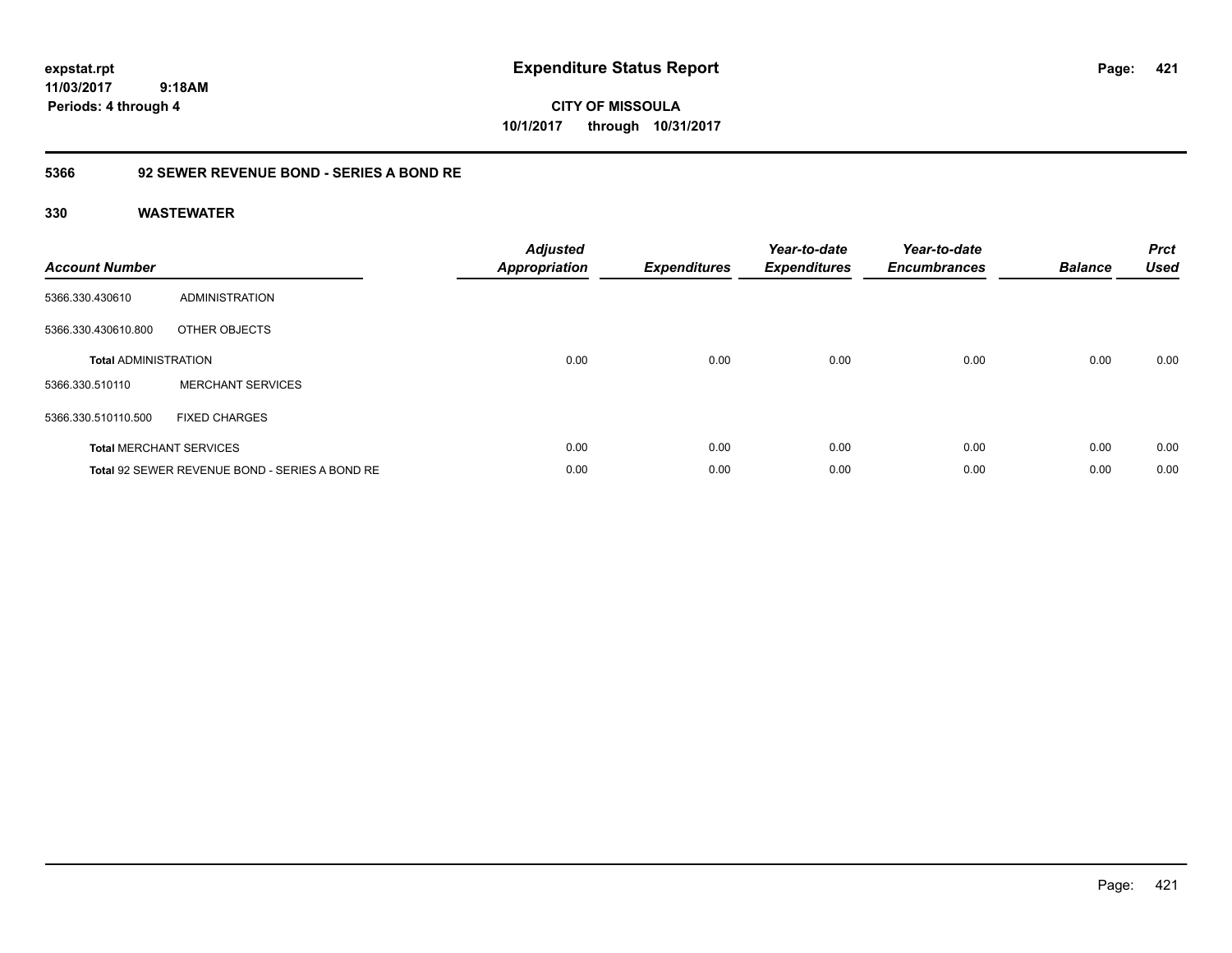**CITY OF MISSOULA 10/1/2017 through 10/31/2017**

### **5367 92 SEWER REVENUE BOND - SERIES B BOND RE**

| <b>Account Number</b>       |                                                | <b>Adjusted</b><br><b>Appropriation</b> | <b>Expenditures</b> | Year-to-date<br><b>Expenditures</b> | Year-to-date<br><b>Encumbrances</b> | <b>Balance</b> | <b>Prct</b><br><b>Used</b> |
|-----------------------------|------------------------------------------------|-----------------------------------------|---------------------|-------------------------------------|-------------------------------------|----------------|----------------------------|
| 5367.330.430610             | ADMINISTRATION                                 |                                         |                     |                                     |                                     |                |                            |
| 5367.330.430610.800         | OTHER OBJECTS                                  |                                         |                     |                                     |                                     |                |                            |
| <b>Total ADMINISTRATION</b> |                                                | 0.00                                    | 0.00                | 0.00                                | 0.00                                | 0.00           | 0.00                       |
| 5367.330.510110             | <b>MERCHANT SERVICES</b>                       |                                         |                     |                                     |                                     |                |                            |
| 5367.330.510110.500         | <b>FIXED CHARGES</b>                           |                                         |                     |                                     |                                     |                |                            |
|                             | <b>Total MERCHANT SERVICES</b>                 | 0.00                                    | 0.00                | 0.00                                | 0.00                                | 0.00           | 0.00                       |
|                             | Total 92 SEWER REVENUE BOND - SERIES B BOND RE | 0.00                                    | 0.00                | 0.00                                | 0.00                                | 0.00           | 0.00                       |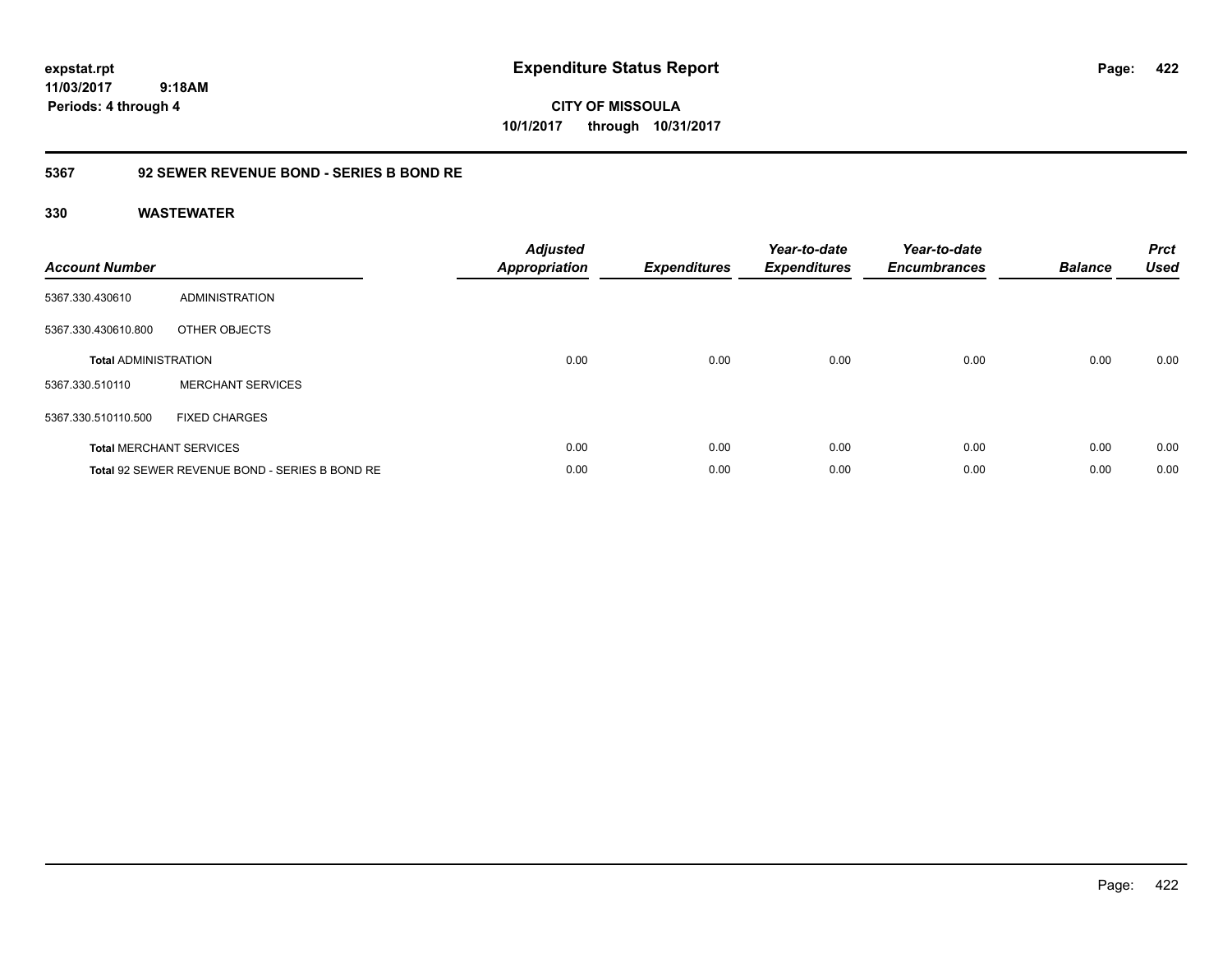**CITY OF MISSOULA 10/1/2017 through 10/31/2017**

## **5368 00 SEWER REVENUE BOND RESERVE FUND**

| <b>Account Number</b>       |                                          | <b>Adjusted</b><br>Appropriation | <b>Expenditures</b> | Year-to-date<br><b>Expenditures</b> | Year-to-date<br><b>Encumbrances</b> | <b>Balance</b> | <b>Prct</b><br><b>Used</b> |
|-----------------------------|------------------------------------------|----------------------------------|---------------------|-------------------------------------|-------------------------------------|----------------|----------------------------|
| 5368.330.430610             | ADMINISTRATION                           |                                  |                     |                                     |                                     |                |                            |
| 5368.330.430610.800         | OTHER OBJECTS                            |                                  |                     |                                     |                                     |                |                            |
| <b>Total ADMINISTRATION</b> |                                          | 0.00                             | 0.00                | 0.00                                | 0.00                                | 0.00           | 0.00                       |
| 5368.330.510110             | <b>MERCHANT SERVICES</b>                 |                                  |                     |                                     |                                     |                |                            |
| 5368.330.510110.500         | <b>FIXED CHARGES</b>                     |                                  |                     |                                     |                                     |                |                            |
|                             | <b>Total MERCHANT SERVICES</b>           | 0.00                             | 0.00                | 0.00                                | 0.00                                | 0.00           | 0.00                       |
|                             | Total 00 SEWER REVENUE BOND RESERVE FUND | 0.00                             | 0.00                | 0.00                                | 0.00                                | 0.00           | 0.00                       |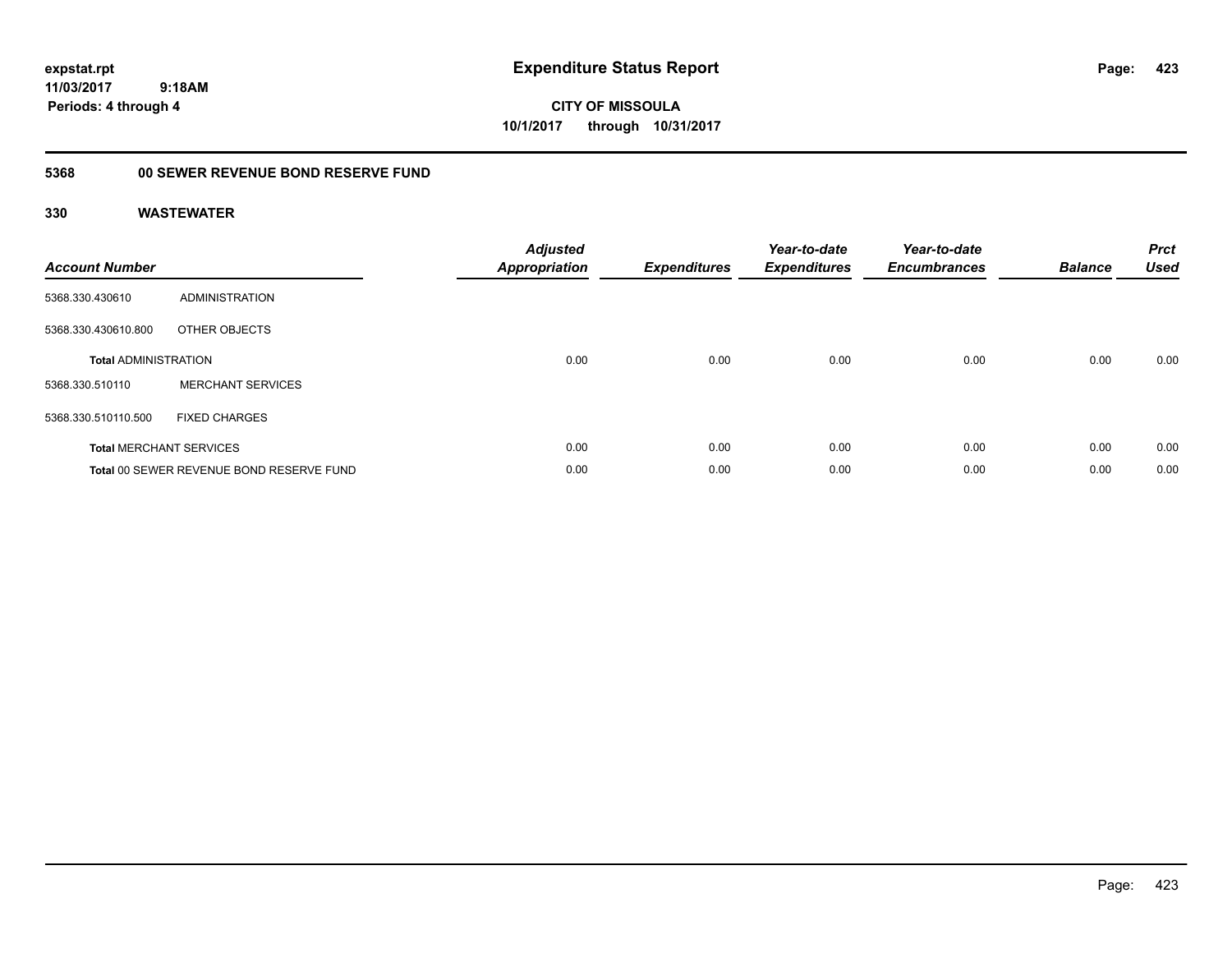### **5369 2001 SEWER REVENUE BOND**

| <b>Account Number</b>       |                                | <b>Adjusted</b><br><b>Appropriation</b> | <b>Expenditures</b> | Year-to-date<br><b>Expenditures</b> | Year-to-date<br><b>Encumbrances</b> | <b>Balance</b> | <b>Prct</b><br><b>Used</b> |
|-----------------------------|--------------------------------|-----------------------------------------|---------------------|-------------------------------------|-------------------------------------|----------------|----------------------------|
| 5369.330.430610             | <b>ADMINISTRATION</b>          |                                         |                     |                                     |                                     |                |                            |
| 5369.330.430610.800         | OTHER OBJECTS                  |                                         |                     |                                     |                                     |                |                            |
| <b>Total ADMINISTRATION</b> |                                | 0.00                                    | 0.00                | 0.00                                | 0.00                                | 0.00           | 0.00                       |
| 5369.330.510110             | <b>MERCHANT SERVICES</b>       |                                         |                     |                                     |                                     |                |                            |
| 5369.330.510110.500         | <b>FIXED CHARGES</b>           |                                         |                     |                                     |                                     |                |                            |
|                             | <b>Total MERCHANT SERVICES</b> | 0.00                                    | 0.00                | 0.00                                | 0.00                                | 0.00           | 0.00                       |
|                             | Total 2001 SEWER REVENUE BOND  | 0.00                                    | 0.00                | 0.00                                | 0.00                                | 0.00           | 0.00                       |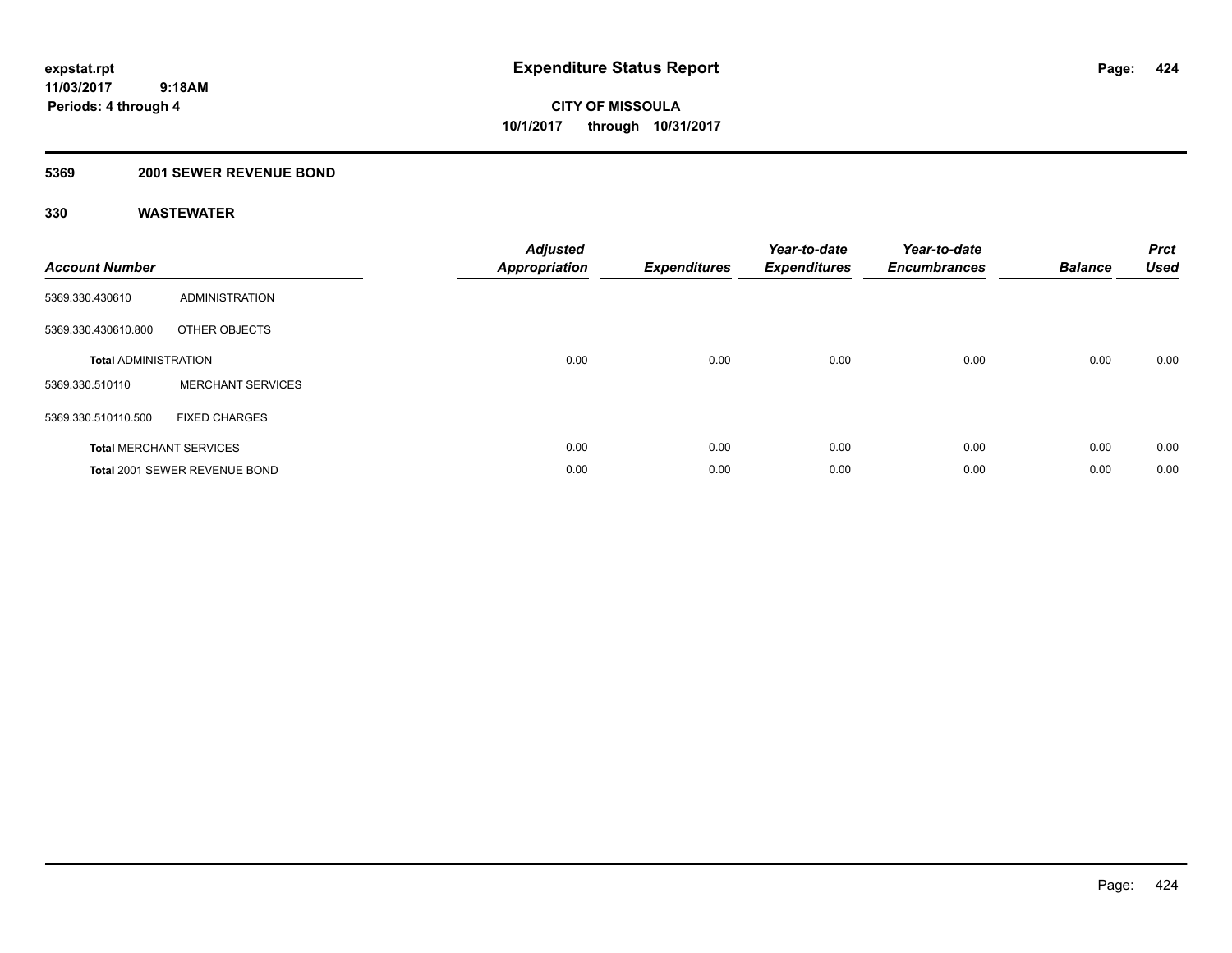**CITY OF MISSOULA 10/1/2017 through 10/31/2017**

### **5370 99 SEWER REVENUE BOND RESERVE FUND**

| <b>Account Number</b>       |                                          | <b>Adjusted</b><br>Appropriation | <b>Expenditures</b> | Year-to-date<br><b>Expenditures</b> | Year-to-date<br><b>Encumbrances</b> | <b>Balance</b> | <b>Prct</b><br><b>Used</b> |
|-----------------------------|------------------------------------------|----------------------------------|---------------------|-------------------------------------|-------------------------------------|----------------|----------------------------|
| 5370.330.430610             | <b>ADMINISTRATION</b>                    |                                  |                     |                                     |                                     |                |                            |
| 5370.330.430610.800         | OTHER OBJECTS                            |                                  |                     |                                     |                                     |                |                            |
| <b>Total ADMINISTRATION</b> |                                          | 0.00                             | 0.00                | 0.00                                | 0.00                                | 0.00           | 0.00                       |
| 5370.330.510110             | <b>MERCHANT SERVICES</b>                 |                                  |                     |                                     |                                     |                |                            |
| 5370.330.510110.500         | <b>FIXED CHARGES</b>                     |                                  |                     |                                     |                                     |                |                            |
|                             | <b>Total MERCHANT SERVICES</b>           | 0.00                             | 0.00                | 0.00                                | 0.00                                | 0.00           | 0.00                       |
|                             | Total 99 SEWER REVENUE BOND RESERVE FUND | 0.00                             | 0.00                | 0.00                                | 0.00                                | 0.00           | 0.00                       |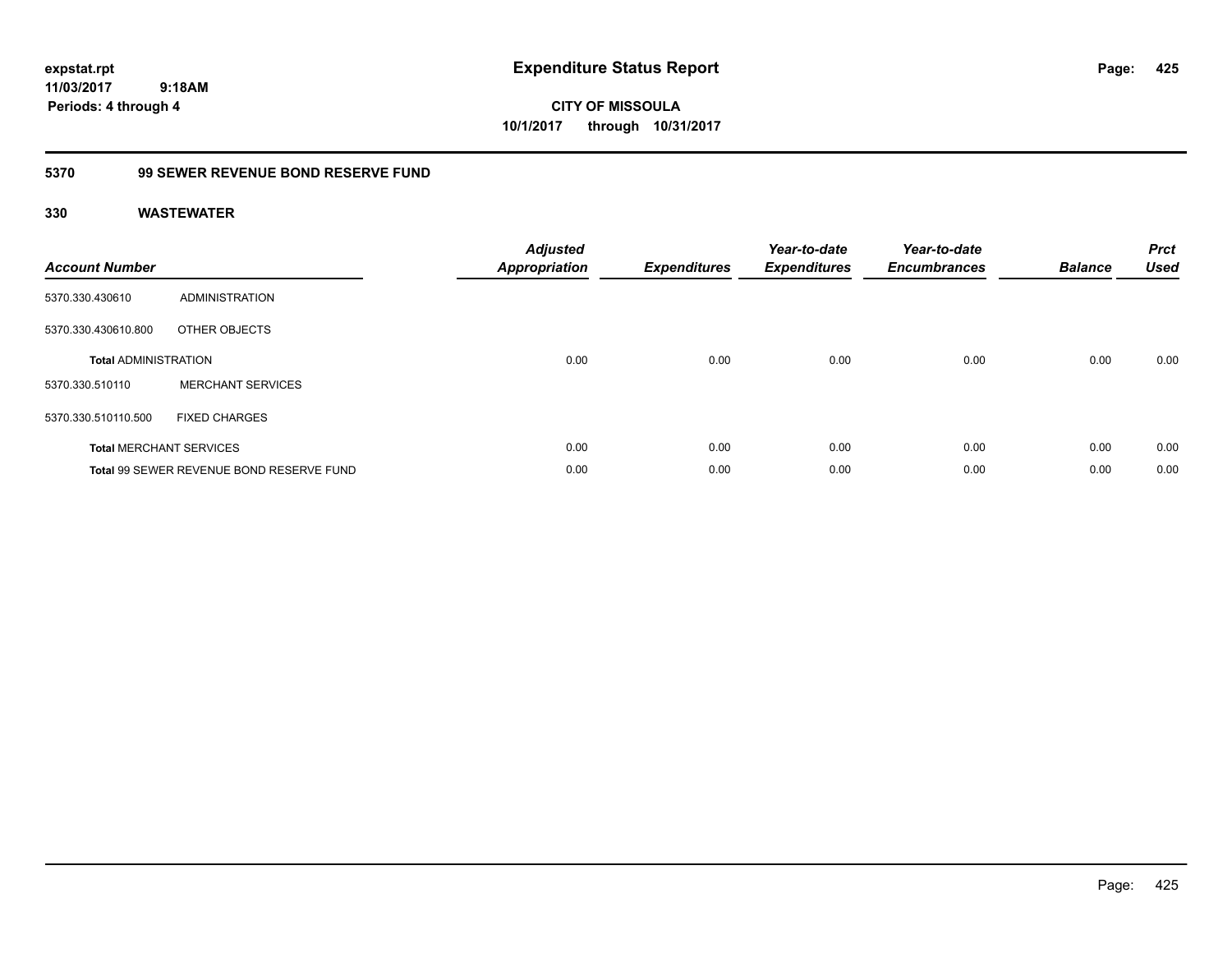**CITY OF MISSOULA 10/1/2017 through 10/31/2017**

#### **5371 2002 SEWER BONDS**

| <b>Account Number</b>  |                                 | <b>Adjusted</b><br>Appropriation | <b>Expenditures</b> | Year-to-date<br><b>Expenditures</b> | Year-to-date<br><b>Encumbrances</b> | <b>Balance</b> | <b>Prct</b><br><b>Used</b> |
|------------------------|---------------------------------|----------------------------------|---------------------|-------------------------------------|-------------------------------------|----------------|----------------------------|
| 5371.330.490200        | REVENUE BOND DEBT SERVICE       |                                  |                     |                                     |                                     |                |                            |
| 5371.330.490200.600    | <b>DEBT SERVICE</b>             |                                  |                     |                                     |                                     |                |                            |
|                        | Total REVENUE BOND DEBT SERVICE | 0.00                             | 0.00                | 0.00                                | 0.00                                | 0.00           | 0.00                       |
| 5371.330.510110        | <b>MERCHANT SERVICES</b>        |                                  |                     |                                     |                                     |                |                            |
| 5371.330.510110.500    | <b>FIXED CHARGES</b>            |                                  |                     |                                     |                                     |                |                            |
|                        | <b>Total MERCHANT SERVICES</b>  | 0.00                             | 0.00                | 0.00                                | 0.00                                | 0.00           | 0.00                       |
| Total 2002 SEWER BONDS |                                 | 0.00                             | 0.00                | 0.00                                | 0.00                                | 0.00           | 0.00                       |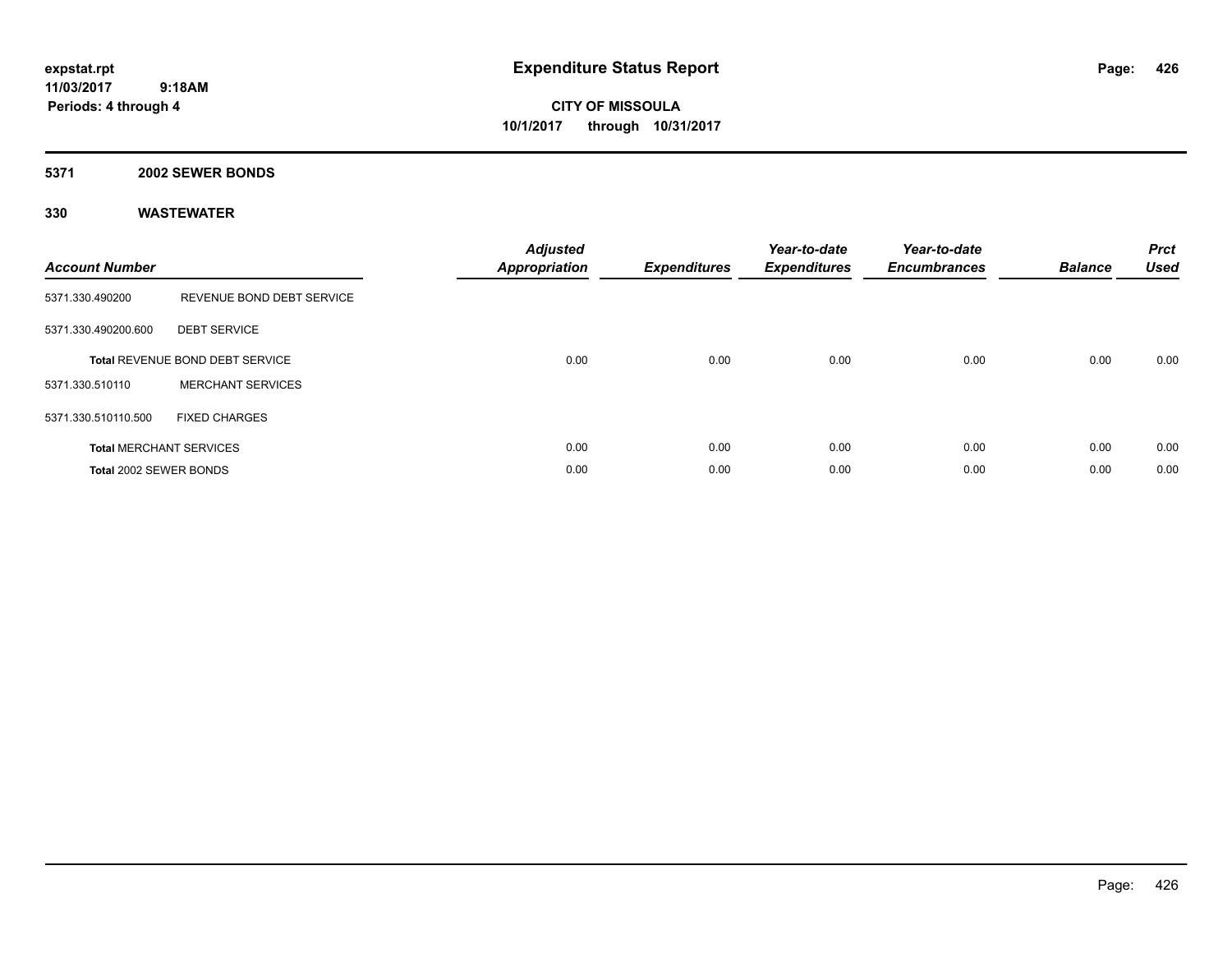### **5372 2002 SEWER REVENUE BOND**

| <b>Account Number</b>       |                                | <b>Adjusted</b><br><b>Appropriation</b> | <b>Expenditures</b> | Year-to-date<br><b>Expenditures</b> | Year-to-date<br><b>Encumbrances</b> | <b>Balance</b> | <b>Prct</b><br><b>Used</b> |
|-----------------------------|--------------------------------|-----------------------------------------|---------------------|-------------------------------------|-------------------------------------|----------------|----------------------------|
| 5372.330.430610             | <b>ADMINISTRATION</b>          |                                         |                     |                                     |                                     |                |                            |
| 5372.330.430610.800         | OTHER OBJECTS                  |                                         |                     |                                     |                                     |                |                            |
| <b>Total ADMINISTRATION</b> |                                | 0.00                                    | 0.00                | 0.00                                | 0.00                                | 0.00           | 0.00                       |
| 5372.330.510110             | <b>MERCHANT SERVICES</b>       |                                         |                     |                                     |                                     |                |                            |
| 5372.330.510110.500         | <b>FIXED CHARGES</b>           |                                         |                     |                                     |                                     |                |                            |
|                             | <b>Total MERCHANT SERVICES</b> | 0.00                                    | 0.00                | 0.00                                | 0.00                                | 0.00           | 0.00                       |
|                             | Total 2002 SEWER REVENUE BOND  | 0.00                                    | 0.00                | 0.00                                | 0.00                                | 0.00           | 0.00                       |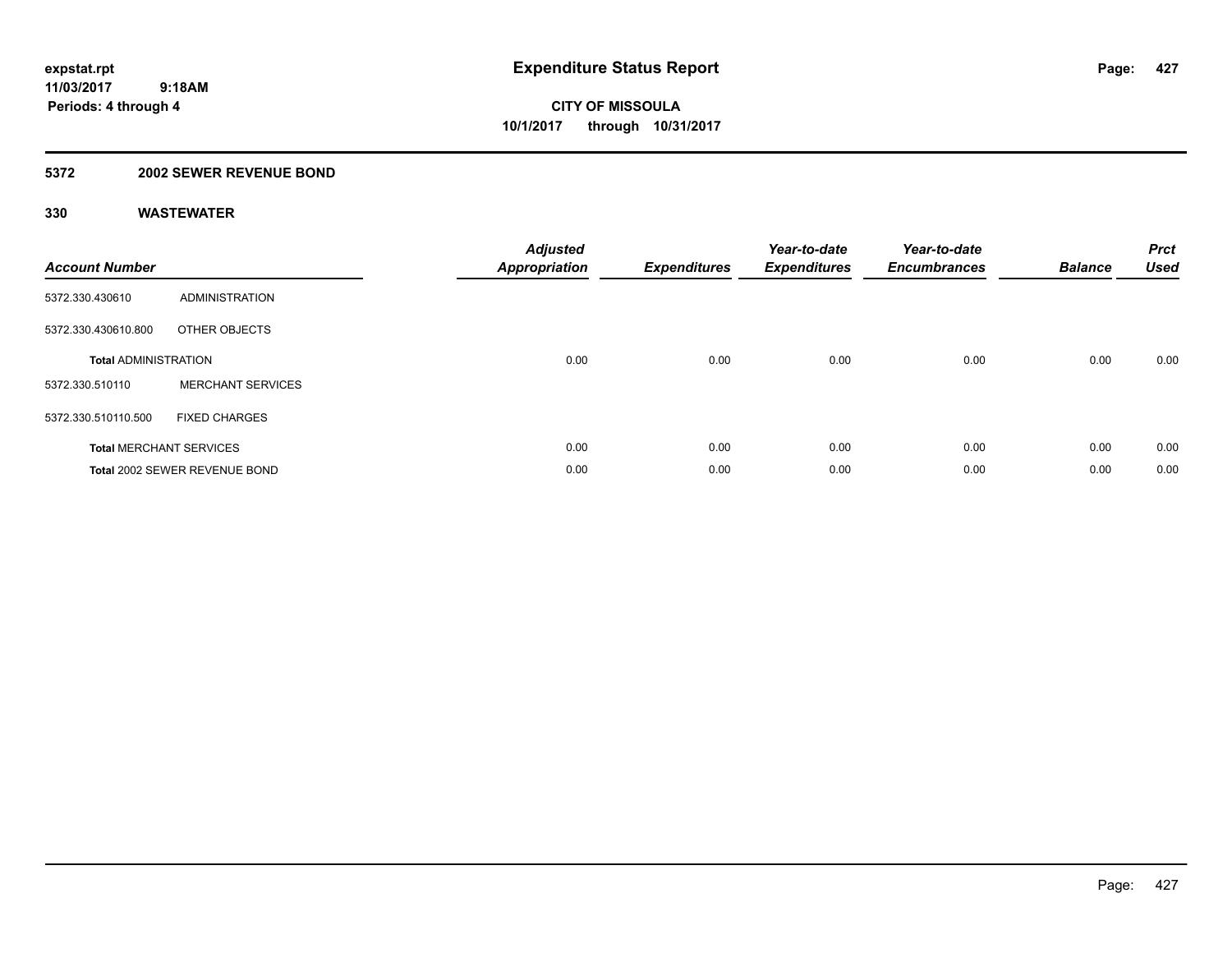**CITY OF MISSOULA 10/1/2017 through 10/31/2017**

### **5373 2002 WWTP UPGRADE REVENUE BOND**

| <b>Account Number</b> |                                      | <b>Adjusted</b><br>Appropriation | <b>Expenditures</b> | Year-to-date<br><b>Expenditures</b> | Year-to-date<br><b>Encumbrances</b> | <b>Balance</b> | <b>Prct</b><br><b>Used</b> |
|-----------------------|--------------------------------------|----------------------------------|---------------------|-------------------------------------|-------------------------------------|----------------|----------------------------|
| 5373.330.490200       | REVENUE BOND DEBT SERVICE            |                                  |                     |                                     |                                     |                |                            |
| 5373.330.490200.600   | <b>DEBT SERVICE</b>                  |                                  |                     |                                     |                                     |                |                            |
|                       | Total REVENUE BOND DEBT SERVICE      | 0.00                             | 0.00                | 0.00                                | 0.00                                | 0.00           | 0.00                       |
| 5373.330.510110       | <b>MERCHANT SERVICES</b>             |                                  |                     |                                     |                                     |                |                            |
| 5373.330.510110.500   | <b>FIXED CHARGES</b>                 |                                  |                     |                                     |                                     |                |                            |
|                       | <b>Total MERCHANT SERVICES</b>       | 0.00                             | 0.00                | 0.00                                | 0.00                                | 0.00           | 0.00                       |
|                       | Total 2002 WWTP UPGRADE REVENUE BOND | 0.00                             | 0.00                | 0.00                                | 0.00                                | 0.00           | 0.00                       |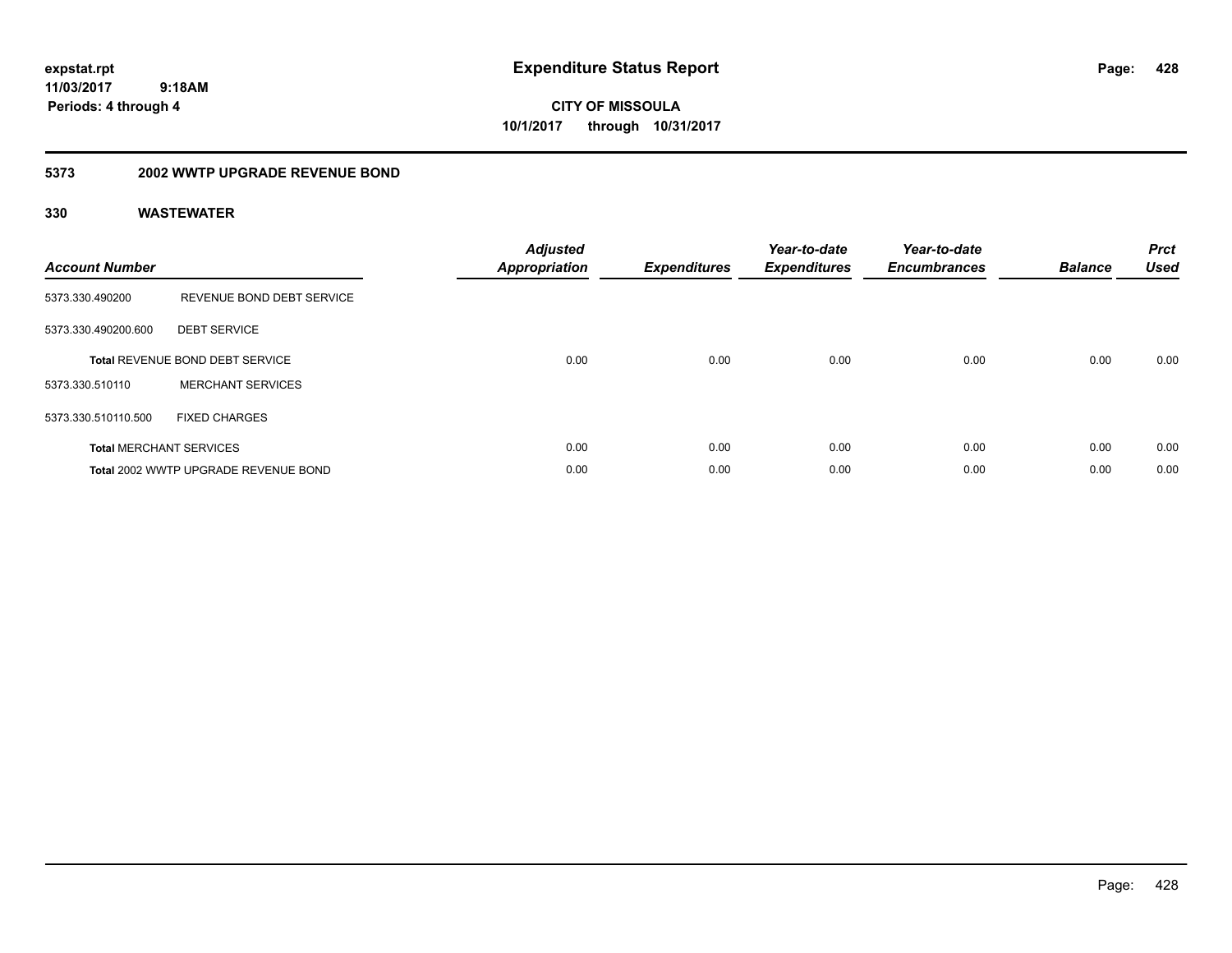### **5374 2002 WWTP UPGRADE RESERVE**

| <b>Account Number</b>       |                                 | <b>Adjusted</b><br><b>Appropriation</b> | <b>Expenditures</b> | Year-to-date<br><b>Expenditures</b> | Year-to-date<br><b>Encumbrances</b> | <b>Balance</b> | <b>Prct</b><br><b>Used</b> |
|-----------------------------|---------------------------------|-----------------------------------------|---------------------|-------------------------------------|-------------------------------------|----------------|----------------------------|
| 5374.330.430610             | <b>ADMINISTRATION</b>           |                                         |                     |                                     |                                     |                |                            |
| 5374.330.430610.800         | OTHER OBJECTS                   |                                         |                     |                                     |                                     |                |                            |
| <b>Total ADMINISTRATION</b> |                                 | 0.00                                    | 0.00                | 0.00                                | 0.00                                | 0.00           | 0.00                       |
| 5374.330.490200             | REVENUE BOND DEBT SERVICE       |                                         |                     |                                     |                                     |                |                            |
| 5374.330.490200.600         | <b>DEBT SERVICE</b>             |                                         |                     |                                     |                                     |                |                            |
|                             | Total REVENUE BOND DEBT SERVICE | 0.00                                    | 0.00                | 0.00                                | 0.00                                | 0.00           | 0.00                       |
| 5374.330.510110             | <b>MERCHANT SERVICES</b>        |                                         |                     |                                     |                                     |                |                            |
| 5374.330.510110.500         | <b>FIXED CHARGES</b>            |                                         |                     |                                     |                                     |                |                            |
|                             | <b>Total MERCHANT SERVICES</b>  | 0.00                                    | 0.00                | 0.00                                | 0.00                                | 0.00           | 0.00                       |
|                             | Total 2002 WWTP UPGRADE RESERVE | 0.00                                    | 0.00                | 0.00                                | 0.00                                | 0.00           | 0.00                       |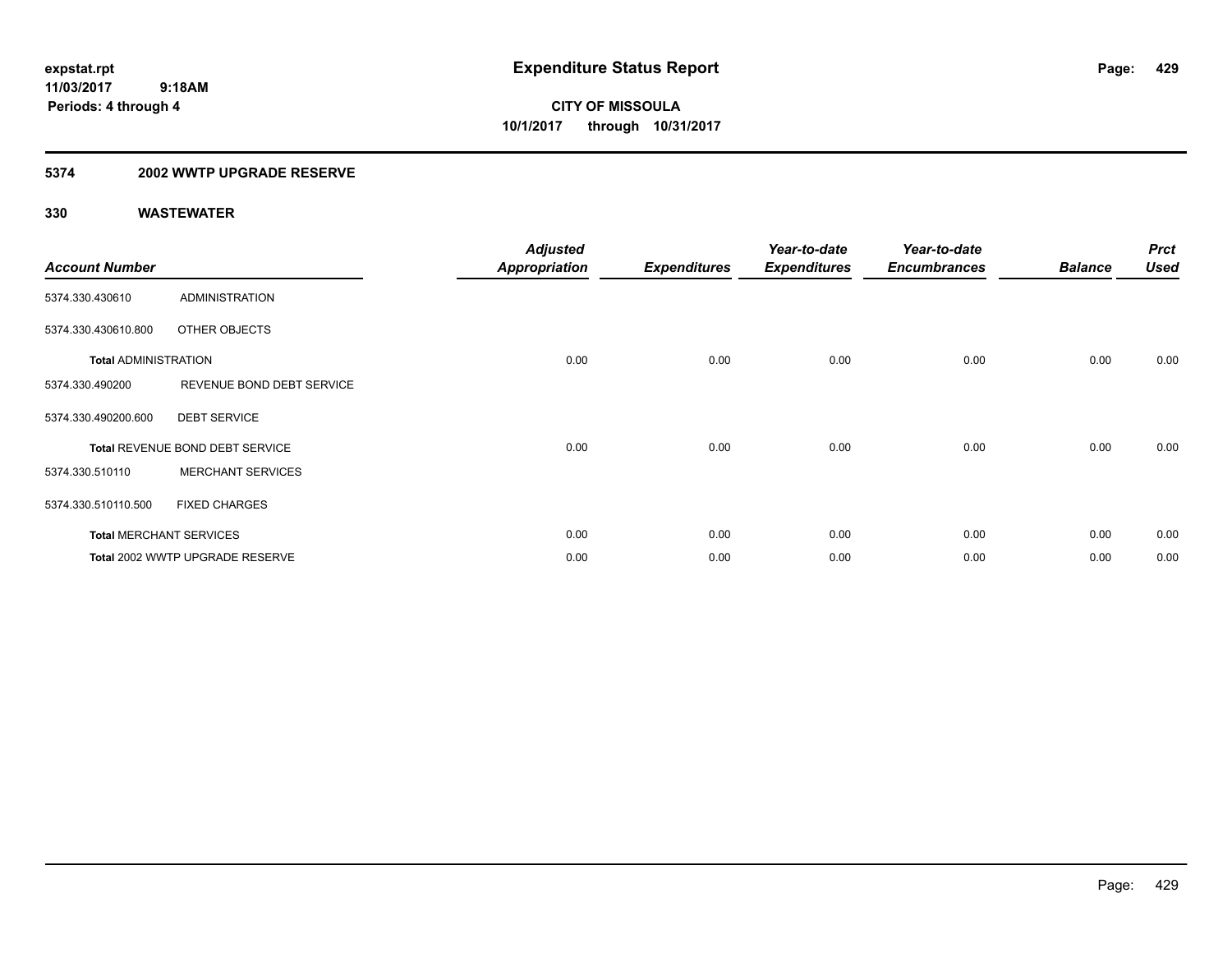### **5375 2003 WWTP SRF \$3.8M EPA DEBT**

| <b>Account Number</b> |                                     | <b>Adjusted</b><br>Appropriation | <b>Expenditures</b> | Year-to-date<br><b>Expenditures</b> | Year-to-date<br><b>Encumbrances</b> | <b>Balance</b> | <b>Prct</b><br><b>Used</b> |
|-----------------------|-------------------------------------|----------------------------------|---------------------|-------------------------------------|-------------------------------------|----------------|----------------------------|
| 5375.330.490200       | REVENUE BOND DEBT SERVICE           |                                  |                     |                                     |                                     |                |                            |
| 5375.330.490200.600   | <b>DEBT SERVICE</b>                 |                                  |                     |                                     |                                     |                |                            |
|                       | Total REVENUE BOND DEBT SERVICE     | 0.00                             | 0.00                | 0.00                                | 0.00                                | 0.00           | 0.00                       |
| 5375.330.510110       | <b>MERCHANT SERVICES</b>            |                                  |                     |                                     |                                     |                |                            |
| 5375.330.510110.500   | <b>FIXED CHARGES</b>                |                                  |                     |                                     |                                     |                |                            |
|                       | <b>Total MERCHANT SERVICES</b>      | 0.00                             | 0.00                | 0.00                                | 0.00                                | 0.00           | 0.00                       |
|                       | Total 2003 WWTP SRF \$3.8M EPA DEBT | 0.00                             | 0.00                | 0.00                                | 0.00                                | 0.00           | 0.00                       |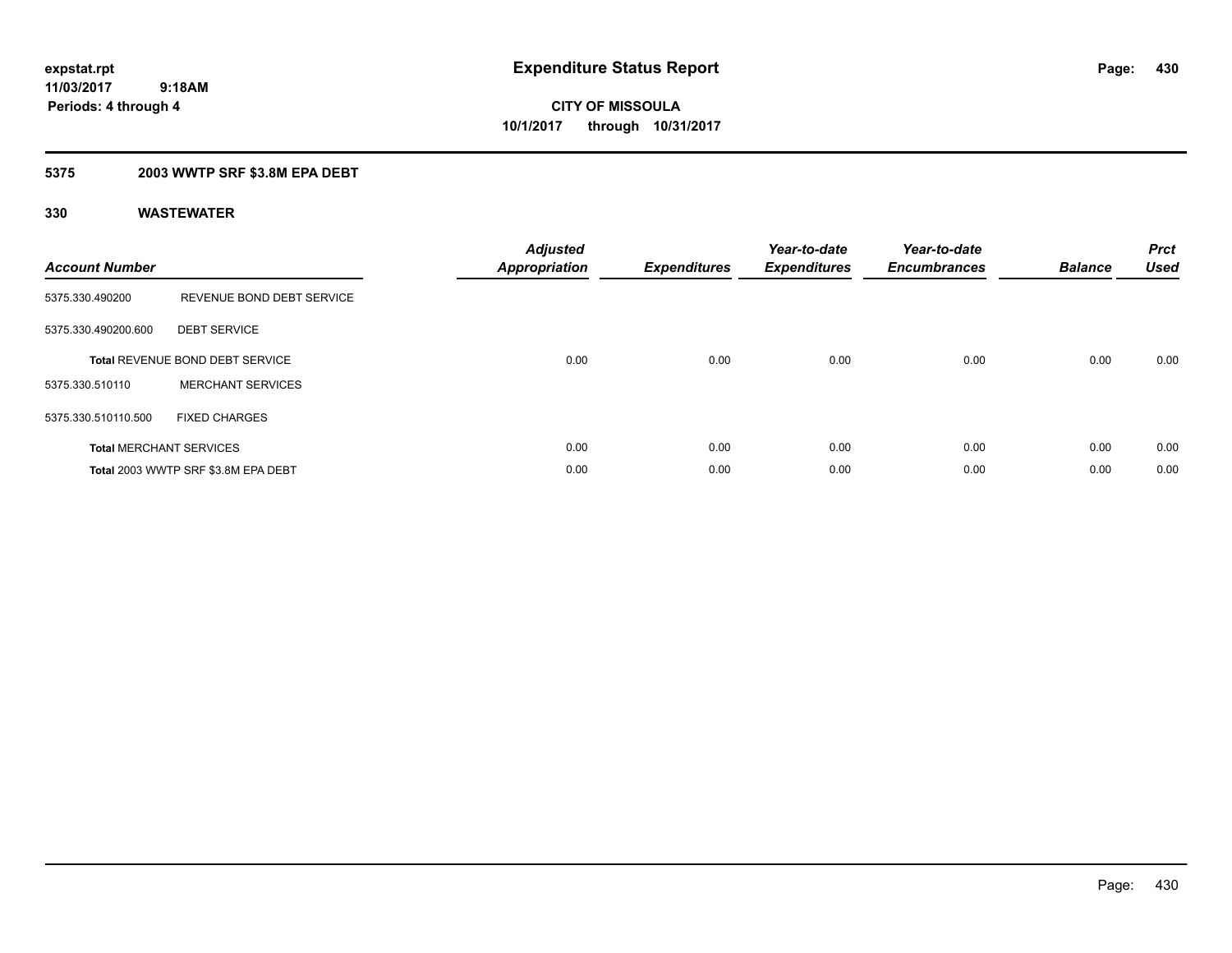**CITY OF MISSOULA 10/1/2017 through 10/31/2017**

### **5376 2003 WWTP SRF \$3.8M EPA RESERVE**

| <b>Account Number</b>       |                                        | Adjusted<br><b>Appropriation</b> | <b>Expenditures</b> | Year-to-date<br><b>Expenditures</b> | Year-to-date<br><b>Encumbrances</b> | <b>Balance</b> | <b>Prct</b><br><b>Used</b> |
|-----------------------------|----------------------------------------|----------------------------------|---------------------|-------------------------------------|-------------------------------------|----------------|----------------------------|
| 5376.330.430610             | <b>ADMINISTRATION</b>                  |                                  |                     |                                     |                                     |                |                            |
| 5376.330.430610.800         | OTHER OBJECTS                          |                                  |                     |                                     |                                     |                |                            |
| <b>Total ADMINISTRATION</b> |                                        | 0.00                             | 0.00                | 0.00                                | 0.00                                | 0.00           | 0.00                       |
| 5376.330.510110             | <b>MERCHANT SERVICES</b>               |                                  |                     |                                     |                                     |                |                            |
| 5376.330.510110.500         | <b>FIXED CHARGES</b>                   |                                  |                     |                                     |                                     |                |                            |
|                             | <b>Total MERCHANT SERVICES</b>         | 0.00                             | 0.00                | 0.00                                | 0.00                                | 0.00           | 0.00                       |
|                             | Total 2003 WWTP SRF \$3.8M EPA RESERVE | 0.00                             | 0.00                | 0.00                                | 0.00                                | 0.00           | 0.00                       |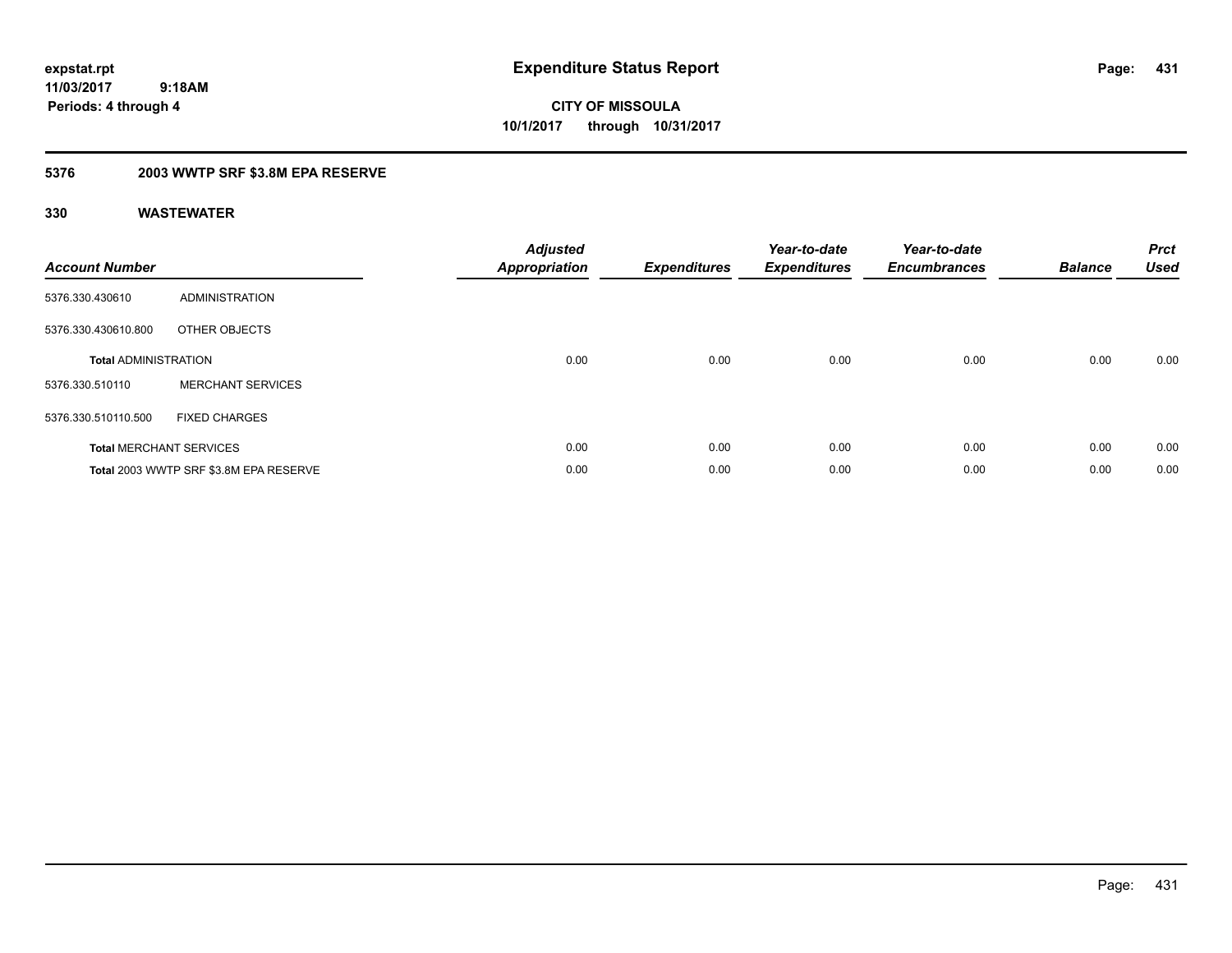**CITY OF MISSOULA 10/1/2017 through 10/31/2017**

## **5377 2004 WWTP \$3.023 LOAN DEBT SERVICE**

| <b>Account Number</b> |                                           | <b>Adjusted</b><br><b>Appropriation</b> | <b>Expenditures</b> | Year-to-date<br><b>Expenditures</b> | Year-to-date<br><b>Encumbrances</b> | <b>Balance</b> | <b>Prct</b><br><b>Used</b> |
|-----------------------|-------------------------------------------|-----------------------------------------|---------------------|-------------------------------------|-------------------------------------|----------------|----------------------------|
| 5377.330.490200       | REVENUE BOND DEBT SERVICE                 |                                         |                     |                                     |                                     |                |                            |
| 5377.330.490200.600   | <b>DEBT SERVICE</b>                       |                                         |                     |                                     |                                     |                |                            |
|                       | Total REVENUE BOND DEBT SERVICE           | 0.00                                    | 0.00                | 0.00                                | 0.00                                | 0.00           | 0.00                       |
| 5377.330.510110       | <b>MERCHANT SERVICES</b>                  |                                         |                     |                                     |                                     |                |                            |
| 5377.330.510110.500   | <b>FIXED CHARGES</b>                      |                                         |                     |                                     |                                     |                |                            |
|                       | <b>Total MERCHANT SERVICES</b>            | 0.00                                    | 0.00                | 0.00                                | 0.00                                | 0.00           | 0.00                       |
|                       | Total 2004 WWTP \$3.023 LOAN DEBT SERVICE | 0.00                                    | 0.00                | 0.00                                | 0.00                                | 0.00           | 0.00                       |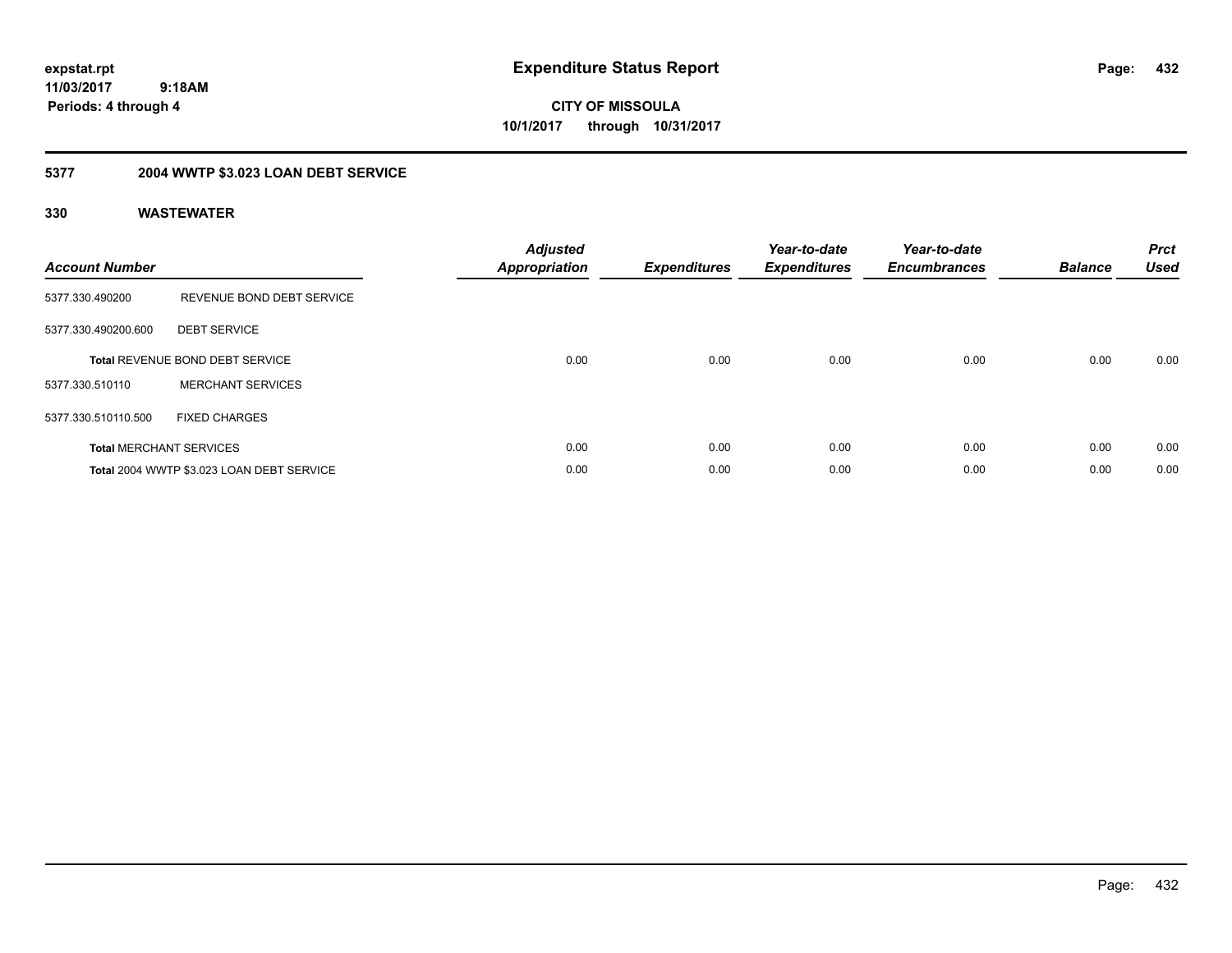**433**

**11/03/2017 9:18AM Periods: 4 through 4**

**CITY OF MISSOULA 10/1/2017 through 10/31/2017**

## **5378 2004 WWTP \$3.023 LOAN RESERVE**

| <b>Account Number</b>       |                                      | <b>Adjusted</b><br>Appropriation | <b>Expenditures</b> | Year-to-date<br><b>Expenditures</b> | Year-to-date<br><b>Encumbrances</b> | <b>Balance</b> | <b>Prct</b><br><b>Used</b> |
|-----------------------------|--------------------------------------|----------------------------------|---------------------|-------------------------------------|-------------------------------------|----------------|----------------------------|
| 5378.330.430610             | ADMINISTRATION                       |                                  |                     |                                     |                                     |                |                            |
| 5378.330.430610.800         | OTHER OBJECTS                        |                                  |                     |                                     |                                     |                |                            |
| <b>Total ADMINISTRATION</b> |                                      | 0.00                             | 0.00                | 0.00                                | 0.00                                | 0.00           | 0.00                       |
| 5378.330.510110             | <b>MERCHANT SERVICES</b>             |                                  |                     |                                     |                                     |                |                            |
| 5378.330.510110.500         | <b>FIXED CHARGES</b>                 |                                  |                     |                                     |                                     |                |                            |
|                             | <b>Total MERCHANT SERVICES</b>       | 0.00                             | 0.00                | 0.00                                | 0.00                                | 0.00           | 0.00                       |
|                             | Total 2004 WWTP \$3.023 LOAN RESERVE | 0.00                             | 0.00                | 0.00                                | 0.00                                | 0.00           | 0.00                       |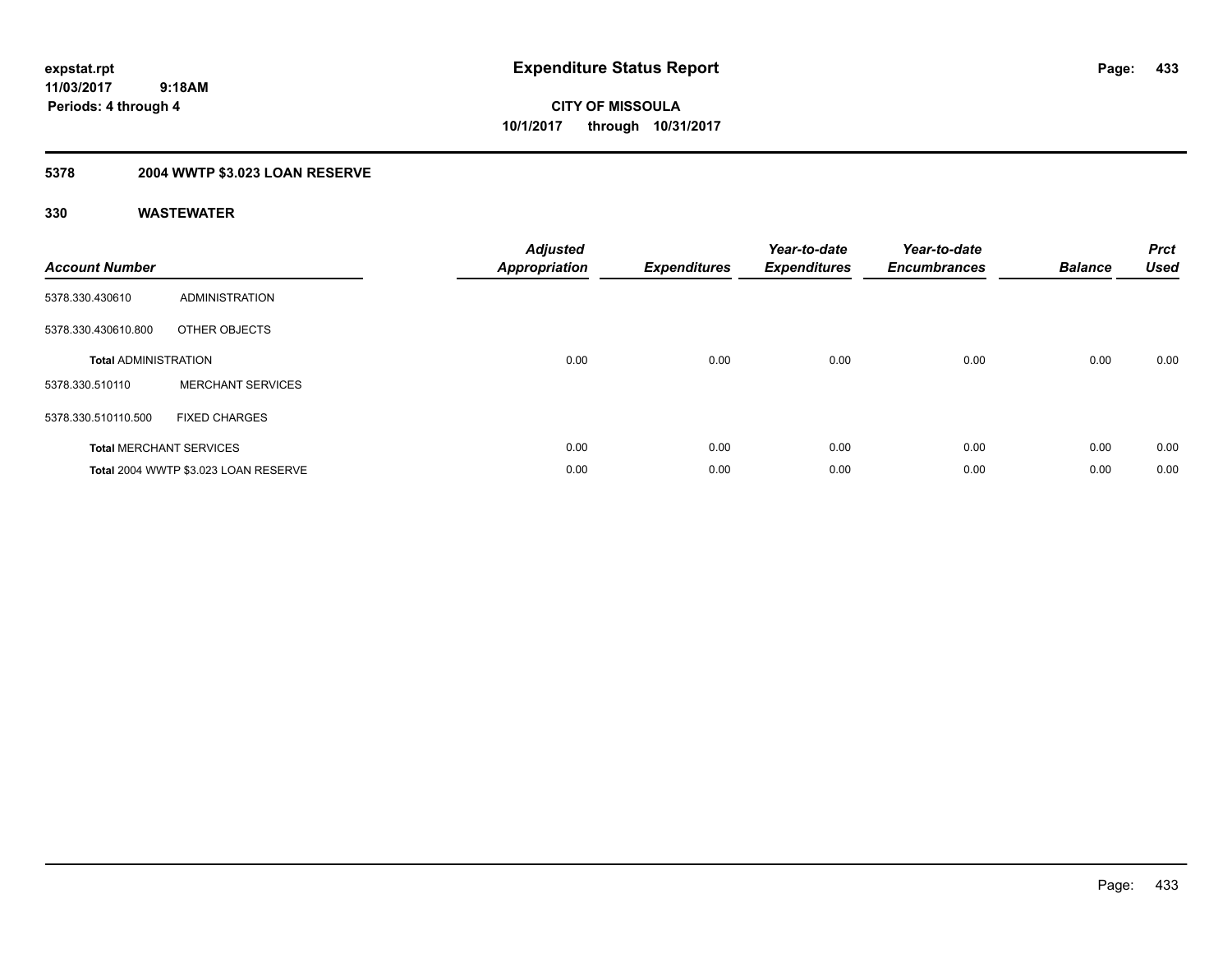**CITY OF MISSOULA 10/1/2017 through 10/31/2017**

### **5379 2005 BRICH/BRDY/LIN/GIL SRF DEBT**

| <b>Account Number</b>       |                                        | <b>Adjusted</b><br><b>Appropriation</b> | <b>Expenditures</b> | Year-to-date<br><b>Expenditures</b> | Year-to-date<br><b>Encumbrances</b> | <b>Balance</b> | <b>Prct</b><br><b>Used</b> |
|-----------------------------|----------------------------------------|-----------------------------------------|---------------------|-------------------------------------|-------------------------------------|----------------|----------------------------|
| 5379.330.430610             | <b>ADMINISTRATION</b>                  |                                         |                     |                                     |                                     |                |                            |
| 5379.330.430610.800         | OTHER OBJECTS                          |                                         |                     |                                     |                                     |                |                            |
| <b>Total ADMINISTRATION</b> |                                        | 0.00                                    | 0.00                | 0.00                                | 0.00                                | 0.00           | 0.00                       |
| 5379.330.490200             | REVENUE BOND DEBT SERVICE              |                                         |                     |                                     |                                     |                |                            |
| 5379.330.490200.600         | <b>DEBT SERVICE</b>                    |                                         |                     |                                     |                                     |                |                            |
|                             | Total REVENUE BOND DEBT SERVICE        | 0.00                                    | 0.00                | 0.00                                | 0.00                                | 0.00           | 0.00                       |
| 5379.330.510110             | <b>MERCHANT SERVICES</b>               |                                         |                     |                                     |                                     |                |                            |
| 5379.330.510110.500         | <b>FIXED CHARGES</b>                   |                                         |                     |                                     |                                     |                |                            |
|                             | <b>Total MERCHANT SERVICES</b>         | 0.00                                    | 0.00                | 0.00                                | 0.00                                | 0.00           | 0.00                       |
|                             | Total 2005 BRICH/BRDY/LIN/GIL SRF DEBT | 0.00                                    | 0.00                | 0.00                                | 0.00                                | 0.00           | 0.00                       |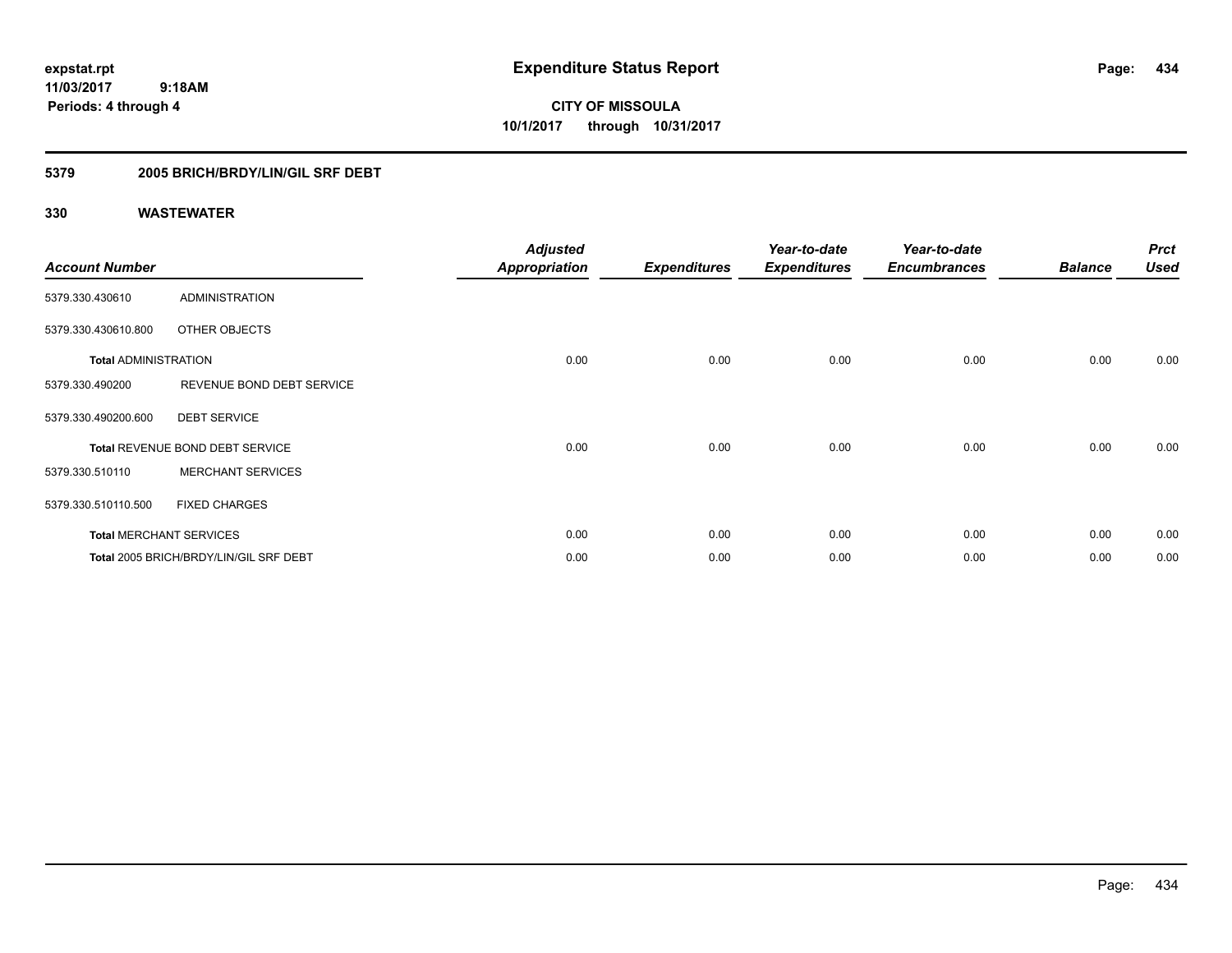**CITY OF MISSOULA 10/1/2017 through 10/31/2017**

#### **5380 BRDWY/BIRCH/GILBERT/LINCOLNWOOD**

| <b>Account Number</b>       |                                       | <b>Adjusted</b><br><b>Appropriation</b> | <b>Expenditures</b> | Year-to-date<br><b>Expenditures</b> | Year-to-date<br><b>Encumbrances</b> | <b>Balance</b> | <b>Prct</b><br><b>Used</b> |
|-----------------------------|---------------------------------------|-----------------------------------------|---------------------|-------------------------------------|-------------------------------------|----------------|----------------------------|
| 5380.330.430610             | <b>ADMINISTRATION</b>                 |                                         |                     |                                     |                                     |                |                            |
| 5380.330.430610.800         | OTHER OBJECTS                         |                                         |                     |                                     |                                     |                |                            |
| <b>Total ADMINISTRATION</b> |                                       | 0.00                                    | 0.00                | 0.00                                | 0.00                                | 0.00           | 0.00                       |
| 5380.330.490200             | REVENUE BOND DEBT SERVICE             |                                         |                     |                                     |                                     |                |                            |
| 5380.330.490200.600         | <b>DEBT SERVICE</b>                   |                                         |                     |                                     |                                     |                |                            |
|                             | Total REVENUE BOND DEBT SERVICE       | 0.00                                    | 0.00                | 0.00                                | 0.00                                | 0.00           | 0.00                       |
| 5380.330.510110             | <b>MERCHANT SERVICES</b>              |                                         |                     |                                     |                                     |                |                            |
| 5380.330.510110.500         | <b>FIXED CHARGES</b>                  |                                         |                     |                                     |                                     |                |                            |
|                             | <b>Total MERCHANT SERVICES</b>        | 0.00                                    | 0.00                | 0.00                                | 0.00                                | 0.00           | 0.00                       |
|                             | Total BRDWY/BIRCH/GILBERT/LINCOLNWOOD | 0.00                                    | 0.00                | 0.00                                | 0.00                                | 0.00           | 0.00                       |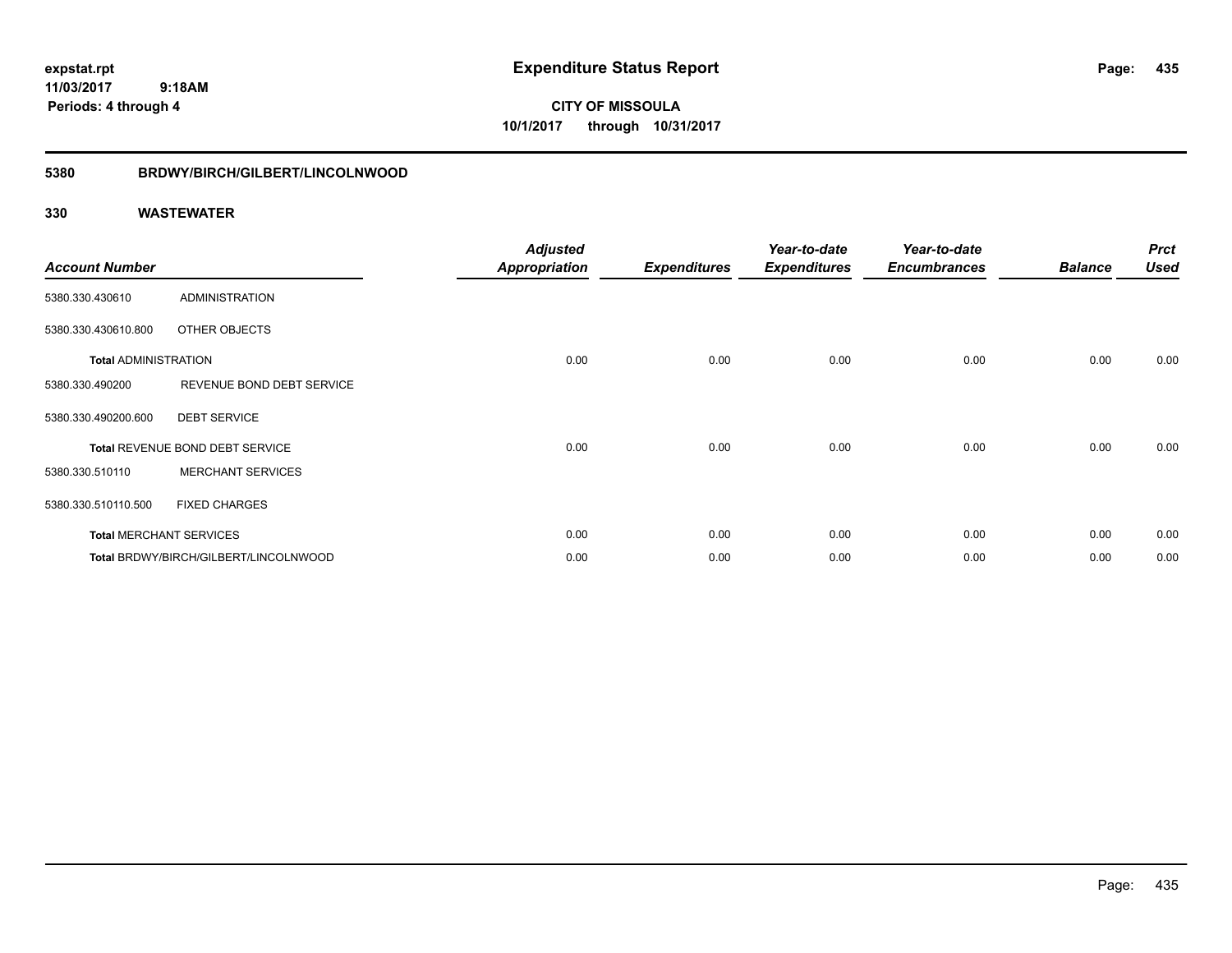**CITY OF MISSOULA 10/1/2017 through 10/31/2017**

### **5381 LINCOLNWOOD PH2 DEBT SERVICE**

| <b>Account Number</b>       |                                    | <b>Adjusted</b><br><b>Appropriation</b> | <b>Expenditures</b> | Year-to-date<br><b>Expenditures</b> | Year-to-date<br><b>Encumbrances</b> | <b>Balance</b> | <b>Prct</b><br><b>Used</b> |
|-----------------------------|------------------------------------|-----------------------------------------|---------------------|-------------------------------------|-------------------------------------|----------------|----------------------------|
| 5381.330.430610             | <b>ADMINISTRATION</b>              |                                         |                     |                                     |                                     |                |                            |
| 5381.330.430610.800         | <b>OTHER OBJECTS</b>               |                                         |                     |                                     |                                     |                |                            |
| <b>Total ADMINISTRATION</b> |                                    | 0.00                                    | 0.00                | 0.00                                | 0.00                                | 0.00           | 0.00                       |
| 5381.330.490200             | REVENUE BOND DEBT SERVICE          |                                         |                     |                                     |                                     |                |                            |
| 5381.330.490200.600         | <b>DEBT SERVICE</b>                |                                         |                     |                                     |                                     |                |                            |
|                             | Total REVENUE BOND DEBT SERVICE    | 0.00                                    | 0.00                | 0.00                                | 0.00                                | 0.00           | 0.00                       |
| 5381.330.510110             | <b>MERCHANT SERVICES</b>           |                                         |                     |                                     |                                     |                |                            |
| 5381.330.510110.500         | <b>FIXED CHARGES</b>               |                                         |                     |                                     |                                     |                |                            |
|                             | <b>Total MERCHANT SERVICES</b>     | 0.00                                    | 0.00                | 0.00                                | 0.00                                | 0.00           | 0.00                       |
|                             | Total LINCOLNWOOD PH2 DEBT SERVICE | 0.00                                    | 0.00                | 0.00                                | 0.00                                | 0.00           | 0.00                       |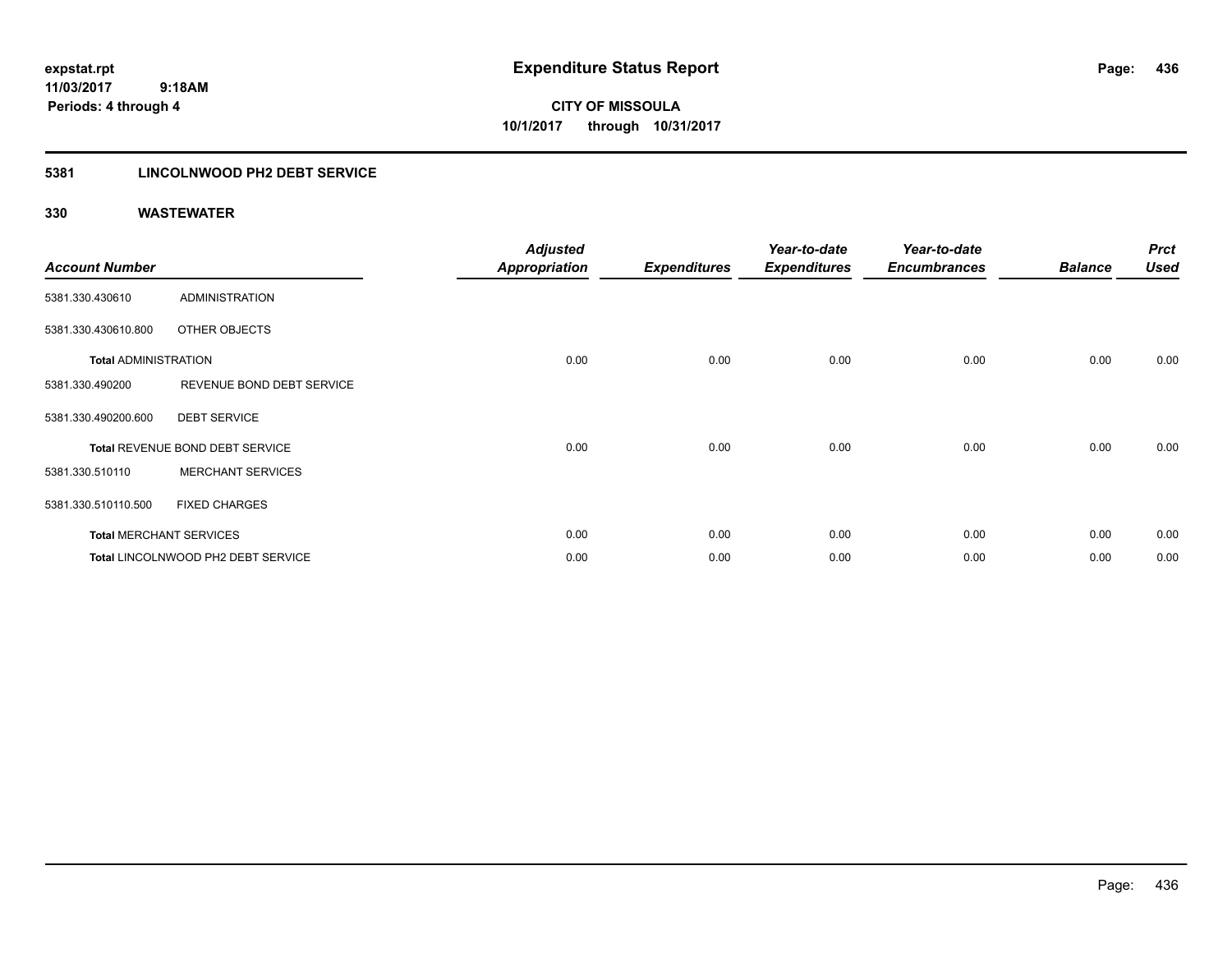**CITY OF MISSOULA 10/1/2017 through 10/31/2017**

### **5382 LINCOLNWOOD PH2 RESERVE FUND**

| <b>Account Number</b>       |                                    | <b>Adjusted</b><br><b>Appropriation</b> | <b>Expenditures</b> | Year-to-date<br><b>Expenditures</b> | Year-to-date<br><b>Encumbrances</b> | <b>Balance</b> | <b>Prct</b><br>Used |
|-----------------------------|------------------------------------|-----------------------------------------|---------------------|-------------------------------------|-------------------------------------|----------------|---------------------|
| 5382.330.430610             | <b>ADMINISTRATION</b>              |                                         |                     |                                     |                                     |                |                     |
| 5382.330.430610.800         | OTHER OBJECTS                      |                                         |                     |                                     |                                     |                |                     |
| <b>Total ADMINISTRATION</b> |                                    | 0.00                                    | 0.00                | 0.00                                | 0.00                                | 0.00           | 0.00                |
| 5382.330.490200             | REVENUE BOND DEBT SERVICE          |                                         |                     |                                     |                                     |                |                     |
| 5382.330.490200.600         | <b>DEBT SERVICE</b>                |                                         |                     |                                     |                                     |                |                     |
|                             | Total REVENUE BOND DEBT SERVICE    | 0.00                                    | 0.00                | 0.00                                | 0.00                                | 0.00           | 0.00                |
| 5382.330.510110             | <b>MERCHANT SERVICES</b>           |                                         |                     |                                     |                                     |                |                     |
| 5382.330.510110.500         | <b>FIXED CHARGES</b>               |                                         |                     |                                     |                                     |                |                     |
|                             | Total LINCOLNWOOD PH2 RESERVE FUND | 0.00                                    | 0.00                | 0.00                                | 0.00                                | 0.00           | 0.00                |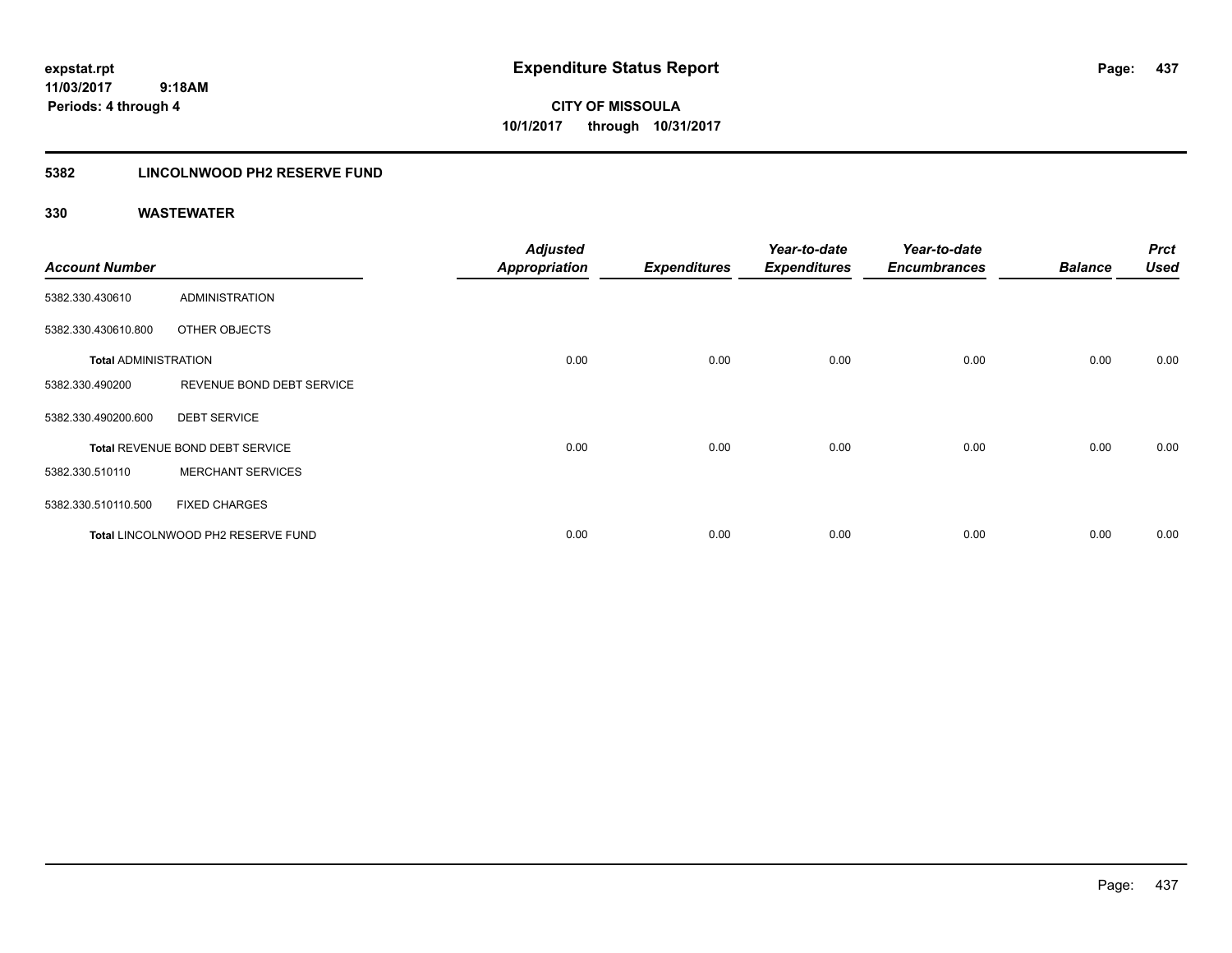# **CITY OF MISSOULA 10/1/2017 through 10/31/2017**

### **5383 FY09 RATTLESNAKE SEWER DEBT SVS**

### **550 SID 544 PROJECT**

| <b>Account Number</b> |                                              | <b>Adjusted</b><br><b>Appropriation</b> | <b>Expenditures</b> | Year-to-date<br><b>Expenditures</b> | Year-to-date<br><b>Encumbrances</b> | <b>Balance</b> | <b>Prct</b><br><b>Used</b> |
|-----------------------|----------------------------------------------|-----------------------------------------|---------------------|-------------------------------------|-------------------------------------|----------------|----------------------------|
| 5383.550.490200       | REVENUE BOND DEBT SERVICE                    |                                         |                     |                                     |                                     |                |                            |
| 5383.550.490200.600   | <b>DEBT SERVICE</b>                          |                                         |                     |                                     |                                     |                |                            |
|                       | Total REVENUE BOND DEBT SERVICE              | 0.00                                    | 0.00                | 0.00                                | 0.00                                | 0.00           | 0.00                       |
| 5383.550.510110       | <b>MERCHANT SERVICES</b>                     |                                         |                     |                                     |                                     |                |                            |
| 5383.550.510110.500   | <b>FIXED CHARGES</b>                         |                                         |                     |                                     |                                     |                |                            |
|                       | <b>Total FY09 RATTLESNAKE SEWER DEBT SVS</b> | 0.00                                    | 0.00                | 0.00                                | 0.00                                | 0.00           | 0.00                       |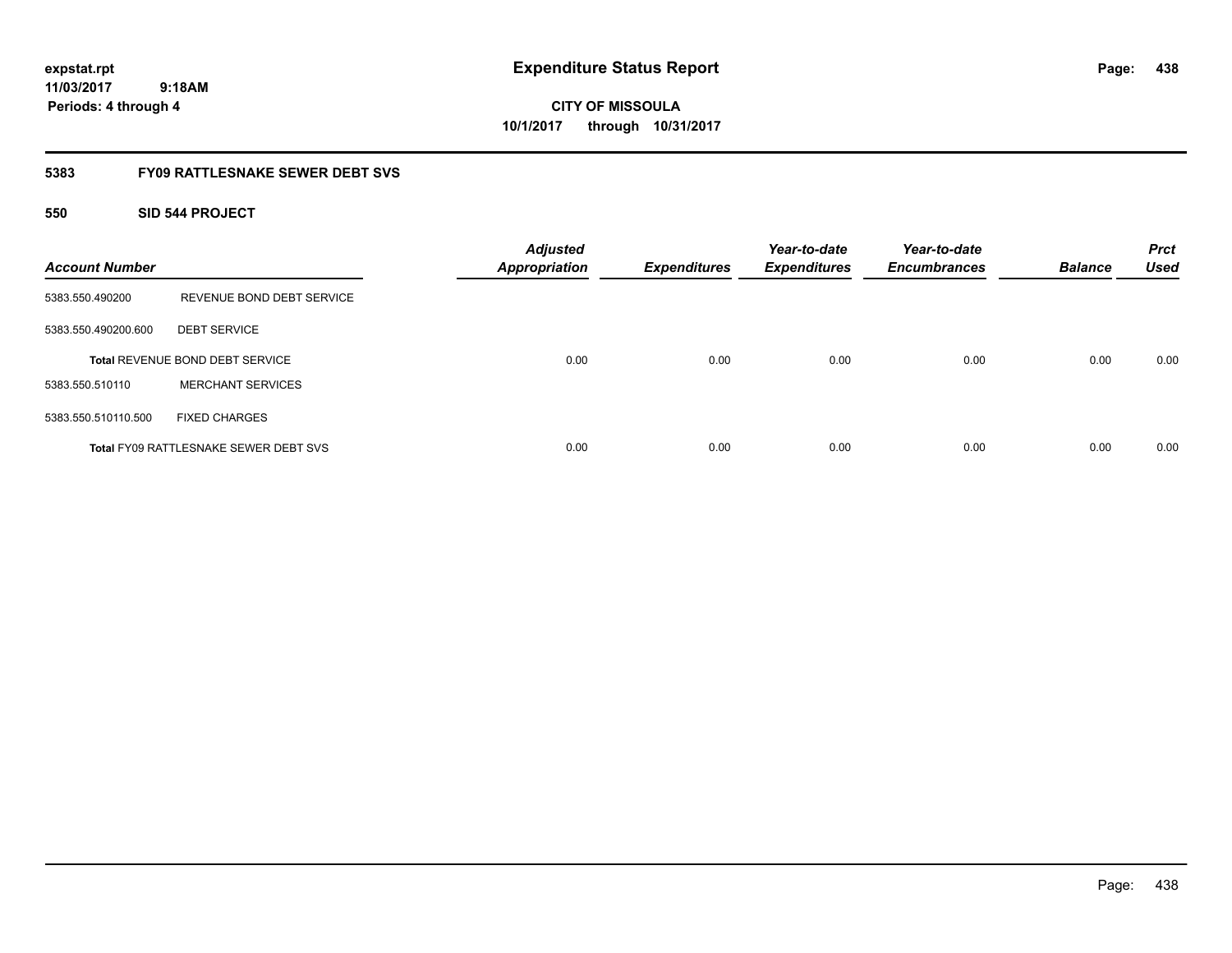**Periods: 4 through 4**

**CITY OF MISSOULA 10/1/2017 through 10/31/2017**

### **5384 09 LOLO BOND RESERVE**

| <b>Account Number</b>          |                                 | <b>Adjusted</b><br>Appropriation | <b>Expenditures</b> | Year-to-date<br><b>Expenditures</b> | Year-to-date<br><b>Encumbrances</b> | <b>Balance</b> | <b>Prct</b><br><b>Used</b> |
|--------------------------------|---------------------------------|----------------------------------|---------------------|-------------------------------------|-------------------------------------|----------------|----------------------------|
| 5384.330.490200                | REVENUE BOND DEBT SERVICE       |                                  |                     |                                     |                                     |                |                            |
| 5384.330.490200.800            | OTHER OBJECTS                   |                                  |                     |                                     |                                     |                |                            |
|                                | Total REVENUE BOND DEBT SERVICE | 0.00                             | 0.00                | 0.00                                | 0.00                                | 0.00           | 0.00                       |
| 5384.330.510110                | <b>MERCHANT SERVICES</b>        |                                  |                     |                                     |                                     |                |                            |
| 5384.330.510110.500            | <b>FIXED CHARGES</b>            |                                  |                     |                                     |                                     |                |                            |
| <b>Total MERCHANT SERVICES</b> |                                 | 0.00                             | 0.00                | 0.00                                | 0.00                                | 0.00           | 0.00                       |
|                                | Total 09 LOLO BOND RESERVE      | 0.00                             | 0.00                | 0.00                                | 0.00                                | 0.00           | 0.00                       |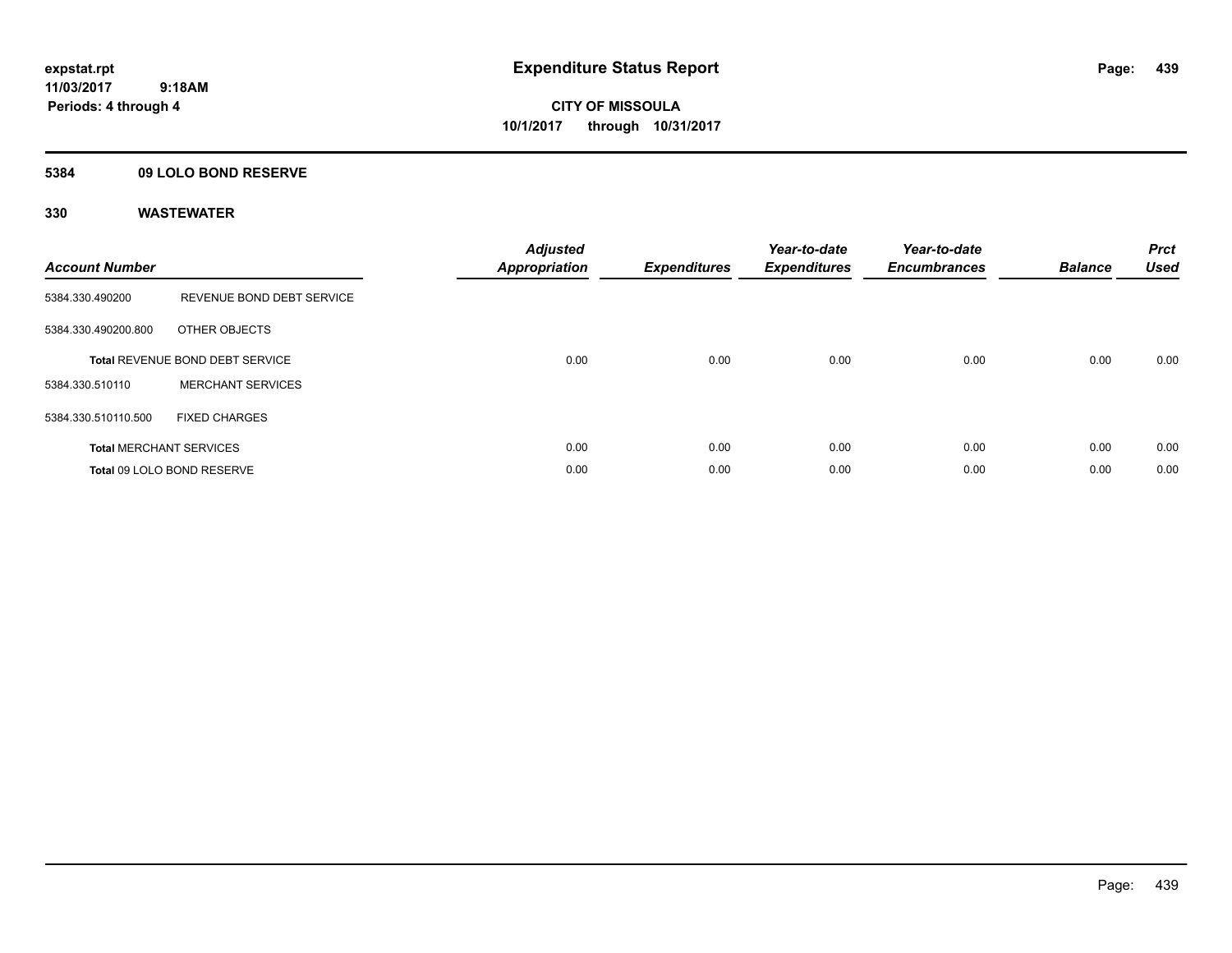**CITY OF MISSOULA 10/1/2017 through 10/31/2017**

### **5385 HEADWORKS 2010 BOND RESERVE**

| <b>Account Number</b>       |                                   | <b>Adjusted</b><br><b>Appropriation</b> | <b>Expenditures</b> | Year-to-date<br><b>Expenditures</b> | Year-to-date<br><b>Encumbrances</b> | <b>Balance</b> | Prct<br><b>Used</b> |
|-----------------------------|-----------------------------------|-----------------------------------------|---------------------|-------------------------------------|-------------------------------------|----------------|---------------------|
| 5385.330.430610             | <b>ADMINISTRATION</b>             |                                         |                     |                                     |                                     |                |                     |
| 5385.330.430610.800         | OTHER OBJECTS                     |                                         |                     |                                     |                                     |                |                     |
| <b>Total ADMINISTRATION</b> |                                   | 0.00                                    | 0.00                | 0.00                                | 0.00                                | 0.00           | 0.00                |
|                             | Total HEADWORKS 2010 BOND RESERVE | 0.00                                    | 0.00                | 0.00                                | 0.00                                | 0.00           | 0.00                |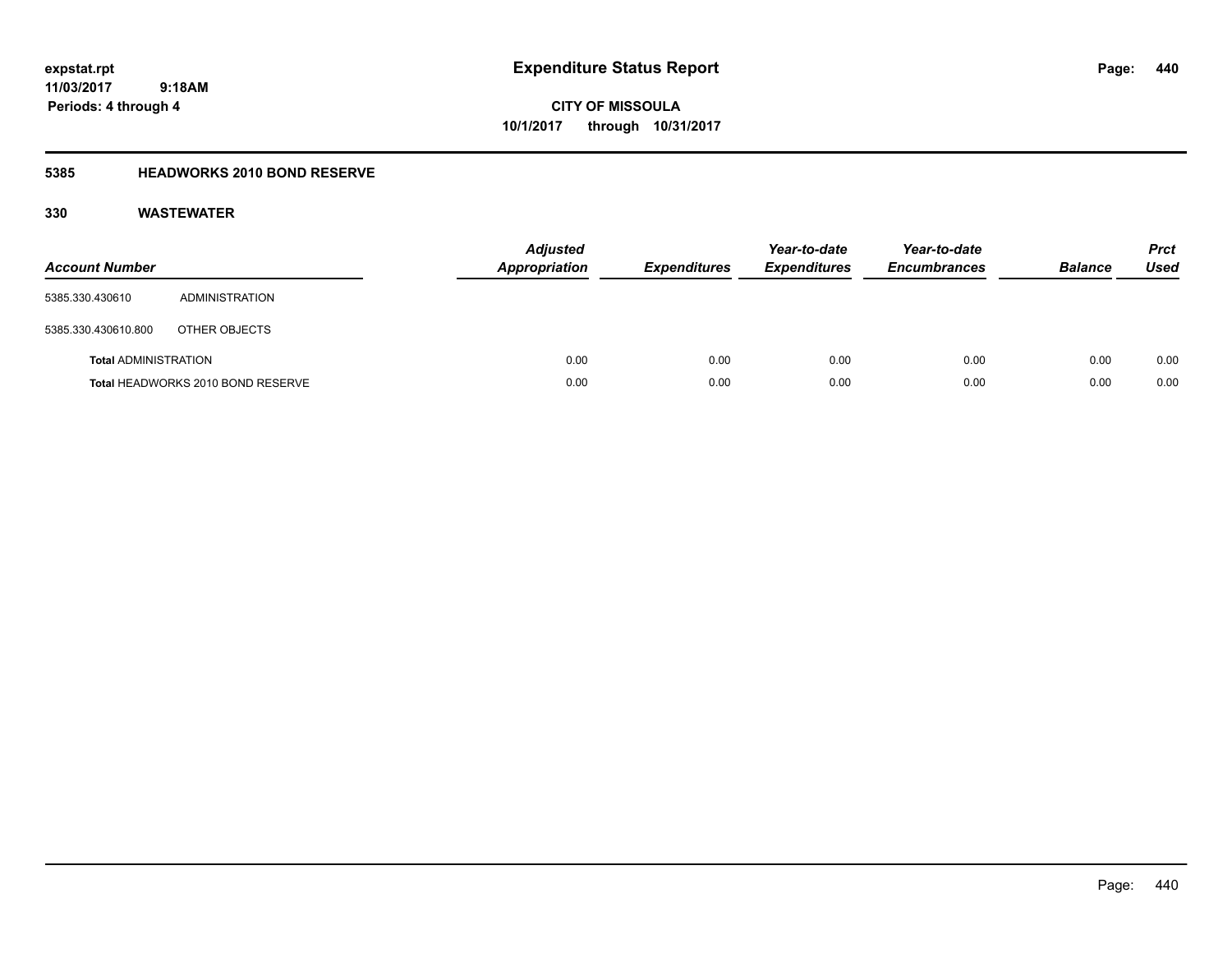**CITY OF MISSOULA 10/1/2017 through 10/31/2017**

### **5386 FY10 HEADWORKS DEBT SERVICE**

| <b>Account Number</b> |                                          | <b>Adjusted</b><br>Appropriation | <b>Expenditures</b> | Year-to-date<br><b>Expenditures</b> | Year-to-date<br><b>Encumbrances</b> | <b>Balance</b> | <b>Prct</b><br><b>Used</b> |
|-----------------------|------------------------------------------|----------------------------------|---------------------|-------------------------------------|-------------------------------------|----------------|----------------------------|
| 5386.330.490200       | REVENUE BOND DEBT SERVICE                |                                  |                     |                                     |                                     |                |                            |
| 5386.330.490200.600   | <b>DEBT SERVICE</b>                      |                                  |                     |                                     |                                     |                |                            |
|                       | <b>Total REVENUE BOND DEBT SERVICE</b>   | 0.00                             | 0.00                | 0.00                                | 0.00                                | 0.00           | 0.00                       |
| 5386.330.510110       | <b>MERCHANT SERVICES</b>                 |                                  |                     |                                     |                                     |                |                            |
| 5386.330.510110.500   | <b>FIXED CHARGES</b>                     |                                  |                     |                                     |                                     |                |                            |
|                       | <b>Total MERCHANT SERVICES</b>           | 0.00                             | 0.00                | 0.00                                | 0.00                                | 0.00           | 0.00                       |
|                       | <b>Total FY10 HEADWORKS DEBT SERVICE</b> | 0.00                             | 0.00                | 0.00                                | 0.00                                | 0.00           | 0.00                       |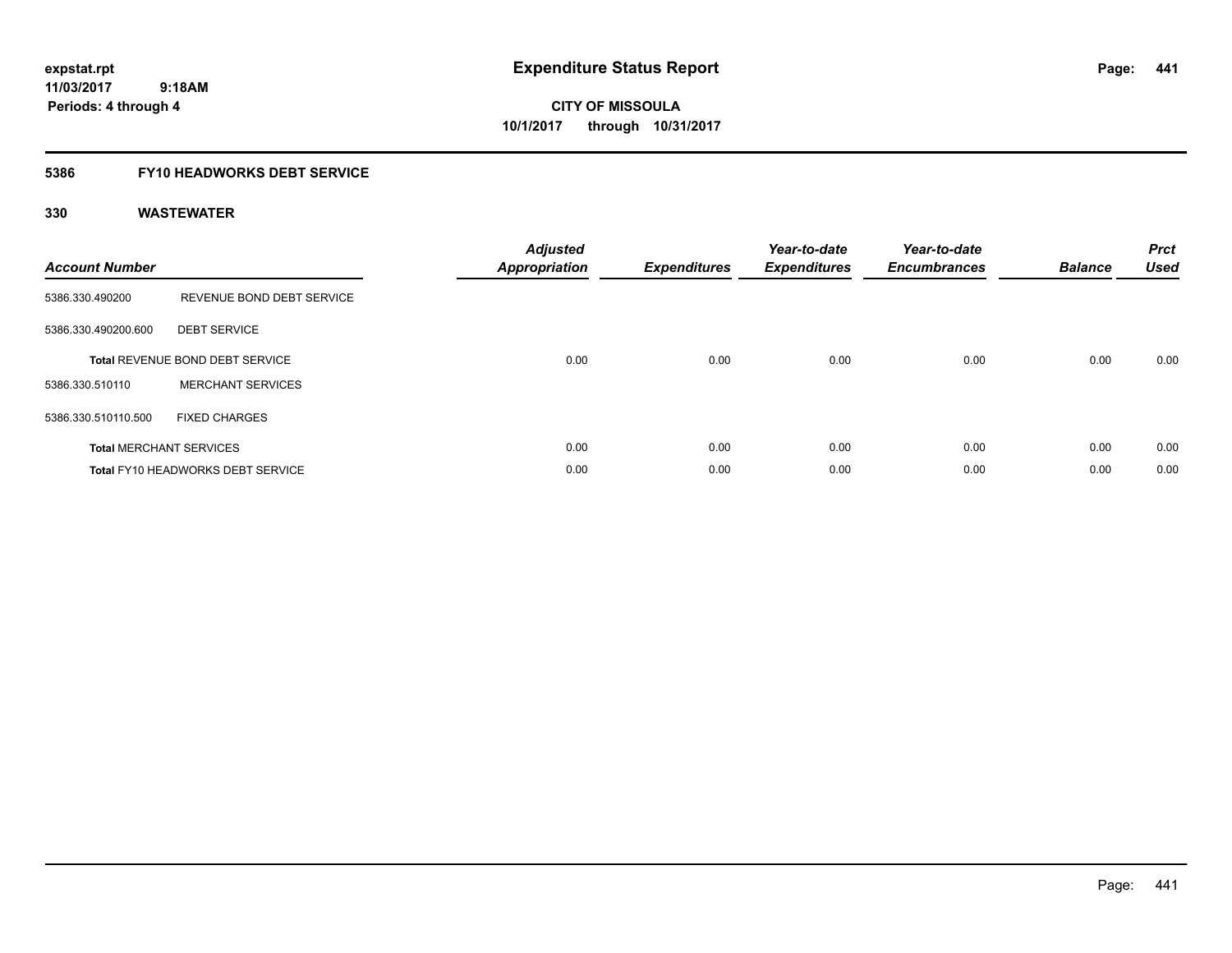**CITY OF MISSOULA 10/1/2017 through 10/31/2017**

### **5387 FY11 SEWER \$1.29M BOND DEBT SERVICE**

| <b>Account Number</b> |                                            | <b>Adjusted</b><br><b>Appropriation</b> | <b>Expenditures</b> | Year-to-date<br><b>Expenditures</b> | Year-to-date<br><b>Encumbrances</b> | <b>Balance</b> | <b>Prct</b><br><b>Used</b> |
|-----------------------|--------------------------------------------|-----------------------------------------|---------------------|-------------------------------------|-------------------------------------|----------------|----------------------------|
| 5387.330.490200       | REVENUE BOND DEBT SERVICE                  |                                         |                     |                                     |                                     |                |                            |
| 5387.330.490200.600   | <b>DEBT SERVICE</b>                        |                                         |                     |                                     |                                     |                |                            |
|                       | Total REVENUE BOND DEBT SERVICE            | 0.00                                    | 0.00                | 0.00                                | 0.00                                | 0.00           | 0.00                       |
| 5387.330.510110       | <b>MERCHANT SERVICES</b>                   |                                         |                     |                                     |                                     |                |                            |
| 5387.330.510110.500   | <b>FIXED CHARGES</b>                       |                                         |                     |                                     |                                     |                |                            |
|                       | <b>Total MERCHANT SERVICES</b>             | 0.00                                    | 0.00                | 0.00                                | 0.00                                | 0.00           | 0.00                       |
|                       | Total FY11 SEWER \$1.29M BOND DEBT SERVICE | 0.00                                    | 0.00                | 0.00                                | 0.00                                | 0.00           | 0.00                       |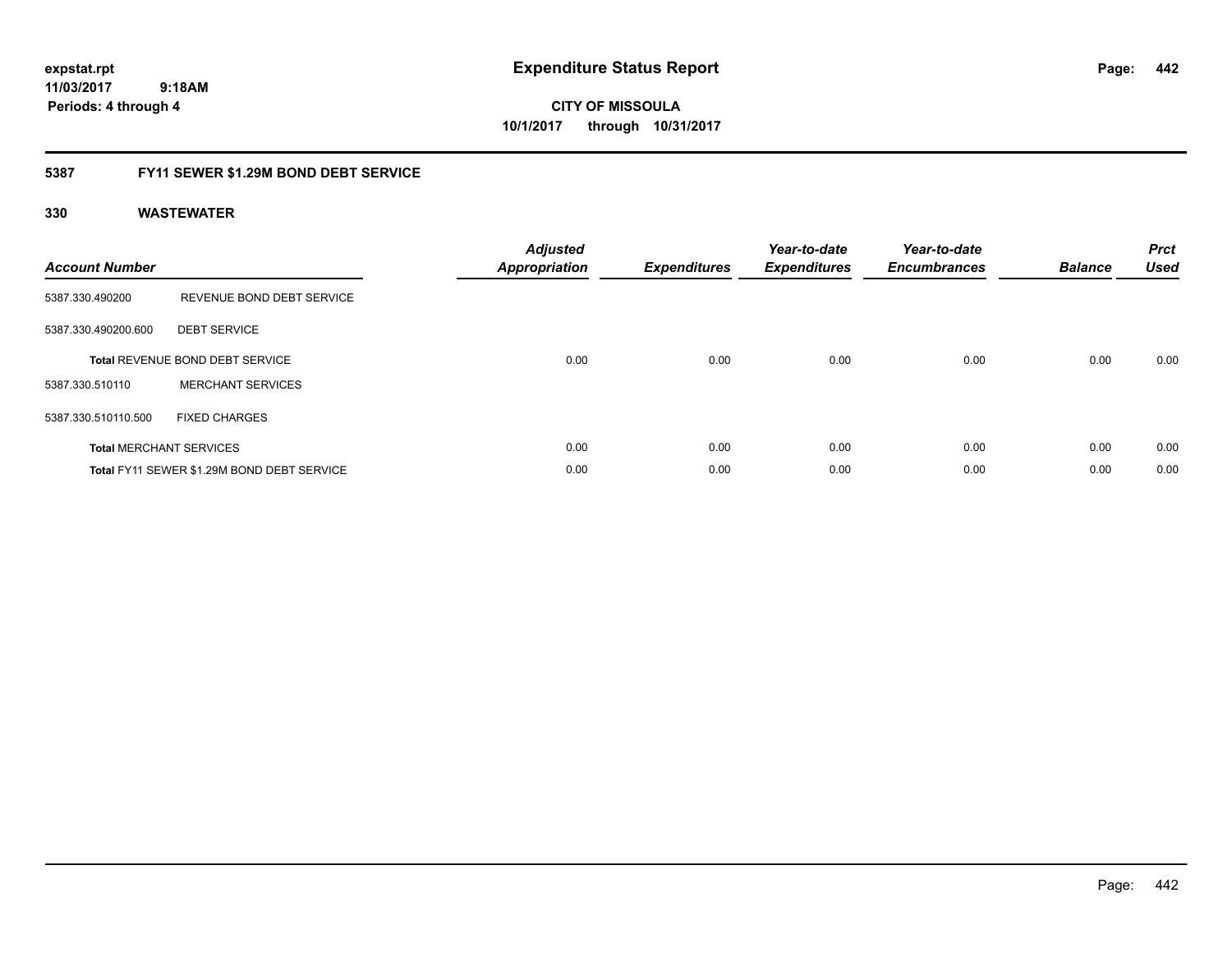**CITY OF MISSOULA 10/1/2017 through 10/31/2017**

### **5388 FY11 \$1.29M SEWER BOND RESERVE**

| <b>Account Number</b>       |                                       | <b>Adjusted</b><br><b>Appropriation</b> | <b>Expenditures</b> | Year-to-date<br><b>Expenditures</b> | Year-to-date<br><b>Encumbrances</b> | <b>Balance</b> | <b>Prct</b><br><b>Used</b> |
|-----------------------------|---------------------------------------|-----------------------------------------|---------------------|-------------------------------------|-------------------------------------|----------------|----------------------------|
| 5388.330.430610             | ADMINISTRATION                        |                                         |                     |                                     |                                     |                |                            |
| 5388.330.430610.800         | OTHER OBJECTS                         |                                         |                     |                                     |                                     |                |                            |
| <b>Total ADMINISTRATION</b> |                                       | 0.00                                    | 0.00                | 0.00                                | 0.00                                | 0.00           | 0.00                       |
| 5388.330.510110             | <b>MERCHANT SERVICES</b>              |                                         |                     |                                     |                                     |                |                            |
| 5388.330.510110.500         | <b>FIXED CHARGES</b>                  |                                         |                     |                                     |                                     |                |                            |
|                             | <b>Total MERCHANT SERVICES</b>        | 0.00                                    | 0.00                | 0.00                                | 0.00                                | 0.00           | 0.00                       |
|                             | Total FY11 \$1.29M SEWER BOND RESERVE | 0.00                                    | 0.00                | 0.00                                | 0.00                                | 0.00           | 0.00                       |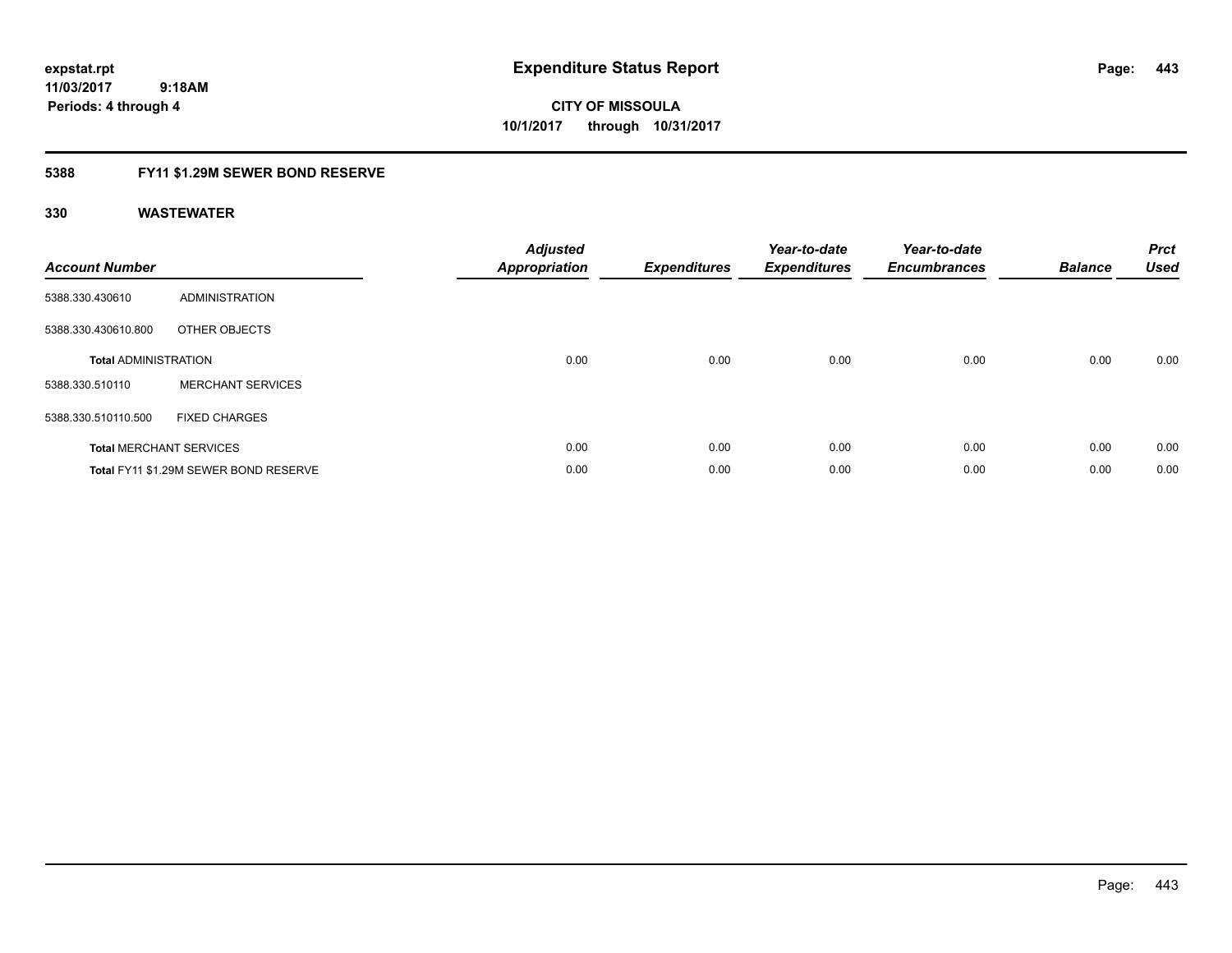**CITY OF MISSOULA 10/1/2017 through 10/31/2017**

### **5389 FY15 SEWER REVENUE BOND DEBT SERVICE**

| <b>Account Number</b> |                                                   | <b>Adjusted</b><br><b>Appropriation</b> | <b>Expenditures</b> | Year-to-date<br><b>Expenditures</b> | Year-to-date<br><b>Encumbrances</b> | <b>Balance</b> | <b>Prct</b><br><b>Used</b> |
|-----------------------|---------------------------------------------------|-----------------------------------------|---------------------|-------------------------------------|-------------------------------------|----------------|----------------------------|
| 5389.330.490200       | REVENUE BOND DEBT SERVICE                         |                                         |                     |                                     |                                     |                |                            |
| 5389.330.490200.600   | <b>DEBT SERVICE</b>                               |                                         |                     |                                     |                                     |                |                            |
|                       | Total REVENUE BOND DEBT SERVICE                   | 0.00                                    | 0.00                | 0.00                                | 0.00                                | 0.00           | 0.00                       |
| 5389.330.510110       | <b>MERCHANT SERVICES</b>                          |                                         |                     |                                     |                                     |                |                            |
| 5389.330.510110.500   | <b>FIXED CHARGES</b>                              |                                         |                     |                                     |                                     |                |                            |
|                       | <b>Total MERCHANT SERVICES</b>                    | 0.00                                    | 0.00                | 0.00                                | 0.00                                | 0.00           | 0.00                       |
|                       | <b>Total FY15 SEWER REVENUE BOND DEBT SERVICE</b> | 0.00                                    | 0.00                | 0.00                                | 0.00                                | 0.00           | 0.00                       |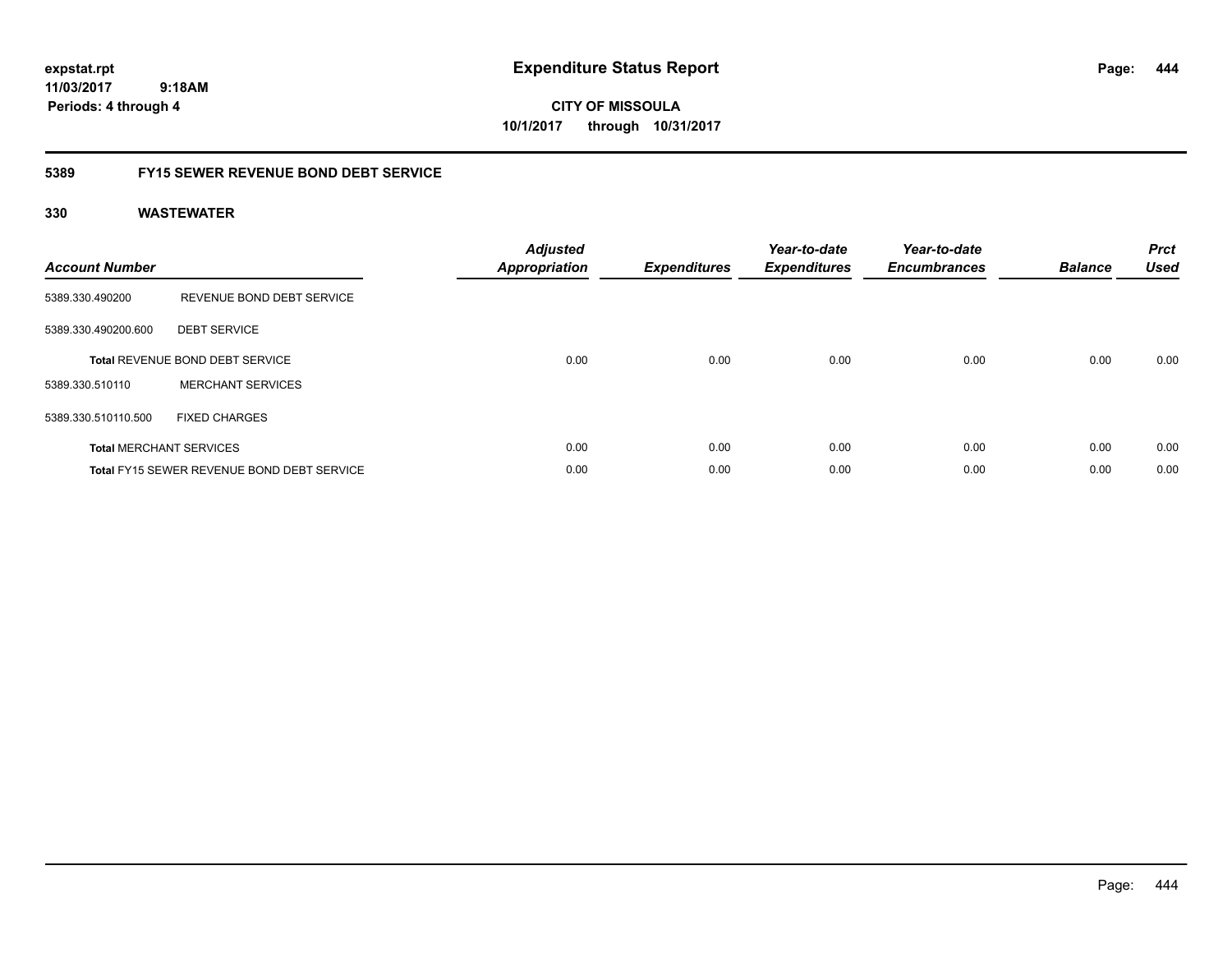**CITY OF MISSOULA 10/1/2017 through 10/31/2017**

### **5390 FY15 SEWER BOND DEBT RESERVE**

| <b>Account Number</b>       |                                           | <b>Adjusted</b><br><b>Appropriation</b> | <b>Expenditures</b> | Year-to-date<br><b>Expenditures</b> | Year-to-date<br><b>Encumbrances</b> | <b>Balance</b> | <b>Prct</b><br><b>Used</b> |
|-----------------------------|-------------------------------------------|-----------------------------------------|---------------------|-------------------------------------|-------------------------------------|----------------|----------------------------|
| 5390.330.430610             | ADMINISTRATION                            |                                         |                     |                                     |                                     |                |                            |
| 5390.330.430610.800         | OTHER OBJECTS                             |                                         |                     |                                     |                                     |                |                            |
| <b>Total ADMINISTRATION</b> |                                           | 0.00                                    | 0.00                | 0.00                                | 0.00                                | 0.00           | 0.00                       |
| 5390.330.510110             | <b>MERCHANT SERVICES</b>                  |                                         |                     |                                     |                                     |                |                            |
| 5390.330.510110.500         | <b>FIXED CHARGES</b>                      |                                         |                     |                                     |                                     |                |                            |
|                             | <b>Total FY15 SEWER BOND DEBT RESERVE</b> | 0.00                                    | 0.00                | 0.00                                | 0.00                                | 0.00           | 0.00                       |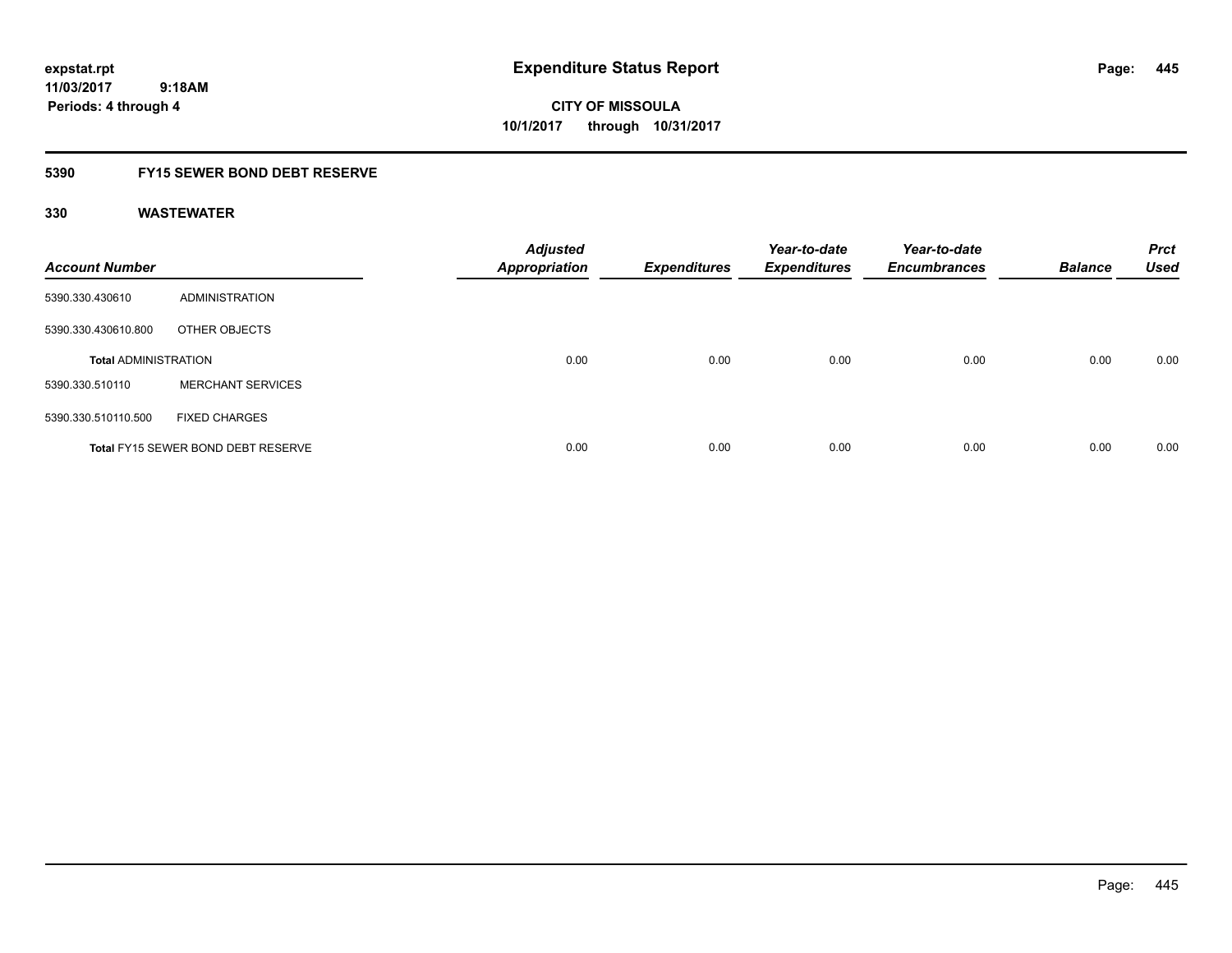**CITY OF MISSOULA 10/1/2017 through 10/31/2017**

#### **5450 STORMWATER UTILITIY**

|                                         |                                                         | <b>Adjusted</b>      |                     | Year-to-date        | Year-to-date        |                | <b>Prct</b> |
|-----------------------------------------|---------------------------------------------------------|----------------------|---------------------|---------------------|---------------------|----------------|-------------|
| <b>Account Number</b>                   |                                                         | <b>Appropriation</b> | <b>Expenditures</b> | <b>Expenditures</b> | <b>Encumbrances</b> | <b>Balance</b> | <b>Used</b> |
| 5450.334.430210                         | <b>ADMINISTRATION</b>                                   |                      |                     |                     |                     |                |             |
| 5450.334.430210.100                     | PERSONAL SERVICES                                       |                      |                     |                     |                     |                |             |
|                                         | 5450.334.430210.110.000 SALARIES AND WAGES              | 80,543.00            | 7,463.39            | 27,987.72           | 0.00                | 52,555.28      | 34.75       |
|                                         | 5450.334.430210.140.000 EMPLOYER CONTRIBUTIONS          | 28,645.00            | 2,933.04            | 12,919.90           | 0.00                | 15,725.10      | 45.10       |
|                                         | 5450.334.430210.141.000 STATE RETIREMENT CONTRIBUTIONS  | 81.00                | 0.00                | 12.70               | 0.00                | 68.30          | 15.68       |
| <b>Total PERSONAL SERVICES</b>          |                                                         | 109,269.00           | 10,396.43           | 40,920.32           | 0.00                | 68,348.68      | 37.45       |
| 5450.334.430210.200                     | <b>SUPPLIES</b>                                         |                      |                     |                     |                     |                |             |
| 5450.334.430210.210.000 OFFICE SUPPLIES |                                                         | 300.00               | 0.00                | 959.95              | 0.00                | $-659.95$      | 319.98      |
|                                         | 5450.334.430210.220.000 OPERATING SUPPLIES              | 0.00                 | 26.50               | 527.76              | 0.00                | $-527.76$      | 0.00        |
|                                         | 5450.334.430210.230.000 REPAIR/MAINTENANCE              | 1,020.00             | 0.00                | 345.56              | 0.00                | 674.44         | 33.88       |
|                                         | 5450.334.430210.230.321 REPAIR/MAINTENANCE              | 0.00                 | 270.00              | 270.00              | 0.00                | $-270.00$      | 0.00        |
| 5450.334.430210.231.000 GASOLINE        |                                                         | 3,708.00             | 0.00                | 76.23               | 0.00                | 3,631.77       | 2.06        |
| 5450.334.430210.240.000 OTHER SUPPLIES  |                                                         | 520.00               | 0.00                | 0.00                | 0.00                | 520.00         | 0.00        |
| <b>Total SUPPLIES</b>                   |                                                         | 5,548.00             | 296.50              | 2,179.50            | 0.00                | 3,368.50       | 39.28       |
| 5450.334.430210.300                     | <b>PURCHASED SERVICES</b>                               |                      |                     |                     |                     |                |             |
|                                         | 5450.334.430210.320.000 PRINTING & DUPLICATING          | 2,000.00             | 59.52               | 89.86               | 0.00                | 1,910.14       | 4.49        |
|                                         | 5450.334.430210.330.000 PUBLICITY, SUBSCRIPTIONS & DUES | 10,803.00            | 0.00                | 0.00                | 0.00                | 10,803.00      | 0.00        |
|                                         | 5450.334.430210.344.000 TELEPHONE SERVICE               | 1.710.00             | 44.38               | 135.92              | 0.00                | 1.574.08       | 7.95        |
| 5450.334.430210.370.000 TRAVEL          |                                                         | 2,700.00             | 260.51              | 326.16              | 0.00                | 2,373.84       | 12.08       |
| 5450.334.430210.370.430 TRAVEL          |                                                         | 0.00                 | 1,503.64            | 1,503.64            | 0.00                | $-1,503.64$    | 0.00        |
| 5450.334.430210.380.000 TRAINING        |                                                         | 5,400.00             | 0.00                | 2,115.00            | 0.00                | 3,285.00       | 39.17       |
| <b>Total PURCHASED SERVICES</b>         |                                                         | 22,613.00            | 1,868.05            | 4,170.58            | 0.00                | 18,442.42      | 18.44       |
| 5450.334.430210.500                     | <b>FIXED CHARGES</b>                                    |                      |                     |                     |                     |                |             |
| <b>Total FIXED CHARGES</b>              |                                                         | 0.00                 | 0.00                | 0.00                | 0.00                | 0.00           | 0.00        |
| 5450.334.430210.600                     | <b>DEBT SERVICE</b>                                     |                      |                     |                     |                     |                |             |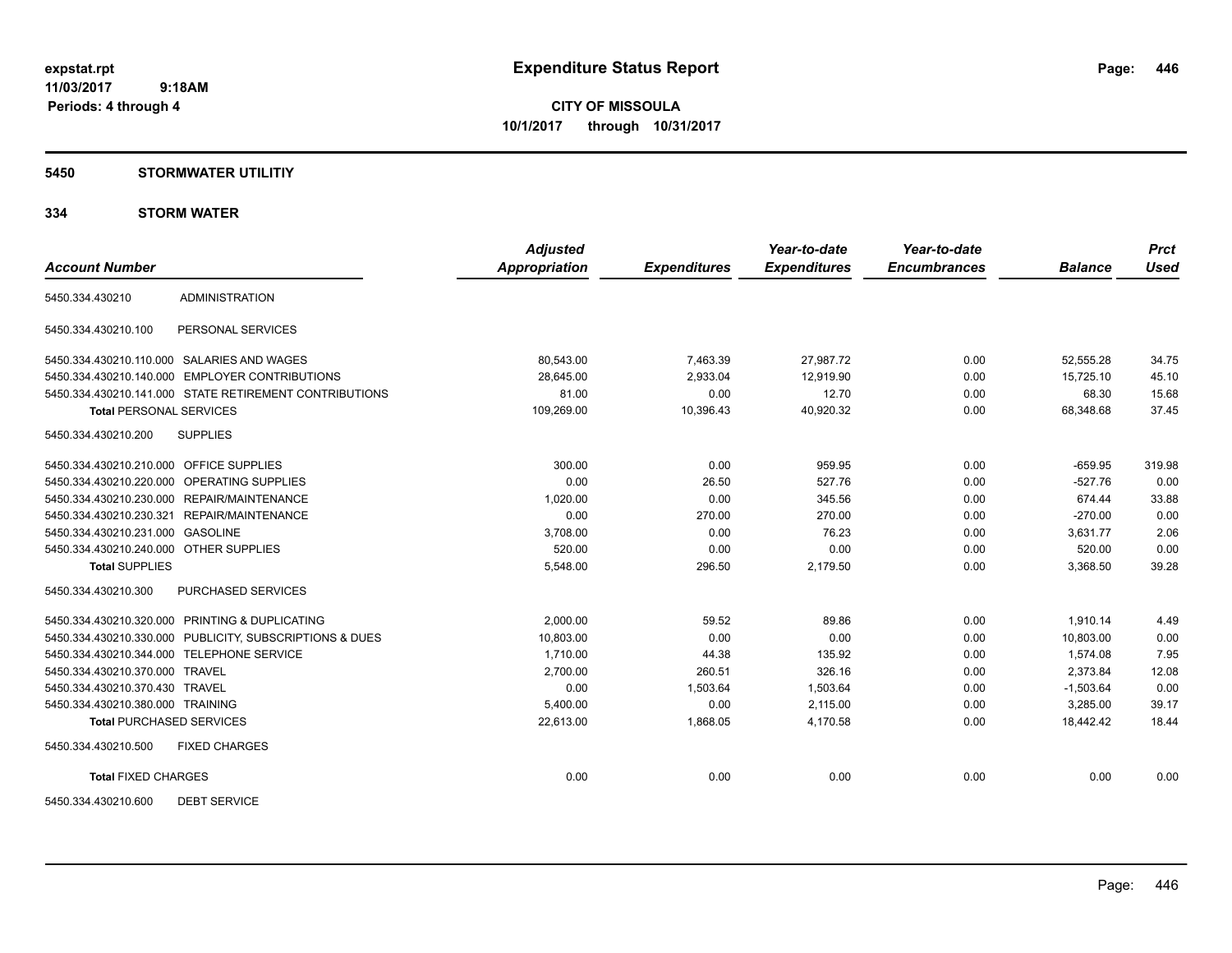#### **5450 STORMWATER UTILITIY**

| <b>Account Number</b>                                  | <b>Adjusted</b><br><b>Appropriation</b> | <b>Expenditures</b> | Year-to-date<br><b>Expenditures</b> | Year-to-date<br><b>Encumbrances</b> | <b>Balance</b> | <b>Prct</b><br><b>Used</b> |
|--------------------------------------------------------|-----------------------------------------|---------------------|-------------------------------------|-------------------------------------|----------------|----------------------------|
| 5450.334.430210.620.000 INTEREST / SERVICE FEES        | 53,772.00                               | 0.00                | 0.00                                | 0.00                                | 53,772.00      | 0.00                       |
| <b>Total DEBT SERVICE</b>                              | 53,772.00                               | 0.00                | 0.00                                | 0.00                                | 53,772.00      | 0.00                       |
| OTHER OBJECTS<br>5450.334.430210.800                   |                                         |                     |                                     |                                     |                |                            |
| 5450.334.430210.820.000 TRANSFERS TO OTHER FUNDS       | 26,988.00                               | 0.00                | 0.00                                | 0.00                                | 26,988.00      | 0.00                       |
| <b>Total OTHER OBJECTS</b>                             | 26,988.00                               | 0.00                | 0.00                                | 0.00                                | 26,988.00      | 0.00                       |
| <b>CAPITAL OUTLAY</b><br>5450.334.430210.900           |                                         |                     |                                     |                                     |                |                            |
| 5450.334.430210.930.000 IMPROVEMENTS                   | 26.498.00                               | 0.00                | 0.00                                | 0.00                                | 26,498.00      | 0.00                       |
| <b>Total CAPITAL OUTLAY</b>                            | 26.498.00                               | 0.00                | 0.00                                | 0.00                                | 26.498.00      | 0.00                       |
| <b>Total ADMINISTRATION</b>                            | 244,688.00                              | 12,560.98           | 47,270.40                           | 0.00                                | 197,417.60     | 19.32                      |
| <b>STORM DRAINAGE</b><br>5450.334.430235               |                                         |                     |                                     |                                     |                |                            |
| PERSONAL SERVICES<br>5450.334.430235.100               |                                         |                     |                                     |                                     |                |                            |
| 5450.334.430235.110.000 SALARIES AND WAGES             | 37.500.00                               | 0.00                | 0.00                                | 0.00                                | 37,500.00      | 0.00                       |
| 5450.334.430235.140.000 EMPLOYER CONTRIBUTIONS         | 15,988.00                               | 0.00                | 0.00                                | 0.00                                | 15.988.00      | 0.00                       |
| 5450.334.430235.141.000 STATE RETIREMENT CONTRIBUTIONS | 36.00                                   | 0.00                | 0.00                                | 0.00                                | 36.00          | 0.00                       |
| <b>Total PERSONAL SERVICES</b>                         | 53,524.00                               | 0.00                | 0.00                                | 0.00                                | 53,524.00      | 0.00                       |
| <b>SUPPLIES</b><br>5450.334.430235.200                 |                                         |                     |                                     |                                     |                |                            |
| 5450.334.430235.210.000 OFFICE SUPPLIES                | 214.00                                  | 0.00                | 0.00                                | 0.00                                | 214.00         | 0.00                       |
| 5450.334.430235.220.000 OPERATING SUPPLIES             | 12,485.00                               | 0.00                | 0.00                                | 0.00                                | 12,485.00      | 0.00                       |
| 5450.334.430235.231.000 GASOLINE                       | 1.800.00                                | 0.00                | 0.00                                | 0.00                                | 1.800.00       | 0.00                       |
| <b>Total SUPPLIES</b>                                  | 14,499.00                               | 0.00                | 0.00                                | 0.00                                | 14.499.00      | 0.00                       |
| PURCHASED SERVICES<br>5450.334.430235.300              |                                         |                     |                                     |                                     |                |                            |
| 5450.334.430235.360.000 REPAIR & MAINTENANCE           | 2.475.00                                | 0.00                | 0.00                                | 0.00                                | 2,475.00       | 0.00                       |
| <b>Total PURCHASED SERVICES</b>                        | 2,475.00                                | 0.00                | 0.00                                | 0.00                                | 2,475.00       | 0.00                       |
| <b>CAPITAL OUTLAY</b><br>5450.334.430235.900           |                                         |                     |                                     |                                     |                |                            |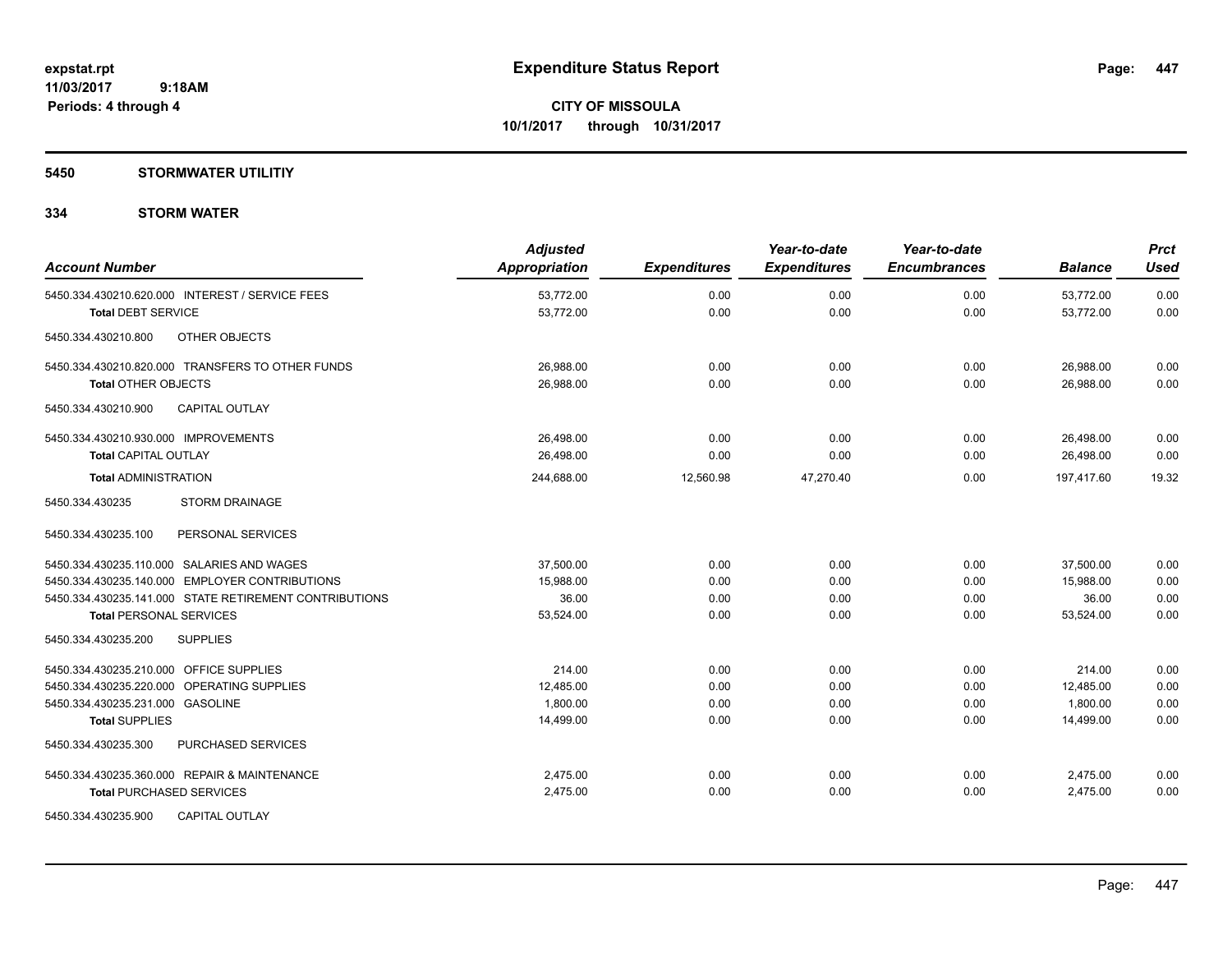### **5450 STORMWATER UTILITIY**

| <b>Account Number</b>                   |                                                        | <b>Adjusted</b><br><b>Appropriation</b> | <b>Expenditures</b> | Year-to-date<br><b>Expenditures</b> | Year-to-date<br><b>Encumbrances</b> | <b>Balance</b> | <b>Prct</b><br><b>Used</b> |
|-----------------------------------------|--------------------------------------------------------|-----------------------------------------|---------------------|-------------------------------------|-------------------------------------|----------------|----------------------------|
|                                         | 5450.334.430235.930.182 FACILITY RATE STUDY            | 0.00                                    | 2,097.20            | 9,014.28                            | 0.00                                | $-9,014.28$    | 0.00                       |
| <b>Total CAPITAL OUTLAY</b>             |                                                        | 0.00                                    | 2,097.20            | 9,014.28                            | 0.00                                | $-9,014.28$    | 0.00                       |
| <b>Total STORM DRAINAGE</b>             |                                                        | 70,498.00                               | 2,097.20            | 9,014.28                            | 0.00                                | 61,483.72      | 12.79                      |
| 5450.334.430246                         | STORM WATER MAINTENANCE                                |                                         |                     |                                     |                                     |                |                            |
| 5450.334.430246.100                     | PERSONAL SERVICES                                      |                                         |                     |                                     |                                     |                |                            |
|                                         | 5450.334.430246.110.000 SALARIES AND WAGES             | 37,500.00                               | 0.00                | 0.00                                | 0.00                                | 37,500.00      | 0.00                       |
|                                         | 5450.334.430246.140.000 EMPLOYER CONTRIBUTIONS         | 15,988.00                               | 0.00                | 0.00                                | 0.00                                | 15,988.00      | 0.00                       |
|                                         | 5450.334.430246.141.000 STATE RETIREMENT CONTRIBUTIONS | 36.00                                   | 0.00                | 0.00                                | 0.00                                | 36.00          | 0.00                       |
| <b>Total PERSONAL SERVICES</b>          |                                                        | 53,524.00                               | 0.00                | 0.00                                | 0.00                                | 53,524.00      | 0.00                       |
| 5450.334.430246.200                     | <b>SUPPLIES</b>                                        |                                         |                     |                                     |                                     |                |                            |
| 5450.334.430246.210.000 OFFICE SUPPLIES |                                                        | 214.00                                  | 0.00                | 0.00                                | 0.00                                | 214.00         | 0.00                       |
|                                         | 5450.334.430246.220.000 OPERATING SUPPLIES             | 12.485.00                               | 0.00                | 0.00                                | 0.00                                | 12,485.00      | 0.00                       |
| 5450.334.430246.231.000 GASOLINE        |                                                        | 1,800.00                                | 0.00                | 0.00                                | 0.00                                | 1,800.00       | 0.00                       |
| <b>Total SUPPLIES</b>                   |                                                        | 14,499.00                               | 0.00                | 0.00                                | 0.00                                | 14,499.00      | 0.00                       |
| 5450.334.430246.300                     | PURCHASED SERVICES                                     |                                         |                     |                                     |                                     |                |                            |
|                                         | 5450.334.430246.360.000 REPAIR & MAINTENANCE           | 2,475.00                                | 0.00                | 0.00                                | 0.00                                | 2,475.00       | 0.00                       |
| <b>Total PURCHASED SERVICES</b>         |                                                        | 2,475.00                                | 0.00                | 0.00                                | 0.00                                | 2,475.00       | 0.00                       |
|                                         | <b>Total STORM WATER MAINTENANCE</b>                   | 70,498.00                               | 0.00                | 0.00                                | 0.00                                | 70.498.00      | 0.00                       |
| 5450.334.430610                         | <b>ADMINISTRATION</b>                                  |                                         |                     |                                     |                                     |                |                            |
| 5450.334.430610.300                     | PURCHASED SERVICES                                     |                                         |                     |                                     |                                     |                |                            |
| <b>Total ADMINISTRATION</b>             |                                                        | 0.00                                    | 0.00                | 0.00                                | 0.00                                | 0.00           | 0.00                       |
| 5450.334.431210                         | CARAS PARK STORM WATER RETROFITS                       |                                         |                     |                                     |                                     |                |                            |
| 5450.334.431210.300                     | PURCHASED SERVICES                                     |                                         |                     |                                     |                                     |                |                            |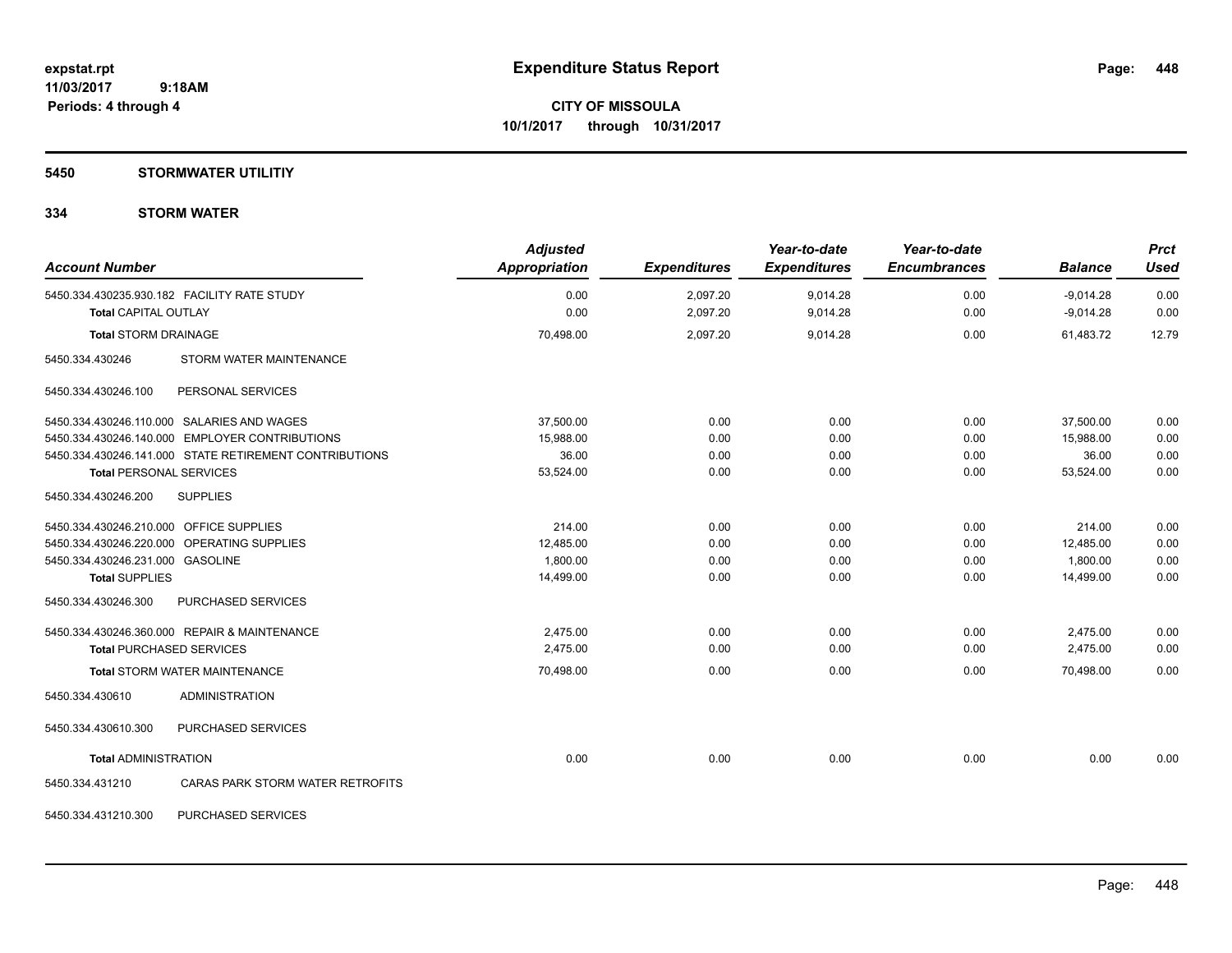### **5450 STORMWATER UTILITIY**

| <b>Account Number</b>                         | <b>Adjusted</b><br><b>Appropriation</b> | <b>Expenditures</b> | Year-to-date<br><b>Expenditures</b> | Year-to-date<br><b>Encumbrances</b> | <b>Balance</b> | <b>Prct</b><br><b>Used</b> |
|-----------------------------------------------|-----------------------------------------|---------------------|-------------------------------------|-------------------------------------|----------------|----------------------------|
| <b>Total PURCHASED SERVICES</b>               | 0.00                                    | 0.00                | 0.00                                | 0.00                                | 0.00           | 0.00                       |
| OTHER OBJECTS<br>5450.334.431210.800          |                                         |                     |                                     |                                     |                |                            |
| <b>Total OTHER OBJECTS</b>                    | 0.00                                    | 0.00                | 0.00                                | 0.00                                | 0.00           | 0.00                       |
| <b>CAPITAL OUTLAY</b><br>5450.334.431210.900  |                                         |                     |                                     |                                     |                |                            |
| 5450.334.431210.930.000 CARAS PARK OUTFALL    | 0.00                                    | 2,004.29            | 2,004.29                            | 0.00                                | $-2,004.29$    | 0.00                       |
| <b>Total CARAS PARK STORM WATER RETROFITS</b> | 0.00                                    | 2,004.29            | 2,004.29                            | 0.00                                | $-2,004.29$    | 0.00                       |
| <b>DEPRECIATION</b><br>5450.334.510400        |                                         |                     |                                     |                                     |                |                            |
| 5450.334.510400.800<br>OTHER OBJECTS          |                                         |                     |                                     |                                     |                |                            |
| <b>Total DEPRECIATION</b>                     | 0.00                                    | 0.00                | 0.00                                | 0.00                                | 0.00           | 0.00                       |
| <b>Total STORMWATER UTILITIY</b>              | 385,684.00                              | 16,662.47           | 58,288.97                           | 0.00                                | 327,395.03     | 15.11                      |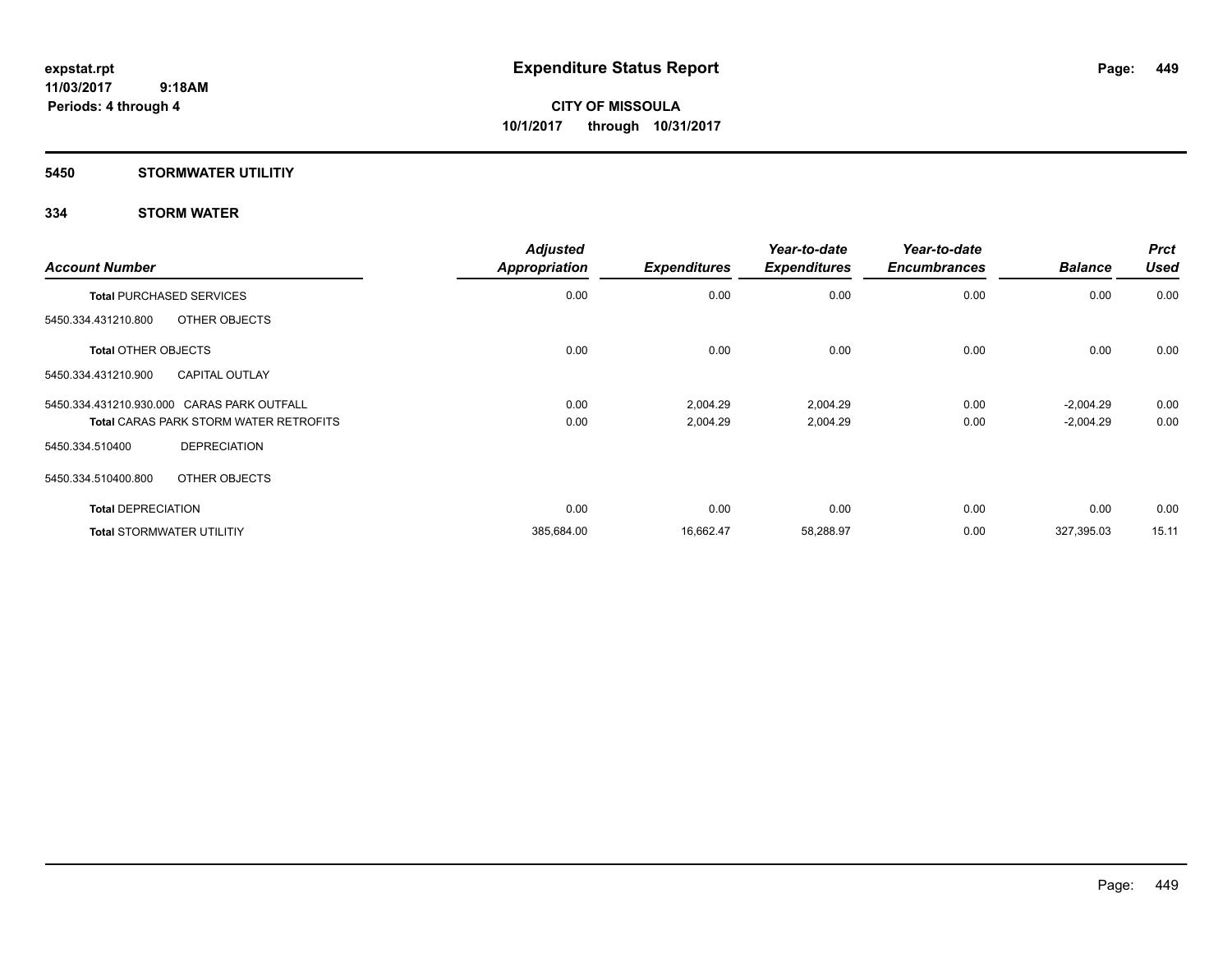# **CITY OF MISSOULA 10/1/2017 through 10/31/2017**

**5711 AQUATICS**

| <b>Account Number</b>                  |                                                        | <b>Adjusted</b><br><b>Appropriation</b> | <b>Expenditures</b> | Year-to-date<br><b>Expenditures</b> | Year-to-date<br><b>Encumbrances</b> | <b>Balance</b> | <b>Prct</b><br><b>Used</b> |
|----------------------------------------|--------------------------------------------------------|-----------------------------------------|---------------------|-------------------------------------|-------------------------------------|----------------|----------------------------|
| 5711.370.460000                        | <b>CULTURE &amp; RECREATION</b>                        |                                         |                     |                                     |                                     |                |                            |
| 5711.370.460000.100                    | PERSONAL SERVICES                                      |                                         |                     |                                     |                                     |                |                            |
|                                        | Total CULTURE & RECREATION                             | 0.00                                    | 0.00                | 0.00                                | 0.00                                | 0.00           | 0.00                       |
| 5711.370.460449                        | <b>GRILL VAN</b>                                       |                                         |                     |                                     |                                     |                |                            |
| 5711.370.460449.100                    | PERSONAL SERVICES                                      |                                         |                     |                                     |                                     |                |                            |
| <b>Total PERSONAL SERVICES</b>         |                                                        | 0.00                                    | 0.00                | 0.00                                | 0.00                                | 0.00           | 0.00                       |
| 5711.370.460449.200                    | <b>SUPPLIES</b>                                        |                                         |                     |                                     |                                     |                |                            |
| <b>Total SUPPLIES</b>                  |                                                        | 0.00                                    | 0.00                | 0.00                                | 0.00                                | 0.00           | 0.00                       |
| 5711.370.460449.300                    | PURCHASED SERVICES                                     |                                         |                     |                                     |                                     |                |                            |
| <b>Total GRILL VAN</b>                 |                                                        | 0.00                                    | 0.00                | 0.00                                | 0.00                                | 0.00           | 0.00                       |
| 5711.370.460477                        | <b>GRILL VAN</b>                                       |                                         |                     |                                     |                                     |                |                            |
| 5711.370.460477.100                    | PERSONAL SERVICES                                      |                                         |                     |                                     |                                     |                |                            |
|                                        | 5711.370.460477.110.000 GRILL VAN/SALARIES AND WAGES   | 20,935.00                               | 181.61              | 2,776.77                            | 0.00                                | 18,158.23      | 13.26                      |
|                                        | 5711.370.460477.140.000 EMPLOYER CONTRIBUTIONS         | 6,205.00                                | 25.73               | 393.31                              | 0.00                                | 5,811.69       | 6.34                       |
|                                        | 5711.370.460477.141.000 STATE RETIREMENT CONTRIBUTIONS | 9.00                                    | 0.00                | 0.00                                | 0.00                                | 9.00           | 0.00                       |
| <b>Total PERSONAL SERVICES</b>         |                                                        | 27,149.00                               | 207.34              | 3,170.08                            | 0.00                                | 23,978.92      | 11.68                      |
| 5711.370.460477.200                    | <b>SUPPLIES</b>                                        |                                         |                     |                                     |                                     |                |                            |
|                                        | 5711.370.460477.240.000 GRILL VAN/OTHER SUPPLIES       | 40,000.00                               | 323.51              | 11,172.91                           | 0.00                                | 28,827.09      | 27.93                      |
| 5711.370.460477.240.174 OTHER SUPPLIES |                                                        | 0.00                                    | 0.00                | 7.45                                | 0.00                                | $-7.45$        | 0.00                       |
| <b>Total SUPPLIES</b>                  |                                                        | 40,000.00                               | 323.51              | 11,180.36                           | 0.00                                | 28,819.64      | 27.95                      |
| 5711.370.460477.300                    | PURCHASED SERVICES                                     |                                         |                     |                                     |                                     |                |                            |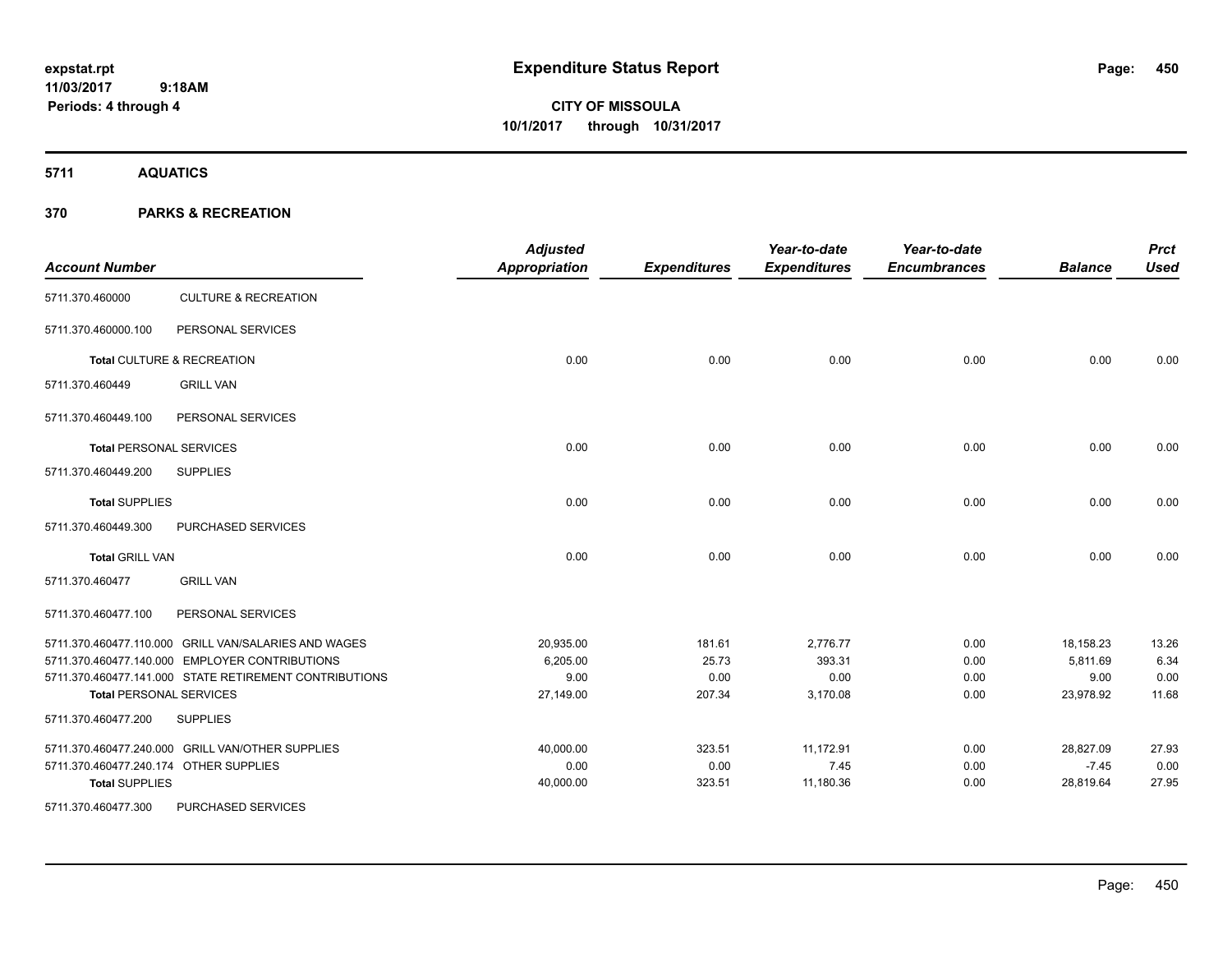**CITY OF MISSOULA 10/1/2017 through 10/31/2017**

**5711 AQUATICS**

| <b>Account Number</b>                   |                                                             | <b>Adjusted</b><br><b>Appropriation</b> | <b>Expenditures</b> | Year-to-date<br><b>Expenditures</b> | Year-to-date<br><b>Encumbrances</b> | <b>Balance</b> | <b>Prct</b><br><b>Used</b> |
|-----------------------------------------|-------------------------------------------------------------|-----------------------------------------|---------------------|-------------------------------------|-------------------------------------|----------------|----------------------------|
|                                         | 5711.370.460477.341.000 GRILL VAN/ELECTRICITY & NATURAL GAS | 5,290.00                                | 0.00                | 0.00                                | 0.00                                | 5,290.00       | 0.00                       |
|                                         | 5711.370.460477.360.000 GRILL VAN/REPAIR & MAINTENANCE      | 2,000.00                                | 0.00                | 0.00                                | 0.00                                | 2,000.00       | 0.00                       |
| <b>Total PURCHASED SERVICES</b>         |                                                             | 7,290.00                                | 0.00                | 0.00                                | 0.00                                | 7,290.00       | 0.00                       |
| 5711.370.460477.900                     | <b>CAPITAL OUTLAY</b>                                       |                                         |                     |                                     |                                     |                |                            |
| <b>Total CAPITAL OUTLAY</b>             |                                                             | 0.00                                    | 0.00                | 0.00                                | 0.00                                | 0.00           | 0.00                       |
| <b>Total GRILL VAN</b>                  |                                                             | 74,439.00                               | 530.85              | 14,350.44                           | 0.00                                | 60,088.56      | 19.28                      |
| 5711.370.460490                         | <b>CURRENTS POOL EXPENSES</b>                               |                                         |                     |                                     |                                     |                |                            |
| 5711.370.460490.100                     | PERSONAL SERVICES                                           |                                         |                     |                                     |                                     |                |                            |
|                                         | 5711.370.460490.110.000 SALARIES AND WAGES                  | 358,403.00                              | 25,737.01           | 158,874.47                          | 0.00                                | 199,528.53     | 44.33                      |
| 5711.370.460490.120.000 OVERTIME        |                                                             | 500.00                                  | 0.00                | 520.46                              | 0.00                                | $-20.46$       | 104.09                     |
|                                         | 5711.370.460490.140.000 EMPLOYER CONTRIBUTIONS              | 93,664.00                               | 7,795.27            | 39,871.37                           | 0.00                                | 53,792.63      | 42.57                      |
|                                         | 5711.370.460490.141.000 STATE RETIREMENT CONTRIBUTIONS      | 145.00                                  | 0.00                | 130.68                              | 0.00                                | 14.32          | 90.12                      |
| <b>Total PERSONAL SERVICES</b>          |                                                             | 452,712.00                              | 33,532.28           | 199,396.98                          | 0.00                                | 253,315.02     | 44.04                      |
| 5711.370.460490.200                     | <b>SUPPLIES</b>                                             |                                         |                     |                                     |                                     |                |                            |
| 5711.370.460490.210.000 OFFICE SUPPLIES |                                                             | 1,500.00                                | 97.77               | 218.85                              | 0.00                                | 1,281.15       | 14.59                      |
|                                         | 5711.370.460490.220.000 OPERATING SUPPLIES                  | 5,000.00                                | 231.42              | 3,722.92                            | 0.00                                | 1,277.08       | 74.46                      |
|                                         | 5711.370.460490.220.179 OPERATING SUPPLIES                  | 0.00                                    | 0.00                | 459.00                              | 0.00                                | $-459.00$      | 0.00                       |
|                                         | 5711.370.460490.230.000 REPAIR/MAINTENANCE                  | 41,250.00                               | 526.20              | 895.97                              | 0.00                                | 40,354.03      | 2.17                       |
|                                         | 5711.370.460490.230.171 REPAIR/MAINTENANCE                  | 0.00                                    | 373.97              | 7,148.98                            | 0.00                                | $-7,148.98$    | 0.00                       |
|                                         | 5711.370.460490.230.178 REPAIR/MAINTENANCE                  | 0.00                                    | 189.40              | 2.576.52                            | 0.00                                | $-2,576.52$    | 0.00                       |
|                                         | 5711.370.460490.230.194 REPAIR/MAINTENANCE                  | 0.00                                    | 0.00                | 483.91                              | 0.00                                | $-483.91$      | 0.00                       |
| 5711.370.460490.240.000 OTHER SUPPLIES  |                                                             | 12,000.00                               | 201.77              | 2,386.97                            | 0.00                                | 9,613.03       | 19.89                      |
| 5711.370.460490.240.175 OTHER SUPPLIES  |                                                             | 0.00                                    | 176.50              | 556.75                              | 0.00                                | $-556.75$      | 0.00                       |
| <b>Total SUPPLIES</b>                   |                                                             | 59,750.00                               | 1,797.03            | 18,449.87                           | 0.00                                | 41,300.13      | 30.88                      |
| 5711.370.460490.300                     | PURCHASED SERVICES                                          |                                         |                     |                                     |                                     |                |                            |
| 5711.370.460490.310.000 COMMUNICATIONS  |                                                             | 250.00                                  | 0.00                | 0.00                                | 0.00                                | 250.00         | 0.00                       |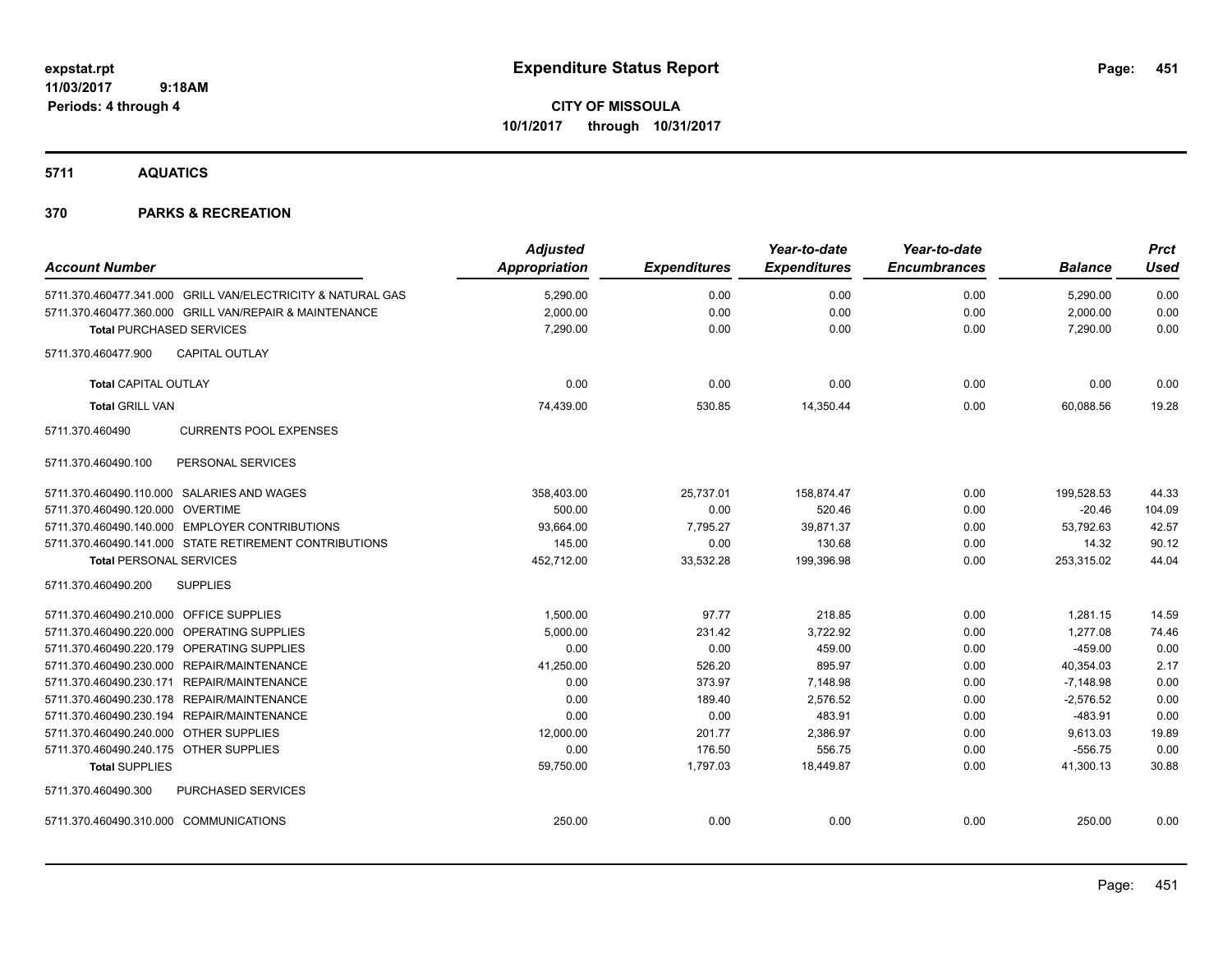**CITY OF MISSOULA 10/1/2017 through 10/31/2017**

**5711 AQUATICS**

| <b>Account Number</b>                                   | <b>Adjusted</b><br>Appropriation | <b>Expenditures</b> | Year-to-date<br><b>Expenditures</b> | Year-to-date<br><b>Encumbrances</b> | <b>Balance</b> | <b>Prct</b><br><b>Used</b> |
|---------------------------------------------------------|----------------------------------|---------------------|-------------------------------------|-------------------------------------|----------------|----------------------------|
|                                                         |                                  |                     |                                     |                                     |                |                            |
| 5711.370.460490.320.000 PRINTING & DUPLICATING          | 6,500.00                         | 0.00                | 0.00                                | 0.00                                | 6,500.00       | 0.00                       |
| 5711.370.460490.330.000 PUBLICITY, SUBSCRIPTIONS & DUES | 13,700.00                        | 0.00                | 0.00                                | 0.00                                | 13,700.00      | 0.00                       |
| 5711.370.460490.340.000 SEWER                           | 6,066.00                         | 0.00                | 2,324.04                            | 0.00                                | 3,741.96       | 38.31                      |
| 5711.370.460490.341.000 ELECTRICITY & NATURAL GAS       | 125,925.00                       | 6,963.09            | 21,316.88                           | 0.00                                | 104,608.12     | 16.93                      |
| 5711.370.460490.343.000 WATER CHARGES                   | 8,556.00                         | 928.44              | 2,176.15                            | 0.00                                | 6,379.85       | 25.43                      |
| 5711.370.460490.344.000 TELEPHONE SERVICE               | 4,059.00                         | 553.55              | 1,544.90                            | 0.00                                | 2,514.10       | 38.06                      |
| 5711.370.460490.345.000 GARBAGE                         | 2,060.00                         | 323.75              | 1,308.90                            | 0.00                                | 751.10         | 63.54                      |
| 5711.370.460490.350.000 PROFESSIONAL SERVICES           | 25,000.00                        | 700.00              | 5,386.00                            | 0.00                                | 19,614.00      | 21.54                      |
| 5711.370.460490.360.000 REPAIR & MAINTENANCE            | 13,000.00                        | 1,572.00            | 8,645.00                            | 0.00                                | 4,355.00       | 66.50                      |
| 5711.370.460490.360.194 REPAIR & MAINTENANCE            | 0.00                             | 248.44              | 5,721.77                            | 0.00                                | $-5,721.77$    | 0.00                       |
| 5711.370.460490.370.000 TRAVEL                          | 2,000.00                         | 0.00                | 0.00                                | 0.00                                | 2,000.00       | 0.00                       |
| 5711.370.460490.380.000 TRAINING                        | 2,000.00                         | 0.00                | 0.00                                | 0.00                                | 2,000.00       | 0.00                       |
| <b>Total PURCHASED SERVICES</b>                         | 209,116.00                       | 11,289.27           | 48,423.64                           | 0.00                                | 160,692.36     | 23.16                      |
| 5711.370.460490.500<br><b>FIXED CHARGES</b>             |                                  |                     |                                     |                                     |                |                            |
| 5711.370.460490.500.000 FIXED CHARGES                   | 4,647.00                         | 0.00                | 0.00                                | 0.00                                | 4,647.00       | 0.00                       |
| <b>Total FIXED CHARGES</b>                              | 4,647.00                         | 0.00                | 0.00                                | 0.00                                | 4,647.00       | 0.00                       |
| 5711.370.460490.800<br>OTHER OBJECTS                    |                                  |                     |                                     |                                     |                |                            |
| <b>Total OTHER OBJECTS</b>                              | 0.00                             | 0.00                | 0.00                                | 0.00                                | 0.00           | 0.00                       |
| 5711.370.460490.900<br><b>CAPITAL OUTLAY</b>            |                                  |                     |                                     |                                     |                |                            |
| <b>Total CAPITAL OUTLAY</b>                             | 0.00                             | 0.00                | 0.00                                | 0.00                                | 0.00           | 0.00                       |
| Total CURRENTS POOL EXPENSES                            | 726,225.00                       | 46,618.58           | 266,270.49                          | 0.00                                | 459,954.51     | 36.67                      |
| SPLASH POOLS EXPENSES<br>5711.370.460491                |                                  |                     |                                     |                                     |                |                            |
| 5711.370.460491.100<br>PERSONAL SERVICES                |                                  |                     |                                     |                                     |                |                            |
| 5711.370.460491.110.000 SALARIES AND WAGES              | 237,383.00                       | 14,334.21           | 127,909.75                          | 0.00                                | 109,473.25     | 53.88                      |
| 5711.370.460491.120.000 OVERTIME                        | 500.00                           | 0.00                | 386.62                              | 0.00                                | 113.38         | 77.32                      |
| 5711.370.460491.140.000 EMPLOYER CONTRIBUTIONS          | 53,794.00                        | 3,557.32            | 24,930.35                           | 0.00                                | 28,863.65      | 46.34                      |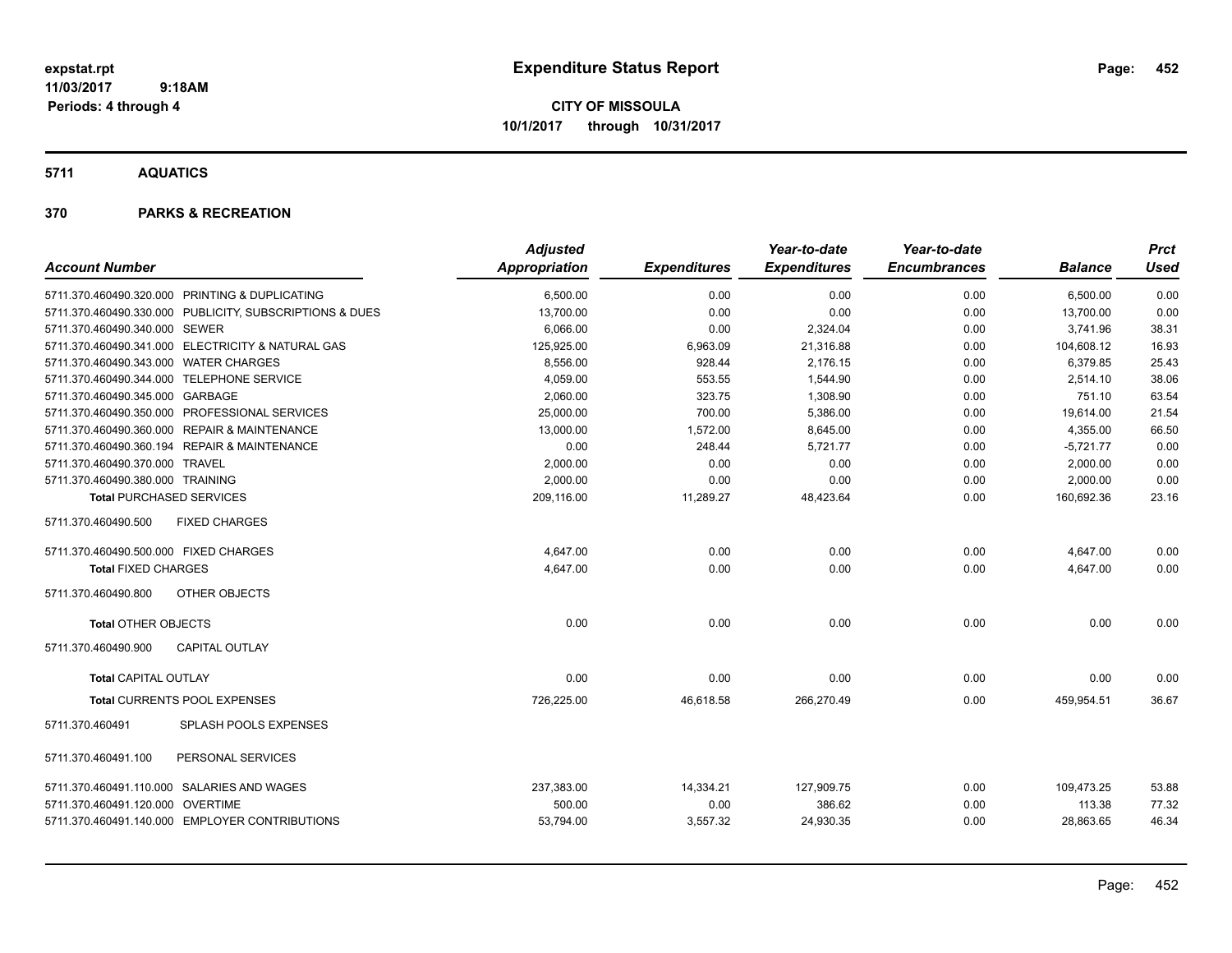**CITY OF MISSOULA 10/1/2017 through 10/31/2017**

**5711 AQUATICS**

| <b>Account Number</b>                                            | <b>Adjusted</b><br>Appropriation | <b>Expenditures</b> | Year-to-date<br><b>Expenditures</b> | Year-to-date<br><b>Encumbrances</b> | <b>Balance</b> | <b>Prct</b><br>Used |
|------------------------------------------------------------------|----------------------------------|---------------------|-------------------------------------|-------------------------------------|----------------|---------------------|
| 5711.370.460491.141.000 STATE RETIREMENT CONTRIBUTIONS           | 66.00                            | 0.00                | 0.00                                | 0.00                                | 66.00          | 0.00                |
| <b>Total PERSONAL SERVICES</b>                                   | 291,743.00                       | 17,891.53           | 153,226.72                          | 0.00                                | 138,516.28     | 52.52               |
| <b>SUPPLIES</b><br>5711.370.460491.200                           |                                  |                     |                                     |                                     |                |                     |
| 5711.370.460491.210.000 OFFICE SUPPLIES                          | 500.00                           | 0.00                | 168.79                              | 0.00                                | 331.21         | 33.76               |
| 5711.370.460491.220.000 OPERATING SUPPLIES                       | 5,000.00                         | 77.33               | $-46,407.25$                        | 0.00                                | 51,407.25      | 928.15              |
| 5711.370.460491.220.179 OPERATING SUPPLIES                       | 0.00                             | 0.00                | 619.00                              | 0.00                                | $-619.00$      | 0.00                |
| 5711.370.460491.230.000 REPAIR/MAINTENANCE                       | 39,250.00                        | 179.43              | 662.29                              | 0.00                                | 38,587.71      | 1.69                |
| 5711.370.460491.230.171 REPAIR/MAINTENANCE                       | 0.00                             | 0.00                | 22,372.72                           | 0.00                                | $-22,372.72$   | 0.00                |
| 5711.370.460491.230.178 REPAIR/MAINTENANCE                       | 0.00                             | 723.68              | 3.964.07                            | 0.00                                | $-3,964.07$    | 0.00                |
| 5711.370.460491.230.194 REPAIR/MAINTENANCE                       | 0.00                             | 464.34              | 600.64                              | 0.00                                | $-600.64$      | 0.00                |
| 5711.370.460491.240.000 OTHER SUPPLIES                           | 69,000.00                        | 25.00               | 262.26                              | 0.00                                | 68,737.74      | 0.38                |
| 5711.370.460491.240.174 OTHER SUPPLIES                           | 0.00                             | 358.76              | 37,763.88                           | 0.00                                | $-37,763.88$   | 0.00                |
| 5711.370.460491.240.175 OTHER SUPPLIES                           | 0.00                             | 0.00                | 3,411.30                            | 0.00                                | $-3,411.30$    | 0.00                |
| 5711.370.460491.240.180 OTHER SUPPLIES-MERCHANDISE SALES FRNTDSK | 0.00                             | 0.00                | 1,200.88                            | 0.00                                | $-1,200.88$    | 0.00                |
| <b>Total SUPPLIES</b>                                            | 113,750.00                       | 1,828.54            | 24,618.58                           | 0.00                                | 89,131.42      | 21.64               |
| 5711.370.460491.300<br><b>PURCHASED SERVICES</b>                 |                                  |                     |                                     |                                     |                |                     |
| 5711.370.460491.310.000 COMMUNICATIONS                           | 250.00                           | 0.00                | 0.00                                | 0.00                                | 250.00         | 0.00                |
| 5711.370.460491.320.000 PRINTING & DUPLICATING                   | 4,000.00                         | 0.00                | 0.00                                | 0.00                                | 4,000.00       | 0.00                |
| 5711.370.460491.330.000 PUBLICITY, SUBSCRIPTIONS & DUES          | 3,500.00                         | 90.00               | 4,837.75                            | 0.00                                | $-1,337.75$    | 138.22              |
| 5711.370.460491.340.000 SEWER                                    | 7,645.00                         | 0.00                | 142.84                              | 0.00                                | 7,502.16       | 1.87                |
| 5711.370.460491.341.000 ELECTRICITY & NATURAL GAS                | 71,175.00                        | 7,939.05            | 22,893.48                           | 0.00                                | 48,281.52      | 32.17               |
| 5711.370.460491.343.000 WATER CHARGES                            | 11,088.00                        | 2,016.83            | 8,031.23                            | 0.00                                | 3,056.77       | 72.43               |
| 5711.370.460491.344.000 TELEPHONE SERVICE                        | 4,101.00                         | 195.35              | 1,143.00                            | 0.00                                | 2,958.00       | 27.87               |
| 5711.370.460491.345.000 GARBAGE                                  | 2,092.00                         | 0.00                | 197.65                              | 0.00                                | 1,894.35       | 9.45                |
| 5711.370.460491.350.000 PROFESSIONAL SERVICES                    | 10,000.00                        | 400.00              | 1,150.00                            | 0.00                                | 8,850.00       | 11.50               |
| 5711.370.460491.360.000 REPAIR & MAINTENANCE                     | 6,594.00                         | 150.00              | 2,824.25                            | 0.00                                | 3,769.75       | 42.83               |
| 5711.370.460491.360.194 REPAIR & MAINTENANCE                     | 0.00                             | 1,363.44            | 3,508.45                            | 0.00                                | $-3,508.45$    | 0.00                |
| 5711.370.460491.380.000 TRAINING                                 | 3,000.00                         | 0.00                | 0.00                                | 0.00                                | 3,000.00       | 0.00                |
| 5711.370.460491.390.000 OTHER PURCHASED SERVICES                 | 3,206.00                         | 675.00              | 819.96                              | 0.00                                | 2,386.04       | 25.58               |
| <b>Total PURCHASED SERVICES</b>                                  | 126,651.00                       | 12,829.67           | 45,548.61                           | 0.00                                | 81,102.39      | 35.96               |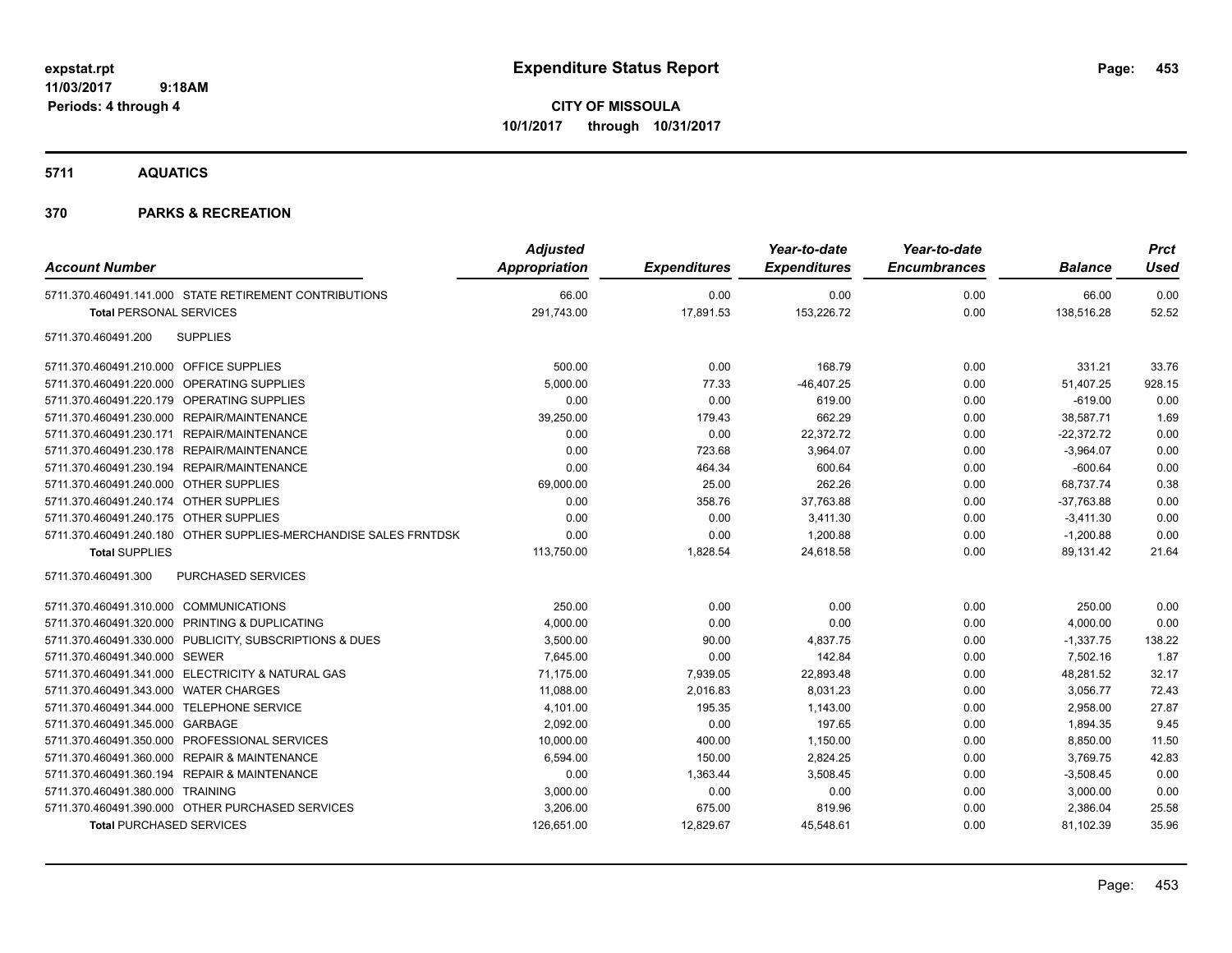**CITY OF MISSOULA 10/1/2017 through 10/31/2017**

**5711 AQUATICS**

|                                   |                                   | <b>Adjusted</b> |                     | Year-to-date        | Year-to-date        |                | <b>Prct</b> |
|-----------------------------------|-----------------------------------|-----------------|---------------------|---------------------|---------------------|----------------|-------------|
| <b>Account Number</b>             |                                   | Appropriation   | <b>Expenditures</b> | <b>Expenditures</b> | <b>Encumbrances</b> | <b>Balance</b> | <b>Used</b> |
| 5711.370.460491.800               | OTHER OBJECTS                     |                 |                     |                     |                     |                |             |
| Total OTHER OBJECTS               |                                   | 0.00            | 0.00                | 0.00                | 0.00                | 0.00           | 0.00        |
| 5711.370.460491.900               | CAPITAL OUTLAY                    |                 |                     |                     |                     |                |             |
| <b>Total CAPITAL OUTLAY</b>       |                                   | 0.00            | 0.00                | 0.00                | 0.00                | 0.00           | 0.00        |
|                                   | Total SPLASH POOLS EXPENSES       | 532,144.00      | 32,549.74           | 223,393.91          | 0.00                | 308,750.09     | 41.98       |
| 5711.370.460493                   | <b>AQUATICS MAINTENANCE</b>       |                 |                     |                     |                     |                |             |
| 5711.370.460493.300               | PURCHASED SERVICES                |                 |                     |                     |                     |                |             |
|                                   | <b>Total PURCHASED SERVICES</b>   | 0.00            | 0.00                | 0.00                | 0.00                | 0.00           | 0.00        |
| 5711.370.460493.500               | <b>FIXED CHARGES</b>              |                 |                     |                     |                     |                |             |
| <b>Total FIXED CHARGES</b>        |                                   | 0.00            | 0.00                | 0.00                | 0.00                | 0.00           | 0.00        |
| 5711.370.460493.900               | CAPITAL OUTLAY                    |                 |                     |                     |                     |                |             |
| 5711.370.460493.920.000 BUILDINGS |                                   | 35,000.00       | 0.00                | 0.00                | 0.00                | 35,000.00      | 0.00        |
|                                   | <b>Total AQUATICS MAINTENANCE</b> | 35,000.00       | 0.00                | 0.00                | 0.00                | 35,000.00      | 0.00        |
| 5711.370.460512                   | PARK MEMORIALS                    |                 |                     |                     |                     |                |             |
| 5711.370.460512.200               | <b>SUPPLIES</b>                   |                 |                     |                     |                     |                |             |
| <b>Total SUPPLIES</b>             |                                   | 0.00            | 0.00                | 0.00                | 0.00                | 0.00           | 0.00        |
| 5711.370.460512.300               | PURCHASED SERVICES                |                 |                     |                     |                     |                |             |
|                                   | Total PURCHASED SERVICES          | 0.00            | 0.00                | 0.00                | 0.00                | 0.00           | 0.00        |
| 5711.370.460512.900               | CAPITAL OUTLAY                    |                 |                     |                     |                     |                |             |
| <b>Total PARK MEMORIALS</b>       |                                   | 0.00            | 0.00                | 0.00                | 0.00                | 0.00           | 0.00        |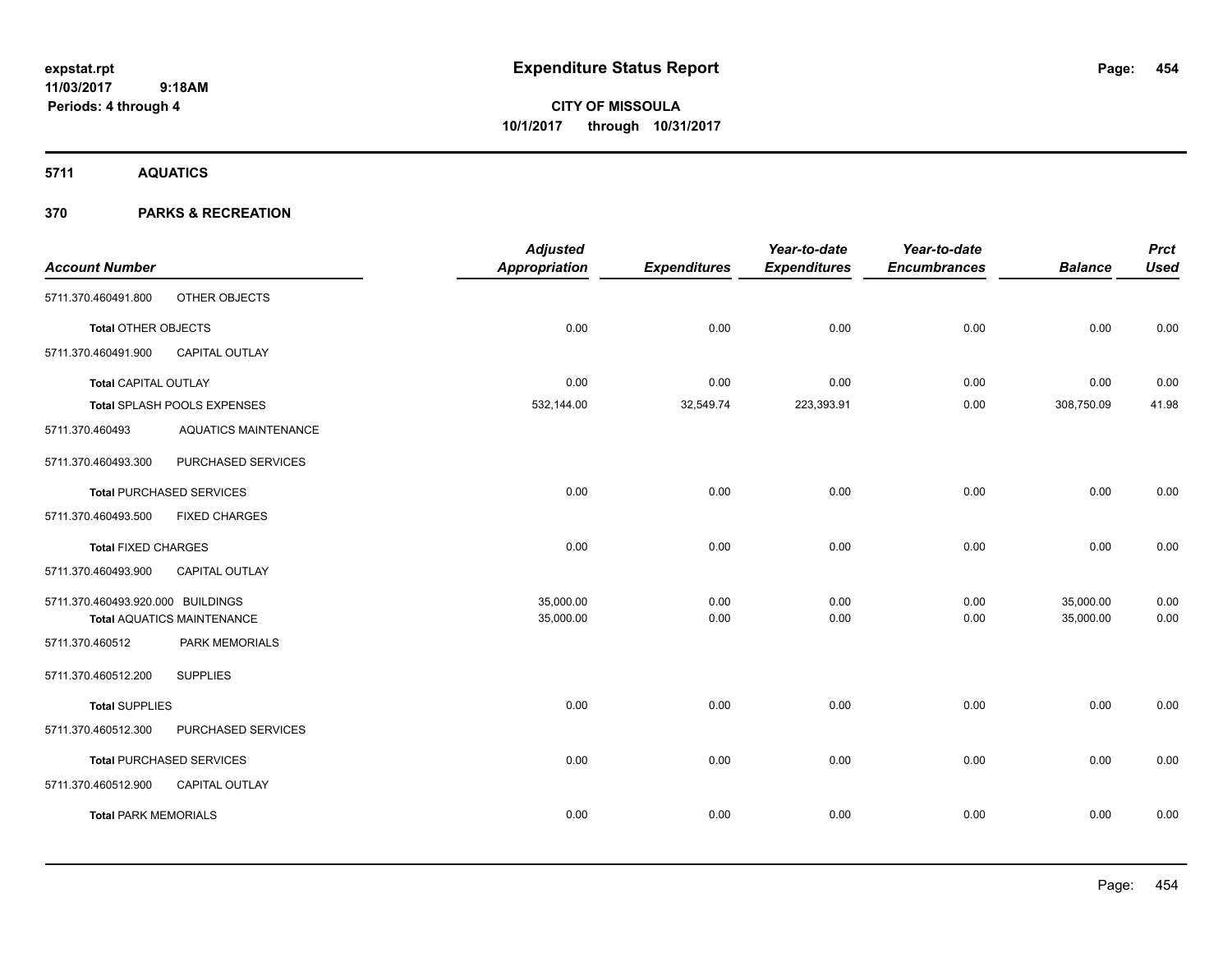**CITY OF MISSOULA 10/1/2017 through 10/31/2017**

**5711 AQUATICS**

|                                     |                                               | <b>Adjusted</b> |                     | Year-to-date        | Year-to-date        |                | <b>Prct</b> |
|-------------------------------------|-----------------------------------------------|-----------------|---------------------|---------------------|---------------------|----------------|-------------|
| <b>Account Number</b>               |                                               | Appropriation   | <b>Expenditures</b> | <b>Expenditures</b> | <b>Encumbrances</b> | <b>Balance</b> | <b>Used</b> |
| 5711.370.460519                     | <b>AQUATICS CAPITAL</b>                       |                 |                     |                     |                     |                |             |
| 5711.370.460519.900                 | <b>CAPITAL OUTLAY</b>                         |                 |                     |                     |                     |                |             |
| <b>Total AQUATICS CAPITAL</b>       |                                               | 0.00            | 0.00                | 0.00                | 0.00                | 0.00           | 0.00        |
| 5711.370.490506                     | <b>CORE FINANCED EQUIPMENT</b>                |                 |                     |                     |                     |                |             |
| 5711.370.490506.600                 | <b>DEBT SERVICE</b>                           |                 |                     |                     |                     |                |             |
|                                     | Total CORE FINANCED EQUIPMENT                 | 0.00            | 0.00                | 0.00                | 0.00                | 0.00           | 0.00        |
| 5711.370.510110                     | <b>MERCHANT SERVICES</b>                      |                 |                     |                     |                     |                |             |
| 5711.370.510110.500                 | <b>FIXED CHARGES</b>                          |                 |                     |                     |                     |                |             |
|                                     | 5711.370.510110.550.000 MERCHANT SERVICE FEES | 12,000.00       | 0.00                | 0.00                | 0.00                | 12,000.00      | 0.00        |
| <b>Total MERCHANT SERVICES</b>      |                                               | 12,000.00       | 0.00                | 0.00                | 0.00                | 12,000.00      | 0.00        |
| 5711.370.510306                     | <b>SALARY RESERVE</b>                         |                 |                     |                     |                     |                |             |
| 5711.370.510306.100                 | PERSONAL SERVICES                             |                 |                     |                     |                     |                |             |
|                                     | 5711.370.510306.110.000 SALARIES AND WAGES    | 209.00          | 0.00                | 0.00                | 0.00                | 209.00         | 0.00        |
| <b>Total SALARY RESERVE</b>         |                                               | 209.00          | 0.00                | 0.00                | 0.00                | 209.00         | 0.00        |
| <b>Total PARKS &amp; RECREATION</b> |                                               | 1,380,017.00    | 79,699.17           | 504,014.84          | 0.00                | 876,002.16     | 36.52       |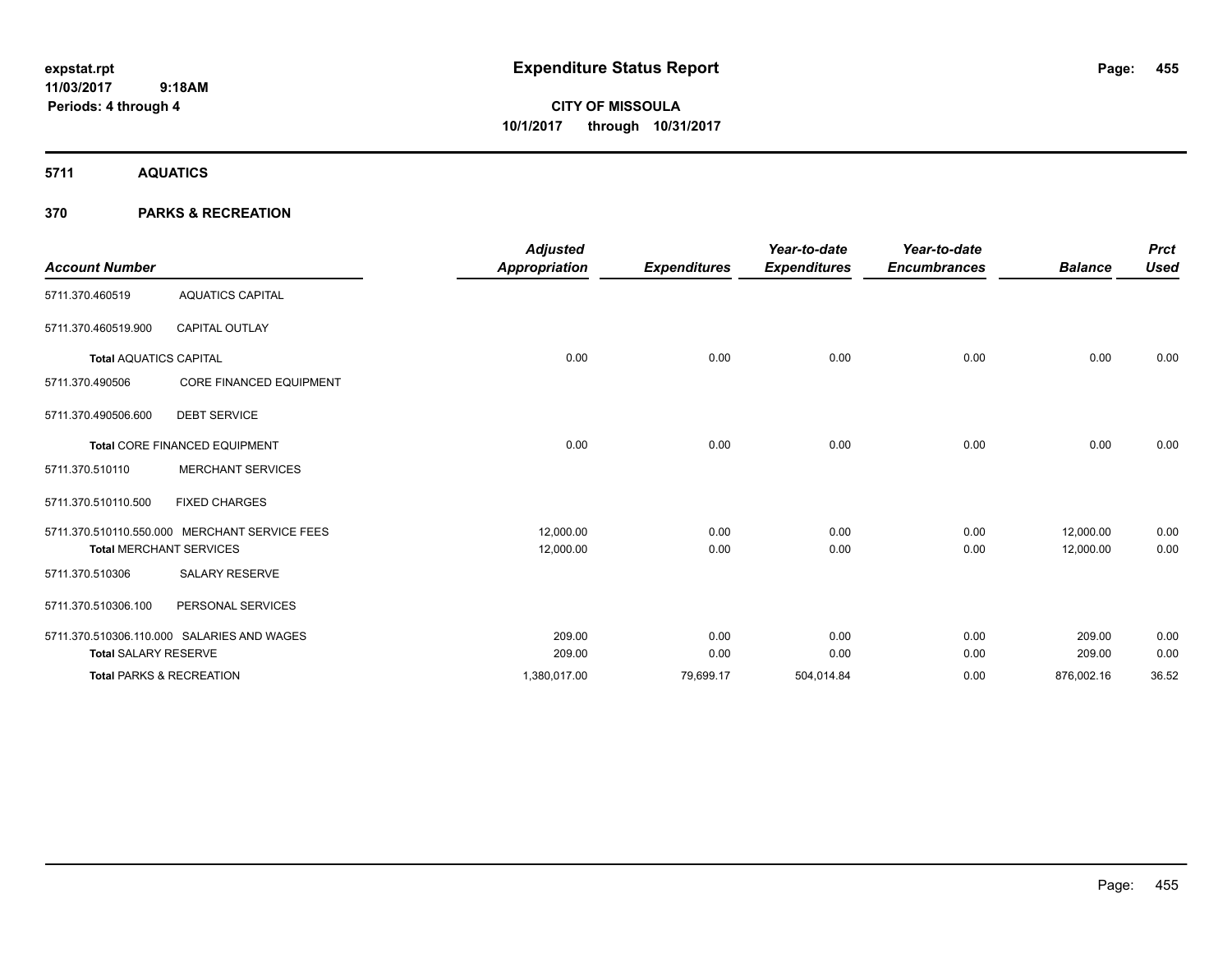# **CITY OF MISSOULA 10/1/2017 through 10/31/2017**

**5711 AQUATICS**

### **390 NON-DEPARTMENTAL**

| <b>Account Number</b>         |                       | <b>Adjusted</b><br>Appropriation | <b>Expenditures</b> | Year-to-date<br><b>Expenditures</b> | Year-to-date<br><b>Encumbrances</b> | <b>Balance</b> | <b>Prct</b><br><b>Used</b> |
|-------------------------------|-----------------------|----------------------------------|---------------------|-------------------------------------|-------------------------------------|----------------|----------------------------|
| 5711.390.510000               | <b>MISCELLANEOUS</b>  |                                  |                     |                                     |                                     |                |                            |
| 5711.390.510000.800           | OTHER OBJECTS         |                                  |                     |                                     |                                     |                |                            |
| <b>Total OTHER OBJECTS</b>    |                       | 0.00                             | 0.00                | 0.00                                | 0.00                                | 0.00           | 0.00                       |
| 5711.390.510000.900           | <b>CAPITAL OUTLAY</b> |                                  |                     |                                     |                                     |                |                            |
| <b>Total MISCELLANEOUS</b>    |                       | 0.00                             | 0.00                | 0.00                                | 0.00                                | 0.00           | 0.00                       |
| <b>Total NON-DEPARTMENTAL</b> |                       | 0.00                             | 0.00                | 0.00                                | 0.00                                | 0.00           | 0.00                       |
| <b>Total AQUATICS</b>         |                       | 1,380,017.00                     | 79,699.17           | 504,014.84                          | 0.00                                | 876,002.16     | 36.52                      |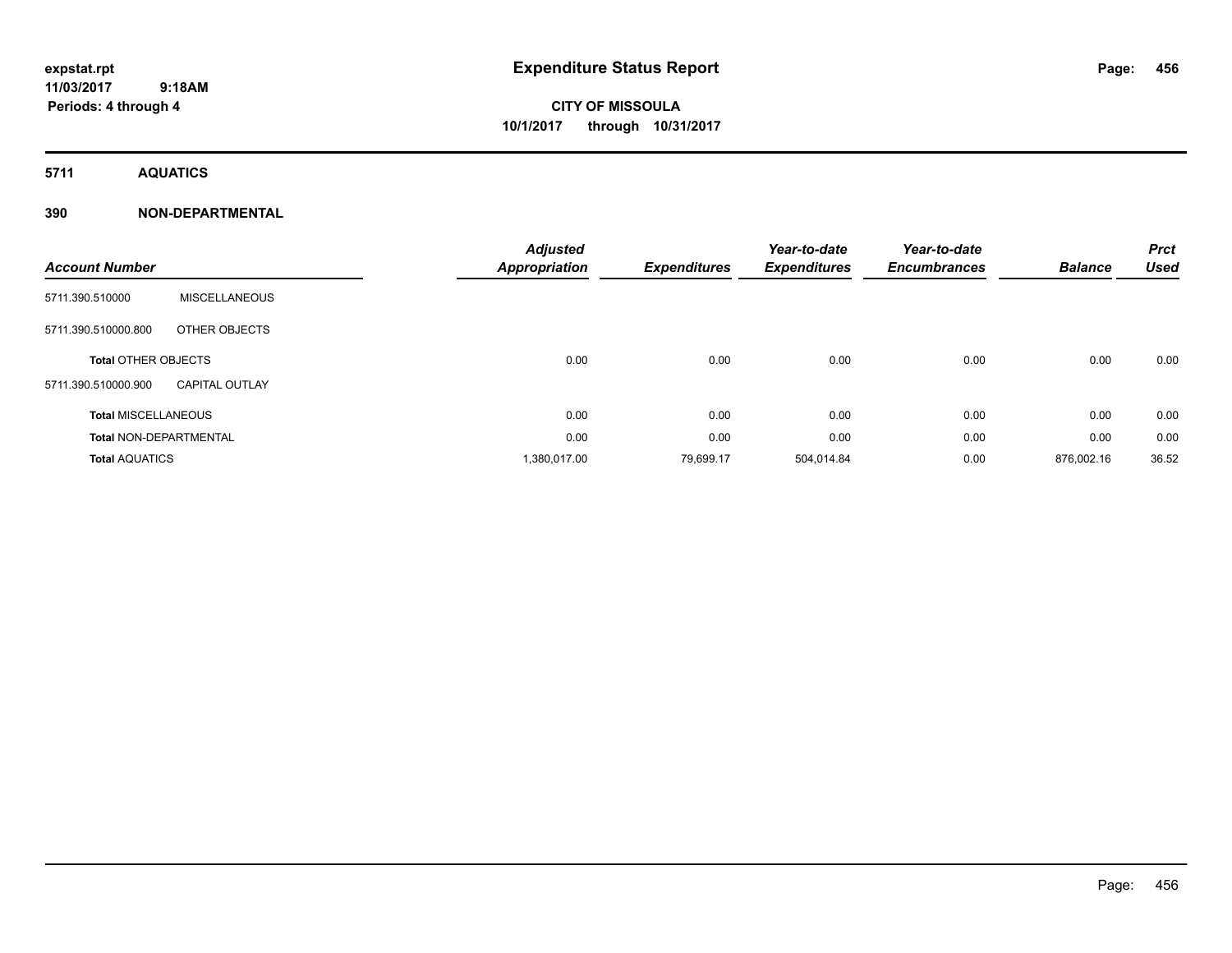**Periods: 4 through 4**

**CITY OF MISSOULA 10/1/2017 through 10/31/2017**

#### **6050 EMPLOYEE BENEFIT PLAN FUND**

 **9:18AM**

### **390 NON-DEPARTMENTAL**

| <b>Account Number</b>          |                                                          | <b>Adjusted</b><br><b>Appropriation</b> | <b>Expenditures</b> | Year-to-date<br><b>Expenditures</b> | Year-to-date<br><b>Encumbrances</b> | <b>Balance</b> | <b>Prct</b><br><b>Used</b> |
|--------------------------------|----------------------------------------------------------|-----------------------------------------|---------------------|-------------------------------------|-------------------------------------|----------------|----------------------------|
| 6050.390.510110                | <b>MERCHANT SERVICES</b>                                 |                                         |                     |                                     |                                     |                |                            |
| 6050.390.510110.500            | <b>FIXED CHARGES</b>                                     |                                         |                     |                                     |                                     |                |                            |
| <b>Total MERCHANT SERVICES</b> |                                                          | 0.00                                    | 0.00                | 0.00                                | 0.00                                | 0.00           | 0.00                       |
| 6050.390.520800                | <b>EMPLOYEE BENEFITS</b>                                 |                                         |                     |                                     |                                     |                |                            |
| 6050.390.520800.300            | <b>PURCHASED SERVICES</b>                                |                                         |                     |                                     |                                     |                |                            |
| 6050.390.520800.350.000        | <b>PROFESSIONAL SERVICES</b>                             | 50,325.00                               | 0.00                | 0.00                                | 0.00                                | 50,325.00      | 0.00                       |
|                                | 6050.390.520800.351.000 INSURANCE CLAIMS                 | 6,490,000.00                            | 499.808.85          | 1,645,870.61                        | 0.00                                | 4.844.129.39   | 25.36                      |
|                                | 6050.390.520800.352.000 HEALTH PROGRAMS                  | 94,532.00                               | 259.76              | 5,196.36                            | 0.00                                | 89,335.64      | 5.50                       |
|                                | 6050.390.520800.353.000 ADMINISTRATION EXPENDITURES      | 846.720.00                              | 136,545.88          | 334,098.12                          | 0.00                                | 512.621.88     | 39.46                      |
|                                | 6050.390.520800.354.000 TRANSITIONAL REINSURANCE PROGRAM | 16.432.00                               | 0.00                | 2.949.30                            | 0.00                                | 13.482.70      | 17.95                      |
|                                | <b>Total PURCHASED SERVICES</b>                          | 7,498,009.00                            | 636,614.49          | 1,988,114.39                        | 0.00                                | 5,509,894.61   | 26.52                      |
| 6050.390.520800.700            | <b>GRANTS &amp; CONTRIBUTIONS</b>                        |                                         |                     |                                     |                                     |                |                            |
|                                | <b>Total GRANTS &amp; CONTRIBUTIONS</b>                  | 0.00                                    | 0.00                | 0.00                                | 0.00                                | 0.00           | 0.00                       |
| 6050.390.520800.800            | OTHER OBJECTS                                            |                                         |                     |                                     |                                     |                |                            |
| <b>Total OTHER OBJECTS</b>     |                                                          | 0.00                                    | 0.00                | 0.00                                | 0.00                                | 0.00           | 0.00                       |
|                                | Total EMPLOYEE BENEFIT PLAN FUND                         | 7,498,009.00                            | 636,614.49          | 1,988,114.39                        | 0.00                                | 5,509,894.61   | 26.52                      |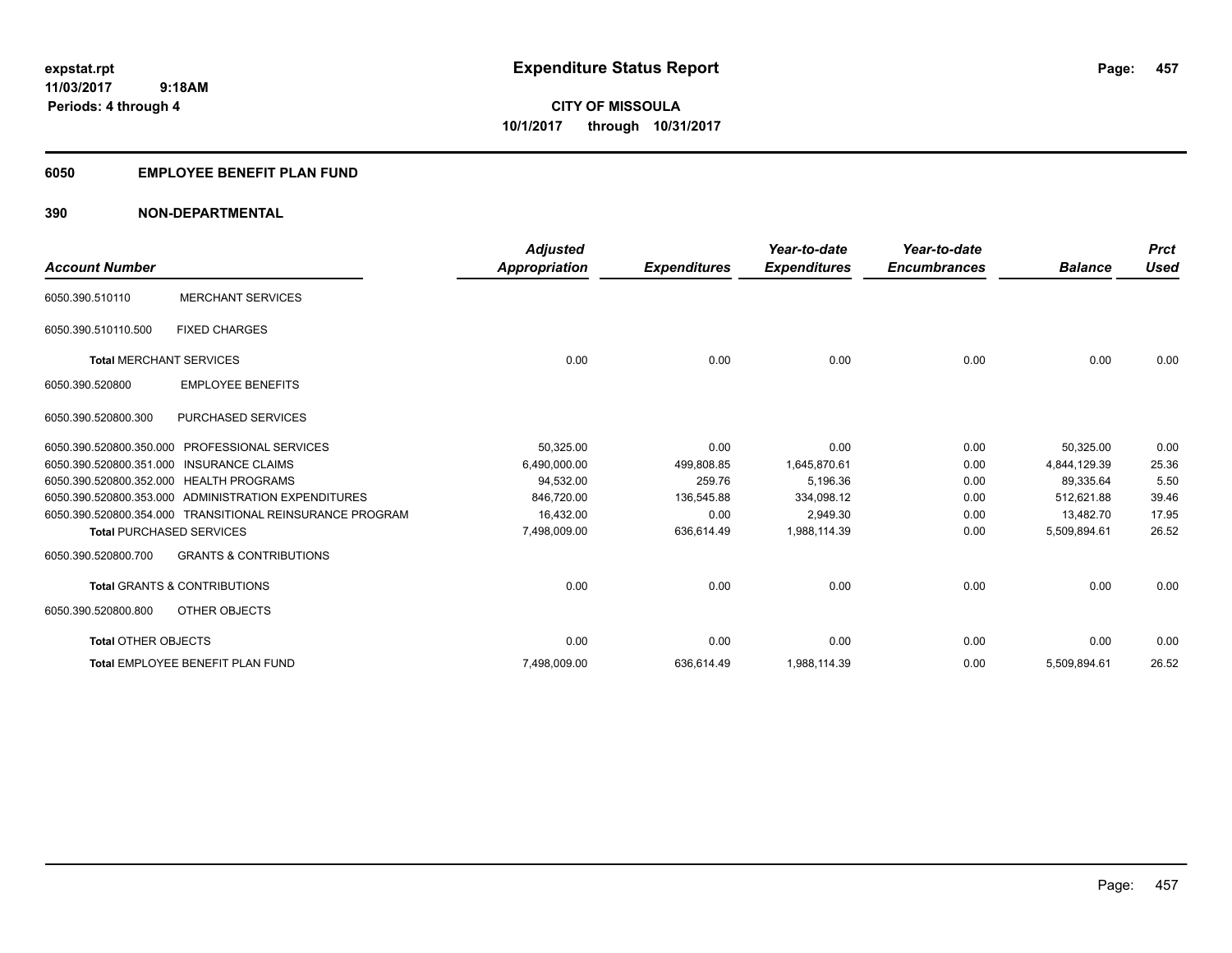#### **7370 PARKING COMMISSION FUND**

|                                           |                                                         | <b>Adjusted</b> |                     | Year-to-date        | Year-to-date        |                | <b>Prct</b> |
|-------------------------------------------|---------------------------------------------------------|-----------------|---------------------|---------------------|---------------------|----------------|-------------|
| <b>Account Number</b>                     |                                                         | Appropriation   | <b>Expenditures</b> | <b>Expenditures</b> | <b>Encumbrances</b> | <b>Balance</b> | <b>Used</b> |
| 7370.395.430266                           | PARKING DIVISION                                        |                 |                     |                     |                     |                |             |
| 7370.395.430266.100                       | PERSONAL SERVICES                                       |                 |                     |                     |                     |                |             |
|                                           | 7370.395.430266.110.000 SALARIES AND WAGES              | 473,289.00      | 38,184.85           | 138,497.89          | 0.00                | 334,791.11     | 29.26       |
| 7370.395.430266.120.000                   | <b>OVERTIME</b>                                         | 7,234.00        | 40.96               | 98.86               | 0.00                | 7,135.14       | 1.37        |
|                                           | 7370.395.430266.140.000 EMPLOYER CONTRIBUTIONS          | 213.737.00      | 17.872.57           | 77.576.96           | 0.00                | 136.160.04     | 36.30       |
|                                           | 7370.395.430266.141.000 STATE RETIREMENT CONTRIBUTIONS  | 479.00          | 0.00                | 60.95               | 0.00                | 418.05         | 12.72       |
| <b>Total PERSONAL SERVICES</b>            |                                                         | 694,739.00      | 56,098.38           | 216,234.66          | 0.00                | 478,504.34     | 31.12       |
| 7370.395.430266.200                       | <b>SUPPLIES</b>                                         |                 |                     |                     |                     |                |             |
| 7370.395.430266.210.000 OFFICE SUPPLIES   |                                                         | 5,700.00        | 450.55              | 1,051.64            | 0.00                | 4,648.36       | 18.45       |
| 7370.395.430266.220.000                   | <b>OPERATING SUPPLIES</b>                               | 33,050.00       | 467.85              | 6,901.79            | 0.00                | 26,148.21      | 20.88       |
| 7370.395.430266.220.311 CLOTHING SUPPLIES |                                                         | 0.00            | 1,398.65            | 1,564.83            | 0.00                | $-1,564.83$    | 0.00        |
| 7370.395.430266.230.000                   | REPAIR/MAINTENANCE                                      | 18,000.00       | 1,392.19            | 1.819.58            | 0.00                | 16,180.42      | 10.11       |
| 7370.395.430266.231.000 GASOLINE          |                                                         | 7,200.00        | 842.93              | 1,209.50            | 0.00                | 5,990.50       | 16.80       |
| <b>Total SUPPLIES</b>                     |                                                         | 63,950.00       | 4,552.17            | 12,547.34           | 0.00                | 51,402.66      | 19.62       |
| 7370.395.430266.300                       | PURCHASED SERVICES                                      |                 |                     |                     |                     |                |             |
| 7370.395.430266.310.000                   | <b>COMMUNICATIONS</b>                                   | 18,075.00       | 210.99              | 1,261.38            | 0.00                | 16,813.62      | 6.98        |
|                                           | 7370.395.430266.320.000 PRINTING & DUPLICATING          | 10,000.00       | 2,758.35            | 6,337.80            | 0.00                | 3,662.20       | 63.38       |
|                                           | 7370.395.430266.330.000 PUBLICITY, SUBSCRIPTIONS & DUES | 5,000.00        | 595.00              | 838.92              | 0.00                | 4.161.08       | 16.78       |
| 7370.395.430266.340.000 SEWER             |                                                         | 145.00          | 0.00                | 85.31               | 0.00                | 59.69          | 58.83       |
|                                           | 7370.395.430266.341.000 ELECTRICITY & NATURAL GAS       | 40,096.00       | 3,304.89            | 8,819.69            | 0.00                | 31,276.31      | 22.00       |
| 7370.395.430266.343.000                   | <b>WATER CHARGES</b>                                    | 4,000.00        | 252.96              | 1,280.96            | 0.00                | 2,719.04       | 32.02       |
|                                           | 7370.395.430266.343.717 MARKET ON FRONT WATER CHARGES   | 0.00            | 232.79              | 661.97              | 0.00                | $-661.97$      | 0.00        |
|                                           | 7370.395.430266.344.000 TELEPHONE SERVICE               | 6,325.00        | 533.00              | 1,638.09            | 0.00                | 4,686.91       | 25.90       |
| 7370.395.430266.345.000 GARBAGE           |                                                         | 3,856.00        | 309.05              | 1,284.03            | 0.00                | 2,571.97       | 33.30       |
| 7370.395.430266.345.717                   | GARBAGE                                                 | 0.00            | 266.70              | 1,132.79            | 0.00                | $-1,132.79$    | 0.00        |
|                                           | 7370.395.430266.350.000 PROFESSIONAL SERVICES           | 61,250.00       | 8,868.81            | 10,103.09           | 0.00                | 51,146.91      | 16.49       |
|                                           | 7370.395.430266.350.303 PROFESSIONAL SERVICES           | 0.00            | 7,740.00            | 46,639.75           | 0.00                | $-46,639.75$   | 0.00        |
| 7370.395.430266.350.700 ACCOUNTING        |                                                         | 0.00            | 5,727.50            | 8,604.50            | 0.00                | $-8,604.50$    | 0.00        |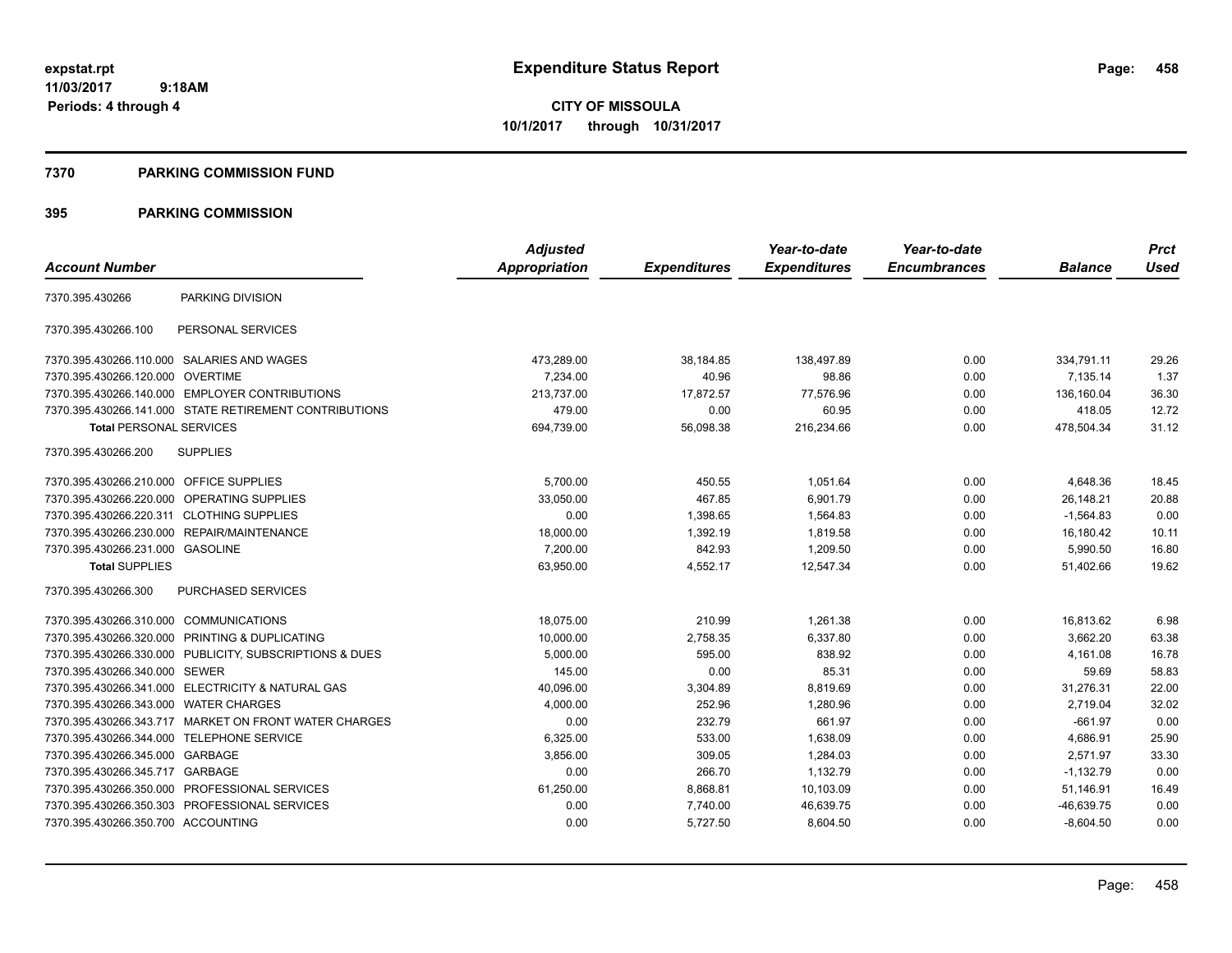#### **7370 PARKING COMMISSION FUND**

| <b>Account Number</b>                                    | <b>Adjusted</b><br>Appropriation | <b>Expenditures</b> | Year-to-date<br><b>Expenditures</b> | Year-to-date<br><b>Encumbrances</b> | <b>Balance</b> | <b>Prct</b><br><b>Used</b> |
|----------------------------------------------------------|----------------------------------|---------------------|-------------------------------------|-------------------------------------|----------------|----------------------------|
| 7370.395.430266.350.702 SECURITY FOR GARAGES             | 0.00                             | 1,296.00            | 4,572.00                            | 0.00                                | $-4,572.00$    | 0.00                       |
| 7370.395.430266.350.703 STATE LICENSE INQUIRY            | 0.00                             | 132.56              | 369.92                              | 0.00                                | $-369.92$      | 0.00                       |
| 7370.395.430266.350.704 COLLECTION BUREAU EXPENSE        | 0.00                             | 12.75               | 12.75                               | 0.00                                | $-12.75$       | 0.00                       |
| 7370.395.430266.360.000 REPAIR & MAINTENANCE             | 174,800.00                       | 1,547.26            | 2,644.52                            | 0.00                                | 172,155.48     | 1.51                       |
| 7370.395.430266.360.711 REPAIR & MAINTENANCE             | 0.00                             | 78.00               | 3,214.00                            | 0.00                                | $-3,214.00$    | 0.00                       |
| 7370.395.430266.360.712 REPAIR & MAINTENANCE             | 0.00                             | 995.00              | 3,020.44                            | 0.00                                | $-3,020.44$    | 0.00                       |
| 7370.395.430266.360.713 REPAIR & MAINTENANCE             | 0.00                             | 7,494.36            | 11,545.56                           | 0.00                                | $-11,545.56$   | 0.00                       |
| 7370.395.430266.360.714 BANK ST/REPAIR & MAINTENANCE     | 0.00                             | 530.50              | 2,349.87                            | 0.00                                | $-2,349.87$    | 0.00                       |
| 7370.395.430266.360.716 REPAIR & MAINTENANCE             | 0.00                             | 1,183.69            | 1,272.35                            | 0.00                                | $-1,272.35$    | 0.00                       |
| 7370.395.430266.370.000 TRAVEL                           | 6,000.00                         | 130.00              | 118.80                              | 0.00                                | 5,881.20       | 1.98                       |
| 7370.395.430266.380.000 TRAINING                         | 3,500.00                         | 1,034.00            | 1,034.00                            | 0.00                                | 2,466.00       | 29.54                      |
| 7370.395.430266.390.000 OTHER PURCHASED SERVICES         | 199,699.00                       | 0.00                | 0.00                                | 0.00                                | 199,699.00     | 0.00                       |
| 7370.395.430266.390.044 JANITORIAL                       | 0.00                             | 223.17              | 2,926.75                            | 0.00                                | $-2,926.75$    | 0.00                       |
| <b>Total PURCHASED SERVICES</b>                          | 532,746.00                       | 45,457.33           | 121,769.24                          | 0.00                                | 410,976.76     | 22.86                      |
| 7370.395.430266.500<br><b>FIXED CHARGES</b>              |                                  |                     |                                     |                                     |                |                            |
| 7370.395.430266.500.000 FIXED CHARGES                    | 168,621.00                       | 0.00                | 1,259.00                            | 0.00                                | 167,362.00     | 0.75                       |
| 7370.395.430266.500.731 FIXED CHARGES                    | 0.00                             | 2,550.00            | 2,550.00                            | 0.00                                | $-2,550.00$    | 0.00                       |
| 7370.395.430266.500.733 FIXED CHARGES                    | 0.00                             | 1,650.00            | 3,300.00                            | 0.00                                | $-3,300.00$    | 0.00                       |
| <b>Total FIXED CHARGES</b>                               | 168,621.00                       | 4,200.00            | 7,109.00                            | 0.00                                | 161,512.00     | 4.22                       |
| <b>DEBT SERVICE</b><br>7370.395.430266.600               |                                  |                     |                                     |                                     |                |                            |
| 7370.395.430266.610.000 LEASE/PRINCIPAL                  | 185,600.00                       | 0.00                | 92,300.00                           | 0.00                                | 93,300.00      | 49.73                      |
| 7370.395.430266.620.000 LEASE INTEREST                   | 25,478.00                        | 0.00                | 13,258.13                           | 0.00                                | 12,219.87      | 52.04                      |
| <b>Total DEBT SERVICE</b>                                | 211,078.00                       | 0.00                | 105,558.13                          | 0.00                                | 105,519.87     | 50.01                      |
| <b>GRANTS &amp; CONTRIBUTIONS</b><br>7370.395.430266.700 |                                  |                     |                                     |                                     |                |                            |
| 7370.395.430266.700.000 GRANTS & CONTRIBUTIONS           | 85,000.00                        | 8,500.00            | 13,500.00                           | 0.00                                | 71,500.00      | 15.88                      |
| <b>Total GRANTS &amp; CONTRIBUTIONS</b>                  | 85,000.00                        | 8,500.00            | 13,500.00                           | 0.00                                | 71,500.00      | 15.88                      |
| OTHER OBJECTS<br>7370.395.430266.800                     |                                  |                     |                                     |                                     |                |                            |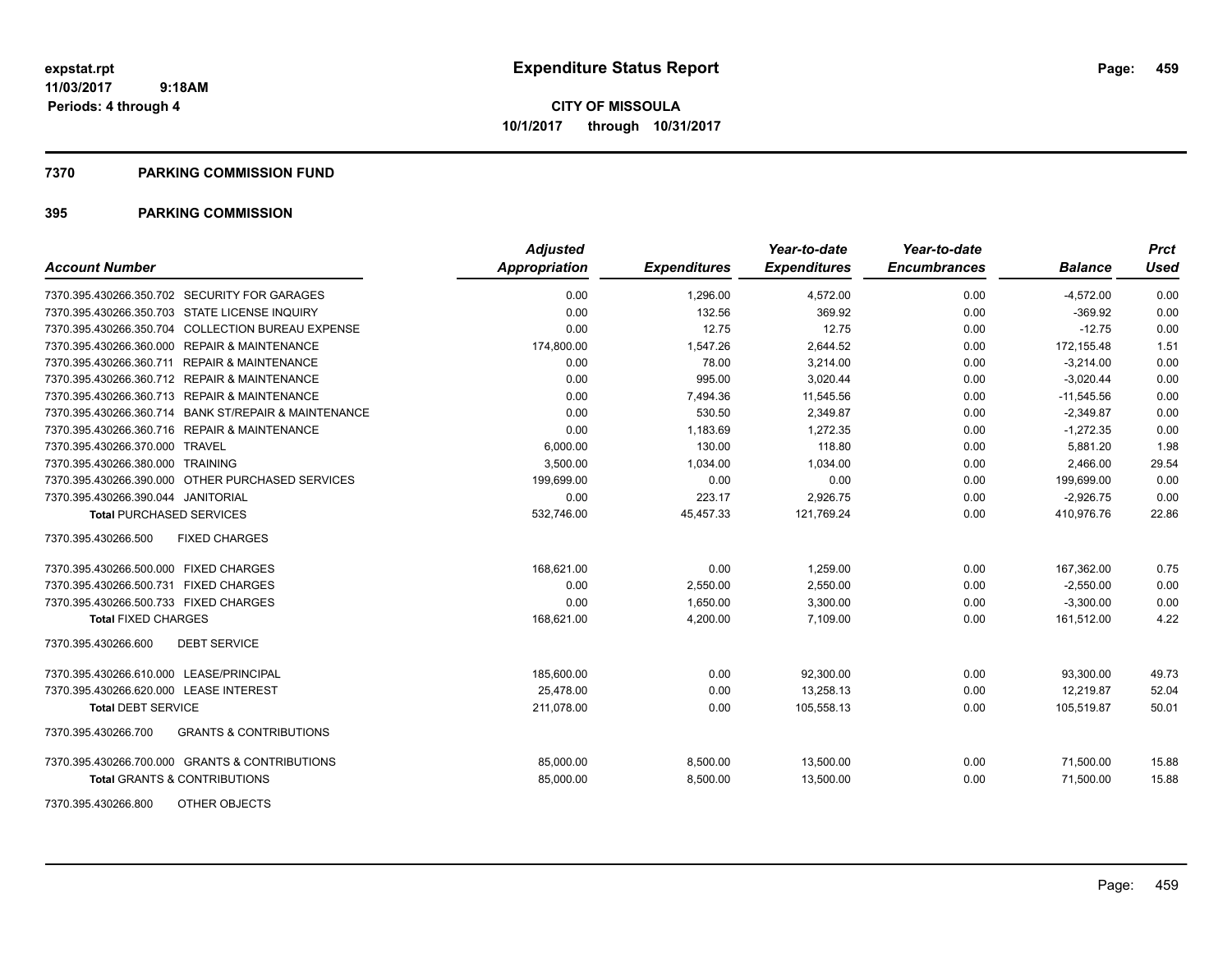#### **7370 PARKING COMMISSION FUND**

| <b>Account Number</b>                                          |                                 | <b>Adjusted</b><br><b>Appropriation</b> | <b>Expenditures</b> | Year-to-date<br><b>Expenditures</b> | Year-to-date<br><b>Encumbrances</b> | <b>Balance</b>          | <b>Prct</b><br><b>Used</b> |
|----------------------------------------------------------------|---------------------------------|-----------------------------------------|---------------------|-------------------------------------|-------------------------------------|-------------------------|----------------------------|
| 7370.395.430266.820.000<br>7370.395.430266.845.000 CONTINGENCY | TRANSFERS TO OTHER FUNDS        | 307,290.00<br>48,965.00                 | 26,416.25<br>0.00   | 103,812.50<br>0.00                  | 0.00<br>0.00                        | 203,477.50<br>48,965.00 | 33.78<br>0.00              |
| <b>Total OTHER OBJECTS</b>                                     |                                 | 356,255.00                              | 26,416.25           | 103,812.50                          | 0.00                                | 252,442.50              | 29.14                      |
| <b>Total PARKING DIVISION</b>                                  |                                 | 2,112,389.00                            | 145,224.13          | 580,530.87                          | 0.00                                | 1,531,858.13            | 27.48                      |
| 7370.395.430271                                                | <b>TICKET DIVISION</b>          |                                         |                     |                                     |                                     |                         |                            |
| 7370.395.430271.100                                            | PERSONAL SERVICES               |                                         |                     |                                     |                                     |                         |                            |
| <b>Total TICKET DIVISION</b>                                   |                                 | 0.00                                    | 0.00                | 0.00                                | 0.00                                | 0.00                    | 0.00                       |
| 7370.395.510110                                                | <b>MERCHANT SERVICES</b>        |                                         |                     |                                     |                                     |                         |                            |
| 7370.395.510110.500                                            | <b>FIXED CHARGES</b>            |                                         |                     |                                     |                                     |                         |                            |
| 7370.395.510110.550.000                                        | <b>MERCHANT SERVICE FEES</b>    | 21,500.00                               | 0.00                | 0.00                                | 0.00                                | 21,500.00               | 0.00                       |
|                                                                | <b>Total MERCHANT SERVICES</b>  | 21,500.00                               | 0.00                | 0.00                                | 0.00                                | 21,500.00               | 0.00                       |
|                                                                | <b>Total PARKING COMMISSION</b> | 2,133,889.00                            | 145,224.13          | 580,530.87                          | 0.00                                | 1,553,358.13            | 27.21                      |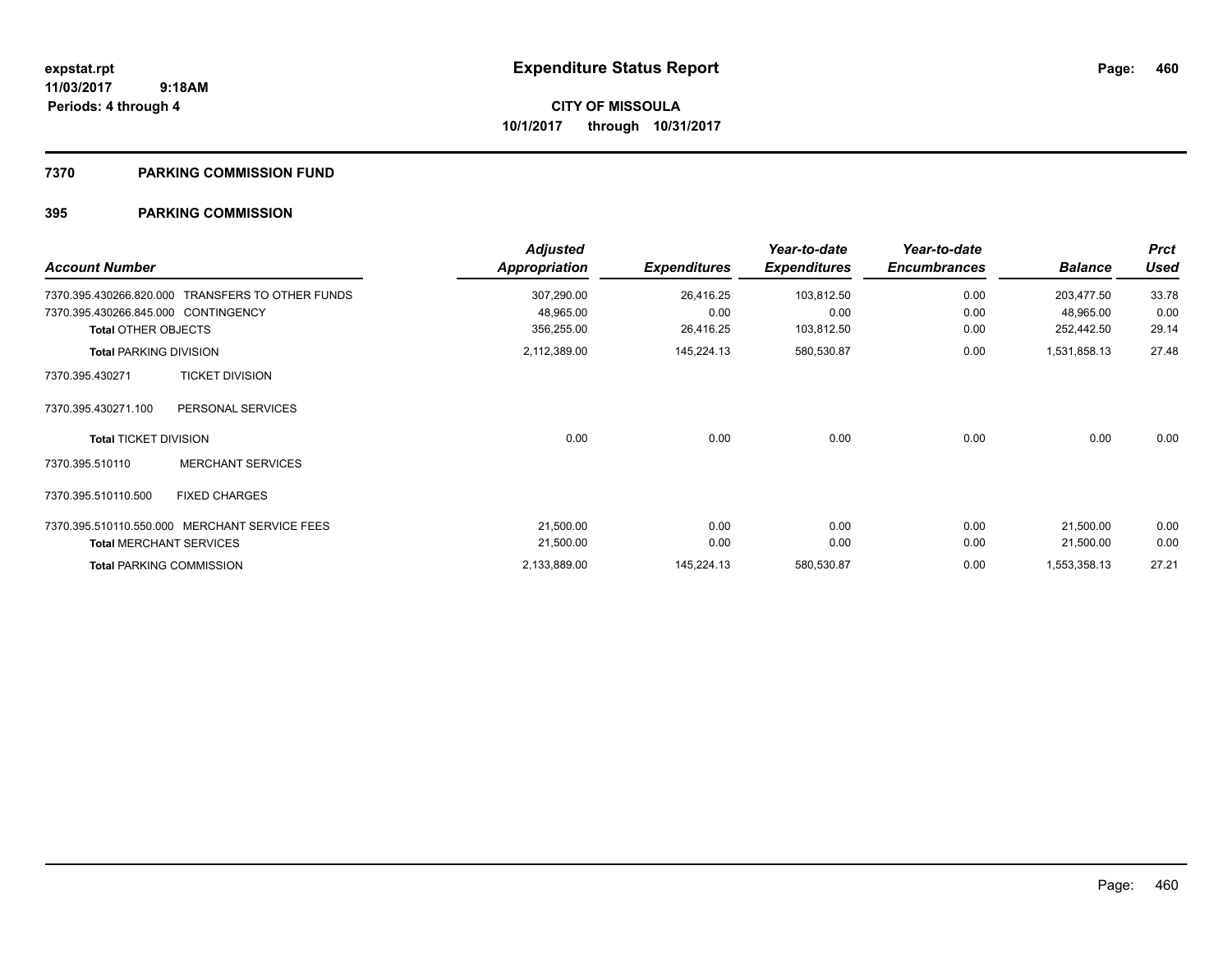### **7370 PARKING COMMISSION FUND**

### **900 DEPRECIATION**

| <b>Account Number</b>      |                                      | <b>Adjusted</b><br>Appropriation | <b>Expenditures</b> | Year-to-date<br><b>Expenditures</b> | Year-to-date<br><b>Encumbrances</b> | <b>Balance</b> | <b>Prct</b><br><b>Used</b> |
|----------------------------|--------------------------------------|----------------------------------|---------------------|-------------------------------------|-------------------------------------|----------------|----------------------------|
| 7370.900.510000            | <b>MISCELLANEOUS</b>                 |                                  |                     |                                     |                                     |                |                            |
| 7370.900.510000.800        | OTHER OBJECTS                        |                                  |                     |                                     |                                     |                |                            |
| <b>Total OTHER OBJECTS</b> |                                      | 0.00                             | 0.00                | 0.00                                | 0.00                                | 0.00           | 0.00                       |
| 7370.900.510000.900        | <b>CAPITAL OUTLAY</b>                |                                  |                     |                                     |                                     |                |                            |
| <b>Total DEPRECIATION</b>  |                                      | 0.00                             | 0.00                | 0.00                                | 0.00                                | 0.00           | 0.00                       |
|                            | <b>Total PARKING COMMISSION FUND</b> | 2,133,889.00                     | 145.224.13          | 580,530.87                          | 0.00                                | 1,553,358.13   | 27.21                      |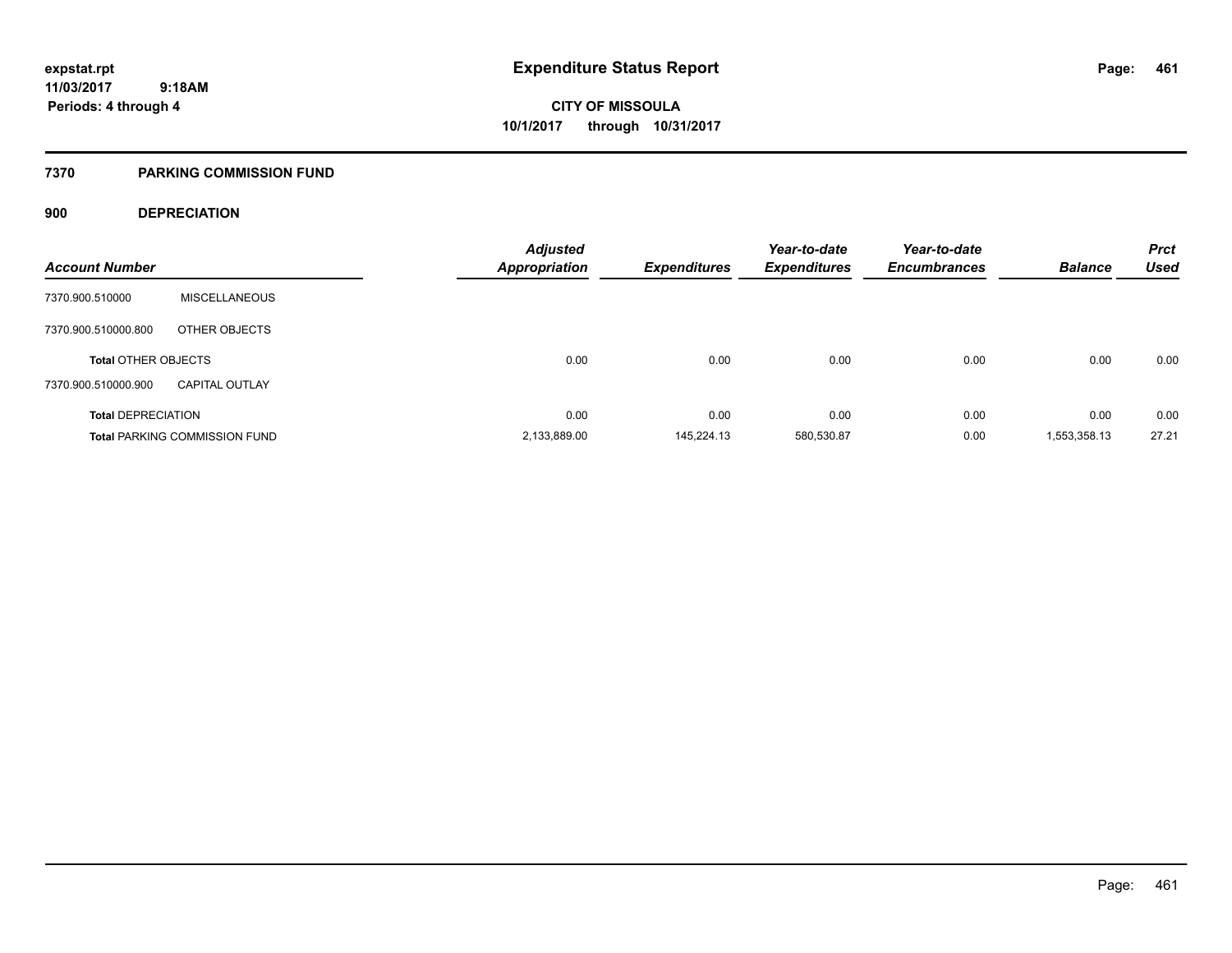### **7371 FRONT STREET PARKING BONDS**

| <b>Account Number</b>                                          |                                                                                                            | <b>Adjusted</b><br>Appropriation       | <b>Expenditures</b>  | Year-to-date<br><b>Expenditures</b> | Year-to-date<br><b>Encumbrances</b> | <b>Balance</b>                           | <b>Prct</b><br><b>Used</b> |
|----------------------------------------------------------------|------------------------------------------------------------------------------------------------------------|----------------------------------------|----------------------|-------------------------------------|-------------------------------------|------------------------------------------|----------------------------|
| 7371.395.490200                                                | REVENUE BOND DEBT SERVICE                                                                                  |                                        |                      |                                     |                                     |                                          |                            |
| 7371.395.490200.600                                            | <b>DEBT SERVICE</b>                                                                                        |                                        |                      |                                     |                                     |                                          |                            |
| 7371.395.490201                                                | 7371.395.490200.620.000 INTEREST / SERVICE FEES<br>Total REVENUE BOND DEBT SERVICE<br>SERIES 2014 MPC DEBT | 0.00<br>0.00                           | 0.00<br>0.00         | $-64,526.79$<br>$-64,526.79$        | 0.00<br>0.00                        | 64,526.79<br>64,526.79                   | 0.00<br>0.00               |
| 7371.395.490201.500                                            | <b>FIXED CHARGES</b>                                                                                       |                                        |                      |                                     |                                     |                                          |                            |
| <b>Total FIXED CHARGES</b>                                     | 7371.395.490201.550.000 MERCHANT SERVICE FEES                                                              | 350.00<br>350.00                       | 0.00<br>0.00         | 0.00<br>0.00                        | 0.00<br>0.00                        | 350.00<br>350.00                         | 0.00<br>0.00               |
| 7371.395.490201.600                                            | <b>DEBT SERVICE</b>                                                                                        |                                        |                      |                                     |                                     |                                          |                            |
| 7371.395.490201.610.000 PRINCIPAL<br><b>Total DEBT SERVICE</b> | 7371.395.490201.620.000 INTEREST / SERVICE FEES                                                            | 154,290.00<br>102,860.00<br>257,150.00 | 0.00<br>0.00<br>0.00 | 0.00<br>130,487.51<br>130,487.51    | 0.00<br>0.00<br>0.00                | 154,290.00<br>$-27,627.51$<br>126,662.49 | 0.00<br>126.86<br>50.74    |
| Total SERIES 2014 MPC DEBT                                     |                                                                                                            | 257,500.00                             | 0.00                 | 130,487.51                          | 0.00                                | 127,012.49                               | 50.67                      |
|                                                                | <b>Total FRONT STREET PARKING BONDS</b>                                                                    | 257,500.00                             | 0.00                 | 65,960.72                           | 0.00                                | 191,539.28                               | 25.62                      |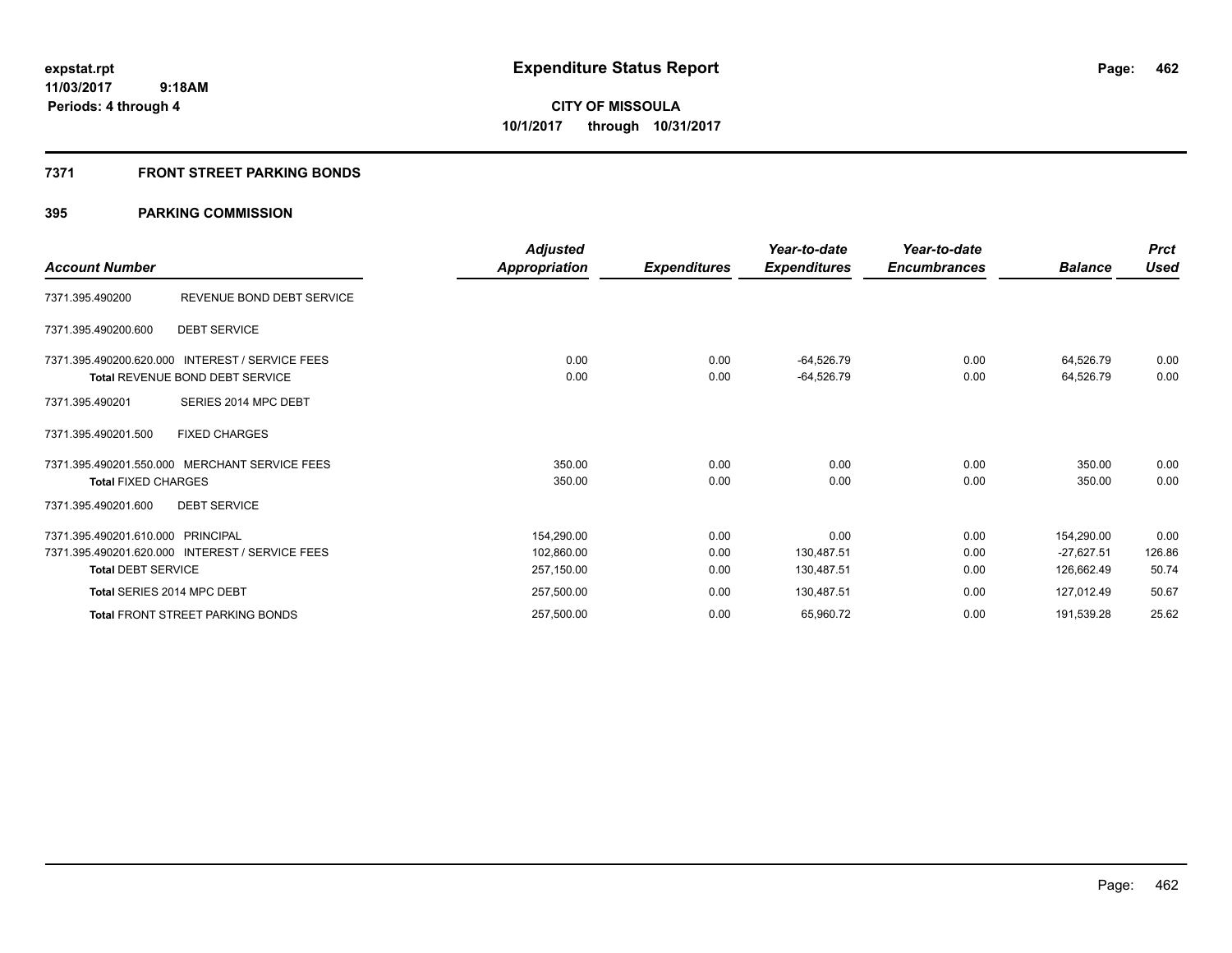**463**

**11/03/2017 9:18AM Periods: 4 through 4**

**CITY OF MISSOULA 10/1/2017 through 10/31/2017**

#### **7372 SINKING FUND/FRONT ST PARKING BONDS**

| <b>Account Number</b>      |                                                    | <b>Adjusted</b><br>Appropriation | <b>Expenditures</b> | Year-to-date<br><b>Expenditures</b> | Year-to-date<br><b>Encumbrances</b> | <b>Balance</b> | <b>Prct</b><br>Used |
|----------------------------|----------------------------------------------------|----------------------------------|---------------------|-------------------------------------|-------------------------------------|----------------|---------------------|
| 7372.395.490201            | SERIES 2014 MPC DEBT                               |                                  |                     |                                     |                                     |                |                     |
| 7372.395.490201.600        | <b>DEBT SERVICE</b>                                |                                  |                     |                                     |                                     |                |                     |
|                            | 7372.395.490201.610.000 SERIES 2014 BOND-PRINCIPAL | 153,000.00                       | 0.00                | 255.000.00                          | 0.00                                | $-102.000.00$  | 166.67              |
|                            | 7372.395.490201.620.000 INTEREST / SERVICE FEES    | 102,000.00                       | 0.00                | 0.00                                | 0.00                                | 102.000.00     | 0.00                |
| Total SERIES 2014 MPC DEBT |                                                    | 255,000.00                       | 0.00                | 255.000.00                          | 0.00                                | 0.00           | 100.00              |
|                            | <b>Total SINKING FUND/FRONT ST PARKING BONDS</b>   | 255,000.00                       | 0.00                | 255.000.00                          | 0.00                                | 0.00           | 100.00              |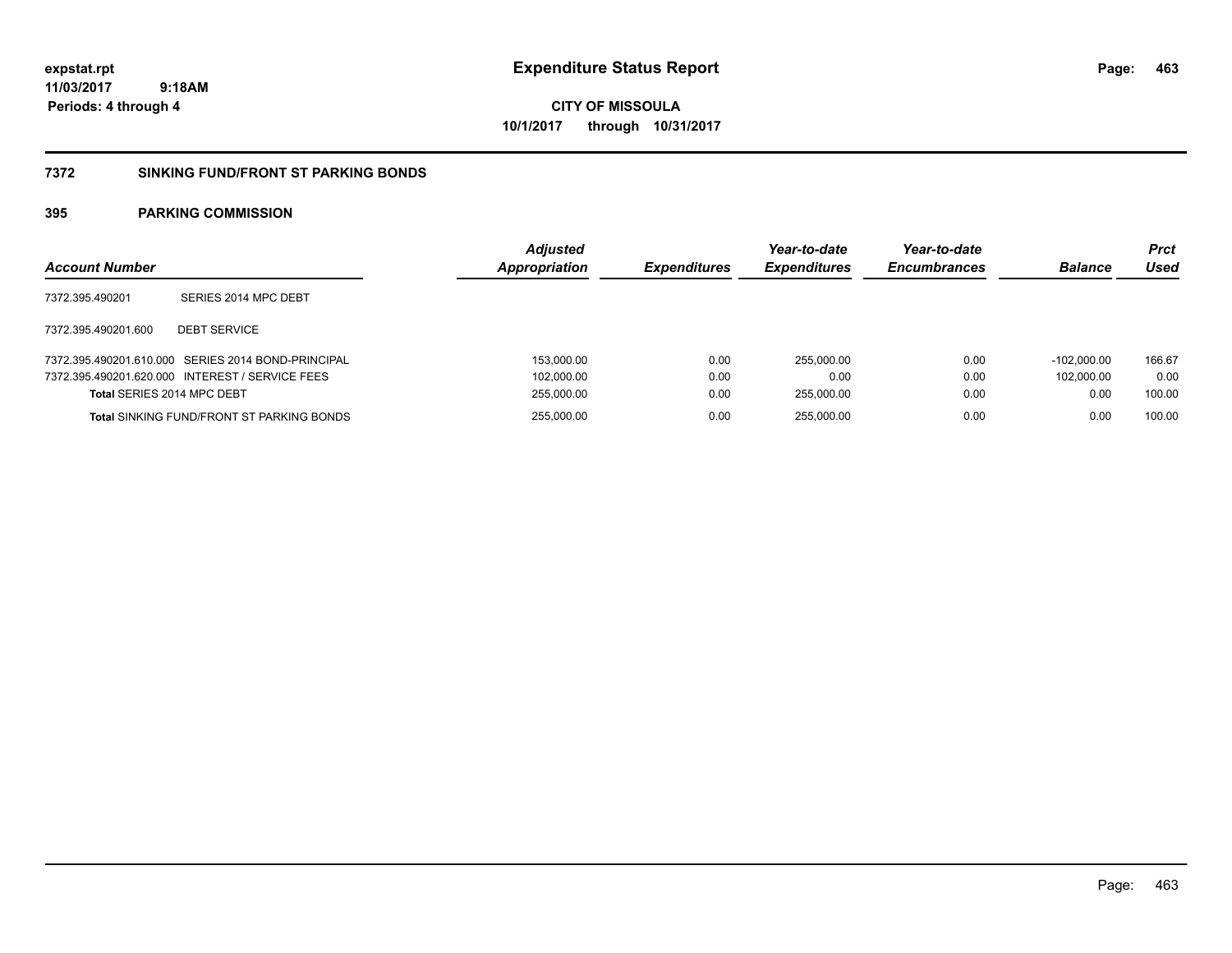**464**

**11/03/2017 9:18AM Periods: 4 through 4**

**CITY OF MISSOULA 10/1/2017 through 10/31/2017**

#### **7375 PLEDGED TAX INCREMENT-2010B BOND**

| <b>Account Number</b> |                                                                                            | <b>Adjusted</b><br>Appropriation | <b>Expenditures</b> | Year-to-date<br><b>Expenditures</b> | Year-to-date<br><b>Encumbrances</b> | <b>Balance</b>           | <b>Prct</b><br>Used |
|-----------------------|--------------------------------------------------------------------------------------------|----------------------------------|---------------------|-------------------------------------|-------------------------------------|--------------------------|---------------------|
| 7375.395.430266       | <b>PARKING DIVISION</b>                                                                    |                                  |                     |                                     |                                     |                          |                     |
| 7375.395.430266.800   | OTHER OBJECTS                                                                              |                                  |                     |                                     |                                     |                          |                     |
|                       | 7375.395.430266.820.000 TRANSFERS TO OTHER FUNDS<br>Total PLEDGED TAX INCREMENT-2010B BOND | 204,860.00<br>204,860.00         | 0.00<br>0.00        | 0.00<br>0.00                        | 0.00<br>0.00                        | 204.860.00<br>204,860.00 | 0.00<br>0.00        |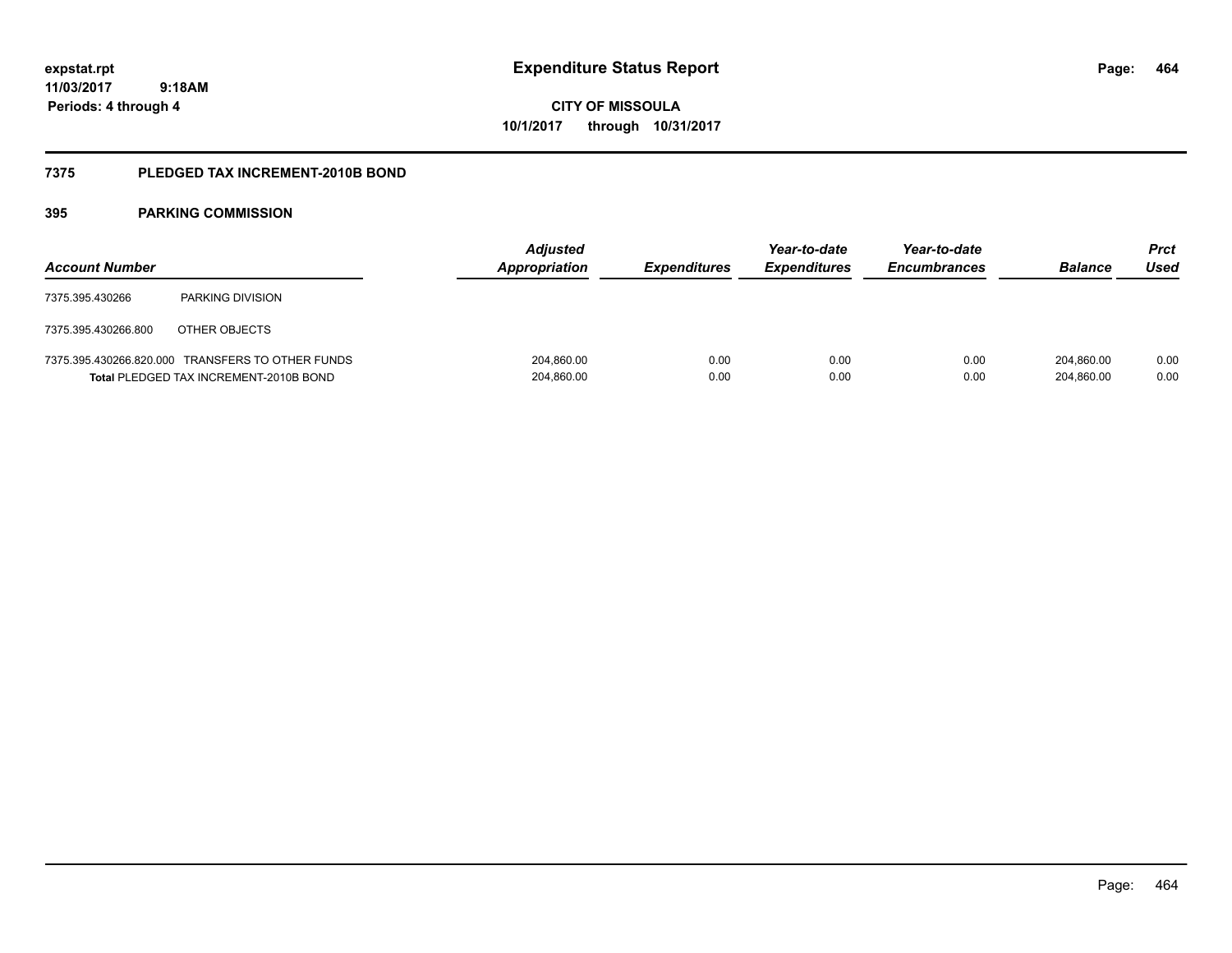**CITY OF MISSOULA 10/1/2017 through 10/31/2017**

#### **7380 BUSINESS IMPROVEMENT DISTRICT**

### **375 BUSINESS IMPROVEMENT DISTRICT**

| <b>Account Number</b>      |                                                                                             | <b>Adjusted</b><br><b>Appropriation</b> | <b>Expenditures</b> | Year-to-date<br><b>Expenditures</b> | Year-to-date<br><b>Encumbrances</b> | <b>Balance</b>           | <b>Prct</b><br><b>Used</b> |
|----------------------------|---------------------------------------------------------------------------------------------|-----------------------------------------|---------------------|-------------------------------------|-------------------------------------|--------------------------|----------------------------|
| 7380.375.471210            | <b>BUSINESS IMPROVEMENT DISTRICT</b>                                                        |                                         |                     |                                     |                                     |                          |                            |
| 7380.375.471210.300        | <b>PURCHASED SERVICES</b>                                                                   |                                         |                     |                                     |                                     |                          |                            |
|                            | 7380.375.471210.350.000 PROFESSIONAL SERVICES<br><b>Total BUSINESS IMPROVEMENT DISTRICT</b> | 279,237.00<br>279,237.00                | 0.00<br>0.00        | 0.00<br>0.00                        | 0.00<br>0.00                        | 279,237.00<br>279,237.00 | 0.00<br>0.00               |
| 7380.375.471220            | <b>BID MARKETING</b>                                                                        |                                         |                     |                                     |                                     |                          |                            |
| 7380.375.471220.300        | PURCHASED SERVICES                                                                          |                                         |                     |                                     |                                     |                          |                            |
|                            | 7380.375.471220.350.000 PROFESSIONAL SERVICES                                               | 44,500.00                               | 0.00                | 0.00                                | 0.00                                | 44,500.00                | 0.00                       |
| <b>Total BID MARKETING</b> |                                                                                             | 44,500.00                               | 0.00                | 0.00                                | 0.00                                | 44,500.00                | 0.00                       |
| 7380.375.471230            | STREETSCAPE MAINTENANCE-BID                                                                 |                                         |                     |                                     |                                     |                          |                            |
| 7380.375.471230.300        | PURCHASED SERVICES                                                                          |                                         |                     |                                     |                                     |                          |                            |
|                            | 7380.375.471230.350.000 PROFESSIONAL SERVICES                                               | 134,000.00                              | 0.00                | 0.00                                | 0.00                                | 134,000.00               | 0.00                       |
|                            | Total STREETSCAPE MAINTENANCE-BID                                                           | 134,000.00                              | 0.00                | 0.00                                | 0.00                                | 134,000.00               | 0.00                       |
| 7380.375.471240            | SAFETY-BID                                                                                  |                                         |                     |                                     |                                     |                          |                            |
| 7380.375.471240.300        | PURCHASED SERVICES                                                                          |                                         |                     |                                     |                                     |                          |                            |
|                            | 7380.375.471240.350.000 PROFESSIONAL SERVICES - BID SAFETY                                  | 0.00                                    | 70,000.00           | 110,000.00                          | 0.00                                | $-110,000.00$            | 0.00                       |
| <b>Total SAFETY-BID</b>    |                                                                                             | 0.00                                    | 70,000.00           | 110,000.00                          | 0.00                                | $-110,000.00$            | 0.00                       |
|                            | <b>Total BUSINESS IMPROVEMENT DISTRICT</b>                                                  | 457,737.00                              | 70,000.00           | 110,000.00                          | 0.00                                | 347,737.00               | 24.03                      |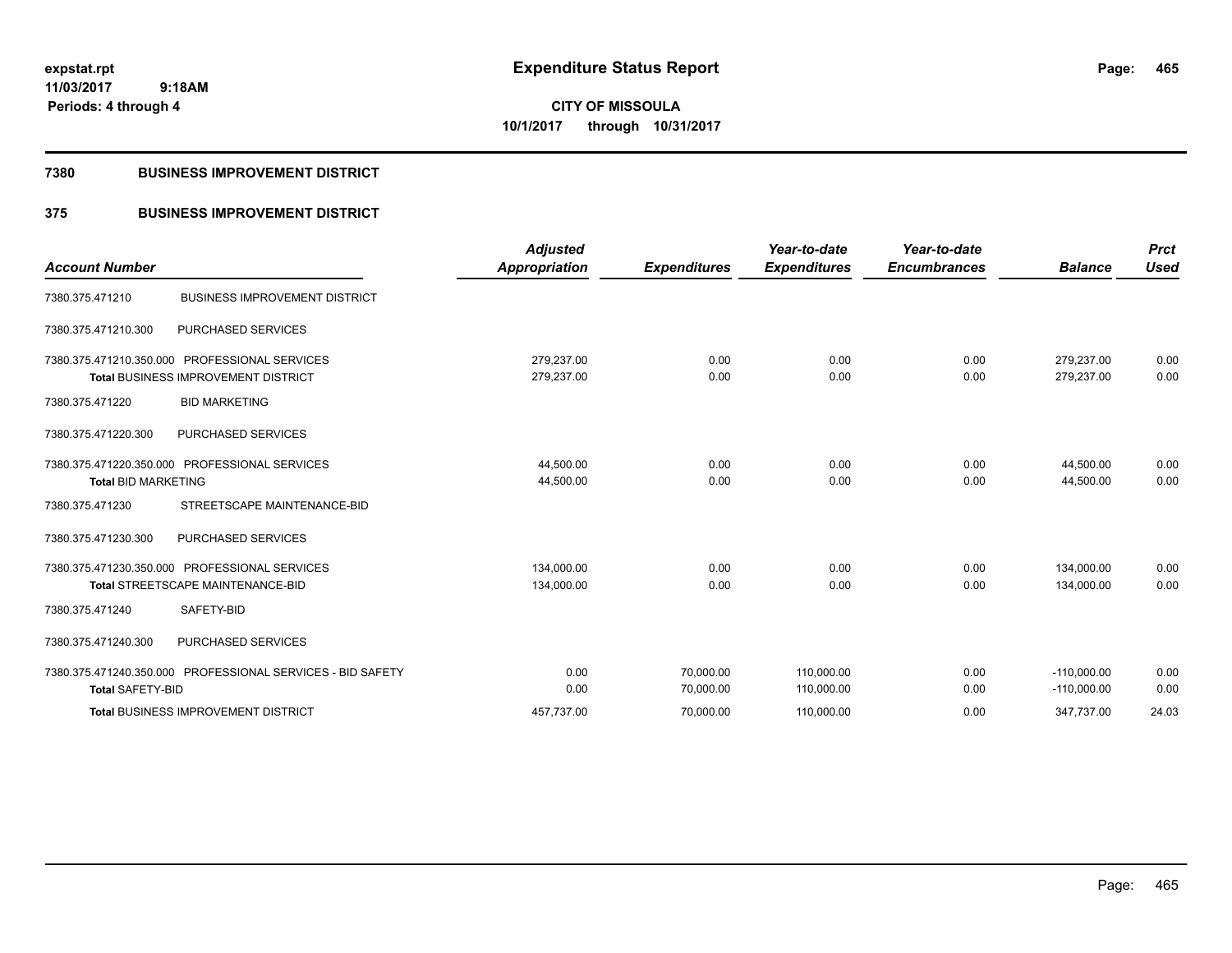**466**

**11/03/2017 9:18AM Periods: 4 through 4**

**CITY OF MISSOULA 10/1/2017 through 10/31/2017**

#### **7381 TOURISM BUSINESS IMPROVEMENT DISTRICT**

### **375 BUSINESS IMPROVEMENT DISTRICT**

| <b>Account Number</b> |                                                                                                        | <b>Adjusted</b><br>Appropriation | <b>Expenditures</b> | Year-to-date<br><b>Expenditures</b> | Year-to-date<br><b>Encumbrances</b> | <b>Balance</b>           | <b>Prct</b><br>Used |
|-----------------------|--------------------------------------------------------------------------------------------------------|----------------------------------|---------------------|-------------------------------------|-------------------------------------|--------------------------|---------------------|
| 7381.375.471210       | <b>BUSINESS IMPROVEMENT DISTRICT</b>                                                                   |                                  |                     |                                     |                                     |                          |                     |
| 7381.375.471210.300   | <b>PURCHASED SERVICES</b>                                                                              |                                  |                     |                                     |                                     |                          |                     |
|                       | 7381.375.471210.390.000 OTHER PURCHASED SERVICES<br><b>Total TOURISM BUSINESS IMPROVEMENT DISTRICT</b> | 837,644.00<br>837,644.00         | 0.00<br>0.00        | 0.00<br>0.00                        | 0.00<br>0.00                        | 837.644.00<br>837,644.00 | 0.00<br>0.00        |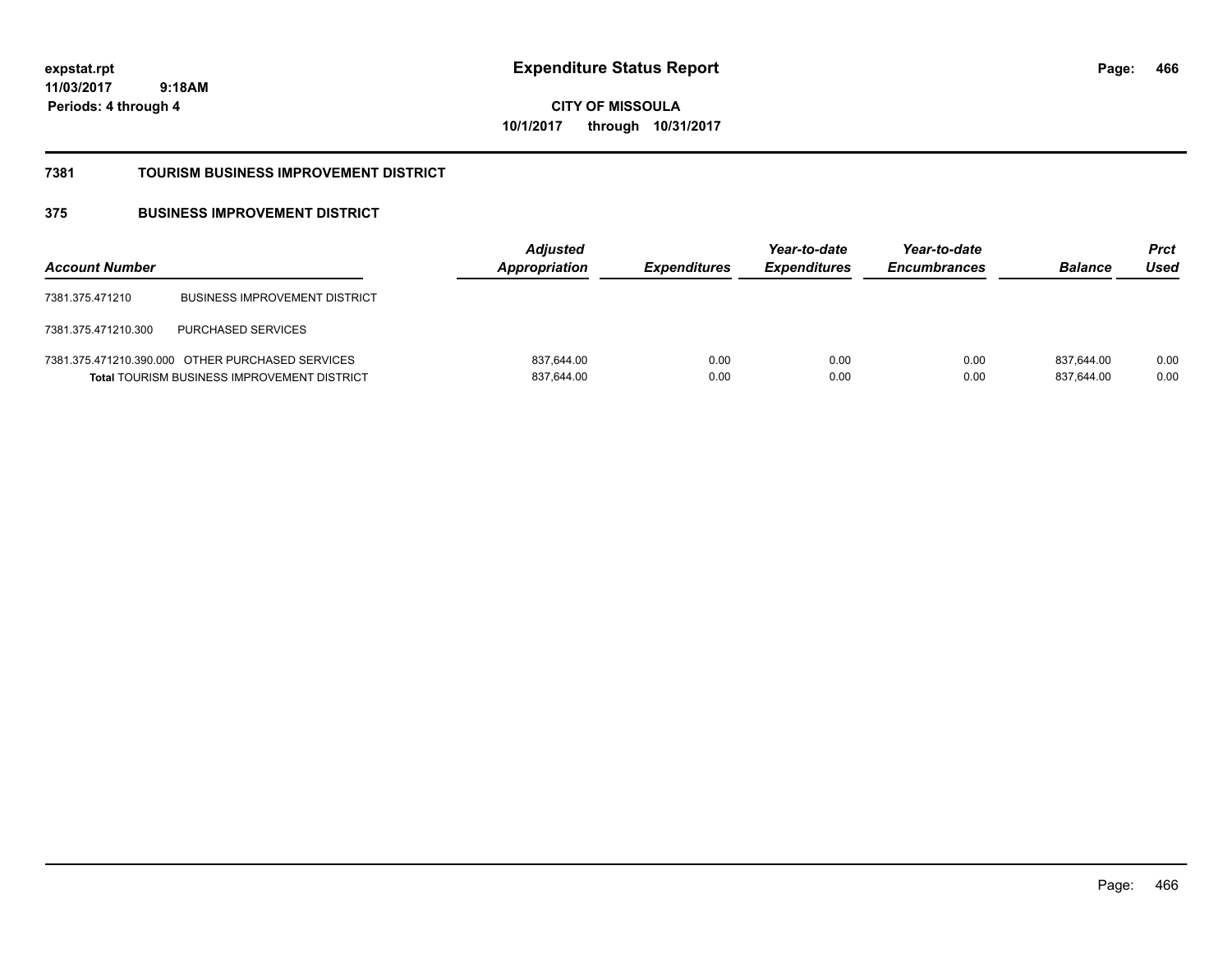**CITY OF MISSOULA 10/1/2017 through 10/31/2017**

#### **7383 RIVERFRONT TRIANGLE URD**

## **385 MRA**

| <b>Account Number</b>                                             |                                                                                  | <b>Adjusted</b><br><b>Appropriation</b> | <b>Expenditures</b> | Year-to-date<br><b>Expenditures</b> | Year-to-date<br><b>Encumbrances</b> | <b>Balance</b>         | <b>Prct</b><br><b>Used</b> |
|-------------------------------------------------------------------|----------------------------------------------------------------------------------|-----------------------------------------|---------------------|-------------------------------------|-------------------------------------|------------------------|----------------------------|
| 7383.385.470230                                                   | <b>PW FACILITY</b>                                                               |                                         |                     |                                     |                                     |                        |                            |
| 7383.385.470230.700                                               | <b>GRANTS &amp; CONTRIBUTIONS</b>                                                |                                         |                     |                                     |                                     |                        |                            |
|                                                                   | <b>Total GRANTS &amp; CONTRIBUTIONS</b>                                          | 0.00                                    | 0.00                | 0.00                                | 0.00                                | 0.00                   | 0.00                       |
| 7383.385.470230.800                                               | OTHER OBJECTS                                                                    |                                         |                     |                                     |                                     |                        |                            |
| 7383.385.470230.845.000 CONTINGENCY<br><b>Total PW FACILITY</b>   |                                                                                  | 26,277.00<br>26,277.00                  | 0.00<br>0.00        | 0.00<br>0.00                        | 0.00<br>0.00                        | 26,277.00<br>26,277.00 | 0.00<br>0.00               |
| 7383.385.470260                                                   | <b>PLANNING &amp; MGMT</b>                                                       |                                         |                     |                                     |                                     |                        |                            |
| 7383.385.470260.300                                               | PURCHASED SERVICES                                                               |                                         |                     |                                     |                                     |                        |                            |
|                                                                   | 7383.385.470260.350.000 PROFESSIONAL SERVICES<br><b>Total PURCHASED SERVICES</b> | 0.00<br>0.00                            | 0.00<br>0.00        | 500.00<br>500.00                    | 0.00<br>0.00                        | $-500.00$<br>$-500.00$ | 0.00<br>0.00               |
| 7383.385.470260.700                                               | <b>GRANTS &amp; CONTRIBUTIONS</b>                                                |                                         |                     |                                     |                                     |                        |                            |
|                                                                   | <b>Total GRANTS &amp; CONTRIBUTIONS</b>                                          | 0.00                                    | 0.00                | 0.00                                | 0.00                                | 0.00                   | 0.00                       |
| 7383.385.470260.800                                               | OTHER OBJECTS                                                                    |                                         |                     |                                     |                                     |                        |                            |
| 7383.385.470260.845.000 CONTINGENCY<br><b>Total OTHER OBJECTS</b> |                                                                                  | 10,000.00<br>10,000.00                  | 0.00<br>0.00        | 0.00<br>0.00                        | 0.00<br>0.00                        | 10,000.00<br>10,000.00 | 0.00<br>0.00               |
| <b>Total PLANNING &amp; MGMT</b>                                  |                                                                                  | 10,000.00                               | 0.00                | 500.00                              | 0.00                                | 9,500.00               | 5.00                       |
| 7383.385.470270                                                   | <b>CLEARING &amp; DEMO</b>                                                       |                                         |                     |                                     |                                     |                        |                            |
| 7383.385.470270.800                                               | OTHER OBJECTS                                                                    |                                         |                     |                                     |                                     |                        |                            |
| 7383.385.470270.845.000 CONTINGENCY<br>Total CLEARING & DEMO      |                                                                                  | 10,000.00<br>10,000.00                  | 0.00<br>0.00        | 0.00<br>0.00                        | 0.00<br>0.00                        | 10,000.00<br>10,000.00 | 0.00<br>0.00               |
| 7383.385.470320                                                   | ECONOMIC DEVELOPMENT LOANS                                                       |                                         |                     |                                     |                                     |                        |                            |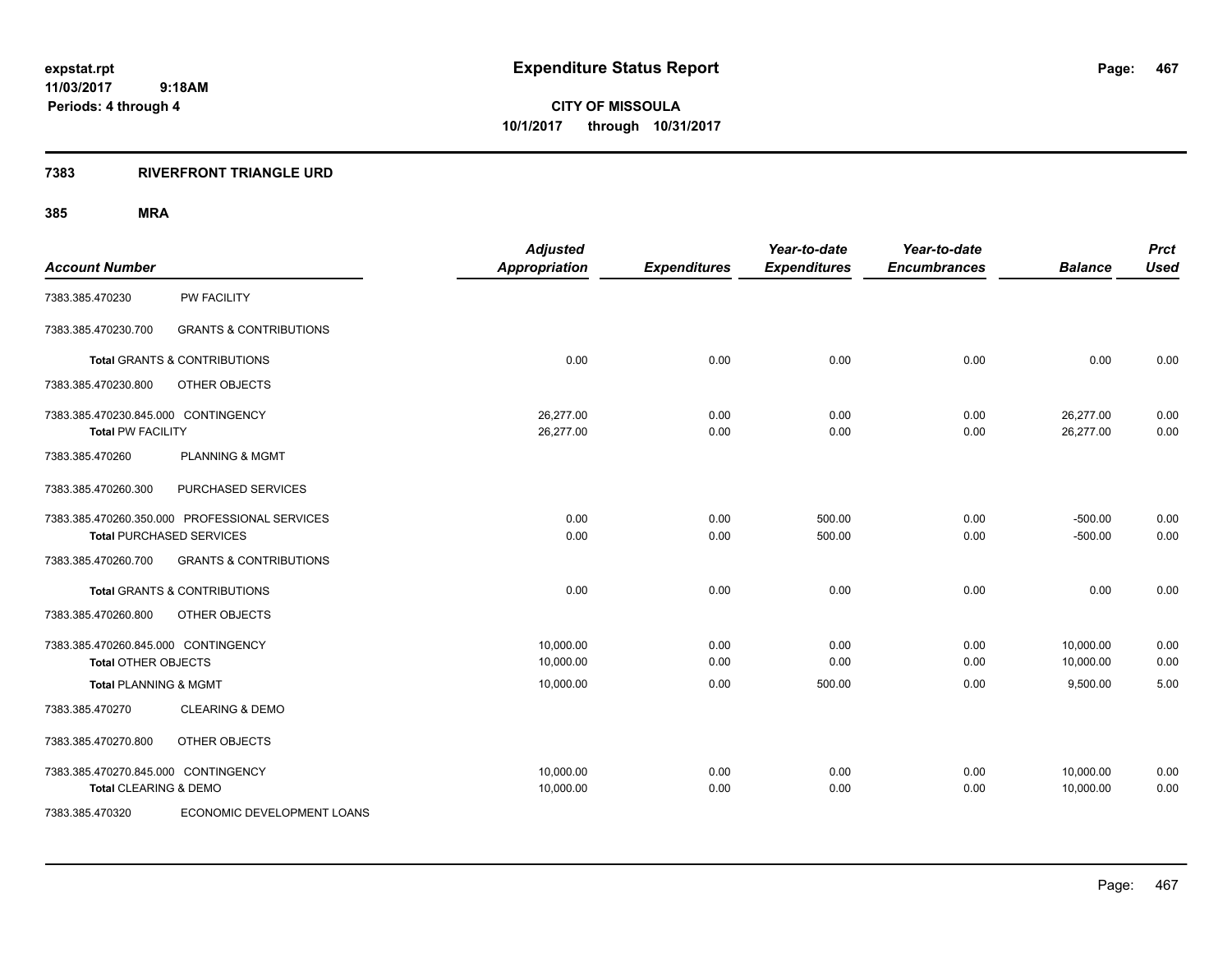**CITY OF MISSOULA 10/1/2017 through 10/31/2017**

#### **7383 RIVERFRONT TRIANGLE URD**

## **385 MRA**

| <b>Account Number</b>                                    | <b>Adjusted</b><br><b>Appropriation</b> | <b>Expenditures</b> | Year-to-date<br><b>Expenditures</b> | Year-to-date<br><b>Encumbrances</b> | <b>Balance</b> | Prct<br>Used |
|----------------------------------------------------------|-----------------------------------------|---------------------|-------------------------------------|-------------------------------------|----------------|--------------|
| <b>GRANTS &amp; CONTRIBUTIONS</b><br>7383.385.470320.700 |                                         |                     |                                     |                                     |                |              |
| 7383.385.470320.700.000 GRANTS & CONTRIBUTIONS           | 1,512,105.00                            | 0.00                | 0.00                                | 0.00                                | 1.512.105.00   | 0.00         |
| <b>Total ECONOMIC DEVELOPMENT LOANS</b>                  | 1,512,105.00                            | 0.00                | 0.00                                | 0.00                                | 1.512.105.00   | 0.00         |
| <b>Total RIVERFRONT TRIANGLE URD</b>                     | 1,558,382.00                            | 0.00                | 500.00                              | 0.00                                | 1.557.882.00   | 0.03         |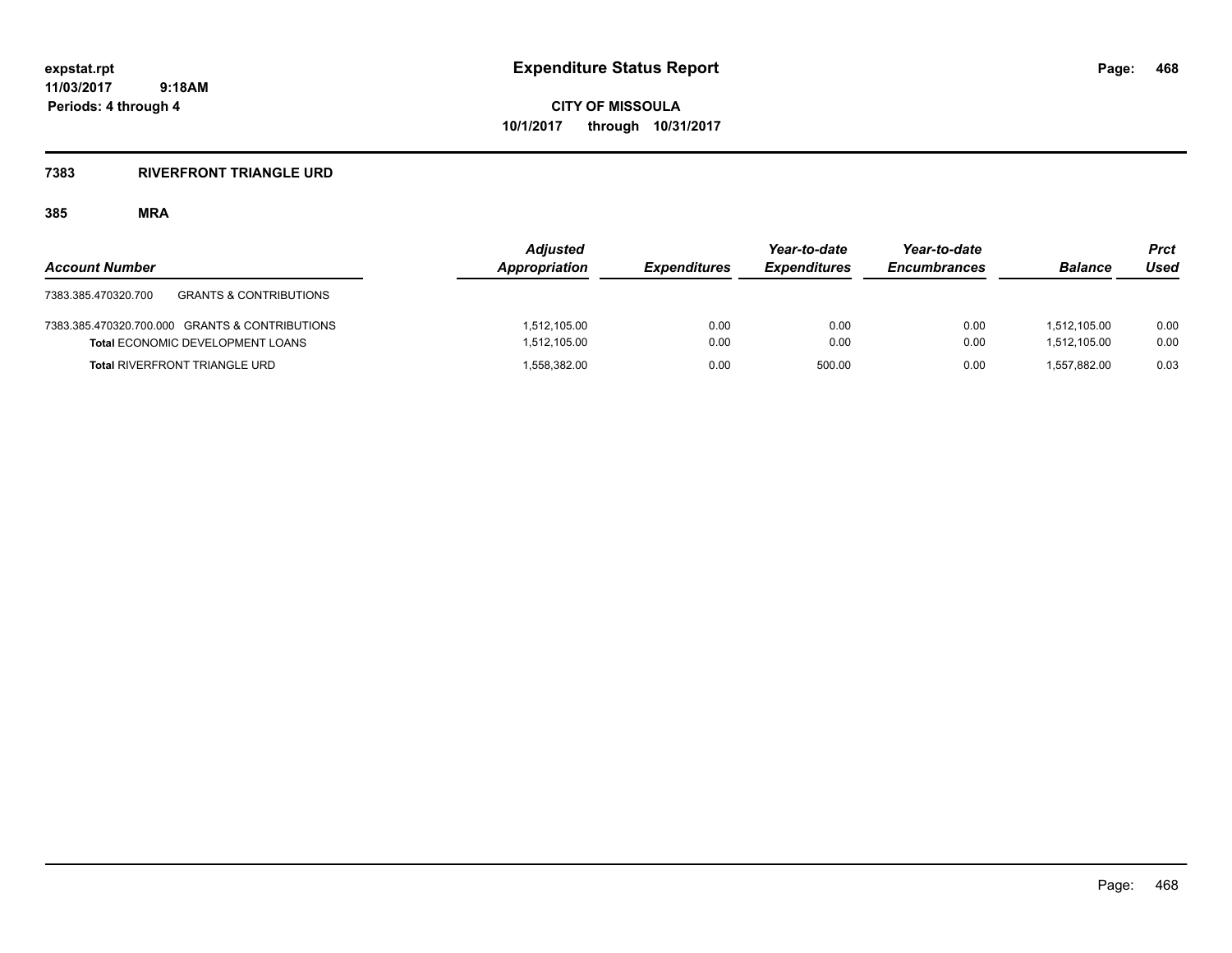**CITY OF MISSOULA 10/1/2017 through 10/31/2017**

## **7384 NRSS DEBT SERVICE CLEARING**

| <b>Account Number</b>         |                                                                                            | <b>Adjusted</b><br><b>Appropriation</b> | <b>Expenditures</b> | Year-to-date<br><b>Expenditures</b> | Year-to-date<br><b>Encumbrances</b> | <b>Balance</b>         | <b>Prct</b><br><b>Used</b> |
|-------------------------------|--------------------------------------------------------------------------------------------|-----------------------------------------|---------------------|-------------------------------------|-------------------------------------|------------------------|----------------------------|
| 7384.385.521009               | TRANFERS TO DEBT SERVICE                                                                   |                                         |                     |                                     |                                     |                        |                            |
| 7384.385.521009.800           | OTHER OBJECTS                                                                              |                                         |                     |                                     |                                     |                        |                            |
|                               | 7384.385.521009.820.000 TRANSFERS TO DEBT SERVICE<br><b>Total TRANFERS TO DEBT SERVICE</b> | 60,183.00<br>60,183.00                  | 0.00<br>0.00        | 0.00<br>0.00                        | 0.00<br>0.00                        | 60.183.00<br>60,183.00 | 0.00<br>0.00               |
| 7384.385.521010               | <b>TRANSFERS TO MRA</b>                                                                    |                                         |                     |                                     |                                     |                        |                            |
| 7384.385.521010.800           | OTHER OBJECTS                                                                              |                                         |                     |                                     |                                     |                        |                            |
| <b>Total TRANSFERS TO MRA</b> |                                                                                            | 0.00                                    | 0.00                | 0.00                                | 0.00                                | 0.00                   | 0.00                       |
|                               | <b>Total NRSS DEBT SERVICE CLEARING</b>                                                    | 60,183.00                               | 0.00                | 0.00                                | 0.00                                | 60.183.00              | 0.00                       |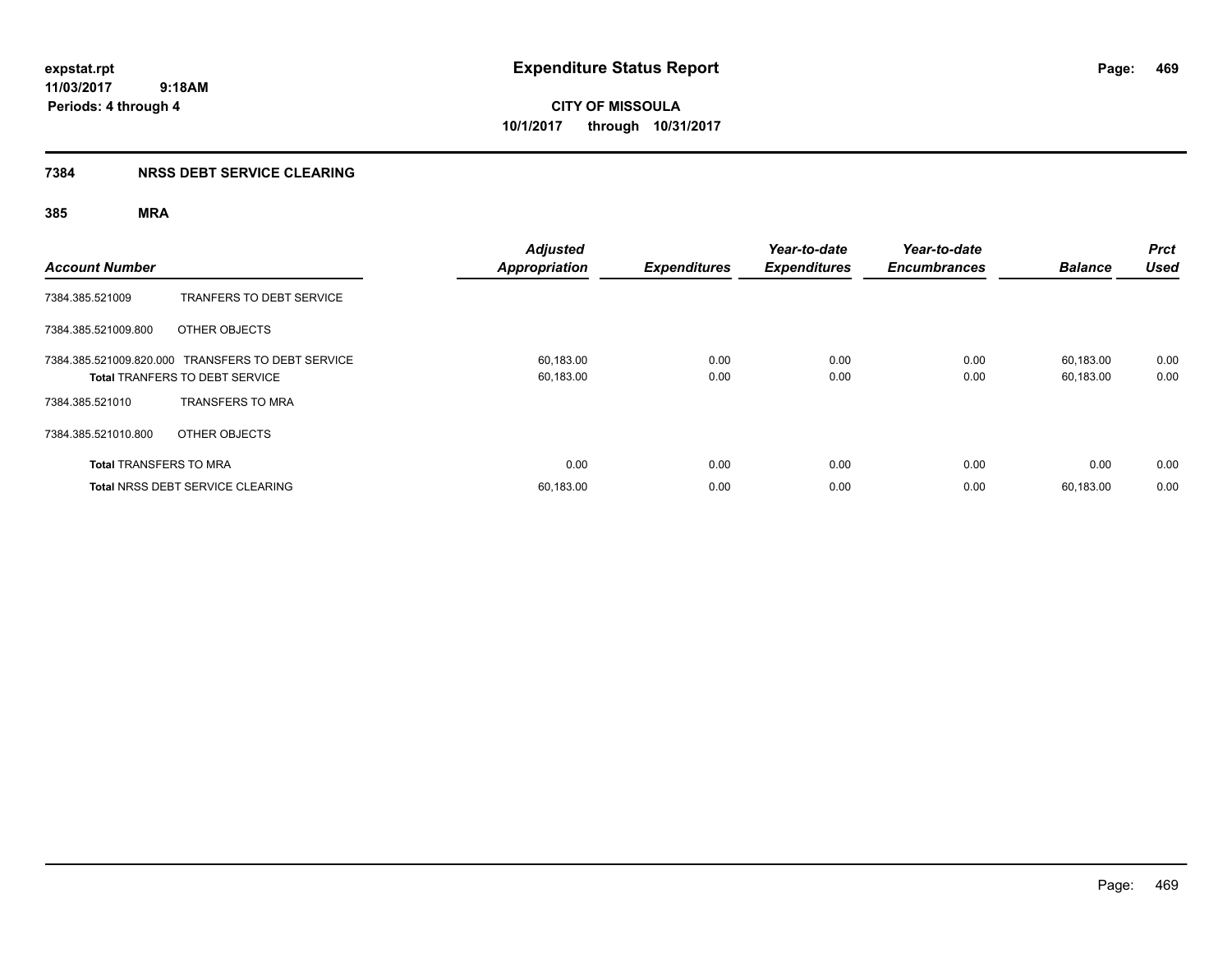**CITY OF MISSOULA 10/1/2017 through 10/31/2017**

**7385 FRONT STREET URD**

| <b>Account Number</b>                                               |                                                                                                    | <b>Adjusted</b><br><b>Appropriation</b> | <b>Expenditures</b> | Year-to-date<br><b>Expenditures</b> | Year-to-date<br><b>Encumbrances</b> | <b>Balance</b>               | <b>Prct</b><br><b>Used</b> |
|---------------------------------------------------------------------|----------------------------------------------------------------------------------------------------|-----------------------------------------|---------------------|-------------------------------------|-------------------------------------|------------------------------|----------------------------|
| 7385.385.470213                                                     | FRONT ST HOUSING - 2017C STUDENT HOUSE                                                             |                                         |                     |                                     |                                     |                              |                            |
| 7385.385.470213.300                                                 | PURCHASED SERVICES                                                                                 |                                         |                     |                                     |                                     |                              |                            |
|                                                                     | <b>Total PURCHASED SERVICES</b>                                                                    | 0.00                                    | 0.00                | 0.00                                | 0.00                                | 0.00                         | 0.00                       |
| 7385.385.470213.900                                                 | <b>CAPITAL OUTLAY</b>                                                                              |                                         |                     |                                     |                                     |                              |                            |
|                                                                     | 7385.385.470213.920.000 2017 C E. FRONT ST HOUSING<br>Total FRONT ST HOUSING - 2017C STUDENT HOUSE | 3,200,012.00<br>3,200,012.00            | 0.00<br>0.00        | 0.00<br>0.00                        | 0.00<br>0.00                        | 3,200,012.00<br>3,200,012.00 | 0.00<br>0.00               |
| 7385.385.470230                                                     | <b>PW FACILITY</b>                                                                                 |                                         |                     |                                     |                                     |                              |                            |
| 7385.385.470230.300                                                 | PURCHASED SERVICES                                                                                 |                                         |                     |                                     |                                     |                              |                            |
|                                                                     | <b>Total PURCHASED SERVICES</b>                                                                    | 0.00                                    | 0.00                | 0.00                                | 0.00                                | 0.00                         | 0.00                       |
| 7385.385.470230.700                                                 | <b>GRANTS &amp; CONTRIBUTIONS</b>                                                                  |                                         |                     |                                     |                                     |                              |                            |
|                                                                     | 7385.385.470230.700.000 PROJECT EXPENSE-PUBLIC WORKS<br><b>Total GRANTS &amp; CONTRIBUTIONS</b>    | 19,700.00<br>19,700.00                  | 0.00<br>0.00        | 1,000.00<br>1,000.00                | 0.00<br>0.00                        | 18,700.00<br>18,700.00       | 5.08<br>5.08               |
| 7385.385.470230.800                                                 | OTHER OBJECTS                                                                                      |                                         |                     |                                     |                                     |                              |                            |
| 7385.385.470230.845.000 CONTINGENCY<br><b>Total OTHER OBJECTS</b>   |                                                                                                    | 567,447.00<br>567,447.00                | 0.00<br>0.00        | 0.00<br>0.00                        | 0.00<br>0.00                        | 567,447.00<br>567,447.00     | 0.00<br>0.00               |
| 7385.385.470230.900                                                 | <b>CAPITAL OUTLAY</b>                                                                              |                                         |                     |                                     |                                     |                              |                            |
| 7385.385.470230.930.000 IMPROVEMENTS<br><b>Total CAPITAL OUTLAY</b> |                                                                                                    | 56,103.00<br>56,103.00                  | 0.00<br>0.00        | 0.00<br>0.00                        | 0.00<br>0.00                        | 56,103.00<br>56,103.00       | 0.00<br>0.00               |
| <b>Total PW FACILITY</b>                                            |                                                                                                    | 643,250.00                              | 0.00                | 1,000.00                            | 0.00                                | 642,250.00                   | 0.16                       |
| 7385.385.470260                                                     | <b>PLANNING &amp; MGMT</b>                                                                         |                                         |                     |                                     |                                     |                              |                            |
| 7385.385.470260.300                                                 | PURCHASED SERVICES                                                                                 |                                         |                     |                                     |                                     |                              |                            |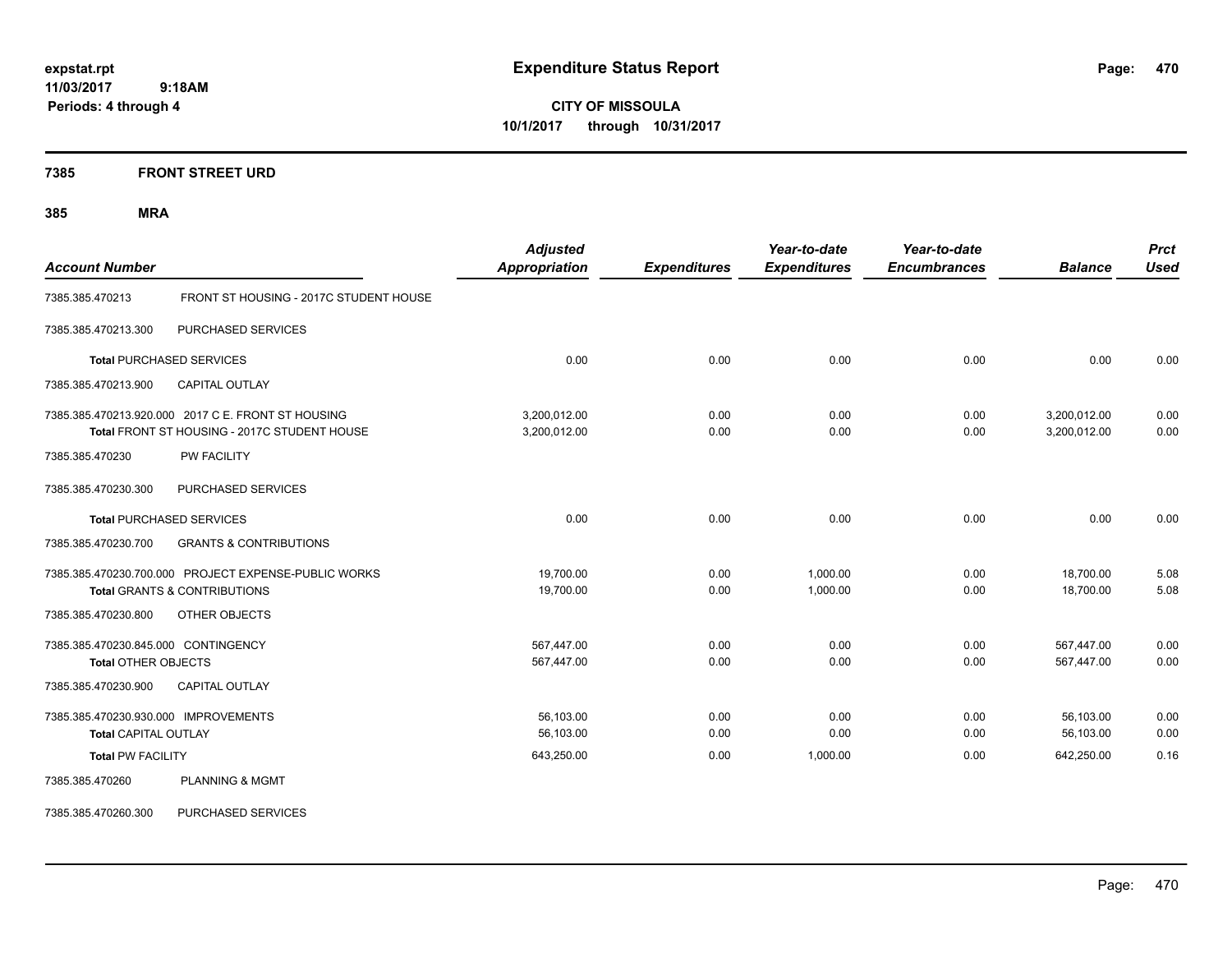**CITY OF MISSOULA 10/1/2017 through 10/31/2017**

## **7385 FRONT STREET URD**

| <b>Account Number</b>                                                                                     | <b>Adjusted</b><br>Appropriation | <b>Expenditures</b> | Year-to-date<br><b>Expenditures</b> | Year-to-date<br><b>Encumbrances</b> | <b>Balance</b>           | <b>Prct</b><br><b>Used</b> |
|-----------------------------------------------------------------------------------------------------------|----------------------------------|---------------------|-------------------------------------|-------------------------------------|--------------------------|----------------------------|
| <b>Total PURCHASED SERVICES</b>                                                                           | 0.00                             | 0.00                | 0.00                                | 0.00                                | 0.00                     | 0.00                       |
| <b>GRANTS &amp; CONTRIBUTIONS</b><br>7385.385.470260.700                                                  |                                  |                     |                                     |                                     |                          |                            |
| 7385.385.470260.700.000 PLANNING & MGMT/GRANTS & CONTRIBUTIONS<br><b>Total GRANTS &amp; CONTRIBUTIONS</b> | 10,000.00<br>10,000.00           | 0.00<br>0.00        | 500.00<br>500.00                    | 0.00<br>0.00                        | 9,500.00<br>9,500.00     | 5.00<br>5.00               |
| OTHER OBJECTS<br>7385.385.470260.800                                                                      |                                  |                     |                                     |                                     |                          |                            |
| 7385.385.470260.845.000 CONTINGENCY<br><b>Total OTHER OBJECTS</b>                                         | 50,000.00<br>50,000.00           | 0.00<br>0.00        | 0.00<br>0.00                        | 0.00<br>0.00                        | 50,000.00<br>50,000.00   | 0.00<br>0.00               |
| <b>Total PLANNING &amp; MGMT</b>                                                                          | 60,000.00                        | 0.00                | 500.00                              | 0.00                                | 59,500.00                | 0.83                       |
| <b>CLEARING &amp; DEMO</b><br>7385.385.470270                                                             |                                  |                     |                                     |                                     |                          |                            |
| <b>GRANTS &amp; CONTRIBUTIONS</b><br>7385.385.470270.700                                                  |                                  |                     |                                     |                                     |                          |                            |
| 7385.385.470270.700.000 CLEARING & DEMO/GRANTS & CONTRIBUTIONS<br><b>Total GRANTS &amp; CONTRIBUTIONS</b> | 61,520.00<br>61,520.00           | 0.00<br>0.00        | 0.00<br>0.00                        | 0.00<br>0.00                        | 61,520.00<br>61,520.00   | 0.00<br>0.00               |
| 7385.385.470270.800<br>OTHER OBJECTS                                                                      |                                  |                     |                                     |                                     |                          |                            |
| 7385.385.470270.845.000 CONTINGENCY<br><b>Total OTHER OBJECTS</b>                                         | 100.000.00<br>100,000.00         | 0.00<br>0.00        | 0.00<br>0.00                        | 0.00<br>0.00                        | 100.000.00<br>100,000.00 | 0.00<br>0.00               |
| Total CLEARING & DEMO                                                                                     | 161,520.00                       | 0.00                | 0.00                                | 0.00                                | 161,520.00               | 0.00                       |
| <b>Total FRONT STREET URD</b>                                                                             | 4,064,782.00                     | 0.00                | 1.500.00                            | 0.00                                | 4,063,282.00             | 0.04                       |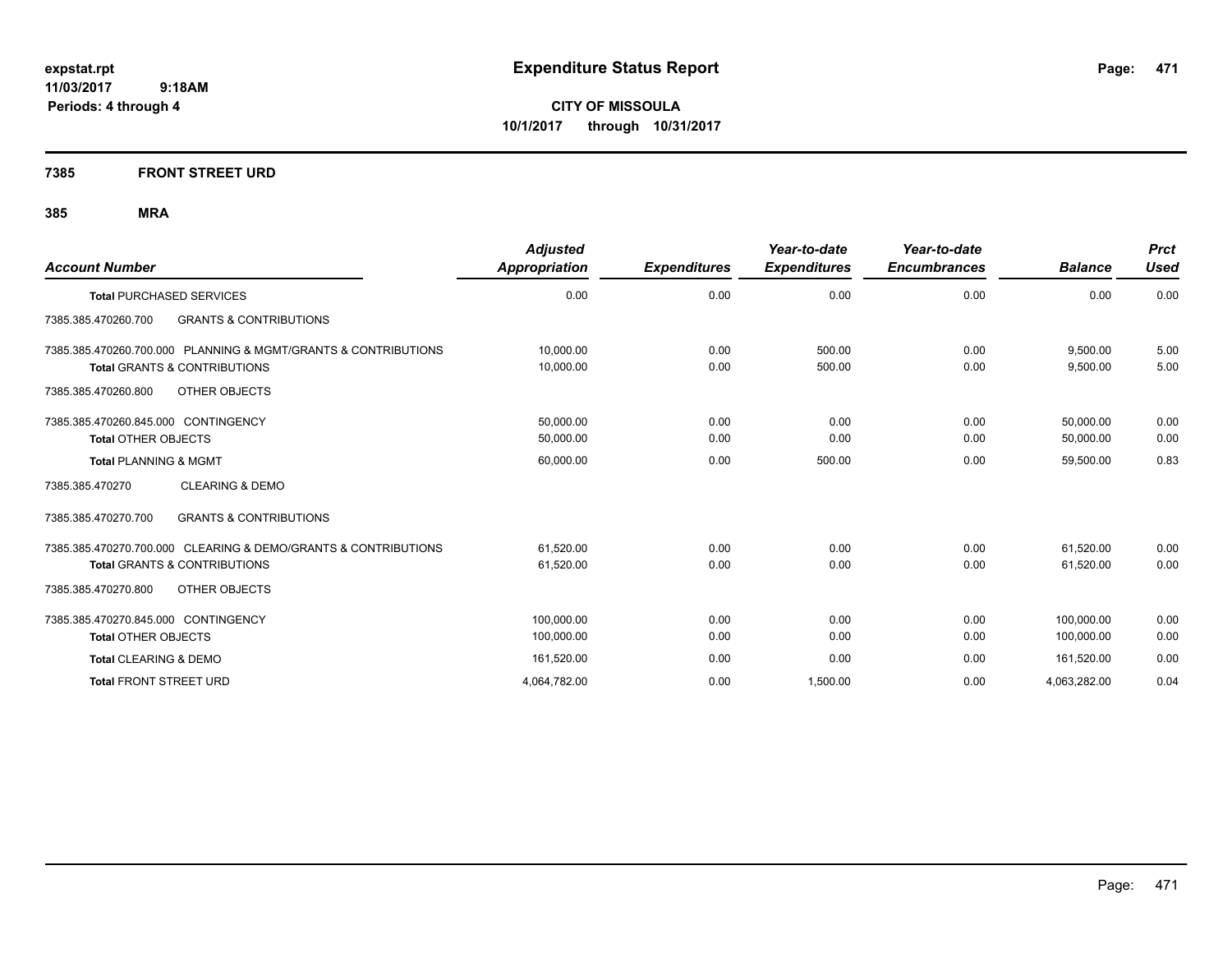**CITY OF MISSOULA 10/1/2017 through 10/31/2017**

## **7386 DEBT SERVICE-SAFEWAY/ST PAT 1.5M**

| <b>Account Number</b>             |                                                 | <b>Adjusted</b><br><b>Appropriation</b> | <b>Expenditures</b> | Year-to-date<br><b>Expenditures</b> | Year-to-date<br><b>Encumbrances</b> | <b>Balance</b> | <b>Prct</b><br>Used |
|-----------------------------------|-------------------------------------------------|-----------------------------------------|---------------------|-------------------------------------|-------------------------------------|----------------|---------------------|
| 7386.390.490200                   | DEBT SERVICE-SAFEWAY/ST PAT 1.5M                |                                         |                     |                                     |                                     |                |                     |
| 7386.390.490200.600               | <b>DEBT SERVICE</b>                             |                                         |                     |                                     |                                     |                |                     |
| 7386.390.490200.610.000 PRINCIPAL |                                                 | 30.279.00                               | 0.00                | 14.080.75                           | 0.00                                | 16.198.25      | 46.50               |
|                                   | 7386.390.490200.620.000 INTEREST / SERVICE FEES | 84.824.00                               | 0.00                | 43.471.25                           | 0.00                                | 41.352.75      | 51.25               |
| <b>Total DEBT SERVICE</b>         |                                                 | 115.103.00                              | 0.00                | 57.552.00                           | 0.00                                | 57.551.00      | 50.00               |
|                                   | <b>Total DEBT SERVICE-SAFEWAY/ST PAT 1.5M</b>   | 115.103.00                              | 0.00                | 57.552.00                           | 0.00                                | 57.551.00      | 50.00               |
|                                   | Total DEBT SERVICE-SAFEWAY/ST PAT 1.5M          | 115.103.00                              | 0.00                | 57.552.00                           | 0.00                                | 57.551.00      | 50.00               |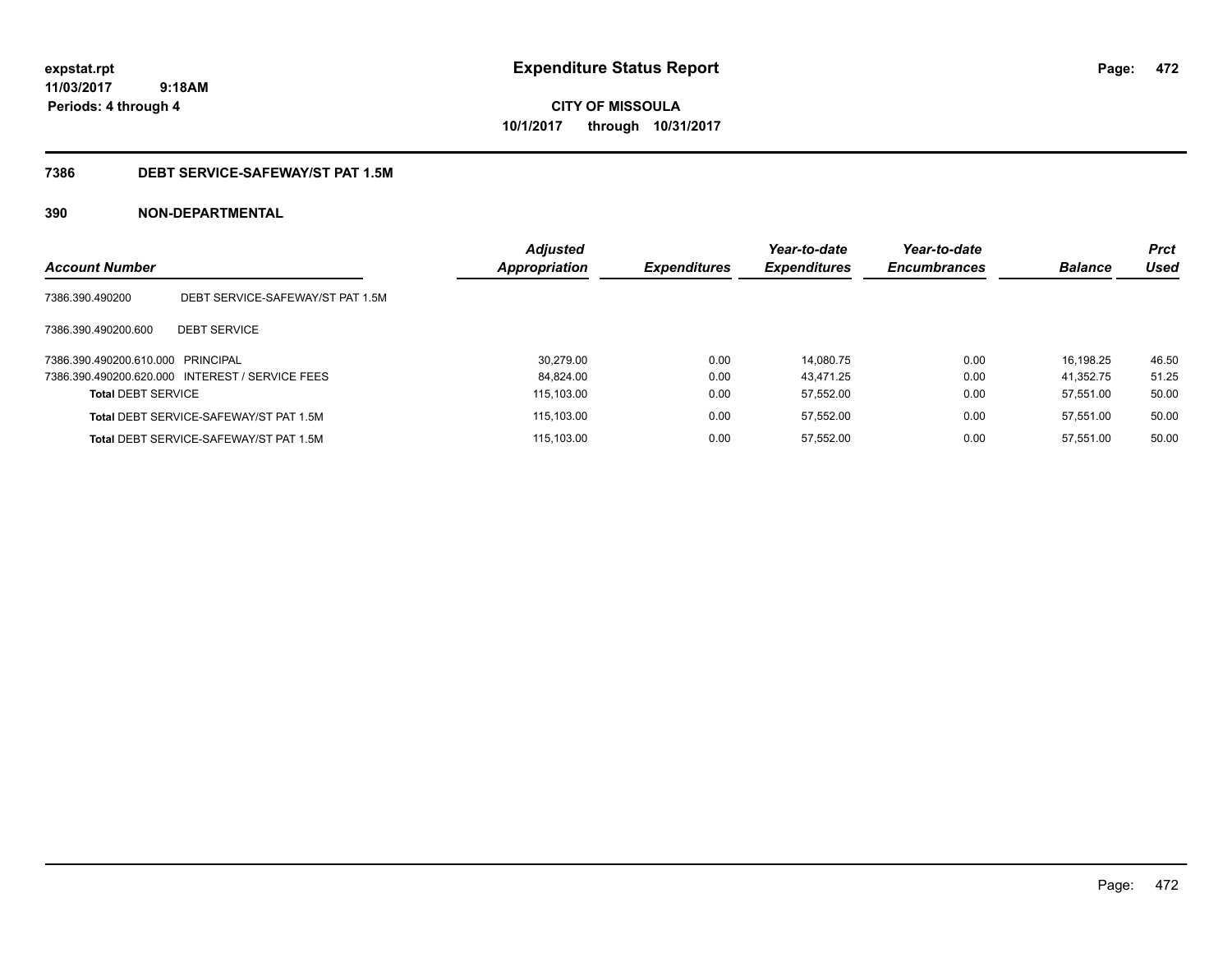**CITY OF MISSOULA 10/1/2017 through 10/31/2017**

### **7387 DEBT SERVICE-BROWNFIELD RLF 1.125M**

| <b>Account Number</b>             |                                                 | <b>Adjusted</b><br>Appropriation | <b>Expenditures</b> | Year-to-date<br><b>Expenditures</b> | Year-to-date<br><b>Encumbrances</b> | <b>Balance</b> | <b>Prct</b><br>Used |
|-----------------------------------|-------------------------------------------------|----------------------------------|---------------------|-------------------------------------|-------------------------------------|----------------|---------------------|
| 7387.390.490200                   | DEBT SERVICE-BROWNFIELD RLF 1.125M              |                                  |                     |                                     |                                     |                |                     |
| 7387.390.490200.600               | <b>DEBT SERVICE</b>                             |                                  |                     |                                     |                                     |                |                     |
| 7387.390.490200.610.000 PRINCIPAL |                                                 | 33,623.00                        | 0.00                | 0.00                                | 0.00                                | 33.623.00      | 0.00                |
|                                   | 7387.390.490200.620.000 INTEREST / SERVICE FEES | 24.469.00                        | 0.00                | 0.00                                | 0.00                                | 24.469.00      | 0.00                |
| <b>Total DEBT SERVICE</b>         |                                                 | 58,092.00                        | 0.00                | 0.00                                | 0.00                                | 58.092.00      | 0.00                |
|                                   | Total DEBT SERVICE-BROWNFIELD RLF 1.125M        | 58,092.00                        | 0.00                | 0.00                                | 0.00                                | 58.092.00      | 0.00                |
|                                   | Total DEBT SERVICE-BROWNFIELD RLF 1.125M        | 58,092.00                        | 0.00                | 0.00                                | 0.00                                | 58.092.00      | 0.00                |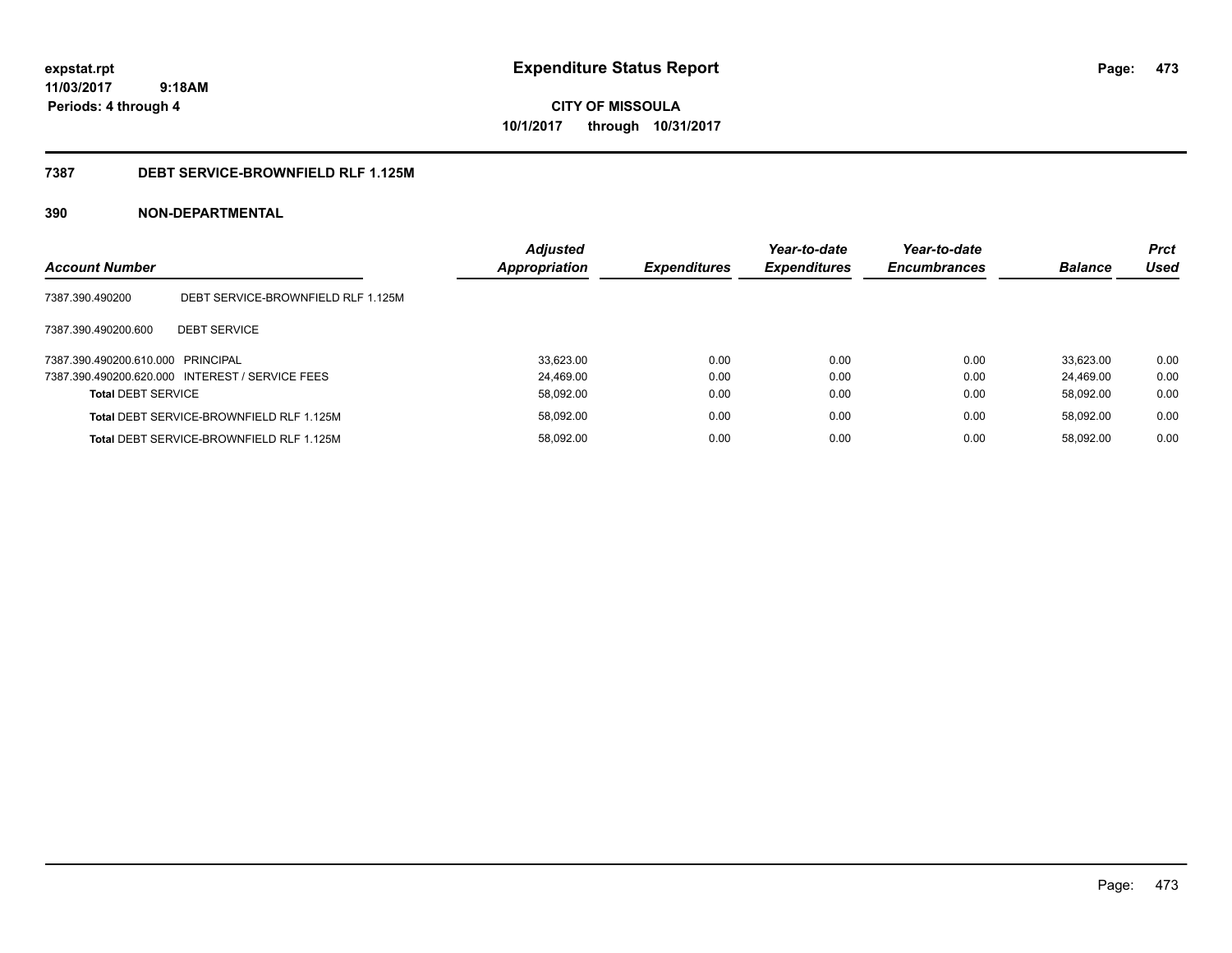**CITY OF MISSOULA 10/1/2017 through 10/31/2017**

### **7389 DEBT SERVICE - 3.6M/5.75M**

|                                                       | <b>Adjusted</b>      |                     | Year-to-date        | Year-to-date        |                | <b>Prct</b> |
|-------------------------------------------------------|----------------------|---------------------|---------------------|---------------------|----------------|-------------|
| <b>Account Number</b>                                 | <b>Appropriation</b> | <b>Expenditures</b> | <b>Expenditures</b> | <b>Encumbrances</b> | <b>Balance</b> | <b>Used</b> |
| REVENUE BOND DEBT SERVICE<br>7389.390.490200          |                      |                     |                     |                     |                |             |
| <b>DEBT SERVICE</b><br>7389.390.490200.600            |                      |                     |                     |                     |                |             |
| 7389.390.490200.610.000 PRINCIPAL                     | 130,000.00           | 0.00                | 0.00                | 0.00                | 130,000.00     | 0.00        |
| 7389.390.490200.620.000 INTEREST / SERVICE FEES       | 120,175.00           | 0.00                | 350.00              | 0.00                | 119,825.00     | 0.29        |
| <b>Total REVENUE BOND DEBT SERVICE</b>                | 250,175.00           | 0.00                | 350.00              | 0.00                | 249,825.00     | 0.14        |
| FY13 \$5.75M DEBT SERVICE<br>7389.390.490210          |                      |                     |                     |                     |                |             |
| <b>DEBT SERVICE</b><br>7389.390.490210.600            |                      |                     |                     |                     |                |             |
| 7389.390.490210.610.000 FY13 5.75M DEBT SVS/PRINCIPAL | 276,000.00           | 0.00                | 0.00                | 0.00                | 276,000.00     | 0.00        |
| 7389.390.490210.620.000 INTEREST / SERVICE FEES       | 149,107.00           | 0.00                | 0.00                | 0.00                | 149,107.00     | 0.00        |
| Total FY13 \$5.75M DEBT SERVICE                       | 425,107.00           | 0.00                | 0.00                | 0.00                | 425,107.00     | 0.00        |
| Total DEBT SERVICE - 3.6M/5.75M                       | 675,282.00           | 0.00                | 350.00              | 0.00                | 674,932.00     | 0.05        |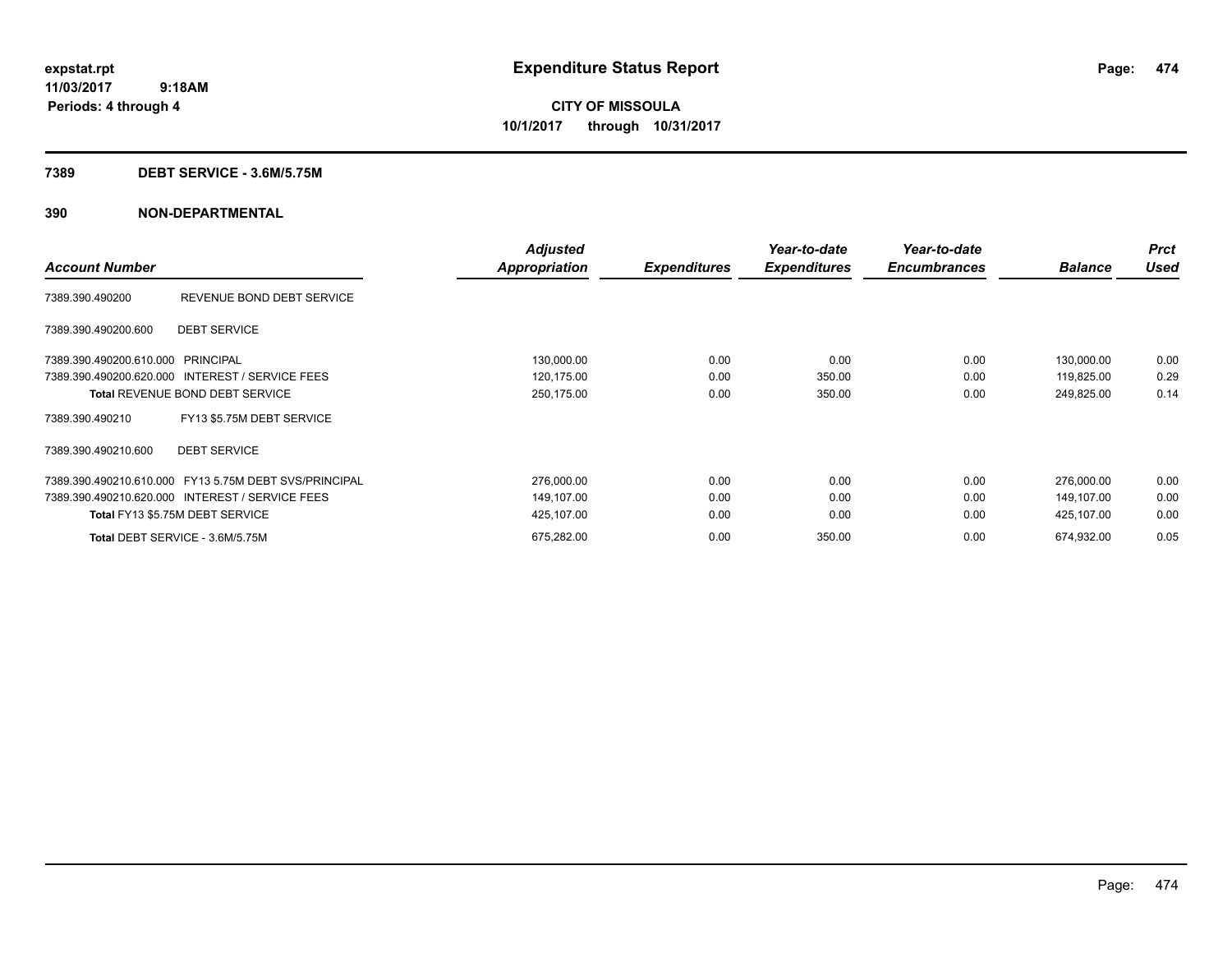**CITY OF MISSOULA 10/1/2017 through 10/31/2017**

## **7390 URDII CLEARING - 3.6M TIF**

| <b>Account Number</b> |                                | <b>Adjusted</b><br>Appropriation | <b>Expenditures</b> | Year-to-date<br><b>Expenditures</b> | Year-to-date<br><b>Encumbrances</b> | <b>Balance</b> | <b>Prct</b><br>Used |
|-----------------------|--------------------------------|----------------------------------|---------------------|-------------------------------------|-------------------------------------|----------------|---------------------|
| 7390.385.490607       | <b>TRANSFERS TO BROWNFIELD</b> |                                  |                     |                                     |                                     |                |                     |
| 7390.385.490607.800   | OTHER OBJECTS                  |                                  |                     |                                     |                                     |                |                     |
| <b>Total MRA</b>      |                                | 0.00                             | 0.00                | 0.00                                | 0.00                                | 0.00           | 0.00                |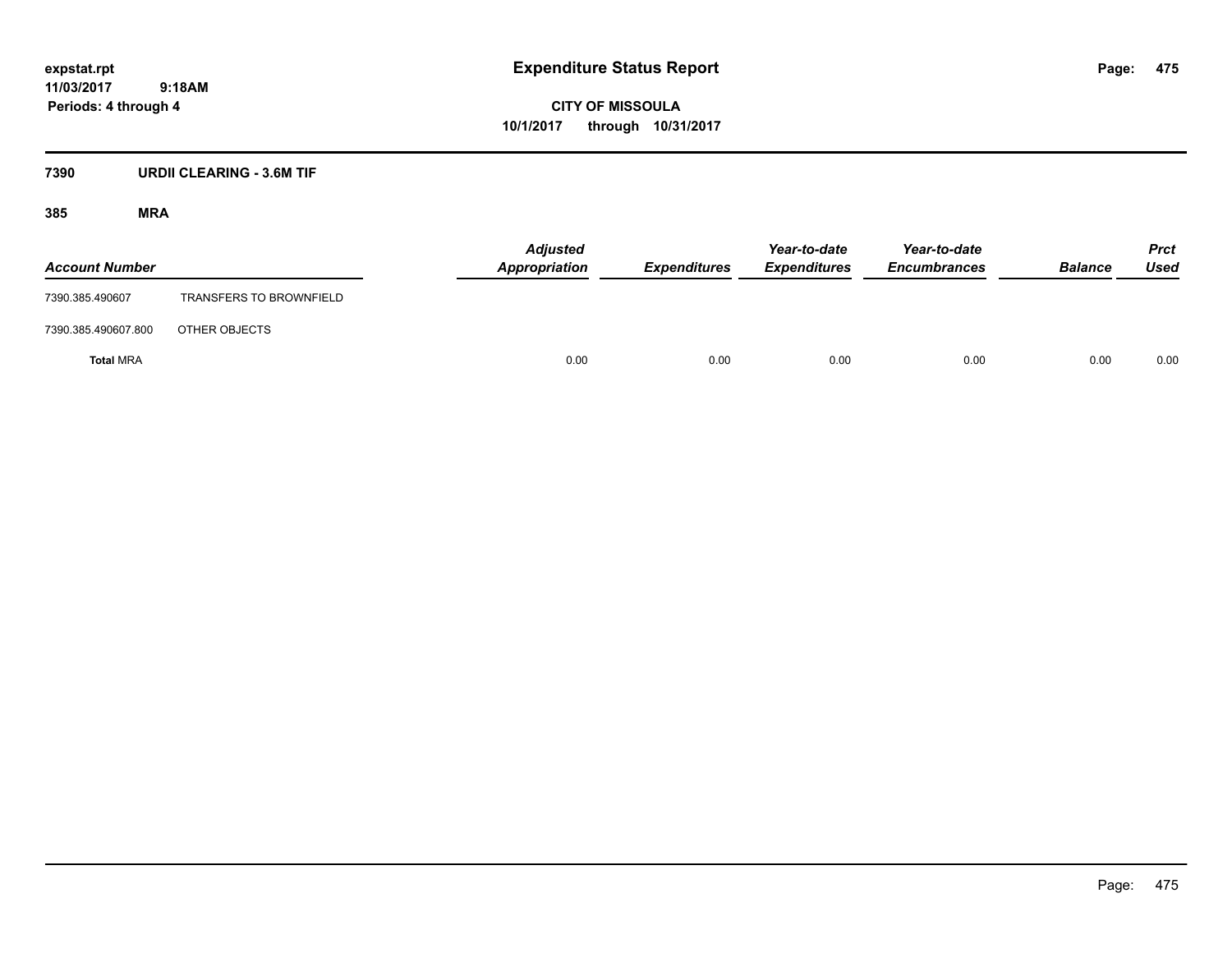### **7390 URDII CLEARING - 3.6M TIF**

| <b>Account Number</b> |                                                                                                                                                | <b>Adjusted</b><br><b>Appropriation</b>  | <b>Expenditures</b>  | Year-to-date<br><b>Expenditures</b> | Year-to-date<br><b>Encumbrances</b> | <b>Balance</b>                           | <b>Prct</b><br><b>Used</b> |
|-----------------------|------------------------------------------------------------------------------------------------------------------------------------------------|------------------------------------------|----------------------|-------------------------------------|-------------------------------------|------------------------------------------|----------------------------|
| 7390.390.490604       | TI BOND RESERVE                                                                                                                                |                                          |                      |                                     |                                     |                                          |                            |
| 7390.390.490604.800   | OTHER OBJECTS                                                                                                                                  |                                          |                      |                                     |                                     |                                          |                            |
| Total TI BOND RESERVE | 7390.390.490604.820.000 TRANSFER TO INTERMOUNTAIN BOND DS 7399                                                                                 | 146,158.00<br>146,158.00                 | 0.00<br>0.00         | 0.00<br>0.00                        | 0.00<br>0.00                        | 146,158.00<br>146,158.00                 | 0.00<br>0.00               |
| 7390.390.490605       | TRANSFER TO DEBT SERVICE 7389                                                                                                                  |                                          |                      |                                     |                                     |                                          |                            |
| 7390.390.490605.800   | OTHER OBJECTS                                                                                                                                  |                                          |                      |                                     |                                     |                                          |                            |
|                       | 7390.390.490605.820.000 TRANSFERS TO DEBT SERVICE<br>Total TRANSFER TO DEBT SERVICE 7389                                                       | 675,282.00<br>675,282.00                 | 0.00<br>0.00         | 0.00<br>0.00                        | 0.00<br>0.00                        | 675,282.00<br>675,282.00                 | 0.00<br>0.00               |
| 7390.390.490606       | DEVELOPMENT TRANSFERS                                                                                                                          |                                          |                      |                                     |                                     |                                          |                            |
| 7390.390.490606.800   | OTHER OBJECTS                                                                                                                                  |                                          |                      |                                     |                                     |                                          |                            |
|                       | 7390.390.490606.820.000 TRANSFERS TO URD II DEVELOPMENT<br><b>Total DEVELOPMENT TRANSFERS</b>                                                  | 1,279,532.00<br>1,279,532.00             | 0.00<br>0.00         | 0.00<br>0.00                        | 0.00<br>0.00                        | 1,279,532.00<br>1,279,532.00             | 0.00<br>0.00               |
| 7390.390.490607       | <b>TRANSFERS TO BROWNFIELD</b>                                                                                                                 |                                          |                      |                                     |                                     |                                          |                            |
| 7390.390.490607.800   | OTHER OBJECTS                                                                                                                                  |                                          |                      |                                     |                                     |                                          |                            |
|                       | 7390.390.490607.820.000 TRANSFERS TO OTHER FUNDS<br><b>Total TRANSFERS TO BROWNFIELD</b>                                                       | 58,092.00<br>58,092.00                   | 0.00<br>0.00         | 0.00<br>0.00                        | 0.00<br>0.00                        | 58,092.00<br>58,092.00                   | 0.00<br>0.00               |
| 7390.390.490608       | TRANSFERS TO SAFEWA/ST PAT                                                                                                                     |                                          |                      |                                     |                                     |                                          |                            |
| 7390.390.490608.800   | OTHER OBJECTS                                                                                                                                  |                                          |                      |                                     |                                     |                                          |                            |
|                       | 7390.390.490608.820.000 TRANSFERS TO OTHER FUNDS-SAFEWAY/ST PATS<br><b>Total TRANSFERS TO SAFEWA/ST PAT</b><br>Total URDII CLEARING - 3.6M TIF | 115,103.00<br>115,103.00<br>2,274,167.00 | 0.00<br>0.00<br>0.00 | 0.00<br>0.00<br>0.00                | 0.00<br>0.00<br>0.00                | 115,103.00<br>115.103.00<br>2.274.167.00 | 0.00<br>0.00<br>0.00       |
|                       |                                                                                                                                                |                                          |                      |                                     |                                     |                                          |                            |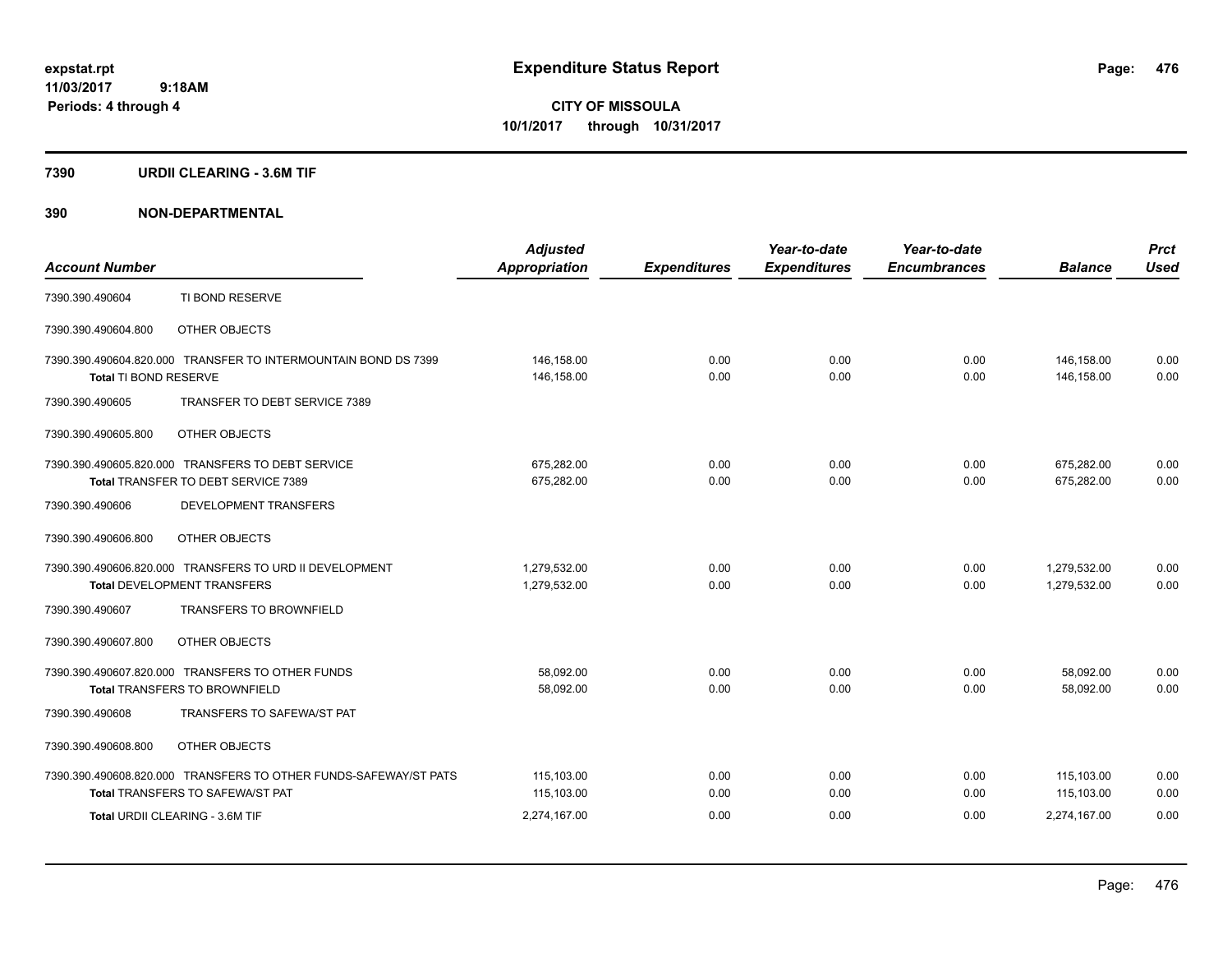**CITY OF MISSOULA 10/1/2017 through 10/31/2017**

**7392 MRA - URD II FUND**

| <b>Account Number</b>                                                    |                                                                                           | <b>Adjusted</b><br>Appropriation | <b>Expenditures</b>    | Year-to-date<br><b>Expenditures</b> | Year-to-date<br><b>Encumbrances</b> | <b>Balance</b>               | <b>Prct</b><br><b>Used</b> |
|--------------------------------------------------------------------------|-------------------------------------------------------------------------------------------|----------------------------------|------------------------|-------------------------------------|-------------------------------------|------------------------------|----------------------------|
| 7392.385.470210                                                          | <b>ADMINISTRATION</b>                                                                     |                                  |                        |                                     |                                     |                              |                            |
| 7392.385.470210.800                                                      | OTHER OBJECTS                                                                             |                                  |                        |                                     |                                     |                              |                            |
| <b>Total ADMINISTRATION</b>                                              | 7392.385.470210.820.000 TRANSFERS TO OTHER FUNDS                                          | 250,000.00<br>250,000.00         | 0.00<br>0.00           | 0.00<br>0.00                        | 0.00<br>0.00                        | 250,000.00<br>250,000.00     | 0.00<br>0.00               |
| 7392.385.470220                                                          | PROPERTY ACQUISITION                                                                      |                                  |                        |                                     |                                     |                              |                            |
| 7392.385.470220.800                                                      | OTHER OBJECTS                                                                             |                                  |                        |                                     |                                     |                              |                            |
| 7392.385.470220.845.000 CONTINGENCY<br><b>Total PROPERTY ACQUISITION</b> |                                                                                           | 100,000.00<br>100,000.00         | 0.00<br>0.00           | 0.00<br>0.00                        | 0.00<br>0.00                        | 100,000.00<br>100,000.00     | 0.00<br>0.00               |
| 7392.385.470230                                                          | PW FACILITY                                                                               |                                  |                        |                                     |                                     |                              |                            |
| 7392.385.470230.300                                                      | PURCHASED SERVICES                                                                        |                                  |                        |                                     |                                     |                              |                            |
| <b>Total PURCHASED SERVICES</b>                                          | 7392.385.470230.350.000 PROFESSIONAL SERVICES                                             | 22,551.00<br>22,551.00           | 15,531.32<br>15,531.32 | 16,021.82<br>16,021.82              | 0.00<br>0.00                        | 6,529.18<br>6,529.18         | 71.05<br>71.05             |
| 7392.385.470230.700                                                      | <b>GRANTS &amp; CONTRIBUTIONS</b>                                                         |                                  |                        |                                     |                                     |                              |                            |
|                                                                          | 7392.385.470230.700.000 GRANTS & CONTRIBUTIONS<br><b>Total GRANTS &amp; CONTRIBUTIONS</b> | 30,000.00<br>30,000.00           | 0.00<br>0.00           | 0.00<br>0.00                        | 0.00<br>0.00                        | 30,000.00<br>30.000.00       | 0.00<br>0.00               |
| 7392.385.470230.800                                                      | OTHER OBJECTS                                                                             |                                  |                        |                                     |                                     |                              |                            |
| 7392.385.470230.845.000 CONTINGENCY<br><b>Total OTHER OBJECTS</b>        |                                                                                           | 2,132,132.00<br>2,132,132.00     | 0.00<br>0.00           | 0.00<br>0.00                        | 0.00<br>0.00                        | 2,132,132.00<br>2,132,132.00 | 0.00<br>0.00               |
| 7392.385.470230.900                                                      | <b>CAPITAL OUTLAY</b>                                                                     |                                  |                        |                                     |                                     |                              |                            |
| 7392.385.470230.930.000 IMPROVEMENTS<br><b>Total CAPITAL OUTLAY</b>      |                                                                                           | 77,750.00<br>77,750.00           | 0.00<br>0.00           | 0.00<br>0.00                        | 0.00<br>0.00                        | 77,750.00<br>77,750.00       | 0.00<br>0.00               |
| <b>Total PW FACILITY</b>                                                 |                                                                                           | 2,262,433.00                     | 15,531.32              | 16,021.82                           | 0.00                                | 2,246,411.18                 | 0.71                       |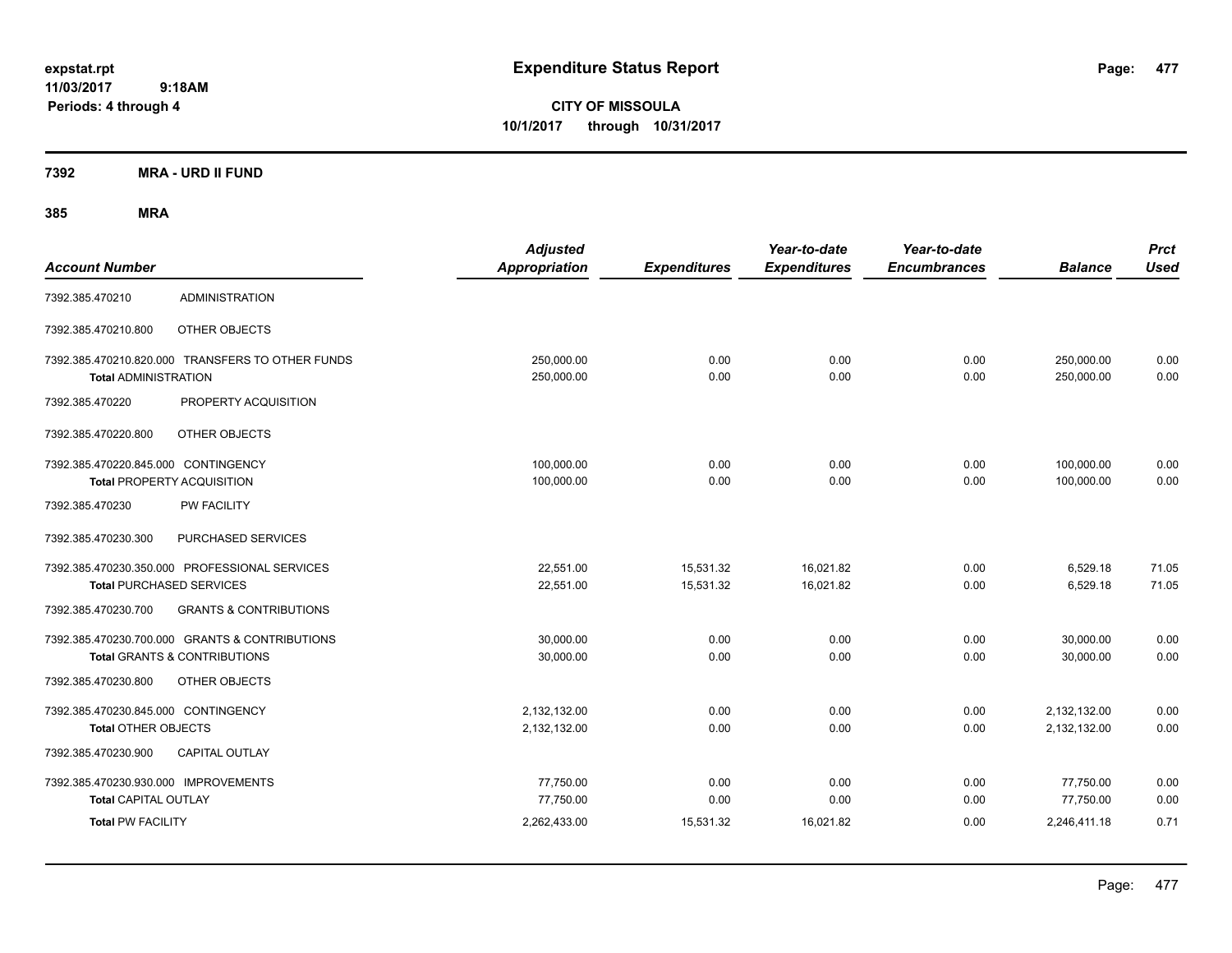**CITY OF MISSOULA 10/1/2017 through 10/31/2017**

**7392 MRA - URD II FUND**

| <b>Account Number</b>                                                                     | <b>Adjusted</b><br><b>Appropriation</b> | <b>Expenditures</b> | Year-to-date<br><b>Expenditures</b> | Year-to-date<br><b>Encumbrances</b> | <b>Balance</b>           | <b>Prct</b><br><b>Used</b> |
|-------------------------------------------------------------------------------------------|-----------------------------------------|---------------------|-------------------------------------|-------------------------------------|--------------------------|----------------------------|
| <b>REHAB LOANS</b><br>7392.385.470240                                                     |                                         |                     |                                     |                                     |                          |                            |
| <b>GRANTS &amp; CONTRIBUTIONS</b><br>7392.385.470240.700                                  |                                         |                     |                                     |                                     |                          |                            |
| 7392.385.470240.700.000 GRANTS & CONTRIBUTIONS<br><b>Total REHAB LOANS</b>                | 225,000.00<br>225,000.00                | 0.00<br>0.00        | 0.00<br>0.00                        | 0.00<br>0.00                        | 225,000.00<br>225,000.00 | 0.00<br>0.00               |
| <b>PLANNING &amp; MGMT</b><br>7392.385.470260                                             |                                         |                     |                                     |                                     |                          |                            |
| 7392.385.470260.300<br>PURCHASED SERVICES                                                 |                                         |                     |                                     |                                     |                          |                            |
| 7392.385.470260.350.000 PROFESSIONAL SERVICES<br><b>Total PURCHASED SERVICES</b>          | 10,000.00<br>10,000.00                  | 0.00<br>0.00        | 0.00<br>0.00                        | 0.00<br>0.00                        | 10,000.00<br>10,000.00   | 0.00<br>0.00               |
| 7392.385.470260.700<br><b>GRANTS &amp; CONTRIBUTIONS</b>                                  |                                         |                     |                                     |                                     |                          |                            |
| <b>Total GRANTS &amp; CONTRIBUTIONS</b>                                                   | 0.00                                    | 0.00                | 0.00                                | 0.00                                | 0.00                     | 0.00                       |
| 7392.385.470260.800<br>OTHER OBJECTS                                                      |                                         |                     |                                     |                                     |                          |                            |
| 7392.385.470260.845.000 CONTINGENCY<br><b>Total OTHER OBJECTS</b>                         | 100,000.00<br>100,000.00                | 0.00<br>0.00        | 0.00<br>0.00                        | 0.00<br>0.00                        | 100,000.00<br>100,000.00 | 0.00<br>0.00               |
| <b>Total PLANNING &amp; MGMT</b>                                                          | 110,000.00                              | 0.00                | 0.00                                | 0.00                                | 110,000.00               | 0.00                       |
| <b>CLEARING &amp; DEMO</b><br>7392.385.470270                                             |                                         |                     |                                     |                                     |                          |                            |
| <b>GRANTS &amp; CONTRIBUTIONS</b><br>7392.385.470270.700                                  |                                         |                     |                                     |                                     |                          |                            |
| 7392.385.470270.700.000 GRANTS & CONTRIBUTIONS<br><b>Total GRANTS &amp; CONTRIBUTIONS</b> | 6,500.00<br>6,500.00                    | 0.00<br>0.00        | 0.00<br>0.00                        | 0.00<br>0.00                        | 6,500.00<br>6,500.00     | 0.00<br>0.00               |
| 7392.385.470270.800<br>OTHER OBJECTS                                                      |                                         |                     |                                     |                                     |                          |                            |
| 7392.385.470270.845.000 CONTINGENCY<br><b>Total OTHER OBJECTS</b>                         | 100,000.00<br>100,000.00                | 0.00<br>0.00        | 0.00<br>0.00                        | 0.00<br>0.00                        | 100,000.00<br>100,000.00 | 0.00<br>0.00               |
| Total CLEARING & DEMO                                                                     | 106,500.00                              | 0.00                | 0.00                                | 0.00                                | 106,500.00               | 0.00                       |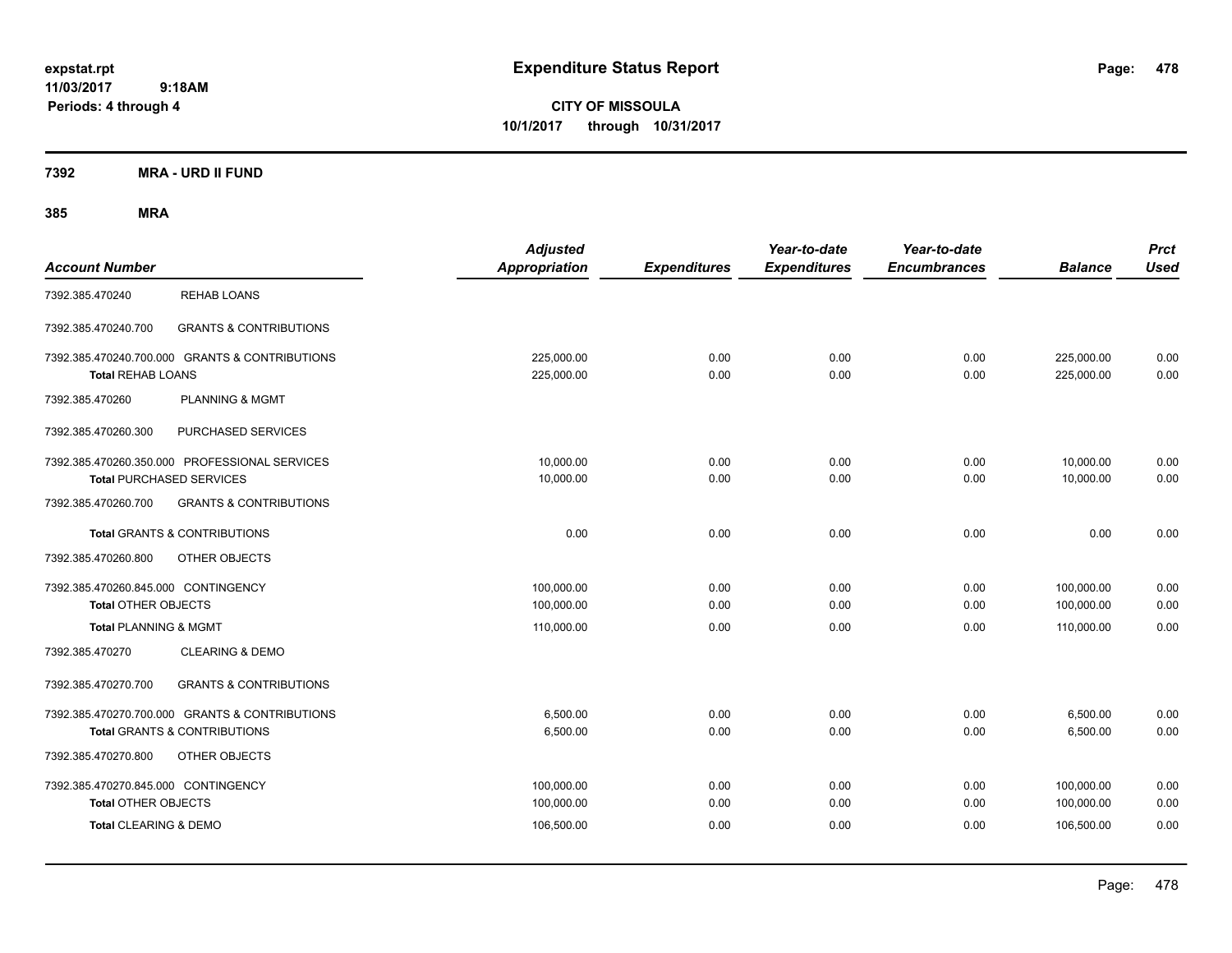**479**

# **CITY OF MISSOULA 10/1/2017 through 10/31/2017**

|      | Total MRA - URD II FUND | 3,053,933.00 | 15,531.32 | 16,021.82 | 0.00 | 3,037,911.18 | 0.52 |
|------|-------------------------|--------------|-----------|-----------|------|--------------|------|
| 7393 | - URD III FUND<br>MRA   |              |           |           |      |              |      |

|                                                        | <b>Adjusted</b> |                     | Year-to-date        | Year-to-date        |                | <b>Prct</b> |
|--------------------------------------------------------|-----------------|---------------------|---------------------|---------------------|----------------|-------------|
| <b>Account Number</b>                                  | Appropriation   | <b>Expenditures</b> | <b>Expenditures</b> | <b>Encumbrances</b> | <b>Balance</b> | <b>Used</b> |
| <b>ROADWAY</b><br>7393.385.430233                      |                 |                     |                     |                     |                |             |
| 7393.385.430233.300<br>PURCHASED SERVICES              |                 |                     |                     |                     |                |             |
| 7393.385.430233.350.000 1.6M MARY AVE W                | 245,518.00      | 32,873.38           | 75,271.96           | 0.00                | 170,246.04     | 30.66       |
| <b>Total PURCHASED SERVICES</b>                        | 245,518.00      | 32,873.38           | 75,271.96           | 0.00                | 170,246.04     | 30.66       |
| 7393.385.430233.800<br>OTHER OBJECTS                   |                 |                     |                     |                     |                |             |
| <b>Total OTHER OBJECTS</b>                             | 0.00            | 0.00                | 0.00                | 0.00                | 0.00           | 0.00        |
| <b>CAPITAL OUTLAY</b><br>7393.385.430233.900           |                 |                     |                     |                     |                |             |
| 7393.385.430233.910.000 LAND                           | 0.00            | 25,815.70           | 25,815.70           | 0.00                | $-25,815.70$   | 0.00        |
| 7393.385.430233.930.000 1.6M MARY AVE W                | 1,154,539.00    | 569,784.39          | 862,906.34          | 0.00                | 291,632.66     | 74.74       |
| <b>Total CAPITAL OUTLAY</b>                            | 1,154,539.00    | 595,600.09          | 888,722.04          | 0.00                | 265,816.96     | 76.98       |
| <b>Total ROADWAY</b>                                   | 1,400,057.00    | 628,473.47          | 963,994.00          | 0.00                | 436.063.00     | 68.85       |
| 7393.385.430255<br><b>JOHNSON PARK TRAIL</b>           |                 |                     |                     |                     |                |             |
| 7393.385.430255.300<br>PURCHASED SERVICES              |                 |                     |                     |                     |                |             |
| 7393.385.430255.350.000 PROFESSIONAL SERVICES          | 347,537.00      | 0.00                | 9,113.00            | 0.00                | 338,424.00     | 2.62        |
| <b>Total PURCHASED SERVICES</b>                        | 347,537.00      | 0.00                | 9,113.00            | 0.00                | 338,424.00     | 2.62        |
| 7393.385.430255.800<br>OTHER OBJECTS                   |                 |                     |                     |                     |                |             |
| <b>Total OTHER OBJECTS</b>                             | 0.00            | 0.00                | 0.00                | 0.00                | 0.00           | 0.00        |
| 7393.385.430255.900<br><b>CAPITAL OUTLAY</b>           |                 |                     |                     |                     |                |             |
| 7393.385.430255.910.000 1.079M MRL PARK LAND - JOHNSON | 536,463.00      | 0.00                | 0.00                | 0.00                | 536.463.00     | 0.00        |
| 7393.385.430255.930.000 1.079M MRL TRAIL - JOHNSON     | 2,092,500.00    | 0.00                | 0.00                | 0.00                | 2,092,500.00   | 0.00        |
| <b>Total CAPITAL OUTLAY</b>                            | 2,628,963.00    | 0.00                | 0.00                | 0.00                | 2,628,963.00   | 0.00        |
| <b>Total JOHNSON PARK TRAIL</b>                        | 2,976,500.00    | 0.00                | 9,113.00            | 0.00                | 2,967,387.00   | 0.31        |
|                                                        |                 |                     |                     |                     |                |             |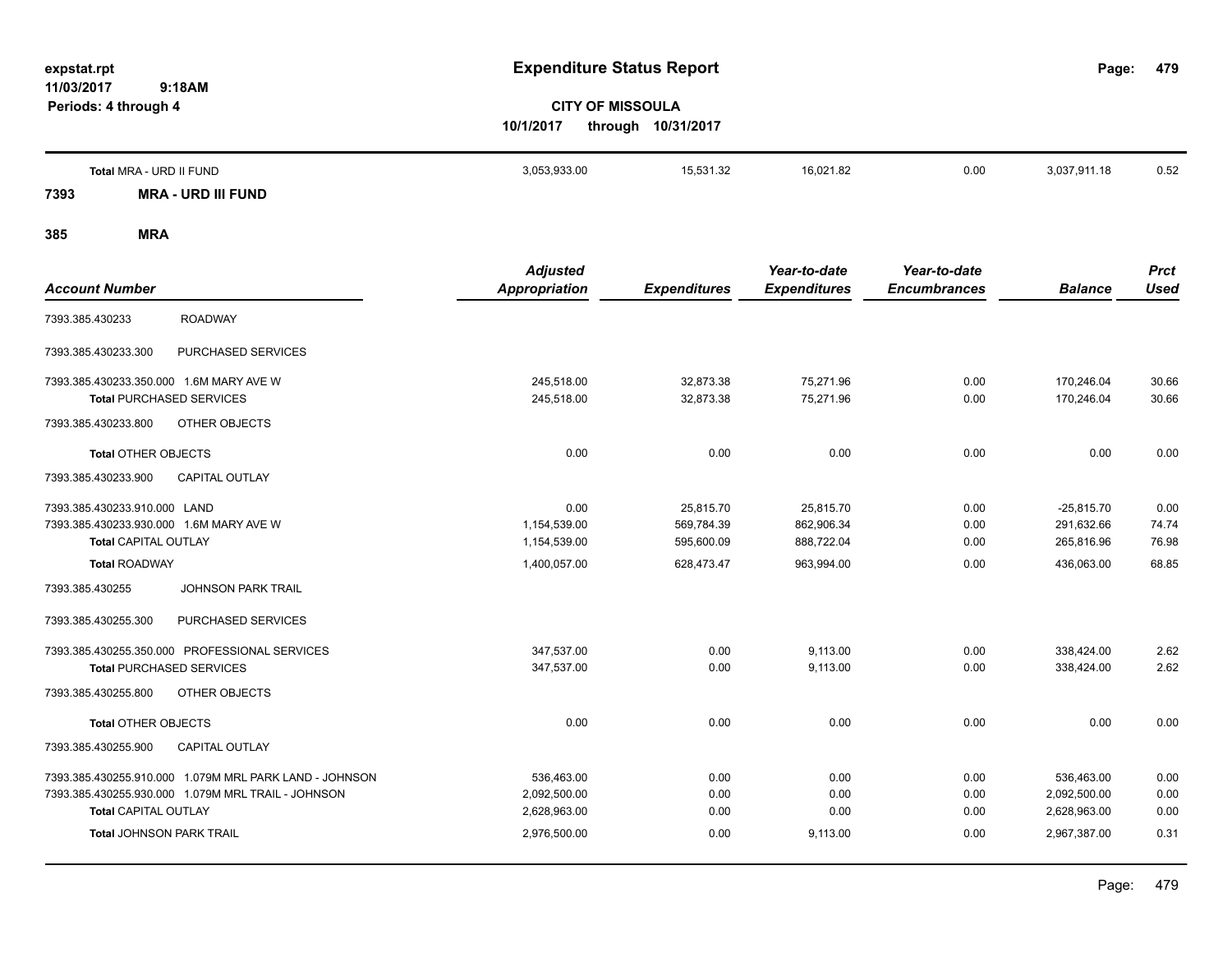**CITY OF MISSOULA 10/1/2017 through 10/31/2017**

### **7393 MRA - URD III FUND**

| <b>Account Number</b>                   |                                                         | <b>Adjusted</b><br><b>Appropriation</b> | <b>Expenditures</b> | Year-to-date<br><b>Expenditures</b> | Year-to-date<br><b>Encumbrances</b> | <b>Balance</b> | <b>Prct</b><br><b>Used</b> |
|-----------------------------------------|---------------------------------------------------------|-----------------------------------------|---------------------|-------------------------------------|-------------------------------------|----------------|----------------------------|
| 7393.385.470207                         | *** Title Not Found ***                                 |                                         |                     |                                     |                                     |                |                            |
| 7393.385.470207.600                     | <b>DEBT SERVICE</b>                                     |                                         |                     |                                     |                                     |                |                            |
| Total *** Title Not Found ***           |                                                         | 0.00                                    | 0.00                | 0.00                                | 0.00                                | 0.00           | 0.00                       |
| 7393.385.470210                         | <b>ADMINISTRATION</b>                                   |                                         |                     |                                     |                                     |                |                            |
| 7393.385.470210.100                     | PERSONAL SERVICES                                       |                                         |                     |                                     |                                     |                |                            |
|                                         | 7393.385.470210.110.000 SALARIES AND WAGES              | 420,876.00                              | 33,219.18           | 124,399.22                          | 0.00                                | 296,476.78     | 29.56                      |
| 7393.385.470210.120.000 OVERTIME        |                                                         | 5,000.00                                | 0.00                | 0.00                                | 0.00                                | 5,000.00       | 0.00                       |
|                                         | 7393.385.470210.140.000 EMPLOYER CONTRIBUTIONS          | 135,737.00                              | 10,894.38           | 46,576.76                           | 0.00                                | 89,160.24      | 34.31                      |
|                                         | 7393.385.470210.141.000 STATE RETIREMENT CONTRIBUTIONS  | 426.00                                  | 0.00                | 55.93                               | 0.00                                | 370.07         | 13.13                      |
| <b>Total PERSONAL SERVICES</b>          |                                                         | 562,039.00                              | 44,113.56           | 171,031.91                          | 0.00                                | 391,007.09     | 30.43                      |
| 7393.385.470210.200                     | <b>SUPPLIES</b>                                         |                                         |                     |                                     |                                     |                |                            |
| 7393.385.470210.210.000 OFFICE SUPPLIES |                                                         | 4,000.00                                | 339.97              | 641.56                              | 0.00                                | 3,358.44       | 16.04                      |
|                                         | 7393.385.470210.220.000 OPERATING SUPPLIES              | 500.00                                  | 0.00                | 0.00                                | 0.00                                | 500.00         | 0.00                       |
|                                         | 7393.385.470210.230.000 REPAIR/MAINTENANCE              | 828.00                                  | 0.00                | 0.00                                | 0.00                                | 828.00         | 0.00                       |
| 7393.385.470210.231.000 GASOLINE        |                                                         | 400.00                                  | 82.25               | 82.25                               | 0.00                                | 317.75         | 20.56                      |
| 7393.385.470210.240.000 OTHER SUPPLIES  |                                                         | 3,398.00                                | 922.08              | 922.08                              | 0.00                                | 2,475.92       | 27.14                      |
| <b>Total SUPPLIES</b>                   |                                                         | 9,126.00                                | 1,344.30            | 1,645.89                            | 0.00                                | 7,480.11       | 18.04                      |
| 7393.385.470210.300                     | PURCHASED SERVICES                                      |                                         |                     |                                     |                                     |                |                            |
| 7393.385.470210.310.000 COMMUNICATIONS  |                                                         | 800.00                                  | 0.00                | 16.08                               | 0.00                                | 783.92         | 2.01                       |
|                                         | 7393.385.470210.320.000 PRINTING & DUPLICATING          | 3,000.00                                | 487.21              | 487.21                              | 0.00                                | 2,512.79       | 16.24                      |
|                                         | 7393.385.470210.330.000 PUBLICITY, SUBSCRIPTIONS & DUES | 3,000.00                                | 140.00              | 1,267.82                            | 0.00                                | 1,732.18       | 42.26                      |
|                                         | 7393.385.470210.344.000 TELEPHONE SERVICE               | 1,300.00                                | 19.57               | 25.05                               | 0.00                                | 1,274.95       | 1.93                       |
| 7393.385.470210.345.000 GARBAGE         |                                                         | 565.00                                  | 0.00                | 0.00                                | 0.00                                | 565.00         | 0.00                       |
|                                         | 7393.385.470210.350.000 PROFESSIONAL SERVICES           | 148,857.00                              | 1,250.00            | 2,150.00                            | 0.00                                | 146,707.00     | 1.44                       |
|                                         | 7393.385.470210.360.000 REPAIR & MAINTENANCE            | 6,990.00                                | 347.30              | 1,041.90                            | 0.00                                | 5,948.10       | 14.91                      |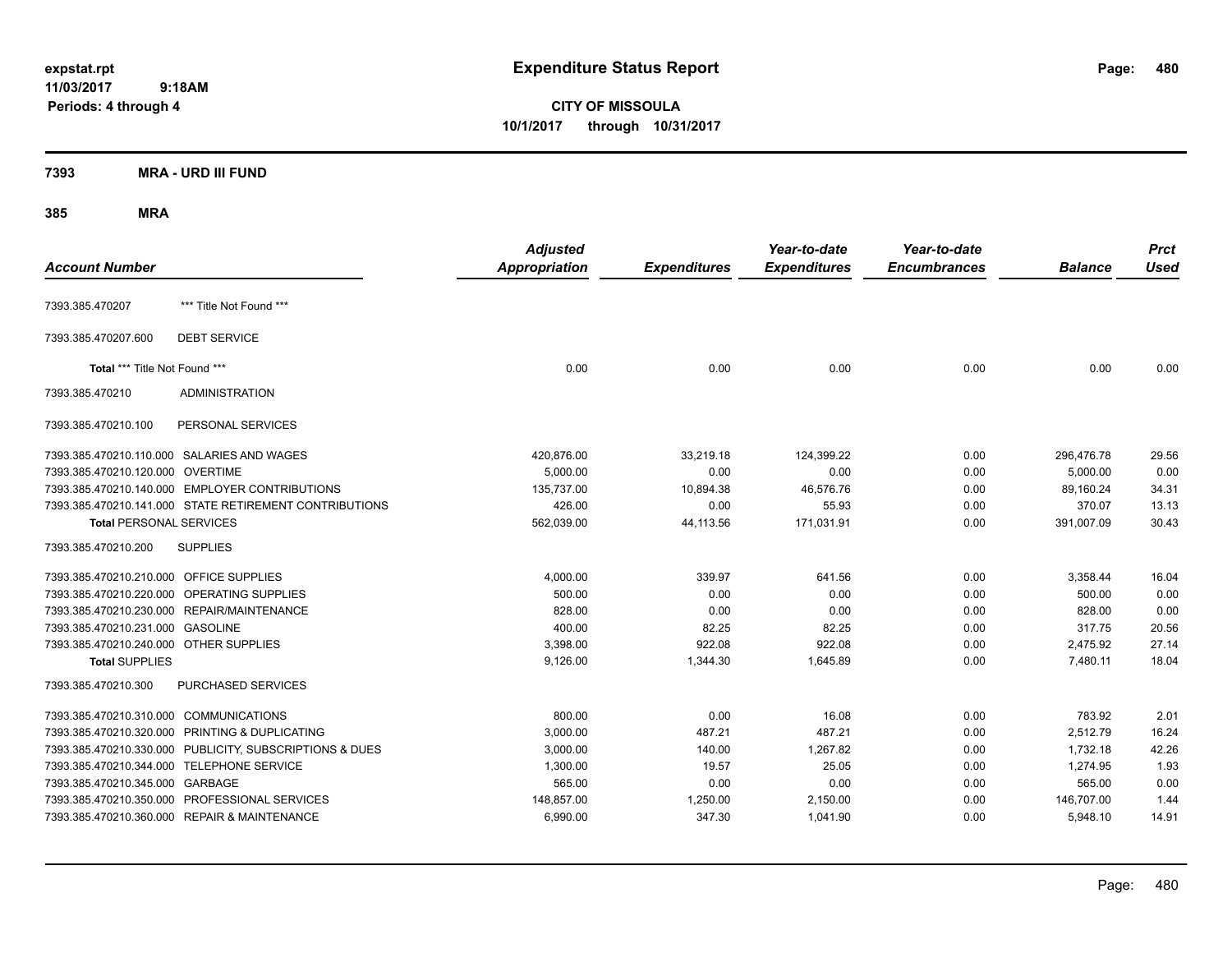**CITY OF MISSOULA 10/1/2017 through 10/31/2017**

**7393 MRA - URD III FUND**

| <b>Account Number</b>                                    | <b>Adjusted</b><br><b>Appropriation</b> | <b>Expenditures</b> | Year-to-date<br><b>Expenditures</b> | Year-to-date<br><b>Encumbrances</b> | <b>Balance</b> | <b>Prct</b><br><b>Used</b> |
|----------------------------------------------------------|-----------------------------------------|---------------------|-------------------------------------|-------------------------------------|----------------|----------------------------|
| 7393.385.470210.370.000 TRAVEL                           | 3,500.00                                | 718.65              | 718.65                              | 0.00                                | 2,781.35       | 20.53                      |
| 7393.385.470210.380.000 TRAINING                         | 4,500.00                                | 288.24              | 1.735.54                            | 0.00                                | 2,764.46       | 38.57                      |
| 7393.385.470210.390.000 OTHER PURCHASED SERVICES         | 500.00                                  | 0.00                | 0.00                                | 0.00                                | 500.00         | 0.00                       |
| <b>Total PURCHASED SERVICES</b>                          | 173,012.00                              | 3,250.97            | 7,442.25                            | 0.00                                | 165,569.75     | 4.30                       |
| <b>Total ADMINISTRATION</b>                              | 744,177.00                              | 48,708.83           | 180,120.05                          | 0.00                                | 564,056.95     | 24.20                      |
| PROPERTY ACQUISITION<br>7393.385.470220                  |                                         |                     |                                     |                                     |                |                            |
| <b>CAPITAL OUTLAY</b><br>7393.385.470220.900             |                                         |                     |                                     |                                     |                |                            |
| 7393.385.470220.910.000 LAND                             | 0.00                                    | 0.00                | $-27,400.25$                        | 0.00                                | 27,400.25      | 0.00                       |
| <b>Total PROPERTY ACQUISITION</b>                        | 0.00                                    | 0.00                | $-27,400.25$                        | 0.00                                | 27,400.25      | 0.00                       |
| 7393.385.470230<br><b>PW FACILITY</b>                    |                                         |                     |                                     |                                     |                |                            |
| 7393.385.470230.300<br>PURCHASED SERVICES                |                                         |                     |                                     |                                     |                |                            |
| 7393.385.470230.350.000 PROFESSIONAL SERVICES            | 169,243.00                              | 16,312.72           | 22,211.24                           | 0.00                                | 147,031.76     | 13.12                      |
| <b>Total PURCHASED SERVICES</b>                          | 169,243.00                              | 16,312.72           | 22,211.24                           | 0.00                                | 147,031.76     | 13.12                      |
| 7393.385.470230.700<br><b>GRANTS &amp; CONTRIBUTIONS</b> |                                         |                     |                                     |                                     |                |                            |
| 7393.385.470230.700.000 GRANTS & CONTRIBUTIONS           | 711,684.00                              | 19,775.00           | 19,775.00                           | 0.00                                | 691,909.00     | 2.78                       |
| <b>Total GRANTS &amp; CONTRIBUTIONS</b>                  | 711,684.00                              | 19,775.00           | 19,775.00                           | 0.00                                | 691,909.00     | 2.78                       |
| 7393.385.470230.800<br>OTHER OBJECTS                     |                                         |                     |                                     |                                     |                |                            |
| 7393.385.470230.845.000 CONTINGENCY                      | 166,188.00                              | 0.00                | 0.00                                | 0.00                                | 166,188.00     | 0.00                       |
| <b>Total OTHER OBJECTS</b>                               | 166,188.00                              | 0.00                | 0.00                                | 0.00                                | 166,188.00     | 0.00                       |
| 7393.385.470230.900<br><b>CAPITAL OUTLAY</b>             |                                         |                     |                                     |                                     |                |                            |
| 7393.385.470230.930.000 IMPROVEMENTS                     | 472.411.00                              | 114,867.94          | 221,151.08                          | 0.00                                | 251,259.92     | 46.81                      |
| <b>Total CAPITAL OUTLAY</b>                              | 472,411.00                              | 114,867.94          | 221,151.08                          | 0.00                                | 251,259.92     | 46.81                      |
| <b>Total PW FACILITY</b>                                 | 1,519,526.00                            | 150,955.66          | 263,137.32                          | 0.00                                | 1,256,388.68   | 17.32                      |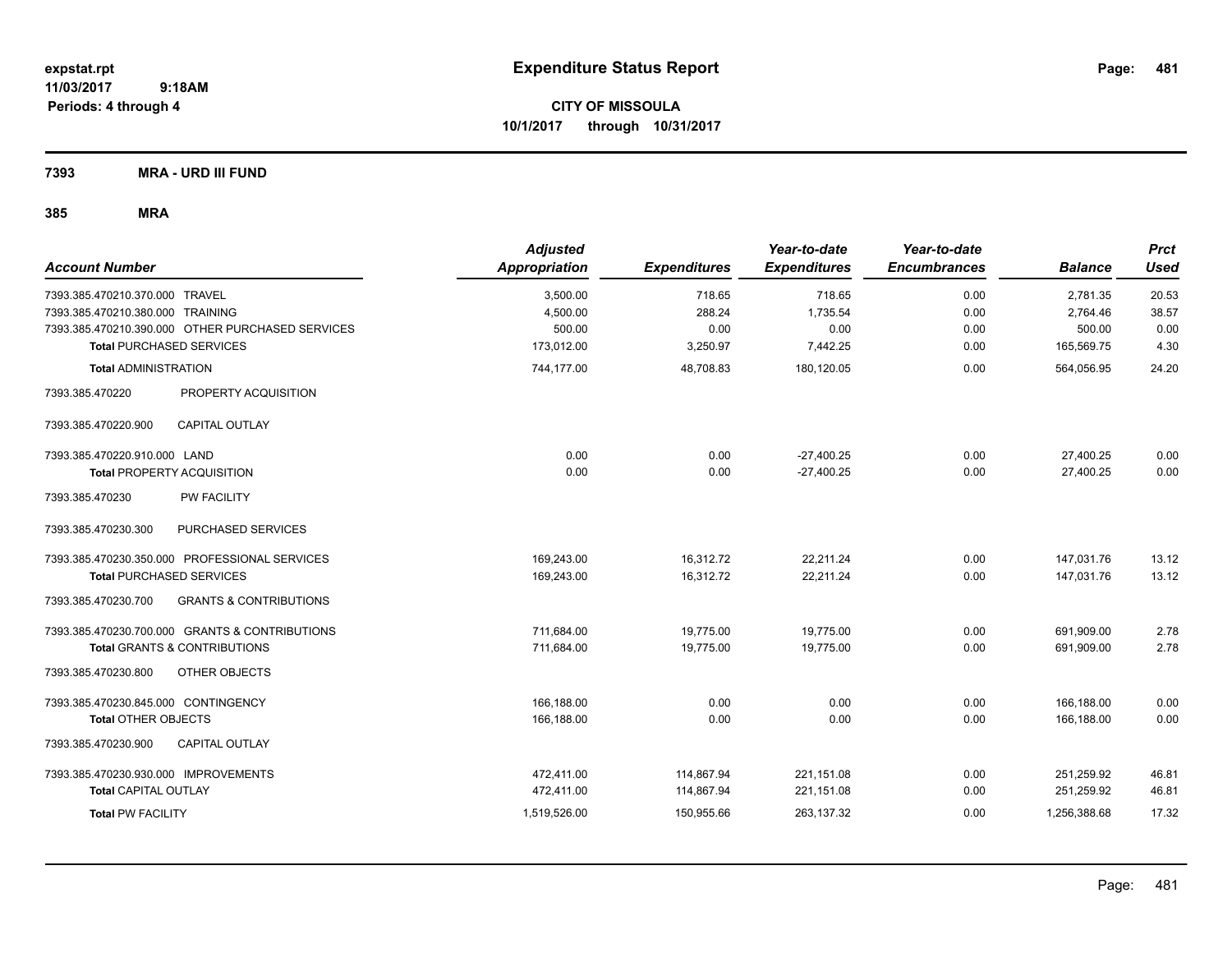**CITY OF MISSOULA 10/1/2017 through 10/31/2017**

**7393 MRA - URD III FUND**

| <b>Account Number</b>            |                                                                                           | <b>Adjusted</b><br><b>Appropriation</b> | <b>Expenditures</b>    | Year-to-date<br><b>Expenditures</b> | Year-to-date<br><b>Encumbrances</b> | <b>Balance</b>               | <b>Prct</b><br><b>Used</b> |
|----------------------------------|-------------------------------------------------------------------------------------------|-----------------------------------------|------------------------|-------------------------------------|-------------------------------------|------------------------------|----------------------------|
| 7393.385.470240                  | <b>REHAB LOANS</b>                                                                        |                                         |                        |                                     |                                     |                              |                            |
| 7393.385.470240.700              | <b>GRANTS &amp; CONTRIBUTIONS</b>                                                         |                                         |                        |                                     |                                     |                              |                            |
| <b>Total REHAB LOANS</b>         | 7393.385.470240.700.000 GRANTS & CONTRIBUTIONS                                            | 492,800.00<br>492,800.00                | 42,800.00<br>42,800.00 | 92,800.00<br>92,800.00              | 0.00<br>0.00                        | 400,000.00<br>400,000.00     | 18.83<br>18.83             |
| 7393.385.470260                  | <b>PLANNING &amp; MGMT</b>                                                                |                                         |                        |                                     |                                     |                              |                            |
| 7393.385.470260.300              | PURCHASED SERVICES                                                                        |                                         |                        |                                     |                                     |                              |                            |
| <b>Total PLANNING &amp; MGMT</b> | 7393.385.470260.350.000 PROFESSIONAL SERVICES                                             | 85,000.00<br>85,000.00                  | 34,957.33<br>34,957.33 | 35,404.83<br>35,404.83              | 0.00<br>0.00                        | 49,595.17<br>49,595.17       | 41.65<br>41.65             |
| 7393.385.470270                  | <b>CLEARING &amp; DEMO</b>                                                                |                                         |                        |                                     |                                     |                              |                            |
| 7393.385.470270.700              | <b>GRANTS &amp; CONTRIBUTIONS</b>                                                         |                                         |                        |                                     |                                     |                              |                            |
| Total CLEARING & DEMO            | 7393.385.470270.700.000 GRANTS & CONTRIBUTIONS                                            | 508,743.00<br>508,743.00                | 0.00<br>0.00           | 0.00<br>0.00                        | 0.00<br>0.00                        | 508,743.00<br>508,743.00     | 0.00<br>0.00               |
| 7393.385.470275                  | MARY AVE PROJECT                                                                          |                                         |                        |                                     |                                     |                              |                            |
| 7393.385.470275.300              | PURCHASED SERVICES                                                                        |                                         |                        |                                     |                                     |                              |                            |
|                                  | 7393.385.470275.350.000 PROFESSIONAL SERVICES<br><b>Total PURCHASED SERVICES</b>          | 2.815.00<br>2,815.00                    | 0.00<br>0.00           | 0.00<br>0.00                        | 0.00<br>0.00                        | 2,815.00<br>2,815.00         | 0.00<br>0.00               |
| 7393.385.470275.700              | <b>GRANTS &amp; CONTRIBUTIONS</b>                                                         |                                         |                        |                                     |                                     |                              |                            |
|                                  | 7393.385.470275.700.000 GRANTS & CONTRIBUTIONS<br><b>Total GRANTS &amp; CONTRIBUTIONS</b> | 4,801,768.00<br>4,801,768.00            | 0.00<br>0.00           | 0.00<br>0.00                        | 0.00<br>0.00                        | 4,801,768.00<br>4,801,768.00 | 0.00<br>0.00               |
| <b>Total MARY AVE PROJECT</b>    |                                                                                           | 4,804,583.00                            | 0.00                   | 0.00                                | 0.00                                | 4,804,583.00                 | 0.00                       |
| 7393.385.470280                  | 5M SOUTH RESERVE CROSSING                                                                 |                                         |                        |                                     |                                     |                              |                            |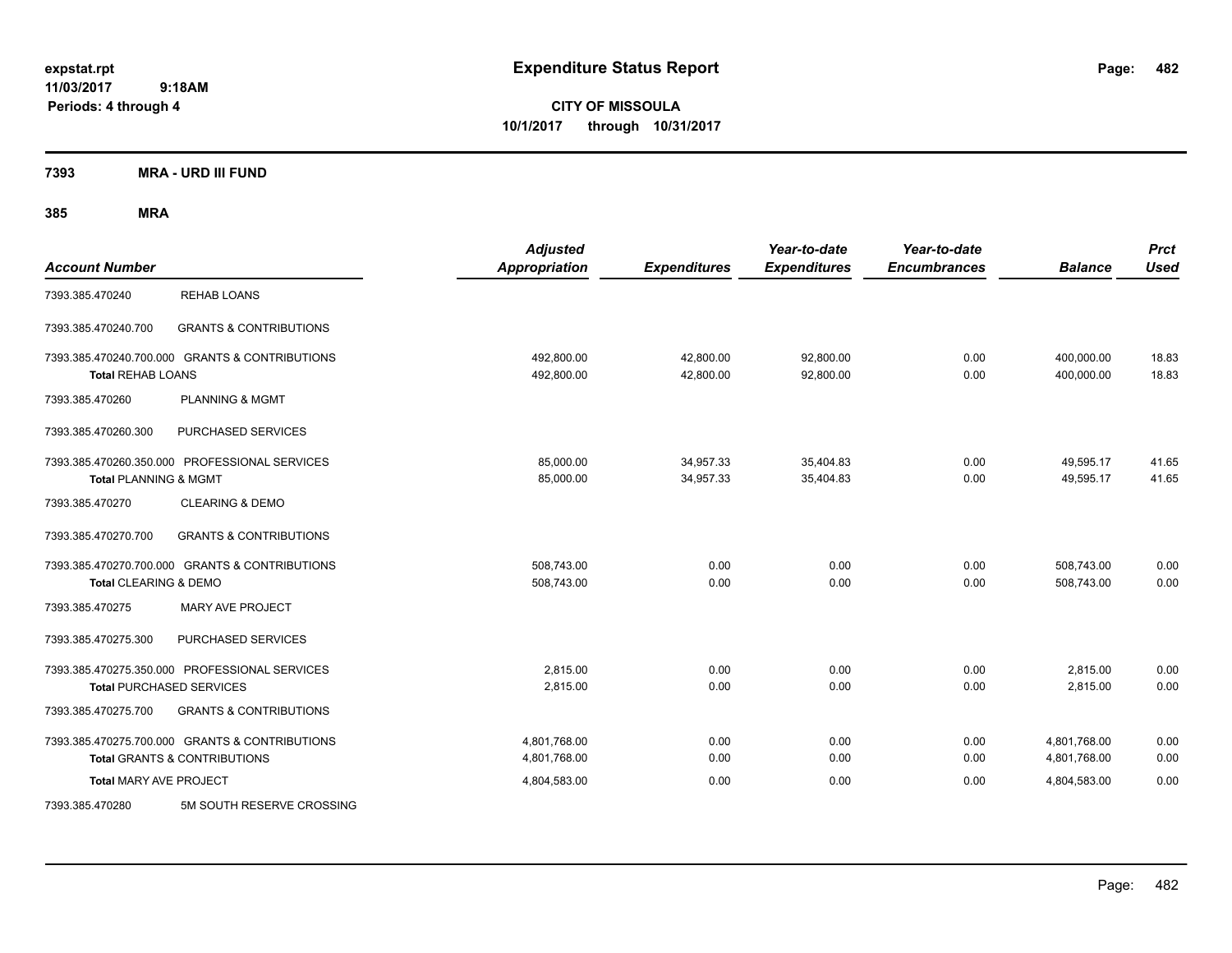**CITY OF MISSOULA 10/1/2017 through 10/31/2017**

**7393 MRA - URD III FUND**

| <b>Account Number</b>                                                                      | <b>Adjusted</b><br><b>Appropriation</b> | <b>Expenditures</b>    | Year-to-date<br><b>Expenditures</b> | Year-to-date<br><b>Encumbrances</b> | <b>Balance</b>           | <b>Prct</b><br><b>Used</b> |
|--------------------------------------------------------------------------------------------|-----------------------------------------|------------------------|-------------------------------------|-------------------------------------|--------------------------|----------------------------|
| PURCHASED SERVICES<br>7393.385.470280.300                                                  |                                         |                        |                                     |                                     |                          |                            |
| 7393.385.470280.350.000 5M SOUTH RESERVE TRAIL CROSSING<br><b>Total PURCHASED SERVICES</b> | 24,074.00<br>24,074.00                  | 0.00<br>0.00           | 0.00<br>0.00                        | 0.00<br>0.00                        | 24,074.00<br>24.074.00   | 0.00<br>0.00               |
| 7393.385.470280.900<br><b>CAPITAL OUTLAY</b>                                               |                                         |                        |                                     |                                     |                          |                            |
| 7393.385.470280.930.000 IMPROVEMENTS<br><b>Total CAPITAL OUTLAY</b>                        | 827,067.00<br>827,067.00                | 94,898.81<br>94,898.81 | 94,898.81<br>94,898.81              | 0.00<br>0.00                        | 732,168.19<br>732,168.19 | 11.47<br>11.47             |
| <b>Total 5M SOUTH RESERVE CROSSING</b>                                                     | 851,141.00                              | 94,898.81              | 94,898.81                           | 0.00                                | 756.242.19               | 11.15                      |
| MRL PROPERTY ACQUSITION<br>7393.385.470330                                                 |                                         |                        |                                     |                                     |                          |                            |
| 7393.385.470330.300<br>PURCHASED SERVICES                                                  |                                         |                        |                                     |                                     |                          |                            |
| 1.128M MRL PRIVATE LAND PURCHASE<br>7393.385.470330.350.000                                | 53,463.00                               | 0.00                   | 0.00                                | 0.00                                | 53,463.00                | 0.00                       |
| <b>Total PURCHASED SERVICES</b>                                                            | 53,463.00                               | 0.00                   | 0.00                                | 0.00                                | 53.463.00                | 0.00                       |
| OTHER OBJECTS<br>7393.385.470330.800                                                       |                                         |                        |                                     |                                     |                          |                            |
| <b>Total OTHER OBJECTS</b>                                                                 | 0.00                                    | 0.00                   | 0.00                                | 0.00                                | 0.00                     | 0.00                       |
| 7393.385.470330.900<br><b>CAPITAL OUTLAY</b>                                               |                                         |                        |                                     |                                     |                          |                            |
| 7393.385.470330.910.000 1.128M MRL PRIVATE LAND PURCHASE                                   | 1.074.537.00                            | 0.00                   | 0.00                                | 0.00                                | 1.074.537.00             | 0.00                       |
| <b>Total CAPITAL OUTLAY</b>                                                                | 1,074,537.00                            | 0.00                   | 0.00                                | 0.00                                | 1,074,537.00             | 0.00                       |
| <b>Total MRL PROPERTY ACQUSITION</b>                                                       | 1,128,000.00                            | 0.00                   | 0.00                                | 0.00                                | 1,128,000.00             | 0.00                       |
| Total MRA - URD III FUND                                                                   | 14,510,527.00                           | 1,000,794.10           | 1,612,067.76                        | 0.00                                | 12,898,459.24            | 11.11                      |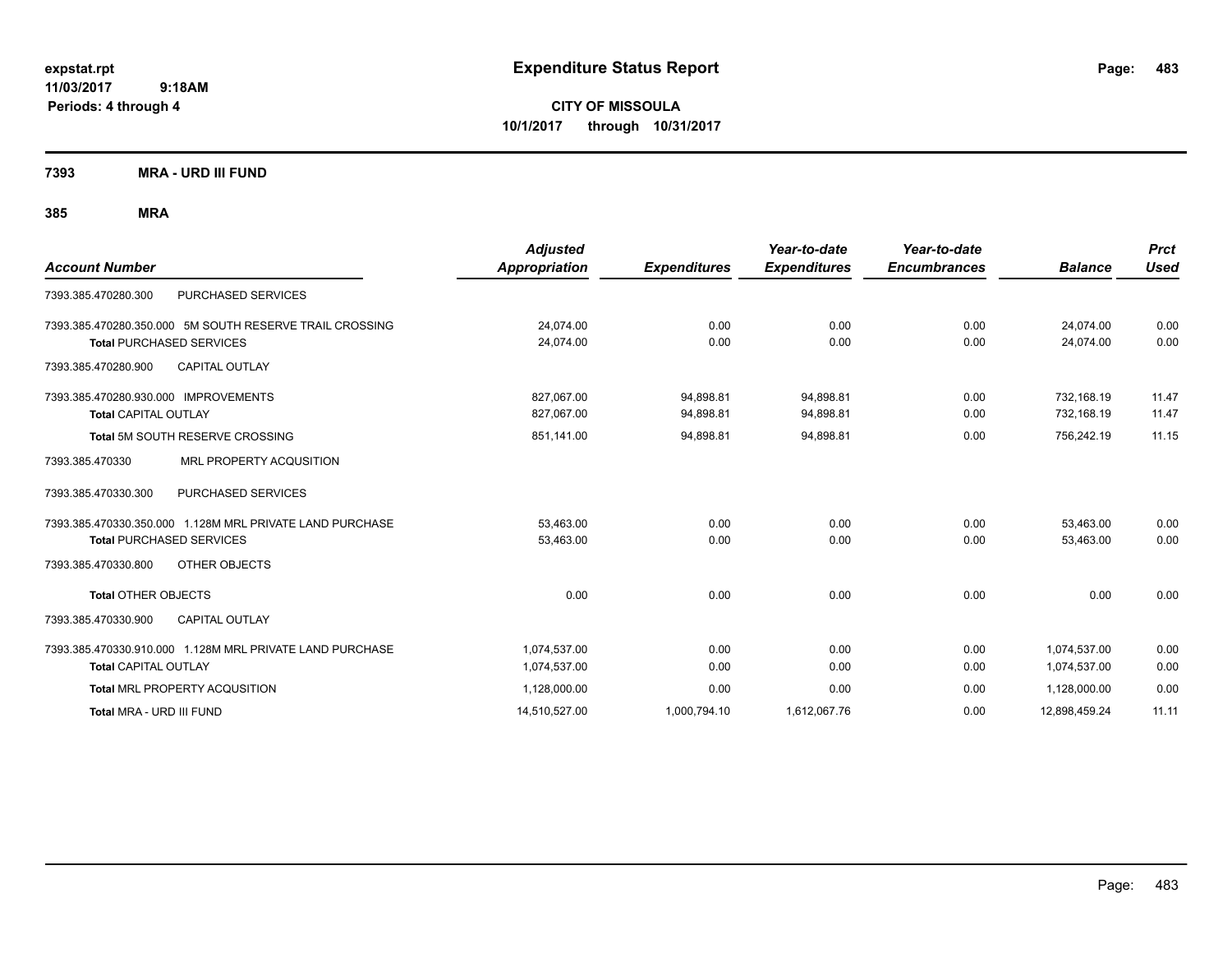**CITY OF MISSOULA 10/1/2017 through 10/31/2017**

## **7394 MRA URD III TI DEBT CLEARING FUND**

| <b>Account Number</b>         |                                                                                           | <b>Adjusted</b><br><b>Appropriation</b> | <b>Expenditures</b> | Year-to-date<br><b>Expenditures</b> | Year-to-date<br><b>Encumbrances</b> | <b>Balance</b>               | <b>Prct</b><br><b>Used</b> |
|-------------------------------|-------------------------------------------------------------------------------------------|-----------------------------------------|---------------------|-------------------------------------|-------------------------------------|------------------------------|----------------------------|
| 7394.385.521009               | <b>TRANFERS TO DEBT SERVICE</b>                                                           |                                         |                     |                                     |                                     |                              |                            |
| 7394.385.521009.800           | OTHER OBJECTS                                                                             |                                         |                     |                                     |                                     |                              |                            |
|                               | 7394.385.521009.820.000 TRANSFERS TO OTHER FUNDS<br><b>Total TRANFERS TO DEBT SERVICE</b> | 1,184,513.00<br>1,184,513.00            | 0.00<br>0.00        | 0.00<br>0.00                        | 0.00<br>0.00                        | 1,184,513.00<br>1,184,513.00 | 0.00<br>0.00               |
| 7394.385.521010               | <b>TRANSFERS TO MRA</b>                                                                   |                                         |                     |                                     |                                     |                              |                            |
| 7394.385.521010.800           | OTHER OBJECTS                                                                             |                                         |                     |                                     |                                     |                              |                            |
| <b>Total TRANSFERS TO MRA</b> | 7394.385.521010.820.000 TRANSFERS TO MRA                                                  | 790,943.00<br>790,943.00                | 0.00<br>0.00        | 0.00<br>0.00                        | 0.00<br>0.00                        | 790,943.00<br>790.943.00     | 0.00<br>0.00               |
|                               | Total MRA URD III TI DEBT CLEARING FUND                                                   | 1,975,456.00                            | 0.00                | 0.00                                | 0.00                                | 1,975,456.00                 | 0.00                       |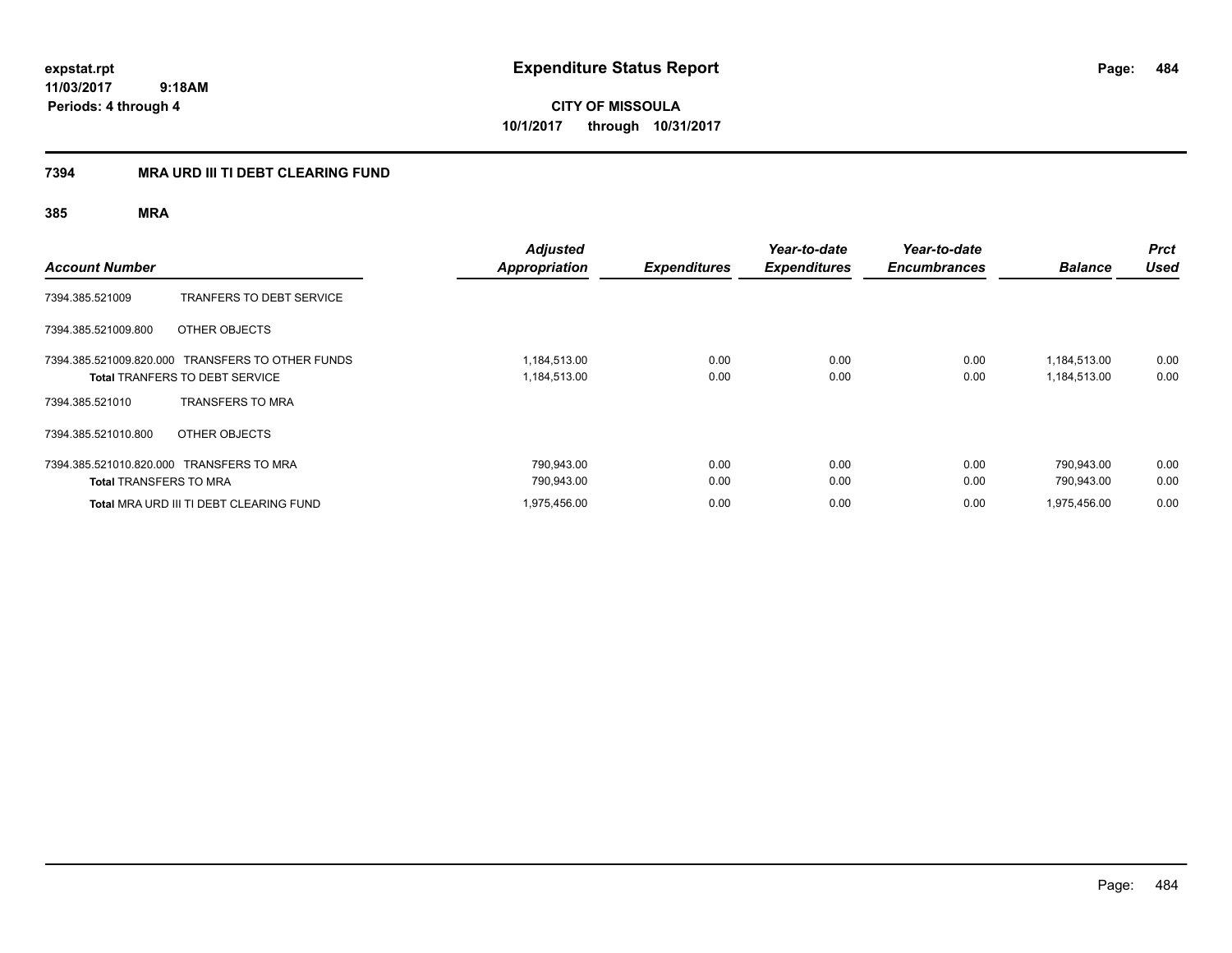### **7395 MRA TAX INCREMENT DEBT SERVICE**

**385 MRA**

| <b>Account Number</b>                                                              |                                                                                                                                                                    | <b>Adjusted</b><br><b>Appropriation</b> | <b>Expenditures</b>  | Year-to-date<br><b>Expenditures</b> | Year-to-date<br><b>Encumbrances</b> | <b>Balance</b>                         | <b>Prct</b><br><b>Used</b> |
|------------------------------------------------------------------------------------|--------------------------------------------------------------------------------------------------------------------------------------------------------------------|-----------------------------------------|----------------------|-------------------------------------|-------------------------------------|----------------------------------------|----------------------------|
| 7395.385.490200                                                                    | REVENUE BOND DEBT SERVICE                                                                                                                                          |                                         |                      |                                     |                                     |                                        |                            |
| 7395.385.490200.600                                                                | <b>DEBT SERVICE</b>                                                                                                                                                |                                         |                      |                                     |                                     |                                        |                            |
|                                                                                    | 7395.385.490200.610.000 5M SO RESERVE TRAIL CROSSING-PRINCIPAL<br>7395.385.490200.620.000 5M SO RESERVE TRAIL CROSSING-INT/FEES<br>Total REVENUE BOND DEBT SERVICE | 130,000.00<br>212,413.00<br>342,413.00  | 0.00<br>0.00<br>0.00 | 0.00<br>0.00<br>0.00                | 0.00<br>0.00<br>0.00                | 130,000.00<br>212,413.00<br>342,413.00 | 0.00<br>0.00<br>0.00       |
| 7395.385.490202                                                                    | MARY AVENUE DEBT SERVICE                                                                                                                                           |                                         |                      |                                     |                                     |                                        |                            |
| 7395.385.490202.600                                                                | <b>DEBT SERVICE</b>                                                                                                                                                |                                         |                      |                                     |                                     |                                        |                            |
| 7395.385.490202.610.000 PRINCIPAL                                                  | 7395.385.490202.620.000 INTEREST / SERVICE FEES<br>Total MARY AVENUE DEBT SERVICE                                                                                  | 190,000.00<br>302.621.00<br>492.621.00  | 0.00<br>0.00<br>0.00 | 0.00<br>0.00<br>0.00                | 0.00<br>0.00<br>0.00                | 190,000.00<br>302,621.00<br>492.621.00 | 0.00<br>0.00<br>0.00       |
| 7395.385.490204                                                                    | MRA URD III TAX INCREMENT DEBT SRVS                                                                                                                                |                                         |                      |                                     |                                     |                                        |                            |
| 7395.385.490204.600                                                                | <b>DEBT SERVICE</b>                                                                                                                                                |                                         |                      |                                     |                                     |                                        |                            |
| 7395.385.490204.610.000 1.6m Mary Ave E<br>7395.385.490204.620.000 1.6m Mary Ave W | Total MRA URD III TAX INCREMENT DEBT SRVS                                                                                                                          | 40,000.00<br>76,610.00<br>116,610.00    | 0.00<br>0.00<br>0.00 | 0.00<br>0.00<br>0.00                | 0.00<br>0.00<br>0.00                | 40,000.00<br>76,610.00<br>116,610.00   | 0.00<br>0.00<br>0.00       |
| 7395.385.490207                                                                    | *** Title Not Found ***                                                                                                                                            |                                         |                      |                                     |                                     |                                        |                            |
| 7395.385.490207.600                                                                | <b>DEBT SERVICE</b>                                                                                                                                                |                                         |                      |                                     |                                     |                                        |                            |
| Total *** Title Not Found ***<br>7395.385.490208                                   | 7395.385.490207.610.000 1.079m MRL Property Park (Johnson)<br>7395.385.490207.620.000 1.079m MRL Property Park (Johnson)<br>*** Title Not Found ***                | 40.000.00<br>76,609.00<br>116,609.00    | 0.00<br>0.00<br>0.00 | 0.00<br>0.00<br>0.00                | 0.00<br>0.00<br>0.00                | 40.000.00<br>76,609.00<br>116,609.00   | 0.00<br>0.00<br>0.00       |
|                                                                                    |                                                                                                                                                                    |                                         |                      |                                     |                                     |                                        |                            |

7395.385.490208.600 DEBT SERVICE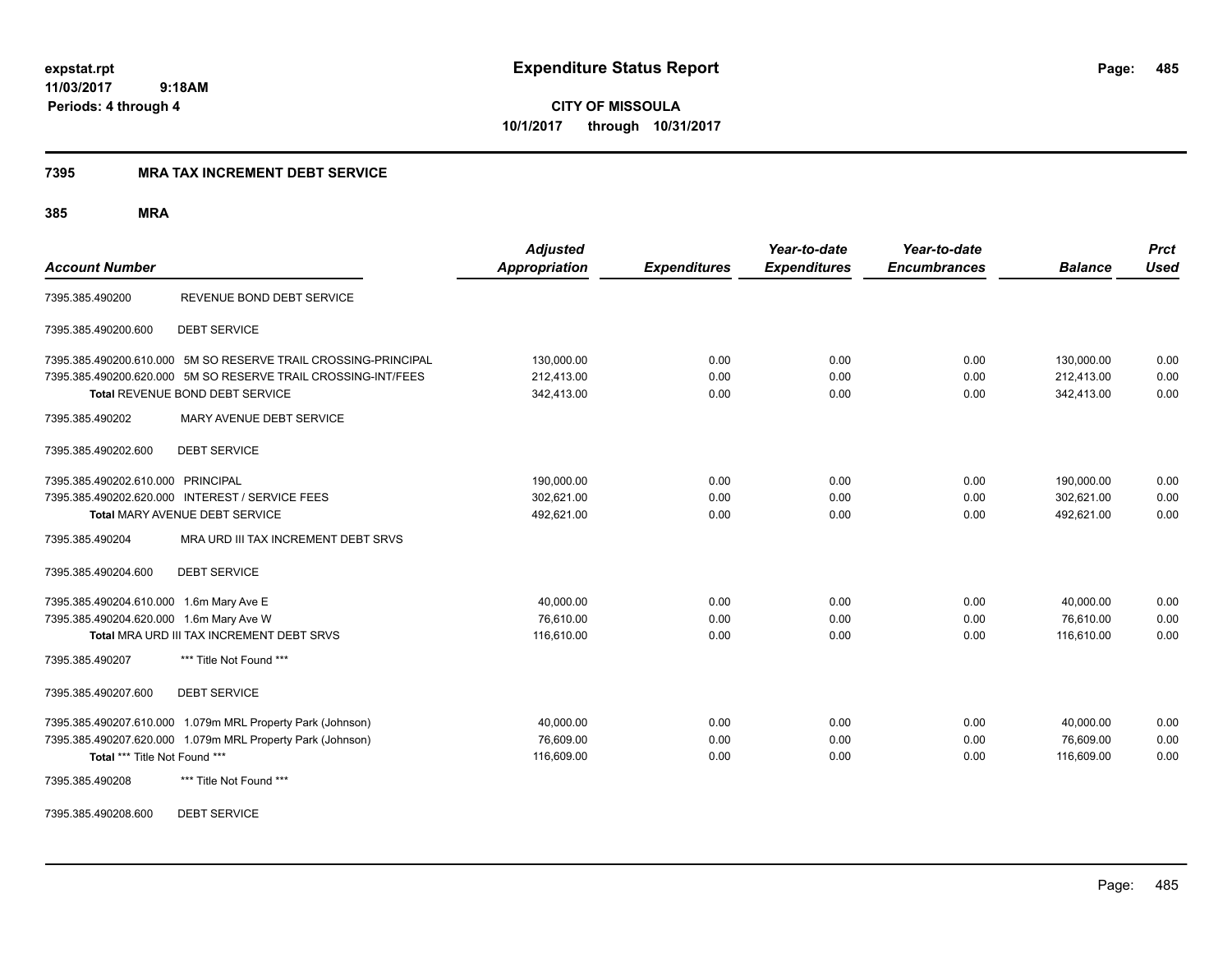**CITY OF MISSOULA 10/1/2017 through 10/31/2017**

## **7395 MRA TAX INCREMENT DEBT SERVICE**

|                                                      | <b>Adjusted</b> |                     | Year-to-date        | Year-to-date        |                | Prct |
|------------------------------------------------------|-----------------|---------------------|---------------------|---------------------|----------------|------|
| <b>Account Number</b>                                | Appropriation   | <b>Expenditures</b> | <b>Expenditures</b> | <b>Encumbrances</b> | <b>Balance</b> | Used |
| 7395.385.490208.610.000 1.128 MRL Property - Develop | 40,000.00       | 0.00                | 0.00                | 0.00                | 40.000.00      | 0.00 |
| 7395.385.490208.620.000 1.128 MRL Property - Develop | 76,260.00       | 0.00                | 0.00                | 0.00                | 76.260.00      | 0.00 |
| Total *** Title Not Found ***                        | 116.260.00      | 0.00                | 0.00                | 0.00                | 116.260.00     | 0.00 |
| <b>Total MRA TAX INCREMENT DEBT SERVICE</b>          | 184,513.00      | 0.00                | 0.00                | 0.00                | 1.184.513.00   | 0.00 |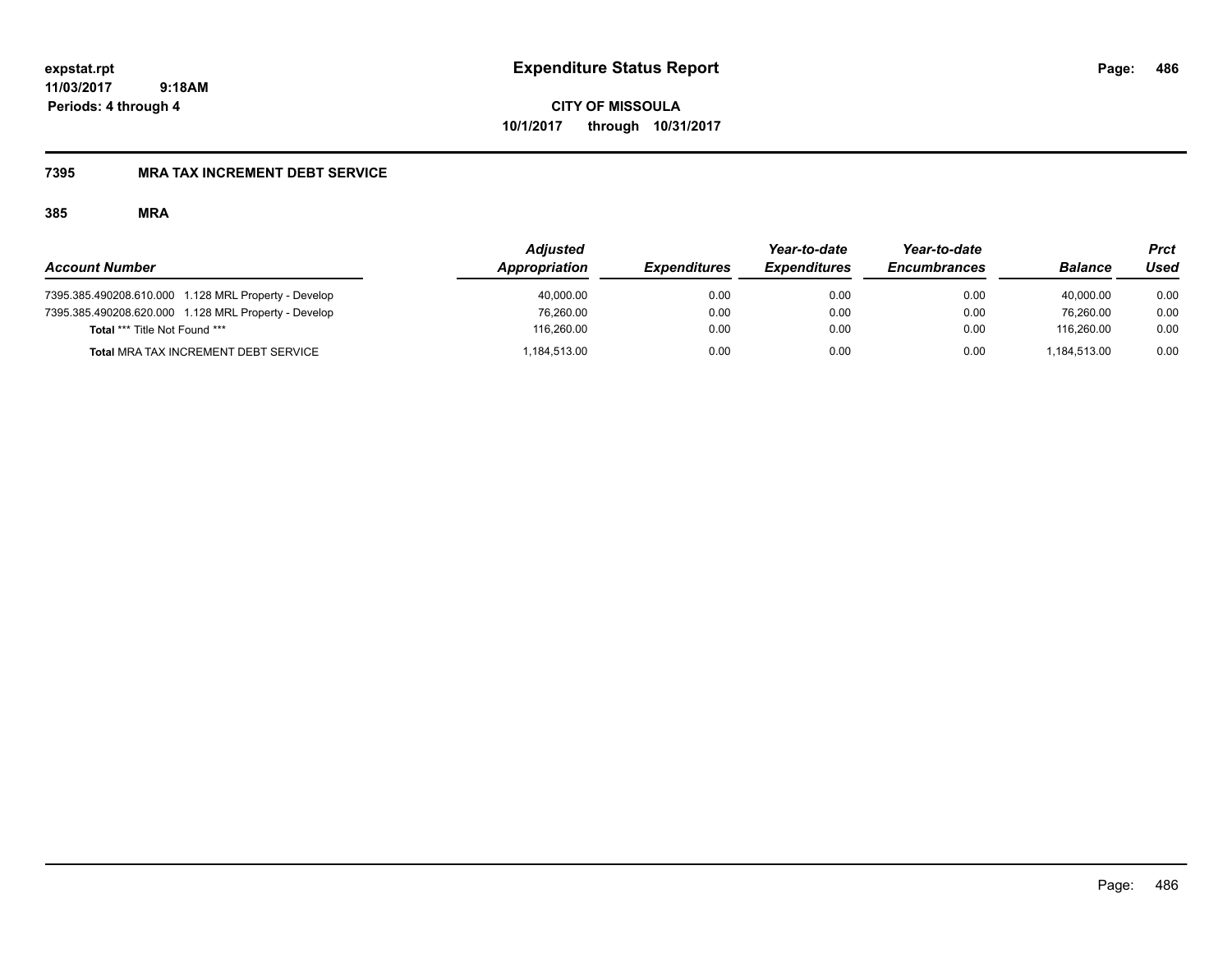**CITY OF MISSOULA 10/1/2017 through 10/31/2017**

## **7396 NRSS DEBT SERVICE SINKING FUND**

| <b>Account Number</b>                           | <b>Adjusted</b><br><b>Appropriation</b> | <b>Expenditures</b> | Year-to-date<br><b>Expenditures</b> | Year-to-date<br><b>Encumbrances</b> | <b>Balance</b> | <b>Prct</b><br><b>Used</b> |
|-------------------------------------------------|-----------------------------------------|---------------------|-------------------------------------|-------------------------------------|----------------|----------------------------|
| TI BOND SINKING<br>7396.385.490603              |                                         |                     |                                     |                                     |                |                            |
| 7396.385.490603.600<br><b>DEBT SERVICE</b>      |                                         |                     |                                     |                                     |                |                            |
| 7396.385.490603.610.000 PRINCIPAL               | 30,300.00                               | 0.00                | 0.00                                | 0.00                                | 30.300.00      | 0.00                       |
| 7396.385.490603.620.000 INTEREST / SERVICE FEES | 57,524.00                               | 0.00                | 0.00                                | 0.00                                | 57.524.00      | 0.00                       |
| <b>Total DEBT SERVICE</b>                       | 87,824.00                               | 0.00                | 0.00                                | 0.00                                | 87.824.00      | 0.00                       |
| OTHER OBJECTS<br>7396.385.490603.800            |                                         |                     |                                     |                                     |                |                            |
| <b>Total OTHER OBJECTS</b>                      | 0.00                                    | 0.00                | 0.00                                | 0.00                                | 0.00           | 0.00                       |
| <b>Total TI BOND SINKING</b>                    | 87,824.00                               | 0.00                | 0.00                                | 0.00                                | 87,824.00      | 0.00                       |
| <b>Total NRSS DEBT SERVICE SINKING FUND</b>     | 87,824.00                               | 0.00                | 0.00                                | 0.00                                | 87.824.00      | 0.00                       |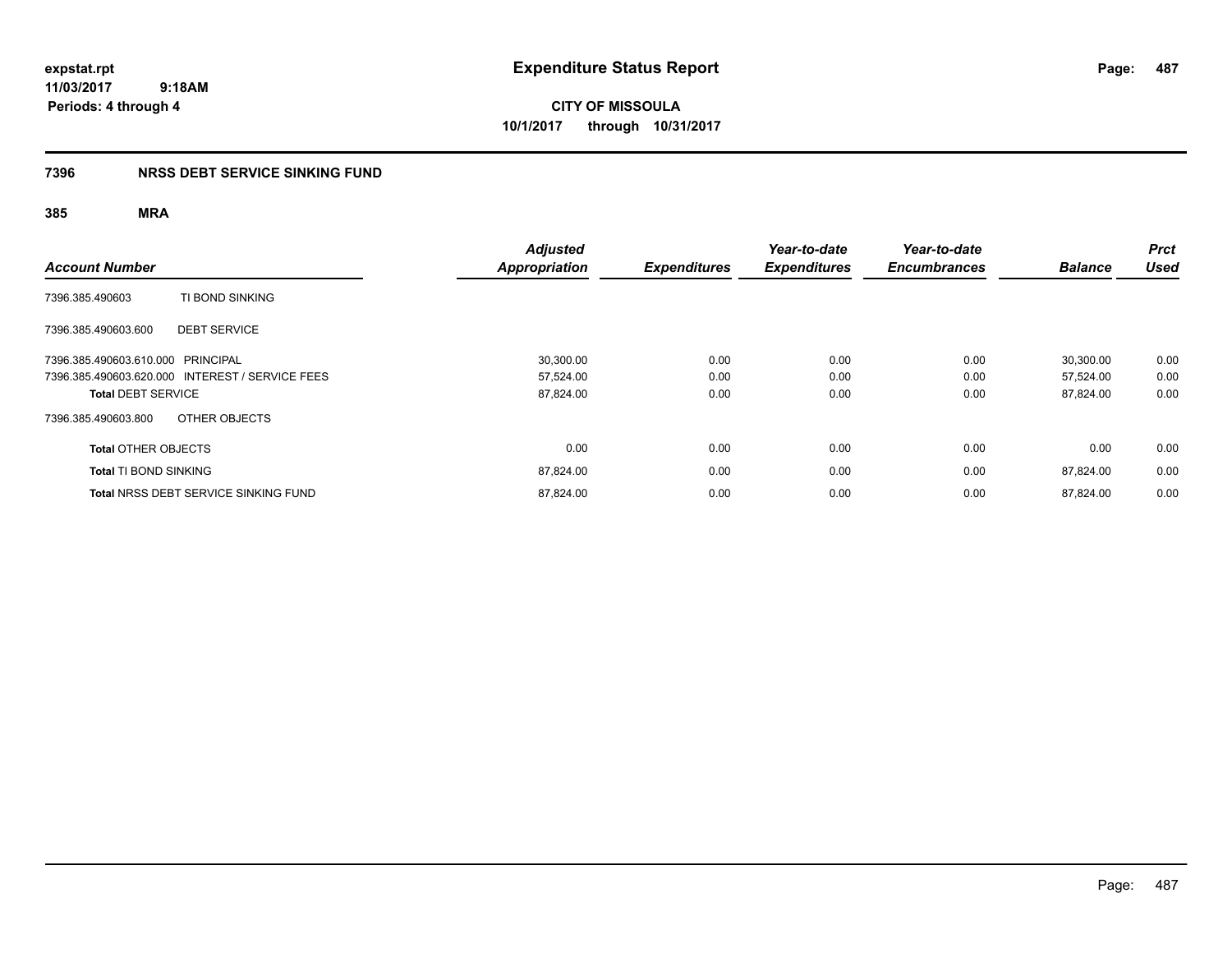## **7397 NORTH RESERVE/SCOTT ST URD**

| <b>Account Number</b>                                           |                                                                                                           | <b>Adjusted</b><br><b>Appropriation</b> | <b>Expenditures</b> | Year-to-date<br><b>Expenditures</b> | Year-to-date<br><b>Encumbrances</b> | <b>Balance</b>           | <b>Prct</b><br><b>Used</b> |
|-----------------------------------------------------------------|-----------------------------------------------------------------------------------------------------------|-----------------------------------------|---------------------|-------------------------------------|-------------------------------------|--------------------------|----------------------------|
| 7397.385.470210                                                 | <b>ADMINISTRATION</b>                                                                                     |                                         |                     |                                     |                                     |                          |                            |
| 7397.385.470210.800                                             | OTHER OBJECTS                                                                                             |                                         |                     |                                     |                                     |                          |                            |
| <b>Total ADMINISTRATION</b>                                     | 7397.385.470210.820.000 TRANSFERS TO OTHER FUNDS                                                          | 26,153.00<br>26,153.00                  | 0.00<br>0.00        | 0.00<br>0.00                        | 0.00<br>0.00                        | 26,153.00<br>26,153.00   | 0.00<br>0.00               |
| 7397.385.470230                                                 | <b>PW FACILITY</b>                                                                                        |                                         |                     |                                     |                                     |                          |                            |
| 7397.385.470230.800                                             | OTHER OBJECTS                                                                                             |                                         |                     |                                     |                                     |                          |                            |
| 7397.385.470230.845.000 CONTINGENCY<br><b>Total PW FACILITY</b> |                                                                                                           | 99,624.00<br>99.624.00                  | 0.00<br>0.00        | 0.00<br>0.00                        | 0.00<br>0.00                        | 99,624.00<br>99.624.00   | 0.00<br>0.00               |
| 7397.385.470232                                                 | <b>CONSUMER DIRECT IMPROVEMENTS</b>                                                                       |                                         |                     |                                     |                                     |                          |                            |
| 7397.385.470232.800                                             | OTHER OBJECTS                                                                                             |                                         |                     |                                     |                                     |                          |                            |
|                                                                 | 7397.385.470232.820.000 CONSUMER DIRECT/TRANS TO OTHER FUNDS<br><b>Total CONSUMER DIRECT IMPROVEMENTS</b> | 19,445.00<br>19,445.00                  | 0.00<br>0.00        | 15,206.48<br>15,206.48              | 0.00<br>0.00                        | 4,238.52<br>4,238.52     | 78.20<br>78.20             |
| 7397.385.470233                                                 | SCOTT ST VILLAGE IMPROVEMENTS                                                                             |                                         |                     |                                     |                                     |                          |                            |
| 7397.385.470233.700                                             | <b>GRANTS &amp; CONTRIBUTIONS</b>                                                                         |                                         |                     |                                     |                                     |                          |                            |
|                                                                 | 7397.385.470233.700.000 GRANTS & CONTRIBUTIONS<br><b>Total GRANTS &amp; CONTRIBUTIONS</b>                 | 518,230.00<br>518,230.00                | 0.00<br>0.00        | 0.00<br>0.00                        | 0.00<br>0.00                        | 518,230.00<br>518,230.00 | 0.00<br>0.00               |
| 7397.385.470233.800                                             | OTHER OBJECTS                                                                                             |                                         |                     |                                     |                                     |                          |                            |
| <b>Total OTHER OBJECTS</b>                                      | 7397.385.470233.820.000 SCOTT ST -TRANSFER TO OTHER FUNDS                                                 | 3,833.00<br>3,833.00                    | 0.00<br>0.00        | 674.55<br>674.55                    | 0.00<br>0.00                        | 3,158.45<br>3,158.45     | 17.60<br>17.60             |
|                                                                 | <b>Total SCOTT ST VILLAGE IMPROVEMENTS</b>                                                                | 522,063.00                              | 0.00                | 674.55                              | 0.00                                | 521,388.45               | 0.13                       |
| 7397.385.470234                                                 | SCOTT ST VILLAGE PH II                                                                                    |                                         |                     |                                     |                                     |                          |                            |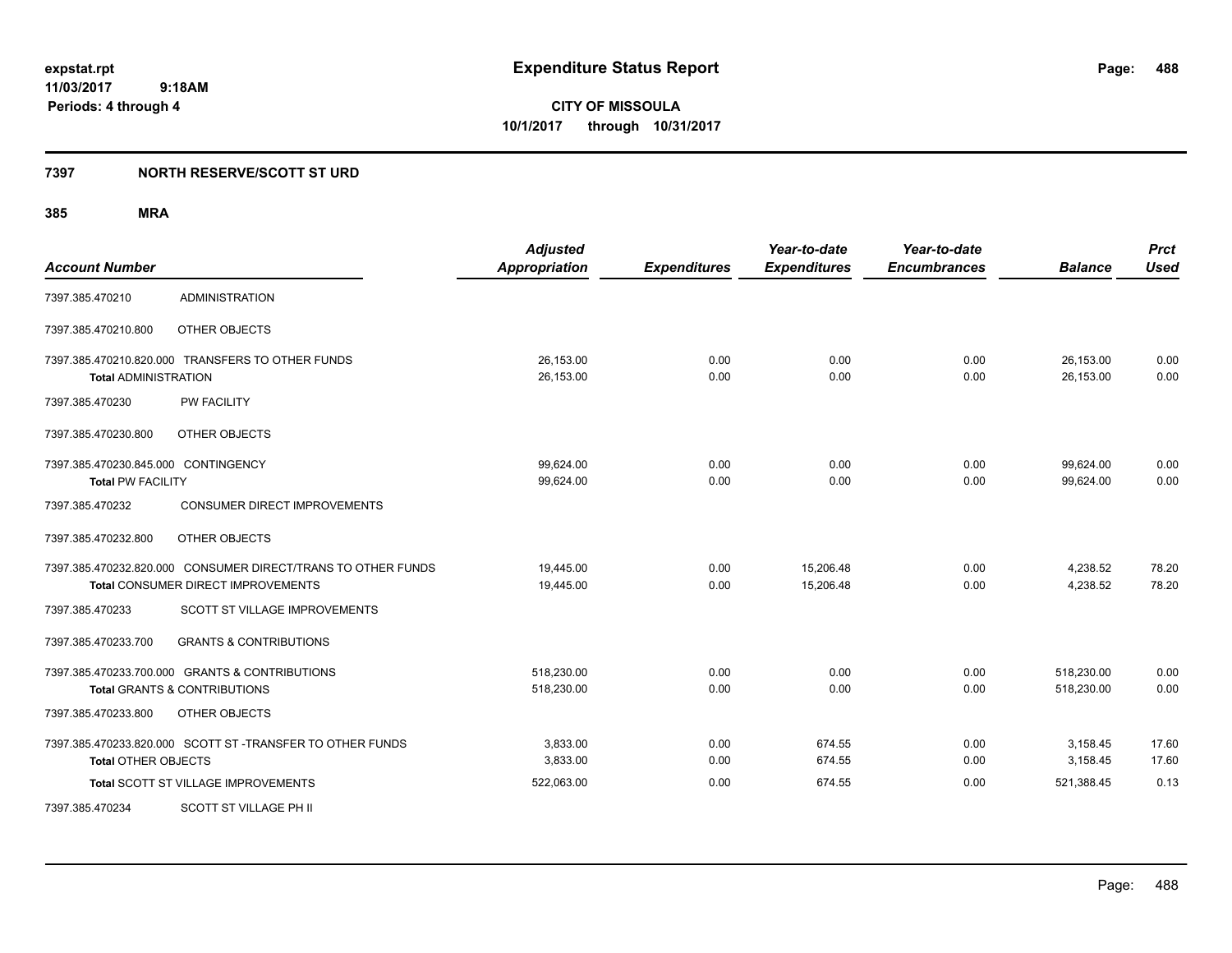## **7397 NORTH RESERVE/SCOTT ST URD**

| <b>Account Number</b>                                                                     | <b>Adjusted</b><br><b>Appropriation</b> | <b>Expenditures</b> | Year-to-date<br><b>Expenditures</b> | Year-to-date<br><b>Encumbrances</b> | <b>Balance</b>           | <b>Prct</b><br><b>Used</b> |
|-------------------------------------------------------------------------------------------|-----------------------------------------|---------------------|-------------------------------------|-------------------------------------|--------------------------|----------------------------|
| PURCHASED SERVICES<br>7397.385.470234.300                                                 |                                         |                     |                                     |                                     |                          |                            |
| 7397.385.470234.350.000 PROFESSIONAL SERVICES<br><b>Total PURCHASED SERVICES</b>          | 47.000.00<br>47,000.00                  | 0.00<br>0.00        | 0.00<br>0.00                        | 0.00<br>0.00                        | 47.000.00<br>47.000.00   | 0.00<br>0.00               |
| 7397.385.470234.700<br><b>GRANTS &amp; CONTRIBUTIONS</b>                                  |                                         |                     |                                     |                                     |                          |                            |
| 7397.385.470234.700.000 GRANTS & CONTRIBUTIONS<br><b>Total GRANTS &amp; CONTRIBUTIONS</b> | 347.500.00<br>347,500.00                | 0.00<br>0.00        | 0.00<br>0.00                        | 0.00<br>0.00                        | 347.500.00<br>347,500.00 | 0.00<br>0.00               |
| <b>Total SCOTT ST VILLAGE PH II</b>                                                       | 394.500.00                              | 0.00                | 0.00                                | 0.00                                | 394.500.00               | 0.00                       |
| <b>Total NORTH RESERVE/SCOTT ST URD</b>                                                   | 1.061.785.00                            | 0.00                | 15.881.03                           | 0.00                                | 1.045.903.97             | 1.50                       |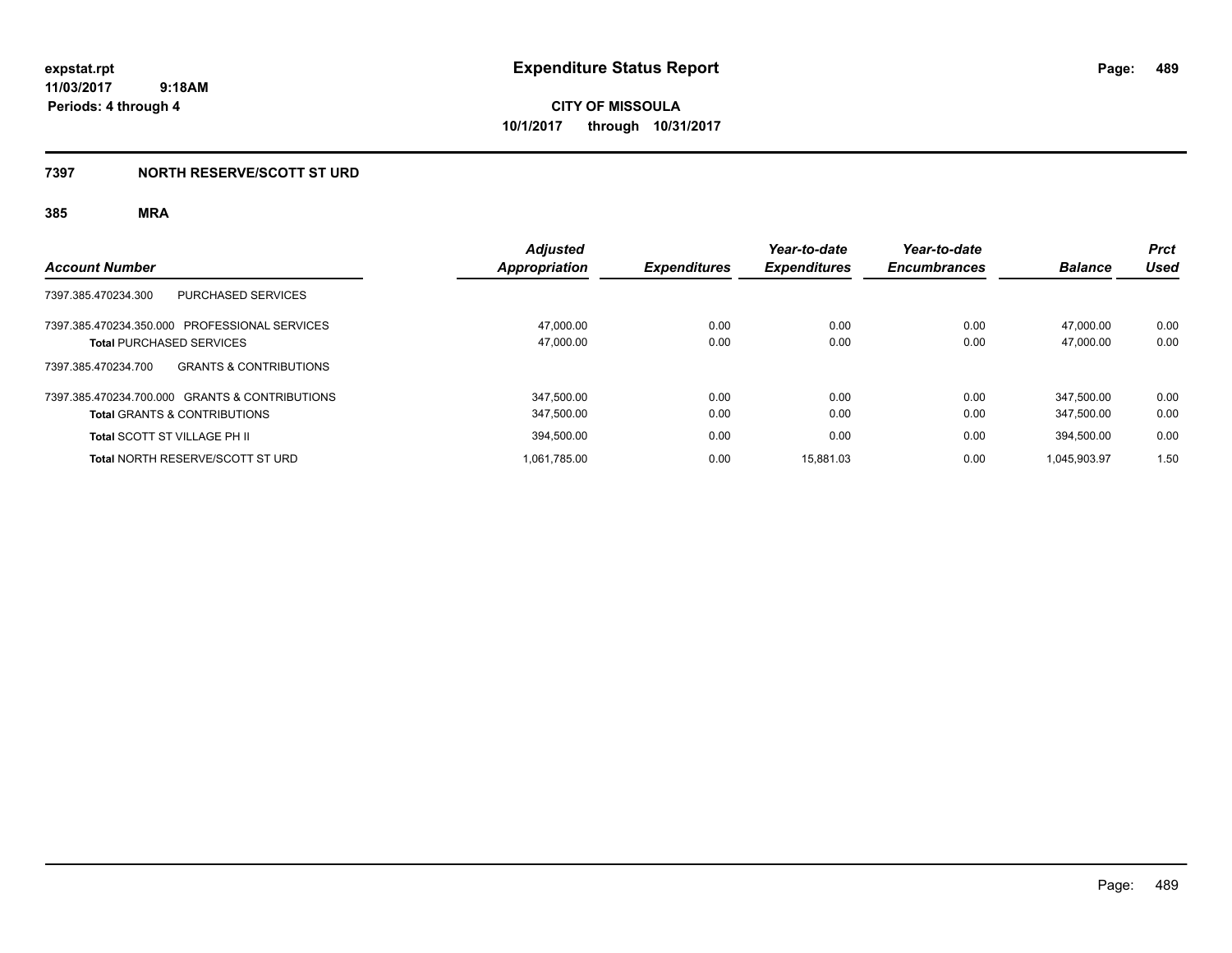**CITY OF MISSOULA 10/1/2017 through 10/31/2017**

## **7399 INTERMOUNTAIN BOND DEBT SERVICE**

| <b>Account Number</b>             |                                              | <b>Adjusted</b><br>Appropriation | <b>Expenditures</b> | Year-to-date<br><b>Expenditures</b> | Year-to-date<br><b>Encumbrances</b> | <b>Balance</b> | <b>Prct</b><br><b>Used</b> |
|-----------------------------------|----------------------------------------------|----------------------------------|---------------------|-------------------------------------|-------------------------------------|----------------|----------------------------|
| 7399.385.490200                   | REVENUE BOND DEBT SERVICE                    |                                  |                     |                                     |                                     |                |                            |
| 7399.385.490200.600               | <b>DEBT SERVICE</b>                          |                                  |                     |                                     |                                     |                |                            |
| 7399.385.490200.610.000 PRINCIPAL |                                              | 81,500.00                        | 0.00                | 0.00                                | 0.00                                | 81.500.00      | 0.00                       |
| 7399.385.490200.620.000 INTEREST  |                                              | 64,658.00                        | 0.00                | 0.00                                | 0.00                                | 64.658.00      | 0.00                       |
|                                   | <b>Total REVENUE BOND DEBT SERVICE</b>       | 146,158.00                       | 0.00                | 0.00                                | 0.00                                | 146,158.00     | 0.00                       |
|                                   | <b>Total INTERMOUNTAIN BOND DEBT SERVICE</b> | 146,158.00                       | 0.00                | 0.00                                | 0.00                                | 146.158.00     | 0.00                       |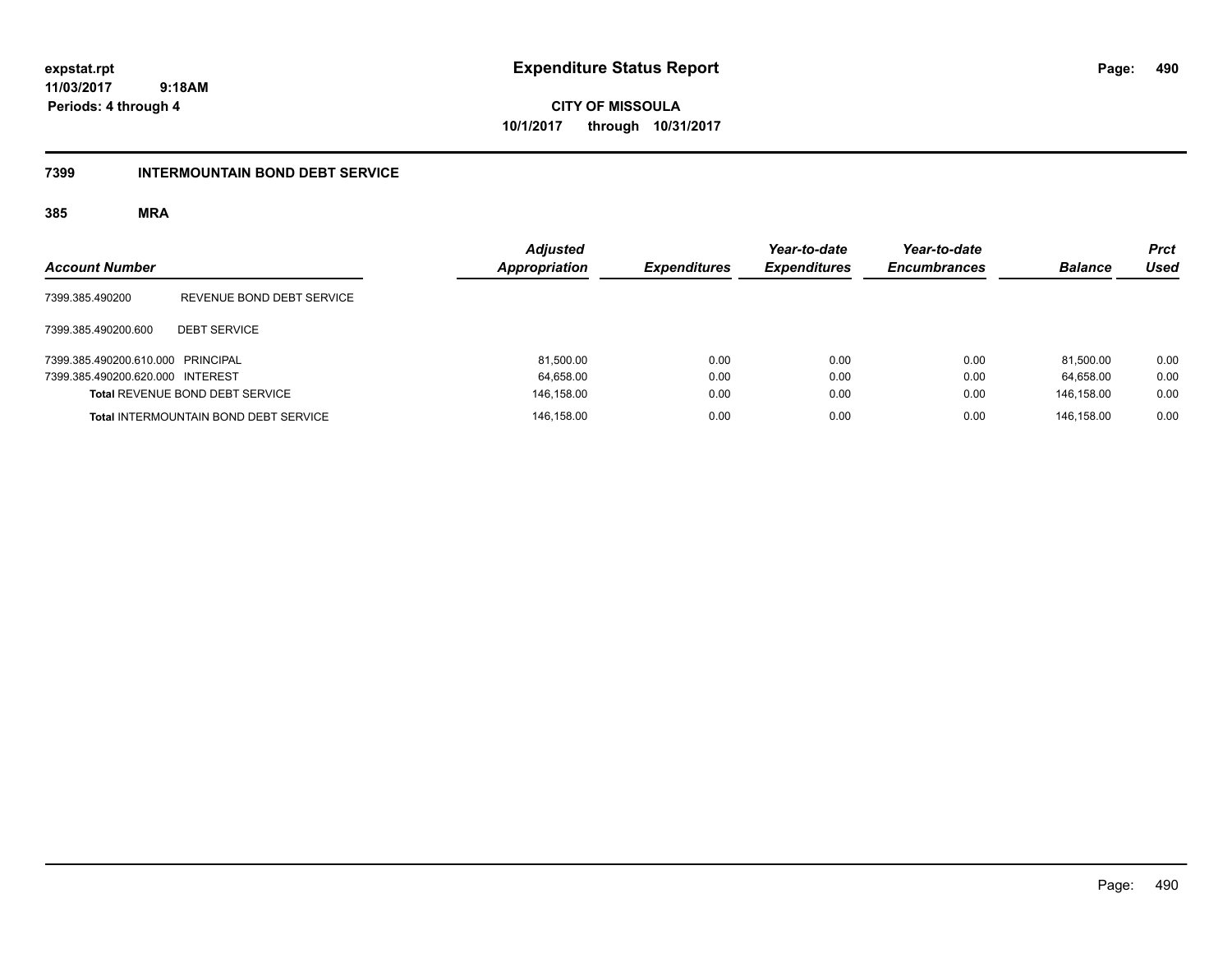**CITY OF MISSOULA 10/1/2017 through 10/31/2017**

### **7400 FRONT ST BOND CLEARING**

| <b>Account Number</b>               |                                                  | <b>Adjusted</b><br>Appropriation | <b>Expenditures</b> | Year-to-date<br><b>Expenditures</b> | Year-to-date<br><b>Encumbrances</b> | <b>Balance</b> | <b>Prct</b><br>Used |
|-------------------------------------|--------------------------------------------------|----------------------------------|---------------------|-------------------------------------|-------------------------------------|----------------|---------------------|
| 7400.385.470210                     | ADMINISTRATION                                   |                                  |                     |                                     |                                     |                |                     |
| 7400.385.470210.800                 | OTHER OBJECTS                                    |                                  |                     |                                     |                                     |                |                     |
|                                     | 7400.385.470210.820.603 TRANSFERS TO OTHER FUNDS | 206.390.00                       | 0.00                | 0.00                                | 0.00                                | 206.390.00     | 0.00                |
|                                     | 7400.385.470210.820.604 TRANSFERS TO OTHER FUNDS | 125.717.00                       | 0.00                | 0.00                                | 0.00                                | 125.717.00     | 0.00                |
|                                     | 7400.385.470210.820.605 TRANSFERS TO OTHER FUNDS | 79.623.00                        | 0.00                | 0.00                                | 0.00                                | 79.623.00      | 0.00                |
| <b>Total OTHER OBJECTS</b>          |                                                  | 411,730.00                       | 0.00                | 0.00                                | 0.00                                | 411.730.00     | 0.00                |
| <b>Total ADMINISTRATION</b>         |                                                  | 411,730.00                       | 0.00                | 0.00                                | 0.00                                | 411.730.00     | 0.00                |
| <b>Total FRONT ST BOND CLEARING</b> |                                                  | 411,730.00                       | 0.00                | 0.00                                | 0.00                                | 411.730.00     | 0.00                |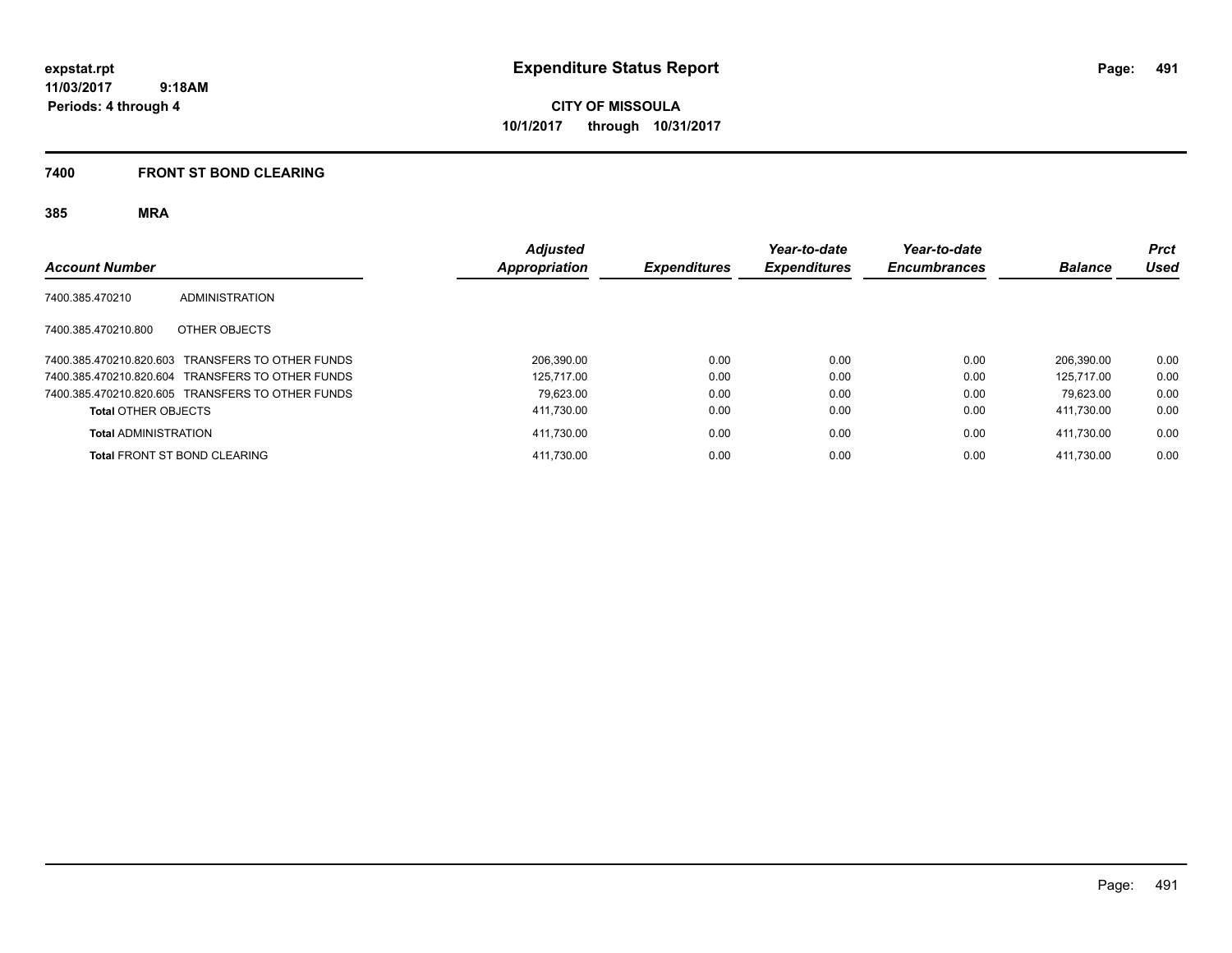## **7401 FRONT ST PARKING STRUCTURE**

| <b>Account Number</b>             |                                                 | <b>Adjusted</b><br><b>Appropriation</b> | <b>Expenditures</b> | Year-to-date<br><b>Expenditures</b> | Year-to-date<br><b>Encumbrances</b> | <b>Balance</b> | <b>Prct</b><br><b>Used</b> |
|-----------------------------------|-------------------------------------------------|-----------------------------------------|---------------------|-------------------------------------|-------------------------------------|----------------|----------------------------|
| 7401.385.470210                   | <b>ADMINISTRATION</b>                           |                                         |                     |                                     |                                     |                |                            |
| 7401.385.470210.800               | OTHER OBJECTS                                   |                                         |                     |                                     |                                     |                |                            |
| <b>Total ADMINISTRATION</b>       |                                                 | 0.00                                    | 0.00                | 0.00                                | 0.00                                | 0.00           | 0.00                       |
| 7401.385.490000                   | <b>DEBT SERVICE</b>                             |                                         |                     |                                     |                                     |                |                            |
| 7401.385.490000.600               | <b>DEBT SERVICE</b>                             |                                         |                     |                                     |                                     |                |                            |
| 7401.385.490000.610.000 PRINCIPAL |                                                 | 102,000.00                              | 0.00                | 102,000.00                          | 0.00                                | 0.00           | 100.00                     |
|                                   | 7401.385.490000.620.000 INTEREST / SERVICE FEES | 102,860.00                              | 0.00                | 52,195.00                           | 0.00                                | 50,665.00      | 50.74                      |
| <b>Total DEBT SERVICE</b>         |                                                 | 204,860.00                              | 0.00                | 154,195.00                          | 0.00                                | 50,665.00      | 75.27                      |
|                                   | <b>Total FRONT ST PARKING STRUCTURE</b>         | 204,860.00                              | 0.00                | 154,195.00                          | 0.00                                | 50,665.00      | 75.27                      |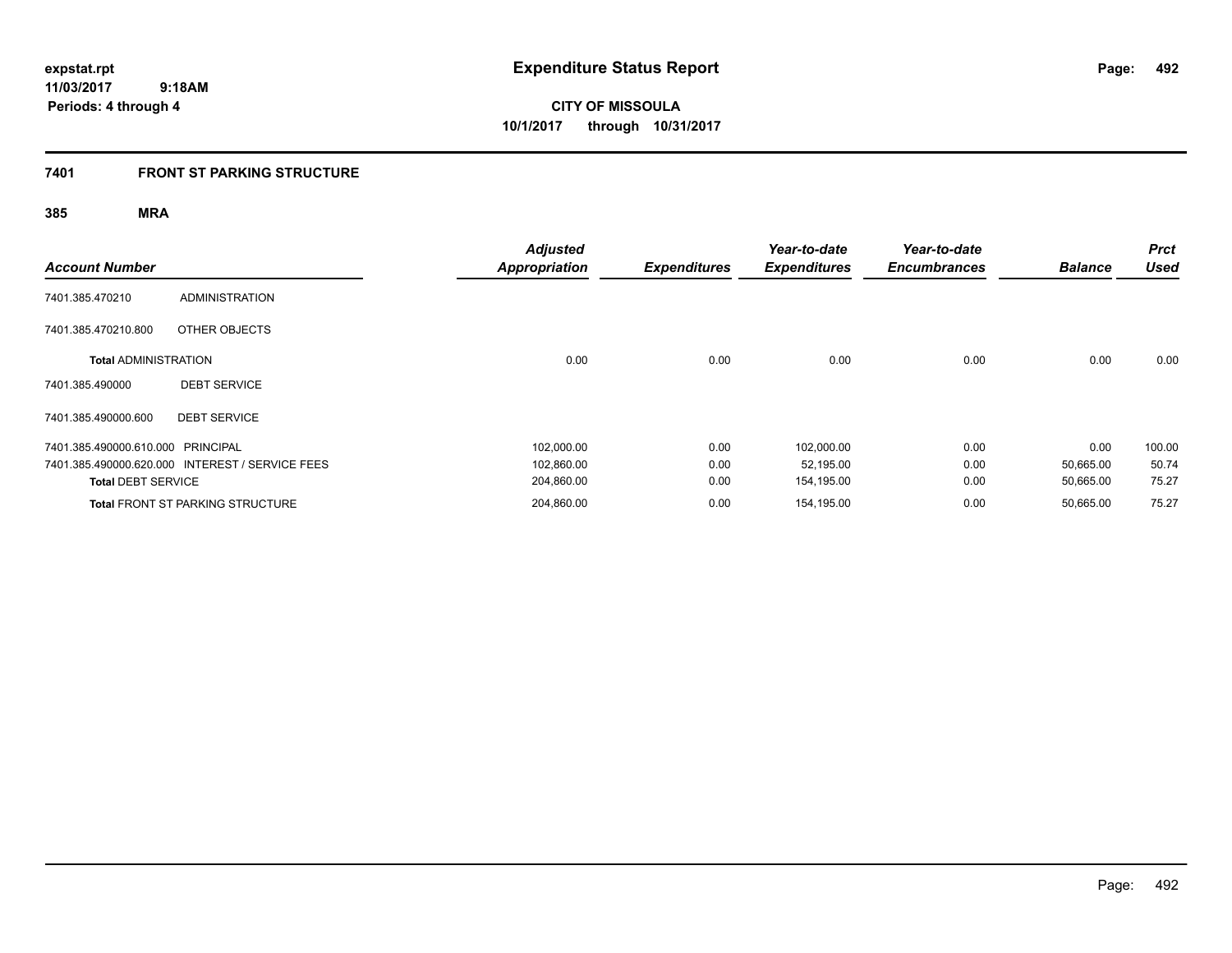**CITY OF MISSOULA 10/1/2017 through 10/31/2017**

# **7402 FRONT ST SUBORDINATE LIEN NOTE**

| <b>Account Number</b>             |                                                                                                              | <b>Adjusted</b><br><b>Appropriation</b> | <b>Expenditures</b>  | Year-to-date<br><b>Expenditures</b> | Year-to-date<br><b>Encumbrances</b> | <b>Balance</b>                       | <b>Prct</b><br><b>Used</b> |
|-----------------------------------|--------------------------------------------------------------------------------------------------------------|-----------------------------------------|----------------------|-------------------------------------|-------------------------------------|--------------------------------------|----------------------------|
| 7402.385.490505                   | FRONT ST URD \$1.6m REFUNDING A                                                                              |                                         |                      |                                     |                                     |                                      |                            |
| 7402.385.490505.500               | <b>FIXED CHARGES</b>                                                                                         |                                         |                      |                                     |                                     |                                      |                            |
| <b>Total FIXED CHARGES</b>        |                                                                                                              | 0.00                                    | 0.00                 | 0.00                                | 0.00                                | 0.00                                 | 0.00                       |
| 7402.385.490505.600               | <b>DEBT SERVICE</b>                                                                                          |                                         |                      |                                     |                                     |                                      |                            |
| 7402.385.490505.610.000           | <b>PRINCIPAL</b><br>7402.385.490505.620.000 INTEREST / SERVICE FEES<br>Total FRONT ST URD \$1.6m REFUNDING A | 23,500.00<br>66.844.00<br>90,344.00     | 0.00<br>0.00<br>0.00 | 0.00<br>0.00<br>0.00                | 0.00<br>0.00<br>0.00                | 23,500.00<br>66.844.00<br>90,344.00  | 0.00<br>0.00<br>0.00       |
| 7402.385.490506                   | FRONT ST URD \$1.6m REFUNDING B                                                                              |                                         |                      |                                     |                                     |                                      |                            |
| 7402.385.490506.500               | <b>FIXED CHARGES</b>                                                                                         |                                         |                      |                                     |                                     |                                      |                            |
| <b>Total FIXED CHARGES</b>        |                                                                                                              | 0.00                                    | 0.00                 | 0.00                                | 0.00                                | 0.00                                 | 0.00                       |
| 7402.385.490506.600               | <b>DEBT SERVICE</b>                                                                                          |                                         |                      |                                     |                                     |                                      |                            |
| 7402.385.490506.610.000 PRINCIPAL | 7402.385.490506.620.000 INTEREST / SERVICE FEES<br>Total FRONT ST URD \$1.6m REFUNDING B                     | 6,500.00<br>12.488.00<br>18,988.00      | 0.00<br>0.00<br>0.00 | 0.00<br>0.00<br>0.00                | 0.00<br>0.00<br>0.00                | 6,500.00<br>12.488.00<br>18,988.00   | 0.00<br>0.00<br>0.00       |
| 7402.385.490508                   | FRONT ST URD DEBT                                                                                            |                                         |                      |                                     |                                     |                                      |                            |
| 7402.385.490508.600               | <b>DEBT SERVICE</b>                                                                                          |                                         |                      |                                     |                                     |                                      |                            |
| Total FRONT ST URD DEBT           | 7402.385.490508.620.000 2017c 3.26m Student Housing<br>Total FRONT ST SUBORDINATE LIEN NOTE                  | 16,385.00<br>16,385.00<br>125,717.00    | 0.00<br>0.00<br>0.00 | 0.00<br>0.00<br>0.00                | 0.00<br>0.00<br>0.00                | 16.385.00<br>16,385.00<br>125,717.00 | 0.00<br>0.00<br>0.00       |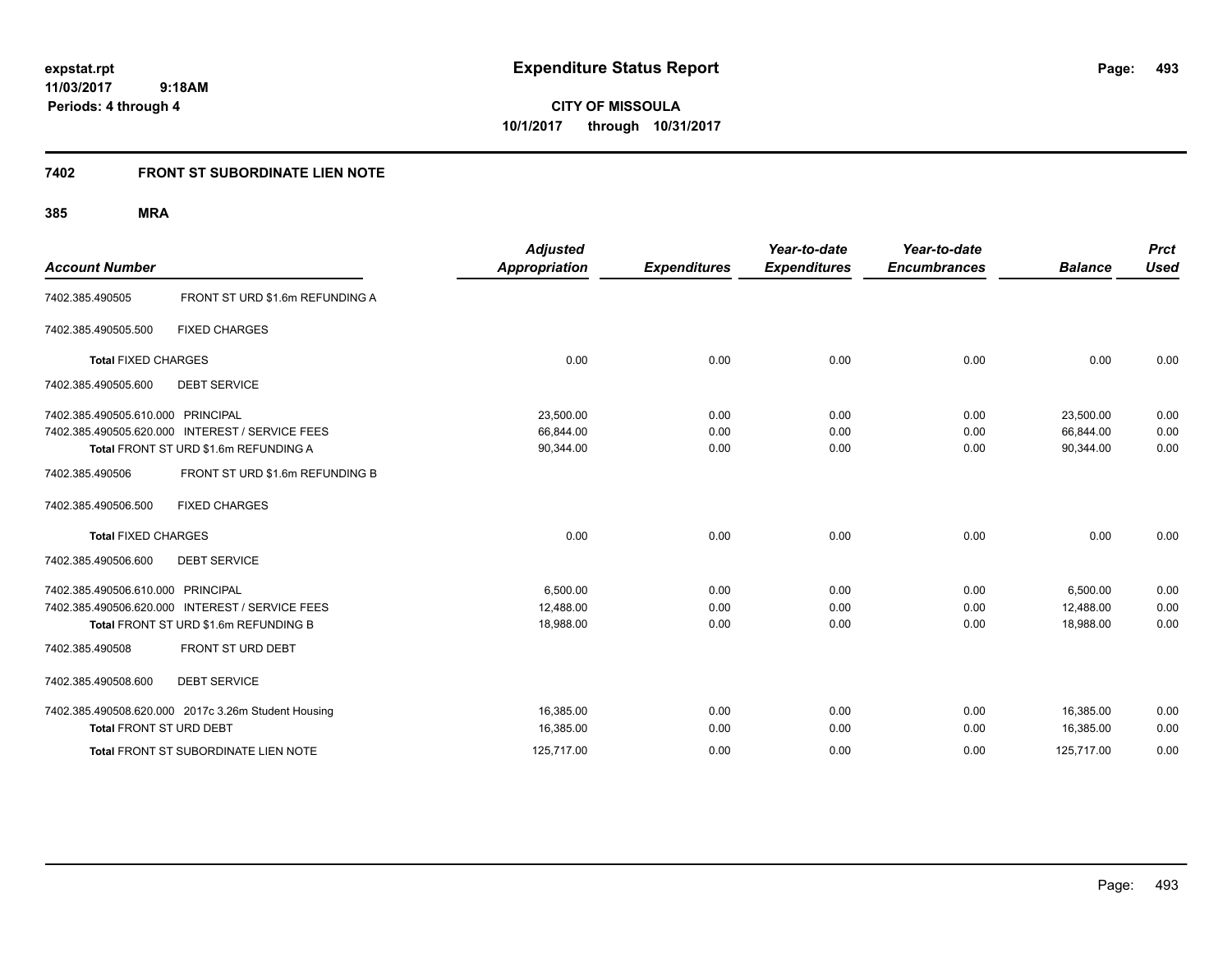# **CITY OF MISSOULA 10/1/2017 through 10/31/2017**

## **7447 COURT COLLECTED PARKING FINES**

## **230 MUNICIPAL COURT**

| <b>Account Number</b>      |                                            | <b>Adjusted</b><br>Appropriation | <b>Expenditures</b> | Year-to-date<br><b>Expenditures</b> | Year-to-date<br><b>Encumbrances</b> | <b>Balance</b> | <b>Prct</b><br><b>Used</b> |
|----------------------------|--------------------------------------------|----------------------------------|---------------------|-------------------------------------|-------------------------------------|----------------|----------------------------|
| 7447.230.410360            | CITY/MUNICIPAL COURT                       |                                  |                     |                                     |                                     |                |                            |
| 7447.230.410360.500        | <b>FIXED CHARGES</b>                       |                                  |                     |                                     |                                     |                |                            |
| <b>Total FIXED CHARGES</b> |                                            | 0.00                             | 0.00                | 0.00                                | 0.00                                | 0.00           | 0.00                       |
|                            | <b>Total CITY/MUNICIPAL COURT</b>          | 0.00                             | 0.00                | 0.00                                | 0.00                                | 0.00           | 0.00                       |
|                            | <b>Total COURT COLLECTED PARKING FINES</b> | 0.00                             | 0.00                | 0.00                                | 0.00                                | 0.00           | 0.00                       |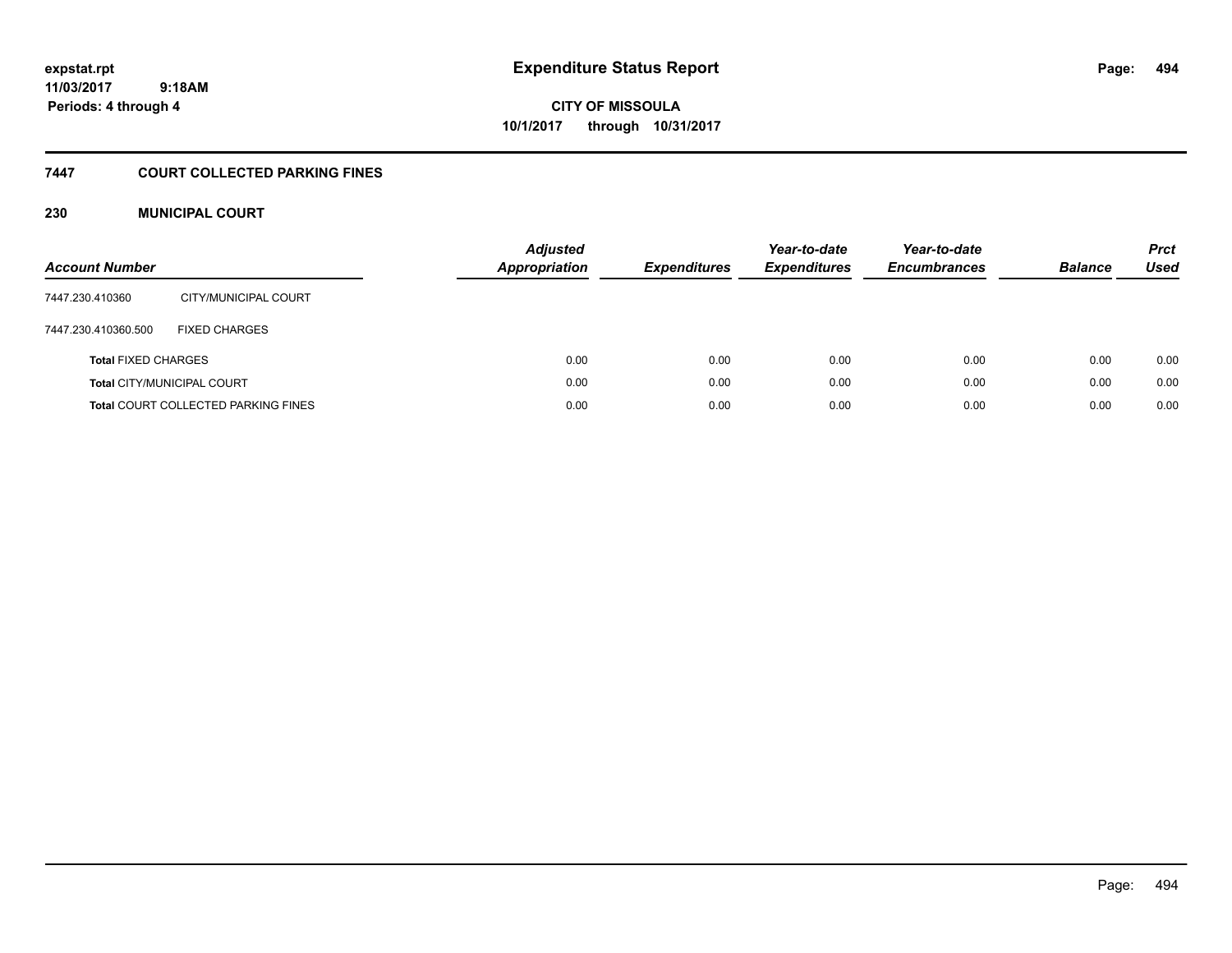**CITY OF MISSOULA 10/1/2017 through 10/31/2017**

### **7458 COURT SURCHARGE**

## **230 MUNICIPAL COURT**

| <b>Account Number</b>        |                                   | <b>Adjusted</b><br><b>Appropriation</b> | <b>Expenditures</b> | Year-to-date<br><b>Expenditures</b> | Year-to-date<br><b>Encumbrances</b> | <b>Balance</b> | <b>Prct</b><br><b>Used</b> |
|------------------------------|-----------------------------------|-----------------------------------------|---------------------|-------------------------------------|-------------------------------------|----------------|----------------------------|
| 7458.230.410360              | CITY/MUNICIPAL COURT              |                                         |                     |                                     |                                     |                |                            |
| 7458.230.410360.500          | <b>FIXED CHARGES</b>              |                                         |                     |                                     |                                     |                |                            |
| <b>Total FIXED CHARGES</b>   |                                   | 0.00                                    | 0.00                | 0.00                                | 0.00                                | 0.00           | 0.00                       |
|                              | <b>Total CITY/MUNICIPAL COURT</b> | 0.00                                    | 0.00                | 0.00                                | 0.00                                | 0.00           | 0.00                       |
| <b>Total COURT SURCHARGE</b> |                                   | 0.00                                    | 0.00                | 0.00                                | 0.00                                | 0.00           | 0.00                       |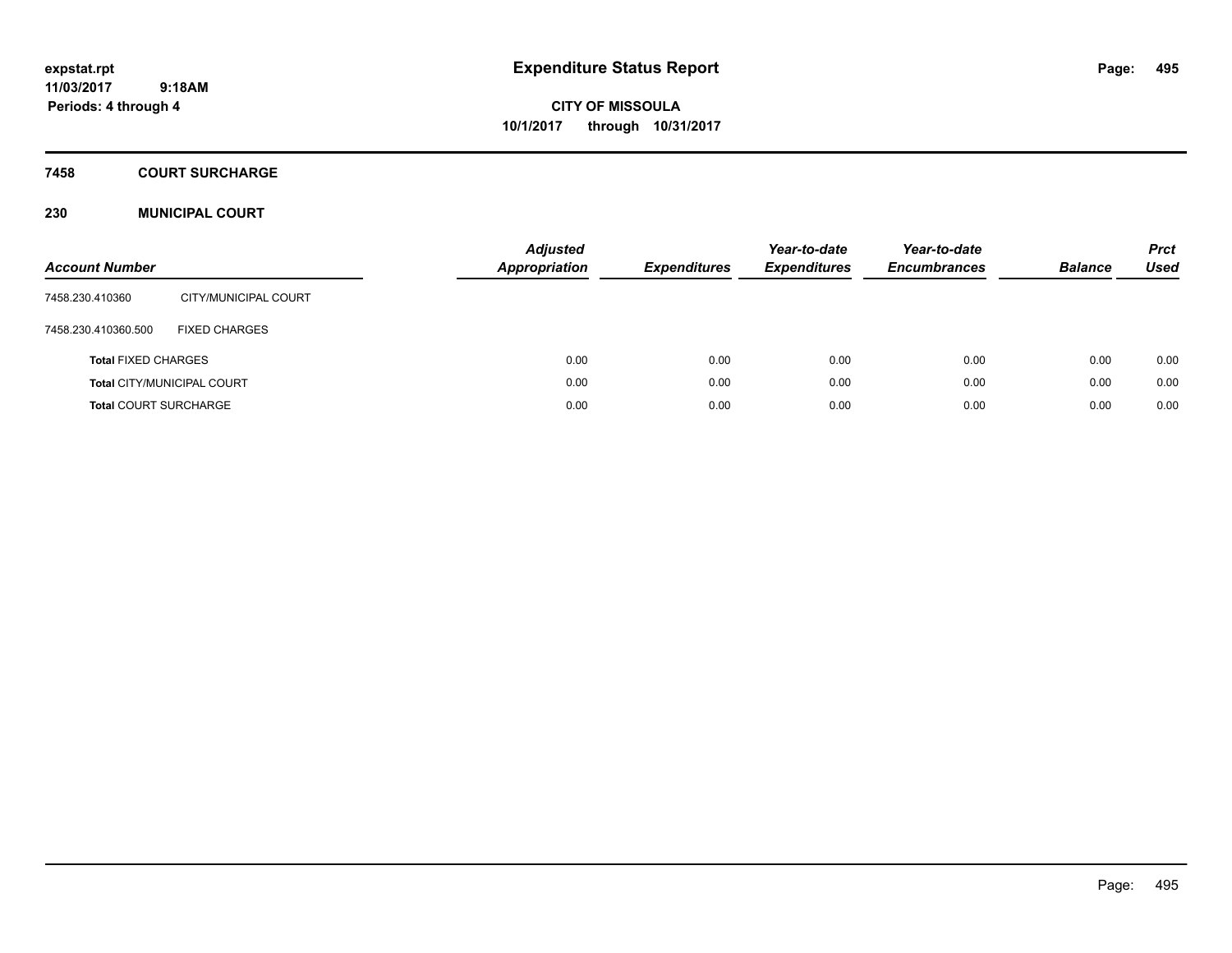## **7469 PUBLIC DEFENDER FEES**

## **230 MUNICIPAL COURT**

| <b>Account Number</b> |                                   | <b>Adjusted</b><br><b>Appropriation</b> | Expenditures | Year-to-date<br><b>Expenditures</b> | Year-to-date<br><b>Encumbrances</b> | <b>Balance</b> | <b>Prct</b><br>Used |
|-----------------------|-----------------------------------|-----------------------------------------|--------------|-------------------------------------|-------------------------------------|----------------|---------------------|
| 7469.230.410360       | CITY/MUNICIPAL COURT              |                                         |              |                                     |                                     |                |                     |
| 7469.230.410360.500   | <b>FIXED CHARGES</b>              |                                         |              |                                     |                                     |                |                     |
|                       | <b>Total PUBLIC DEFENDER FEES</b> | 0.00                                    | 0.00         | 0.00                                | 0.00                                | 0.00           | 0.00                |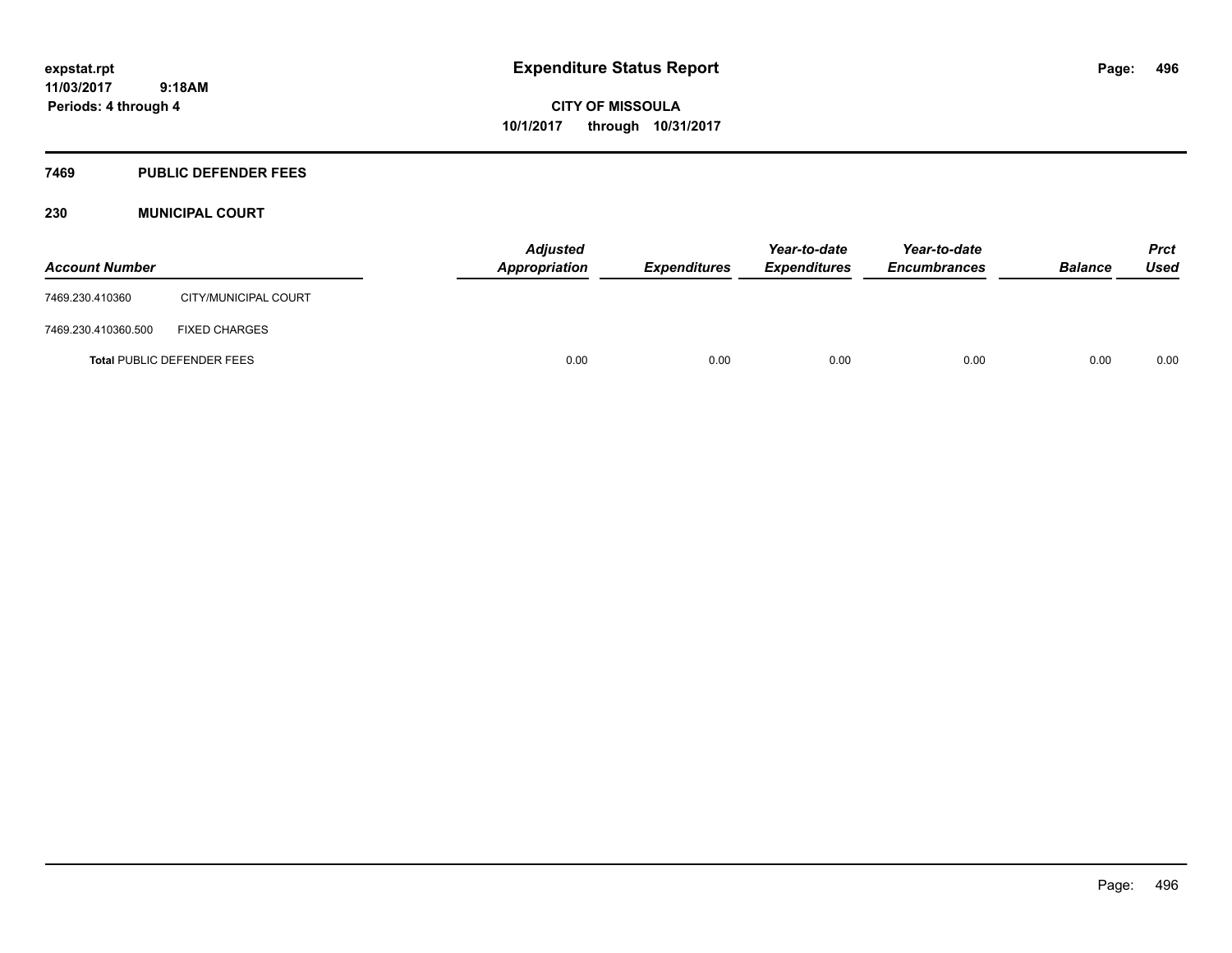**Periods: 4 through 4**

**CITY OF MISSOULA 10/1/2017 through 10/31/2017**

**7903 COUNTY CLEARING**

| <b>Account Number</b>          |                                                    | <b>Adjusted</b><br><b>Appropriation</b> | <b>Expenditures</b> | Year-to-date<br><b>Expenditures</b> | Year-to-date<br><b>Encumbrances</b> | <b>Balance</b> | <b>Prct</b><br><b>Used</b> |
|--------------------------------|----------------------------------------------------|-----------------------------------------|---------------------|-------------------------------------|-------------------------------------|----------------|----------------------------|
| 7903.390.440600                | ANIMAL CONTROL SERVICES                            |                                         |                     |                                     |                                     |                |                            |
| 7903.390.440600.800            | OTHER OBJECTS                                      |                                         |                     |                                     |                                     |                |                            |
|                                | 7903.390.440600.845.000 CONTINGENCY - DOG LICENSES | 0.00                                    | 2,959.17            | 2,959.17                            | 0.00                                | $-2,959.17$    | 0.00                       |
|                                | <b>Total ANIMAL CONTROL SERVICES</b>               | 0.00                                    | 2,959.17            | 2,959.17                            | 0.00                                | $-2,959.17$    | 0.00                       |
| 7903.390.510110                | <b>MERCHANT SERVICES</b>                           |                                         |                     |                                     |                                     |                |                            |
| 7903.390.510110.500            | <b>FIXED CHARGES</b>                               |                                         |                     |                                     |                                     |                |                            |
| <b>Total MERCHANT SERVICES</b> |                                                    | 0.00                                    | 0.00                | 0.00                                | 0.00                                | 0.00           | 0.00                       |
| <b>Total COUNTY CLEARING</b>   |                                                    | 0.00                                    | 2,959.17            | 2,959.17                            | 0.00                                | $-2,959.17$    | 0.00                       |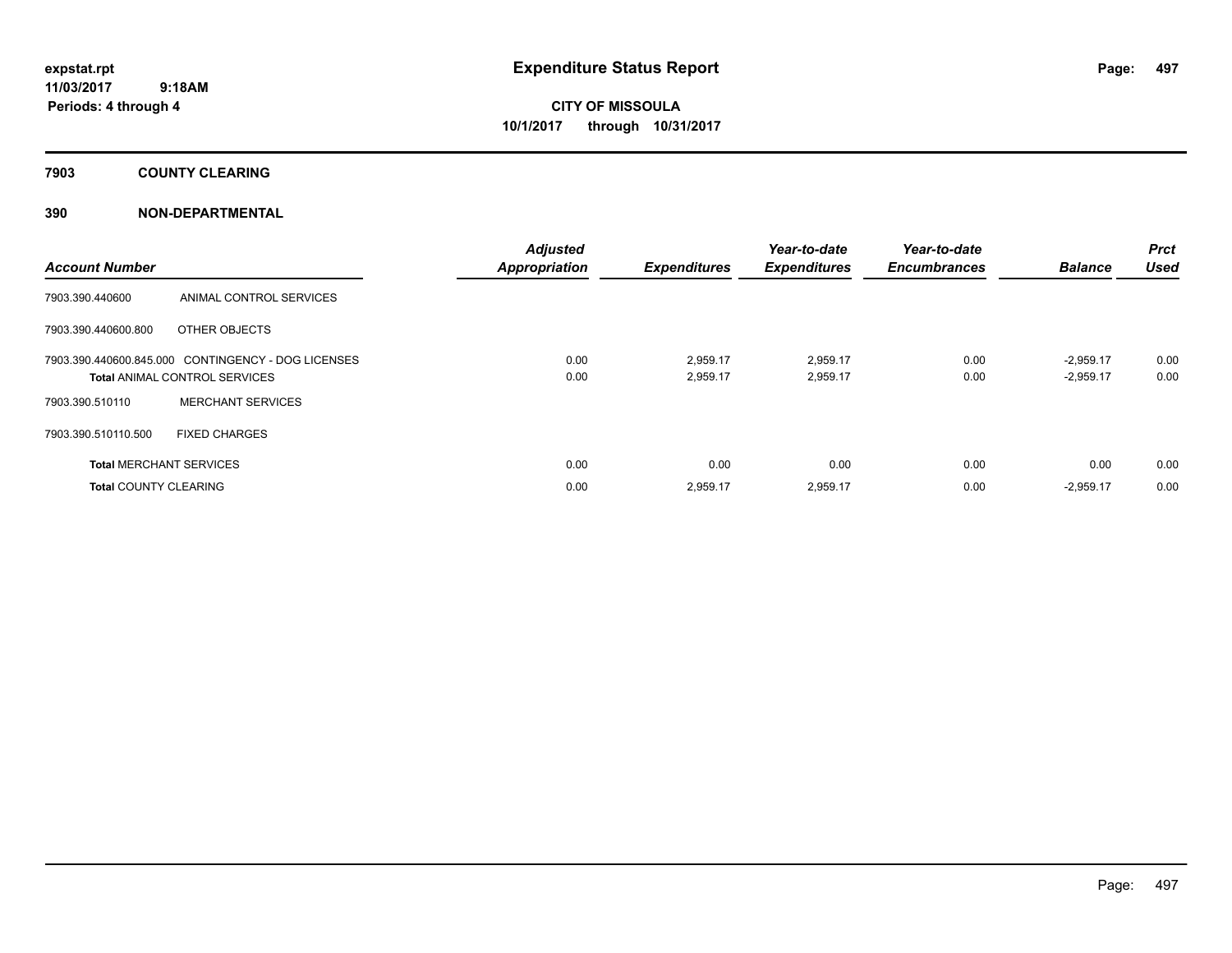## **7904 SEWER REBATE**

## **280 PUBLIC WORKS OPERATIONS**

| <b>Account Number</b>        |                                | <b>Adjusted</b><br><b>Appropriation</b> | <b>Expenditures</b> | Year-to-date<br><b>Expenditures</b> | Year-to-date<br><b>Encumbrances</b> | <b>Balance</b> | <b>Prct</b><br><b>Used</b> |
|------------------------------|--------------------------------|-----------------------------------------|---------------------|-------------------------------------|-------------------------------------|----------------|----------------------------|
| 7904.280.430600              | <b>SEWER UTILITIES</b>         |                                         |                     |                                     |                                     |                |                            |
| 7904.280.430600.500          | <b>FIXED CHARGES</b>           |                                         |                     |                                     |                                     |                |                            |
| <b>Total FIXED CHARGES</b>   |                                | 0.00                                    | 0.00                | 0.00                                | 0.00                                | 0.00           | 0.00                       |
| 7904.280.430600.800          | OTHER OBJECTS                  |                                         |                     |                                     |                                     |                |                            |
| <b>Total SEWER UTILITIES</b> |                                | 0.00                                    | 0.00                | 0.00                                | 0.00                                | 0.00           | 0.00                       |
| 7904.280.510110              | <b>MERCHANT SERVICES</b>       |                                         |                     |                                     |                                     |                |                            |
| 7904.280.510110.500          | <b>FIXED CHARGES</b>           |                                         |                     |                                     |                                     |                |                            |
|                              | <b>Total MERCHANT SERVICES</b> | 0.00                                    | 0.00                | 0.00                                | 0.00                                | 0.00           | 0.00                       |
| <b>Total SEWER REBATE</b>    |                                | 0.00                                    | 0.00                | 0.00                                | 0.00                                | 0.00           | 0.00                       |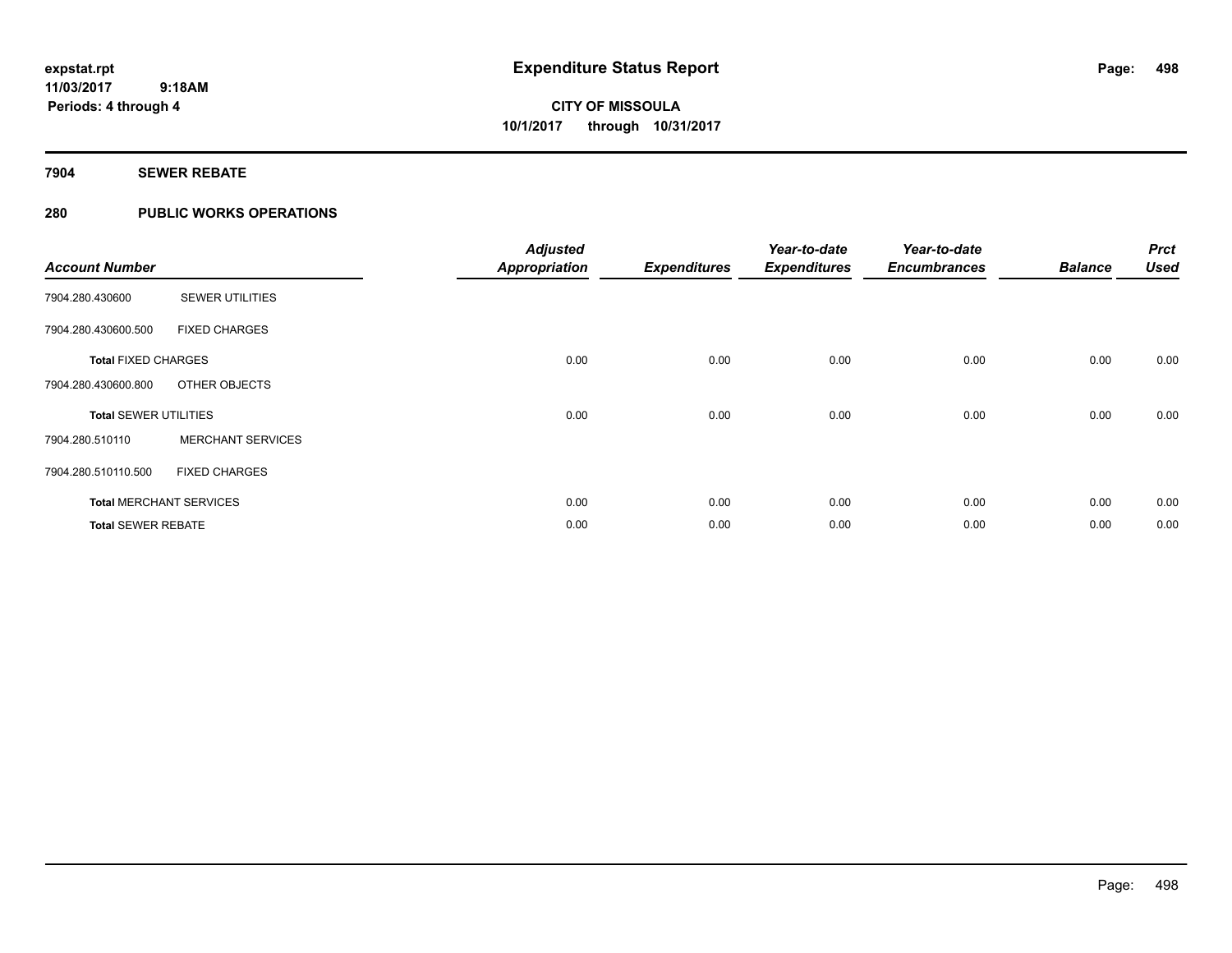### **7905 WYE SEWER RSID 8489**

## **280 PUBLIC WORKS OPERATIONS**

| <b>Account Number</b>        |                          | <b>Adjusted</b><br><b>Appropriation</b> | <b>Expenditures</b> | Year-to-date<br><b>Expenditures</b> | Year-to-date<br><b>Encumbrances</b> | <b>Balance</b> | <b>Prct</b><br><b>Used</b> |
|------------------------------|--------------------------|-----------------------------------------|---------------------|-------------------------------------|-------------------------------------|----------------|----------------------------|
| 7905.280.430600              | <b>SEWER UTILITIES</b>   |                                         |                     |                                     |                                     |                |                            |
| 7905.280.430600.500          | <b>FIXED CHARGES</b>     |                                         |                     |                                     |                                     |                |                            |
| <b>Total SEWER UTILITIES</b> |                          | 0.00                                    | 0.00                | 0.00                                | 0.00                                | 0.00           | 0.00                       |
| 7905.280.510110              | <b>MERCHANT SERVICES</b> |                                         |                     |                                     |                                     |                |                            |
| 7905.280.510110.500          | <b>FIXED CHARGES</b>     |                                         |                     |                                     |                                     |                |                            |
| Total WYE SEWER RSID 8489    |                          | 0.00                                    | 0.00                | 0.00                                | 0.00                                | 0.00           | 0.00                       |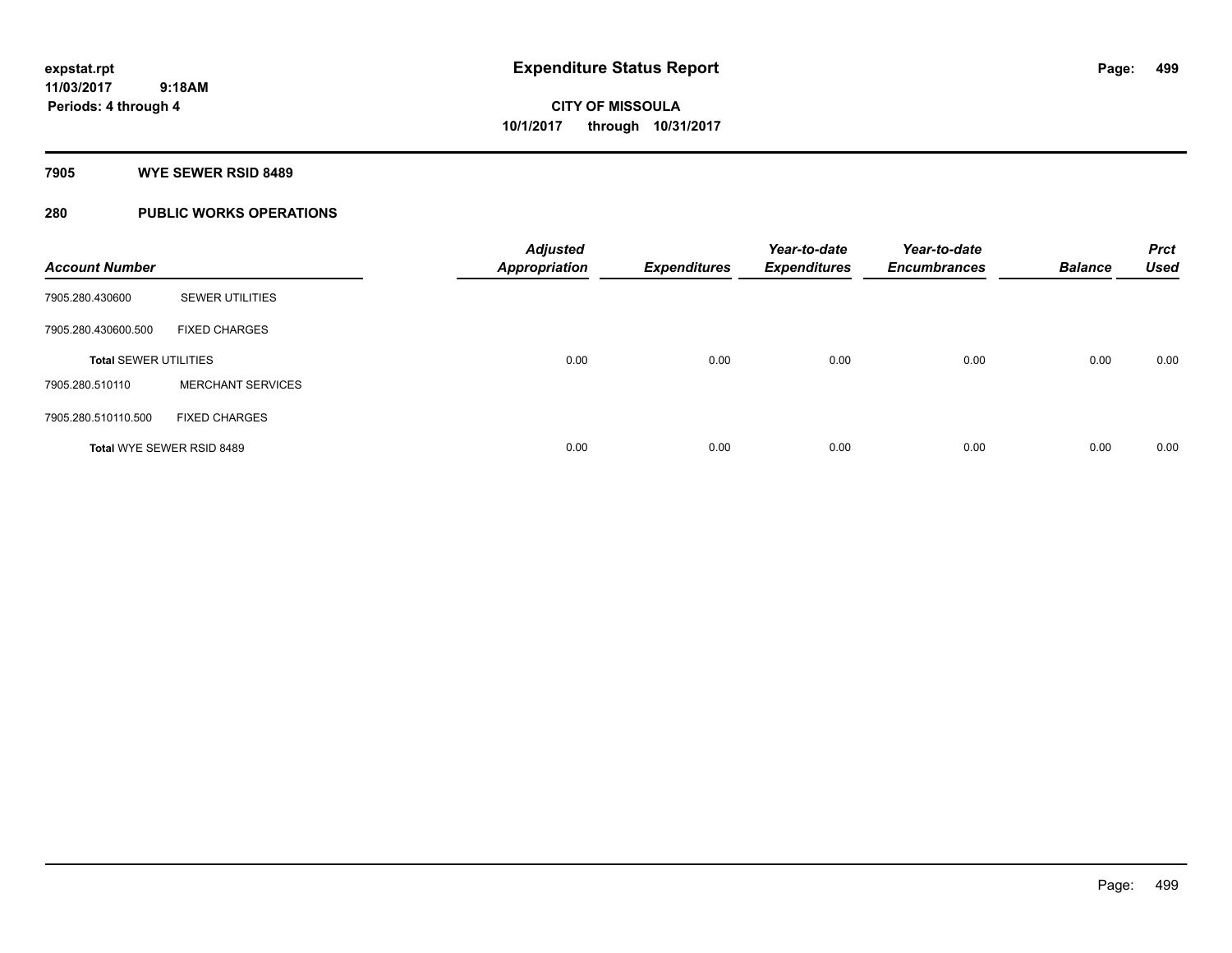## **7911 RESIDENTIAL INSPECTION FUND**

## **310 BUILDING INSPECTION**

| <b>Account Number</b>         |                                              | <b>Adjusted</b><br><b>Appropriation</b> | <b>Expenditures</b> | Year-to-date<br><b>Expenditures</b> | Year-to-date<br><b>Encumbrances</b> | <b>Balance</b> | <b>Prct</b><br><b>Used</b> |
|-------------------------------|----------------------------------------------|-----------------------------------------|---------------------|-------------------------------------|-------------------------------------|----------------|----------------------------|
| 7911.310.420501               | CONTRACTUAL SERVICE AGRMNTS - BUILDING       |                                         |                     |                                     |                                     |                |                            |
| 7911.310.420501.200           | <b>SUPPLIES</b>                              |                                         |                     |                                     |                                     |                |                            |
| <b>Total SUPPLIES</b>         |                                              | 0.00                                    | 0.00                | 0.00                                | 0.00                                | 0.00           | 0.00                       |
| 7911.310.420501.300           | PURCHASED SERVICES                           |                                         |                     |                                     |                                     |                |                            |
|                               | Total CONTRACTUAL SERVICE AGRMNTS - BUILDING | 0.00                                    | 0.00                | 0.00                                | 0.00                                | 0.00           | 0.00                       |
| 7911.310.420502               | *** Title Not Found ***                      |                                         |                     |                                     |                                     |                |                            |
| 7911.310.420502.200           | <b>SUPPLIES</b>                              |                                         |                     |                                     |                                     |                |                            |
| Total *** Title Not Found *** |                                              | 0.00                                    | 0.00                | 0.00                                | 0.00                                | 0.00           | 0.00                       |
| 7911.310.510110               | <b>MERCHANT SERVICES</b>                     |                                         |                     |                                     |                                     |                |                            |
| 7911.310.510110.500           | <b>FIXED CHARGES</b>                         |                                         |                     |                                     |                                     |                |                            |
|                               | Total RESIDENTIAL INSPECTION FUND            | 0.00                                    | 0.00                | 0.00                                | 0.00                                | 0.00           | 0.00                       |